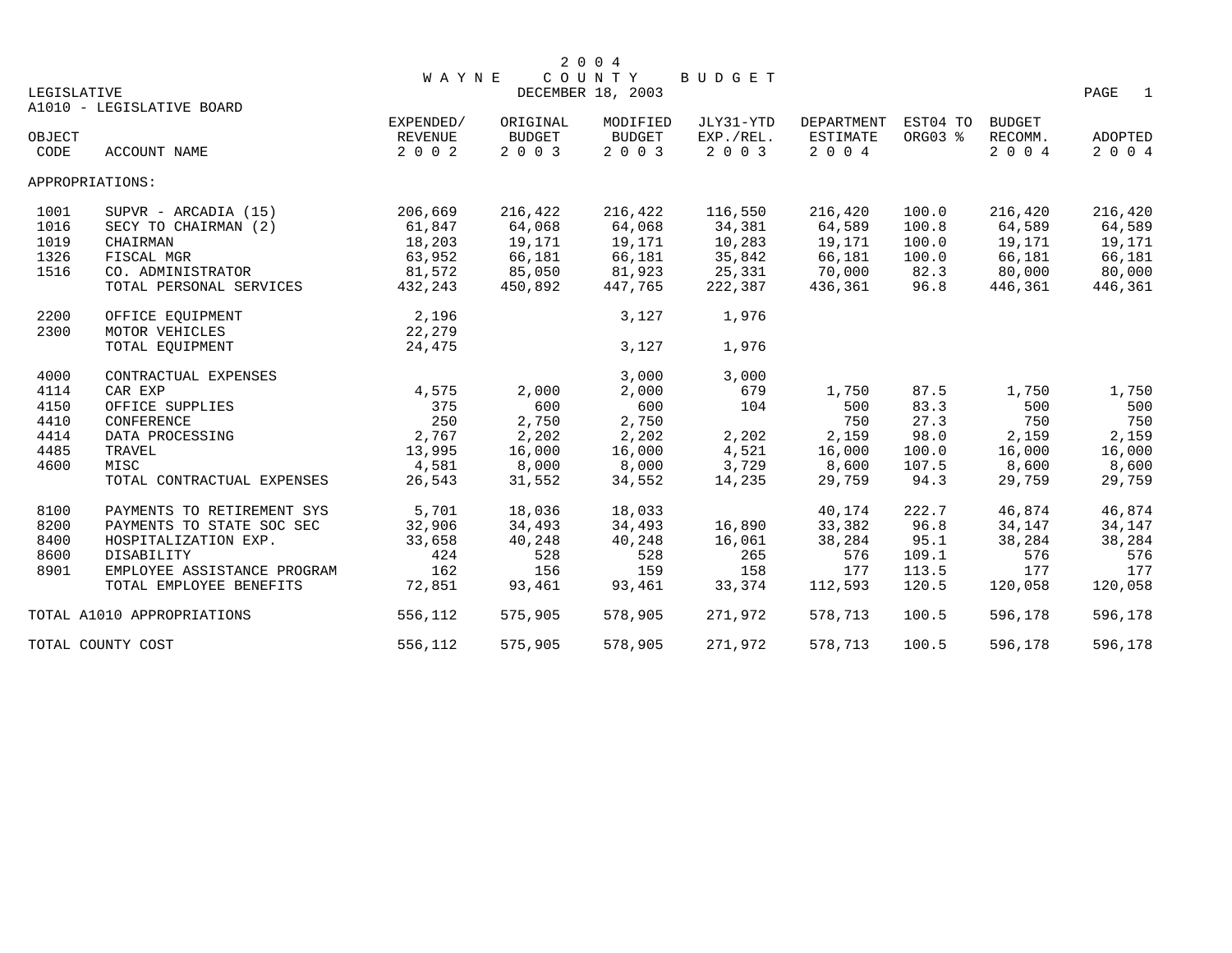|             |                                 |                |          | 2 0 0 4           |              |                            |         |         |                                    |
|-------------|---------------------------------|----------------|----------|-------------------|--------------|----------------------------|---------|---------|------------------------------------|
|             |                                 | <b>WAYNE</b>   |          | COUNTY            | BUDGET       |                            |         |         |                                    |
| LEGISLATIVE |                                 |                |          | DECEMBER 18, 2003 |              |                            |         |         | PAGE<br>$\overline{\phantom{0}}^2$ |
|             | A1040 - CLERK LEGISLATIVE BOARD |                |          |                   |              |                            |         |         |                                    |
|             |                                 | EXPENDED/      | ORIGINAL | MODIFIED          | JLY31-YTD    | DEPARTMENT EST04 TO BUDGET |         |         |                                    |
| OBJECT      |                                 | REVENUE        | BUDGET   | BUDGET            | EXP./REL.    | ESTIMATE                   | ORG03 % | RECOMM. | ADOPTED                            |
| CODE        | ACCOUNT NAME                    | 2 0 0 2        | 2003     | 2 0 0 3           | 2 0 0 3      | $2 0 0 4$                  |         | 2004    | 2004                               |
|             | APPROPRIATIONS:                 |                |          |                   |              |                            |         |         |                                    |
| 1020        | DEPUTY CLERK                    | 37,441         | 39,062   | 39,062            | 21,061       | 39,284                     | 100.6   | 39,284  | 39,284                             |
|             | TOTAL PERSONAL SERVICES         | 37,441         | 39,062   | 39,062            | 21,061       | 39,284                     | 100.6   | 39,284  | 39,284                             |
| 4150        | OFFICE SUPPLIES                 | 867            | 1,000    | 1,000             | 61           | 750                        | 75.0    | 750     | 750                                |
| 4166        | POSTAGE                         | 3,477          | 4,000    | 4,000             | 2,317        | 4,000                      | 100.0   | 4,000   | 4,000                              |
| 4210        | GAS                             | 5,319          | 6,108    | 6,108             | 3,818        | 6,750                      | 110.5   | 6,750   | 6,750                              |
| 4220        | LIGHT & POWER                   | 8,088          | 8,260    | 8,260             | 5,089        | 8,260                      | 100.0   | 8,260   | 8,260                              |
| 4230        | TELEPHONE                       | 3,339          | 4,300    | 4,300             | 1,691        | 4,000                      | 93.0    | 4,000   | 4,000                              |
| 4240        | WATER                           | 767            | 1,160    | 1,160             | 620          | 1,160                      | 100.0   | 1,160   | 1,160                              |
| 4402        | ADVERTISING                     | 2,445          | 2,450    | 2,450             | 1,051        | 2,450                      | 100.0   | 2,293   | 2,293                              |
| 4408        | COPIER EXPENSE                  | 1,143          | 1,500    | 1,500             | 722          | 1,500                      | 100.0   | 1,500   | 1,500                              |
| 4410        | CONFERENCE                      | 130            | 500      | 500               | 100          | 250                        | 50.0    | 250     | 250                                |
| 4414        | DATA PROCESSING                 | 19,417         | 17,756   | 17,756            | 17,756       | 17,121                     | 96.4    | 17,121  | 17,121                             |
| 4425        | EQUIPMENT - MAINT / REPAIRS     |                | 250      | 250               |              | 250                        | 100.0   | 250     | 250                                |
| 4438        | MAINTENANCE/REPAIRS             | 24,245         | 24,245   | 24,245            | 24,245       | 24,245                     | 100.0   | 24,245  | 24,245                             |
| 4456        | PRINTING                        | 1,732          | 3,000    | 3,000             | 121          | 2,500                      | 83.3    | 2,500   | 2,500                              |
| 4458        | PRINTING PROCEEDINGS            |                | 2,500    | 2,500             |              | 2,500                      | 100.0   | 2,500   | 2,500                              |
| 4485        | TRAVEL                          |                | 225      | 225               |              | 100                        | 44.4    | 100     | 100                                |
| 4501        | ACCOUNTANTS & AUDITORS          | 3,100          |          |                   |              |                            |         |         |                                    |
| 4521        | RECORD STORAGE                  | 1,166          | 900      | 900               |              | 1,100                      | 122.2   | 1,100   | 1,100                              |
| 4600        | MISC                            | 31             | 175      | 175               |              | 175                        | 100.0   | 175     | 175                                |
|             | TOTAL CONTRACTUAL EXPENSES      | 75,266         | 78,329   | 78,329            | 57,591       | 77,111                     | 98.4    | 76,954  | 76,954                             |
| 8100        | PAYMENTS TO RETIREMENT SYS      | 592            | 1,562    | 1,562             |              | 4,321                      | 276.6   | 4,478   | 4,478                              |
| 8200        | PAYMENTS TO STATE SOC SEC       | 2,755          | 2,988    | 2,988             | 1,544        | 3,005                      | 100.6   | 3,005   | 3,005                              |
| 8400        | HOSPITALIZATION EXP.            | 5,591          | 6,431    | 6,431             | 3,750        | 7,716                      | 120.0   | 7,716   | 7,716                              |
| 8600        | DISABILITY                      | 106            | 132      | 132               | 74           | 144                        | 109.1   | 144     | 144                                |
| 8901        | EMPLOYEE ASSISTANCE PROGRAM     | 13             | 13       | 13                | 13           | 15                         | 115.4   | 15      | 15                                 |
|             | TOTAL EMPLOYEE BENEFITS         | 9,057          | 11,126   | 11,126            | 5,381        | 15,201                     | 136.6   | 15,358  | 15,358                             |
|             | TOTAL A1040 APPROPRIATIONS      | 121,764        | 128,517  | 128,517           | 84,033       | 131,596                    | 102.4   | 131,596 | 131,596                            |
| REVENUES:   |                                 |                |          |                   |              |                            |         |         |                                    |
| 1292        | CLK OF BD-FREEDOM OF INFO       | 608            | 500      | 500               | 287          | 500                        | 100.0   | 500     | 500                                |
| 2770        | MISC REVENUES                   | $\overline{7}$ |          |                   | $\mathbf{1}$ |                            |         |         |                                    |
|             | TOTAL A1040 REVENUES            | 615            | 500      | 500               | 288          | 500                        | 100.0   | 500     | 500                                |
|             | TOTAL COUNTY COST               | 121,149        | 128,017  | 128,017           | 83,745       | 131,096                    | 102.4   | 131,096 | 131,096                            |
|             | TOTAL LEGISLATIVE               | 677,876        | 704,422  | 707,422           | 356,005      | 710,309                    | 100.8   | 727,774 | 727,774                            |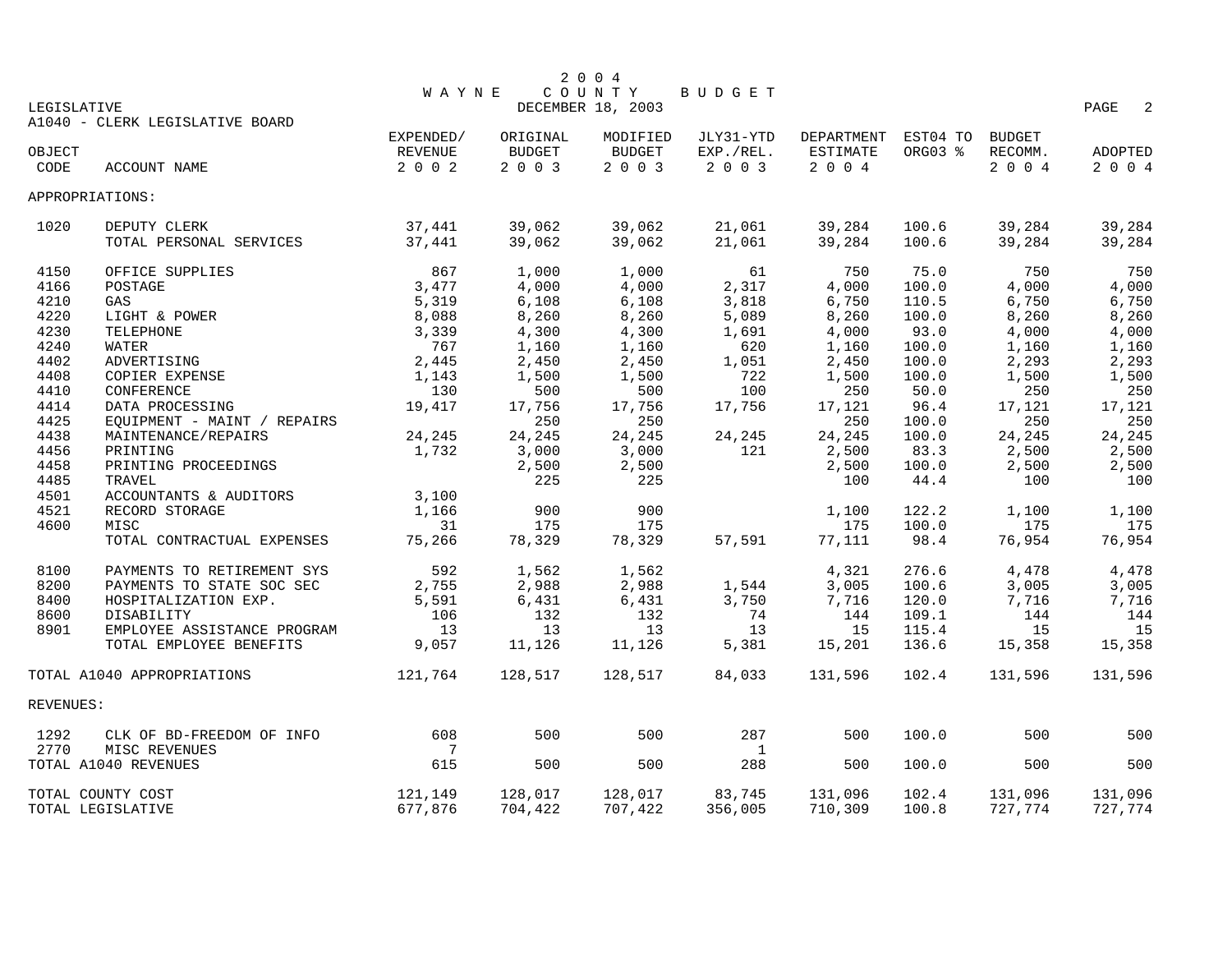|                                  |                               |           |               | 2 0 0 4           |           |                            |         |         |                        |  |
|----------------------------------|-------------------------------|-----------|---------------|-------------------|-----------|----------------------------|---------|---------|------------------------|--|
| COUNTY<br><b>WAYNE</b><br>BUDGET |                               |           |               |                   |           |                            |         |         |                        |  |
| <b>JUDICIAL</b>                  |                               |           |               | DECEMBER 18, 2003 |           |                            |         |         | PAGE<br>$\overline{3}$ |  |
|                                  | A1165 - DISTRICT ATTORNEY     |           |               |                   |           |                            |         |         |                        |  |
|                                  |                               | EXPENDED/ | ORIGINAL      | MODIFIED          | JLY31-YTD | DEPARTMENT EST04 TO BUDGET |         |         |                        |  |
| OBJECT                           |                               | REVENUE   | <b>BUDGET</b> | <b>BUDGET</b>     | EXP./REL. | ESTIMATE                   | ORG03 % | RECOMM. | ADOPTED                |  |
| CODE                             | ACCOUNT NAME                  | 2 0 0 2   | 2 0 0 3       | 2 0 0 3           | 2 0 0 3   | 2004                       |         | 2 0 0 4 | 2004                   |  |
| APPROPRIATIONS:                  |                               |           |               |                   |           |                            |         |         |                        |  |
| 1022                             | DISTRICT ATTY                 | 119,798   | 119,800       | 119,800           | 65,177    | 119,800                    | 100.0   | 119,800 | 119,800                |  |
| 1024                             | ASST DIST ATTY                | 40,652    | 42,077        | 42,077            | 22,892    | 42,077                     | 100.0   | 42,077  | 42,077                 |  |
| 1025                             | ASST DIST (FT) (2)            | 102,410   | 107,495       | 107,495           | 58,402    | 107,495                    | 100.0   | 107,495 | 107,495                |  |
| 1026                             | 2ND ASST DIST ATTY            | 37,031    | 38,328        | 38,328            | 20,852    | 38,328                     | 100.0   | 38,328  | 38,328                 |  |
| 1027                             | ASST. $D.A.$ $(F.T.)$         | 61,534    | 63,721        | 63,721            | 34,638    | 63,891                     | 100.3   | 63,891  | 63,891                 |  |
| 1028                             | 3RD ASST DIST ATTY            | 25,695    | 26,595        | 26,595            | 10,035    | 22,911                     | 86.1    | 22,911  | 22,911                 |  |
| 1029                             | 7TH ASST DIST ATTY            | 19,999    | 20,000        | 20,000            | 9,763     | 20,000                     | 100.0   | 20,000  | 20,000                 |  |
| 1030                             | 4TH ASST DIST ATTY            | 23,995    | 24,836        | 24,836            | 13,512    | 24,836                     | 100.0   | 24,836  | 24,836                 |  |
| 1031                             | 6TH ASSISTANT D.A.            | 23,995    | 24,836        | 24,836            | 13,512    | 24,836                     | 100.0   | 24,836  | 24,836                 |  |
| 1032                             | 5TH ASST DIST ATTY            | 23,995    | 24,836        | 24,836            | 13,512    | 24,836                     | 100.0   | 24,836  | 24,836                 |  |
| 1033                             | SECRETARY TO DA (2)           | 57,661    | 59,856        | 59,856            | 32,501    | 60,356                     | 100.8   | 60,356  | 60,356                 |  |
| 1142                             | SR CLERK - TYPIST             | 22,494    | 22,641        | 22,641            | 12,172    | 23,747                     | 104.9   | 23,747  | 23,747                 |  |
| 1311                             | CRIMINAL INVESTGR             | 20,168    | 21,393        | 21,393            | 10,696    | 21,393                     | 100.0   | 21,393  | 21,393                 |  |
|                                  | TOTAL PERSONAL SERVICES       | 579,427   | 596,414       | 596,414           | 317,664   | 594,506                    | 99.7    | 594,506 | 594,506                |  |
| 2200                             | OFFICE EQUIPMENT              | 26,387    | 21,685        | 25,685            | 14,967    | 10,000                     | 46.1    | 10,000  | 10,000                 |  |
|                                  | TOTAL EQUIPMENT               | 26,387    | 21,685        | 25,685            | 14,967    | 10,000                     | 46.1    | 10,000  | 10,000                 |  |
| 4114                             | CAR EXP                       | 1,394     | 2,000         | 2,000             | 834       | 2,000                      | 100.0   | 2,000   | 2,000                  |  |
| 4150                             | OFFICE SUPPLIES               | 3,999     | 5,000         | 5,000             | 2,006     | 5,000                      | 100.0   | 5,000   | 5,000                  |  |
| 4166                             | POSTAGE                       | 2,792     | 3,000         | 3,000             | 1,165     | 3,000                      | 100.0   | 3,000   | 3,000                  |  |
| 4210                             | GAS                           | 1,067     | 1,150         | 1,564             | 1,163     | 2,300                      | 200.0   | 2,300   | 2,300                  |  |
| 4220                             | LIGHT & POWER                 | 5,883     | 6,800         | 6,800             | 4,264     | 8,000                      | 117.6   | 8,000   | 8,000                  |  |
| 4230                             | TELEPHONE                     | 8,981     | 7,000         | 7,000             | 3,948     | 7,000                      | 100.0   | 7,000   | 7,000                  |  |
| 4240                             | WATER                         | 126       | 350           | 350               | 98        | 370                        | 105.7   | 370     | 370                    |  |
| 4410                             | CONFERENCE                    | 1,498     | 1,500         | 1,500             | 734       | 1,150                      | 76.7    | 1,150   | 1,150                  |  |
| 4414                             | DATA PROCESSING               | 9,520     | 9,520         | 9,520             | 9,520     | 9,397                      | 98.7    | 9,397   | 9,397                  |  |
| 4424                             | EQUIPMENT - MAINT CONTRACT    | 2,569     | 2,652         | 2,652             | 1,330     | 1,860                      | 70.1    | 1,860   | 1,860                  |  |
| 4426                             | EQUIPMENT - RENTAL            | 3,508     | 3,510         | 3,510             | 1,754     | 3,510                      | 100.0   | 3,510   | 3,510                  |  |
| 4438                             | MAINTENANCE/REPAIRS           | 16,831    | 21,240        | 21,240            | 21,240    | 21,240                     | 100.0   | 21,240  | 21,240                 |  |
| 4471                             | SECRETARIAL ALLOWANCE         | 12,937    | 13,500        | 14,063            | 7,312     | 13,500                     | 100.0   | 13,500  | 13,500                 |  |
| 4472                             | SUBSCRIPTIONS                 | 6,943     | 7,000         | 7,000             | 3,290     | 7,000                      | 100.0   | 7,000   | 7,000                  |  |
| 4483                             | TRAINING, SEMINARS, & SCHOOLS | 5,051     | 7,770         | 3,770             | 280       | 8,500                      | 109.4   | 8,500   | 8,500                  |  |
| 4485                             | TRAVEL                        | 8,157     | 8,000         | 8,000             | 4,496     | 8,000                      | 100.0   | 8,000   | 8,000                  |  |
| 4500                             | FEES FOR SERVICES, NON EMPLOY | 12,248    | 30,000        | 29,437            | 7,467     | 30,000                     | 100.0   | 30,000  | 30,000                 |  |
| 4513                             | APPELLATE SERVICE             | 7,811     | 9,656         | 9,656             |           | 9,000                      | 93.2    | 9,000   | 9,000                  |  |
| 4600                             | MISC                          | 1,752     | 2,000         | 2,000             | 167       | 2,000                      | 100.0   | 2,000   | 2,000                  |  |
|                                  | TOTAL CONTRACTUAL EXPENSES    | 113,067   | 141,648       | 138,062           | 71,068    | 142,827                    | 100.8   | 142,827 | 142,827                |  |
| 8100                             | PAYMENTS TO RETIREMENT SYS    | 8,963     | 23,856        | 23,848            |           | 65,396                     | 274.1   | 65,396  | 65,396                 |  |
| 8200                             | PAYMENTS TO STATE SOC SEC     | 40,811    | 45,626        | 45,626            | 23,751    | 43,445                     | 95.2    | 43,445  | 43,445                 |  |
| 8400                             | HOSPITALIZATION EXP.          | 65,287    | 62,273        | 62,273            | 41,182    | 81,148                     | 130.3   | 81,148  | 81,148                 |  |
| 8600                             | DISABILITY                    | 637       | 924           | 924               | 444       | 864                        | 93.5    | 864     | 864                    |  |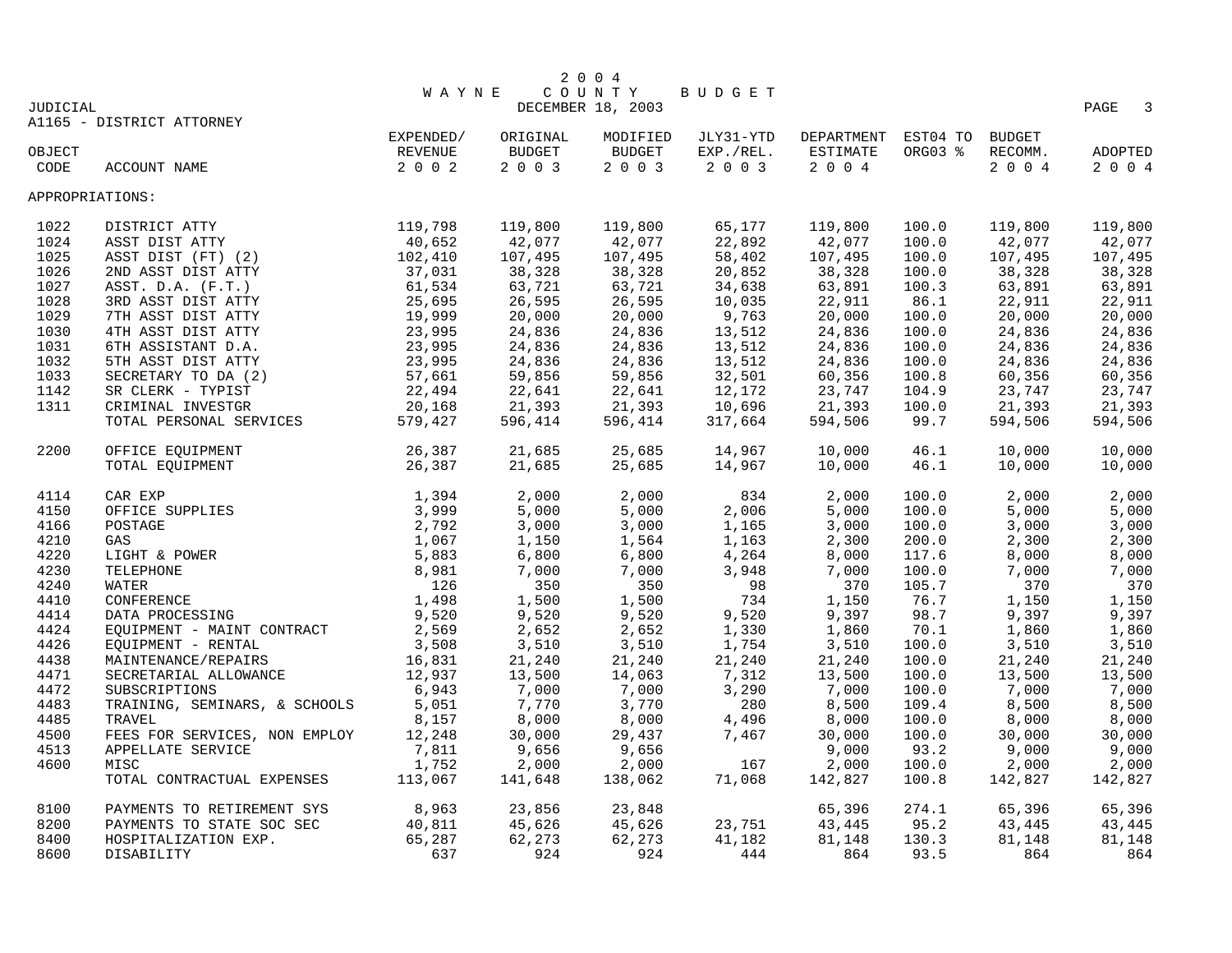|                 |                             |              |               | 2 0 0 4           |               |            |          |               |                        |
|-----------------|-----------------------------|--------------|---------------|-------------------|---------------|------------|----------|---------------|------------------------|
|                 |                             | <b>WAYNE</b> |               | COUNTY            | <b>BUDGET</b> |            |          |               |                        |
| <b>JUDICIAL</b> |                             |              |               | DECEMBER 18, 2003 |               |            |          |               | PAGE<br>$\overline{4}$ |
|                 | A1165 - DISTRICT ATTORNEY   |              |               |                   |               |            |          |               |                        |
|                 |                             | EXPENDED/    | ORIGINAL      | MODIFIED          | JLY31-YTD     | DEPARTMENT | EST04 TO | <b>BUDGET</b> |                        |
| OBJECT          |                             | REVENUE      | <b>BUDGET</b> | <b>BUDGET</b>     | EXP./REL.     | ESTIMATE   | ORG03 %  | RECOMM.       | ADOPTED                |
| CODE            | ACCOUNT NAME                | 2 0 0 2      | 2 0 0 3       | 2 0 0 3           | 2 0 0 3       | 2 0 0 4    |          | 2 0 0 4       | 2 0 0 4                |
| 8901            | EMPLOYEE ASSISTANCE PROGRAM | 148          | 144           | 152               | 151           | 145        | 100.7    | 145           | 145                    |
|                 | TOTAL EMPLOYEE BENEFITS     | 115,846      | 132,823       | 132,823           | 65,528        | 190,998    | 143.8    | 190,998       | 190,998                |
|                 | TOTAL A1165 APPROPRIATIONS  | 834,727      | 892,570       | 892,984           | 469,227       | 938,331    | 105.1    | 938,331       | 938,331                |
| REVENUES:       |                             |              |               |                   |               |            |          |               |                        |
| 1265            | DISTRICT ATTORNEY           | 36,000       | 36,000        | 36,000            | 18,000        | 36,000     | 100.0    | 36,000        | 36,000                 |
| 1267            | CLERICAL REIMBURSEMENT      | 4,369        | 2,271         | 2,271             |               | 1,614      | 71.1     | 1,614         | 1,614                  |
| 2770            | MISC REVENUES               |              |               |                   | 190           |            |          |               |                        |
| 3307            | D.A. SALARY RREIMBURSEMENT  | 61,800       | 62,800        | 62,800            | 5,000         | 53,380     | 85.0     | 53,380        | 53,380                 |
| 3322            | LEGISLATIVE GRANT - DA      | 111,982      | 50,000        | 50,000            | 27,394        | 42,500     | 85.0     | 42,500        | 42,500                 |
|                 | TOTAL A1165 REVENUES        | 214,151      | 151,071       | 151,071           | 50,584        | 133,494    | 88.4     | 133,494       | 133,494                |
|                 | TOTAL COUNTY COST           | 620,576      | 741,499       | 741,913           | 418,643       | 804,837    | 108.5    | 804,837       | 804,837                |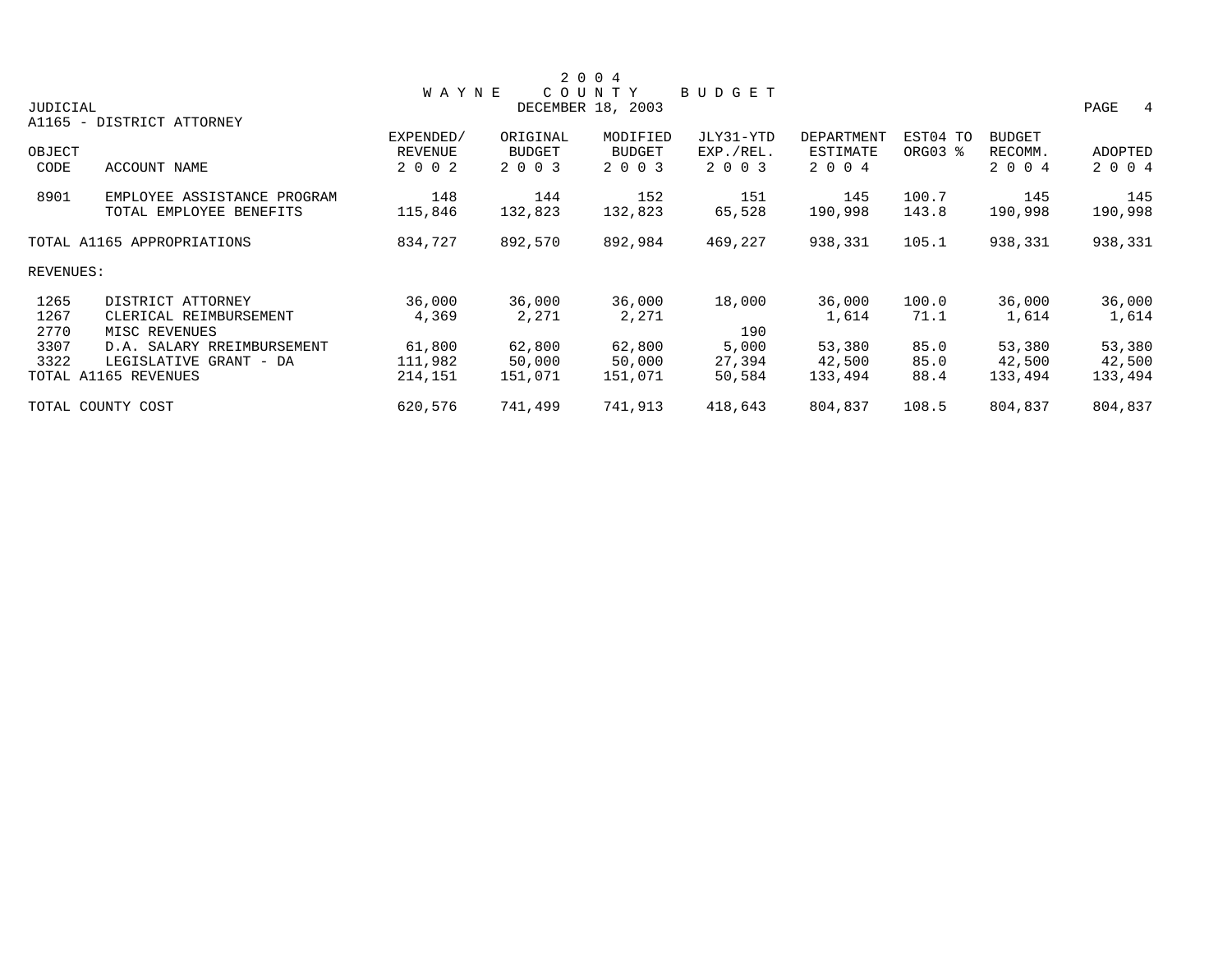|                 |                                     |                |               | 2 0 0 4           |           |                 |          |               |              |
|-----------------|-------------------------------------|----------------|---------------|-------------------|-----------|-----------------|----------|---------------|--------------|
|                 |                                     | <b>WAYNE</b>   |               | COUNTY            | BUDGET    |                 |          |               |              |
| <b>JUDICIAL</b> |                                     |                |               | DECEMBER 18, 2003 |           |                 |          |               | PAGE<br>$-5$ |
|                 | A1167 - CRIMES VICTIMS BOARD GRANTS |                |               |                   |           |                 |          |               |              |
|                 |                                     | EXPENDED/      | ORIGINAL      | MODIFIED          | JLY31-YTD | DEPARTMENT      | EST04 TO | <b>BUDGET</b> |              |
| OBJECT          |                                     | <b>REVENUE</b> | <b>BUDGET</b> | <b>BUDGET</b>     | EXP./REL. | <b>ESTIMATE</b> | ORG03 %  | RECOMM.       | ADOPTED      |
| CODE            | <b>ACCOUNT NAME</b>                 | 2 0 0 2        | 2 0 0 3       | 2003              | 2 0 0 3   | 2 0 0 4         |          | 2 0 0 4       | 2 0 0 4      |
|                 | APPROPRIATIONS:                     |                |               |                   |           |                 |          |               |              |
| 1480            | VICTIM/WIT COORD                    | 36,138         | 37,445        | 37,445            | 20,198    | 37,720          | 100.7    | 37,720        | 37,720       |
|                 | TOTAL PERSONAL SERVICES             | 36,138         | 37,445        | 37,445            | 20,198    | 37,720          | 100.7    | 37,720        | 37,720       |
| 4150            | OFFICE SUPPLIES                     |                | 100           | 198               | 73        |                 |          |               |              |
| 4166            | POSTAGE                             | 63             | 125           | 125               | 69        |                 |          |               |              |
| 4230            | TELEPHONE                           | 800            | 900           | 802               | 345       |                 |          |               |              |
| 4414            | DATA PROCESSING                     | 730            | 730           | 730               | 730       |                 |          |               |              |
| 4438            | MAINTENANCE/REPAIRS                 |                |               |                   |           |                 |          |               |              |
| 4456            | PRINTING                            | 15             | 100           | 100               | 11        |                 |          |               |              |
| 4485            | TRAVEL                              |                |               |                   |           |                 |          |               |              |
| 4493            | CLERICAL SERV CONTRACTS             | 4,369          | 2,271         | 2,271             |           | 531             | 23.4     | 531           | 531          |
|                 | TOTAL CONTRACTUAL EXPENSES          | 5,977          | 4,226         | 4,226             | 1,228     | 531             | 12.6     | 531           | 531          |
| 8100            | PAYMENTS TO RETIREMENT SYS          | 585            | 1,498         | 1,498             |           | 4,149           | 277.0    | 4,300         | 4,300        |
| 8200            | PAYMENTS TO STATE SOC SEC           | 2,552          | 2,866         | 2,866             | 1,418     | 2,886           | 100.7    | 2,886         | 2,886        |
| 8400            | HOSPITALIZATION EXP.                | 5,751          | 6,614         | 6,614             | 3,815     | 7,850           | 118.7    | 7,850         | 7,850        |
| 8600            | DISABILITY                          | 106            | 132           | 132               | 74        | 144             | 109.1    | 144           | 144          |
| 8901            | EMPLOYEE ASSISTANCE PROGRAM         | 13             | 14            | 14                | 13        | 15              | 107.1    | 15            | 15           |
|                 | TOTAL EMPLOYEE BENEFITS             | 9,007          | 11,124        | 11,124            | 5,320     | 15,044          | 135.2    | 15,195        | 15,195       |
|                 | TOTAL A1167 APPROPRIATIONS          | 51,122         | 52,795        | 52,795            | 26,746    | 53,295          | 100.9    | 53,446        | 53,446       |
| REVENUES:       |                                     |                |               |                   |           |                 |          |               |              |
| 3026            | CRIME VICTIM GRANT                  |                | 43,900        | 43,900            | 44,016    | 44,400          | 101.1    | 44,400        | 44,400       |
| 3035            | CRIME VICTIM GRANT 2001-2002        | 41,987         |               |                   |           |                 |          |               |              |
|                 | TOTAL A1167 REVENUES                | 41,987         | 43,900        | 43,900            | 44,016    | 44,400          | 101.1    | 44,400        | 44,400       |
|                 | TOTAL COUNTY COST                   | 9,135          | 8,895         | 8,895             | $17,270-$ | 8,895           | 100.0    | 9,046         | 9,046        |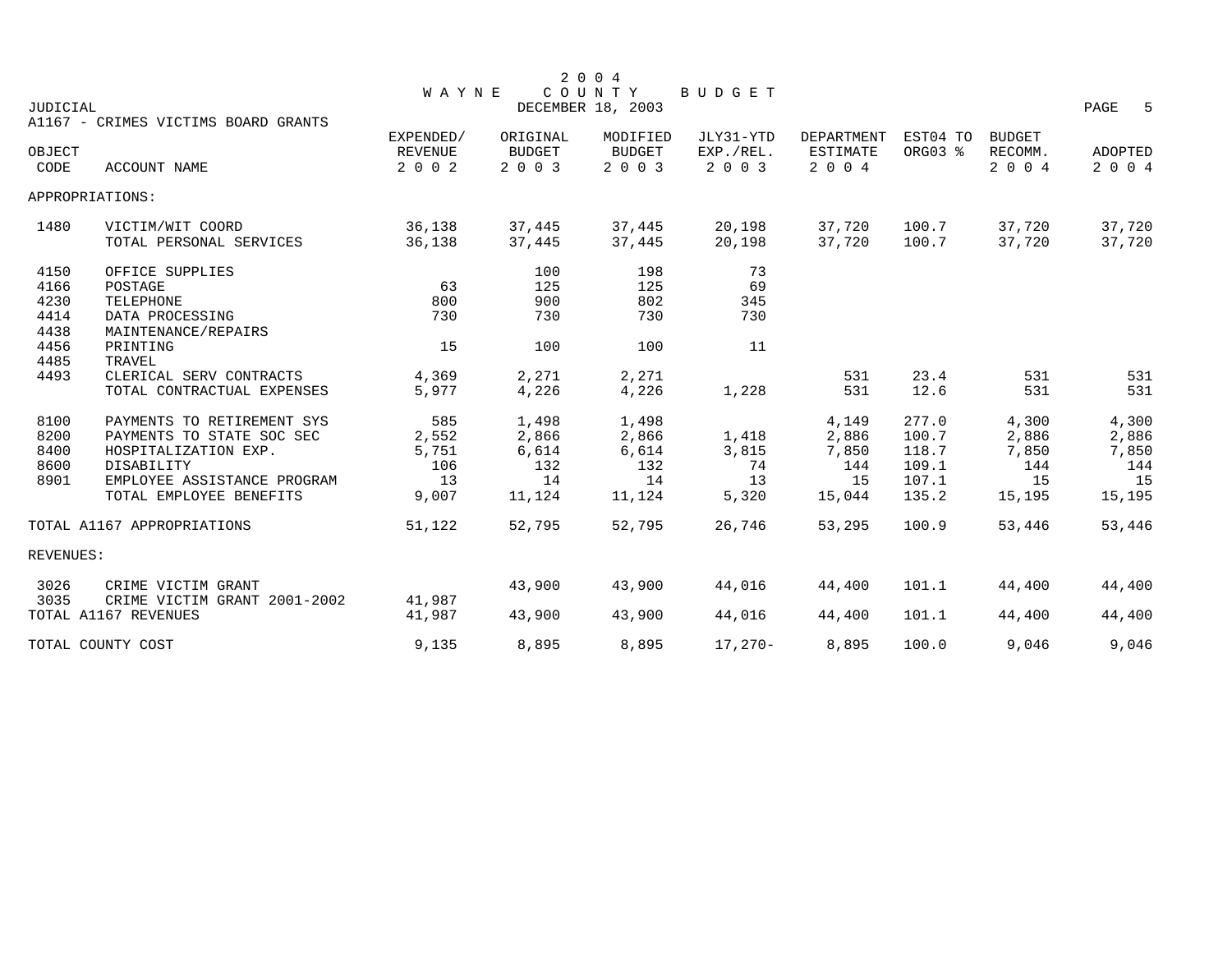|                                  |                               |           |               | 2 0 0 4           |           |            |          |               |           |  |
|----------------------------------|-------------------------------|-----------|---------------|-------------------|-----------|------------|----------|---------------|-----------|--|
| COUNTY<br>BUDGET<br><b>WAYNE</b> |                               |           |               |                   |           |            |          |               |           |  |
| <b>JUDICIAL</b>                  |                               |           |               | DECEMBER 18, 2003 |           |            |          |               | PAGE<br>6 |  |
|                                  | A1170 - PUBLIC DEFENDER       |           |               |                   |           |            |          |               |           |  |
|                                  |                               | EXPENDED/ | ORIGINAL      | MODIFIED          | JLY31-YTD | DEPARTMENT | EST04 TO | <b>BUDGET</b> |           |  |
| OBJECT                           |                               | REVENUE   | <b>BUDGET</b> | <b>BUDGET</b>     | EXP./REL. | ESTIMATE   | ORG03 %  | RECOMM.       | ADOPTED   |  |
| CODE                             | ACCOUNT NAME                  | 2002      | 2 0 0 3       | 2 0 0 3           | 2 0 0 3   | 2 0 0 4    |          | 2004          | 2004      |  |
| APPROPRIATIONS:                  |                               |           |               |                   |           |            |          |               |           |  |
|                                  |                               |           |               |                   |           |            |          |               |           |  |
| 1040                             | PUBLIC DEFENDER               | 68,598    | 70,960        | 70,960            | 38,605    | 70,687     | 99.6     | 70,687        | 70,687    |  |
| 1042                             | ASST PUBL DEFENDER            | 31,283    | 32,380        | 32,380            | 17,616    | 32,380     | 100.0    | 32,380        | 32,380    |  |
| 1043                             | ASST PUB DEF (FT)             | 58,036    | 62,533        | 62,533            | 32,429    | 60,097     | 96.1     | 60,097        | 60,097    |  |
| 1044                             | 2ND ASST PUBL DEF             | 34,809    | 36,030        | 36,030            | 19,601    | 36,029     | 100.0    | 36,029        | 36,029    |  |
| 1045                             | ASST PUB DEF (FT)             | 47,675    | 49,426        | 49,426            | 26,685    | 49,426     | 100.0    | 49,426        | 49,426    |  |
| 1046                             | 3RD ASST PUBL DEF             | 23,995    | 24,836        | 24,836            | 13,512    | 24,836     | 100.0    | 24,836        | 24,836    |  |
| 1047                             | SECRETARY TO PD               | 26,031    | 27,252        | 27,252            | 14,690    | 27,252     | 100.0    | 27,252        | 27,252    |  |
| 1048                             | 4TH ASST PUBL DEF             | 23,995    | 24,836        | 24,836            | 13,512    | 24,836     | 100.0    | 24,836        | 24,836    |  |
| 1051                             | 6TH ASST PUBL DEF             | 23,995    | 24,836        | 24,836            | 13,512    | 24,836     | 100.0    | 24,836        | 24,836    |  |
| 1053                             | 7TH ASST PUBL DEF             | 23,995    | 24,836        | 24,836            | 13,512    | 24,836     | 100.0    | 24,836        | 24,836    |  |
| 1104                             | CLERK - TYPIST                |           |               | 16,122            | 6,042     | 20,993     |          | 20,993        | 20,993    |  |
| 1126                             | STENOGRAPHER (2)              | 50,146    | 52,676        | 52,676            | 28,116    | 52,676     | 100.0    | 52,676        | 52,676    |  |
| 1139                             | STENO PT                      | 9,420     | 8,906         | 8,906             | 5,442     | 8,906      | 100.0    | 8,906         | 8,906     |  |
| 1144                             | DATA ENTRY OPR                | 26,305    | 27,444        | 11,321            | 11,321    |            |          |               |           |  |
| 1312                             | INVESTIGATOR                  | 40,133    | 42,175        | 42,175            | 22,608    | 42,175     | 100.0    | 42,175        | 42,175    |  |
| 1904                             | OVERTIME                      | 3,201     | 3,630         | 3,630             | 1,876     | 3,630      | 100.0    | 3,267         | 3,267     |  |
|                                  | TOTAL PERSONAL SERVICES       | 491,617   | 512,756       | 512,755           | 279,079   | 503,595    | 98.2     | 503,232       | 503,232   |  |
| 2100                             | FURNITURE AND FURNISHINGS     |           |               | 702               | 701       |            |          |               |           |  |
| 2200                             | OFFICE EQUIPMENT              | 619       | 285           | 388               |           | 1,700      | 596.5    | 1,700         | 1,700     |  |
| 2501                             | LAW BOOKS                     |           | 500           | 500               |           |            |          |               |           |  |
|                                  |                               | 619       | 785           | 1,590             | 701       | 1,700      | 216.6    | 1,700         | 1,700     |  |
|                                  | TOTAL EQUIPMENT               |           |               |                   |           |            |          |               |           |  |
| 4114                             | CAR EXP                       | 949       | 1,000         | 1,000             | 792       | 1,000      | 100.0    | 1,000         | 1,000     |  |
| 4150                             | OFFICE SUPPLIES               | 3,989     | 4,500         | 4,397             | 1,065     | 3,500      | 77.8     | 3,500         | 3,500     |  |
| 4166                             | POSTAGE                       | 681       | 1,000         | 1,000             | 427       | 1,000      | 100.0    | 1,000         | 1,000     |  |
| 4210                             | GAS                           | 2,912     | 3,350         | 3,384             | 2,091     | 4,200      | 125.4    | 4,200         | 4,200     |  |
| 4220                             | LIGHT & POWER                 | 4,429     | 4,530         | 4,530             | 2,787     | 5,200      | 114.8    | 5,200         | 5,200     |  |
| 4230                             | TELEPHONE                     | 10,228    | 10,825        | 10,825            | 4,982     | 10,825     | 100.0    | 10,825        | 10,825    |  |
| 4240                             | WATER                         | 420       | 650           | 650               | 339       | 690        | 106.2    | 690           | 690       |  |
| 4410                             | CONFERENCE                    | 437       | 2,500         | 2,500             |           | 1,500      | 60.0     | 1,500         | 1,500     |  |
| 4414                             | DATA PROCESSING               | 6,621     | 6,621         | 6,621             | 6,621     | 6,089      | 92.0     | 6,089         | 6,089     |  |
| 4424                             | EQUIPMENT - MAINT CONTRACT    | 794       | 2,294         | 2,294             | 834       | 2,350      | 102.4    | 2,350         | 2,350     |  |
| 4438                             | MAINTENANCE/REPAIRS           | 13,275    | 14,775        | 14,775            | 13,275    | 13,775     | 93.2     | 13,775        | 13,775    |  |
| 4471                             | SECRETARIAL ALLOWANCE         | 10,998    | 15,750        | 15,750            | 6,750     | 15,750     | 100.0    | 15,750        | 15,750    |  |
| 4472                             | SUBSCRIPTIONS                 | 11,069    | 7,000         | 7,000             | 4,279     | 7,500      | 107.1    | 7,500         | 7,500     |  |
| 4475                             | SOFTWARE                      |           | 2,000         | 2,000             |           | 300        | 15.0     | 300           | 300       |  |
| 4483                             | TRAINING, SEMINARS, & SCHOOLS | 2,279     | 4,500         | 4,500             | 510       | 4,000      | 88.9     | 4,000         | 4,000     |  |
| 4485                             | TRAVEL                        | 2,206     | 3,000         | 3,000             | 217       | 2,000      | 66.7     | 2,000         | 2,000     |  |
| 4500                             | FEES FOR SERVICES, NON EMPLOY | 21,744    | 27,000        | 26,298            | 7,510     | 20,000     | 74.1     | 20,000        | 20,000    |  |
| 4502                             | APPEAL SERVICES               | 8,251     | 15,000        | 15,000            | 4,918     | 23,000     | 153.3    | 23,000        | 23,000    |  |
| 4600                             | MISC                          | 1,249     | 1,500         | 1,500             | 131       | 1,000      | 66.7     | 1,000         | 1,000     |  |
|                                  | TOTAL CONTRACTUAL EXPENSES    | 102,531   | 127,795       | 127,024           | 57,528    | 123,679    | 96.8     | 123,679       | 123,679   |  |
|                                  |                               |           |               |                   |           |            |          |               |           |  |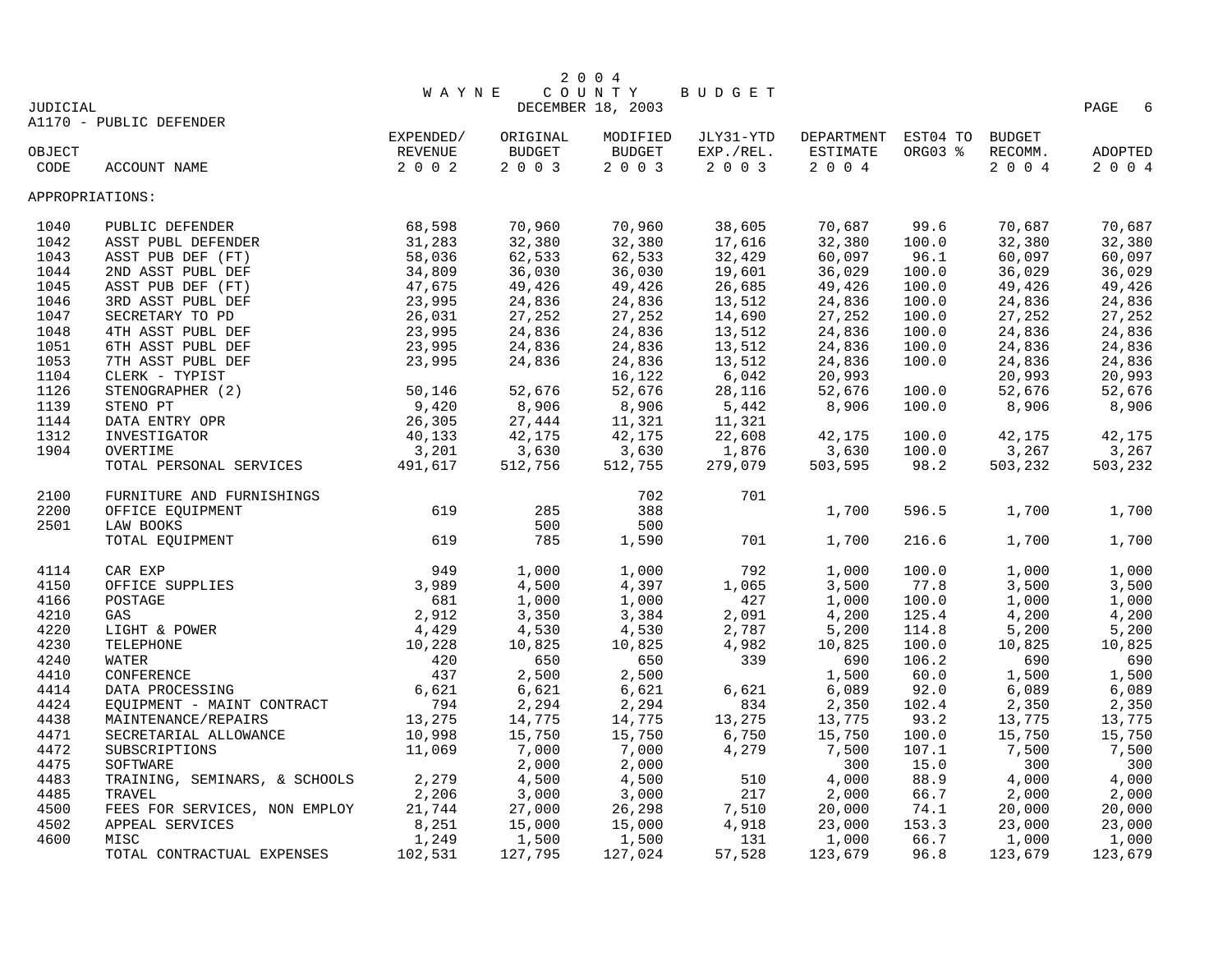|          |                             |              |               | 2 0 0 4           |           |            |          |               |           |
|----------|-----------------------------|--------------|---------------|-------------------|-----------|------------|----------|---------------|-----------|
|          |                             | <b>WAYNE</b> |               | COUNTY            | BUDGET    |            |          |               |           |
| JUDICIAL |                             |              |               | DECEMBER 18, 2003 |           |            |          |               | PAGE<br>7 |
|          | A1170 - PUBLIC DEFENDER     |              |               |                   |           |            |          |               |           |
|          |                             | EXPENDED/    | ORIGINAL      | MODIFIED          | JLY31-YTD | DEPARTMENT | EST04 TO | <b>BUDGET</b> |           |
| OBJECT   |                             | REVENUE      | <b>BUDGET</b> | <b>BUDGET</b>     | EXP./REL. | ESTIMATE   | ORG03 %  | RECOMM.       | ADOPTED   |
| CODE     | ACCOUNT NAME                | 2 0 0 2      | 2 0 0 3       | 2 0 0 3           | 2 0 0 3   | 2 0 0 4    |          | 2 0 0 4       | 2 0 0 4   |
| 8100     | PAYMENTS TO RETIREMENT SYS  | 7,364        | 20,500        | 20,500            |           | 55,395     | 270.2    | 56,437        | 56,437    |
| 8200     | PAYMENTS TO STATE SOC SEC   | 36,251       | 39,226        | 39,226            | 20,564    | 38,525     | 98.2     | 38,651        | 38,651    |
| 8400     | HOSPITALIZATION EXP.        | 44,001       | 48,324        | 48,324            | 29,263    | 59,643     | 123.4    | 59,643        | 59,643    |
| 8600     | DISABILITY                  | 848          | 924           | 924               | 506       | 720        | 77.9     | 720           | 720       |
| 8901     | EMPLOYEE ASSISTANCE PROGRAM | 162          | 138           | 138               | 137       | 131        | 94.9     | 131           | 131       |
|          | TOTAL EMPLOYEE BENEFITS     | 88,626       | 109,112       | 109,112           | 50,470    | 154,414    | 141.5    | 155,582       | 155,582   |
|          | TOTAL A1170 APPROPRIATIONS  | 683,393      | 750,448       | 750,481           | 387,778   | 783,388    | 104.4    | 784,193       | 784,193   |
|          | TOTAL COUNTY COST           | 683,393      | 750,448       | 750,481           | 387,778   | 783,388    | 104.4    | 784,193       | 784,193   |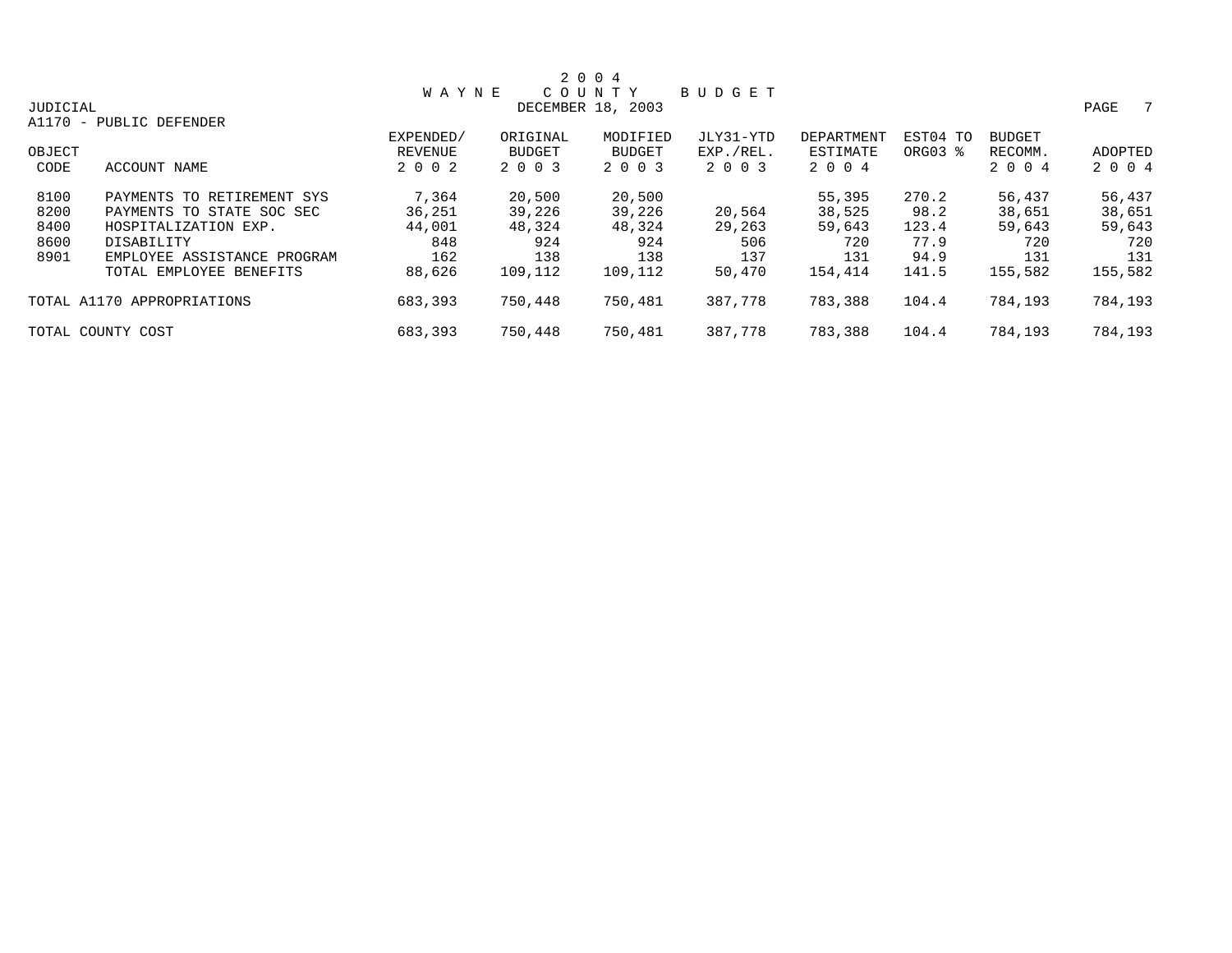| 2 0 0 4  |                               |                |               |                   |               |                   |          |               |           |  |
|----------|-------------------------------|----------------|---------------|-------------------|---------------|-------------------|----------|---------------|-----------|--|
|          |                               | <b>WAYNE</b>   |               | COUNTY            | <b>BUDGET</b> |                   |          |               |           |  |
| JUDICIAL |                               |                |               | DECEMBER 18, 2003 |               |                   |          |               | PAGE<br>8 |  |
| A1172 -  | LEGAL DEFENSE OF<br>INDIGENTS |                |               |                   |               |                   |          |               |           |  |
|          |                               | EXPENDED/      | ORIGINAL      | MODIFIED          | JLY31-YTD     | <b>DEPARTMENT</b> | EST04 TO | <b>BUDGET</b> |           |  |
| OBJECT   |                               | <b>REVENUE</b> | <b>BUDGET</b> | <b>BUDGET</b>     | EXP./REL.     | ESTIMATE          | ORG03 %  | RECOMM.       | ADOPTED   |  |
| CODE     | <b>ACCOUNT NAME</b>           | 2 0 0 2        | 2 0 0 3       | 2 0 0 3           | 2 0 0 3       | 2 0 0 4           |          | 2 0 0 4       | 2 0 0 4   |  |
|          | APPROPRIATIONS:               |                |               |                   |               |                   |          |               |           |  |
| 4505     | ASSIGNED COUNSEL              | 105,499        | 116,920       | 116,920           | 61,644        | 230,000           | 196.7    | 230,000       | 230,000   |  |
| 4507     | ASSIGNED COUNSEL - CRIMINAL   | 119,035        | 175,380       | 175,380           | 78,613        | 250,000           | 142.5    | 250,000       | 250,000   |  |
| 4561     | LEGAL AID FOR INDIGENTS       | 128,799        | 134,000       | 134,000           | 78,166        | 157,856           | 117.8    | 157,856       | 157,856   |  |
|          | TOTAL CONTRACTUAL EXPENSES    | 353,333        | 426,300       | 426,300           | 218,423       | 637,856           | 149.6    | 637,856       | 637,856   |  |
|          | TOTAL A1172 APPROPRIATIONS    | 353,333        | 426,300       | 426,300           | 218,423       | 637,856           | 149.6    | 637,856       | 637,856   |  |
|          | TOTAL COUNTY COST             | 353,333        | 426,300       | 426,300           | 218,423       | 637,856           | 149.6    | 637,856       | 637,856   |  |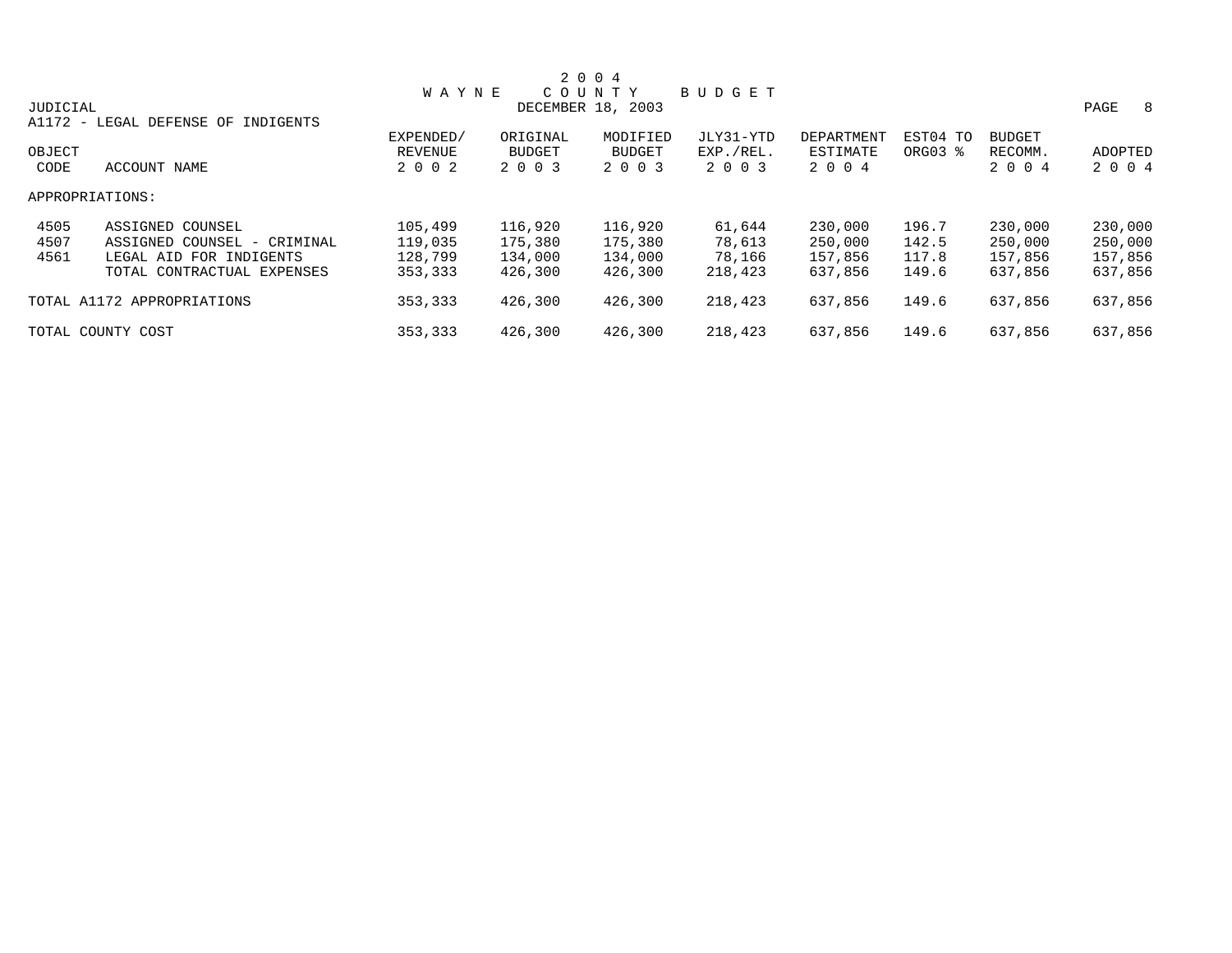|           |                                |              |          | 2 0 0 4           |           |            |          |               |            |
|-----------|--------------------------------|--------------|----------|-------------------|-----------|------------|----------|---------------|------------|
|           |                                | <b>WAYNE</b> |          | COUNTY            | BUDGET    |            |          |               |            |
| JUDICIAL  |                                |              |          | DECEMBER 18, 2003 |           |            |          |               | PAGE<br>-9 |
| A1173 -   | WAYNE PRE-TRIAL SERVICES, INC. |              |          |                   |           |            |          |               |            |
|           |                                | EXPENDED/    | ORIGINAL | MODIFIED          | JLY31-YTD | DEPARTMENT | EST04 TO | <b>BUDGET</b> |            |
| OBJECT    |                                | REVENUE      | BUDGET   | <b>BUDGET</b>     | EXP./REL. | ESTIMATE   | ORG03 %  | RECOMM.       | ADOPTED    |
| CODE      | ACCOUNT NAME                   | 2 0 0 2      | 2 0 0 3  | 2 0 0 3           | 2 0 0 3   | 2 0 0 4    |          | 2 0 0 4       | 2 0 0 4    |
|           | APPROPRIATIONS:                |              |          |                   |           |            |          |               |            |
| 4624      | PRE-TRIAL RELEASE              | 110,134      | 113,766  | 113,766           | 66,363    | 101,286    | 89.0     | 102,536       | 102,536    |
|           | TOTAL CONTRACTUAL EXPENSES     | 110,134      | 113,766  | 113,766           | 66,363    | 101,286    | 89.0     | 102,536       | 102,536    |
|           | TOTAL A1173 APPROPRIATIONS     | 110,134      | 113,766  | 113,766           | 66,363    | 101,286    | 89.0     | 102,536       | 102,536    |
| REVENUES: |                                |              |          |                   |           |            |          |               |            |
| 3279      | PRE-TRIAL RELEASE              | 35,965       | 37,782   | 37,782            | 1,816     | 32,900     | 87.1     | 32,900        | 32,900     |
|           | TOTAL A1173 REVENUES           | 35,965       | 37,782   | 37,782            | 1,816     | 32,900     | 87.1     | 32,900        | 32,900     |
|           | TOTAL COUNTY COST              | 74,169       | 75,984   | 75,984            | 64,547    | 68,386     | 90.0     | 69,636        | 69,636     |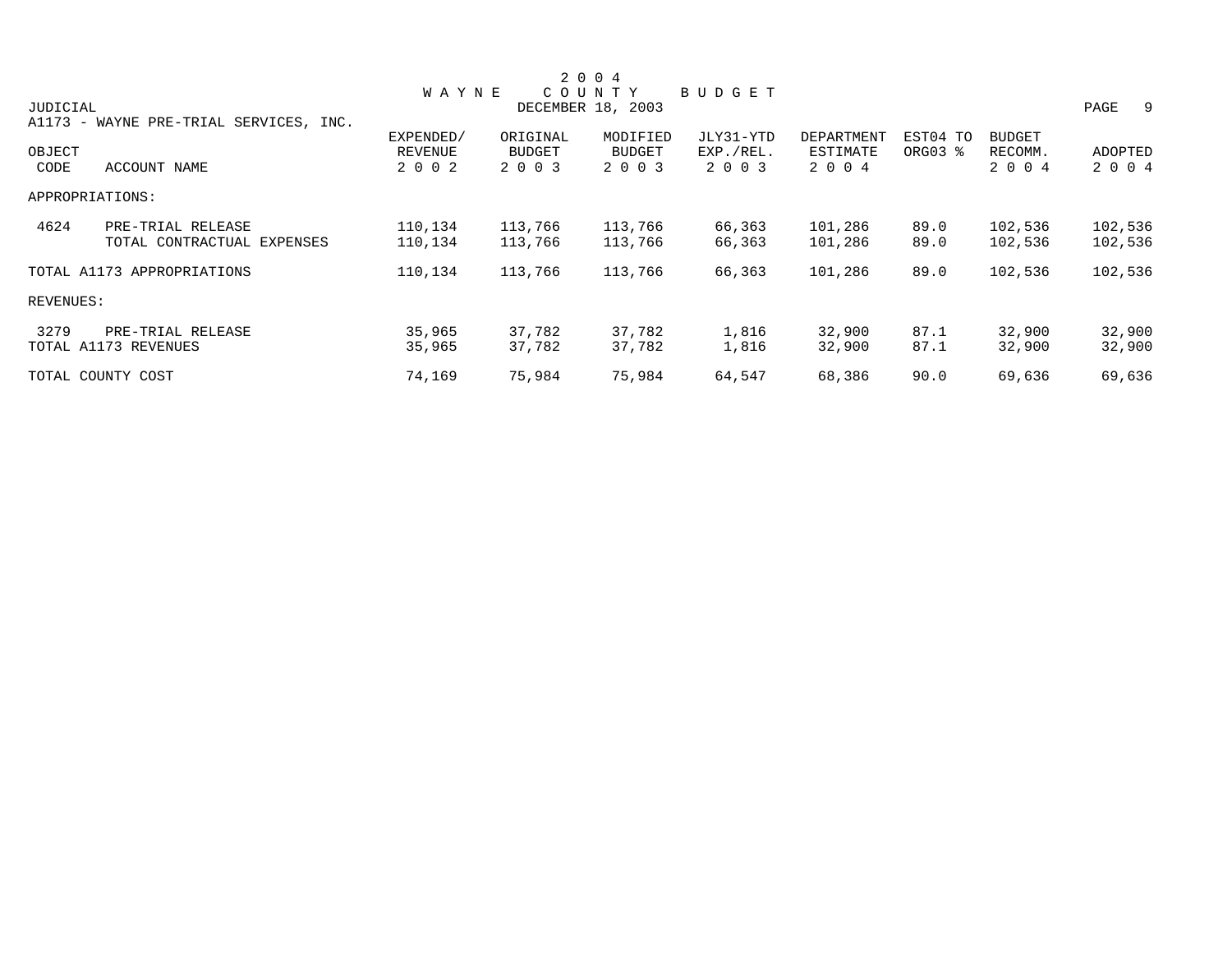|          |                                |                |               | 2 0 0 4           |           |            |          |               |            |
|----------|--------------------------------|----------------|---------------|-------------------|-----------|------------|----------|---------------|------------|
|          |                                | <b>WAYNE</b>   |               | COUNTY            | BUDGET    |            |          |               |            |
| JUDICIAL |                                |                |               | DECEMBER 18, 2003 |           |            |          |               | PAGE<br>10 |
| A1174 -  | LOCAL CONDITIONAL RELEASE COMM |                |               |                   |           |            |          |               |            |
|          |                                | EXPENDED/      | ORIGINAL      | MODIFIED          | JLY31-YTD | DEPARTMENT | EST04 TO | <b>BUDGET</b> |            |
| OBJECT   |                                | <b>REVENUE</b> | <b>BUDGET</b> | BUDGET            | EXP./REL. | ESTIMATE   | ORG03 %  | RECOMM.       | ADOPTED    |
| CODE     | ACCOUNT NAME                   | 2 0 0 2        | 2 0 0 3       | 2 0 0 3           | 2 0 0 3   | 2 0 0 4    |          | 2 0 0 4       | 2 0 0 4    |
|          | APPROPRIATIONS:                |                |               |                   |           |            |          |               |            |
| 4150     | OFFICE SUPPLIES                |                | 36            | 36                |           |            |          |               |            |
| 4485     | TRAVEL                         |                | 180           | 180               |           | 50         | 27.8     | 50            | 50         |
| 4514     | PER DIEM                       | 3,600          | 5,400         | 5,400             | 3,150     | 5,400      | 100.0    | 5,400         | 5,400      |
|          | TOTAL CONTRACTUAL EXPENSES     | 3,600          | 5,616         | 5,616             | 3,150     | 5,450      | 97.0     | 5,450         | 5,450      |
|          | TOTAL A1174 APPROPRIATIONS     | 3,600          | 5,616         | 5,616             | 3,150     | 5,450      | 97.0     | 5,450         | 5,450      |
|          | TOTAL COUNTY COST              | 3,600          | 5,616         | 5,616             | 3,150     | 5,450      | 97.0     | 5,450         | 5,450      |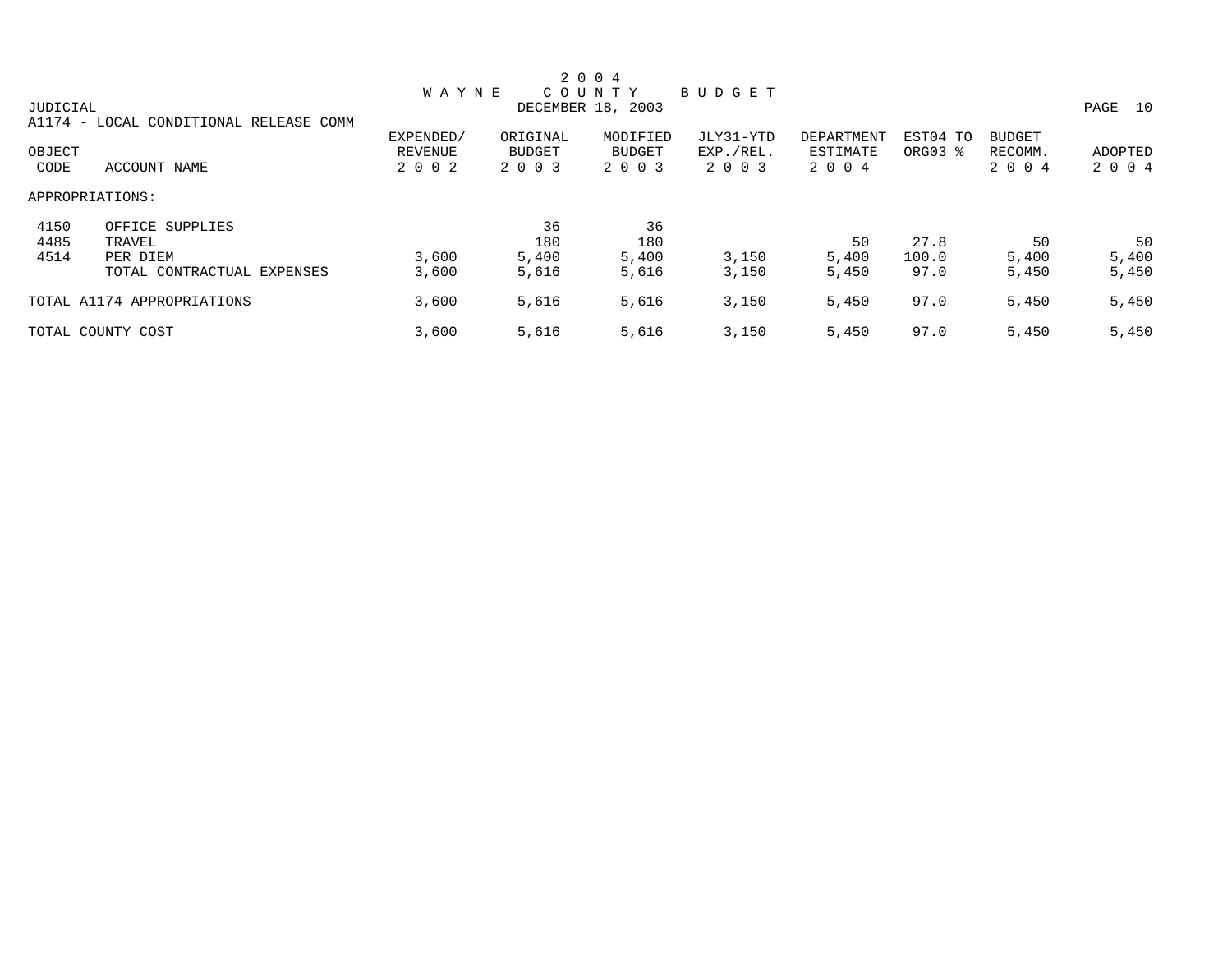|          |                               |              |          | 2 0 0 4           |           |            |          |               |         |
|----------|-------------------------------|--------------|----------|-------------------|-----------|------------|----------|---------------|---------|
|          |                               | <b>WAYNE</b> |          | C O U N T Y       | BUDGET    |            |          |               |         |
| JUDICIAL |                               |              |          | DECEMBER 18, 2003 |           |            |          |               | PAGE 11 |
|          | A1180 - J OF P & CONSTABLES   |              |          |                   |           |            |          |               |         |
|          |                               | EXPENDED/    | ORIGINAL | MODIFIED          | JLY31-YTD | DEPARTMENT | EST04 TO | <b>BUDGET</b> |         |
| OBJECT   |                               | REVENUE      | BUDGET   | BUDGET            | EXP./REL. | ESTIMATE   | ORG03 %  | RECOMM.       | ADOPTED |
| CODE     | ACCOUNT NAME                  | 2 0 0 2      | 2 0 0 3  | 2 0 0 3           | 2 0 0 3   | 2 0 0 4    |          | 2 0 0 4       | 2 0 0 4 |
|          | APPROPRIATIONS:               |              |          |                   |           |            |          |               |         |
| 4500     | FEES FOR SERVICES, NON EMPLOY | 5,930        | 5,600    | 5,600             | 2,600     | 5,600      | 100.0    | 5,600         | 5,600   |
|          | TOTAL CONTRACTUAL EXPENSES    | 5,930        | 5,600    | 5,600             | 2,600     | 5,600      | 100.0    | 5,600         | 5,600   |
|          | TOTAL A1180 APPROPRIATIONS    | 5,930        | 5,600    | 5,600             | 2,600     | 5,600      | 100.0    | 5,600         | 5,600   |
|          | TOTAL COUNTY COST             | 5,930        | 5,600    | 5,600             | 2,600     | 5,600      | 100.0    | 5,600         | 5,600   |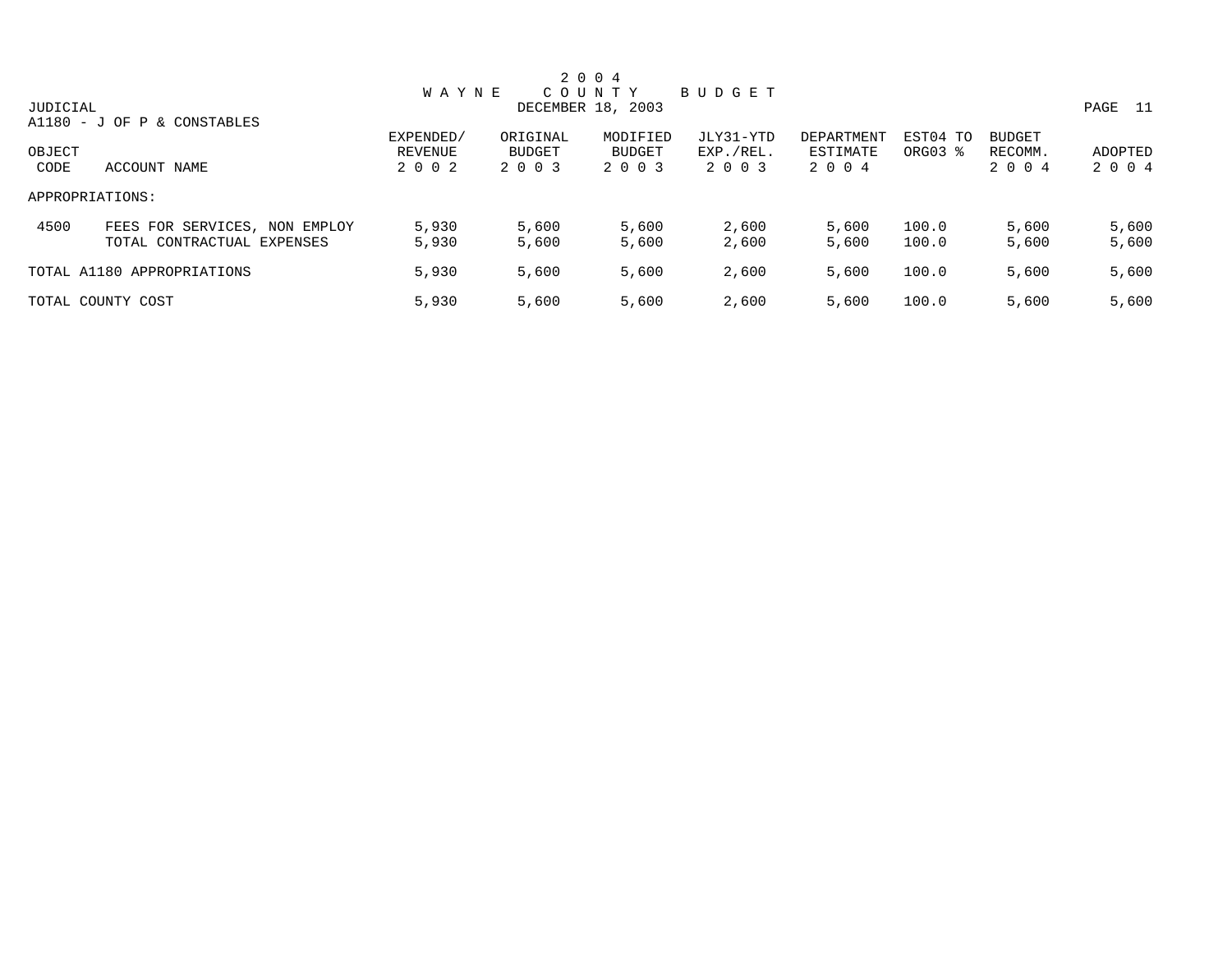|          |                            |              |               | 2 0 0 4           |           |                   |          |               |         |
|----------|----------------------------|--------------|---------------|-------------------|-----------|-------------------|----------|---------------|---------|
|          |                            | <b>WAYNE</b> |               | COUNTY            | BUDGET    |                   |          |               |         |
| JUDICIAL |                            |              |               | DECEMBER 18, 2003 |           |                   |          |               | PAGE 12 |
|          | A1185 - CORONER            |              |               |                   |           |                   |          |               |         |
|          |                            | EXPENDED/    | ORIGINAL      | MODIFIED          | JLY31-YTD | <b>DEPARTMENT</b> | EST04 TO | <b>BUDGET</b> |         |
| OBJECT   |                            | REVENUE      | <b>BUDGET</b> | BUDGET            | EXP./REL. | ESTIMATE          | ORG03 %  | RECOMM.       | ADOPTED |
| CODE     | ACCOUNT NAME               | 2 0 0 2      | 2 0 0 3       | 2 0 0 3           | 2 0 0 3   | 2 0 0 4           |          | 2 0 0 4       | 2 0 0 4 |
|          | APPROPRIATIONS:            |              |               |                   |           |                   |          |               |         |
| 1049     | CORONER                    | 30,167       | 31,225        | 31,225            | 16,988    | 31,225            | 100.0    | 31,225        | 31,225  |
| 1493     | CORONER PHYSICIAN          | 1,560        | 1,737         | 1,737             |           | 1,737             | 100.0    | 1,737         | 1,737   |
|          | TOTAL PERSONAL SERVICES    | 31,727       | 32,962        | 32,962            | 16,988    | 32,962            | 100.0    | 32,962        | 32,962  |
| 4414     | DATA PROCESSING            | 50           | 50            | 50                | 50        | 50                | 100.0    | 50            | 50      |
| 4465     | RENTAL - OFFICE SPACE      | 660          | 660           | 660               | 330       | 660               | 100.0    | 660           | 660     |
| 4485     | TRAVEL                     |              | 500           | 500               |           | 500               | 100.0    | 500           | 500     |
| 4509     | <b>AUTOPSIES</b>           | 32,422       | 56,697        | 56,697            | 24,824    | 56,697            | 100.0    | 50,000        | 50,000  |
|          | TOTAL CONTRACTUAL EXPENSES | 33,132       | 57,907        | 57,907            | 25,204    | 57,907            | 100.0    | 51,210        | 51,210  |
| 8100     | PAYMENTS TO RETIREMENT SYS | 484          | 1,249         | 1,249             |           | 3,626             | 290.3    | 3,560         | 3,560   |
| 8200     | PAYMENTS TO STATE SOC SEC  | 2,427        | 2,521         | 2,521             | 1,299     | 2,521             | 100.0    | 2,521         | 2,521   |
| 8400     | HOSPITALIZATION EXP.       | 10,482       | 12,054        | 12,054            | 7,032     | 14,465            | 120.0    | 14,465        | 14,465  |
|          | TOTAL EMPLOYEE BENEFITS    | 13,393       | 15,824        | 15,824            | 8,331     | 20,612            | 130.3    | 20,546        | 20,546  |
|          | TOTAL A1185 APPROPRIATIONS | 78,252       | 106,693       | 106,693           | 50,523    | 111,481           | 104.5    | 104,718       | 104,718 |
|          | TOTAL COUNTY COST          | 78,252       | 106,693       | 106,693           | 50,523    | 111,481           | 104.5    | 104,718       | 104,718 |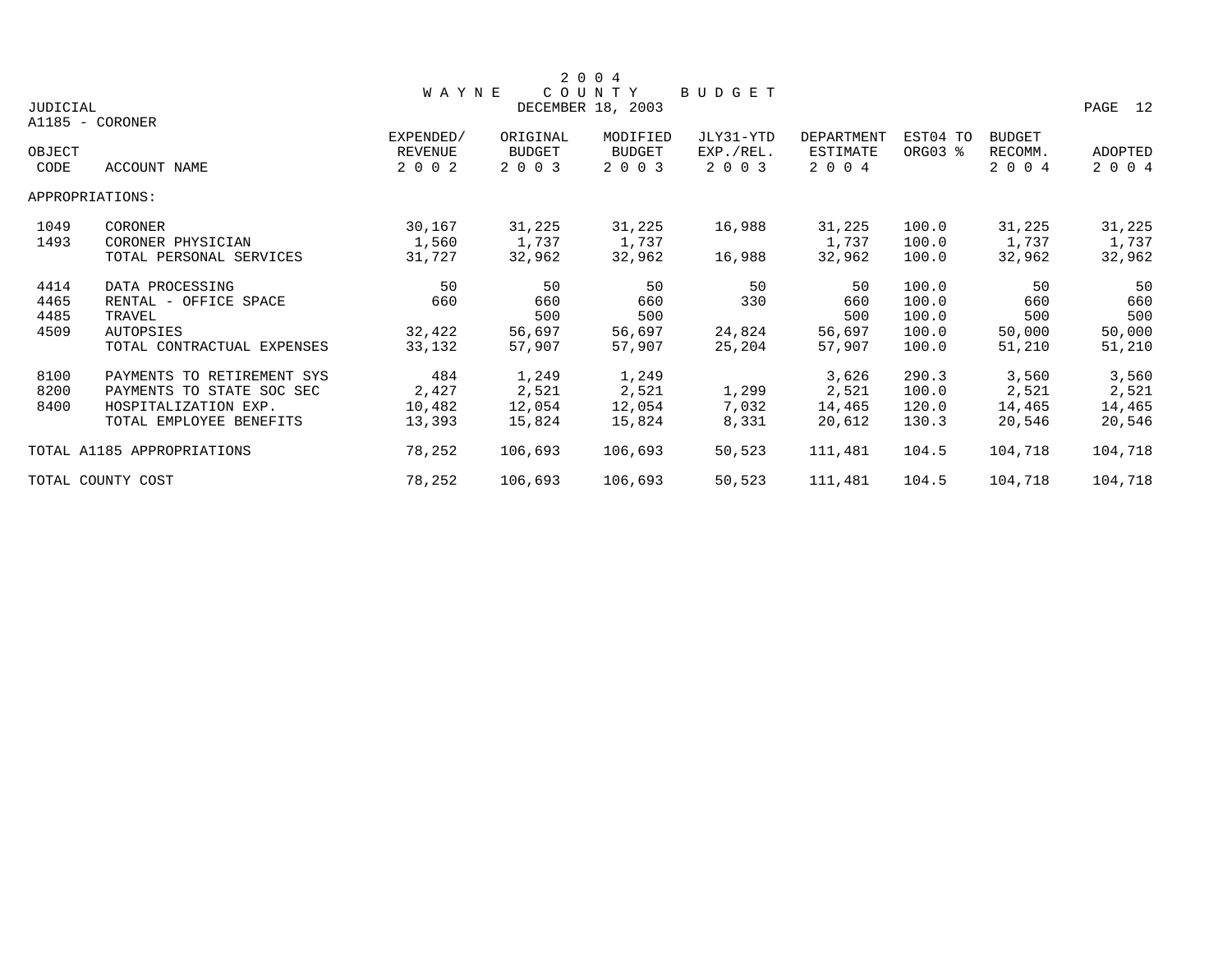|          |                               |              |           | 2 0 0 4           |           |            |          |               |            |
|----------|-------------------------------|--------------|-----------|-------------------|-----------|------------|----------|---------------|------------|
|          |                               | <b>WAYNE</b> |           | COUNTY            | BUDGET    |            |          |               |            |
| JUDICIAL |                               |              |           | DECEMBER 18, 2003 |           |            |          |               | 13<br>PAGE |
|          | A1190 - GRAND JURY            |              |           |                   |           |            |          |               |            |
|          |                               | EXPENDED/    | ORIGINAL  | MODIFIED          | JLY31-YTD | DEPARTMENT | EST04 TO | <b>BUDGET</b> |            |
| OBJECT   |                               | REVENUE      | BUDGET    | BUDGET            | EXP./REL. | ESTIMATE   | ORG03 %  | RECOMM.       | ADOPTED    |
| CODE     | ACCOUNT NAME                  | 2 0 0 2      | 2 0 0 3   | 2 0 0 3           | 2 0 0 3   | 2 0 0 4    |          | 2 0 0 4       | 2 0 0 4    |
|          | APPROPRIATIONS:               |              |           |                   |           |            |          |               |            |
| 4500     | FEES FOR SERVICES, NON EMPLOY | 23,323       | 27,000    | 27,000            | 13,619    | 27,000     | 100.0    | 27,000        | 27,000     |
|          | TOTAL CONTRACTUAL EXPENSES    | 23,323       | 27,000    | 27,000            | 13,619    | 27,000     | 100.0    | 27,000        | 27,000     |
|          | TOTAL A1190 APPROPRIATIONS    | 23,323       | 27,000    | 27,000            | 13,619    | 27,000     | 100.0    | 27,000        | 27,000     |
|          | TOTAL COUNTY COST             | 23,323       | 27,000    | 27,000            | 13,619    | 27,000     | 100.0    | 27,000        | 27,000     |
|          | TOTAL JUDICIAL                | 2,143,814    | 2,380,788 | 2,381,235         | 1,238,429 | 2,663,687  | 111.9    | 2,659,130     | 2,659,130  |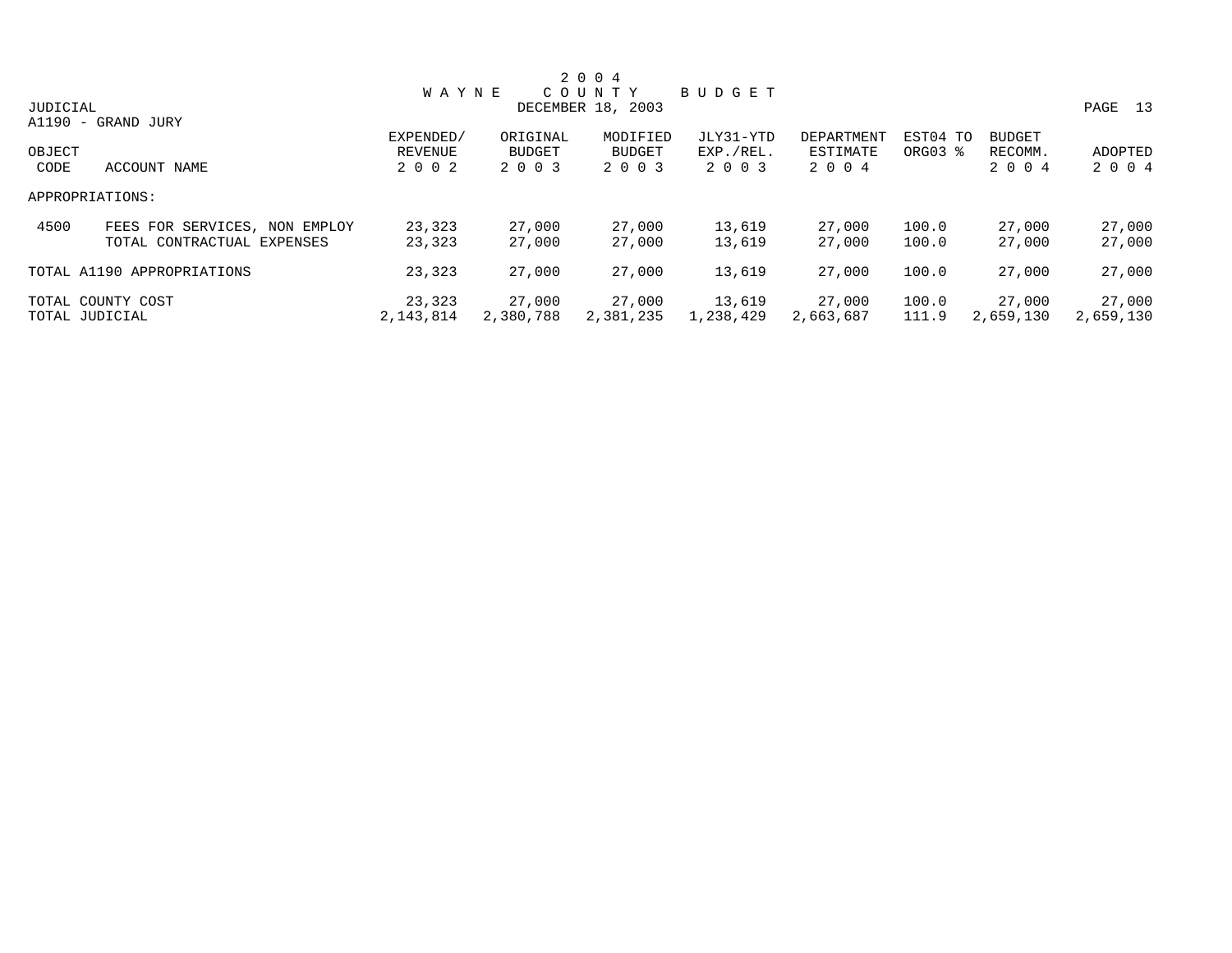|         |                             |              |          | 2 0 0 4           |           |            |          |               |         |
|---------|-----------------------------|--------------|----------|-------------------|-----------|------------|----------|---------------|---------|
|         |                             | <b>WAYNE</b> |          | COUNTY            | BUDGET    |            |          |               |         |
| FINANCE |                             |              |          | DECEMBER 18, 2003 |           |            |          |               | PAGE 14 |
|         | A1325 - TREASURER           |              |          |                   |           |            |          |               |         |
|         |                             | EXPENDED/    | ORIGINAL | MODIFIED          | JLY31-YTD | DEPARTMENT | EST04 TO | <b>BUDGET</b> |         |
| OBJECT  |                             | REVENUE      | BUDGET   | <b>BUDGET</b>     | EXP./REL. | ESTIMATE   | ORG03 %  | RECOMM.       | ADOPTED |
| CODE    | ACCOUNT NAME                | 2 0 0 2      | 2 0 0 3  | 2 0 0 3           | 2 0 0 3   | 2 0 0 4    |          | 2004          | 2004    |
|         | APPROPRIATIONS:             |              |          |                   |           |            |          |               |         |
| 1050    | TREASURER                   | 56,320       | 60,464   | 60,464            | 31,714    | 60,464     | 100.0    | 60,464        | 60,464  |
| 1052    | DEPUTY TREASURER            | 38,611       | 40,276   | 40,276            | 21,709    | 40,276     | 100.0    | 40,276        | 40,276  |
| 1055    | SEC TO CO TREAS             | 21,925       | 25,558   | 25,558            | 11,968    | 25,558     | 100.0    | 25,558        | 25,558  |
| 1056    | CO TAX COLLECTOR            | 11,484       |          | 31,100            | 16,607    | 31,100     |          | 31,100        | 31,100  |
| 1057    | 2ND DEP CO TREAS            | 35,995       | 37,278   | 37,278            | 20,125    | 37,278     | 100.0    | 37,278        | 37,278  |
| 1110    | RECEPTIONIST                | 28,512       | 50,030   |                   |           |            |          |               |         |
| 1121    | ACCT CLERK PT               | 7,892        | 10,221   | 10,221            | 4,636     |            |          | 10,221        | 10,221  |
| 1154    | SR ACCOUNT CLERK            | 18,881       |          | 50,030            | 27,750    | 50,030     |          | 50,030        | 50,030  |
| 1491    | PRIN TAX CLERK              | 31,864       | 32,985   | 32,985            | 17,815    | 32,985     | 100.0    | 32,985        | 32,985  |
| 1903    | NON-POSITIONS               |              | 52,136   | 21,036            |           |            |          |               |         |
| 1904    | OVERTIME                    |              | 518      | 518               |           |            |          |               |         |
|         | TOTAL PERSONAL SERVICES     | 251,484      | 309,466  | 309,466           | 152,324   | 277,691    | 89.7     | 287,912       | 287,912 |
| 2200    | OFFICE EQUIPMENT            |              | 800      | 800               | 249       | 800        | 100.0    | 800           | 800     |
|         | TOTAL EQUIPMENT             |              | 800      | 800               | 249       | 800        | 100.0    | 800           | 800     |
|         |                             |              |          |                   |           |            |          |               |         |
| 4150    | OFFICE SUPPLIES             | 5,543        | 10,500   | 10,500            | 2,628     | 10,500     | 100.0    | 10,500        | 10,500  |
| 4166    | POSTAGE                     | 6,332        | 12,000   | 12,000            | 3,417     | 12,000     | 100.0    | 12,000        | 12,000  |
| 4210    | GAS                         | 624          | 410      | 1,009             | 720       | 1,000      | 243.9    | 1,000         | 1,000   |
| 4220    | LIGHT & POWER               | 3,150        | 1,900    | 1,900             | 1,758     | 3,000      | 157.9    | 3,000         | 3,000   |
| 4230    | TELEPHONE                   | 4,706        | 6,000    | 6,000             | 2,248     | 6,000      | 100.0    | 6,000         | 6,000   |
| 4240    | WATER                       | 345          | 340      | 340               | 297       | 600        | 176.5    | 600           | 600     |
| 4402    | ADVERTISING                 |              | 6,000    | 6,000             |           | 6,000      | 100.0    | 6,000         | 6,000   |
| 4408    | COPIER EXPENSE              | 410          | 1,000    | 1,000             | 430       | 1,000      | 100.0    | 1,000         | 1,000   |
| 4411    | COST ALLOCATION             | 4,000        | 5,000    | 5,000             |           | 5,000      | 100.0    | 5,000         | 5,000   |
| 4414    | DATA PROCESSING             | 171,628      | 166,628  | 166,628           | 166,628   | 210,925    | 126.6    | 210,925       | 210,925 |
| 4424    | EQUIPMENT - MAINT CONTRACT  | 160          | 425      | 425               |           | 425        | 100.0    | 425           | 425     |
| 4438    | MAINTENANCE/REPAIRS         | 7,798        | 11,990   | 11,990            | 11,990    | 11,990     | 100.0    | 11,990        | 11,990  |
| 4485    | TRAVEL                      |              | 800      | 800               |           | 800        | 100.0    | 800           | 800     |
| 4501    | ACCOUNTANTS & AUDITORS      | 44,605       | 60,000   | 60,000            | 36,695    | 60,000     | 100.0    | 60,000        | 60,000  |
| 4515    | ESTATE EXPENSES             | 140          | 1,000    | 1,000             |           | 1,000      | 100.0    | 1,000         | 1,000   |
| 4520    | CONSULTANTS                 | 10,250       | 12,500   | 12,500            | 12,500    | 12,500     | 100.0    | 12,500        | 12,500  |
| 4521    | RECORD STORAGE              | 2,340        | 3,000    | 3,000             |           | 3,000      | 100.0    | 3,000         | 3,000   |
|         | TOTAL CONTRACTUAL EXPENSES  | 262,031      | 299,493  | 300,092           | 239,311   | 345,740    | 115.4    | 345,740       | 345,740 |
| 8100    | PAYMENTS TO RETIREMENT SYS  | 5,232        | 12,379   | 12,379            |           | 31,054     | 250.9    | 33,195        | 33,195  |
| 8200    | PAYMENTS TO STATE SOC SEC   | 18,629       | 23,674   | 23,674            | 11,329    | 21,597     | 91.2     | 22,025        | 22,025  |
| 8400    | HOSPITALIZATION EXP.        | 33,559       | 41,519   | 41,519            | 25,830    | 53,137     | 128.0    | 53,137        | 53,137  |
| 8600    | DISABILITY                  | 557          | 1,188    | 1,188             | 509       | 1,117      | 94.0     | 1,117         | 1,117   |
| 8901    | EMPLOYEE ASSISTANCE PROGRAM | 121          | 124      | 124               | 123       | 131        | 105.6    | 131           | 131     |
|         | TOTAL EMPLOYEE BENEFITS     | 58,098       | 78,884   | 78,884            | 37,791    | 107,036    | 135.7    | 109,605       | 109,605 |
|         |                             |              |          |                   |           |            |          |               |         |
|         | TOTAL A1325 APPROPRIATIONS  | 571,613      | 688,643  | 689,242           | 429,675   | 731,267    | 106.2    | 744,057       | 744,057 |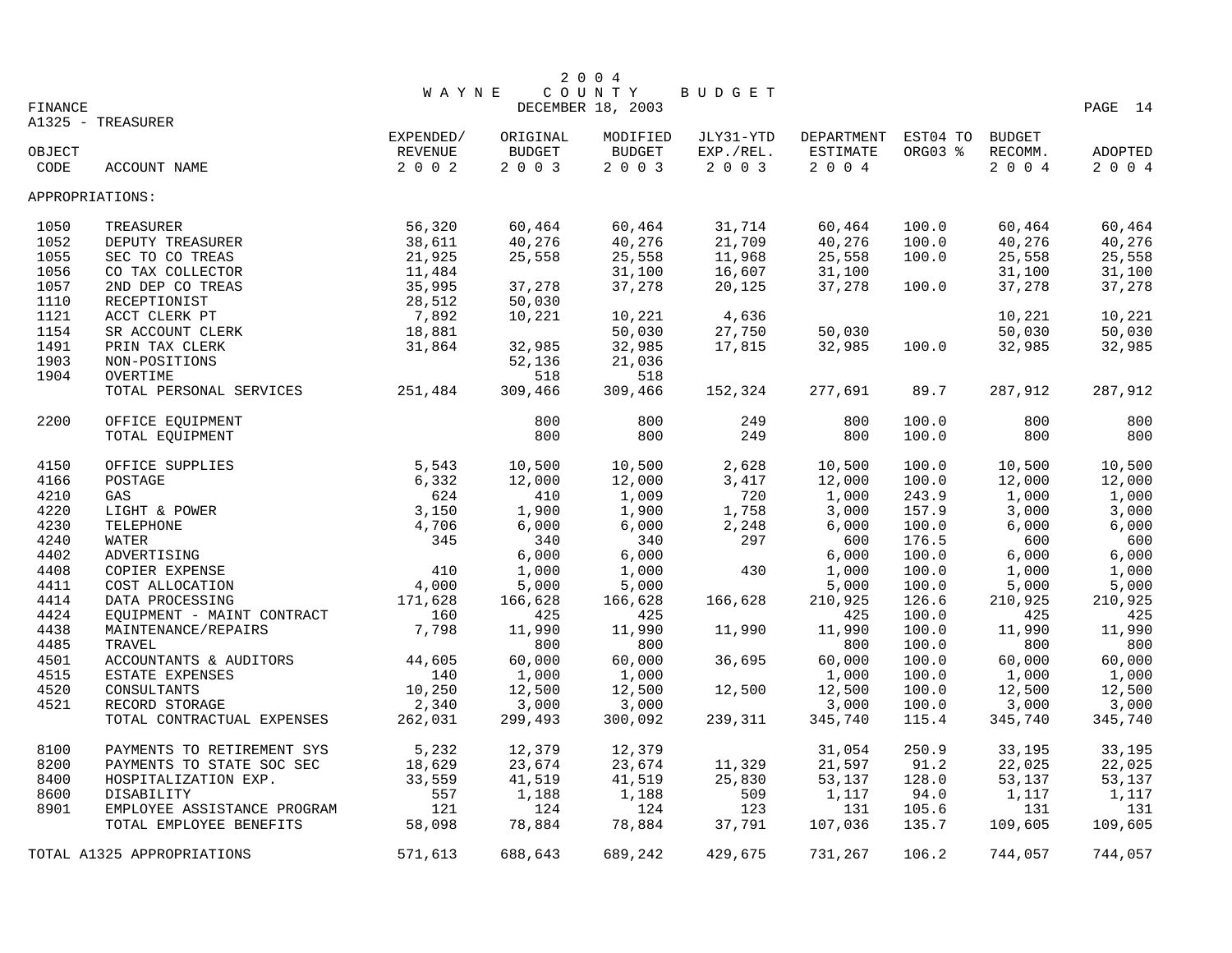|                                       |              |          | 2 0 0 4           |           |            |          |               |         |
|---------------------------------------|--------------|----------|-------------------|-----------|------------|----------|---------------|---------|
|                                       | <b>WAYNE</b> |          | COUNTY            | BUDGET    |            |          |               |         |
| FINANCE                               |              |          | DECEMBER 18, 2003 |           |            |          |               | PAGE 15 |
| A1325 - TREASURER                     |              |          |                   |           |            |          |               |         |
|                                       | EXPENDED/    | ORIGINAL | MODIFIED          | JLY31-YTD | DEPARTMENT | EST04 TO | <b>BUDGET</b> |         |
| OBJECT                                | REVENUE      | BUDGET   | BUDGET            | EXP./REL. | ESTIMATE   | ORG03 %  | RECOMM.       | ADOPTED |
| CODE<br>ACCOUNT NAME                  | 2 0 0 2      | 2 0 0 3  | 2 0 0 3           | 2 0 0 3   | 2004       |          | 2 0 0 4       | 2 0 0 4 |
| REVENUES:                             |              |          |                   |           |            |          |               |         |
| 1230<br>TREASURER                     | 25,705       | 16,000   | 16,000            | 6,200     | 16,000     | 100.0    | 16,000        | 16,000  |
| 1231<br>1996 TITLE SEARCH & MAIL FEES | 28,733       | 40,000   | 40,000            | 19,296    | 40,000     | 100.0    | 40,000        | 40,000  |
| TOTAL A1325 REVENUES                  | 54,438       | 56,000   | 56,000            | 25,496    | 56,000     | 100.0    | 56,000        | 56,000  |
| TOTAL COUNTY COST                     | 517,175      | 632,643  | 633,242           | 404,179   | 675,267    | 106.7    | 688,057       | 688,057 |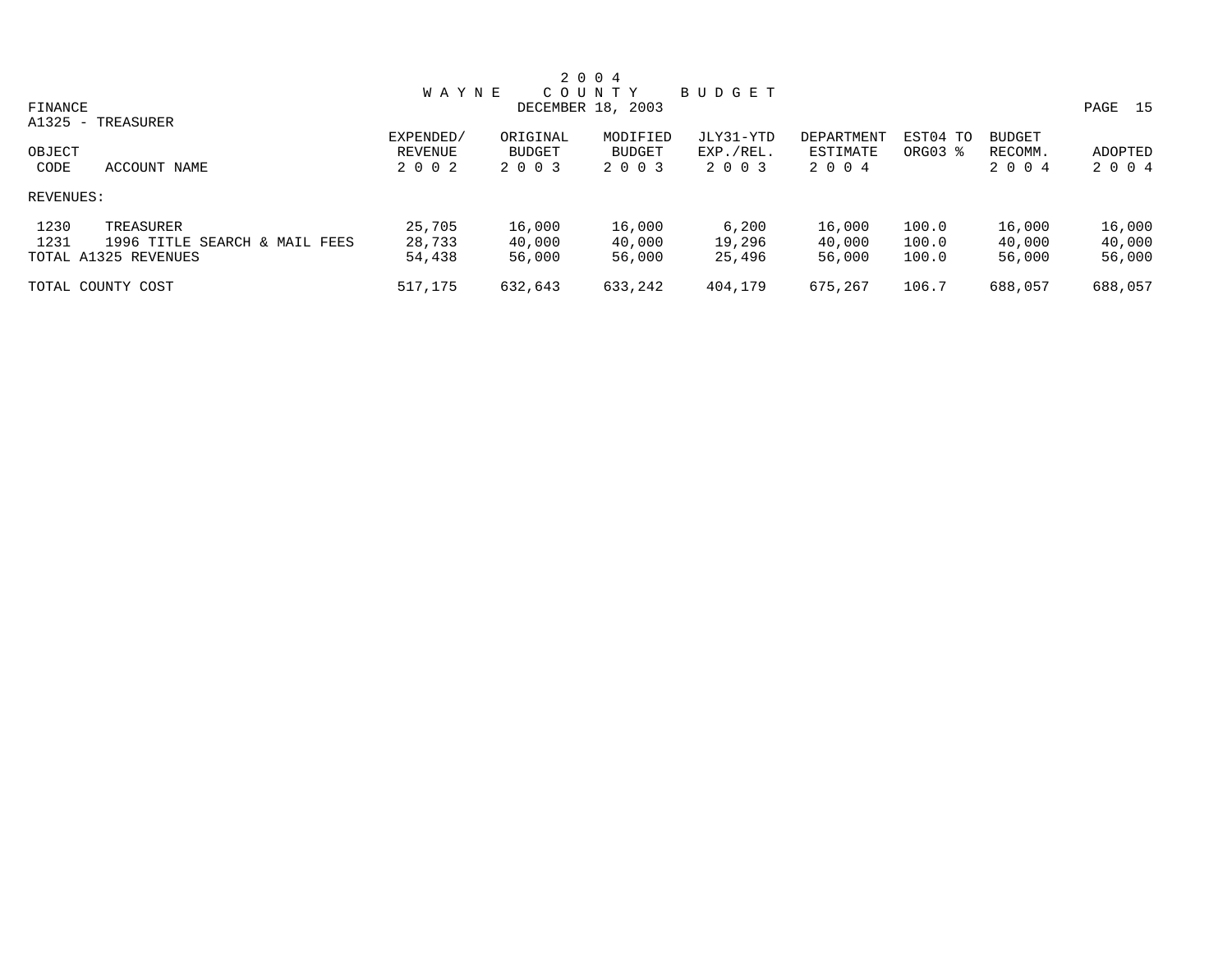|                 |                               |              |          | 2 0 0 4           |               |                     |         |               |         |
|-----------------|-------------------------------|--------------|----------|-------------------|---------------|---------------------|---------|---------------|---------|
|                 |                               | <b>WAYNE</b> |          | COUNTY            | <b>BUDGET</b> |                     |         |               |         |
| <b>FINANCE</b>  |                               |              |          | DECEMBER 18, 2003 |               |                     |         |               | PAGE 16 |
|                 | A1355 - ASSESSMENTS           |              |          |                   |               |                     |         |               |         |
|                 |                               | EXPENDED/    | ORIGINAL | MODIFIED          | JLY31-YTD     | DEPARTMENT EST04 TO |         | <b>BUDGET</b> |         |
| OBJECT          |                               | REVENUE      | BUDGET   | BUDGET            | EXP./REL.     | ESTIMATE            | ORG03 % | RECOMM.       | ADOPTED |
| CODE            | ACCOUNT NAME                  | $2 0 0 2$    | 2 0 0 3  | 2 0 0 3           | 2 0 0 3       | 2 0 0 4             |         | 2 0 0 4       | 2 0 0 4 |
| APPROPRIATIONS: |                               |              |          |                   |               |                     |         |               |         |
| 1054            | DIRECTOR RPTS                 | 55,007       | 56,100   | 56,100            | 30,742        | 56,350              | 100.4   | 56,350        | 56,350  |
| 1110            | RECEPTIONIST                  | 90           |          |                   |               |                     |         |               |         |
| 1220            | ASST TAX SERV AIDE (3)        | 80,815       | 93,516   | 93,516            | 49,898        | 94,538              | 101.1   | 94,538        | 94,538  |
| 1286            | TAX MAP TECH                  | 31,154       | 34,175   | 34,175            | 18,367        | 34,175              | 100.0   | 34,175        | 34,175  |
| 1332            | TAX MAP SUPVR                 | 43,438       | 46,825   | 46,825            | 24,464        | 46,825              | 100.0   | 46,825        | 46,825  |
| 1542            | SR RPTS AIDE                  | 36,516       | 37,990   | 37,990            | 20,504        | 38,240              | 100.7   | 38,240        | 38,240  |
|                 | TOTAL PERSONAL SERVICES       | 247,020      | 268,606  | 268,606           | 143,975       | 270,128             | 100.6   | 270,128       | 270,128 |
| 2200            | OFFICE EQUIPMENT              |              |          | 543               | 542           |                     |         |               |         |
| 2500            | OTHER EQUIPMENT               | 1,080        |          | 861               | 860           |                     |         |               |         |
|                 | TOTAL EQUIPMENT               | 1,080        |          | 1,404             | 1,402         |                     |         |               |         |
|                 |                               |              |          |                   |               |                     |         |               |         |
| 4116            | COMPUTER SUPPLIES             |              | 3,500    | 2,957             | 1,726         | 3,500               | 100.0   | 3,500         | 3,500   |
| 4150            | OFFICE SUPPLIES               | 2,769        | 3,000    | 3,000             | 1,323         | 3,000               | 100.0   | 3,000         | 3,000   |
| 4166            | POSTAGE                       | 915          | 1,000    | 1,000             | 206           | 1,000               | 100.0   | 1,000         | 1,000   |
| 4177            | TAX MAP SUPPLIES              | 2,696        | 2,200    | 2,200             | 418           | 2,000               | 90.9    | 2,000         | 2,000   |
| 4178            | TAX ROLL SUPPLIES             | 2,515        | 2,000    | 2,000             | 554           | 2,000               | 100.0   | 2,000         | 2,000   |
| 4210            | GAS                           | 680          | 680      | 735               | 484           | 1,000               | 147.1   | 1,000         | 1,000   |
| 4220            | LIGHT & POWER                 | 2,494        | 2,360    | 2,360             | 1,303         | 2,400               | 101.7   | 2,400         | 2,400   |
| 4230            | TELEPHONE                     | 3,115        | 3,500    | 3,500             | 1,127         | 3,000               | 85.7    | 3,000         | 3,000   |
| 4240            | WATER                         | 330          | 510      | 510               | 204           | 510                 | 100.0   | 510           | 510     |
| 4408            | COPIER EXPENSE                | 500          | 500      | 500               | 176           | 500                 | 100.0   | 500           | 500     |
| 4410            | CONFERENCE                    | 682          | 1,600    | 1,600             | 845           | 1,000               | 62.5    | 1,000         | 1,000   |
| 4414            | DATA PROCESSING               | 177,786      | 172,786  | 172,786           | 172,786       | 172,749             | 100.0   | 172,749       | 172,749 |
| 4418            | <b>DUES</b>                   | 225          | 300      | 300               | 160           | 300                 | 100.0   | 300           | 300     |
| 4424            | EQUIPMENT - MAINT CONTRACT    | 1,257        | 1,400    | 1,400             |               | 1,600               | 114.3   | 1,600         | 1,600   |
| 4425            | EQUIPMENT - MAINT / REPAIRS   |              |          |                   |               |                     |         |               |         |
| 4438            | MAINTENANCE/REPAIRS           | 8,565        | 12,846   | 12,846            | 8,565         | 8,725               | 67.9    | 8,725         | 8,725   |
| 4475            | SOFTWARE                      | 800          |          |                   |               |                     |         |               |         |
| 4483            | TRAINING, SEMINARS, & SCHOOLS |              |          |                   |               |                     |         |               |         |
| 4485            | TRAVEL                        | 1,107        | 2,000    | 2,000             | 461           | 1,700               | 85.0    | 1,700         | 1,700   |
| 4511            | OTHER PURCHASED SERVICES      | 12,391       | 15,649   | 15,649            | 2,557         | 13,300              | 85.0    | 13,300        | 13,300  |
| 4600            | MISC                          | 92           | 300      | 300               | 133           | 300                 | 100.0   | 300           | 300     |
|                 | TOTAL CONTRACTUAL EXPENSES    | 218,919      | 226,131  | 225,643           | 193,028       | 218,584             | 96.7    | 218,584       | 218,584 |
| 8100            | PAYMENTS TO RETIREMENT SYS    | 3,981        | 10,745   | 10,745            |               | 29,715              | 276.5   | 37,846        | 37,846  |
| 8200            | PAYMENTS TO STATE SOC SEC     | 18,395       | 20,550   | 20,550            | 10,706        | 20,665              | 100.6   | 20,665        | 20,665  |
| 8400            | HOSPITALIZATION EXP.          | 48,084       | 35,375   | 35,375            | 33,914        | 69,800              | 197.3   | 69,800        | 69,800  |
| 8600            | DISABILITY                    | 725          | 924      | 924               | 518           | 1,008               | 109.1   | 1,008         | 1,008   |
| 8901            | EMPLOYEE ASSISTANCE PROGRAM   | 94           | 97       | 97                | 96            | 102                 | 105.2   | 102           | 102     |
|                 | TOTAL EMPLOYEE BENEFITS       | 71,279       | 67,691   | 67,691            | 45,234        | 121,290             | 179.2   | 129,421       | 129,421 |
|                 | TOTAL A1355 APPROPRIATIONS    | 538,298      | 562,428  | 563,344           | 383,639       | 610,002             | 108.5   | 618,133       | 618,133 |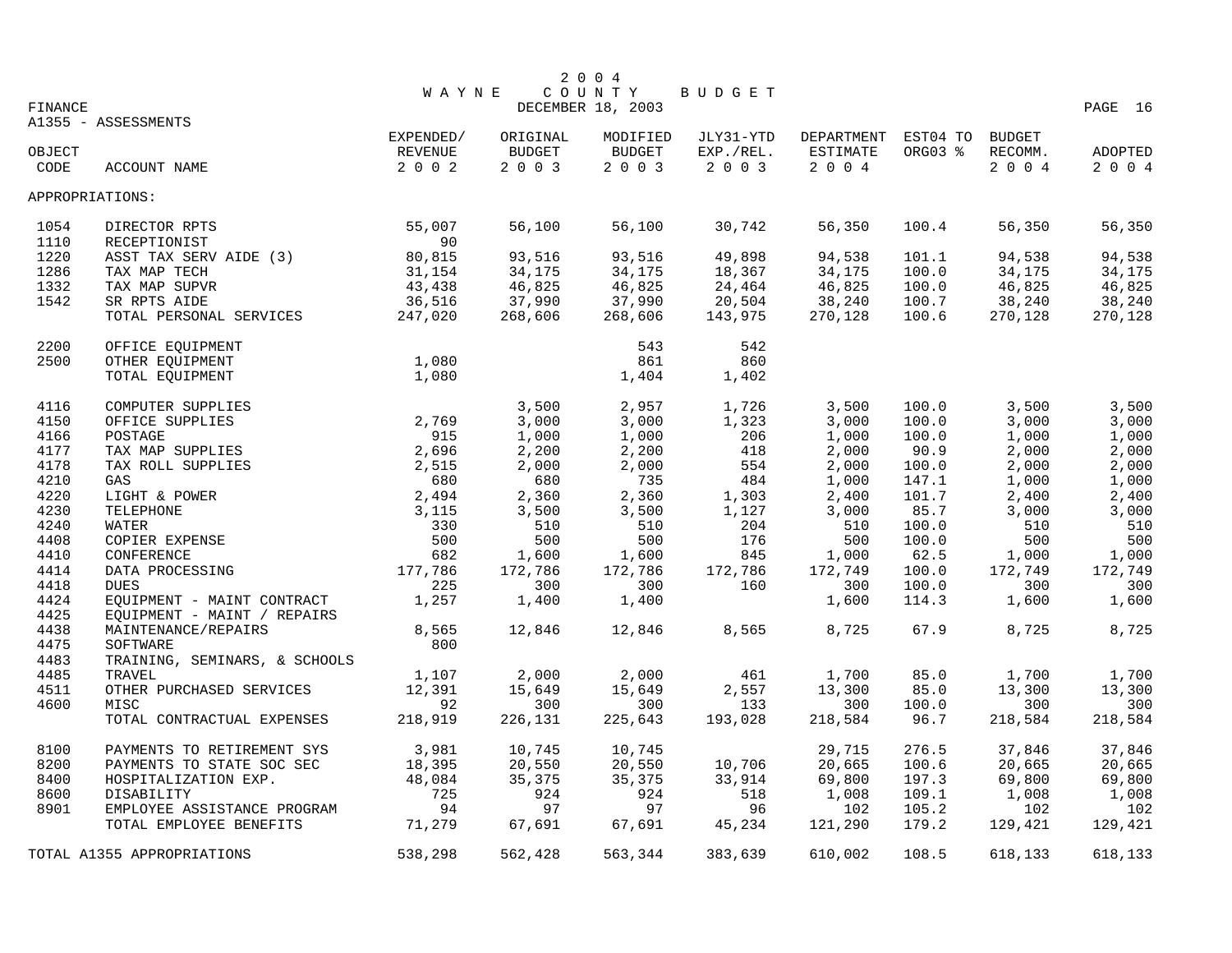|                                     |              |          | 2 0 0 4           |               |            |          |               |            |
|-------------------------------------|--------------|----------|-------------------|---------------|------------|----------|---------------|------------|
|                                     | <b>WAYNE</b> |          | COUNTY            | <b>BUDGET</b> |            |          |               |            |
| FINANCE                             |              |          | DECEMBER 18, 2003 |               |            |          |               | 17<br>PAGE |
| A1355 - ASSESSMENTS                 |              |          |                   |               |            |          |               |            |
|                                     | EXPENDED/    | ORIGINAL | MODIFIED          | JLY31-YTD     | DEPARTMENT | EST04 TO | <b>BUDGET</b> |            |
| OBJECT                              | REVENUE      | BUDGET   | <b>BUDGET</b>     | EXP./REL.     | ESTIMATE   | ORG03 %  | RECOMM.       | ADOPTED    |
| CODE<br>ACCOUNT NAME                | 2002         | 2 0 0 3  | 2 0 0 3           | 2 0 0 3       | 2004       |          | 2004          | 2004       |
| REVENUES:                           |              |          |                   |               |            |          |               |            |
| 1250<br>ASSESSMENT<br>REAL PROPERTY | 1,629        | 3,000    | 3,000             | 4,635         | 4,000      | 133.3    | 4,000         | 4,000      |
| 2216<br>REAL PROPERTY               | 32,593       | 30,125   | 30,125            | 29,625        | 142,000    | 471.4    | 42,000        | 42,000     |
| TOTAL A1355 REVENUES                | 34,222       | 33,125   | 33,125            | 34,260        | 146,000    | 440.8    | 46,000        | 46,000     |
| TOTAL COUNTY COST                   | 504,076      | 529,303  | 530,219           | 349,379       | 464,002    | 87.7     | 572,133       | 572,133    |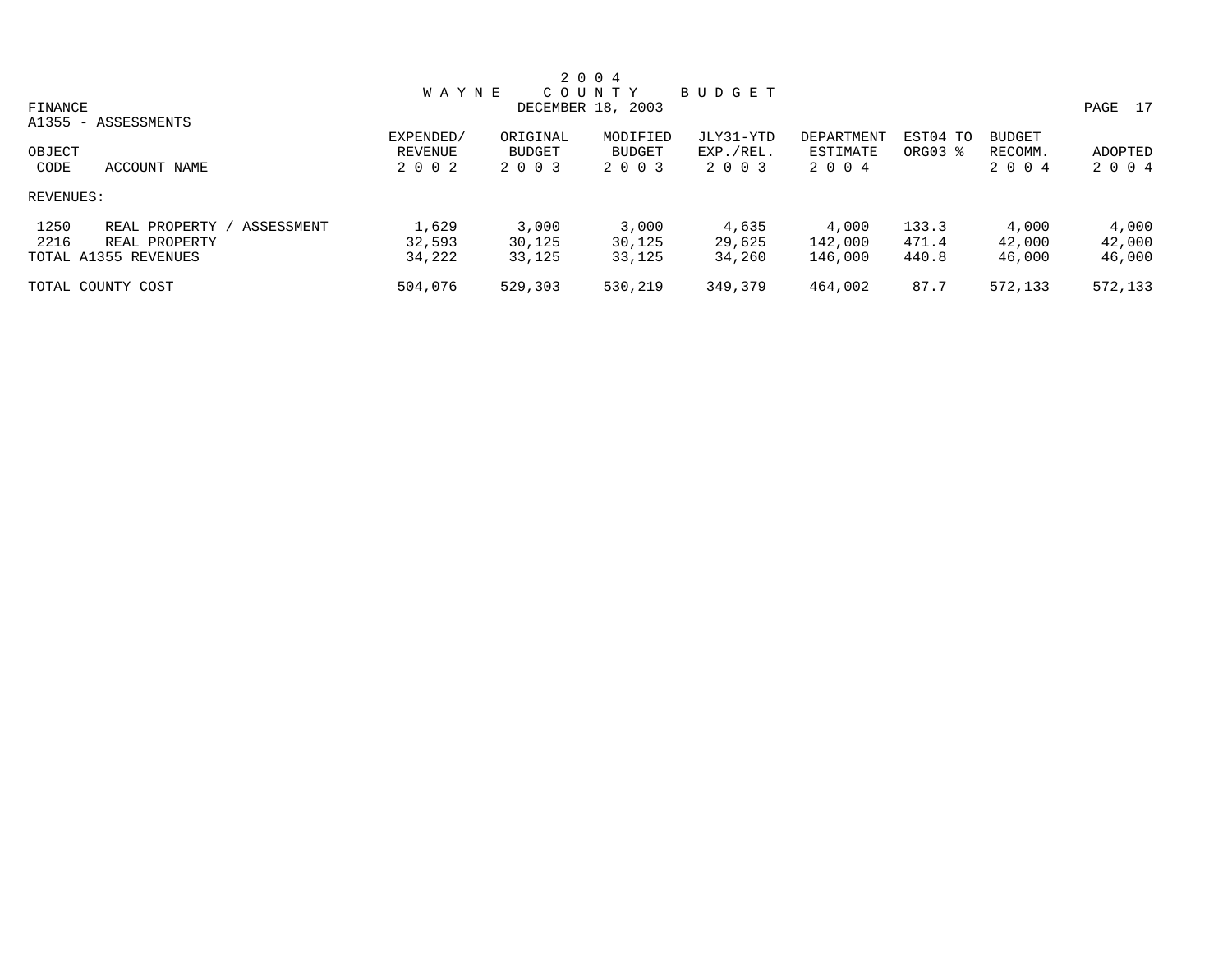|           |                                   |                |          | 2 0 0 4           |           |            |          |               |            |
|-----------|-----------------------------------|----------------|----------|-------------------|-----------|------------|----------|---------------|------------|
|           |                                   | <b>WAYNE</b>   |          | COUNTY            | BUDGET    |            |          |               |            |
| FINANCE   |                                   |                |          | DECEMBER 18, 2003 |           |            |          |               | PAGE<br>18 |
|           | A1362 - TAX ADVERTISING & EXPENSE |                |          |                   |           |            |          |               |            |
|           |                                   | EXPENDED/      | ORIGINAL | MODIFIED          | JLY31-YTD | DEPARTMENT | EST04 TO | <b>BUDGET</b> |            |
| OBJECT    |                                   | <b>REVENUE</b> | BUDGET   | <b>BUDGET</b>     | EXP./REL. | ESTIMATE   | ORG03 %  | RECOMM.       | ADOPTED    |
| CODE      | ACCOUNT NAME                      | 2 0 0 2        | 2 0 0 3  | 2 0 0 3           | 2 0 0 3   | 2 0 0 4    |          | 2 0 0 4       | 2 0 0 4    |
|           | APPROPRIATIONS:                   |                |          |                   |           |            |          |               |            |
| 4000      | CONTRACTUAL EXPENSES              | $270 -$        |          |                   | $270 -$   |            |          |               |            |
| 4402      | ADVERTISING                       | 4,269          | 15,000   | 15,000            |           | 15,000     | 100.0    | 15,000        | 15,000     |
|           | TOTAL CONTRACTUAL EXPENSES        | 3,999          | 15,000   | 15,000            | $270 -$   | 15,000     | 100.0    | 15,000        | 15,000     |
|           | TOTAL A1362 APPROPRIATIONS        | 3,999          | 15,000   | 15,000            | $270 -$   | 15,000     | 100.0    | 15,000        | 15,000     |
| REVENUES: |                                   |                |          |                   |           |            |          |               |            |
| 1235      | TAX ADVERTISING                   | 840            | 15,000   | 15,000            | 23        | 15,000     | 100.0    | 15,000        | 15,000     |
|           | TOTAL A1362 REVENUES              | 840            | 15,000   | 15,000            | 23        | 15,000     | 100.0    | 15,000        | 15,000     |
|           | TOTAL COUNTY COST                 | 3,159          |          |                   | $293 -$   |            |          |               |            |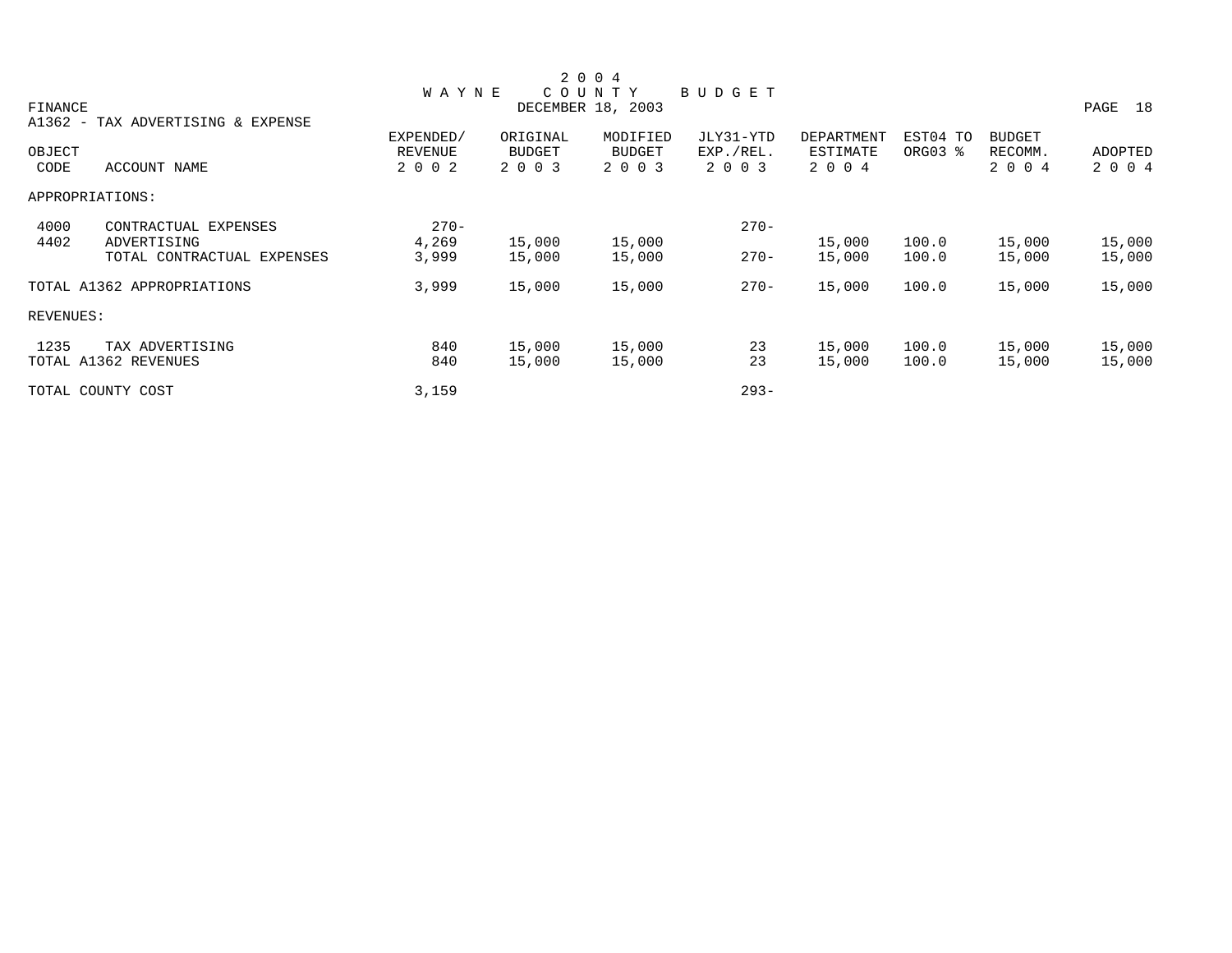|         |                                       |              |           | 2 0 0 4           |               |            |          |               |           |
|---------|---------------------------------------|--------------|-----------|-------------------|---------------|------------|----------|---------------|-----------|
|         |                                       | <b>WAYNE</b> |           | COUNTY            | <b>BUDGET</b> |            |          |               |           |
| FINANCE |                                       |              |           | DECEMBER 18, 2003 |               |            |          |               | PAGE 19   |
|         | A1364 - EXPENSES ON PROP ACQUIRED FOR |              |           |                   |               |            |          |               |           |
|         |                                       | EXPENDED/    | ORIGINAL  | MODIFIED          | JLY31-YTD     | DEPARTMENT | EST04 TO | <b>BUDGET</b> |           |
| OBJECT  |                                       | REVENUE      | BUDGET    | <b>BUDGET</b>     | EXP./REL.     | ESTIMATE   | ORG03 %  | RECOMM.       | ADOPTED   |
| CODE    | ACCOUNT NAME                          | 2 0 0 2      | 2 0 0 3   | 2 0 0 3           | 2 0 0 3       | 2 0 0 4    |          | 2 0 0 4       | 2 0 0 4   |
|         | APPROPRIATIONS:                       |              |           |                   |               |            |          |               |           |
| 4000    | CONTRACTUAL EXPENSES                  | 1,677        | 7,500     | 7,500             | 3,621         | 6,750      | 90.0     | 6,750         | 6,750     |
|         | TOTAL CONTRACTUAL EXPENSES            | 1,677        | 7,500     | 7,500             | 3,621         | 6,750      | 90.0     | 6,750         | 6,750     |
|         | TOTAL A1364 APPROPRIATIONS            | 1,677        | 7,500     | 7,500             | 3,621         | 6,750      | 90.0     | 6,750         | 6,750     |
|         | TOTAL COUNTY COST                     | 1,677        | 7,500     | 7,500             | 3,621         | 6,750      | 90.0     | 6,750         | 6,750     |
|         | TOTAL FINANCE                         | 1,115,587    | 1,273,571 | 1,275,086         | 816,665       | 1,363,019  | 107.0    | 1,383,940     | 1,383,940 |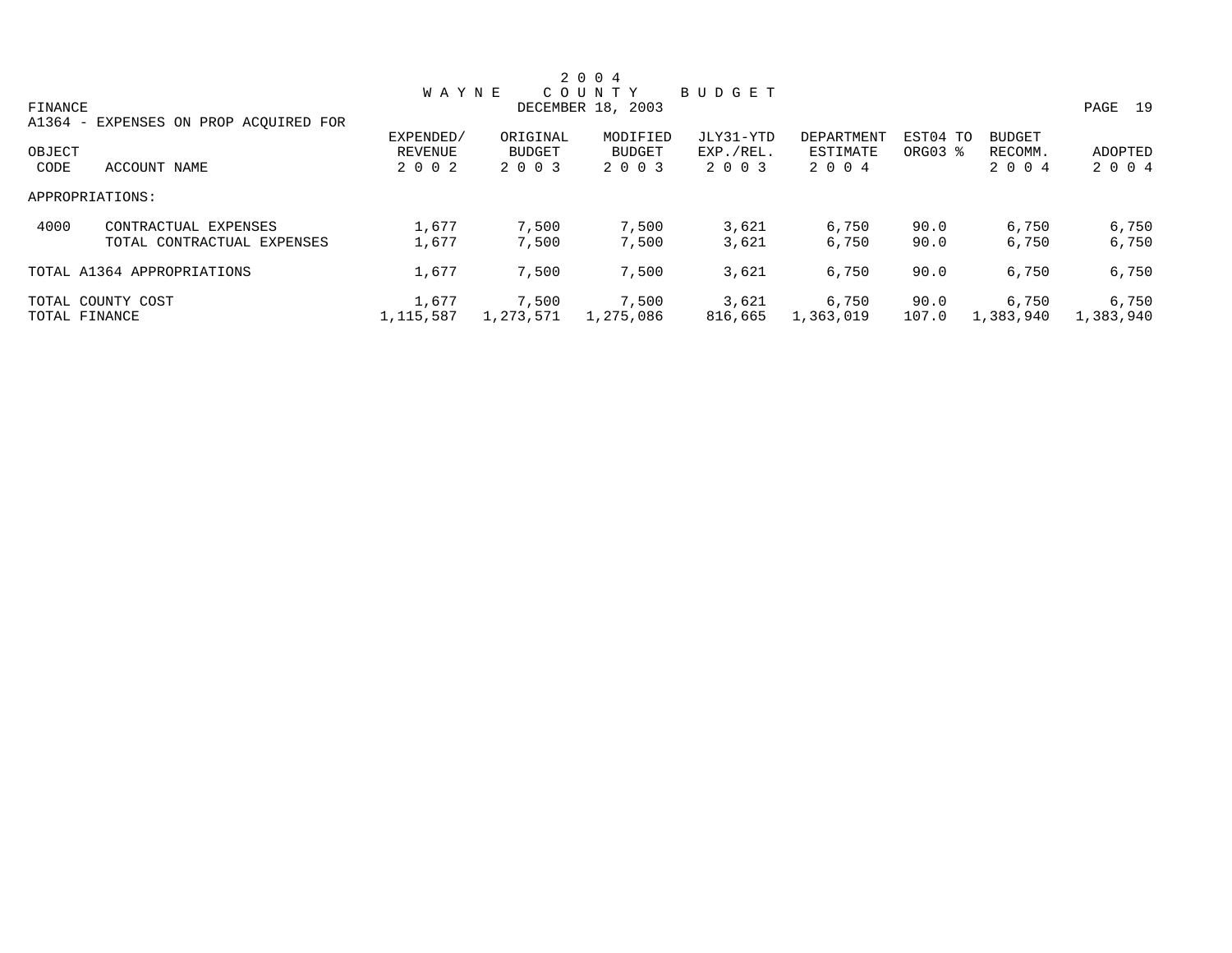|                 |                               |              |               | 2 0 0 4           |                      |            |                |               |            |
|-----------------|-------------------------------|--------------|---------------|-------------------|----------------------|------------|----------------|---------------|------------|
|                 |                               | <b>WAYNE</b> |               | COUNTY            | <b>BUDGET</b>        |            |                |               |            |
| <b>STAFF</b>    |                               |              |               | DECEMBER 18, 2003 |                      |            |                |               | PAGE 20    |
|                 | A1410 - COUNTY CLERK          |              |               |                   |                      |            |                |               |            |
|                 |                               | EXPENDED/    | ORIGINAL      | MODIFIED          | JLY31-YTD            | DEPARTMENT | EST04 TO       | <b>BUDGET</b> |            |
| OBJECT          |                               | REVENUE      | <b>BUDGET</b> | BUDGET            | EXP./REL.<br>2 0 0 3 | ESTIMATE   | ORG03 %        | RECOMM.       | ADOPTED    |
| CODE            | ACCOUNT NAME                  | $2 0 0 2$    | 2 0 0 3       | 2 0 0 3           |                      | 2 0 0 4    |                | 2 0 0 4       | 2 0 0 4    |
| APPROPRIATIONS: |                               |              |               |                   |                      |            |                |               |            |
| 1058            | COUNTY CLERK                  | 56,320       | 58,293        | 58,293            | 31,714               | 58,293     | 100.0          | 58,293        | 58,293     |
| 1059            | SECOND DEP CO CLEK            | 38,646       | 40,004        | 40,004            | 21,559               | 40,004     | 100.0          | 40,004        | 40,004     |
| 1060            | DEPUTY COUNTY CLK             | 35,608       | 37,372        | 37,372            | 20,120               | 37,414     | 100.1          | 37,414        | 37,414     |
| 1111            | CLERK $P/T$ (2)               | 18,178       | 21,026        | 21,026            | 9,981                | 20,296     | 96.5           | 20,296        | 20,296     |
| 1122            | ACCOUNT CLERK                 |              |               |                   |                      |            |                |               |            |
| 1132            | RECORDING CLERK (4)           | 94,977       | 103,493       | 103,493           | 55,809               | 104,277    | 100.8          | 104,277       | 104,277    |
| 1146            | MV LICENSE CLERK (6)          | 150,092      | 157,670       | 157,670           | 84,844               | 159,639    | 101.2          | 159,639       | 159,639    |
| 1147            | MV LICENSE CLK PT (2)         | 17,718       | 23,328        | 23,328            | 11,690               | 22,518     | 96.5           | 22,518        | 22,518     |
| 1154            | SR ACCOUNT CLERK              | 24,471       | 26,049        | 26,049            | 14,065               | 26,147     | 100.4          | 26,147        | 26,147     |
| 1166            | SR RECORDING CLERK (1)        | 26,735       | 27,891        | 27,891            | 14,792               | 28,097     | 100.7          | 28,097        | 28,097     |
| 1224            | SR MV LICENSE CLK             | 31,271       | 32,237        | 32,237            | 17,412               | 32,352     | 100.4          | 32,236        | 32,236     |
| 1904            | OVERTIME                      |              | 500           | 500               |                      | 500        | 100.0          | 450           | 450        |
|                 | TOTAL PERSONAL SERVICES       | 494,016      | 527,863       | 527,863           | 281,986              | 529,537    | 100.3          | 529,371       | 529,371    |
| 2200            | OFFICE EQUIPMENT              | 1,051        |               | 5,554             | 583                  | 3,611      |                |               |            |
|                 | TOTAL EQUIPMENT               | 1,051        |               | 5,554             | 583                  | 3,611      |                |               |            |
|                 |                               |              |               |                   |                      |            |                |               |            |
| 4106            | BOOK BINDINGS & MAPS          | 2,609        | 2,300         | 300               | 300                  | 2,300      | 100.0          | 2,300         | 2,300      |
| 4150            | OFFICE SUPPLIES               | 15,771       | 16,000        | 15,001            | 7,462                | 15,000     | 93.8           | 15,000        | 15,000     |
| 4166            | POSTAGE                       | 13,998       | 14,000        | 14,000            | 4,657                | 14,000     | 100.0          | 14,000        | 14,000     |
| 4210            | GAS                           | 6,473        | 7,805         | 8,820             | 5,805                | 12,000     | 153.7          | 12,000        | 12,000     |
| 4220            | LIGHT & POWER                 | 7,876        | 8,222         | 8,222             | 4,354                | 8,222      | 100.0          | 8,222         | 8,222      |
| 4230            | TELEPHONE                     | 5,672        | 6,500         | 6,500             | 3,056                | 5,800      | 89.2           | 5,800         | 5,800      |
| 4240            | <b>WATER</b>                  | 816          | 900           | 900               | 703                  | 950        | 105.6          | 950           | 950        |
| 4400            | CONTRACTED SERVICES           | 23,343       |               | 23,062            |                      | 23,062     |                |               |            |
| 4408            | COPIER EXPENSE                | 4,205        | 7,300         | 6,700             | 4,609                | 5,600      | 76.7           | 5,600         | 5,600      |
| 4410            | CONFERENCE                    | 750          | 755           | 755               | 496                  | 777        | 102.9          | 777           | 777        |
| 4414            | DATA PROCESSING               | 52,667       | 50,667        | 50,667            | 50,667               | 45, 412    | 89.6           | 45,412        | 45,412     |
| 4418            | <b>DUES</b>                   |              | 200           | 200               | 200                  | 200        | 100.0          | 200           | 200        |
| 4424            | EQUIPMENT - MAINT CONTRACT    | 1,935        | 18,480        | 18,480            | 17,415               | 17,800     | 96.3           | 17,800        | 17,800     |
| 4438            | MAINTENANCE/REPAIRS           | 50,450       | 50,450        | 50,450            | 50,450               | 50,450     | 100.0          | 50,450        | 50,450     |
| 4442            | MICRO RECORDS                 | 4,290        | 5,000         | 7,000             | 4,702                | 7,500      | 150.0          | 7,500         | 7,500      |
| 4485            | TRAVEL                        | 455          | 700           | 700               | 301                  | 600        | 85.7           | 600           | 600        |
| 4572<br>4600    | TUITION REIMBURSEMENT<br>MISC | 428          | 300<br>500    | 216               |                      | 300<br>500 | 100.0<br>100.0 | 300<br>500    | 300<br>500 |
|                 | TOTAL CONTRACTUAL EXPENSES    | 191,738      | 190,079       | 211,973           | 155,177              | 210,473    | 110.7          | 187,411       | 187,411    |
|                 |                               |              |               |                   |                      |            |                |               |            |
| 8100            | PAYMENTS TO RETIREMENT SYS    | 6,909        | 21,115        | 21,115            |                      | 58,250     | 275.9          | 65,032        | 65,032     |
| 8200            | PAYMENTS TO STATE SOC SEC     | 37,056       | 40,382        | 40,382            | 21,261               | 40,510     | 100.3          | 40,506        | 40,506     |
| 8400            | HOSPITALIZATION EXP.          | 62,746       | 72,862        | 72,862            | 42,275               | 85,000     | 116.7          | 85,000        | 85,000     |
| 8500            | UNEMPLOYMENT                  |              |               |                   |                      |            |                |               |            |
| 8600            | DISABILITY                    | 1,564        | 1,980         | 1,980             | 1,110                | 2,160      | 109.1          | 2,160         | 2,160      |
| 8901            | EMPLOYEE ASSISTANCE PROGRAM   | 243          | 248           | 248               | 247                  | 261        | 105.2          | 261           | 261        |
|                 | TOTAL EMPLOYEE BENEFITS       | 108,518      | 136,587       | 136,587           | 64,893               | 186,181    | 136.3          | 192,959       | 192,959    |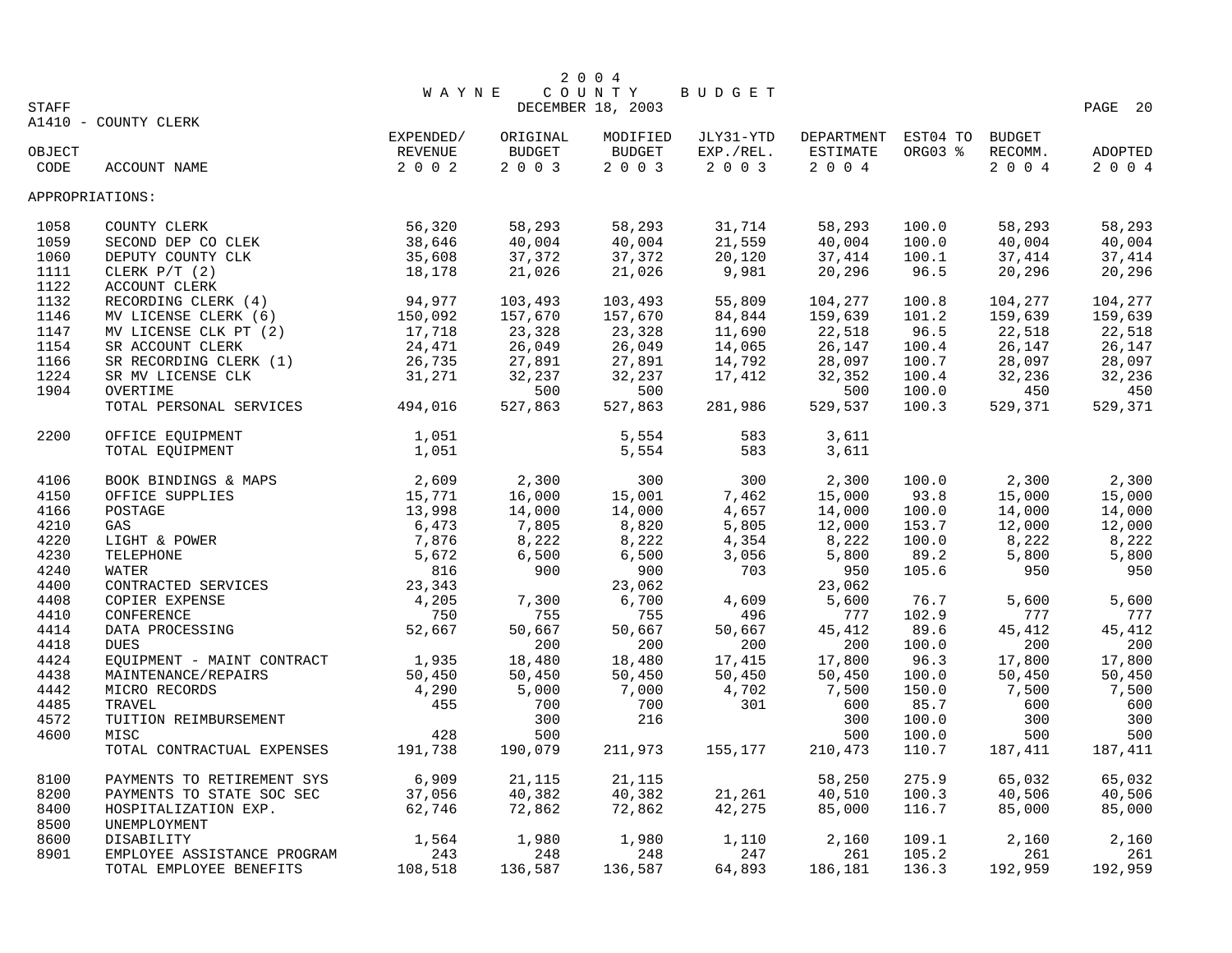TOTAL A1410 APPROPRIATIONS 795,323 854,529 881,977 502,639 929,802 108.8 909,741 909,741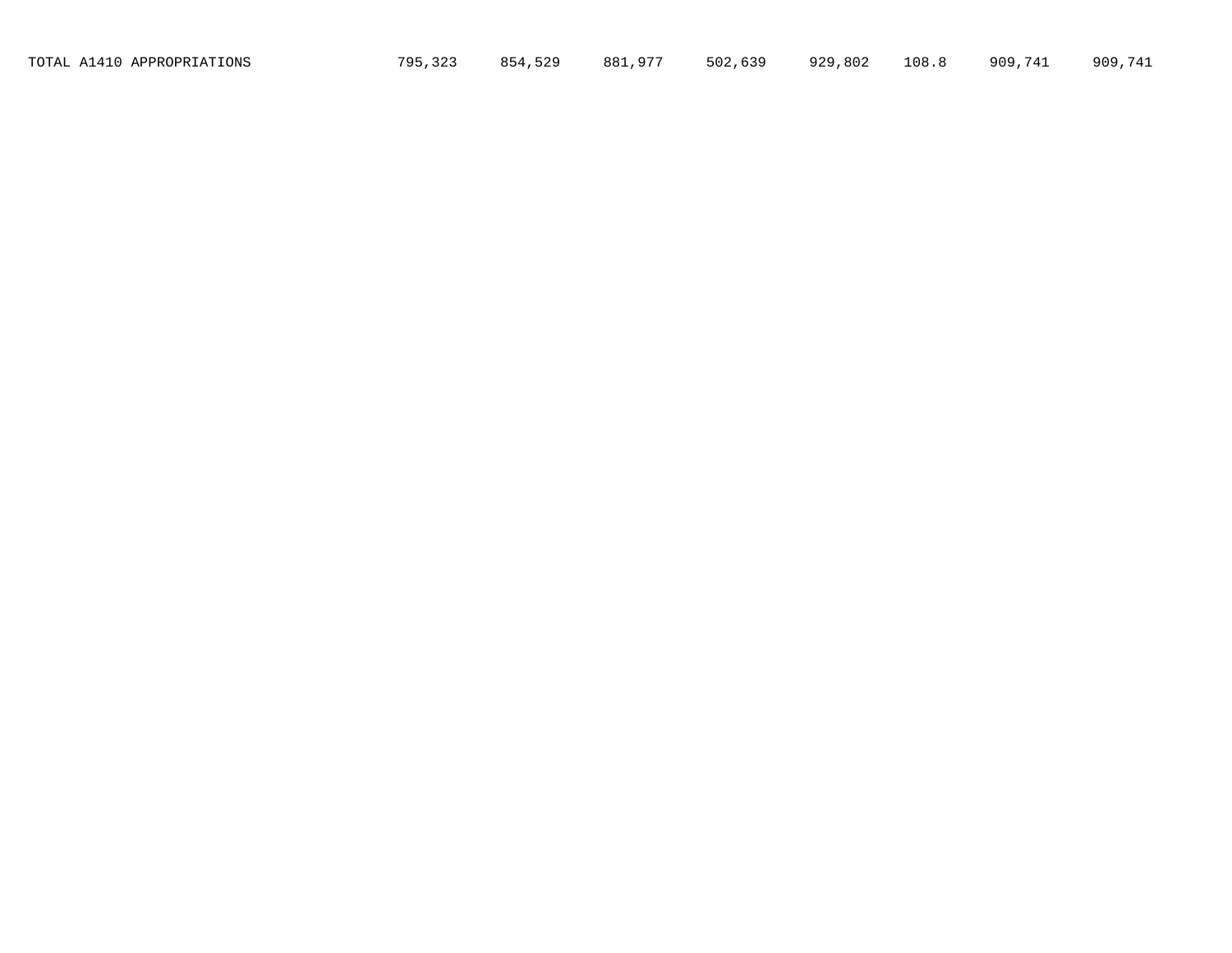|           |                                |              |               | 2 0 0 4           |               |            |           |               |            |
|-----------|--------------------------------|--------------|---------------|-------------------|---------------|------------|-----------|---------------|------------|
|           |                                | <b>WAYNE</b> |               | COUNTY            | <b>BUDGET</b> |            |           |               |            |
| STAFF     |                                |              |               | DECEMBER 18, 2003 |               |            |           |               | PAGE<br>21 |
| $A1410 -$ | COUNTY CLERK                   |              |               |                   |               |            |           |               |            |
|           |                                | EXPENDED/    | ORIGINAL      | MODIFIED          | JLY31-YTD     | DEPARTMENT | EST04 TO  | <b>BUDGET</b> |            |
| OBJECT    |                                | REVENUE      | <b>BUDGET</b> | <b>BUDGET</b>     | EXP./REL.     | ESTIMATE   | ORG03 %   | RECOMM.       | ADOPTED    |
| CODE      | ACCOUNT NAME                   | 2 0 0 2      | 2 0 0 3       | 2 0 0 3           | 2 0 0 3       | 2 0 0 4    |           | 2 0 0 4       | 2 0 0 4    |
| REVENUES: |                                |              |               |                   |               |            |           |               |            |
| 1255      | COUNTY CLERK                   | 868,244      | 760,500       | 760,500           | 612,753       | 900,000    | 118.3     | 956,666       | 956,666    |
| 1256      | RECORD RETENTION FEES          | 8,099        | 6,000         | 6,000             |               | 7,000      | 116.7     | 7,000         | 7,000      |
| 1257      | CO.CLERK COVER PAGE FEE        | 49,868       | 42,000        | 42,000            | 34,407        | 45,000     | 107.1     | 45,000        | 45,000     |
| 1258      | CO. CLERK-TAX REDEMPTION FEES  | 3,544        | 3,600         | 3,600             | 2,430         | 3,500      | 97.2      | 3,500         | 3,500      |
| 1280      | SHARED SERVICES CHARGES        | 186          | 500           | 500               |               | 150        | 30.0      | 150           | 150        |
| 2401      | INTEREST EARNINGS              | 1,888        | 1,500         | 1,500             | 658           | 1,800      | 120.0     | 1,800         | 1,800      |
| 2412      | TITLE COMPANY CHARGES          | 1,747        | 1,700         | 1,700             | 2,612         | 1,740      | 102.4     | 2,500         | 2,500      |
| 2703      | UNION REIMB - WAGES & BENEFITS | 1,783        | 1,800         | 1,800             |               | 1,800      | 100.0     | 1,800         | 1,800      |
| 3273      | ST. AID - MICROFILM GRANT      | 23,343       |               |                   |               | 26,433     |           |               |            |
| 3274      | COUNTY CLERK SALES NET         |              |               |                   |               |            |           |               |            |
| 3275      | RECORD MANAGAMENT IMPROVEMENT  |              |               | 26,433            |               |            |           |               |            |
|           | TOTAL A1410 REVENUES           | 958,702      | 817,600       | 844,033           | 652,860       | 987,423    | 120.8     | 1,018,416     | 1,018,416  |
|           | TOTAL COUNTY COST              | $163, 379 -$ | 36,929        | 37,944            | $150, 221 -$  | $57,621-$  | $156.0 -$ | $108,675-$    | $108,675-$ |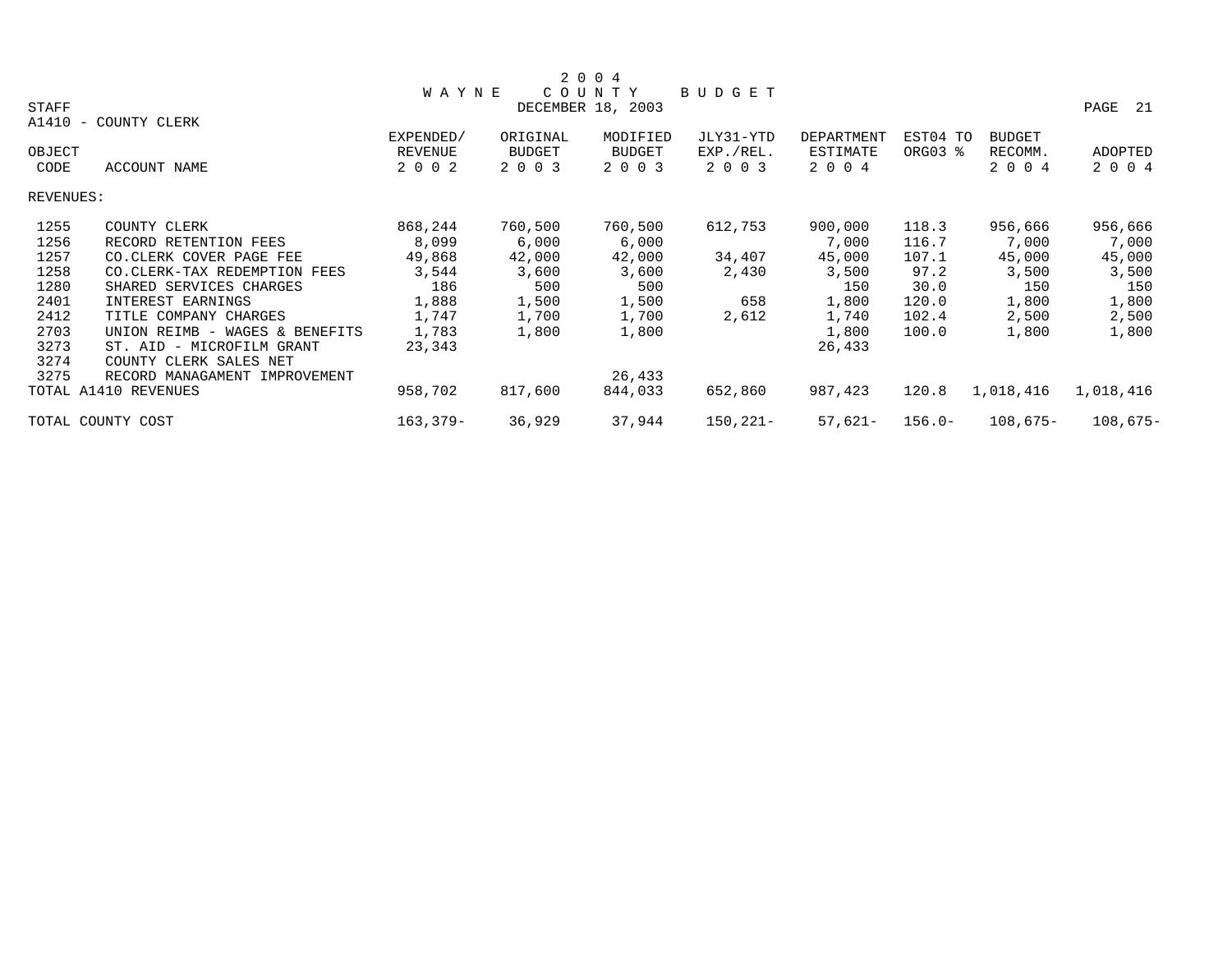|                |                                       |                    |                          | 2 0 0 4                     |                      |                     |                |                    |                    |
|----------------|---------------------------------------|--------------------|--------------------------|-----------------------------|----------------------|---------------------|----------------|--------------------|--------------------|
| <b>STAFF</b>   |                                       | <b>WAYNE</b>       |                          | COUNTY<br>DECEMBER 18, 2003 | BUDGET               |                     |                |                    | PAGE 22            |
|                | A1420 - COUNTY ATTORNEY               |                    |                          |                             |                      |                     |                |                    |                    |
|                |                                       | EXPENDED/          | ORIGINAL                 | MODIFIED                    | JLY31-YTD            | DEPARTMENT          | EST04 TO       | <b>BUDGET</b>      |                    |
| OBJECT<br>CODE | ACCOUNT NAME                          | REVENUE<br>2 0 0 2 | <b>BUDGET</b><br>2 0 0 3 | <b>BUDGET</b><br>2 0 0 3    | EXP./REL.<br>2 0 0 3 | ESTIMATE<br>2 0 0 4 | ORG03 %        | RECOMM.<br>2 0 0 4 | ADOPTED<br>2 0 0 4 |
|                | APPROPRIATIONS:                       |                    |                          |                             |                      |                     |                |                    |                    |
|                |                                       |                    |                          |                             |                      |                     |                |                    |                    |
| 1061<br>1062   | SEC TO CO ATTY (2)<br>COUNTY ATTORNEY | 52,502<br>74,169   | 51,969<br>77,343         | 51,969<br>77,343            | 26,319<br>41,719     | 52,707<br>77,629    | 101.4<br>100.4 | 52,707<br>77,629   | 52,707<br>77,629   |
| 1083           | ASST CO ATTY (1)                      | 57,583             | 59,577                   | 59,577                      | 31,997               | 60,001              | 100.7          | 60,001             | 60,001             |
| 1227           | LEGAL ASST                            | 8,901              | 29,665                   | 29,665                      | 15,987               | 30,271              | 102.0          | 30,271             | 30,271             |
| 1533           | PARALEGAL ASST                        | 18,100             |                          |                             |                      |                     |                |                    |                    |
|                | TOTAL PERSONAL SERVICES               | 211,255            | 218,554                  | 218,554                     | 116,022              | 220,608             | 100.9          | 220,608            | 220,608            |
| 2200           | OFFICE EQUIPMENT                      |                    |                          | 495                         |                      | 1,700               |                | 1,700              | 1,700              |
|                | TOTAL EQUIPMENT                       |                    |                          | 495                         |                      | 1,700               |                | 1,700              | 1,700              |
| 4150           | OFFICE SUPPLIES                       | 1,189              | 1,200                    | 1,200                       | 757                  | 1,200               | 100.0          | 1,200              | 1,200              |
| 4166           | POSTAGE                               | 923                | 1,100                    | 1,100                       | 359                  | 1,100               | 100.0          | 1,100              | 1,100              |
| 4184           | LITIGATION EXPENSE                    | 993                | 1,000                    | 1,000                       | 86                   | 1,000               | 100.0          | 1,000              | 1,000              |
| 4185           | TRANSCRIPTS                           | 474                | 500                      | 500                         |                      | 500                 | 100.0          | 500                | 500                |
| 4210           | GAS                                   | 1,666              | 1,920                    | 1,920                       | 1,196                | 2,400               | 125.0          | 2,400              | 2,400              |
| 4220           | LIGHT & POWER                         | 2,534              | 2,600                    | 2,600                       | 1,594                | 2,600               | 100.0          | 2,600              | 2,600              |
| 4230           | TELEPHONE                             | 3,112              | 3,500                    | 3,500                       | 1,296                | 3,500               | 100.0          | 3,500              | 3,500              |
| 4240           | WATER                                 | 240                | 400                      | 400                         | 194                  | 400                 | 100.0          | 400                | 400                |
| 4408           | COPIER EXPENSE                        | 1,189              | 1,500                    | 1,500                       | 1,207                | 1,500               | 100.0          | 1,500              | 1,500              |
| 4414           | DATA PROCESSING                       | 2,859              | 2,859                    | 2,859                       | 2,859                | 3,251               | 113.7          | 3,251              | 3,251              |
| 4418           | <b>DUES</b>                           | 484                | 600                      | 600                         | 484                  | 600                 | 100.0          | 600                | 600                |
| 4438           | MAINTENANCE/REPAIRS                   | 7,595              | 7,595                    | 7,595                       | 7,595                | 7,595               | 100.0          | 7,595              | 7,595              |
| 4472           | SUBSCRIPTIONS                         | 8,466              | 8,500                    | 8,500                       | 4,952                | 8,500               | 100.0          | 8,500              | 8,500              |
| 4483           | TRAINING, SEMINARS, & SCHOOLS         | 1,986              | 2,000                    | 2,000                       | 916                  | 2,000               | 100.0          | 2,000              | 2,000              |
| 4485           | TRAVEL                                | 961                | 1,500                    | 1,500                       | 798                  | 1,500               | 100.0          | 1,500              | 1,500              |
| 4600           | MISC                                  | 1,480              | 1,500                    | 1,005                       | 189                  | 1,500               | 100.0          | 1,500              | 1,500              |
|                | TOTAL CONTRACTUAL EXPENSES            | 36,151             | 38,274                   | 37,779                      | 24,482               | 39,146              | 102.3          | 39,146             | 39,146             |
| 8100           | PAYMENTS TO RETIREMENT SYS            | 3,419              | 8,742                    | 8,742                       |                      | 24,267              | 277.6          | 24,770             | 24,770             |
| 8200           | PAYMENTS TO STATE SOC SEC             | 15,829             | 16,719                   | 16,719                      | 8,703                | 16,877              | 100.9          | 16,877             | 16,877             |
| 8400           | HOSPITALIZATION EXP.                  | 22,472             | 25,245                   | 25,245                      | 13,253               | 29,089              | 115.2          | 29,089             | 29,089             |
| 8600           | DISABILITY                            | 553                | 660                      | 660                         | 349                  | 720                 | 109.1          | 720                | 720                |
| 8901           | EMPLOYEE ASSISTANCE PROGRAM           | 67                 | 69                       | 69                          | 68                   | 73                  | 105.8          | 73                 | 73                 |
|                | TOTAL EMPLOYEE BENEFITS               | 42,340             | 51,435                   | 51,435                      | 22,373               | 71,026              | 138.1          | 71,529             | 71,529             |
|                | TOTAL A1420 APPROPRIATIONS            | 289,746            | 308,263                  | 308,263                     | 162,877              | 332,480             | 107.9          | 332,983            | 332,983            |
| REVENUES:      |                                       |                    |                          |                             |                      |                     |                |                    |                    |
| 2626           | PD ORDERS OF PAYMENT                  | 465                | 200                      | 200                         |                      |                     |                |                    |                    |
| 2770           | MISC REVENUES                         |                    | 2,500                    | 2,500                       |                      | 500                 | 20.0           | 500                | 500                |
|                | TOTAL A1420 REVENUES                  | 465                | 2,700                    | 2,700                       |                      | 500                 | 18.5           | 500                | 500                |
|                | TOTAL COUNTY COST                     | 289,281            | 305,563                  | 305,563                     | 162,877              | 331,980             | 108.6          | 332,483            | 332,483            |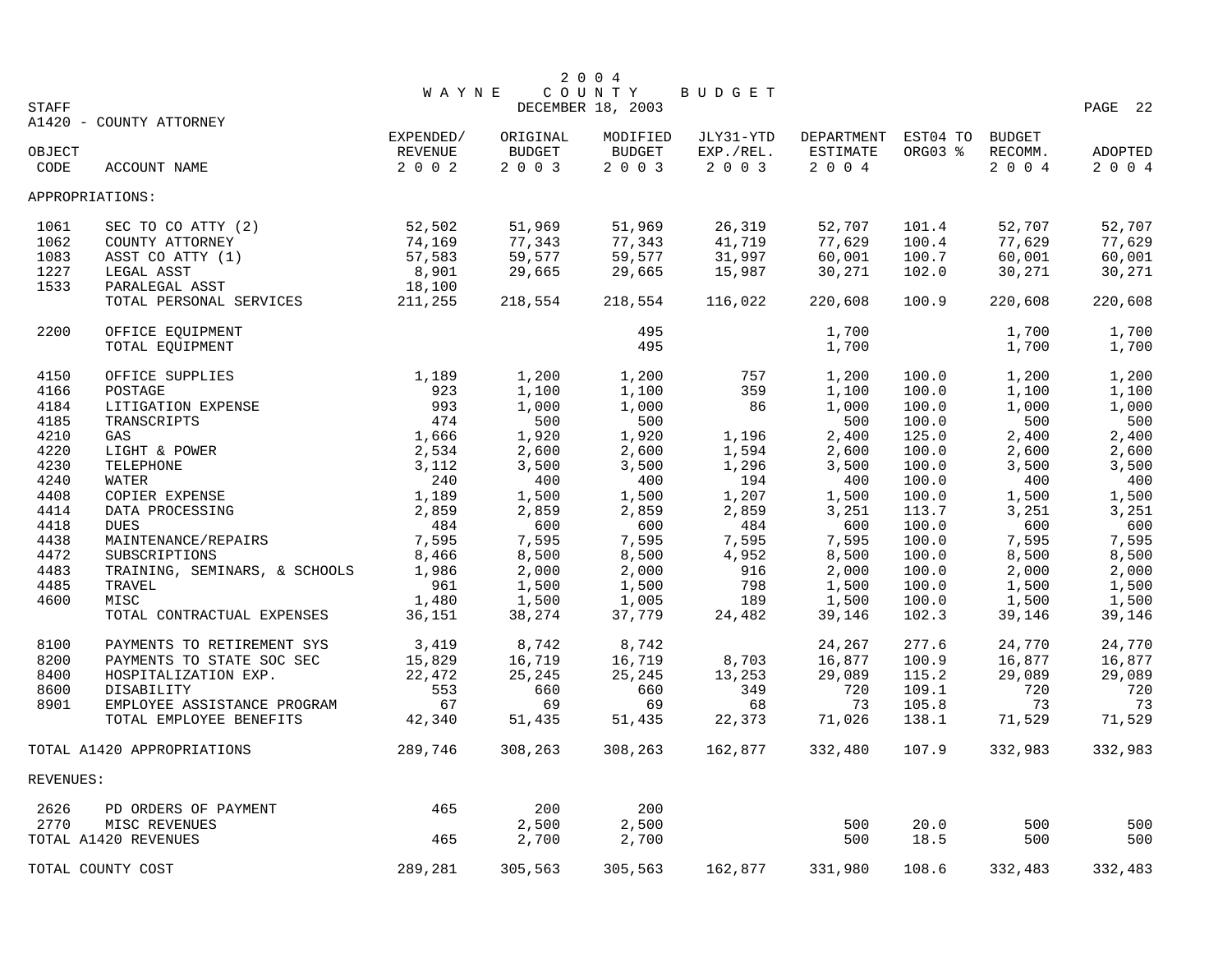|                 |                               |              |          | 2 0 0 4           |           |                     |         |               |         |
|-----------------|-------------------------------|--------------|----------|-------------------|-----------|---------------------|---------|---------------|---------|
|                 |                               | <b>WAYNE</b> |          | COUNTY            | BUDGET    |                     |         |               |         |
| <b>STAFF</b>    |                               |              |          | DECEMBER 18, 2003 |           |                     |         |               | PAGE 23 |
|                 | A1430 - PERSONNEL DEPARTMENT  | EXPENDED/    | ORIGINAL | MODIFIED          | JLY31-YTD | DEPARTMENT EST04 TO |         | <b>BUDGET</b> |         |
| OBJECT          |                               | REVENUE      | BUDGET   | BUDGET            | EXP./REL. | ESTIMATE            | ORG03 % | RECOMM.       | ADOPTED |
| CODE            | ACCOUNT NAME                  | 2 0 0 2      | 2 0 0 3  | 2 0 0 3           | 2 0 0 3   | 2 0 0 4             |         | 2 0 0 4       | 2 0 0 4 |
|                 |                               |              |          |                   |           |                     |         |               |         |
| APPROPRIATIONS: |                               |              |          |                   |           |                     |         |               |         |
| 1063            | PERSONNEL OFFICER             | 58,513       | 60,609   | 60,609            | 33,348    | 60,609              | 100.0   | 60,609        | 60,609  |
| 1064            | PERSONNEL ASST                | 42,426       | 43,916   | 43,916            | 23,671    | 43,916              | 100.0   | 43,916        | 43,916  |
| 1065            | SR PERSONNEL CLERK (1)        | 31,131       | 32,505   | 32,505            | 17,504    | 32,505              | 100.0   | 32,505        | 32,505  |
| 1069            | PERS CLERK P T (3)            | 41,412       | 42,600   | 42,600            | 23,506    | 42,600              | 100.0   | 42,600        | 42,600  |
| 1111            | CLERK P/T                     |              | 500      | 500               | 105       | 500                 | 100.0   | 500           | 500     |
| 1122            | ACCOUNT CLERK                 | 512          |          |                   |           |                     |         |               |         |
| 1127            | ACCOUNT CLERK TEMP            | 3,859        | 5,111    | 5,323             | 5,322     |                     |         |               |         |
| 1154            | SR ACCOUNT CLERK              | 15,586       |          |                   |           |                     |         |               |         |
| 1296            | PAYROLL SUPERVISOR            | 36,742       |          | 34,673            | 21,757    | 38,228              |         | 38,228        | 38,228  |
| 1550            | PAYROLL SUPV. TEMP            | 17,168       | 38,228   | 38,228            | 20,605    |                     |         |               |         |
| 1552            | PAYROLL CLERK                 |              |          | 16,045            | 5,482     | 20,519              |         | 20,519        | 20,519  |
| 1903            | NON-POSITIONS                 |              | 10,200   | 4,735             |           |                     |         |               |         |
| 1904            | OVERTIME                      | 3,404        | 5,000    | 5,000             | 1,530     | 4,500               | 90.0    | 4,500         | 4,500   |
|                 | TOTAL PERSONAL SERVICES       | 250,753      | 238,669  | 284,134           | 152,830   | 243,377             | 102.0   | 243,377       | 243,377 |
| 4150            | OFFICE SUPPLIES               | 2,000        | 2,000    | 2,000             | 941       | 1,750               | 87.5    | 1,750         | 1,750   |
| 4166            | POSTAGE                       | 3,252        | 3,600    | 3,600             | 1,567     | 3,550               | 98.6    | 3,550         | 3,550   |
| 4210            | GAS                           | 2,159        | 2,490    | 2,490             | 1,550     | 2,750               | 110.4   | 2,750         | 2,750   |
| 4220            | LIGHT & POWER                 | 3,283        | 3,350    | 3,350             | 2,066     | 3,544               | 105.8   | 3,544         | 3,544   |
| 4230            | TELEPHONE                     | 2,614        | 3,300    | 3,300             | 1,149     | 3,100               | 93.9    | 3,100         | 3,100   |
| 4240            | <b>WATER</b>                  | 311          | 480      | 480               | 252       | 480                 | 100.0   | 480           | 480     |
| 4402            | ADVERTISING                   |              | 100      | 100               |           | 50                  | 50.0    | 50            | 50      |
| 4408            | COPIER EXPENSE                | 1,294        | 1,500    | 1,500             |           | 950                 | 63.3    | 950           | 950     |
| 4414            | DATA PROCESSING               | 7,011        | 7,011    | 7,011             | 7,011     | 7,409               | 105.7   | 7,409         | 7,409   |
| 4424            | EQUIPMENT - MAINT CONTRACT    | 2,989        | 3,950    | 3,950             | 2,103     | 3,500               | 88.6    | 3,500         | 3,500   |
| 4438            | MAINTENANCE/REPAIRS           | 9,840        | 9,840    | 9,840             | 9,840     | 9,840               | 100.0   | 9,840         | 9,840   |
| 4446            | NEGOTIATIONS - ARBITRATION    | 125          | 500      | 500               |           |                     |         |               |         |
| 4456            | PRINTING                      | 1,118        | 2,000    | 2,000             | 367       | 1,700               | 85.0    | 1,700         | 1,700   |
| 4472            | SUBSCRIPTIONS                 | 794          | 1,000    | 1,000             | 742       | 500                 | 50.0    | 500           | 500     |
| 4483            | TRAINING, SEMINARS, & SCHOOLS | 594          | 600      | 600               | 340       | 550                 | 91.7    | 550           | 550     |
| 4485            | TRAVEL                        | 465          | 500      | 500               | 98        | 400                 | 80.0    | 400           | 400     |
| 4486            | UNION CONTRACTS               |              | 500      | 500               |           | 500                 | 100.0   | 500           | 500     |
| 4500            | FEES FOR SERVICES, NON EMPLOY | 3,253        | 3,000    | 3,000             | 25        | 2,500               | 83.3    | 2,500         | 2,500   |
|                 | TOTAL CONTRACTUAL EXPENSES    | 41,102       | 45,721   | 45,721            | 28,051    | 43,073              | 94.2    | 43,073        | 43,073  |
| 8100            | PAYMENTS TO RETIREMENT SYS    | 4,186        | 9,550    | 12,063            |           | 26,771              | 280.3   | 32,653        | 32,653  |
| 8200            | PAYMENTS TO STATE SOC SEC     | 20,355       | 18,260   | 22,157            | 12,228    | 18,619              | 102.0   | 18,619        | 18,619  |
| 8400            | HOSPITALIZATION EXP.          | 41,684       | 47,930   | 47,930            | 27,994    | 44,066              | 91.9    | 44,066        | 44,066  |
| 8600            | DISABILITY                    | 638          | 792      | 792               | 412       | 864                 | 109.1   | 864           | 864     |
| 8901            | EMPLOYEE ASSISTANCE PROGRAM   | 94           | 96       | 130               | 89        | 102                 | 106.3   | 102           | 102     |
|                 | TOTAL EMPLOYEE BENEFITS       | 66,957       | 76,628   | 83,072            | 40,723    | 90,422              | 118.0   | 96,304        | 96,304  |
|                 | TOTAL A1430 APPROPRIATIONS    | 358,812      | 361,018  | 412,927           | 221,604   | 376,872             | 104.4   | 382,754       | 382,754 |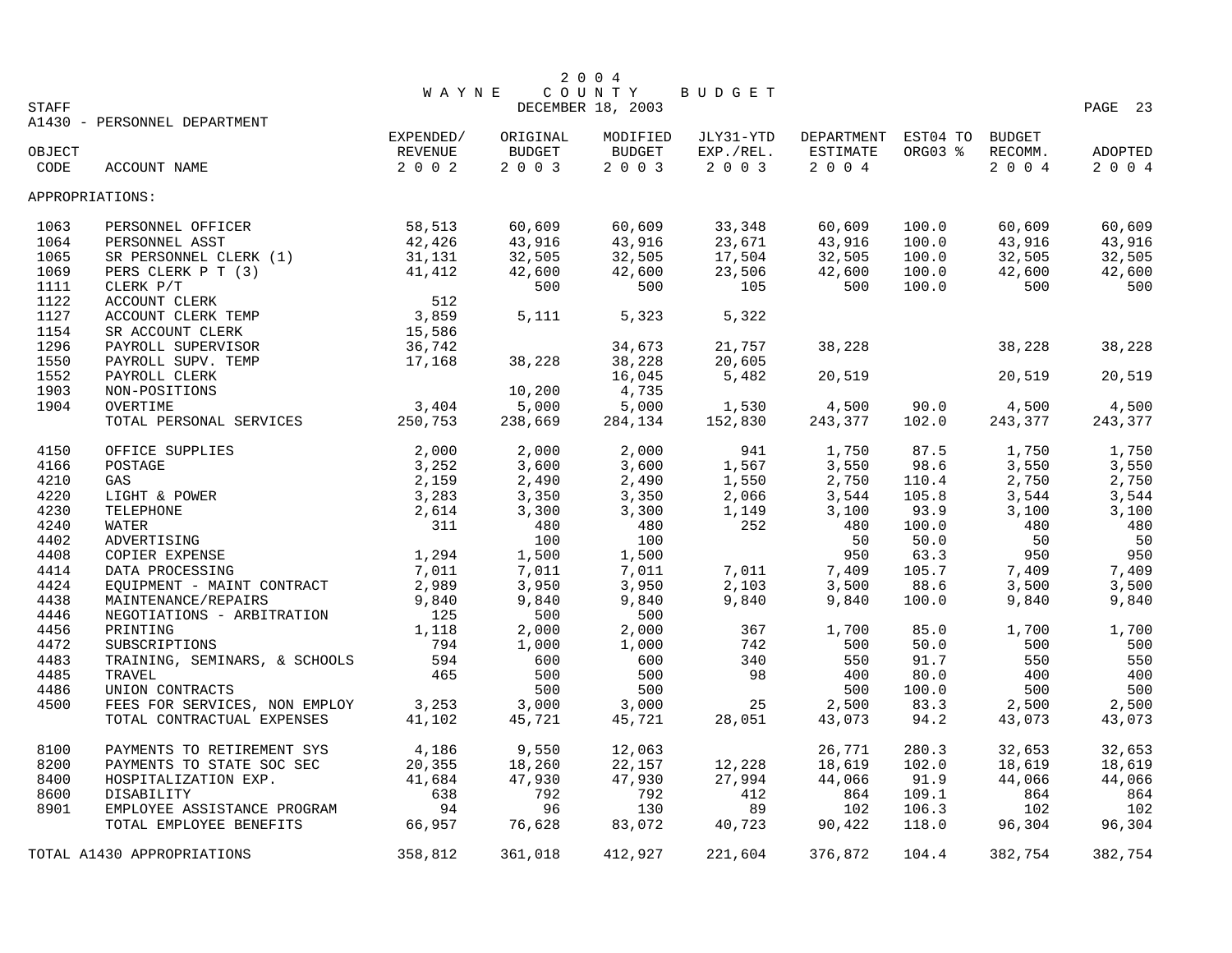|                                 |              |               | 2 0 0 4           |           |            |          |               |              |
|---------------------------------|--------------|---------------|-------------------|-----------|------------|----------|---------------|--------------|
|                                 | <b>WAYNE</b> |               | COUNTY            | BUDGET    |            |          |               |              |
| STAFF                           |              |               | DECEMBER 18, 2003 |           |            |          |               | - 24<br>PAGE |
| A1430<br>- PERSONNEL DEPARTMENT |              |               |                   |           |            |          |               |              |
|                                 | EXPENDED/    | ORIGINAL      | MODIFIED          | JLY31-YTD | DEPARTMENT | EST04 TO | <b>BUDGET</b> |              |
| OBJECT                          | REVENUE      | <b>BUDGET</b> | <b>BUDGET</b>     | EXP./REL. | ESTIMATE   | ORG03 %  | RECOMM.       | ADOPTED      |
| CODE<br>ACCOUNT NAME            | 2002         | 2 0 0 3       | 2 0 0 3           | 2 0 0 3   | 2004       |          | 2 0 0 4       | 2004         |
| REVENUES:                       |              |               |                   |           |            |          |               |              |
| 1280<br>SHARED SERVICES CHARGES | 21,000       | 21,000        | 33,849            | 4,611     | 33,849     | 161.2    | 33,849        | 33,849       |
| 1282<br>PERSONNEL REVENUE       | 3,500        | 3,500         | 3,500             |           | 3,500      | 100.0    | 3,500         | 3,500        |
| TOTAL A1430 REVENUES            | 24,500       | 24,500        | 37,349            | 4,611     | 37,349     | 152.4    | 37,349        | 37,349       |
| TOTAL COUNTY COST               | 334,312      | 336,518       | 375,578           | 216,993   | 339,523    | 100.9    | 345,405       | 345,405      |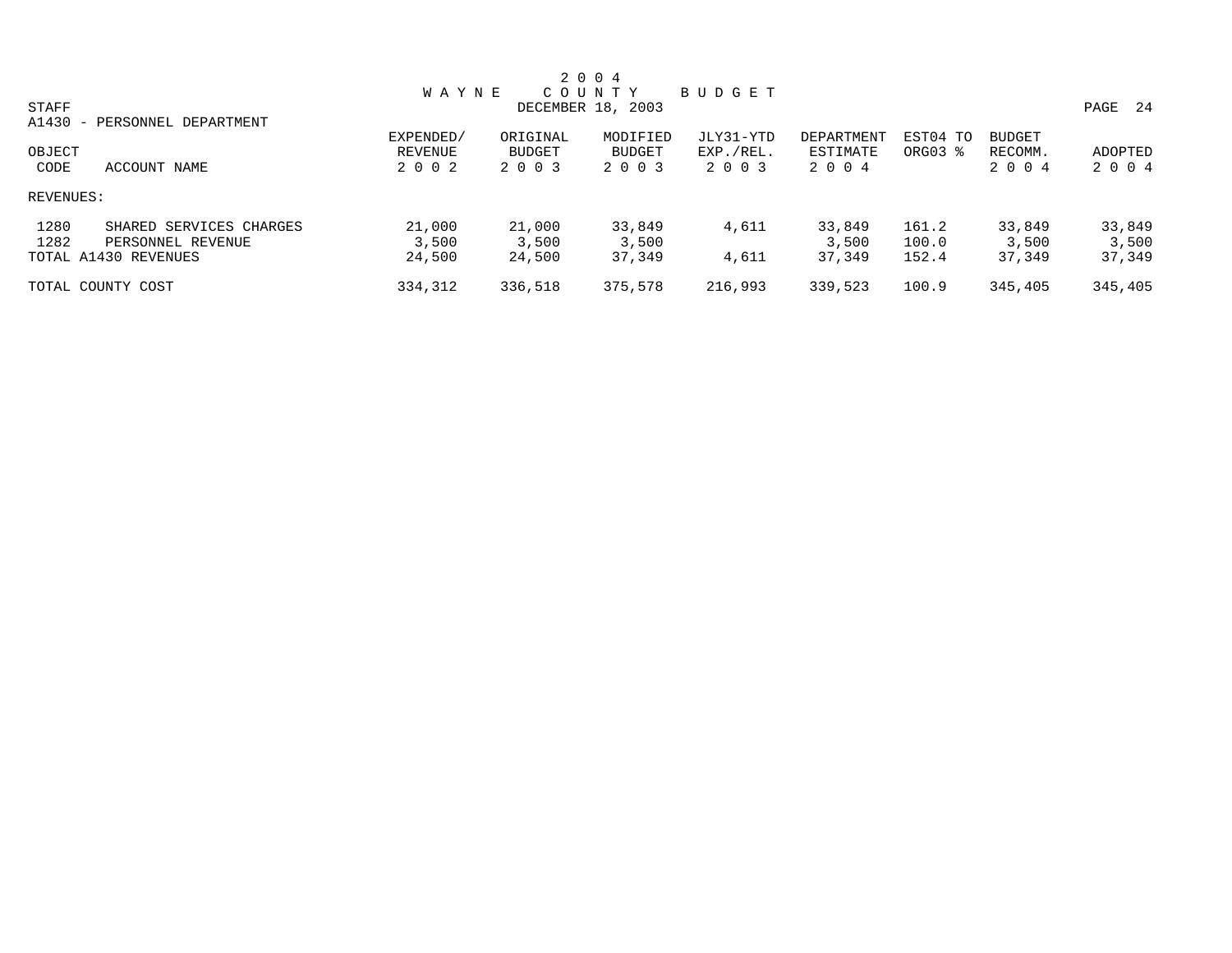|                 |                            |              |          | 2 0 0 4           |           |            |          |               |              |
|-----------------|----------------------------|--------------|----------|-------------------|-----------|------------|----------|---------------|--------------|
|                 |                            | <b>WAYNE</b> |          | COUNTY            | BUDGET    |            |          |               |              |
| STAFF           |                            |              |          | DECEMBER 18, 2003 |           |            |          |               | - 25<br>PAGE |
|                 | A1431 - CAFETERIA PLAN     |              |          |                   |           |            |          |               |              |
|                 |                            | EXPENDED/    | ORIGINAL | MODIFIED          | JLY31-YTD | DEPARTMENT | EST04 TO | <b>BUDGET</b> |              |
| OBJECT          |                            | REVENUE      | BUDGET   | BUDGET            | EXP./REL. | ESTIMATE   | ORG03 %  | RECOMM.       | ADOPTED      |
| CODE            | ACCOUNT NAME               | 2 0 0 2      | 2 0 0 3  | 2 0 0 3           | 2 0 0 3   | 2 0 0 4    |          | 2 0 0 4       | 2 0 0 4      |
| APPROPRIATIONS: |                            |              |          |                   |           |            |          |               |              |
| 4000            | CONTRACTUAL EXPENSES       | 965          | 1,200    | 1,200             | 495       | 3.250      | 270.8    | 3,250         | 3,250        |
|                 | TOTAL CONTRACTUAL EXPENSES | 965          | 1,200    | 1,200             | 495       | 3,250      | 270.8    | 3,250         | 3,250        |
|                 | TOTAL A1431 APPROPRIATIONS | 965          | 1,200    | 1,200             | 495       | 3.250      | 270.8    | 3,250         | 3,250        |
|                 | TOTAL COUNTY COST          | 965          | 1,200    | 1,200             | 495       | 3,250      | 270.8    | 3,250         | 3,250        |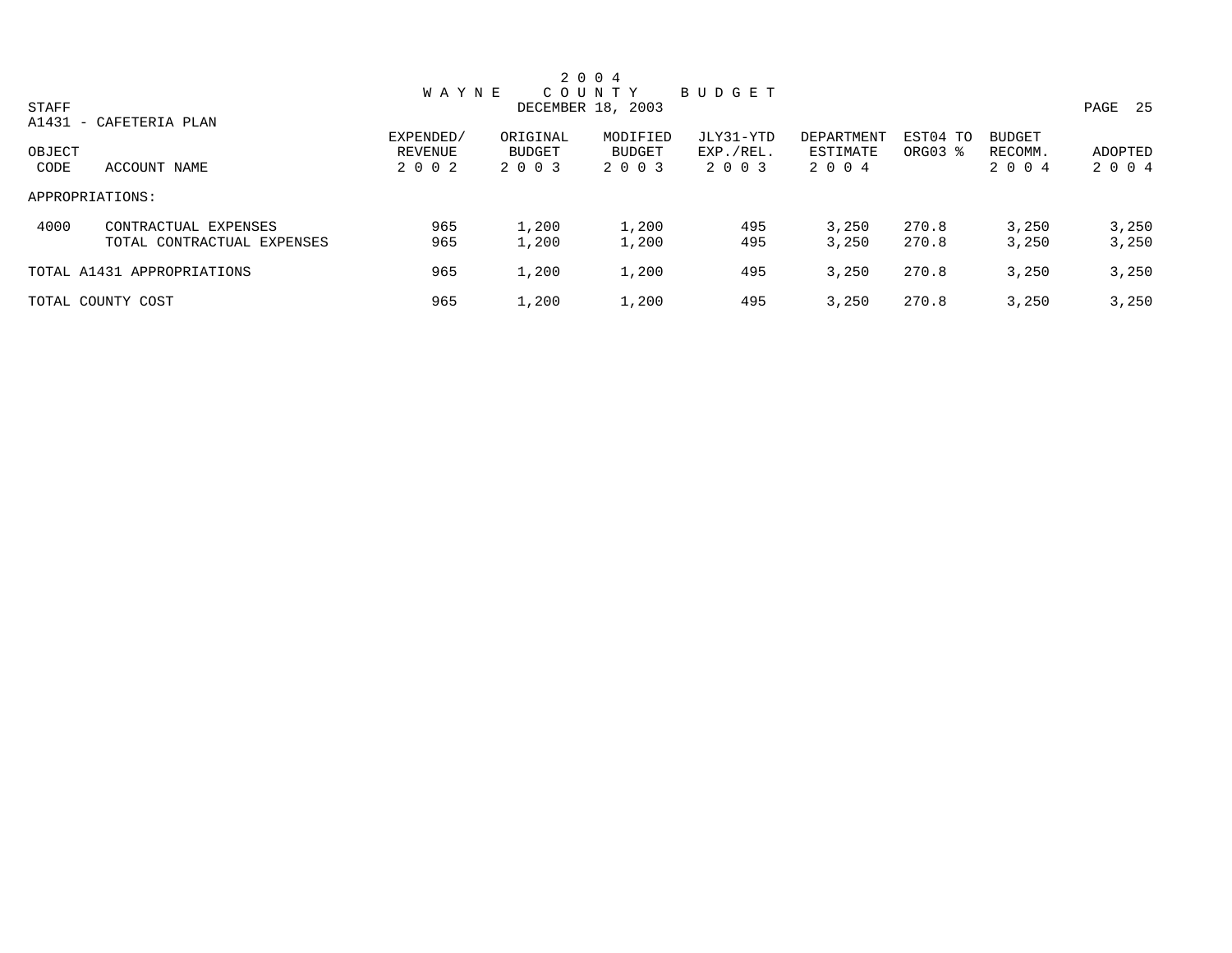|              |                               |              |           | 2 0 0 4           |           |            |          |               |           |
|--------------|-------------------------------|--------------|-----------|-------------------|-----------|------------|----------|---------------|-----------|
|              |                               | <b>WAYNE</b> |           | COUNTY            | BUDGET    |            |          |               |           |
| <b>STAFF</b> |                               |              |           | DECEMBER 18, 2003 |           |            |          |               | PAGE 26   |
|              | A1450 - BOARD OF ELECTIONS    |              |           |                   |           |            |          |               |           |
|              |                               | EXPENDED/    | ORIGINAL  | MODIFIED          | JLY31-YTD | DEPARTMENT | EST04 TO | <b>BUDGET</b> |           |
| OBJECT       |                               | REVENUE      | BUDGET    | BUDGET            | EXP./REL. | ESTIMATE   | ORG03 %  | RECOMM.       | ADOPTED   |
| CODE         | ACCOUNT NAME                  | 2002         | 2003      | 2003              | 2 0 0 3   | $2004$     |          | 2 0 0 4       | 2004      |
|              | APPROPRIATIONS:               |              |           |                   |           |            |          |               |           |
| 1066         | ELECT COMMISSIONER (2)        | 18,547       | 19,199    | 19,199            | 10,445    | 19,199     | 100.0    | 19,199        | 19,199    |
| 1068         | DEP COMMISSIONER (2)          | 65,075       | 67,716    | 67,716            | 36,809    | 67,764     | 100.1    | 67,764        | 67,764    |
| 1128         | ELECTION CLERK (2)            | 45,140       | 50,314    | 50,314            | 27,372    | 50,314     | 100.0    | 50,314        | 50,314    |
|              | TOTAL PERSONAL SERVICES       | 128,762      | 137,229   | 137,229           | 74,626    | 137,277    | 100.0    | 137,277       | 137,277   |
| 2200         | OFFICE EQUIPMENT              |              |           | 4,952             |           | 6,640      |          |               |           |
|              | TOTAL EQUIPMENT               |              |           | 4,952             |           | 6,640      |          |               |           |
|              |                               |              |           |                   |           |            |          |               |           |
| 4150         | OFFICE SUPPLIES               | 747          | 1,500     | 1,500             | 191       | 1,200      | 80.0     | 1,200         | 1,200     |
| 4166         | POSTAGE                       | 17,000       | 19,000    | 16,524            | 210       | 18,940     | 99.7     | 18,940        | 18,940    |
| 4199         | MISC                          | 90           | 200       | 200               | 90        | 125        | 62.5     | 125           | 125       |
| 4210         | GAS                           | 755          | 2,200     | 2,200             | 1,308     | 2,500      | 113.6    | 2,500         | 2,500     |
| 4220         | LIGHT & POWER                 | 917          | 3,200     | 3,200             | 1,814     | 3,200      | 100.0    | 3,200         | 3,200     |
| 4230         | TELEPHONE                     | 3,243        | 3,500     | 3,500             | 1,610     | 3,500      | 100.0    | 3,500         | 3,500     |
| 4240         | WATER                         | 140          | 175       | 175               | 157       | 240        | 137.1    | 240           | 240       |
| 4410         | CONFERENCE (4)                | 338          | 1,200     | 1,200             | 983       | 1,000      | 83.3     | 1,000         | 1,000     |
| 4414         | DATA PROCESSING               | 30,183       | 29,183    | 29,183            | 29,183    | 25,950     | 88.9     | 25,950        | 25,950    |
| 4421         | ELECTION EXP                  | 21,124       | 23,000    | 23,000            | 1,120     | 23,000     | 100.0    | 23,000        | 23,000    |
| 4424         | EQUIPMENT - MAINT CONTRACT    | 22,917       | 21,000    | 21,000            | 12,632    | 21,000     | 100.0    | 21,000        | 21,000    |
| 4438         | MAINTENANCE/REPAIRS           | 8,775        | 8,775     | 8,775             | 8,775     | 8,775      | 100.0    | 8,775         | 8,775     |
| 4483         | TRAINING, SEMINARS, & SCHOOLS |              | 250       | 250               |           |            |          |               |           |
| 4485         | TRAVEL                        | 496          | 550       | 550               | 136       | 550        | 100.0    | 550           | 550       |
| 4600         | MISC                          | 700          | 800       | 800               | 400       | 800        | 100.0    | 800           | 800       |
|              | TOTAL CONTRACTUAL EXPENSES    | 107,425      | 114,533   | 112,057           | 58,609    | 110,780    | 96.7     | 110,780       | 110,780   |
|              |                               |              |           |                   |           |            |          |               |           |
| 8100         | PAYMENTS TO RETIREMENT SYS    | 1,791        | 5,463     | 5,463             |           | 12,840     | 235.0    | 13,461        | 13,461    |
| 8200         | PAYMENTS TO STATE SOC SEC     | 9,542        | 10,448    | 10,448            | 5,457     | 10,502     | 100.5    | 10,502        | 10,502    |
| 8400         | HOSPITALIZATION EXP.          | 18,909       | 25,847    | 25,847            | 14,107    | 29,503     | 114.1    | 29,503        | 29,503    |
| 8600         | DISABILITY                    | 424          | 528       | 528               | 296       | 576        | 109.1    | 576           | 576       |
| 8901         | EMPLOYEE ASSISTANCE PROGRAM   | 54           | 55        | 55                | 55        | 58         | 105.5    | 58            | 58        |
|              | TOTAL EMPLOYEE BENEFITS       | 30,720       | 42,341    | 42,341            | 19,915    | 53,479     | 126.3    | 54,100        | 54,100    |
|              | TOTAL A1450 APPROPRIATIONS    | 266,907      | 294,103   | 296,579           | 153,150   | 308,176    | 104.8    | 302,157       | 302,157   |
| REVENUES:    |                               |              |           |                   |           |            |          |               |           |
| 1289         | BOARD OF ELECTIONS            | 2,833        | 3,000     | 3,000             | 1,198     | 3,000      | 100.0    | 3,000         | 3,000     |
| 2215         | ELECTION EXPENSE              | 15,119       | 23,000    | 23,000            |           | 23,000     | 100.0    | 23,000        | 23,000    |
|              | TOTAL A1450 REVENUES          | 17,952       | 26,000    | 26,000            | 1,198     | 26,000     | 100.0    | 26,000        | 26,000    |
|              | TOTAL COUNTY COST             | 248,955      | 268,103   | 270,579           | 151,952   | 282,176    | 105.2    | 276,157       | 276,157   |
| TOTAL STAFF  |                               | 1,711,753    | 1,819,113 | 1,900,946         | 1,040,765 | 1,950,580  | 107.2    | 1,930,885     | 1,930,885 |
|              |                               |              |           |                   |           |            |          |               |           |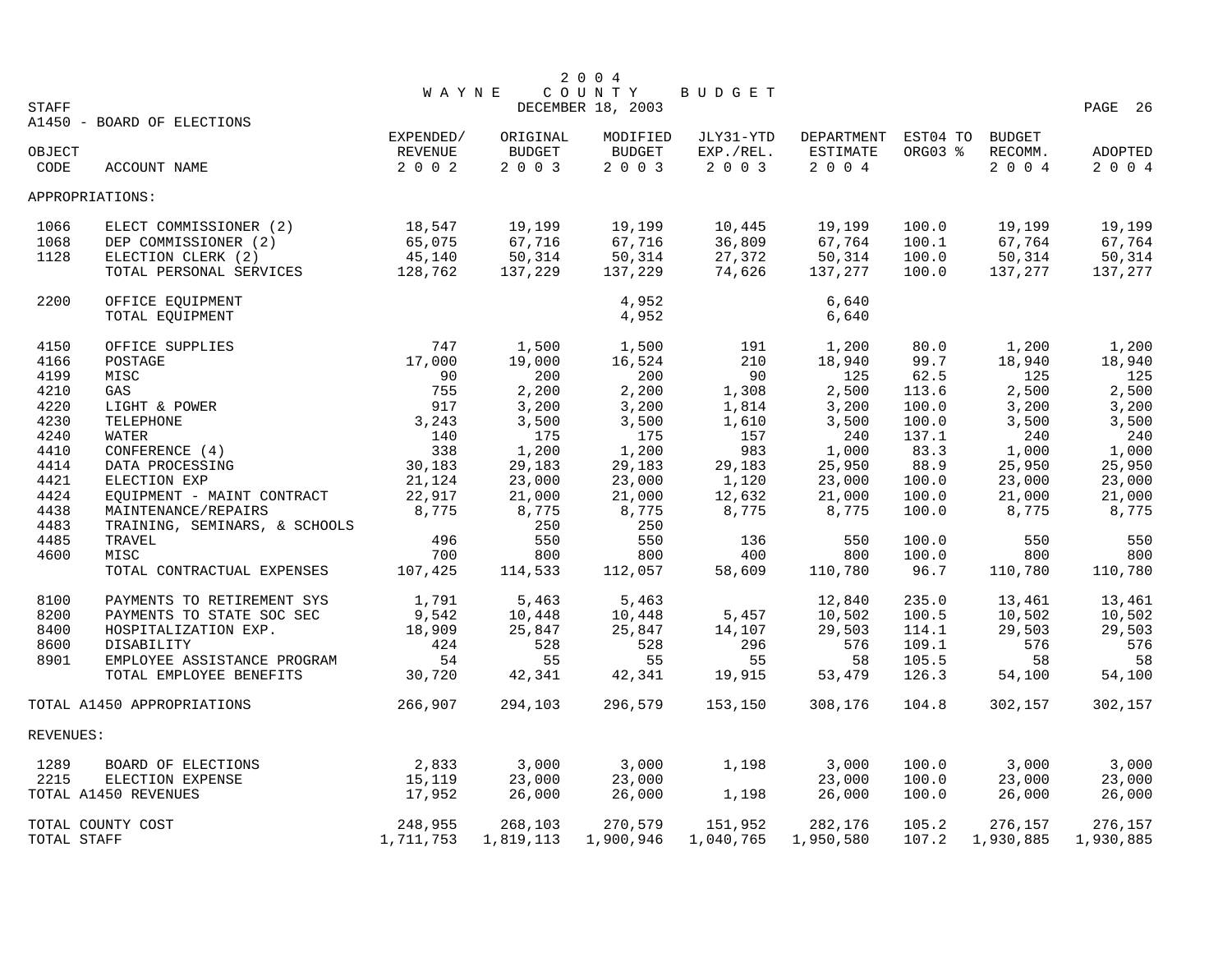| WAYNE<br>COUNTY<br>BUDGET<br>DECEMBER 18, 2003<br>PAGE 27<br>SHARED SERVICES<br>A1615 - BUILDINGS & GROUNDS<br>EXPENDED/<br>JLY31-YTD<br>DEPARTMENT<br>EST04 TO BUDGET<br>ORIGINAL<br>MODIFIED<br>REVENUE<br>BUDGET<br>BUDGET<br>EXP./REL.<br>ESTIMATE<br>ORG03 %<br>RECOMM.<br>OBJECT<br>ADOPTED<br>2003<br>2002<br>2003<br>$2 0 0 4$<br>2004<br>2 0 0 3<br>CODE<br>ACCOUNT NAME<br>2 0 0 4<br>APPROPRIATIONS:<br>$\begin{array}{r} 13\,,333 \\ 56\,,206 \\ 125\,,009 \\ 6\,,441 \\ 57\,,406 \end{array}$<br>14,000<br>6,498<br>14,000<br>14,000<br>PERS CLERK P T<br>14,000<br>14,000<br>100.0<br>1069<br>58,225<br>58,225<br>58,900<br>58,900<br>SUPT BLDG & GRNDS<br>31,504<br>101.2<br>58,900<br>1070<br>129,660<br>129,660<br>55,466<br>78,500<br>60.5<br>78,500<br>78,500<br>1106<br>CLEANER (3)<br>6,608<br>16,108<br>7,937<br>20,500<br>20,500<br>20,500<br>1107<br>CLEANER $P.T.$ (2)<br>310.2<br>59,581<br>32,414<br>59,800<br>1122<br>ACCOUNT CLERK (2)<br>59,581<br>59,800<br>100.4<br>59,800<br>1172<br>MAINTENANCE WORKER (9)<br>195,629<br>207,507<br>207,507<br>122,674<br>241,600<br>241,600<br>116.4<br>241,600<br>45,022<br>1181<br>LABORER, SEASONAL (12)<br>40,000<br>44,000<br>28,037<br>40,000<br>100.0<br>40,000<br>40,000<br>31,733<br>32,910<br>1188<br>32,910<br>17,765<br>33,000<br>100.3<br>33,000<br>33,000<br>SR ACCT/TELECOMM<br>M E O #2<br>MAINT MECHANIC (6)<br>BLDG MAINT MECH (4)<br>WORKING FOREMAN<br>28,905<br>31,537<br>18,037<br>1212<br>1,443<br>185,833<br>1240<br>194,157<br>194,157<br>105,299<br>195,700<br>100.8<br>195,700<br>195,700<br>126,553<br>1262<br>135,820<br>135,820<br>71,465<br>133,000<br>97.9<br>133,000<br>133,000<br>1,563<br>1270<br>33,789<br>37,169<br>38,100<br>1304<br>PARK FOREMAN<br>37,169<br>20,265<br>38,100<br>102.5<br>38,100<br>78,974<br>78,461<br>78,461<br>41,529<br>76,850<br>97.9<br>76,850<br>76,850<br>1306<br>SR MAINT MECHANIC (2)<br>78,974<br>15,865<br>22,000<br>22,000<br>22,000<br>1321<br>PARK FOREMAN SEAS (2)<br>22,000<br>10,465<br>100.0<br>22,000<br>41,589<br>43,363<br>43,200<br>43,200<br>43,200<br>1333<br>MAIN. FOREMAN<br>43,363<br>23,387<br>99.6<br>23,771<br>27,639<br>29,000<br>29,000<br>1740<br>SR CLEANER<br>27,639<br>14,380<br>29,000<br>104.9<br>17,204<br>20,000<br>18,000<br>1904<br>OVERTIME<br>20,000<br>12,898<br>22,000<br>110.0<br>18,000 |
|---------------------------------------------------------------------------------------------------------------------------------------------------------------------------------------------------------------------------------------------------------------------------------------------------------------------------------------------------------------------------------------------------------------------------------------------------------------------------------------------------------------------------------------------------------------------------------------------------------------------------------------------------------------------------------------------------------------------------------------------------------------------------------------------------------------------------------------------------------------------------------------------------------------------------------------------------------------------------------------------------------------------------------------------------------------------------------------------------------------------------------------------------------------------------------------------------------------------------------------------------------------------------------------------------------------------------------------------------------------------------------------------------------------------------------------------------------------------------------------------------------------------------------------------------------------------------------------------------------------------------------------------------------------------------------------------------------------------------------------------------------------------------------------------------------------------------------------------------------------------------------------------------------------------------------------------------------------------------------------------------------------------------------------------------------------------------------------------------------------------------------------------------------------------------------------------------------------------------------------------------------------------------------------------------------------------------------------------------------------------|
|                                                                                                                                                                                                                                                                                                                                                                                                                                                                                                                                                                                                                                                                                                                                                                                                                                                                                                                                                                                                                                                                                                                                                                                                                                                                                                                                                                                                                                                                                                                                                                                                                                                                                                                                                                                                                                                                                                                                                                                                                                                                                                                                                                                                                                                                                                                                                                     |
|                                                                                                                                                                                                                                                                                                                                                                                                                                                                                                                                                                                                                                                                                                                                                                                                                                                                                                                                                                                                                                                                                                                                                                                                                                                                                                                                                                                                                                                                                                                                                                                                                                                                                                                                                                                                                                                                                                                                                                                                                                                                                                                                                                                                                                                                                                                                                                     |
|                                                                                                                                                                                                                                                                                                                                                                                                                                                                                                                                                                                                                                                                                                                                                                                                                                                                                                                                                                                                                                                                                                                                                                                                                                                                                                                                                                                                                                                                                                                                                                                                                                                                                                                                                                                                                                                                                                                                                                                                                                                                                                                                                                                                                                                                                                                                                                     |
|                                                                                                                                                                                                                                                                                                                                                                                                                                                                                                                                                                                                                                                                                                                                                                                                                                                                                                                                                                                                                                                                                                                                                                                                                                                                                                                                                                                                                                                                                                                                                                                                                                                                                                                                                                                                                                                                                                                                                                                                                                                                                                                                                                                                                                                                                                                                                                     |
|                                                                                                                                                                                                                                                                                                                                                                                                                                                                                                                                                                                                                                                                                                                                                                                                                                                                                                                                                                                                                                                                                                                                                                                                                                                                                                                                                                                                                                                                                                                                                                                                                                                                                                                                                                                                                                                                                                                                                                                                                                                                                                                                                                                                                                                                                                                                                                     |
|                                                                                                                                                                                                                                                                                                                                                                                                                                                                                                                                                                                                                                                                                                                                                                                                                                                                                                                                                                                                                                                                                                                                                                                                                                                                                                                                                                                                                                                                                                                                                                                                                                                                                                                                                                                                                                                                                                                                                                                                                                                                                                                                                                                                                                                                                                                                                                     |
|                                                                                                                                                                                                                                                                                                                                                                                                                                                                                                                                                                                                                                                                                                                                                                                                                                                                                                                                                                                                                                                                                                                                                                                                                                                                                                                                                                                                                                                                                                                                                                                                                                                                                                                                                                                                                                                                                                                                                                                                                                                                                                                                                                                                                                                                                                                                                                     |
|                                                                                                                                                                                                                                                                                                                                                                                                                                                                                                                                                                                                                                                                                                                                                                                                                                                                                                                                                                                                                                                                                                                                                                                                                                                                                                                                                                                                                                                                                                                                                                                                                                                                                                                                                                                                                                                                                                                                                                                                                                                                                                                                                                                                                                                                                                                                                                     |
|                                                                                                                                                                                                                                                                                                                                                                                                                                                                                                                                                                                                                                                                                                                                                                                                                                                                                                                                                                                                                                                                                                                                                                                                                                                                                                                                                                                                                                                                                                                                                                                                                                                                                                                                                                                                                                                                                                                                                                                                                                                                                                                                                                                                                                                                                                                                                                     |
|                                                                                                                                                                                                                                                                                                                                                                                                                                                                                                                                                                                                                                                                                                                                                                                                                                                                                                                                                                                                                                                                                                                                                                                                                                                                                                                                                                                                                                                                                                                                                                                                                                                                                                                                                                                                                                                                                                                                                                                                                                                                                                                                                                                                                                                                                                                                                                     |
|                                                                                                                                                                                                                                                                                                                                                                                                                                                                                                                                                                                                                                                                                                                                                                                                                                                                                                                                                                                                                                                                                                                                                                                                                                                                                                                                                                                                                                                                                                                                                                                                                                                                                                                                                                                                                                                                                                                                                                                                                                                                                                                                                                                                                                                                                                                                                                     |
|                                                                                                                                                                                                                                                                                                                                                                                                                                                                                                                                                                                                                                                                                                                                                                                                                                                                                                                                                                                                                                                                                                                                                                                                                                                                                                                                                                                                                                                                                                                                                                                                                                                                                                                                                                                                                                                                                                                                                                                                                                                                                                                                                                                                                                                                                                                                                                     |
|                                                                                                                                                                                                                                                                                                                                                                                                                                                                                                                                                                                                                                                                                                                                                                                                                                                                                                                                                                                                                                                                                                                                                                                                                                                                                                                                                                                                                                                                                                                                                                                                                                                                                                                                                                                                                                                                                                                                                                                                                                                                                                                                                                                                                                                                                                                                                                     |
|                                                                                                                                                                                                                                                                                                                                                                                                                                                                                                                                                                                                                                                                                                                                                                                                                                                                                                                                                                                                                                                                                                                                                                                                                                                                                                                                                                                                                                                                                                                                                                                                                                                                                                                                                                                                                                                                                                                                                                                                                                                                                                                                                                                                                                                                                                                                                                     |
|                                                                                                                                                                                                                                                                                                                                                                                                                                                                                                                                                                                                                                                                                                                                                                                                                                                                                                                                                                                                                                                                                                                                                                                                                                                                                                                                                                                                                                                                                                                                                                                                                                                                                                                                                                                                                                                                                                                                                                                                                                                                                                                                                                                                                                                                                                                                                                     |
|                                                                                                                                                                                                                                                                                                                                                                                                                                                                                                                                                                                                                                                                                                                                                                                                                                                                                                                                                                                                                                                                                                                                                                                                                                                                                                                                                                                                                                                                                                                                                                                                                                                                                                                                                                                                                                                                                                                                                                                                                                                                                                                                                                                                                                                                                                                                                                     |
|                                                                                                                                                                                                                                                                                                                                                                                                                                                                                                                                                                                                                                                                                                                                                                                                                                                                                                                                                                                                                                                                                                                                                                                                                                                                                                                                                                                                                                                                                                                                                                                                                                                                                                                                                                                                                                                                                                                                                                                                                                                                                                                                                                                                                                                                                                                                                                     |
|                                                                                                                                                                                                                                                                                                                                                                                                                                                                                                                                                                                                                                                                                                                                                                                                                                                                                                                                                                                                                                                                                                                                                                                                                                                                                                                                                                                                                                                                                                                                                                                                                                                                                                                                                                                                                                                                                                                                                                                                                                                                                                                                                                                                                                                                                                                                                                     |
|                                                                                                                                                                                                                                                                                                                                                                                                                                                                                                                                                                                                                                                                                                                                                                                                                                                                                                                                                                                                                                                                                                                                                                                                                                                                                                                                                                                                                                                                                                                                                                                                                                                                                                                                                                                                                                                                                                                                                                                                                                                                                                                                                                                                                                                                                                                                                                     |
|                                                                                                                                                                                                                                                                                                                                                                                                                                                                                                                                                                                                                                                                                                                                                                                                                                                                                                                                                                                                                                                                                                                                                                                                                                                                                                                                                                                                                                                                                                                                                                                                                                                                                                                                                                                                                                                                                                                                                                                                                                                                                                                                                                                                                                                                                                                                                                     |
|                                                                                                                                                                                                                                                                                                                                                                                                                                                                                                                                                                                                                                                                                                                                                                                                                                                                                                                                                                                                                                                                                                                                                                                                                                                                                                                                                                                                                                                                                                                                                                                                                                                                                                                                                                                                                                                                                                                                                                                                                                                                                                                                                                                                                                                                                                                                                                     |
|                                                                                                                                                                                                                                                                                                                                                                                                                                                                                                                                                                                                                                                                                                                                                                                                                                                                                                                                                                                                                                                                                                                                                                                                                                                                                                                                                                                                                                                                                                                                                                                                                                                                                                                                                                                                                                                                                                                                                                                                                                                                                                                                                                                                                                                                                                                                                                     |
|                                                                                                                                                                                                                                                                                                                                                                                                                                                                                                                                                                                                                                                                                                                                                                                                                                                                                                                                                                                                                                                                                                                                                                                                                                                                                                                                                                                                                                                                                                                                                                                                                                                                                                                                                                                                                                                                                                                                                                                                                                                                                                                                                                                                                                                                                                                                                                     |
|                                                                                                                                                                                                                                                                                                                                                                                                                                                                                                                                                                                                                                                                                                                                                                                                                                                                                                                                                                                                                                                                                                                                                                                                                                                                                                                                                                                                                                                                                                                                                                                                                                                                                                                                                                                                                                                                                                                                                                                                                                                                                                                                                                                                                                                                                                                                                                     |
|                                                                                                                                                                                                                                                                                                                                                                                                                                                                                                                                                                                                                                                                                                                                                                                                                                                                                                                                                                                                                                                                                                                                                                                                                                                                                                                                                                                                                                                                                                                                                                                                                                                                                                                                                                                                                                                                                                                                                                                                                                                                                                                                                                                                                                                                                                                                                                     |
| 7,500<br>1906<br>7,500<br>3,204<br>5,200<br>69.3<br>5,200<br>5,200                                                                                                                                                                                                                                                                                                                                                                                                                                                                                                                                                                                                                                                                                                                                                                                                                                                                                                                                                                                                                                                                                                                                                                                                                                                                                                                                                                                                                                                                                                                                                                                                                                                                                                                                                                                                                                                                                                                                                                                                                                                                                                                                                                                                                                                                                                  |
| SUBATION SHIFT DIFFERENTIAL TANKS 7,368<br>TOTAL PERSONAL SERVICES 1,092,193<br>1,146,137<br>1,146,137<br>606,630<br>1,111,350<br>1,107,350<br>97.0<br>1,107,350                                                                                                                                                                                                                                                                                                                                                                                                                                                                                                                                                                                                                                                                                                                                                                                                                                                                                                                                                                                                                                                                                                                                                                                                                                                                                                                                                                                                                                                                                                                                                                                                                                                                                                                                                                                                                                                                                                                                                                                                                                                                                                                                                                                                    |
|                                                                                                                                                                                                                                                                                                                                                                                                                                                                                                                                                                                                                                                                                                                                                                                                                                                                                                                                                                                                                                                                                                                                                                                                                                                                                                                                                                                                                                                                                                                                                                                                                                                                                                                                                                                                                                                                                                                                                                                                                                                                                                                                                                                                                                                                                                                                                                     |
| 862<br>6,298<br>6,298<br>5,899<br>8,850<br>8,850<br>8,850<br>2200<br>OFFICE EQUIPMENT<br>140.5                                                                                                                                                                                                                                                                                                                                                                                                                                                                                                                                                                                                                                                                                                                                                                                                                                                                                                                                                                                                                                                                                                                                                                                                                                                                                                                                                                                                                                                                                                                                                                                                                                                                                                                                                                                                                                                                                                                                                                                                                                                                                                                                                                                                                                                                      |
| 20,088<br>21,225<br>22,586<br>22,585<br>17,000<br>80.1<br>2300<br>MOTOR VEHICLES                                                                                                                                                                                                                                                                                                                                                                                                                                                                                                                                                                                                                                                                                                                                                                                                                                                                                                                                                                                                                                                                                                                                                                                                                                                                                                                                                                                                                                                                                                                                                                                                                                                                                                                                                                                                                                                                                                                                                                                                                                                                                                                                                                                                                                                                                    |
| 2,364<br>1,808<br>1,808<br>1,546<br>59.2<br>1,070<br>1,070<br>2401<br><b>TOOLS</b><br>1,070                                                                                                                                                                                                                                                                                                                                                                                                                                                                                                                                                                                                                                                                                                                                                                                                                                                                                                                                                                                                                                                                                                                                                                                                                                                                                                                                                                                                                                                                                                                                                                                                                                                                                                                                                                                                                                                                                                                                                                                                                                                                                                                                                                                                                                                                         |
| OTHER EQUIPMENT<br>27,378<br>9,566<br>8,603<br>7,541<br>9,583<br>9,583<br>9,583<br>2500<br>100.2                                                                                                                                                                                                                                                                                                                                                                                                                                                                                                                                                                                                                                                                                                                                                                                                                                                                                                                                                                                                                                                                                                                                                                                                                                                                                                                                                                                                                                                                                                                                                                                                                                                                                                                                                                                                                                                                                                                                                                                                                                                                                                                                                                                                                                                                    |
| 39,295<br>TOTAL EQUIPMENT<br>50,692<br>38,897<br>37,571<br>36,503<br>93.8<br>19,503<br>19,503                                                                                                                                                                                                                                                                                                                                                                                                                                                                                                                                                                                                                                                                                                                                                                                                                                                                                                                                                                                                                                                                                                                                                                                                                                                                                                                                                                                                                                                                                                                                                                                                                                                                                                                                                                                                                                                                                                                                                                                                                                                                                                                                                                                                                                                                       |
| FUEL OIL<br>1,437<br>1,500<br>1,500<br>1,500<br>1,500<br>1,500<br>1,500<br>4125<br>100.0                                                                                                                                                                                                                                                                                                                                                                                                                                                                                                                                                                                                                                                                                                                                                                                                                                                                                                                                                                                                                                                                                                                                                                                                                                                                                                                                                                                                                                                                                                                                                                                                                                                                                                                                                                                                                                                                                                                                                                                                                                                                                                                                                                                                                                                                            |
| 6,809<br>7,500<br>3,073<br>7,500<br>7,500<br>7,500<br>4128<br>7,500<br>100.0                                                                                                                                                                                                                                                                                                                                                                                                                                                                                                                                                                                                                                                                                                                                                                                                                                                                                                                                                                                                                                                                                                                                                                                                                                                                                                                                                                                                                                                                                                                                                                                                                                                                                                                                                                                                                                                                                                                                                                                                                                                                                                                                                                                                                                                                                        |
| 4135<br>16,450<br>14,000<br>14,000<br>8,705<br>14,000<br>100.0<br>14,000<br>14,000                                                                                                                                                                                                                                                                                                                                                                                                                                                                                                                                                                                                                                                                                                                                                                                                                                                                                                                                                                                                                                                                                                                                                                                                                                                                                                                                                                                                                                                                                                                                                                                                                                                                                                                                                                                                                                                                                                                                                                                                                                                                                                                                                                                                                                                                                  |
| FOAD OIL, LUBE<br>CASOLINE, OIL, LUBE<br>JANITOR SUPPLIES<br>SAFETY SUPPLIES<br>OFFICE SUPPLIES<br>POSTAGE<br>GAS<br>LIGHT & POWER<br>TELEPHONE<br>2,496<br>3,000<br>3,000<br>3,000<br>2,577<br>3,000<br>3,000<br>4137<br>100.0                                                                                                                                                                                                                                                                                                                                                                                                                                                                                                                                                                                                                                                                                                                                                                                                                                                                                                                                                                                                                                                                                                                                                                                                                                                                                                                                                                                                                                                                                                                                                                                                                                                                                                                                                                                                                                                                                                                                                                                                                                                                                                                                     |
| 915<br>4150<br>1,796<br>1,800<br>1,800<br>100.0<br>1,800<br>1,800<br>1,800                                                                                                                                                                                                                                                                                                                                                                                                                                                                                                                                                                                                                                                                                                                                                                                                                                                                                                                                                                                                                                                                                                                                                                                                                                                                                                                                                                                                                                                                                                                                                                                                                                                                                                                                                                                                                                                                                                                                                                                                                                                                                                                                                                                                                                                                                          |
| 207<br>500<br>350<br>4166<br>500<br>73<br>350<br>70.0<br>350                                                                                                                                                                                                                                                                                                                                                                                                                                                                                                                                                                                                                                                                                                                                                                                                                                                                                                                                                                                                                                                                                                                                                                                                                                                                                                                                                                                                                                                                                                                                                                                                                                                                                                                                                                                                                                                                                                                                                                                                                                                                                                                                                                                                                                                                                                        |
| 19,496<br>41,000<br>42,000<br>4210<br>28,000<br>23,157<br>42,000<br>150.0<br>42,000                                                                                                                                                                                                                                                                                                                                                                                                                                                                                                                                                                                                                                                                                                                                                                                                                                                                                                                                                                                                                                                                                                                                                                                                                                                                                                                                                                                                                                                                                                                                                                                                                                                                                                                                                                                                                                                                                                                                                                                                                                                                                                                                                                                                                                                                                 |
| 91,345<br>75,000<br>75,000<br>75,000<br>75,000<br>4220<br>45,655<br>75,000<br>100.0                                                                                                                                                                                                                                                                                                                                                                                                                                                                                                                                                                                                                                                                                                                                                                                                                                                                                                                                                                                                                                                                                                                                                                                                                                                                                                                                                                                                                                                                                                                                                                                                                                                                                                                                                                                                                                                                                                                                                                                                                                                                                                                                                                                                                                                                                 |
| 448,960<br>480,000<br>480,000<br>265,014<br>465,000<br>465,000<br>4230<br>465,000<br>96.9<br>TELEPHONE                                                                                                                                                                                                                                                                                                                                                                                                                                                                                                                                                                                                                                                                                                                                                                                                                                                                                                                                                                                                                                                                                                                                                                                                                                                                                                                                                                                                                                                                                                                                                                                                                                                                                                                                                                                                                                                                                                                                                                                                                                                                                                                                                                                                                                                              |
| 10,984<br>4240<br>10,073<br>5,284<br>10,100<br>10,100<br>10,100<br>WATER<br>10,073<br>100.3                                                                                                                                                                                                                                                                                                                                                                                                                                                                                                                                                                                                                                                                                                                                                                                                                                                                                                                                                                                                                                                                                                                                                                                                                                                                                                                                                                                                                                                                                                                                                                                                                                                                                                                                                                                                                                                                                                                                                                                                                                                                                                                                                                                                                                                                         |
| 14,723<br>4250<br>18,000<br>18,000<br>6,940<br>22,000<br>122.2<br>22,000<br>22,000<br><b>REFUSE</b>                                                                                                                                                                                                                                                                                                                                                                                                                                                                                                                                                                                                                                                                                                                                                                                                                                                                                                                                                                                                                                                                                                                                                                                                                                                                                                                                                                                                                                                                                                                                                                                                                                                                                                                                                                                                                                                                                                                                                                                                                                                                                                                                                                                                                                                                 |
| 145,294<br>150,000<br>149,602<br>71,273<br>4407<br>140,000<br>93.3<br>140,000<br>140,000<br>BUILDING MAINTENACE & REPAIR                                                                                                                                                                                                                                                                                                                                                                                                                                                                                                                                                                                                                                                                                                                                                                                                                                                                                                                                                                                                                                                                                                                                                                                                                                                                                                                                                                                                                                                                                                                                                                                                                                                                                                                                                                                                                                                                                                                                                                                                                                                                                                                                                                                                                                            |
| 1,427<br>1,500<br>$2\,,\,340$<br>4408<br>1,500<br>540<br>2,340<br>156.0<br>2,340<br>COPIER EXPENSE                                                                                                                                                                                                                                                                                                                                                                                                                                                                                                                                                                                                                                                                                                                                                                                                                                                                                                                                                                                                                                                                                                                                                                                                                                                                                                                                                                                                                                                                                                                                                                                                                                                                                                                                                                                                                                                                                                                                                                                                                                                                                                                                                                                                                                                                  |
| 15,521<br>16,148<br>16,148<br>4414<br>DATA PROCESSING<br>14,521<br>14,521<br>14,521<br>111.2<br>16,148                                                                                                                                                                                                                                                                                                                                                                                                                                                                                                                                                                                                                                                                                                                                                                                                                                                                                                                                                                                                                                                                                                                                                                                                                                                                                                                                                                                                                                                                                                                                                                                                                                                                                                                                                                                                                                                                                                                                                                                                                                                                                                                                                                                                                                                              |
| 16,118<br>8,301<br>19,950<br>110.8<br>19,950<br>19,950<br>4422<br>ELEVATOR MAINT<br>18,000<br>18,000                                                                                                                                                                                                                                                                                                                                                                                                                                                                                                                                                                                                                                                                                                                                                                                                                                                                                                                                                                                                                                                                                                                                                                                                                                                                                                                                                                                                                                                                                                                                                                                                                                                                                                                                                                                                                                                                                                                                                                                                                                                                                                                                                                                                                                                                |
| 4424<br>EQUIPMENT - MAINT CONTRACT<br>67,965<br>68,000<br>68,000<br>61,635<br>77,800<br>114.4<br>77,800<br>77,800                                                                                                                                                                                                                                                                                                                                                                                                                                                                                                                                                                                                                                                                                                                                                                                                                                                                                                                                                                                                                                                                                                                                                                                                                                                                                                                                                                                                                                                                                                                                                                                                                                                                                                                                                                                                                                                                                                                                                                                                                                                                                                                                                                                                                                                   |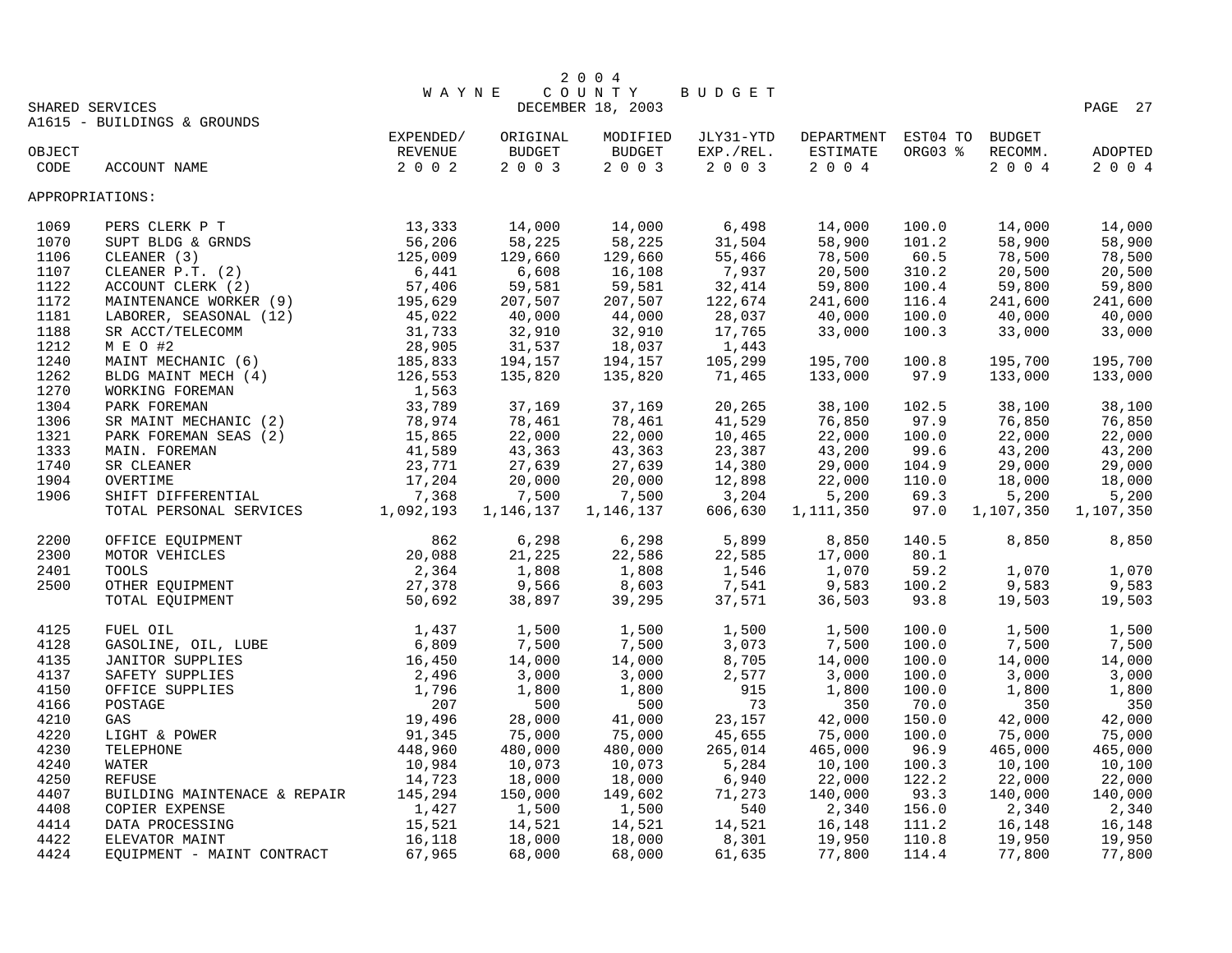|           |                               |           |               | 2 0 0 4           |           |                 |          |               |           |
|-----------|-------------------------------|-----------|---------------|-------------------|-----------|-----------------|----------|---------------|-----------|
|           |                               | WAYNE     |               | COUNTY            | BUDGET    |                 |          |               |           |
|           | SHARED SERVICES               |           |               | DECEMBER 18, 2003 |           |                 |          |               | PAGE 28   |
|           | A1615 - BUILDINGS & GROUNDS   |           |               |                   |           |                 |          |               |           |
|           |                               | EXPENDED/ | ORIGINAL      | MODIFIED          | JLY31-YTD | DEPARTMENT      | EST04 TO | <b>BUDGET</b> |           |
| OBJECT    |                               | REVENUE   | <b>BUDGET</b> | <b>BUDGET</b>     | EXP./REL. | <b>ESTIMATE</b> | ORG03 %  | RECOMM.       | ADOPTED   |
| CODE      | ACCOUNT NAME                  | 2 0 0 2   | 2003          | 2 0 0 3           | 2 0 0 3   | 2 0 0 4         |          | 2004          | 2 0 0 4   |
| 4425      | EOUIPMENT - MAINT / REPAIRS   | 12,811    | 15,000        | 15,000            | 6,723     | 15,000          | 100.0    | 15,000        | 15,000    |
| 4437      | LEASE                         | 3,650     | 3,650         | 3,650             | 3,650     | 3,650           | 100.0    | 3,650         | 3,650     |
| 4456      | PRINTING                      | 999       | 1,000         | 1,000             | 11        | 500             | 50.0     | 500           | 500       |
| 4474      | SNOW REMOVAL                  | 9,559     | 22,500        | 22,500            | 15,873    | 22,500          | 100.0    | 22,500        | 22,500    |
| 4475      | SOFTWARE                      | 1,567     | 800           | 800               |           | 300             | 37.5     | 300           | 300       |
| 4483      | TRAINING, SEMINARS, & SCHOOLS | 40        | 1,000         | 1,000             | 920       | 1,000           | 100.0    | 1,000         | 1,000     |
| 4485      | TRAVEL                        | 25        | 200           | 200               | 103       | 200             | 100.0    | 200           | 200       |
| 4500      | FEES FOR SERVICES, NON EMPLOY | 137,971   | 125,000       | 125,000           | 65,799    | 120,000         | 96.0     | 120,000       | 120,000   |
| 4525      | LEASE - HFB                   | 684,000   |               |                   |           |                 |          |               |           |
|           | TOTAL CONTRACTUAL EXPENSES    | 1,711,650 | 1,060,544     | 1,073,146         | 612,242   | 1,061,638       | 100.1    | 1,061,638     | 1,061,638 |
| 8100      | PAYMENTS TO RETIREMENT SYS    | 16,222    | 45,845        | 45,845            |           | 122,117         | 266.4    | 119,107       | 119,107   |
| 8200      | PAYMENTS TO STATE SOC SEC     | 80,358    | 87,679        | 87,679            | 44,699    | 84,930          | 96.9     | 84,712        | 84,712    |
| 8400      | HOSPITALIZATION EXP.          | 150,997   | 175,110       | 175,110           | 99,516    | 202,684         | 115.7    | 202,684       | 202,684   |
| 8600      | DISABILITY                    | 3,517     | 4,356         | 4,356             | 2,357     | 4,464           | 102.5    | 4,464         | 4,464     |
| 8901      | EMPLOYEE ASSISTANCE PROGRAM   | 432       | 461           | 461               | 453       | 464             | 100.7    | 464           | 464       |
|           | TOTAL EMPLOYEE BENEFITS       | 251,526   | 313,451       | 313,451           | 147,025   | 414,659         | 132.3    | 411,431       | 411,431   |
|           | TOTAL A1615 APPROPRIATIONS    | 3,106,061 | 2,559,029     | 2,572,029         | 1,403,468 | 2,624,150       | 102.5    | 2,599,922     | 2,599,922 |
| REVENUES: |                               |           |               |                   |           |                 |          |               |           |
| 1275      | BUILDING & GROUNDS            | 509,167   | 645,098       | 645,098           | 419,288   | 610,000         | 94.6     | 610,000       | 610,000   |
| 1285      | B&G REIMBURSED REVENUE        | 572,165   | 543,000       | 543,000           | 224,037   | 540,000         | 99.4     | 540,000       | 540,000   |
| 2001      | PARKS & RECREATION CHARGES    |           | 1,000         | 1,000             |           |                 |          |               |           |
| 2012      | RECREATION CONCESSIONS        | 1,452     | 1,000         | 1,000             | 1,394     | 1,000           | 100.0    | 1,000         | 1,000     |
| 2411      | RENTAL FEES                   | 9,665     | 9,000         | 9,000             | 8,030     | 9,000           | 100.0    | 9,000         | 9,000     |
| 2413      | HEALTH FACILITY BUILDING      | 656,212   |               | 20,531            | 35,853    |                 |          |               |           |
| 2770      | MISC REVENUES                 |           |               |                   | 250       |                 |          |               |           |
| 2778      | TELEPHONE REIMBURSEMENT       | 566,903   | 553,000       | 553,000           | 270,580   | 535,000         | 96.7     | 535,000       | 535,000   |
| 3025      | COURT FACILITY INCENTIVE AID  | 100,506   | 113,350       | 113,350           | $85,013-$ | 110,350         | 97.4     | 110,350       | 110,350   |
|           | TOTAL A1615 REVENUES          | 2,416,070 | 1,865,448     | 1,885,979         | 874,419   | 1,805,350       | 96.8     | 1,805,350     | 1,805,350 |
|           | TOTAL COUNTY COST             | 689,991   | 693,581       | 686,050           | 529,049   | 818,800         | 118.1    | 794,572       | 794,572   |
|           |                               |           |               |                   |           |                 |          |               |           |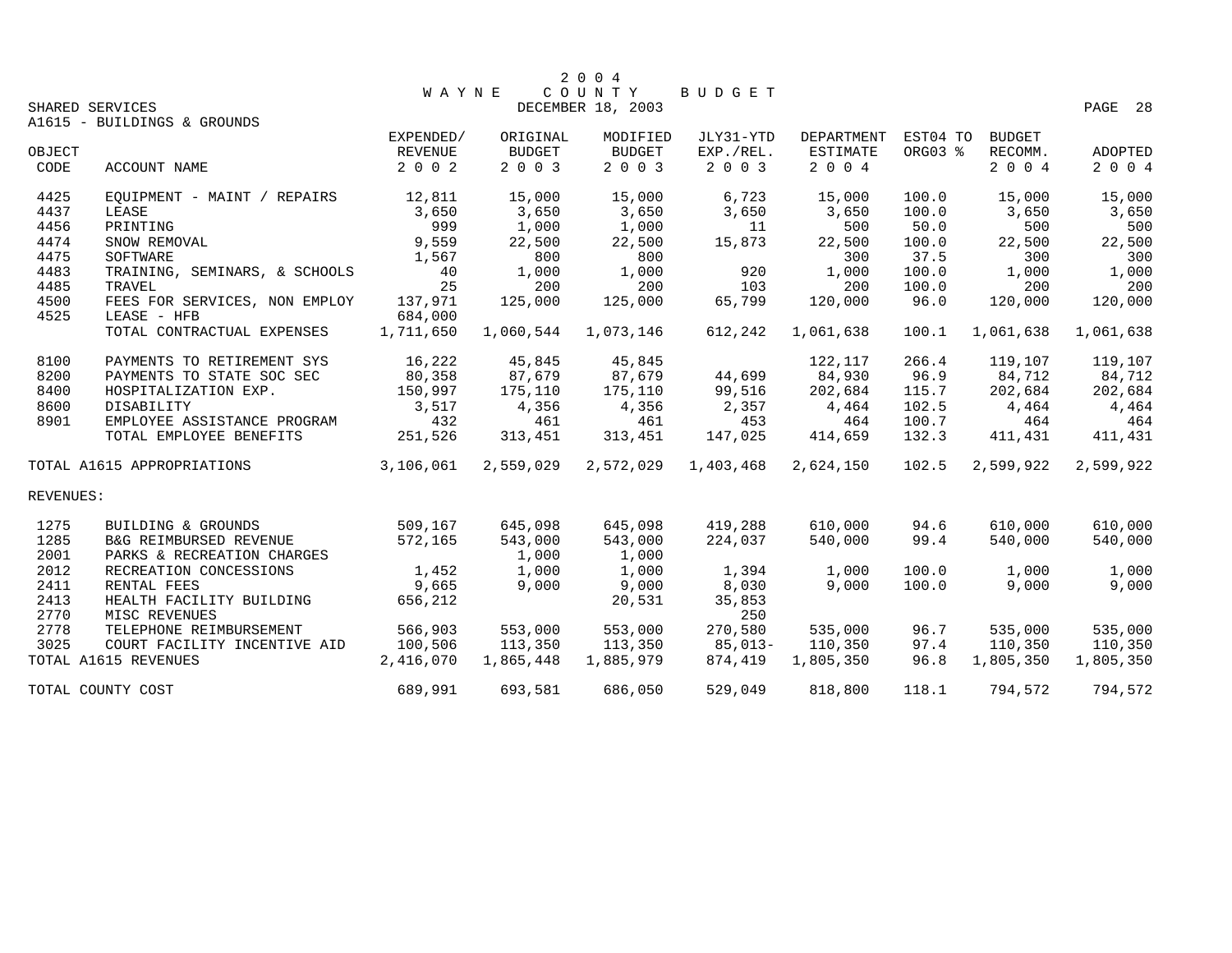|           |                              |              |          | 2 0 0 4           |               |                     |         |               |         |
|-----------|------------------------------|--------------|----------|-------------------|---------------|---------------------|---------|---------------|---------|
|           |                              | <b>WAYNE</b> |          | COUNTY            | <b>BUDGET</b> |                     |         |               |         |
|           | SHARED SERVICES              |              |          | DECEMBER 18, 2003 |               |                     |         |               | PAGE 29 |
|           | A1640 - CENTRAL GARAGE       |              |          |                   |               |                     |         |               |         |
|           |                              | EXPENDED/    | ORIGINAL | MODIFIED          | JLY31-YTD     | DEPARTMENT EST04 TO |         | <b>BUDGET</b> |         |
| OBJECT    |                              | REVENUE      | BUDGET   | BUDGET            | EXP./REL.     | ESTIMATE            | ORG03 % | RECOMM.       | ADOPTED |
| CODE      | ACCOUNT NAME                 | $2 0 0 2$    | 2 0 0 3  | 2 0 0 3           | 2 0 0 3       | 2 0 0 4             |         | 2 0 0 4       | 2004    |
|           | APPROPRIATIONS:              |              |          |                   |               |                     |         |               |         |
| 1298      | AUTOMOTIVE MECH (2)          | 68,096       | 71,980   | 71,980            | 36,194        | 67,875              | 94.3    | 67,875        | 67,875  |
| 1318      | AUTO MECH FOREMAN            | 29,824       | 36,806   | 36,806            | 20,948        | 38,690              | 105.1   | 38,690        | 38,690  |
| 1904      | OVERTIME                     | 145          | 100      | 100               | 49            | 100                 | 100.0   | 90            | 90      |
|           | TOTAL PERSONAL SERVICES      | 98,065       | 108,886  | 108,886           | 57,191        | 106,665             | 98.0    | 106,655       | 106,655 |
| 2000      | EQUIP & OTHER CAPITAL OUTLAY | 2,383        | 3,500    | 3,500             | 2,820         | 3,500               | 100.0   | 3.500         | 3,500   |
|           | TOTAL EQUIPMENT              | 2,383        | 3,500    | 3,500             | 2,820         | 3,500               | 100.0   | 3,500         | 3,500   |
| 4100      | SUPPLIES & MATERIALS         | 60,287       | 58,000   | 57,993            | 34,157        | 58,000              | 100.0   | 58,000        | 58,000  |
| 4126      | FIELD SUPPLIES               | 941          | 800      | 800               |               | 800                 | 100.0   | 800           | 800     |
| 4128      | GASOLINE, OIL, LUBE          | 5,022        | 5,500    | 5,500             | 3,017         | 5,500               | 100.0   | 5,500         | 5,500   |
| 4150      | OFFICE SUPPLIES              | 292          | 300      | 300               | 30            | 300                 | 100.0   | 300           | 300     |
| 4180      | TIRES                        | 13,642       | 16,000   | 16,000            | 1,114         | 16,000              | 100.0   | 16,000        | 16,000  |
| 4210      | GAS                          | 1,803        | 2,000    | 2,440             | 1,744         | 2,500               | 125.0   | 2,500         | 2,500   |
| 4220      | LIGHT & POWER                | 2,433        | 3,100    | 3,100             | 1,865         | 3,100               | 100.0   | 3,100         | 3,100   |
| 4230      | TELEPHONE                    | 696          | 700      | 700               | 546           | 1,000               | 142.9   | 1,000         | 1,000   |
| 4240      | WATER                        | 270          | 400      | 400               | 189           | 490                 | 122.5   | 490           | 490     |
| 4400      | CONTRACTED SERVICES          | 8,677        | 8,500    | 8,500             | 4,086         | 8,500               | 100.0   | 8,500         | 8,500   |
| 4414      | DATA PROCESSING              | 948          | 948      | 948               | 948           | 885                 | 93.4    | 885           | 885     |
| 4417      | DRY CLEANING                 | 1,260        | 1,400    | 1,400             | 693           | 1,400               | 100.0   | 1,400         | 1,400   |
| 4425      | EQUIPMENT - MAINT / REPAIRS  |              | 400      | 400               |               | 300                 | 75.0    | 300           | 300     |
| 4493      | CLERICAL SERV CONTRACTS      | 7,151        | 7,402    | 7,402             |               | 9,861               | 133.2   | 9,861         | 9,861   |
| 4600      | MISC                         | 291          | 400      | 143               | 142           | 400                 | 100.0   | 400           | 400     |
|           | TOTAL CONTRACTUAL EXPENSES   | 103,713      | 105,850  | 106,026           | 48,531        | 109,036             | 103.0   | 109,036       | 109,036 |
|           |                              |              |          |                   |               |                     |         |               |         |
| 8100      | PAYMENTS TO RETIREMENT SYS   | 1,692        | 4,355    | 4,355             |               | 11,733              | 269.4   | 12,061        | 12,061  |
| 8200      | PAYMENTS TO STATE SOC SEC    | 7,159        | 8,330    | 8,330             | 4,137         | 8,160               | 98.0    | 8,160         | 8,160   |
| 8400      | HOSPITALIZATION EXP.         | 17,479       | 25,152   | 25,152            | 13,367        | 30,182              | 120.0   | 30,182        | 30,182  |
| 8600      | DISABILITY                   | 293          | 132      | 396               | 222           | 432                 | 327.3   | 432           | 432     |
| 8901      | EMPLOYEE ASSISTANCE PROGRAM  | 40           | 42       | 42                | 41            | 44                  | 104.8   | 44            | 44      |
|           | TOTAL EMPLOYEE BENEFITS      | 26,663       | 38,011   | 38,275            | 17,767        | 50,551              | 133.0   | 50,879        | 50,879  |
|           | TOTAL A1640 APPROPRIATIONS   | 230,824      | 256,247  | 256,687           | 126,309       | 269,752             | 105.3   | 270,070       | 270,070 |
| REVENUES: |                              |              |          |                   |               |                     |         |               |         |
| 1272      | CENTRAL GARAGE               | 238,376      | 256,247  | 256,247           | 126,916       | 269,752             | 105.3   | 270,070       | 270,070 |
|           | TOTAL A1640 REVENUES         | 238,376      | 256,247  | 256,247           | 126,916       | 269,752             | 105.3   | 270,070       | 270,070 |
|           | TOTAL COUNTY COST            | $7,552-$     |          | 440               | $607 -$       |                     |         |               |         |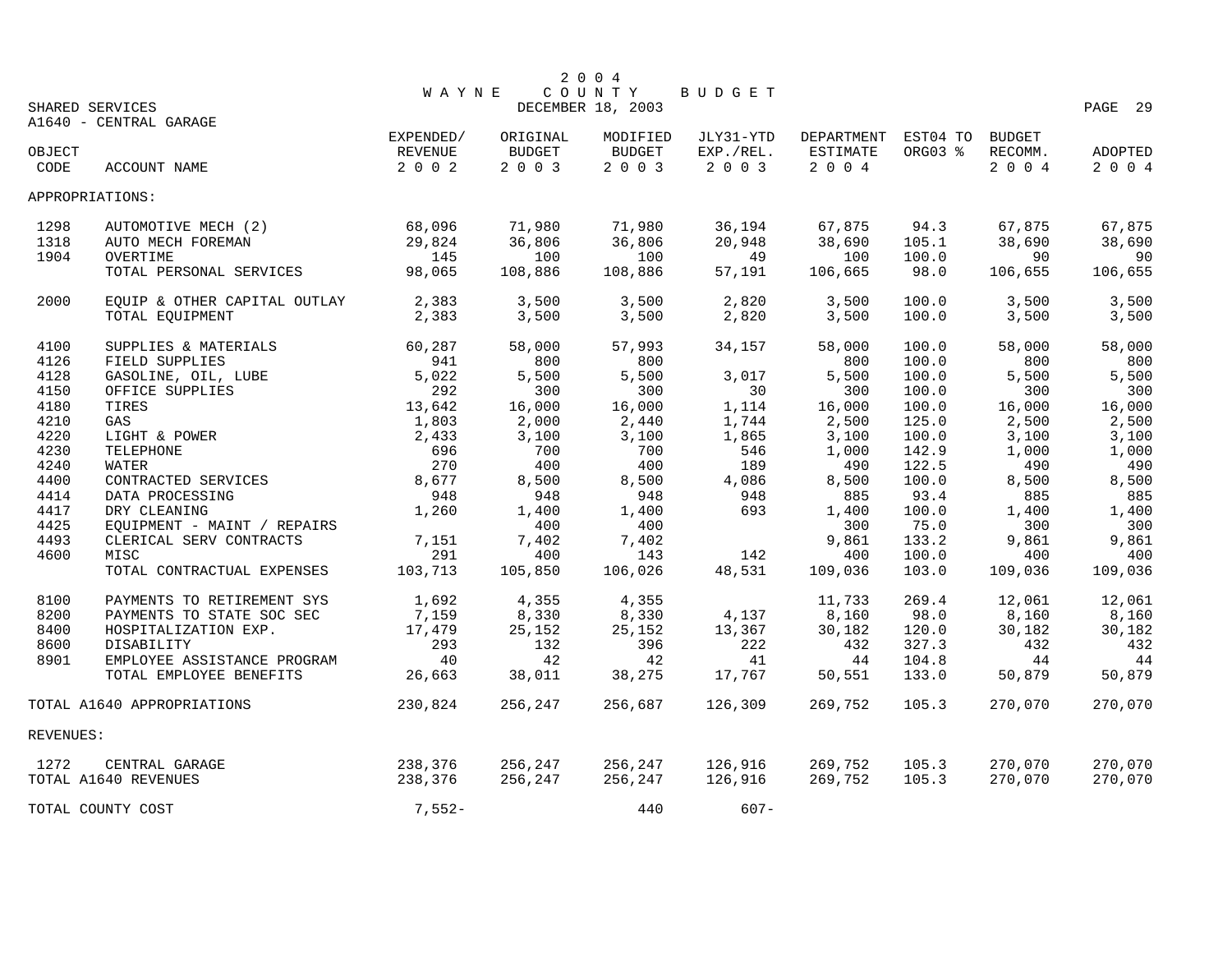|           |                                     |                |               | 2 0 0 4           |               |                   |          |               |            |
|-----------|-------------------------------------|----------------|---------------|-------------------|---------------|-------------------|----------|---------------|------------|
|           |                                     | <b>WAYNE</b>   |               | COUNTY            | <b>BUDGET</b> |                   |          |               |            |
|           | SHARED SERVICES                     |                |               | DECEMBER 18, 2003 |               |                   |          |               | PAGE<br>30 |
|           | A1670 - UNDISTRIBUTED METER POSTAGE |                |               |                   |               |                   |          |               |            |
|           |                                     | EXPENDED/      | ORIGINAL      | MODIFIED          | JLY31-YTD     | <b>DEPARTMENT</b> | EST04 TO | <b>BUDGET</b> |            |
| OBJECT    |                                     | <b>REVENUE</b> | <b>BUDGET</b> | <b>BUDGET</b>     | EXP./REL.     | ESTIMATE          | ORG03 %  | RECOMM.       | ADOPTED    |
| CODE      | ACCOUNT NAME                        | 2 0 0 2        | 2 0 0 3       | 2 0 0 3           | 2 0 0 3       | 2 0 0 4           |          | 2 0 0 4       | 2 0 0 4    |
|           | APPROPRIATIONS:                     |                |               |                   |               |                   |          |               |            |
| 4000      | CONTRACTUAL EXPENSES                | 49,218         | 63,000        | 63,000            | 37,685        | 63,000            | 100.0    | 70,000        | 70,000     |
|           | TOTAL CONTRACTUAL EXPENSES          | 49,218         | 63,000        | 63,000            | 37,685        | 63,000            | 100.0    | 70,000        | 70,000     |
|           | TOTAL A1670 APPROPRIATIONS          | 49,218         | 63,000        | 63,000            | 37,685        | 63,000            | 100.0    | 70,000        | 70,000     |
| REVENUES: |                                     |                |               |                   |               |                   |          |               |            |
| 1274      | POSTAGE REIMBURSEMENT               | 44,208         | 63,000        | 63,000            | 19,699        | 63,000            | 100.0    | 70,000        | 70,000     |
|           | TOTAL A1670 REVENUES                | 44,208         | 63,000        | 63,000            | 19,699        | 63,000            | 100.0    | 70,000        | 70,000     |
|           | TOTAL COUNTY COST                   | 5,010          |               |                   | 17,986        |                   |          |               |            |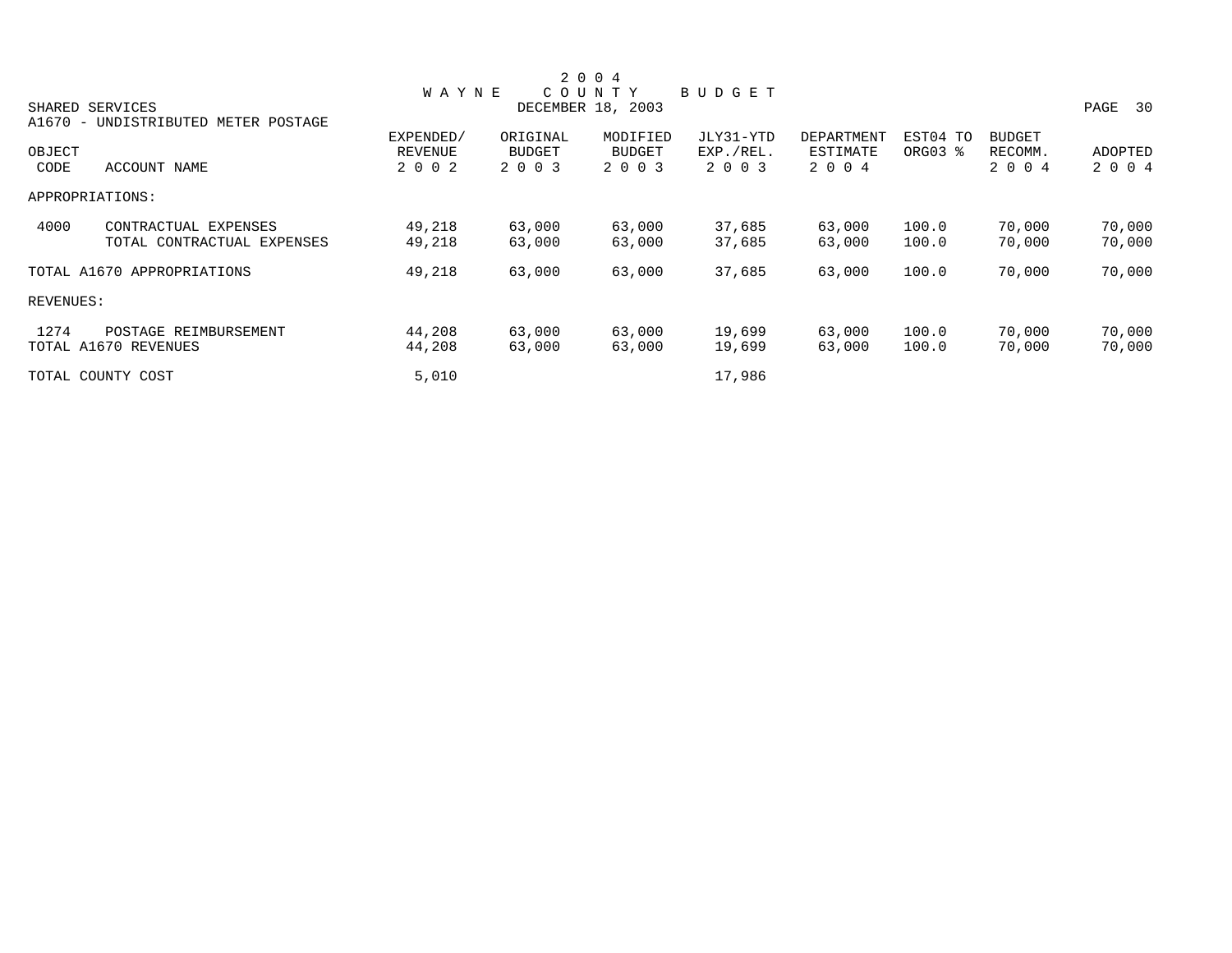|           |                              |              |               | 2 0 0 4           |           |                   |          |               |         |
|-----------|------------------------------|--------------|---------------|-------------------|-----------|-------------------|----------|---------------|---------|
|           |                              | <b>WAYNE</b> |               | COUNTY            | BUDGET    |                   |          |               |         |
|           | SHARED SERVICES              |              |               | DECEMBER 18, 2003 |           |                   |          |               | PAGE 31 |
|           | A1671 - PRINTING DEPARTMENT  |              |               |                   |           |                   |          |               |         |
|           |                              | EXPENDED/    | ORIGINAL      | MODIFIED          | JLY31-YTD | <b>DEPARTMENT</b> | EST04 TO | <b>BUDGET</b> |         |
| OBJECT    |                              | REVENUE      | <b>BUDGET</b> | <b>BUDGET</b>     | EXP./REL. | ESTIMATE          | ORG03 %  | RECOMM.       | ADOPTED |
| CODE      | ACCOUNT NAME                 | 2 0 0 2      | 2 0 0 3       | 2 0 0 3           | 2 0 0 3   | 2004              |          | 2 0 0 4       | 2 0 0 4 |
|           | APPROPRIATIONS:              |              |               |                   |           |                   |          |               |         |
| 1063      | PERSONNEL OFFICER            | 5,013        | 5,635         | 5,635             | 2,378     | 5,635             | 100.0    | 5,635         | 5,635   |
| 1102      | <b>CLERK</b>                 | 5,650        | 10,000        | 10,000            | 3,422     | 10,000            | 100.0    | 10,000        | 10,000  |
| 1904      | OVERTIME                     | 201          |               |                   |           |                   |          |               |         |
|           | TOTAL PERSONAL SERVICES      | 10,864       | 15,635        | 15,635            | 5,800     | 15,635            | 100.0    | 15,635        | 15,635  |
| 2000      | EQUIP & OTHER CAPITAL OUTLAY | 791          | 1,000         | 1,000             |           | 1,000             | 100.0    |               |         |
|           | TOTAL EQUIPMENT              | 791          | 1,000         | 1,000             |           | 1,000             | 100.0    |               |         |
| 4100      | SUPPLIES & MATERIALS         | 27,937       | 20,000        | 20,000            | 9,138     | 20,000            | 100.0    | 21,000        | 21,000  |
| 4210      | GAS                          | 933          | 1,075         | 1,075             | 669       | 1,340             | 124.7    | 1,340         | 1,340   |
| 4220      | LIGHT & POWER                | 1,419        | 1,450         | 1,450             | 892       | 1,450             | 100.0    | 1,450         | 1,450   |
| 4230      | TELEPHONE                    | 218          | 200           | 200               | 93        | 180               | 90.0     | 180           | 180     |
| 4240      | WATER                        | 134          | 240           | 240               | 108       | 240               | 100.0    | 240           | 240     |
| 4424      | EQUIPMENT - MAINT CONTRACT   | 14,925       | 14,000        | 14,000            | 10,400    | 14,000            | 100.0    | 14,000        | 14,000  |
| 4425      | EQUIPMENT - MAINT / REPAIRS  |              | 500           | 500               | 37        | 250               | 50.0     | 250           | 250     |
| 4438      | MAINTENANCE/REPAIRS          | 4,255        | 2,500         | 2,500             | 2,500     | 2,500             | 100.0    | 2,500         | 2,500   |
|           | TOTAL CONTRACTUAL EXPENSES   | 49,821       | 39,965        | 39,965            | 23,837    | 39,960            | 100.0    | 40,960        | 40,960  |
| 8100      | PAYMENTS TO RETIREMENT SYS   | 124          | 625           | 625               |           | 1,445             | 231.2    | 970           | 970     |
| 8200      | PAYMENTS TO STATE SOC SEC    | 432          | 1,196         | 1,196             | 261       | 1,005             | 84.0     | 1,005         | 1,005   |
|           | TOTAL EMPLOYEE BENEFITS      | 556          | 1,821         | 1,821             | 261       | 2,450             | 134.5    | 1,975         | 1,975   |
|           | TOTAL A1671 APPROPRIATIONS   | 62,032       | 58,421        | 58,421            | 29,898    | 59,045            | 101.1    | 58,570        | 58,570  |
| REVENUES: |                              |              |               |                   |           |                   |          |               |         |
| 1271      | CENTRAL PRINTING             | 55,738       | 58,421        | 58,421            | 22,999    | 59,045            | 101.1    | 58,570        | 58,570  |
|           | TOTAL A1671 REVENUES         | 55,738       | 58,421        | 58,421            | 22,999    | 59,045            | 101.1    | 58,570        | 58,570  |
|           | TOTAL COUNTY COST            | 6,294        |               |                   | 6,899     |                   |          |               |         |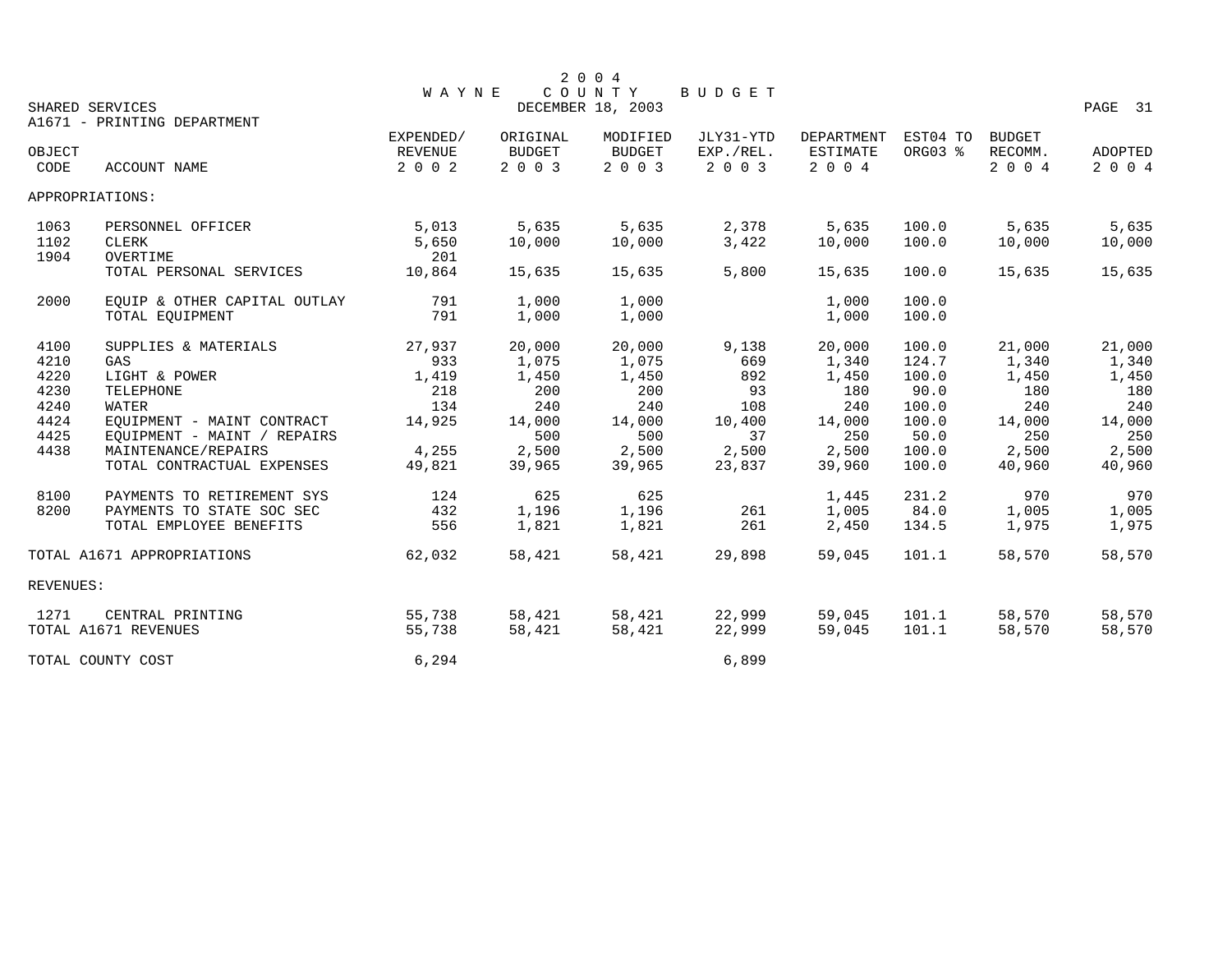|           |                            |              |               | 2 0 0 4           |           |            |          |               |            |
|-----------|----------------------------|--------------|---------------|-------------------|-----------|------------|----------|---------------|------------|
|           |                            | <b>WAYNE</b> |               | COUNTY            | BUDGET    |            |          |               |            |
|           | SHARED SERVICES            |              |               | DECEMBER 18, 2003 |           |            |          |               | 32<br>PAGE |
|           | A1672 - COURT HOUSE XEROX  |              |               |                   |           |            |          |               |            |
|           |                            | EXPENDED/    | ORIGINAL      | MODIFIED          | JLY31-YTD | DEPARTMENT | EST04 TO | <b>BUDGET</b> |            |
| OBJECT    |                            | REVENUE      | <b>BUDGET</b> | <b>BUDGET</b>     | EXP./REL. | ESTIMATE   | ORG03 %  | RECOMM.       | ADOPTED    |
| CODE      | ACCOUNT NAME               | 2 0 0 2      | 2 0 0 3       | 2 0 0 3           | 2 0 0 3   | 2 0 0 4    |          | 2 0 0 4       | 2 0 0 4    |
|           | APPROPRIATIONS:            |              |               |                   |           |            |          |               |            |
| 4000      | CONTRACTUAL EXPENSES       | 2,723        | 3,000         | 3,000             | 1,452     | 4,000      | 133.3    | 4,000         | 4,000      |
|           | TOTAL CONTRACTUAL EXPENSES | 2,723        | 3,000         | 3,000             | 1,452     | 4,000      | 133.3    | 4,000         | 4,000      |
|           | TOTAL A1672 APPROPRIATIONS | 2,723        | 3,000         | 3,000             | 1,452     | 4,000      | 133.3    | 4,000         | 4,000      |
| REVENUES: |                            |              |               |                   |           |            |          |               |            |
| 1273      | USE OF COURT HOUSE XEROX   | 2,672        | 2,000         | 2,000             | 1,841     | 3,000      | 150.0    | 3,000         | 3,000      |
|           | TOTAL A1672 REVENUES       | 2,672        | 2,000         | 2,000             | 1,841     | 3,000      | 150.0    | 3,000         | 3,000      |
|           | TOTAL COUNTY COST          | 51           | 1,000         | 1,000             | $389 -$   | 1,000      | 100.0    | 1,000         | 1,000      |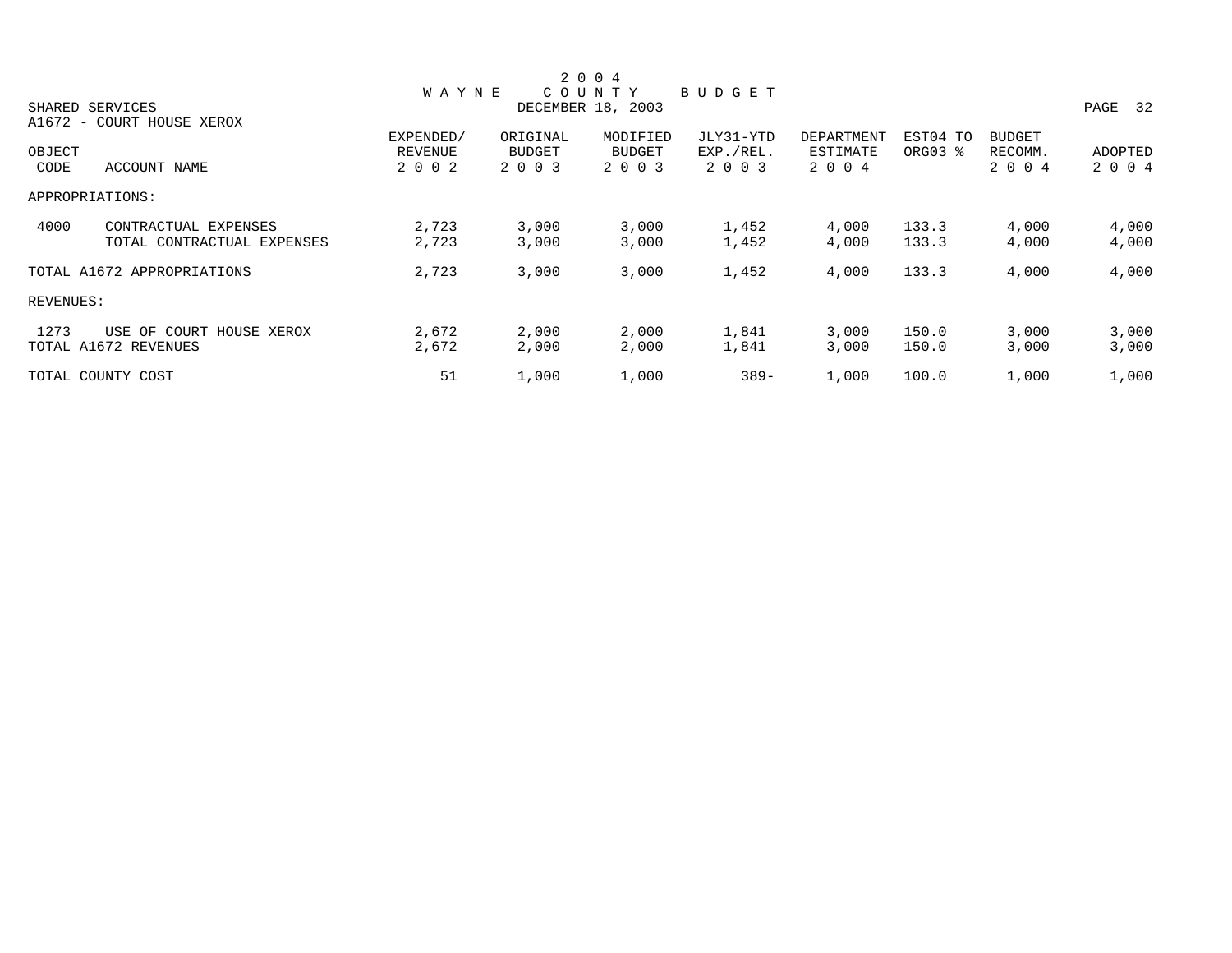|        |                                |                  |           | 2 0 0 4           |               |                            |         |           |           |
|--------|--------------------------------|------------------|-----------|-------------------|---------------|----------------------------|---------|-----------|-----------|
|        |                                | <b>WAYNE</b>     |           | C O U N T Y       | <b>BUDGET</b> |                            |         |           |           |
|        | SHARED SERVICES                |                  |           | DECEMBER 18, 2003 |               |                            |         |           | PAGE 33   |
|        | A1680 - DATA PROCESSING        |                  |           |                   |               |                            |         |           |           |
|        |                                | EXPENDED/        | ORIGINAL  | MODIFIED          | JLY31-YTD     | DEPARTMENT EST04 TO BUDGET |         |           |           |
| OBJECT |                                | REVENUE          | BUDGET    | BUDGET            | EXP./REL.     | ESTIMATE                   | ORG03 % | RECOMM.   | ADOPTED   |
| CODE   | <b>ACCOUNT NAME</b>            | 2 0 0 2          | 2 0 0 3   | 2003              | 2 0 0 3       | 2 0 0 4                    |         | 2004      | 2 0 0 4   |
|        | APPROPRIATIONS:                |                  |           |                   |               |                            |         |           |           |
| 1074   | DIRECTOR D.P.                  | 69,434<br>55,828 | 71,905    | 71,905            | 38,804        | 72,054                     | 100.2   | 72,054    | 72,054    |
| 1238   | SR COMPUTER OPR (1)            |                  | 33,460    | 33,460            | 18,073        | 33,580                     | 100.4   | 33,580    | 33,580    |
| 1338   | COMPUTER PROGRAMR (1)          | 40,441           | 41,974    | 41,974            | 22,620        | 42,314                     | 100.8   | 42,314    | 42,314    |
| 1339   | ASST DIR DP OPR                | 43,771           | 45,297    | 45,297            | 24,464        | 45,461                     | 100.4   | 45,461    | 45,461    |
| 1346   | SR COMPUTER PROG (4)           | 185,228          | 192,287   | 192,287           | 101,328       | 193,371                    | 100.6   | 193,371   | 193,371   |
| 1350   | ASST DIR DP SYSTMS             | 52,387           | 54,226    | 54,226            | 29,284        | 54,425                     | 100.4   | 54,425    | 54,425    |
| 1528   | COMPUTER TECH (3)              | 108,715          | 116,960   | 116,960           | 62,575        | 121,824                    | 104.2   | 121,824   | 121,824   |
| 1535   | SR NETWORK TECH (2)            | 85,063           | 92,268    | 92,268            | 48,966        | 95,143                     | 103.1   | 95,143    | 95,143    |
| 1537   | SR MICRO COMP PROG (1)         | 41,902           | 44,808    | 44,808            | 24,192        | 47,495                     | 106.0   | 47,495    | 47,495    |
| 1904   | OVERTIME                       | 1,743            | 500       | 500               |               | 400                        | 80.0    | 400       | 400       |
|        | TOTAL PERSONAL SERVICES        | 684,512          | 693,685   | 693,685           | 370,306       | 706,067                    | 101.8   | 706,067   | 706,067   |
| 2000   | EQUIP & OTHER CAPITAL OUTLAY   | 2,185            |           | 247               |               |                            |         |           |           |
|        | TOTAL EQUIPMENT                | 2,185            |           | 247               |               |                            |         |           |           |
|        |                                |                  |           |                   |               |                            |         |           |           |
| 4116   | COMPUTER SUPPLIES              | 40,073           | 30,350    | 30,102            | 9,372         | 24,690                     | 81.4    | 24,690    | 24,690    |
| 4150   | OFFICE SUPPLIES                | 749              | 500       | 500               | 213           | 400                        | 80.0    | 400       | 400       |
| 4166   | POSTAGE                        | 19,151           | 20,200    | 20,200            | 18,031        | 20,200                     | 100.0   | 20,200    | 20,200    |
| 4210   | GAS                            | 2,070            | 2,000     | 2,360             | 1,664         | 3,000                      | 150.0   | 3,000     | 3,000     |
| 4220   | LIGHT & POWER                  | 7,425            | 7,127     | 7,127             | 4,491         | 7,400                      | 103.8   | 7,400     | 7,400     |
| 4230   | TELEPHONE                      | 12,818           | 13,270    | 13,270            | 7,860         | 11,400                     | 85.9    | 11,400    | 11,400    |
| 4240   | WATER                          | 984              | 1,490     | 1,490             | 688           | 1,490                      | 100.0   | 1,490     | 1,490     |
| 4410   | CONFERENCE                     | 50               |           |                   |               |                            |         |           |           |
| 4415   | DATA PROCESSING - RENTAL/LEASE | 4,725            | 7,840     | 7,840             | 3,919         | 7,840                      | 100.0   | 7,840     | 7,840     |
| 4424   | EQUIPMENT - MAINT CONTRACT     | 26,743           | 17,614    | 17,614            | 6,816         | 39,526                     | 224.4   | 39,526    | 39,526    |
| 4438   | MAINTENANCE/REPAIRS            | 25,495           | 27,995    | 27,995            | 27,995        | 27,995                     | 100.0   | 27,995    | 27,995    |
| 4456   | PRINTING                       |                  | 50        | 50                |               | 50                         | 100.0   | 50        | 50        |
| 4472   | SUBSCRIPTIONS                  | 68               | 100       | 100               | 24            | 100                        | 100.0   | 100       | 100       |
| 4475   | SOFTWARE                       | 22,739           | 10,900    | 10,900            | 3,356         | 37,375                     | 342.9   | 37,375    | 37,375    |
| 4483   | TRAINING, SEMINARS, & SCHOOLS  | 2,321            | 700       | 700               |               | 500                        | 71.4    | 500       | 500       |
| 4485   | TRAVEL                         | 2,654            | 2,500     | 2,500             | 1,539         | 3,500                      | 140.0   | 3,500     | 3,500     |
|        | TOTAL CONTRACTUAL EXPENSES     | 168,065          | 142,636   | 142,748           | 85,968        | 185,466                    | 130.0   | 185,466   | 185,466   |
| 8100   | PAYMENTS TO RETIREMENT SYS     | 12,248           | 27,747    | 27,747            |               | 77,667                     | 279.9   | 97,163    | 97,163    |
| 8200   | PAYMENTS TO STATE SOC SEC      | 51,563           | 53,067    | 53,067            | 27,834        | 54,014                     | 101.8   | 54,014    | 54,014    |
| 8400   | HOSPITALIZATION EXP.           | 88,608           | 94,944    | 94,944            | 57,334        | 118,952                    | 125.3   | 118,952   | 118,952   |
| 8600   | DISABILITY                     | 1,652            | 1,980     | 1,980             | 1,110         | 2,160                      | 109.1   | 2,160     | 2,160     |
| 8901   | EMPLOYEE ASSISTANCE PROGRAM    | 216              | 207       | 207               | 206           | 218                        | 105.3   | 218       | 218       |
|        | TOTAL EMPLOYEE BENEFITS        | 154,287          | 177,945   | 177,945           | 86,484        | 253,011                    | 142.2   | 272,507   | 272,507   |
|        | TOTAL A1680 APPROPRIATIONS     | 1,009,049        | 1,014,266 | 1,014,625         | 542,758       | 1,144,544                  | 112.8   | 1,164,040 | 1,164,040 |

REVENUES: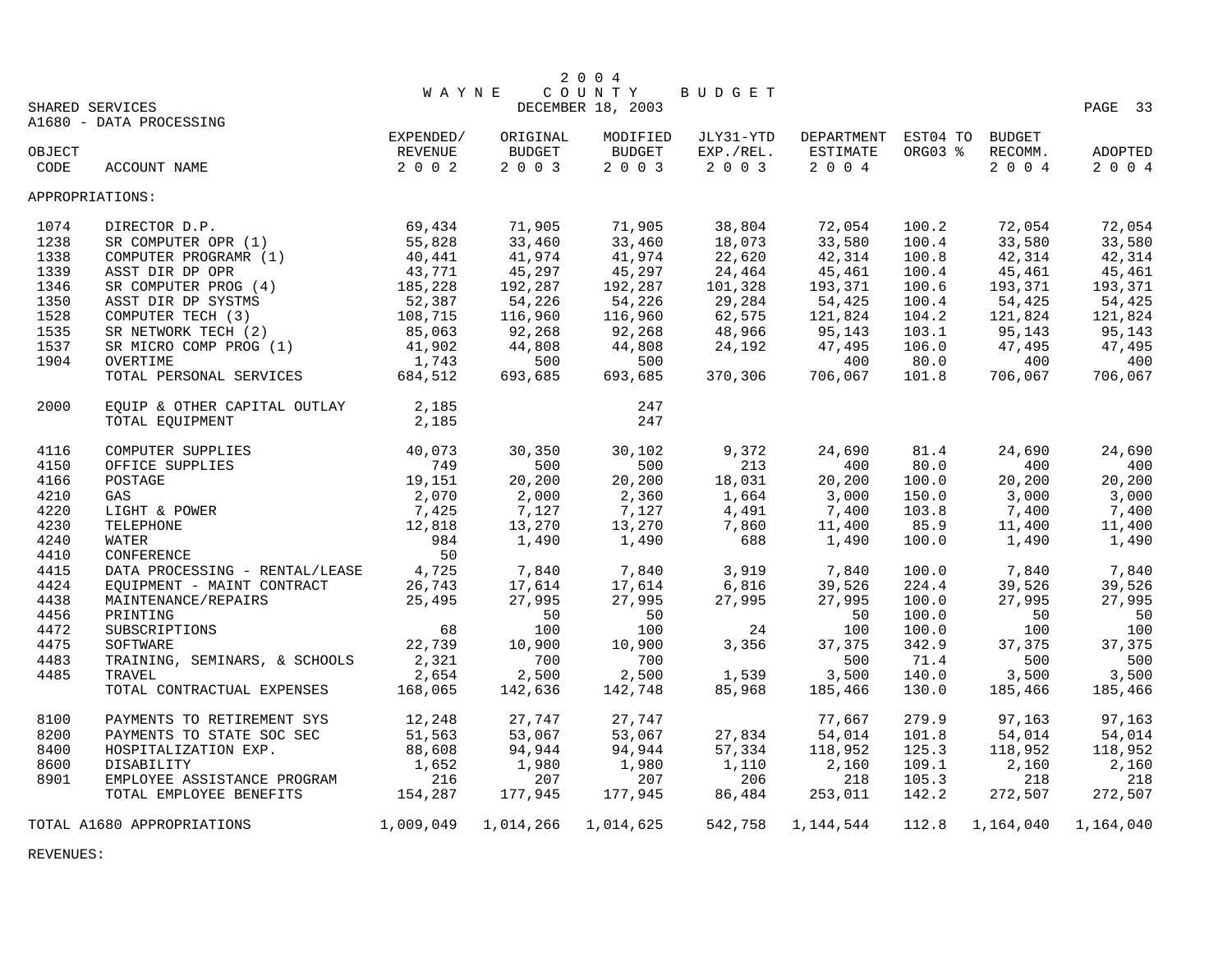|        |                                |              |               | 2 0 0 4           |           |            |          |               |           |
|--------|--------------------------------|--------------|---------------|-------------------|-----------|------------|----------|---------------|-----------|
|        |                                | <b>WAYNE</b> |               | COUNTY            | BUDGET    |            |          |               |           |
|        | SHARED SERVICES                |              |               | DECEMBER 18, 2003 |           |            |          |               | PAGE 34   |
|        | A1680 - DATA PROCESSING        |              |               |                   |           |            |          |               |           |
|        |                                | EXPENDED/    | ORIGINAL      | MODIFIED          | JLY31-YTD | DEPARTMENT | EST04 TO | <b>BUDGET</b> |           |
| OBJECT |                                | REVENUE      | <b>BUDGET</b> | <b>BUDGET</b>     | EXP./REL. | ESTIMATE   | ORG03 %  | RECOMM.       | ADOPTED   |
| CODE   | ACCOUNT NAME                   | 2 0 0 2      | 2 0 0 3       | 2 0 0 3           | 2 0 0 3   | 2 0 0 4    |          | 2 0 0 4       | 2 0 0 4   |
| 1270   | DATA PROCESSING                | 950,392      | 970,566       | 970,566           | 765,658   | 1,047,029  | 107.9    | 1,066,525     | 1,066,525 |
| 1274   | POSTAGE REIMBURSEMENT          | 15,392       | 20,000        | 20,000            | 14,300    | 20,000     | 100.0    | 20,000        | 20,000    |
| 2228   | DP FOR OTHER DIST.& GOV'T      | 17,903       | 23,700        | 23,700            | 17,666    | 77,515     | 327.1    | 77,515        | 77,515    |
| 3089   | STATE AID - STAR PROGRAM ADMIN | 3,844        |               |                   |           |            |          |               |           |
|        | TOTAL A1680 REVENUES           | 987,531      | 1,014,266     | 1,014,266         | 797,624   | 1,144,544  | 112.8    | 1,164,040     | 1,164,040 |
|        | TOTAL COUNTY COST              | 21,518       |               | 359               | 254,866-  |            |          |               |           |
|        | TOTAL SHARED SERVICES          | 4,459,907    | 3,953,963     | 3,967,762         | 2,141,570 | 4,164,491  | 105.3    | 4,166,602     | 4,166,602 |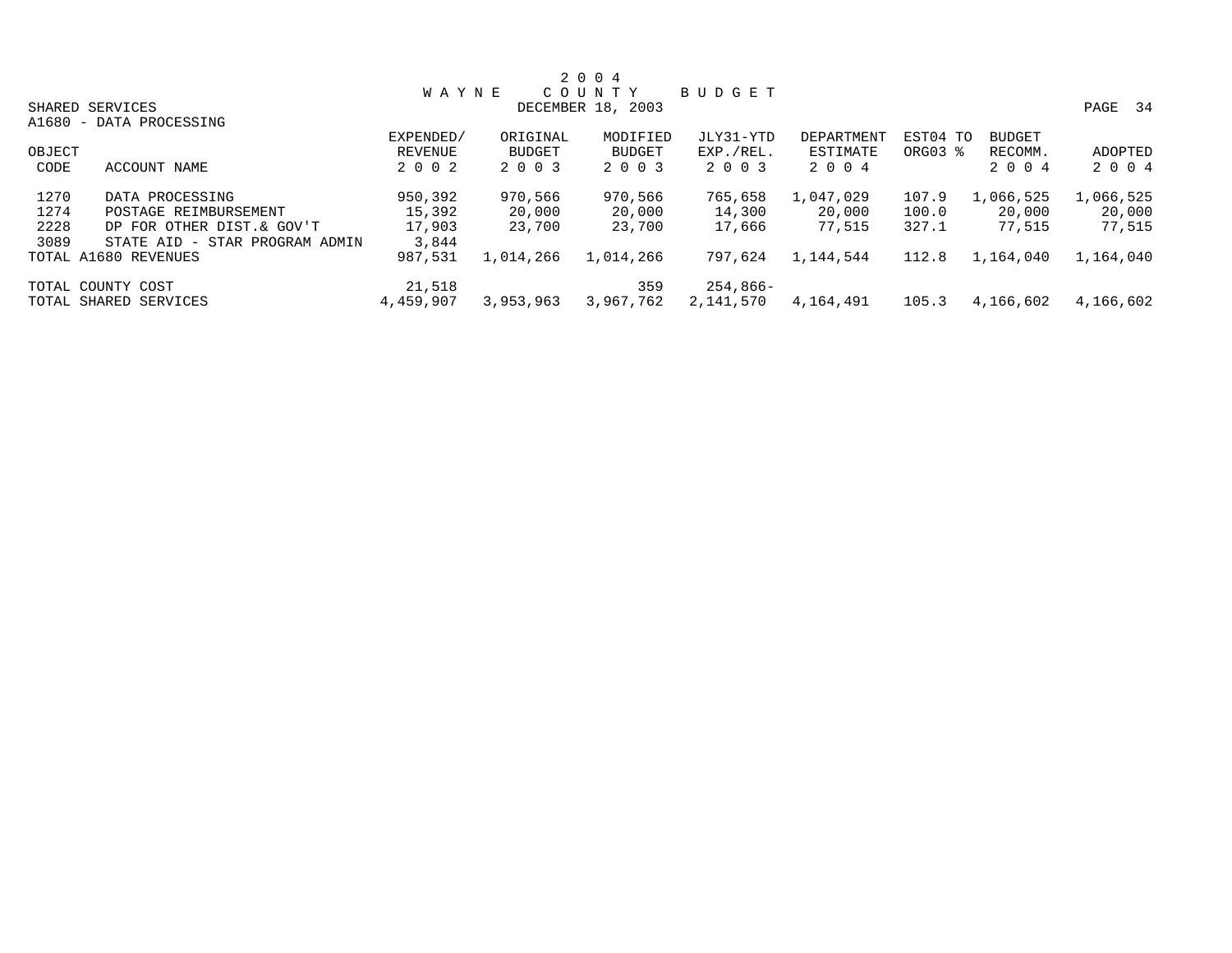|               |                            |              |               | 2 0 0 4           |               |            |          |               |         |
|---------------|----------------------------|--------------|---------------|-------------------|---------------|------------|----------|---------------|---------|
|               |                            | <b>WAYNE</b> |               | COUNTY            | <b>BUDGET</b> |            |          |               |         |
| SPECIAL ITEMS |                            |              |               | DECEMBER 18, 2003 |               |            |          |               | PAGE 35 |
| A1910 -       | UNALLOCATED<br>INSURANCE   |              |               |                   |               |            |          |               |         |
|               |                            | EXPENDED/    | ORIGINAL      | MODIFIED          | JLY31-YTD     | DEPARTMENT | EST04 TO | <b>BUDGET</b> |         |
| OBJECT        |                            | REVENUE      | <b>BUDGET</b> | <b>BUDGET</b>     | EXP./REL.     | ESTIMATE   | ORG03 %  | RECOMM.       | ADOPTED |
| CODE          | ACCOUNT NAME               | 2 0 0 2      | 2 0 0 3       | 2 0 0 3           | 2 0 0 3       | 2 0 0 4    |          | 2 0 0 4       | 2 0 0 4 |
|               | APPROPRIATIONS:            |              |               |                   |               |            |          |               |         |
| 4000          | CONTRACTUAL EXPENSES       |              |               | 38,896            |               |            |          |               |         |
| 4300          | INSURANCE                  | 193,951      | 201,175       | 291,658           | 42,634        | 350,000    | 174.0    | 350,000       | 350,000 |
| 4350          | CLAIMS MANAGEMENT          | 5,000        | 5,000         | 5,000             |               | 5,000      | 100.0    | 5,000         | 5,000   |
| 4353          | INSURANCE CONSULTANT       | 29,297       | 40,000        | 40,000            | 18,687        | 40,000     | 100.0    | 40,000        | 40,000  |
|               | TOTAL CONTRACTUAL EXPENSES | 228,248      | 246,175       | 375,554           | 61,321        | 395,000    | 160.5    | 395,000       | 395,000 |
|               | TOTAL A1910 APPROPRIATIONS | 228,248      | 246,175       | 375,554           | 61,321        | 395,000    | 160.5    | 395,000       | 395,000 |
| REVENUES:     |                            |              |               |                   |               |            |          |               |         |
| 1295          | DEPT. INSURANCE REIMB      | 105,125      | 85,000        | 114,223           | 25,252        | 150,000    | 176.5    | 150,000       | 150,000 |
|               | TOTAL A1910 REVENUES       | 105,125      | 85,000        | 114,223           | 25,252        | 150,000    | 176.5    | 150,000       | 150,000 |
|               | TOTAL COUNTY COST          | 123,123      | 161,175       | 261,331           | 36,069        | 245,000    | 152.0    | 245,000       | 245,000 |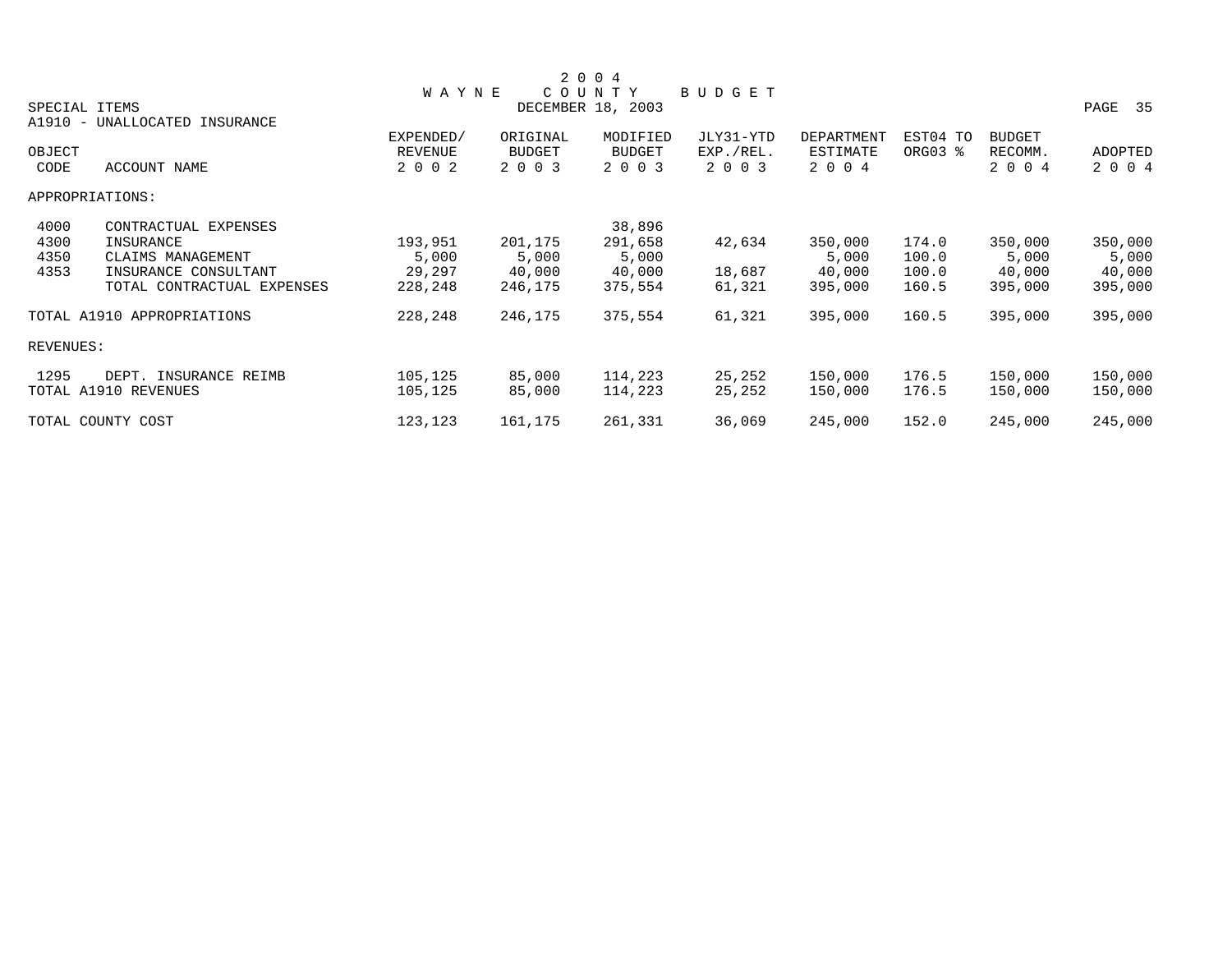| 2 0 0 4       |                                     |              |          |                   |               |            |                     |               |              |  |
|---------------|-------------------------------------|--------------|----------|-------------------|---------------|------------|---------------------|---------------|--------------|--|
|               |                                     | <b>WAYNE</b> |          | COUNTY            | <b>BUDGET</b> |            |                     |               |              |  |
| SPECIAL ITEMS |                                     |              |          | DECEMBER 18, 2003 |               |            |                     |               | - 36<br>PAGE |  |
|               | A1920 - COUNTY OFFICIERS ASSOC/NACA |              |          |                   |               |            |                     |               |              |  |
|               |                                     | EXPENDED/    | ORIGINAL | MODIFIED          | JLY31-YTD     | DEPARTMENT | EST04 TO            | <b>BUDGET</b> |              |  |
| OBJECT        |                                     | REVENUE      | BUDGET   | <b>BUDGET</b>     | EXP./REL.     | ESTIMATE   | ORG03 $\frac{1}{6}$ | RECOMM.       | ADOPTED      |  |
| CODE          | ACCOUNT NAME                        | 2 0 0 2      | 2 0 0 3  | 2 0 0 3           | 2 0 0 3       | 2 0 0 4    |                     | 2 0 0 4       | 2 0 0 4      |  |
|               | APPROPRIATIONS:                     |              |          |                   |               |            |                     |               |              |  |
| 4000          | CONTRACTUAL EXPENSES                | 7,528        | 7,739    | 7,739             | 7,528         | 7,739      | 100.0               | 7,671         | 7,671        |  |
|               | TOTAL CONTRACTUAL EXPENSES          | 7,528        | 7,739    | 7,739             | 7,528         | 7,739      | 100.0               | 7,671         | 7,671        |  |
|               | TOTAL A1920 APPROPRIATIONS          | 7,528        | 7,739    | 7,739             | 7,528         | 7,739      | 100.0               | 7,671         | 7,671        |  |
|               | TOTAL COUNTY COST                   | 7,528        | 7,739    | 7,739             | 7,528         | 7,739      | 100.0               | 7,671         | 7,671        |  |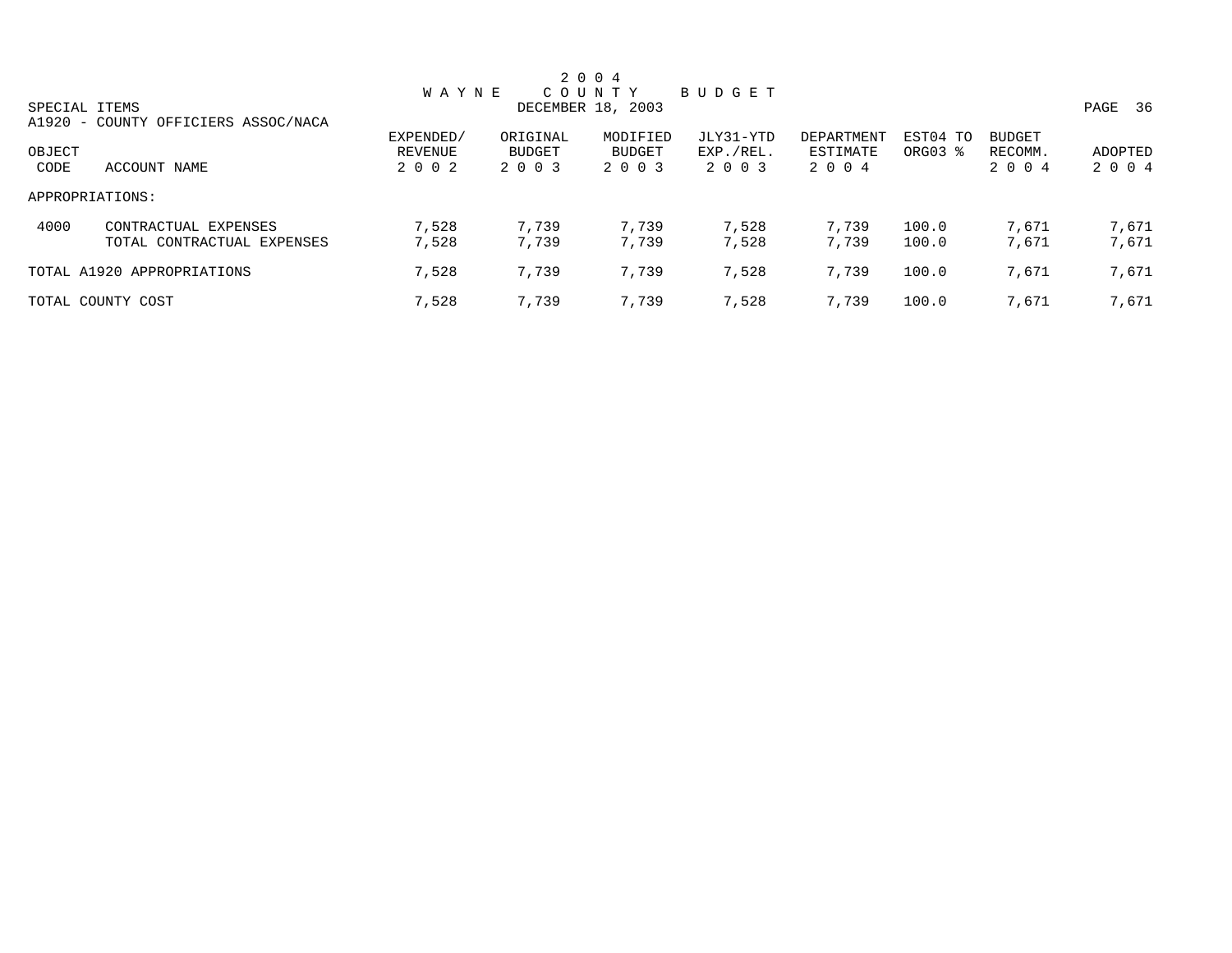| 2 0 0 4         |                             |              |          |                   |           |            |          |               |         |  |
|-----------------|-----------------------------|--------------|----------|-------------------|-----------|------------|----------|---------------|---------|--|
|                 |                             | <b>WAYNE</b> |          | COUNTY            | BUDGET    |            |          |               |         |  |
| SPECIAL ITEMS   |                             |              |          | DECEMBER 18, 2003 |           |            |          |               | PAGE 37 |  |
|                 | A1930 - JUDGEMENTS & CLAIMS |              |          |                   |           |            |          |               |         |  |
|                 |                             | EXPENDED/    | ORIGINAL | MODIFIED          | JLY31-YTD | DEPARTMENT | EST04 TO | <b>BUDGET</b> |         |  |
| OBJECT          |                             | REVENUE      | BUDGET   | <b>BUDGET</b>     | EXP./REL. | ESTIMATE   | ORG03 %  | RECOMM.       | ADOPTED |  |
| CODE            | ACCOUNT NAME                | 2 0 0 2      | 2 0 0 3  | 2 0 0 3           | 2 0 0 3   | 2 0 0 4    |          | 2 0 0 4       | 2 0 0 4 |  |
| APPROPRIATIONS: |                             |              |          |                   |           |            |          |               |         |  |
| 4000            | CONTRACTUAL EXPENSES        | 79,428       | 93,831   | 293,831           | 216,798   | 93,831     | 100.0    | 93,831        | 93,831  |  |
|                 | TOTAL CONTRACTUAL EXPENSES  | 79,428       | 93,831   | 293,831           | 216,798   | 93,831     | 100.0    | 93,831        | 93,831  |  |
|                 | TOTAL A1930 APPROPRIATIONS  | 79,428       | 93,831   | 293,831           | 216,798   | 93,831     | 100.0    | 93,831        | 93,831  |  |
|                 | TOTAL COUNTY COST           | 79,428       | 93,831   | 293,831           | 216,798   | 93,831     | 100.0    | 93,831        | 93,831  |  |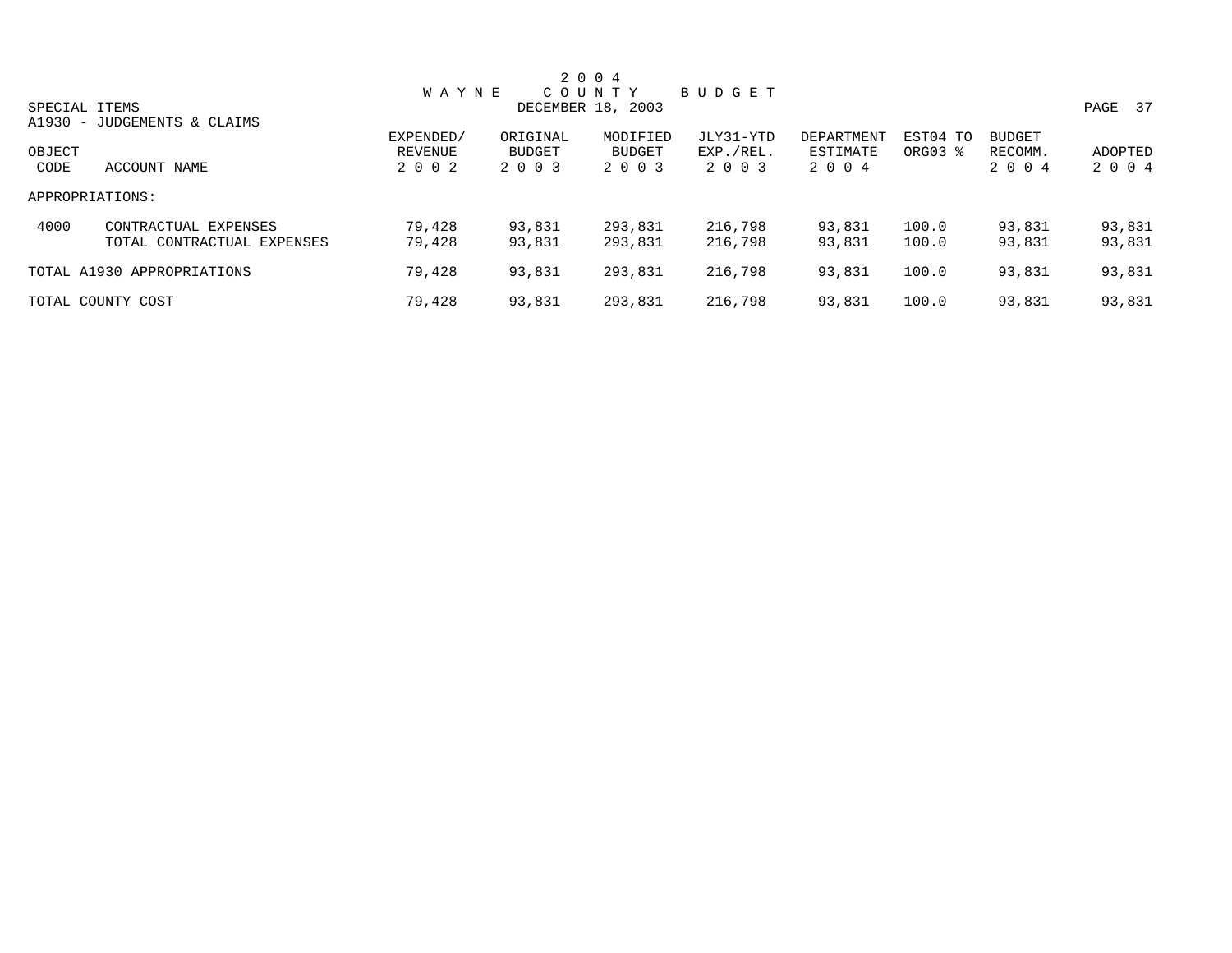|               |                                       |                |          | 2 0 0 4           |               |                   |          |               |         |
|---------------|---------------------------------------|----------------|----------|-------------------|---------------|-------------------|----------|---------------|---------|
|               |                                       | <b>WAYNE</b>   |          | COUNTY            | <b>BUDGET</b> |                   |          |               |         |
| SPECIAL ITEMS |                                       |                |          | DECEMBER 18, 2003 |               |                   |          |               | PAGE 38 |
|               | A1931 - LIABILITY & CASUALITY RESERVE |                |          |                   |               |                   |          |               |         |
|               |                                       | EXPENDED/      | ORIGINAL | MODIFIED          | JLY31-YTD     | <b>DEPARTMENT</b> | EST04 TO | <b>BUDGET</b> |         |
| OBJECT        |                                       | <b>REVENUE</b> | BUDGET   | <b>BUDGET</b>     | EXP./REL.     | ESTIMATE          | ORG03 %  | RECOMM.       | ADOPTED |
| CODE          | ACCOUNT NAME                          | 2 0 0 2        | 2 0 0 3  | 2 0 0 3           | 2 0 0 3       | 2 0 0 4           |          | 2 0 0 4       | 2 0 0 4 |
|               | APPROPRIATIONS:                       |                |          |                   |               |                   |          |               |         |
| 4998          | LIABILITY AND CASUALTY                | 11,758         | 43,831   | 43,831            | 7,728         | 43,831            | 100.0    | 43,831        | 43,831  |
|               | TOTAL CONTRACTUAL EXPENSES            | 11,758         | 43,831   | 43,831            | 7,728         | 43,831            | 100.0    | 43,831        | 43,831  |
|               | TOTAL A1931 APPROPRIATIONS            | 11,758         | 43,831   | 43,831            | 7,728         | 43,831            | 100.0    | 43,831        | 43,831  |
| REVENUES:     |                                       |                |          |                   |               |                   |          |               |         |
| 2770          | MISC REVENUES                         |                |          |                   | 903           |                   |          |               |         |
|               | TOTAL A1931 REVENUES                  |                |          |                   | 903           |                   |          |               |         |
|               | TOTAL COUNTY COST                     | 11,758         | 43,831   | 43,831            | 6,825         | 43,831            | 100.0    | 43,831        | 43,831  |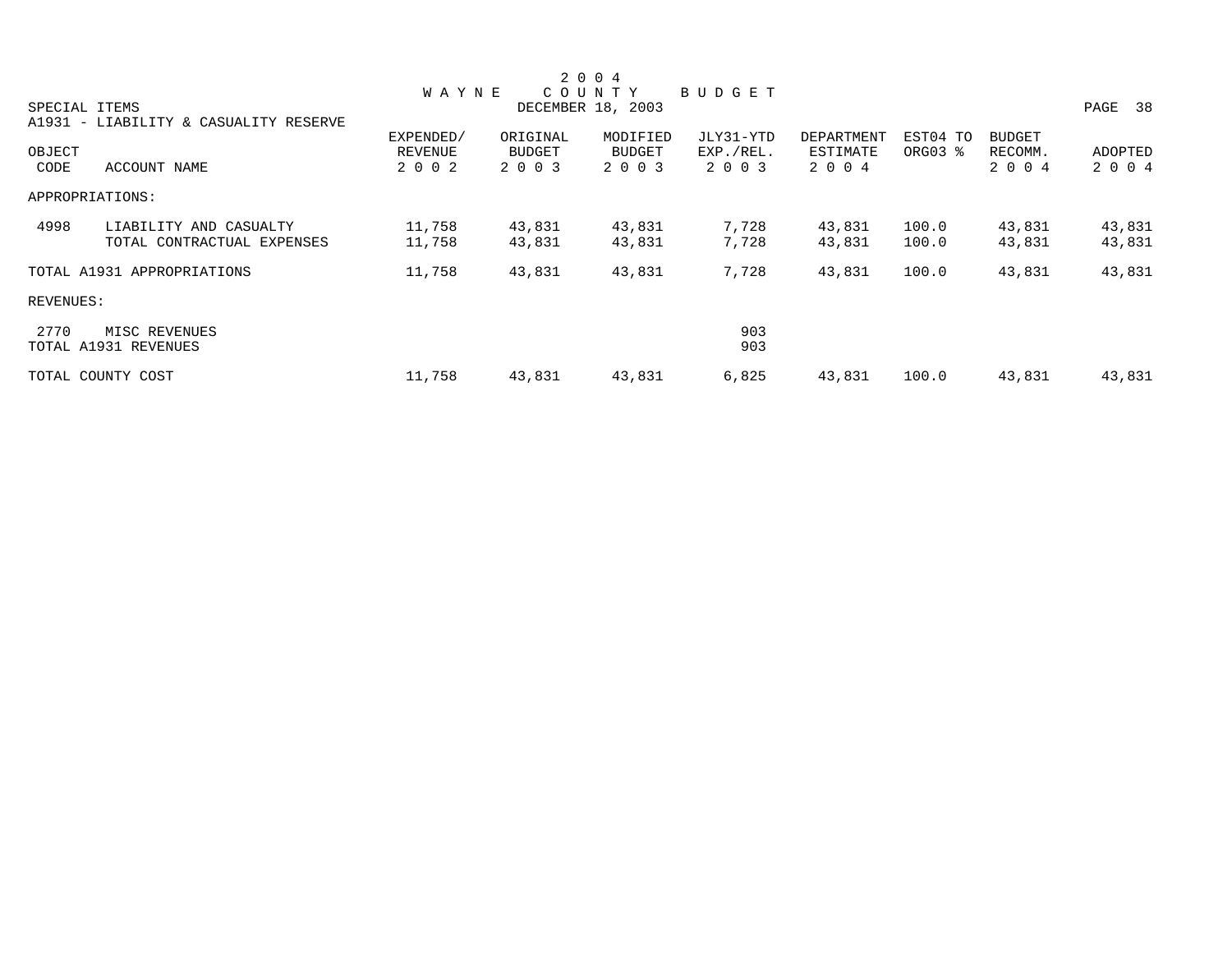| 2 0 0 4       |                             |              |          |                   |               |            |          |               |           |  |  |
|---------------|-----------------------------|--------------|----------|-------------------|---------------|------------|----------|---------------|-----------|--|--|
|               |                             | <b>WAYNE</b> |          | COUNTY            | <b>BUDGET</b> |            |          |               |           |  |  |
| SPECIAL ITEMS |                             |              |          | DECEMBER 18, 2003 |               |            |          |               | PAGE 39   |  |  |
|               | A1990 - CONTINGENT FUND GEN |              |          |                   |               |            |          |               |           |  |  |
|               |                             | EXPENDED/    | ORIGINAL | MODIFIED          | JLY31-YTD     | DEPARTMENT | EST04 TO | <b>BUDGET</b> |           |  |  |
| OBJECT        |                             | REVENUE      | BUDGET   | <b>BUDGET</b>     | EXP./REL.     | ESTIMATE   | ORG03 %  | RECOMM.       | ADOPTED   |  |  |
| CODE          | ACCOUNT NAME                | 2 0 0 2      | 2 0 0 3  | 2 0 0 3           | 2 0 0 3       | 2 0 0 4    |          | 2 0 0 4       | 2 0 0 4   |  |  |
|               | APPROPRIATIONS:             |              |          |                   |               |            |          |               |           |  |  |
| 4000          | CONTRACTUAL EXPENSES        |              | 419,110  | 174,162           |               | 1,266,610  | 302.2    | 1,756,610     | 1,756,610 |  |  |
|               | TOTAL CONTRACTUAL EXPENSES  |              | 419,110  | 174,162           |               | 1,266,610  | 302.2    | 1,756,610     | 1,756,610 |  |  |
|               | TOTAL A1990 APPROPRIATIONS  |              | 419,110  | 174,162           |               | 1,266,610  | 302.2    | 1,756,610     | 1,756,610 |  |  |
|               | TOTAL COUNTY COST           |              | 419,110  | 174,162           |               | 1,266,610  | 302.2    | 1,756,610     | 1,756,610 |  |  |
|               | TOTAL SPECIAL ITEMS         | 326,962      | 810,686  | 895,117           | 293,375       | 1,807,011  | 222.9    | 2,296,943     | 2,296,943 |  |  |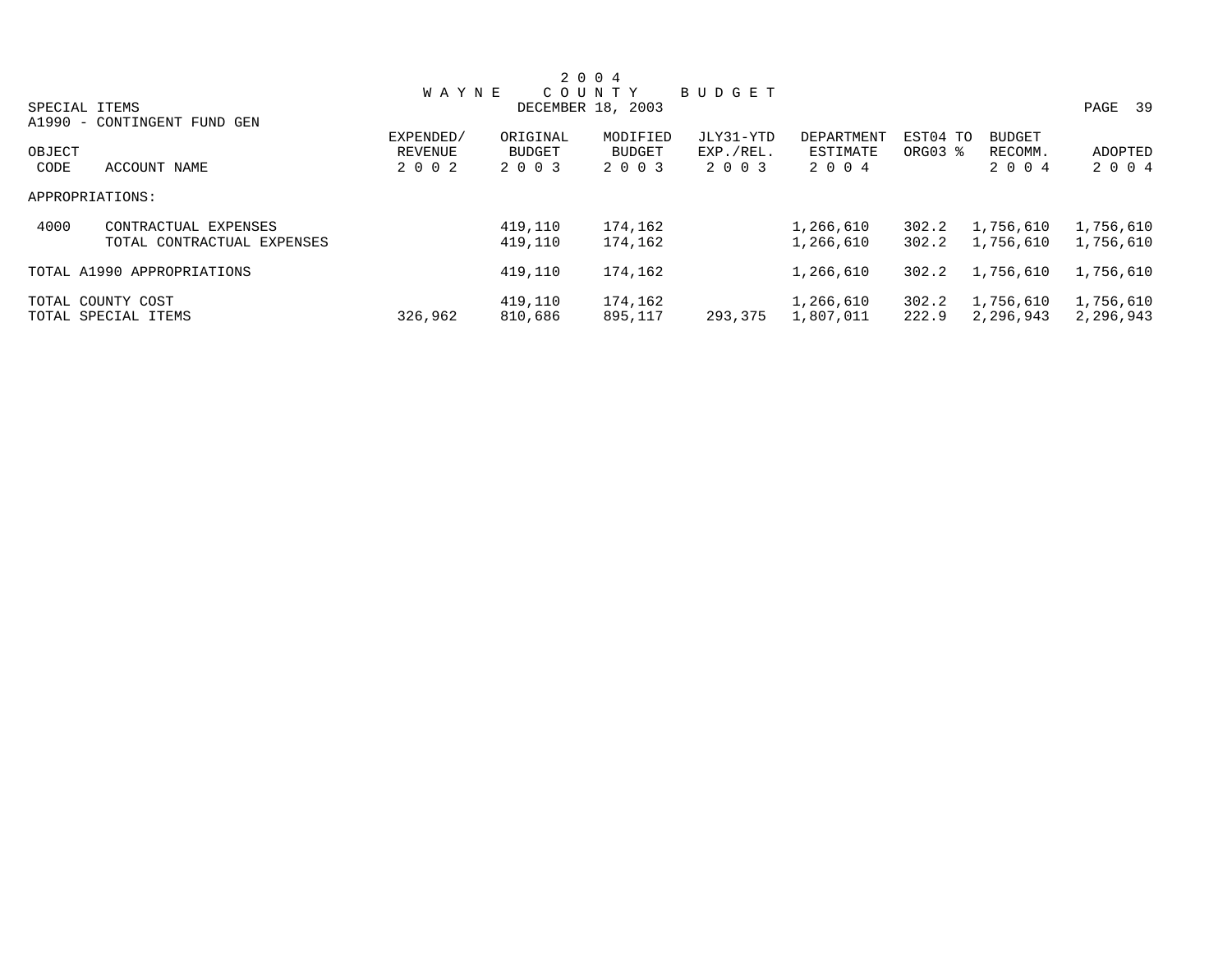| 2 0 0 4   |                            |              |           |                   |               |            |          |               |            |  |
|-----------|----------------------------|--------------|-----------|-------------------|---------------|------------|----------|---------------|------------|--|
|           |                            | <b>WAYNE</b> |           | COUNTY            | <b>BUDGET</b> |            |          |               |            |  |
| EDUCATION |                            |              |           | DECEMBER 18, 2003 |               |            |          |               | 40<br>PAGE |  |
|           | A2490 - COMMUNITY COLLEGE  |              |           |                   |               |            |          |               |            |  |
|           |                            | EXPENDED/    | ORIGINAL  | MODIFIED          | JLY31-YTD     | DEPARTMENT | EST04 TO | <b>BUDGET</b> |            |  |
| OBJECT    |                            | REVENUE      | BUDGET    | <b>BUDGET</b>     | EXP./REL.     | ESTIMATE   | ORG03 %  | RECOMM.       | ADOPTED    |  |
| CODE      | ACCOUNT NAME               | 2 0 0 2      | 2 0 0 3   | 2 0 0 3           | 2 0 0 3       | 2 0 0 4    |          | 2 0 0 4       | 2 0 0 4    |  |
|           | APPROPRIATIONS:            |              |           |                   |               |            |          |               |            |  |
| 4000      | CONTRACTUAL EXPENSES       | 2,915,021    | 3,000,000 | 3,000,000         | 1,293,095     | 2,700,000  | 90.0     | 3,300,000     | 3,300,000  |  |
|           | TOTAL CONTRACTUAL EXPENSES | 2,915,021    | 3,000,000 | 3,000,000         | 1,293,095     | 2,700,000  | 90.0     | 3,300,000     | 3,300,000  |  |
|           | TOTAL A2490 APPROPRIATIONS | 2,915,021    | 3,000,000 | 3,000,000         | 1,293,095     | 2,700,000  | 90.0     | 3,300,000     | 3,300,000  |  |
|           | TOTAL COUNTY COST          | 2,915,021    | 3,000,000 | 3,000,000         | 1,293,095     | 2,700,000  | 90.0     | 3,300,000     | 3,300,000  |  |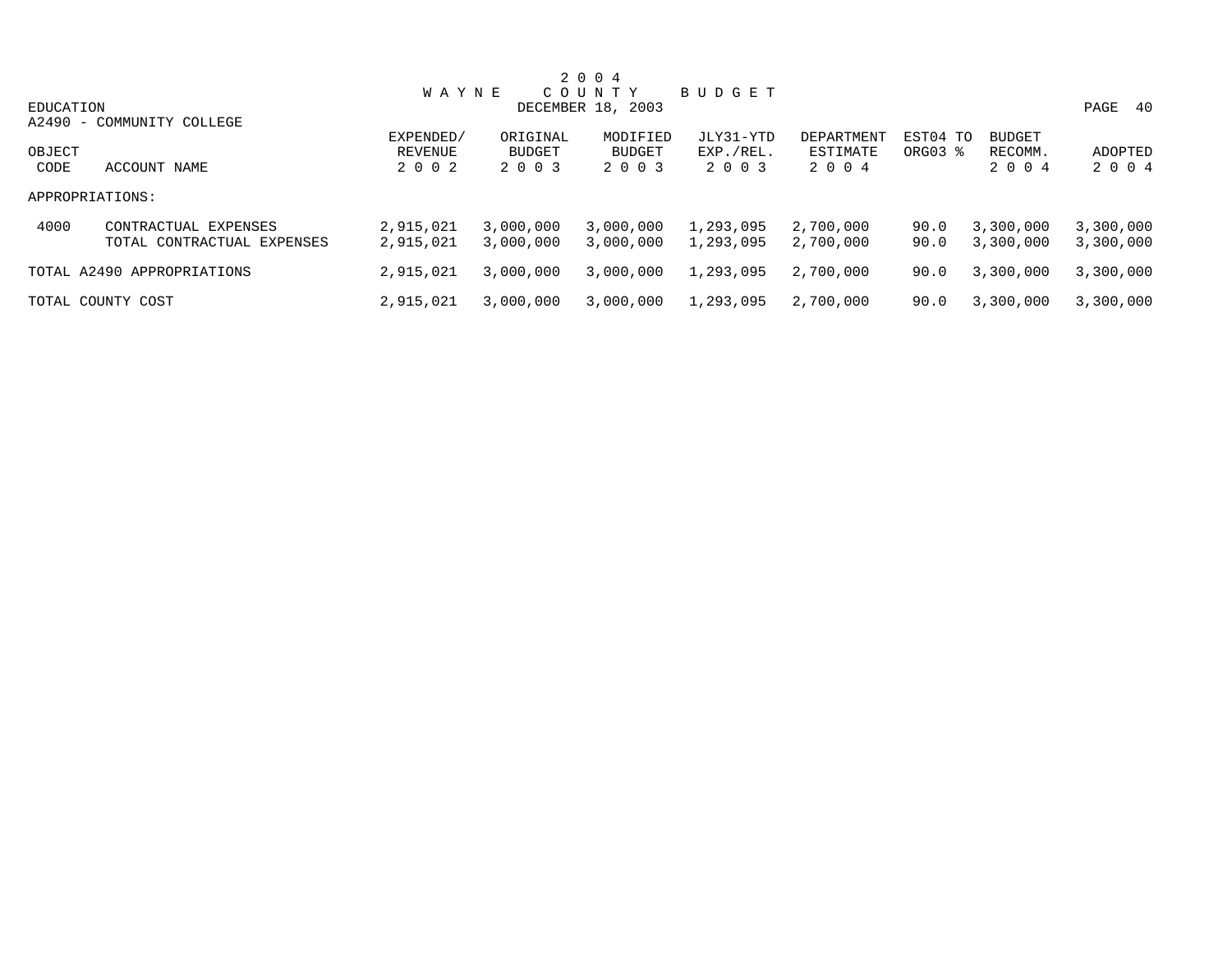| 2 0 0 4         |                            |              |          |                   |           |            |          |               |             |  |
|-----------------|----------------------------|--------------|----------|-------------------|-----------|------------|----------|---------------|-------------|--|
|                 |                            | <b>WAYNE</b> |          | C O U N T Y       | BUDGET    |            |          |               |             |  |
| EDUCATION       |                            |              |          | DECEMBER 18, 2003 |           |            |          |               | PAGE<br>-41 |  |
|                 | A2910 - EDUCATIONAL TV     |              |          |                   |           |            |          |               |             |  |
|                 |                            | EXPENDED/    | ORIGINAL | MODIFIED          | JLY31-YTD | DEPARTMENT | EST04 TO | <b>BUDGET</b> |             |  |
| OBJECT          |                            | REVENUE      | BUDGET   | <b>BUDGET</b>     | EXP./REL. | ESTIMATE   | ORG03 %  | RECOMM.       | ADOPTED     |  |
| CODE            | ACCOUNT NAME               | 2 0 0 2      | 2 0 0 3  | 2 0 0 3           | 2 0 0 3   | 2 0 0 4    |          | 2 0 0 4       | 2 0 0 4     |  |
| APPROPRIATIONS: |                            |              |          |                   |           |            |          |               |             |  |
| 4000            | CONTRACTUAL EXPENSES       | 6,000        | 6,000    | 6,000             | 6,000     | 6,000      | 100.0    | 5,400         | 5,400       |  |
|                 | TOTAL CONTRACTUAL EXPENSES | 6,000        | 6,000    | 6,000             | 6,000     | 6,000      | 100.0    | 5,400         | 5,400       |  |
|                 | TOTAL A2910 APPROPRIATIONS | 6,000        | 6,000    | 6,000             | 6,000     | 6.000      | 100.0    | 5,400         | 5,400       |  |
|                 | TOTAL COUNTY COST          | 6,000        | 6,000    | 6,000             | 6,000     | 6,000      | 100.0    | 5,400         | 5,400       |  |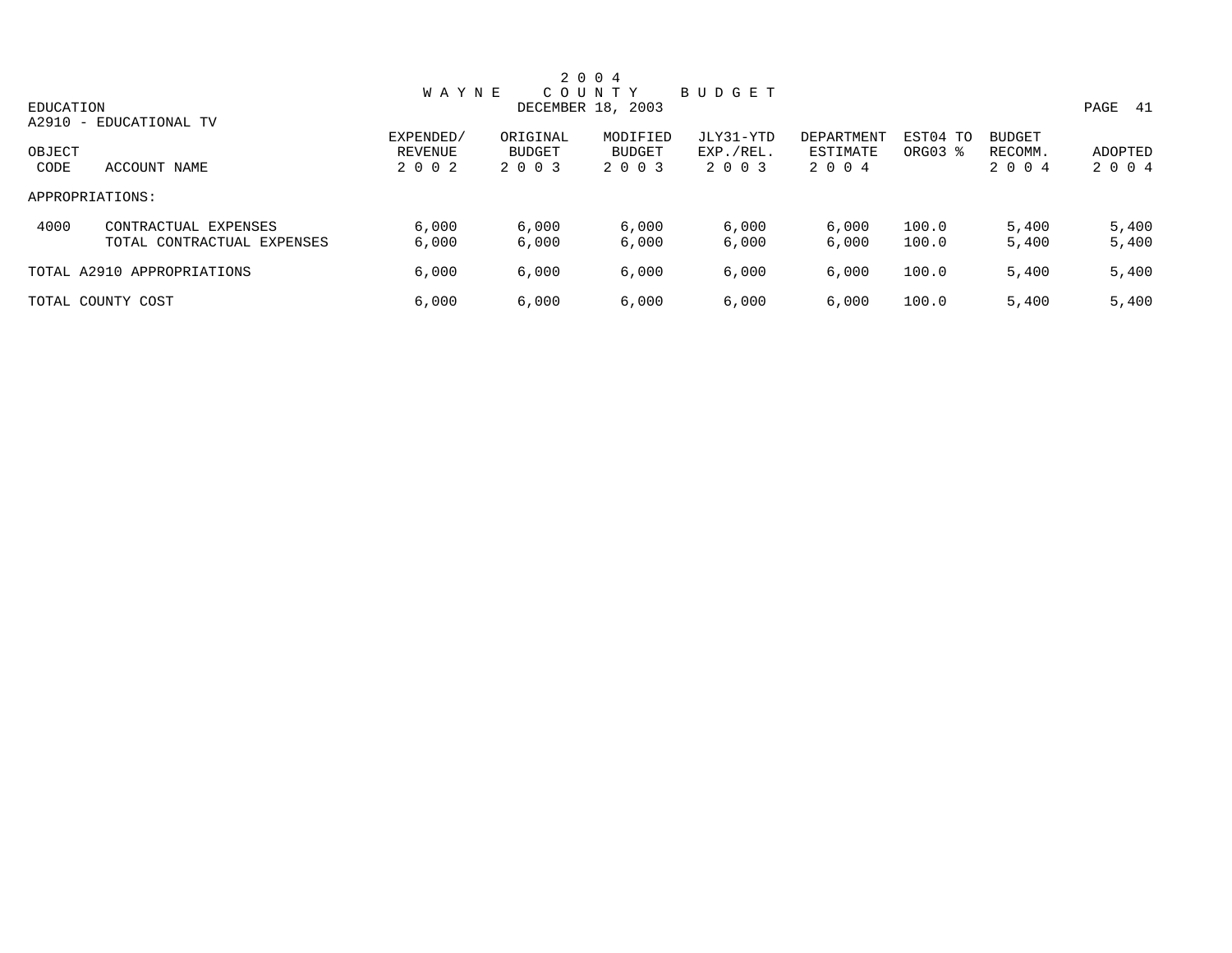|           |                                  |                |               | 2 0 0 4           |           |            |          |               |            |
|-----------|----------------------------------|----------------|---------------|-------------------|-----------|------------|----------|---------------|------------|
|           |                                  | <b>WAYNE</b>   |               | COUNTY            | BUDGET    |            |          |               |            |
| EDUCATION |                                  |                |               | DECEMBER 18, 2003 |           |            |          |               | PAGE<br>42 |
|           | A2980 - MEDICAL SCHOLARSHIPS     |                |               |                   |           |            |          |               |            |
|           |                                  | EXPENDED/      | ORIGINAL      | MODIFIED          | JLY31-YTD | DEPARTMENT | EST04 TO | <b>BUDGET</b> |            |
| OBJECT    |                                  | <b>REVENUE</b> | <b>BUDGET</b> | <b>BUDGET</b>     | EXP./REL. | ESTIMATE   | ORG03 %  | RECOMM.       | ADOPTED    |
| CODE      | ACCOUNT NAME                     | 2 0 0 2        | 2 0 0 3       | 2 0 0 3           | 2 0 0 3   | 2 0 0 4    |          | 2 0 0 4       | 2 0 0 4    |
|           | APPROPRIATIONS:                  |                |               |                   |           |            |          |               |            |
| 4000      | CONTRACTUAL EXPENSES             | 16,000         | 32,000        | 32,000            |           | 32,000     | 100.0    | 32,000        | 32,000     |
|           | TOTAL CONTRACTUAL EXPENSES       | 16,000         | 32,000        | 32,000            |           | 32,000     | 100.0    | 32,000        | 32,000     |
|           | TOTAL A2980 APPROPRIATIONS       | 16,000         | 32,000        | 32,000            |           | 32,000     | 100.0    | 32,000        | 32,000     |
| REVENUES: |                                  |                |               |                   |           |            |          |               |            |
| 2775      | REPAYMENT OF<br>MED SCHOLARSHIPS | 17,917         | 10,000        | 10,000            | 78,225    | 10,000     | 100.0    | 10,000        | 10,000     |
|           | TOTAL A2980 REVENUES             | 17,917         | 10,000        | 10,000            | 78,225    | 10,000     | 100.0    | 10,000        | 10,000     |
|           | TOTAL COUNTY COST                | 1,917-         | 22,000        | 22,000            | 78,225-   | 22,000     | 100.0    | 22,000        | 22,000     |
|           | TOTAL EDUCATION                  | 2,937,021      | 3,038,000     | 3,038,000         | 1,299,095 | 2,738,000  | 90.1     | 3,337,400     | 3,337,400  |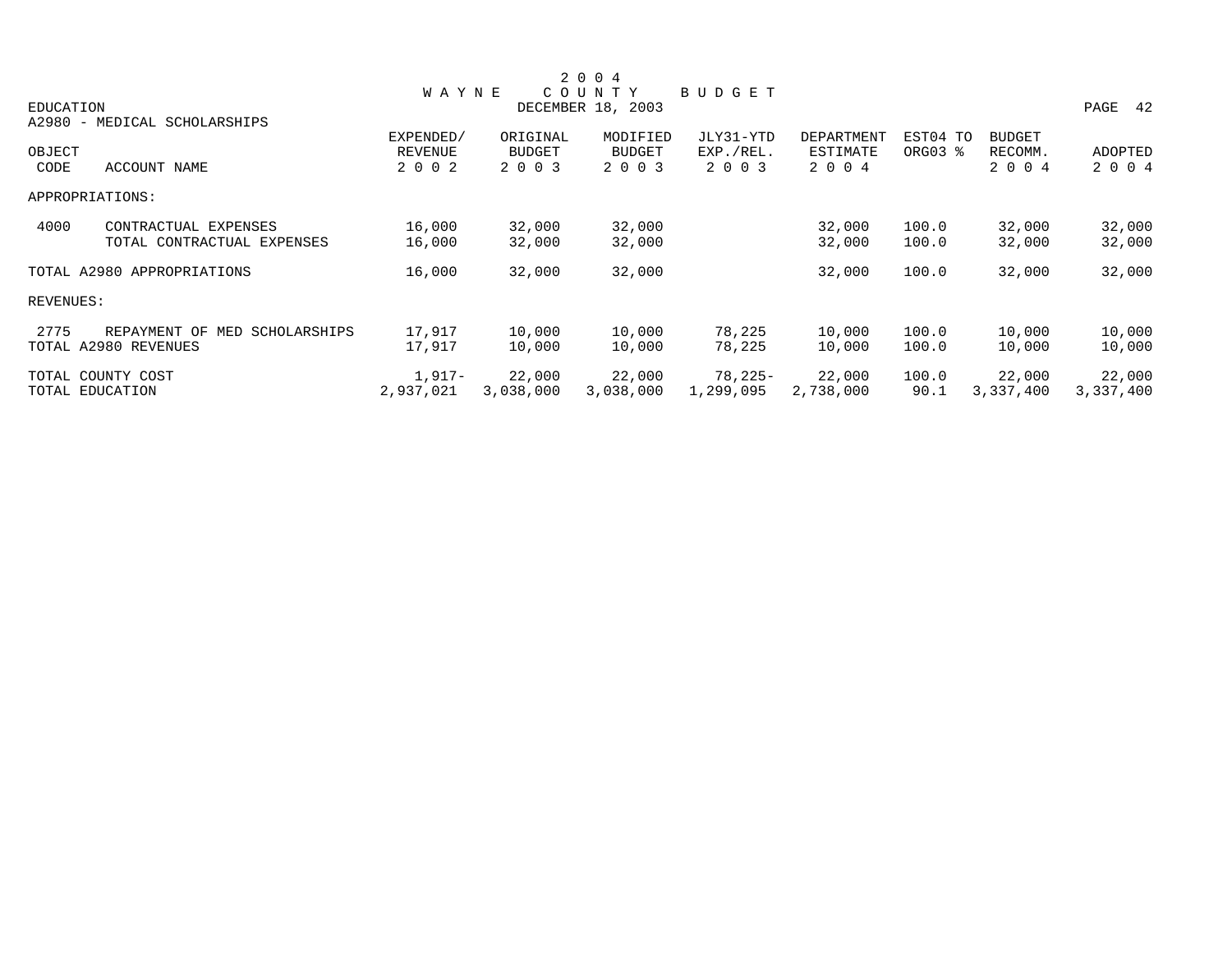|               |                               |              |               | 2 0 0 4           |                            |                            |         |         |         |
|---------------|-------------------------------|--------------|---------------|-------------------|----------------------------|----------------------------|---------|---------|---------|
|               |                               | <b>WAYNE</b> |               | COUNTY            | BUDGET                     |                            |         |         |         |
| PUBLIC SAFETY |                               |              |               | DECEMBER 18, 2003 |                            |                            |         |         | PAGE 43 |
|               | A3110 - SHERIFF               |              |               |                   |                            |                            |         |         |         |
|               |                               | EXPENDED/    | ORIGINAL      | MODIFIED          | JLY31-YTD                  | DEPARTMENT EST04 TO BUDGET |         |         |         |
| OBJECT        |                               | REVENUE      | <b>BUDGET</b> | <b>BUDGET</b>     | EXP./REL.                  | ESTIMATE                   | ORG03 % | RECOMM. | ADOPTED |
| CODE          | ACCOUNT NAME                  | 2 0 0 2      | 2 0 0 3       | 2 0 0 3           | 2 0 0 3                    | 2 0 0 4                    |         | 2 0 0 4 | 2 0 0 4 |
|               | APPROPRIATIONS:               |              |               |                   |                            |                            |         |         |         |
| 1076          | <b>SHERIFF</b>                | 69,998       | 72,450        | 72,450            | 39,416                     | 72,450                     | 100.0   | 72,450  | 72,450  |
| 1077          | UNDERSHERIFF                  | 58,989       | 60,621        | 60,621            | 33,124                     | 60,621                     | 100.0   | 60,621  | 60,621  |
| 1078          | CHIEF DEPUTY                  | 56,637       | 58,609        | 58,609            | 36,193                     | 58,609                     | 100.0   | 58,609  | 58,609  |
| 1081          | STENO SEC                     | 31,425       | 32,464        | 32,464            | 17,604                     | 32,464                     | 100.0   | 32,464  | 32,464  |
| 1104          | CLERK - TYPIST                | 25,109       | 28,494        | 28,494            | 12,991                     | 28,494                     | 100.0   | 28,494  | 28,494  |
| 1105          | CLERK TYPIST PT               | 9,930        | 12,000        | 12,000            | 5,723                      | 12,000                     | 100.0   | 12,000  | 12,000  |
| 1367          | CRIMINAL RECORDS C            | 23,808       | 30,337        | 30,337            | 15,376                     | 30,337                     | 100.0   | 30,337  | 30,337  |
| 1469          | SR CRIM REC CLERK             | 33,186       | 34,207        | 34,207            | 18,609                     | 34,207                     | 100.0   | 34,207  | 34,207  |
| 1904          | OVERTIME                      | 5,170        | 8,000         | 8,000             | $\overline{\phantom{0}}$ 8 | 5,000                      | 62.5    | 5,000   | 5,000   |
|               | TOTAL PERSONAL SERVICES       | 314,252      | 337,182       | 337,182           | 179,044                    | 334,182                    | 99.1    | 334,182 | 334,182 |
| 2500          | OTHER EQUIPMENT               | 20,275       |               |                   |                            |                            |         |         |         |
|               | TOTAL EQUIPMENT               | 20,275       |               |                   |                            |                            |         |         |         |
| 4100          | SUPPLIES & MATERIALS          | 22,974       | 23,600        | 23,600            | 15,633                     | 24,600                     | 104.2   | 24,600  | 24,600  |
| 4114          | CAR EXP                       | 4,866        | 3,500         | 3,500             | 2,155                      | 3,500                      | 100.0   | 3,500   | 3,500   |
| 4150          | OFFICE SUPPLIES               | 12,311       | 10,000        | 10,000            | 5,956                      | 10,000                     | 100.0   | 10,000  | 10,000  |
| 4163          | PHOTO ID                      | 679          | 2,000         | 2,000             | 52                         | 1,000                      | 50.0    | 1,000   | 1,000   |
| 4166          | POSTAGE                       | 500          | 500           | 500               | 65                         | 500                        | 100.0   | 500     | 500     |
| 4187          | UNIFORMS                      | 1,276        | 2,200         | 2,200             | 373                        | 2,200                      | 100.0   | 2,200   | 2,200   |
| 4210          | GAS                           | 1,047        | 3,200         | 700               | 81                         | 700                        | 21.9    | 700     | 700     |
| 4220          | LIGHT & POWER                 | 4,900        | 10,500        | 10,150            | 5,544                      | 9,959                      | 94.8    | 9,959   | 9,959   |
| 4232          | TELETYPE                      | 2,087        | 2,100         | 2,100             | 1,043                      | 2,100                      | 100.0   | 2,100   | 2,100   |
| 4240          | WATER                         | 925          | 2,800         | 600               | 238                        | 600                        | 21.4    | 600     | 600     |
| 4410          | CONFERENCE                    | 1,182        | 1,800         | 1,800             | 465                        | 1,800                      | 100.0   | 1,800   | 1,800   |
| 4414          | DATA PROCESSING               | 66,021       | 65,021        | 65,021            | 65,021                     | 82,240                     | 126.5   | 82,240  | 82,240  |
| 4424          | EQUIPMENT - MAINT CONTRACT    | 37,994       | 38,000        | 38,000            | 22,879                     | 39,000                     | 102.6   | 39,000  | 39,000  |
| 4425          | EQUIPMENT - MAINT / REPAIRS   | 3,450        | 2,600         | 2,600             | 1,615                      | 2,600                      | 100.0   | 2,600   | 2,600   |
| 4438          | MAINTENANCE/REPAIRS           | 6,842        | 52,000        | 52,000            | 30,545                     | 52,363                     | 100.7   | 52,363  | 52,363  |
| 4453          | PLANT IMPROVEMENT             |              | 1,000         | 1,000             | 153                        | 500                        | 50.0    | 500     | 500     |
| 4483          | TRAINING, SEMINARS, & SCHOOLS | 1,158        | 1,350         | 1,350             | 584                        | 1,000                      | 74.1    | 1,000   | 1,000   |
| 4500          | FEES FOR SERVICES, NON EMPLOY |              | 500           | 500               | 13                         | 500                        | 100.0   | 500     | 500     |
|               | TOTAL CONTRACTUAL EXPENSES    | 168,212      | 222,671       | 217,621           | 152,415                    | 235,162                    | 105.6   | 235,162 | 235,162 |
| 8100          | PAYMENTS TO RETIREMENT SYS    | 7,095        | 13,487        | 13,486            |                            | 36,760                     | 272.6   | 49,208  | 49,208  |
| 8200          | PAYMENTS TO STATE SOC SEC     | 23,880       | 25,794        | 25,794            | 13,602                     | 25,565                     | 99.1    | 25,565  | 25,565  |
| 8400          | HOSPITALIZATION EXP.          | 23,066       | 27,066        | 27,066            | 13,739                     | 23,742                     | 87.7    | 23,742  | 23,742  |
| 8600          | DISABILITY                    | 637          | 924           | 924               | 448                        | 1,008                      | 109.1   | 1,008   | 1,008   |
| 8901          | EMPLOYEE ASSISTANCE PROGRAM   | 101          | 96            | 97                | 96                         | 102                        | 106.3   | 102     | 102     |
|               | TOTAL EMPLOYEE BENEFITS       | 54,779       | 67,367        | 67,367            | 27,885                     | 87,177                     | 129.4   | 99,625  | 99,625  |
|               | TOTAL A3110 APPROPRIATIONS    | 557,518      | 627,220       | 622,170           | 359,344                    | 656,521                    | 104.7   | 668,969 | 668,969 |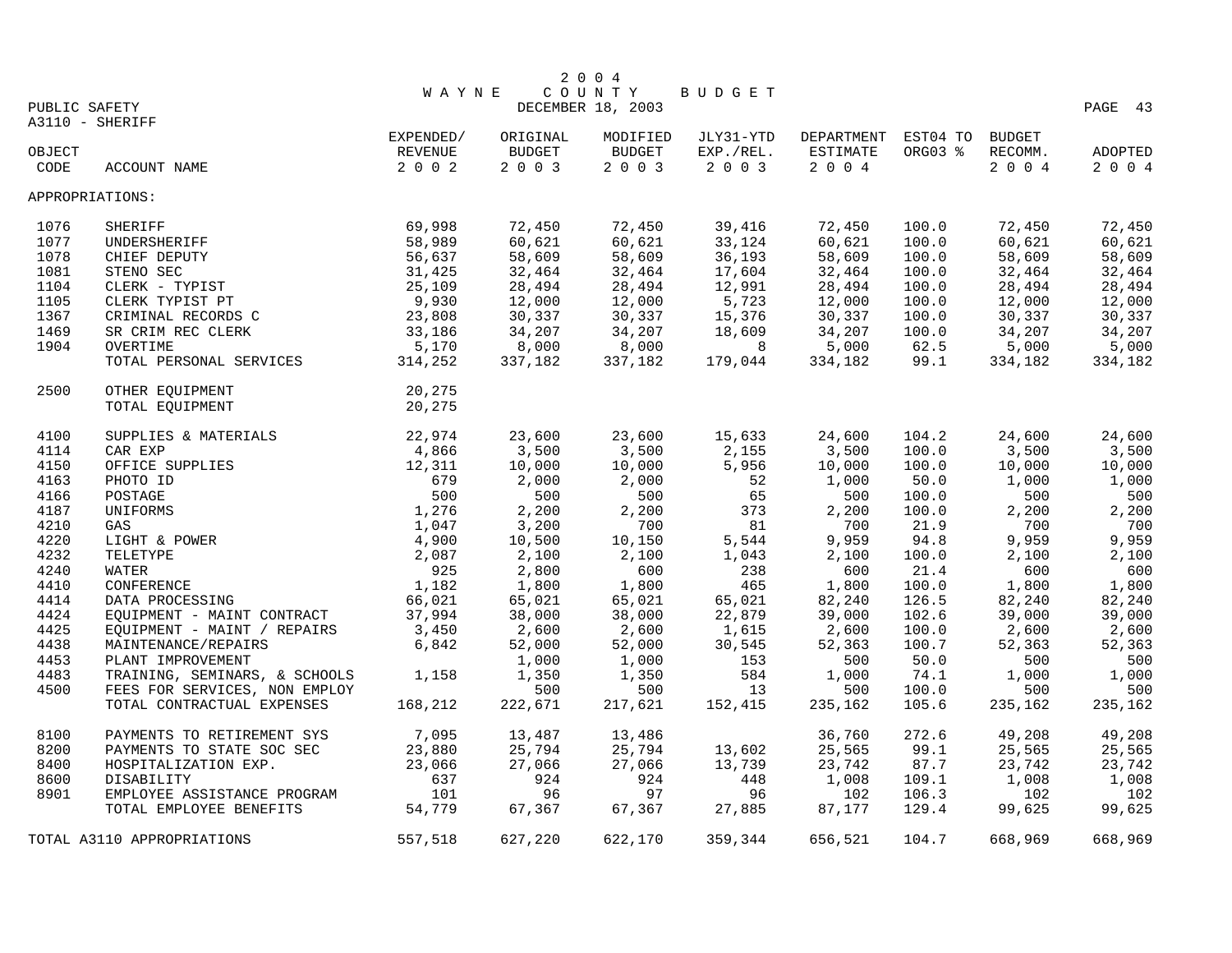| 2 0 0 4                  |  |              |               |                   |           |            |          |               |            |  |
|--------------------------|--|--------------|---------------|-------------------|-----------|------------|----------|---------------|------------|--|
|                          |  | <b>WAYNE</b> |               | COUNTY            | BUDGET    |            |          |               |            |  |
| PUBLIC SAFETY            |  |              |               | DECEMBER 18, 2003 |           |            |          |               | PAGE<br>44 |  |
| A3110 - SHERIFF          |  |              |               |                   |           |            |          |               |            |  |
|                          |  | EXPENDED/    | ORIGINAL      | MODIFIED          | JLY31-YTD | DEPARTMENT | EST04 TO | <b>BUDGET</b> |            |  |
| OBJECT                   |  | REVENUE      | <b>BUDGET</b> | <b>BUDGET</b>     | EXP./REL. | ESTIMATE   | ORG03 %  | RECOMM.       | ADOPTED    |  |
| CODE<br>ACCOUNT NAME     |  | 2 0 0 2      | 2 0 0 3       | 2 0 0 3           | 2 0 0 3   | 2004       |          | 2004          | 2 0 0 4    |  |
| REVENUES:                |  |              |               |                   |           |            |          |               |            |  |
| 1510<br>SHERIFF FEES     |  | 12,990       | 7,000         | 7,000             | 6,837     | 12,000     | 171.4    | 12,000        | 12,000     |  |
| 1511<br>SALE OF ID CARDS |  | 3,320        | 2,000         | 2,000             | 1,802     | 2,300      | 115.0    | 2,300         | 2,300      |  |
| 2545<br>PISTOL PERMITS   |  | 2,047        | 2,200         | 2,200             | 1,304     | 2,000      | 90.9     | 2,000         | 2,000      |  |
| TOTAL A3110 REVENUES     |  | 18,357       | 11,200        | 11,200            | 9,943     | 16,300     | 145.5    | 16,300        | 16,300     |  |
| TOTAL COUNTY COST        |  | 539,161      | 616,020       | 610,970           | 349,401   | 640,221    | 103.9    | 652,669       | 652,669    |  |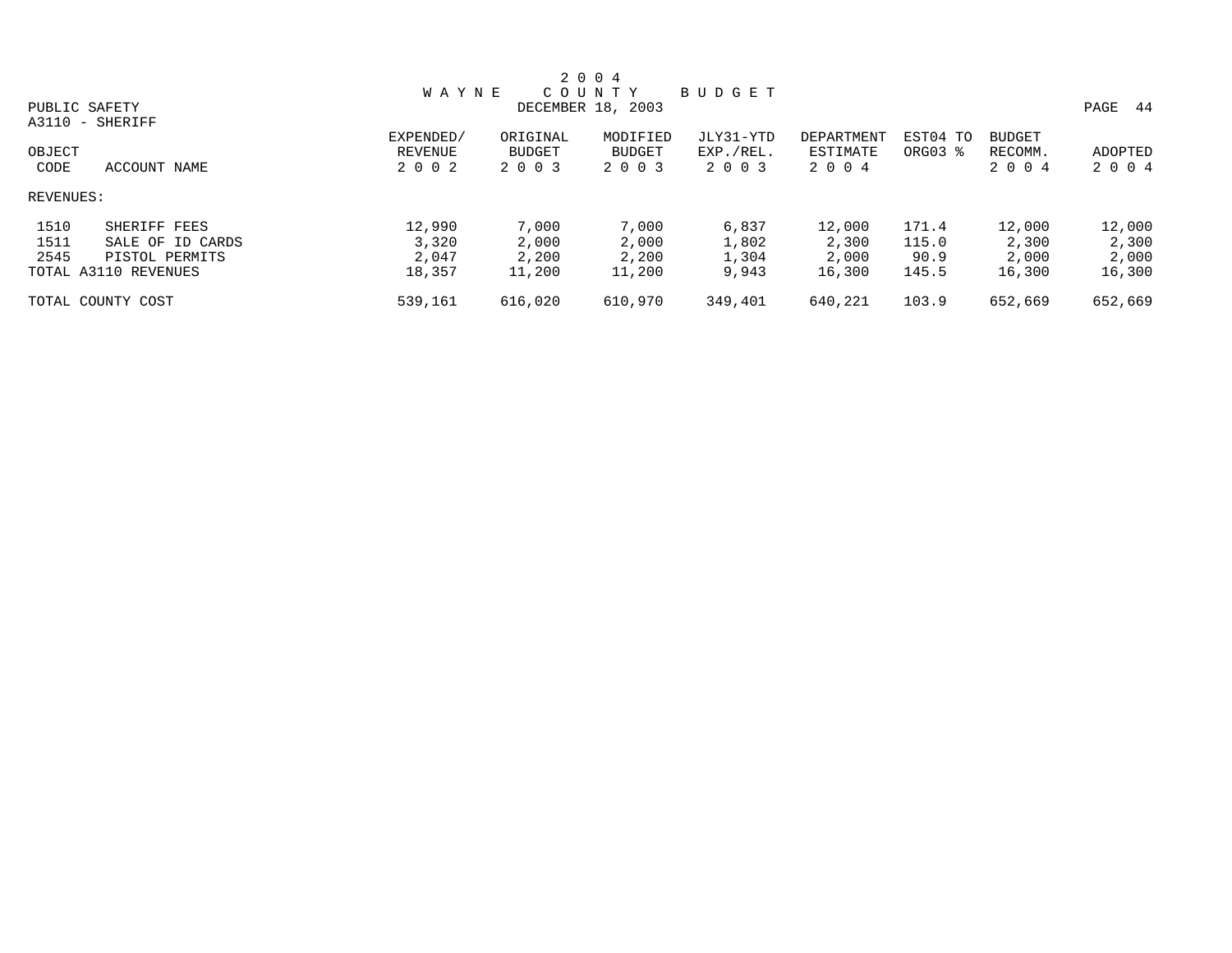|           |                               |              |          | 2 0 0 4                     |           |            |          |               |         |
|-----------|-------------------------------|--------------|----------|-----------------------------|-----------|------------|----------|---------------|---------|
|           | PUBLIC SAFETY                 | <b>WAYNE</b> |          | COUNTY<br>DECEMBER 18, 2003 | BUDGET    |            |          |               | PAGE 45 |
|           | A3111 - RECREATIONAL SAFETY   |              |          |                             |           |            |          |               |         |
|           |                               | EXPENDED/    | ORIGINAL | MODIFIED                    | JLY31-YTD | DEPARTMENT | EST04 TO | <b>BUDGET</b> |         |
| OBJECT    |                               | REVENUE      | BUDGET   | <b>BUDGET</b>               | EXP./REL. | ESTIMATE   | ORG03 %  | RECOMM.       | ADOPTED |
| CODE      | ACCOUNT NAME                  | 2 0 0 2      | 2 0 0 3  | 2003                        | 2 0 0 3   | 2 0 0 4    |          | 2 0 0 4       | 2 0 0 4 |
|           | APPROPRIATIONS:               |              |          |                             |           |            |          |               |         |
| 1370      | DEPUTY SHERIFF/SGT            | 48,894       | 46,517   | 46,517                      | 26,838    | 46,670     | 100.3    | 46,670        | 46,670  |
| 1377      | DEPUTY SHERIFF PT (7)         | 45,829       | 35,000   | 35,000                      | 24,708    | 35,000     | 100.0    | 35,000        | 35,000  |
| 1525      | DEPUTY SHER/SGT PT            | 295          |          |                             |           |            |          |               |         |
| 1904      | OVERTIME                      | 8,403        | 7,000    | 7,000                       | 4,102     | 7,000      | 100.0    | 6,300         | 6,300   |
|           | TOTAL PERSONAL SERVICES       | 103,421      | 88,517   | 88,517                      | 55,648    | 88,670     | 100.2    | 87,970        | 87,970  |
| 2300      | MOTOR VEHICLES                |              |          |                             |           | 23,000     |          | 23,000        | 23,000  |
| 2500      | OTHER EQUIPMENT               |              |          |                             |           | 24,150     |          | 24,150        | 24,150  |
|           | TOTAL EQUIPMENT               |              |          |                             |           | 47,150     |          | 47,150        | 47,150  |
| 4105      | BOAT EXP                      | 14,166       | 12,000   | 12,000                      | 5,047     | 13,400     | 111.7    | 13,400        | 13,400  |
| 4114      | CAR EXP                       | 2,250        | 2,000    | 2,000                       | 498       | 2,000      | 100.0    | 2,000         | 2,000   |
| 4187      | UNIFORMS                      | 2,643        | 1,500    | 1,500                       | 1,500     | 3,099      | 206.6    | 3,099         | 3,099   |
| 4191      | SNOWMOBILE EXPENSE            | 1,500        | 2,500    | 2,500                       | 1,259     | 2,500      | 100.0    | 2,500         | 2,500   |
| 4220      | LIGHT & POWER                 | 1,735        | 2,483    | 2,483                       | 2,208     | 4,000      | 161.1    | 4,000         | 4,000   |
| 4240      | WATER                         | 445          | 560      | 560                         | 444       | 600        | 107.1    | 600           | 600     |
| 4438      | MAINTENANCE/REPAIRS           | 682          | 4,500    | 4,500                       | 871       | 4,500      | 100.0    | 4,500         | 4,500   |
| 4483      | TRAINING, SEMINARS, & SCHOOLS | 1,791        | 2,000    | 2,000                       | 992       | 2,000      | 100.0    | 2,000         | 2,000   |
| 4500      | FEES FOR SERVICES, NON EMPLOY | 411          | 500      | 500                         |           | 500        | 100.0    | 500           | 500     |
| 4600      | MISC                          | 500          | 500      | 500                         | 120       | 500        | 100.0    | 500           | 500     |
|           | TOTAL CONTRACTUAL EXPENSES    | 26,123       | 28,543   | 28,543                      | 12,939    | 33,099     | 116.0    | 33,099        | 33,099  |
| 8100      | PAYMENTS TO RETIREMENT SYS    | 288          | 2,141    | 2,141                       |           | 5,904      | 275.8    | 6,798         | 6,798   |
| 8200      | PAYMENTS TO STATE SOC SEC     | 6,957        | 6,772    | 6,772                       | 3,808     | 6,783      | 100.2    | 6,729         | 6,729   |
| 8400      | HOSPITALIZATION EXP.          | 6,533        | 17,815   | 17,815                      | 5,259     | 10,819     | 60.7     | 10,819        | 10,819  |
| 8600      | DISABILITY                    | 97           | 132      | 132                         | 74        | 144        | 109.1    | 144           | 144     |
| 8901      | EMPLOYEE ASSISTANCE PROGRAM   | 67           | 62       | 62                          | 61        | 65         | 104.8    | 65            | 65      |
|           | TOTAL EMPLOYEE BENEFITS       | 13,942       | 26,922   | 26,922                      | 9,202     | 23,715     | 88.1     | 24,555        | 24,555  |
|           | TOTAL A3111 APPROPRIATIONS    | 143,486      | 143,982  | 143,982                     | 77,789    | 192,634    | 133.8    | 192,774       | 192,774 |
| REVENUES: |                               |              |          |                             |           |            |          |               |         |
| 2665      | SALE ON SURPLUS EOUIPMENT     | 54           |          |                             |           | 5,000      |          | 5,000         | 5,000   |
| 3315      | NAVIGATIONS                   | 89,017       | 43,000   | 43,000                      |           | 86,675     | 201.6    | 86,675        | 86,675  |
| 3399      | SNOWMOBILE LAW ENFCEMT GRANT  | 1,495        | 8,000    | 8,000                       | 24,404    | 13,000     | 162.5    | 13,000        | 13,000  |
|           | TOTAL A3111 REVENUES          | 90,566       | 51,000   | 51,000                      | 24,404    | 104,675    | 205.2    | 104,675       | 104,675 |
|           | TOTAL COUNTY COST             | 52,920       | 92,982   | 92,982                      | 53,385    | 87,959     | 94.6     | 88,099        | 88,099  |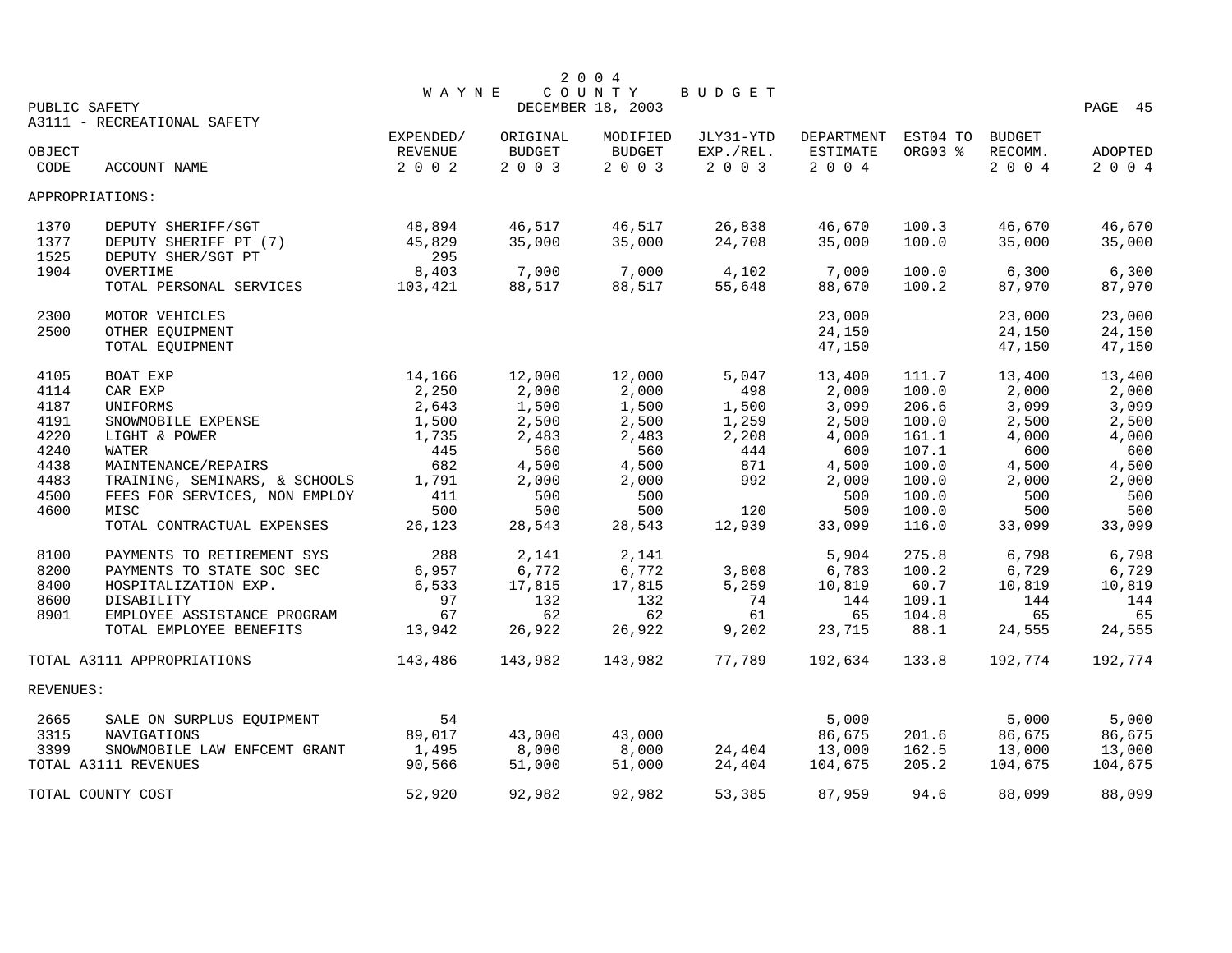|           |                               |              |          | 2 0 0 4                     |           |            |          |               |         |
|-----------|-------------------------------|--------------|----------|-----------------------------|-----------|------------|----------|---------------|---------|
|           | PUBLIC SAFETY                 | <b>WAYNE</b> |          | COUNTY<br>DECEMBER 18, 2003 | BUDGET    |            |          |               | PAGE 46 |
|           | A3112 - CIVIL OFFICE          |              |          |                             |           |            |          |               |         |
|           |                               | EXPENDED/    | ORIGINAL | MODIFIED                    | JLY31-YTD | DEPARTMENT | EST04 TO | <b>BUDGET</b> |         |
| OBJECT    |                               | REVENUE      | BUDGET   | <b>BUDGET</b>               | EXP./REL. | ESTIMATE   | ORG03 %  | RECOMM.       | ADOPTED |
| CODE      | ACCOUNT NAME                  | 2 0 0 2      | 2003     | 2003                        | 2003      | 2004       |          | 2004          | 2004    |
|           | APPROPRIATIONS:               |              |          |                             |           |            |          |               |         |
| 1080      | DEP SHERIFF/LT                | 57,192       | 57,119   | 57,119                      | 31,457    | 59,613     | 104.4    | 59,613        | 59,613  |
| 1122      | ACCOUNT CLERK                 | 21,468       | 29,021   | 29,021                      | 15,762    | 29,021     | 100.0    | 29,021        | 29,021  |
| 1154      | SR ACCOUNT CLERK              | 29,860       | 31,252   | 31,252                      | 17,037    | 31,253     | 100.0    | 31,253        | 31,253  |
| 1376      | DEPUTY SHERIFF (3)            | 126,987      | 118,314  | 118,314                     | 66,160    | 118,314    | 100.0    | 118,314       | 118,314 |
| 1904      | OVERTIME                      | 25,136       | 24,000   | 24,000                      | 9,417     | 20,000     | 83.3     | 20,000        | 20,000  |
| 1906      | SHIFT DIFFERENTIAL            | 1,257        | 1,148    | 1,148                       | 686       | 1,148      | 100.0    | 1,148         | 1,148   |
|           | TOTAL PERSONAL SERVICES       | 261,900      | 260,854  | 260,854                     | 140,519   | 259,349    | 99.4     | 259,349       | 259,349 |
| 2300      | MOTOR VEHICLES                |              |          |                             |           | 23,000     |          | 23,000        | 23,000  |
| 2500      | OTHER EQUIPMENT               | 127          |          |                             |           |            |          |               |         |
|           | TOTAL EQUIPMENT               | 127          |          |                             |           | 23,000     |          | 23,000        | 23,000  |
| 4114      | CAR EXP                       | 5,500        | 6,500    | 6,500                       | 4,829     | 7,500      | 115.4    | 7,500         | 7,500   |
| 4166      | POSTAGE                       |              | 8,000    | 8,000                       | 4,000     | 8,000      | 100.0    | 8,000         | 8,000   |
| 4187      | UNIFORMS                      | 778          | 1,500    | 1,500                       | 877       | 1,500      | 100.0    | 1,500         | 1,500   |
| 4210      | GAS                           | 596          | 3,200    | 700                         | 81        | 700        | 21.9     | 700           | 700     |
| 4220      | LIGHT & POWER                 | 4,900        | 10,500   | 10,150                      | 5,544     | 9,959      | 94.8     | 9,959         | 9,959   |
| 4240      | WATER                         | 1,196        | 2,800    | 600                         | 238       | 600        | 21.4     | 600           | 600     |
| 4438      | MAINTENANCE/REPAIRS           | 4,542        | 4,769    | 4,769                       | 2,781     | 4,769      | 100.0    | 4,769         | 4,769   |
| 4475      | SOFTWARE                      | 16,218       |          |                             |           |            |          |               |         |
| 4483      | TRAINING, SEMINARS, & SCHOOLS | 600          | 1,000    | 1,000                       | 102       | 1,000      | 100.0    | 1,000         | 1,000   |
| 4600      | MISC                          | 162          | 500      | 500                         | 42        | 500        | 100.0    | 500           | 500     |
|           | TOTAL CONTRACTUAL EXPENSES    | 34,492       | 38,769   | 33,719                      | 18,494    | 34,528     | 89.1     | 34,528        | 34,528  |
| 8100      | PAYMENTS TO RETIREMENT SYS    | 5,342        | 10,434   | 10,434                      |           | 28,528     | 273.4    | 34,676        | 34,676  |
| 8200      | PAYMENTS TO STATE SOC SEC     | 19,532       | 19,956   | 19,956                      | 10,622    | 19,840     | 99.4     | 19,840        | 19,840  |
| 8400      | HOSPITALIZATION EXP.          | 30,150       | 34,340   | 34,340                      | 14,756    | 23,411     | 68.2     | 23,411        | 23,411  |
| 8600      | DISABILITY                    | 619          | 792      | 792                         | 444       | 864        | 109.1    | 864           | 864     |
| 8901      | EMPLOYEE ASSISTANCE PROGRAM   | 81           | 81       | 81                          | 82        | 87         | 107.4    | 87            | 87      |
|           | TOTAL EMPLOYEE BENEFITS       | 55,724       | 65,603   | 65,603                      | 25,904    | 72,730     | 110.9    | 78,878        | 78,878  |
|           | TOTAL A3112 APPROPRIATIONS    | 352,243      | 365,226  | 360,176                     | 184,917   | 389,607    | 106.7    | 395,755       | 395,755 |
| REVENUES: |                               |              |          |                             |           |            |          |               |         |
| 1510      | SHERIFF FEES                  | 78,078       | 93,000   | 93,000                      | 90,370    | 105,000    | 112.9    | 105,000       | 105,000 |
| 4328      | DOJ-LLEBG                     | 582          |          |                             |           |            |          |               |         |
|           | TOTAL A3112 REVENUES          | 78,660       | 93,000   | 93,000                      | 90,370    | 105,000    | 112.9    | 105,000       | 105,000 |
|           | TOTAL COUNTY COST             | 273,583      | 272,226  | 267,176                     | 94,547    | 284,607    | 104.5    | 290,755       | 290,755 |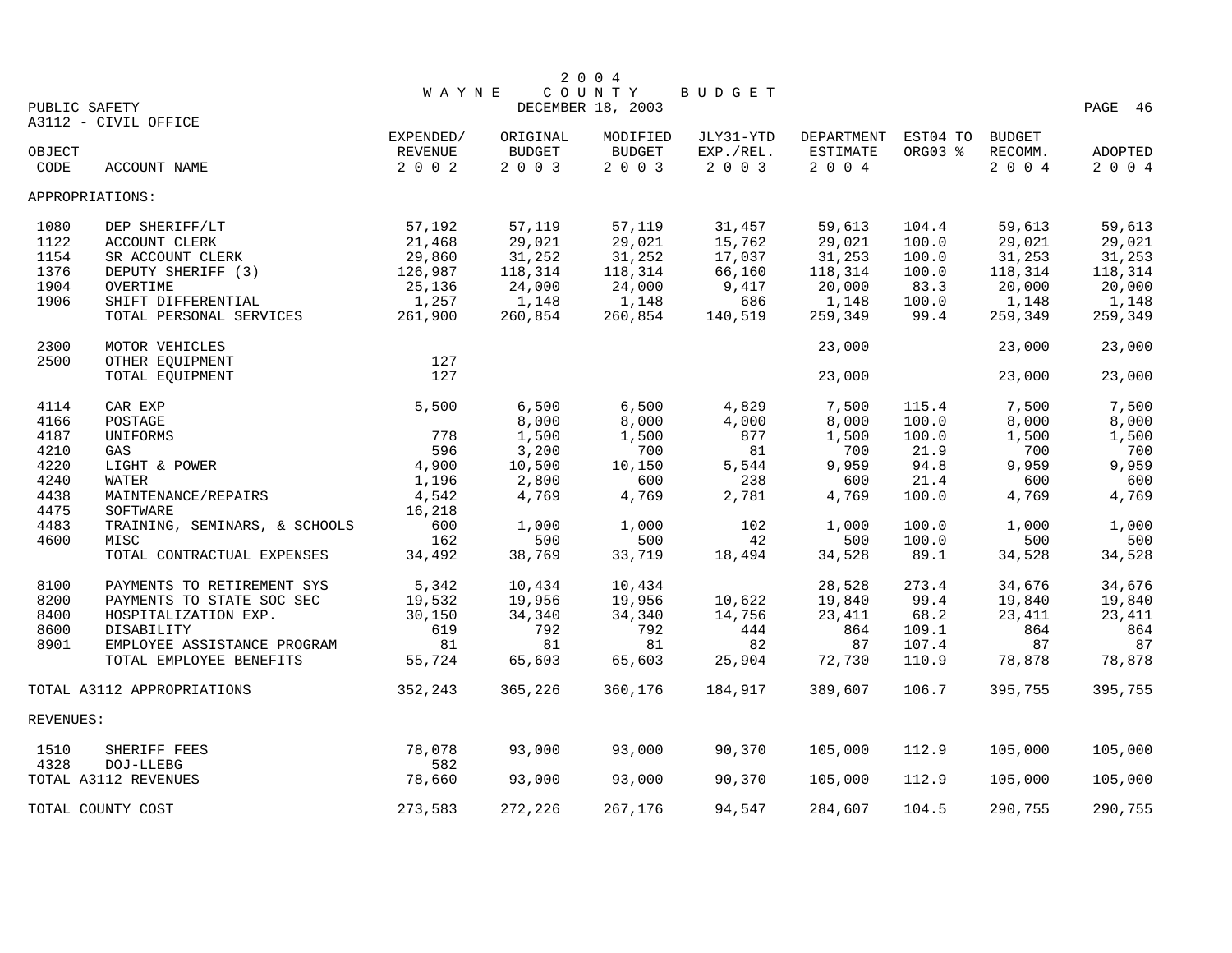|           |                               |              |               | 2 0 0 4           |           |            |          |               |         |
|-----------|-------------------------------|--------------|---------------|-------------------|-----------|------------|----------|---------------|---------|
|           |                               | <b>WAYNE</b> |               | COUNTY            | BUDGET    |            |          |               |         |
|           | PUBLIC SAFETY                 |              |               | DECEMBER 18, 2003 |           |            |          |               | PAGE 47 |
|           | A3113 - JUVENILE OFFICE       | EXPENDED/    | ORIGINAL      | MODIFIED          | JLY31-YTD | DEPARTMENT | EST04 TO | <b>BUDGET</b> |         |
| OBJECT    |                               | REVENUE      | <b>BUDGET</b> | BUDGET            | EXP./REL. | ESTIMATE   | ORG03 %  | RECOMM.       | ADOPTED |
| CODE      | ACCOUNT NAME                  | 2 0 0 2      | 2 0 0 3       | 2003              | 2 0 0 3   | 2 0 0 4    |          | 2004          | 2 0 0 4 |
|           |                               |              |               |                   |           |            |          |               |         |
|           | APPROPRIATIONS:               |              |               |                   |           |            |          |               |         |
| 1370      | DEPUTY SHERIFF/SGT            | 46,870       | 45,019        | 45,019            | 24,508    | 45,019     | 100.0    | 45,019        | 45,019  |
| 1376      | DEPUTY SHERIFF                | 42,824       | 40,619        | 40,619            | 22,251    | 40,619     | 100.0    | 40,619        | 40,619  |
| 1904      | OVERTIME                      | 20,394       | 18,700        | 18,700            | 12,913    | 18,700     | 100.0    | 16,830        | 16,830  |
|           | TOTAL PERSONAL SERVICES       | 110,088      | 104,338       | 104,338           | 59,672    | 104,338    | 100.0    | 102,468       | 102,468 |
| 2300      | MOTOR VEHICLES                | 26,000       |               |                   |           |            |          |               |         |
| 2500      | OTHER EQUIPMENT               | 579          |               | 3,480             | 3,480     |            |          |               |         |
|           | TOTAL EQUIPMENT               | 26,579       |               | 3,480             | 3,480     |            |          |               |         |
| 4114      | CAR EXP                       | 4,650        | 4,497         | 5,217             | 3,451     | 5,000      | 111.2    | 5,000         | 5,000   |
| 4187      | UNIFORMS                      | 801          | 1,200         | 1,200             | 733       | 1,200      | 100.0    | 1,200         | 1,200   |
| 4210      | GAS                           | 596          | 3,200         | 700               | 81        | 700        | 21.9     | 700           | 700     |
| 4220      | LIGHT & POWER                 | 4,900        | 10,500        | 10,150            | 5,544     | 9,959      | 94.8     | 9,959         | 9,959   |
| 4240      | WATER                         | 1,895        | 2,800         | 600               | 238       | 600        | 21.4     | 600           | 600     |
| 4438      | MAINTENANCE/REPAIRS           | 4,712        | 4,948         | 4,948             | 2,886     | 4,948      | 100.0    | 4,948         | 4,948   |
| 4461      | PUBLIC EDUCATION              | 19,611       | 14,000        | 19,800            | 12,302    | 14,000     | 100.0    | 14,000        | 14,000  |
| 4483      | TRAINING, SEMINARS, & SCHOOLS | 743          | 1,500         | 1,500             | 380       | 1,500      | 100.0    | 1,500         | 1,500   |
| 4600      | MISC                          | 141          | 1,000         | 1,000             | 61        | 700        | 70.0     | 700           | 700     |
|           | TOTAL CONTRACTUAL EXPENSES    | 38,049       | 43,645        | 45,115            | 25,676    | 38,607     | 88.5     | 38,607        | 38,607  |
| 8100      | PAYMENTS TO RETIREMENT SYS    | 2,726        | 4,174         | 4,174             |           | 11,477     | 275.0    | 12,524        | 12,524  |
| 8200      | PAYMENTS TO STATE SOC SEC     | 8,292        | 7,982         | 7,982             | 4,486     | 7,982      | 100.0    | 7,839         | 7,839   |
| 8400      | HOSPITALIZATION EXP.          | 6,627        | 7,621         | 7,621             | 4,396     | 9,044      | 118.7    | 9,044         | 9,044   |
| 8600      | DISABILITY                    | 212          | 264           | 264               | 148       | 288        | 109.1    | 288           | 288     |
| 8901      | EMPLOYEE ASSISTANCE PROGRAM   | 27           | 28            | 28                | 27        | 29         | 103.6    | 29            | 29      |
|           | TOTAL EMPLOYEE BENEFITS       | 17,884       | 20,069        | 20,069            | 9,057     | 28,820     | 143.6    | 29,724        | 29,724  |
|           | TOTAL A3113 APPROPRIATIONS    | 192,600      | 168,052       | 173,002           | 97,885    | 171,765    | 102.2    | 170,799       | 170,799 |
| REVENUES: |                               |              |               |                   |           |            |          |               |         |
| 2770      | MISC REVENUES                 | 12,640       |               |                   | 11,685    | 9,700      |          | 9,700         | 9,700   |
| 3370      | DCJS GRANT                    |              | 7,500         | 17,500            |           |            |          |               |         |
|           | TOTAL A3113 REVENUES          | 12,640       | 7,500         | 17,500            | 11,685    | 9,700      | 129.3    | 9,700         | 9,700   |
|           | TOTAL COUNTY COST             | 179,960      | 160,552       | 155,502           | 86,200    | 162,065    | 100.9    | 161,099       | 161,099 |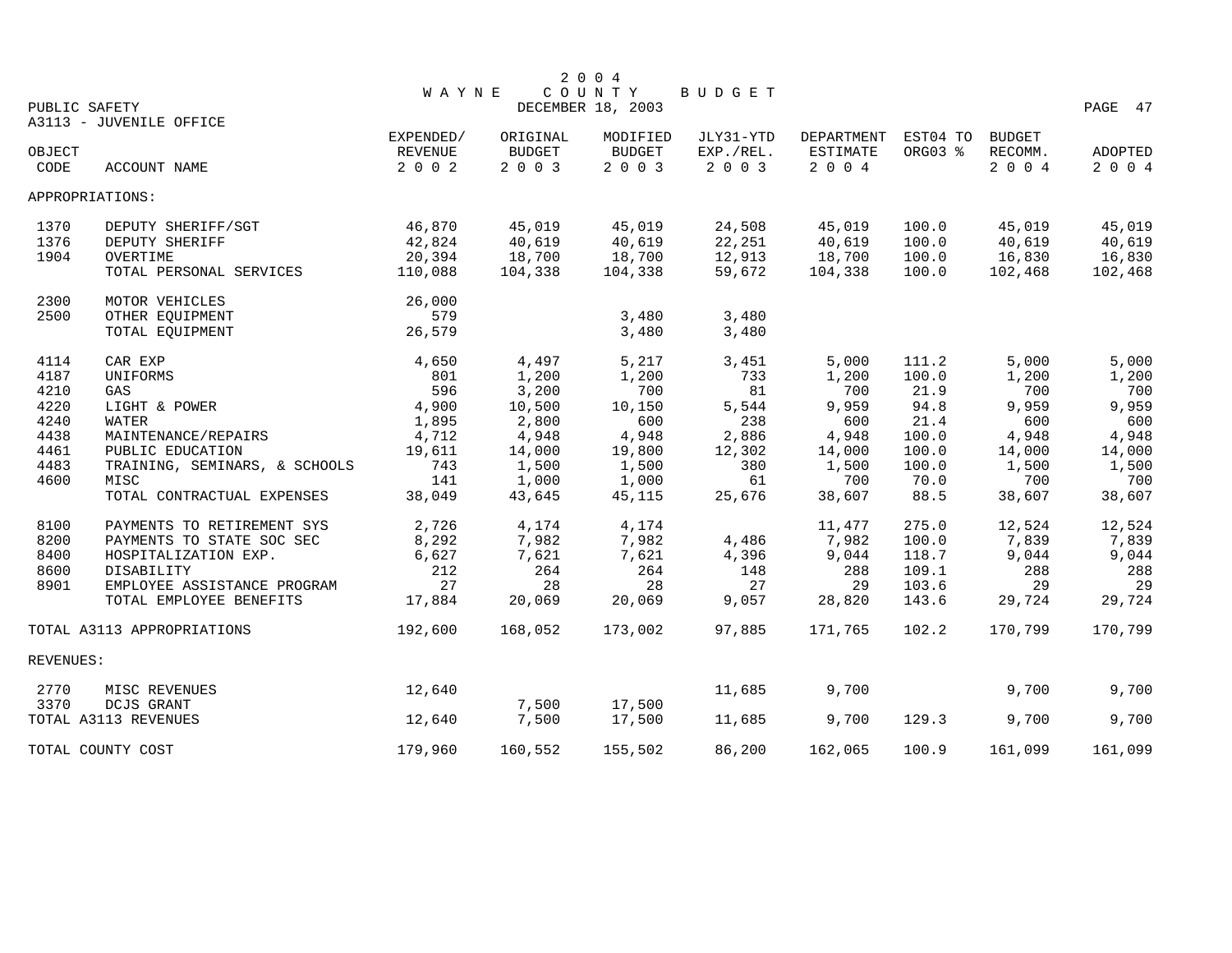|           |                                                        |                |                | 2 0 0 4           |                |                |                |                |                |
|-----------|--------------------------------------------------------|----------------|----------------|-------------------|----------------|----------------|----------------|----------------|----------------|
|           |                                                        | <b>WAYNE</b>   |                | COUNTY            | BUDGET         |                |                |                |                |
|           | PUBLIC SAFETY                                          |                |                | DECEMBER 18, 2003 |                |                |                |                | PAGE 48        |
|           | A3114 - ROAD PATROL                                    |                |                |                   |                |                |                |                |                |
|           |                                                        | EXPENDED/      | ORIGINAL       | MODIFIED          | JLY31-YTD      | DEPARTMENT     | EST04 TO       | <b>BUDGET</b>  |                |
| OBJECT    |                                                        | REVENUE        | <b>BUDGET</b>  | <b>BUDGET</b>     | EXP./REL.      | ESTIMATE       | ORG03 %        | RECOMM.        | ADOPTED        |
| CODE      | ACCOUNT NAME                                           | 2 0 0 2        | 2 0 0 3        | 2003              | 2 0 0 3        | 2 0 0 4        |                | 2 0 0 4        | 2 0 0 4        |
|           | APPROPRIATIONS:                                        |                |                |                   |                |                |                |                |                |
| 1080      | DEP SHERIFF/LT                                         | 55,454         | 57,119         | 57,119            | 31,457         | 59,613         | 104.4          | 59,613         | 59,613         |
| 1370      | DEPUTY SHERIFF/SGT (5)                                 | 245,821        | 226,251        | 226,251           | 129,179        | 228,088        | 100.8          | 228,088        | 228,088        |
| 1376      | DEPUTY SHERIFF (22)                                    | 779,902        | 717,780        | 717,780           | 410,501        | 760,390        | 105.9          | 760,390        | 760,390        |
| 1377      | DEPUTY SHERIFF PT (10)                                 | 99,350         | 119,745        | 119,745           | 53,691         | 115,542        | 96.5           | 115,542        | 115,542        |
| 1525      | DEPUTY SHER/SGT PT                                     | 107            |                |                   |                |                |                |                |                |
| 1904      | OVERTIME                                               | 181,455        | 182,590        | 182,590           | 97,037         | 180,000        | 98.6           | 164,590        | 164,590        |
| 1906      | SHIFT DIFFERENTIAL                                     | 15,534         | 21,000         | 21,000            | 9,883          | 21,000         | 100.0          | 21,000         | 21,000         |
|           | TOTAL PERSONAL SERVICES                                | 1,377,623      | 1,324,485      | 1,324,485         | 731,748        | 1,364,633      | 103.0          | 1,349,223      | 1,349,223      |
| 2300      | MOTOR VEHICLES                                         | 172,987        | 135,000        | 135,000           | 86,864         | 46,000         | 34.1           | 46,000         | 46,000         |
| 2500      | OTHER EQUIPMENT                                        | 46,365         |                |                   |                |                |                |                |                |
|           | TOTAL EQUIPMENT                                        | 219,352        | 135,000        | 135,000           | 86,864         | 46,000         | 34.1           | 46,000         | 46,000         |
| 4114      | CAR EXP                                                | 136,000        | 110,000        | 110,000           | 75,192         | 129,000        | 117.3          | 129,000        | 129,000        |
| 4187      | UNIFORMS                                               | 25,920         | 27,000         | 27,000            | 15,997         | 27,000         | 100.0          | 27,000         | 27,000         |
| 4210      | GAS                                                    | 596            | 3,200          | 700               | 81             | 700            | 21.9           | 700            | 700            |
| 4220      | LIGHT & POWER                                          | 4,900          | 10,500         | 10,150            | 5,544          | 9,959          | 94.8           | 9,959          | 9,959          |
| 4240      | WATER                                                  | 925            | 2,800          | 600               | 238            | 600            | 21.4           | 600            | 600            |
| 4424      | EQUIPMENT - MAINT CONTRACT                             | 824            | 500            | 500               | 320            | 500            | 100.0          | 500            | 500            |
| 4438      | MAINTENANCE/REPAIRS                                    | 5,816          | 6,100          | 6,100             | 3,558          | 6,100          | 100.0          | 6,100          | 6,100          |
| 4483      | TRAINING, SEMINARS, & SCHOOLS                          | 14,779         | 15,000         | 15,000            | 2,636          | 15,000         | 100.0          | 15,000         | 15,000         |
| 4500      | FEES FOR SERVICES, NON EMPLOY                          | 2,868          | 3,000          | 3,000             | 2,259          | 3,000          | 100.0          | 3,000          | 3,000          |
| 4600      | MISC                                                   | 4,694          | 2,500          | 2,500             | 1,197          | 2,000          | 80.0           | 2,000          | 2,000          |
|           | TOTAL CONTRACTUAL EXPENSES                             | 197,322        | 180,600        | 175,550           | 107,022        | 193,859        | 107.3          | 193,859        | 193,859        |
|           |                                                        |                |                |                   |                |                |                |                |                |
| 8100      | PAYMENTS TO RETIREMENT SYS                             | 29,467         | 52,156         | 52,156            |                | 150,110        | 287.8          | 149,842        | 149,842        |
| 8200      | PAYMENTS TO STATE SOC SEC                              | 102,467        | 101,325        | 101,325           | 54,036         | 104,394        | 103.0          | 103,215        | 103,215        |
| 8400      | HOSPITALIZATION EXP.                                   | 142,475        | 162,516        | 162,516           | 96,594         | 198,527        | 122.2          | 198,527        | 198,527        |
| 8600      | DISABILITY                                             | 2,716          | 3,564          | 3,564             | 1,924          | 3,744          | 105.1          | 3,744          | 3,744          |
| 8901      | EMPLOYEE ASSISTANCE PROGRAM<br>TOTAL EMPLOYEE BENEFITS | 432<br>277,557 | 432<br>319,993 | 432<br>319,993    | 426<br>152,980 | 443<br>457,218 | 102.5<br>142.9 | 443<br>455,771 | 443<br>455,771 |
|           |                                                        |                |                |                   |                |                |                |                |                |
|           | TOTAL A3114 APPROPRIATIONS                             | 2,071,854      | 1,960,078      | 1,955,028         | 1,078,614      | 2,061,710      | 105.2          | 2,044,853      | 2,044,853      |
| REVENUES: |                                                        |                |                |                   |                |                |                |                |                |
| 1279      | DWI-REIM                                               | 6,252          | 18,000         | 18,000            | 2,820          | 18,000         | 100.0          | 18,000         | 18,000         |
| 3366      | BODY ARMOR REIMBURSEMENT                               | $3,767-$       | 8,055          | 8,055             |                | 3,000          | 37.2           | 3,000          | 3,000          |
| 3370      | DCJS GRANT                                             | 6,668          | 22,167         | 22,167            | 5,714          | 39,288         | 177.2          | 39,288         | 39,288         |
| 4328      | DOJ-LLEBG                                              | 9,191          |                |                   |                |                |                |                |                |
| 4339      | BODY ARMOR REIMBURSEMENT                               | 7,625          | 55             | 55                |                | 55             | 100.0          | 55             | 55             |
| 4960      | EMERGENCY DISASTER ASSIST. FED                         | 3,158          |                |                   |                |                |                |                |                |
|           | TOTAL A3114 REVENUES                                   | 29,127         | 48,277         | 48,277            | 8,534          | 60,343         | 125.0          | 60,343         | 60,343         |
|           | TOTAL COUNTY COST                                      | 2,042,727      | 1,911,801      | 1,906,751         | 1,070,080      | 2,001,367      | 104.7          | 1,984,510      | 1,984,510      |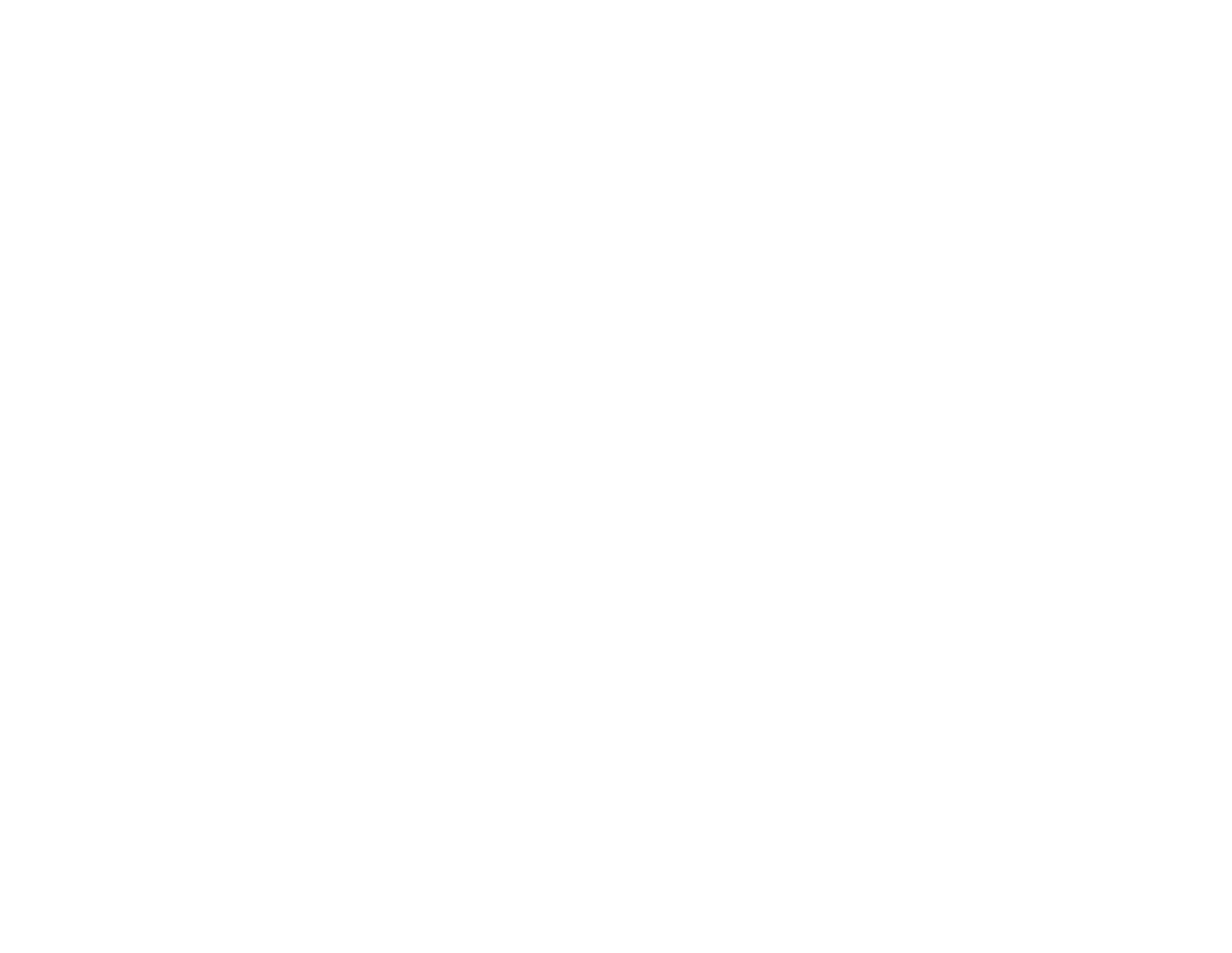|           |                               |              |               | 2 0 0 4           |               |                 |          |               |         |
|-----------|-------------------------------|--------------|---------------|-------------------|---------------|-----------------|----------|---------------|---------|
|           |                               | <b>WAYNE</b> |               | COUNTY            | <b>BUDGET</b> |                 |          |               |         |
|           | PUBLIC SAFETY                 |              |               | DECEMBER 18, 2003 |               |                 |          |               | PAGE 49 |
|           | A3115 - DETECTIVE UNIT        |              |               |                   |               |                 |          |               |         |
|           |                               | EXPENDED/    | ORIGINAL      | MODIFIED          | JLY31-YTD     | DEPARTMENT      | EST04 TO | <b>BUDGET</b> |         |
| OBJECT    |                               | REVENUE      | <b>BUDGET</b> | <b>BUDGET</b>     | EXP./REL.     | <b>ESTIMATE</b> | ORG03 %  | RECOMM.       | ADOPTED |
| CODE      | ACCOUNT NAME                  | 2 0 0 2      | 2 0 0 3       | 2 0 0 3           | 2 0 0 3       | 2 0 0 4         |          | 2 0 0 4       | 2 0 0 4 |
|           | APPROPRIATIONS:               |              |               |                   |               |                 |          |               |         |
| 1080      | DEP SHERIFF/LT                | 57,074       | 56,859        | 56,859            | 26,376        | 54,738          | 96.3     | 54,738        | 54,738  |
| 1370      | DEPUTY SHERIFF/SGT (5)        | 149,802      | 137,339       | 137,339           | 79,362        | 230,575         | 167.9    | 230,575       | 230,575 |
| 1372      | DEP SH/CRIM INV (1)           | 153,586      | 138,327       | 138,327           | 68,795        | 46,378          | 33.5     | 46,378        | 46,378  |
| 1376      | DEPUTY SHERIFF (3)            | 122,588      | 115,589       | 115,589           | 63,641        | 116,447         | 100.7    | 116,447       | 116,447 |
| 1904      | OVERTIME                      | 57,471       | 56,000        | 56,000            | 30,926        | 53,000          | 94.6     | 50,700        | 50,700  |
| 1906      | SHIFT DIFFERENTIAL            | 3,758        | 2,888         | 2,888             | 2,049         | 2,888           | 100.0    | 2,888         | 2,888   |
|           | TOTAL PERSONAL SERVICES       | 544,279      | 507,002       | 507,002           | 271,149       | 504,026         | 99.4     | 501,726       | 501,726 |
| 2300      | MOTOR VEHICLES                | 21,704       |               |                   |               | 23,000          |          | 23,000        | 23,000  |
| 2500      | OTHER EQUIPMENT               | 10,965       |               |                   |               |                 |          |               |         |
|           | TOTAL EQUIPMENT               | 32,669       |               |                   |               | 23,000          |          | 23,000        | 23,000  |
| 4114      | CAR EXP                       | 23,000       | 18,000        | 18,000            | 13,682        | 23,000          | 127.8    | 23,000        | 23,000  |
| 4163      | PHOTO ID                      | 2,472        | 3,000         | 3,000             | 2,191         | 3,500           | 116.7    | 3,500         | 3,500   |
| 4187      | UNIFORMS                      | 4,595        | 10,500        | 10,500            | 828           | 10,500          | 100.0    | 10,500        | 10,500  |
| 4210      | GAS                           | 596          | 3,200         | 700               | 81            | 700             | 21.9     | 700           | 700     |
| 4220      | LIGHT & POWER                 | 4,900        | 10,500        | 10,150            | 5,544         | 9,959           | 94.8     | 9,959         | 9,959   |
| 4230      | TELEPHONE                     | 600          | 600           | 600               | 359           | 600             | 100.0    | 600           | 600     |
| 4240      | WATER                         | 925          | 2,800         | 600               | 238           | 600             | 21.4     | 600           | 600     |
| 4437      | LEASE                         | 1,100        | 3,600         | 3,600             | 600           | 3,600           | 100.0    | 3,600         | 3,600   |
| 4483      | TRAINING, SEMINARS, & SCHOOLS | 3,004        | 3,500         | 3,500             | 536           | 3,500           | 100.0    | 3,500         | 3,500   |
| 4500      | FEES FOR SERVICES, NON EMPLOY | 1,031        | 1,000         | 1,000             | 65            | 500             | 50.0     | 500           | 500     |
| 4600      | MISC                          | 5,561        | 10,000        | 10,000            | 37            | 8,000           | 80.0     | 8,000         | 8,000   |
|           | TOTAL CONTRACTUAL EXPENSES    | 47,784       | 66,700        | 61,650            | 24,161        | 64,459          | 96.6     | 64,459        | 64,459  |
|           |                               |              |               |                   |               |                 |          |               |         |
| 8100      | PAYMENTS TO RETIREMENT SYS    | 12,098       | 20,280        | 20,268            |               | 55,443          | 273.4    | 68,132        | 68,132  |
| 8200      | PAYMENTS TO STATE SOC SEC     | 40,725       | 38,786        | 38,786            | 20,220        | 38,558          | 99.4     | 38,382        | 38,382  |
| 8400      | HOSPITALIZATION EXP.          | 65,017       | 73,837        | 73,837            | 42,067        | 79,843          | 108.1    | 79,843        | 79,843  |
| 8600      | DISABILITY                    | 1,060        | 1,452         | 1,452             | 688           | 1,152           | 79.3     | 1,152         | 1,152   |
| 8901      | EMPLOYEE ASSISTANCE PROGRAM   | 148          | 149           | 161               | 137           | 116             | 77.9     | 116           | 116     |
|           | TOTAL EMPLOYEE BENEFITS       | 119,048      | 134,504       | 134,504           | 63,112        | 175,112         | 130.2    | 187,625       | 187,625 |
|           | TOTAL A3115 APPROPRIATIONS    | 743,780      | 708,206       | 703,156           | 358,422       | 766,597         | 108.2    | 776,810       | 776,810 |
| REVENUES: |                               |              |               |                   |               |                 |          |               |         |
| 1510      | SHERIFF FEES                  | 5,029        | 3,000         | 3,000             | 419           | 1,000           | 33.3     | 1,000         | 1,000   |
| 4328      | DOJ-LLEBG                     | 7,788        |               |                   |               |                 |          |               |         |
|           | TOTAL A3115 REVENUES          | 12,817       | 3,000         | 3,000             | 419           | 1,000           | 33.3     | 1,000         | 1,000   |
|           | TOTAL COUNTY COST             | 730,963      | 705,206       | 700,156           | 358,003       | 765,597         | 108.6    | 775,810       | 775,810 |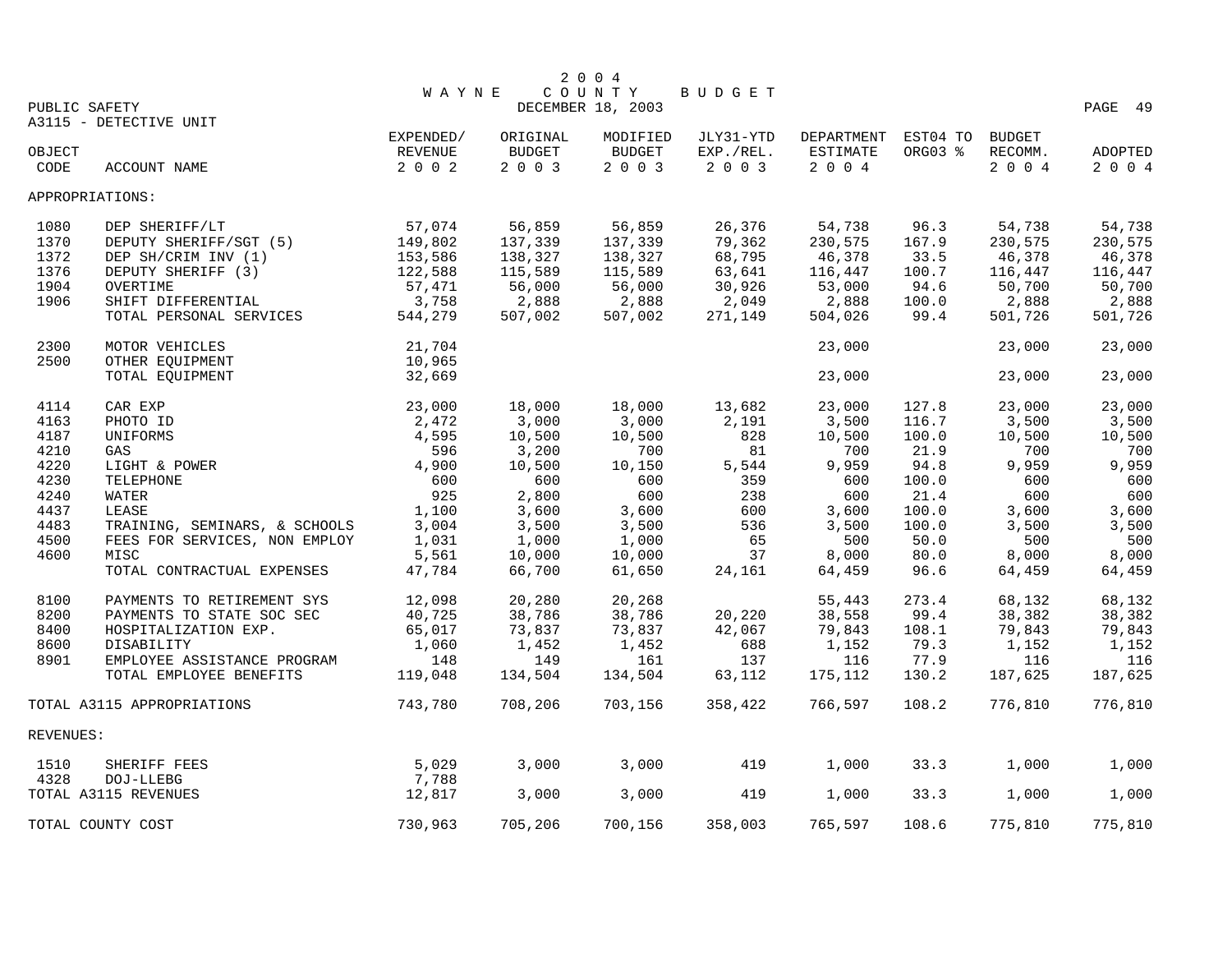|           |                                         |                |               | 2 0 0 4           |           |                 |          |               |         |
|-----------|-----------------------------------------|----------------|---------------|-------------------|-----------|-----------------|----------|---------------|---------|
|           |                                         | <b>WAYNE</b>   |               | COUNTY            | BUDGET    |                 |          |               |         |
|           | PUBLIC SAFETY<br>A3116 - COURT SECURITY |                |               | DECEMBER 18, 2003 |           |                 |          |               | PAGE 50 |
|           |                                         | EXPENDED/      | ORIGINAL      | MODIFIED          | JLY31-YTD | DEPARTMENT      | EST04 TO | <b>BUDGET</b> |         |
| OBJECT    |                                         | <b>REVENUE</b> | <b>BUDGET</b> | <b>BUDGET</b>     | EXP./REL. | <b>ESTIMATE</b> | ORG03 %  | RECOMM.       | ADOPTED |
| CODE      | ACCOUNT NAME                            | 2 0 0 2        | 2 0 0 3       | 2 0 0 3           | 2 0 0 3   | 2 0 0 4         |          | 2 0 0 4       | 2 0 0 4 |
|           | APPROPRIATIONS:                         |                |               |                   |           |                 |          |               |         |
| 1368      | COURT ATTENDANTS (1)                    | 19,585         | 24,707        | 24,707            | 13,048    | 25,067          | 101.5    | 25,067        | 25,067  |
| 1369      | COURT ATTNDTS PT (1)                    | 6,856          | 9,404         | 9,404             | 5,294     | 9,432           | 100.3    | 9,432         | 9,432   |
| 1499      | COURT SECURITY SPV                      | 37,300         | 39,136        | 39,136            | 21,292    | 39,281          | 100.4    | 39,281        | 39,281  |
| 1503      | COURT SEC OFFICER (5)                   | 115,844        | 159,880       | 159,880           | 69,821    | 160,728         | 100.5    | 160,728       | 160,728 |
| 1530      | COURT SEC OFF PT (3)                    | 30,309         | 32,000        | 32,000            | 16,447    | 32,000          | 100.0    | 32,000        | 32,000  |
| 1904      | OVERTIME                                | 7,554          | 10,000        | 10,000            | 4,909     | 10,000          | 100.0    | 9,000         | 9,000   |
|           | TOTAL PERSONAL SERVICES                 | 217,448        | 275,127       | 275,127           | 130,811   | 276,508         | 100.5    | 275,508       | 275,508 |
| 4187      | UNIFORMS                                | 3,130          | 2,100         | 2,100             | 2,100     | 3,600           | 171.4    | 3,600         | 3,600   |
| 4483      | TRAINING, SEMINARS, & SCHOOLS           | 300            | 900           | 900               |           | 900             | 100.0    | 900           | 900     |
|           | TOTAL CONTRACTUAL EXPENSES              | 3,430          | 3,000         | 3,000             | 2,100     | 4,500           | 150.0    | 4,500         | 4,500   |
| 8100      | PAYMENTS TO RETIREMENT SYS              | 2,988          | 9,349         | 9,349             |           | 30,416          | 325.3    | 26,945        | 26,945  |
| 8200      | PAYMENTS TO STATE SOC SEC               | 16,255         | 21,047        | 21,047            | 9,760     | 21,153          | 100.5    | 21,076        | 21,076  |
| 8400      | HOSPITALIZATION EXP.                    | 34,354         | 39,508        | 39,508            | 21,951    | 42,037          | 106.4    | 42,037        | 42,037  |
| 8600      | DISABILITY                              | 639            | 924           | 924               | 470       | 1,001           | 108.3    | 1,001         | 1,001   |
| 8901      | EMPLOYEE ASSISTANCE PROGRAM             | 101            | 126           | 126               | 123       | 123             | 97.6     | 123           | 123     |
|           | TOTAL EMPLOYEE BENEFITS                 | 54,337         | 70,954        | 70,954            | 32,304    | 94,730          | 133.5    | 91,182        | 91,182  |
|           | TOTAL A3116 APPROPRIATIONS              | 275,215        | 349,081       | 349,081           | 165,215   | 375,738         | 107.6    | 371,190       | 371,190 |
| REVENUES: |                                         |                |               |                   |           |                 |          |               |         |
| 3312      | ST.AID COURT SECURITY SERVICES          | 259,047        | 346,081       | 346,081           | 134,945   | 353,200         | 102.1    | 353,200       | 353,200 |
|           | TOTAL A3116 REVENUES                    | 259,047        | 346,081       | 346,081           | 134,945   | 353,200         | 102.1    | 353,200       | 353,200 |
|           | TOTAL COUNTY COST                       | 16,168         | 3,000         | 3,000             | 30,270    | 22,538          | 751.3    | 17,990        | 17,990  |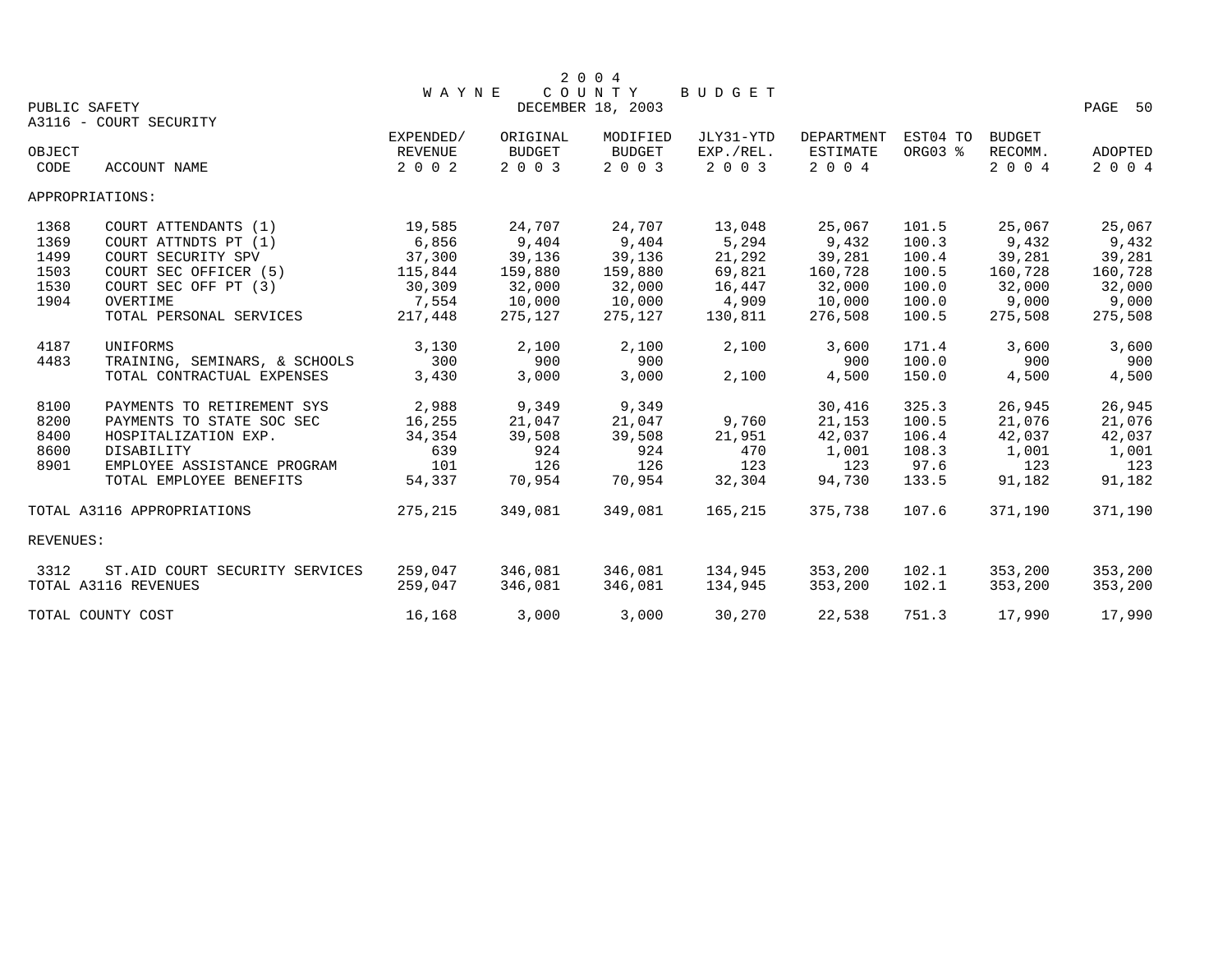|               |                                     |              |          | 2 0 0 4           |           |            |          |               |                |
|---------------|-------------------------------------|--------------|----------|-------------------|-----------|------------|----------|---------------|----------------|
|               |                                     | <b>WAYNE</b> |          | COUNTY            | BUDGET    |            |          |               |                |
| PUBLIC SAFETY |                                     |              |          | DECEMBER 18, 2003 |           |            |          |               | PAGE 51        |
|               | A3117 - ANIMAL ABUSE INVESTIGATIONS |              |          |                   |           |            |          |               |                |
|               |                                     | EXPENDED/    | ORIGINAL | MODIFIED          | JLY31-YTD | DEPARTMENT | EST04 TO | <b>BUDGET</b> |                |
| OBJECT        |                                     | REVENUE      | BUDGET   | <b>BUDGET</b>     | EXP./REL. | ESTIMATE   | ORG03 %  | RECOMM.       | <b>ADOPTED</b> |
| CODE          | ACCOUNT NAME                        | 2 0 0 2      | 2 0 0 3  | 2 0 0 3           | 2 0 0 3   | 2 0 0 4    |          | 2 0 0 4       | 2 0 0 4        |
|               | APPROPRIATIONS:                     |              |          |                   |           |            |          |               |                |
| 1534          | ANIMAL ABUSE OFF.                   | 12,089       | 12,000   | 14,500            | 6,853     | 14,000     | 116.7    | 14,000        | 14,000         |
|               | TOTAL PERSONAL SERVICES             | 12,089       | 12,000   | 14,500            | 6,853     | 14,000     | 116.7    | 14,000        | 14,000         |
| 4150          | OFFICE SUPPLIES                     |              | 150      | 150               |           | 150        | 100.0    | 150           | 150            |
| 4187          | UNIFORMS                            | 687          | 570      | 570               | 238       | 570        | 100.0    | 570           | 570            |
| 4485          | TRAVEL                              | 180          | 1,000    | 1,000             | 447       | 1,000      | 100.0    | 1,000         | 1,000          |
| 4500          | FEES FOR SERVICES, NON EMPLOY       | 1,453        | 4,500    | 2,000             | 193       | 2,500      | 55.6     | 2,500         | 2,500          |
| 4600          | MISC                                |              | 600      | 600               | 3         | 600        | 100.0    | 600           | 600            |
|               | TOTAL CONTRACTUAL EXPENSES          | 2,320        | 6,820    | 4,320             | 881       | 4,820      | 70.7     | 4,820         | 4,820          |
| 8100          | PAYMENTS TO RETIREMENT SYS          | 106          |          |                   |           |            |          |               |                |
| 8200          | PAYMENTS TO STATE SOC SEC           | 924          | 918      | 918               | 524       | 1,071      | 116.7    | 1,071         | 1,071          |
|               | TOTAL EMPLOYEE BENEFITS             | 1,030        | 918      | 918               | 524       | 1,071      | 116.7    | 1,071         | 1,071          |
|               | TOTAL A3117 APPROPRIATIONS          | 15,439       | 19,738   | 19,738            | 8,258     | 19,891     | 100.8    | 19,891        | 19,891         |
|               | TOTAL COUNTY COST                   | 15,439       | 19,738   | 19,738            | 8,258     | 19,891     | 100.8    | 19,891        | 19,891         |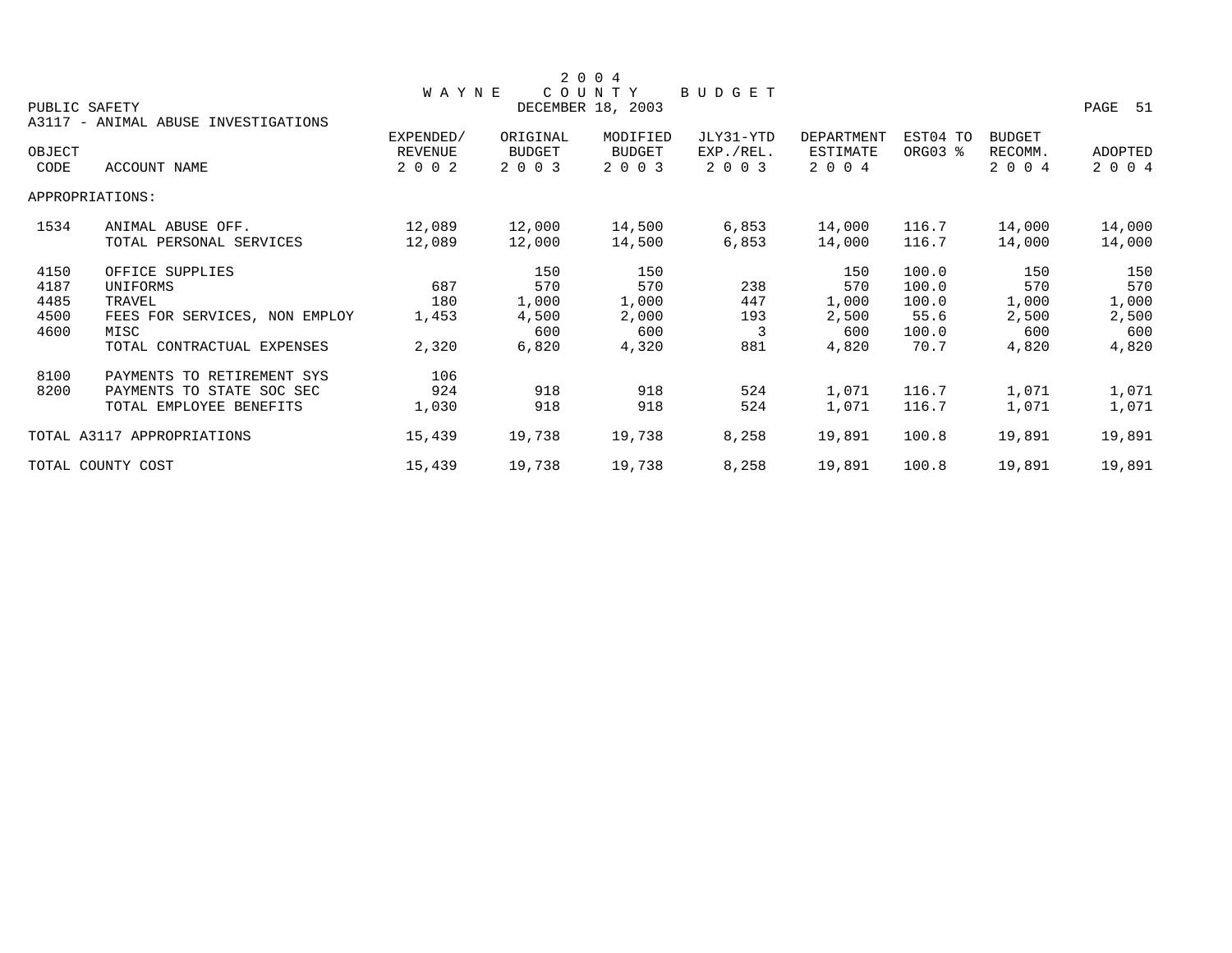| 2004<br>COUNTY<br><b>WAYNE</b><br>BUDGET<br>DECEMBER 18, 2003<br>PAGE<br>52<br>PUBLIC SAFETY |                                                                                                                                                         |                                                  |                                                  |                                                  |                                        |                                                   |                                                    |                                                   |                                                   |  |  |
|----------------------------------------------------------------------------------------------|---------------------------------------------------------------------------------------------------------------------------------------------------------|--------------------------------------------------|--------------------------------------------------|--------------------------------------------------|----------------------------------------|---------------------------------------------------|----------------------------------------------------|---------------------------------------------------|---------------------------------------------------|--|--|
| OBJECT                                                                                       | A3118 - ROAD PATROL(COPS GRANT)                                                                                                                         | EXPENDED/<br>REVENUE                             | ORIGINAL<br><b>BUDGET</b>                        | MODIFIED<br><b>BUDGET</b>                        | JLY31-YTD<br>EXP./REL.                 | <b>DEPARTMENT</b><br><b>ESTIMATE</b>              | EST04 TO<br>ORG03 %                                | <b>BUDGET</b><br>RECOMM.                          | <b>ADOPTED</b>                                    |  |  |
| CODE                                                                                         | ACCOUNT NAME                                                                                                                                            | 2 0 0 2                                          | 2003                                             | 2 0 0 3                                          | 2 0 0 3                                | 2 0 0 4                                           |                                                    | 2 0 0 4                                           | 2004                                              |  |  |
|                                                                                              | APPROPRIATIONS:                                                                                                                                         |                                                  |                                                  |                                                  |                                        |                                                   |                                                    |                                                   |                                                   |  |  |
| 1376<br>1904<br>1906                                                                         | DEPUTY SHERIFF<br>OVERTIME<br>SHIFT DIFFERENTIAL                                                                                                        | 128,194<br>5,701<br>4,334                        | 123,618<br>13,000<br>5,011                       | 123,618<br>13,000<br>5,011                       | 63,644<br>2,347                        | 130,136<br>13,000<br>5,011                        | 105.3<br>100.0<br>100.0                            | 130,136<br>11,700<br>5,011                        | 130,136<br>11,700<br>5,011                        |  |  |
|                                                                                              | TOTAL PERSONAL SERVICES                                                                                                                                 | 138,229                                          | 141,629                                          | 141,629                                          | 65,991                                 | 148,147                                           | 104.6                                              | 146,847                                           | 146,847                                           |  |  |
| 4114<br>4187<br>4483                                                                         | CAR EXP<br>UNIFORMS<br>TRAINING, SEMINARS, & SCHOOLS<br>TOTAL CONTRACTUAL EXPENSES                                                                      | 10,000<br>124<br>800<br>10,924                   | 17,000<br>1,500<br>2,000<br>20,500               | 17,000<br>1,500<br>2,000<br>20,500               | 9,986<br>370<br>10,356                 | 17,000<br>500<br>1,000<br>18,500                  | 100.0<br>33.3<br>50.0<br>90.2                      | 17,000<br>500<br>1,000<br>18,500                  | 17,000<br>500<br>1,000<br>18,500                  |  |  |
| 8100<br>8200<br>8400<br>8600<br>8901                                                         | PAYMENTS TO RETIREMENT SYS<br>PAYMENTS TO STATE SOC SEC<br>HOSPITALIZATION EXP.<br>DISABILITY<br>EMPLOYEE ASSISTANCE PROGRAM<br>TOTAL EMPLOYEE BENEFITS | 1,877<br>11,560<br>18,372<br>424<br>54<br>32,287 | 5,665<br>10,835<br>21,128<br>528<br>54<br>38,210 | 5,664<br>10,835<br>21,128<br>528<br>55<br>38,210 | 5,655<br>11,844<br>264<br>55<br>17,818 | 16,296<br>11,333<br>30,405<br>576<br>58<br>58,668 | 287.7<br>104.6<br>143.9<br>109.1<br>107.4<br>153.5 | 15,879<br>11,233<br>30,405<br>576<br>58<br>58,151 | 15,879<br>11,233<br>30,405<br>576<br>58<br>58,151 |  |  |
|                                                                                              | TOTAL A3118 APPROPRIATIONS                                                                                                                              | 181,440                                          | 200,339                                          | 200,339                                          | 94,165                                 | 225, 315                                          | 112.5                                              | 223,498                                           | 223,498                                           |  |  |
| REVENUES:                                                                                    |                                                                                                                                                         |                                                  |                                                  |                                                  |                                        |                                                   |                                                    |                                                   |                                                   |  |  |
| 4097                                                                                         | COPS MORE GRANT<br>TOTAL A3118 REVENUES                                                                                                                 | 113,586<br>113,586                               | 96,000<br>96,000                                 | 96,000<br>96,000                                 | 52,298<br>52,298                       | 64,630<br>64,630                                  | 67.3<br>67.3                                       | 64,630<br>64,630                                  | 64,630<br>64,630                                  |  |  |
|                                                                                              | TOTAL COUNTY COST                                                                                                                                       | 67,854                                           | 104,339                                          | 104,339                                          | 41,867                                 | 160,685                                           | 154.0                                              | 158,868                                           | 158,868                                           |  |  |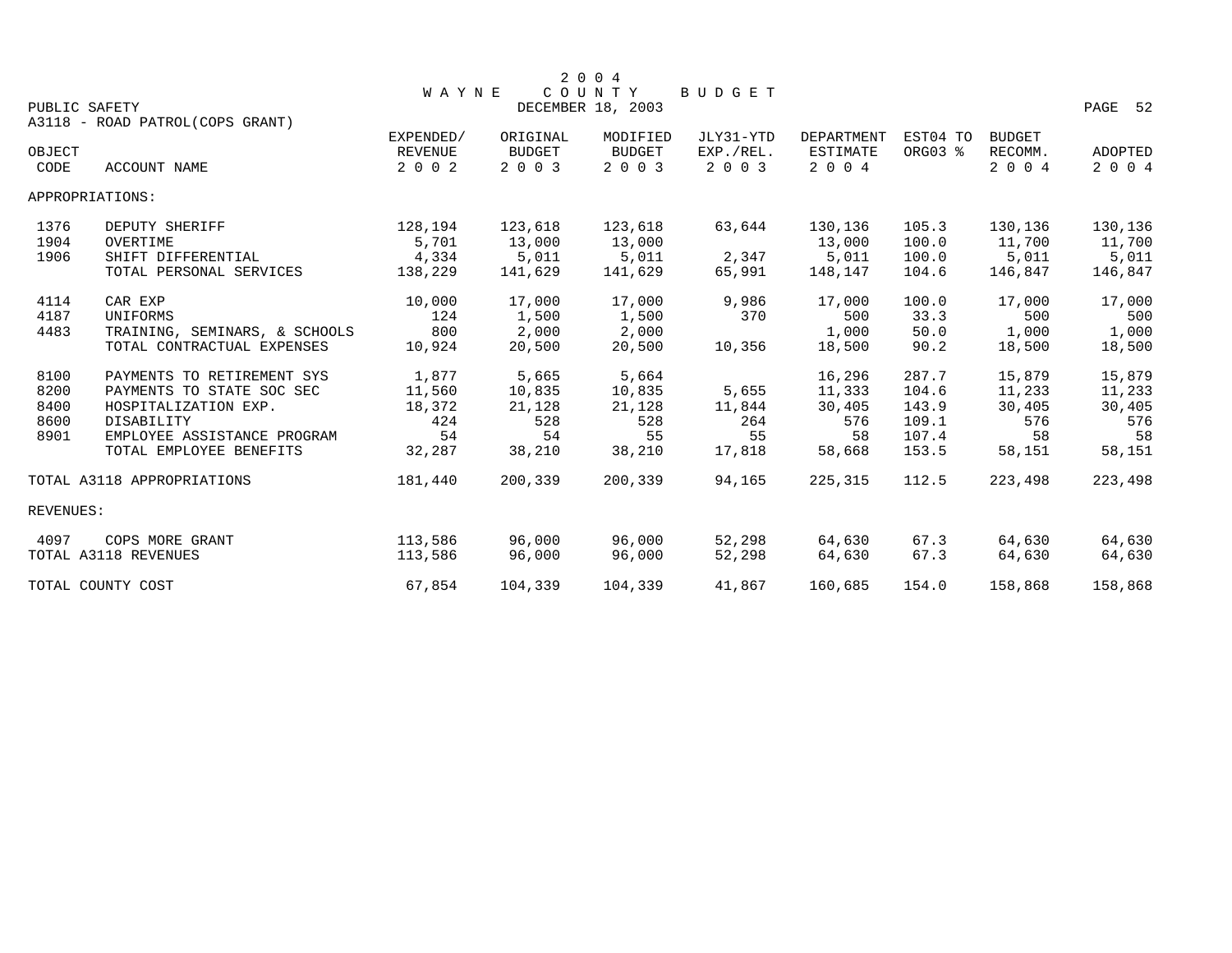|                 |                                   |              |               | 2 0 0 4           |           |            |          |           |           |
|-----------------|-----------------------------------|--------------|---------------|-------------------|-----------|------------|----------|-----------|-----------|
|                 |                                   | <b>WAYNE</b> |               | COUNTY            | BUDGET    |            |          |           |           |
| PUBLIC SAFETY   |                                   |              |               | DECEMBER 18, 2003 |           |            |          |           | PAGE 53   |
|                 | A3140 - PROBATION DEPARTMENT      | EXPENDED/    | ORIGINAL      | MODIFIED          | JLY31-YTD | DEPARTMENT | EST04 TO | BUDGET    |           |
| OBJECT          |                                   | REVENUE      | <b>BUDGET</b> | <b>BUDGET</b>     | EXP./REL. | ESTIMATE   | ORG03 %  | RECOMM.   | ADOPTED   |
| CODE            | ACCOUNT NAME                      | 2 0 0 2      | 2 0 0 3       | 2003              | 2 0 0 3   | 2 0 0 4    |          | 2004      | 2 0 0 4   |
|                 |                                   |              |               |                   |           |            |          |           |           |
| APPROPRIATIONS: |                                   |              |               |                   |           |            |          |           |           |
| 1082            | DIRECTOR PROBATION                | 60,784       | 63,244        | 63,244            | 33,989    | 63,243     | 100.0    | 63,243    | 63,243    |
| 1104            | CLERK - TYPIST (1)                | 29,198       | 26,351        | 26,351            | 14,227    | 26,451     | 100.4    | 26,451    | 26,451    |
| 1140            | SR TYPIST (2)                     | 87,108       | 103,095       | 103,095           | 55,173    | 53,631     | 52.0     | 53,631    | 53,631    |
| 1156            | SR ACCT CLK/TYPIST                | 20,971       | 26,254        | 26,254            | 14,174    | 26,354     | 100.4    | 26,354    | 26,354    |
| 1160            | SR STENOGRAPHER                   | 14,808       |               |                   |           |            |          |           |           |
| 1308            | PROBATION OFFICER (15)            | 630,136      | 656,453       | 656,453           | 353,932   | 580,040    | 88.4     | 580,040   | 580,040   |
| 1329            | SR PROB OFF (JISP)                | 39,778       | 41,190        | 41,190            | 22,238    | 41,190     | 100.0    | 41,190    | 41,190    |
| 1330            | SR PROBATION OFFC (5)             | 198,601      | 206,000       | 206,000           | 111,220   | 206,604    | 100.3    | 206,604   | 206,604   |
| 1340            | PROBATION SUPVR (3)               | 90,093       | 92,174        | 92,174            | 50,415    | 136,503    | 148.1    | 136,503   | 136,503   |
| 1903            | NON-POSITIONS (2)                 |              |               |                   |           | 54,115     |          | 54,115    | 54,115    |
| 1904            | OVERTIME                          | 23,827       | 24,000        | 24,000            | 12,645    | 21,600     | 90.0     | 20,000    | 20,000    |
|                 | TOTAL PERSONAL SERVICES 1,195,304 |              | 1,238,761     | 1,238,761         | 668,013   | 1,209,731  | 97.7     | 1,208,131 | 1,208,131 |
| 2000            | EQUIP & OTHER CAPITAL OUTLAY      | 17,322       | 9,205         | 9,205             | 9,173     | 2,901      | 31.5     | 2,901     | 2,901     |
| 2200            | OFFICE EQUIPMENT                  | 841          | 396           | 396               | 125       | 1,000      | 252.5    | 500       | 500       |
| 2300            | MOTOR VEHICLES                    |              |               |                   |           | 14,967     |          | 14,967    | 14,967    |
|                 | TOTAL EQUIPMENT                   | 18,163       | 9,601         | 9,601             | 9,298     | 18,868     | 196.5    | 18,368    | 18,368    |
| 4100            | SUPPLIES & MATERIALS              | 3,496        | 4,500         | 4,500             | 2,686     | 4,500      | 100.0    | 4,500     | 4,500     |
| 4114            | CAR EXP                           | 2,655        | 5,500         | 5,500             | 1,597     | 4,500      | 81.8     | 4,500     | 4,500     |
| 4150            | OFFICE SUPPLIES                   | 7,831        | 7,000         | 7,000             | 1,713     | 7,000      | 100.0    | 7,000     | 7,000     |
| 4166            | POSTAGE                           | 4,298        | 5,000         | 5,000             | 2,463     | 5,000      | 100.0    | 5,000     | 5,000     |
| 4210            | GAS                               | 2,632        | 2,820         | 3,018             | 1,977     | 4,000      | 141.8    | 4,000     | 4,000     |
| 4220            | LIGHT & POWER                     | 13,102       | 18,000        | 18,000            | 12,288    | 23,000     | 127.8    | 23,000    | 23,000    |
| 4230            | TELEPHONE                         | 17,147       | 21,000        | 21,000            | 6,760     | 21,000     | 100.0    | 21,000    | 21,000    |
| 4240            | WATER                             | 1,287        | 1,890         | 1,890             | 818       | 1,890      | 100.0    | 1,890     | 1,890     |
| 4300            | INSURANCE                         | 4,500        | 5,000         | 5,000             |           | 6,000      | 120.0    | 6,000     | 6,000     |
| 4410            | CONFERENCE                        | 125          | 800           | 800               |           | 800        | 100.0    | 800       | 800       |
| 4414            | DATA PROCESSING                   | 72,078       | 85,052        | 85,052            | 34,263    | 85,408     | 100.4    | 80,408    | 80,408    |
| 4424            | EQUIPMENT - MAINT CONTRACT        | 9,990        | 4,484         | 4,484             | 2,952     | 11,400     | 254.2    | 11,400    | 11,400    |
| 4426            | EQUIPMENT - RENTAL                | 38,484       | 44,894        | 44,894            | 17,713    | 38,560     | 85.9     | 38,560    | 38,560    |
| 4438            | MAINTENANCE/REPAIRS               | 33,315       | 33,315        | 33,315            | 33,315    | 33,315     | 100.0    | 33,315    | 33,315    |
| 4483            | TRAINING, SEMINARS, & SCHOOLS     | 5,337        | 4,500         | 4,500             | 1,772     | 4,500      | 100.0    | 4,500     | 4,500     |
| 4485            | TRAVEL                            | 30,047       | 33,500        | 33,500            | 18,322    | 32,500     | 97.0     | 32,500    | 32,500    |
| 4600            | MISC                              | 1,859        | 2,200         | 2,200             | 1,025     | 2,200      | 100.0    | 2,200     | 2,200     |
|                 | TOTAL CONTRACTUAL EXPENSES        | 248,183      | 279,455       | 279,653           | 139,664   | 285,573    | 102.2    | 280,573   | 280,573   |
| 8100            | PAYMENTS TO RETIREMENT SYS        | 19,240       | 49,555        | 49,555            |           | 133,335    | 269.1    | 147,033   | 147,033   |
| 8200            | PAYMENTS TO STATE SOC SEC         | 89,236       | 94,764        | 94,764            | 49,722    | 92,729     | 97.9     | 92,422    | 92,422    |
| 8400            | HOSPITALIZATION EXP.              | 157,159      | 183,443       | 183,443           | 104,684   | 204,663    | 111.6    | 204,663   | 204,663   |
| 8600            | DISABILITY                        | 3,385        | 4,224         | 4,224             | 2,368     | 4,464      | 105.7    | 4,464     | 4,464     |
| 8901            | EMPLOYEE ASSISTANCE PROGRAM       | 432          | 440           | 440               | 440       | 450        | 102.3    | 450       | 450       |
|                 | TOTAL EMPLOYEE BENEFITS           | 269,452      | 332,426       | 332,426           | 157,214   | 435,641    | 131.0    | 449,032   | 449,032   |
|                 | TOTAL A3140 APPROPRIATIONS        | 1,731,102    | 1,860,243     | 1,860,441         | 974,189   | 1,949,813  | 104.8    | 1,956,104 | 1,956,104 |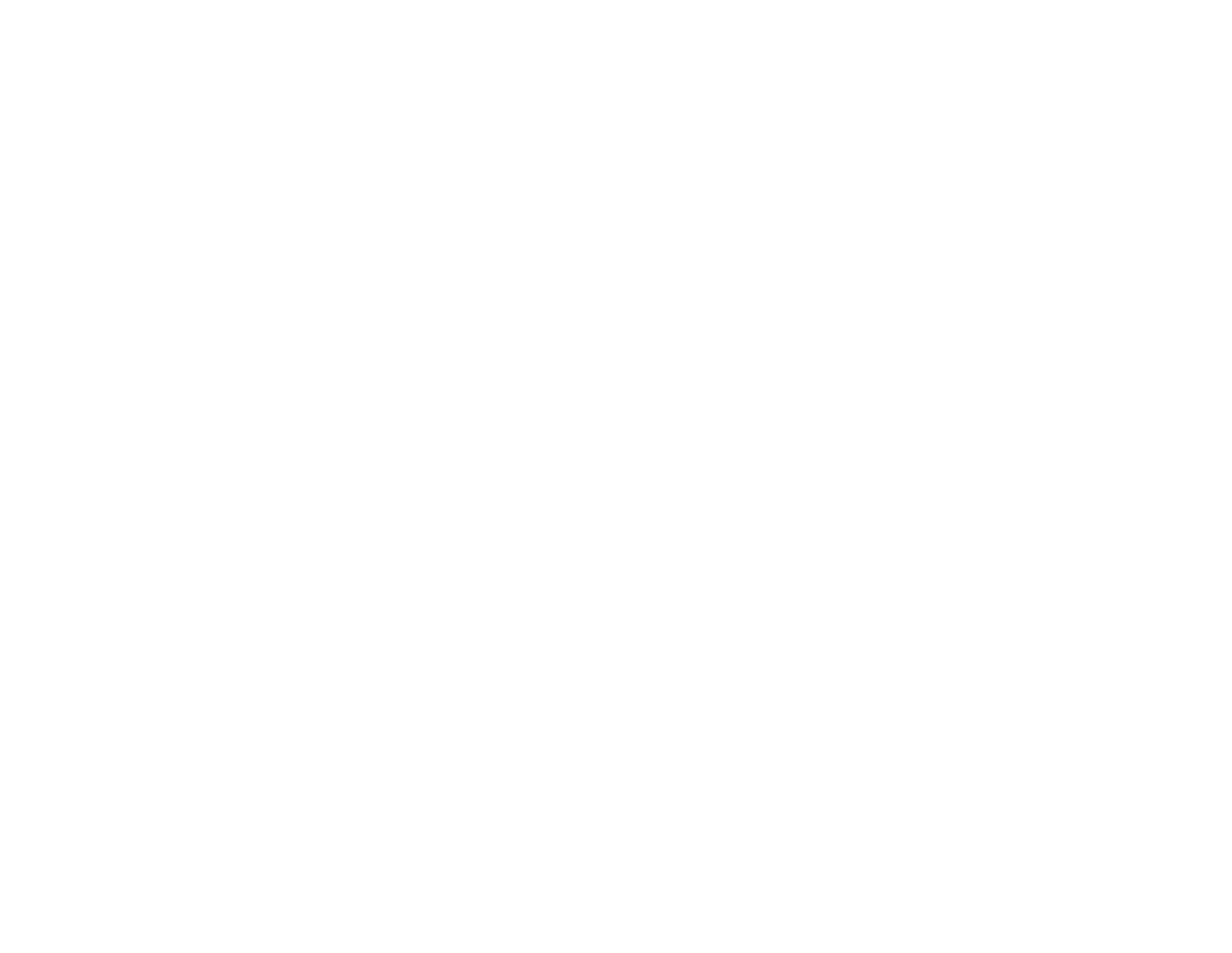|           |                              |              |           | 2 0 0 4           |               |                   |          |               |            |
|-----------|------------------------------|--------------|-----------|-------------------|---------------|-------------------|----------|---------------|------------|
|           |                              | <b>WAYNE</b> | C O U     | T Y<br>N          | <b>BUDGET</b> |                   |          |               |            |
|           | PUBLIC SAFETY                |              |           | DECEMBER 18, 2003 |               |                   |          |               | PAGE<br>54 |
|           | A3140 - PROBATION DEPARTMENT |              |           |                   |               |                   |          |               |            |
|           |                              | EXPENDED/    | ORIGINAL  | MODIFIED          | JLY31-YTD     | <b>DEPARTMENT</b> | EST04 TO | <b>BUDGET</b> |            |
| OBJECT    |                              | REVENUE      | BUDGET    | <b>BUDGET</b>     | EXP./REL.     | ESTIMATE          | ORG03 %  | RECOMM.       | ADOPTED    |
| CODE      | ACCOUNT NAME                 | 2 0 0 2      | 2 0 0 3   | 2 0 0 3           | 2 0 0 3       | 2 0 0 4           |          | 2 0 0 4       | 2 0 0 4    |
| REVENUES: |                              |              |           |                   |               |                   |          |               |            |
| 1580      | RESTITUTION SURCHARGES       | 5,260        | 7,000     | 7,000             | 3,051         | 7,000             | 100.0    | 7,000         | 7,000      |
| 1588      | EHM PROGRAM                  | 15,698       | 24,000    | 24,000            | 9,554         | 24,000            | 100.0    | 24,000        | 24,000     |
| 1589      | STOP DWI REIMBURSEMENT       | 60,000       | 75,000    | 75,000            | 38,000        | 75,000            | 100.0    | 100,000       | 100,000    |
| 1590      | PROBATION FEES               | 25,882       | 26,000    | 26,000            | 15,128        | 66,000            | 253.8    | 66,000        | 66,000     |
| 3310      | PROBATIONS                   | 372,705      | 446,176   | 446,176           | 244,065       | 311,733           | 69.9     | 311,171       | 311,171    |
| 3313      | PROBATION ISP ST. AID        | 31,570       | 28,100    | 28,100            | 25,350        | 28,300            | 100.7    | 28,300        | 28,300     |
| 3320      | PROBATION GRANT J-ISP        | 28,312       | 37,000    | 37,000            | 24,343        | 37,000            | 100.0    | 37,000        | 37,000     |
| 3321      | PROBATION-OPERATION 360      | 18,750       | 31,900    | 31,900            | $18,750-$     | 31,900            | 100.0    | 31,900        | 31,900     |
| 3716      | STATE AID                    |              |           |                   |               | 25,000            |          | 25,000        | 25,000     |
|           | TOTAL A3140 REVENUES         | 558,177      | 675,176   | 675,176           | 340,741       | 605,933           | 89.7     | 630,371       | 630,371    |
|           | TOTAL COUNTY COST            | 1,172,925    | 1,185,067 | 1,185,265         | 633,448       | 1,343,880         | 113.4    | 1,325,733     | 1,325,733  |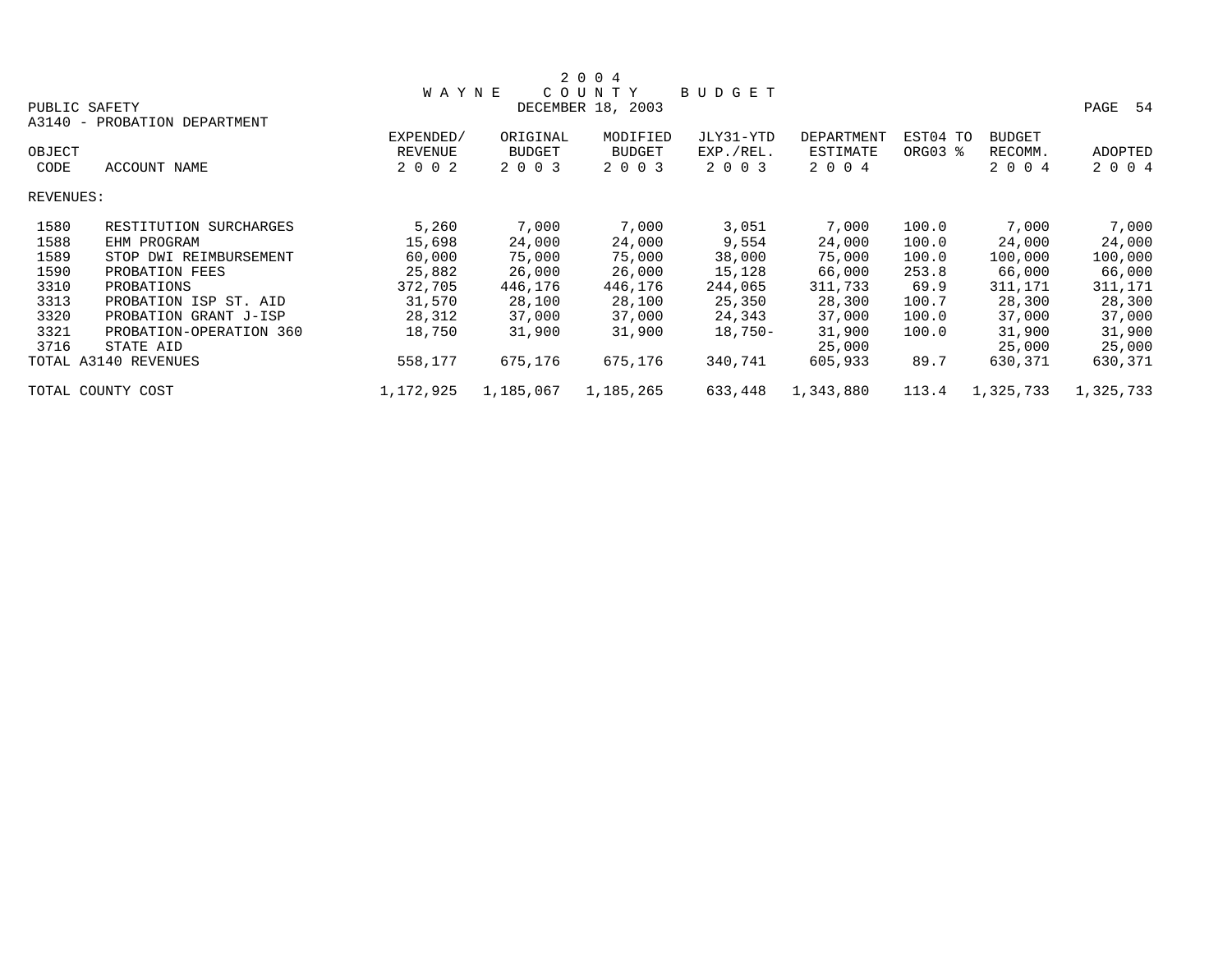|                                  |                                                                                               |                                                                                |           | 2004              |           |                            |         |           |           |
|----------------------------------|-----------------------------------------------------------------------------------------------|--------------------------------------------------------------------------------|-----------|-------------------|-----------|----------------------------|---------|-----------|-----------|
| COUNTY<br>BUDGET<br><b>WAYNE</b> |                                                                                               |                                                                                |           |                   |           |                            |         |           |           |
| PUBLIC SAFETY                    |                                                                                               |                                                                                |           | DECEMBER 18, 2003 |           |                            |         |           | PAGE 55   |
| A3150 - JAIL                     |                                                                                               |                                                                                |           |                   |           |                            |         |           |           |
|                                  |                                                                                               | EXPENDED/                                                                      | ORIGINAL  | MODIFIED          | JLY31-YTD | DEPARTMENT EST04 TO BUDGET |         |           |           |
| OBJECT                           |                                                                                               | REVENUE                                                                        | BUDGET    | BUDGET            | EXP./REL. | ESTIMATE                   | ORG03 % | RECOMM.   | ADOPTED   |
| CODE                             | $\mathbf{E}$<br>ACCOUNT NAME                                                                  | $2 0 0 2$                                                                      | 2 0 0 3   | 2003              | $2 0 0 3$ | 2 0 0 4                    |         | 2 0 0 4   | 2004      |
| APPROPRIATIONS:                  |                                                                                               |                                                                                |           |                   |           |                            |         |           |           |
| 1078                             | CHIEF DEPUTY                                                                                  | $57,032$<br>$2,064$<br>$9,820$<br>$28,446$<br>$24,508$<br>$56,163$<br>$95,857$ | 58,609    | 58,609            | 32,025    | 59,102                     | 100.8   | 59,102    | 59,102    |
| 1079                             | JAIL PHYSICIAN (2)                                                                            |                                                                                | 2,080     | 2,080             | 1,070     | 2,080                      | 100.0   | 2,080     | 2,080     |
| 1080                             | DEP SHERIFF/LT                                                                                |                                                                                |           |                   |           |                            |         |           |           |
| 1104                             | CLERK - TYPIST (1)                                                                            |                                                                                | 29,144    | 29,144            | 15,855    | 29,251                     | 100.4   | 29,251    | 29,251    |
| 1110                             | RECEPTIONIST                                                                                  |                                                                                | 25,966    | 25,966            | 14,304    | 27,780                     | 107.0   | 27,780    | 27,780    |
| 1122                             | ACCOUNT CLERK (2)                                                                             |                                                                                | 57,996    | 57,996            | 31,516    | 58,651                     | 101.1   | 58,651    | 58,651    |
| 1282                             | R P N (3)                                                                                     | 95,857                                                                         | 127,500   | 127,500           | 66,322    | 121,171                    | 95.0    | 121,171   | 121,171   |
| 1370                             | DEPUTY SHERIFF/SGT                                                                            | 45,980                                                                         | 42,576    | 42,576            | 23,516    | 43,155                     | 101.4   | 43,155    | 43,155    |
| 1371                             | CORRECTIONS SGT (8)                                                                           | 350,475                                                                        | 353,555   | 353,555           | 192,480   | 356,533                    | 100.8   | 356,533   | 356,533   |
| 1374                             | CORR LIEUTENANT                                                                               | 43,633                                                                         | 54,479    | 54,479            | 29,990    | 57,129                     | 104.9   | 57,129    | 57,129    |
| 1470                             |                                                                                               |                                                                                | 50,000    | 50,000            | 1,733     | 50,000                     | 100.0   | 50,000    | 50,000    |
| 1475                             | CORR OFFICER, P.T. $(8)$<br>CORRECTION OFFICER $(62)$<br>2,208,156<br>The Hottle Hotel School |                                                                                | 2,384,561 | 2,397,818         | 1,246,779 | 2,432,507                  | 102.0   | 2,432,507 | 2,432,507 |
| 1480                             | VICTIM/WIT COORD                                                                              | 79                                                                             |           |                   |           |                            |         |           |           |
| 1482                             | RECEPTIONIST SUB (6)                                                                          | 79<br>17 , 979<br>27 , 669                                                     | 40,000    | 40,000            | 9,622     | 20,771                     | 51.9    | 20,771    | 20,771    |
| 1483                             | WORK PROG SUPV PT (4)                                                                         |                                                                                | 33,000    | 33,000            | 13,707    | 33,000                     | 100.0   | 33,000    | 33,000    |
| 1486                             | PUBLIC HEALTH ED                                                                              | 56                                                                             |           |                   |           |                            |         |           |           |
| 1529                             | NURSE PRACTITIONER                                                                            |                                                                                | 41,928    | 41,928            | 21,554    | 40,580                     | 96.8    | 40,580    | 40,580    |
| 1904                             | OVERTIME                                                                                      | $39,121$<br>$317,153$                                                          | 280,000   | 280,000           | 151,227   | 280,000                    | 100.0   | 252,000   | 252,000   |
| 1906                             | SHIFT DIFFERENTIAL 55,035<br>TOTAL PERSONAL SERVICES 3,402,543                                |                                                                                | 56,076    | 56,076            | 30,263    | 56,076                     | 100.0   | 56,076    | 56,076    |
|                                  |                                                                                               |                                                                                | 3,637,470 | 3,650,727         | 1,881,963 | 3,667,786                  | 100.8   | 3,639,786 | 3,639,786 |
| 2300                             | MOTOR VEHICLES                                                                                | 21,623                                                                         |           |                   |           |                            |         |           |           |
| 2500                             | OTHER EQUIPMENT                                                                               | 15,995                                                                         | 3,200     | 5,616             |           |                            |         |           |           |
|                                  | TOTAL EQUIPMENT                                                                               | 37,618                                                                         | 3,200     | 5,616             |           |                            |         |           |           |
| 4114                             |                                                                                               | 13,390                                                                         | 12,000    | 12,000            | 4,673     | 10,000                     | 83.3    | 10,000    | 10,000    |
| 4145                             | CAR EXP<br>MAINTENANCE SUPPLIES                                                               | 1,045                                                                          | 1,000     | 1,000             | 665       | 1,000                      | 100.0   | 1,000     | 1,000     |
| 4163                             | PHOTO ID                                                                                      | 741                                                                            | 2,000     | 2,000             | 1,057     | 2,000                      | 100.0   | 2,000     | 2,000     |
| 4166                             | POSTAGE                                                                                       | 500                                                                            | 500       | 500               |           | 500                        | 100.0   | 500       | 500       |
| 4187                             | UNIFORMS                                                                                      | 25,392                                                                         | 21,500    | 21,500            | 16,435    | 21,500                     | 100.0   | 21,500    | 21,500    |
| 4210                             | GAS                                                                                           | 27,554                                                                         | 16,000    | 29,925            | 23,066    | 30,500                     | 190.6   | 30,500    | 30,500    |
| 4220                             | LIGHT & POWER                                                                                 | 78,069                                                                         | 52,500    | 54,250            | 30,430    | 54,250                     | 103.3   | 54,250    | 54,250    |
| 4230                             | TELEPHONE                                                                                     | 53,770                                                                         | 42,000    | 42,000            | 30,377    | 52,075                     | 124.0   | 60,000    | 60,000    |
| 4232                             | TELETYPE                                                                                      | 2,087                                                                          | 2,100     | 2,100             | 1,043     | 2,100                      | 100.0   | 2,100     | 2,100     |
| 4240                             | WATER                                                                                         | 26,789                                                                         | 21,717    | 32,717            | 23,645    | 29,400                     | 135.4   | 29,400    | 29,400    |
| 4400                             | CONTRACTED SERVICES                                                                           | 14,048                                                                         |           |                   |           |                            |         |           |           |
| 4408                             | COPIER EXPENSE                                                                                | 19,994                                                                         | 18,735    | 18,735            | 12,698    | 18,735                     | 100.0   | 18,735    | 18,735    |
| 4435                             | INMATE EXP                                                                                    | 611,600                                                                        | 546,000   | 531,066           | 291,709   | 526,000                    | 96.3    | 526,000   | 526,000   |
| 4438                             | MAINTENANCE/REPAIRS                                                                           | 202,027                                                                        | 210,000   | 210,000           | 111,938   | 205,000                    | 97.6    | 205,000   | 205,000   |
| 4453                             | PLANT IMPROVEMENT                                                                             | 152                                                                            | 1,000     | 1,000             | 673       | 1,000                      | 100.0   | 1,000     | 1,000     |
| 4483                             | TRAINING, SEMINARS, & SCHOOLS                                                                 | 16,212                                                                         | 15,000    | 15,000            | 1,959     | 15,000                     | 100.0   | 15,000    | 15,000    |
| 4485                             | TRAVEL                                                                                        | 1,426                                                                          | 1,500     | 1,500             | 735       | 1,500                      | 100.0   | 1,500     | 1,500     |
| 4500                             | FEES FOR SERVICES, NON EMPLOY                                                                 | 62,154                                                                         | 55,000    | 55,000            | 50,557    | 65,000                     | 118.2   | 65,000    | 65,000    |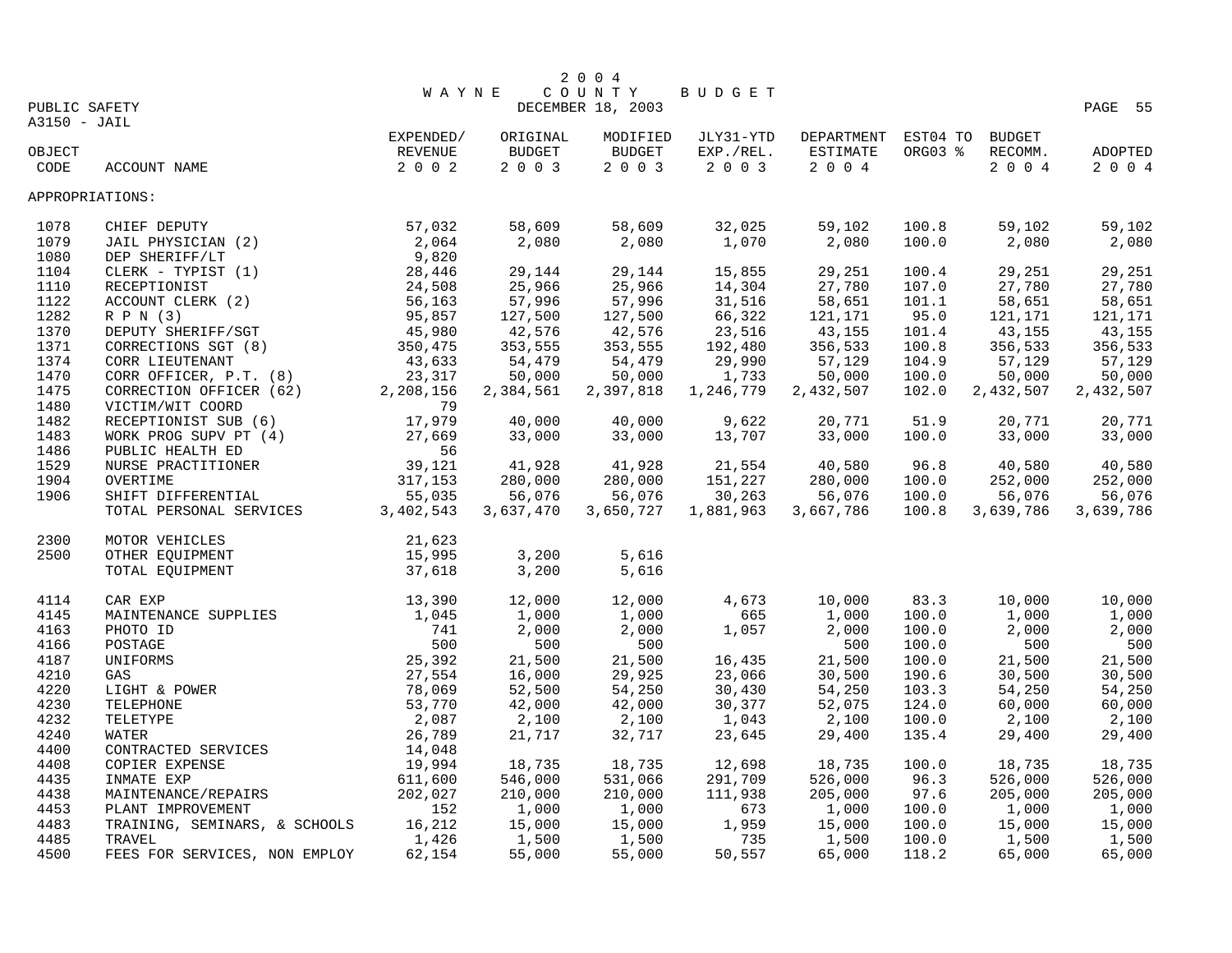|           |                                |           |               | 2 0 0 4           |           |                   |          |               |           |
|-----------|--------------------------------|-----------|---------------|-------------------|-----------|-------------------|----------|---------------|-----------|
|           |                                | W A Y N E |               | COUNTY            | BUDGET    |                   |          |               |           |
|           | PUBLIC SAFETY                  |           |               | DECEMBER 18, 2003 |           |                   |          |               | PAGE 56   |
|           | A3150 - JAIL                   |           |               |                   |           |                   |          |               |           |
|           |                                | EXPENDED/ | ORIGINAL      | MODIFIED          | JLY31-YTD | <b>DEPARTMENT</b> | EST04 TO | <b>BUDGET</b> |           |
| OBJECT    |                                | REVENUE   | <b>BUDGET</b> | <b>BUDGET</b>     | EXP./REL. | <b>ESTIMATE</b>   | ORG03 %  | RECOMM.       | ADOPTED   |
| CODE      | ACCOUNT NAME                   | 2 0 0 2   | 2 0 0 3       | 2 0 0 3           | 2 0 0 3   | 2 0 0 4           |          | 2 0 0 4       | 2 0 0 4   |
| 4600      | MISC                           | 338       | 500           | 500               | 9         | 500               | 100.0    | 500           | 500       |
|           | TOTAL CONTRACTUAL EXPENSES     | 1,157,288 | 1,019,052     | 1,030,793         | 601,669   | 1,036,060         | 101.7    | 1,043,985     | 1,043,985 |
| 8100      | PAYMENTS TO RETIREMENT SYS     | 78,018    | 145,499       | 146,160           |           | 403,356           | 277.2    | 453,626       | 453,626   |
| 8200      | PAYMENTS TO STATE SOC SEC      | 254,038   | 278,266       | 279,280           | 140,301   | 280,585           | 100.8    | 278,443       | 278,443   |
| 8400      | HOSPITALIZATION EXP.           | 368,229   | 421,377       | 421,377           | 258,622   | 527,565           | 125.2    | 527,565       | 527,565   |
| 8600      | DISABILITY                     | 8,547     | 10,233        | 10,233            | 5,994     | 11,808            | 115.4    | 11,808        | 11,808    |
| 8901      | EMPLOYEE ASSISTANCE PROGRAM    | 1,161     | 1,161         | 1,163             | 1,155     | 1,247             | 107.4    | 1,247         | 1,247     |
|           | TOTAL EMPLOYEE BENEFITS        | 709,993   | 856,536       | 858,213           | 406,072   | 1,224,561         | 143.0    | 1,272,689     | 1,272,689 |
|           | TOTAL A3150 APPROPRIATIONS     | 5,307,442 | 5,516,258     | 5,545,349         | 2,889,704 | 5,928,407         | 107.5    | 5,956,460     | 5,956,460 |
| REVENUES: |                                |           |               |                   |           |                   |          |               |           |
| 1512      | IPC REIMB.                     | 22,916    | 20,000        | 20,000            | 12,198    | 20,000            | 100.0    | 20,000        | 20,000    |
| 1516      | SSA FUNDS                      | 9,200     | 7,500         | 7,500             | 4,000     | 8,000             | 106.7    | 8,000         | 8,000     |
| 1526      | INMATE HOUSING REVENUE         | 73,431    | 37,000        | 37,000            | 51,580    | 88,400            | 238.9    | 88,400        | 88,400    |
| 2264      | JAIL OPERERATION-STATE FELONS  | 131,546   | 70,000        | 70,000            | 158,101   | 70,000            | 100.0    | 70,000        | 70,000    |
| 2770      | MISC REVENUES                  |           |               | 2,416             | 2,416     |                   |          |               |           |
| 3311      | STATE AID - PRISONER TRANSPORT | 2,931     | 4,000         | 4,000             | 1,410     | 2,000             | 50.0     | 2,000         | 2,000     |
| 3319      | NYS REIMB B&L FOR MINORS       | 1,035     | 1,000         | 1,000             | 570       | 1,000             | 100.0    | 1,000         | 1,000     |
| 4329      | SFDA FUNDS                     | 33,976    | 30,000        | 30,000            |           | 20,000            | 66.7     | 20,000        | 20,000    |
| 4333      | <b>USDA</b>                    | 20,629    | 20,000        | 20,000            | 11,445    | 22,000            | 110.0    | 22,000        | 22,000    |
|           | TOTAL A3150 REVENUES           | 295,664   | 189,500       | 191,916           | 241,720   | 231,400           | 122.1    | 231,400       | 231,400   |
|           | TOTAL COUNTY COST              | 5,011,778 | 5,326,758     | 5, 353, 433       | 2,647,984 | 5,697,007         | 107.0    | 5,725,060     | 5,725,060 |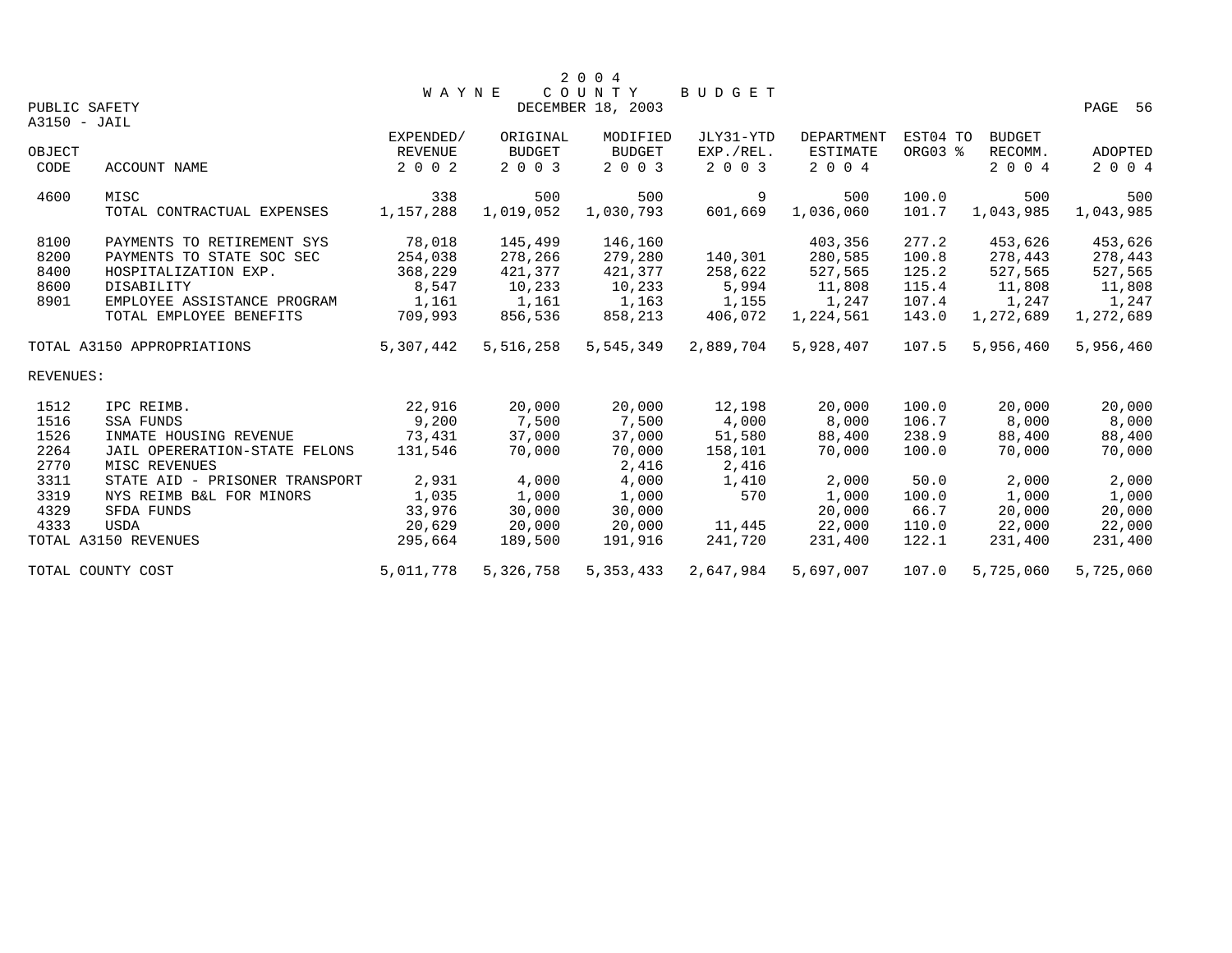|               |                                     |              |               | 2 0 0 4           |           |            |                     |               |              |
|---------------|-------------------------------------|--------------|---------------|-------------------|-----------|------------|---------------------|---------------|--------------|
|               |                                     | <b>WAYNE</b> |               | COUNTY            | BUDGET    |            |                     |               |              |
| PUBLIC SAFETY |                                     |              |               | DECEMBER 18, 2003 |           |            |                     |               | PAGE<br>- 57 |
|               | A3170 - OTHER CORRECTIONAL AGENCIES |              |               |                   |           |            |                     |               |              |
|               |                                     | EXPENDED/    | ORIGINAL      | MODIFIED          | JLY31-YTD | DEPARTMENT | EST04 TO            | <b>BUDGET</b> |              |
| OBJECT        |                                     | REVENUE      | <b>BUDGET</b> | <b>BUDGET</b>     | EXP./REL. | ESTIMATE   | ORG03 $\frac{1}{6}$ | RECOMM.       | ADOPTED      |
| CODE          | ACCOUNT NAME                        | 2 0 0 2      | 2 0 0 3       | 2 0 0 3           | 2 0 0 3   | 2 0 0 4    |                     | 2 0 0 4       | 2 0 0 4      |
|               | APPROPRIATIONS:                     |              |               |                   |           |            |                     |               |              |
| 4435          | INMATE EXP                          | 5,000        | 20,000        | 20,000            | 20,000    | 34,286     | 171.4               | 34,286        | 34,286       |
|               | TOTAL CONTRACTUAL EXPENSES          | 5,000        | 20,000        | 20,000            | 20,000    | 34,286     | 171.4               | 34,286        | 34,286       |
|               | TOTAL A3170 APPROPRIATIONS          | 5,000        | 20,000        | 20,000            | 20,000    | 34,286     | 171.4               | 34,286        | 34,286       |
|               | TOTAL COUNTY COST                   | 5,000        | 20,000        | 20,000            | 20,000    | 34,286     | 171.4               | 34,286        | 34,286       |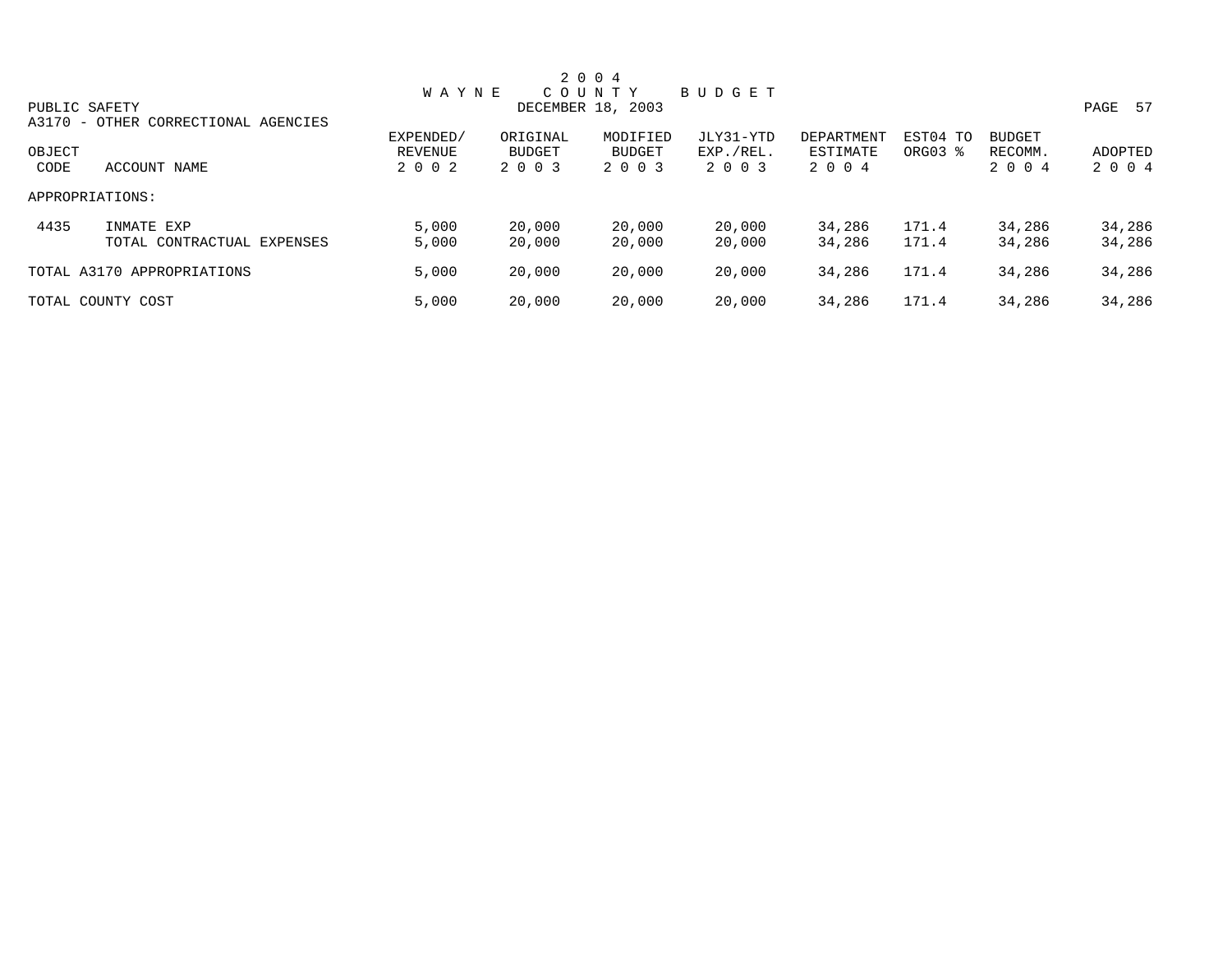| 2 0 0 4       |                                  |              |          |                   |               |            |                     |               |            |  |
|---------------|----------------------------------|--------------|----------|-------------------|---------------|------------|---------------------|---------------|------------|--|
|               |                                  | <b>WAYNE</b> |          | COUNTY            | <b>BUDGET</b> |            |                     |               |            |  |
| PUBLIC SAFETY |                                  |              |          | DECEMBER 18, 2003 |               |            |                     |               | 58<br>PAGE |  |
|               | A3171 - REGIONAL CRIME LABRATORY |              |          |                   |               |            |                     |               |            |  |
|               |                                  | EXPENDED/    | ORIGINAL | MODIFIED          | JLY31-YTD     | DEPARTMENT | EST04 TO            | <b>BUDGET</b> |            |  |
| OBJECT        |                                  | REVENUE      | BUDGET   | <b>BUDGET</b>     | EXP./REL.     | ESTIMATE   | ORG03 $\frac{1}{6}$ | RECOMM.       | ADOPTED    |  |
| CODE          | ACCOUNT NAME                     | 2 0 0 2      | 2 0 0 3  | 2 0 0 3           | 2 0 0 3       | 2 0 0 4    |                     | 2 0 0 4       | 2 0 0 4    |  |
|               | APPROPRIATIONS:                  |              |          |                   |               |            |                     |               |            |  |
| 4000          | CONTRACTUAL EXPENSES             | 37,000       | 38,100   | 38,100            |               | 38,100     | 100.0               | 38,100        | 38,100     |  |
|               | TOTAL CONTRACTUAL EXPENSES       | 37,000       | 38,100   | 38,100            |               | 38,100     | 100.0               | 38,100        | 38,100     |  |
|               | TOTAL A3171 APPROPRIATIONS       | 37,000       | 38,100   | 38,100            |               | 38,100     | 100.0               | 38,100        | 38,100     |  |
|               | TOTAL COUNTY COST                | 37,000       | 38,100   | 38,100            |               | 38,100     | 100.0               | 38,100        | 38,100     |  |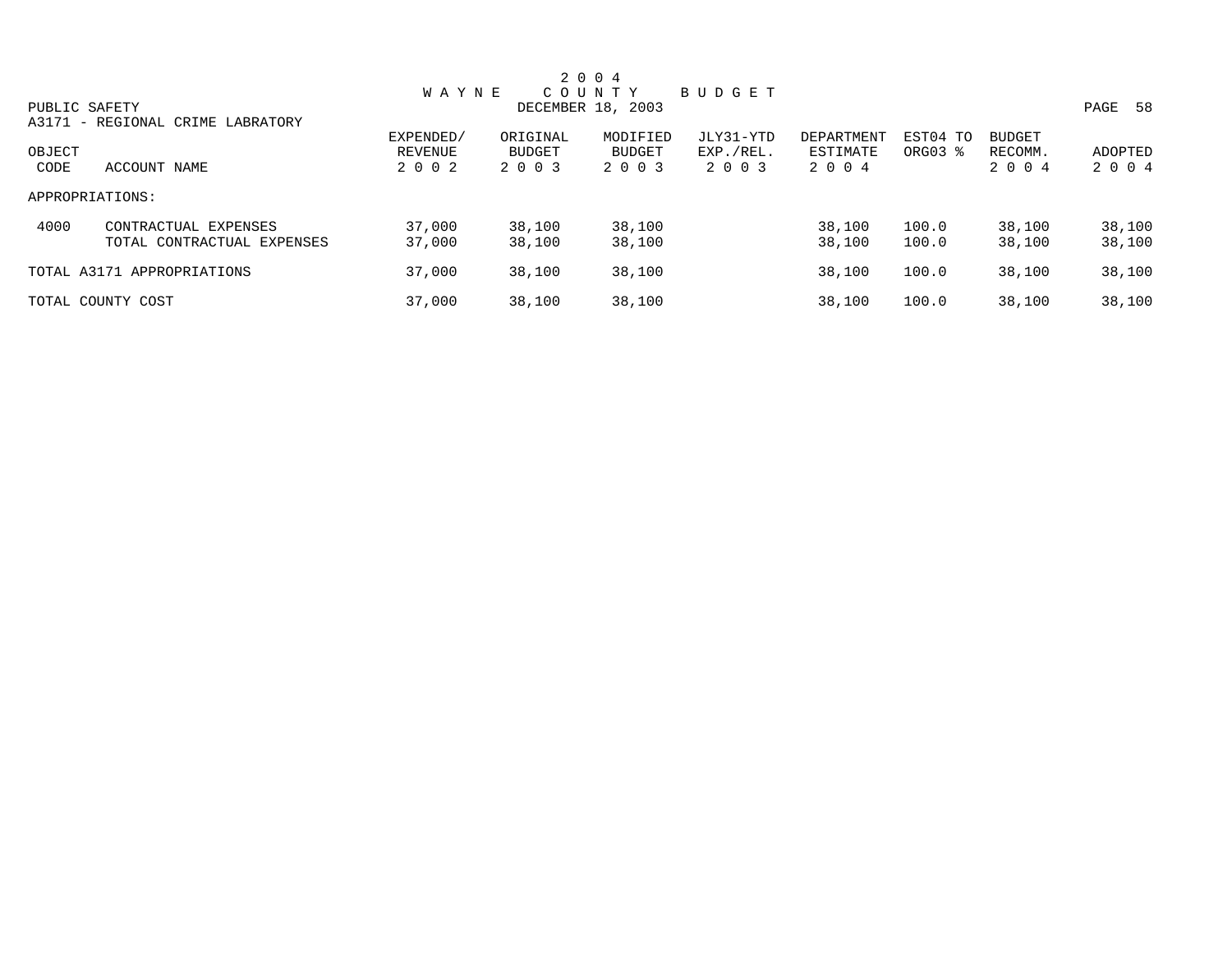|                                  |                                 |                |               | 2 0 0 4           |           |            |          |               |                |  |  |
|----------------------------------|---------------------------------|----------------|---------------|-------------------|-----------|------------|----------|---------------|----------------|--|--|
| COUNTY<br>BUDGET<br><b>WAYNE</b> |                                 |                |               |                   |           |            |          |               |                |  |  |
| PUBLIC SAFETY                    |                                 |                |               | DECEMBER 18, 2003 |           |            |          |               | PAGE<br>59     |  |  |
|                                  | A3315 - SPECIAL TRAFFIC PROGRAM |                |               |                   |           |            |          |               |                |  |  |
|                                  |                                 | EXPENDED/      | ORIGINAL      | MODIFIED          | JLY31-YTD | DEPARTMENT | EST04 TO | <b>BUDGET</b> |                |  |  |
| OBJECT                           |                                 | <b>REVENUE</b> | <b>BUDGET</b> | <b>BUDGET</b>     | EXP./REL. | ESTIMATE   | ORG03 %  | RECOMM.       | <b>ADOPTED</b> |  |  |
| CODE                             | ACCOUNT NAME                    | 2 0 0 2        | 2 0 0 3       | 2 0 0 3           | 2 0 0 3   | 2004       |          | 2004          | 2 0 0 4        |  |  |
| APPROPRIATIONS:                  |                                 |                |               |                   |           |            |          |               |                |  |  |
| 1017                             | SECY-CHAIRMAN/DWI               | 22,068         | 22,166        | 22,166            | 12,528    | 23,081     | 104.1    | 23,081        | 23,081         |  |  |
| 1021                             | DWI-CORD                        | 16,731         | 17,319        | 17,319            | 9,422     | 17,802     | 102.8    | 17,802        | 17,802         |  |  |
|                                  | TOTAL PERSONAL SERVICES         | 38,799         | 39,485        | 39,485            | 21,950    | 40,883     | 103.5    | 40,883        | 40,883         |  |  |
| 2200                             | OFFICE EQUIPMENT                | 6,495          |               |                   |           | 500        |          | 500           | 500            |  |  |
| 2500                             | OTHER EQUIPMENT                 | 33,872         | 25,975        | 25,975            | 1,574     | 15,000     | 57.7     | 20,000        | 20,000         |  |  |
|                                  | TOTAL EQUIPMENT                 | 40,367         | 25,975        | 25,975            | 1,574     | 15,500     | 59.7     | 20,500        | 20,500         |  |  |
|                                  |                                 |                |               |                   |           |            |          |               |                |  |  |
| 4126                             | FIELD SUPPLIES                  | 1,419          | 1,800         | 1,800             | 368       | 1,800      | 100.0    | 1,800         | 1,800          |  |  |
| 4150                             | OFFICE SUPPLIES                 | 262            | 400           | 400               | 174       | 400        | 100.0    | 400           | 400            |  |  |
| 4166                             | POSTAGE                         | 314            | 400           | 400               | 172       | 400        | 100.0    | 400           | 400            |  |  |
| 4210                             | GAS                             | 1,167          | 1,205         | 1,205             | 743       | 1,260      | 104.6    | 1,260         | 1,260          |  |  |
| 4220                             | LIGHT & POWER                   | 743            | 850           | 850               | 634       | 900        | 105.9    | 900           | 900            |  |  |
| 4230                             | TELEPHONE                       | 1,017          | 1,200         | 1,200             | 524       | 1,260      | 105.0    | 1,260         | 1,260          |  |  |
| 4240                             | <b>WATER</b>                    | 71             | 350           | 350               | 86        | 375        | 107.1    | 375           | 375            |  |  |
| 4414                             | DATA PROCESSING                 | 4,277          | 4,277         | 4,277             | 4,277     | 4,362      | 102.0    | 4,362         | 4,362          |  |  |
| 4416                             | DISTRICT ATTORNEY REINBURSEMNT  | 36,000         | 36,000        | 36,000            | 18,000    | 36,000     | 100.0    | 36,000        | 36,000         |  |  |
| 4424                             | EQUIPMENT - MAINT CONTRACT      | 1,203          | 1,000         | 1,000             | 218       | 1,000      | 100.0    | 1,000         | 1,000          |  |  |
| 4425                             | EQUIPMENT - MAINT / REPAIRS     | 2,131          | 3,500         | 3,500             | 1,067     | 3,000      | 85.7     | 3,000         | 3,000          |  |  |
| 4438                             | MAINTENANCE/REPAIRS             | 4,110          | 4,110         | 4,110             | 4,110     | 4,110      | 100.0    | 4,110         | 4,110          |  |  |
| 4461                             | PUBLIC EDUCATION                | 22,207         | 40,900        | 40,900            | 12,799    | 43,300     | 105.9    | 43,300        | 43,300         |  |  |
| 4483                             | TRAINING, SEMINARS, & SCHOOLS   | 924            | 2,250         | 2,250             |           | 2,250      | 100.0    | 2,250         | 2,250          |  |  |
| 4485                             | TRAVEL                          | 527            | 1,000         | 1,000             | 375       | 1,000      | 100.0    | 1,000         | 1,000          |  |  |
| 4503                             | ALCOH EVAL & REHAB              | 7,500          | 7,500         | 7,500             | 7,500     | 7,500      | 100.0    | 7,500         | 7,500          |  |  |
| 4538                             | DRUG COURT TRANSPORTATION       |                | 7,500         | 7,500             |           | 500        | 6.7      | 500           | 500            |  |  |
| 4559                             | JURY & TRIAL EXP/T&V            | 224            | 2,000         | 2,000             | 150       | 2,000      | 100.0    | 2,000         | 2,000          |  |  |
| 4570                             | REIMB TOWN & VILLAGE POLICE     | 9,899          | 17,000        | 17,000            | 7,390     | 17,000     | 100.0    | 17,000        | 17,000         |  |  |
| 4611                             | PROBATION                       | 60,000         | 75,000        | 75,000            | 38,000    | 60,000     | 80.0     | 100,000       | 100,000        |  |  |
| 4613                             | <b>SHERIFF</b>                  | 6,252          | 18,000        | 18,000            | 2,820     | 18,000     | 100.0    | 18,000        | 18,000         |  |  |
|                                  | TOTAL CONTRACTUAL EXPENSES      | 160,247        | 226,242       | 226,242           | 99,407    | 206,417    | 91.2     | 246,417       | 246,417        |  |  |
| 8100                             | PAYMENTS TO RETIREMENT SYS      | 339            | 887           | 887               |           | 2,539      | 286.2    | 3,393         | 3,393          |  |  |
| 8200                             | PAYMENTS TO STATE SOC SEC       | 2,709          | 3,020         | 3,020             | 1,527     | 3,126      | 103.5    | 3,126         | 3,126          |  |  |
| 8400                             | HOSPITALIZATION EXP.            | 7,839          | 9,016         | 9,016             | 5,259     | 10,819     | 120.0    | 10,819        | 10,819         |  |  |
| 8600                             | DISABILITY                      | 106            | 132           | 132               | 74        | 144        | 109.1    | 144           | 144            |  |  |
| 8901                             | EMPLOYEE ASSISTANCE PROGRAM     | 27             | 27            | 27                | 20        | 29         | 107.4    | 29            | 29             |  |  |
|                                  | TOTAL EMPLOYEE BENEFITS         | 11,020         | 13,082        | 13,082            | 6,880     | 16,657     | 127.3    | 17,511        | 17,511         |  |  |
|                                  | TOTAL A3315 APPROPRIATIONS      | 250,433        | 304,784       | 304,784           | 129,811   | 279,457    | 91.7     | 325,311       | 325,311        |  |  |
| REVENUES:                        |                                 |                |               |                   |           |            |          |               |                |  |  |
| 2615                             | STOP DWI FINES                  | 260,235        | 282,284       | 282,284           | 147,718   | 279,457    | 99.0     | 295,311       | 295,311        |  |  |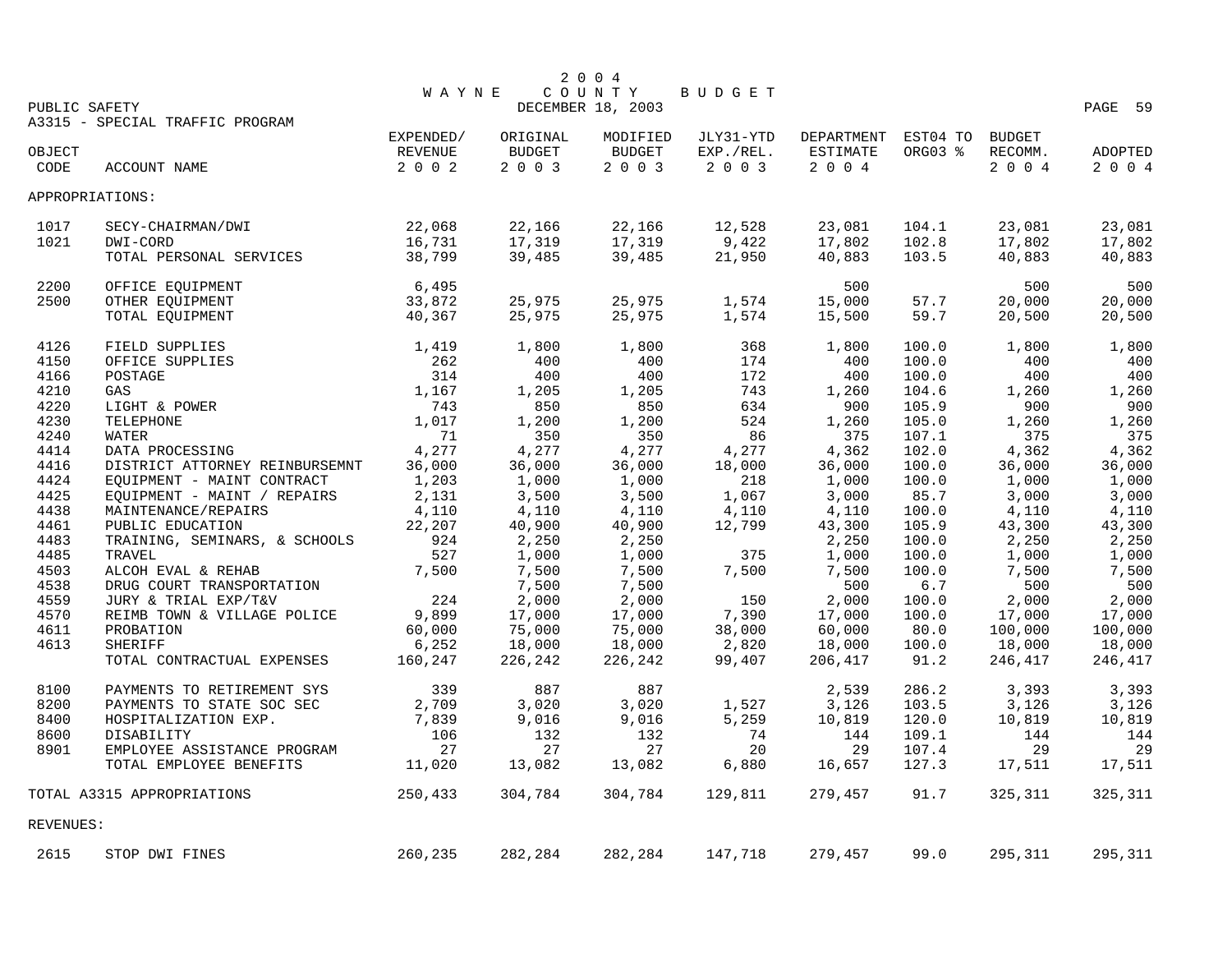|               |                                 |              |          | 2 0 0 4           |           |            |          |               |              |
|---------------|---------------------------------|--------------|----------|-------------------|-----------|------------|----------|---------------|--------------|
|               |                                 | <b>WAYNE</b> |          | C O U N T Y       | BUDGET    |            |          |               |              |
| PUBLIC SAFETY |                                 |              |          | DECEMBER 18, 2003 |           |            |          |               | PAGE<br>- 60 |
|               | A3315 - SPECIAL TRAFFIC PROGRAM |              |          |                   |           |            |          |               |              |
|               |                                 | EXPENDED/    | ORIGINAL | MODIFIED          | JLY31-YTD | DEPARTMENT | EST04 TO | <b>BUDGET</b> |              |
| OBJECT        |                                 | REVENUE      | BUDGET   | <b>BUDGET</b>     | EXP./REL. | ESTIMATE   | ORG03 %  | RECOMM.       | ADOPTED      |
| CODE          | ACCOUNT NAME                    | 2 0 0 2      | 2 0 0 3  | 2 0 0 3           | 2 0 0 3   | 2 0 0 4    |          | 2 0 0 4       | 2 0 0 4      |
| 3397          | GOVERNORS TRAFFIC SAFETY        | 16,550       |          |                   |           |            |          |               |              |
| 3716          | STATE AID                       |              | 7,500    | 7,500             |           |            |          |               |              |
|               | TOTAL A3315 REVENUES            | 276,785      | 289,784  | 289,784           | 147,718   | 279,457    | 96.4     | 295,311       | 295,311      |
|               | TOTAL COUNTY COST               | $26,352-$    | 15,000   | 15,000            | $17,907-$ |            |          | 30,000        | 30,000       |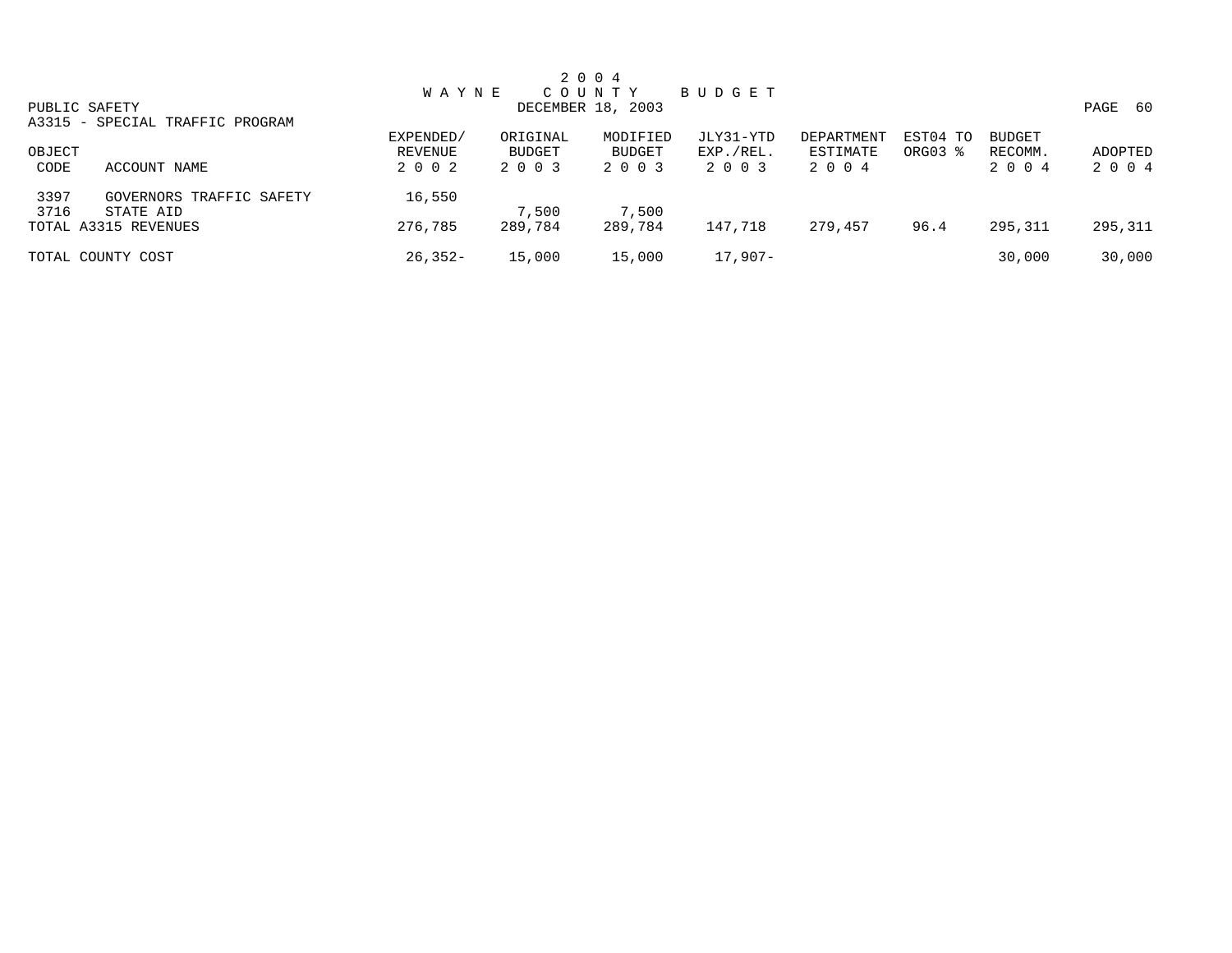|               |                                     |              |                  | 2 0 0 4           |                 |                     |                |                  |                  |
|---------------|-------------------------------------|--------------|------------------|-------------------|-----------------|---------------------|----------------|------------------|------------------|
|               |                                     | <b>WAYNE</b> |                  | COUNTY            | <b>BUDGET</b>   |                     |                |                  |                  |
| PUBLIC SAFETY | A3410 - MUTUAL AID                  |              |                  | DECEMBER 18, 2003 |                 |                     |                |                  | PAGE 61          |
|               |                                     | EXPENDED/    | ORIGINAL         | MODIFIED          | JLY31-YTD       | DEPARTMENT EST04 TO |                | <b>BUDGET</b>    |                  |
| OBJECT        |                                     | REVENUE      | <b>BUDGET</b>    | BUDGET            | EXP./REL.       | ESTIMATE            | ORG03 %        | RECOMM.          | ADOPTED          |
| CODE          | ACCOUNT NAME                        | 2002         | 2 0 0 3          | 2 0 0 3           | 2003            | 2 0 0 4             |                | 2 0 0 4          | 2 0 0 4          |
|               | APPROPRIATIONS:                     |              |                  |                   |                 |                     |                |                  |                  |
|               |                                     | 16,979       |                  |                   |                 |                     |                |                  |                  |
| 1084<br>1104  | FIRE CO-ORDINATOR<br>CLERK - TYPIST | 22,265       | 22,763<br>24,451 | 22,763<br>24,451  | 7,085<br>13,183 | 22,763<br>24,732    | 100.0<br>101.1 | 22,763<br>24,732 | 22,763<br>24,732 |
|               | TOTAL PERSONAL SERVICES             | 39,244       | 47,214           | 47,214            | 20,268          | 47,495              | 100.6          | 47,495           | 47,495           |
|               |                                     |              |                  |                   |                 |                     |                |                  |                  |
| 2000          | EQUIP & OTHER CAPITAL OUTLAY        | 7,123        | 3,550            | 3,550             | 3,395           | 2,610               | 73.5           | 2,610            | 2,610            |
| 2100          | FURNITURE AND FURNISHINGS           | 153          |                  |                   |                 |                     |                |                  |                  |
| 2300          | MOTOR VEHICLES                      | 26,650       |                  |                   |                 |                     |                |                  |                  |
|               | TOTAL EQUIPMENT                     | 33,926       | 3,550            | 3,550             | 3,395           | 2,610               | 73.5           | 2,610            | 2,610            |
| 4114          | CAR EXP                             | 5,231        | 2,900            | 3,927             | 1,833           | 2,900               | 100.0          | 2,900            | 2,900            |
| 4126          | FIELD SUPPLIES                      | 3,347        | 5,250            | 5,306             | 1,441           | 4,000               | 76.2           | 4,000            | 4,000            |
| 4150          | OFFICE SUPPLIES                     | 507          | 550              | 550               | 180             | 550                 | 100.0          | 550              | 550              |
| 4166          | POSTAGE                             | 1,250        | 1,250            | 1,250             |                 | 1,250               | 100.0          | 1,250            | 1,250            |
| 4181          | TRAINING MATERIALS                  | 1,645        | 2,000            | 2,000             | 547             | 2,000               | 100.0          | 2,000            | 2,000            |
| 4187          | UNIFORMS                            |              | 625              | 625               |                 | 625                 | 100.0          | 625              | 625              |
| 4210          | GAS                                 | 2,437        | 3,365            | 3,904             | 2,544           | 5,100               | 151.6          | 5,100            | 5,100            |
| 4220          | LIGHT & POWER                       | 3,093        | 5,320            | 5,320             | 4,141           | 7,300               | 137.2          | 7,300            | 7,300            |
| 4230          | TELEPHONE                           | 2,365        | 2,500            | 2,500             | 1,027           | 2,500               | 100.0          | 2,500            | 2,500            |
| 4240          | WATER                               | 794          | 3,604            | 3,604             | 701             | 3,500               | 97.1           | 2,000            | 2,000            |
| 4250          | REFUSE                              | 74           | 400              | 400               |                 | 400                 | 100.0          | 400              | 400              |
| 4414          | DATA PROCESSING                     | 973          | 973              | 973               | 973             | 1,131               | 116.2          | 1,131            | 1,131            |
| 4418          | <b>DUES</b>                         | 295          | 350              | 350               | 120             | 350                 | 100.0          | 350              | 350              |
| 4425          | EQUIPMENT - MAINT / REPAIRS         | 8,326        | 9,150            | 9,150             | 1,836           | 9,150               | 100.0          | 9,150            | 9,150            |
| 4438          | MAINTENANCE/REPAIRS                 | 11,894       | 13,550           | 13,550            | 12,377          | 18,287              | 135.0          | 18,287           | 18,287           |
| 4456          | PRINTING                            | 750          | 750              | 750               | 300             | 750                 | 100.0          | 750              | 750              |
| 4461          | PUBLIC EDUCATION                    | 826          | 1,500            | 1,500             |                 | 1,500               | 100.0          | 1,500            | 1,500            |
| 4472          | SUBSCRIPTIONS                       | 253          | 400              | 400               | 223             | 400                 | 100.0          | 400              | 400              |
| 4475          | SOFTWARE                            | 397          |                  |                   |                 |                     |                |                  |                  |
| 4483          | TRAINING, SEMINARS, & SCHOOLS       | 558          | 1,800            | 1,800             | 150             | 1,500               | 83.3           | 1,500            | 1,500            |
| 4485          | TRAVEL                              | 3,674        | 3,250            | 3,250             | 1,431           | 3,250               | 100.0          | 3,250            | 3,250            |
| 4521          | RECORD STORAGE                      | 440          | 700              | 700               |                 | 600                 | 85.7           | 600              | 600              |
| 4600          | MISC                                | 34           | 500              | 500               |                 | 500                 | 100.0          | 500              | 500              |
| 4680          | MERCY FLIGHT                        | 8,000        | 5,000            | 5,000             | 3,750           | 5,000               | 100.0          | 4,000            | 4,000            |
|               | TOTAL CONTRACTUAL EXPENSES          | 57,163       | 65,687           | 67,309            | 33,574          | 72,543              | 110.4          | 70,043           | 70,043           |
| 8100          | PAYMENTS TO RETIREMENT SYS          | 334          | 986              | 986               |                 | 2,721               | 276.0          | 2,820            | 2,820            |
| 8200          | PAYMENTS TO STATE SOC SEC           | 1,438        | 3,627            | 3,627             | 873             | 3,634               | 100.2          | 3,634            | 3,634            |
| 8400          | HOSPITALIZATION EXP.                | 6,513        | 7,360            | 7,360             | 4,293           | 8,831               | 120.0          | 8,831            | 8,831            |
| 8600          | DISABILITY                          | 106          | 132              | 132               | 74              | 159                 | 120.5          | 159              | 159              |
| 8901          | EMPLOYEE ASSISTANCE PROGRAM         | 13           | 14               | 14                | 13              | 15                  | 107.1          | 15               | 15               |
|               | TOTAL EMPLOYEE BENEFITS             | 8,404        | 12,119           | 12,119            | 5,253           | 15,360              | 126.7          | 15,459           | 15,459           |
|               | TOTAL A3410 APPROPRIATIONS          | 138,737      | 128,570          | 130,192           | 62,490          | 138,008             | 107.3          | 135,607          | 135,607          |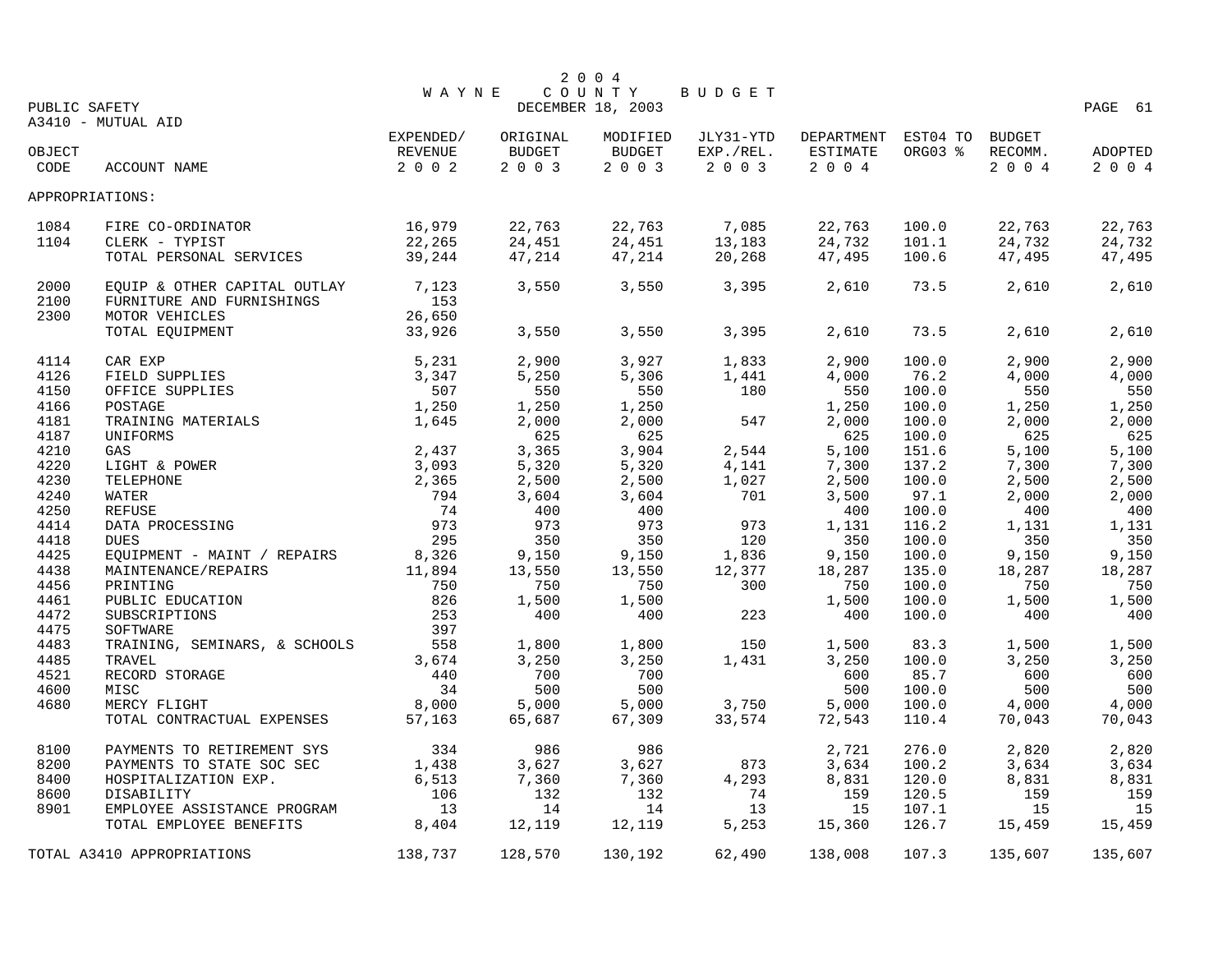|              |                                          |              |          | 2 0 0 4           |           |            |          |               |         |
|--------------|------------------------------------------|--------------|----------|-------------------|-----------|------------|----------|---------------|---------|
|              |                                          | <b>WAYNE</b> |          | C O U N T Y       | BUDGET    |            |          |               |         |
|              | PUBLIC SAFETY                            |              |          | DECEMBER 18, 2003 |           |            |          |               | PAGE 62 |
|              | A3410 - MUTUAL AID                       |              |          |                   |           |            |          |               |         |
|              |                                          | EXPENDED/    | ORIGINAL | MODIFIED          | JLY31-YTD | DEPARTMENT | EST04 TO | <b>BUDGET</b> |         |
| OBJECT       |                                          | REVENUE      | BUDGET   | BUDGET            | EXP./REL. | ESTIMATE   | ORG03 %  | RECOMM.       | ADOPTED |
| CODE         | ACCOUNT NAME                             | 2 0 0 2      | 2 0 0 3  | 2 0 0 3           | 2 0 0 3   | 2 0 0 4    |          | 2 0 0 4       | 2 0 0 4 |
| REVENUES:    |                                          |              |          |                   |           |            |          |               |         |
| 1280<br>2770 | SHARED SERVICES CHARGES<br>MISC REVENUES | 15,854       | 17,407   | 17,407            |           | 19,175     | 110.2    | 19,175        | 19,175  |
| 3960         | EMERGENCY DISASTER ASSIST.ST             |              |          | 217               |           |            |          |               |         |
| 4960         | EMERGENCY DISASTER ASSIST. FED           |              |          | 866               |           |            |          |               |         |
|              | TOTAL A3410 REVENUES                     | 15,854       | 17,407   | 18,490            |           | 19,175     | 110.2    | 19,175        | 19,175  |
|              | TOTAL COUNTY COST                        | 122,883      | 111,163  | 111,702           | 62,490    | 118,833    | 106.9    | 116,432       | 116,432 |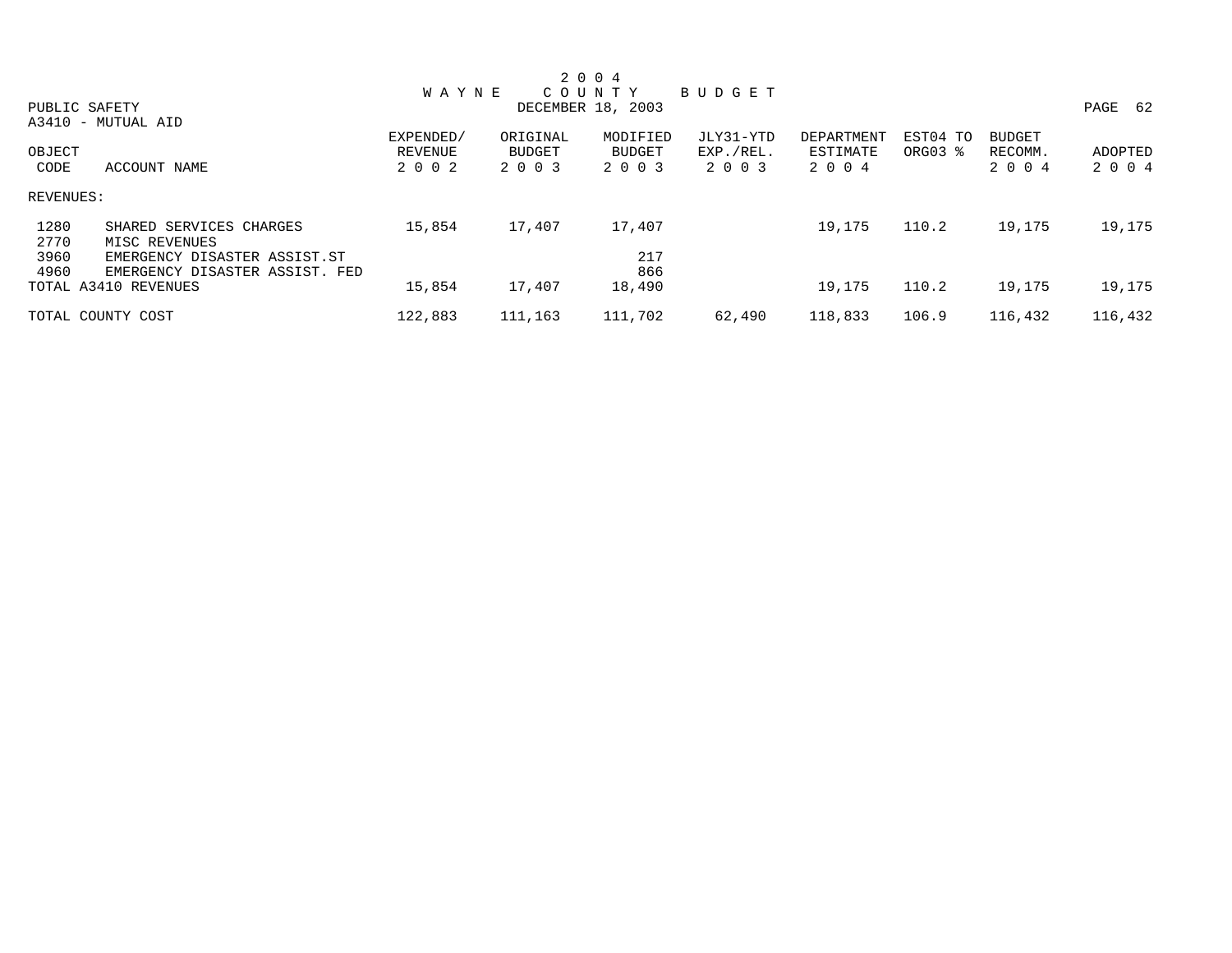|                 |                                     |                      |                    | 2 0 0 4            |                        |                                 |         |                          |         |
|-----------------|-------------------------------------|----------------------|--------------------|--------------------|------------------------|---------------------------------|---------|--------------------------|---------|
|                 |                                     | <b>WAYNE</b>         |                    | COUNTY             | BUDGET                 |                                 |         |                          |         |
| PUBLIC SAFETY   |                                     |                      |                    | DECEMBER 18, 2003  |                        |                                 |         |                          | PAGE 63 |
|                 | A3640 - EMERGENCY MANAGEMENT OFFICE |                      |                    |                    |                        |                                 |         |                          |         |
| OBJECT          |                                     | EXPENDED/<br>REVENUE | ORIGINAL<br>BUDGET | MODIFIED<br>BUDGET | JLY31-YTD<br>EXP./REL. | DEPARTMENT EST04 TO<br>ESTIMATE | ORG03 % | <b>BUDGET</b><br>RECOMM. | ADOPTED |
| CODE            | ACCOUNT NAME                        | 2 0 0 2              | 2 0 0 3            | 2 0 0 3            | 2 0 0 3                | 2 0 0 4                         |         | 2004                     | 2004    |
|                 |                                     |                      |                    |                    |                        |                                 |         |                          |         |
| APPROPRIATIONS: |                                     |                      |                    |                    |                        |                                 |         |                          |         |
| 1085            | DIRECTOR ODP                        | 46,272               | 47,884             | 47,884             | 25,819                 | 47,896                          | 100.0   | 47,896                   | 47,896  |
| 1112            | TYPIST                              | 24,829               | 25,837             | 25,837             | 13,954                 | 25,941                          | 100.4   | 25,941                   | 25,941  |
| 1284            | EMT COORDINATOR                     | 34,180               | 35,605             | 35,605             | 19,229                 | 35,745                          | 100.4   | 35,745                   | 35,745  |
| 1299            | RAD CHEM OFFCR                      | 1,332                | 2,000              | 2,000              | 711                    | 2,000                           | 100.0   | 2,000                    | 2,000   |
| 1494            | OPERATIONS OFFICER                  | 39,202               | 40,311             | 40,311             | 21,930                 | 41,020                          | 101.8   | 41,020                   | 41,020  |
| 1904            | OVERTIME                            |                      |                    | 3,776              | 3,720                  |                                 |         |                          |         |
|                 | TOTAL PERSONAL SERVICES             | 145,815              | 151,637            | 155,413            | 85,363                 | 152,602                         | 100.6   | 152,602                  | 152,602 |
| 4114            | CAR EXP                             | 1,440                | 2,000              | 2,000              | 330                    | 1,500                           | 75.0    | 1,500                    | 1,500   |
| 4126            | FIELD SUPPLIES                      | 1,500                | 1,500              | 2,588              | 1,366                  | 1,500                           | 100.0   | 1,500                    | 1,500   |
| 4150            | OFFICE SUPPLIES                     | 1,500                | 1,500              | 1,600              | 927                    | 1,500                           | 100.0   | 1,500                    | 1,500   |
| 4166            | POSTAGE                             | 1,000                | 1,000              | 1,000              | 193                    | 700                             | 70.0    | 700                      | 700     |
| 4181            | TRAINING MATERIALS                  | 1,488                | 1,500              | 1,757              | 1,498                  | 1,000                           | 66.7    | 1,500                    | 1,500   |
| 4210            | GAS                                 | 386                  | 780                | 780                | 446                    | 850                             | 109.0   | 850                      | 850     |
| 4220            | LIGHT & POWER                       | 6,397                | 7,100              | 7,100              | 4,008                  | 7,100                           | 100.0   | 7,100                    | 7,100   |
| 4230            | TELEPHONE                           | 6,846                | 8,000              | 11,071             | 7,507                  | 8,000                           | 100.0   | 8,000                    | 8,000   |
| 4240            | <b>WATER</b>                        | 538                  | 600                | 600                | 581                    | 1,200                           | 200.0   | 1,200                    | 1,200   |
| 4410            | CONFERENCE                          | 387                  | 700                | 700                |                        | 700                             | 100.0   | 700                      | 700     |
| 4414            | DATA PROCESSING                     | 2,649                | 2,649              | 2,649              | 2,649                  | 2,644                           | 99.8    | 2,644                    | 2,644   |
| 4418            | <b>DUES</b>                         | 15                   | 40                 | 40                 | 40                     | 40                              | 100.0   | 40                       | 40      |
| 4425            | EQUIPMENT - MAINT / REPAIRS         | 1,707                | 4,000              | 3,368              | 367                    |                                 |         |                          |         |
| 4438            | MAINTENANCE/REPAIRS                 | 14,069               | 13,980             | 13,980             | 6,217                  | 3,000                           | 21.5    | 13,980                   | 13,980  |
| 4485            | TRAVEL                              | 1,625                | 2,000              | 2,093              | 428                    | 2,000                           | 100.0   | 2,000                    | 2,000   |
| 4500            | FEES FOR SERVICES, NON EMPLOY       | 3,807                | 2,000              | 3,000              | 2,500                  | 3,000                           | 150.0   | 3,000                    | 3,000   |
| 4574            | SARA TITLE III                      | $1,057-$             | 1,500              | 26,124             | 598                    | 1,500                           | 100.0   | 1,500                    | 1,500   |
| 4600            | MISC                                | 1,346                | 1,000              | 1,000              |                        | 1,000                           | 100.0   | 500                      | 500     |
|                 | TOTAL CONTRACTUAL EXPENSES          | 45,642               | 51,849             | 81,450             | 29,655                 | 37,234                          | 71.8    | 48,214                   | 48,214  |
| 8100            | PAYMENTS TO RETIREMENT SYS          | 2,388                | 5,985              | 6,174              |                        | 16,786                          | 280.5   | 18,609                   | 18,609  |
| 8200            | PAYMENTS TO STATE SOC SEC           | 10,697               | 11,447             | 11,776             | 6,258                  | 11,674                          | 102.0   | 11,674                   | 11,674  |
| 8400            | HOSPITALIZATION EXP.                | 32,652               | 37,777             | 37,777             | 21,751                 | 44,746                          | 118.4   | 44,746                   | 44,746  |
| 8600            | DISABILITY                          | 424                  | 528                | 528                | 296                    | 576                             | 109.1   | 576                      | 576     |
| 8901            | EMPLOYEE ASSISTANCE PROGRAM         | 54                   | 55                 | 55                 | 55                     | 58                              | 105.5   | 58                       | 58      |
|                 | TOTAL EMPLOYEE BENEFITS             | 46,215               | 55,792             | 56,310             | 28,360                 | 73,840                          | 132.3   | 75,663                   | 75,663  |
|                 | TOTAL A3640 APPROPRIATIONS          | 237,672              | 259,278            | 293,173            | 143,378                | 263,676                         | 101.7   | 276,479                  | 276,479 |
| REVENUES:       |                                     |                      |                    |                    |                        |                                 |         |                          |         |
| 3306            | NUCLEAR FACILITY SUPPORT            | 204,600              | 204,600            | 204,600            |                        | 204,600                         | 100.0   | 204,600                  | 204,600 |
| 3317            | SARA TITLE III                      | 2,500                | 19,000             | 43,624             | 1,500                  | 1,500                           | 7.9     | 1,500                    | 1,500   |
| 3960            | EMERGENCY DISASTER ASSIST.ST        |                      |                    | 1,110              |                        |                                 |         |                          |         |
| 4305            | CIVIL DEFENSE                       | 24,551               | 1,500              | 1,500              | 4,872                  | 19,000                          | 1266.7  | 19,000                   | 19,000  |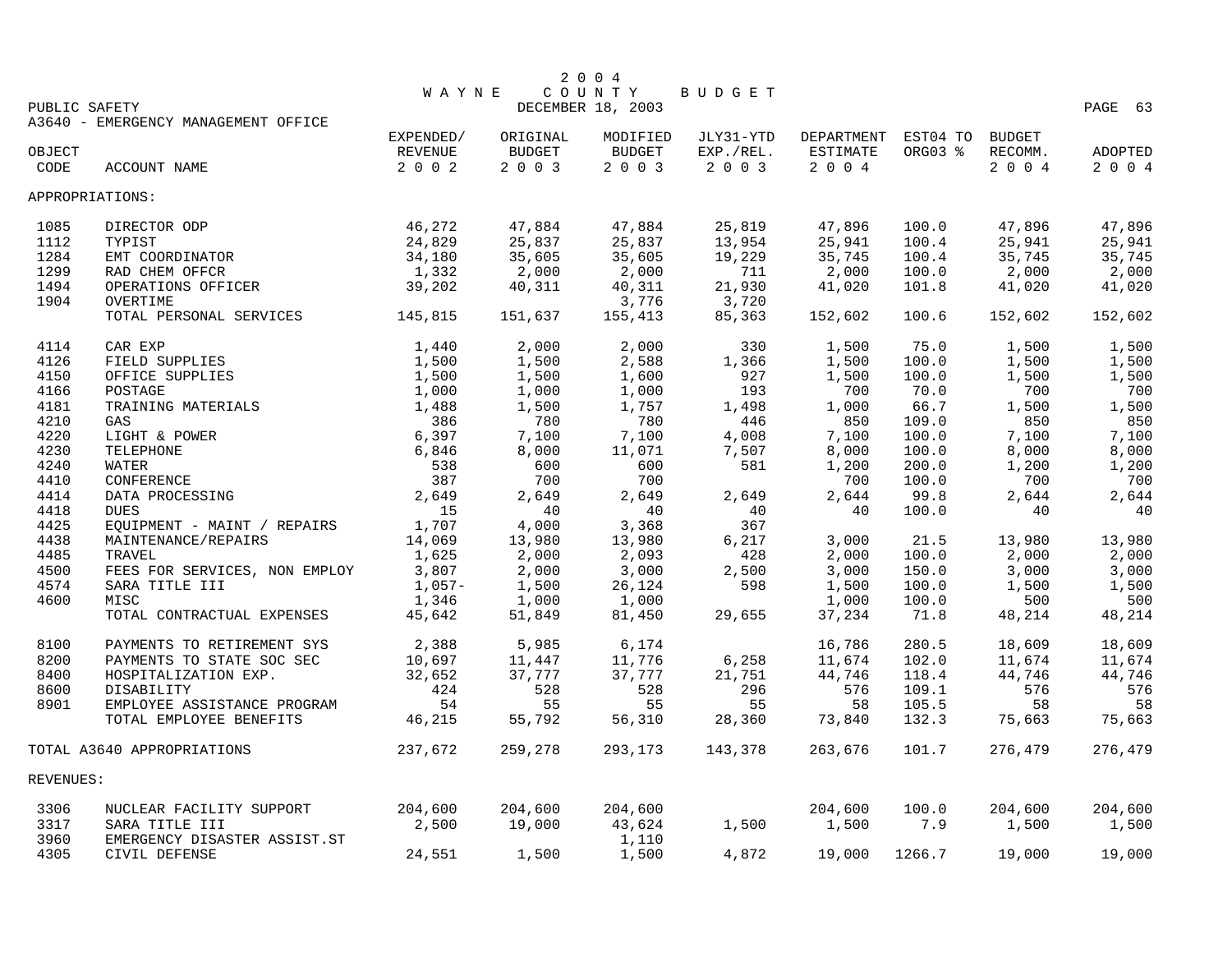|                                                                |                                 |                               | 2 0 0 4                       |                                   |                                |                     |                                  |                    |
|----------------------------------------------------------------|---------------------------------|-------------------------------|-------------------------------|-----------------------------------|--------------------------------|---------------------|----------------------------------|--------------------|
|                                                                | <b>WAYNE</b>                    |                               | C O U N T Y                   | BUDGET                            |                                |                     |                                  |                    |
| PUBLIC SAFETY                                                  |                                 |                               | DECEMBER 18, 2003             |                                   |                                |                     |                                  | PAGE<br>- 64       |
| A3640 - EMERGENCY MANAGEMENT OFFICE                            |                                 |                               |                               |                                   |                                |                     |                                  |                    |
| OBJECT<br>CODE<br>ACCOUNT NAME                                 | EXPENDED/<br>REVENUE<br>2 0 0 2 | ORIGINAL<br>BUDGET<br>2 0 0 3 | MODIFIED<br>BUDGET<br>2 0 0 3 | JLY31-YTD<br>EXP./REL.<br>2 0 0 3 | DEPARTMENT<br>ESTIMATE<br>2004 | EST04 TO<br>ORG03 % | <b>BUDGET</b><br>RECOMM.<br>2004 | ADOPTED<br>2 0 0 4 |
| 4960<br>EMERGENCY DISASTER ASSIST. FED<br>TOTAL A3640 REVENUES | 1,345<br>232,996                | 225,100                       | 4,441<br>255,275              | 6,372                             | 225,100                        | 100.0               | 225,100                          | 225,100            |
| TOTAL COUNTY COST                                              | 4,676                           | 34,178                        | 37,898                        | 137,006                           | 38,576                         | 112.9               | 51,379                           | 51,379             |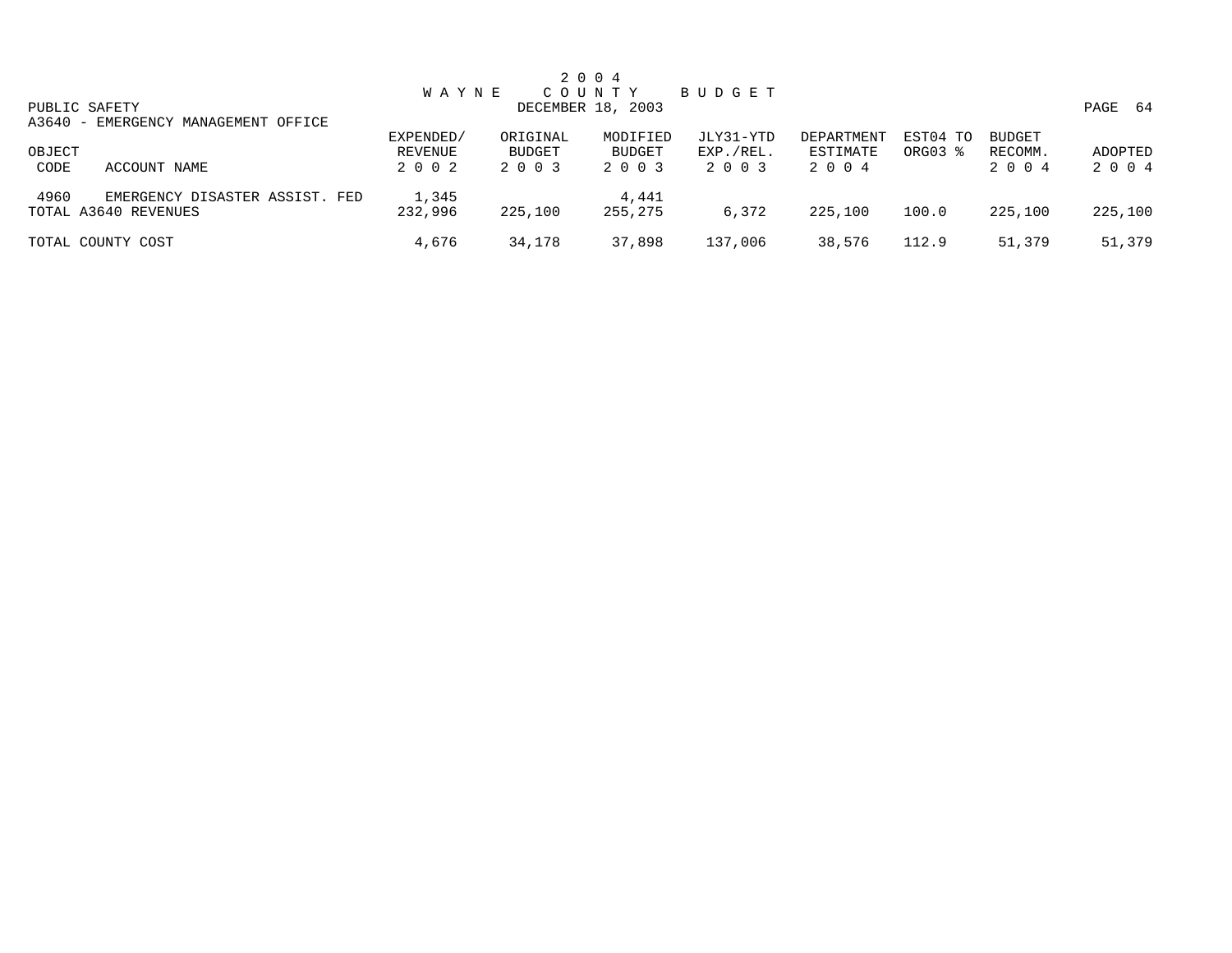|                 |                                                                                                                                |              |           | 2 0 0 4           |           |                            |         |           |           |
|-----------------|--------------------------------------------------------------------------------------------------------------------------------|--------------|-----------|-------------------|-----------|----------------------------|---------|-----------|-----------|
|                 |                                                                                                                                | <b>WAYNE</b> |           | COUNTY            | BUDGET    |                            |         |           |           |
| PUBLIC SAFETY   |                                                                                                                                |              |           | DECEMBER 18, 2003 |           |                            |         |           | PAGE 65   |
|                 | A3642 - E911 COMMUNICATIONS                                                                                                    |              |           |                   |           |                            |         |           |           |
|                 |                                                                                                                                | EXPENDED/    | ORIGINAL  | MODIFIED          | JLY31-YTD | DEPARTMENT EST04 TO BUDGET |         |           |           |
| OBJECT          |                                                                                                                                | REVENUE      | BUDGET    | <b>BUDGET</b>     | EXP./REL. | ESTIMATE                   | ORG03 % | RECOMM.   | ADOPTED   |
| CODE            | ACCOUNT NAME                                                                                                                   | 2 0 0 2      | 2 0 0 3   | 2003              | $2 0 0 3$ | 2 0 0 4                    |         | 2 0 0 4   | 2 0 0 4   |
| APPROPRIATIONS: |                                                                                                                                |              |           |                   |           |                            |         |           |           |
| 1489            | PUB SAFETY DIS (22)                                                                                                            | 646,814      | 705,104   | 685,104           | 348,078   | 705,752                    | 100.1   | 705,752   | 705,752   |
| 1509            | PUB SAF DIS SUPERV (4)                                                                                                         | 135,925      | 141,858   | 141,858           | 75,412    | 142,739                    | 100.6   | 142,739   | 142,739   |
| 1511            | PSD SUB                                                                                                                        | 8,218        | 13,750    | 13,750            | 6,431     | 13,750                     | 100.0   | 13,750    | 13,750    |
| 1512            | DEPUTY E-911 COORD                                                                                                             |              | 44,500    | 44,500            | 18,413    | 44,500                     | 100.0   | 44,500    | 44,500    |
| 1514            | E-911 COORD                                                                                                                    | 52,434       | 53,834    | 53,834            | 29,275    | 54,244                     | 100.8   | 54,244    | 54,244    |
| 1904            | OVERTIME                                                                                                                       | 94,106       | 74,768    | 96,554            | 57,448    | 78,506                     | 105.0   | 67,291    | 67,291    |
| 1906            |                                                                                                                                |              | 19,374    | 19,374            | 9,366     | 19,374                     | 100.0   | 19,374    | 19,374    |
|                 | SHIFT DIFFERENTIAL 18,855<br>TOTAL PERSONAL SERVICES 956,352                                                                   |              | 1,053,188 | 1,054,974         | 544,423   | 1,058,865                  | 100.5   | 1,047,650 | 1,047,650 |
| 2200            | OFFICE EOUIPMENT                                                                                                               | 550          | 980       | 1,134             |           |                            |         |           |           |
| 2500            | OTHER EQUIPMENT                                                                                                                | 17,020       | 5,275     | 5,275             | 2,738     | 3,830                      | 72.6    | 3,830     | 3,830     |
|                 | 17,570<br>TOTAL EQUIPMENT                                                                                                      |              | 6, 255    | 6,409             | 2,738     | 3,830                      | 61.2    | 3,830     | 3,830     |
| 4100            | ERIALS<br>S<br>S<br>$1,250$<br>$1,500$<br>$1,600$<br>$943$<br>$360$<br>$5,814$<br>$102,887$<br>$5,423$<br>SUPPLIES & MATERIALS |              | 1,530     | 1,530             | 725       | 1,450                      | 94.8    | 1,450     | 1,450     |
| 4114            | CAR EXP                                                                                                                        |              | 1,250     | 1,250             | 663       | 1,400                      | 112.0   | 1,400     | 1,400     |
| 4150            | OFFICE SUPPLIES                                                                                                                |              | 2,300     | 2,300             | 654       | 2,000                      | 87.0    | 2,000     | 2,000     |
| 4166            | POSTAGE                                                                                                                        |              | 880       | 880               | 329       | 880                        | 100.0   | 880       | 880       |
| 4187            | UNIFORMS                                                                                                                       |              | 1,800     | 1,800             | 806       | 1,800                      | 100.0   | 1,800     | 1,800     |
| 4210            | GAS                                                                                                                            |              | 440       | 480               | 326       | 600                        | 136.4   | 600       | 600       |
| 4220            | LIGHT & POWER                                                                                                                  |              | 7,080     | 7,080             | 5,662     | 10,350                     | 146.2   | 10,350    | 10,350    |
| 4230            | TELEPHONE                                                                                                                      |              | 108,000   | 108,000           | 52,740    | 97,644                     | 90.4    | 97,644    | 97,644    |
| 4232            | TELETYPE                                                                                                                       | 5,423        | 5,192     | 5,192             | 1,236     | 5,120                      | 98.6    | 5,120     | 5,120     |
| 4234            | TELEPHONE - LEASE LINES<br>WATER 37,800                                                                                        |              | 27,912    | 22,912            | 10,421    | 17,252                     | 61.8    | 17,252    | 17,252    |
| 4240            | WATER                                                                                                                          | 169<br>830   | 375       | 375               | 221       | 375                        | 100.0   | 375       | 375       |
| 4408            | COPIER EXPENSE                                                                                                                 | 830          | 813       | 813               | 672       | 845                        | 103.9   | 845       | 845       |
| 4414            | DATA PROCESSING                                                                                                                | 22,937       | 21,937    | 21,937            | 21,937    | 15,916                     | 72.6    | 15,916    | 15,916    |
| 4424            | EQUIPMENT - MAINT CONTRACT                                                                                                     | 64,858       | 68,448    | 68,448            | 32,336    | 67,169                     | 98.1    | 67,169    | 67,169    |
| 4425            | EQUIPMENT - MAINT / REPAIRS                                                                                                    | 6,302        | 5,265     | 5,693             | 3,550     | 5,970                      | 113.4   | 5,970     | 5,970     |
| 4437            | LEASE                                                                                                                          | 12,000       | 12,000    | 12,000            | 7,000     | 12,000                     | 100.0   | 12,000    | 12,000    |
| 4438            | MAINTENANCE/REPAIRS                                                                                                            | 20,280       | 21,939    | 21,939            | 18,420    | 21,939                     | 100.0   | 21,939    | 21,939    |
| 4460            | PROMOTION                                                                                                                      | 767          | 700       | 700               | 19        | 700                        | 100.0   | 700       | 700       |
| 4475            | SOFTWARE                                                                                                                       | 4,506        | 5,000     | 5,000             | 300       | 1,500                      | 30.0    | 1,500     | 1,500     |
| 4483            | TRAINING, SEMINARS, & SCHOOLS                                                                                                  | 2,766        | 3,600     | 3,600             | 936       | 4,000                      | 111.1   | 4,000     | 4,000     |
| 4493            | CLERICAL SERV CONTRACTS                                                                                                        | 15,854       | 17,407    | 17,407            |           | 19,056                     | 109.5   | 19,056    | 19,056    |
| 4532            | MEDICAL DIRECTOR                                                                                                               |              | 2,000     | 2,000             |           |                            |         |           |           |
| 4533            | MOBILE COMPUTER SUPPLY/REPAIR                                                                                                  | 9,878        | 10,982    | 15,982            | 7,401     | 14,620                     | 133.1   | 14,620    | 14,620    |
| 4600            | MISC                                                                                                                           | 3,916        | 4,000     | 3,846             | 1,889     | 4,000                      | 100.0   | 4,000     | 4,000     |
|                 | TOTAL CONTRACTUAL EXPENSES                                                                                                     | 324,907      | 330,850   | 331,164           | 168,243   | 306,586                    | 92.7    | 306,586   | 306,586   |
| 8100            | PAYMENTS TO RETIREMENT SYS                                                                                                     | 14,985       | 42,088    | 42,088            |           | 116,475                    | 276.7   | 125,877   | 125,877   |
| 8200            | PAYMENTS TO STATE SOC SEC                                                                                                      | 72,995       | 80,493    | 80,493            | 41,343    | 81,003                     | 100.6   | 80,145    | 80,145    |
| 8400            | HOSPITALIZATION EXP.                                                                                                           | 120,883      | 144,686   | 144,686           | 77,296    | 182,406                    | 126.1   | 182,406   | 182,406   |
| 8600            | DISABILITY                                                                                                                     | 2,831        | 3,696     | 3,696             | 1,983     | 4,032                      | 109.1   | 4,032     | 4,032     |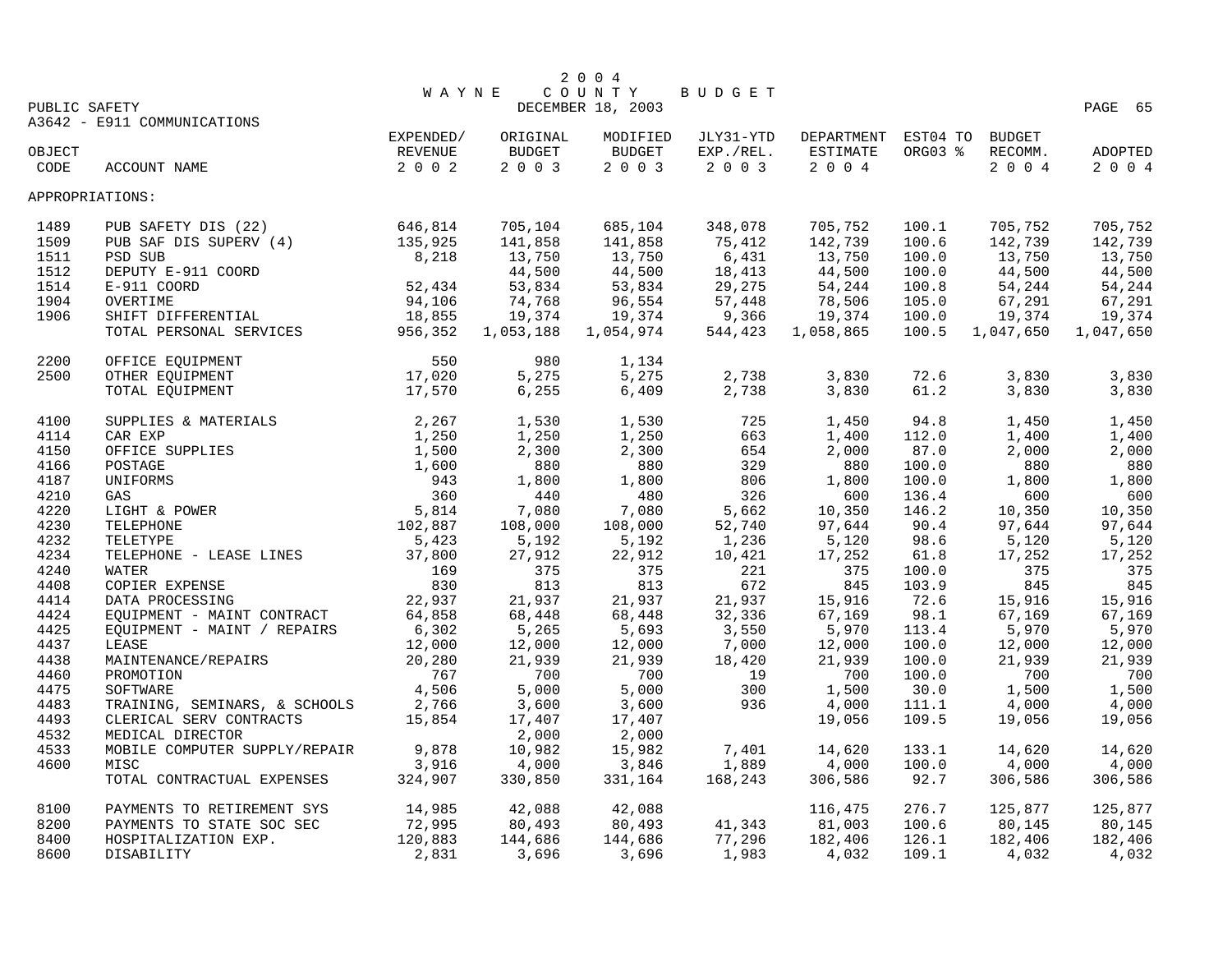|                                |                                                                                                                                                |               |               |                                        |                   |       |               | PAGE 66             |
|--------------------------------|------------------------------------------------------------------------------------------------------------------------------------------------|---------------|---------------|----------------------------------------|-------------------|-------|---------------|---------------------|
|                                |                                                                                                                                                |               |               |                                        |                   |       |               |                     |
|                                | EXPENDED/                                                                                                                                      | ORIGINAL      | MODIFIED      | JLY31-YTD                              | <b>DEPARTMENT</b> |       | <b>BUDGET</b> |                     |
|                                | REVENUE                                                                                                                                        | <b>BUDGET</b> | <b>BUDGET</b> | EXP./REL.                              | ESTIMATE          |       | RECOMM.       | ADOPTED             |
| ACCOUNT NAME                   | 2 0 0 2                                                                                                                                        | 2 0 0 3       | 2 0 0 3       | 2 0 0 3                                | 2 0 0 4           |       | 2 0 0 4       | 2 0 0 4             |
| EMPLOYEE ASSISTANCE PROGRAM    | 378                                                                                                                                            | 385           | 385           | 385                                    | 406               | 105.5 | 406           | 406                 |
| TOTAL EMPLOYEE BENEFITS        | 212,072                                                                                                                                        | 271,348       | 271,348       | 121,007                                | 384,322           | 141.6 | 392,866       | 392,866             |
|                                | 1,510,901                                                                                                                                      | 1,661,641     | 1,663,895     | 836,411                                | 1,753,603         | 105.5 | 1,750,932     | 1,750,932           |
|                                |                                                                                                                                                |               |               |                                        |                   |       |               |                     |
| E911 - SURCHARGES              | 182,815                                                                                                                                        | 183,414       | 183,414       | 122,773                                | 183,414           | 100.0 | 183,414       | 183,414             |
| E911 WIRELESS                  |                                                                                                                                                | 50,000        | 50,000        | 21,200                                 | 60,000            | 120.0 | 66,000        | 66,000              |
| EMERGENCY DISASTER ASSIST.ST   |                                                                                                                                                |               | 443           |                                        |                   |       |               |                     |
| EMERGENCY DISASTER ASSIST. FED |                                                                                                                                                |               | 1,771         |                                        |                   |       |               |                     |
|                                | 182,815                                                                                                                                        | 233,414       | 235,628       | 143,973                                | 243,414           | 104.3 | 249,414       | 249,414             |
|                                | 1,328,086                                                                                                                                      | 1,428,227     | 1,428,267     | 692,438                                | 1,510,189         | 105.7 | 1,501,518     | 1,501,518           |
|                                | PUBLIC SAFETY<br>A3642 - E911 COMMUNICATIONS<br>OBJECT<br>TOTAL A3642 APPROPRIATIONS<br>REVENUES:<br>TOTAL A3642 REVENUES<br>TOTAL COUNTY COST |               | <b>WAYNE</b>  | 2 0 0 4<br>COUNTY<br>DECEMBER 18, 2003 | BUDGET            |       |               | EST04 TO<br>ORG03 % |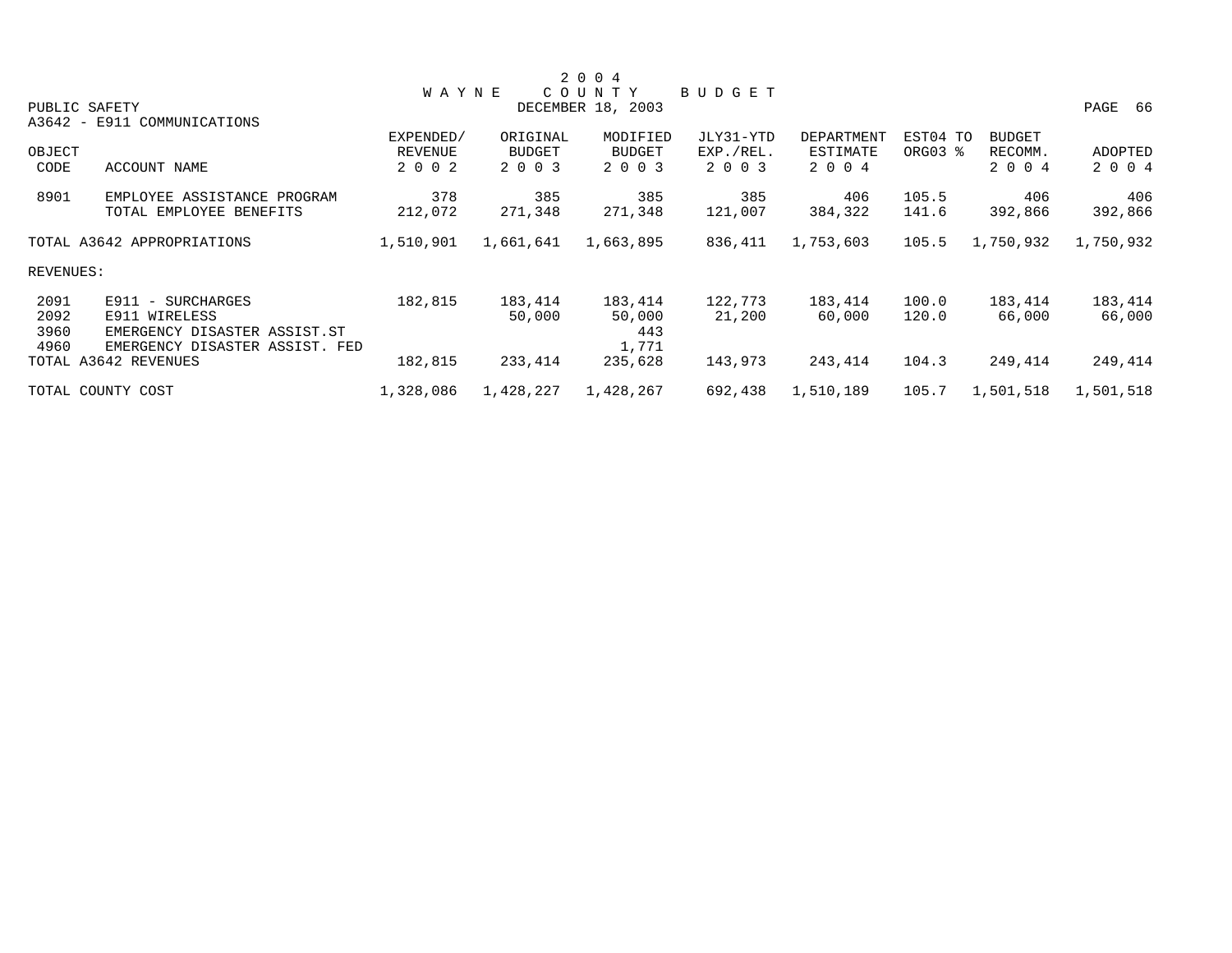|              |                                         |                |                                  | 2 0 0 4           |               |                      |          |         |                                 |
|--------------|-----------------------------------------|----------------|----------------------------------|-------------------|---------------|----------------------|----------|---------|---------------------------------|
|              |                                         | <b>WAYNE</b>   |                                  | COUNTY            | <b>BUDGET</b> |                      |          |         |                                 |
|              | PUBLIC SAFETY                           |                |                                  | DECEMBER 18, 2003 |               |                      |          |         | PAGE 67                         |
|              | A3644 - ALS SERVICES                    | EXPENDED/      | ORIGINAL                         | MODIFIED          | JLY31-YTD     | DEPARTMENT           | EST04 TO | BUDGET  |                                 |
| OBJECT       |                                         | <b>REVENUE</b> | BUDGET                           | <b>BUDGET</b>     | EXP./REL.     | <b>ESTIMATE</b>      | ORG03 %  | RECOMM. | <b>ADOPTED</b>                  |
| CODE         | ACCOUNT NAME                            | 2 0 0 2        | 2 0 0 3                          | 2 0 0 3           | 2 0 0 3       | 2004                 |          | 2004    | 2004                            |
|              |                                         |                |                                  |                   |               |                      |          |         |                                 |
|              | APPROPRIATIONS:                         |                |                                  |                   |               |                      |          |         |                                 |
| 1548         | ALS TECHNICIAN (3)                      | 21,895         | 92,253                           | 92,253            | 49,674        | 99,121               | 107.4    | 99,121  | 99,121                          |
| 1549         | ALS TECH SUB (5)                        | 2,506          | 13,637                           | 13,637            | 1,676         | 42,250               | 309.8    | 8,900   | 8,900                           |
| 1904         | OVERTIME                                | 1,256          | 10,572                           | 11,020            | 2,755         | 8,500                | 80.4     | 8,500   | 8,500                           |
|              | TOTAL PERSONAL SERVICES                 | 25,657         | 116,462                          | 116,910           | 54,105        | 149,871              | 128.7    | 116,521 | 116,521                         |
| 2000         | EQUIP & OTHER CAPITAL OUTLAY            | 41,955         | 1,550                            | 1,550             | 654           | 1,600                | 103.2    | 1,600   | 1,600                           |
| 2500         | OTHER EQUIPMENT                         | 10,929         | 275                              | 1,683             | 358           | 3,000                | 1090.9   |         |                                 |
|              | TOTAL EQUIPMENT                         | 52,884         | 1,825                            | 3,233             | 1,012         | 4,600                | 252.1    | 1,600   | 1,600                           |
| 4100         | SUPPLIES & MATERIALS                    | 12,078         | 6,000                            | 6,000             | 3,834         | 7,925                | 132.1    | 6,500   | 6,500                           |
| 4114         | CAR EXP                                 | 3,605          | 5,000                            | 5,000             | 1,201         | 3,000                | 60.0     | 3,000   | 3,000                           |
| 4187         | UNIFORMS                                | 4,000          | 3,000                            | 3,000             | 385           | 3,600                | 120.0    | 1,800   | 1,800                           |
| 4210         | GAS                                     |                | 800                              | 2,214             | 1,303         | 2,400                | 300.0    | 2,400   | 2,400                           |
| 4220         | LIGHT & POWER                           | 358            | 2,000                            | 1,000             | 511           | 975                  | 48.8     | 975     | 975                             |
| 4230         | TELEPHONE                               | 1,232          | 4,200                            | 4,200             | 2,057         | 4,100                | 97.6     | 4,000   | 4,000                           |
| 4240<br>4300 | WATER                                   | 34             |                                  |                   |               | 298                  |          | 298     | 298                             |
| 4424         | INSURANCE<br>EQUIPMENT - MAINT CONTRACT |                |                                  |                   |               | 2,044                |          | 2,044   | 2,044                           |
| 4425         | EQUIPMENT - MAINT / REPAIRS             | 583            | 2,000                            | 2,000             |               | 1,400                | 70.0     | 1,400   | 1,400                           |
| 4438         | MAINTENANCE/REPAIRS                     |                | 1,000                            | 1,000             |               | 1,000                | 100.0    | 1,000   | 1,000                           |
| 4483         | TRAINING, SEMINARS, & SCHOOLS           |                | 5,000                            | 5,000             | 60            | 5,500                | 110.0    | 5,500   | 5,500                           |
| 4500         | FEES FOR SERVICES, NON EMPLOY           |                | 18,304                           | 17,254            | 4,064         | 10,144               | 55.4     | 7,488   | 7,488                           |
| 4532         | MEDICAL DIRECTOR                        |                | 2,500                            | 2,500             | 2,500         | 3,000                | 120.0    | 3,000   | 3,000                           |
| 4600         | MISC                                    | 4,833          | 2,000                            | 1,642             | 788           | 2,000                | 100.0    | 2,000   | 2,000                           |
|              | TOTAL CONTRACTUAL EXPENSES              | 26,723         | 51,804                           | 50,810            | 16,703        | 47,386               | 91.5     | 41,405  | 41,405                          |
| 8100         | PAYMENTS TO RETIREMENT SYS              |                | 4,659                            | 4,659             |               | 10,197               | 218.9    | 12,314  | 12,314                          |
| 8200         | PAYMENTS TO STATE SOC SEC               | 1,920          | 8,909                            | 8,909             | 3,968         | 11,465               | 128.7    | 8,914   | 8,914                           |
| 8400         | HOSPITALIZATION EXP.                    | 1,066          | 20,328                           | 20,328            | 4,906         | 27,468               | 135.1    | 27,468  | 27,468                          |
| 8600         | DISABILITY                              | 100            | 396                              | 396               | 222           | 396                  | 100.0    | 432     | 432                             |
| 8901         | EMPLOYEE ASSISTANCE PROGRAM             |                | 42                               | 42                | 41            | 73                   | 173.8    | 44      | 44                              |
|              | TOTAL EMPLOYEE BENEFITS                 | 3,086          | 34,334                           | 34,334            | 9,137         | 49,599               | 144.5    | 49,172  | 49,172                          |
|              | TOTAL A3644 APPROPRIATIONS              | 108,350        | 204,425                          | 205,287           | 80,957        | 251,456              | 123.0    | 208,698 | 208,698                         |
| REVENUES:    |                                         |                |                                  |                   |               |                      |          |         |                                 |
| 1615         | OTHER THIRD PARTY PAYER                 | 100            | 130,000                          | 130,000           | 30,045        | 96,425               | 74.2     | 69,160  | 69,160                          |
| 3716         | STATE AID                               |                |                                  |                   |               |                      |          |         |                                 |
| 3960         | EMERGENCY DISASTER ASSIST.ST            |                |                                  | 90                |               |                      |          |         |                                 |
| 4960         | EMERGENCY DISASTER ASSIST. FED          |                |                                  | 358               |               |                      |          |         |                                 |
|              | TOTAL A3644 REVENUES                    | 100            | 130,000                          | 130,448           | 30,045        | 96,425               | 74.2     | 69,160  | 69,160                          |
|              | TOTAL COUNTY COST                       | 108,250        | 74,425                           | 74,839            | 50,912        | 155,031              | 208.3    | 139,538 | 139,538                         |
|              | TOTAL PUBLIC SAFETY                     |                | 13,860,212 14,535,221 14,587,893 |                   |               | 7,561,549 15,496,584 |          |         | 106.6 15, 546, 516 15, 546, 516 |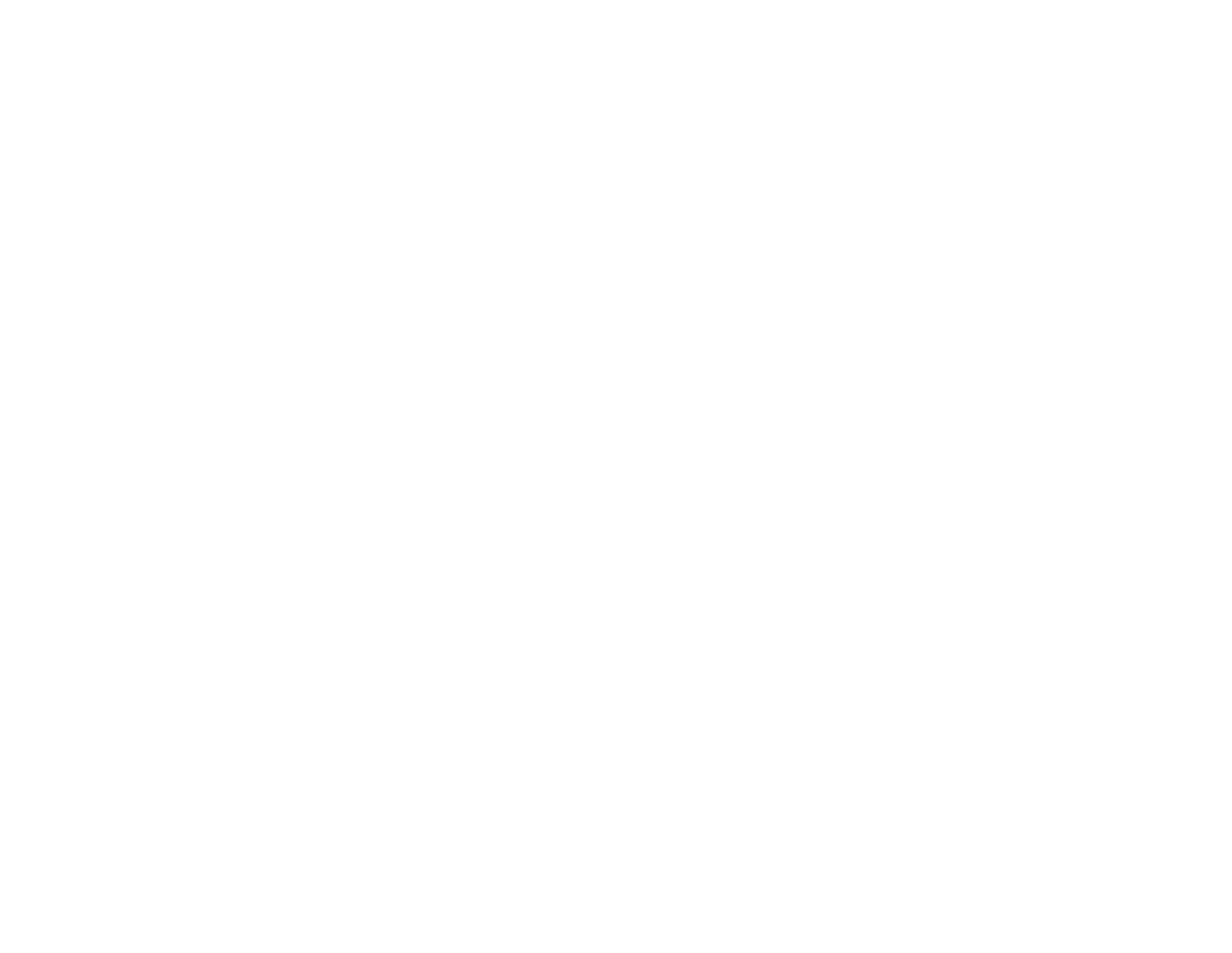|                 |                                           |              |               | 2004              |           |            |                 |         |         |
|-----------------|-------------------------------------------|--------------|---------------|-------------------|-----------|------------|-----------------|---------|---------|
|                 |                                           | <b>WAYNE</b> |               | COUNTY            | BUDGET    |            |                 |         |         |
| <b>HEALTH</b>   |                                           |              |               | DECEMBER 18, 2003 |           |            |                 |         | PAGE 68 |
|                 | A4010 - PUBLIC HEALTH                     |              |               |                   |           |            |                 |         |         |
|                 |                                           | EXPENDED/    | ORIGINAL      | MODIFIED          | JLY31-YTD | DEPARTMENT | EST04 TO BUDGET |         |         |
| OBJECT          |                                           | REVENUE      | <b>BUDGET</b> | <b>BUDGET</b>     | EXP./REL. | ESTIMATE   | ORG03 %         | RECOMM. | ADOPTED |
| CODE            | ACCOUNT NAME                              | $2 0 0 2$    | 2003          | 2003              | $2 0 0 3$ | 2004       |                 | 2004    | 2 0 0 4 |
| APPROPRIATIONS: |                                           |              |               |                   |           |            |                 |         |         |
| 1104            | CLERK - TYPIST                            | 21,555       | 24,267        | 24,267            | 13,293    | 24,545     | 101.1           | 24,545  | 24,545  |
| 1112            | TYPIST                                    | 18,869       | 21,275        | 21,275            | 9,030     | 23,492     | 110.4           | 23,492  | 23,492  |
| 1122            | ACCOUNT CLERK                             | 23,577       | 24,691        | 24,691            | 13,431    | 25,073     | 101.5           | 25,073  | 25,073  |
| 1123            | ACCT CLK-TYPIST                           | 20,866       |               |                   |           |            |                 |         |         |
| 1142            | SR CLERK - TYPIST                         | 25,748       | 26,745        | 26,745            | 14,245    | 27,095     | 101.3           | 27,095  | 27,095  |
| 1154            | SR ACCOUNT CLERK                          | 29,341       | 26,548        | 26,548            | 14,174    | 27,114     | 102.1           | 27,114  | 27,114  |
| 1477            | DIR PUBLIC HEALTH                         | 63,021       | 65,319        | 65,319            | 35,254    | 65,319     | 100.0           | 65,319  | 65,319  |
| 1484            | EMS COORD PT                              |              |               |                   |           |            |                 |         |         |
| 1486            | PUBLIC HEALTH ED                          |              |               |                   |           |            |                 |         |         |
| 1487            | RECEPTIONIST PT                           | 8,141        | 10,115        | 10,115            | 4,780     | 10,148     | 100.3           | 10,148  | 10,148  |
| 1513            | ADMIN AIDE                                | 41,100       | 42,558        | 42,558            | 22,942    | 42,701     | 100.3           | 42,701  | 42,701  |
| 1904            | OVERTIME                                  | 842          | 600           | 600               | 597       | 400        | 66.7            | 400     | 400     |
|                 | TOTAL PERSONAL SERVICES                   | 253,060      | 242,118       | 242,118           | 127,746   | 245,887    | 101.6           | 245,887 | 245,887 |
| 2000            | EQUIP & OTHER CAPITAL OUTLAY              | 16,637       | 3,080         | 3,080             | 1,323     | 4,750      | 154.2           | 4,750   | 4,750   |
| 2100            | FURNITURE AND FURNISHINGS                 |              |               |                   |           |            |                 |         |         |
| 2300            | MOTOR VEHICLES                            |              | 12,500        | 12,500            |           |            |                 |         |         |
| 2500            | OTHER EQUIPMENT                           |              |               |                   |           |            |                 |         |         |
|                 | TOTAL EQUIPMENT                           | 16,637       | 15,580        | 15,580            | 1,323     | 4,750      | 30.5            | 4,750   | 4,750   |
|                 |                                           |              |               |                   |           |            |                 |         |         |
| 4100            | SUPPLIES & MATERIALS                      |              |               |                   |           |            |                 |         |         |
| 4116            | COMPUTER SUPPLIES                         | 999          | 1,500         | 1,500             | 147       | 1,000      | 66.7            | 1,000   | 1,000   |
| 4150            | OFFICE SUPPLIES                           | 3,847        | 3,000         | 3,000             | 718       | 2,000      | 66.7            | 2,000   | 2,000   |
| 4166            | POSTAGE                                   | 1,209        | 1,600         | 1,600             | 85        | 360        | 22.5            | 360     | 360     |
| 4210            | GAS                                       | 461          | 463           | 1,363             | 513       | 1,000      | 216.0           | 1,000   | 1,000   |
| 4220            | LIGHT & POWER                             | 6,947        | 7,812         | 7,812             | 4,099     | 7,500      | 96.0            | 7,500   | 7,500   |
| 4230            | TELEPHONE                                 | 7,315        | 8,000         | 8,000             | 2,046     | 6,000      | 75.0            | 6,000   | 6,000   |
| 4240            | WATER                                     | 363          | 529           | 529               | 237       | 520        | 98.3            | 520     | 520     |
| 4300            | INSURANCE                                 | 2,620        | 2,621         | 2,621             | 1,911     | 2,650      | 101.1           | 4,333   | 4,333   |
| 4402            | ADVERTISING                               | 4,395        | 4,600         | 4,600             | 2,042     | 4,200      | 91.3            | 4,200   | 4,200   |
| 4408            | COPIER EXPENSE                            | 3,394        | 2,400         | 2,400             | 29        | 500        | 20.8            | 500     | 500     |
| 4410            | CONFERENCE                                | 2,000        | 2,000         | 2,000             | 549       | 1,600      | 80.0            | 1,600   | 1,600   |
| 4414            | DATA PROCESSING                           | 35,051       | 30,051        | 30,051            | 7,873     | 32,000     | 106.5           | 32,000  | 32,000  |
| 4418            | <b>DUES</b>                               | 10,550       | 10,340        | 10,340            | 6,633     | 15,256     | 147.5           | 15,256  | 15,256  |
| 4424            | EQUIPMENT - MAINT CONTRACT                | 4,125        | 4,000         | 4,000             | 1,924     | 4,000      | 100.0           | 4,000   | 4,000   |
| 4436            | INSERVICE EDUCATION                       | 2,335        | 4,200         | 4,200             |           | 2,500      | 59.5            | 2,500   | 2,500   |
| 4437            | LEASE                                     | 52,120       | 52,840        | 52,840            | 30,723    | 50,992     | 96.5            | 50,992  | 50,992  |
| 4438            | MAINTENANCE/REPAIRS                       | 23,299       | 26,000        | 26,000            | 9,104     | 23,200     | 89.2            | 23,200  | 23,200  |
| 4456            | PRINTING                                  | 609          | 1,800         | 1,800             | 403       | 800        | 44.4            | 800     | 800     |
| 4472            | SUBSCRIPTIONS                             |              | 1,000         | 1,000             | 821       | 1,000      | 100.0           | 1,000   | 1,000   |
| 4475            | SOFTWARE                                  | 1,800        | 1,800         | 1,800             | 149       | 1,300      | 72.2            | 1,300   | 1,300   |
| 4500<br>$1 - C$ | FEES FOR SERVICES, NON EMPLOY<br>$\cdots$ | 1,000        | 5,000         | 4,100             |           | 2,100      | 42.0            | 2,100   | 2,100   |

4564 HEALTHY HEART PROGRAM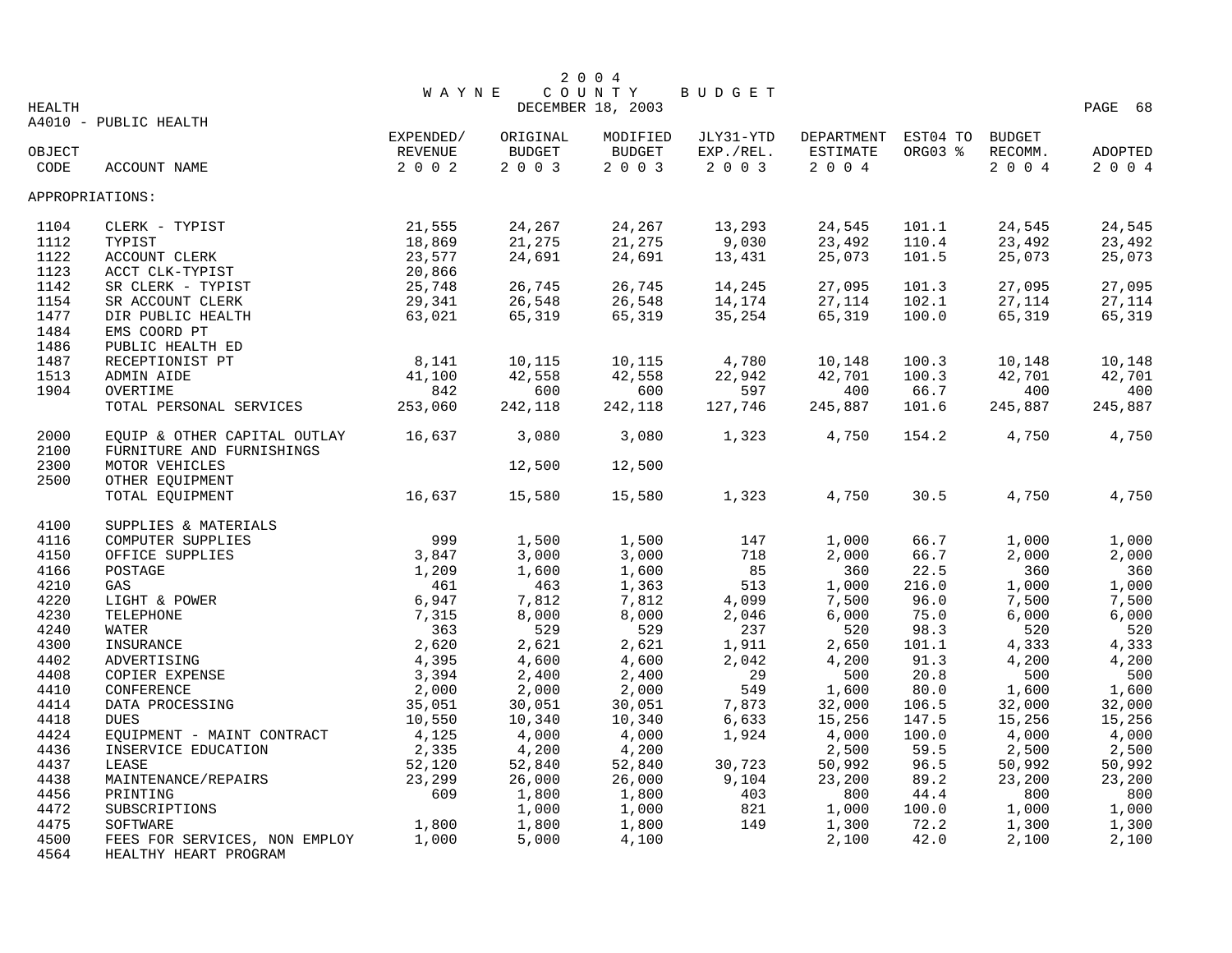|                |                                |                           |                          | 2 0 0 4                  |                      |                            |          |                    |                    |
|----------------|--------------------------------|---------------------------|--------------------------|--------------------------|----------------------|----------------------------|----------|--------------------|--------------------|
|                |                                | <b>WAYNE</b>              |                          | COUNTY                   | BUDGET               |                            |          |                    |                    |
| HEALTH         |                                |                           |                          | DECEMBER 18, 2003        |                      |                            |          |                    | PAGE 69            |
|                | A4010 - PUBLIC HEALTH          |                           |                          |                          |                      |                            |          |                    |                    |
|                |                                | EXPENDED/                 | ORIGINAL                 | MODIFIED                 | JLY31-YTD            | <b>DEPARTMENT</b>          | EST04 TO | <b>BUDGET</b>      |                    |
| OBJECT<br>CODE |                                | <b>REVENUE</b><br>2 0 0 2 | <b>BUDGET</b><br>2 0 0 3 | <b>BUDGET</b><br>2 0 0 3 | EXP./REL.<br>2 0 0 3 | <b>ESTIMATE</b><br>2 0 0 4 | ORG03 %  | RECOMM.<br>2 0 0 4 | ADOPTED<br>2 0 0 4 |
|                | ACCOUNT NAME                   |                           |                          |                          |                      |                            |          |                    |                    |
| 4572           | TUITION REIMBURSEMENT          | 2,286                     | 3,000                    | 3,000                    | 675                  | 3,000                      | 100.0    | 3,000              | 3,000              |
| 4580           | DENTAL HEALTH                  |                           |                          |                          |                      |                            |          |                    |                    |
| 4581           | PRIMARY/PREVENTIVE             |                           |                          |                          |                      |                            |          |                    |                    |
| 4582           | PRENATAL CARE/INFANT MORTALITY |                           |                          |                          |                      |                            |          |                    |                    |
| 4583           | FAMILY PLANNING                |                           |                          |                          |                      |                            |          |                    |                    |
| 4584           | INJURY PREVENTION & CONTROL    |                           |                          |                          |                      |                            |          |                    |                    |
| 4585           | SEXUAL TRANSMITTED DISEASES    |                           |                          |                          |                      |                            |          |                    |                    |
| 4586           | CHRONIC DISEASES               |                           |                          |                          |                      |                            |          |                    |                    |
| 4587           | HIV                            |                           |                          |                          |                      |                            |          |                    |                    |
| 4600           | MISC                           | 2,142                     | 1,000                    | 1,000                    | 197                  | 800                        | 80.0     | 800                | 800                |
| 4621           | A & G TRAVEL                   | 1,772                     | 2,000                    | 2,044                    | 729                  | 1,800                      | 90.0     | 1,800              | 1,800              |
| 4638           | COMMUNITY ASSESMENTS           | 23,441                    | 20,000                   | 20,000                   | 20,000               | 11,721                     | 58.6     | 11,721             | 11,721             |
| 4650           | COMMUNICABLE DISEASE           |                           |                          |                          |                      |                            |          |                    |                    |
| 4674           | HEALTH EDUCATOR MILEAGE        |                           |                          |                          |                      |                            |          |                    |                    |
| 4675           | NUTRITION GRANT                |                           |                          |                          |                      |                            |          |                    |                    |
|                | TOTAL CONTRACTUAL EXPENSES     | 194,080                   | 197,556                  | 197,600                  | 91,607               | 177,799                    | 90.0     | 179,482            | 179,482            |
| 8100           | PAYMENTS TO RETIREMENT SYS     | 4,207                     | 9,710                    | 9,710                    |                      | 27,048                     | 278.6    | 27,923             | 27,923             |
| 8200           | PAYMENTS TO STATE SOC SEC      | 19,157                    | 18,657                   | 18,657                   | 9,716                | 18,811                     | 100.8    | 18,811             | 18,811             |
| 8400           | HOSPITALIZATION EXP.           | 28,761                    | 29,408                   | 29,408                   | 17,164               | 34,402                     | 117.0    | 34,402             | 34,402             |
| 8500           | UNEMPLOYMENT                   |                           |                          |                          |                      |                            |          |                    |                    |
| 8600           | DISABILITY                     | 848                       | 924                      | 924                      | 520                  | 1,008                      | 109.1    | 1,008              | 1,008              |
| 8901           | EMPLOYEE ASSISTANCE PROGRAM    | 114                       | 104                      | 104                      | 103                  | 109                        | 104.8    | 109                | 109                |
|                | TOTAL EMPLOYEE BENEFITS        | 53,087                    | 58,803                   | 58,803                   | 27,503               | 81,378                     | 138.4    | 82,253             | 82,253             |
|                | TOTAL A4010 APPROPRIATIONS     | 516,864                   | 514,057                  | 514,101                  | 248,179              | 509,814                    | 99.2     | 512,372            | 512,372            |
|                |                                |                           |                          |                          |                      |                            |          |                    |                    |
| REVENUES:      |                                |                           |                          |                          |                      |                            |          |                    |                    |
| 1616           | SELF PAY                       |                           |                          |                          |                      |                            |          |                    |                    |
| 2690           | COMPENSATION FOR LOSS-TOBACCO  |                           |                          |                          |                      |                            |          |                    |                    |
| 2770           | MISC REVENUES                  | 1,035                     | 600                      | 600                      | 618                  | 600                        | 100.0    | 600                | 600                |
| 3401           | PUBLIC HEALTH                  | 286,551                   | 261,520                  | 261,520                  | 79,110               | 249,340                    | 95.3     | 249,946            | 249,946            |
| 3459           | HEALTHY HEART PROGRAM          |                           |                          |                          |                      |                            |          |                    |                    |
| 3960           | EMERGENCY DISASTER ASSIST.ST   |                           |                          | 6                        |                      |                            |          |                    |                    |
| 4960           | EMERGENCY DISASTER ASSIST. FED |                           |                          | 38                       |                      |                            |          |                    |                    |
|                | TOTAL A4010 REVENUES           | 287,586                   | 262,120                  | 262,164                  | 79,728               | 249,940                    | 95.4     | 250,546            | 250,546            |
|                |                                |                           |                          |                          |                      |                            |          |                    |                    |
|                | TOTAL COUNTY COST              | 229,278                   | 251,937                  | 251,937                  | 168,451              | 259,874                    | 103.2    | 261,826            | 261,826            |
|                |                                |                           |                          |                          |                      |                            |          |                    |                    |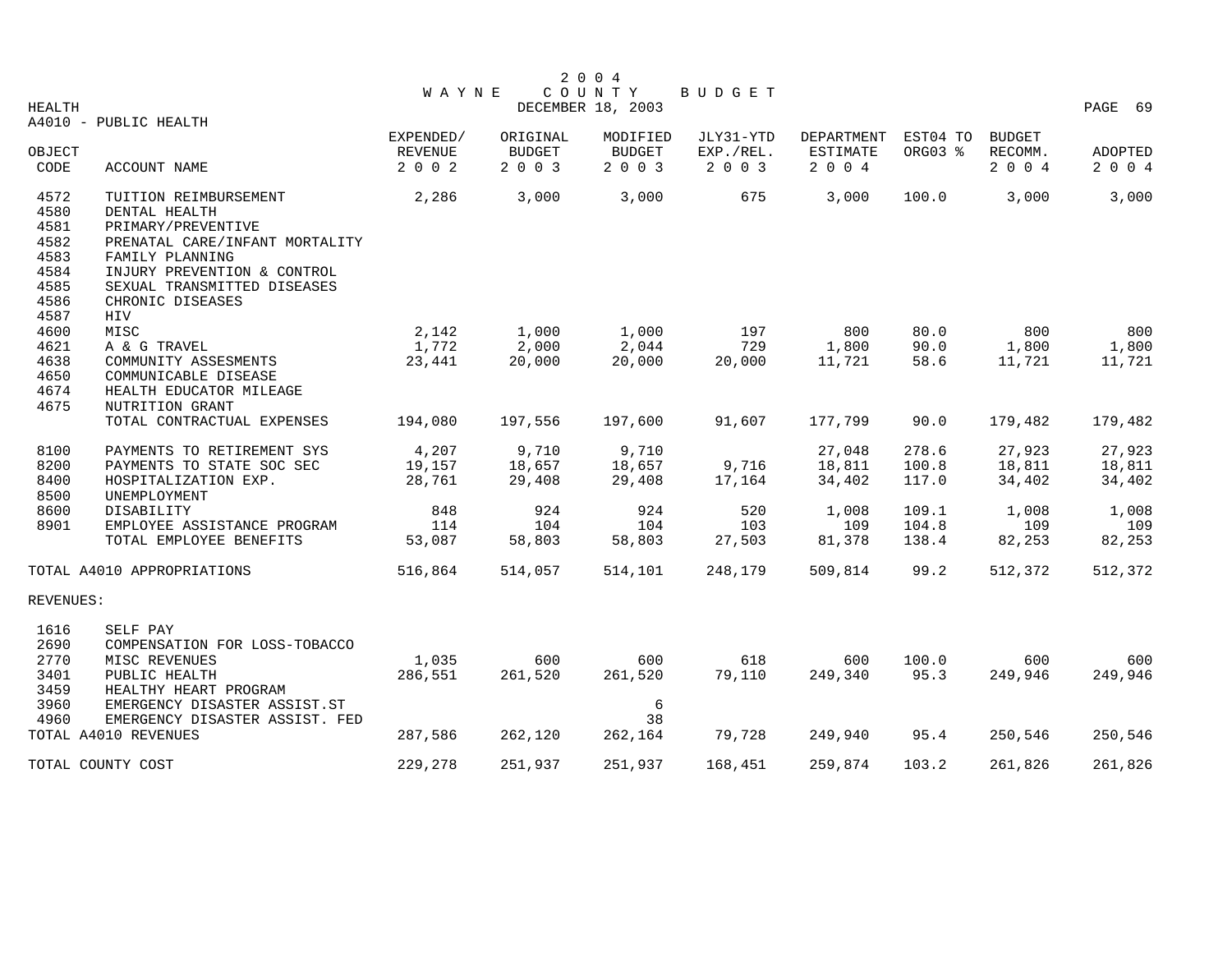|                 |                               |           |          | 2 0 0 4           |           |            |          |               |         |
|-----------------|-------------------------------|-----------|----------|-------------------|-----------|------------|----------|---------------|---------|
|                 |                               | WAYNE     |          | COUNTY            | BUDGET    |            |          |               |         |
| <b>HEALTH</b>   |                               |           |          | DECEMBER 18, 2003 |           |            |          |               | PAGE 70 |
|                 | A4011 - PUBLIC HEALTH SERVICE |           |          |                   |           |            |          |               |         |
|                 |                               | EXPENDED/ | ORIGINAL | MODIFIED          | JLY31-YTD | DEPARTMENT | EST04 TO | <b>BUDGET</b> |         |
| OBJECT          |                               | REVENUE   | BUDGET   | BUDGET            | EXP./REL. | ESTIMATE   | ORG03 %  | RECOMM.       | ADOPTED |
| CODE            | ACCOUNT NAME                  | 2002      | 2003     | 2003              | 2 0 0 3   | 2004       |          | 2004          | 2 0 0 4 |
| APPROPRIATIONS: |                               |           |          |                   |           |            |          |               |         |
| 1154            | SR ACCOUNT CLERK              |           |          |                   |           |            |          |               |         |
| 1210            | L P N                         | 87,002    | 90,660   | 90,660            | 49,309    | 91,393     | 100.8    | 104,989       | 104,989 |
| 1282            | R P N                         | 63,228    | 37,717   | 37,717            | 20,484    | 76,286     | 202.3    | 76,286        | 76,286  |
| 1283            | RPN, PT                       |           |          |                   |           |            |          |               |         |
| 1302            | PUBLIC HLTH NURSE             | 79,030    | 122,726  | 100,453           | 43,831    | 83,148     | 67.8     | 83,148        | 83,148  |
| 1334            | SUPVR PUBLIC HLTH             | 47,312    | 49,353   | 60,953            | 26,645    | 49,532     | 100.4    | 49,532        | 49,532  |
| 1458            | MED DIR PHYS HANDI            | 5,762     | 6,012    | 6,012             | 3,171     | 6,012      | 100.0    | 6,012         | 6,012   |
| 1481            | PHYSICIAN, CLINICAL (2)       | 8,250     | 3,000    | 3,000             | 1,200     | 3,000      | 100.0    | 3,000         | 3,000   |
| 1527            | COMM HEALTH WORKER            | 20,381    |          |                   |           | 23,955     |          | 23,955        | 23,955  |
| 1904            | OVERTIME                      | 1,828     | 5,000    | 5,645             | 2,341     | 5,000      | 100.0    | 4,500         | 4,500   |
| 1905            | 24 HR ON-CALL COV             | 8,544     | 8,800    | 8,800             | 4,203     | 8,800      | 100.0    | 8,800         | 8,800   |
|                 | TOTAL PERSONAL SERVICES       | 321,337   | 323,268  | 313,240           | 151,184   | 347,126    | 107.4    | 360,222       | 360,222 |
|                 |                               |           |          |                   |           |            |          |               |         |
| 2200            | OFFICE EQUIPMENT              | 4,329     | 5,280    | 27,866            | 20,855    |            |          | 23,230        | 23,230  |
| 2300            | MOTOR VEHICLES                |           |          |                   |           |            |          |               |         |
| 2500            | OTHER EOUIPMENT               | 1,865     |          |                   |           |            |          |               |         |
|                 | TOTAL EQUIPMENT               | 6,194     | 5,280    | 27,866            | 20,855    |            |          | 23,230        | 23,230  |
|                 |                               |           |          |                   |           |            |          |               |         |
| 4000            | CONTRACTUAL EXPENSES          | 4,365     | 6,500    | 6,500             | 219       | 6,500      | 100.0    | 6,500         | 6,500   |
| 4100            | SUPPLIES & MATERIALS          | 12,901    | 15,960   | 15,960            | 3,929     | 300        | 1.9      | 300           | 300     |
| 4117            | NURSES SUPPLIES               | 616       | 600      | 600               | 205       | 400        | 66.7     | 400           | 400     |
| 4150            | OFFICE SUPPLIES               | 1,648     | 1,493    | 1,493             | 182       | 400        | 26.8     | 400           | 400     |
| 4166            | POSTAGE                       | 2,285     | 2,288    | 2,288             | 617       | 350        | 15.3     | 350           | 350     |
|                 |                               |           |          |                   |           |            |          |               |         |
| 4210            | GAS                           | 356       | 364      | 1,064             | 403       | 1,100      | 302.2    | 1,100         | 1,100   |
| 4220            | LIGHT & POWER                 | 5,237     | 6,132    | 6,132             | 3,207     | 7,000      | 114.2    | 7,000         | 7,000   |
| 4230            | TELEPHONE                     | 10,344    | 9,750    | 9,750             | 3,466     | 11,600     | 119.0    | 11,600        | 11,600  |
| 4240            | <b>WATER</b>                  | 272       | 215      | 215               | 149       | 400        | 186.0    | 400           | 400     |
| 4300            | INSURANCE                     | 1,359     | 1,190    | 1,190             | 1,075     | 1,360      | 114.3    | 3,513         | 3,513   |
| 4400            | CONTRACTED SERVICES           | 558       | 2,400    | 2,400             | 27        |            |          |               |         |
| 4402            | ADVERTISING                   | 2,171     | 3,550    | 3,550             | 1,451     |            |          |               |         |
| 4414            | DATA PROCESSING               | 3,311     | 1,640    | 1,640             | 1,400     | 4,500      | 274.4    | 4,500         | 4,500   |
| 4424            | EQUIPMENT - MAINT CONTRACT    | 340       | 453      | 453               | 374       | 3,500      | 772.6    | 3,500         | 3,500   |
| 4436            | INSERVICE EDUCATION           | 969       | 450      | 450               | 240       | 350        | 77.8     | 350           | 350     |
| 4437            | LEASE                         | 40,219    | 38,109   | 41,464            | 24,139    | 44,625     | 117.1    | 44,625        | 44,625  |
| 4438            | MAINTENANCE/REPAIRS           | 11,933    | 11,450   | 11,450            | 6,435     | 13,900     | 121.4    | 13,900        | 13,900  |
| 4443            | IMMUNIZATION CLINIC           | 2,823     | 2,500    | 2,500             | 1,182     | 2,500      | 100.0    | 2,500         | 2,500   |
| 4456            | PRINTING                      | 382       | 888      | 888               | 25        | 250        | 28.2     | 250           | 250     |
| 4475            | SOFTWARE                      | 24,833    | 3,000    | 1,000             | 278       | 1,176      | 39.2     | 1,176         | 1,176   |
| 4480            | T.B. CLINIC                   | 9,647     | 10,400   | 10,400            | 3,932     | 10,400     | 100.0    | 10,400        | 10,400  |
| 4485            | TRAVEL                        |           | 700      | 700               | 124       |            |          |               |         |
| 4492            | WELL CHILD PROGRAM            | 711       | 1,200    | 1,200             | 400       | 400        | 33.3     | 400           | 400     |
| 4500            | FEES FOR SERVICES, NON EMPLOY |           | 10,800   | 6,745             |           |            |          |               |         |

4529 PROGRAM INCENTIVES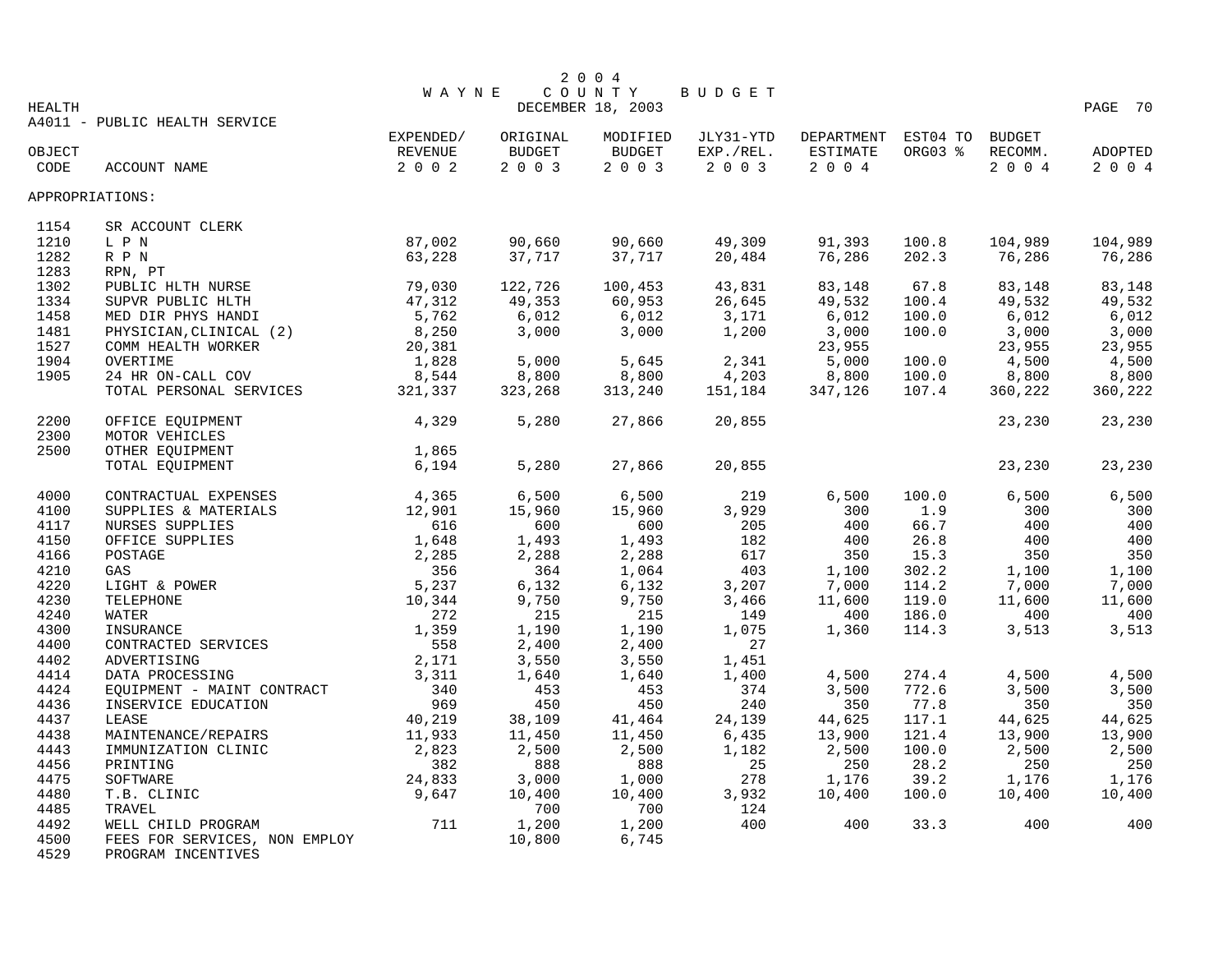|           |                                |              |               | 2 0 0 4           |               |                 |          |               |                |
|-----------|--------------------------------|--------------|---------------|-------------------|---------------|-----------------|----------|---------------|----------------|
|           |                                | <b>WAYNE</b> |               | COUNTY            | <b>BUDGET</b> |                 |          |               |                |
| HEALTH    |                                |              |               | DECEMBER 18, 2003 |               |                 |          |               | PAGE 71        |
|           | A4011 - PUBLIC HEALTH SERVICE  | EXPENDED/    | ORIGINAL      | MODIFIED          | JLY31-YTD     | DEPARTMENT      | EST04 TO | <b>BUDGET</b> |                |
| OBJECT    |                                | REVENUE      | <b>BUDGET</b> | <b>BUDGET</b>     | EXP./REL.     | <b>ESTIMATE</b> | ORG03 %  | RECOMM.       | <b>ADOPTED</b> |
| CODE      | ACCOUNT NAME                   | $2 0 0 2$    | 2 0 0 3       | 2003              | 2 0 0 3       | 2004            |          | 2004          | 2 0 0 4        |
|           |                                |              |               |                   |               |                 |          |               |                |
| 4557      | WOMENS HEALTH GRANT            |              |               |                   |               | 4,352           |          | 4,352         | 4,352          |
| 4558      | <b>ASTHMA</b>                  | 897          | 1,500         | 1,500             | 926           | 1,500           | 100.0    | 1,500         | 1,500          |
| 4569      | ZOONOSIS                       | 1,167        | 200           | 200               | 169           | 750             | 375.0    | 750           | 750            |
| 4573      | LEAD EDUCATION                 |              |               |                   |               | 22,343          |          | 22,343        | 22,343         |
| 4580      | DENTAL HEALTH                  | 300          | 300           | 300               | 300           | 300             | 100.0    | 300           | 300            |
| 4581      | PRIMARY/PREVENTIVE             |              | 500           | 500               |               | 300             | 60.0     | 300           | 300            |
| 4582      | PRENATAL CARE/INFANT MORTALITY | 991          | 1,000         | 1,000             | 76            | 500             | 50.0     | 500           | 500            |
| 4583      | FAMILY PLANNING                |              | 200           | 200               |               | 100             | 50.0     | 100           | 100            |
| 4584      | INJURY PREVENTION & CONTROL    |              | 250           | 250               | 64            | 200             | 80.0     | 200           | 200            |
| 4585      | SEXUAL TRANSMITTED DISEASES    | 11,609       | 7,000         | 9,000             | 3,214         | 7,200           | 102.9    | 12,000        | 12,000         |
| 4586      | CHRONIC DISEASES               | 16,268       | 17,000        | 17,000            | 10,285        | 17,000          | 100.0    | 17,000        | 17,000         |
| 4587      | HIV                            | 98           | 200           | 200               |               | 200             | 100.0    | 200           | 200            |
| 4590      | RABIES CONTROL                 | 19,976       | 21,000        | 21,000            | 8,536         | 20,000          | 95.2     | 20,000        | 20,000         |
| 4596      | CHRONIC DISEASE < 40           | 6,208        | 14,126        | 14,126            | 5,197         | 9,633           | 68.2     | 9,633         | 9,633          |
| 4599      | ADULT IMMUNIZATION CLINIC      | 24,355       | 30,000        | 30,000            | 3,753         | 28,000          | 93.3     | 28,000        | 28,000         |
| 4616      | CAR EXPENSE - NURSING          | 2,934        | 3,000         | 3,000             | 660           | 2,000           | 66.7     | 2,000         | 2,000          |
| 4621      | A & G TRAVEL                   | 3,057        | 3,800         | 3,823             | 1,158         | 1,320           | 34.7     | 1,320         | 1,320          |
| 4634      | MIGRANT NURSE PROGRAM          | 3,686        |               |                   |               | 4,870           |          | 4,870         | 4,870          |
| 4650      | COMMUNICABLE DISEASE           | 192          | 500           | 500               |               | 300             | 60.0     | 300           | 300            |
| 4679      | NURSE PRACTITIONER             | 5,961        | 10,000        | 10,000            | 4,757         | 10,000          | 100.0    | 10,000        | 10,000         |
| 4694      | SUB CONTRACT-HEALTH PARTNERSHP | 26,738       | 31,393        | 31,393            | 8,838         | 26,056          | 83.0     | 26,056        | 26,056         |
| 4695      | SPECIAL EVENTS-HEALTH PRTNSHIP | 300          | 500           | 500               | 75            | 400             | 80.0     | 400           | 400            |
| 4793      | BIO-TERRORISM                  | 2,475        | 33,689        | 33,813            | 3,230         | 111,658         | 331.4    | 88,428        | 88,428         |
|           | TOTAL CONTRACTUAL EXPENSES     | 264,492      | 308,190       | 308,337           | 104,697       | 379,993         | 123.3    | 363,716       | 363,716        |
| 8100      | PAYMENTS TO RETIREMENT SYS     | 4,987        | 13,079        | 13,079            |               | 37,854          | 289.4    | 43,902        | 43,902         |
| 8200      | PAYMENTS TO STATE SOC SEC      | 23,320       | 25,420        | 25,420            | 10,928        | 26,555          | 104.5    | 27,558        | 27,558         |
| 8400      | HOSPITALIZATION EXP.           | 47,391       | 61,784        | 61,784            | 27,273        | 64,743          | 104.8    | 69,159        | 69,159         |
| 8600      | DISABILITY                     | 928          | 1,188         | 1,188             | 518           | 1,296           | 109.1    | 1,368         | 1,368          |
| 8901      | EMPLOYEE ASSISTANCE PROGRAM    | 125          | 124           | 124               | 123           | 131             | 105.6    | 139           | 139            |
|           | TOTAL EMPLOYEE BENEFITS        | 76,751       | 101,595       | 101,595           | 38,842        | 130,579         | 128.5    | 142,126       | 142,126        |
|           | TOTAL A4011 APPROPRIATIONS     | 668,774      | 738,333       | 751,038           | 315,578       | 857,698         | 116.2    | 889,294       | 889,294        |
| REVENUES: |                                |              |               |                   |               |                 |          |               |                |
|           |                                |              |               |                   |               |                 |          |               |                |
| 1608      | MIGRANT TB REIMB               | 4,061        | 1,000         | 1,000             |               |                 |          |               |                |
| 1609      | WHP-BSE-REIMB.                 | 1,120        | 1,100         | 1,100             | 322           |                 |          |               |                |
| 1612      | MEDICARE                       | 13,917       | 15,000        | 14,000            | $151 -$       | 14,000          | 93.3     | 14,000        | 14,000         |
| 1613      | MEDICAID                       | 13,287       | 2,000         | 2,000             | 3,955         | 10,000          | 500.0    | 10,000        | 10,000         |
| 1615      | OTHER THIRD PARTY PAYER        |              |               | 1,000             | 1,184         | 1,000           |          | 1,000         | 1,000          |
| 1616      | SELF PAY                       | 2,275        | 500           | 500               | 491           | 1,500           | 300.0    | 1,500         | 1,500          |
| 1618      | REIMBURSEMENTS FROM TOWNS      | 2,996        | 3,500         | 3,500             | 899           | 3,000           | 85.7     | 3,000         | 3,000          |
| 1621      | PUBLIC HEALTH - CLINIC FEES    | 3,377        | 2,500         | 2,500             | 3,976         | 3,500           | 140.0    | 3,500         | 3,500          |
| 2770      | MISC REVENUES                  | 461          | 200           | 200               | 1,880         | 500             | 250.0    | 500           | 500            |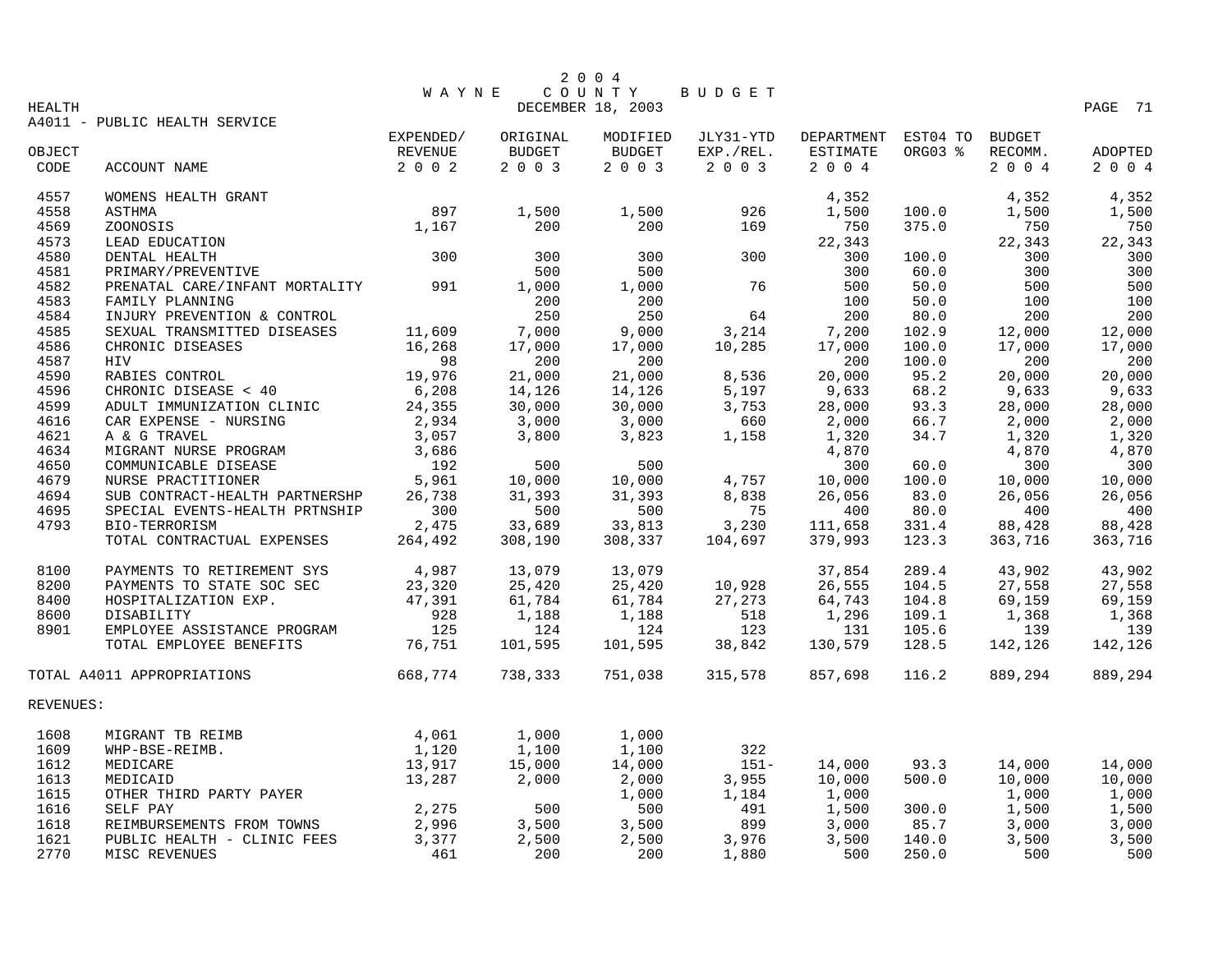|               |                                |                |               | 2 0 0 4           |           |                   |          |               |         |
|---------------|--------------------------------|----------------|---------------|-------------------|-----------|-------------------|----------|---------------|---------|
|               |                                | <b>WAYNE</b>   |               | COUNTY            | BUDGET    |                   |          |               |         |
| <b>HEALTH</b> |                                |                |               | DECEMBER 18, 2003 |           |                   |          |               | PAGE 72 |
|               | A4011 - PUBLIC HEALTH SERVICE  |                |               |                   |           |                   |          |               |         |
|               |                                | EXPENDED/      | ORIGINAL      | MODIFIED          | JLY31-YTD | <b>DEPARTMENT</b> | EST04 TO | <b>BUDGET</b> |         |
| OBJECT        |                                | <b>REVENUE</b> | <b>BUDGET</b> | <b>BUDGET</b>     | EXP./REL. | ESTIMATE          | ORG03 %  | RECOMM.       | ADOPTED |
| CODE          | ACCOUNT NAME                   | 2 0 0 2        | 2 0 0 3       | 2 0 0 3           | 2 0 0 3   | 2 0 0 4           |          | 2 0 0 4       | 2 0 0 4 |
| 3401          | PUBLIC HEALTH                  | 214,931        | 219,350       | 219,350           | 50,210    | 227,675           | 103.8    | 234,892       | 234,892 |
| 3408          | LEAD EDUCATION                 | 19,011         | 18,300        | 18,300            | 4,089     | 18,300            | 100.0    | 18,300        | 18,300  |
| 3409          | PARTNERSHIP GRANT              | 46,238         | 58,337        | 58,337            | 17,515    | 49,579            | 85.0     | 49,579        | 49,579  |
| 3410          | T.B. CLAIMS                    |                |               |                   |           |                   |          |               |         |
| 3442          | RABIES                         | 8,689          | 15,000        | 15,000            | 7,900     | 15,000            | 100.0    | 15,000        | 15,000  |
| 3457          | IAP GRANT                      |                |               |                   |           |                   |          |               |         |
| 3460          | RADON GRANT                    | 431            | 3,799         | 3,799             | 1,247     |                   |          |               |         |
| 3461          | ASTHMA GRANT                   | 3,095          | 4,500         | 4,500             |           | 1,500             | 33.3     | 1,500         | 1,500   |
| 3960          | EMERGENCY DISASTER ASSIST.ST   |                |               | 95                |           |                   |          |               |         |
| 4411          | ZOONOSIS                       | 3,322          | 5,000         | 5,000             | 1,921     |                   |          |               |         |
| 4457          | IAP CLAIMS                     | 16,889         | 17,000        | 17,000            | 8,377     | 17,000            | 100.0    | 17,000        | 17,000  |
| 4630          | MIGRANT GRANT                  | 74,133         |               |                   |           | 80,000            |          | 80,000        | 80,000  |
| 4633          | LEAD GRANT                     | 10,337         | 11,700        | 11,700            | 2,202     | 11,700            | 100.0    | 11,700        | 11,700  |
| 4634          | HRI GRANT                      | 21,194         | 17,000        | 17,000            | 14,190    | 17,000            | 100.0    | 17,000        | 17,000  |
| 4638          | BIO-TERRORISM                  | 8,932          | 88,050        | 100,087           | 33,953    | 116,170           | 131.9    | 116,170       | 116,170 |
| 4960          | EMERGENCY DISASTER ASSIST. FED |                |               | 573               |           |                   |          |               |         |
|               | TOTAL A4011 REVENUES           | 468,696        | 483,836       | 496,541           | 154,159   | 587,424           | 121.4    | 594,641       | 594,641 |
|               | TOTAL COUNTY COST              | 200,078        | 254,497       | 254,497           | 161,419   | 270,274           | 106.2    | 294,653       | 294,653 |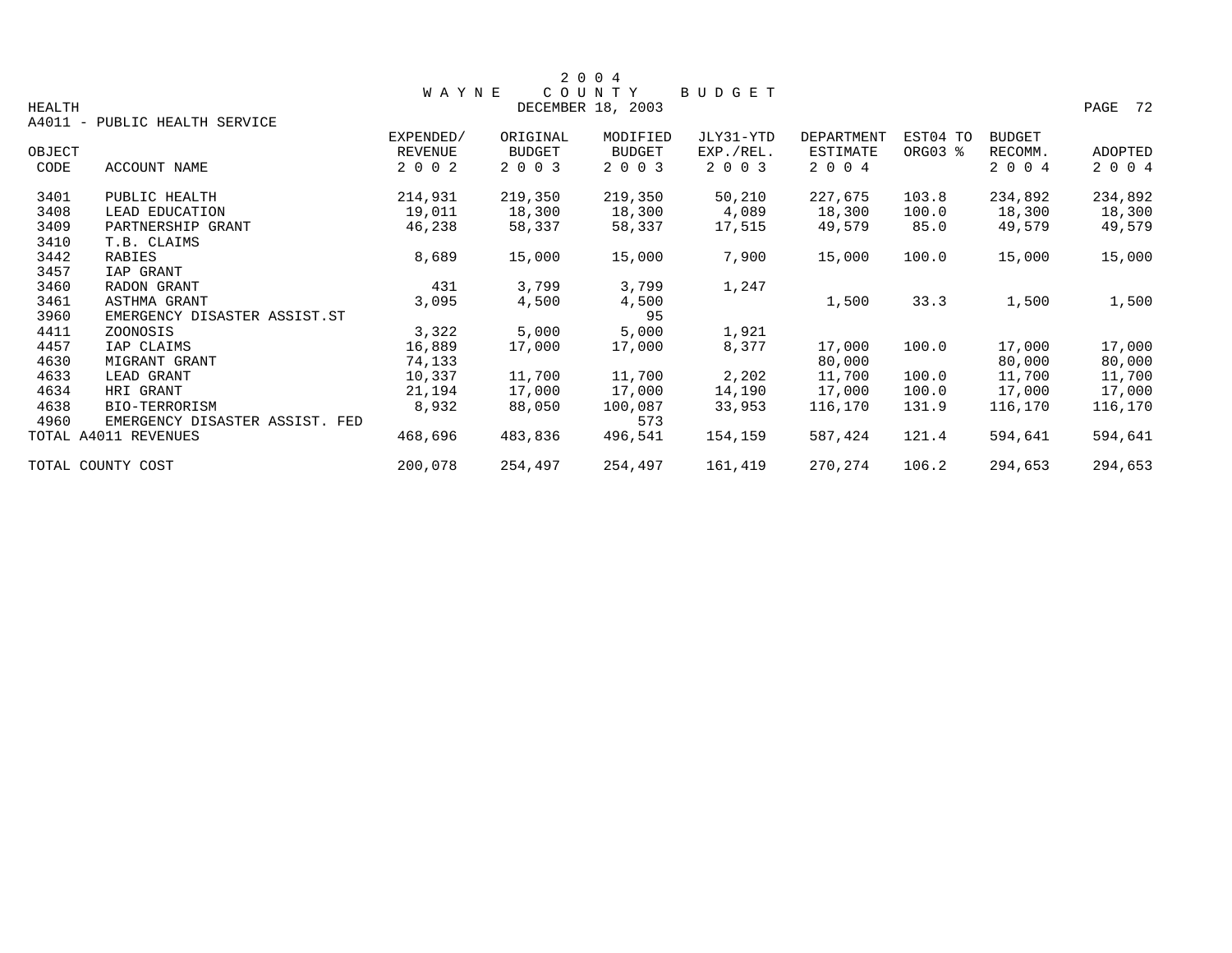|                   |              |         | W A Y N E                       |                               | 2 0 0 4                       | COUNTY BUDGET                     |                                   |                            |                    |                 |
|-------------------|--------------|---------|---------------------------------|-------------------------------|-------------------------------|-----------------------------------|-----------------------------------|----------------------------|--------------------|-----------------|
| HEALTH<br>A4012 - | IHAP         | NURSING |                                 |                               | DECEMBER 18, 2003             |                                   |                                   |                            |                    | PAGE 73         |
| OBJECT<br>CODE    | ACCOUNT NAME |         | EXPENDED/<br>REVENUE<br>2 0 0 2 | ORIGINAL<br>BUDGET<br>2 0 0 3 | MODIFIED<br>BUDGET<br>2 0 0 3 | JLY31-YTD<br>EXP./REL.<br>2 0 0 3 | DEPARTMENT<br>ESTIMATE<br>2 0 0 4 | EST04 TO BUDGET<br>ORG03 % | RECOMM.<br>2 0 0 4 | ADOPTED<br>2004 |

 4631 ICHAP GRANT TOTAL A4012 REVENUES

TOTAL COUNTY COST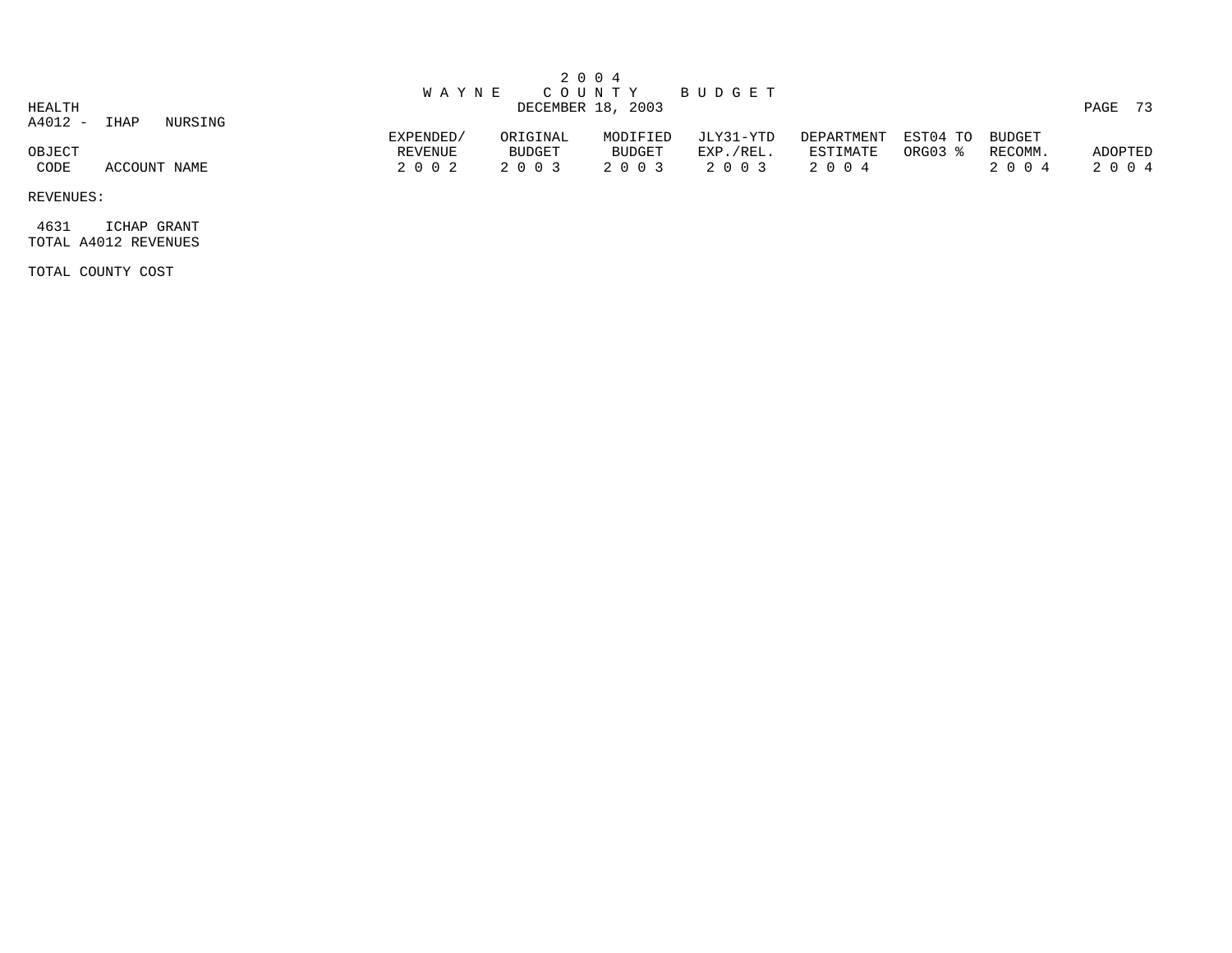| <b>HEALTH</b>  |                                           | W A Y N E          |                   | 2 0 0 4<br>COUNTY<br>DECEMBER 18, 2003 | BUDGET               |                            |         |                    | PAGE 74            |
|----------------|-------------------------------------------|--------------------|-------------------|----------------------------------------|----------------------|----------------------------|---------|--------------------|--------------------|
|                | A4015 - MIGRANT SERVICES                  | EXPENDED/          | ORIGINAL          | MODIFIED                               | JLY31-YTD            | DEPARTMENT EST04 TO BUDGET |         |                    |                    |
| OBJECT<br>CODE | ACCOUNT NAME                              | REVENUE<br>2 0 0 2 | BUDGET<br>2 0 0 3 | BUDGET<br>2 0 0 3                      | EXP./REL.<br>2 0 0 3 | ESTIMATE<br>2 0 0 4        | ORG03 % | RECOMM.<br>2 0 0 4 | ADOPTED<br>2 0 0 4 |
|                | APPROPRIATIONS:                           |                    |                   |                                        |                      |                            |         |                    |                    |
| 1282           | R P N                                     |                    | 28,677            | 28,677                                 | 15,363               |                            |         |                    |                    |
| 1527<br>1904   | COMM HEALTH WORKER<br>OVERTIME            |                    | 21,996<br>400     | 21,996<br>400                          | 12,086<br>334        |                            |         |                    |                    |
|                | TOTAL PERSONAL SERVICES                   |                    | 51,073            | 51,073                                 | 27,783               |                            |         |                    |                    |
| 2500           | OTHER EQUIPMENT                           |                    | 200               | 384                                    |                      |                            |         |                    |                    |
|                | TOTAL EQUIPMENT                           |                    | 200               | 384                                    |                      |                            |         |                    |                    |
| 4117           | NURSES SUPPLIES                           |                    | 200               | 160                                    | 132                  |                            |         |                    |                    |
| 4150           | OFFICE SUPPLIES                           |                    | 500               | 500                                    | 180                  |                            |         |                    |                    |
| 4166           | POSTAGE                                   |                    | 280               | 180                                    | 100                  |                            |         |                    |                    |
| 4210           | GAS                                       |                    | 20                | 60                                     | 22                   |                            |         |                    |                    |
| 4220           | LIGHT & POWER                             |                    | 332               | 332                                    | 174                  |                            |         |                    |                    |
| 4230           | TELEPHONE                                 |                    | 1,700             | 1,700                                  | 908                  |                            |         |                    |                    |
| 4240           | WATER                                     |                    | 13                | 13                                     | 8                    |                            |         |                    |                    |
| 4300<br>4414   | INSURANCE                                 |                    | 170               | 170<br>469                             | 361                  |                            |         |                    |                    |
| 4436           | DATA PROCESSING<br>INSERVICE EDUCATION    |                    | 2,253<br>250      | 180                                    | 122                  |                            |         |                    |                    |
| 4437           | LEASE                                     |                    | 2,244             | 2,564                                  | 1,316                |                            |         |                    |                    |
| 4438           | MAINTENANCE/REPAIRS                       |                    | 400               | 400                                    | 324                  |                            |         |                    |                    |
| 4485           | TRAVEL                                    |                    | 750               | 1,750                                  | 341                  |                            |         |                    |                    |
| 4616           | CAR EXPENSE - NURSING                     |                    | 500               | 950                                    | 523                  |                            |         |                    |                    |
| 4634           | MIGRANT NURSE PROGRAM                     |                    | 500               | 500                                    | 233                  |                            |         |                    |                    |
|                | TOTAL CONTRACTUAL EXPENSES                |                    | 10,112            | 9,928                                  | 4,744                |                            |         |                    |                    |
| 8100           | PAYMENTS TO RETIREMENT SYS                |                    | 2,060             | 2,060                                  |                      |                            |         |                    |                    |
| 8200           | PAYMENTS TO STATE SOC SEC                 |                    | 3,940             | 3,940                                  | 1,982                |                            |         |                    |                    |
| 8400           | HOSPITALIZATION EXP.                      |                    | 7,360             | 7,360                                  | 3,679                |                            |         |                    |                    |
| 8600           | DISABILITY                                |                    | 231               | 231                                    | 130                  |                            |         |                    |                    |
| 8901           | EMPLOYEE ASSISTANCE PROGRAM               |                    | 24                | 24                                     | 20                   |                            |         |                    |                    |
| 8902           | FLEX PLAN COST<br>TOTAL EMPLOYEE BENEFITS |                    | 13,615            | 13,615                                 | 5,811                |                            |         |                    |                    |
|                | TOTAL A4015 APPROPRIATIONS                |                    | 75,000            | 75,000                                 | 38,338               |                            |         |                    |                    |
| REVENUES:      |                                           |                    |                   |                                        |                      |                            |         |                    |                    |
| 2770           | MISC REVENUES                             |                    |                   |                                        |                      |                            |         |                    |                    |
| 3401           | PUBLIC HEALTH                             |                    |                   |                                        |                      |                            |         |                    |                    |
| 3451           | MIGRANT NURSING                           |                    |                   |                                        |                      |                            |         |                    |                    |
| 4630           | MIGRANT GRANT                             |                    | 75,000            | 75,000                                 | 32,897               |                            |         |                    |                    |
|                | TOTAL A4015 REVENUES                      |                    | 75,000            | 75,000                                 | 32,897               |                            |         |                    |                    |
|                | TOTAL COUNTY COST                         |                    |                   |                                        | 5,441                |                            |         |                    |                    |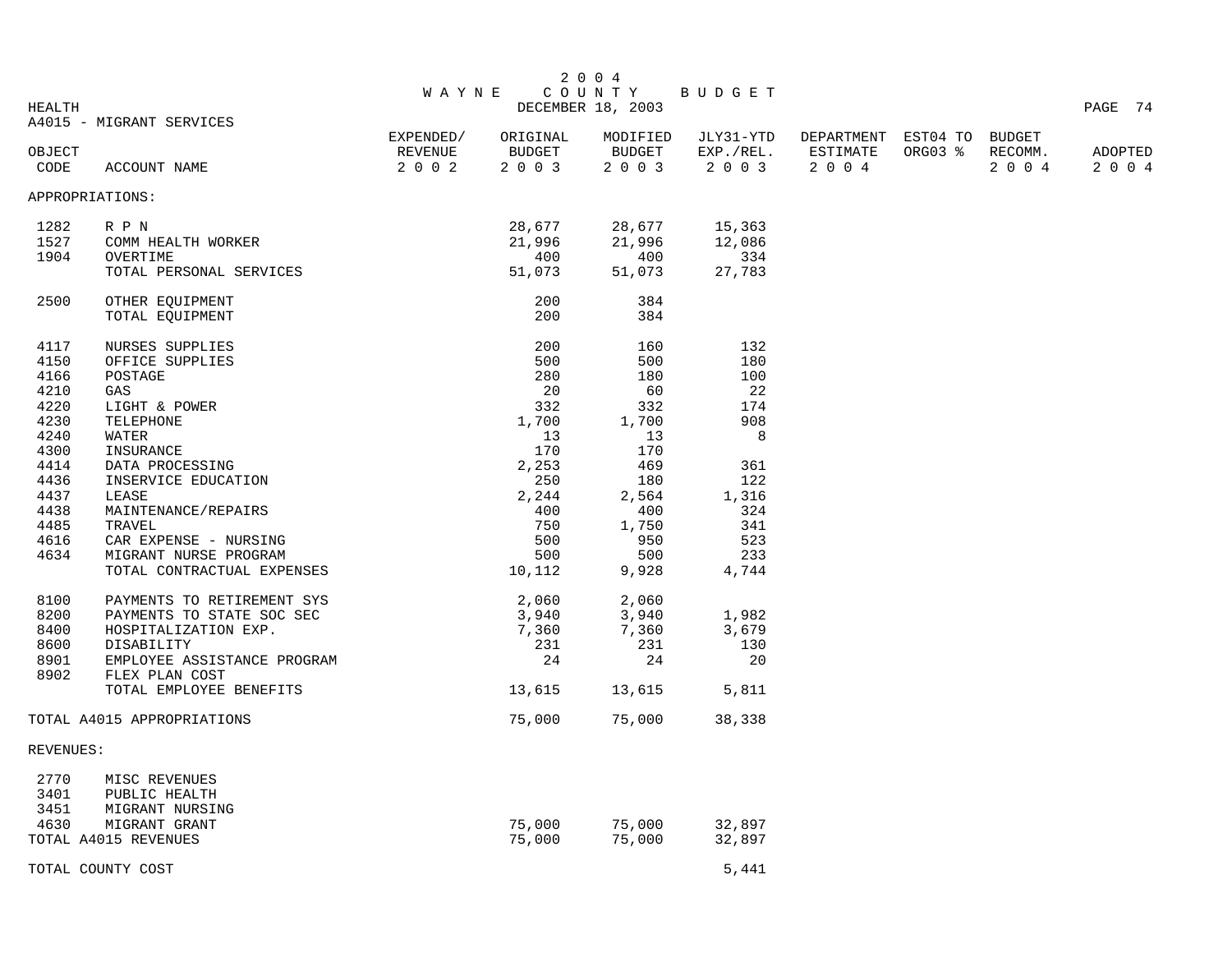|                 |                                       |              |           | 2 0 0 4           |           |            |          |               |           |
|-----------------|---------------------------------------|--------------|-----------|-------------------|-----------|------------|----------|---------------|-----------|
|                 |                                       | <b>WAYNE</b> |           | COUNTY            | BUDGET    |            |          |               |           |
| <b>HEALTH</b>   |                                       |              |           | DECEMBER 18, 2003 |           |            |          |               | PAGE 75   |
|                 | $0 - 1$<br>A4016 - EARLY INTERVENTION | EXPENDED/    | ORIGINAL  | MODIFIED          | JLY31-YTD | DEPARTMENT | EST04 TO | <b>BUDGET</b> |           |
| OBJECT          |                                       | REVENUE      | BUDGET    | <b>BUDGET</b>     | EXP./REL. | ESTIMATE   | ORG03 %  | RECOMM.       | ADOPTED   |
| CODE            | ACCOUNT NAME                          | 2 0 0 2      | 2 0 0 3   | 2 0 0 3           | 2 0 0 3   | 2004       |          | 2004          | 2 0 0 4   |
|                 |                                       |              |           |                   |           |            |          |               |           |
| APPROPRIATIONS: |                                       |              |           |                   |           |            |          |               |           |
| 1122            | ACCOUNT CLERK                         |              |           |                   |           |            |          |               |           |
| 1123            | ACCT CLK-TYPIST (1)                   | 24,592       | 25,430    | 25,430            | 13,731    | 25,763     | 101.3    | 25,763        | 25,763    |
| 1282            | R P N                                 |              |           | 22,000            |           |            |          |               |           |
| 1302            | PUBLIC HLTH NURSE                     | 39,921       | 41,354    | 19,354            | 22,166    | 37,888     | 91.6     | 37,888        | 37,888    |
| 1334            | SUPVR PUBLIC HLTH                     | 22,127       | 23,994    | 23,994            | 12,873    | 22,668     | 94.5     | 22,668        | 22,668    |
| 1458            | MED DIR PHYS HANDI                    |              |           |                   |           |            |          |               |           |
| 1521            | EARLY INTER COORD (2)                 | 54,373       | 57,091    | 57,091            | 31,097    | 59,239     | 103.8    | 59,239        | 59,239    |
| 1531            | MEDICAL SOCIAL WKR                    | 16,410       | 17,326    | 17,326            | 9,288     | 17,383     | 100.3    | 17,383        | 17,383    |
| 1904            | OVERTIME                              | 1,525        | 1,000     | 1,000             | 245       | 1,000      | 100.0    | 900           | 900       |
|                 | TOTAL PERSONAL SERVICES               | 158,948      | 166,195   | 166,195           | 89,400    | 163,941    | 98.6     | 163,841       | 163,841   |
| 2200            | OFFICE EQUIPMENT                      | 793          |           | 766               |           |            |          |               |           |
|                 | TOTAL EQUIPMENT                       | 793          |           | 766               |           |            |          |               |           |
|                 |                                       |              |           |                   |           |            |          |               |           |
| 4000            | CONTRACTUAL EXPENSES                  |              |           |                   |           |            |          |               |           |
| 4100            | SUPPLIES & MATERIALS                  | 700          | 400       | 82                |           | 300        | 75.0     | 300           | 300       |
| 4150            | OFFICE SUPPLIES                       | 640          | 638       | 638               | 479       | 640        | 100.3    | 640           | 640       |
| 4166            | POSTAGE                               | 160          | 1,800     | 1,035             | 85        | 900        | 50.0     | 900           | 900       |
| 4210            | GAS                                   | 158          | 152       | 417               | 152       | 417        | 274.3    | 417           | 417       |
| 4220            | LIGHT & POWER                         | 2,091        | 2,307     | 2,307             | 1,208     | 2,607      | 113.0    | 2,607         | 2,607     |
| 4230            | TELEPHONE                             | 6,050        | 6,300     | 6,300             | 2,646     | 6,400      | 101.6    | 6,400         | 6,400     |
| 4240            | WATER                                 | 92           | 89        | 89                | 56        | 140        | 157.3    | 140           | 140       |
| 4300            | INSURANCE                             | 748          | 749       | 749               |           | 749        | 100.0    | 875           | 875       |
| 4402            | ADVERTISING                           | 945          | 300       | 300               |           | 200        | 66.7     | 200           | 200       |
| 4410            | CONFERENCE                            | 160          | 300       | 76                |           | 200        | 66.7     | 200           | 200       |
| 4414            | DATA PROCESSING                       | 2,008        | 1,800     | 1,800             | 1,282     | 1,900      | 105.6    | 1,900         | 1,900     |
| 4424            | EQUIPMENT - MAINT CONTRACT            | 105          | 200       | 200               |           | 200        | 100.0    | 200           | 200       |
| 4436            | INSERVICE EDUCATION                   | 57           | 100       | 100               | 25        |            |          |               |           |
| 4437            | LEASE                                 | 15,282       | 15,600    | 15,600            | 9,097     | 17,318     | 111.0    | 17,318        | 17,318    |
| 4438            | MAINTENANCE/REPAIRS                   | 5,382        | 3,000     | 3,000             | 2,038     | 5,000      | 166.7    | 5,000         | 5,000     |
| 4456            | PRINTING                              | 1,185        | 900       | 900               | 715       | 900        | 100.0    | 900           | 900       |
| 4483            | TRAINING, SEMINARS, & SCHOOLS         | 95           | 400       | 176               | 80        | 200        | 50.0     | 200           | 200       |
| 4485            | TRAVEL                                | 10,960       | 9,200     | 9,200             | 4,558     | 9,200      | 100.0    | 9,200         | 9,200     |
| 4511            | OTHER PURCHASED SERVICES              | 2,205        | 3,000     | 3,000             | 2,512     | 3,500      | 116.7    | 3,500         | 3,500     |
| 4588            | DELVELOPMENTAL SCREENING              | 391          | 200       | 200               | 87        | 200        | 100.0    | 200           | 200       |
| 4600            | MISC                                  | 199          | 150       | 150               | 68        | 100        | 66.7     | 100           | 100       |
| 4616            | CAR EXPENSE - NURSING                 | 784          | 700       | 1,200             | 684       | 1,400      | 200.0    | 1,400         | 1,400     |
| 4645            | PHCE - 0-3 TUITION                    | 2,249,891    | 2,750,000 | 2,750,000         | 1,206,690 | 2,750,000  | 100.0    | 2,750,000     | 2,750,000 |
| 4648            | PHCE - 0-5 TRANSPORTATION             | 206,866      | 210,000   | 210,000           | 92,932    | 210,000    | 100.0    | 210,000       | 210,000   |
| 4688            | SERV.COORDINATOR CONTRACT             | 15,991       | 16,000    | 16,000            | 16,000    | 26,000     | 162.5    | 26,000        | 26,000    |
|                 | TOTAL CONTRACTUAL EXPENSES            | 2,523,145    | 3,024,285 | 3,023,519         | 1,341,394 | 3,038,471  | 100.5    | 3,038,597     | 3,038,597 |
| 8100            | PAYMENTS TO RETIREMENT SYS            | 2,913        | 6,648     | 6,648             |           | 16,122     | 242.5    | 16,708        | 16,708    |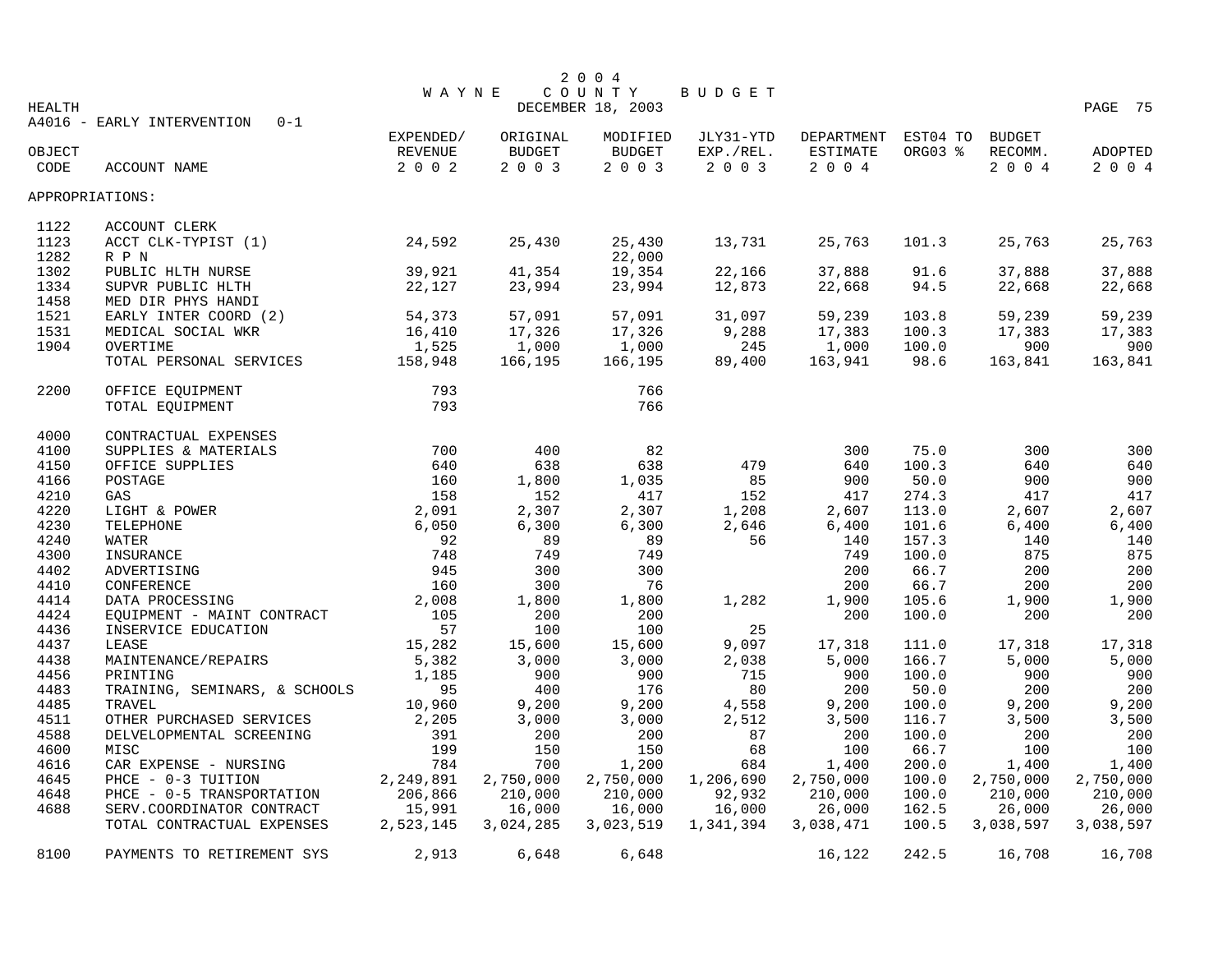| PAGE 76                                    |                                                                                                                                                                                                                  |
|--------------------------------------------|------------------------------------------------------------------------------------------------------------------------------------------------------------------------------------------------------------------|
|                                            |                                                                                                                                                                                                                  |
| <b>BUDGET</b><br>RECOMM.<br><b>ADOPTED</b> |                                                                                                                                                                                                                  |
| 2 0 0 4<br>2 0 0 4                         |                                                                                                                                                                                                                  |
| 12,465<br>12,465                           |                                                                                                                                                                                                                  |
| 21,929<br>21,929                           |                                                                                                                                                                                                                  |
| 648<br>648                                 |                                                                                                                                                                                                                  |
| 73                                         | 73                                                                                                                                                                                                               |
| 51,823<br>51,823                           |                                                                                                                                                                                                                  |
| 3, 254, 261                                |                                                                                                                                                                                                                  |
|                                            |                                                                                                                                                                                                                  |
| 15,000                                     |                                                                                                                                                                                                                  |
|                                            |                                                                                                                                                                                                                  |
|                                            |                                                                                                                                                                                                                  |
|                                            |                                                                                                                                                                                                                  |
|                                            |                                                                                                                                                                                                                  |
|                                            |                                                                                                                                                                                                                  |
|                                            |                                                                                                                                                                                                                  |
|                                            |                                                                                                                                                                                                                  |
|                                            |                                                                                                                                                                                                                  |
|                                            |                                                                                                                                                                                                                  |
|                                            |                                                                                                                                                                                                                  |
|                                            |                                                                                                                                                                                                                  |
|                                            |                                                                                                                                                                                                                  |
|                                            |                                                                                                                                                                                                                  |
| 2,098,646                                  |                                                                                                                                                                                                                  |
|                                            |                                                                                                                                                                                                                  |
|                                            | 3, 254, 261<br>15,000<br>1,020,000<br>1,020,000<br>40,637<br>40,637<br>11,000<br>11,000<br>60,000<br>60,000<br>800,000<br>800,000<br>72,009<br>72,009<br>80,000<br>80,000<br>2,098,646<br>1,155,615<br>1,155,615 |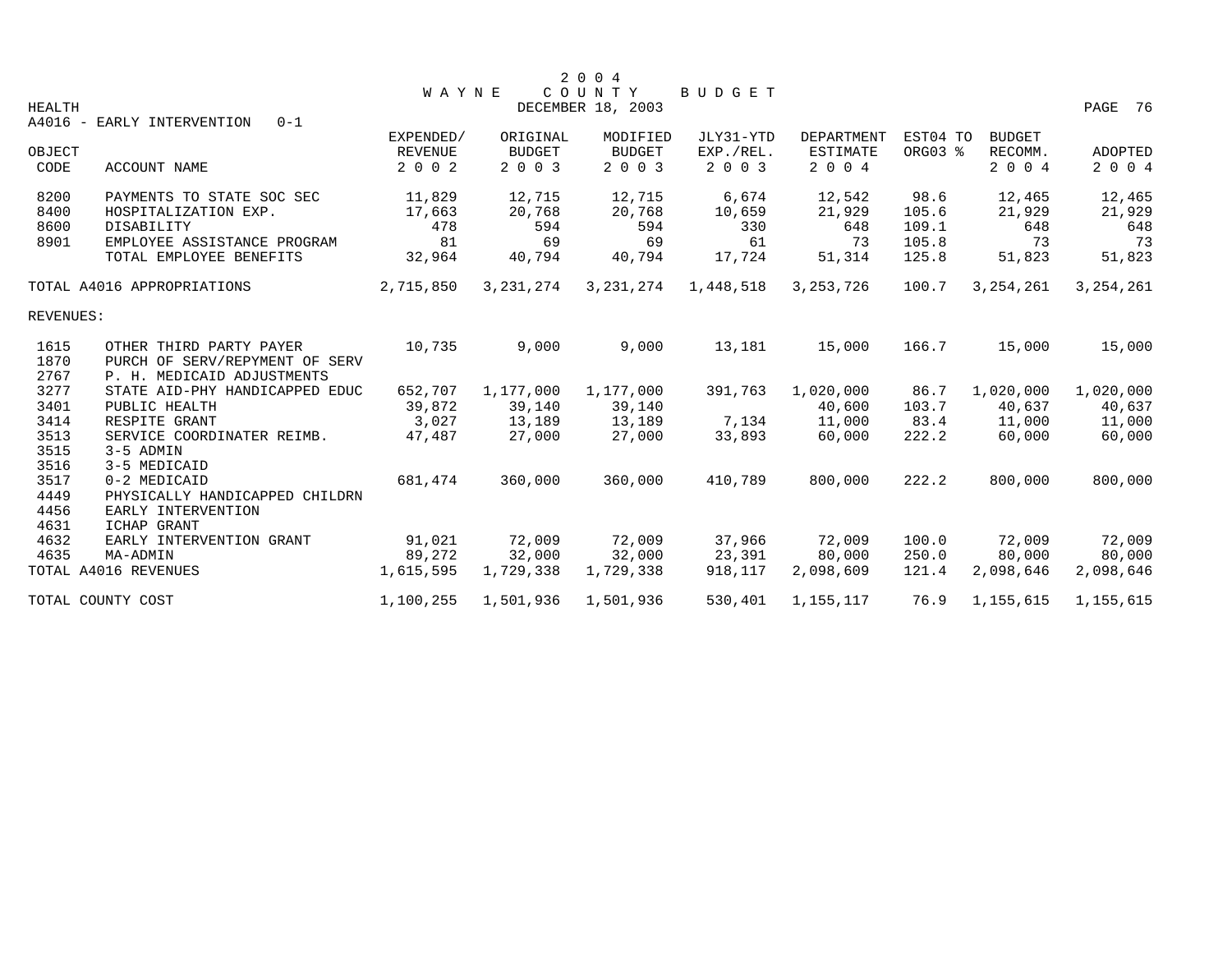|               |                                          |              |           | 2 0 0 4           |           |                     |         |               |           |
|---------------|------------------------------------------|--------------|-----------|-------------------|-----------|---------------------|---------|---------------|-----------|
|               |                                          | <b>WAYNE</b> |           | COUNTY            | BUDGET    |                     |         |               |           |
| <b>HEALTH</b> |                                          |              |           | DECEMBER 18, 2003 |           |                     |         |               | PAGE 77   |
|               | A4017 - CHILD W/SPEC.NEEDS 3-5 PROG.     |              |           |                   |           |                     |         |               |           |
|               |                                          | EXPENDED/    | ORIGINAL  | MODIFIED          | JLY31-YTD | DEPARTMENT EST04 TO |         | <b>BUDGET</b> |           |
| OBJECT        |                                          | REVENUE      | BUDGET    | BUDGET            | EXP./REL. | ESTIMATE            | ORG03 % | RECOMM.       | ADOPTED   |
| CODE          | ACCOUNT NAME                             | 2002         | 2 0 0 3   | 2 0 0 3           | 2 0 0 3   | 2004                |         | 2004          | 2004      |
|               | APPROPRIATIONS:                          |              |           |                   |           |                     |         |               |           |
| 1122          | ACCOUNT CLERK                            | 24,882       | 25,730    | 25,730            | 13,731    | 25,887              | 100.6   | 25,887        | 25,887    |
| 1334          | SUPVR PUBLIC HLTH                        | 11,768       | 11,998    | 11,998            | 6,436     | 11,033              | 92.0    | 11,033        | 11,033    |
| 1904          | OVERTIME                                 |              |           |                   | 127       |                     |         |               |           |
|               | TOTAL PERSONAL SERVICES                  | 36,650       | 37,728    | 37,728            | 20,294    | 36,920              | 97.9    | 36,920        | 36,920    |
| 4100          | SUPPLIES & MATERIALS                     | 93           | 100       | 100               |           | 48                  | 48.0    | 48            | 48        |
| 4150          | OFFICE SUPPLIES                          | 229          | 230       | 230               | 15        | 220                 | 95.7    | 220           | 220       |
| 4166          | POSTAGE                                  | 166          | 200       | 200               | 85        | 150                 | 75.0    | 150           | 150       |
| 4210          | GAS                                      | 18           | 32        | 94                | 35        | 100                 | 312.5   | 100           | 100       |
| 4220          | LIGHT & POWER                            | 338          | 539       | 539               | 280       | 540                 | 100.2   | 540           | 540       |
| 4230          | TELEPHONE                                | 681          | 600       | 600               | 287       | 600                 | 100.0   | 600           | 600       |
| 4240          | WATER                                    | 17           | 20        | 20                | 13        | 20                  | 100.0   | 20            | 20        |
| 4300          | INSURANCE                                | 120          | 120       | 120               |           | 120                 | 100.0   | 202           | 202       |
| 4402          | ADVERTISING                              | 16           | 100       | 100               | 16        | 50                  | 50.0    | 50            | 50        |
| 4410          | CONFERENCE                               |              | 50        | 50                |           | 50                  | 100.0   | 50            | 50        |
| 4414          | DATA PROCESSING                          | 2,047        | 300       | 300               | 21        | 200                 | 66.7    | 200           | 200       |
| 4424          | EQUIPMENT - MAINT CONTRACT               | 90           | 100       | 100               |           | 100                 | 100.0   | 100           | 100       |
| 4436          | INSERVICE EDUCATION                      |              |           |                   |           |                     |         |               |           |
| 4437          | LEASE                                    | 2,759        | 3,641     | 3,641             | 2,114     | 3,697               | 101.5   | 3,697         | 3,697     |
| 4438          | MAINTENANCE/REPAIRS                      | 838          | 650       | 650               | 483       | 840                 | 129.2   | 840           | 840       |
| 4456          | PRINTING                                 | 221          | 300       | 238               | 144       | 240                 | 80.0    | 240           | 240       |
| 4485          | TRAVEL                                   | 99           | 100       | 100               | 51        | 100                 | 100.0   | 100           | 100       |
| 4511          | OTHER PURCHASED SERVICES                 | 13,825       | 22,000    | 22,000            | 9,948     | 22,000              | 100.0   | 22,000        | 22,000    |
| 4600          | MISC                                     | 192          | 100       | 100               |           | 100                 | 100.0   | 100           | 100       |
| 4645          | PHCE - 0-3 TUITION                       | 4,696,000    |           |                   |           |                     |         |               |           |
| 4647          | PHCE - 3-5 TUITION                       |              | 5,074,000 | 5,074,000         | 3,092,714 | 6, 240, 000         | 123.0   | 6,240,000     | 6,240,000 |
| 4648          | PHCE - 0-5 TRANSPORTATION                | 1,022,480    | 870,000   | 870,000           | 745,611   | 1,500,000           | 172.4   | 1,500,000     | 1,500,000 |
|               | TOTAL CONTRACTUAL EXPENSES               | 5,740,229    | 5,973,182 | 5,973,182         | 3,851,817 | 7,769,175           | 130.1   | 7,769,257     | 7,769,257 |
| 8100          | PAYMENTS TO RETIREMENT SYS               | 31           | 1,510     | 1,510             |           | 4,062               | 269.0   | 4,209         | 4,209     |
| 8200          | PAYMENTS TO STATE SOC SEC                | 2,803        | 2,887     | 2,887             | 1,552     | 2,825               | 97.9    | 2,825         | 2,825     |
| 8600          | DISABILITY                               | 132          | 165       | 165               | 95        | 180                 | 109.1   | 180           | 180       |
| 8901          | EMPLOYEE ASSISTANCE PROGRAM              | 3            | 18        | 18                | 17        | 18                  | 100.0   | 18            | 18        |
|               | TOTAL EMPLOYEE BENEFITS                  | 2,969        | 4,580     | 4,580             | 1,664     | 7,085               | 154.7   | 7,232         | 7,232     |
|               | TOTAL A4017 APPROPRIATIONS               | 5,779,848    | 6,015,490 | 6,015,490         | 3,873,775 | 7,813,180           | 129.9   | 7,813,409     | 7,813,409 |
| REVENUES:     |                                          |              |           |                   |           |                     |         |               |           |
| 2767          | P. H. MEDICAID ADJUSTMENTS               |              | 155,000   | 155,000           |           |                     |         |               |           |
| 3277          | STATE AID-PHY HANDICAPPED EDUC 2,494,234 |              | 3,260,000 | 3,260,000         | 2,356,285 | 4,397,050           | 134.9   | 4,397,050     | 4,397,050 |
| 3401          | PUBLIC HEALTH                            | 14,004       | 9,747     | 9,747             |           | 10,116              | 103.8   | 10,140        | 10,140    |
| 3515          | 3-5 ADMIN                                | 39,150       | 39,000    | 39,000            | 75,081    | 76,000              | 194.9   | 76,000        | 76,000    |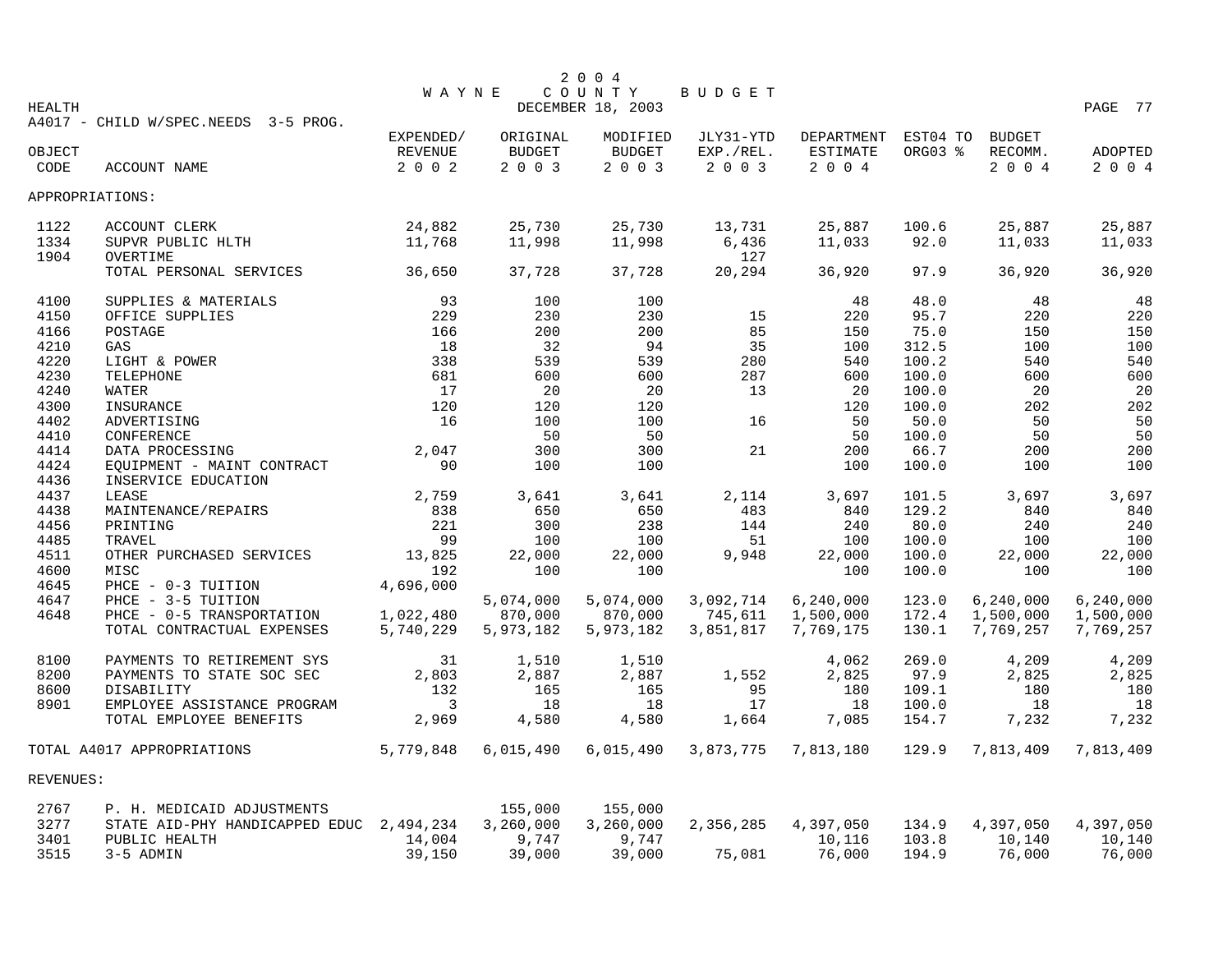|                                           |              |           | 2 0 0 4           |           |            |          |               |            |
|-------------------------------------------|--------------|-----------|-------------------|-----------|------------|----------|---------------|------------|
|                                           | <b>WAYNE</b> |           | COUNTY            | BUDGET    |            |          |               |            |
| HEALTH                                    |              |           | DECEMBER 18, 2003 |           |            |          |               | PAGE<br>78 |
| A4017 - CHILD W/SPEC.NEEDS<br>$3-5$ PROG. |              |           |                   |           |            |          |               |            |
|                                           | EXPENDED/    | ORIGINAL  | MODIFIED          | JLY31-YTD | DEPARTMENT | EST04 TO | <b>BUDGET</b> |            |
| OBJECT                                    | REVENUE      | BUDGET    | <b>BUDGET</b>     | EXP./REL. | ESTIMATE   | ORG03 %  | RECOMM.       | ADOPTED    |
| CODE<br>ACCOUNT NAME                      | 2 0 0 2      | 2 0 0 3   | 2 0 0 3           | 2 0 0 3   | 2 0 0 4    |          | 2 0 0 4       | 2 0 0 4    |
|                                           |              |           |                   |           |            |          |               |            |
| 3516<br>3-5 MEDICAID                      | 463,632      | 310,000   | 310,000           | 185,982   | 350,000    | 112.9    | 350,000       | 350,000    |
| TOTAL A4017 REVENUES                      | 3,011,020    | 3,773,747 | 3,773,747         | 2,617,348 | 4,833,166  | 128.1    | 4,833,190     | 4,833,190  |
| TOTAL COUNTY COST                         | 2,768,828    | 2,241,743 | 2,241,743         | 1,256,427 | 2,980,014  | 132.9    | 2,980,219     | 2,980,219  |
|                                           |              |           |                   |           |            |          |               |            |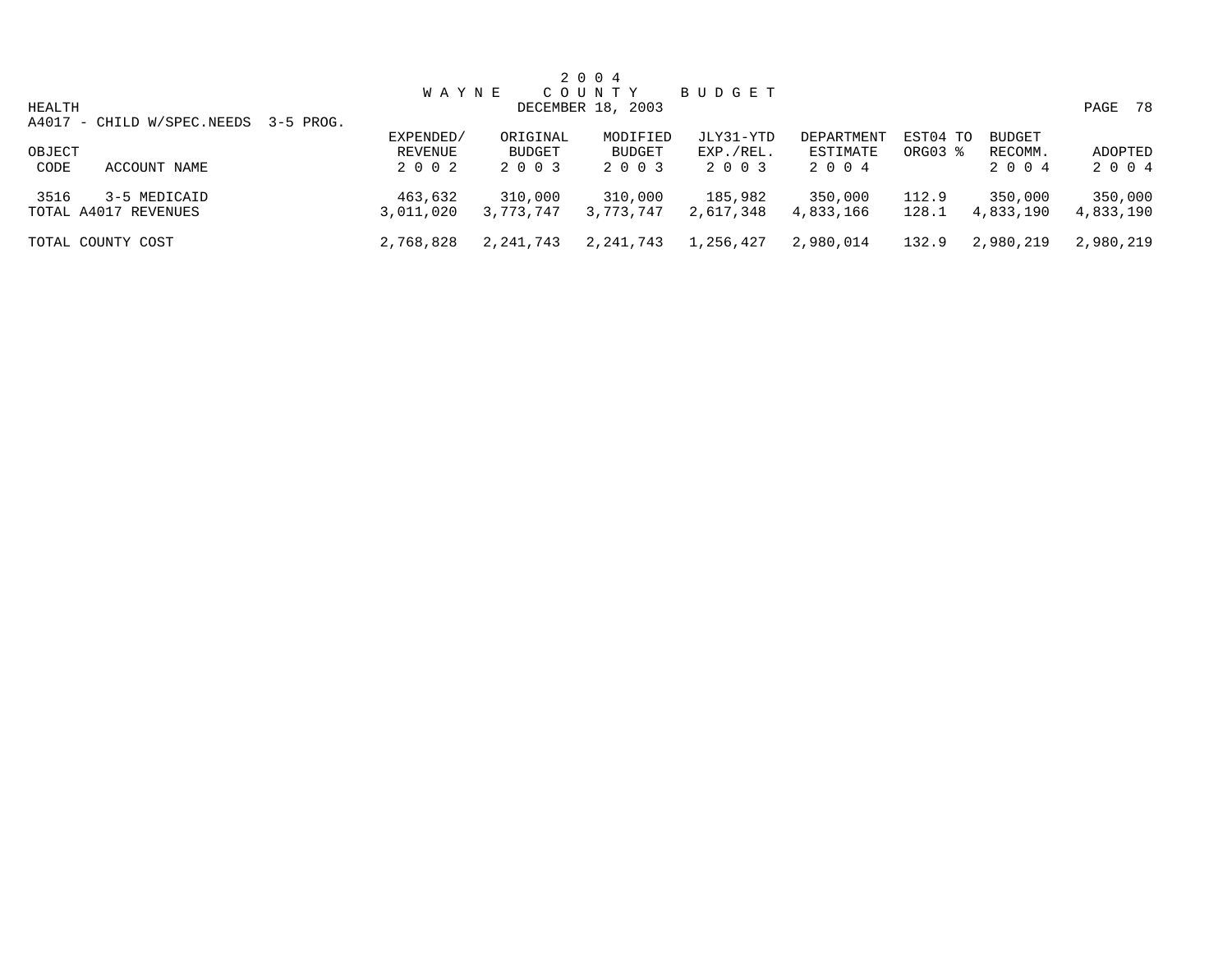|               |                                 |              |          | 2 0 0 4           |           |            |          |               |         |
|---------------|---------------------------------|--------------|----------|-------------------|-----------|------------|----------|---------------|---------|
|               |                                 | <b>WAYNE</b> |          | COUNTY            | BUDGET    |            |          |               |         |
| <b>HEALTH</b> | A4018 - PUBLIC HEALTH EDUCATION |              |          | DECEMBER 18, 2003 |           |            |          |               | PAGE 79 |
|               |                                 | EXPENDED/    | ORIGINAL | MODIFIED          | JLY31-YTD | DEPARTMENT | EST04 TO | <b>BUDGET</b> |         |
| OBJECT        |                                 | REVENUE      | BUDGET   | <b>BUDGET</b>     | EXP./REL. | ESTIMATE   | ORG03 %  | RECOMM.       | ADOPTED |
| CODE          | <b>ACCOUNT NAME</b>             | 2 0 0 2      | 2 0 0 3  | 2 0 0 3           | 2 0 0 3   | 2 0 0 4    |          | 2 0 0 4       | 2 0 0 4 |
|               |                                 |              |          |                   |           |            |          |               |         |
|               | APPROPRIATIONS:                 |              |          |                   |           |            |          |               |         |
| 1486          | PUBLIC HEALTH ED                | 63,021       | 65,291   | 65,291            | 35,975    | 67,515     | 103.4    | 67,515        | 67,515  |
| 1904          | OVERTIME                        | 578          | 800      | 800               |           | 800        | 100.0    | 720           | 720     |
|               | TOTAL PERSONAL SERVICES         | 63,599       | 66,091   | 66,091            | 35,975    | 68,315     | 103.4    | 68,235        | 68,235  |
| 2200          | OFFICE EQUIPMENT                | 2,657        |          |                   |           |            |          |               |         |
|               | TOTAL EQUIPMENT                 | 2,657        |          |                   |           |            |          |               |         |
| 4150          | OFFICE SUPPLIES                 | 570          | 500      | 430               | 264       | 430        | 86.0     | 430           | 430     |
| 4166          | POSTAGE                         | 1,300        | 900      | 900               | 85        | 300        | 33.3     | 300           | 300     |
| 4210          | GAS                             | 48           | 60       | 130               | 63        | 130        | 216.7    | 130           | 130     |
| 4220          | LIGHT & POWER                   | 691          | 965      | 965               | 503       | 965        | 100.0    | 965           | 965     |
| 4230          | TELEPHONE                       | 1,055        | 1,600    | 1,600             | 386       | 1,200      | 75.0     | 1,200         | 1,200   |
| 4240          | WATER                           | 34           | 34       | 34                | 23        | 36         | 105.9    | 36            | 36      |
| 4300          | INSURANCE                       | 100          | 100      | 100               |           | 100        | 100.0    | 350           | 350     |
| 4414          | DATA PROCESSING                 | 388          | 600      | 600               | 394       | 642        | 107.0    | 642           | 642     |
| 4437          | LEASE                           | 5,472        | 6,527    | 6,527             | 3,790     | 6,627      | 101.5    | 6,627         | 6,627   |
| 4438          | MAINTENANCE/REPAIRS             | 1,767        | 1,600    | 1,600             | 849       | 1,600      | 100.0    | 1,600         | 1,600   |
| 4456          | PRINTING                        | 400          | 400      | 400               |           | 200        | 50.0     | 200           | 200     |
| 4564          | HEALTHY HEART PROGRAM           | 6,000        |          |                   |           |            |          |               |         |
| 4580          | DENTAL HEALTH                   | 600          | 600      | 600               | 419       | 600        | 100.0    | 600           | 600     |
| 4581          | PRIMARY/PREVENTIVE              | 19,400       | 19,000   | 19,000            | 4,554     | 19,000     | 100.0    | 19,000        | 19,000  |
| 4582          | PRENATAL CARE/INFANT MORTALITY  | 1,142        | 500      | 500               |           | 100        | 20.0     | 100           | 100     |
| 4583          | FAMILY PLANNING                 | 500          | 250      | 250               |           | 100        | 40.0     | 100           | 100     |
| 4584          | INJURY PREVENTION & CONTROL     | 7,862        | 7,800    | 7,800             | 5,793     | 8,800      | 112.8    | 8,800         | 8,800   |
| 4585          | SEXUAL TRANSMITTED DISEASES     | 1,200        | 800      | 800               |           | 300        | 37.5     | 300           | 300     |
| 4586          | CHRONIC DISEASES                | 3,723        | 3,000    | 3,000             |           |            |          |               |         |
| 4587          | HIV                             | 1,805        | 2,000    | 2,000             | 510       | 1,000      | 50.0     | 1,000         | 1,000   |
| 4621          | A & G TRAVEL                    | 4,432        | 4,600    | 4,600             | 2,217     | 4,600      | 100.0    | 4,600         | 4,600   |
| 4650          | COMMUNICABLE DISEASE            | 1,000        | 1,000    | 1,000             | 62        | 500        | 50.0     | 500           | 500     |
| 4675          | NUTRITION GRANT                 | 650          | 500      | 500               | 19        | 250        | 50.0     | 250           | 250     |
| 4792          | CHILD SAFETY PROGRAM            | 9,546        | 10,000   | 10,000            | 10,000    | 10,000     | 100.0    | 15,980        | 15,980  |
|               | TOTAL CONTRACTUAL EXPENSES      | 69,685       | 63,336   | 63,336            | 29,931    | 57,480     | 90.8     | 63,710        | 63,710  |
| 8100          | PAYMENTS TO RETIREMENT SYS      | 111          | 2,645    | 2,645             |           | 7,515      | 284.1    | 7,783         | 7,783   |
| 8200          | PAYMENTS TO STATE SOC SEC       | 4,865        | 5,056    | 5,056             | 2,752     | 5,227      | 103.4    | 5,227         | 5,227   |
| 8400          | HOSPITALIZATION EXP.            | 2,865        | 3,596    | 3,596             | 2,074     | 8,612      | 239.5    | 8,612         | 8,612   |
| 8600          | DISABILITY                      | 212          | 264      | 264               | 148       | 288        | 109.1    | 288           | 288     |
| 8901          | EMPLOYEE ASSISTANCE PROGRAM     | 27           | 28       | 28                | 27        | 29         | 103.6    | 29            | 29      |
|               | TOTAL EMPLOYEE BENEFITS         | 8,080        | 11,589   | 11,589            | 5,001     | 21,671     | 187.0    | 21,939        | 21,939  |
|               | TOTAL A4018 APPROPRIATIONS      | 144,021      | 141,016  | 141,016           | 70,907    | 147,466    | 104.6    | 153,884       | 153,884 |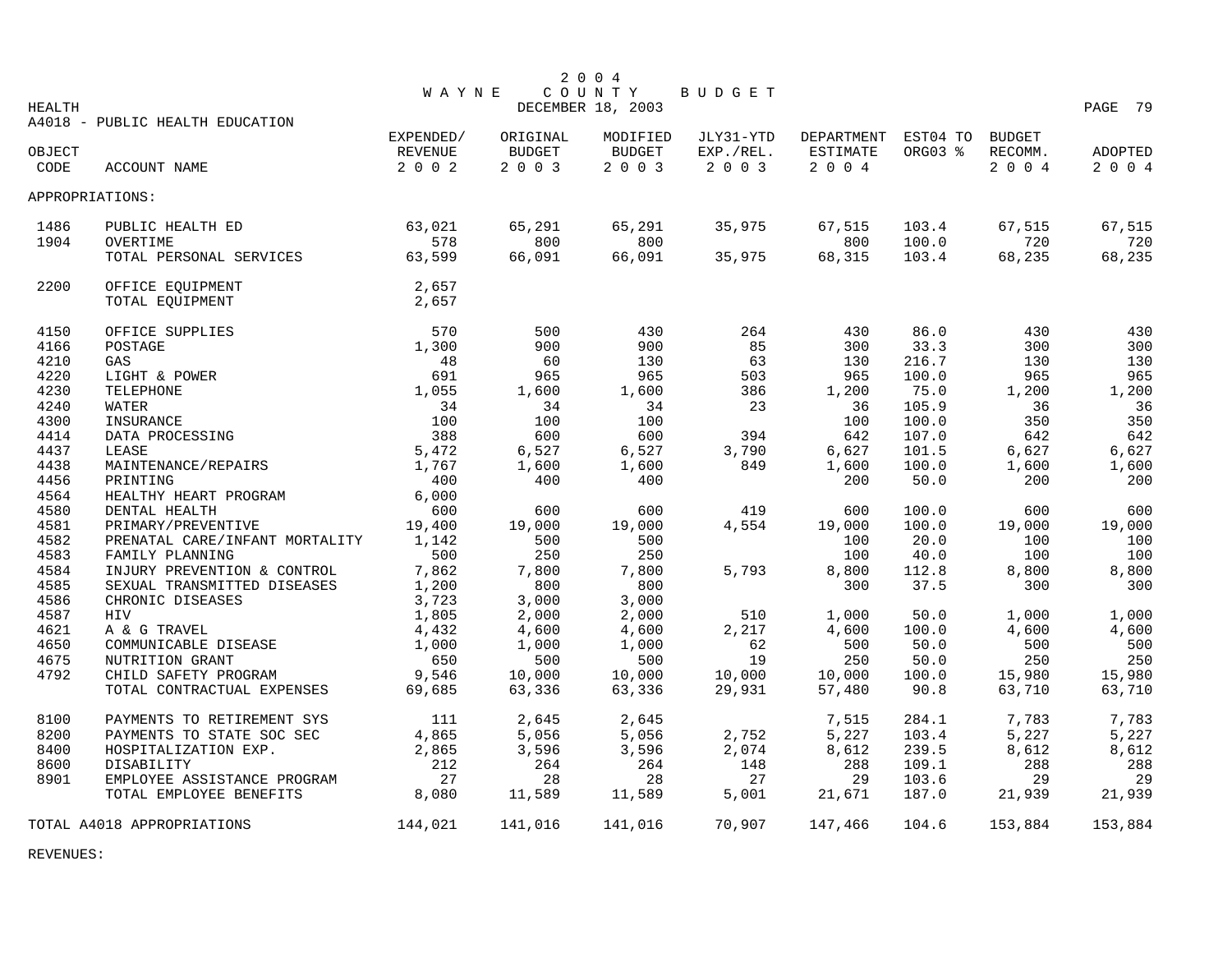|               |                               |              |          | 2 0 0 4           |               |            |          |               |              |
|---------------|-------------------------------|--------------|----------|-------------------|---------------|------------|----------|---------------|--------------|
|               |                               | <b>WAYNE</b> |          | COUNTY            | <b>BUDGET</b> |            |          |               |              |
| <b>HEALTH</b> |                               |              |          | DECEMBER 18, 2003 |               |            |          |               | PAGE<br>- 80 |
| A4018 -       | PUBLIC HEALTH EDUCATION       |              |          |                   |               |            |          |               |              |
|               |                               | EXPENDED/    | ORIGINAL | MODIFIED          | JLY31-YTD     | DEPARTMENT | EST04 TO | <b>BUDGET</b> |              |
| OBJECT        |                               | REVENUE      | BUDGET   | <b>BUDGET</b>     | EXP./REL.     | ESTIMATE   | ORG03 %  | RECOMM.       | ADOPTED      |
| CODE          | ACCOUNT NAME                  | 2 0 0 2      | 2 0 0 3  | 2 0 0 3           | 2 0 0 3       | 2 0 0 4    |          | 2 0 0 4       | 2 0 0 4      |
| 1616          | SELF PAY                      | 964          | 300      | 300               | 206           | 300        | 100.0    | 300           | 300          |
| 2690          | COMPENSATION FOR LOSS-TOBACCO | 55,300       | 60,300   | 60,300            | 21,768        | 65,500     | 108.6    | 65,500        | 65,500       |
| 2770          | MISC REVENUES                 | 47           | 200      | 200               |               | 50         | 25.0     | 50            | 50           |
| 3401          | PUBLIC HEALTH                 | 37,923       | 35,730   | 35,730            | 2,334         | 35,269     | 98.7     | 35,359        | 35,359       |
| 3459          | HEALTHY HEART PROGRAM         | 7,500        |          |                   |               |            |          |               |              |
| 4636          | CHILD SAFETY PROGRAM          | 11,340       | 10,000   | 10,000            | 7,876         | 10,000     | 100.0    | 15,980        | 15,980       |
| 4637          | BOOSTER SEAT STUDY            | 1,797        |          |                   |               |            |          |               |              |
|               | TOTAL A4018 REVENUES          | 114,871      | 106,530  | 106,530           | 32,184        | 111,119    | 104.3    | 117,189       | 117,189      |
|               | TOTAL COUNTY COST             | 29,150       | 34,486   | 34,486            | 38,723        | 36,347     | 105.4    | 36,695        | 36,695       |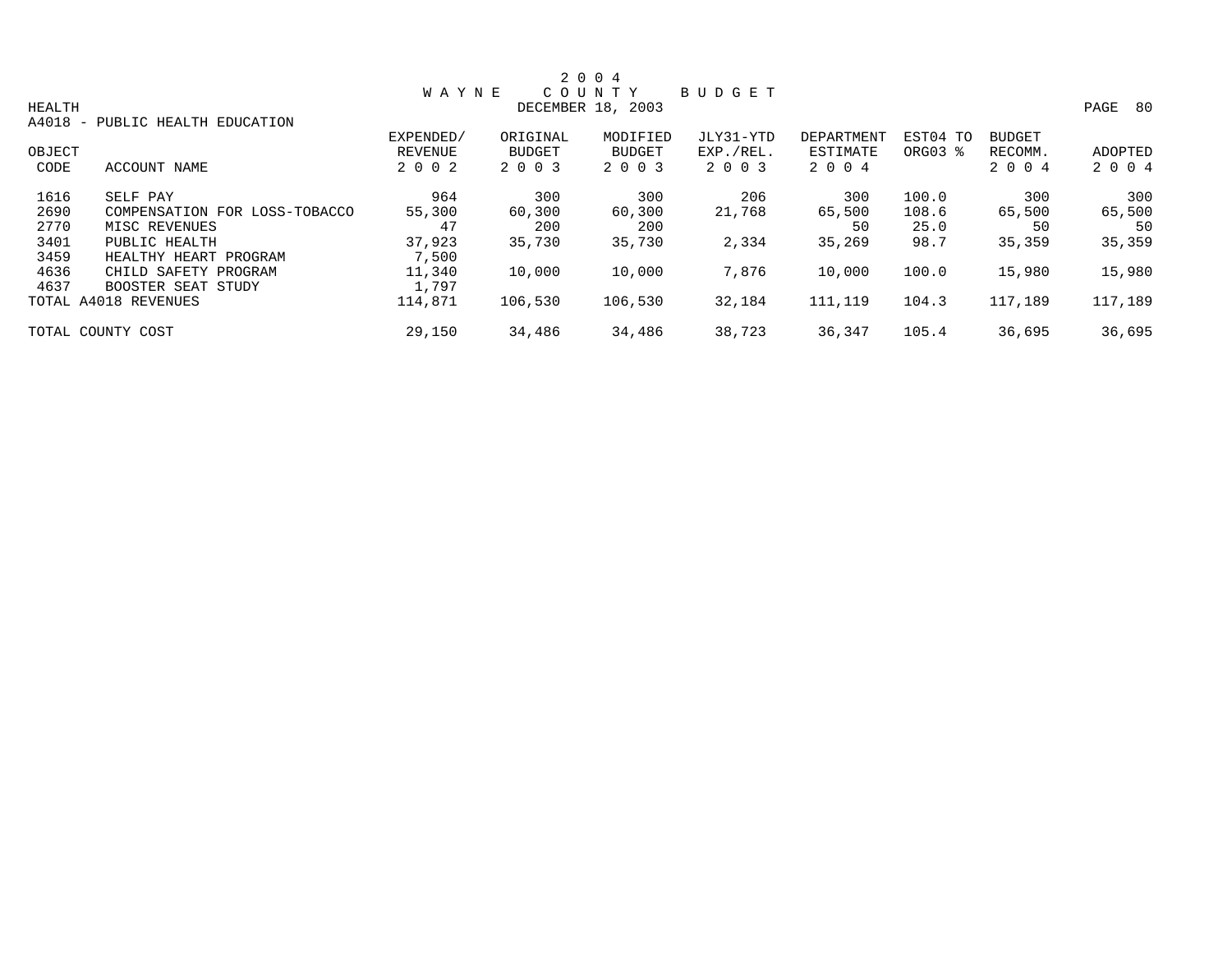|        |                                                                                                                                                              |                                  |          | 2 0 0 4           |               |                            |              |                  |         |
|--------|--------------------------------------------------------------------------------------------------------------------------------------------------------------|----------------------------------|----------|-------------------|---------------|----------------------------|--------------|------------------|---------|
|        |                                                                                                                                                              | W A Y N E                        |          | COUNTY            | BUDGET        |                            |              |                  |         |
| HEALTH |                                                                                                                                                              |                                  |          | DECEMBER 18, 2003 |               |                            |              |                  | PAGE 81 |
|        | A4019 - WAYNE COMMUNITY NURSING CARE                                                                                                                         |                                  |          |                   |               |                            |              |                  |         |
|        |                                                                                                                                                              | EXPENDED/                        | ORIGINAL | MODIFIED          | JLY31-YTD     | DEPARTMENT EST04 TO BUDGET |              |                  |         |
| OBJECT |                                                                                                                                                              | REVENUE                          | BUDGET   | <b>BUDGET</b>     | EXP./REL.     | ESTIMATE                   | ORG03 %      | RECOMM.          | ADOPTED |
| CODE   | ACCOUNT NAME                                                                                                                                                 | $2 0 0 2$                        | 2 0 0 3  | 2003              | 2003          | 2 0 0 4                    |              | 2004             | 2004    |
|        | APPROPRIATIONS:                                                                                                                                              |                                  |          |                   |               |                            |              |                  |         |
| 1152   | HOME HEALTH AIDE (10) 266,189                                                                                                                                |                                  | 282,182  | 282,182           | 141,964       | 283,877                    | 100.6        | 208,291          | 208,291 |
| 1153   | HOME HLTH AIDE PT (2)<br>SR ACCOUNT CLERK<br>L P N 11,143<br>R P N (7) 176,729<br>RPN, PT (3) 13,489<br>PUBLIC HLTH NURSE (5) 116,702<br>N HLTH NURSE PT (2) |                                  |          |                   |               |                            |              |                  |         |
| 1154   |                                                                                                                                                              |                                  | 26,054   | 26,054            | 14,174        | 26,151                     | 100.4        | 26,151           | 26,151  |
| 1210   |                                                                                                                                                              |                                  | 26,178   | 26,178            | 13,985        | 27,192                     | 103.9        | 13,596           | 13,596  |
| 1282   |                                                                                                                                                              |                                  | 206,250  | 206,250           | 90,367        | 189,369                    | 91.8         | 189,369          | 189,369 |
| 1283   |                                                                                                                                                              |                                  | 36,908   | 26,908            | 2,132         | 18,622                     | 50.5         | 18,622           | 18,622  |
| 1302   |                                                                                                                                                              |                                  | 161,220  | 161,220           | 66,355        | 164,506                    | 102.0        | 164,506          | 164,506 |
| 1319   |                                                                                                                                                              |                                  |          | 10,000            | 2,000         | 20,274                     |              | 20,274           | 20,274  |
| 1334   | SUPVR PUBLIC HLTH                                                                                                                                            | 47,333                           | 48,846   | 48,846            | 26,209        | 49,274                     | 100.9        | 49,274           | 49,274  |
| 1904   | OVERTIME                                                                                                                                                     | 25,928                           | 20,000   | 20,000            | 16,726        | 20,000                     | 100.0        | 18,000           | 18,000  |
| 1905   | 24 HR ON-CALL COV                                                                                                                                            | 8,266                            | 9,000    | 9,000             | 4,716         | 9,000                      | 100.0        | 9,000            | 9,000   |
| 1906   | SHIFT DIFFERENTIAL                                                                                                                                           | 2,835                            | 5,000    | 5,000             | 1,800         | 5,000                      | 100.0        | 5,000            | 5,000   |
|        | TOTAL PERSONAL SERVICES                                                                                                                                      | 694,862                          | 821,638  | 821,638           | 380,428       | 813,265                    | 99.0         | 722,083          | 722,083 |
| 2000   | EQUIP & OTHER CAPITAL OUTLAY                                                                                                                                 | 33,045                           | 1,400    | 1,400             |               | 5,150                      | 367.9        | 5,150            | 5,150   |
| 2300   | MOTOR VEHICLES                                                                                                                                               | 22,836                           | 12,500   | 12,500            |               |                            |              |                  |         |
|        | TOTAL EQUIPMENT                                                                                                                                              | 55,881                           | 13,900   | 13,900            |               | 5,150                      | 37.1         | 5,150            | 5,150   |
| 4117   | NURSES SUPPLIES                                                                                                                                              | 1,000                            |          |                   |               |                            |              |                  |         |
| 4118   | REIMBURSEABLE SUPPLIES                                                                                                                                       | 3,043                            | 4,500    | 9,200             | 6,141         | 6,500                      | 144.4        | 6,500            | 6,500   |
| 4119   | NON-REIMBURSEABLE SUPPLIES                                                                                                                                   | 4,093                            | 5,500    | 2,500             | 1,618         | 2,500                      | 45.5         | 2,500            | 2,500   |
| 4166   | POSTAGE                                                                                                                                                      | 2,800                            | 2,500    | 800               | 330           | 1,000                      | 40.0         | 1,000            | 1,000   |
| 4210   | GAS                                                                                                                                                          | 345                              | 332      | 977               | 368           | 977                        | 294.3        | 977              | 977     |
| 4220   | LIGHT & POWER                                                                                                                                                |                                  | 5,605    | 5,605             | 2,931         | 5,605                      | 100.0        | 5,605            | 5,605   |
| 4230   | TELEPHONE                                                                                                                                                    |                                  | 22,000   | 22,000            | 8,957         | 22,000                     | 100.0        | 22,000           | 22,000  |
| 4240   | 345<br>ER 5,077<br>18,020<br>264<br>3,095<br>21,350<br>3ING<br>28,931<br>WATER                                                                               |                                  | 194      | 194               | 136           | 250                        | 128.9        | 250              | 250     |
| 4300   | INSURANCE                                                                                                                                                    |                                  | 3,096    | 3,096             | 3,096         | 4,000                      | 129.2        | 7,000            | 7,000   |
| 4410   | CONFERENCE                                                                                                                                                   |                                  | 1,200    | 5,200             | 4,348         | 1,200                      | 100.0        | 1,200            | 1,200   |
| 4414   | DATA PROCESSING                                                                                                                                              |                                  | 20,000   | 20,000            | 16,691        | 26,000                     | 130.0        | 26,000           | 26,000  |
| 4424   | EQUIPMENT - MAINT CONTRACT                                                                                                                                   | 1,426                            | 16,747   | 16,747            | 8,152         | 17,484                     | 104.4        | 17,484           | 17,484  |
| 4437   | LEASE                                                                                                                                                        | 38,988                           | 37,906   | 37,906            | 22,064        | 38,487                     | 101.5        | 38,487           | 38,487  |
| 4438   | MAINTENANCE/REPAIRS                                                                                                                                          | 12,515                           | 17,500   | 17,500            | 4,945         | 16,168                     | 92.4         | 16,168           | 16,168  |
|        |                                                                                                                                                              | 2,835                            | 6,000    |                   |               |                            |              |                  | 5,000   |
| 4450   | OCCUPATIONAL THERAPY                                                                                                                                         |                                  | 110,000  | 6,000<br>110,000  | 740           | 5,000                      | 83.3         | 5,000            |         |
| 4452   | PHYSICAL THERAPY                                                                                                                                             | 84,737                           |          | 2,355             | 39,959<br>385 | 105,000                    | 95.5<br>33.3 | 105,000<br>1,000 | 105,000 |
| 4456   | PRINTING                                                                                                                                                     | 1,395<br>108,000                 | 3,000    |                   |               | 1,000                      |              |                  | 1,000   |
| 4475   | SOFTWARE                                                                                                                                                     |                                  | 1,000    | 1,000             |               | 200                        | 20.0         | 200              | 200     |
| 4477   | SPEECH THERAPY                                                                                                                                               | 1,560                            | 3,000    | 1,000             | 180           | 2,500                      | 83.3         | 2,500            | 2,500   |
| 4500   | FEES FOR SERVICES, NON EMPLOY                                                                                                                                | 28,500<br>MPLOY 28,500<br>10,000 | 34,000   | 34,000            | 7,500         | 30,000                     | 88.2         | 30,000           | 30,000  |
| 4524   | PH - MEDICAL CONSULTANT                                                                                                                                      |                                  | 10,000   | 10,000            | 2,500         | 10,000                     | 100.0        | 10,000           | 10,000  |
| 4527   | PUBLIC RELATIONS                                                                                                                                             | 5,955                            | $6,000$  | 6,000             | 2,503         | 6,000                      | 100.0        | 6,000            | 6,000   |
| 4562   | MEDICAL SOCIAL WORK                                                                                                                                          |                                  | 2,000    | 2,000             |               | 2,000                      | 100.0        | 2,000            | 2,000   |
| 4594   | CONTRACTUAL AIDES                                                                                                                                            | 68,200                           | 56,000   | 54,000            | 21,268        | 54,000                     | 96.4         | 54,000           | 54,000  |
| 4616   | CAR EXPENSE - NURSING                                                                                                                                        | 8,784                            | 10,000   | 10,000            | 3,584         | 10,000                     | 100.0        | 10,000           | 10,000  |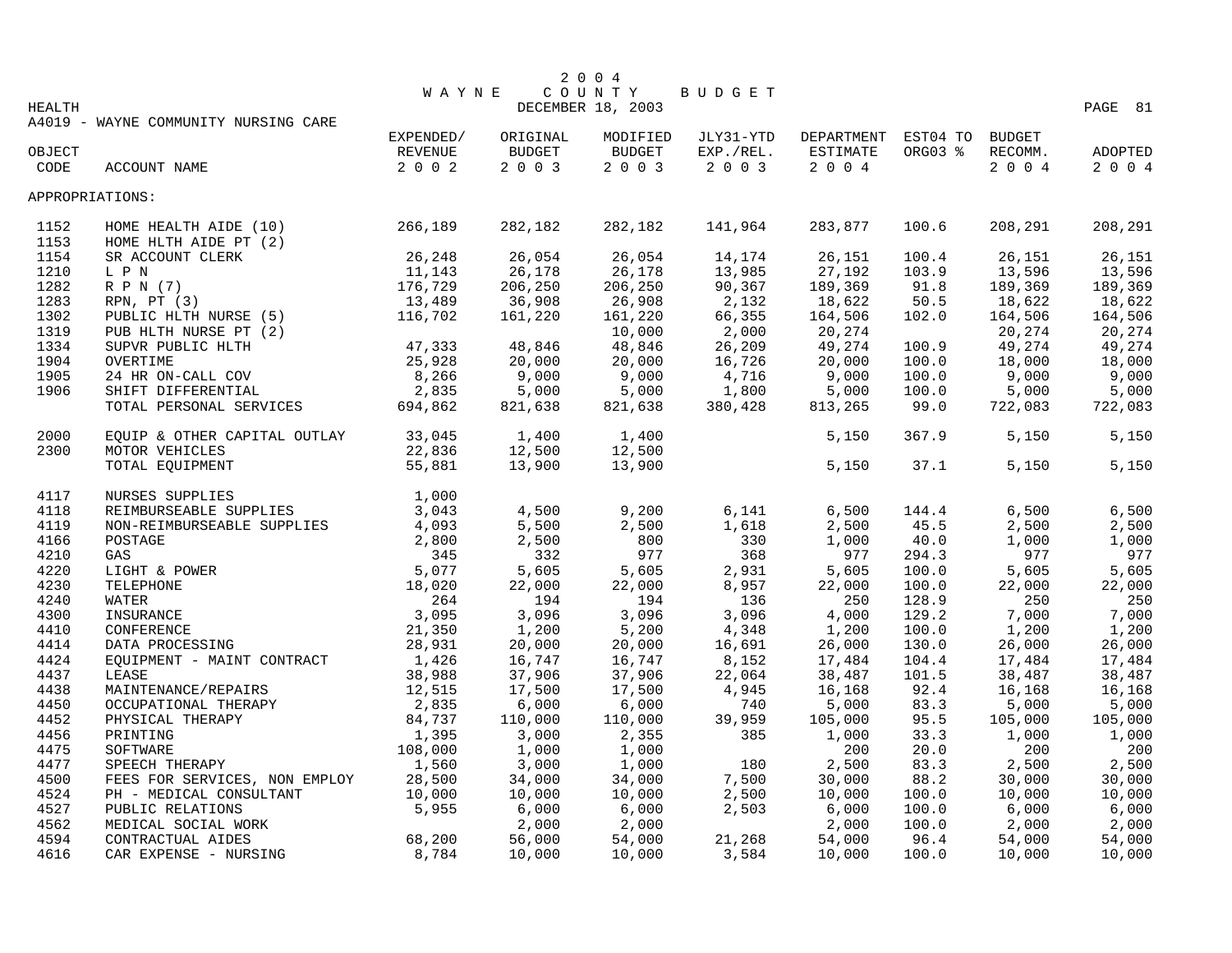|           |                                      |                |           | 2 0 0 4           |           |                   |          |               |           |
|-----------|--------------------------------------|----------------|-----------|-------------------|-----------|-------------------|----------|---------------|-----------|
|           |                                      | <b>WAYNE</b>   |           | COUNTY            | BUDGET    |                   |          |               |           |
| HEALTH    | A4019 - WAYNE COMMUNITY NURSING CARE |                |           | DECEMBER 18, 2003 |           |                   |          |               | PAGE 82   |
|           |                                      | EXPENDED/      | ORIGINAL  | MODIFIED          | JLY31-YTD | <b>DEPARTMENT</b> | EST04 TO | <b>BUDGET</b> |           |
| OBJECT    |                                      | <b>REVENUE</b> | BUDGET    | <b>BUDGET</b>     | EXP./REL. | ESTIMATE          | ORG03 %  | RECOMM.       | ADOPTED   |
| CODE      | ACCOUNT NAME                         | 2 0 0 2        | 2 0 0 3   | 2 0 0 3           | 2 0 0 3   | 2 0 0 4           |          | 2 0 0 4       | 2 0 0 4   |
| 4617      | CAR EXPENSE - AIDES                  | 7,138          | 6,500     | 6,500             | 4,375     | 6,500             | 100.0    | 6,500         | 6,500     |
| 4619      | NURSING TRAVEL                       | 9,727          | 10,000    | 10,000            | 1,964     | 7,000             | 70.0     | 7,000         | 7,000     |
| 4620      | AIDES TRAVEL                         | 8,574          | 10,900    | 10,900            | 3,239     | 7,900             | 72.5     | 7,900         | 7,900     |
|           | TOTAL CONTRACTUAL EXPENSES           | 486,352        | 405,480   | 405,480           | 167,974   | 389,271           | 96.0     | 392,271       | 392,271   |
| 8100      | PAYMENTS TO RETIREMENT SYS           | 11,938         | 33,617    | 33,617            |           | 89,459            | 266.1    | 82,361        | 82,361    |
| 8200      | PAYMENTS TO STATE SOC SEC            | 52,018         | 64,293    | 64,293            | 28,355    | 62,215            | 96.8     | 55,240        | 55,240    |
| 8400      | HOSPITALIZATION EXP.                 | 84,898         | 114,649   | 114,649           | 55,054    | 113,865           | 99.3     | 92,006        | 92,006    |
| 8500      | UNEMPLOYMENT                         |                |           |                   |           |                   |          | 20,000        | 20,000    |
| 8600      | DISABILITY                           | 2,382          | 3,300     | 3,300             | 1,622     | 3,312             | 100.4    | 2,808         | 2,808     |
| 8901      | EMPLOYEE ASSISTANCE PROGRAM          | 337            | 372       | 372               | 364       | 349               | 93.8     | 299           | 299       |
|           | TOTAL EMPLOYEE BENEFITS              | 151,573        | 216,231   | 216,231           | 85,395    | 269,200           | 124.5    | 252,714       | 252,714   |
|           | TOTAL A4019 APPROPRIATIONS           | 1,388,668      | 1,457,249 | 1,457,249         | 633,797   | 1,476,886         | 101.3    | 1,372,218     | 1,372,218 |
| REVENUES: |                                      |                |           |                   |           |                   |          |               |           |
| 1612      | MEDICARE                             | 471,855        | 625,000   | 625,000           | 187,331   | 590,000           | 94.4     | 590,000       | 590,000   |
| 1613      | MEDICAID                             | 611,146        | 608,849   | 608,849           | 266,709   | 650,000           | 106.8    | 650,000       | 650,000   |
| 1615      | OTHER THIRD PARTY PAYER              | 109,558        | 200,000   | 200,000           | $8,616-$  | 120,000           | 60.0     | 120,000       | 120,000   |
| 1616      | SELF PAY                             | 793            | 3,000     | 3,000             | $282-$    | 800               | 26.7     | 800           | 800       |
| 1617      | BLUE CROSS/BLUE SHIELD               | 12,799         | 20,000    | 20,000            | $40 -$    | 13,000            | 65.0     | 13,000        | 13,000    |
| 2770      | MISC REVENUES                        | 506            | 400       | 400               | 514       | 500               | 125.0    | 500           | 500       |
|           | TOTAL A4019 REVENUES                 | 1,206,657      | 1,457,249 | 1,457,249         | 445,615   | 1,374,300         | 94.3     | 1,374,300     | 1,374,300 |
|           | TOTAL COUNTY COST                    | 182,011        |           |                   | 188,182   | 102,586           |          | $2,082-$      | $2,082-$  |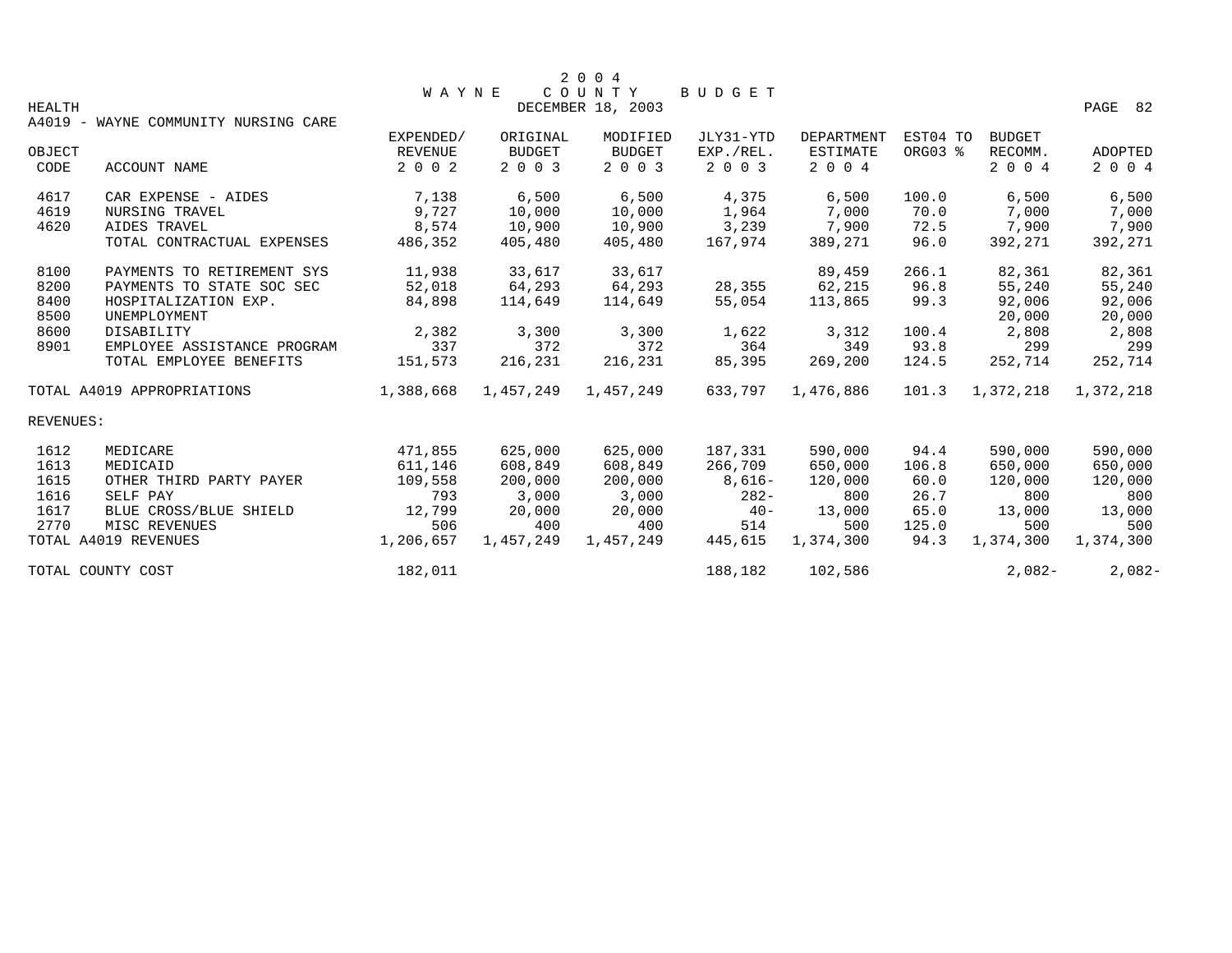|                |                                |                           |                          | 2 0 0 4                  |                      |                            |          |                    |                    |
|----------------|--------------------------------|---------------------------|--------------------------|--------------------------|----------------------|----------------------------|----------|--------------------|--------------------|
|                |                                | WAYNE                     |                          | COUNTY                   | BUDGET               |                            |          |                    |                    |
| <b>HEALTH</b>  |                                |                           |                          | DECEMBER 18, 2003        |                      |                            |          |                    | PAGE 83            |
| $A4020 -$      | EMS COORDINATOR-PUBLIC HEALTH  |                           |                          |                          |                      |                            |          |                    |                    |
|                |                                | EXPENDED/                 | ORIGINAL                 | MODIFIED                 | JLY31-YTD            | <b>DEPARTMENT</b>          | EST04 TO | <b>BUDGET</b>      |                    |
| OBJECT<br>CODE | ACCOUNT NAME                   | <b>REVENUE</b><br>2 0 0 2 | <b>BUDGET</b><br>2 0 0 3 | <b>BUDGET</b><br>2 0 0 3 | EXP./REL.<br>2 0 0 3 | <b>ESTIMATE</b><br>2 0 0 4 | ORG03 %  | RECOMM.<br>2 0 0 4 | ADOPTED<br>2 0 0 4 |
|                |                                |                           |                          |                          |                      |                            |          |                    |                    |
|                | APPROPRIATIONS:                |                           |                          |                          |                      |                            |          |                    |                    |
| 1484           | EMS COORD PT                   | 8,976                     | 9,281                    | 9,787                    | 5,573                | 9,314                      | 100.4    | 9,314              | 9,314              |
|                | TOTAL PERSONAL SERVICES        | 8,976                     | 9,281                    | 9,787                    | 5,573                | 9,314                      | 100.4    | 9,314              | 9,314              |
|                |                                |                           |                          |                          |                      |                            |          |                    |                    |
| 2000           | EQUIP & OTHER CAPITAL OUTLAY   |                           |                          |                          |                      | 1,700                      |          | 1,700              | 1,700              |
|                | TOTAL EQUIPMENT                |                           |                          |                          |                      | 1,700                      |          | 1,700              | 1,700              |
| 4100           | SUPPLIES & MATERIALS           | 974                       | 900                      | 836                      | 28                   | 900                        | 100.0    | 900                | 900                |
| 4150           | OFFICE SUPPLIES                | 200                       | 100                      | 100                      |                      | 100                        | 100.0    | 100                | 100                |
| 4166           | POSTAGE                        | 200                       | 100                      | 400                      | 100                  | 400                        | 400.0    | 400                | 400                |
| 4230           | <b>TELEPHONE</b>               | 167                       | 100                      | 300                      | 92                   | 200                        | 200.0    | 200                | 200                |
| 4300           | INSURANCE                      | 30                        | 30                       | 30                       |                      | 30                         | 100.0    | 50                 | 50                 |
| 4425           | EQUIPMENT - MAINT / REPAIRS    | 500                       | 400                      |                          |                      | 250                        | 62.5     | 250                | 250                |
| 4438           | MAINTENANCE/REPAIRS            |                           | 100                      | 100                      |                      |                            |          |                    |                    |
| 4621           | A & G TRAVEL                   | 1,516                     | 2,600                    | 2,500                    | 485                  | 2,450                      | 94.2     | 2,450              | 2,450              |
|                | TOTAL CONTRACTUAL EXPENSES     | 3,587                     | 4,330                    | 4,266                    | 705                  | 4,330                      | 100.0    | 4,350              | 4,350              |
| 8200           | PAYMENTS TO STATE SOC SEC      | 686                       | 710                      | 710                      | 426                  | 713                        | 100.4    | 713                | 713                |
|                | TOTAL EMPLOYEE BENEFITS        | 686                       | 710                      | 710                      | 426                  | 713                        | 100.4    | 713                | 713                |
|                | TOTAL A4020 APPROPRIATIONS     | 13,249                    | 14,321                   | 14,763                   | 6,704                | 16,057                     | 112.1    | 16,077             | 16,077             |
| REVENUES:      |                                |                           |                          |                          |                      |                            |          |                    |                    |
| 3401           | PUBLIC HEALTH                  | 3,105                     | 7,800                    | 7,800                    |                      | 4,603                      | 59.0     | 4,606              | 4,606              |
| 3960           | EMERGENCY DISASTER ASSIST.ST   |                           |                          | 63                       |                      |                            |          |                    |                    |
| 4960           | EMERGENCY DISASTER ASSIST. FED |                           |                          | 379                      |                      |                            |          |                    |                    |
|                | TOTAL A4020 REVENUES           | 3,105                     | 7,800                    | 8,242                    |                      | 4,603                      | 59.0     | 4,606              | 4,606              |
|                |                                |                           |                          |                          |                      |                            |          |                    |                    |
|                | TOTAL COUNTY COST              | 10,144                    | 6,521                    | 6,521                    | 6,704                | 11,454                     | 175.6    | 11,471             | 11,471             |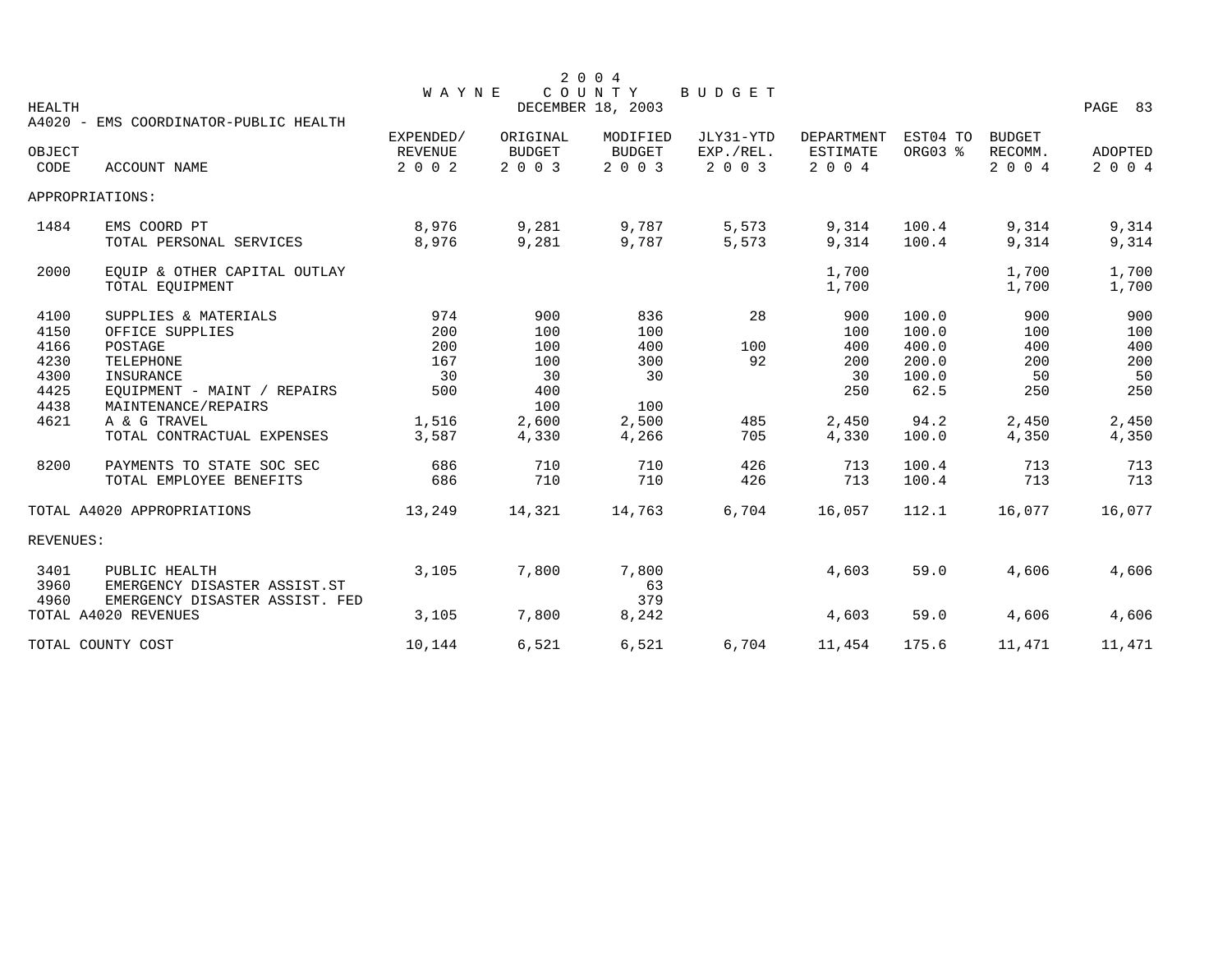|        |                                    |              |          | 2004              |           |            |                 |         |         |
|--------|------------------------------------|--------------|----------|-------------------|-----------|------------|-----------------|---------|---------|
|        |                                    | <b>WAYNE</b> |          | COUNTY            | BUDGET    |            |                 |         |         |
| HEALTH |                                    |              |          | DECEMBER 18, 2003 |           |            |                 |         | PAGE 84 |
|        | A4021 - WOMEN'S HEALTH PARTNERSHIP |              |          |                   |           |            |                 |         |         |
|        |                                    | EXPENDED/    | ORIGINAL | MODIFIED          | JLY31-YTD | DEPARTMENT | EST04 TO BUDGET |         |         |
| OBJECT |                                    | REVENUE      | BUDGET   | <b>BUDGET</b>     | EXP./REL. | ESTIMATE   | ORG03 %         | RECOMM. | ADOPTED |
| CODE   | ACCOUNT NAME                       | 2002         | 2 0 0 3  | 2 0 0 3           | 2 0 0 3   | 2004       |                 | 2004    | 2 0 0 4 |

 3401 PUBLIC HEALTH TOTAL A4021 REVENUES

TOTAL COUNTY COST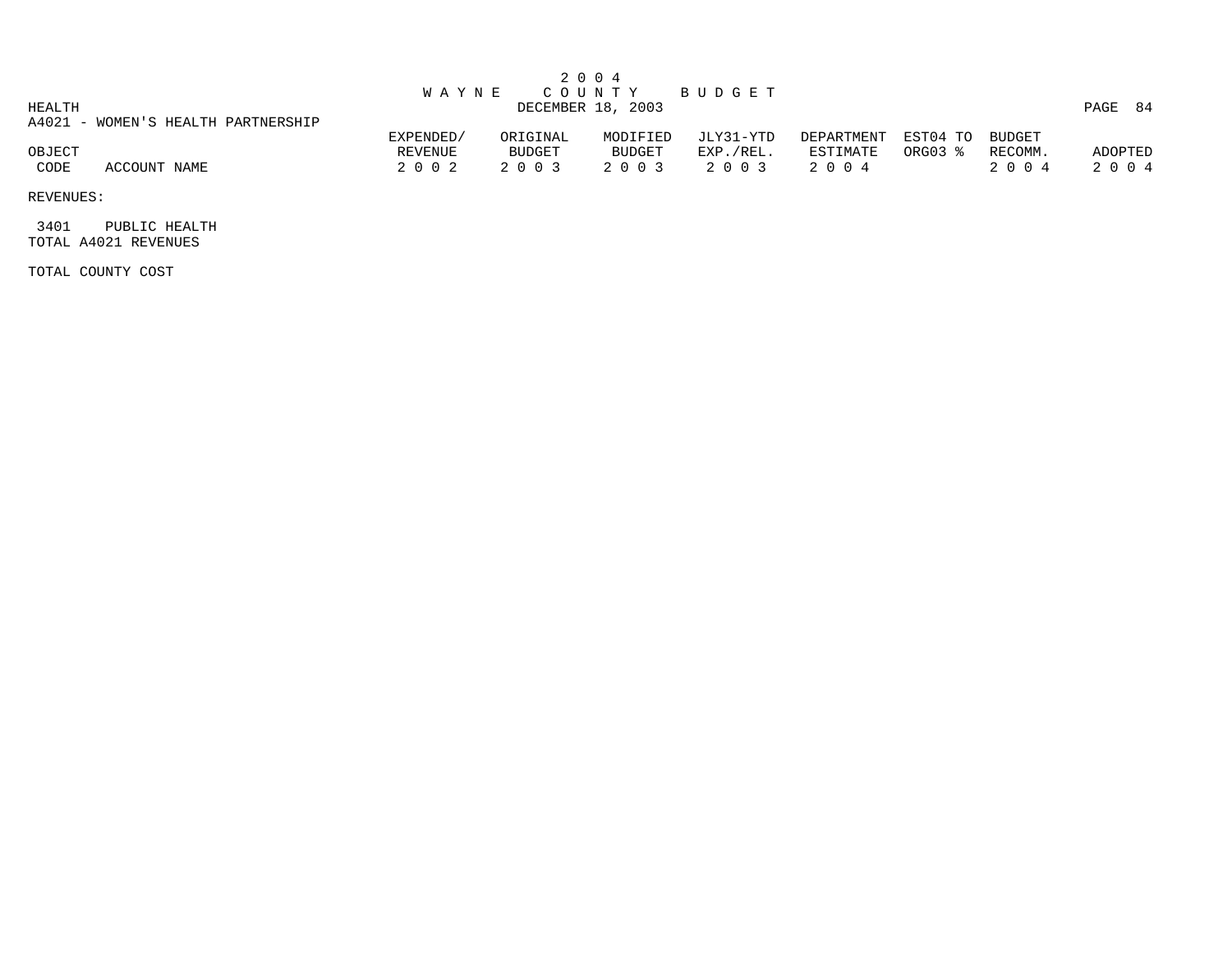|               |                                  |                |                | 2 0 0 4                      |               |                 |          |               |         |
|---------------|----------------------------------|----------------|----------------|------------------------------|---------------|-----------------|----------|---------------|---------|
|               |                                  | <b>WAYNE</b>   |                | $C$ $O$ $U$ $N$ $T$ $\,$ $Y$ | <b>BUDGET</b> |                 |          |               |         |
| <b>HEALTH</b> |                                  |                |                | DECEMBER 18, 2003            |               |                 |          |               | PAGE 85 |
|               | A4022 - PRIMARY CARE INITIATIVES | EXPENDED/      | ORIGINAL       | MODIFIED                     | JLY31-YTD     | DEPARTMENT      | EST04 TO | <b>BUDGET</b> |         |
| OBJECT        |                                  | <b>REVENUE</b> | <b>BUDGET</b>  | <b>BUDGET</b>                | EXP./REL.     | <b>ESTIMATE</b> | ORG03 %  | RECOMM.       | ADOPTED |
| CODE          | <b>ACCOUNT NAME</b>              | 2 0 0 2        | 2 0 0 3        | 2 0 0 3                      | 2 0 0 3       | 2 0 0 4         |          | 2 0 0 4       | 2 0 0 4 |
|               | APPROPRIATIONS:                  |                |                |                              |               |                 |          |               |         |
| 1282          | R P N                            | 9,517          | 9,276          | 9,276                        | 5,121         |                 |          |               |         |
| 1546          | COMM HEALTH WKR PT               |                | 7,577          | 7,577                        |               |                 |          |               |         |
|               | TOTAL PERSONAL SERVICES          | 9,517          | 16,853         | 16,853                       | 5,121         |                 |          |               |         |
| 4100          | SUPPLIES & MATERIALS             | 67             | 4,723          | 4,723                        | 907           | 18,480          | 391.3    | 18,480        | 18,480  |
| 4150          | OFFICE SUPPLIES                  | 100            | 200            | 200                          | 66            | 200             | 100.0    | 200           | 200     |
| 4166          | POSTAGE                          | 200            | 200            | 187                          | 85            | 150             | 75.0     | 150           | 150     |
| 4210          | GAS                              | 9              | 7              | 20                           | 7             | 32              | 457.1    | 32            | 32      |
| 4220          | LIGHT & POWER                    | 142            | 111            | 111                          | 58            | 244             | 219.8    | 244           | 244     |
| 4230          | TELEPHONE                        | 122            | 1,048          | 1,048                        | 330           | 900             | 85.9     | 900           | 900     |
| 4240          | <b>WATER</b>                     | 7              | $\overline{4}$ | 4                            | 2             | 9               | 225.0    | 9             | 9       |
| 4437          | LEASE                            | 1,094          | 750            | 750                          | 438           | 1,681           | 224.1    | 1,681         | 1,681   |
| 4438          | MAINTENANCE/REPAIRS              | 244            | 99             | 299                          | 113           | 250             | 252.5    | 250           | 250     |
| 4485          | TRAVEL                           | 69             | 2,185          | 2,185                        | 84            | 800             | 36.6     | 800           | 800     |
| 4500          | FEES FOR SERVICES, NON EMPLOY    |                | 35,767         | 34,826                       | 11,214        | 26,745          | 74.8     | 26,745        | 26,745  |
|               | TOTAL CONTRACTUAL EXPENSES       | 2,054          | 45,094         | 44,353                       | 13,304        | 49,491          | 109.8    | 49,491        | 49,491  |
| 8100          | PAYMENTS TO RETIREMENT SYS       |                | 672            | 672                          |               |                 |          |               |         |
| 8200          | PAYMENTS TO STATE SOC SEC        | 808            | 1,290          | 1,290                        | 375           |                 |          |               |         |
| 8400          | HOSPITALIZATION EXP.             |                |                | 741                          | 518           |                 |          |               |         |
| 8600          | DISABILITY                       | 26             | 99             | 99                           | 17            |                 |          |               |         |
| 8901          | EMPLOYEE ASSISTANCE PROGRAM      | 16             | 10             | 10                           | 6             |                 |          |               |         |
|               | TOTAL EMPLOYEE BENEFITS          | 850            | 2,071          | 2,812                        | 916           |                 |          |               |         |
|               | TOTAL A4022 APPROPRIATIONS       | 12,421         | 64,018         | 64,018                       | 19,341        | 49,491          | 77.3     | 49,491        | 49,491  |
| REVENUES:     |                                  |                |                |                              |               |                 |          |               |         |
| 3415          | PRIMARY CARE INITIATIVES GRANT   | 13,027         | 64,018         | 64,018                       | 3,869         | 49,491          | 77.3     | 49,491        | 49,491  |
|               | TOTAL A4022 REVENUES             | 13,027         | 64,018         | 64,018                       | 3,869         | 49,491          | 77.3     | 49,491        | 49,491  |
|               | TOTAL COUNTY COST                | $606 -$        |                |                              | 15,472        |                 |          |               |         |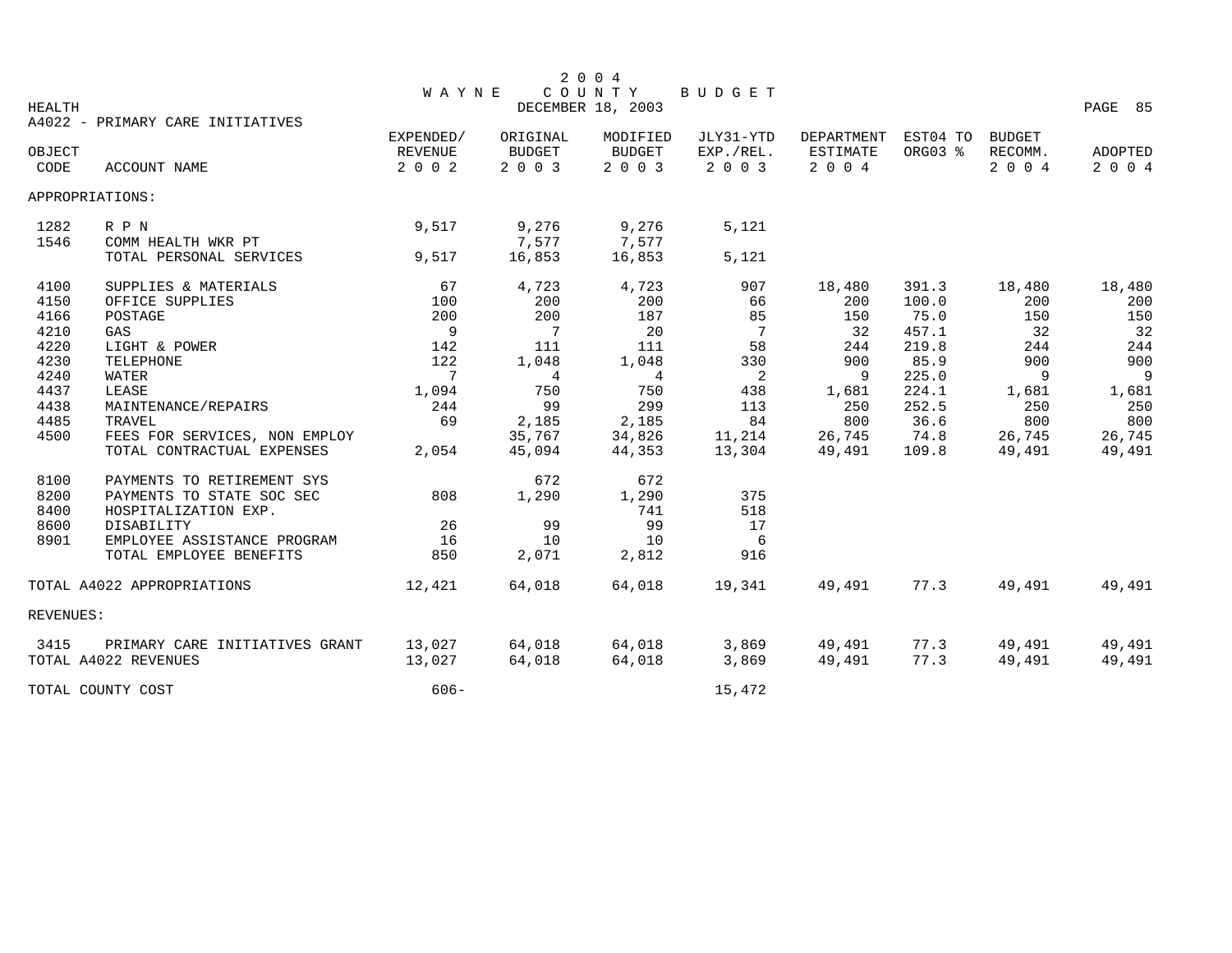| HEALTH         |                           | W A Y N E          |                   | 2004<br>C O U N T Y<br>DECEMBER 18, 2003 | B U D G E T          |                     |          |                 | PAGE<br>-86        |
|----------------|---------------------------|--------------------|-------------------|------------------------------------------|----------------------|---------------------|----------|-----------------|--------------------|
|                | A4035 - FAMILY COUNSELING | EXPENDED/          | ORIGINAL          | MODIFIED                                 | JLY31-YTD            | DEPARTMENT          | EST04 TO | BUDGET          |                    |
| OBJECT<br>CODE | ACCOUNT NAME              | REVENUE<br>2 0 0 2 | BUDGET<br>2 0 0 3 | BUDGET<br>2 0 0 3                        | EXP./REL.<br>2 0 0 3 | ESTIMATE<br>2 0 0 4 | ORG03 %  | RECOMM.<br>2004 | ADOPTED<br>2 0 0 4 |

2701 PRIOR YEARS

2762 FAMILY COUNSELING REIMB.

3435 FAMILY COUNSELING<br>3830 CHILD SEXUAL ABUSE 3830 CHILD SEXUAL ABUSE TREATMENT

3831 HISPANIC YOUTH<br>3837 YOUTH BUREAU/SI

3837 YOUTH BUREAU/SDPP

3838 RUNAWAY/HOMELESS YOUTH

3839 RUNAWAY/HOMELESS YOUTH II

TOTAL A4035 REVENUES

TOTAL COUNTY COST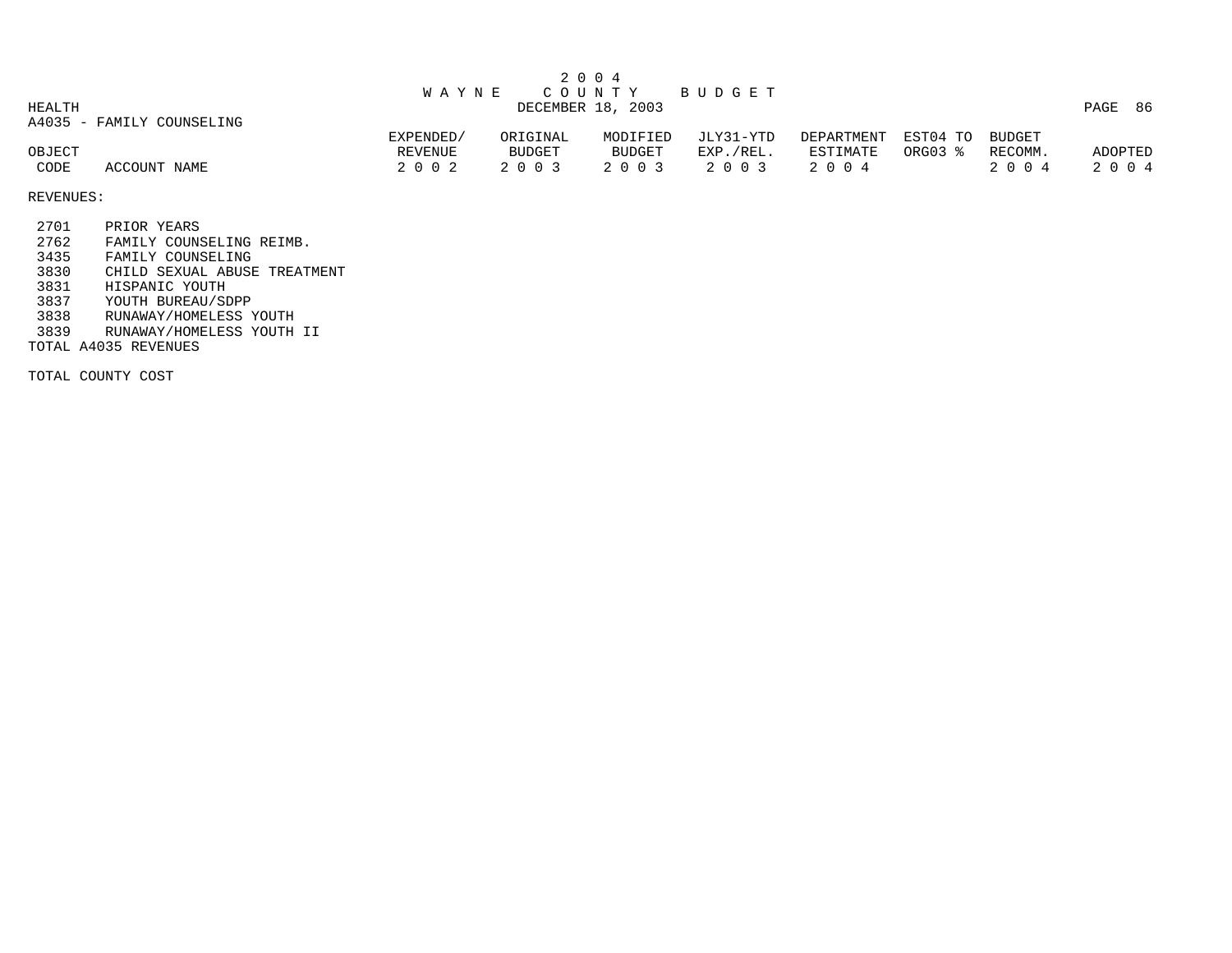|               |                                                        |             |               | 2 0 0 4           |           |                 |               |               |                |
|---------------|--------------------------------------------------------|-------------|---------------|-------------------|-----------|-----------------|---------------|---------------|----------------|
|               |                                                        | WAYNE       |               | COUNTY            | BUDGET    |                 |               |               |                |
| <b>HEALTH</b> |                                                        |             |               | DECEMBER 18, 2003 |           |                 |               |               | PAGE 87        |
|               | A4046 - PHYSICALLY HANDICAPPED CHILDRN                 |             |               |                   |           |                 |               |               |                |
|               |                                                        | EXPENDED/   | ORIGINAL      | MODIFIED          | JLY31-YTD | DEPARTMENT      | EST04 TO      | <b>BUDGET</b> |                |
| OBJECT        |                                                        | REVENUE     | <b>BUDGET</b> | <b>BUDGET</b>     | EXP./REL. | <b>ESTIMATE</b> | ORG03 %       | RECOMM.       | <b>ADOPTED</b> |
| CODE          | ACCOUNT NAME                                           | 2 0 0 2     | 2 0 0 3       | 2 0 0 3           | 2 0 0 3   | 2 0 0 4         |               | 2 0 0 4       | 2 0 0 4        |
|               | APPROPRIATIONS:                                        |             |               |                   |           |                 |               |               |                |
| 1334          | SUPVR PUBLIC HLTH                                      | 11,768      | 11,997        | 11,997            | 6,437     | 11,033          | 92.0          | 11,033        | 11,033         |
| 1458          | MED DIR PHYS HANDI                                     | 5,762       | 5,808         | 5,808             | 3,171     | 6,012           | 103.5         | 6,012         | 6,012          |
|               | TOTAL PERSONAL SERVICES                                | 17,530      | 17,805        | 17,805            | 9,608     | 17,045          | 95.7          | 17,045        | 17,045         |
| 2200          | OFFICE EQUIPMENT                                       |             |               | 528               |           |                 |               |               |                |
|               | TOTAL EQUIPMENT                                        |             |               | 528               |           |                 |               |               |                |
| 4000          | CONTRACTUAL EXPENSES                                   | 37,323      | 48,000        | 47,509            | 23,133    | 46,477          | 96.8          | 46,477        | 46,477         |
| 4150          | OFFICE SUPPLIES                                        | 80          | 80            |                   |           | 80              | 100.0         | 80            | 80             |
| 4166          | POSTAGE                                                | 140         | 140           | 115               | 85        | 120             | 85.7          | 120           | 120            |
| 4210          | GAS                                                    |             | 23            | 66                | 24        | 66              | 287.0         | 66            | 66             |
| 4220          | LIGHT & POWER                                          |             | 374           | 374               | 196       | 374             | 100.0         | 374           | 374            |
| 4230          | TELEPHONE                                              | 325         | 300           | 300               | 206       | 400             | 133.3         | 400           | 400            |
| 4240          | WATER                                                  |             | 13            | 13                | 9         | 15              | 115.4         | 15            | 15             |
| 4300          | INSURANCE                                              |             |               |                   |           |                 |               | 93            | 93             |
| 4414          | DATA PROCESSING                                        | 32          | $20$          | 45                | 16        | 94              | 470.0         | 94            | 94             |
| 4437          | LEASE                                                  | 2,000       | 2,526         | 2,526             | 1,476     | 2,565           | 101.5         | 2,565         | 2,565          |
| 4438          | MAINTENANCE/REPAIRS                                    | 190         | 522           | 522               | 330       | 600             | 114.9         | 600           | 600            |
| 4456          | PRINTING                                               | 25          | 25            | 25                | 25        | 25              | 100.0         | 25            | 25             |
| 4485          | TRAVEL                                                 | 98          | 100           | 100               | 26        | 80              | 80.0          | 80            | 80             |
|               | TOTAL CONTRACTUAL EXPENSES                             | 40,213      | 52,123        | 51,595            | 25,526    | 50,896          | 97.6          | 50,989        | 50,989         |
| 8100          |                                                        |             | 480           | 480               |           |                 |               |               |                |
|               | PAYMENTS TO RETIREMENT SYS                             |             |               |                   |           | 1,214           | 252.9         | 1,258         | 1,258          |
| 8200          | PAYMENTS TO STATE SOC SEC                              | 1,371<br>26 | 1,363<br>33   | 1,363<br>33       | 735       | 1,304           | 95.7<br>109.1 | 1,304<br>36   | 1,304<br>36    |
| 8600<br>8901  | DISABILITY                                             | 3           | 4             | $\overline{4}$    | 18<br>3   | 36<br>4         | 100.0         | 4             | $\overline{4}$ |
|               | EMPLOYEE ASSISTANCE PROGRAM<br>TOTAL EMPLOYEE BENEFITS | 1,400       | 1,880         | 1,880             | 756       | 2,558           | 136.1         | 2,602         | 2,602          |
|               | TOTAL A4046 APPROPRIATIONS                             | 59,143      | 71,808        | 71,808            | 35,890    | 70,499          | 98.2          | 70,636        | 70,636         |
|               |                                                        |             |               |                   |           |                 |               |               |                |
| REVENUES:     |                                                        |             |               |                   |           |                 |               |               |                |
| 3277          | STATE AID-PHY HANDICAPPED EDUC                         | 19,842      | 24,000        | 24,000            | 10,447    | 23,750          | 99.0          | 23,750        | 23,750         |
| 3401          | PUBLIC HEALTH                                          | 2,000       | 1,142         | 1,142             |           | 1,062           | 93.0          | 1,091         | 1,091          |
| 4449          | PHYSICALLY HANDICAPPED CHILDRN                         | 24,326      | 20,000        | 20,000            | 10,637    | 20,000          | 100.0         | 20,000        | 20,000         |
|               | TOTAL A4046 REVENUES                                   | 46,168      | 45,142        | 45,142            | 21,084    | 44,812          | 99.3          | 44,841        | 44,841         |
|               | TOTAL COUNTY COST                                      | 12,975      | 26,666        | 26,666            | 14,806    | 25,687          | 96.3          | 25,795        | 25,795         |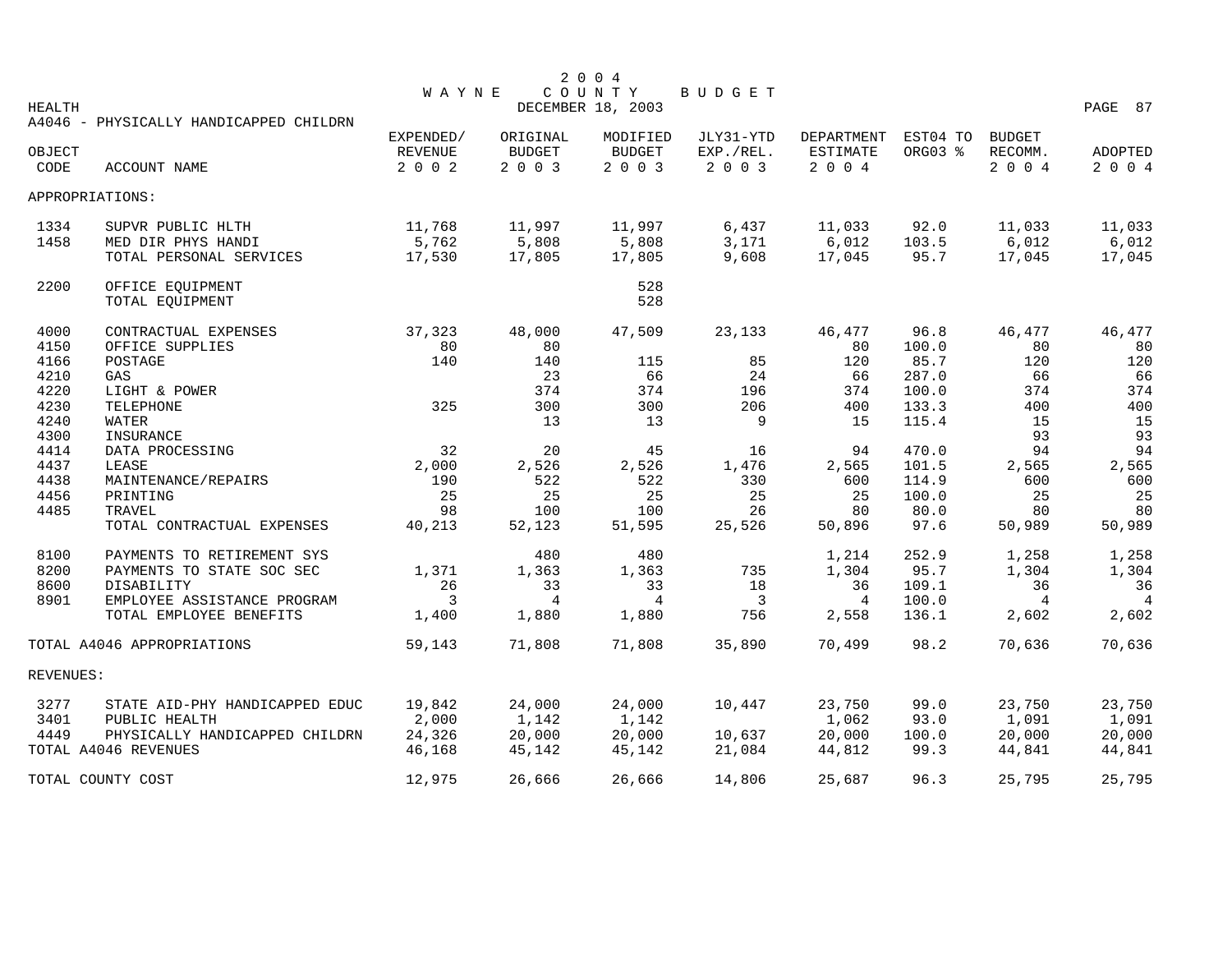|                 |                                     |              |               | 2 0 0 4           |           |            |          |               |         |
|-----------------|-------------------------------------|--------------|---------------|-------------------|-----------|------------|----------|---------------|---------|
|                 |                                     | <b>WAYNE</b> |               | COUNTY            | BUDGET    |            |          |               |         |
| <b>HEALTH</b>   |                                     |              |               | DECEMBER 18, 2003 |           |            |          |               | PAGE 88 |
|                 | A4320 - COMMUNITY COUNSELING CENTER | EXPENDED/    | ORIGINAL      | MODIFIED          | JLY31-YTD | DEPARTMENT | EST04 TO | <b>BUDGET</b> |         |
| OBJECT          |                                     | REVENUE      | <b>BUDGET</b> | BUDGET            | EXP./REL. | ESTIMATE   | ORG03 %  | RECOMM.       | ADOPTED |
| CODE            | ACCOUNT NAME                        | 2 0 0 2      | 2 0 0 3       | 2 0 0 3           | $2 0 0 3$ | 2 0 0 4    |          | 2004          | 2 0 0 4 |
|                 |                                     |              |               |                   |           |            |          |               |         |
| APPROPRIATIONS: |                                     |              |               |                   |           |            |          |               |         |
| 1111            | CLERK P/T                           |              |               | 930               | 260       |            |          |               |         |
| 1148            | MED RECORD CLERK                    |              | 4,990         | 4,060             | 2,217     |            |          |               |         |
| 1184            | MENTAL HEALTH AIDE                  | 27,885       | 16,634        | 16,634            | 9,201     | 19,589     | 117.8    | 12,876        | 12,876  |
| 1210            | L P N                               | 28,248       |               |                   |           |            |          |               |         |
| 1258            | ASST SOCIAL WORKER                  | 63,133       |               |                   |           |            |          |               |         |
| 1283            | RPN, PT                             | 13,622       | 15,143        | 15,143            | 8,317     | 9,116      | 60.2     | 9,116         | 9,116   |
| 1309            | MENTAL HLTH NURSE                   | 95,966       | 12,399        | 12,399            | 8,044     | 49,986     | 403.1    | 41,748        | 41,748  |
| 1322            | STAFF SOC WORKER                    | 298,789      | 203,556       | 203,556           | 111,980   | 205,525    | 101.0    | 164,143       | 164,143 |
| 1325            | <b>CMHP</b>                         | 214,379      | 44,269        | 56,145            | 31,759    | 56,725     | 128.1    | 60,764        | 60,764  |
| 1396            | SUPVR PSYCHOLOGIST                  | 57,837       |               | 15,241            | 7,425     |            |          |               |         |
| 1397            | SUPVR SOC WKR                       | 42,421       | 13,203        | 13,203            | 7,852     |            |          |               |         |
| 1405            | PROG SUPVR                          | 79,425       | 18,741        | 18,741            | 11,008    |            |          |               |         |
| 1496            | STAFF PSYCHIATRIST                  | 116,249      | 182,977       | 176,817           | 93,463    | 161,978    | 88.5     | 161,978       | 161,978 |
| 1504            | PSYCHOLOGY ASSOC                    | 36,742       | 40,848        | 40,848            | 15,630    | 41,669     | 102.0    | 41,669        | 41,669  |
| 1545            | PSYCH NURSE PRAC                    | 59,545       |               |                   |           |            |          |               |         |
| 1904            | OVERTIME                            | 814          | 500           | 500               |           |            |          |               |         |
|                 | TOTAL PERSONAL SERVICES             | 1,135,055    | 553,260       | 574,217           | 307,156   | 544,588    | 98.4     | 492,294       | 492,294 |
| 2200            | OFFICE EQUIPMENT                    | 189          |               |                   |           |            |          |               |         |
|                 | TOTAL EQUIPMENT                     | 189          |               |                   |           |            |          |               |         |
|                 |                                     |              |               |                   |           |            |          |               |         |
| 4100            | SUPPLIES & MATERIALS                | 6,000        | 1,700         | 1,700             | 271       |            |          |               |         |
| 4114            | CAR EXP                             | 1,290        | 525           | 525               | 410       | 1,000      | 190.5    | 1,000         | 1,000   |
| 4115            | CLINIC SUPPLIES                     | 6,559        | 5,000         | 5,000             | 116       | 2,500      | 50.0     | 2,500         | 2,500   |
| 4138            | CLEANING EXPENSE                    | 11,612       | 4,916         | 4,916             | 3,329     | 3,766      | 76.6     | 3,766         | 3,766   |
| 4150            | OFFICE SUPPLIES                     |              | 2,684         | 2,684             | 1,243     |            |          |               |         |
| 4166            | POSTAGE                             |              | 1,466         | 1,466             | 692       |            |          |               |         |
| 4210            | GAS                                 | 995          | 365           | 533               | 361       | 606        | 166.0    | 606           | 606     |
| 4220            | LIGHT & POWER                       | 14,444       | 6,163         | 6,163             | 3,207     | 4,705      | 76.3     | 4,705         | 4,705   |
| 4230            | TELEPHONE                           | 16,055       | 5,000         | 5,000             | 7,711     | 7,000      | 140.0    | 7,000         | 7,000   |
| 4240            | WATER                               | 591          | 213           | 213               | 149       | 163        | 76.5     | 163           | 163     |
| 4300            | INSURANCE                           |              | 2,890         | 21,789            | 18,899    |            |          |               |         |
| 4410            | CONFERENCE                          | 405          | 1,125         | 1,125             |           | 1,000      | 88.9     | 1,000         | 1,000   |
| 4414            | DATA PROCESSING                     |              | 14,556        | 14,556            | 7,000     |            |          |               |         |
| 4424            | EQUIPMENT - MAINT CONTRACT          |              | 7,536         | 7,536             | 4,966     |            |          |               |         |
| 4437            | LEASE                               | 103,016      | 41,681        | 41,681            | 33,504    | 32,144     | 77.1     | 32,424        | 32,424  |
| 4438            | MAINTENANCE/REPAIRS                 | 32,124       | 6,000         | 6,000             | 5,992     | 7,000      | 116.7    | 7,000         | 7,000   |
| 4475            | SOFTWARE                            | 252          |               |                   |           |            |          |               |         |
| 4485            | TRAVEL                              | 1,560        | 500           | 500               | 207       | 500        | 100.0    | 500           | 500     |
| 4566            | PHYSICIAN                           | 146,025      |               | 6,160             | 6,160     |            |          |               |         |
|                 | TOTAL CONTRACTUAL EXPENSES          | 340,928      | 102,320       | 127,547           | 94,217    | 60,384     | 59.0     | 60,664        | 60,664  |
| 8100            | PAYMENTS TO RETIREMENT SYS          | 16,326       | 22,110        | 23,195            |           | 58,090     | 262.7    | 56,739        | 56,739  |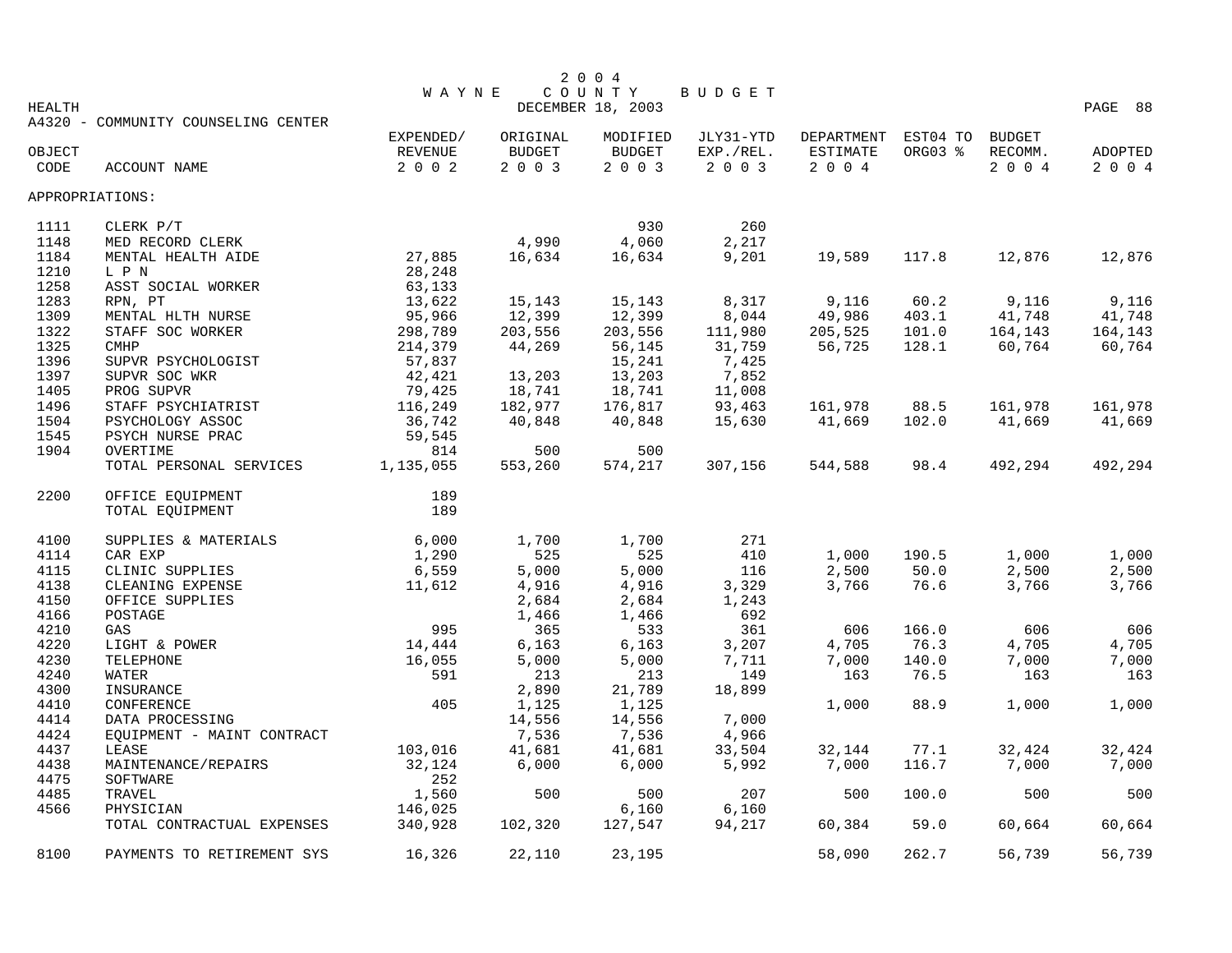|               |                             |              |               | 2004              |           |                   |           |               |             |
|---------------|-----------------------------|--------------|---------------|-------------------|-----------|-------------------|-----------|---------------|-------------|
|               |                             | <b>WAYNE</b> |               | COUNTY            | BUDGET    |                   |           |               |             |
| <b>HEALTH</b> |                             |              |               | DECEMBER 18, 2003 |           |                   |           |               | PAGE 89     |
| $A4320 -$     | COMMUNITY COUNSELING CENTER |              |               |                   |           |                   |           |               |             |
|               |                             | EXPENDED/    | ORIGINAL      | MODIFIED          | JLY31-YTD | <b>DEPARTMENT</b> | EST04 TO  | <b>BUDGET</b> |             |
| OBJECT        |                             | REVENUE      | <b>BUDGET</b> | <b>BUDGET</b>     | EXP./REL. | ESTIMATE          | ORG03 %   | RECOMM.       | ADOPTED     |
| CODE          | ACCOUNT NAME                | 2 0 0 2      | 2 0 0 3       | 2 0 0 3           | 2 0 0 3   | 2 0 0 4           |           | 2004          | 2004        |
| 8200          | PAYMENTS TO STATE SOC SEC   | 84,936       | 41,457        | 43,532            | 27,199    | 35,370            | 85.3      | 34,350        | 34,350      |
| 8400          | HOSPITALIZATION EXP.        | 109,351      | 54,267        | 54,267            | 36,884    | 59,481            | 109.6     | 48,996        | 48,996      |
| 8600          | DISABILITY                  | 2,907        | 1,353         | 1,353             | 851       | 1,008             | 74.5      | 1,493         | 1,493       |
| 8901          | EMPLOYEE ASSISTANCE PROGRAM | 364          | 155           | 155               | 151       | 102               | 65.8      | 147           | 147         |
|               | TOTAL EMPLOYEE BENEFITS     | 213,884      | 119,342       | 122,502           | 65,085    | 154,051           | 129.1     | 141,725       | 141,725     |
|               | TOTAL A4320 APPROPRIATIONS  | 1,690,056    | 774,922       | 824,266           | 466,458   | 759,023           | 97.9      | 694,683       | 694,683     |
| REVENUES:     |                             |              |               |                   |           |                   |           |               |             |
| 1612          | MEDICARE                    | 61,375       | 53,641        | 53,641            | 20,554    | 70,000            | 130.5     | 60,000        | 60,000      |
| 1613          | MEDICAID                    | 304,557      | 290,690       | 336,801           | 92,027    | 340,000           | 117.0     | 298,280       | 298,280     |
| 1616          | SELF PAY                    | 67,395       | 60,000        | 61,000            | 22,314    | 69,000            | 115.0     | 69,000        | 69,000      |
| 1620          | MENTAL HEALTH FEES          | 244,438      | 106,146       | 114,404           | 53,609    | 151,000           | 142.3     | 79,000        | 79,000      |
| 3509          | COPS - STATE AID            | 203,281      | 146,162       | 146,162           | 81,364    | 192,162           | 131.5     | 192,162       | 192,162     |
| 3518          | ST. AID - REINVESTMENT      | 112,659      | 76,913        | 70,720            | 20,745    | 77.867            | 101.2     | 77.867        | 77,867      |
| 3523          | CSP-ST AID                  | 45,506       | 19,400        | 19,400            | 18,616    | 19,400            | 100.0     | 19,400        | 19,400      |
| 4469          | M H SALARY SHARING          | 100,000      |               |                   |           |                   |           |               |             |
|               | TOTAL A4320 REVENUES        | 1,139,211    | 752,952       | 802,128           | 309,229   | 919,429           | 122.1     | 795,709       | 795,709     |
|               | TOTAL COUNTY COST           | 550,845      | 21,970        | 22,138            | 157,229   | $160.406 -$       | $730.1 -$ | $101,026-$    | $101,026 -$ |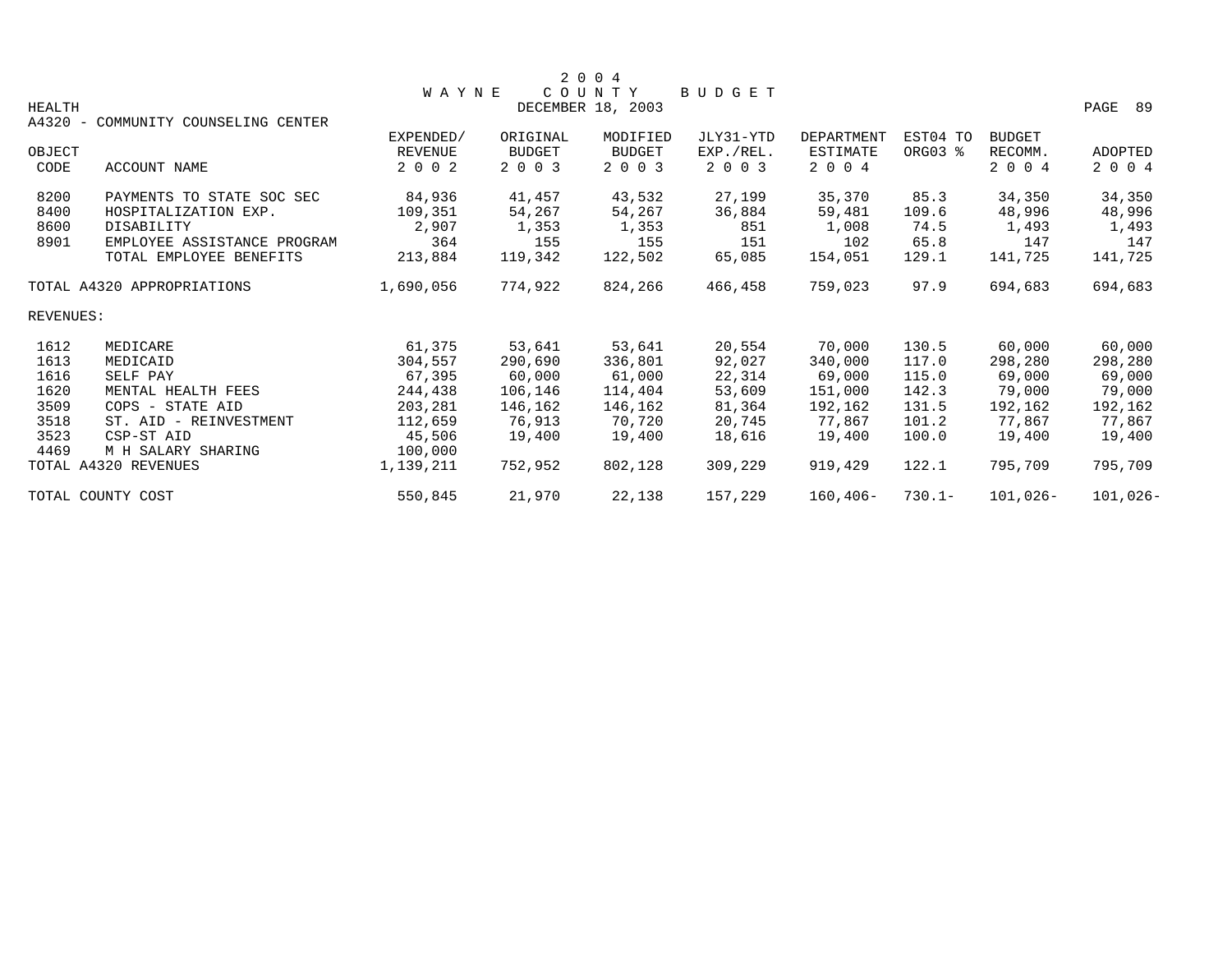|                 |                                        |                      |                    | 2 0 0 4            |                        |                                 |               |                          |                  |
|-----------------|----------------------------------------|----------------------|--------------------|--------------------|------------------------|---------------------------------|---------------|--------------------------|------------------|
|                 |                                        | <b>WAYNE</b>         |                    | COUNTY             | BUDGET                 |                                 |               |                          |                  |
| <b>HEALTH</b>   |                                        |                      |                    | DECEMBER 18, 2003  |                        |                                 |               |                          | PAGE 90          |
|                 | A4321 - COMMUNITY SERV. S CENTER (CDT) |                      |                    |                    |                        |                                 |               |                          |                  |
| OBJECT          |                                        | EXPENDED/<br>REVENUE | ORIGINAL<br>BUDGET | MODIFIED<br>BUDGET | JLY31-YTD<br>EXP./REL. | DEPARTMENT EST04 TO<br>ESTIMATE | ORG03 %       | <b>BUDGET</b><br>RECOMM. | ADOPTED          |
| CODE            | ACCOUNT NAME                           | $2 0 0 2$            | 2 0 0 3            | 2 0 0 3            | 2003                   | 2 0 0 4                         |               | 2 0 0 4                  | 2 0 0 4          |
|                 |                                        |                      |                    |                    |                        |                                 |               |                          |                  |
| APPROPRIATIONS: |                                        |                      |                    |                    |                        |                                 |               |                          |                  |
| 1086            | DIR MENTAL HEALTH                      |                      | 3,577              | 3,577              | 1,879                  |                                 |               |                          |                  |
| 1134            | ACTIVITY AIDE                          | 23,517               | 24,693             | 27,343             | 13,434                 | 24,782                          | 100.4         | 24,782                   | 24,782           |
| 1135            | ACTIVITY AIDE P T                      | 4,179                | 5,675              | 5,675              | 3,055                  | 9,628                           | 169.7         | 9,628                    | 9,628            |
| 1184            | MENTAL HEALTH AIDE                     |                      | 8,636              | 8,636              | 4,632                  |                                 |               |                          |                  |
| 1258            | ASST SOCIAL WORKER                     | 31,576               | 32,767             | 25,518             | 16,151                 | 29,220                          | 89.2          | 28,270                   | 28,270           |
| 1259            | ASST SOC WORKER PT                     |                      |                    | 7,249              | 1,561                  |                                 |               |                          |                  |
| 1283            | RPN, PT                                |                      |                    |                    |                        | 6,077                           |               | 6,077                    | 6,077            |
| 1309            | MENTAL HLTH NURSE                      | 63,842               | 82,913             | 82,913             | 44,803                 | 75,322                          | 90.8          | 83,560                   | 83,560           |
| 1322            | STAFF SOC WORKER                       | 35,381               | 36,368             | 36,368             | 20,303                 | 40,500                          | 111.4         | 40,500                   | 40,500           |
| 1325            | <b>CMHP</b>                            | 72,545               | 75,192             | 75,192             | 41,200                 | 79,137                          | 105.2         | 79,137                   | 79,137           |
| 1396            | SUPVR PSYCHOLOGIST                     |                      | 3,036              | 5,617              | 6,994                  | 24,386                          | 803.2         | 24,386                   | 24,386           |
| 1397            | SUPVR SOC WKR                          |                      | 8,802              | 8,802              | 4,592                  |                                 |               |                          |                  |
| 1405            | PROG SUPVR                             | 45,480               | 39,619             | 39,619             | 20,087                 |                                 |               |                          |                  |
| 1496            | STAFF PSYCHIATRIST                     | 28,718               | 64,994             | 64,994             | 31,510                 | 57,994                          | 89.2          | 57,994                   | 57,994           |
| 1508            | CMH ACTIVITY AIDE                      |                      |                    |                    |                        | 4,963                           |               | 4,963                    | 4,963            |
| 1904            | OVERTIME                               | 339                  | 250                | 250                |                        |                                 |               |                          |                  |
|                 | TOTAL PERSONAL SERVICES                | 305,577              | 386,522            | 391,753            | 210,201                | 352,009                         | 91.1          | 359,297                  | 359,297          |
| 2000            | EQUIP & OTHER CAPITAL OUTLAY           | 140                  | 1,022              | 1,298              | 625                    |                                 |               |                          |                  |
| 2200            | OFFICE EQUIPMENT                       | 2,842                |                    |                    |                        | 1,000                           |               | 1,000                    | 1,000            |
|                 | TOTAL EQUIPMENT                        | 2,982                | 1,022              | 1,298              | 625                    | 1,000                           | 97.8          | 1,000                    | 1,000            |
|                 |                                        |                      |                    |                    |                        |                                 |               |                          |                  |
| 4100            | SUPPLIES & MATERIALS                   | 16,420               | 13,500             | 13,224             | 5,208                  | 3,250                           | 24.1          | 3,250                    | 3,250            |
| 4114            | CAR EXP                                | 3,905                | 1,000              | 1,000              | 760                    | 1,500                           | 150.0         | 1,500                    | 1,500            |
| 4115            | CLINIC SUPPLIES                        |                      |                    |                    |                        | 10,000                          |               | 10,000                   | 10,000           |
| 4138            | CLEANING EXPENSE                       | 11,099               | 10,814             | 10,814             | 6,032                  | 11,906                          | 110.1         | 11,906                   | 11,906           |
| 4150            | OFFICE SUPPLIES                        |                      | 2,232              | 2,232              | 1,347                  |                                 |               |                          |                  |
| 4166            | POSTAGE                                |                      | 1,219              | 1,219              | 575                    |                                 |               |                          |                  |
| 4210            | GAS                                    | 945                  | 803                | 1,077              | 797                    | 1,915                           | 238.5         | 1,915                    | 1,915            |
| 4220            | LIGHT & POWER                          | 14,481               | 13,559             | 13,559             | 7,840                  | 14,875                          | 109.7         | 14,875                   | 14,875           |
| 4230            | TELEPHONE                              | 5,444                | 5,000              | 5,000              | 2,789                  | 5,000                           | 100.0         | 5,000                    | 5,000            |
| 4240            | WATER                                  | 561                  | 468                | 468                | 365                    | 515                             | 110.0         | 515                      | 515              |
| 4300            | INSURANCE                              |                      | 2,404              | 2,404              |                        |                                 |               |                          |                  |
| 4410            | CONFERENCE                             |                      | 640                | 640                | 24                     | 500                             | 78.1          | 500                      | 500              |
| 4414            | DATA PROCESSING                        |                      | 12,106             | 12,106             | 5,648                  |                                 |               |                          |                  |
| 4424            | EQUIPMENT - MAINT CONTRACT             |                      | 6,268              | 6,268              | 2,557                  |                                 |               |                          |                  |
| 4437            | LEASE                                  | 97,812               | 91,697             | 91,697             | 67,904                 | 101,620                         | 110.8         | 102,503                  | 102,503          |
| 4438            | MAINTENANCE/REPAIRS                    | 23,465               | 13,200             | 13,200             | 11,772                 | 12,500                          | 94.7          | 12,500                   | 12,500           |
| 4485            | TRAVEL                                 | 241<br>10,562        | 1,200              | 1,200              | 231                    | 700                             | 58.3          | 700<br>12,000            | 700              |
| 4500<br>4565    | FEES FOR SERVICES, NON EMPLOY          | 19,855               | 12,000<br>21,525   | 12,000             | 2,036<br>9,568         | 12,000<br>20,000                | 100.0<br>92.9 | 20,000                   | 12,000<br>20,000 |
| 4566            | PHYSICAL EXAMS<br>PHYSICIAN            | 23,347               |                    | 21,525             |                        |                                 |               |                          |                  |
|                 | TOTAL CONTRACTUAL EXPENSES             | 228,137              | 209,635            | 209,633            | 125,453                | 196,281                         | 93.6          | 197,164                  | 197,164          |
|                 |                                        |                      |                    |                    |                        |                                 |               |                          |                  |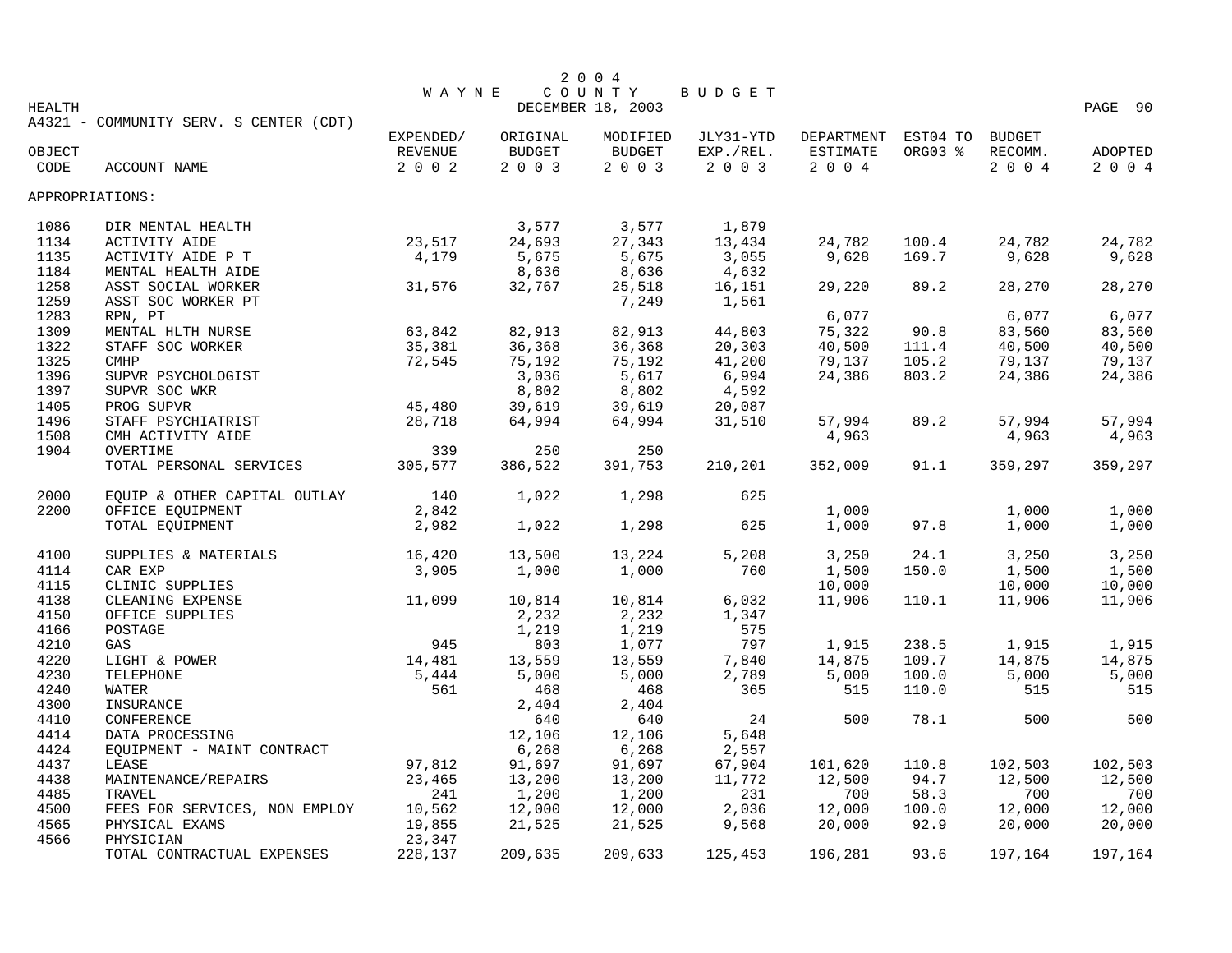|               |                                        |                |               | 2 0 0 4           |           |                 |          |               |                |
|---------------|----------------------------------------|----------------|---------------|-------------------|-----------|-----------------|----------|---------------|----------------|
|               |                                        | <b>WAYNE</b>   |               | COUNTY            | BUDGET    |                 |          |               |                |
| <b>HEALTH</b> |                                        |                |               | DECEMBER 18, 2003 |           |                 |          |               | PAGE 91        |
|               | A4321 - COMMUNITY SERV. S CENTER (CDT) |                |               |                   |           |                 |          |               |                |
|               |                                        | EXPENDED/      | ORIGINAL      | MODIFIED          | JLY31-YTD | DEPARTMENT      | EST04 TO | <b>BUDGET</b> |                |
| OBJECT        |                                        | <b>REVENUE</b> | <b>BUDGET</b> | <b>BUDGET</b>     | EXP./REL. | <b>ESTIMATE</b> | ORG03 %  | RECOMM.       | <b>ADOPTED</b> |
| CODE          | ACCOUNT NAME                           | 2 0 0 2        | 2 0 0 3       | 2 0 0 3           | 2 0 0 3   | 2 0 0 4         |          | 2 0 0 4       | 2 0 0 4        |
| 8100          | PAYMENTS TO RETIREMENT SYS             | 3,292          | 15,451        | 15,850            |           | 33,779          | 218.6    | 40,199        | 40,199         |
| 8200          | PAYMENTS TO STATE SOC SEC              | 19,207         | 29,570        | 30,007            | 13,674    | 24,682          | 83.5     | 21,049        | 21,049         |
| 8400          | HOSPITALIZATION EXP.                   | 14,192         | 14,100        | 14,540            | 15,758    | 27,390          | 194.3    | 42,653        | 42,653         |
| 8600          | DISABILITY                             | 742            | 1,168         | 1,168             | 666       | 720             | 61.6     | 1,008         | 1,008          |
| 8901          | EMPLOYEE ASSISTANCE PROGRAM            | 108            | 122           | 122               | 116       | 88              | 72.1     | 102           | 102            |
|               | TOTAL EMPLOYEE BENEFITS                | 37,541         | 60,411        | 61,687            | 30,214    | 86,659          | 143.4    | 105,011       | 105,011        |
|               | TOTAL A4321 APPROPRIATIONS             | 574,237        | 657,590       | 664,371           | 366,493   | 635,949         | 96.7     | 662,472       | 662,472        |
| REVENUES:     |                                        |                |               |                   |           |                 |          |               |                |
| 1613          | MEDICAID                               | 334,622        | 359,218       | 365,725           | 71,592    | 395,140         | 110.0    | 396,024       | 396,024        |
| 1616          | SELF PAY                               | 9,797          | 4,150         | 4,150             | 715       | 4,565           | 110.0    | 4,565         | 4,565          |
| 1620          | MENTAL HEALTH FEES                     | 2,701          |               |                   |           |                 |          |               |                |
| 3490          | MENTAL HEALTH STATE AID                | 6,643          |               |                   |           |                 |          |               |                |
| 3509          | COPS - STATE AID                       | 299,980        | 283,782       | 283,782           | 45,326    | 283,782         | 100.0    | 283,782       | 283,782        |
| 3523          | CSP-ST AID                             | 56,164         | 49,915        | 49,915            | 22,451    | 49,915          | 100.0    | 49,915        | 49,915         |
|               | TOTAL A4321 REVENUES                   | 709,907        | 697,065       | 703,572           | 140,084   | 733,402         | 105.2    | 734,286       | 734,286        |
|               | TOTAL COUNTY COST                      | $135,670-$     | $39,475-$     | $39,201 -$        | 226,409   | $97,453-$       | 246.9    | $71,814-$     | $71,814-$      |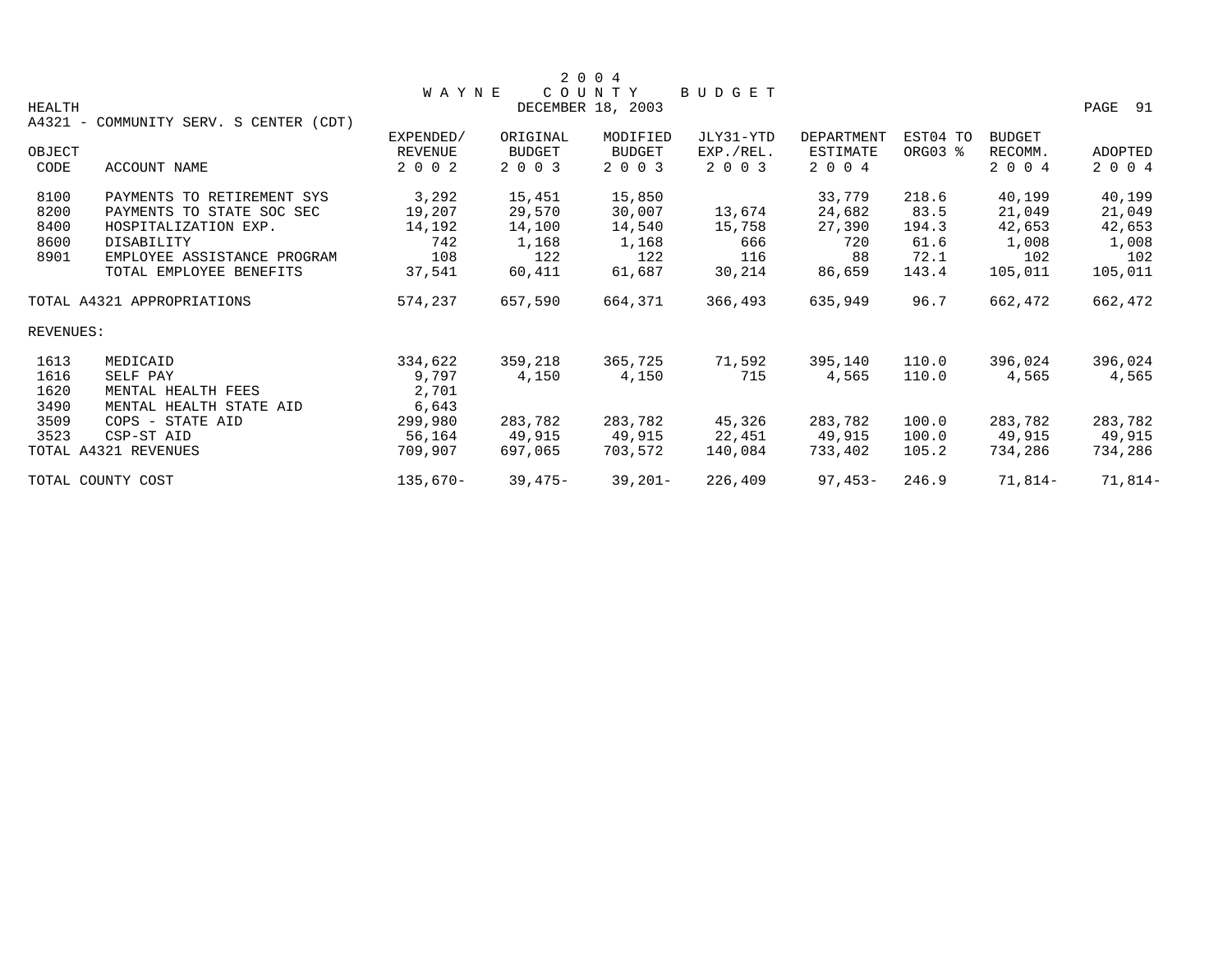|               |                                     |              |           | 2 0 0 4           |           |            |          |               |           |
|---------------|-------------------------------------|--------------|-----------|-------------------|-----------|------------|----------|---------------|-----------|
|               |                                     | <b>WAYNE</b> |           | COUNTY            | BUDGET    |            |          |               |           |
| <b>HEALTH</b> |                                     |              |           | DECEMBER 18, 2003 |           |            |          |               | PAGE 92   |
|               | A4322 - CONTRACTED MENTAL HLTH SERV |              |           |                   |           |            |          |               |           |
|               |                                     | EXPENDED/    | ORIGINAL  | MODIFIED          | JLY31-YTD | DEPARTMENT | EST04 TO | <b>BUDGET</b> |           |
| OBJECT        |                                     | REVENUE      | BUDGET    | BUDGET            | EXP./REL. | ESTIMATE   | ORG03 %  | RECOMM.       | ADOPTED   |
| CODE          | <b>ACCOUNT NAME</b>                 | $2 0 0 2$    | 2 0 0 3   | 2003              | 2 0 0 3   | $2 0 0 4$  |          | 2 0 0 4       | 2 0 0 4   |
|               | APPROPRIATIONS:                     |              |           |                   |           |            |          |               |           |
| 4534          | CCSI-AGING/YOUTH                    | 39,000       | 40,170    | 40,170            | 7,533     | 53,625     | 133.5    | 53,625        | 53,625    |
| 4604          | FLACRA ALCOHOL(110-ADULT)           | 966,608      | 967,848   | 976,528           | 710,694   | 957,897    | 99.0     | 964,499       | 964,499   |
| 4607          | DELPHI DRUG                         | 361,918      | 359,570   | 361,820           | 243,465   | 373,254    | 103.8    | 373,254       | 373,254   |
| 4608          | ARC MR                              | 524,391      | 441,770   | 444,010           | 291,487   | 441,770    | 100.0    | 441,770       | 441,770   |
| 4631          | EPILEPSY ASSOC.                     | 4,822        | 4,822     | 4,822             | 2,411     | 4,822      | 100.0    | 4,822         | 4,822     |
| 4639          | RAPE CRISIS                         | 16,775       |           |                   |           |            |          |               |           |
| 4640          | LIFELINE                            | 32,000       | 32,919    | 32,919            | 16,625    | 32,961     | 100.1    | 32,961        | 32,961    |
| 4685          | UNITY HOUSE INC                     | 70,458       | 70,908    | 70,908            | 33,610    | 73,213     | 103.3    | 73,213        | 73,213    |
| 4686          | FL PARENT NYWK                      | 33,861       | 27,242    | 27,242            |           | 26,314     | 96.6     | 26,314        | 26,314    |
| 4690          | FLCNCL-ALC                          | 71,868       | 70,968    | 70,968            | 55,475    | 73,274     | 103.2    | 73,274        | 73,274    |
| 4697          | WCAP CRISIS RESPITE                 | 59,140       | 72,910    | 72,910            |           | 59,088     | 81.0     | 9,088         | 9,088     |
| 4698          | COMPEER RIV 5                       | 10,045       | 10,346    | 10,346            | 5,941     | 9,410      | 91.0     | 9,410         | 9,410     |
|               | TOTAL CONTRACTUAL EXPENSES          | 2,190,886    | 2,099,473 | 2, 112, 643       | 1,367,241 | 2,105,628  | 100.3    | 2,062,230     | 2,062,230 |
|               | TOTAL A4322 APPROPRIATIONS          | 2,190,886    | 2,099,473 | 2, 112, 643       | 1,367,241 | 2,105,628  | 100.3    | 2,062,230     | 2,062,230 |
| REVENUES:     |                                     |              |           |                   |           |            |          |               |           |
| 2701          | PRIOR YEARS                         | 51,183       |           |                   | 9,657     |            |          |               |           |
| 3478          | ARC MH                              |              | 2,307     | 2,307             |           | 6,939      | 300.8    | 6,939         | 6,939     |
| 3485          | UNITY HOUSE - M.H. ST AID           |              | 70,908    | 70,908            | 17,727    | 73,213     | 103.3    | 73,213        | 73,213    |
| 3488          | EPILEPSY ASSOC.                     |              | 4,604     | 4,604             |           | 4,822      | 104.7    | 4,822         | 4,822     |
| 3494          | DELPHI DRUG                         |              | 351,820   | 351,820           | 119,033   | 365,504    | 103.9    | 365,504       | 365,504   |
| 3495          | ARC-MR                              |              | 424,695   | 424,695           |           | 424,695    | 100.0    | 424,695       | 424,695   |
| 3499          | FLACRA DEMO(110-YOUTH)              |              | 880,291   | 880,291           | 397,681   | 698,177    | 79.3     | 698,177       | 698,177   |
| 3504          | LIFELINE                            |              | 32,919    | 32,919            | 8,280     | 32,961     | 100.1    | 32,961        | 32,961    |
| 3522          | FLCNCL- ALC                         |              | 70,968    | 70,968            | 17,742    | 73,274     | 103.2    | 73,274        | 73,274    |
| 3526          | WCAP CRISIS RESPITE                 |              | 60,910    | 60,910            |           | 59,088     | 97.0     | 59,088        | 59,088    |
| 3527          | COMPEER RIV 5                       |              | 10,346    | 10,346            | 1,697     | 9,410      | 91.0     | 9,410         | 9,410     |
| 3584          | OMH                                 | 248,984      |           | 2,240             |           |            |          |               |           |
| 3585          | OMRDD                               | 368,592      |           |                   |           |            |          |               |           |
| 3586          | OASIS - ST.AID                      | 1,312,353    |           | 2,250             |           |            |          |               |           |
| 3607          | FL PARENT NYWK                      |              | 27,242    | 27,242            |           | 26,314     | 96.6     | 26,314        | 26,314    |
| 3840          | AGING & YOUTH RIV                   |              | 38,625    | 38,625            |           | 38,625     | 100.0    | 38,625        | 38,625    |
| 3841          | AGING & YOUTH CCSI                  |              | 1,545     | 1,545             |           | 15,000     | 970.9    | 15,000        | 15,000    |
| 4586          | OASAS                               | 63,872       | 79,057    | 87,737            | 8,400     | 259,720    | 328.5    | 259,720       | 259,720   |
| 4639          | SCHOOL SUPPORT                      |              | 12,000    | 12,000            |           |            |          |               |           |
|               | TOTAL A4322 REVENUES                | 2,044,984    | 2,068,237 | 2,081,407         | 580,217   | 2,087,742  | 100.9    | 2,087,742     | 2,087,742 |
|               | TOTAL COUNTY COST                   | 145,902      | 31,236    | 31,236            | 787,024   | 17,886     | 57.3     | $25,512-$     | $25,512-$ |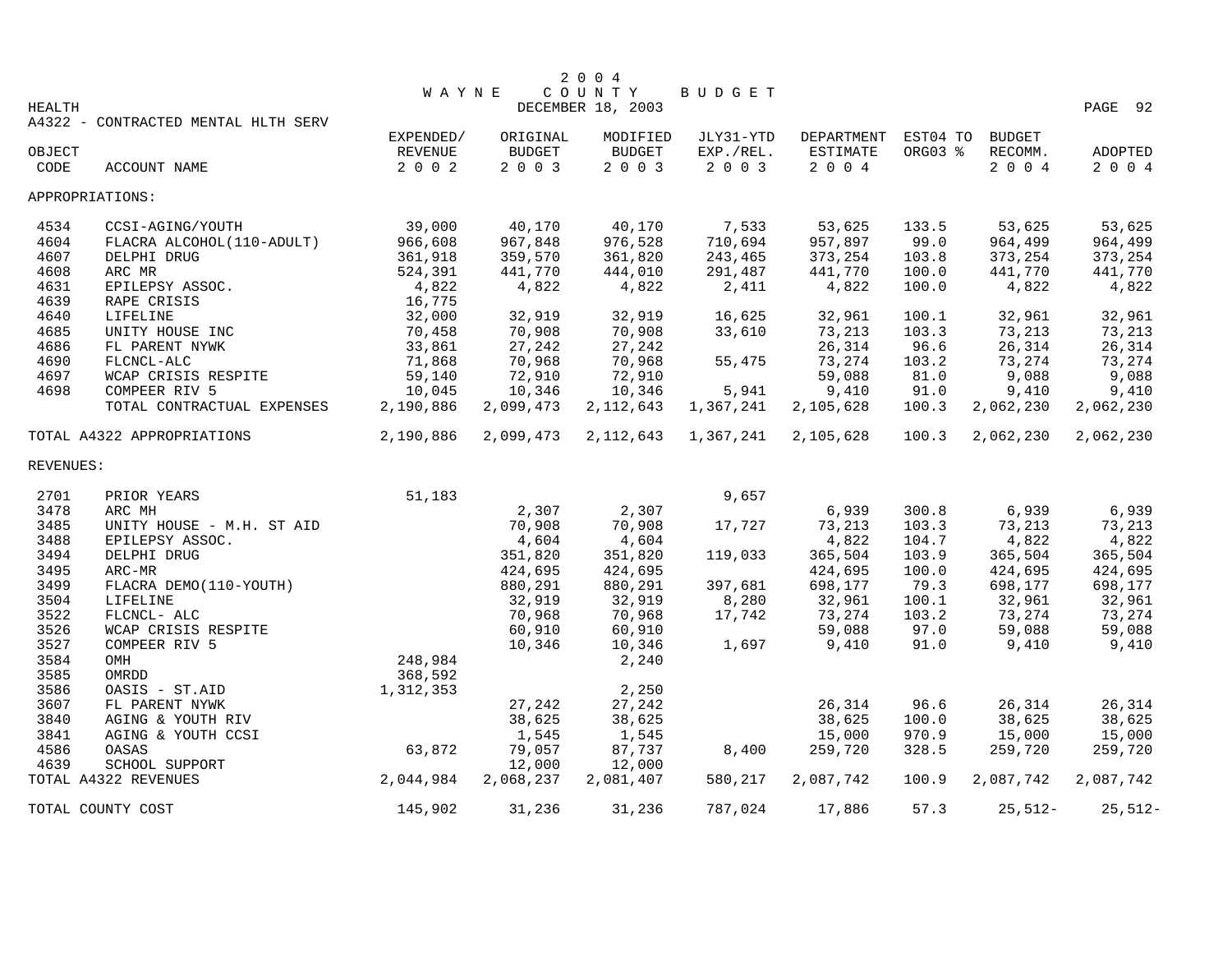|               |                                        |              |               | 2 0 0 4           |               |            |          |               |         |
|---------------|----------------------------------------|--------------|---------------|-------------------|---------------|------------|----------|---------------|---------|
|               |                                        | <b>WAYNE</b> |               | COUNTY            | <b>BUDGET</b> |            |          |               |         |
| <b>HEALTH</b> |                                        |              |               | DECEMBER 18, 2003 |               |            |          |               | PAGE 93 |
|               | A4323 - JAIL SERV.-NON-INPATIENT CRISI |              |               |                   |               |            |          |               |         |
|               |                                        | EXPENDED/    | ORIGINAL      | MODIFIED          | JLY31-YTD     | DEPARTMENT | EST04 TO | <b>BUDGET</b> |         |
| OBJECT        |                                        | REVENUE      | <b>BUDGET</b> | <b>BUDGET</b>     | EXP./REL.     | ESTIMATE   | ORG03 %  | RECOMM.       | ADOPTED |
| CODE          | ACCOUNT NAME                           | 2 0 0 2      | 2 0 0 3       | 2 0 0 3           | 2 0 0 3       | 2 0 0 4    |          | 2 0 0 4       | 2 0 0 4 |
|               | APPROPRIATIONS:                        |              |               |                   |               |            |          |               |         |
| 1086          | DIR MENTAL HEALTH                      |              | 3,577         | 3,577             | 1,879         |            |          |               |         |
| 1184          | MENTAL HEALTH AIDE                     | 26,720       |               |                   |               |            |          |               |         |
| 1258          | ASST SOCIAL WORKER                     | 32,425       | 33,628        | 33,628            | 18,295        | 32,805     | 97.6     | 33,755        | 33,755  |
| 1282          | R P N                                  | 28,896       |               |                   |               |            |          |               |         |
| 1322          | STAFF SOC WORKER                       |              |               |                   |               |            |          | 41,382        | 41,382  |
| 1325          | <b>CMHP</b>                            |              |               | 22,055            | 9,941         | 8,078      |          |               |         |
| 1396          | SUPVR PSYCHOLOGIST                     | 58,620       | 51,610        | 23,225            | 11,344        |            |          |               |         |
| 1496          | STAFF PSYCHIATRIST                     |              | 14,000        | 14,000            | 6,436         | 14,000     | 100.0    | 14,000        | 14,000  |
|               |                                        | 146,661      | 102,815       | 96,485            | 47,895        | 54,883     | 53.4     | 89,137        | 89,137  |
|               | TOTAL PERSONAL SERVICES                |              |               |                   |               |            |          |               |         |
| 2200          | OFFICE EQUIPMENT                       | 1,310        |               |                   |               |            |          |               |         |
|               | TOTAL EQUIPMENT                        | 1,310        |               |                   |               |            |          |               |         |
| 4100          | SUPPLIES & MATERIALS                   | 363          | 100           | 100               | 9             |            |          |               |         |
| 4114          | CAR EXP                                | 854          |               | 1,000             | 345           | 700        |          | 700           | 700     |
| 4115          | CLINIC SUPPLIES                        |              |               |                   |               | 200        |          | 200           | 200     |
| 4138          | CLEANING EXPENSE                       | 953          | 492           | 492               | 208           |            |          |               |         |
| 4150          | OFFICE SUPPLIES                        |              | 470           | 470               | 254           |            |          |               |         |
| 4166          | POSTAGE                                |              | 257           | 257               | 257           |            |          |               |         |
| 4210          | GAS                                    | 82           | 36            | 53                | 36            |            |          |               |         |
| 4220          | LIGHT & POWER                          | 1,594        | 616           | 616               | 307           |            |          |               |         |
| 4230          | TELEPHONE                              | 1,839        | 500           | 500               | 465           | 800        | 160.0    | 800           | 800     |
| 4240          | WATER                                  | 48           | 21            | 21                | 14            |            |          |               |         |
|               |                                        |              | 506           | 506               |               |            |          |               |         |
| 4300          | INSURANCE                              |              |               |                   |               |            |          | 300           |         |
| 4410          | CONFERENCE                             | 255          | 300           | 300               |               | 300        | 100.0    |               | 300     |
| 4414          | DATA PROCESSING                        |              | 2,548         | 2,548             | 1,194         |            |          |               |         |
| 4424          | EQUIPMENT - MAINT CONTRACT             |              | 1,319         | 1,319             | 426           |            |          |               |         |
| 4437          | LEASE                                  | 8,527        | 4,168         | 4,168             | 1,932         |            |          |               |         |
| 4438          | MAINTENANCE/REPAIRS                    | 2,617        | 600           | 600               | 587           | 700        | 116.7    | 700           | 700     |
| 4566          | PHYSICIAN                              | 19,910       |               |                   |               |            |          |               |         |
| 4571          | CPL COSTS                              | 75,594       |               |                   |               |            |          |               |         |
|               | TOTAL CONTRACTUAL EXPENSES             | 112,636      | 11,933        | 12,950            | 6,034         | 2,700      | 22.6     | 2,700         | 2,700   |
| 8100          | PAYMENTS TO RETIREMENT SYS             | 2,435        | 4,393         | 4,140             |               | 6,142      | 139.8    | 11,276        | 11,276  |
| 8200          | PAYMENTS TO STATE SOC SEC              | 10,911       | 8,236         | 7,752             | 3,153         | 3,790      | 46.0     | 6,288         | 6,288   |
| 8400          | HOSPITALIZATION EXP.                   | 15,890       | 9,829         | 9,829             | 5,636         | 4,017      | 40.9     | 15,540        | 15,540  |
| 8600          | DISABILITY                             | 406          | 264           | 264               | 137           |            |          | 288           | 288     |
| 8901          | EMPLOYEE ASSISTANCE PROGRAM            | 67           | 28            | 28                | 27            |            |          | 29            | 29      |
|               | TOTAL EMPLOYEE BENEFITS                | 29,709       | 22,750        | 22,013            | 8,953         | 13,949     | 61.3     | 33,421        | 33,421  |
|               | TOTAL A4323 APPROPRIATIONS             | 290,316      | 137,498       | 131,448           | 62,882        | 71,532     | 52.0     | 125,258       | 125,258 |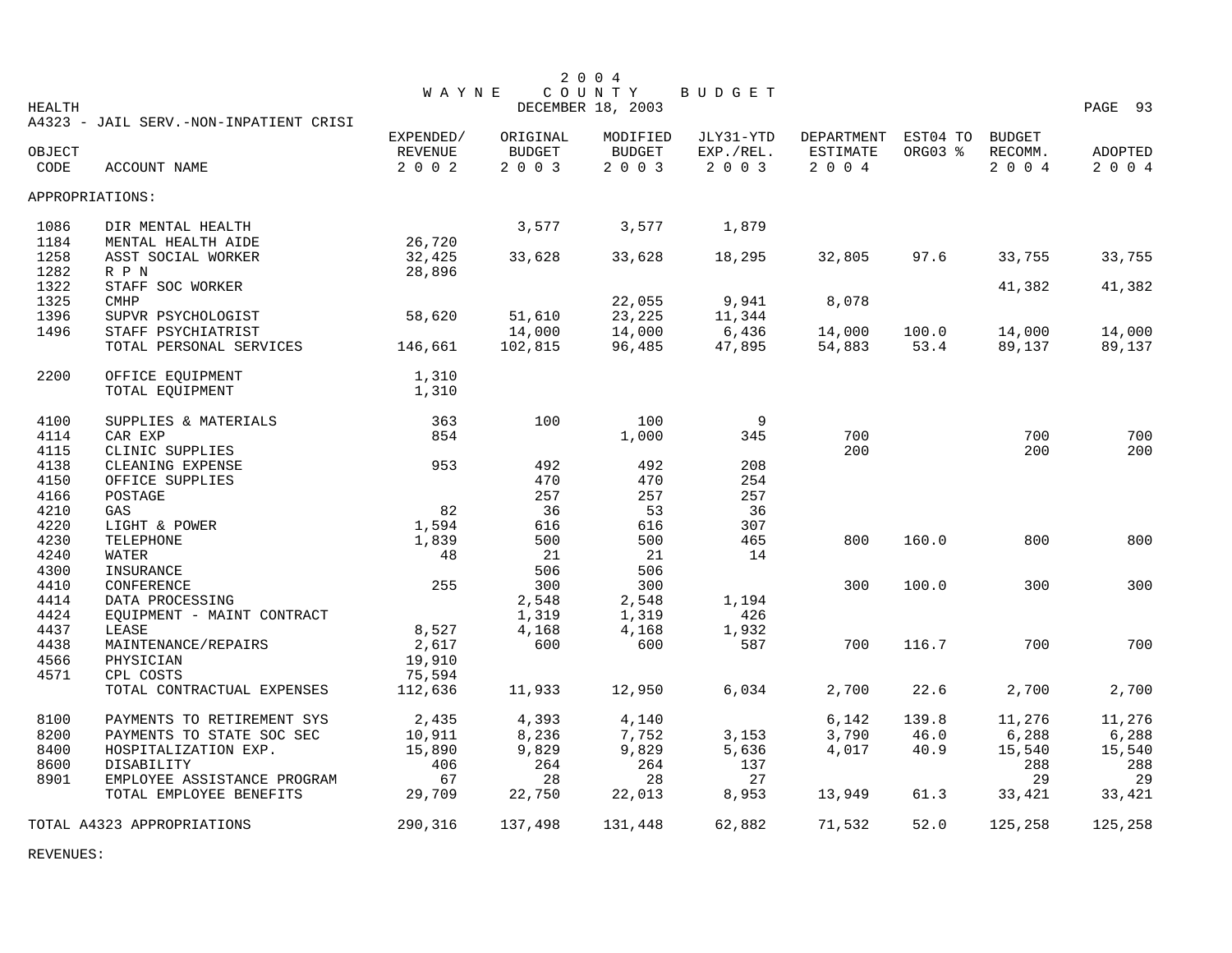|        |                                        |              |               | 2 0 0 4           |             |            |                     |               |              |
|--------|----------------------------------------|--------------|---------------|-------------------|-------------|------------|---------------------|---------------|--------------|
|        |                                        | <b>WAYNE</b> |               | C O U N T Y       | B U D G E T |            |                     |               |              |
| HEALTH |                                        |              |               | DECEMBER 18, 2003 |             |            |                     |               | PAGE<br>- 94 |
|        | A4323 - JAIL SERV.-NON-INPATIENT CRISI |              |               |                   |             |            |                     |               |              |
|        |                                        | EXPENDED/    | ORIGINAL      | MODIFIED          | JLY31-YTD   | DEPARTMENT | EST04 TO            | <b>BUDGET</b> |              |
| OBJECT |                                        | REVENUE      | <b>BUDGET</b> | BUDGET            | EXP./REL.   | ESTIMATE   | ORG03 $\frac{8}{3}$ | RECOMM.       | ADOPTED      |
| CODE   | ACCOUNT NAME                           | 2 0 0 2      | 2 0 0 3       | 2 0 0 3           | 2003        | 2004       |                     | 2 0 0 4       | 2 0 0 4      |
| 1620   | MENTAL HEALTH FEES                     | $49 -$       |               |                   |             |            |                     |               |              |
| 3518   | ST. AID - REINVESTMENT                 | 203,352      | 135,909       | 129,842           | 26,934      | 135,909    | 100.0               | 135,909       | 135,909      |
|        | TOTAL A4323 REVENUES                   | 203,303      | 135,909       | 129,842           | 26,934      | 135,909    | 100.0               | 135,909       | 135,909      |
|        | TOTAL COUNTY COST                      | 87,013       | 1,589         | 1,606             | 35,948      | 64.377-    | 4051.4-             | $10,651-$     | $10,651-$    |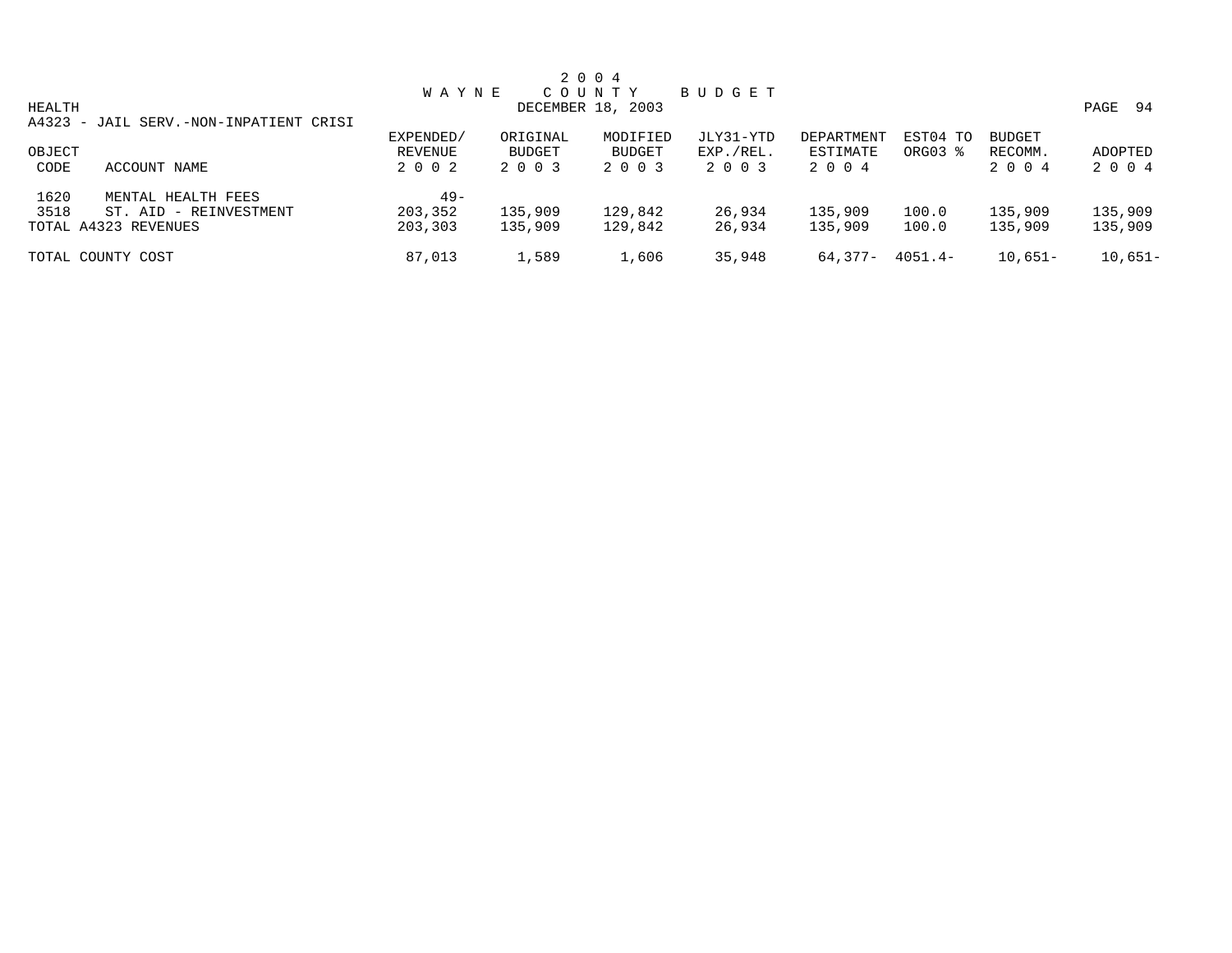|                 |                                 |              |          | 2 0 0 4           |           |            |          |               |         |
|-----------------|---------------------------------|--------------|----------|-------------------|-----------|------------|----------|---------------|---------|
|                 |                                 | <b>WAYNE</b> |          | COUNTY            | BUDGET    |            |          |               |         |
| <b>HEALTH</b>   |                                 |              |          | DECEMBER 18, 2003 |           |            |          |               | PAGE 95 |
|                 | A4324 - SUBSTANCE ABUSE SERVICE |              |          |                   |           |            |          |               |         |
|                 |                                 | EXPENDED/    | ORIGINAL | MODIFIED          | JLY31-YTD | DEPARTMENT | EST04 TO | <b>BUDGET</b> |         |
| OBJECT          |                                 | REVENUE      | BUDGET   | <b>BUDGET</b>     | EXP./REL. | ESTIMATE   | ORG03 %  | RECOMM.       | ADOPTED |
| CODE            | ACCOUNT NAME                    | 2002         | 2 0 0 3  | 2003              | 2 0 0 3   | 2 0 0 4    |          | 2004          | 2 0 0 4 |
| APPROPRIATIONS: |                                 |              |          |                   |           |            |          |               |         |
| 1405            | PROG SUPVR                      |              | 12,247   | 12,247            | 6,725     |            |          |               |         |
| 1496            | STAFF PSYCHIATRIST              |              | 14,000   | 14,000            | 6,436     | 28,000     | 200.0    | 28,000        | 28,000  |
| 1497            | SUB ABUSE COUNS                 | 68,327       | 70,942   | 70,942            | 39,093    | 72,409     | 102.1    | 72,409        | 72,409  |
|                 | TOTAL PERSONAL SERVICES         | 68,327       | 97,189   | 97,189            | 52,254    | 100,409    | 103.3    | 100,409       | 100,409 |
| 2100            | FURNITURE AND FURNISHINGS       | 228          |          |                   |           |            |          |               |         |
|                 | TOTAL EQUIPMENT                 | 228          |          |                   |           |            |          |               |         |
|                 |                                 |              |          |                   |           |            |          |               |         |
| 4100            | SUPPLIES & MATERIALS            | 3,094        | 2,000    | 2,000             | 375       |            |          |               |         |
| 4115            | CLINIC SUPPLIES                 |              |          |                   |           | 2,000      |          | 2,000         | 2,000   |
| 4138            | CLEANING EXPENSE                | 2,284        | 2,458    | 2,458             | 1,456     | 2,487      | 101.2    | 2,487         | 2,487   |
| 4150            | OFFICE SUPPLIES                 |              | 1,500    | 1,600             | 577       |            |          |               |         |
| 4166            | POSTAGE                         |              | 309      | 309               | 309       |            |          |               |         |
| 4210            | GAS                             | 188          | 184      | 271               | 184       | 400        | 217.4    | 400           | 400     |
| 4220            | LIGHT & POWER                   | 2,770        | 3,082    | 3,082             | 1,632     | 3,107      | 100.8    | 3,107         | 3,107   |
| 4230            | <b>TELEPHONE</b>                | 1,426        | 2,000    | 2,000             | 967       | 2,000      | 100.0    | 2,000         | 2,000   |
| 4240            | WATER                           | 111          | 106      | 106               | 76        | 108        | 101.9    | 108           | 108     |
| 4300            | INSURANCE                       |              | 610      | 610               |           |            |          |               |         |
| 4400            | CONTRACTED SERVICES             | 1,880        |          |                   |           |            |          |               |         |
| 4410            | CONFERENCE                      |              | 500      | 500               | 129       | 500        | 100.0    | 500           | 500     |
| 4414            | DATA PROCESSING                 |              | 3,072    | 3,072             | 1,420     |            |          |               |         |
| 4424            | EQUIPMENT - MAINT CONTRACT      |              | 1,590    | 1,590             | 933       |            |          |               |         |
| 4437            | LEASE                           | 19,499       | 20,840   | 20,840            | 14,061    | 21,228     | 101.9    | 21,413        | 21,413  |
| 4438            | MAINTENANCE/REPAIRS             | 3,418        | 3,000    | 3,000             | 2,466     | 3,500      | 116.7    | 3,500         | 3,500   |
| 4485            | TRAVEL                          | 71           | 100      | 100               |           | 50         | 50.0     | 50            | 50      |
| 4566            | PHYSICIAN                       | 11,880       |          |                   |           |            |          |               |         |
| 4784            | DRUG TESTING                    | 3,959        | 5,000    | 5,000             | 269       | 1,000      | 20.0     | 1,000         | 1,000   |
|                 | TOTAL CONTRACTUAL EXPENSES      | 50,580       | 46,351   | 46,538            | 24,854    | 36,380     | 78.5     | 36,565        | 36,565  |
|                 |                                 |              |          |                   |           |            |          |               |         |
| 8100            | PAYMENTS TO RETIREMENT SYS      | 787          | 3,888    | 3,886             |           | 14,125     | 363.3    | 11,447        | 11,447  |
| 8200            | PAYMENTS TO STATE SOC SEC       | 5,089        | 7,289    | 7,289             | 2,893     | 6,736      | 92.4     | 6,736         | 6,736   |
| 8400            | HOSPITALIZATION EXP.            | 5,313        | 8,473    | 8,473             | 3,815     | 9,616      | 113.5    | 9,612         | 9,612   |
| 8600            | DISABILITY                      | 212          | 317      | 317               | 148       | 288        | 90.9     | 288           | 288     |
| 8901            | EMPLOYEE ASSISTANCE PROGRAM     | 27           | 33       | 35                | 34        | 29         | 87.9     | 29            | 29      |
|                 | TOTAL EMPLOYEE BENEFITS         | 11,428       | 20,000   | 20,000            | 6,890     | 30,794     | 154.0    | 28,112        | 28,112  |
|                 | TOTAL A4324 APPROPRIATIONS      | 130,563      | 163,540  | 163,727           | 83,998    | 167,583    | 102.5    | 165,086       | 165,086 |
| REVENUES:       |                                 |              |          |                   |           |            |          |               |         |
| 1613            | MEDICAID                        | 22,113       | 28,946   | 28,946            | 18,108    | 31,841     | 110.0    | 32,026        | 32,026  |
| 1616            | SELF PAY                        | 4,957        | 13,866   | 13,866            | 2,372     | 15,253     | 110.0    | 15,253        | 15,253  |
| 1620            | MENTAL HEALTH FEES              | 21,082       | 19,911   | 19,911            | 1,902     | 21,902     | 110.0    | 21,902        | 21,902  |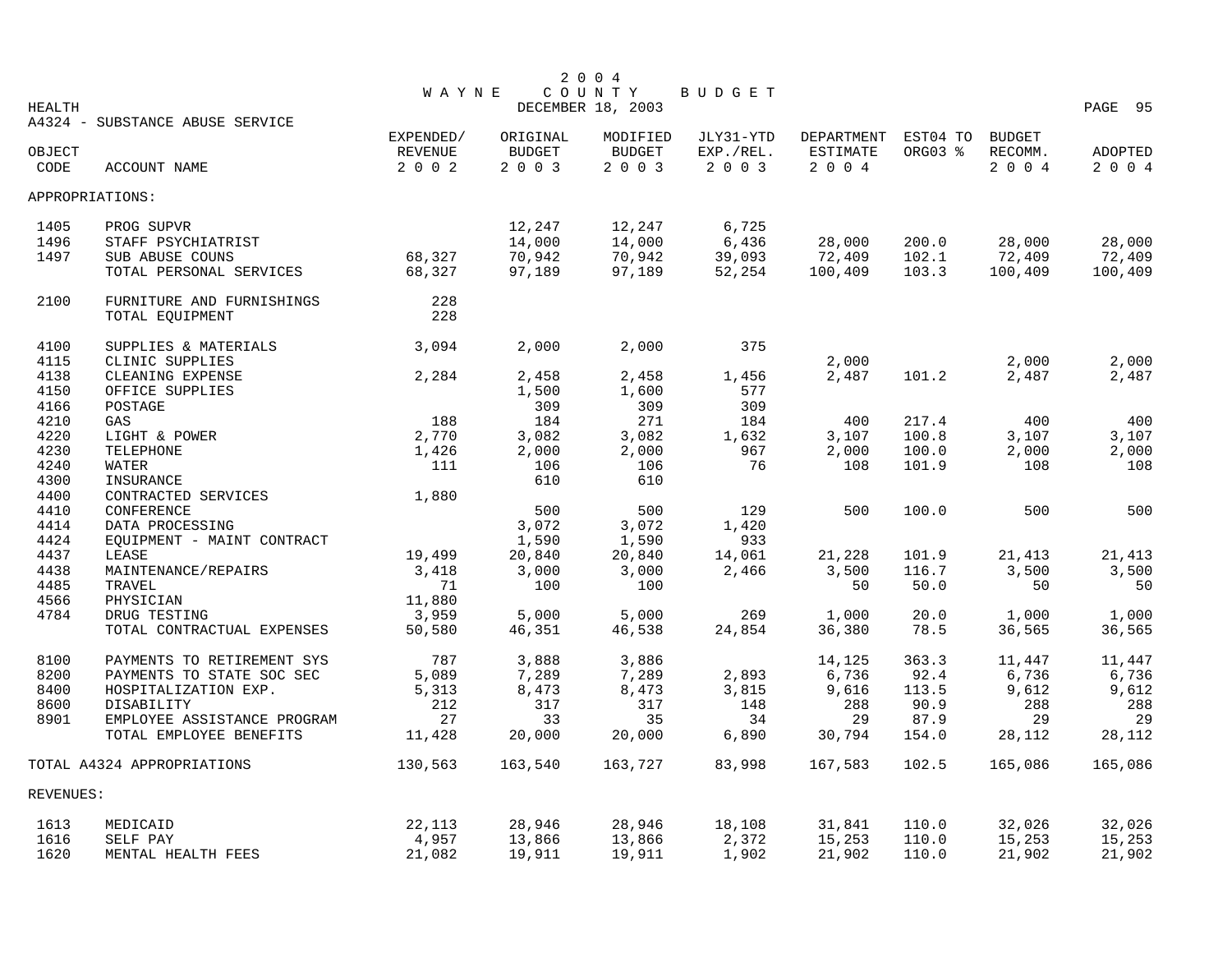|        |                                 |              |               | 2 0 0 4           |           |                   |          |               |              |
|--------|---------------------------------|--------------|---------------|-------------------|-----------|-------------------|----------|---------------|--------------|
|        |                                 | <b>WAYNE</b> |               | COUNTY            | BUDGET    |                   |          |               |              |
| HEALTH |                                 |              |               | DECEMBER 18, 2003 |           |                   |          |               | PAGE<br>- 96 |
|        | A4324 - SUBSTANCE ABUSE SERVICE |              |               |                   |           |                   |          |               |              |
|        |                                 | EXPENDED/    | ORIGINAL      | MODIFIED          | JLY31-YTD | <b>DEPARTMENT</b> | EST04 TO | <b>BUDGET</b> |              |
| OBJECT |                                 | REVENUE      | <b>BUDGET</b> | <b>BUDGET</b>     | EXP./REL. | ESTIMATE          | ORG03 %  | RECOMM.       | ADOPTED      |
| CODE   | ACCOUNT NAME                    | 2 0 0 2      | 2 0 0 3       | 2 0 0 3           | 2 0 0 3   | 2 0 0 4           |          | 2 0 0 4       | 2 0 0 4      |
| 2770   | MISC REVENUES                   | 10,500       |               | 100               | 300       |                   |          |               |              |
| 3503   | COMM.COUNSELING-COUNTY DRUG     | 91,470       | 92,869        | 92,869            | 23,217    | 78,497            | 84.5     | 78,497        | 78,497       |
|        | TOTAL A4324 REVENUES            | 150,122      | 155,592       | 155,692           | 45,899    | 147,493           | 94.8     | 147,678       | 147,678      |
|        | TOTAL COUNTY COST               | $19,559-$    | 7,948         | 8,035             | 38,099    | 20,090            | 252.8    | 17,408        | 17,408       |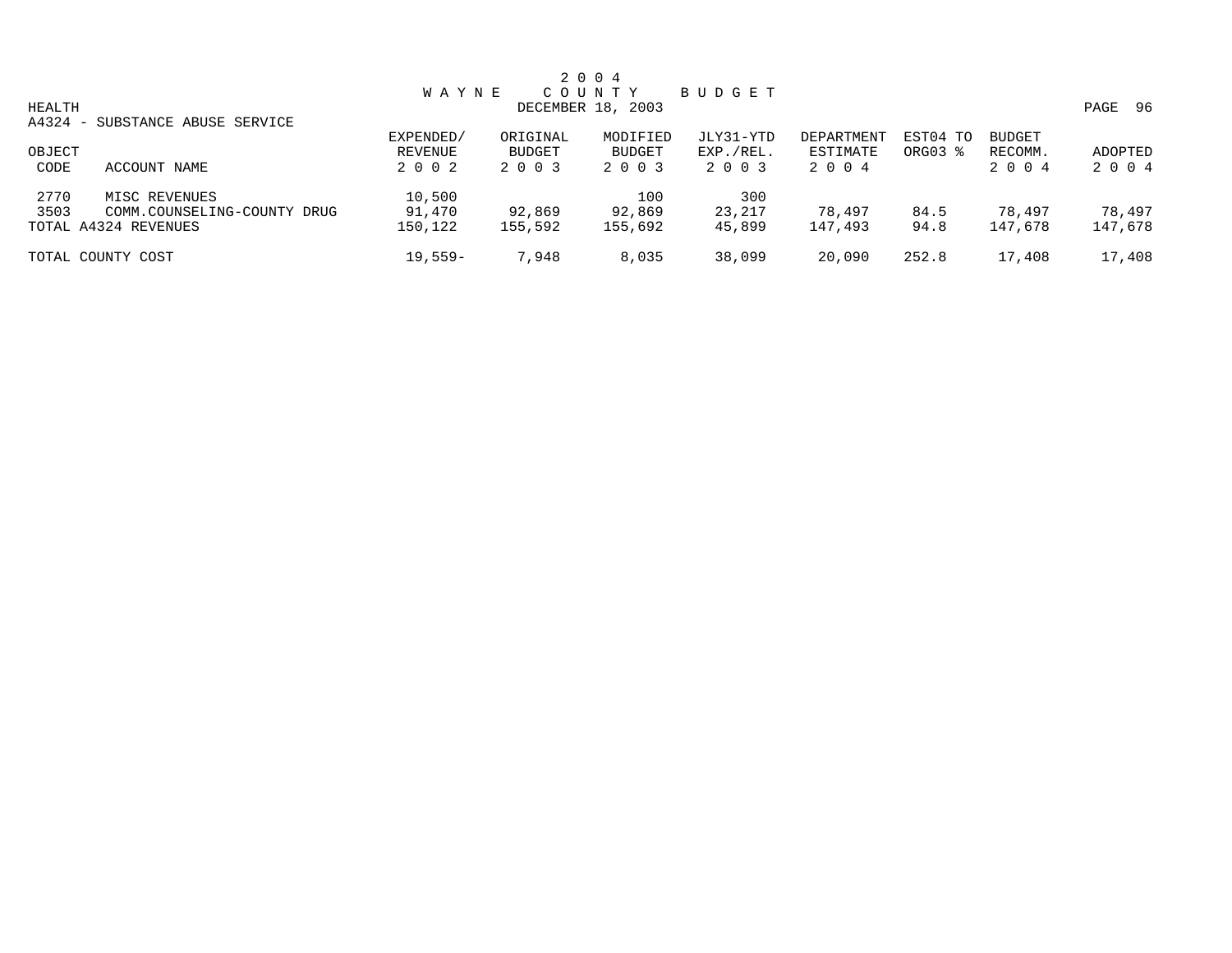|               |                                      |              |               | 2 0 0 4           |           |            |          |               |         |
|---------------|--------------------------------------|--------------|---------------|-------------------|-----------|------------|----------|---------------|---------|
|               |                                      | <b>WAYNE</b> |               | COUNTY            | BUDGET    |            |          |               |         |
| <b>HEALTH</b> | A4325 - CLUB REHABILITATIVE SERVICES |              |               | DECEMBER 18, 2003 |           |            |          |               | PAGE 97 |
|               |                                      | EXPENDED/    | ORIGINAL      | MODIFIED          | JLY31-YTD | DEPARTMENT | EST04 TO | <b>BUDGET</b> |         |
| OBJECT        |                                      | REVENUE      | <b>BUDGET</b> | <b>BUDGET</b>     | EXP./REL. | ESTIMATE   | ORG03 %  | RECOMM.       | ADOPTED |
| CODE          | ACCOUNT NAME                         | 2 0 0 2      | 2 0 0 3       | 2 0 0 3           | 2 0 0 3   | 2 0 0 4    |          | 2 0 0 4       | 2 0 0 4 |
|               | APPROPRIATIONS:                      |              |               |                   |           |            |          |               |         |
| 1135          | ACTIVITY AIDE P T                    |              | 20,256        | 5,770             | 3,821     |            |          |               |         |
| 1405          | PROG SUPVR                           |              | 4,661         | 4,661             | 3,848     |            |          |               |         |
| 1507          | MH ACTIVITIES COOR                   | 18,333       | 26,658        | 26,658            | 13,946    | 25,818     | 96.8     | 25,818        | 25,818  |
| 1508          | CMH ACTIVITY AIDE                    | 14,860       |               | 10,600            | 4,220     | 14,890     |          | 14,890        | 14,890  |
| 1901          | PERSONAL SERVICES                    |              | 11,720        | 12,070            | 4,561     | 10,000     | 85.3     | 10,000        | 10,000  |
| 1904          | OVERTIME                             | 2,290        | 500           | 500               | 118       |            |          |               |         |
|               | TOTAL PERSONAL SERVICES              | 35,483       | 63,795        | 60,259            | 30,514    | 50,708     | 79.5     | 50,708        | 50,708  |
| 2200          | OFFICE EQUIPMENT                     | 129          |               |                   |           |            |          |               |         |
|               | TOTAL EQUIPMENT                      | 129          |               |                   |           |            |          |               |         |
| 4100          | SUPPLIES & MATERIALS                 | 3,215        | 4,000         | 4,000             | 948       | 2,000      | 50.0     | 2,000         | 2,000   |
| 4114          | CAR EXP                              | 1,485        | 2,000         | 2,000             | 712       | 2,000      | 100.0    | 2,000         | 2,000   |
| 4115          | CLINIC SUPPLIES                      |              |               |                   |           | 2,000      |          | 2,000         | 2,000   |
| 4138          | CLEANING EXPENSE                     | 1,741        | 1,966         | 1,966             | 1,034     | 1,887      | 96.0     | 1,887         | 1,887   |
| 4150          | OFFICE SUPPLIES                      |              | 398           | 398               | 114       |            |          |               |         |
| 4166          | POSTAGE                              |              | 217           | 217               | 217       |            |          |               |         |
| 4210          | GAS                                  | 145          | 146           | 193               | 142       | 303        | 207.5    | 303           | 303     |
| 4220          | LIGHT & POWER                        | 2,137        | 2,465         | 2,465             | 1,399     | 2,357      | 95.6     | 2,357         | 2,357   |
| 4230          | TELEPHONE                            | 463          | 500           | 500               | 304       | 400        | 80.0     | 400           | 400     |
| 4240          | WATER                                | 86           | 85            | 85                | 65        | 82         | 96.5     | 82            | 82      |
| 4300          | INSURANCE                            |              | 428           | 428               |           |            |          |               |         |
| 4410          | CONFERENCE                           | 620          | 1,333         | 1,333             | 70        | 500        | 37.5     | 500           | 500     |
| 4414          | DATA PROCESSING                      |              | 2,158         | 2,158             | 1,092     |            |          |               |         |
| 4424          | EOUIPMENT - MAINT CONTRACT           |              | 1,117         | 1,117             | 360       |            |          |               |         |
| 4437          | LEASE                                | 15,048       | 16,672        | 16,672            | 11,901    | 16,103     | 96.6     | 16,243        | 16,243  |
| 4438          | MAINTENANCE/REPAIRS                  | 2,651        | 2,400         | 2,400             | 1,913     | 2,000      | 83.3     | 2,000         | 2,000   |
| 4485          | <b>TRAVEL</b>                        | 977          | 550           | 550               | 397       | 600        | 109.1    | 600           | 600     |
|               | TOTAL CONTRACTUAL EXPENSES           | 28,568       | 36,435        | 36,482            | 20,668    | 30,232     | 83.0     | 30,372        | 30,372  |
| 8100          | PAYMENTS TO RETIREMENT SYS           | 532          | 1,293         | 2,459             |           | 4,478      | 346.3    | 6,175         | 6,175   |
| 8200          | PAYMENTS TO STATE SOC SEC            | 2,932        | 3,870         | 4,830             | 1,945     | 2,331      | 60.2     | 3,448         | 3,448   |
| 8400          | HOSPITALIZATION EXP.                 | 5,866        | 7,049         | 8,809             | 4,564     | 11,764     | 166.9    | 11,760        | 11,760  |
| 8600          | DISABILITY                           | 178          | 284           | 284               | 108       | 197        | 69.4     | 288           | 288     |
| 8901          | EMPLOYEE ASSISTANCE PROGRAM          | 20           | 16            | 16                | 13        | 8          | 50.0     | 29            | 29      |
|               | TOTAL EMPLOYEE BENEFITS              | 9,528        | 12,512        | 16,398            | 6,630     | 18,778     | 150.1    | 21,700        | 21,700  |
|               | TOTAL A4325 APPROPRIATIONS           | 73,708       | 112,742       | 113,139           | 57,812    | 99,718     | 88.4     | 102,780       | 102,780 |
| REVENUES:     |                                      |              |               |                   |           |            |          |               |         |
| 3473          | ICM SCV                              |              |               | 350               |           |            |          |               |         |
| 3518          | ST. AID - REINVESTMENT               | 73,626       | 106,540       | 106,540           | 21,929    | 106,544    | 100.0    | 106,544       | 106,544 |
|               | TOTAL A4325 REVENUES                 | 73,626       | 106,540       | 106,890           | 21,929    | 106,544    | 100.0    | 106,544       | 106,544 |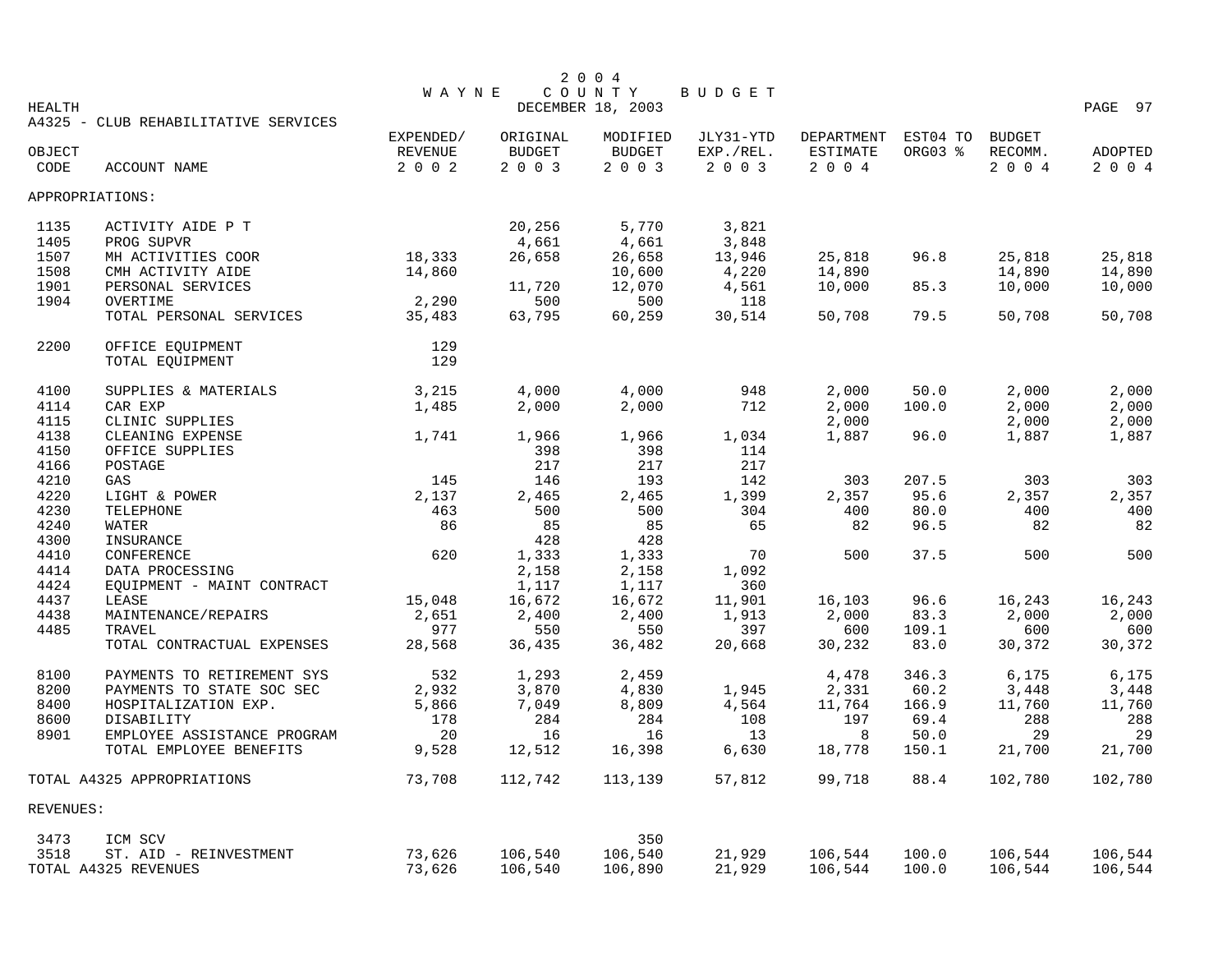| TOTAL COUNTY COST | ,202 | 6,249 | 35,883 | 6,826- | $110.1 -$ | $3,764-$ | $764-$ |
|-------------------|------|-------|--------|--------|-----------|----------|--------|
|                   |      |       |        |        |           |          |        |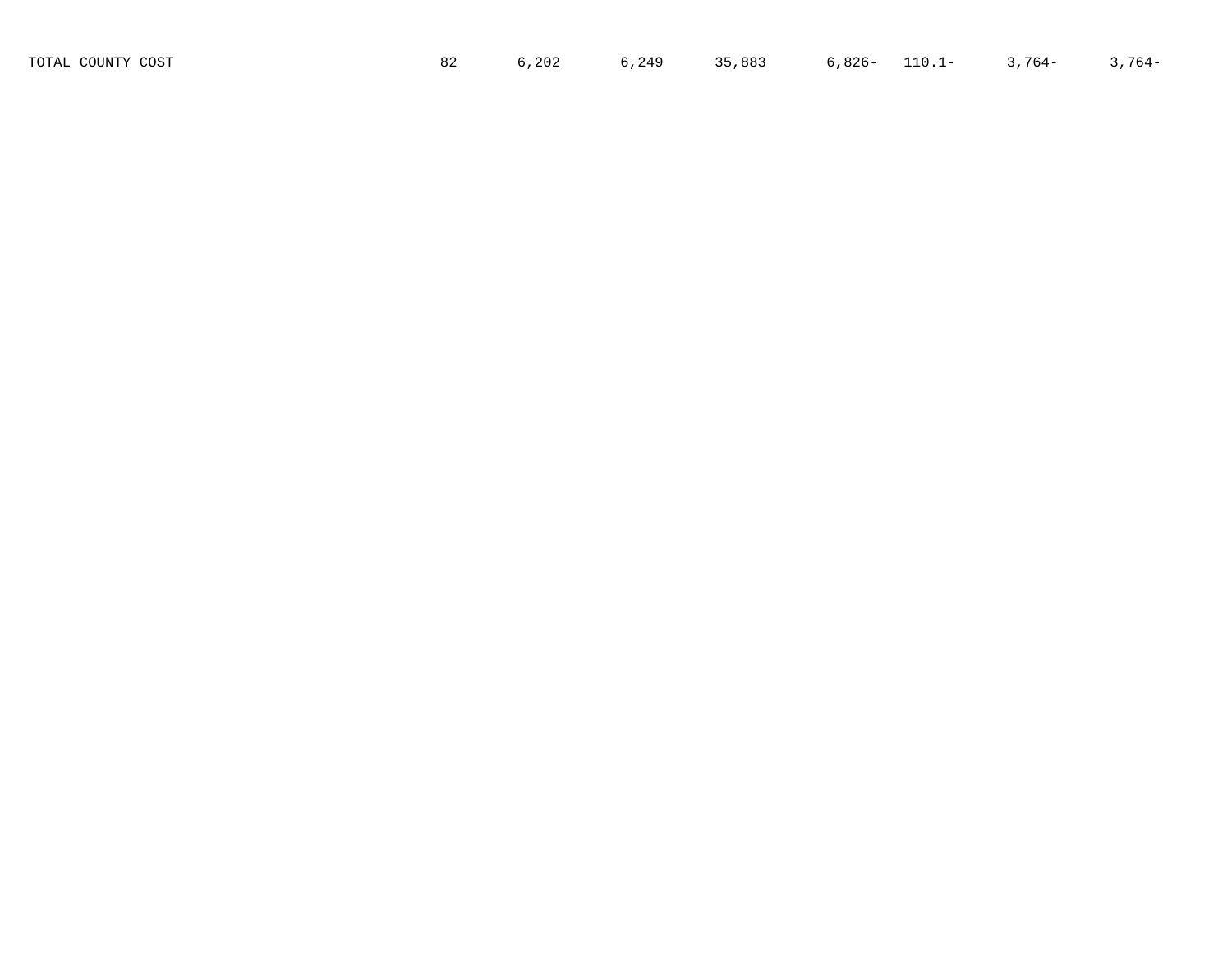|               |                             |              |          | 2 0 0 4           |           |            |          |         |         |
|---------------|-----------------------------|--------------|----------|-------------------|-----------|------------|----------|---------|---------|
|               |                             | <b>WAYNE</b> |          | C O U N T Y       | BUDGET    |            |          |         |         |
| <b>HEALTH</b> |                             |              |          | DECEMBER 18, 2003 |           |            |          |         | PAGE 98 |
|               | A4326 - CSS WORK FOR PAY    |              |          |                   |           |            |          |         |         |
|               |                             | EXPENDED/    | ORIGINAL | MODIFIED          | JLY31-YTD | DEPARTMENT | EST04 TO | BUDGET  |         |
| OBJECT        |                             | REVENUE      | BUDGET   | BUDGET            | EXP./REL. | ESTIMATE   | ORG03 %  | RECOMM. | ADOPTED |
| CODE          | ACCOUNT NAME                | 2 0 0 2      | 2 0 0 3  | 2 0 0 3           | 2 0 0 3   | 2 0 0 4    |          | 2 0 0 4 | 2 0 0 4 |
|               | APPROPRIATIONS:             |              |          |                   |           |            |          |         |         |
| 1507          | MH ACTIVITIES COOR          | 6,164        |          |                   |           |            |          |         |         |
| 1508          | CMH ACTIVITY AIDE           | 213          |          |                   |           |            |          |         |         |
| 1901          | PERSONAL SERVICES           | 8,421        |          |                   |           |            |          |         |         |
|               | TOTAL PERSONAL SERVICES     | 14,798       |          |                   |           |            |          |         |         |
| 8200          | PAYMENTS TO STATE SOC SEC   | 644          |          |                   |           |            |          |         |         |
| 8901          | EMPLOYEE ASSISTANCE PROGRAM | - 6          |          |                   |           |            |          |         |         |
|               | TOTAL EMPLOYEE BENEFITS     | 650          |          |                   |           |            |          |         |         |
|               | TOTAL A4326 APPROPRIATIONS  | 15,448       |          |                   |           |            |          |         |         |
| REVENUES:     |                             |              |          |                   |           |            |          |         |         |
| 3518          | ST. AID - REINVESTMENT      | 15,450       |          |                   |           |            |          |         |         |
|               | TOTAL A4326 REVENUES        | 15,450       |          |                   |           |            |          |         |         |
|               | TOTAL COUNTY COST           | $2 -$        |          |                   |           |            |          |         |         |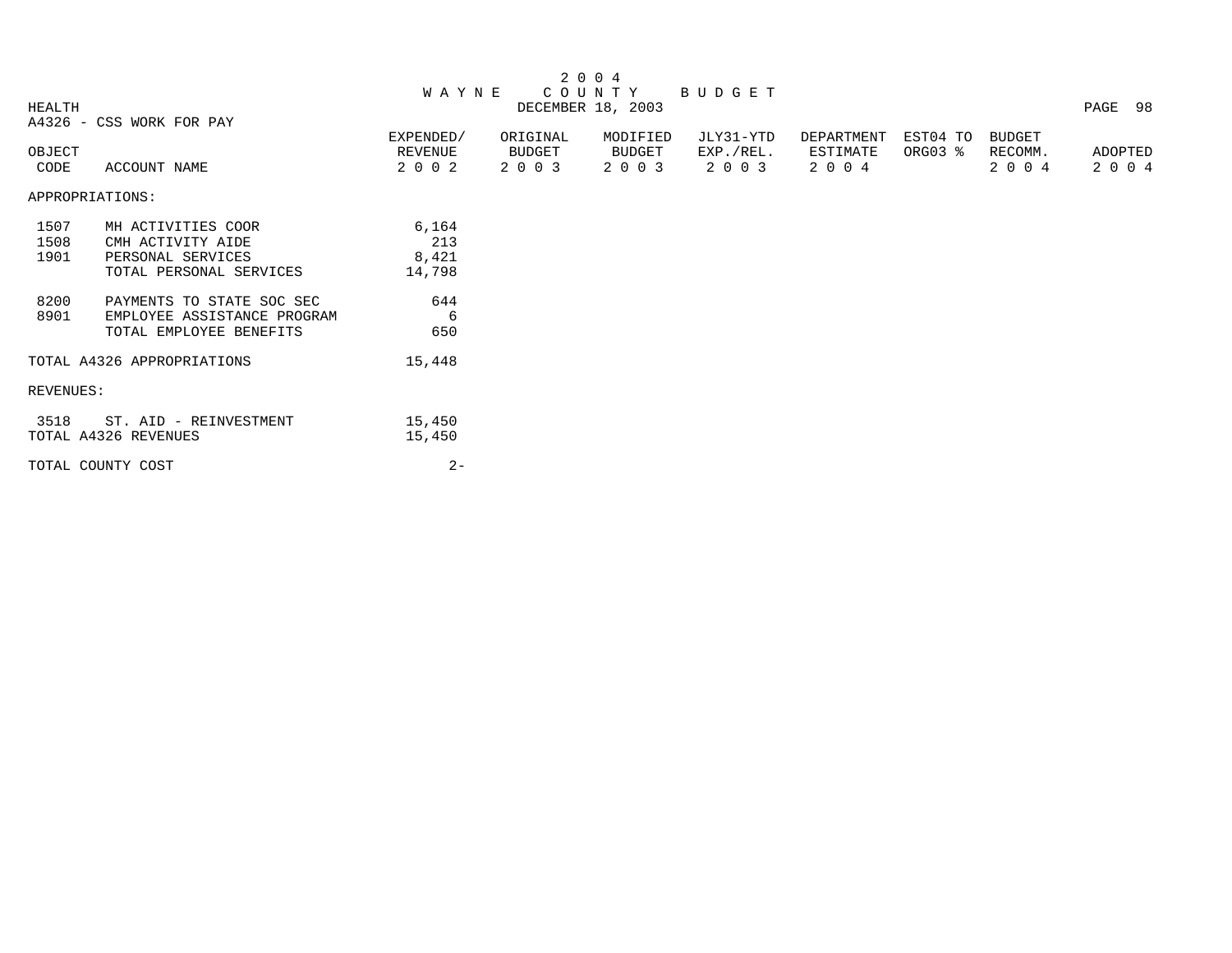|               |                                  |                |               | 2 0 0 4           |           |                               |          |               |                |
|---------------|----------------------------------|----------------|---------------|-------------------|-----------|-------------------------------|----------|---------------|----------------|
|               |                                  | <b>WAYNE</b>   |               | COUNTY            | BUDGET    |                               |          |               |                |
| <b>HEALTH</b> |                                  |                |               | DECEMBER 18, 2003 |           |                               |          |               | PAGE 99        |
|               | A4327 - CASE MANAGEMENT SERVICES | EXPENDED/      | ORIGINAL      | MODIFIED          | JLY31-YTD |                               | EST04 TO | <b>BUDGET</b> |                |
| OBJECT        |                                  | <b>REVENUE</b> | <b>BUDGET</b> | <b>BUDGET</b>     | EXP./REL. | DEPARTMENT<br><b>ESTIMATE</b> | ORG03 %  | RECOMM.       | <b>ADOPTED</b> |
| CODE          | ACCOUNT NAME                     | 2 0 0 2        | 2 0 0 3       | 2003              | 2003      | 2004                          |          | 2004          | 2 0 0 4        |
|               |                                  |                |               |                   |           |                               |          |               |                |
|               | APPROPRIATIONS:                  |                |               |                   |           |                               |          |               |                |
| 1086          | DIR MENTAL HEALTH                |                | 3,577         | 3,577             | 1,879     |                               |          |               |                |
| 1111          | CLERK P/T                        |                |               | 930               | 232       |                               |          |               |                |
| 1148          | MED RECORD CLERK                 |                | 4,990         | 4,060             | 2,217     |                               |          |               |                |
| 1183          | MENTAL HEA AIDE PT               |                |               |                   |           |                               |          | 12,015        | 12,015         |
| 1184          | MENTAL HEALTH AIDE               | 148,310        | 64,006        | 64,006            | 36,333    | 55,868                        | 87.3     | 55,868        | 55,868         |
| 1309          | MENTAL HLTH NURSE                |                | 14,462        | 14,462            | 7,761     |                               |          |               |                |
| 1397          | SUPVR SOC WKR                    |                | 8,802         | 8,802             | 4,592     |                               |          |               |                |
| 1405          | PROG SUPVR                       |                | 8,329         | 8,329             | 4,379     |                               |          |               |                |
| 1904          | OVERTIME                         | 200            |               |                   |           |                               |          |               |                |
|               | TOTAL PERSONAL SERVICES          | 148,510        | 104,166       | 104,166           | 57,393    | 55,868                        | 53.6     | 67,883        | 67,883         |
| 4100          | SUPPLIES & MATERIALS             | 281            | 200           | 200               | 19        |                               |          |               |                |
| 4114          | CAR EXP                          | 8,187          | 2,332         | 2,332             | 2,289     | 5,000                         | 214.4    | 5,000         | 5,000          |
| 4115          | CLINIC SUPPLIES                  |                |               |                   |           | 100                           |          | 100           | 100            |
| 4138          | CLEANING EXPENSE                 | 791            | 492           | 492               | 377       | 354                           | 72.0     | 354           | 354            |
| 4150          | OFFICE SUPPLIES                  |                | 544           | 544               | 269       |                               |          |               |                |
| 4166          | POSTAGE                          |                | 297           | 297               | 140       |                               |          |               |                |
| 4210          | GAS                              | 70             | 36            | 51                | 34        | 57                            | 158.3    | 57            | 57             |
| 4220          | LIGHT & POWER                    | 1,033          | 616           | 616               | 376       | 442                           | 71.8     | 442           | 442            |
| 4230          | TELEPHONE                        | 4,076          | 1,500         | 1,500             | 1,345     | 2,000                         | 133.3    | 2,000         | 2,000          |
| 4240          | WATER                            | 41             | 21            | 21                | 17        | 15                            | 71.4     | 15            | 15             |
| 4300          | INSURANCE                        |                | 586           | 586               |           |                               |          |               |                |
| 4410          | CONFERENCE                       |                | 250           | 250               |           | 150                           | 60.0     | 150           | 150            |
| 4414          | DATA PROCESSING                  |                | 2,949         | 2,949             | 1,287     |                               |          |               |                |
| 4424          | EQUIPMENT - MAINT CONTRACT       |                | 1,527         | 1,527             | 594       |                               |          |               |                |
| 4437          | LEASE                            | 7,273          | 4,168         | 4,168             | 3,494     | 3,019                         | 72.4     | 3,046         | 3,046          |
| 4438          | MAINTENANCE/REPAIRS              | 1,249          | 600           | 600               | 587       | 700                           | 116.7    | 700           | 700            |
| 4485          | TRAVEL                           | 160            | 250           | 250               | 6         | 150                           | 60.0     | 150           | 150            |
| 4654          | WRAP-AROUND FUNDS                | 6,000          | 6,080         | 11,318            | 3,125     | 11,318                        | 186.2    | 11,318        | 11,318         |
|               | TOTAL CONTRACTUAL EXPENSES       | 29,161         | 22,448        | 27,701            | 13,959    | 23,305                        | 103.8    | 23,332        | 23,332         |
| 8100          | PAYMENTS TO RETIREMENT SYS       | 2,448          | 4,167         | 4,163             |           | 6,146                         | 147.5    | 6,369         | 6,369          |
| 8200          | PAYMENTS TO STATE SOC SEC        | 11,579         | 7,813         | 7,813             | 2,300     | 4,190                         | 53.6     | 4,190         | 4,190          |
| 8400          | HOSPITALIZATION EXP.             | 34,389         | 18,567        | 18,567            | 9,677     | 15,593                        | 84.0     | 15,588        | 15,588         |
| 8600          | DISABILITY                       | 655            | 429           | 429               | 148       | 288                           | 67.1     | 288           | 288            |
| 8901          | EMPLOYEE ASSISTANCE PROGRAM      | 81             | 45            | 49                | 48        | 29                            | 64.4     | 29            | 29             |
|               | TOTAL EMPLOYEE BENEFITS          | 49,152         | 31,021        | 31,021            | 12,173    | 26,246                        | 84.6     | 26,464        | 26,464         |
|               | TOTAL A4327 APPROPRIATIONS       | 226,823        | 157,635       | 162,888           | 83,525    | 105,419                       | 66.9     | 117,679       | 117,679        |
| REVENUES:     |                                  |                |               |                   |           |                               |          |               |                |
| 1613          | MEDICAID                         | 49,268         | 92,507        | 92,507            | 36,276    | 101,758                       | 110.0    | 101,785       | 101,785        |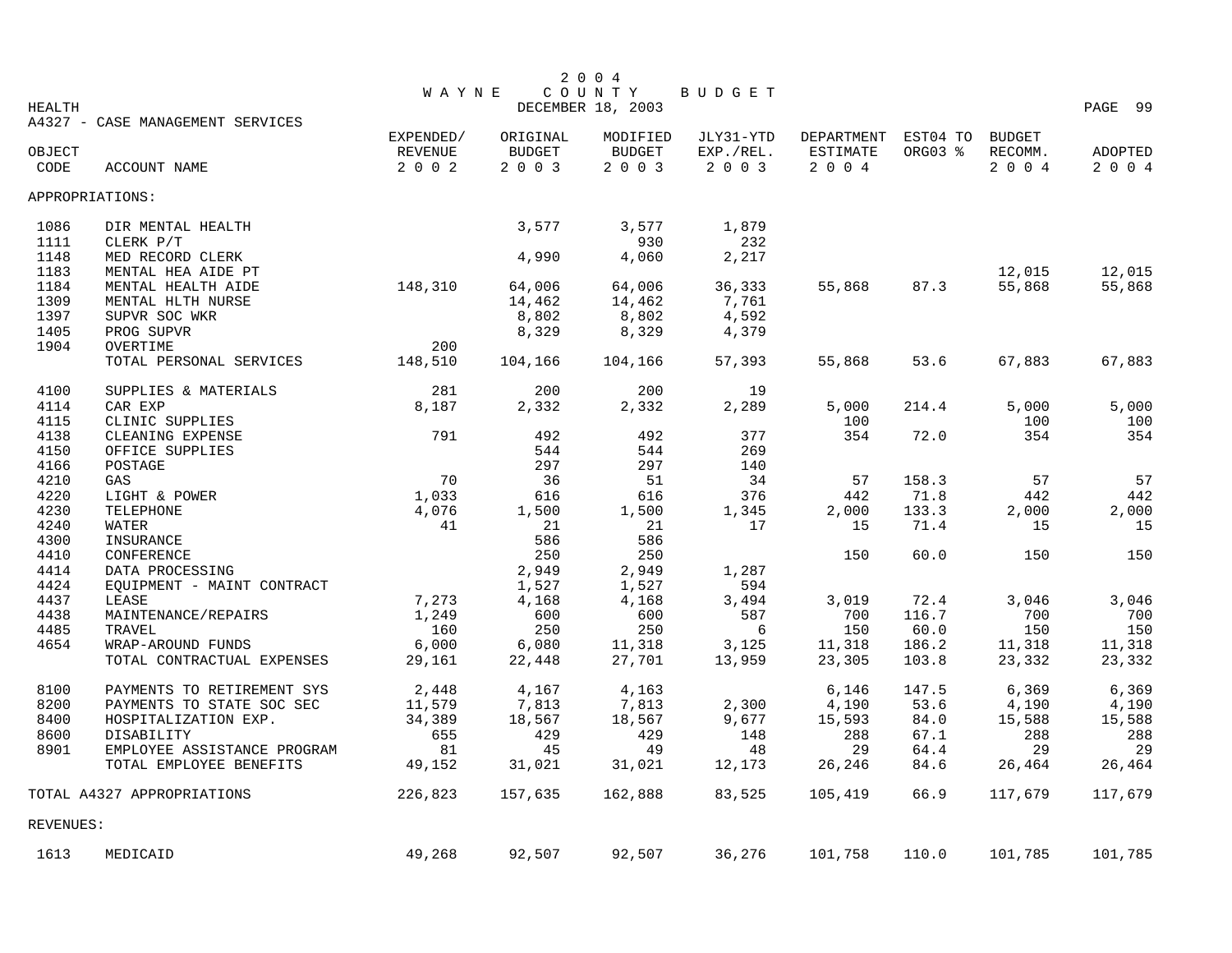|        |                                  |              |               | 2 0 0 4           |           |            |                     |               |           |
|--------|----------------------------------|--------------|---------------|-------------------|-----------|------------|---------------------|---------------|-----------|
|        |                                  | <b>WAYNE</b> |               | COUNTY            | BUDGET    |            |                     |               |           |
| HEALTH |                                  |              |               | DECEMBER 18, 2003 |           |            |                     |               | PAGE 100  |
|        | A4327 - CASE MANAGEMENT SERVICES |              |               |                   |           |            |                     |               |           |
|        |                                  | EXPENDED/    | ORIGINAL      | MODIFIED          | JLY31-YTD | DEPARTMENT | EST04 TO            | <b>BUDGET</b> |           |
| OBJECT |                                  | REVENUE      | <b>BUDGET</b> | BUDGET            | EXP./REL. | ESTIMATE   | ORG03 $\frac{8}{3}$ | RECOMM.       | ADOPTED   |
| CODE   | ACCOUNT NAME                     | 2 0 0 2      | 2 0 0 3       | 2 0 0 3           | 2 0 0 3   | 2 0 0 4    |                     | 2 0 0 4       | 2 0 0 4   |
| 3475   | HCRA SCM                         |              | 63,537        | 65,973            | 15,884    | 65,973     | 103.8               | 65,973        | 65,973    |
| 3518   | ST. AID - REINVESTMENT           | 145,518      |               | 2,802             |           |            |                     |               |           |
|        | TOTAL A4327 REVENUES             | 194,786      | 156,044       | 161,282           | 52,160    | 167,731    | 107.5               | 167,758       | 167,758   |
|        | TOTAL COUNTY COST                | 32,037       | 1,591         | 1,606             | 31,365    | 62,312-    | 3916.5-             | $50.079 -$    | $50,079-$ |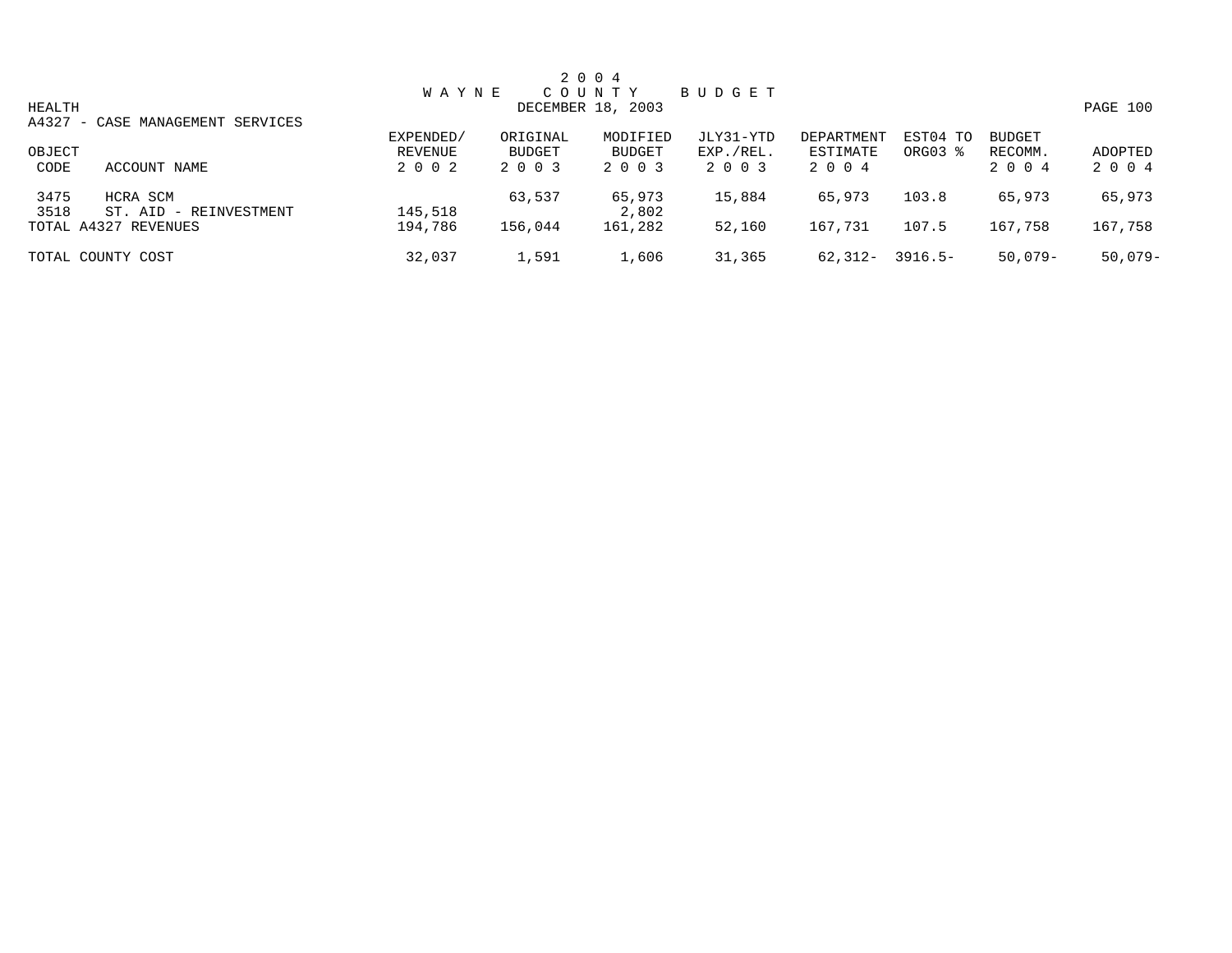|                 |                                                   |                  |                 | 2 0 0 4                     |             |                 |                 |                 |                 |
|-----------------|---------------------------------------------------|------------------|-----------------|-----------------------------|-------------|-----------------|-----------------|-----------------|-----------------|
| <b>HEALTH</b>   |                                                   | <b>WAYNE</b>     |                 | COUNTY<br>DECEMBER 18, 2003 | BUDGET      |                 |                 |                 | PAGE 101        |
|                 | A4328 - INTENSIVE CASE MANAGEMENT                 |                  |                 |                             |             |                 |                 |                 |                 |
|                 |                                                   | EXPENDED/        | ORIGINAL        | MODIFIED                    | JLY31-YTD   | DEPARTMENT      | EST04 TO BUDGET |                 |                 |
| OBJECT          |                                                   | REVENUE          | <b>BUDGET</b>   | <b>BUDGET</b>               | EXP./REL.   | <b>ESTIMATE</b> | ORG03 %         | RECOMM.         | ADOPTED         |
| CODE            | ACCOUNT NAME                                      | 2002             | 2 0 0 3         | 2003                        | 2 0 0 3     | 2 0 0 4         |                 | 2004            | 2 0 0 4         |
| APPROPRIATIONS: |                                                   |                  |                 |                             |             |                 |                 |                 |                 |
| 1086            | DIR MENTAL HEALTH                                 |                  | 3,577           | 3,577                       | 1,879       |                 |                 |                 |                 |
| 1111            | CLERK P/T                                         |                  |                 | 930                         | 154         |                 |                 |                 |                 |
| 1148            | MED RECORD CLERK                                  |                  | 4,990           | 4,060                       | 2,217       |                 |                 |                 |                 |
| 1184            | MENTAL HEALTH AIDE                                |                  | 8,636           | 8,636                       | 4,632       |                 |                 |                 |                 |
| 1309            | MENTAL HLTH NURSE                                 | 81,691           | 14,462          | 14,462                      | 7,761       |                 |                 |                 |                 |
| 1322            | STAFF SOC WORKER                                  |                  | 77,626          | 75,786                      | 39,157      | 81,255          | 104.7           | 81,255          | 81,255          |
| 1325            | <b>CMHP</b>                                       | 84,361           | 40,268          | 40,268                      | 22,910      | 40,619          | 100.9           | 40,619          | 40,619          |
| 1397            | SUPVR SOC WKR                                     |                  | 8,802           | 8,802                       | 4,592       |                 |                 |                 |                 |
| 1405            | PROG SUPVR                                        |                  | 8,329           | 8,329                       | 4,379       |                 |                 |                 |                 |
| 1904            | OVERTIME                                          | 43               |                 | 1,840                       | 604         |                 |                 |                 |                 |
|                 | TOTAL PERSONAL SERVICES                           | 166,095          | 166,690         | 166,690                     | 88,285      | 121,874         | 73.1            | 121,874         | 121,874         |
| 2300            | MOTOR VEHICLES                                    |                  |                 |                             |             | 20,000          |                 | 20,000          | 20,000          |
|                 | TOTAL EQUIPMENT                                   |                  |                 |                             |             | 20,000          |                 | 20,000          | 20,000          |
| 4100            | SUPPLIES & MATERIALS                              | 447              | 300             | 300                         | 28          |                 |                 |                 |                 |
| 4114            | CAR EXP                                           | 6,300            | 4,200           | 4,200                       | 1,702       | 4,000           | 95.2            | 4,000           | 4,000           |
| 4115            | CLINIC SUPPLIES                                   |                  |                 |                             |             | 100             |                 | 100             | 100             |
| 4138            | CLEANING EXPENSE                                  | 1,045            | 983             | 983                         | 694         | 577             | 58.7            | 577             | 577             |
| 4150            | OFFICE SUPPLIES                                   |                  | 856             | 856                         | 298         |                 |                 |                 |                 |
| 4166            | POSTAGE                                           |                  | 467             | 467                         | 467         |                 |                 |                 |                 |
| 4210            | GAS                                               | 89               | 73              | 130                         | 64          | 93              | 127.4           | 93              | 93              |
| 4220            | LIGHT & POWER                                     | 1,309            | 1,233           | 1,233                       | 514         | 721             | 58.5            | 721             | 721             |
| 4230            | TELEPHONE                                         | 4,286            | 4,500           | 4,500                       | 2,389       | 4,000           | 88.9            | 4,000           | 4,000           |
| 4240            | WATER                                             | 52               | 43              | 43                          | 23          | 25              | 58.1            | 25              | 25              |
| 4300            | INSURANCE                                         |                  | 922             | 922                         |             |                 |                 |                 |                 |
| 4410            | CONFERENCE                                        |                  | 375             | 375                         |             | 200             | 53.3            | 200             | 200             |
| 4414            | DATA PROCESSING                                   |                  | 4,641           | 4,641                       | 2,048       |                 |                 |                 |                 |
| 4424            | EQUIPMENT - MAINT CONTRACT                        |                  | 2,403           | 2,403                       | 936         |                 |                 |                 |                 |
| 4437            | LEASE                                             | 9,216            | 8,336           | 8,336                       | 4,708       | 4,924           | 59.1            | 4,967           | 4,967           |
| 4438<br>4485    | MAINTENANCE/REPAIRS<br>TRAVEL                     | 1,620<br>73      | 1,200<br>100    | 1,200<br>100                | 1,152<br>26 | 1,450<br>100    | 120.8<br>100.0  | 1,450<br>100    | 1,450<br>100    |
| 4654            | WRAP-AROUND FUNDS                                 | 27,796           | 12,400          | 33,954                      | 8,001       | 33,954          | 273.8           | 33,954          | 33,954          |
|                 | TOTAL CONTRACTUAL EXPENSES                        | 52,233           | 43,032          | 64,643                      | 23,050      | 50,144          | 116.5           | 50,187          | 50,187          |
|                 |                                                   |                  |                 |                             |             |                 |                 |                 |                 |
| 8100<br>8200    | PAYMENTS TO RETIREMENT SYS                        | 2,971            | 6,668<br>12,502 | 6,668<br>12,502             | 6,195       | 13,406          | 201.0<br>73.1   | 13,894<br>9,141 | 13,894          |
| 8400            | PAYMENTS TO STATE SOC SEC<br>HOSPITALIZATION EXP. | 12,303<br>20,080 | 18,617          | 18,617                      | 14,926      | 9,141<br>25,093 | 134.8           | 25,092          | 9,141<br>25,092 |
| 8600            | DISABILITY                                        | 478              | 561             | 561                         | 296         | 432             | 77.0            | 432             | 432             |
| 8901            | EMPLOYEE ASSISTANCE PROGRAM                       | 67               | 58              | 58                          | 55          | 44              | 75.9            | 44              | 44              |
|                 | TOTAL EMPLOYEE BENEFITS                           | 35,899           | 38,406          | 38,406                      | 21,472      | 48,116          | 125.3           | 48,603          | 48,603          |
|                 | TOTAL A4328 APPROPRIATIONS                        | 254,227          | 248,128         | 269,739                     | 132,807     | 240,134         | 96.8            | 240,664         | 240,664         |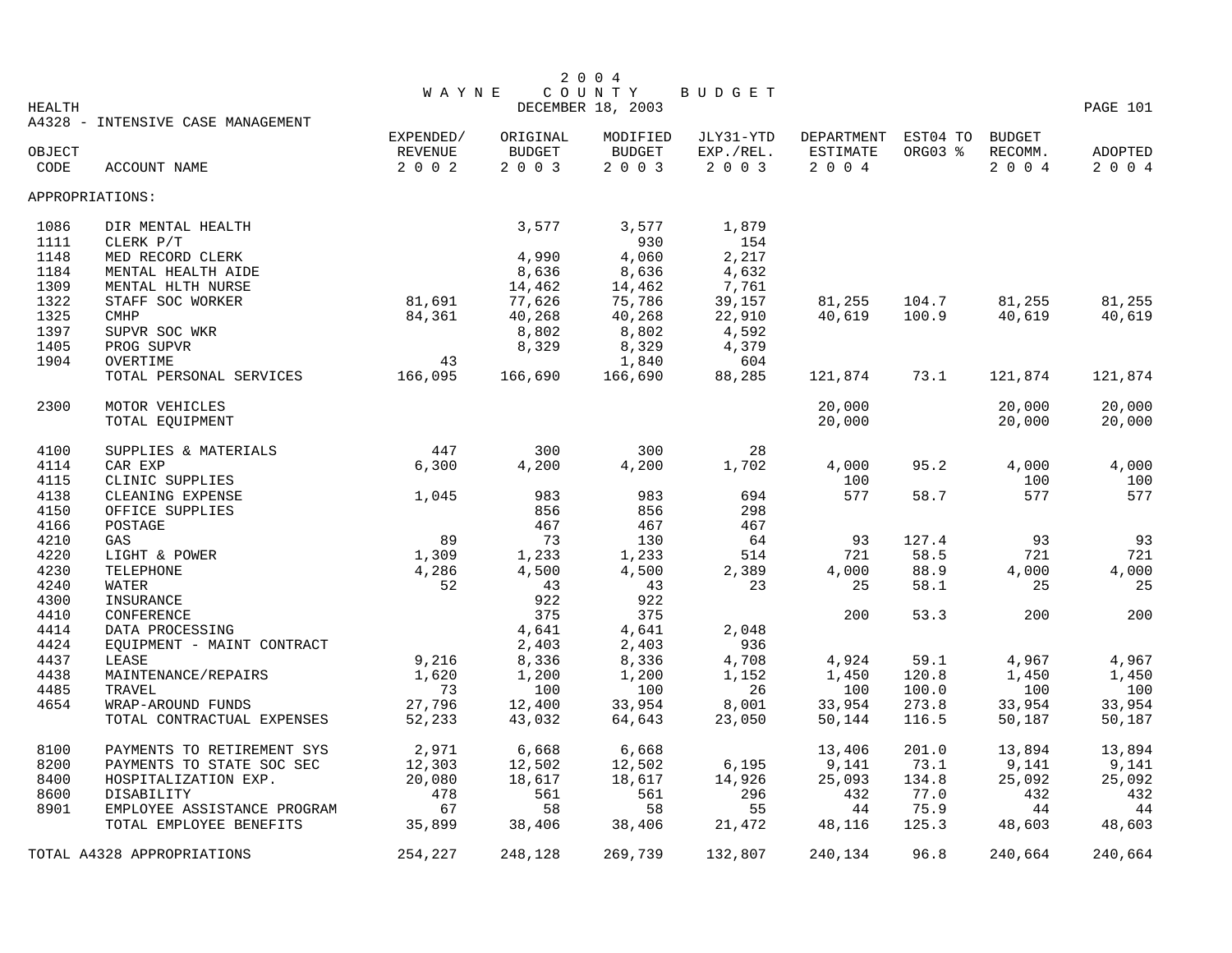|                                   |                                     |                |               | 2 0 0 4           |           |            |           |               |          |
|-----------------------------------|-------------------------------------|----------------|---------------|-------------------|-----------|------------|-----------|---------------|----------|
|                                   |                                     | <b>WAYNE</b>   |               | COUNTY            | BUDGET    |            |           |               |          |
| HEALTH                            |                                     |                |               | DECEMBER 18, 2003 |           |            |           |               | PAGE 102 |
| A4328<br>$\overline{\phantom{0}}$ | INTENSIVE CASE MANAGEMENT           |                |               |                   |           |            |           |               |          |
|                                   |                                     | EXPENDED/      | ORIGINAL      | MODIFIED          | JLY31-YTD | DEPARTMENT | EST04 TO  | <b>BUDGET</b> |          |
| OBJECT                            |                                     | <b>REVENUE</b> | <b>BUDGET</b> | BUDGET            | EXP./REL. | ESTIMATE   | ORG03 %   | RECOMM.       | ADOPTED  |
| CODE                              | ACCOUNT NAME                        | 2 0 0 2        | 2 0 0 3       | 2 0 0 3           | 2 0 0 3   | 2 0 0 4    |           | 2 0 0 4       | 2 0 0 4  |
| REVENUES:                         |                                     |                |               |                   |           |            |           |               |          |
| 1613                              | MEDICAID                            | 156,512        | 166,436       | 166,436           | 49,755    | 183,080    | 110.0     | 183,123       | 183,123  |
| 3473                              | ICM SCV                             |                | 37,636        | 33,954            | 37,636    | 33,954     | 90.2      | 33,954        | 33,954   |
| 3482                              | ST. AID<br>- ICM - ADULT            | 55,609         | 40,879        | 40,879            | 10,219    | 41,545     | 101.6     | 41,545        | 41,545   |
| 3483                              | ST. AID<br>ICM<br>- CHILDREN<br>$-$ | 37,206         |               |                   |           |            |           |               |          |
| 3518                              | - REINVESTMENT<br>ST. AID           |                |               | 25,236            |           |            |           |               |          |
|                                   | TOTAL A4328 REVENUES                | 249,327        | 244,951       | 266,505           | 97,610    | 258,579    | 105.6     | 258,622       | 258,622  |
|                                   | TOTAL COUNTY COST                   | 4,900          | 3,177         | 3,234             | 35,197    | $18,445-$  | $580.6 -$ | 17,958-       | 17,958-  |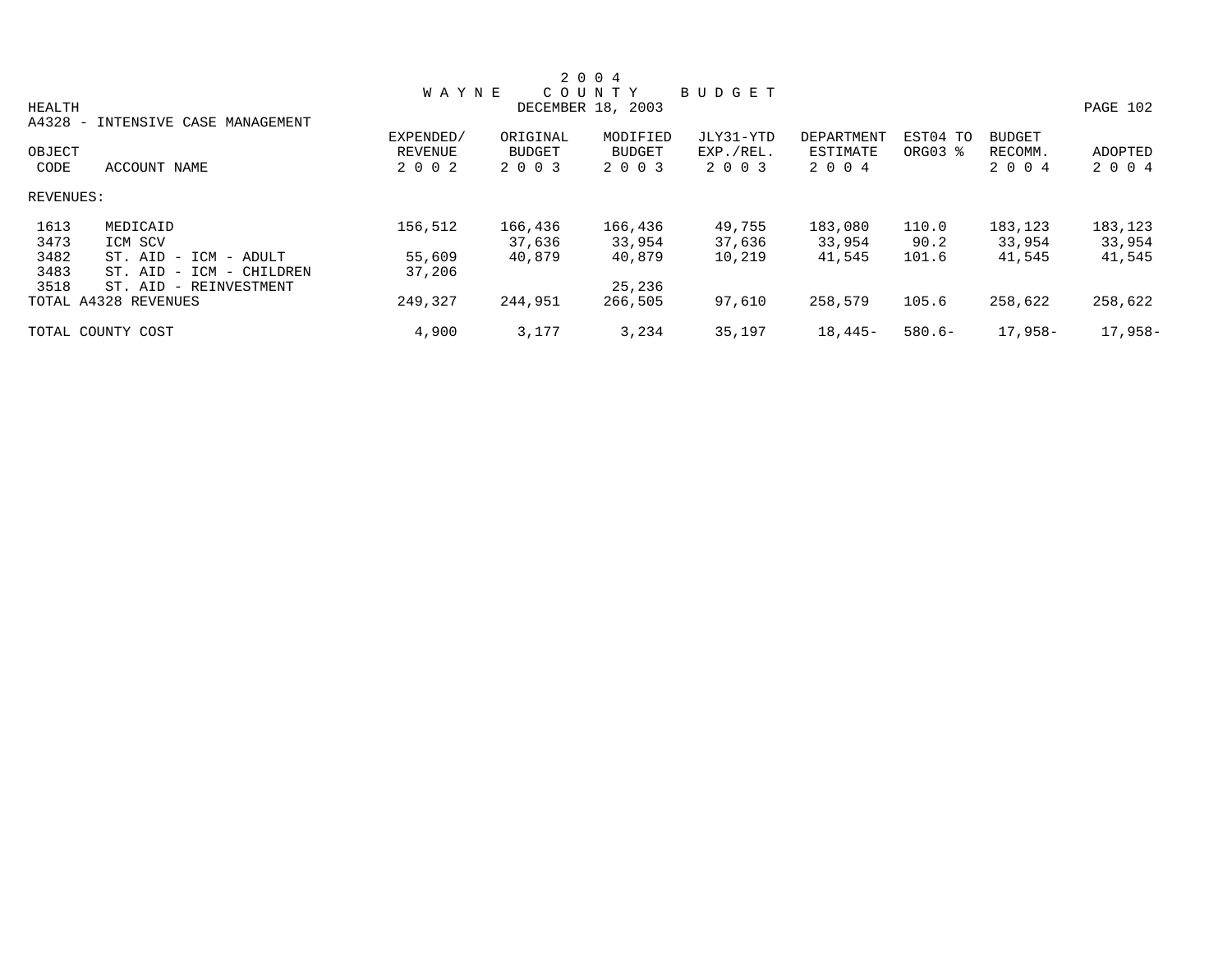|                 |                                   |                 |          | 2 0 0 4           |                   |          |                     |                    |                |
|-----------------|-----------------------------------|-----------------|----------|-------------------|-------------------|----------|---------------------|--------------------|----------------|
|                 |                                   | <b>WAYNE</b>    |          | COUNTY            | BUDGET            |          |                     |                    |                |
| <b>HEALTH</b>   |                                   |                 |          | DECEMBER 18, 2003 |                   |          |                     |                    | PAGE 103       |
|                 | A4330 - AGENCY ADMINISTRATION-LGU |                 |          |                   |                   |          |                     |                    |                |
|                 |                                   | EXPENDED/       | ORIGINAL | MODIFIED          | JLY31-YTD         |          | DEPARTMENT EST04 TO | <b>BUDGET</b>      |                |
| OBJECT          |                                   | REVENUE<br>2002 | BUDGET   | <b>BUDGET</b>     | EXP./REL.<br>2003 | ESTIMATE | ORG03 %             | RECOMM.<br>2 0 0 4 | <b>ADOPTED</b> |
| CODE            | ACCOUNT NAME                      |                 | 2 0 0 3  | 2 0 0 3           |                   | 2 0 0 4  |                     |                    | 2 0 0 4        |
| APPROPRIATIONS: |                                   |                 |          |                   |                   |          |                     |                    |                |
| 1086            | DIR MENTAL HEALTH                 | 69,364          | 3,577    | 3,577             | 3,160             | 35,769   | 1000.0              | 71,538             | 71,538         |
| 1104            | CLERK - TYPIST                    | 28,166          | 23,033   | 23,033            | 16,567            | 24,544   | 106.6               | 24,544             | 24,544         |
| 1110            | RECEPTIONIST (2)                  | 58,340          | 60,566   | 50,452            | 25,907            | 50,804   | 83.9                | 50,804             | 50,804         |
| 1111            | CLERK $P/T$ (2)                   | 12,835          | 10,114   | 23,228            | 7,880             | 20,295   | 200.7               | 20,295             | 20,295         |
| 1122            | ACCOUNT CLERK                     | 23,168          | 24,099   | 24,099            | 13,431            | 24,986   | 103.7               | 24,986             | 24,986         |
| 1123            | ACCT CLK-TYPIST                   | 48,337          | 50,277   | 50,277            | 27,352            | 50,864   | 101.2               | 50,864             | 50,864         |
| 1140            | SR TYPIST (2)                     | 48,515          | 25,785   | 25,785            | 14,415            | 38,476   | 149.2               | 38,377             | 38,377         |
| 1148            | MED RECORD CLERK                  | 24,366          |          |                   |                   | 26,016   |                     | 26,016             | 26,016         |
| 1154            | SR ACCOUNT CLERK (3)              | 79,599          | 56,650   | 56,650            | 31,006            | 67,902   | 119.9               | 81,702             | 81,702         |
| 1184            | MENTAL HEALTH AIDE                | 27,754          | 2,854    | 2,854             | 1,749             | 28,825   | 1010.0              | 28,825             | 28,825         |
| 1232            | PRIN ACCT CLERK                   |                 |          |                   |                   | 15,522   |                     |                    |                |
| 1396            | SUPVR PSYCHOLOGIST                |                 |          |                   |                   |          |                     | 59,765             | 59,765         |
| 1397            | SUPVR SOC WKR                     |                 |          |                   |                   | 44,261   |                     | 44,261             | 44,261         |
| 1405            | PROG SUPVR (3)                    |                 |          |                   |                   | 129,572  |                     | 129,572            | 129,572        |
| 1490            | <b>ACCOUNTANT</b>                 | 19,968          |          |                   |                   |          |                     |                    |                |
| 1904            | OVERTIME                          |                 |          | 10,000            | 102               | 5,000    |                     | 4,500              | 4,500          |
|                 | TOTAL PERSONAL SERVICES           | 440,412         | 256,955  | 269,955           | 141,569           | 562,836  | 219.0               | 656,049            | 656,049        |
| 2200            | OFFICE EQUIPMENT                  | 11,431          |          | 23,065            | 20,546            | 400      |                     | 400                | 400            |
|                 | TOTAL EQUIPMENT                   | 11,431          |          | 23,065            | 20,546            | 400      |                     | 400                | 400            |
|                 |                                   |                 |          |                   |                   |          |                     |                    |                |
| 4114            | CAR EXP                           | 770             | 250      | 250               | 15                | 300      | 120.0               | 300                | 300            |
| 4138            | CLEANING EXPENSE                  | 15,702          | 8,357    | 8,357             | 6,344             | 17,568   | 210.2               | 17,568             | 17,568         |
| 4150            | OFFICE SUPPLIES                   | 16,310          | 2,439    | 2,439             | 1,790             | 25,000   | 1025.0              | 25,000             | 25,000         |
| 4166            | POSTAGE                           | 6,000           | 1,332    | 1,332             | 673               | 8,000    | 600.6               | 8,000              | 8,000          |
| 4181            | TRAINING MATERIALS                | 295             |          |                   |                   |          |                     |                    |                |
| 4210            | GAS                               | 1,295           | 620      | 905               | 611               | 2,825    | 455.6               | 2,825              | 2,825          |
| 4220            | LIGHT & POWER                     | 17,977          | 10,477   | 10,477            | 5,466             | 21,948   | 209.5               | 21,948             | 21,948         |
| 4230            | TELEPHONE                         | 11,863          | 8,000    | 8,000             | 6,643             | 13,000   | 162.5               | 13,000             | 13,000         |
| 4240            | WATER                             | 788             | 982      | 982               | 379               | 761      | 77.5                | 761                | 761            |
| 4300            | INSURANCE                         | 13,500          | 2,626    | 2,626             |                   | 33,000   | 1256.7              | 33,000             | 33,000         |
| 4410            | CONFERENCE                        | 1,426           | 500      | 500               | 60                | 500      | 100.0               | 500                | 500            |
| 4414            | DATA PROCESSING                   | 62,311          | 16,463   | 16,463            | 7,627             | 76,467   | 464.5               | 76,467             | 76,467         |
| 4424            | EQUIPMENT - MAINT CONTRACT        | 38,962          | 6,848    | 6,848             | 2,735             | 50,000   | 730.1               | 50,000             | 50,000         |
| 4437            | LEASE                             | 133,989         | 68,773   | 68,773            | 52,958            | 149,944  | 218.0               | 151,247            | 151,247        |
| 4438            | MAINTENANCE/REPAIRS               | 23,497          | 9,600    | 9,600             | 9,148             | 17,667   | 184.0               | 17,667             | 17,667         |
| 4475            | SOFTWARE                          |                 | 250,000  | 184,123           | 92,188            |          |                     |                    |                |
| 4483            | TRAINING, SEMINARS, & SCHOOLS     | 1,204           | 1,500    | 1,500             | 855               | 1,500    | 100.0               | 1,500              | 1,500          |
| 4485            | <b>TRAVEL</b>                     | 991             | 1,000    | 1,000             | 604               | 1,000    | 100.0               | 1,000              | 1,000          |
| 4501            | ACCOUNTANTS & AUDITORS            | 7,100           |          |                   |                   |          |                     |                    |                |
| 4504            | ARBITRATORS                       |                 |          | 4,115             | 3,764             |          |                     |                    |                |
| 4600            | MISC                              | 636             |          | 2,096             |                   | 4,200    |                     | 4,200              | 4,200          |
|                 | TOTAL CONTRACTUAL EXPENSES        | 354,616         | 389,767  | 330,386           | 191,860           | 423,680  | 108.7               | 424,983            | 424,983        |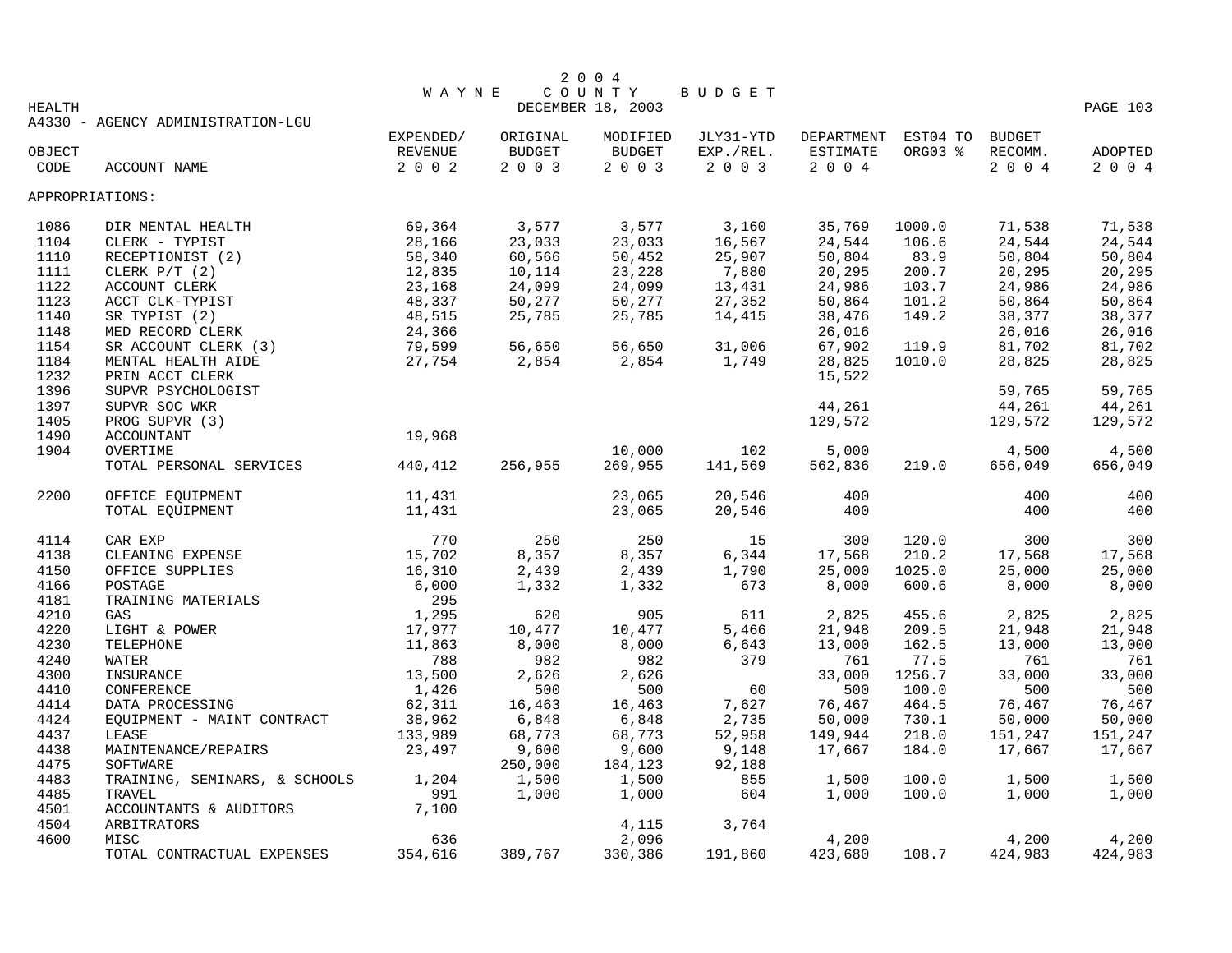|           |                                   |                |               | 2 0 0 4           |               |                 |          |               |           |
|-----------|-----------------------------------|----------------|---------------|-------------------|---------------|-----------------|----------|---------------|-----------|
|           |                                   | <b>WAYNE</b>   |               | COUNTY            | <b>BUDGET</b> |                 |          |               |           |
| HEALTH    |                                   |                |               | DECEMBER 18, 2003 |               |                 |          |               | PAGE 104  |
|           | A4330 - AGENCY ADMINISTRATION-LGU |                |               |                   |               |                 |          |               |           |
|           |                                   | EXPENDED/      | ORIGINAL      | MODIFIED          | JLY31-YTD     | DEPARTMENT      | EST04 TO | <b>BUDGET</b> |           |
| OBJECT    |                                   | <b>REVENUE</b> | <b>BUDGET</b> | <b>BUDGET</b>     | EXP./REL.     | <b>ESTIMATE</b> | ORG03 %  | RECOMM.       | ADOPTED   |
| CODE      | <b>ACCOUNT NAME</b>               | 2 0 0 2        | 2003          | 2003              | 2 0 0 3       | 2 0 0 4         |          | 2 0 0 4       | 2 0 0 4   |
| 8100      | PAYMENTS TO RETIREMENT SYS        | 7,713          | 10,278        | 10,778            |               | 57,394          | 558.4    | 75,226        | 75,226    |
| 8200      | PAYMENTS TO STATE SOC SEC         | 32,547         | 19,272        | 20,337            | 10,134        | 41,844          | 217.1    | 48,843        | 48,843    |
| 8400      | HOSPITALIZATION EXP.              | 61,208         | 36,532        | 36,532            | 34,212        | 104,107         | 285.0    | 114,192       | 114,192   |
| 8600      | DISABILITY                        | 1,520          | 1,221         | 1,221             | 666           | 4,464           | 365.6    | 2,736         | 2,736     |
| 8901      | EMPLOYEE ASSISTANCE PROGRAM       | 216            | 142           | 142               | 137           | 472             | 332.4    | 291           | 291       |
|           | TOTAL EMPLOYEE BENEFITS           | 103,204        | 67,445        | 69,010            | 45,149        | 208,281         | 308.8    | 241,288       | 241,288   |
|           | TOTAL A4330 APPROPRIATIONS        | 909,663        | 714,167       | 692,416           | 399,124       | 1,195,197       | 167.4    | 1,322,720     | 1,322,720 |
| REVENUES: |                                   |                |               |                   |               |                 |          |               |           |
| 2701      | PRIOR YEARS                       |                |               |                   | 100           |                 |          |               |           |
| 2770      | MISC REVENUES                     | 14,346         |               |                   |               |                 |          |               |           |
| 3473      | ICM SCV                           |                |               |                   |               | 5,030           |          | 5,030         | 5,030     |
| 3474      | HCRA ICM                          |                |               |                   |               | 1,257           |          | 1,257         | 1,257     |
| 3475      | HCRA SCM                          |                | 3,268         | 3,268             | 817           | 1,257           | 38.5     | 1,257         | 1,257     |
| 3482      | ST. AID - ICM - ADULT             | 20,619         |               |                   |               |                 |          |               |           |
| 3483      | ST. AID - ICM - CHILDREN          | 13,982         |               |                   |               |                 |          |               |           |
| 3490      | MENTAL HEALTH STATE AID           | 147,628        | 125,322       | 125,322           | 31,330        | 125,354         | 100.0    | 125,354       | 125,354   |
| 3518      | ST. AID - REINVESTMENT            | 463,254        | 104,404       | 82,368            | 26,101        | 109,059         | 104.5    | 109,059       | 109,059   |
| 3585      | OMRDD                             | 25,800         |               |                   |               |                 |          |               |           |
| 3586      | OASIS - ST.AID                    | 14,484         |               |                   |               |                 |          |               |           |
| 4468      | OASAS SALARY SHARE                |                |               |                   | 5,249         |                 |          |               |           |
| 4469      | M H SALARY SHARING                | 300,000        | 450,000       | 450,000           |               | 200,000         | 44.4     | 250,000       | 250,000   |
| 4639      | SCHOOL SUPPORT                    |                | 3,683         | 3,683             | 920           |                 |          |               |           |
|           | TOTAL A4330 REVENUES              | 1,000,113      | 686,677       | 664,641           | 64,517        | 441,957         | 64.4     | 491,957       | 491,957   |
|           | TOTAL COUNTY COST                 | $90,450-$      | 27,490        | 27,775            | 334,607       | 753,240         | 2740.1   | 830,763       | 830,763   |
|           |                                   |                |               |                   |               |                 |          |               |           |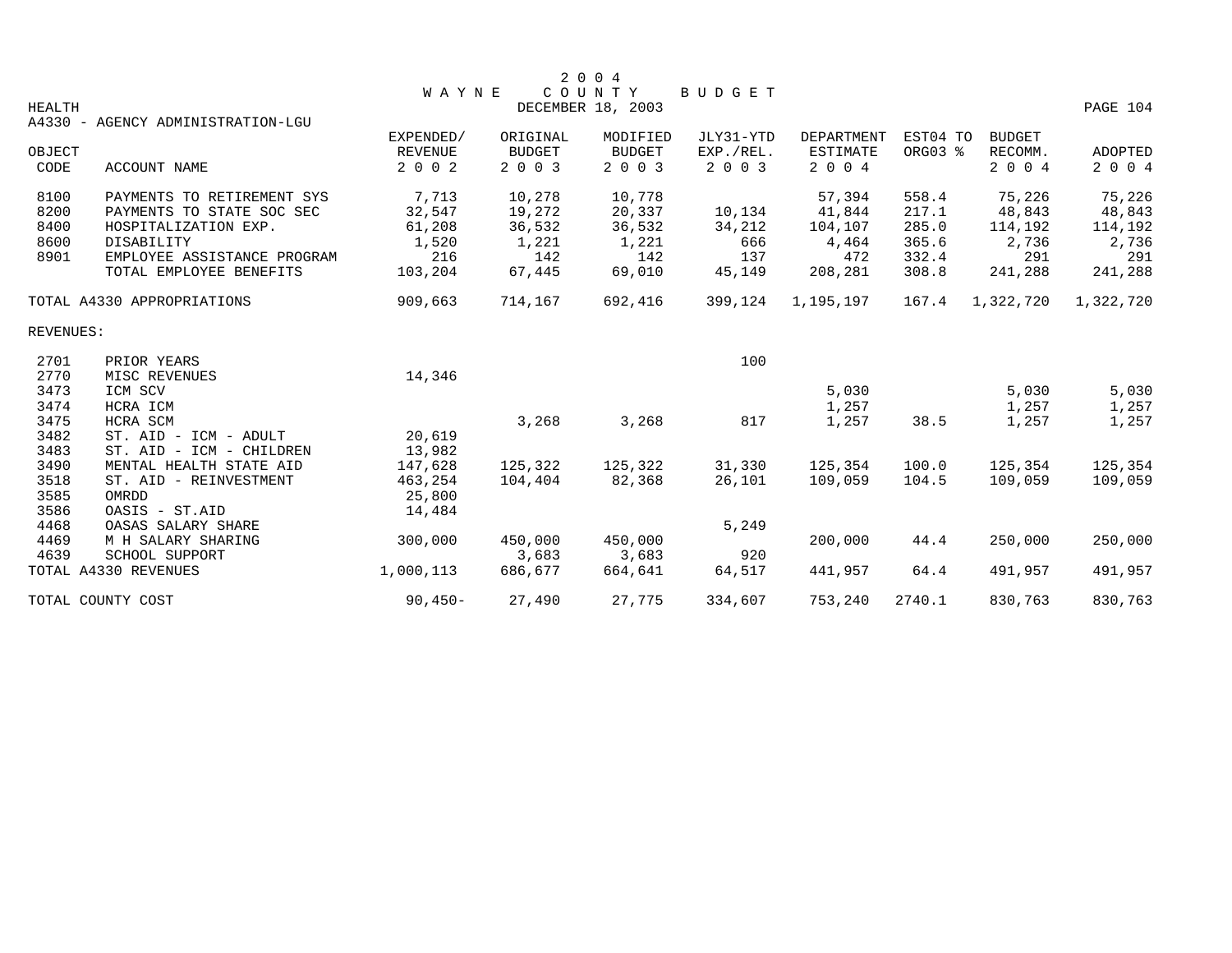| 2 0 0 4<br>COUNTY<br>BUDGET<br><b>WAYNE</b><br><b>HEALTH</b><br>DECEMBER 18, 2003<br>PAGE 105<br>A4331 - REINVEST TRANSPORTATION |                                                                                               |                                        |                                      |                                      |                                   |                                                 |                     |                                     |                           |  |  |
|----------------------------------------------------------------------------------------------------------------------------------|-----------------------------------------------------------------------------------------------|----------------------------------------|--------------------------------------|--------------------------------------|-----------------------------------|-------------------------------------------------|---------------------|-------------------------------------|---------------------------|--|--|
| OBJECT<br>CODE                                                                                                                   | ACCOUNT NAME                                                                                  | EXPENDED/<br><b>REVENUE</b><br>2 0 0 2 | ORIGINAL<br><b>BUDGET</b><br>2 0 0 3 | MODIFIED<br><b>BUDGET</b><br>2 0 0 3 | JLY31-YTD<br>EXP./REL.<br>2 0 0 3 | <b>DEPARTMENT</b><br><b>ESTIMATE</b><br>2 0 0 4 | EST04 TO<br>ORG03 % | <b>BUDGET</b><br>RECOMM.<br>2 0 0 4 | <b>ADOPTED</b><br>2 0 0 4 |  |  |
| APPROPRIATIONS:                                                                                                                  |                                                                                               |                                        |                                      |                                      |                                   |                                                 |                     |                                     |                           |  |  |
| 1100<br>1184<br>1405                                                                                                             | VEHICLE OPERATOR<br>MENTAL HEALTH AIDE<br>PROG SUPVR                                          | 17,174                                 | 20,229<br>7,134<br>2,331             | 20,229<br>7,134<br>2,331             | 9,688<br>3,771<br>1,399           | 20,295                                          | 100.3               | 20,295                              | 20,295                    |  |  |
|                                                                                                                                  | TOTAL PERSONAL SERVICES                                                                       | 17,174                                 | 29,694                               | 29,694                               | 14,858                            | 20,295                                          | 68.3                | 20,295                              | 20,295                    |  |  |
| 4114<br>4485                                                                                                                     | CAR EXP<br>TRAVEL                                                                             | 1,590                                  | 2,000<br>100                         | 2,000<br>100                         | 785                               | 2,000<br>50                                     | 100.0<br>50.0       | 2,000<br>50                         | 2,000<br>50               |  |  |
|                                                                                                                                  | TOTAL CONTRACTUAL EXPENSES                                                                    | 1,590                                  | 2,100                                | 2,100                                | 785                               | 2,050                                           | 97.6                | 2,050                               | 2,050                     |  |  |
| 8100<br>8200<br>8400<br>8600                                                                                                     | PAYMENTS TO RETIREMENT SYS<br>PAYMENTS TO STATE SOC SEC<br>HOSPITALIZATION EXP.<br>DISABILITY | 1,264                                  | 320<br>2,120<br>2,293<br>33          | 320<br>2,120<br>2,293<br>33          | 741                               | 1,522                                           | 71.8                | 1,522                               | 1,522                     |  |  |
| 8901                                                                                                                             | EMPLOYEE ASSISTANCE PROGRAM<br>TOTAL EMPLOYEE BENEFITS                                        | 1,264                                  | 31<br>4,797                          | 31<br>4,797                          | 27<br>768                         | 15<br>1,537                                     | 48.4<br>32.0        | 15<br>1,537                         | 15<br>1,537               |  |  |
|                                                                                                                                  | TOTAL A4331 APPROPRIATIONS                                                                    | 20,028                                 | 36,591                               | 36,591                               | 16,411                            | 23,882                                          | 65.3                | 23,882                              | 23,882                    |  |  |
| REVENUES:                                                                                                                        |                                                                                               |                                        |                                      |                                      |                                   |                                                 |                     |                                     |                           |  |  |
| 3518                                                                                                                             | ST. AID - REINVESTMENT<br>TOTAL A4331 REVENUES                                                | 22,964<br>22,964                       | 36,591<br>36,591                     | 36,591<br>36,591                     | 5,457<br>5,457                    | 36,591<br>36,591                                | 100.0<br>100.0      | 36,591<br>36,591                    | 36,591<br>36,591          |  |  |
|                                                                                                                                  | TOTAL COUNTY COST                                                                             | $2,936-$                               |                                      |                                      | 10,954                            | 12,709-                                         |                     | 12,709-                             | $12,709-$                 |  |  |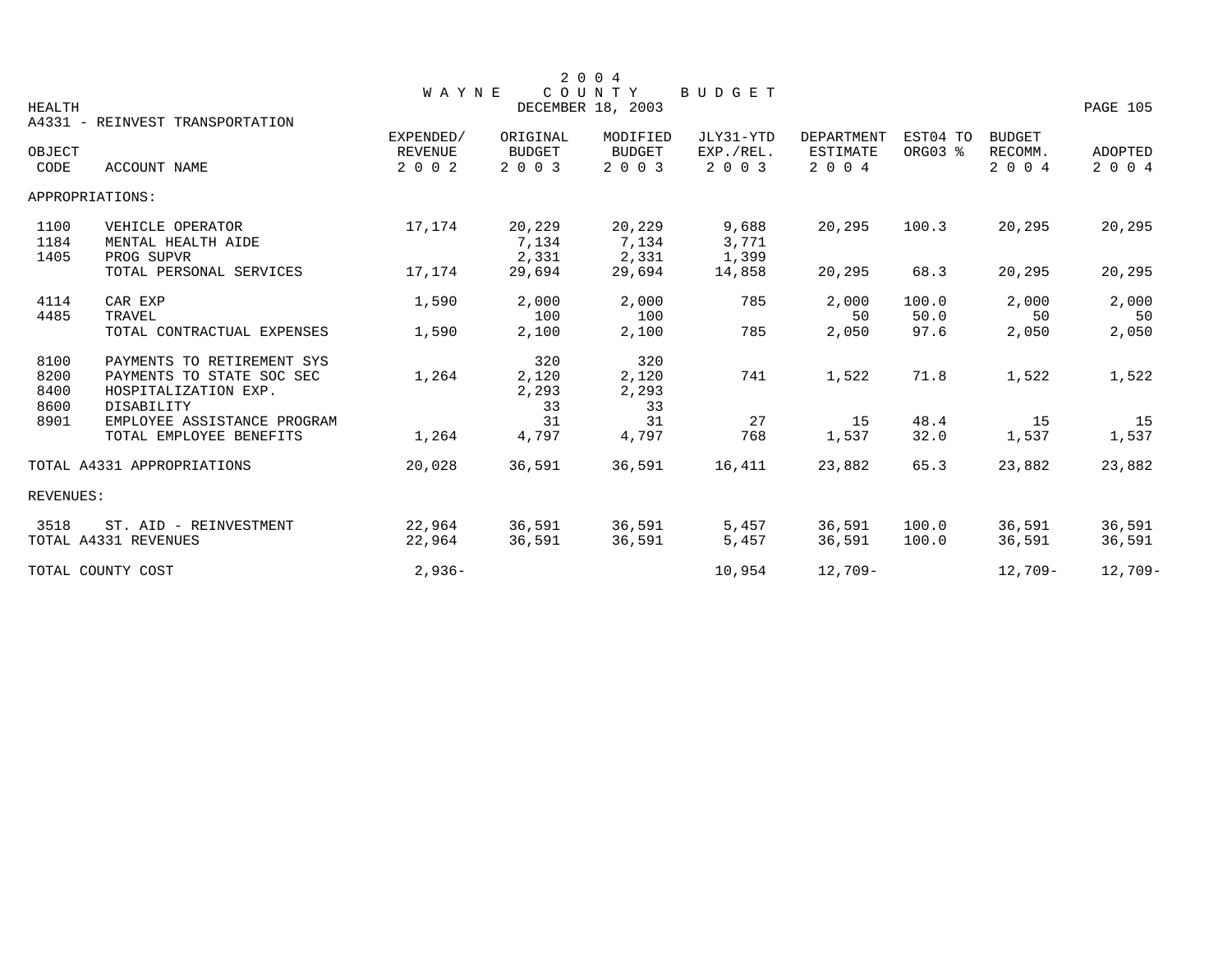|               |                             |              |               | 2 0 0 4           |                 |            |          |               |          |
|---------------|-----------------------------|--------------|---------------|-------------------|-----------------|------------|----------|---------------|----------|
|               |                             | <b>WAYNE</b> |               | COUNTY            | BUDGET          |            |          |               |          |
| <b>HEALTH</b> |                             |              |               | DECEMBER 18, 2003 |                 |            |          |               | PAGE 106 |
|               | A4332 - COURT EVALUATION    |              |               |                   |                 |            |          |               |          |
|               |                             | EXPENDED/    | ORIGINAL      | MODIFIED          | JLY31-YTD       | DEPARTMENT | EST04 TO | <b>BUDGET</b> |          |
| OBJECT        |                             | REVENUE      | <b>BUDGET</b> | <b>BUDGET</b>     | EXP./REL.       | ESTIMATE   | ORG03 %  | RECOMM.       | ADOPTED  |
| CODE          | ACCOUNT NAME                | 2 0 0 2      | 2 0 0 3       | 2003              | 2 0 0 3         | 2004       |          | 2 0 0 4       | 2 0 0 4  |
|               | APPROPRIATIONS:             |              |               |                   |                 |            |          |               |          |
| 1086          | DIR MENTAL HEALTH           |              | 3,577         | 3,577             | 1,879           |            |          |               |          |
| 1140          | SR TYPIST                   |              | 4,852         | 4,852             | 2,707           |            |          |               |          |
| 1184          | MENTAL HEALTH AIDE          |              | 12,841        | 12,841            | 6,887           |            |          |               |          |
| 1325          | <b>CMHP</b>                 |              | 24,003        | 24,003            | 12,847          | 40,421     | 168.4    | 20,211        | 20,211   |
| 1396          | SUPVR PSYCHOLOGIST          |              | 65,837        | 61,162            | 32,973          | 36,579     | 55.6     | 36,579        | 36,579   |
| 1496          | STAFF PSYCHIATRIST          |              | 14,000        | 14,000            | 6,436           | 28,000     | 200.0    | 28,000        | 28,000   |
|               | TOTAL PERSONAL SERVICES     |              | 125,110       | 120,435           | 63,729          | 105,000    | 83.9     | 84,790        | 84,790   |
| 4115          | CLINIC SUPPLIES             |              | 3,900         | 3,900             | 3,807           | 5,000      | 128.2    | 5,000         | 5,000    |
| 4138          | CLEANING EXPENSE            |              | 492           | 492               | 131             | 555        | 112.8    | 555           | 555      |
| 4210          | GAS                         |              | 36            | 41                | 26              | 89         | 247.2    | 89            | 89       |
| 4220          | LIGHT & POWER               |              | 616           | 616               | 206             | 694        | 112.7    | 694           | 694      |
| 4230          | TELEPHONE                   |              |               |                   |                 | 500        |          | 500           | 500      |
| 4240          | WATER                       |              | 21            | 21                | 9               | 24         | 114.3    | 24            | 24       |
| 4410          | CONFERENCE                  |              |               |                   |                 | 200        |          | 200           | 200      |
| 4437          | LEASE                       |              | 4,168         | 4,168             | 1,556           | 4,738      | 113.7    | 4,779         | 4,779    |
| 4438          | MAINTENANCE/REPAIRS         |              | 600           | 600               | 356             | 400        | 66.7     | 400           | 400      |
| 4485          | TRAVEL                      |              |               |                   |                 | 100        |          | 100           | 100      |
| 4571          | CPL COSTS                   |              | 61,000        | 61,000            | 12,768          | 50,000     | 82.0     | 50,000        | 50,000   |
|               | TOTAL CONTRACTUAL EXPENSES  |              | 70,833        | 70,838            | 18,859          | 62,300     | 88.0     | 62,341        | 62,341   |
| 8100          | PAYMENTS TO RETIREMENT SYS  |              | 5,061         | 5,061             |                 | 11,500     | 227.2    | 17,046        | 17,046   |
| 8200          | PAYMENTS TO STATE SOC SEC   |              | 9,490         | 9,490             |                 | 7,080      | 74.6     | 9,901         | 9,901    |
| 8400          | HOSPITALIZATION EXP.        |              | 15,973        | 15,973            | 6,781<br>13,615 | 10,808     | 67.7     | 10,808        | 10,808   |
| 8600          | DISABILITY                  |              | 330           | 330               | 276             | 144        | 43.6     | 288           | 288      |
| 8901          | EMPLOYEE ASSISTANCE PROGRAM |              | 34            | 34                | 27              | 16         | 47.1     | 29            | 29       |
|               | TOTAL EMPLOYEE BENEFITS     |              | 30,888        | 30,888            | 20,699          | 29,548     | 95.7     | 38,072        | 38,072   |
|               | TOTAL A4332 APPROPRIATIONS  |              | 226,831       | 222,161           | 103,287         | 196,848    | 86.8     | 185,203       | 185,203  |
| REVENUES:     |                             |              |               |                   |                 |            |          |               |          |
| 1612          | MEDICARE                    |              | 500           | 500               |                 |            |          |               |          |
| 1613          | MEDICAID                    |              | 2,000         | 1,000             |                 |            |          |               |          |
| 1616          | SELF PAY                    |              | 2,000         | 1,000             | 661             | 2,200      | 110.0    | 2,200         | 2,200    |
| 1620          | MENTAL HEALTH FEES          |              | 3,888         | 1,213             | 1,470           | 3,000      | 77.2     | 3,000         | 3,000    |
| 3509          | COPS - STATE AID            |              | 1,580         | 1,580             |                 |            |          |               |          |
| 3523          | CSP-ST AID                  |              | 320           | 320               |                 |            |          |               |          |
| 3586          | OASIS - ST.AID              |              |               |                   |                 |            |          |               |          |
|               | TOTAL A4332 REVENUES        |              | 10,288        | 5,613             | 2,131           | 5,200      | 50.5     | 5,200         | 5,200    |
|               | TOTAL COUNTY COST           |              | 216,543       | 216,548           | 101,156         | 191,648    | 88.5     | 180,003       | 180,003  |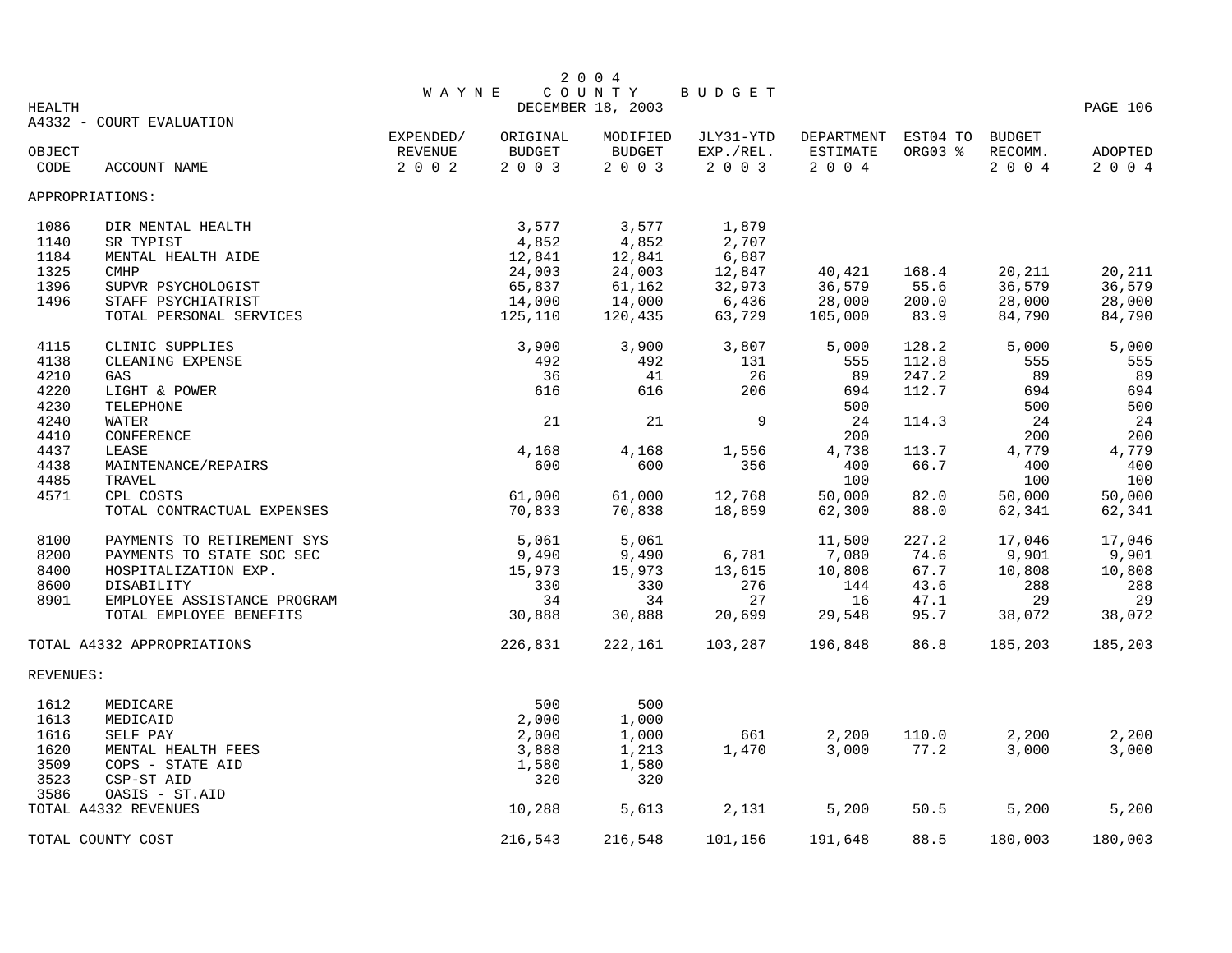|               |                                 |              |               | 2 0 0 4           |               |                     |         |         |          |
|---------------|---------------------------------|--------------|---------------|-------------------|---------------|---------------------|---------|---------|----------|
|               |                                 | <b>WAYNE</b> |               | COUNTY            | <b>BUDGET</b> |                     |         |         |          |
| <b>HEALTH</b> |                                 |              |               | DECEMBER 18, 2003 |               |                     |         |         | PAGE 107 |
|               | A4334 - CHILDREN & YOUTH CLINIC | EXPENDED/    | ORIGINAL      | MODIFIED          | JLY31-YTD     | DEPARTMENT EST04 TO |         | BUDGET  |          |
| OBJECT        |                                 | REVENUE      | <b>BUDGET</b> | <b>BUDGET</b>     | EXP./REL.     | ESTIMATE            | ORG03 % | RECOMM. | ADOPTED  |
| CODE          | ACCOUNT NAME                    | 2 0 0 2      | 2003          | 2003              | 2 0 0 3       | 2004                |         | 2 0 0 4 | 2 0 0 4  |
|               | APPROPRIATIONS:                 |              |               |                   |               |                     |         |         |          |
|               |                                 |              |               |                   |               |                     |         |         |          |
| 1111          | CLERK P/T                       |              |               | 930               | 293           |                     |         |         |          |
| 1148          | MED RECORD CLERK                |              | 4,990         | 4,060             | 2,129         |                     |         |         |          |
| 1183          | MENTAL HEA AIDE PT              |              |               | 2,367             | 3,301         |                     |         |         |          |
| 1184          | MENTAL HEALTH AIDE              |              | 11,957        | 9,590             | 5,225         | 20,308              | 169.8   | 26,855  | 26,855   |
| 1210          | L P N                           |              | 30,233        | 30,233            | 16,447        | 30,593              | 101.2   | 30,593  | 30,593   |
| 1309          | MENTAL HLTH NURSE               |              | 40,743        | 4,300             | 3,400         |                     |         |         |          |
| 1322          | STAFF SOC WORKER                |              | 72,702        | 72,702            | 55,084        | 112,690             | 155.0   | 112,690 | 112,690  |
| 1325          | <b>CMHP</b>                     |              | 112,198       | 112,198           | 44,508        | 88,337              | 78.7    | 92,376  | 92,376   |
| 1396          | SUPVR PSYCHOLOGIST              |              |               | 15,241            | 6,869         |                     |         |         |          |
| 1405          | PROG SUPVR                      |              | 16,330        | 16,330            | 8,278         |                     |         |         |          |
| 1545          | PSYCH NURSE PRAC                |              | 55,436        | 55,436            | 30,308        | 61,596              | 111.1   | 55,436  | 55,436   |
| 1904          | OVERTIME                        |              | 500           | 500               |               |                     |         |         |          |
|               | TOTAL PERSONAL SERVICES         |              | 345,089       | 323,887           | 175,842       | 313,524             | 90.9    | 317,950 | 317,950  |
| 2200          | OFFICE EQUIPMENT                |              | 2,480         | 2,480             | 2,211         |                     |         |         |          |
|               | TOTAL EQUIPMENT                 |              | 2,480         | 2,480             | 2,211         |                     |         |         |          |
| 4100          | SUPPLIES & MATERIALS            |              | 1,200         | 1,200             | 366           |                     |         |         |          |
| 4115          | CLINIC SUPPLIES                 |              | 2,400         | 2,400             | 73            | 2,500               | 104.2   | 2,500   | 2,500    |
| 4138          | CLEANING EXPENSE                |              | 4,424         | 4,424             | 909           | 3,636               | 82.2    | 3,636   | 3,636    |
| 4150          | OFFICE SUPPLIES                 |              | 1,909         | 1,909             | 1,046         |                     |         |         |          |
| 4166          | POSTAGE                         |              | 1,043         | 1,043             | 492           |                     |         |         |          |
| 4210          | GAS                             |              | 328           | 486               | 330           | 585                 | 178.4   | 585     | 585      |
| 4220          | LIGHT & POWER                   |              | 5,547         | 5,547             | 3,005         | 4,542               | 81.9    | 4,542   | 4,542    |
| 4230          | TELEPHONE                       |              | 5,500         | 5,500             | $3,338-$      | 5,000               | 90.9    | 5,000   | 5,000    |
| 4240          | WATER                           |              | 192           | 192               | 140           | 157                 | 81.8    | 157     | 157      |
| 4300          | INSURANCE                       |              | 2,056         | 2,056             |               |                     |         |         |          |
| 4410          | CONFERENCE                      |              | 650           | 650               | 24            | 700                 | 107.7   | 700     | 700      |
| 4414          | DATA PROCESSING                 |              | 10,355        | 10,355            | 4,818         |                     |         |         |          |
| 4424          | EQUIPMENT - MAINT CONTRACT      |              | 5,361         | 5,361             | 2,294         |                     |         |         |          |
| 4437          | LEASE                           |              | 37,512        | 37,512            | 22,623        | 31,029              | 82.7    | 31,299  | 31,299   |
| 4438          | MAINTENANCE/REPAIRS             |              | 5,400         | 5,400             | 3,541         | 4,500               | 83.3    | 4,500   | 4,500    |
| 4485          | TRAVEL                          |              | 550           | 550               | 24            | 400                 | 72.7    | 400     | 400      |
| 4540          | INTERPRETER                     |              | 2,000         | 2,000             | 566           | 1,000               | 50.0    | 1,000   | 1,000    |
| 4566          | PHYSICIAN                       |              | 73,500        | 73,500            | 42,468        | 37,000              | 50.3    | 37,000  | 37,000   |
|               | TOTAL CONTRACTUAL EXPENSES      |              | 159,927       | 160,085           | 79,380        | 91,049              | 56.9    | 91,319  | 91,319   |
| 8100          | PAYMENTS TO RETIREMENT SYS      |              | 13,784        | 12,936            |               | 31,761              | 230.4   | 35,614  | 35,614   |
| 8200          | PAYMENTS TO STATE SOC SEC       |              | 25,844        | 24,223            | 13,517        | 24,346              | 94.2    | 22,351  | 22,351   |
| 8400          | HOSPITALIZATION EXP.            |              | 40,562        | 40,562            | 12,327        | 49,749              | 122.6   | 27,072  | 27,072   |
| 8600          | DISABILITY                      |              | 1,155         | 1,155             | 614           | 864                 | 74.8    | 1,152   | 1,152    |
| 8901          | EMPLOYEE ASSISTANCE PROGRAM     |              | 120           | 120               | 116           | 87                  | 72.5    | 131     | 131      |
|               | TOTAL EMPLOYEE BENEFITS         |              | 81,465        | 78,996            | 26,574        | 106,807             | 131.1   | 86,320  | 86,320   |
|               | TOTAL A4334 APPROPRIATIONS      |              | 588,961       | 565,448           | 284,007       | 511,380             | 86.8    | 495,589 | 495,589  |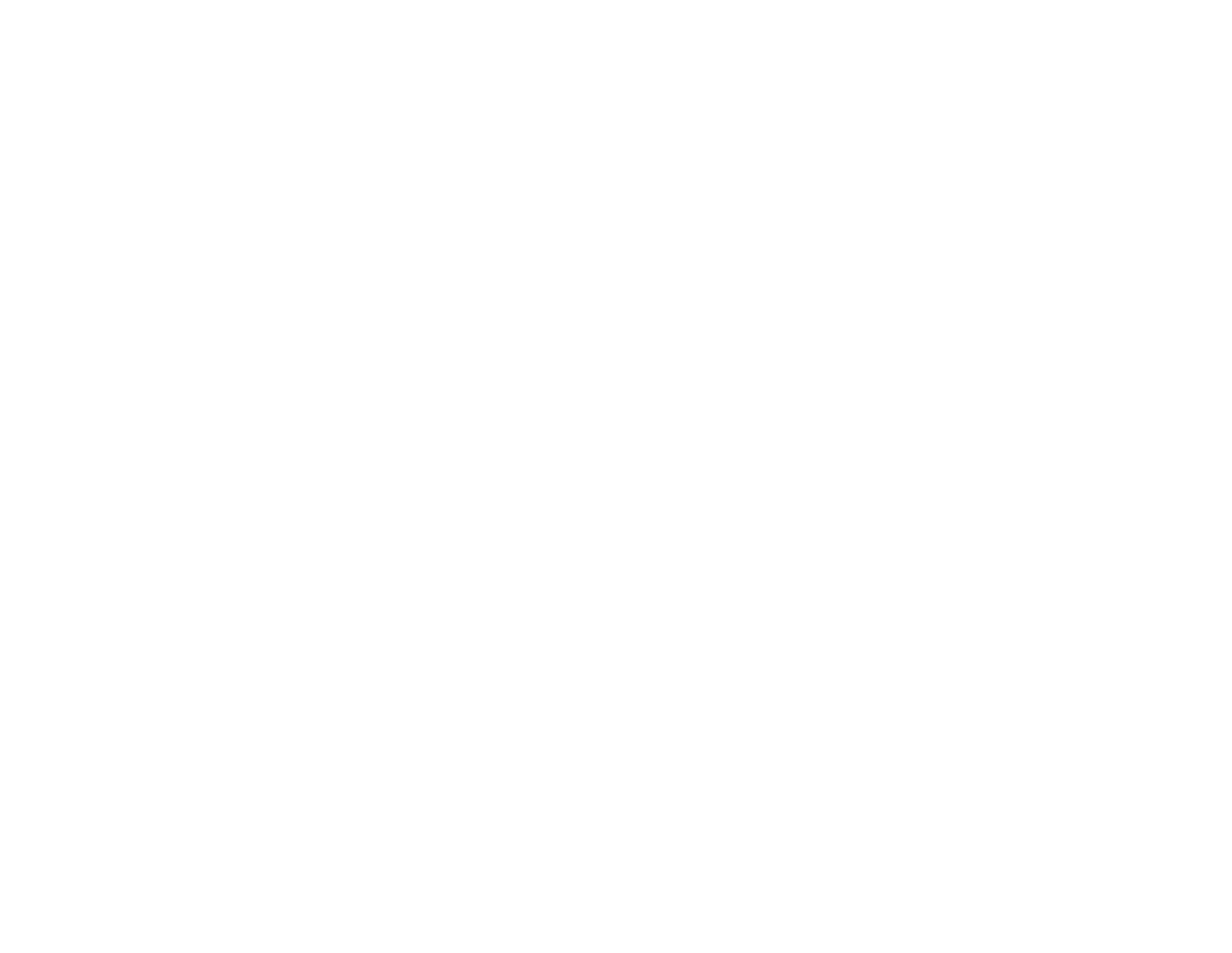|           |                                           |              |               | 2 0 0 4           |               |                   |            |               |            |
|-----------|-------------------------------------------|--------------|---------------|-------------------|---------------|-------------------|------------|---------------|------------|
|           |                                           | <b>WAYNE</b> |               | COUNTY            | <b>BUDGET</b> |                   |            |               |            |
| HEALTH    |                                           |              |               | DECEMBER 18, 2003 |               |                   |            |               | PAGE 108   |
| A4334     | CHILDREN & YOUTH CLINIC<br>$\sim$ $ \sim$ |              |               |                   |               |                   |            |               |            |
|           |                                           | EXPENDED/    | ORIGINAL      | MODIFIED          | JLY31-YTD     | <b>DEPARTMENT</b> | EST04 TO   | <b>BUDGET</b> |            |
| OBJECT    |                                           | REVENUE      | <b>BUDGET</b> | <b>BUDGET</b>     | EXP./REL.     | ESTIMATE          | ORG03 %    | RECOMM.       | ADOPTED    |
| CODE      | ACCOUNT NAME                              | 2 0 0 2      | 2 0 0 3       | 2 0 0 3           | 2 0 0 3       | 2 0 0 4           |            | 2 0 0 4       | 2 0 0 4    |
| REVENUES: |                                           |              |               |                   |               |                   |            |               |            |
| 1613      | MEDICAID                                  |              | 165,358       | 147,687           | 43,856        | 280,000           | 169.3      | 252,270       | 252,270    |
| 1616      | SELF PAY                                  |              | 48,000        | 48,000            | 10,524        | 90,000            | 187.5      | 90,000        | 90,000     |
| 1620      | MENTAL HEALTH FEES                        |              | 180,538       | 174,538           | 65,761        | 240,000           | 132.9      | 192,000       | 192,000    |
| 3509      | $COPS$ –<br>STATE AID                     |              | 102,193       | 102,193           | 25,603        | 102,193           | 100.0      | 102,193       | 102,193    |
| 3518      | ST. AID - REINVESTMENT                    |              | 53,973        | 53,973            | 13,493        | 53,822            | 99.7       | 53,822        | 53,822     |
| 3519      | $ST$ AID - RIV-3                          |              | 18,040        |                   | 4,510         |                   |            |               |            |
| 3523      | CSP-ST AID                                |              |               | 18,040            | 5,334         | 18,040            |            | 18,040        | 18,040     |
|           | TOTAL A4334 REVENUES                      |              | 568,102       | 544,431           | 169,081       | 784,055           | 138.0      | 708,325       | 708,325    |
|           | TOTAL COUNTY COST                         |              | 20,859        | 21,017            | 114,926       | 272,675-          | $1307.2 -$ | $212,736-$    | $212,736-$ |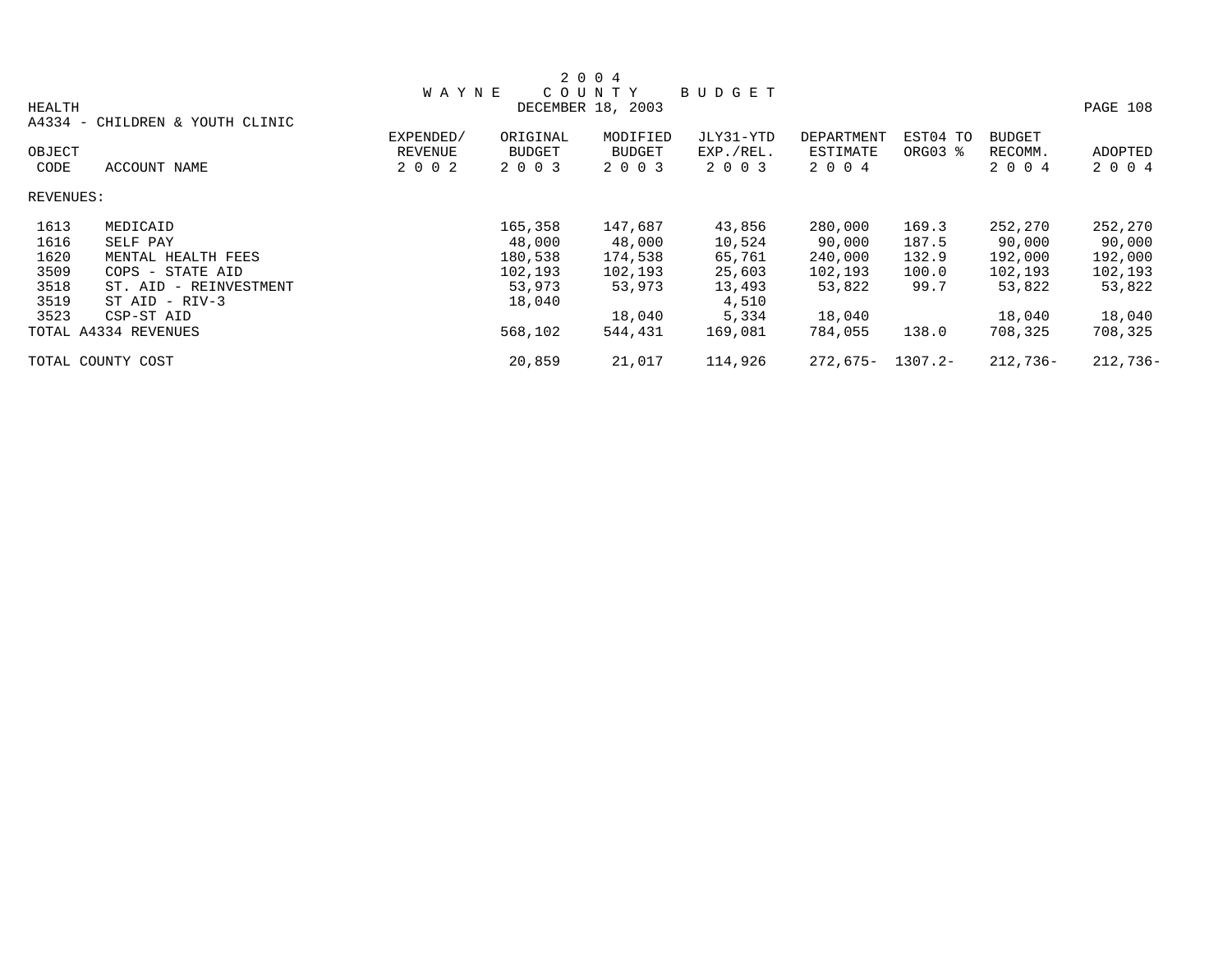| <b>HEALTH</b>                                        |                                                                                                                                                         | <b>WAYNE</b>                           |                                                | 2004<br>COUNTY<br>DECEMBER 18, 2003            | BUDGET                               |                                                 |                                                    |                                                 | PAGE 109                                        |
|------------------------------------------------------|---------------------------------------------------------------------------------------------------------------------------------------------------------|----------------------------------------|------------------------------------------------|------------------------------------------------|--------------------------------------|-------------------------------------------------|----------------------------------------------------|-------------------------------------------------|-------------------------------------------------|
| OBJECT<br>CODE                                       | A4336 - MICA OUTREACH - MH<br>ACCOUNT NAME                                                                                                              | EXPENDED/<br><b>REVENUE</b><br>2 0 0 2 | ORIGINAL<br><b>BUDGET</b><br>2 0 0 3           | MODIFIED<br><b>BUDGET</b><br>2 0 0 3           | JLY31-YTD<br>EXP./REL.<br>2 0 0 3    | DEPARTMENT<br><b>ESTIMATE</b><br>2004           | EST04 TO<br>ORG03 %                                | <b>BUDGET</b><br>RECOMM.<br>2 0 0 4             | ADOPTED<br>2 0 0 4                              |
|                                                      | APPROPRIATIONS:                                                                                                                                         |                                        |                                                |                                                |                                      |                                                 |                                                    |                                                 |                                                 |
| 1183<br>1184<br>1282                                 | MENTAL HEA AIDE PT<br>MENTAL HEALTH AIDE<br>R P N<br>TOTAL PERSONAL SERVICES                                                                            |                                        | 27,635<br>37,101<br>64,736                     | 3,668<br>23,967<br>37,101<br>64,736            | 9,741<br>19,047<br>28,788            | 27,739<br>37,243<br>64,982                      | 100.4<br>100.4<br>100.4                            | 27,739<br>37,243<br>64,982                      | 27,739<br>37,243<br>64,982                      |
| 4115<br>4138<br>4210<br>4220<br>4230<br>4240<br>4410 | CLINIC SUPPLIES<br>CLEANING EXPENSE<br>GAS<br>LIGHT & POWER<br>TELEPHONE<br><b>WATER</b><br>CONFERENCE                                                  |                                        |                                                |                                                |                                      | 200<br>464<br>75<br>580<br>200<br>20<br>200     |                                                    | 200<br>464<br>75<br>580<br>200<br>20<br>200     | 200<br>464<br>75<br>580<br>200<br>20<br>200     |
| 4437<br>4438                                         | LEASE<br>MAINTENANCE/REPAIRS<br>TOTAL CONTRACTUAL EXPENSES                                                                                              |                                        | 2,084<br>300<br>2,384                          | 2,084<br>300<br>2,384                          | 1,157<br>155<br>1,312                | 3,964<br>200<br>5,903                           | 190.2<br>66.7<br>247.6                             | 3,998<br>200<br>5,937                           | 3,998<br>200<br>5,937                           |
| 8100<br>8200<br>8400<br>8600<br>8901                 | PAYMENTS TO RETIREMENT SYS<br>PAYMENTS TO STATE SOC SEC<br>HOSPITALIZATION EXP.<br>DISABILITY<br>EMPLOYEE ASSISTANCE PROGRAM<br>TOTAL EMPLOYEE BENEFITS |                                        | 2,589<br>4,855<br>9,230<br>264<br>28<br>16,966 | 2,589<br>4,855<br>9,230<br>264<br>28<br>16,966 | 2,102<br>6,179<br>149<br>27<br>8,457 | 7,148<br>4,874<br>15,483<br>288<br>29<br>27,822 | 276.1<br>100.4<br>167.7<br>109.1<br>103.6<br>164.0 | 7,408<br>4,874<br>15,480<br>288<br>29<br>28,079 | 7,408<br>4,874<br>15,480<br>288<br>29<br>28,079 |
|                                                      | TOTAL A4336 APPROPRIATIONS                                                                                                                              |                                        | 84,086                                         | 84,086                                         | 38,557                               | 98,707                                          | 117.4                                              | 98,998                                          | 98,998                                          |
| REVENUES:                                            |                                                                                                                                                         |                                        |                                                |                                                |                                      |                                                 |                                                    |                                                 |                                                 |
| 3525                                                 | MICA GRANT (OMH)<br>TOTAL A4336 REVENUES                                                                                                                |                                        | 83,212<br>83,212                               | 83,212<br>83,212                               | 12,829<br>12,829                     | 83,212<br>83,212                                | 100.0<br>100.0                                     | 83,212<br>83,212                                | 83,212<br>83,212                                |
|                                                      | TOTAL COUNTY COST                                                                                                                                       |                                        | 874                                            | 874                                            | 25,728                               | 15,495                                          | 1772.9                                             | 15,786                                          | 15,786                                          |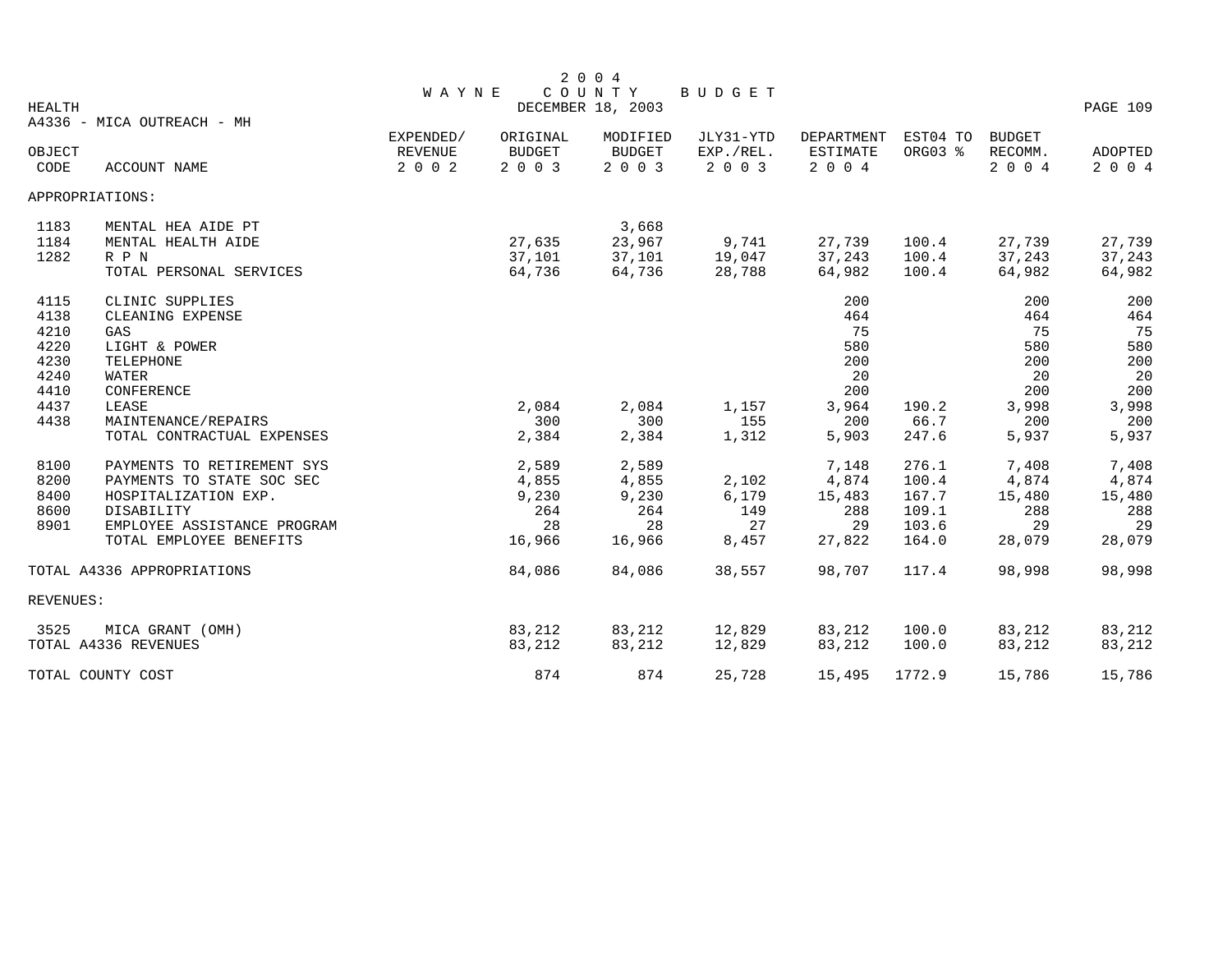|           |                             |              |          | 2 0 0 4                     |                |                     |          |               |          |
|-----------|-----------------------------|--------------|----------|-----------------------------|----------------|---------------------|----------|---------------|----------|
| HEALTH    |                             | <b>WAYNE</b> |          | COUNTY<br>DECEMBER 18, 2003 | BUDGET         |                     |          |               | PAGE 110 |
|           | A4339 - C & Y ADVOCACY      |              |          |                             |                |                     |          |               |          |
|           |                             | EXPENDED/    | ORIGINAL | MODIFIED                    | JLY31-YTD      | DEPARTMENT          | EST04 TO | <b>BUDGET</b> |          |
| OBJECT    |                             | REVENUE      | BUDGET   | BUDGET                      | EXP./REL.      | ESTIMATE            | ORG03 %  | RECOMM.       | ADOPTED  |
| CODE      | ACCOUNT NAME                | 2 0 0 2      | 2 0 0 3  | 2 0 0 3                     | 2 0 0 3        | 2004                |          | 2004          | 2 0 0 4  |
|           | APPROPRIATIONS:             |              |          |                             |                |                     |          |               |          |
| 1183      | MENTAL HEA AIDE PT          |              |          | 5,526                       |                |                     |          |               |          |
| 1184      | MENTAL HEALTH AIDE          |              | 27,900   | 22,374                      | 11,481         | 20,308              | 72.8     | 27,189        | 27,189   |
| 1405      | PROG SUPVR                  |              | 4,082    | 4,082                       | 2,189          |                     |          |               |          |
|           | TOTAL PERSONAL SERVICES     |              | 31,982   | 31,982                      | 13,670         | 20,308              | 63.5     | 27,189        | 27,189   |
| 4100      | SUPPLIES & MATERIALS        |              | 200      | 200                         | 43             |                     |          |               |          |
| 4114      | CAR EXP                     |              |          | 600                         | 581            | 1,000               |          | 1,000         | 1,000    |
| 4115      | CLINIC SUPPLIES             |              |          |                             |                | 100                 |          | 100           | 100      |
| 4138      | CLEANING EXPENSE            |              | 492      | 492                         | 121            | 871                 | 177.0    | 871           | 871      |
| 4150      | OFFICE SUPPLIES             |              | 177      | 177                         | 71             |                     |          |               |          |
| 4166      | POSTAGE                     |              | 97       | 97                          | 45             |                     |          |               |          |
| 4210      | GAS                         |              | 36       | 40                          | 24             | 140                 | 388.9    | 140           | 140      |
| 4220      | LIGHT & POWER               |              | 616      | 616                         | 190            | 1,088               | 176.6    | 1,088         | 1,088    |
| 4230      | TELEPHONE                   |              | 1,800    | 1,800                       | 222            | 500                 | 27.8     | 500           | 500      |
| 4240      | WATER                       |              | 21       | 21                          | 8              | 38                  | 181.0    | 38            | 38       |
| 4300      | INSURANCE                   |              | 191      | 191                         |                |                     |          |               |          |
| 4410      | <b>CONFERENCE</b>           |              | 100      | 100                         | $\overline{3}$ | 100                 | 100.0    | 100           | 100      |
| 4414      | DATA PROCESSING             |              | 960      | 960                         | 462            |                     |          |               |          |
| 4424      | EQUIPMENT - MAINT CONTRACT  |              | 497      | 497                         | 160            |                     |          |               |          |
| 4437      | LEASE                       |              | 4,168    | 4,168                       | 1,436          | 7,432               | 178.3    | 7,497         | 7,497    |
| 4438      | MAINTENANCE/REPAIRS         |              | 600      | 600                         | 200            | 250                 | 41.7     | 250           | 250      |
|           | TOTAL CONTRACTUAL EXPENSES  |              | 9,955    | 10,559                      | 3,566          | 11,519              | 115.7    | 11,584        | 11,584   |
| 8100      | PAYMENTS TO RETIREMENT SYS  |              | 1,279    | 1,279                       |                | 2,972               | 232.4    | 3,100         | 3,100    |
| 8200      | PAYMENTS TO STATE SOC SEC   |              | 2,399    | 2,399                       | 1,714          | 2,027               | 84.5     | 3,100         | 3,100    |
| 8400      | HOSPITALIZATION EXP.        |              | 5,544    | 5,544                       | 6,292          | 8,447               | 152.4    | 7,848         | 7,848    |
| 8600      | DISABILITY                  |              | 152      | 152                         | 148            |                     |          | 144           | 144      |
| 8901      | EMPLOYEE ASSISTANCE PROGRAM |              | 16       | 16                          | 13             |                     |          | 15            | 15       |
|           | TOTAL EMPLOYEE BENEFITS     |              | 9,390    | 9,390                       | 8,167          | 13,446              | 143.2    | 14,207        | 14,207   |
|           | TOTAL A4339 APPROPRIATIONS  |              | 51,327   | 51,931                      | 25,403         | 45,273              | 88.2     | 52,980        | 52,980   |
| REVENUES: |                             |              |          |                             |                |                     |          |               |          |
| 3518      | ST. AID - REINVESTMENT      |              | 49,737   | 50,337                      | 18,795         | 62,437              | 125.5    | 62,437        | 62,437   |
|           | TOTAL A4339 REVENUES        |              | 49,737   | 50,337                      | 18,795         | 62,437              | 125.5    | 62,437        | 62,437   |
|           | TOTAL COUNTY COST           |              | 1,590    | 1,594                       | 6,608          | $17,164 - 1079.5 -$ |          | $9,457-$      | $9,457-$ |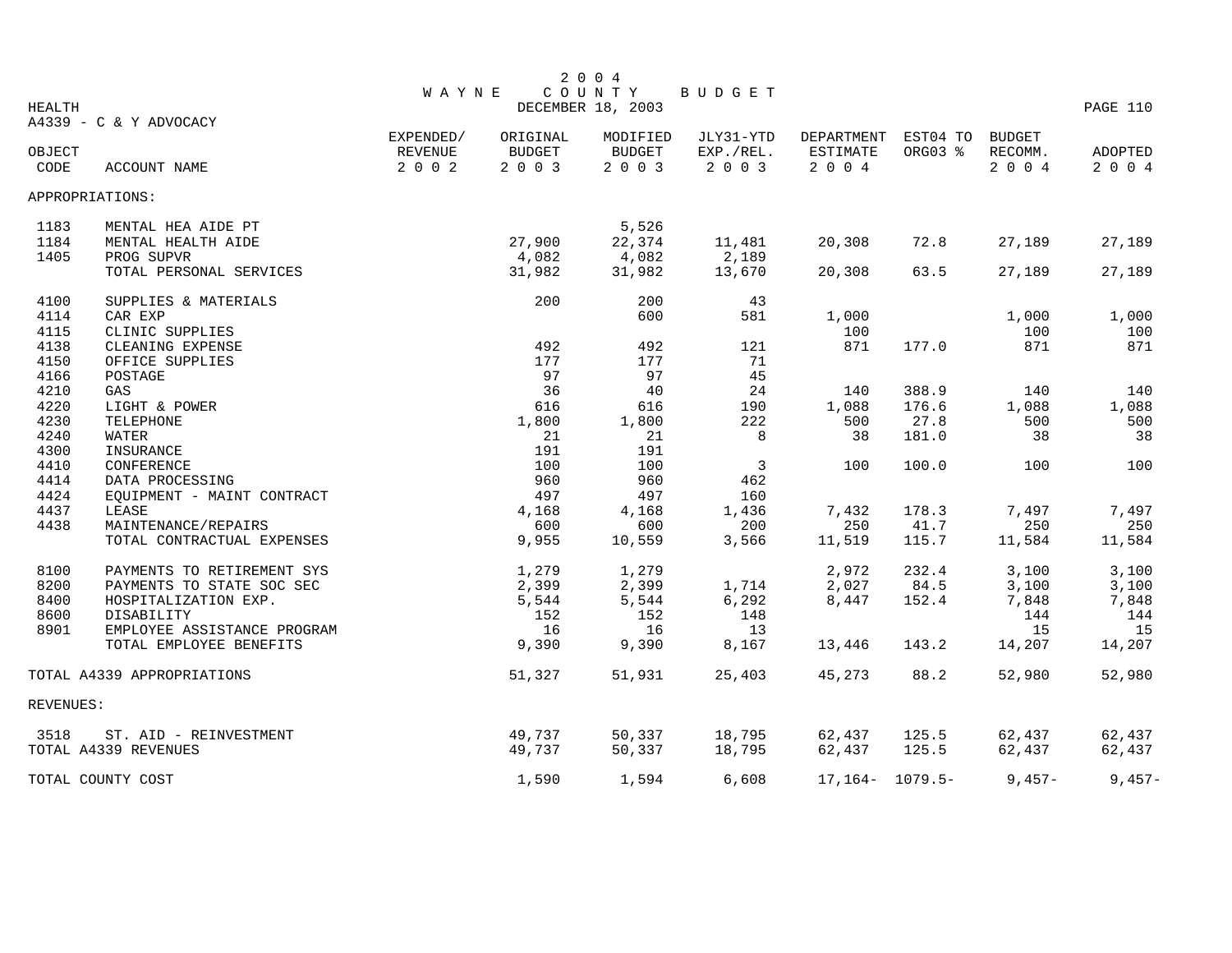|                 |                             |                |               | 2 0 0 4           |           |            |          |               |          |
|-----------------|-----------------------------|----------------|---------------|-------------------|-----------|------------|----------|---------------|----------|
|                 |                             | <b>WAYNE</b>   |               | COUNTY            | BUDGET    |            |          |               |          |
| <b>HEALTH</b>   |                             |                |               | DECEMBER 18, 2003 |           |            |          |               | PAGE 111 |
|                 | A4340 - C & Y ICM           |                |               |                   |           |            |          |               |          |
|                 |                             | EXPENDED/      | ORIGINAL      | MODIFIED          | JLY31-YTD | DEPARTMENT | EST04 TO | <b>BUDGET</b> |          |
| OBJECT          |                             | <b>REVENUE</b> | <b>BUDGET</b> | <b>BUDGET</b>     | EXP./REL. | ESTIMATE   | ORG03 %  | RECOMM.       | ADOPTED  |
| CODE            | ACCOUNT NAME                | 2 0 0 2        | 2 0 0 3       | 2 0 0 3           | 2 0 0 3   | 2 0 0 4    |          | 2 0 0 4       | 2 0 0 4  |
| APPROPRIATIONS: |                             |                |               |                   |           |            |          |               |          |
| 1111            | CLERK P/T                   |                |               | 930               | 171       |            |          |               |          |
| 1148            | MED RECORD CLERK            |                | 4,990         | 4,060             | 1,822     |            |          |               |          |
| 1183            | MENTAL HEA AIDE PT          |                |               |                   |           | 12,015     |          |               |          |
| 1322            | STAFF SOC WORKER            |                |               | 31,700            | 13,667    | 35,777     |          | 35,777        | 35,777   |
| 1325            | <b>CMHP</b>                 |                | 74,642        | 39,988            | 24,783    | 35,961     | 48.2     | 35,961        | 35,961   |
| 1397            | SUPVR SOC WKR               |                | 4,401         | 4,401             | 2,296     |            |          |               |          |
| 1405            | PROG SUPVR                  |                | 4,082         | 4,082             | 2,189     |            |          |               |          |
|                 | TOTAL PERSONAL SERVICES     |                | 88,115        | 85,161            | 44,928    | 83,753     | 95.0     | 71,738        | 71,738   |
| 4100            | SUPPLIES & MATERIALS        |                | 500           | 500               | 55        |            |          |               |          |
| 4114            | CAR EXP                     |                | 4,200         | 4,200             | 485       | 2,000      | 47.6     | 2,000         | 2,000    |
| 4115            | CLINIC SUPPLIES             |                |               |                   |           | 300        |          | 300           | 300      |
| 4138            | CLEANING EXPENSE            |                | 983           | 983               | 43        | 473        | 48.1     | 473           | 473      |
| 4150            | OFFICE SUPPLIES             |                | 529           | 529               | 219       |            |          |               |          |
| 4166            | POSTAGE                     |                | 289           | 289               | 136       |            |          |               |          |
| 4210            | GAS                         |                | 73            | 96                | 68        | 76         | 104.1    | 76            | 76       |
| 4220            | LIGHT & POWER               |                | 1,233         | 1,233             | 540       | 592        | 48.0     | 592           | 592      |
| 4230            | TELEPHONE                   |                | 3,000         | 3,000             | 299       | 2,000      | 66.7     | 2,000         | 2,000    |
| 4240            | WATER                       |                | 43            | 43                | 25        | 21         | 48.8     | 21            | 21       |
| 4300            | INSURANCE                   |                | 569           | 569               |           |            |          |               |          |
| 4410            | CONFERENCE                  |                | 150           | 150               |           | 150        | 100.0    | 150           | 150      |
| 4414            | DATA PROCESSING             |                | 2,866         | 2,866             | 1,324     |            |          |               |          |
| 4424            | EOUIPMENT - MAINT CONTRACT  |                | 2,403         | 2,403             | 776       |            |          |               |          |
| 4437            | LEASE                       |                | 5,336         | 5,336             | 4,069     | 4,041      | 75.7     | 4,076         | 4,076    |
| 4438            | MAINTENANCE/REPAIRS         |                | 1,200         | 1,200             | 581       | 650        | 54.2     | 650           | 650      |
| 4485            | TRAVEL                      |                | 250           | 250               | 28        | 200        | 80.0     | 200           | 200      |
| 4654            | WRAP-AROUND FUNDS           |                | 18,600        | 22,636            | 7,332     | 22,636     | 121.7    | 22,636        | 22,636   |
|                 | TOTAL CONTRACTUAL EXPENSES  |                | 42,224        | 46,283            | 15,980    | 33,139     | 78.5     | 33,174        | 33,174   |
|                 |                             |                |               |                   |           |            |          |               |          |
| 8100            | PAYMENTS TO RETIREMENT SYS  |                | 3,525         | 3,525             |           | 7,891      | 223.9    | 8,178         | 8,178    |
| 8200            | PAYMENTS TO STATE SOC SEC   |                | 6,609         | 6,609             | 2,986     | 5,390      | 81.6     | 5,380         | 5,380    |
| 8400            | HOSPITALIZATION EXP.        |                | 13,330        | 13,330            | 7,004     | 10,819     | 81.2     | 10,824        | 10,824   |
| 8600            | DISABILITY                  |                | 317           | 317               | 159       | 288        | 90.9     | 288           | 288      |
| 8901            | EMPLOYEE ASSISTANCE PROGRAM |                | 33            | 33                | 27        | 29         | 87.9     | 29            | 29       |
|                 | TOTAL EMPLOYEE BENEFITS     |                | 23,814        | 23,814            | 10,176    | 24,417     | 102.5    | 24,699        | 24,699   |
|                 | TOTAL A4340 APPROPRIATIONS  |                | 154,153       | 155,258           | 71,084    | 141,309    | 91.7     | 129,611       | 129,611  |
| REVENUES:       |                             |                |               |                   |           |            |          |               |          |
| 1613            | MEDICAID                    |                | 99,147        | 96,193            | 20,351    | 109,062    | 110.0    | 109,097       | 109,097  |
| 3473            | ICM SCV                     |                | 12,545        | 11,318            | 12,545    | 11,318     | 90.2     | 11,318        | 11,318   |
| 3474            | HCRA ICM                    |                | 26,651        | 25,656            | 6,662     | 25,656     | 96.3     | 25,656        | 25,656   |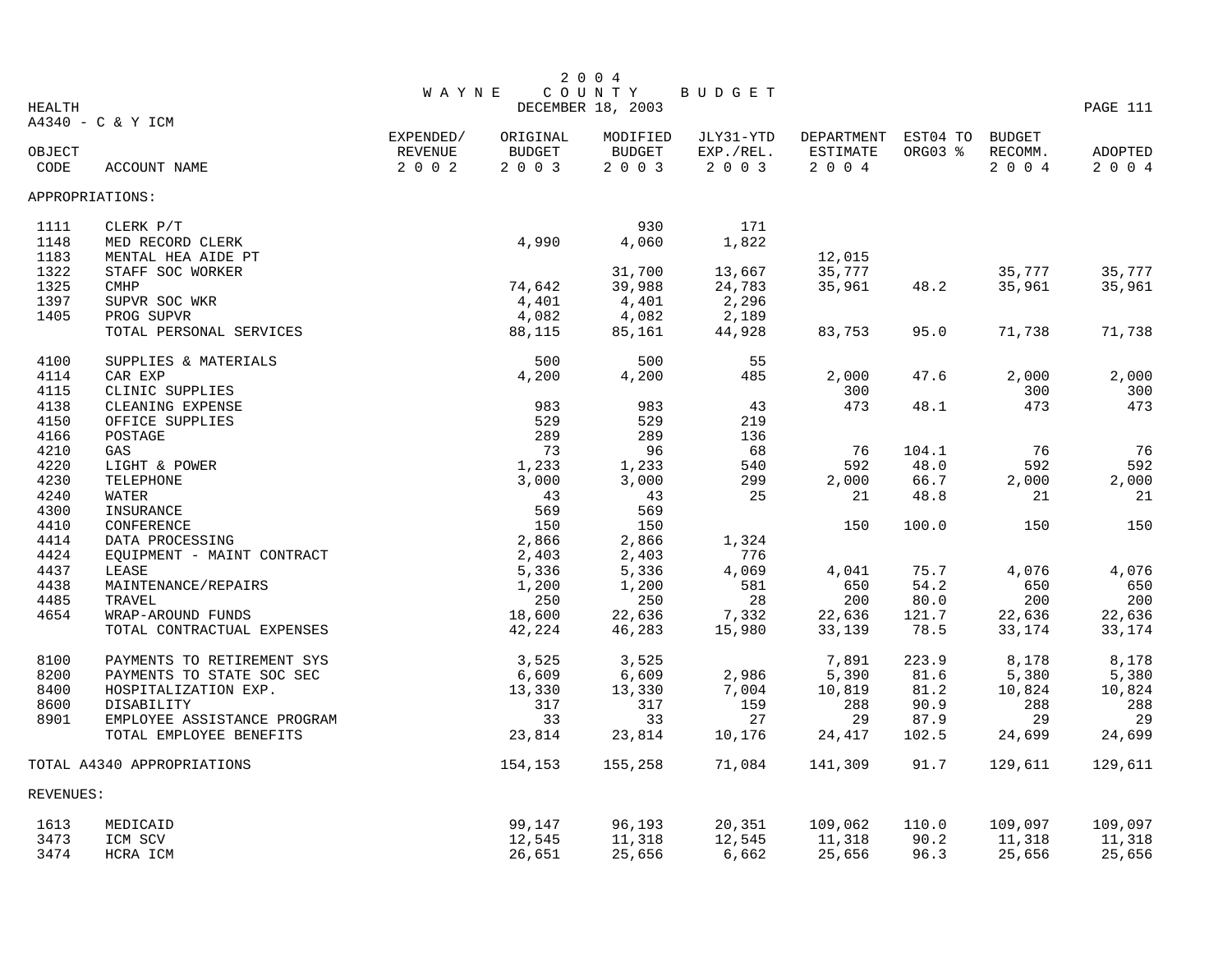|              |                                                       |              |               | 2 0 0 4           |           |            |           |               |           |
|--------------|-------------------------------------------------------|--------------|---------------|-------------------|-----------|------------|-----------|---------------|-----------|
|              |                                                       | <b>WAYNE</b> |               | COUNTY            | BUDGET    |            |           |               |           |
| HEALTH       |                                                       |              |               | DECEMBER 18, 2003 |           |            |           |               | PAGE 112  |
|              | A4340 - C & Y ICM                                     |              |               |                   |           |            |           |               |           |
|              |                                                       | EXPENDED/    | ORIGINAL      | MODIFIED          | JLY31-YTD | DEPARTMENT | EST04 TO  | <b>BUDGET</b> |           |
| OBJECT       |                                                       | REVENUE      | <b>BUDGET</b> | BUDGET            | EXP./REL. | ESTIMATE   | ORG03 %   | RECOMM.       | ADOPTED   |
| CODE         | ACCOUNT NAME                                          | 2 0 0 2      | 2 0 0 3       | 2 0 0 3           | 2 0 0 3   | 2 0 0 4    |           | 2 0 0 4       | 2 0 0 4   |
| 3483<br>3518 | ST. AID - ICM<br>- CHILDREN<br>ST. AID - REINVESTMENT |              | 13,629        | 13,629<br>6,258   | 3,407     | 13,849     | 101.6     | 13,849        | 13,849    |
|              | TOTAL A4340 REVENUES                                  |              | 151,972       | 153,054           | 42,965    | 159,885    | 105.2     | 159,920       | 159,920   |
|              | TOTAL COUNTY COST                                     |              | 2,181         | 2,204             | 28,119    | $18,576-$  | $851.7 -$ | $30,309 -$    | $30,309-$ |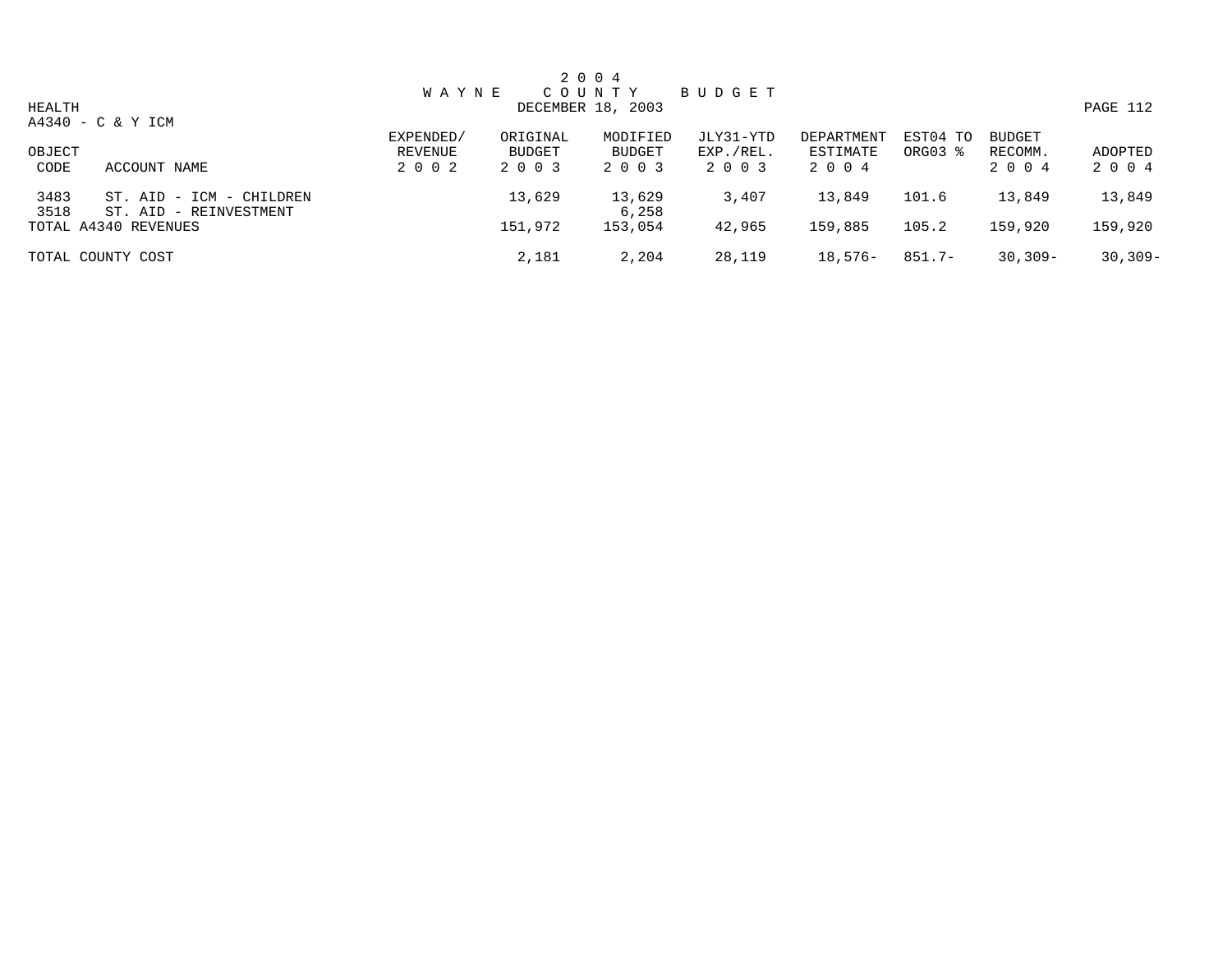|               |                             |                      |          | 2 0 0 4                   |                        |                 |          |               |          |
|---------------|-----------------------------|----------------------|----------|---------------------------|------------------------|-----------------|----------|---------------|----------|
|               |                             | <b>WAYNE</b>         |          | COUNTY                    | BUDGET                 |                 |          |               |          |
| <b>HEALTH</b> |                             |                      |          | DECEMBER 18, 2003         |                        |                 |          |               | PAGE 113 |
|               | A4341 - LOCAL GOV'T UNIT    |                      | ORIGINAL |                           |                        | DEPARTMENT      | EST04 TO | <b>BUDGET</b> |          |
| OBJECT        |                             | EXPENDED/<br>REVENUE | BUDGET   | MODIFIED<br><b>BUDGET</b> | JLY31-YTD<br>EXP./REL. | <b>ESTIMATE</b> | ORG03 %  | RECOMM.       | ADOPTED  |
| CODE          | ACCOUNT NAME                | 2 0 0 2              | 2 0 0 3  | 2 0 0 3                   | 2 0 0 3                | 2 0 0 4         |          | 2004          | 2 0 0 4  |
|               |                             |                      |          |                           |                        |                 |          |               |          |
|               | APPROPRIATIONS:             |                      |          |                           |                        |                 |          |               |          |
| 1086          | DIR MENTAL HEALTH           |                      | 35,769   | 35,769                    | 22,442                 | 35,769          | 100.0    |               |          |
| 1140          | SR TYPIST                   |                      | 19,408   | 19,408                    | 10,635                 | 12,595          | 64.9     | 12,695        | 12,695   |
| 1154          | SR ACCOUNT CLERK            |                      | 24,696   | 24,696                    | 13,235                 | 13,800          | 55.9     |               |          |
| 1184          | MENTAL HEALTH AIDE          |                      | 17,021   | 17,021                    | 9,184                  |                 |          |               |          |
| 1232          | PRIN ACCT CLERK             |                      |          | 22,113                    | 8,195                  | 15,522          |          | 31,044        | 31,044   |
| 1490          | <b>ACCOUNTANT</b>           |                      | 30,437   | 8,324                     | 8,296                  |                 |          |               |          |
|               | TOTAL PERSONAL SERVICES     |                      | 127,331  | 127,331                   | 71,987                 | 77,686          | 61.0     | 43,739        | 43,739   |
| 4100          | SUPPLIES & MATERIALS        |                      | 750      | 750                       | 508                    | 400             | 53.3     | 400           | 400      |
| 4114          | CAR EXP                     |                      | 750      | 750                       | 90                     | 350             | 46.7     | 350           | 350      |
| 4138          | CLEANING EXPENSE            |                      | 9,831    | 9,831                     | 3,073                  | 4,113           | 41.8     | 4,113         | 4,113    |
| 4150          | OFFICE SUPPLIES             |                      | 2,000    | 2,000                     | 1,721                  |                 |          |               |          |
| 4166          | POSTAGE                     |                      | 500      | 500                       | 236                    |                 |          |               |          |
| 4210          | GAS                         |                      | 730      | 964                       | 716                    | 661             | 90.5     | 661           | 661      |
| 4220          | LIGHT & POWER               |                      | 12,326   | 12,326                    | 7,040                  | 5,138           | 41.7     | 5,138         | 5,138    |
| 4230          | TELEPHONE                   |                      | 1,500    | 1,500                     | 33                     | 500             | 33.3     | 500           | 500      |
| 4240          | <b>WATER</b>                |                      | 426      | 426                       | 328                    | 178             | 41.8     | 178           | 178      |
| 4410          | CONFERENCE                  |                      | 500      | 500                       |                        | 300             | 60.0     | 300           | 300      |
| 4424          | EQUIPMENT - MAINT CONTRACT  |                      | 9,000    | 9,000                     | 2,907                  |                 |          |               |          |
| 4437          | LEASE                       |                      | 83,361   | 83,361                    | 52,987                 | 35,102          | 42.1     | 35,407        | 35,407   |
| 4438          | MAINTENANCE/REPAIRS         |                      | 12,000   | 12,000                    | 7,651                  | 7,500           | 62.5     | 7,500         | 7,500    |
| 4485          | TRAVEL                      |                      | 750      | 750                       | 473                    | 500             | 66.7     | 500           | 500      |
| 4501          | ACCOUNTANTS & AUDITORS      |                      | 22,250   | 22,250                    |                        | 22,250          | 100.0    | 22,250        | 22,250   |
| 4600          | MISC                        |                      | 2,500    | 2,500                     | 2,069                  |                 |          |               |          |
|               | TOTAL CONTRACTUAL EXPENSES  |                      | 159,174  | 159,408                   | 79,832                 | 76,992          | 48.4     | 77,297        | 77,297   |
| 8100          | PAYMENTS TO RETIREMENT SYS  |                      | 5,093    | 5,093                     |                        | 8,555           | 168.0    | 4,984         | 4,984    |
| 8200          | PAYMENTS TO STATE SOC SEC   |                      | 9,550    | 9,550                     | 6,622                  | 5,833           | 61.1     | 3,279         | 3,279    |
| 8400          | HOSPITALIZATION EXP.        |                      | 18,046   | 18,046                    | 9,942                  | 11,820          | 65.5     | 6,084         | 6,084    |
| 8600          | DISABILITY                  |                      | 502      | 502                       | 296                    |                 |          | 144           | 144      |
| 8901          | EMPLOYEE ASSISTANCE PROGRAM |                      | 52       | 52                        | 48                     |                 |          | 15            | 15       |
|               | TOTAL EMPLOYEE BENEFITS     |                      | 33,243   | 33,243                    | 16,908                 | 26,208          | 78.8     | 14,506        | 14,506   |
|               | TOTAL A4341 APPROPRIATIONS  |                      | 319,748  | 319,982                   | 168,727                | 180,886         | 56.6     | 135,542       | 135,542  |
| REVENUES:     |                             |                      |          |                           |                        |                 |          |               |          |
| 2770          | MISC REVENUES               |                      | 13,140   | 13,140                    | 5,204                  | 10,000          | 76.1     | 10,000        | 10,000   |
| 3477          | KENDRA                      |                      | 34,089   | 34,089                    | 8,522                  | 34,173          | 100.2    | 34,173        | 34,173   |
| 3496          | STATE AID CSC               |                      | 32,600   | 32,600                    | 8,150                  | 33,516          | 102.8    | 33,516        | 33,516   |
| 3518          | ST. AID - REINVESTMENT      |                      | 139,180  | 139,180                   | 34,795                 | 150,000         | 107.8    | 150,000       | 150,000  |
| 3585          | OMRDD                       |                      | 25,800   | 25,800                    | 6,450                  | 25,800          | 100.0    | 25,800        | 25,800   |
| 3586          | OASIS - ST.AID              |                      | 5,779    | 5,779                     | 1,444                  | 5,849           | 101.2    | 5,849         | 5,849    |
|               | TOTAL A4341 REVENUES        |                      | 250,588  | 250,588                   | 64,565                 | 259,338         | 103.5    | 259,338       | 259,338  |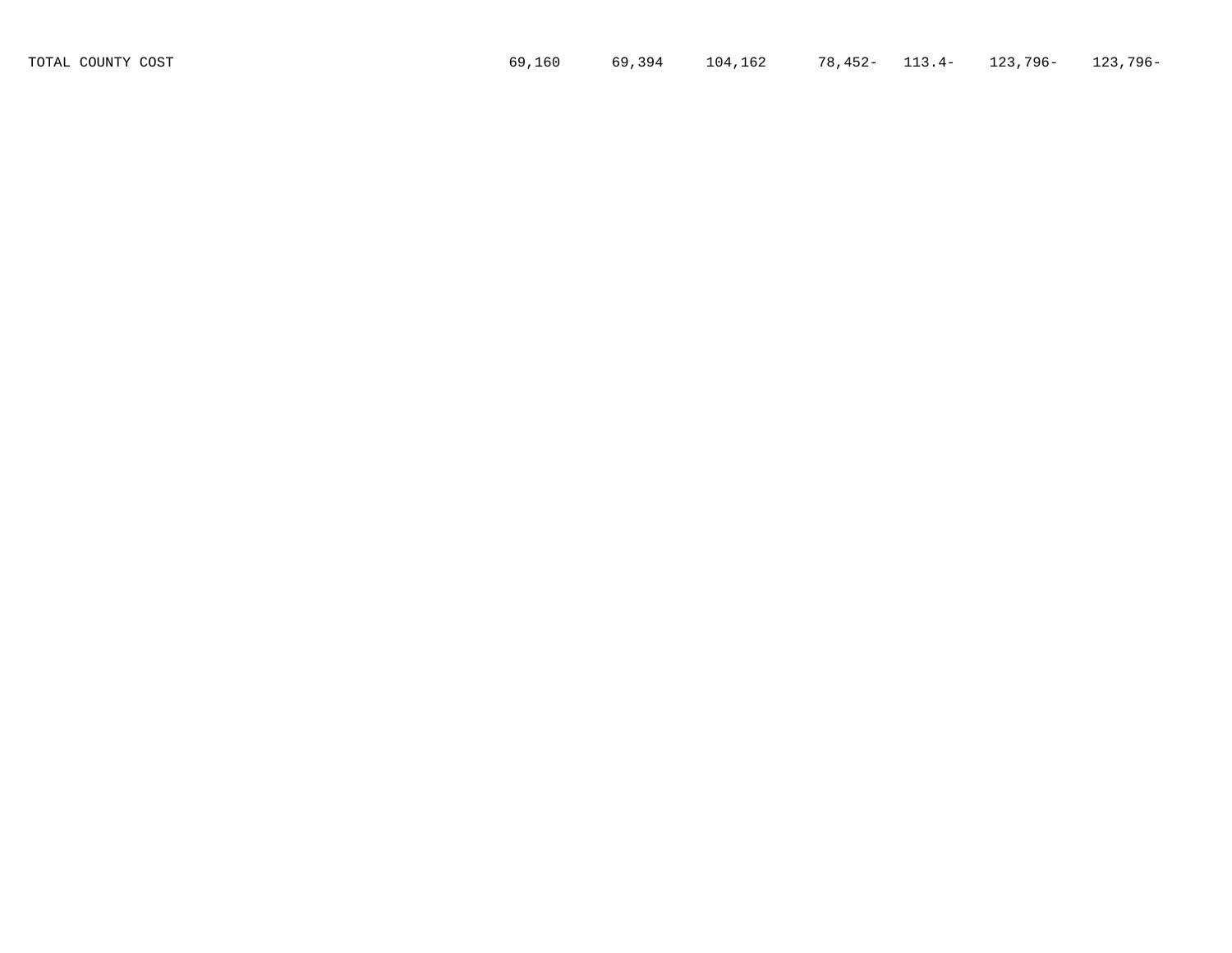|               |                             |              |          | 2 0 0 4                     |               |            |          |               |          |
|---------------|-----------------------------|--------------|----------|-----------------------------|---------------|------------|----------|---------------|----------|
| <b>HEALTH</b> |                             | <b>WAYNE</b> |          | COUNTY<br>DECEMBER 18, 2003 | <b>BUDGET</b> |            |          |               | PAGE 114 |
|               | A4342 - ADULT ADVOCACY      |              |          |                             |               |            |          |               |          |
|               |                             | EXPENDED/    | ORIGINAL | MODIFIED                    | JLY31-YTD     | DEPARTMENT | EST04 TO | <b>BUDGET</b> |          |
| OBJECT        |                             | REVENUE      | BUDGET   | BUDGET                      | EXP./REL.     | ESTIMATE   | ORG03 %  | RECOMM.       | ADOPTED  |
| CODE          | ACCOUNT NAME                | 2 0 0 2      | 2 0 0 3  | 2 0 0 3                     | 2 0 0 3       | $2 0 0 4$  |          | 2 0 0 4       | 2 0 0 4  |
|               | APPROPRIATIONS:             |              |          |                             |               |            |          |               |          |
| 1086          | DIR MENTAL HEALTH           |              | 3,577    | 3,577                       | 1,879         |            |          |               |          |
| 1184          | MENTAL HEALTH AIDE          |              | 23,852   | 23,852                      | 12,411        | 48,753     | 204.4    | 42,039        | 42,039   |
| 1405          | PROG SUPVR                  |              | 6,247    | 6, 247                      | 3,441         |            |          |               |          |
|               | TOTAL PERSONAL SERVICES     |              | 33,676   | 33,676                      | 17,731        | 48,753     | 144.8    | 42,039        | 42,039   |
| 4100          | SUPPLIES & MATERIALS        |              | 250      | 250                         | 23            |            |          |               |          |
| 4114          | CAR EXP                     |              | 1,225    | 625                         | 449           | 1,500      | 122.4    | 1,500         | 1,500    |
| 4115          | CLINIC SUPPLIES             |              |          |                             |               | 150        |          | 150           | 150      |
| 4138          | CLEANING EXPENSE            |              | 492      | 492                         | 202           | 388        | 78.9     | 388           | 388      |
| 4150          | OFFICE SUPPLIES             |              | 196      | 196                         | 69            |            |          |               |          |
| 4166          | POSTAGE                     |              | 107      | 107                         | 50            |            |          |               |          |
| 4210          | GAS                         |              | 36       | 53                          | 35            | 62         | 172.2    | 62            | 62       |
| 4220          | LIGHT & POWER               |              | 616      | 616                         | 318           | 485        | 78.7     | 485           | 485      |
| 4230          | TELEPHONE                   |              | 1,200    | 1,200                       | 78            | 500        | 41.7     | 500           | 500      |
| 4240          | WATER                       |              | 21       | 21                          | 14            | 17         | 81.0     | 17            | 17       |
| 4300          | INSURANCE                   |              | 211      | 211                         |               | 100        | 47.4     | 100           | 100      |
| 4410          | CONFERENCE                  |              | 250      | 250                         |               |            |          |               |          |
| 4414          | DATA PROCESSING             |              | 1,064    | 1,064                       | 215           |            |          |               |          |
| 4424          | EQUIPMENT - MAINT CONTRACT  |              | 551      | 551                         | 178           |            |          |               |          |
| 4437          | LEASE                       |              | 4,168    | 4,168                       | 2,394         | 3,314      | 79.5     | 3,342         | 3,342    |
| 4438          | MAINTENANCE/REPAIRS         |              | 600      | 600                         | 334           | 400        | 66.7     | 400           | 400      |
|               | TOTAL CONTRACTUAL EXPENSES  |              | 10,987   | 10,404                      | 4,359         | 6,916      | 62.9     | 6,944         | 6,944    |
| 8100          | PAYMENTS TO RETIREMENT SYS  |              | 1,347    | 1,347                       |               | 4,624      | 343.3    | 4,792         | 4,792    |
| 8200          | PAYMENTS TO STATE SOC SEC   |              | 2,526    | 2,526                       | 941           | 3,153      | 124.8    | 3,153         | 3,153    |
| 8400          | HOSPITALIZATION EXP.        |              | 8,160    | 8,160                       | 3,270         | 10,686     | 131.0    | 10,692        | 10,692   |
| 8600          | DISABILITY                  |              | 145      | 145                         | 74            | 144        | 99.3     | 144           | 144      |
| 8901          | EMPLOYEE ASSISTANCE PROGRAM |              | 15       | 15                          | 13            | 15         | 100.0    | 15            | 15       |
|               | TOTAL EMPLOYEE BENEFITS     |              | 12,193   | 12,193                      | 4,298         | 18,622     | 152.7    | 18,796        | 18,796   |
|               | TOTAL A4342 APPROPRIATIONS  |              | 56,856   | 56,273                      | 26,388        | 74,291     | 130.7    | 67,779        | 67,779   |
| REVENUES:     |                             |              |          |                             |               |            |          |               |          |
| 3476          | HCRA ADULT CM               |              | 1,611    | 1,611                       | 402           | 1,616      | 100.3    | 1,616         | 1,616    |
| 3518          | ST. AID - REINVESTMENT      |              | 53,673   | 53,073                      | 9,210         | 55,265     | 103.0    | 55,265        | 55,265   |
|               | TOTAL A4342 REVENUES        |              | 55,284   | 54,684                      | 9,612         | 56,881     | 102.9    | 56,881        | 56,881   |
|               | TOTAL COUNTY COST           |              | 1,572    | 1,589                       | 16,776        | 17,410     | 1107.5   | 10,898        | 10,898   |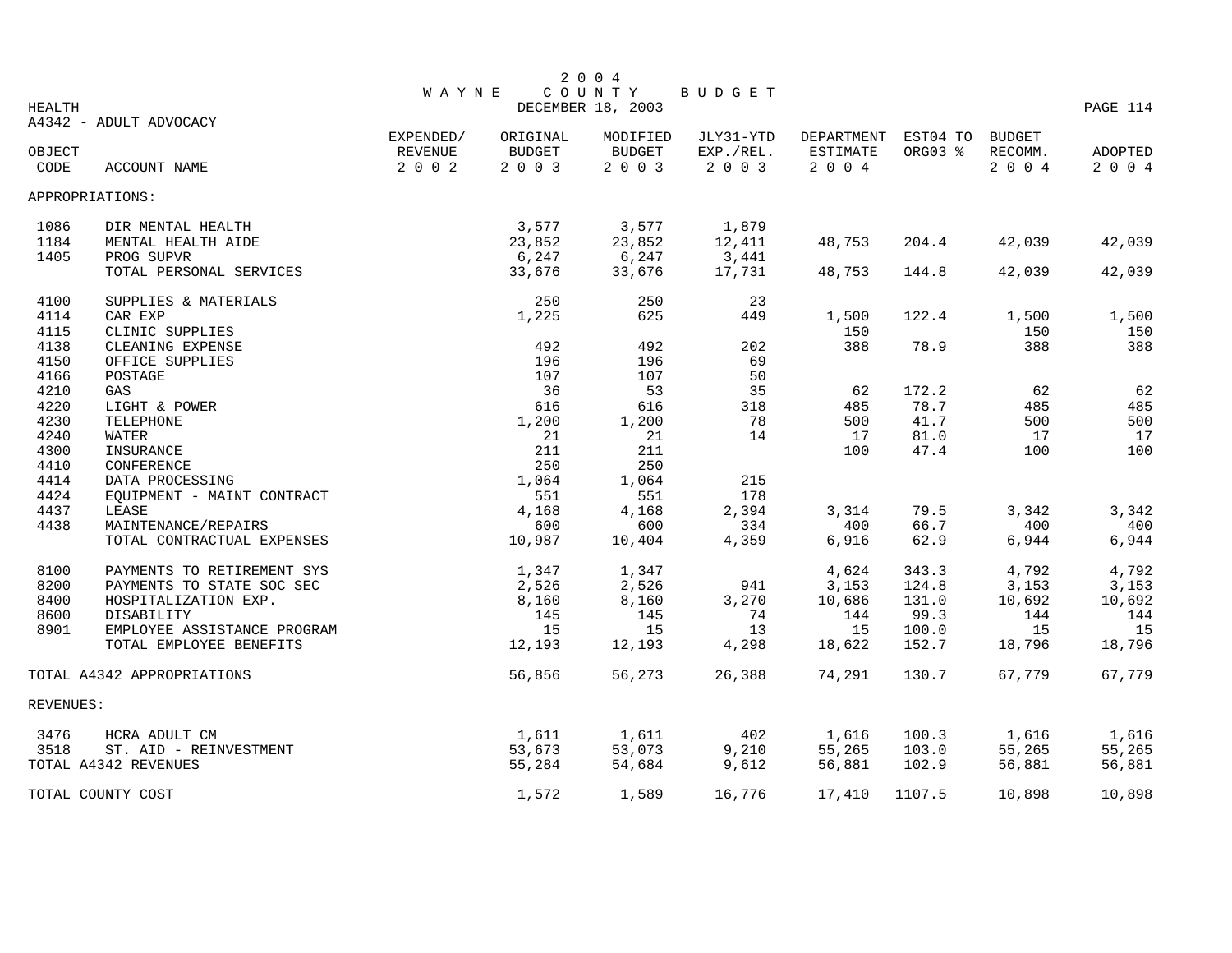|               |                             |              |          | 2 0 0 4           |           |                     |         |               |          |
|---------------|-----------------------------|--------------|----------|-------------------|-----------|---------------------|---------|---------------|----------|
|               |                             | <b>WAYNE</b> |          | COUNTY            | BUDGET    |                     |         |               |          |
| <b>HEALTH</b> |                             |              |          | DECEMBER 18, 2003 |           |                     |         |               | PAGE 115 |
|               | A4343 - INTAKE              |              |          |                   |           |                     |         |               |          |
|               |                             | EXPENDED/    | ORIGINAL | MODIFIED          | JLY31-YTD | DEPARTMENT EST04 TO |         | <b>BUDGET</b> |          |
| OBJECT        |                             | REVENUE      | BUDGET   | <b>BUDGET</b>     | EXP./REL. | ESTIMATE            | ORG03 % | RECOMM.       | ADOPTED  |
| CODE          | ACCOUNT NAME                | $2 0 0 2$    | 2 0 0 3  | 2003              | $2 0 0 3$ | 2 0 0 4             |         | 2004          | 2004     |
|               | APPROPRIATIONS:             |              |          |                   |           |                     |         |               |          |
| 1086          | DIR MENTAL HEALTH           |              | 10,731   | 10,731            | 5,907     |                     |         |               |          |
| 1184          | MENTAL HEALTH AIDE          |              | 16,971   | 16,971            | 8,886     |                     |         |               |          |
| 1258          | ASST SOCIAL WORKER          |              | 33,101   | 33,101            | 18,333    | 33,355              | 100.8   | 33,355        | 33,355   |
| 1322          | STAFF SOC WORKER            |              | 41,247   | 41,247            | 22,127    | 41,700              | 101.1   | 41,700        | 41,700   |
| 1325          | <b>CMHP</b>                 |              | 12,002   | 12,002            | 6,423     |                     |         | 20,211        | 20,211   |
| 1396          | SUPVR PSYCHOLOGIST          |              |          |                   |           | 59,765              |         |               |          |
|               | TOTAL PERSONAL SERVICES     |              | 114,052  | 114,052           | 61,676    | 134,820             | 118.2   | 95,266        | 95,266   |
| 4100          | SUPPLIES & MATERIALS        |              | 200      | 200               | 141       |                     |         |               |          |
| 4114          | CAR EXP                     |              | 200      | 200               |           | 100                 | 50.0    | 100           | 100      |
| 4115          | CLINIC SUPPLIES             |              | 500      | 500               | 137       | 300                 | 60.0    | 300           | 300      |
| 4138          | CLEANING EXPENSE            |              | 983      | 983               | 353       | 541                 | 55.0    | 541           | 541      |
| 4210          | GAS                         |              | 73       | 99                | 70        | 87                  | 119.2   | 87            | 87       |
| 4220          | LIGHT & POWER               |              | 1,233    | 1,233             | 556       | 675                 | 54.7    | 675           | 675      |
| 4230          | TELEPHONE                   |              | 2,500    | 2,500             |           | 1,000               | 40.0    | 1,000         | 1,000    |
| 4240          | WATER                       |              | 43       | 43                | 25        | 23                  | 53.5    | 23            | 23       |
| 4410          | CONFERENCE                  |              | 500      | 500               | 500       | 500                 | 100.0   | 500           | 500      |
| 4437          | LEASE                       |              | 8,336    | 8,336             | 4,189     | 4,614               | 55.4    | 4,654         | 4,654    |
| 4438          | MAINTENANCE/REPAIRS         |              | 1,200    | 1,200             | 585       | 700                 | 58.3    | 700           | 700      |
| 4485          | TRAVEL                      |              | 200      | 200               | 28        | 100                 | 50.0    | 100           | 100      |
|               | TOTAL CONTRACTUAL EXPENSES  |              | 15,968   | 15,994            | 6,584     | 8,640               | 54.1    | 8,680         | 8,680    |
|               |                             |              |          |                   |           |                     |         |               |          |
| 8100          | PAYMENTS TO RETIREMENT SYS  |              | 4,562    | 4,562             |           | 14,830              | 325.1   | 6,106         | 6,106    |
| 8200          | PAYMENTS TO STATE SOC SEC   |              | 8,554    | 8,554             | 4,147     | 10,112              | 118.2   | 4,077         | 4,077    |
| 8400          | HOSPITALIZATION EXP.        |              | 13,637   | 13,637            | 6,497     | 11,107              | 81.4    | 13,356        | 13,356   |
| 8600          | DISABILITY                  |              | 403      | 403               | 222       | 432                 | 107.2   | 144           | 144      |
| 8901          | EMPLOYEE ASSISTANCE PROGRAM |              | 42       | 42                | 41        | 44                  | 104.8   | 15            | 15       |
|               | TOTAL EMPLOYEE BENEFITS     |              | 27,198   | 27,198            | 10,907    | 36,525              | 134.3   | 23,698        | 23,698   |
|               | TOTAL A4343 APPROPRIATIONS  |              | 157,218  | 157,244           | 79,167    | 179,985             | 114.5   | 127,644       | 127,644  |
| REVENUES:     |                             |              |          |                   |           |                     |         |               |          |
| 1612          | MEDICARE                    |              | 5,859    | 5,859             |           | 5,000               | 85.3    | 5,000         | 5,000    |
| 1613          | MEDICAID                    |              | 39,677   | 39,677            |           | 30,000              | 75.6    | 30,040        | 30,040   |
| 1616          | SELF PAY                    |              | 12,000   | 12,000            | 718       | 10,000              | 83.3    | 10,000        | 10,000   |
| 1620          | MENTAL HEALTH FEES          |              | 27,017   | 27,017            | 6,290     | 25,000              | 92.5    | 25,000        | 25,000   |
| 3509          | COPS - STATE AID            |              | 31,637   | 31,637            |           | 30,000              | 94.8    | 30,000        | 30,000   |
| 3518          | ST. AID - REINVESTMENT      |              | 31,440   | 31,440            | 7,860     | 24,875              | 79.1    | 24,875        | 24,875   |
| 3523          | CSP-ST AID                  |              | 6,408    | 6,408             |           | 6,000               | 93.6    | 6,000         | 6,000    |
|               | TOTAL A4343 REVENUES        |              | 154,038  | 154,038           | 14,868    | 130,875             | 85.0    | 130,915       | 130,915  |
|               | TOTAL COUNTY COST           |              | 3,180    | 3,206             | 64,299    | 49,110              | 1544.3  | $3,271-$      | $3,271-$ |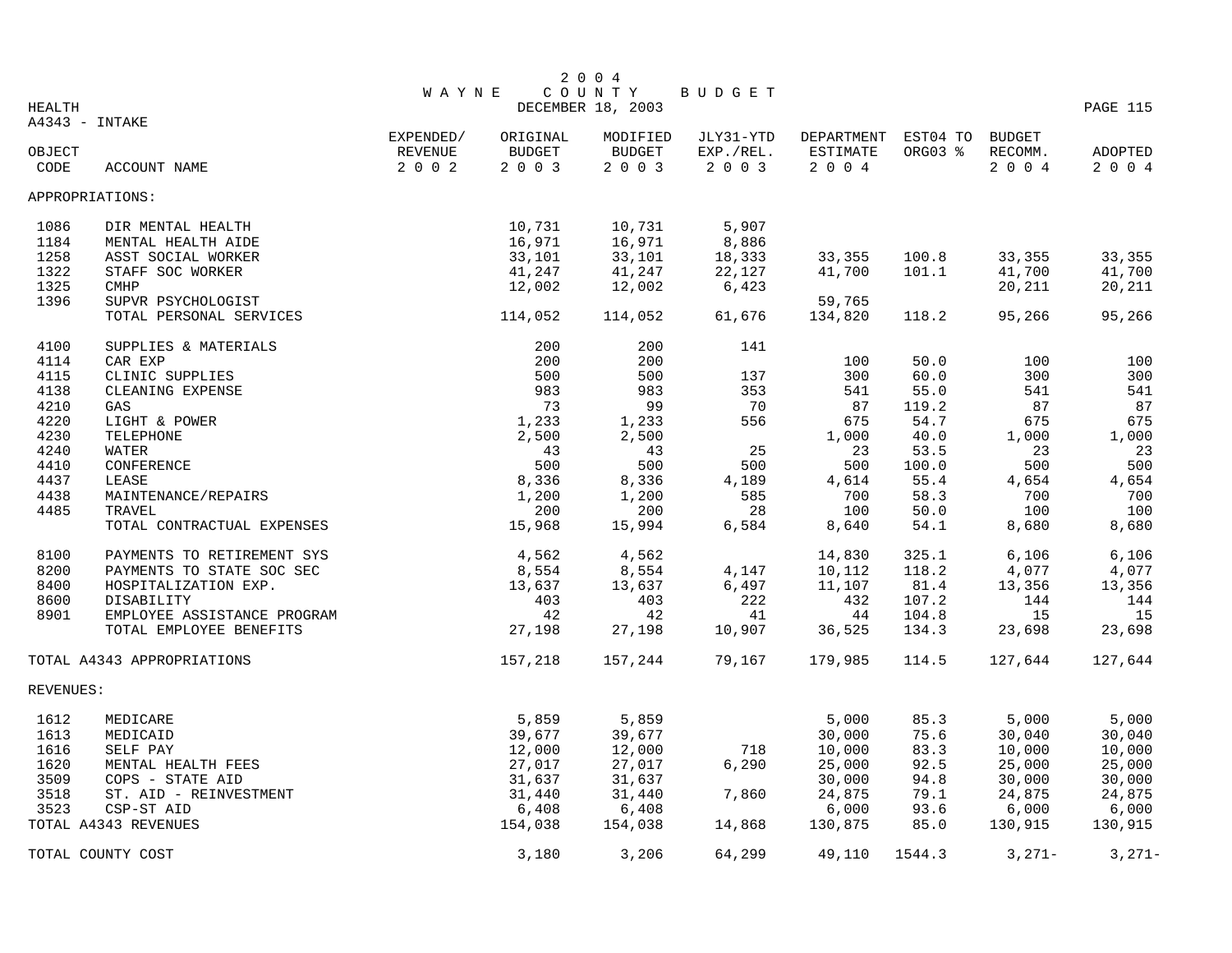|               |                             | <b>WAYNE</b> |               | 2004<br>COUNTY    | BUDGET    |                 |          |               |          |
|---------------|-----------------------------|--------------|---------------|-------------------|-----------|-----------------|----------|---------------|----------|
| <b>HEALTH</b> |                             |              |               | DECEMBER 18, 2003 |           |                 |          |               | PAGE 116 |
|               | A4344 - PRE-ADMIT           |              |               |                   |           |                 |          |               |          |
|               |                             | EXPENDED/    | ORIGINAL      | MODIFIED          | JLY31-YTD | DEPARTMENT      | EST04 TO | <b>BUDGET</b> |          |
| OBJECT        |                             | REVENUE      | <b>BUDGET</b> | <b>BUDGET</b>     | EXP./REL. | <b>ESTIMATE</b> | ORG03 %  | RECOMM.       | ADOPTED  |
| CODE          | <b>ACCOUNT NAME</b>         | 2 0 0 2      | 2 0 0 3       | 2 0 0 3           | 2 0 0 3   | 2004            |          | 2 0 0 4       | 2 0 0 4  |
|               | APPROPRIATIONS:             |              |               |                   |           |                 |          |               |          |
| 1184          | MENTAL HEALTH AIDE          |              |               |                   |           | 28,617          |          | 28,617        | 28,617   |
| 1258          | ASST SOCIAL WORKER          |              | 33,230        | 33,230            | 17,824    | 33,355          | 100.4    | 33,355        | 33,355   |
|               | TOTAL PERSONAL SERVICES     |              | 33,230        | 33,230            | 17,824    | 61,972          | 186.5    | 61,972        | 61,972   |
| 4115          | CLINIC SUPPLIES             |              |               |                   |           | 100             |          | 100           | 100      |
| 4138          | CLEANING EXPENSE            |              | 492           | 492               | 192       | 762             | 154.9    | 762           | 762      |
| 4210          | GAS                         |              | 36            | 52                | 34        | 123             | 341.7    | 123           | 123      |
| 4220          | LIGHT & POWER               |              | 616           | 616               | 302       | 952             | 154.5    | 952           | 952      |
| 4230          | TELEPHONE                   |              | 1,500         | 1,500             |           | 1,000           | 66.7     | 1,000         | 1,000    |
| 4240          | WATER                       |              | 21            | 21                | 14        | 33              | 157.1    | 33            | 33       |
| 4410          | CONFERENCE                  |              |               |                   |           | 100             |          | 100           | 100      |
| 4437          | LEASE                       |              | 4,168         | 4,168             | 2,274     | 6,503           | 156.0    | 6,560         | 6,560    |
| 4438          | MAINTENANCE/REPAIRS         |              | 600           | 600               | 317       | 400             | 66.7     | 400           | 400      |
|               | TOTAL CONTRACTUAL EXPENSES  |              | 7,433         | 7,449             | 3,133     | 9,973           | 134.2    | 10,030        | 10,030   |
| 8100          | PAYMENTS TO RETIREMENT SYS  |              | 1,329         | 1,329             |           | 6,817           | 512.9    | 6,817         | 6,817    |
| 8200          | PAYMENTS TO STATE SOC SEC   |              | 2,492         | 2,492             | 1,287     | 4,648           | 186.5    | 4,648         | 4,648    |
| 8400          | HOSPITALIZATION EXP.        |              | 7,010         | 7,010             | 3,679     | 17,663          | 252.0    | 17,663        | 17,663   |
| 8600          | DISABILITY                  |              | 132           | 132               | 74        | 288             | 218.2    | 288           | 288      |
| 8901          | EMPLOYEE ASSISTANCE PROGRAM |              | 14            | 14                | 13        | 29              | 207.1    | 29            | 29       |
|               | TOTAL EMPLOYEE BENEFITS     |              | 10,977        | 10,977            | 5,053     | 29,445          | 268.2    | 29,445        | 29,445   |
|               | TOTAL A4344 APPROPRIATIONS  |              | 51,640        | 51,656            | 26,010    | 101,390         | 196.3    | 101,447       | 101,447  |
| REVENUES:     |                             |              |               |                   |           |                 |          |               |          |
| 3518          | ST. AID - REINVESTMENT      |              | 50,052        | 50,052            | 9,265     | 18,318          | 36.6     | 18,318        | 18,318   |
|               | TOTAL A4344 REVENUES        |              | 50,052        | 50,052            | 9,265     | 18,318          | 36.6     | 18,318        | 18,318   |
|               | TOTAL COUNTY COST           |              | 1,588         | 1,604             | 16,745    | 83,072          | 5231.2   | 83,129        | 83,129   |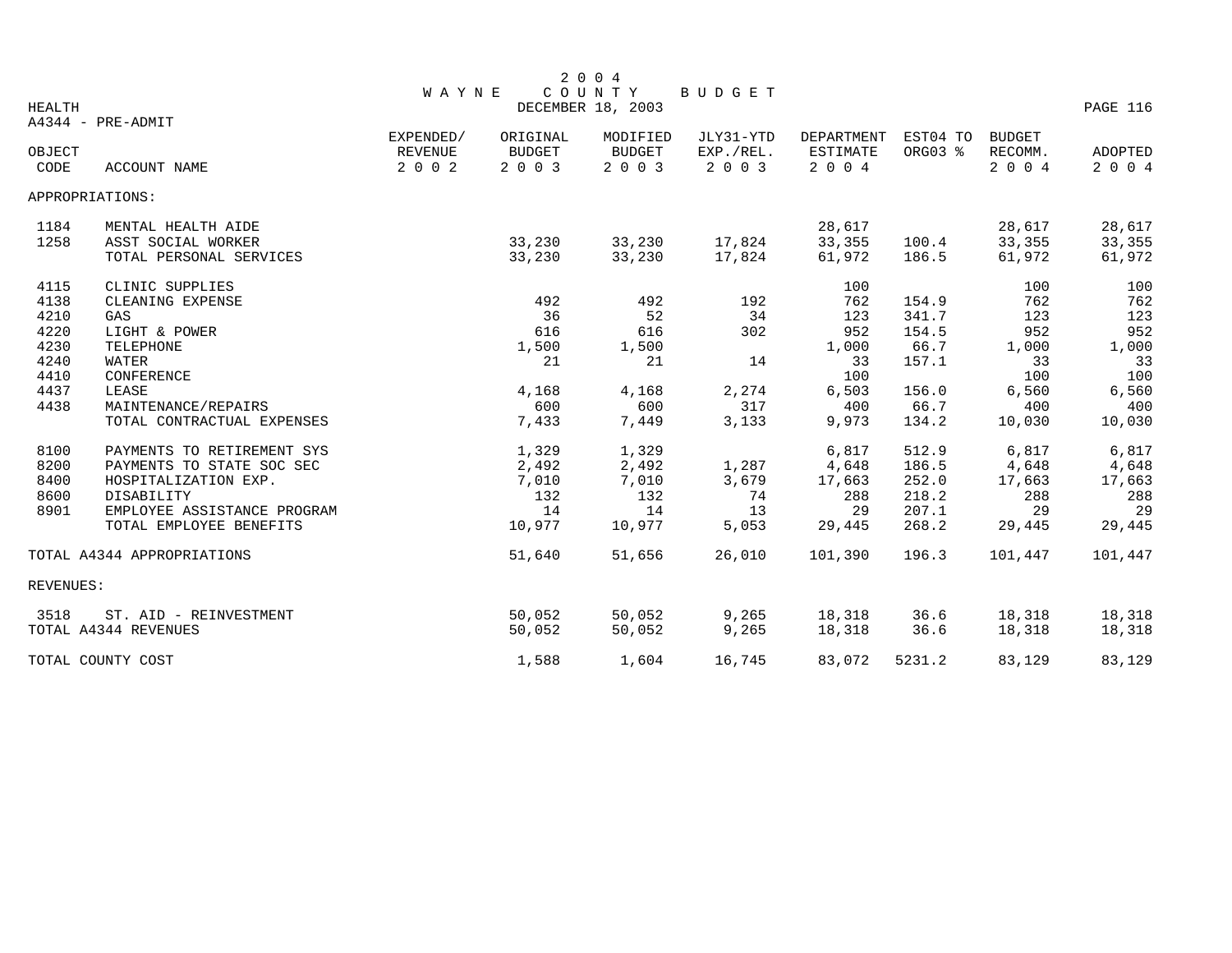|               |                             |              |          | 2 0 0 4                                                |           |            |          |               |                                 |
|---------------|-----------------------------|--------------|----------|--------------------------------------------------------|-----------|------------|----------|---------------|---------------------------------|
| <b>HEALTH</b> |                             | <b>WAYNE</b> |          | COUNTY<br>DECEMBER 18, 2003                            | BUDGET    |            |          |               | PAGE 117                        |
|               | A4345 - SCHOOL SUPPORT      |              |          |                                                        |           |            |          |               |                                 |
|               |                             | EXPENDED/    | ORIGINAL | MODIFIED                                               | JLY31-YTD | DEPARTMENT | EST04 TO | <b>BUDGET</b> |                                 |
| OBJECT        |                             | REVENUE      | BUDGET   | BUDGET                                                 | EXP./REL. | ESTIMATE   | ORG03 %  | RECOMM.       | ADOPTED                         |
| CODE          | ACCOUNT NAME                | $2 0 0 2$    | 2 0 0 3  | 2 0 0 3                                                | 2 0 0 3   | $2 0 0 4$  |          | 2004          | 2 0 0 4                         |
|               | APPROPRIATIONS:             |              |          |                                                        |           |            |          |               |                                 |
| 1325          | <b>CMHP</b>                 |              | 36,247   | 36,247                                                 | 20,513    | 45,800     | 126.4    | 45,801        | 45,801                          |
| 1405          | PROG SUPVR                  |              | 4,082    | 4,082                                                  | 2,189     |            |          |               |                                 |
| 1545          | PSYCH NURSE PRAC            |              | 6,160    | 6,160                                                  | 3,304     |            |          | 6,160         | 6,160                           |
|               | TOTAL PERSONAL SERVICES     |              | 46,489   | 46,489                                                 | 26,006    | 45,800     | 98.5     | 51,961        | 51,961                          |
| 4100          | SUPPLIES & MATERIALS        |              | 500      | 500                                                    | 47        |            |          |               |                                 |
| 4115          | CLINIC SUPPLIES             |              |          |                                                        |           | 300        |          | 300           | 300                             |
| 4138          | CLEANING EXPENSE            |              | 492      | 492                                                    | 101       |            |          |               |                                 |
| 4210          | GAS                         |              | 36       | 36                                                     | 20        |            |          |               |                                 |
| 4220          | LIGHT & POWER               |              | 616      | 616                                                    | 159       |            |          |               |                                 |
| 4230          | TELEPHONE                   |              | 500      | 500                                                    | 58        | 200        | 40.0     | 200           | 200                             |
| 4240          | WATER                       |              | 21       | 21                                                     | 7         |            |          |               |                                 |
| 4410          | CONFERENCE                  |              | 100      | 160                                                    |           | 100        | 100.0    | 100           | 100                             |
| 4437          | LEASE                       |              | 4,168    | 4,168                                                  | 1,197     |            |          |               |                                 |
| 4438          | MAINTENANCE/REPAIRS         |              | 600      | 600                                                    | 167       | 225        | 37.5     | 225           | 225                             |
| 4485          | <b>TRAVEL</b>               |              | 1,500    | 1,440                                                  | 187       | 900        | 60.0     | 900           | 900                             |
|               | TOTAL CONTRACTUAL EXPENSES  |              | 8,533    | 8,533                                                  | 1,943     | 1,725      | 20.2     | 1,725         | 1,725                           |
| 8100          | PAYMENTS TO RETIREMENT SYS  |              | 1,860    | 1,860                                                  |           | 5,038      | 270.9    | 6,044         | 6,044                           |
| 8200          | PAYMENTS TO STATE SOC SEC   |              | 3,487    | 3,487                                                  | 1,637     | 3,435      | 98.5     | 4,137         | 4,137                           |
| 8400          | HOSPITALIZATION EXP.        |              | 4,170    | 4,170                                                  |           | 5,427      | 130.1    | 5,808         | 5,808                           |
| 8600          | DISABILITY                  |              | 158      | 158                                                    | 74        |            |          | 144           | 144                             |
| 8901          | EMPLOYEE ASSISTANCE PROGRAM |              | 17       | 17                                                     | 13        |            |          | 15            | 15                              |
|               | TOTAL EMPLOYEE BENEFITS     |              | 9,692    | 9,692                                                  | 1,724     | 13,900     | 143.4    | 16,148        | 16,148                          |
|               | TOTAL A4345 APPROPRIATIONS  |              | 64,714   | 64,714                                                 | 29,673    | 61,425     | 94.9     | 69,834        | 69,834                          |
| REVENUES:     |                             |              |          |                                                        |           |            |          |               |                                 |
| 1613          | MEDICAID                    |              | 10,200   | 10,200                                                 | 1,960     | 11,220     | 110.0    | 11,220        | 11,220                          |
| 1616          | SELF PAY                    |              | 2,800    | 2,800                                                  |           | 3,080      | 110.0    | 3,080         | 3,080                           |
| 1620          | MENTAL HEALTH FEES          |              | 12,500   | 12,500                                                 | 362       | 13,750     | 110.0    | 13,750        | 13,750                          |
| 3509          | COPS - STATE AID            |              | 8,058    | 8,058                                                  | 1,458     | 8,058      | 100.0    | 8,058         | 8,058                           |
| 3523          | CSP-ST AID                  |              | 1,632    | 1,632                                                  | 299       | 1,632      | 100.0    | 1,632         | 1,632                           |
| 4639          | SCHOOL SUPPORT              |              | 27,935   | 27,935                                                 | 6,983     | 42,348     | 151.6    | 42,348        | 42,348                          |
|               | TOTAL A4345 REVENUES        |              | 63,125   | 63,125                                                 | 11,062    | 80,088     | 126.9    | 80,088        | 80,088                          |
|               | TOTAL COUNTY COST           |              | 1,589    | 1,589                                                  | 18,611    | 18,663-    | 1174.5-  | $10, 254 -$   | $10, 254-$                      |
|               | TOTAL HEALTH                |              |          | 17,674,793 19,180,386 19,235,738 10,580,081 21,190,376 |           |            |          |               | 110.5 21, 113, 723 21, 113, 723 |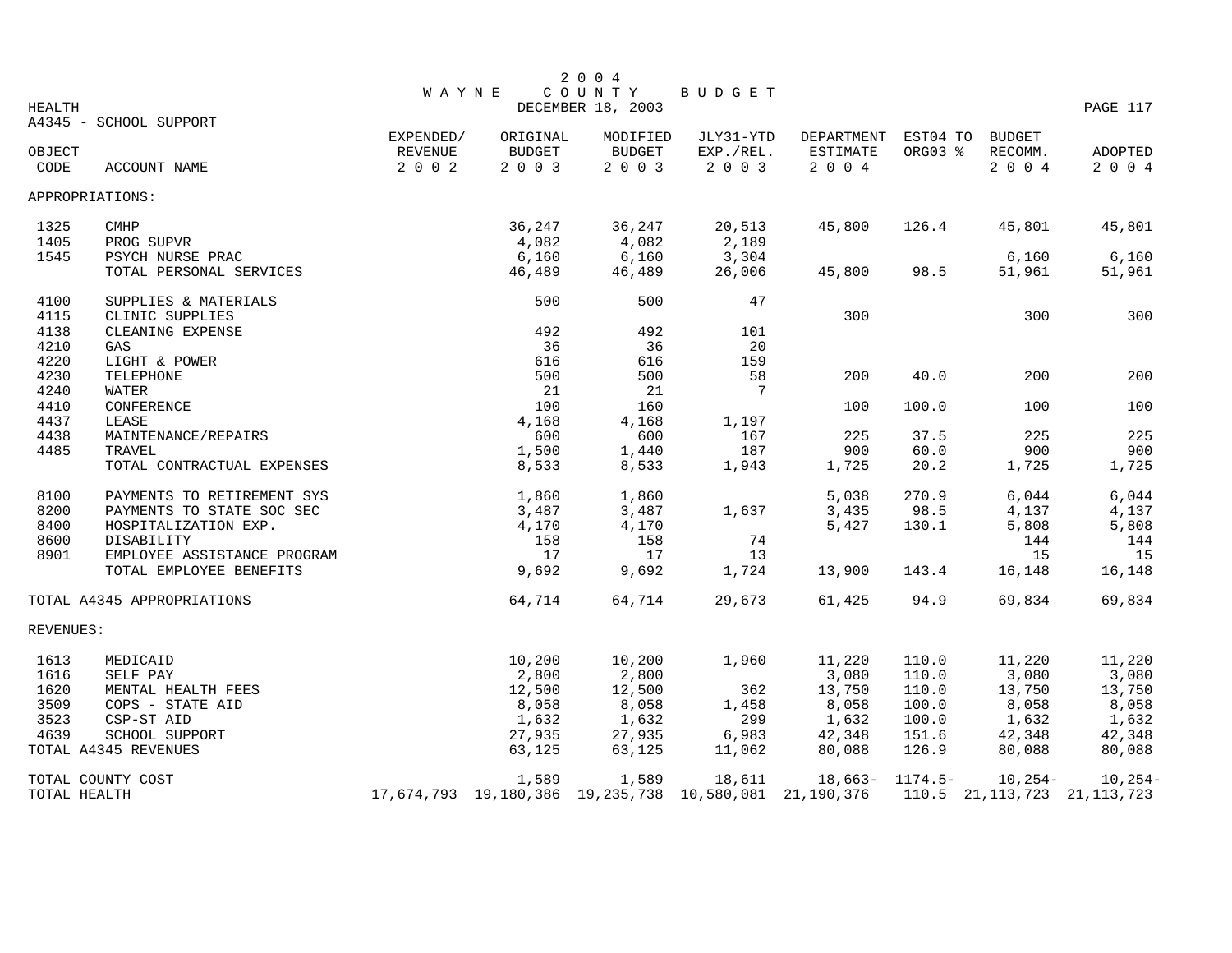|        |                            |              |          | 2 0 0 4           |               |            |          |               |          |
|--------|----------------------------|--------------|----------|-------------------|---------------|------------|----------|---------------|----------|
|        |                            | <b>WAYNE</b> |          | COUNTY            | <b>BUDGET</b> |            |          |               |          |
|        | TRANSPORTATION             |              |          | DECEMBER 18, 2003 |               |            |          |               | PAGE 118 |
|        | A5632 - BUS OPERATIONS     |              |          |                   |               |            |          |               |          |
|        |                            | EXPENDED/    | ORIGINAL | MODIFIED          | JLY31-YTD     | DEPARTMENT | EST04 TO | <b>BUDGET</b> |          |
| OBJECT |                            | REVENUE      | BUDGET   | <b>BUDGET</b>     | EXP./REL.     | ESTIMATE   | ORG03 %  | RECOMM.       | ADOPTED  |
| CODE   | ACCOUNT NAME               | 2 0 0 2      | 2 0 0 3  | 2 0 0 3           | 2 0 0 3       | 2 0 0 4    |          | 2 0 0 4       | 2 0 0 4  |
|        | APPROPRIATIONS:            |              |          |                   |               |            |          |               |          |
| 4464   | REGIONAL TRANSPORATION     | 38,544       | 38,545   | 38,545            | 28,908        | 39,000     | 101.2    | 38,545        | 38,545   |
|        | TOTAL CONTRACTUAL EXPENSES | 38,544       | 38,545   | 38,545            | 28,908        | 39,000     | 101.2    | 38,545        | 38,545   |
|        | TOTAL A5632 APPROPRIATIONS | 38,544       | 38,545   | 38,545            | 28,908        | 39,000     | 101.2    | 38,545        | 38,545   |
|        | TOTAL COUNTY COST          | 38,544       | 38,545   | 38,545            | 28,908        | 39,000     | 101.2    | 38,545        | 38,545   |
|        | TOTAL TRANSPORTATION       | 38,544       | 38,545   | 38,545            | 28,908        | 39,000     | 101.2    | 38,545        | 38,545   |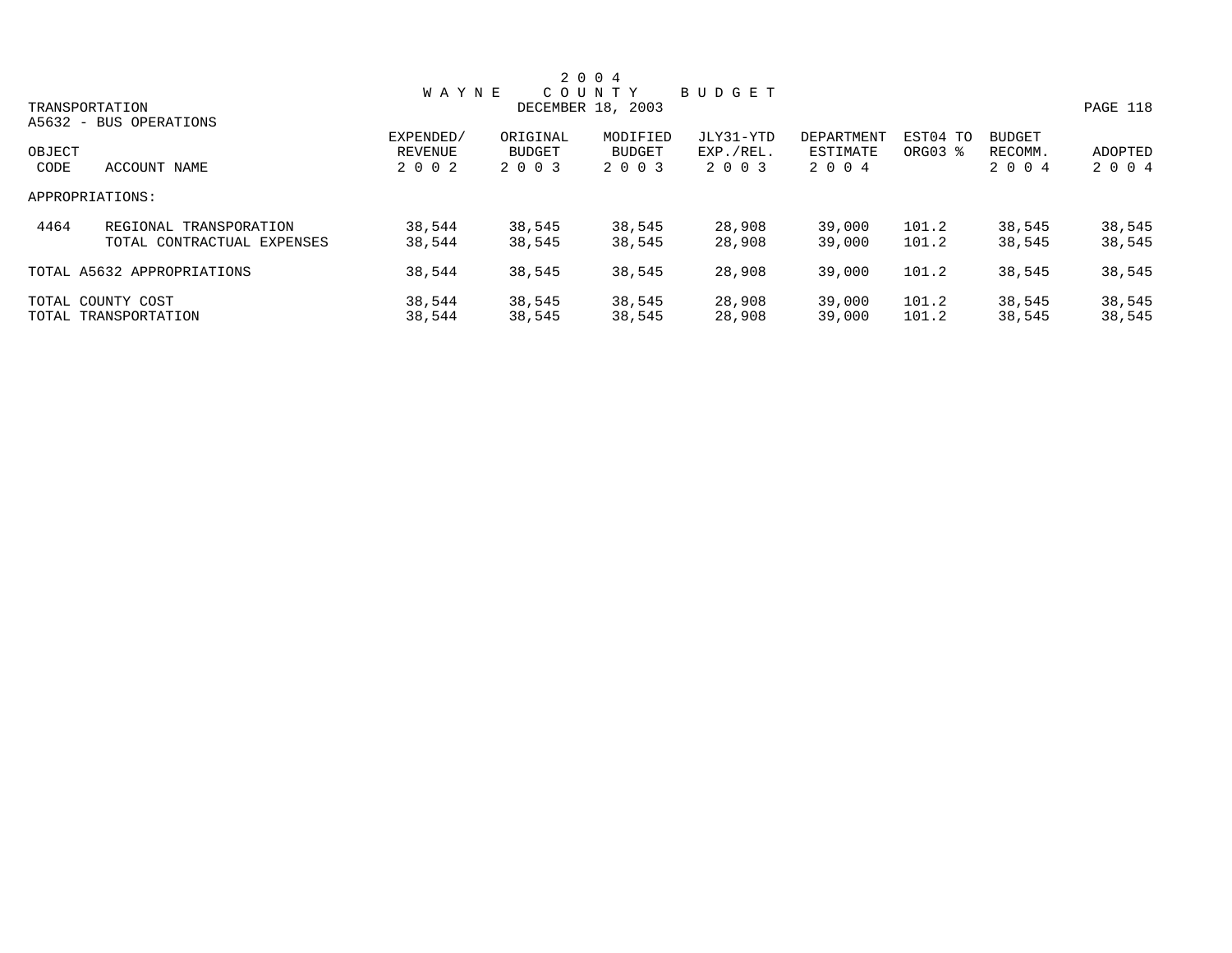|                 |                                        |           |                                                                                    | 2 0 0 4                         |                            |                                      |         |                             |                            |
|-----------------|----------------------------------------|-----------|------------------------------------------------------------------------------------|---------------------------------|----------------------------|--------------------------------------|---------|-----------------------------|----------------------------|
|                 |                                        | W A Y N E |                                                                                    | COUNTY BUDGET                   |                            |                                      |         |                             |                            |
| SOCIAL SERVICES |                                        |           |                                                                                    | DECEMBER 18, 2003               |                            |                                      |         |                             | PAGE 119                   |
|                 | A6010 - SOCIAL SERVICES ADMINISTRATION |           |                                                                                    |                                 |                            |                                      |         |                             |                            |
|                 |                                        | EXPENDED/ | ORIGINAL                                                                           | MODIFIED                        |                            | JLY31-YTD DEPARTMENT EST04 TO BUDGET |         |                             |                            |
| OBJECT          |                                        | REVENUE   | <b>BUDGET</b>                                                                      | <b>BUDGET</b><br>$2 0 0 3$      |                            | EXP./REL. ESTIMATE                   | ORG03 % | RECOMM.                     | ADOPTED                    |
| CODE            | ACCOUNT NAME                           | 2 0 0 2   | 2 0 0 3                                                                            |                                 | 2 0 0 3                    | 2 0 0 4                              |         | 2004                        | 2004                       |
| APPROPRIATIONS: |                                        |           |                                                                                    |                                 |                            |                                      |         |                             |                            |
| 1081            |                                        |           | 32,037                                                                             | 32,037                          | 17,318                     | 32,037                               | 100.0   | 32,037                      | 32,037                     |
| 1087            |                                        |           | 71,586                                                                             | 71,586                          | 38,797                     | 71,586                               | 100.0   | 71,586                      | 71,586                     |
| 1100            |                                        |           | 77,985                                                                             | 77,985                          | 35,850                     | 78,267                               | 100.4   | 78,267                      | 78,267                     |
| 1103            |                                        |           |                                                                                    |                                 |                            |                                      |         |                             |                            |
| 1110            |                                        |           | 25,095                                                                             | 25,095                          | 13,601                     | 25,455                               | 101.4   | 25,455                      | 25,455                     |
| 1112            |                                        |           | 193,832                                                                            | 193,832                         | 102,998                    | 197,680                              | 102.0   | 197,680                     | 197,680                    |
| 1118            |                                        |           | 25,495<br>51,366                                                                   | 25,495                          | $\frac{13,818}{25,522}$    | 25,589                               | 100.4   | 25,589                      | 25,589                     |
| 1122            |                                        |           |                                                                                    | 51,366                          |                            | 47,570                               | 92.6    | 47,570                      | 47,570                     |
| 1124            |                                        |           | 71,995                                                                             | 71,995                          | 37,347                     | 73,148                               | 101.6   | 73,148                      | 73,148                     |
| 1140            |                                        |           | 157,842                                                                            | 157,842                         | 85,011                     | 158,880                              | 100.7   | 158,880                     | 158,880                    |
| 1144            |                                        |           | 26,782                                                                             | 26,782                          | 14,517                     | 26,879                               | 100.4   | 26,879                      | 26,879                     |
| 1154            |                                        |           | 78,253                                                                             |                                 | 42,383                     | 78,914                               | 100.8   | 78,914                      | 78,914                     |
| 1156            |                                        |           | 25,601                                                                             | 78,253<br>25,601                | 13,285                     | 25,758                               | 100.6   | 25,758                      | 25,758                     |
| 1158            |                                        |           | 27,301                                                                             | 27,301                          | 14,864                     | 27,400                               | 100.4   | 27,400                      | 27,400                     |
| 1160            |                                        |           | 27,051                                                                             | 27,051                          | 13,512                     | 27,150                               | 100.4   | 27,150                      | 27,150                     |
| 1174            |                                        |           | 27,291                                                                             | 27,291                          | 14,817                     | 27,391                               | 100.4   | 27,391                      | 27,391                     |
| 1200            |                                        |           | 1,027,349                                                                          | 1,027,349                       | 552,030                    | 1,006,641                            | 98.0    | 1,006,641                   | 1,006,641                  |
| 1209            |                                        |           | 180,356                                                                            | 180,356                         | 96,880                     | 181,496                              | 100.6   | 181,496                     | 181,496                    |
| 1227            |                                        |           |                                                                                    |                                 |                            | 32,731                               | 100.4   | 32,731                      | 32,731                     |
| 1234            |                                        |           | $32,614$<br>$32,126$<br>$347,980$<br>$35,640$<br>$35,940$<br>$39,176$<br>$118,128$ | 32,614<br>32,126                | 17,573<br>17,150           | 32,434                               | 101.0   | 32,434                      | 32,434                     |
| 1242            |                                        |           |                                                                                    | 247,980                         | 133,952                    |                                      | 114.1   |                             | 283,011                    |
| 1243            |                                        |           |                                                                                    | 35,640                          |                            | 283,011<br>35,771<br>36,071          | 100.4   | 283,011<br>35,771<br>36,071 |                            |
| 1248            |                                        |           |                                                                                    | 35,940                          | 19,319<br>19,319<br>19,319 |                                      | 100.4   |                             | 35,771<br>36,071<br>36,071 |
| 1301            |                                        |           |                                                                                    | 39,176                          | 21,099                     | 39,320                               | 100.4   | 39,320                      | 39,320                     |
| 1305            |                                        |           |                                                                                    | 118,128                         | 63,657                     | 118,560                              | 100.4   | 118,560                     | 118,560                    |
| 1307            |                                        |           | 37,586                                                                             |                                 | 20,374                     | 38,345                               | 102.0   | 38,345                      | 38,345                     |
| 1331            |                                        |           | 46,327                                                                             | $\frac{37}{46}$ , 586<br>46,327 | 24,989                     | 46,327                               | 100.0   | 46,327                      | 46,327                     |
| 1360            |                                        |           | 1,266,912                                                                          | 1,266,912                       | 666,962                    | 1,238,838                            | 97.8    | 1,238,838                   | 1,238,838                  |
| 1361            |                                        |           |                                                                                    |                                 |                            |                                      |         |                             |                            |
| 1362            |                                        |           | 365,277                                                                            | 365,277                         | 196,385                    | 367,106                              | 100.5   | 367,106                     | 367,106                    |
| 1364            |                                        |           |                                                                                    | 176,412                         | 95,620                     | 177,520                              | 100.6   | 177,520                     | 177,520                    |
| 1381            |                                        |           | 176,412<br>71,904                                                                  | 71,904                          | 38,937                     | 177,520<br>72,093<br>53,234          | 100.3   | 72,093                      | 72,093                     |
| 1382            |                                        |           | 53,024                                                                             | 53,024                          | 28,711                     |                                      |         | 53,234                      | 53,234                     |
|                 |                                        |           | 29,782                                                                             | 29,782                          | 16,055                     | 29,782                               | 100.4   | 29,782                      | 29,782                     |
| 1383<br>1384    |                                        |           | 43,980                                                                             | 43,980                          | 23,803                     | 43,980                               | 100.0   | 43,980                      | 43,980                     |
|                 |                                        |           | 59,098                                                                             | 59,098                          |                            | 59,173                               | 100.0   | 59,173                      | 59,173                     |
| 1387            |                                        |           |                                                                                    |                                 | 32,033                     |                                      | 100.1   |                             |                            |
| 1492            |                                        |           | 78,767                                                                             | 78,767                          | 40,908                     | 76,692                               | 97.4    | 76,692                      | 76,692                     |
| 1517            |                                        |           | 39,476                                                                             | 39,476                          | 21,398                     |                                      |         |                             |                            |
| 1904            |                                        |           | 25,000                                                                             | 25,000                          | 8,950                      | 22,500                               | 90.0    | 22,500                      | 22,500                     |
| 1905            |                                        |           | 13,000                                                                             | 13,000                          | 6,054                      | 12,000                               | 92.3    | 12,000                      | 12,000                     |
|                 |                                        |           | 4,975,366                                                                          | 4,975,366                       | 2,645,798                  | 4,927,329                            | 99.0    | 4,927,329                   | 4,927,329                  |
| 2000            | EQUIP & OTHER CAPITAL OUTLAY 26,252    |           | 27,361                                                                             | 33,076                          | 9,059                      | 32,430                               | 118.5   | 32,430                      | 32,430                     |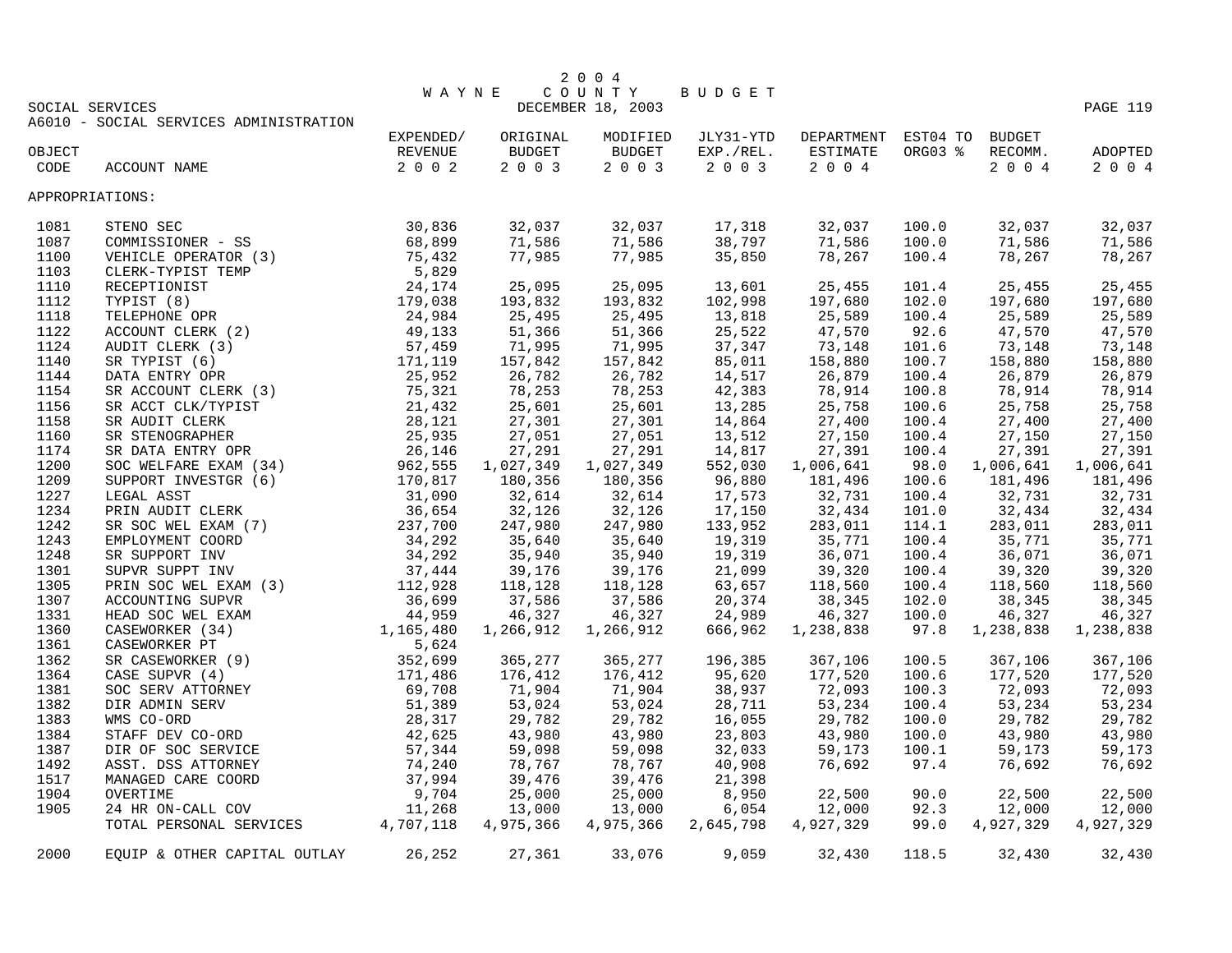|              | SOCIAL SERVICES                                                                                                                                                                                                                                           |                   | W A Y N E                                                                                                        | 2 0 0 4<br>COUNTY<br>DECEMBER 18, 2003                                                                                                                                                                                                                                               | BUDGET                                                                                                           |                               |                |                                                 | PAGE 120            |
|--------------|-----------------------------------------------------------------------------------------------------------------------------------------------------------------------------------------------------------------------------------------------------------|-------------------|------------------------------------------------------------------------------------------------------------------|--------------------------------------------------------------------------------------------------------------------------------------------------------------------------------------------------------------------------------------------------------------------------------------|------------------------------------------------------------------------------------------------------------------|-------------------------------|----------------|-------------------------------------------------|---------------------|
|              | A6010 - SOCIAL SERVICES ADMINISTRATION                                                                                                                                                                                                                    | EXPENDED/         | ORIGINAL                                                                                                         | MODIFIED                                                                                                                                                                                                                                                                             |                                                                                                                  | JLY31-YTD DEPARTMENT EST04 TO |                | <b>BUDGET</b>                                   |                     |
| OBJECT       |                                                                                                                                                                                                                                                           | REVENUE           | BUDGET                                                                                                           | BUDGET                                                                                                                                                                                                                                                                               | EXP./REL.                                                                                                        | ESTIMATE                      | ORG03 %        | RECOMM.                                         | ADOPTED             |
| CODE         | ACCOUNT NAME                                                                                                                                                                                                                                              | 2 0 0 2           | 2003                                                                                                             | 2 0 0 3                                                                                                                                                                                                                                                                              | 2 0 0 3                                                                                                          | 2004                          |                | 2004                                            | 2004                |
| 2300         | MOTOR VEHICLES                                                                                                                                                                                                                                            |                   | 22,280                                                                                                           | 22,280                                                                                                                                                                                                                                                                               |                                                                                                                  | 24,000                        | 107.7          | 24,000                                          | 24,000              |
|              | 26, 252<br>TOTAL EQUIPMENT                                                                                                                                                                                                                                |                   | 49,641                                                                                                           | $22,280$<br>55,356                                                                                                                                                                                                                                                                   | 9,059                                                                                                            | 56,430                        | 113.7          | 56,430                                          | 56,430              |
| 4110         | BUILDING MATERIALS & SUPPLIES 12,909                                                                                                                                                                                                                      |                   | 20,000                                                                                                           |                                                                                                                                                                                                                                                                                      |                                                                                                                  | 14,500                        | 72.5           | 14,500                                          | 14,500              |
| 4150         |                                                                                                                                                                                                                                                           |                   | 52,000                                                                                                           |                                                                                                                                                                                                                                                                                      | $12,000$ $2,171$<br>52,000 $32,428$                                                                              | 52,000                        | 100.0          | 52,000                                          | 52,000              |
| 4166         |                                                                                                                                                                                                                                                           |                   |                                                                                                                  |                                                                                                                                                                                                                                                                                      |                                                                                                                  | 55,000                        | 100.0          | 55,000                                          | 55,000              |
| 4185         | BUILDING MATERIALS & SUPPLIES<br>OFFICE SUPPLIES<br>POSTAGE<br>TRANSCRIPTS<br>CAS<br>IS 1, 152<br>CAS<br>LIGHT & POWER<br>TELEPHONE<br>TELEPHONE<br>TELEPHONE<br>MATER<br>A 4, 437<br>REFUSE<br>INSURANCE<br>ASCU CHARGES<br>ASCU CHARGES<br>ASCU CHARGES |                   | $52,000$<br>$1,000$<br>$1,000$<br>$18,000$<br>$89,000$<br>$61,000$<br>$3,700$<br>$1,200$                         | 52,000 32,428<br>55,000 32,436<br>1,500 898<br>18,000 7,816<br>78,433 42,875<br>61,000 31,060<br>3,700 1,892<br>1,200 693                                                                                                                                                            |                                                                                                                  | 1,500                         | 150.0          | 1,500                                           | 1,500               |
| 4210         |                                                                                                                                                                                                                                                           |                   |                                                                                                                  |                                                                                                                                                                                                                                                                                      |                                                                                                                  | 18,000                        | 100.0          | 18,000                                          | 18,000              |
| 4220         |                                                                                                                                                                                                                                                           |                   |                                                                                                                  |                                                                                                                                                                                                                                                                                      |                                                                                                                  | 80,000                        | 89.9           | 80,000                                          | 80,000              |
| 4230         |                                                                                                                                                                                                                                                           |                   |                                                                                                                  |                                                                                                                                                                                                                                                                                      |                                                                                                                  | 61,000                        | 100.0          | 61,000                                          | 61,000              |
| 4240         |                                                                                                                                                                                                                                                           |                   |                                                                                                                  |                                                                                                                                                                                                                                                                                      |                                                                                                                  | 3,700                         | 100.0          | 3,700                                           | 3,700               |
| 4250         |                                                                                                                                                                                                                                                           |                   |                                                                                                                  |                                                                                                                                                                                                                                                                                      |                                                                                                                  | 1,200                         | 100.0          | 1,200                                           | 1,200               |
| 4300         |                                                                                                                                                                                                                                                           |                   | 24,095                                                                                                           |                                                                                                                                                                                                                                                                                      |                                                                                                                  | 28,914                        | 120.0          | 28,914                                          | 28,914              |
| 4401         | ASCU CHARGES                                                                                                                                                                                                                                              |                   | 4,000                                                                                                            |                                                                                                                                                                                                                                                                                      |                                                                                                                  | 4,000                         | 100.0          | 4,000                                           | 4,000               |
| 4407         | BUILDING MAINTENACE & REPAIR<br>COST ALLOCATION 09,159<br>COST ALLOCATION 04,000<br>DATA PROCESSING 52,146<br>EQUIPMENT - MAINT CONTRACT 09,839<br>LEASE 9,839<br>MEDICAL TRAVEL                                                                          |                   | $\begin{array}{r} 4,000 \\ 80,000 \\ 4,000 \\ 86,531 \\ 27,868 \\ 10,763 \\ 11,000 \\ 1,000 \end{array}$         | $24,095$<br>$4,000$<br>$73,433$<br>$4,000$<br>$4,000$                                                                                                                                                                                                                                |                                                                                                                  | 80,000                        | 100.0          | 80,000                                          | 80,000              |
| 4411         |                                                                                                                                                                                                                                                           |                   |                                                                                                                  | 4,000                                                                                                                                                                                                                                                                                | $\begin{array}{llll} 3,435\, \\ 4,000\, \\ 86,531\, \\ 27,868\, \\ 3\, \\ 2\, \\ 6,342\, \\ 2,993\, \end{array}$ | 4,000                         | 100.0          | 4,000                                           | 4,000               |
| 4414         |                                                                                                                                                                                                                                                           |                   |                                                                                                                  |                                                                                                                                                                                                                                                                                      |                                                                                                                  | 90,522                        | 104.6          | 90,522                                          | 90,522              |
| 4424         |                                                                                                                                                                                                                                                           |                   |                                                                                                                  |                                                                                                                                                                                                                                                                                      |                                                                                                                  | 27,819                        | 99.8           | 27,819                                          | 27,819              |
| 4437         |                                                                                                                                                                                                                                                           |                   |                                                                                                                  |                                                                                                                                                                                                                                                                                      |                                                                                                                  | 13,190                        | 122.5          | 13,190                                          | 13,190              |
| 4440         | MEDICAL TRAVEL                                                                                                                                                                                                                                            |                   |                                                                                                                  |                                                                                                                                                                                                                                                                                      |                                                                                                                  | 7,000                         | 63.6           | 7,000                                           | 7,000               |
| 4448         | $9,839$<br>$10,374$<br>NON-REIMBURSABLE                                                                                                                                                                                                                   |                   | 1,000                                                                                                            | 1,000                                                                                                                                                                                                                                                                                |                                                                                                                  | 1,000                         | 100.0          | 1,000                                           | 1,000               |
| 4465         |                                                                                                                                                                                                                                                           |                   | 491,218                                                                                                          |                                                                                                                                                                                                                                                                                      |                                                                                                                  | 497,560                       | 101.3          | 497,560                                         | 497,560             |
| 4475         | NON-REIMBURSABLE<br>RENTAL - OFFICE SPACE 486,718<br>SOFTWARE 3,080<br>FAIR HEARING CHARGES 2,026<br>TRAINING, SEMINARS, & SCHOOLS 8,739<br>TRAVEL 96,197<br>VEHICLE MAINT & REPAIR 11,862<br>FEES FOR SERVICES, NON EMPLOY 831,884<br>CHECK T            |                   |                                                                                                                  | $\begin{array}{cccc} 4,285 & 10,000 \ 3,500 & 650 & 2,500 \ 12,403 & 1,749 & 12,403 \ 84,000 & 44,605 & 81,000 \ 11,000 & 4,510 & 10,000 \ 1,089,988 & 405,255 & 456,719 \end{array}$                                                                                                |                                                                                                                  |                               | 100.0          | 10,000                                          | 10,000              |
| 4482         |                                                                                                                                                                                                                                                           |                   | $10,000$<br>$3,500$<br>$12,403$<br>$89,000$<br>$11,000$                                                          |                                                                                                                                                                                                                                                                                      |                                                                                                                  |                               | 71.4           | 2,500                                           | 2,500               |
| 4483         |                                                                                                                                                                                                                                                           |                   |                                                                                                                  |                                                                                                                                                                                                                                                                                      |                                                                                                                  |                               | 100.0          | 12,403                                          | 12,403              |
| 4485         |                                                                                                                                                                                                                                                           |                   |                                                                                                                  |                                                                                                                                                                                                                                                                                      |                                                                                                                  |                               | 91.0           | 81,000                                          | 81,000              |
| 4487         |                                                                                                                                                                                                                                                           |                   |                                                                                                                  |                                                                                                                                                                                                                                                                                      |                                                                                                                  |                               | 90.9           | 10,000                                          | 10,000              |
| 4500         |                                                                                                                                                                                                                                                           |                   | 1,089,988                                                                                                        | 1,089,988                                                                                                                                                                                                                                                                            |                                                                                                                  |                               | 41.9           |                                                 | 456,719             |
| 4516         |                                                                                                                                                                                                                                                           |                   | 6,000                                                                                                            |                                                                                                                                                                                                                                                                                      | 3,717                                                                                                            |                               | 100.0          |                                                 | 6,000               |
| 4518         |                                                                                                                                                                                                                                                           |                   |                                                                                                                  |                                                                                                                                                                                                                                                                                      | 10,873                                                                                                           | $456, 719$<br>6,000<br>13,500 | 96.4           |                                                 | 13,500              |
| 4519         |                                                                                                                                                                                                                                                           |                   |                                                                                                                  | $6,000$<br>14,000 1<br>9,000                                                                                                                                                                                                                                                         |                                                                                                                  | 9,000                         | 100.0          | $456, 719$<br>$6, 000$<br>$13, 500$<br>$9, 000$ | 9,000               |
| 4535         | DISB. ADVOCACY PROGRAM CHGS<br>SINGLE AUDIT CHARGE<br>FLCC/DSS TRAINING 21,847                                                                                                                                                                            |                   | $\begin{array}{r} 14,000\ 9,000\ 9,000\ 39,968\ 4,000\ 8,000\ 8,000\ 16,000\ 10,000\ 27,000\ 5.000\ \end{array}$ | 14,000<br>9,000<br>39,968<br>$\begin{array}{cccc} 14\,, 000 & 10\,, 873\ 9\,, 000 & & & & & \ 39\,, 968 & 7\,, 353\ 4\,, 000 & 1\,, 338\ 8\,, 000 & 2\,, 241\ 8\,, 000 & 1\,, 663\ 44\,, 500 & 35\,, 329\ 10\,, 000 & 3\,, 000\ 13\,, 134 & 13\,, 134\ 5\,. 000 & & & & \end{array}$ |                                                                                                                  | 39,968                        | 100.0          | 39,968                                          | 39,968              |
|              |                                                                                                                                                                                                                                                           |                   |                                                                                                                  |                                                                                                                                                                                                                                                                                      | 7,353<br>1,338                                                                                                   | 4,000                         |                | 4,000                                           | 4,000               |
| 4591<br>4592 | CBIC-COMMON BENEFIT & ISS CARD 1,990<br>CNS-CLIENT NOTICE SYSTEM 3,406<br>FINGER IMAGING CHARGEBACK 800<br>MISC 11,676<br>LEGAL ADOPTION FEES 3,600                                                                                                       |                   |                                                                                                                  |                                                                                                                                                                                                                                                                                      |                                                                                                                  | 10,000                        | 100.0<br>125.0 | 10,000                                          | 10,000              |
| 4593         |                                                                                                                                                                                                                                                           |                   |                                                                                                                  |                                                                                                                                                                                                                                                                                      |                                                                                                                  | 6,200                         | 77.5           | 6,200                                           | 6,200               |
| 4600         |                                                                                                                                                                                                                                                           |                   |                                                                                                                  |                                                                                                                                                                                                                                                                                      |                                                                                                                  | 25,000                        | 156.3          | 25,000                                          | 25,000              |
| 4748         |                                                                                                                                                                                                                                                           |                   |                                                                                                                  |                                                                                                                                                                                                                                                                                      |                                                                                                                  | 8,000                         | 80.0           | 8,000                                           | 8,000               |
|              | CENTRALIZED SUPP. COLL. CHGBAC 18,245                                                                                                                                                                                                                     |                   |                                                                                                                  |                                                                                                                                                                                                                                                                                      |                                                                                                                  |                               |                |                                                 |                     |
| 4777<br>4778 |                                                                                                                                                                                                                                                           |                   | 5,000                                                                                                            |                                                                                                                                                                                                                                                                                      |                                                                                                                  | 29,000                        | 107.4          | 29,000                                          | 29,000<br>5,000     |
|              | Q.A. & AUDIT CHARGEBACK<br>5,000 5,000 5,000 5,000 5,000 5,000<br>TOTAL CONTRACTUAL EXPENSES 2,000,985 2,404,234 2,380,519 1,064,870 1,769,195                                                                                                            |                   |                                                                                                                  | 5,000                                                                                                                                                                                                                                                                                |                                                                                                                  | 5,000                         | 100.0<br>73.6  | 5,000<br>1,769,195                              | 1,769,195           |
|              |                                                                                                                                                                                                                                                           |                   |                                                                                                                  |                                                                                                                                                                                                                                                                                      |                                                                                                                  |                               |                |                                                 |                     |
| 8100         |                                                                                                                                                                                                                                                           |                   | 199,055                                                                                                          | 199,055                                                                                                                                                                                                                                                                              |                                                                                                                  | 538,211                       | 270.4          | 580,293                                         | 580,293             |
| 8200         | PAYMENTS TO RETIREMENT SYS<br>PAYMENTS TO STATE SOC SEC 351,774<br>MODEMENS COMP                                                                                                                                                                          |                   | 380,692<br>20,000                                                                                                | 380,692<br>58,000                                                                                                                                                                                                                                                                    | 197,477<br>51,153                                                                                                | 374,285<br>40,000             | 98.3           | 374,285                                         | 374,285             |
| 8300<br>8400 | WORKMENS COMP<br>HOSPITALIZATION EXP.                                                                                                                                                                                                                     | 25,496<br>809,063 | 930,741                                                                                                          | 930,741                                                                                                                                                                                                                                                                              | 534,880                                                                                                          | 1,112,961                     | 200.0          | 40,000<br>119.6 1, 112, 961                     | 40,000<br>1,112,961 |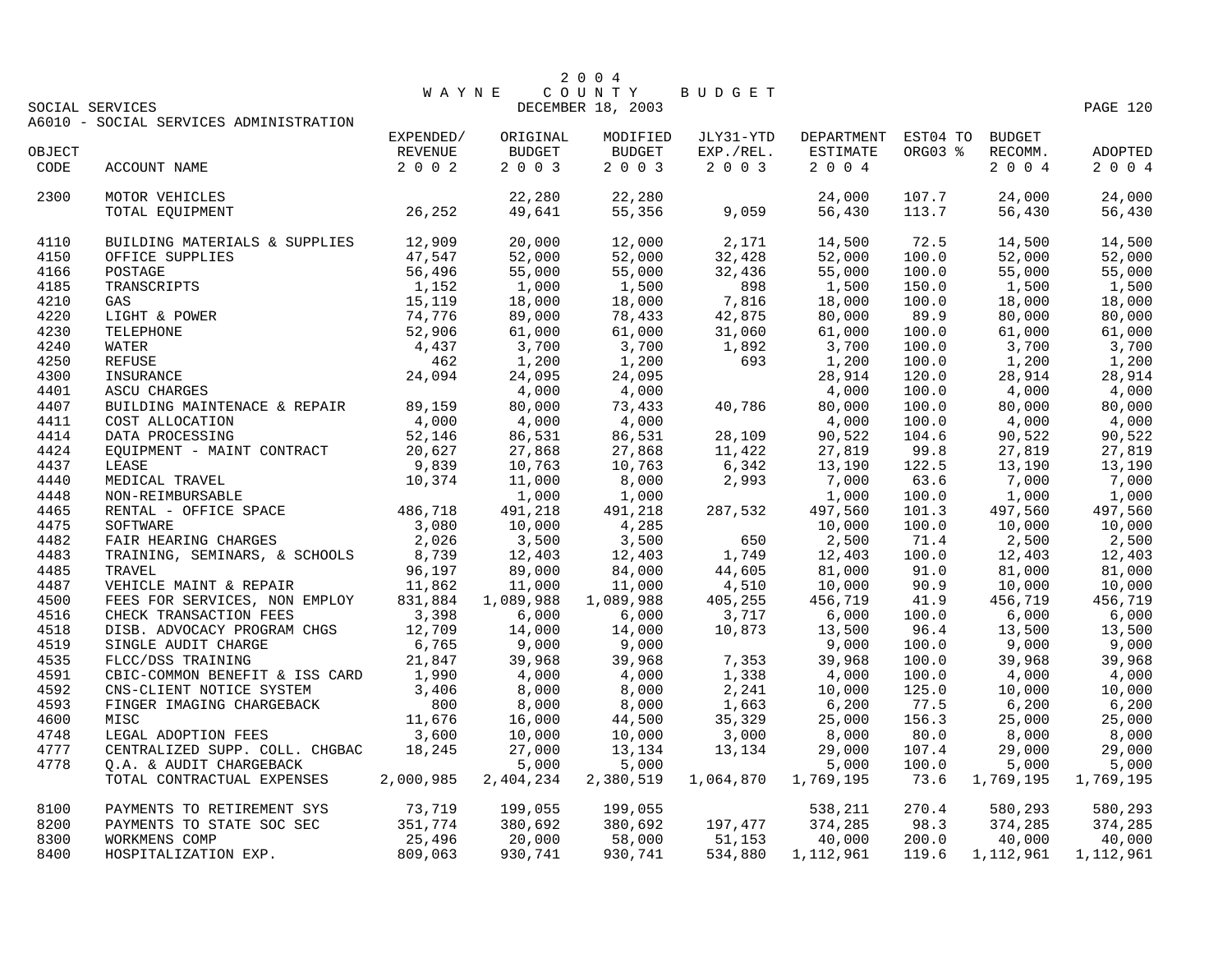|           |                                        |                |           | 2 0 0 4           |           |                   |          |               |           |
|-----------|----------------------------------------|----------------|-----------|-------------------|-----------|-------------------|----------|---------------|-----------|
|           |                                        | <b>WAYNE</b>   |           | COUNTY            | BUDGET    |                   |          |               |           |
|           | SOCIAL SERVICES                        |                |           | DECEMBER 18, 2003 |           |                   |          |               | PAGE 121  |
|           | A6010 - SOCIAL SERVICES ADMINISTRATION |                |           |                   |           |                   |          |               |           |
|           |                                        | EXPENDED/      | ORIGINAL  | MODIFIED          | JLY31-YTD | <b>DEPARTMENT</b> | EST04 TO | <b>BUDGET</b> |           |
| OBJECT    |                                        | <b>REVENUE</b> | BUDGET    | <b>BUDGET</b>     | EXP./REL. | ESTIMATE          | ORG03 %  | RECOMM.       | ADOPTED   |
| CODE      | <b>ACCOUNT NAME</b>                    | 2 0 0 2        | 2 0 0 3   | 2 0 0 3           | 2 0 0 3   | 2 0 0 4           |          | 2 0 0 4       | 2 0 0 4   |
| 8402      | CASEWORKERS DENTAL                     | 361            | 1,458     | 1,458             | 166       | 729               | 50.0     | 729           | 729       |
| 8500      | UNEMPLOYMENT                           |                | 10,000    | 10,000            | 1,431     | 10,000            | 100.0    | 10,000        | 10,000    |
| 8600      | DISABILITY                             | 15,307         | 19,272    | 19,272            | 10,629    | 20,592            | 106.8    | 20,592        | 20,592    |
| 8901      | EMPLOYEE ASSISTANCE PROGRAM            | 2,038          | 2,008     | 2,008             | 2,007     | 2,081             | 103.6    | 2,081         | 2,081     |
|           | TOTAL EMPLOYEE BENEFITS                | 1,277,758      | 1,563,226 | 1,601,226         | 797,743   | 2,098,859         | 134.3    | 2,140,941     | 2,140,941 |
|           | TOTAL A6010 APPROPRIATIONS             | 8,012,113      | 8,992,467 | 9,012,467         | 4,517,470 | 8,851,813         | 98.4     | 8,893,895     | 8,893,895 |
| REVENUES: |                                        |                |           |                   |           |                   |          |               |           |
| 1811      | FEDERAL INCENTIVES                     | 747            | 500       | 500               |           | 500               | 100.0    | 500           | 500       |
| 1880      | SOC. SERVICES RECOVERY CHARGES         | 4,387          |           |                   | 3,058     |                   |          |               |           |
| 1894      | SOC SER CHARGES                        | 8,232          | 4,500     | 24,500            | 23,864    | 4,500             | 100.0    | 4,500         | 4,500     |
| 2701      | PRIOR YEARS                            | 7,333          | 1,500     | 1,500             | 3,387     | 1,000             | 66.7     | 1,000         | 1,000     |
| 2770      | MISC REVENUES                          | 117            |           |                   | 78        |                   |          |               |           |
| 3610      | SOCIAL SERVICES ADMINISTRATION         | 915,776        | 1,132,488 | 1,132,488         | 952,201   | 1,294,891         | 114.3    | 1,305,412     | 1,305,412 |
| 3611      | FOOD STAMP PROGRAM                     | 350,623        | 330,000   | 330,000           | 95,417    | 300,000           | 90.9     | 300,000       | 300,000   |
| 4610      | SOCIAL SERVICES ADMINISTRATION         | 4,075,962      | 3,812,140 | 3,812,140         | 1,853,975 | 3,837,109         | 100.7    | 3,858,150     | 3,858,150 |
| 4611      | FOOD STAMP PROGRAM                     | 406,482        | 364,882   | 364,882           | 135,202   | 400,000           | 109.6    | 400,000       | 400,000   |
|           | TOTAL A6010 REVENUES                   | 5,769,659      | 5,646,010 | 5,666,010         | 3,067,182 | 5,838,000         | 103.4    | 5,869,562     | 5,869,562 |
|           | TOTAL COUNTY COST                      | 2, 242, 454    | 3,346,457 | 3,346,457         | 1,450,288 | 3,013,813         | 90.1     | 3,024,333     | 3,024,333 |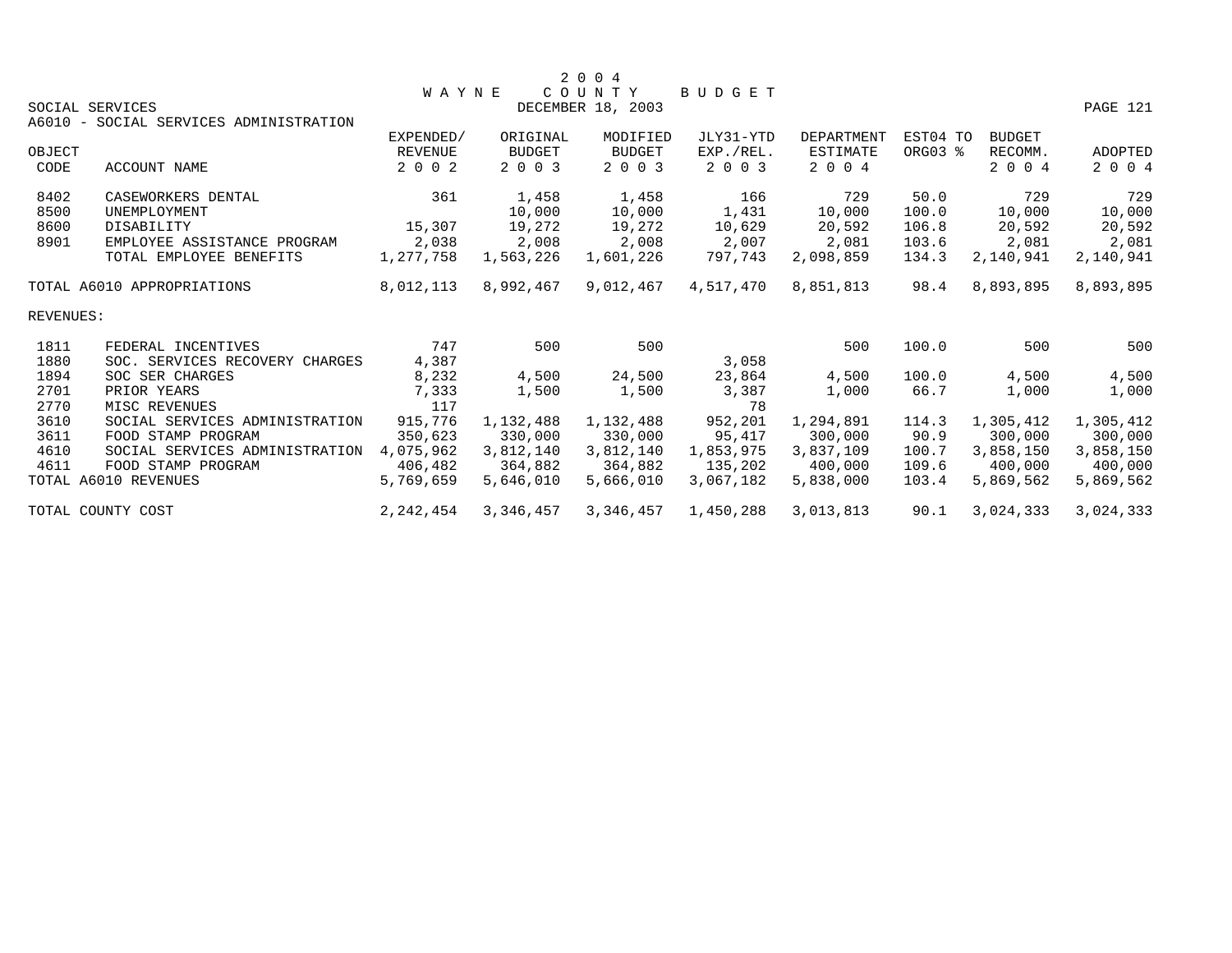|           |                            |                |               | 2 0 0 4           |           |            |          |               |           |
|-----------|----------------------------|----------------|---------------|-------------------|-----------|------------|----------|---------------|-----------|
|           |                            | <b>WAYNE</b>   |               | COUNTY            | BUDGET    |            |          |               |           |
|           | SOCIAL SERVICES            |                |               | DECEMBER 18, 2003 |           |            |          |               | PAGE 122  |
|           | A6055 - DAY CARE           |                |               |                   |           |            |          |               |           |
|           |                            | EXPENDED/      | ORIGINAL      | MODIFIED          | JLY31-YTD | DEPARTMENT | EST04 TO | <b>BUDGET</b> |           |
| OBJECT    |                            | <b>REVENUE</b> | <b>BUDGET</b> | <b>BUDGET</b>     | EXP./REL. | ESTIMATE   | ORG03 %  | RECOMM.       | ADOPTED   |
| CODE      | ACCOUNT NAME               | 2 0 0 2        | 2 0 0 3       | 2 0 0 3           | 2 0 0 3   | 2 0 0 4    |          | 2 0 0 4       | 2 0 0 4   |
|           | APPROPRIATIONS:            |                |               |                   |           |            |          |               |           |
| 4000      | CONTRACTUAL EXPENSES       | 1,005,814      | 965,000       | 965,000           | 649,883   | 1,100,000  | 114.0    | 1,100,000     | 1,100,000 |
|           | TOTAL CONTRACTUAL EXPENSES | 1,005,814      | 965,000       | 965,000           | 649,883   | 1,100,000  | 114.0    | 1,100,000     | 1,100,000 |
|           | TOTAL A6055 APPROPRIATIONS | 1,005,814      | 965,000       | 965,000           | 649,883   | 1,100,000  | 114.0    | 1,100,000     | 1,100,000 |
| REVENUES: |                            |                |               |                   |           |            |          |               |           |
| 1855      | REPAYMENT OF DAY CARE      | 1,094          | 100           | 100               | 404       | 200        | 200.0    | 200           | 200       |
| 3655      | REPAYMENT OF DAY CARE      | 975,050        | 925,484       | 925,484           | 512,064   | 1,060,384  | 114.6    | 1,060,384     | 1,060,384 |
|           | TOTAL A6055 REVENUES       | 976,144        | 925,584       | 925,584           | 512,468   | 1,060,584  | 114.6    | 1,060,584     | 1,060,584 |
|           | TOTAL COUNTY COST          | 29,670         | 39,416        | 39,416            | 137,415   | 39,416     | 100.0    | 39,416        | 39,416    |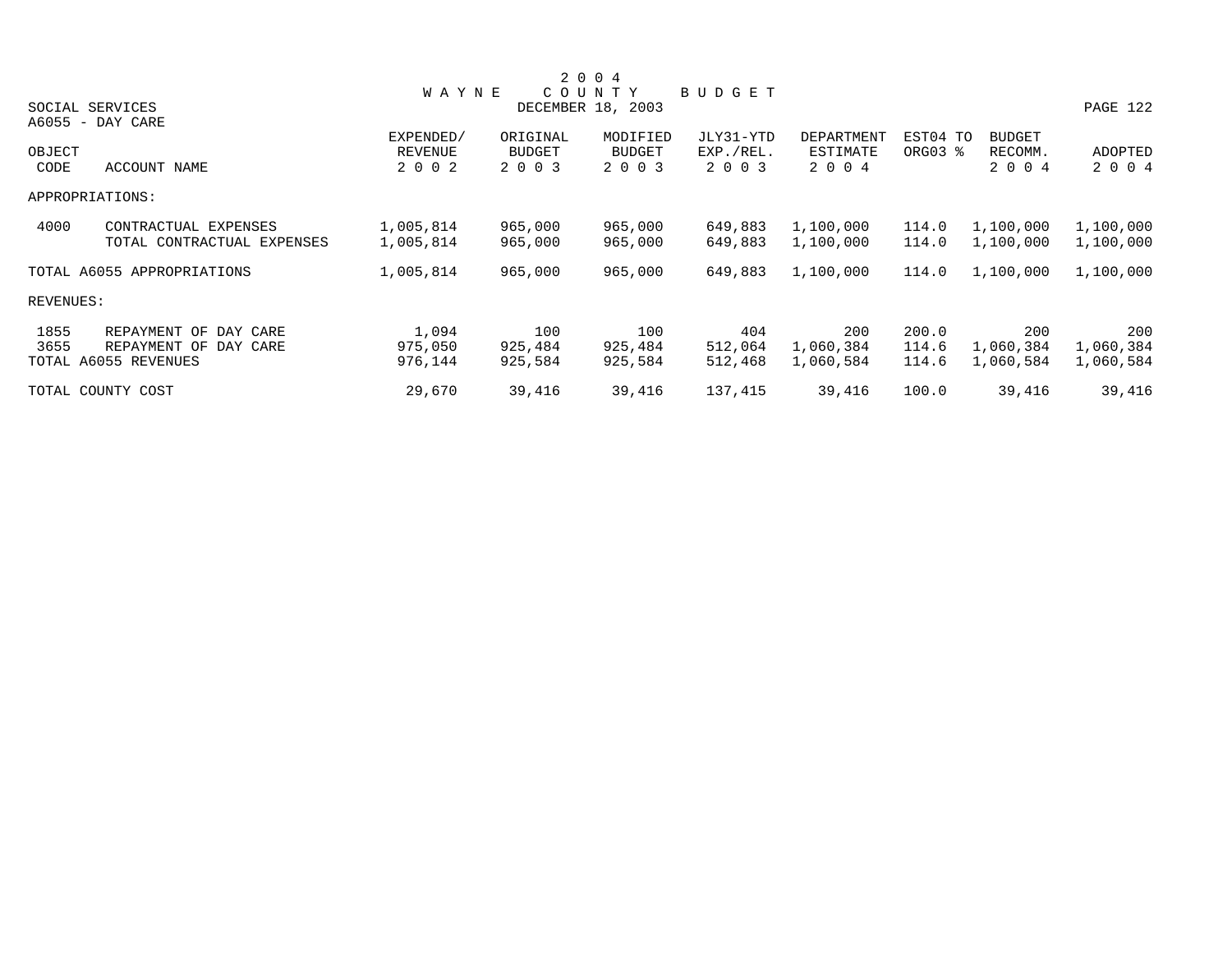|           |                                |              |          | 2 0 0 4           |           |            |          |               |          |
|-----------|--------------------------------|--------------|----------|-------------------|-----------|------------|----------|---------------|----------|
|           |                                | <b>WAYNE</b> |          | COUNTY            | BUDGET    |            |          |               |          |
|           | SOCIAL SERVICES                |              |          | DECEMBER 18, 2003 |           |            |          |               | PAGE 123 |
|           | A6070 - PURCHASE OF SERVICES   |              |          |                   |           |            |          |               |          |
|           |                                | EXPENDED/    | ORIGINAL | MODIFIED          | JLY31-YTD | DEPARTMENT | EST04 TO | <b>BUDGET</b> |          |
| OBJECT    |                                | REVENUE      | BUDGET   | <b>BUDGET</b>     | EXP./REL. | ESTIMATE   | ORG03 %  | RECOMM.       | ADOPTED  |
| CODE      | ACCOUNT NAME                   | 2 0 0 2      | 2 0 0 3  | 2 0 0 3           | 2 0 0 3   | 2 0 0 4    |          | 2 0 0 4       | 2 0 0 4  |
|           | APPROPRIATIONS:                |              |          |                   |           |            |          |               |          |
| 4637      | CHILD SEXUAL ABUSE TREATMENT   | 36,000       | 40,000   | 40,000            | 21,663    | 40,000     | 100.0    | 40,000        | 40,000   |
| 4755      | PREVENTIVE SVC. CHILD          | 168,417      | 235,586  | 233,586           | 124,587   | 245,586    | 104.2    | 245,586       | 245,586  |
| 4758      | NON-RES. DOM. VIOL. SERVICES   | 22,716       | 22,716   | 22,716            | 17,037    | 47,716     | 210.1    | 47,716        | 47,716   |
| 4779      | RES.DOM.VIOL.SERVICES          |              | 2,000    | 4,000             |           | 2,000      | 100.0    | 2,000         | 2,000    |
|           | TOTAL CONTRACTUAL EXPENSES     | 227,133      | 300,302  | 300,302           | 163,287   | 335,302    | 111.7    | 335,302       | 335,302  |
|           | TOTAL A6070 APPROPRIATIONS     | 227,133      | 300,302  | 300,302           | 163,287   | 335,302    | 111.7    | 335,302       | 335,302  |
| REVENUES: |                                |              |          |                   |           |            |          |               |          |
| 1870      | PURCH OF SERV/REPYMENT OF SERV | 80           |          |                   | 80        |            |          |               |          |
| 3670      | SERVICES FOR RECIPIENTS        | 1,689        | 5,679    | 5,679             |           | 95,014     | 1673.1   | 95,014        | 95,014   |
| 4670      | SERVICES FOR RECIPIENTS        | 157,331      | 210,811  | 210,811           | 81,807    | 179,126    | 85.0     | 179,126       | 179,126  |
|           | TOTAL A6070 REVENUES           | 159,100      | 216,490  | 216,490           | 81,887    | 274,140    | 126.6    | 274,140       | 274,140  |
|           | TOTAL COUNTY COST              | 68,033       | 83,812   | 83,812            | 81,400    | 61,162     | 73.0     | 61,162        | 61,162   |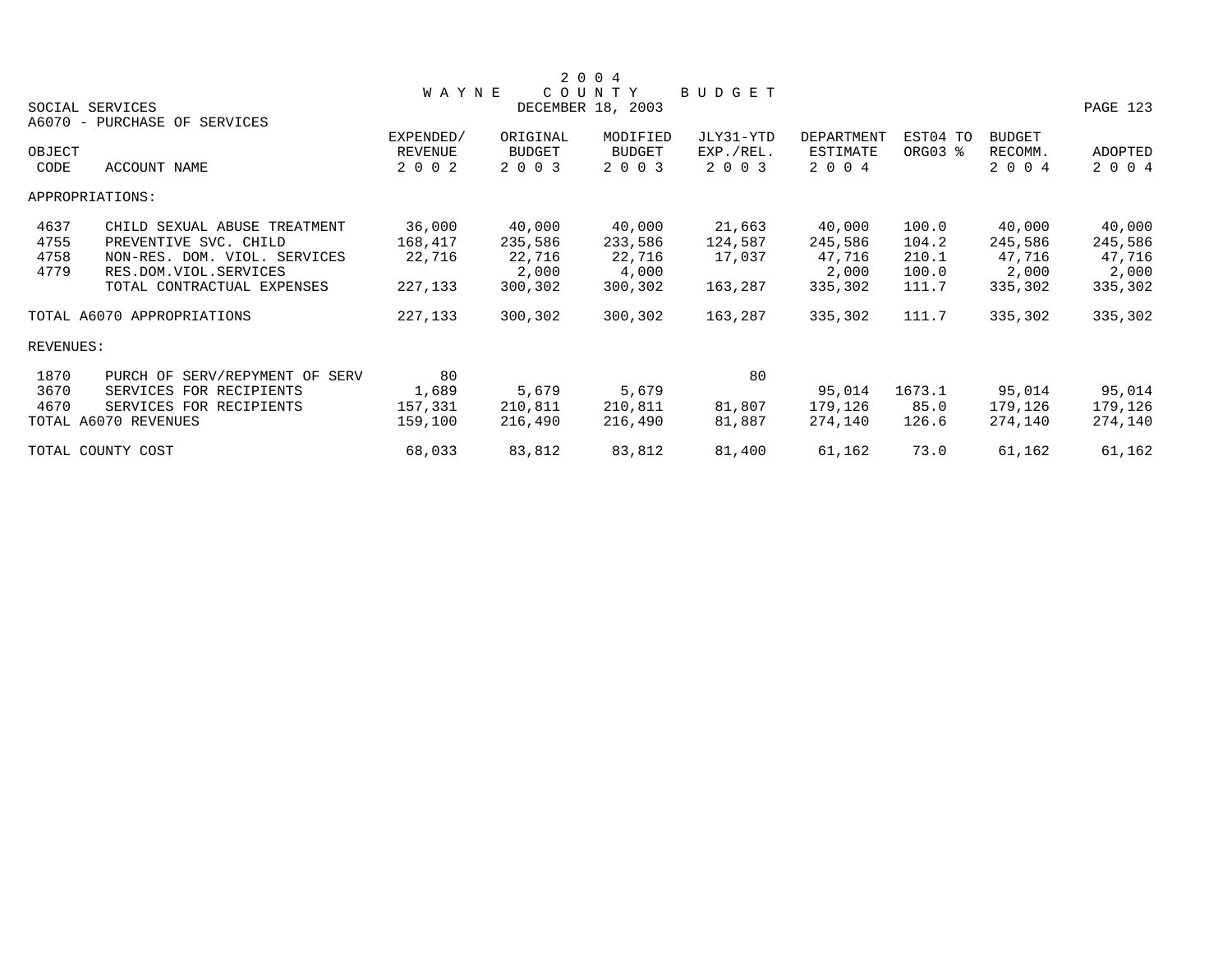|           |                            |                      |               | 2 0 0 4                   |           |                   |          |                          |            |
|-----------|----------------------------|----------------------|---------------|---------------------------|-----------|-------------------|----------|--------------------------|------------|
|           |                            | <b>WAYNE</b>         |               | COUNTY                    | BUDGET    |                   |          |                          |            |
|           | SOCIAL SERVICES            |                      |               | DECEMBER 18, 2003         |           |                   |          |                          | PAGE 124   |
|           | A6101 - MEDICAL ASSISTANCE |                      | ORIGINAL      |                           | JLY31-YTD | <b>DEPARTMENT</b> | EST04 TO |                          |            |
| OBJECT    |                            | EXPENDED/<br>REVENUE | <b>BUDGET</b> | MODIFIED<br><b>BUDGET</b> | EXP./REL. | ESTIMATE          | ORG03 %  | <b>BUDGET</b><br>RECOMM. | ADOPTED    |
| CODE      | ACCOUNT NAME               | 2 0 0 2              | 2 0 0 3       | 2 0 0 3                   | 2 0 0 3   | 2 0 0 4           |          | 2 0 0 4                  | 2 0 0 4    |
|           | APPROPRIATIONS:            |                      |               |                           |           |                   |          |                          |            |
| 4000      | CONTRACTUAL EXPENSES       | 109,429              | 100,000       | 100,000                   | 46,683    | 90,000            | 90.0     | 90,000                   | 90,000     |
|           | TOTAL CONTRACTUAL EXPENSES | 109,429              | 100,000       | 100,000                   | 46,683    | 90,000            | 90.0     | 90,000                   | 90,000     |
|           | TOTAL A6101 APPROPRIATIONS | 109,429              | 100,000       | 100,000                   | 46,683    | 90,000            | 90.0     | 90,000                   | 90,000     |
| REVENUES: |                            |                      |               |                           |           |                   |          |                          |            |
| 1801      | MEDICAL ASSISTANCE         | 456,670              | 425,000       | 425,000                   | 262,684   | 425,000           | 100.0    | 425,000                  | 425,000    |
| 3601      | MEDICAL ASSISTANCE         | $271,954-$           | $106, 250 -$  | $106, 250 -$              | 63,208-   | $108,750-$        | 102.4    | $108,750-$               | $108,750-$ |
| 4601      | MEDICAL ASSISTANCE         | 84,175               | 162,500-      | $162,500-$                | 103,675-  | $167,500-$        | 103.1    | $167,500-$               | $167,500-$ |
|           | TOTAL A6101 REVENUES       | 268,891              | 156,250       | 156,250                   | 95,801    | 148,750           | 95.2     | 148,750                  | 148,750    |
|           | TOTAL COUNTY COST          | $159, 462 -$         | $56,250-$     | $56,250-$                 | 49,118-   | $58,750-$         | 104.4    | $58,750-$                | $58,750-$  |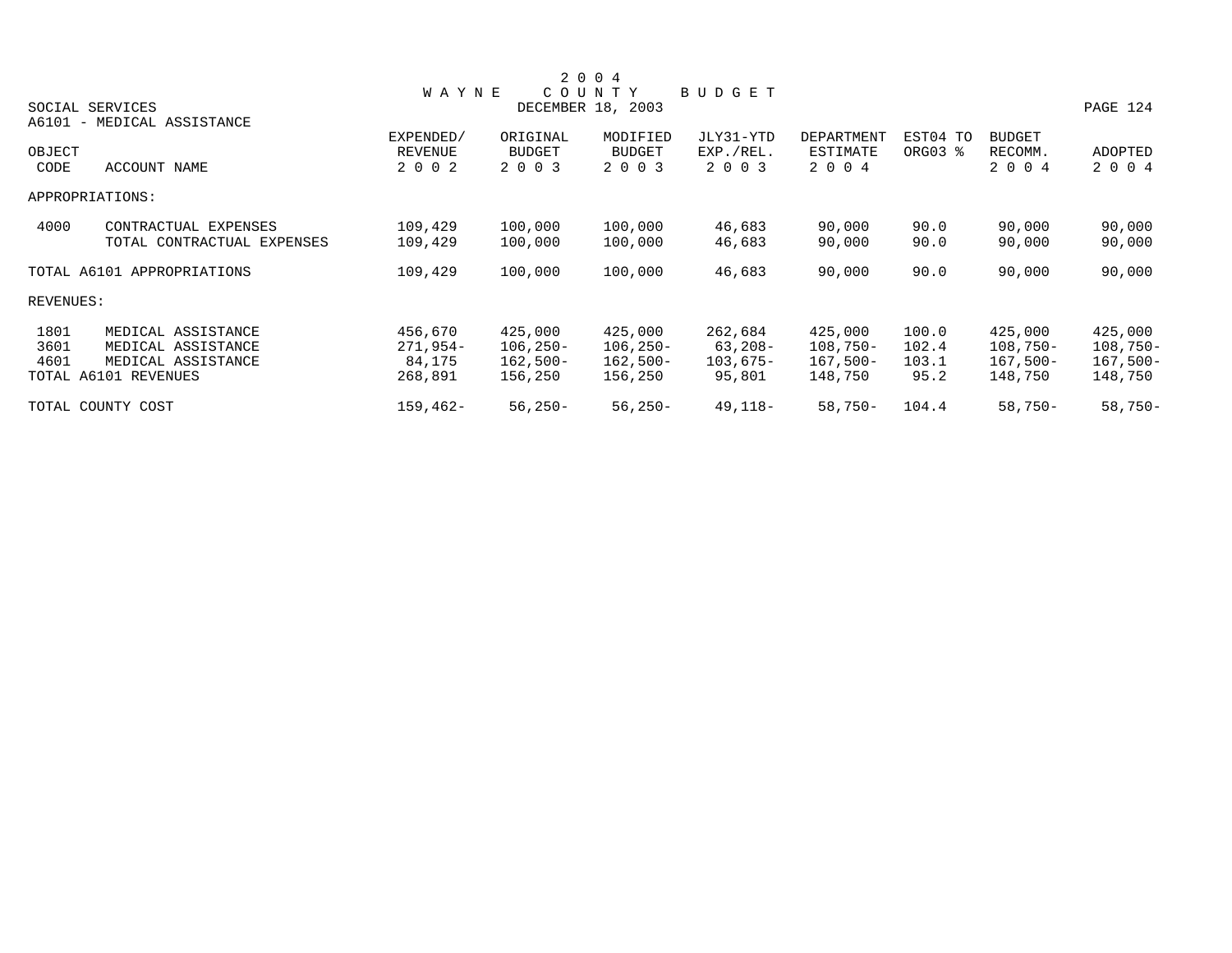|           |                                 |                       |                                        | 2 0 0 4           |           |                      |          |                  |            |
|-----------|---------------------------------|-----------------------|----------------------------------------|-------------------|-----------|----------------------|----------|------------------|------------|
|           |                                 | <b>WAYNE</b>          |                                        | COUNTY            | BUDGET    |                      |          |                  |            |
|           | SOCIAL SERVICES                 |                       |                                        | DECEMBER 18, 2003 |           |                      |          |                  | PAGE 125   |
|           | A6102 - MMIS MEDICAL ASSISTANCE |                       |                                        |                   |           |                      |          |                  |            |
|           |                                 | EXPENDED/             | ORIGINAL                               | MODIFIED          | JLY31-YTD | DEPARTMENT           | EST04 TO | <b>BUDGET</b>    |            |
| OBJECT    |                                 | <b>REVENUE</b>        | <b>BUDGET</b>                          | BUDGET            | EXP./REL. | ESTIMATE             | ORG03 %  | RECOMM.          | ADOPTED    |
| CODE      | ACCOUNT NAME                    | 2 0 0 2               | 2 0 0 3                                | 2 0 0 3           | 2 0 0 3   | 2 0 0 4              |          | 2 0 0 4          | 2 0 0 4    |
|           | APPROPRIATIONS:                 |                       |                                        |                   |           |                      |          |                  |            |
| 4000      | CONTRACTUAL EXPENSES            | 21,309,749            | 12,302,233                             | 12,302,233        | 7,020,807 | 14,894,313           |          | 121.1 14,894,313 | 14,894,313 |
|           | TOTAL CONTRACTUAL EXPENSES      | 21,309,749 12,302,233 |                                        | 12,302,233        | 7,020,807 | 14,894,313           |          | 121.1 14,894,313 | 14,894,313 |
|           | TOTAL A6102 APPROPRIATIONS      |                       | 21, 309, 749 12, 302, 233 12, 302, 233 |                   | 7,020,807 | 14,894,313           |          | 121.1 14,894,313 | 14,894,313 |
| REVENUES: |                                 |                       |                                        |                   |           |                      |          |                  |            |
| 1802      | SOC SER MMIS                    | 5,975,953             |                                        |                   |           |                      |          |                  |            |
| 3602      | MA/MENTALLY DISABLED            | 6,700,070             | 2,586,792                              | 2,586,792         | 1,481,992 | 2,108,594            | 81.5     | 2,108,594        | 2,108,594  |
|           | TOTAL A6102 REVENUES            | 12,676,023            | 2,586,792                              | 2,586,792         | 1,481,992 | 2,108,594            | 81.5     | 2,108,594        | 2,108,594  |
|           | TOTAL COUNTY COST               | 8,633,726             | 9,715,441                              | 9,715,441         |           | 5,538,815 12,785,719 |          | 131.6 12,785,719 | 12,785,719 |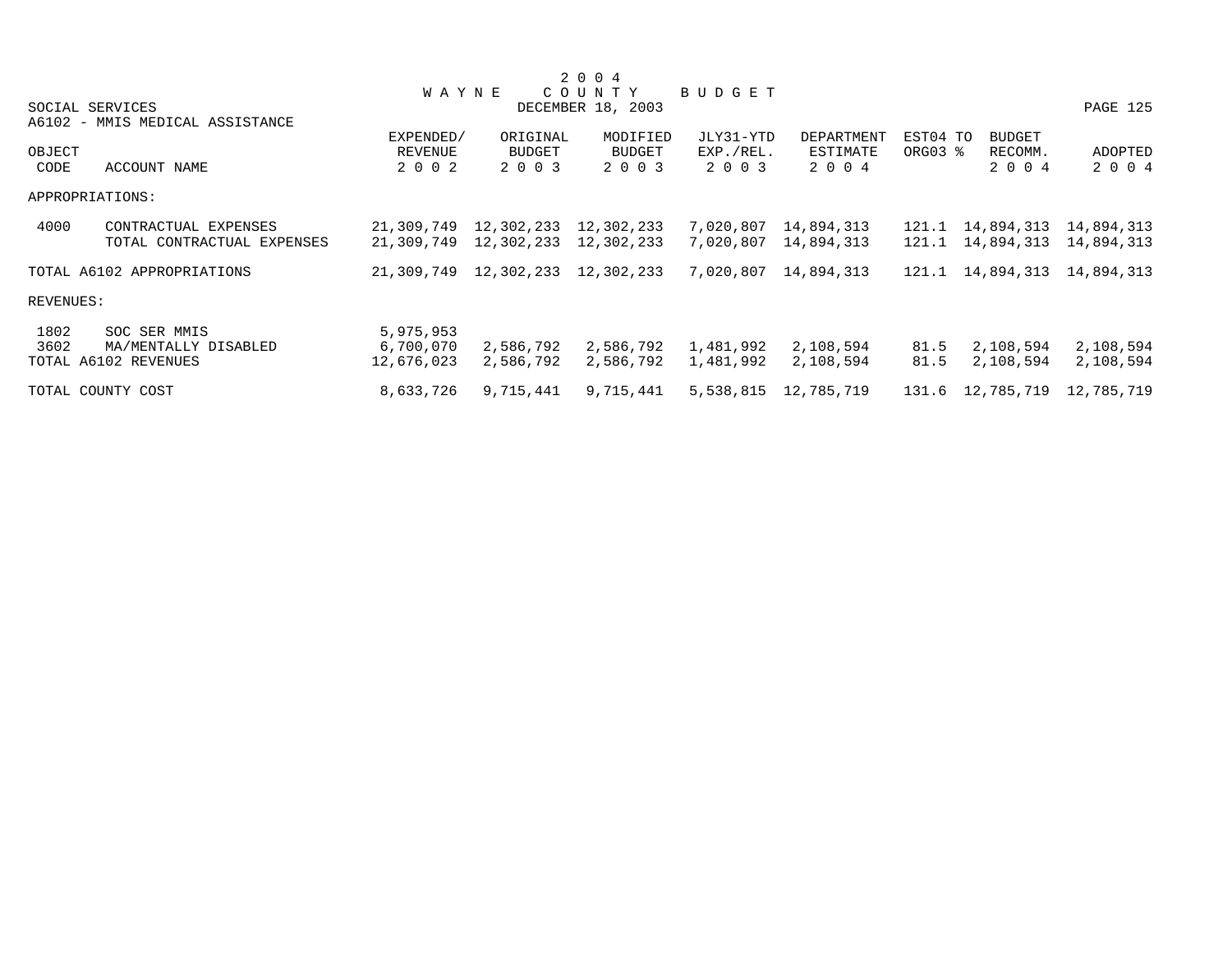|           |                            |              |               | 2 0 0 4           |           |            |          |               |          |
|-----------|----------------------------|--------------|---------------|-------------------|-----------|------------|----------|---------------|----------|
|           |                            | <b>WAYNE</b> |               | COUNTY            | BUDGET    |            |          |               |          |
|           | SOCIAL SERVICES            |              |               | DECEMBER 18, 2003 |           |            |          |               | PAGE 126 |
|           | A6106 - FAMILY TYPE HOMES  |              |               |                   |           |            |          |               |          |
|           |                            | EXPENDED/    | ORIGINAL      | MODIFIED          | JLY31-YTD | DEPARTMENT | EST04 TO | <b>BUDGET</b> |          |
| OBJECT    |                            | REVENUE      | <b>BUDGET</b> | <b>BUDGET</b>     | EXP./REL. | ESTIMATE   | ORG03 %  | RECOMM.       | ADOPTED  |
| CODE      | ACCOUNT NAME               | 2 0 0 2      | 2 0 0 3       | 2 0 0 3           | 2 0 0 3   | 2 0 0 4    |          | 2 0 0 4       | 2 0 0 4  |
|           | APPROPRIATIONS:            |              |               |                   |           |            |          |               |          |
| 4000      | CONTRACTUAL EXPENSES       | 500          | 500           | 500               | 250       | 500        | 100.0    | 500           | 500      |
|           | TOTAL CONTRACTUAL EXPENSES | 500          | 500           | 500               | 250       | 500        | 100.0    | 500           | 500      |
|           | TOTAL A6106 APPROPRIATIONS | 500          | 500           | 500               | 250       | 500        | 100.0    | 500           | 500      |
| REVENUES: |                            |              |               |                   |           |            |          |               |          |
| 3606      | SPECIAL NEEDS PROGRAM      | 500          | 500           | 500               | 250       | 500        | 100.0    | 500           | 500      |
|           | TOTAL A6106 REVENUES       | 500          | 500           | 500               | 250       | 500        | 100.0    | 500           | 500      |

TOTAL COUNTY COST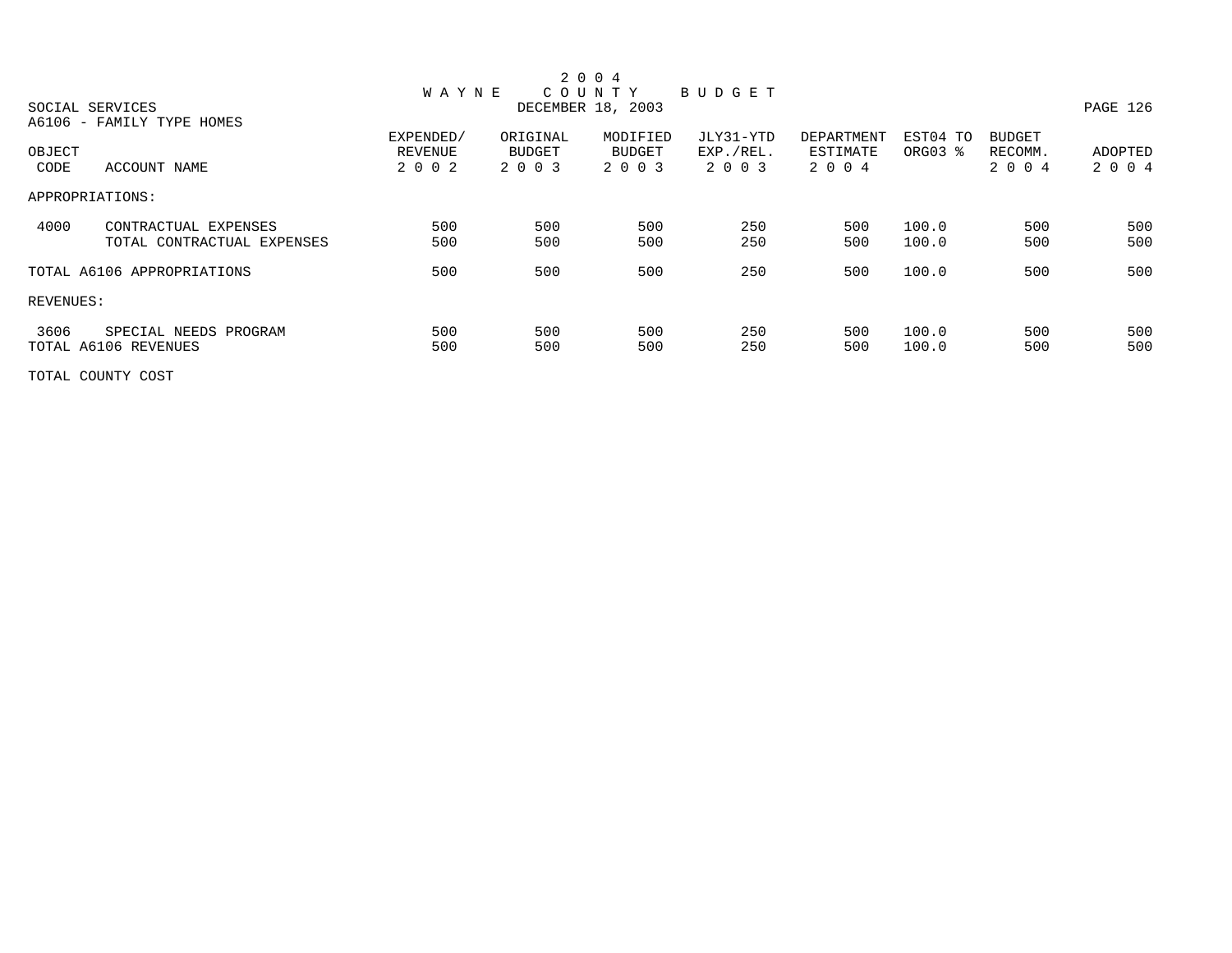|                              | SOCIAL SERVICES<br>A6109 - FAMILY ASSISTANCE                                                            | <b>WAYNE</b>                                           |                                                        | 2 0 0 4<br>COUNTY<br>DECEMBER 18, 2003                 | <b>BUDGET</b>                                        |                                                        |                                          |                                                        | PAGE 127                                               |  |
|------------------------------|---------------------------------------------------------------------------------------------------------|--------------------------------------------------------|--------------------------------------------------------|--------------------------------------------------------|------------------------------------------------------|--------------------------------------------------------|------------------------------------------|--------------------------------------------------------|--------------------------------------------------------|--|
| OBJECT<br>CODE               | ACCOUNT NAME                                                                                            | EXPENDED/<br><b>REVENUE</b><br>2 0 0 2                 | ORIGINAL<br><b>BUDGET</b><br>2 0 0 3                   | MODIFIED<br><b>BUDGET</b><br>2 0 0 3                   | JLY31-YTD<br>EXP./REL.<br>2 0 0 3                    | DEPARTMENT<br>ESTIMATE<br>2 0 0 4                      | EST04 TO<br>ORG03 %                      | <b>BUDGET</b><br>RECOMM.<br>2 0 0 4                    | ADOPTED<br>2 0 0 4                                     |  |
|                              | APPROPRIATIONS:                                                                                         |                                                        |                                                        |                                                        |                                                      |                                                        |                                          |                                                        |                                                        |  |
| 4710<br>4720<br>4722<br>4799 | FAMILY ASSISTANCE<br>EAF - VENDOR<br>$EAF-FC$<br>FA DISREGARD<br>TOTAL CONTRACTUAL EXPENSES             | 1,689,311<br>45,501<br>1,541,946<br>3, 276, 758        | 1,815,000<br>45,000<br>1,600,000<br>2,000<br>3,462,000 | 1,815,000<br>45,000<br>1,600,000<br>2,000<br>3,462,000 | 1,077,276<br>28,300<br>625,490<br>1,731,066          | 2,231,973<br>46,000<br>1,200,000<br>2,000<br>3,479,973 | 123.0<br>102.2<br>75.0<br>100.0<br>100.5 | 2,231,973<br>46,000<br>1,200,000<br>2,000<br>3,479,973 | 2,231,973<br>46,000<br>1,200,000<br>2,000<br>3,479,973 |  |
|                              | TOTAL A6109 APPROPRIATIONS                                                                              | 3, 276, 758                                            | 3,462,000                                              | 3,462,000                                              | 1,731,066                                            | 3,479,973                                              | 100.5                                    | 3,479,973                                              | 3,479,973                                              |  |
| <b>REVENUES:</b>             |                                                                                                         |                                                        |                                                        |                                                        |                                                      |                                                        |                                          |                                                        |                                                        |  |
| 1809<br>1811<br>3609<br>4609 | REPAYMENT OF FA<br>FEDERAL INCENTIVES<br>FAMILY ASSISTANCE<br>FAMILY ASSISTANCE<br>TOTAL A6109 REVENUES | 300,392<br>95,104<br>544,848<br>2,180,599<br>3,120,943 | 335,000<br>97,000<br>638,540<br>1,654,264<br>2,724,804 | 335,000<br>97,000<br>638,540<br>1,654,264<br>2,724,804 | 242,127<br>48,820<br>272,941<br>789,413<br>1,353,301 | 335,000<br>70,000<br>564,493<br>2,088,987<br>3,058,480 | 100.0<br>72.2<br>88.4<br>126.3<br>112.2  | 335,000<br>70,000<br>564,493<br>2,088,987<br>3,058,480 | 335,000<br>70,000<br>564,493<br>2,088,987<br>3,058,480 |  |
|                              | TOTAL COUNTY COST                                                                                       | 155,815                                                | 737,196                                                | 737,196                                                | 377,765                                              | 421,493                                                | 57.2                                     | 421,493                                                | 421,493                                                |  |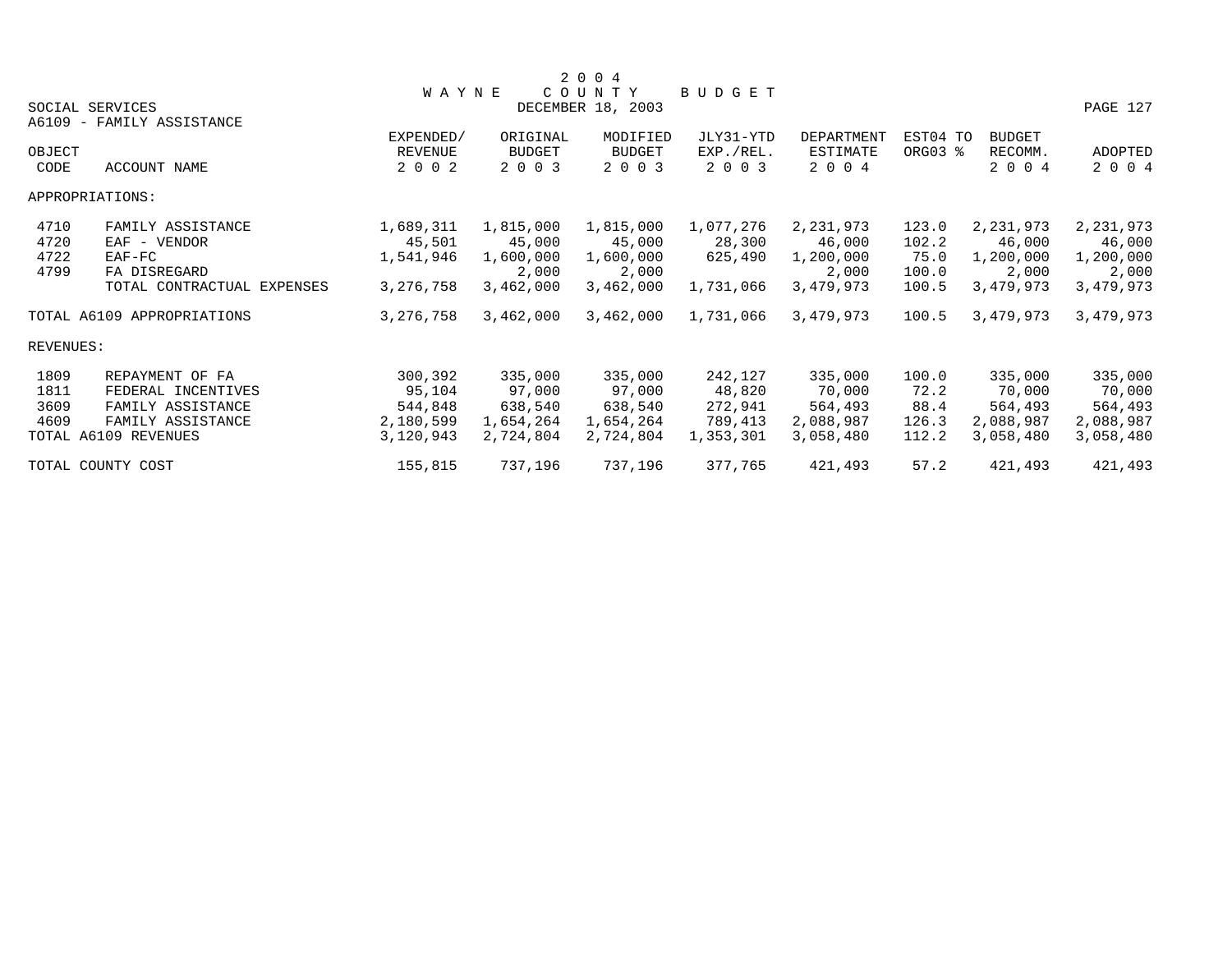|           |                                |                |               | 2 0 0 4           |               |            |          |               |           |
|-----------|--------------------------------|----------------|---------------|-------------------|---------------|------------|----------|---------------|-----------|
|           |                                | <b>WAYNE</b>   |               | COUNTY            | <b>BUDGET</b> |            |          |               |           |
|           | SOCIAL SERVICES                |                |               | DECEMBER 18, 2003 |               |            |          |               | PAGE 128  |
|           | A6119 - SOC SERV FOSTER CARE   |                |               |                   |               |            |          |               |           |
|           |                                | EXPENDED/      | ORIGINAL      | MODIFIED          | JLY31-YTD     | DEPARTMENT | EST04 TO | <b>BUDGET</b> |           |
| OBJECT    |                                | <b>REVENUE</b> | <b>BUDGET</b> | <b>BUDGET</b>     | EXP./REL.     | ESTIMATE   | ORG03 %  | RECOMM.       | ADOPTED   |
| CODE      | ACCOUNT NAME                   | 2 0 0 2        | 2 0 0 3       | 2 0 0 3           | 2 0 0 3       | 2 0 0 4    |          | 2004          | 2 0 0 4   |
|           | APPROPRIATIONS:                |                |               |                   |               |            |          |               |           |
| 4713      | $IV-E$                         | 359,503        | 450,000       | 450,000           | 172,347       | 350,000    | 77.8     | 350,000       | 350,000   |
| 4714      | IV-E JD/PINS                   | 268,876        | 285,000       | 285,000           | 195,707       | 459,000    | 161.1    | 459,000       | 459,000   |
| 4742      | RESIDENTIAL TREATMENT FACILITY |                | 10,000        | 10,000            |               | 5,000      | 50.0     | 5,000         | 5,000     |
| 4743      | COH MAINTENANCE                | 147,150        | 260,000       | 260,000           | 164,287       | 847,000    | 325.8    | 647,000       | 647,000   |
| 4744      | ADOPTION SUBSIDY IV-E          | 403,716        | 415,000       | 415,000           | 276,768       | 548,000    | 132.0    | 548,000       | 548,000   |
| 4745      | ADOPTION SUBSIDY               | 35,123         | 55,000        | 55,000            |               | 100,000    | 181.8    | 100,000       | 100,000   |
| 4747      | MEDICAL ADOPTION SUBSIDY       |                | 1,000         | 1,000             |               | 1,000      | 100.0    | 1,000         | 1,000     |
|           | TOTAL CONTRACTUAL EXPENSES     | 1,214,368      | 1,476,000     | 1,476,000         | 809,109       | 2,310,000  | 156.5    | 2,110,000     | 2,110,000 |
|           | TOTAL A6119 APPROPRIATIONS     | 1,214,368      | 1,476,000     | 1,476,000         | 809,109       | 2,310,000  | 156.5    | 2,110,000     | 2,110,000 |
| REVENUES: |                                |                |               |                   |               |            |          |               |           |
| 1819      | SOC SER FOSTER CARE            | 65,047         | 70,000        | 70,000            | 41,718        | 68,000     | 97.1     | 68,000        | 68,000    |
| 3619      | FOSTER CARE/HANDICAPPED CHLDRN | 406,550        | 568,977       | 568,977           | 225,666       | 720,850    | 126.7    | 720,850       | 720,850   |
| 3661      | FAM & CHILDREN BLOCK GRANT     | 153,363        |               |                   |               |            |          |               |           |
| 4619      | FED AID FOSTER CARE            | 361,420        | 478,500       | 478,500           | 193,588       | 467,510    | 97.7     | 467,510       | 467,510   |
|           | TOTAL A6119 REVENUES           | 986,380        | 1,117,477     | 1,117,477         | 460,972       | 1,256,360  | 112.4    | 1,256,360     | 1,256,360 |
|           | TOTAL COUNTY COST              | 227,988        | 358,523       | 358,523           | 348,137       | 1,053,640  | 293.9    | 853,640       | 853,640   |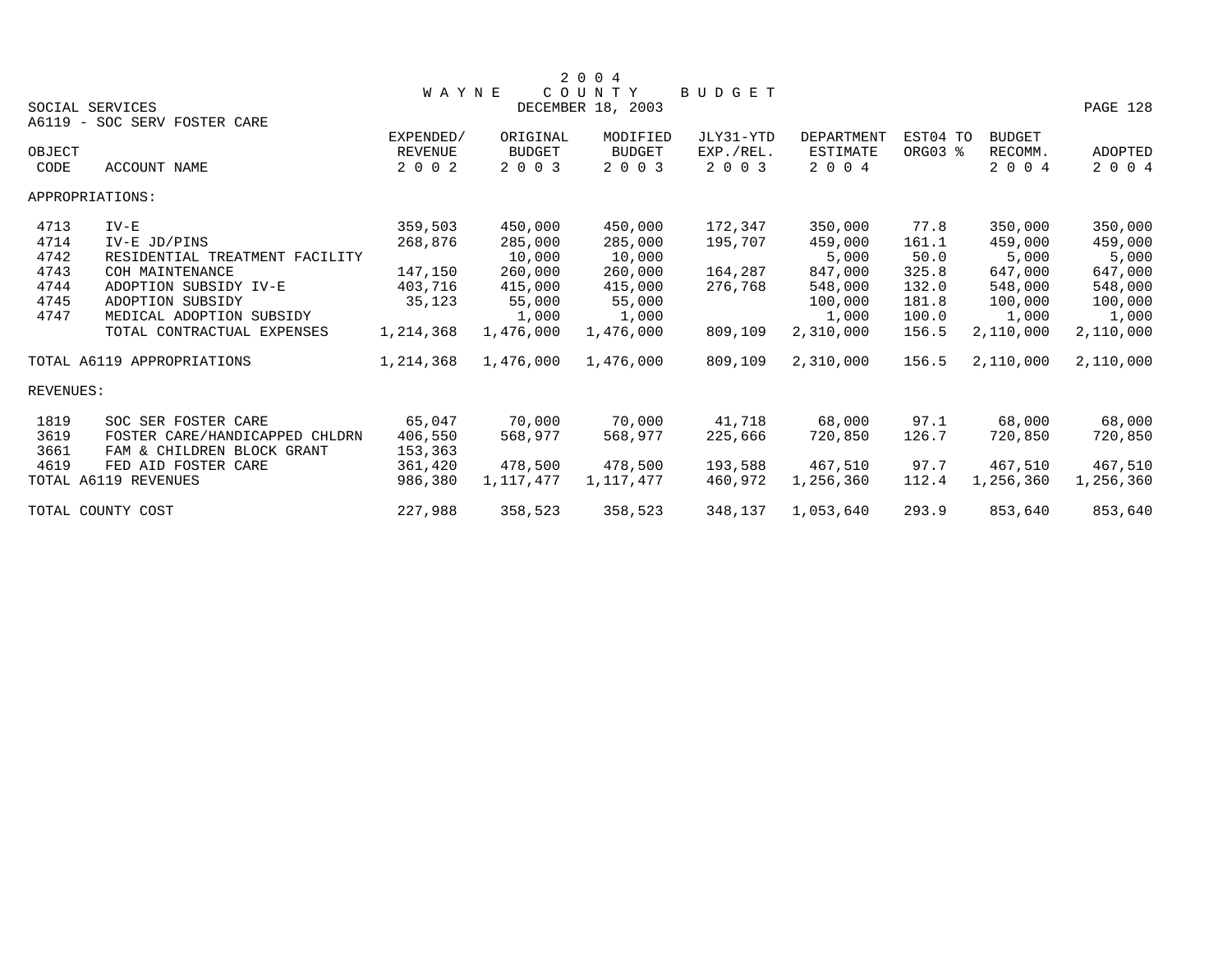|                 |                                |              |               | 2 0 0 4           |           |            |          |               |                |
|-----------------|--------------------------------|--------------|---------------|-------------------|-----------|------------|----------|---------------|----------------|
|                 |                                | <b>WAYNE</b> |               | COUNTY            | BUDGET    |            |          |               |                |
|                 | SOCIAL SERVICES                |              |               | DECEMBER 18, 2003 |           |            |          |               | PAGE 129       |
|                 | A6123 - JUV DELIQUENT CARE     |              |               |                   |           |            |          |               |                |
|                 |                                | EXPENDED/    | ORIGINAL      | MODIFIED          | JLY31-YTD | DEPARTMENT | EST04 TO | <b>BUDGET</b> |                |
| OBJECT          |                                | REVENUE      | <b>BUDGET</b> | <b>BUDGET</b>     | EXP./REL. | ESTIMATE   | ORG03 %  | RECOMM.       | <b>ADOPTED</b> |
| CODE            | ACCOUNT NAME                   | 2 0 0 2      | 2 0 0 3       | 2 0 0 3           | 2 0 0 3   | 2 0 0 4    |          | 2 0 0 4       | 2 0 0 4        |
| APPROPRIATIONS: |                                |              |               |                   |           |            |          |               |                |
| 4742            | RESIDENTIAL TREATMENT FACILITY |              | 2,000         | 2,000             |           | 2,000      | 100.0    | 2,000         | 2,000          |
| 4750            | SECURE DETENTION               | 654          | 10,000        | 10,000            | 1,314     | 8,000      | 80.0     | 8,000         | 8,000          |
| 4751            | NON-SECURE DETENTION           | 204,422      | 240,000       | 240,000           | 107,703   | 215,000    | 89.6     | 215,000       | 215,000        |
| 4752            | FOSTER CARE - JD               | 32,387       | 12,000        | 12,000            | 5,031     | 12,000     | 100.0    | 12,000        | 12,000         |
| 4753            | HOPEWELL                       | 149,650      | 190,000       | 190,000           | 65,395    | 160,000    | 84.2     | 160,000       | 160,000        |
|                 | TOTAL CONTRACTUAL EXPENSES     | 387,113      | 454,000       | 454,000           | 179,443   | 397,000    | 87.4     | 397,000       | 397,000        |
|                 | TOTAL A6123 APPROPRIATIONS     | 387,113      | 454,000       | 454,000           | 179,443   | 397,000    | 87.4     | 397,000       | 397,000        |
| REVENUES:       |                                |              |               |                   |           |            |          |               |                |
| 1823            | SOC SER JUVINILE DELIOUENT     | 615          |               |                   | 307       |            |          |               |                |
| 3623            | JUVENILE DELINQUENT CARE       | 173,558      | 227,000       | 227,000           | 85,537    | 198,500    | 87.4     | 198,500       | 198,500        |
|                 | TOTAL A6123 REVENUES           | 174,173      | 227,000       | 227,000           | 85,844    | 198,500    | 87.4     | 198,500       | 198,500        |
|                 | TOTAL COUNTY COST              | 212,940      | 227,000       | 227,000           | 93,599    | 198,500    | 87.4     | 198,500       | 198,500        |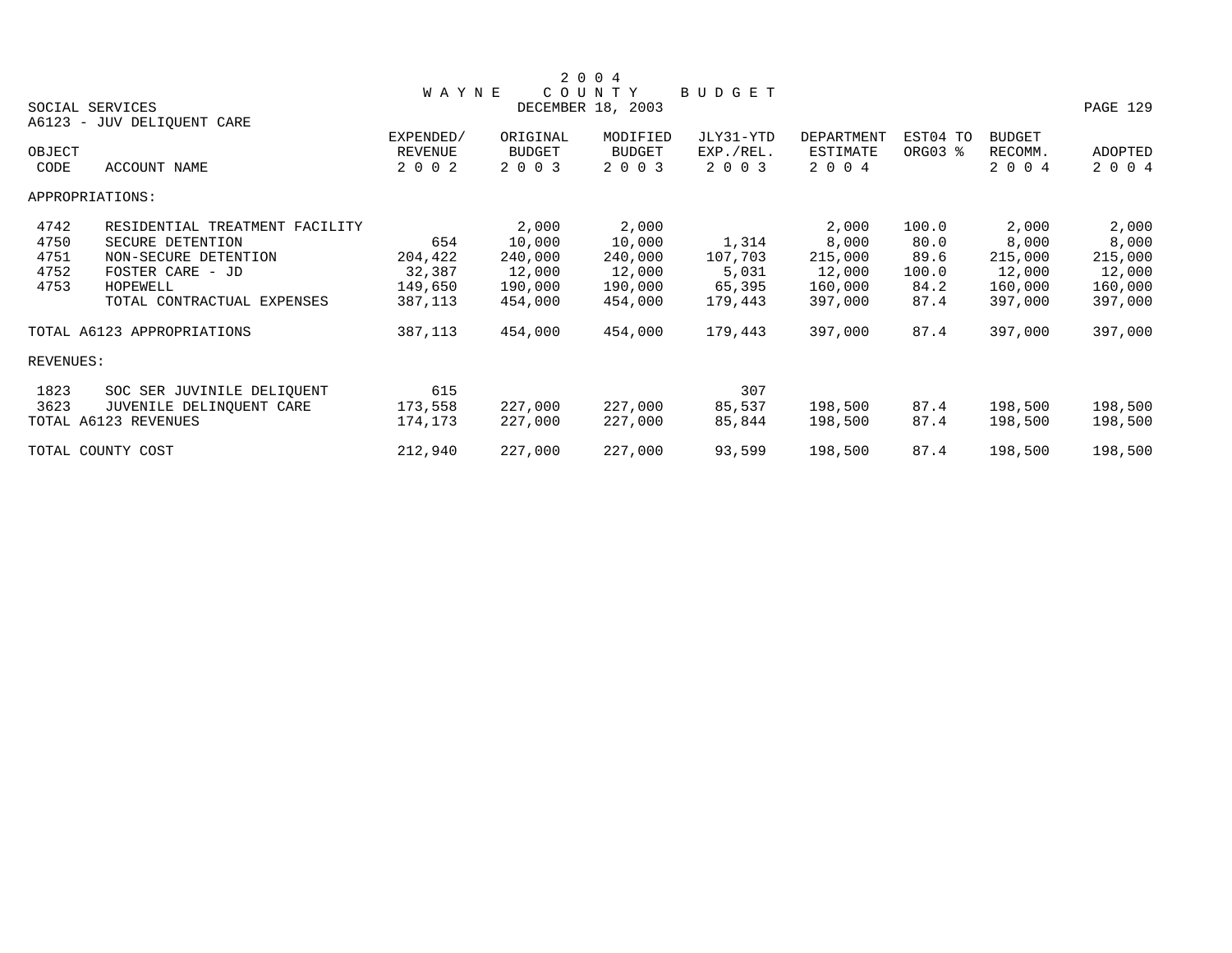|           |                               |              |               | 2 0 0 4           |           |            |          |               |          |
|-----------|-------------------------------|--------------|---------------|-------------------|-----------|------------|----------|---------------|----------|
|           |                               | <b>WAYNE</b> |               | COUNTY            | BUDGET    |            |          |               |          |
|           | SOCIAL SERVICES               |              |               | DECEMBER 18, 2003 |           |            |          |               | PAGE 130 |
|           | A6129 - STATE TRAINING SCHOOL |              |               |                   |           |            |          |               |          |
|           |                               | EXPENDED/    | ORIGINAL      | MODIFIED          | JLY31-YTD | DEPARTMENT | EST04 TO | <b>BUDGET</b> |          |
| OBJECT    |                               | REVENUE      | <b>BUDGET</b> | <b>BUDGET</b>     | EXP./REL. | ESTIMATE   | ORG03 %  | RECOMM.       | ADOPTED  |
| CODE      | ACCOUNT NAME                  | 2 0 0 2      | 2 0 0 3       | 2 0 0 3           | 2 0 0 3   | 2 0 0 4    |          | 2 0 0 4       | 2 0 0 4  |
|           | APPROPRIATIONS:               |              |               |                   |           |            |          |               |          |
| 4000      | CONTRACTUAL EXPENSES          | 805,252      | 625,000       | 625,000           | 210,823   | 790,000    | 126.4    | 790,000       | 790,000  |
|           | TOTAL CONTRACTUAL EXPENSES    | 805,252      | 625,000       | 625,000           | 210,823   | 790,000    | 126.4    | 790,000       | 790,000  |
|           | TOTAL A6129 APPROPRIATIONS    | 805,252      | 625,000       | 625,000           | 210,823   | 790,000    | 126.4    | 790,000       | 790,000  |
| REVENUES: |                               |              |               |                   |           |            |          |               |          |
| 1829      | STATE TRAINING SCHOOLS        | 13,851       | 12,000        | 12,000            | 7,294     | 11,000     | 91.7     | 11,000        | 11,000   |
|           | TOTAL A6129 REVENUES          | 13,851       | 12,000        | 12,000            | 7,294     | 11,000     | 91.7     | 11,000        | 11,000   |
|           | TOTAL COUNTY COST             | 791,401      | 613,000       | 613,000           | 203,529   | 779,000    | 127.1    | 779,000       | 779,000  |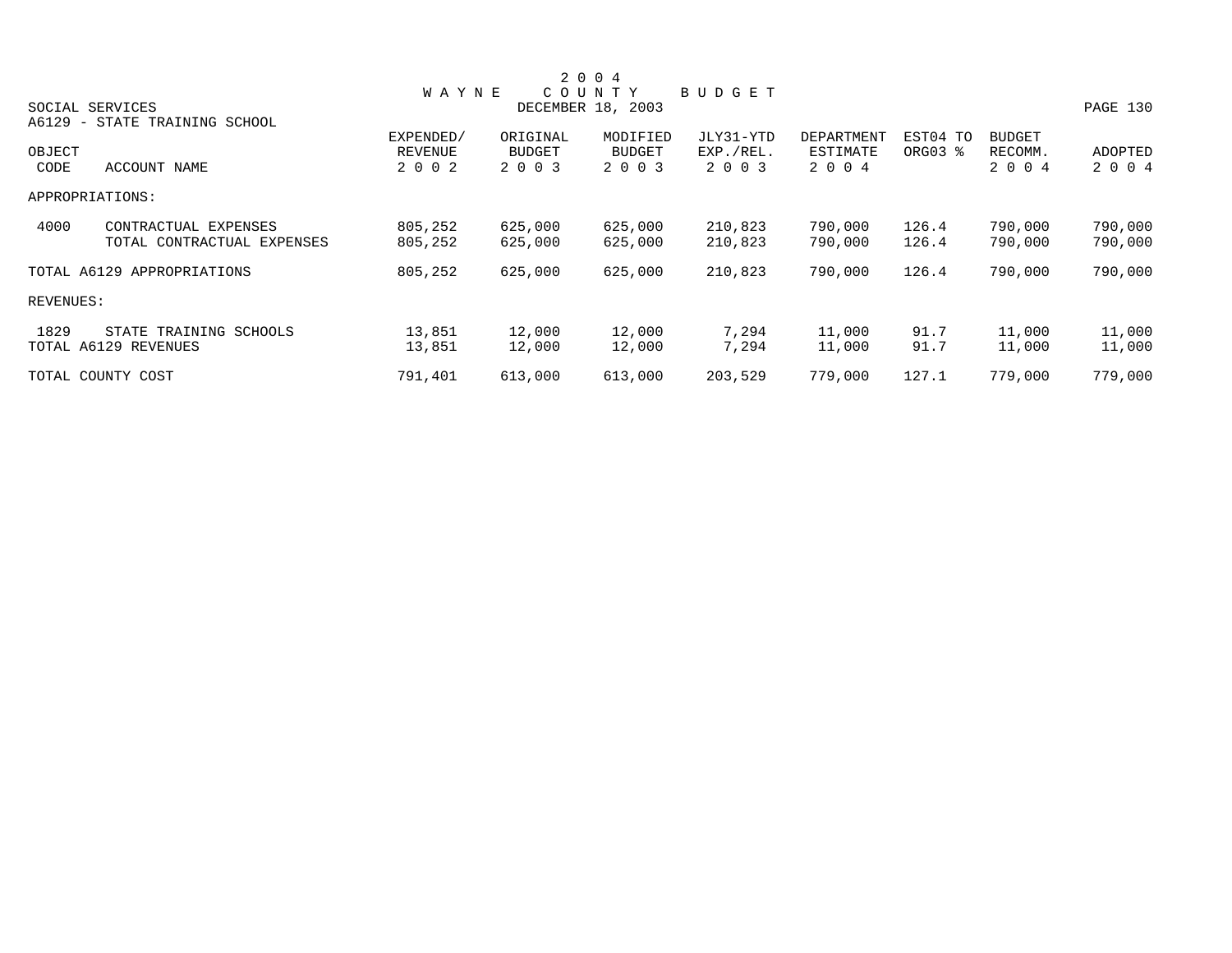|           |                            |              |           | 2 0 0 4           |           |            |          |               |           |
|-----------|----------------------------|--------------|-----------|-------------------|-----------|------------|----------|---------------|-----------|
|           |                            | <b>WAYNE</b> |           | COUNTY            | BUDGET    |            |          |               |           |
|           | SOCIAL SERVICES            |              |           | DECEMBER 18, 2003 |           |            |          |               | PAGE 131  |
|           | A6140 - SAFETY NET         |              |           |                   |           |            |          |               |           |
|           |                            | EXPENDED/    | ORIGINAL  | MODIFIED          | JLY31-YTD | DEPARTMENT | EST04 TO | <b>BUDGET</b> |           |
| OBJECT    |                            | REVENUE      | BUDGET    | <b>BUDGET</b>     | EXP./REL. | ESTIMATE   | ORG03 %  | RECOMM.       | ADOPTED   |
| CODE      | ACCOUNT NAME               | 2 0 0 2      | 2 0 0 3   | 2 0 0 3           | 2 0 0 3   | 2 0 0 4    |          | 2 0 0 4       | 2 0 0 4   |
|           | APPROPRIATIONS:            |              |           |                   |           |            |          |               |           |
| 4000      | CONTRACTUAL EXPENSES       | 1,112,484    | 1,425,600 | 1,425,600         | 906,034   | 1,972,050  | 138.3    | 1,972,050     | 1,972,050 |
|           | TOTAL CONTRACTUAL EXPENSES | 1,112,484    | 1,425,600 | 1,425,600         | 906,034   | 1,972,050  | 138.3    | 1,972,050     | 1,972,050 |
|           | TOTAL A6140 APPROPRIATIONS | 1,112,484    | 1,425,600 | 1,425,600         | 906,034   | 1,972,050  | 138.3    | 1,972,050     | 1,972,050 |
| REVENUES: |                            |              |           |                   |           |            |          |               |           |
| 1840      | REPAYMENT OF SN            | 182,963      | 120,000   | 120,000           | 93,541    | 120,000    | 100.0    | 120,000       | 120,000   |
| 3640      | SAFETY NETF                | 440,465      | 642,192   | 642,192           | 329,605   | 917,744    | 142.9    | 917,744       | 917,744   |
| 4640      | TANF B.G. TO S.N.          | 20,288       | 21,216    | 21,216            | 10,878    | 36,562     | 172.3    | 36,562        | 36,562    |
|           | TOTAL A6140 REVENUES       | 643,716      | 783,408   | 783,408           | 434,024   | 1,074,306  | 137.1    | 1,074,306     | 1,074,306 |
|           | TOTAL COUNTY COST          | 468,768      | 642,192   | 642,192           | 472,010   | 897,744    | 139.8    | 897,744       | 897,744   |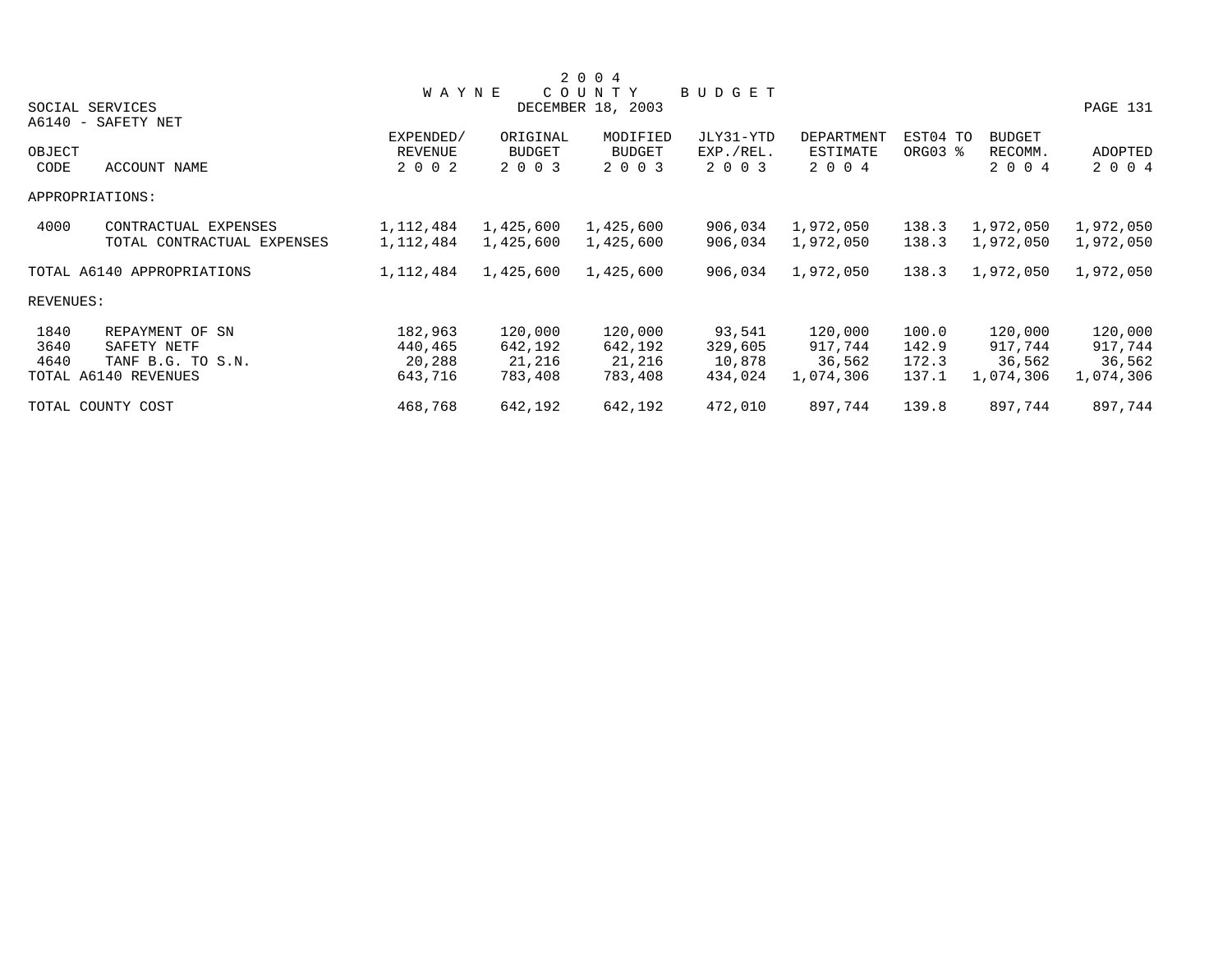|           |                                        |                |               | 2 0 0 4           |           |            |          |               |           |
|-----------|----------------------------------------|----------------|---------------|-------------------|-----------|------------|----------|---------------|-----------|
|           |                                        | <b>WAYNE</b>   |               | COUNTY            | BUDGET    |            |          |               |           |
|           | SOCIAL SERVICES                        |                |               | DECEMBER 18, 2003 |           |            |          |               | PAGE 132  |
|           | A6141 - HOME ENERGY ASSISTANCE PROGRAM |                |               |                   |           |            |          |               |           |
|           |                                        | EXPENDED/      | ORIGINAL      | MODIFIED          | JLY31-YTD | DEPARTMENT | EST04 TO | <b>BUDGET</b> |           |
| OBJECT    |                                        | <b>REVENUE</b> | <b>BUDGET</b> | BUDGET            | EXP./REL. | ESTIMATE   | ORG03 %  | RECOMM.       | ADOPTED   |
| CODE      | ACCOUNT NAME                           | 2 0 0 2        | 2 0 0 3       | 2 0 0 3           | 2 0 0 3   | 2 0 0 4    |          | 2 0 0 4       | 2 0 0 4   |
|           | APPROPRIATIONS:                        |                |               |                   |           |            |          |               |           |
| 4000      | CONTRACTUAL EXPENSES                   | 1,266,925      | 1,400,000     | 1,400,000         | 1,018,861 | 1,400,000  | 100.0    | 1,400,000     | 1,400,000 |
|           | TOTAL CONTRACTUAL EXPENSES             | 1,266,925      | 1,400,000     | 1,400,000         | 1,018,861 | 1,400,000  | 100.0    | 1,400,000     | 1,400,000 |
|           | TOTAL A6141 APPROPRIATIONS             | 1,266,925      | 1,400,000     | 1,400,000         | 1,018,861 | 1,400,000  | 100.0    | 1,400,000     | 1,400,000 |
| REVENUES: |                                        |                |               |                   |           |            |          |               |           |
| 1841      | HEAP                                   | 27,916         |               |                   | 34,501    |            |          |               |           |
| 4641      | HEAP                                   | 1,232,750      | 1,400,000     | 1,400,000         | 979,032   | 1,400,000  | 100.0    | 1,400,000     | 1,400,000 |
|           | TOTAL A6141 REVENUES                   | 1,260,666      | 1,400,000     | 1,400,000         | 1,013,533 | 1,400,000  | 100.0    | 1,400,000     | 1,400,000 |
|           | TOTAL COUNTY COST                      | 6,259          |               |                   | 5,328     |            |          |               |           |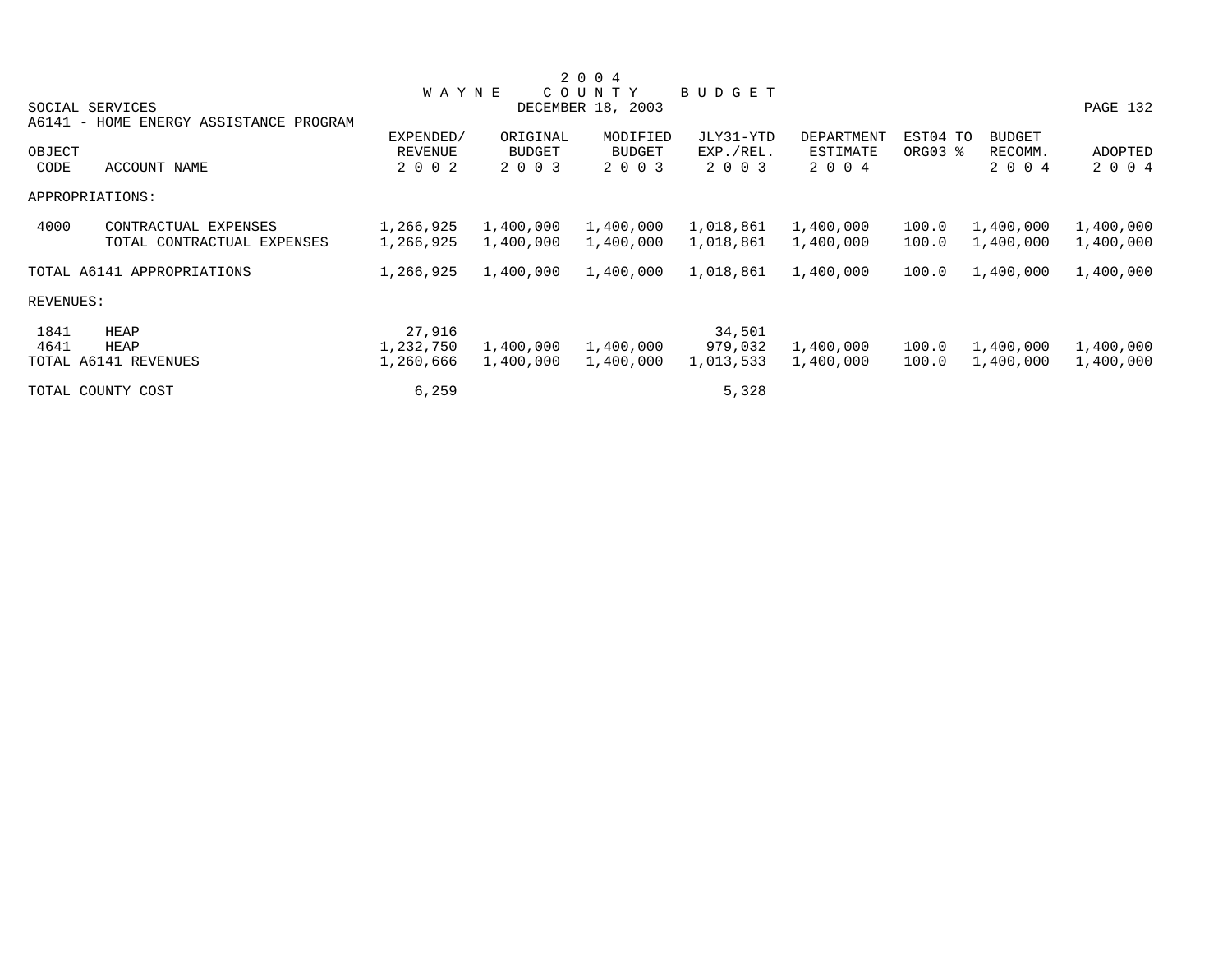|           |                                    |                |            | 2 0 0 4           |            |                   |          |               |            |
|-----------|------------------------------------|----------------|------------|-------------------|------------|-------------------|----------|---------------|------------|
|           |                                    | <b>WAYNE</b>   |            | COUNTY            | BUDGET     |                   |          |               |            |
|           | SOCIAL SERVICES                    |                |            | DECEMBER 18, 2003 |            |                   |          |               | PAGE 133   |
|           | A6142 - EMER ASSISTANCE FOR ADULTS |                |            |                   |            |                   |          |               |            |
|           |                                    | EXPENDED/      | ORIGINAL   | MODIFIED          | JLY31-YTD  | <b>DEPARTMENT</b> | EST04 TO | <b>BUDGET</b> |            |
| OBJECT    |                                    | <b>REVENUE</b> | BUDGET     | <b>BUDGET</b>     | EXP./REL.  | ESTIMATE          | ORG03 %  | RECOMM.       | ADOPTED    |
| CODE      | ACCOUNT NAME                       | 2 0 0 2        | 2 0 0 3    | 2 0 0 3           | 2 0 0 3    | 2 0 0 4           |          | 2 0 0 4       | 2 0 0 4    |
|           | APPROPRIATIONS:                    |                |            |                   |            |                   |          |               |            |
| 4000      | CONTRACTUAL EXPENSES               | 6,774          | 5,000      | 5,000             | 3,863      | 6,000             | 120.0    | 6,000         | 6,000      |
|           | TOTAL CONTRACTUAL EXPENSES         | 6,774          | 5,000      | 5,000             | 3,863      | 6,000             | 120.0    | 6,000         | 6,000      |
|           | TOTAL A6142 APPROPRIATIONS         | 6,774          | 5,000      | 5,000             | 3,863      | 6,000             | 120.0    | 6,000         | 6,000      |
| REVENUES: |                                    |                |            |                   |            |                   |          |               |            |
| 1842      | SOC SER EAA                        | 380            |            |                   |            |                   |          |               |            |
| 3642      | EAA                                | 3,107          | 2,500      | 2,500             | 1,319      | 3,000             | 120.0    | 3,000         | 3,000      |
|           | TOTAL A6142 REVENUES               | 3,487          | 2,500      | 2,500             | 1,319      | 3,000             | 120.0    | 3,000         | 3,000      |
|           | TOTAL COUNTY COST                  | 3,287          | 2,500      | 2,500             | 2,544      | 3,000             | 120.0    | 3,000         | 3,000      |
|           | TOTAL SOCIAL SERVICES              | 38,734,412     | 31,508,102 | 31,528,102        | 17,257,579 | 35,626,951        | 113.1    | 35,469,033    | 35,469,033 |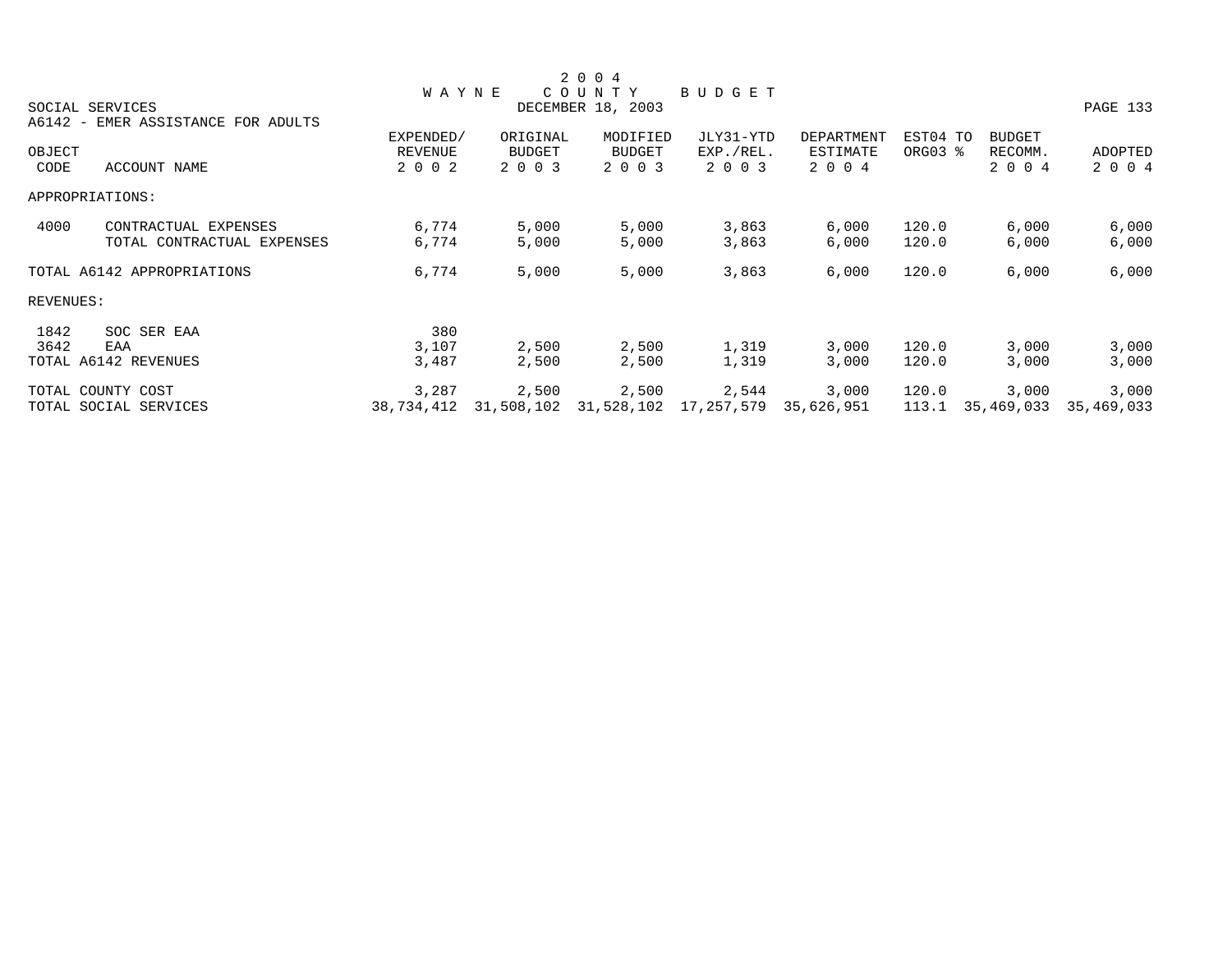|                      | ECONOMIC OPPORTUNITY                                                                                       | <b>WAYNE</b>              |                                | 2 0 0 4<br>COUNTY<br>DECEMBER 18, 2003 | <b>BUDGET</b>        |                                |                                  |                                | PAGE 134                       |
|----------------------|------------------------------------------------------------------------------------------------------------|---------------------------|--------------------------------|----------------------------------------|----------------------|--------------------------------|----------------------------------|--------------------------------|--------------------------------|
|                      | A6211 - TITLE V SENIOR COM SER PROGRAM                                                                     | EXPENDED/                 | ORIGINAL                       | MODIFIED                               | JLY31-YTD            | DEPARTMENT                     | EST04 TO                         | <b>BUDGET</b>                  |                                |
| OBJECT<br>CODE       | <b>ACCOUNT NAME</b>                                                                                        | <b>REVENUE</b><br>2 0 0 2 | <b>BUDGET</b><br>2 0 0 3       | <b>BUDGET</b><br>2 0 0 3               | EXP./REL.<br>2 0 0 3 | ESTIMATE<br>2 0 0 4            | ORG03 %                          | RECOMM.<br>2 0 0 4             | ADOPTED<br>2 0 0 4             |
|                      | APPROPRIATIONS:                                                                                            |                           |                                |                                        |                      |                                |                                  |                                |                                |
| 1168<br>1252         | EMPL TRAINING ASST<br>EMPL & TRNG COUNSL                                                                   | 381<br>125                | 2,000                          |                                        |                      |                                |                                  |                                |                                |
| 1256<br>1300         | EMPL & TRNG CO-ORD<br>SR EMP/TRNG CONSLR                                                                   | 846<br>218                | 2,000                          | 4,000                                  | 2,097                | 4,600                          | 230.0                            | 4,600                          | 4,600                          |
| 1357                 | JTPA<br>TOTAL PERSONAL SERVICES                                                                            | 32,937<br>34,507          | 27,000<br>31,000               | 27,000<br>31,000                       | 13,329<br>15,426     | 27,000<br>31,600               | 100.0<br>101.9                   | 27,000<br>31,600               | 27,000<br>31,600               |
| 4199                 | MISC<br>TOTAL CONTRACTUAL EXPENSES                                                                         |                           | 800<br>800                     | 800<br>800                             |                      |                                |                                  |                                |                                |
| 8100<br>8200<br>8300 | PAYMENTS TO RETIREMENT SYS<br>PAYMENTS TO STATE SOC SEC<br><b>WORKMENS COMP</b><br>TOTAL EMPLOYEE BENEFITS | 2,639<br>1,340<br>3,979   | 160<br>2,371<br>1,240<br>3,771 | 160<br>2,371<br>1,240<br>3,771         | 1,019<br>1,019       | 506<br>2,417<br>1,264<br>4,187 | 316.3<br>101.9<br>101.9<br>111.0 | 524<br>2,417<br>1,264<br>4,205 | 524<br>2,417<br>1,264<br>4,205 |
|                      | TOTAL A6211 APPROPRIATIONS                                                                                 | 38,486                    | 35,571                         | 35,571                                 | 16,445               | 35,787                         | 100.6                            | 35,805                         | 35,805                         |
| REVENUES:            |                                                                                                            |                           |                                |                                        |                      |                                |                                  |                                |                                |
| 2761<br>2770         | CETA SCSEP TITLE V<br>MISC REVENUES                                                                        | 40,543                    | 35,571                         | 35,571                                 | 13,751               | 35,787                         | 100.6                            | 35,805                         | 35,805                         |
|                      | TOTAL A6211 REVENUES                                                                                       | 40,543                    | 35,571                         | 35,571                                 | 13,751               | 35,787                         | 100.6                            | 35,805                         | 35,805                         |
|                      | TOTAL COUNTY COST                                                                                          | $2,057-$                  |                                |                                        | 2,694                |                                |                                  |                                |                                |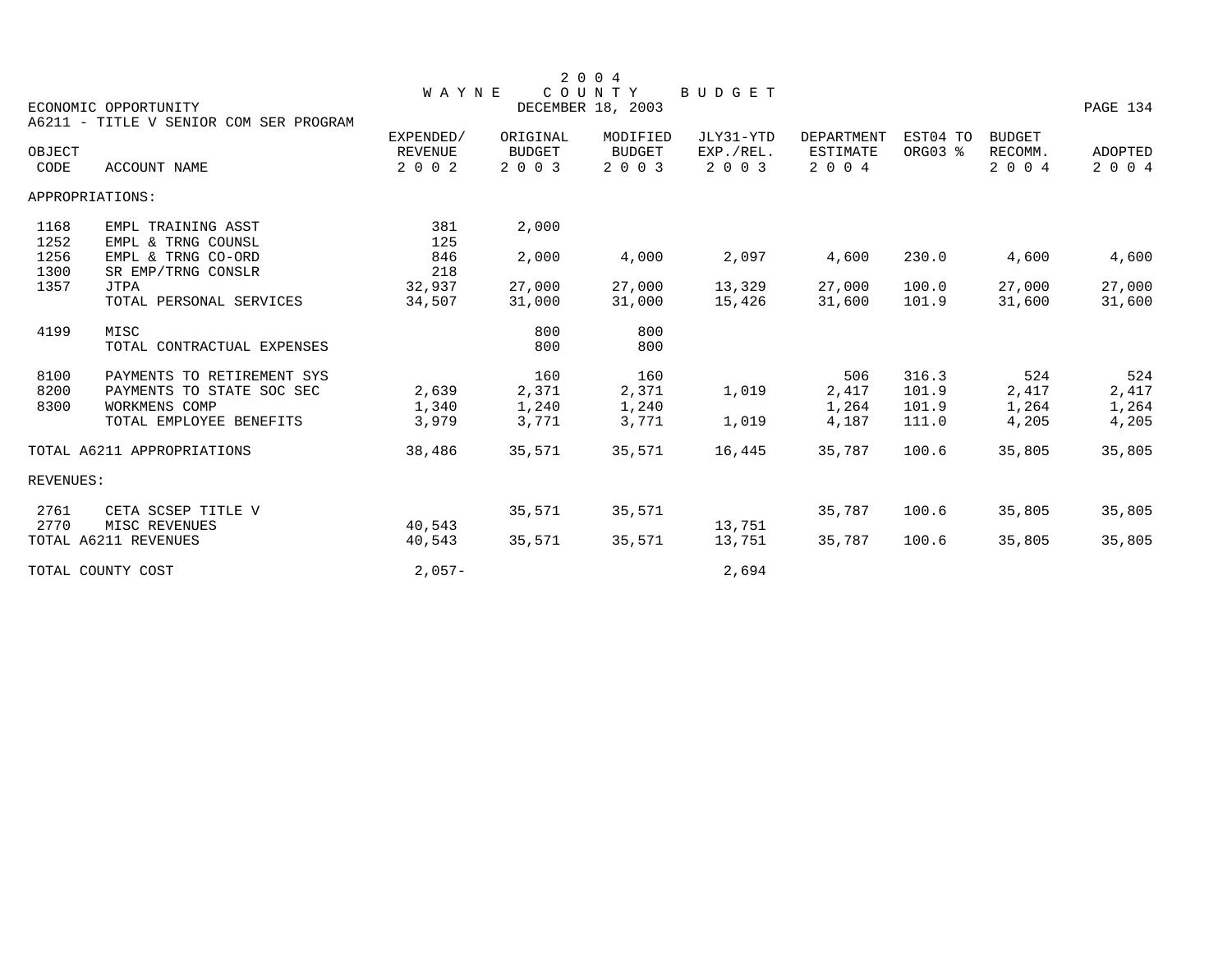|           |                                        |              |               | 2 0 0 4                     |           |            |          |               |          |
|-----------|----------------------------------------|--------------|---------------|-----------------------------|-----------|------------|----------|---------------|----------|
|           | ECONOMIC OPPORTUNITY                   | <b>WAYNE</b> |               | COUNTY<br>DECEMBER 18, 2003 | BUDGET    |            |          |               | PAGE 135 |
|           | A6212 - WFD/DSS INTNSIVE EMPLYMNT UNIT |              |               |                             |           |            |          |               |          |
|           |                                        | EXPENDED/    | ORIGINAL      | MODIFIED                    | JLY31-YTD | DEPARTMENT | EST04 TO | <b>BUDGET</b> |          |
| OBJECT    |                                        | REVENUE      | <b>BUDGET</b> | <b>BUDGET</b>               | EXP./REL. | ESTIMATE   | ORG03 %  | RECOMM.       | ADOPTED  |
| CODE      | <b>ACCOUNT NAME</b>                    | 2 0 0 2      | 2003          | 2 0 0 3                     | 2 0 0 3   | 2 0 0 4    |          | 2 0 0 4       | 2 0 0 4  |
|           | APPROPRIATIONS:                        |              |               |                             |           |            |          |               |          |
| 1200      | SOC WELFARE EXAM                       | 13,620       |               |                             |           |            |          |               |          |
| 1242      | SR SOC WEL EXAM                        | 8,277        |               |                             |           |            |          |               |          |
| 1252      | EMPL & TRNG COUNSL                     | 50,529       | 95,584        | 95,584                      | 45,662    | 72,000     | 75.3     | 72,000        | 72,000   |
|           | TOTAL PERSONAL SERVICES                | 72,426       | 95,584        | 95,584                      | 45,662    | 72,000     | 75.3     | 72,000        | 72,000   |
| 4150      | OFFICE SUPPLIES                        | 100          | 500           | 500                         | 44        | 600        | 120.0    | 600           | 600      |
| 4166      | POSTAGE                                | 228          |               |                             |           | 500        |          | 500           | 500      |
| 4199      | MISC                                   |              |               |                             |           | 500        |          | 500           | 500      |
| 4210      | GAS                                    | 229          |               |                             |           | 900        |          | 900           | 900      |
| 4220      | LIGHT & POWER                          | 644          |               |                             |           | 600        |          | 600           | 600      |
| 4230      | <b>TELEPHONE</b>                       | 1,063        | 900           | 900                         | 511       | 1,500      | 166.7    | 1,500         | 1,500    |
| 4240      | <b>WATER</b>                           | 61           |               |                             |           | 100        |          | 100           | 100      |
| 4407      | BUILDING MAINTENACE & REPAIR           | 4,971        | 4,000         | 4,000                       | 726       | 2,500      | 62.5     | 2,500         | 2,500    |
| 4408      | COPIER EXPENSE                         | 238          |               |                             |           | 100        |          | 100           | 100      |
| 4414      | DATA PROCESSING                        | 1,265        |               |                             |           | 1,000      |          | 1,000         | 1,000    |
| 4426      | EQUIPMENT - RENTAL                     | 174          |               |                             |           | 400        |          | 400           | 400      |
| 4456      | PRINTING                               | 134          |               |                             |           | 200        |          | 200           | 200      |
| 4485      | TRAVEL                                 | 1,704        | 1,500         | 1,500                       | 283       | 1,700      | 113.3    | 1,700         | 1,700    |
|           | TOTAL CONTRACTUAL EXPENSES             | 10,811       | 6,900         | 6,900                       | 1,564     | 10,600     | 153.6    | 10,600        | 10,600   |
| 8100      | PAYMENTS TO RETIREMENT SYS             | 301          | 3,823         | 3,821                       |           | 7,920      | 207.2    | 8,208         | 8,208    |
| 8200      | PAYMENTS TO STATE SOC SEC              | 5,521        | 7,312         | 7,312                       | 4,432     | 5,508      | 75.3     | 5,508         | 5,508    |
| 8300      | WORKMENS COMP                          | 2,889        | 3,823         | 3,823                       |           | 2,880      | 75.3     | 2,880         | 2,880    |
| 8400      | HOSPITALIZATION EXP.                   | 8,741        | 15,242        | 15,242                      | 10,499    | 20,000     | 131.2    | 20,000        | 20,000   |
| 8600      | DISABILITY                             | 319          | 315           | 315                         | 276       | 580        | 184.1    | 580           | 580      |
| 8901      | EMPLOYEE ASSISTANCE PROGRAM            | 40           | 40            | 42                          | 41        | 54         | 135.0    | 54            | 54       |
|           | TOTAL EMPLOYEE BENEFITS                | 17,811       | 30,555        | 30,555                      | 15,248    | 36,942     | 120.9    | 37,230        | 37,230   |
|           | TOTAL A6212 APPROPRIATIONS             | 101,048      | 133,039       | 133,039                     | 62,474    | 119,542    | 89.9     | 119,830       | 119,830  |
| REVENUES: |                                        |              |               |                             |           |            |          |               |          |
| 2766      | <b>DSS REIMBURSEMENT</b>               | 101,057      | 133,039       | 133,039                     | 42,227    | 119,542    | 89.9     | 119,830       | 119,830  |
|           | TOTAL A6212 REVENUES                   | 101,057      | 133,039       | 133,039                     | 42,227    | 119,542    | 89.9     | 119,830       | 119,830  |
|           | TOTAL COUNTY COST                      | $9-$         |               |                             | 20,247    |            |          |               |          |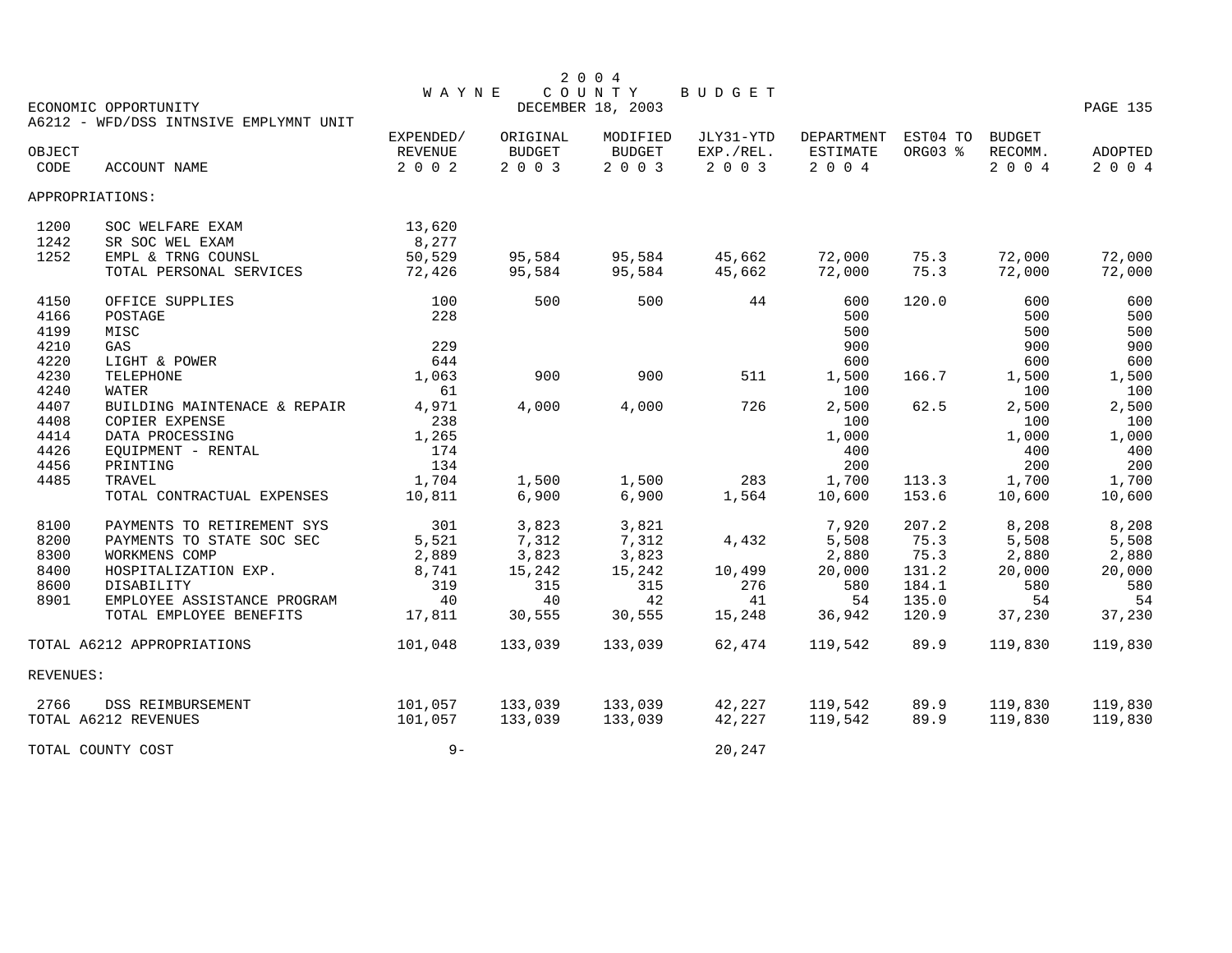|           |                                                           |                 |          | 2 0 0 4           |                 |                                      |                 |         |          |
|-----------|-----------------------------------------------------------|-----------------|----------|-------------------|-----------------|--------------------------------------|-----------------|---------|----------|
|           |                                                           | <b>WAYNE</b>    |          | COUNTY            | <b>BUDGET</b>   |                                      |                 |         |          |
|           | ECONOMIC OPPORTUNITY<br>A6213 - WFD/CASP FUNDING          |                 |          | DECEMBER 18, 2003 |                 |                                      |                 |         | PAGE 136 |
|           |                                                           | EXPENDED/       | ORIGINAL | MODIFIED          |                 | JLY31-YTD DEPARTMENT EST04 TO BUDGET |                 |         |          |
| OBJECT    |                                                           | REVENUE         | BUDGET   | BUDGET            | EXP./REL.       | ESTIMATE                             | ORG03 % RECOMM. |         | ADOPTED  |
| CODE      | ACCOUNT NAME                                              | 2 0 0 2         | 2 0 0 3  |                   | 2 0 0 3 2 0 0 3 | 2 0 0 4                              |                 | 2 0 0 4 | 2 0 0 4  |
|           | APPROPRIATIONS:                                           |                 |          |                   |                 |                                      |                 |         |          |
| 1088      | 3,824<br>E & T DIRECTOR II                                |                 | 5,000    | 5,000             | 3,152           |                                      |                 |         |          |
| 1104      | CLERK - TYPIST                                            | 4,890           | 8,000    | 8,000             | 1,273           |                                      |                 |         |          |
| 1123      | ACCT CLK-TYPIST                                           | 1,020           | 6,000    | 6,000             | 1,056           |                                      |                 |         |          |
| 1168      | EMPL TRAINING ASST                                        | 853             | 6,000    | 6,000             |                 |                                      |                 |         |          |
| 1252      | EMPL & TRNG COUNSL                                        | 24,332<br>7,011 | 23,000   | 23,000            | 15,626          |                                      |                 |         |          |
| 1256      | EMPL & TRNG CO-ORD                                        |                 | 8,500    | 8,500             | 3,203           |                                      |                 |         |          |
| 1357      | JTPA                                                      | 7,920           | 15,000   | 15,000            |                 |                                      |                 |         |          |
|           | TOTAL PERSONAL SERVICES 49,850                            |                 | 71,500   | 71,500            | 24,310          |                                      |                 |         |          |
| 4150      | OFFICE SUPPLIES                                           | 1,600           | 1,560    | 1,560             | 80              |                                      |                 |         |          |
| 4166      | POSTAGE                                                   | 252             | 1,040    | 1,040             | 576             |                                      |                 |         |          |
| 4199      | MISC                                                      | 3,823           | 1,500    | 1,500             | 1,271           |                                      |                 |         |          |
| 4210      | GAS                                                       | 506             |          |                   |                 |                                      |                 |         |          |
| 4220      | LIGHT & POWER                                             | 322             |          |                   |                 |                                      |                 |         |          |
| 4230      | TELEPHONE                                                 | 1,665           | 1,820    | 1,820             | 351             |                                      |                 |         |          |
| 4240      | WATER                                                     | 31              |          |                   |                 |                                      |                 |         |          |
| 4407      | BUILDING MAINTENACE & REPAIR                              | 2,763           | 2,990    | 2,990             | 600             |                                      |                 |         |          |
| 4408      | COPIER EXPENSE                                            | 427             | 780      | 780               |                 |                                      |                 |         |          |
| 4410      | CONFERENCE                                                |                 | 390      | 390               |                 |                                      |                 |         |          |
| 4414      | DATA PROCESSING                                           | 1,038           | 1,300    | 1,300             | 1,193           |                                      |                 |         |          |
| 4426      | EQUIPMENT - RENTAL                                        | 269             | 390      | 390               |                 |                                      |                 |         |          |
| 4456      | PRINTING                                                  | 134             | 260      | 260               | 122             |                                      |                 |         |          |
| 4485      | TRAVEL                                                    | 1,418           | 1,560    | 1,560             | 456             |                                      |                 |         |          |
|           | TOTAL CONTRACTUAL EXPENSES 14,248                         |                 | 13,590   | 13,590            | 4,649           |                                      |                 |         |          |
| 8100      | PAYMENTS TO RETIREMENT SYS                                |                 | 2,860    | 2,860             |                 |                                      |                 |         |          |
| 8200      | PAYMENTS TO STATE SOC SEC                                 | 3,734           | 5,470    | 5,470             |                 |                                      |                 |         |          |
| 8300      | WORKMENS COMP                                             | 1,952           | 2,860    | 2,860             |                 |                                      |                 |         |          |
| 8400      | HOSPITALIZATION EXP.                                      | 2,190           | 7,000    | 7,000             |                 |                                      |                 |         |          |
| 8600      |                                                           |                 | 150      | 150               |                 |                                      |                 |         |          |
| 8901      |                                                           |                 | 15       | 15                | 13              |                                      |                 |         |          |
|           | EMPLOYEE ASSISTANCE PROGRAM 14<br>TOTAL EMPLOYEE BENEETTS |                 | 18,355   | 18,355            | 13              |                                      |                 |         |          |
|           | TOTAL A6213 APPROPRIATIONS 71,988                         |                 | 103,445  | 103,445           | 28,972          |                                      |                 |         |          |
| REVENUES: |                                                           |                 |          |                   |                 |                                      |                 |         |          |
| 2766      | 71,996<br>DSS REIMBURSEMENT                               |                 | 103,445  | 103,445           | 24,407          |                                      |                 |         |          |
|           | TOTAL A6213 REVENUES                                      | 71,996          | 103,445  | 103,445           | 24,407          |                                      |                 |         |          |
|           | TOTAL COUNTY COST                                         | $8 -$           |          |                   | 4,565           |                                      |                 |         |          |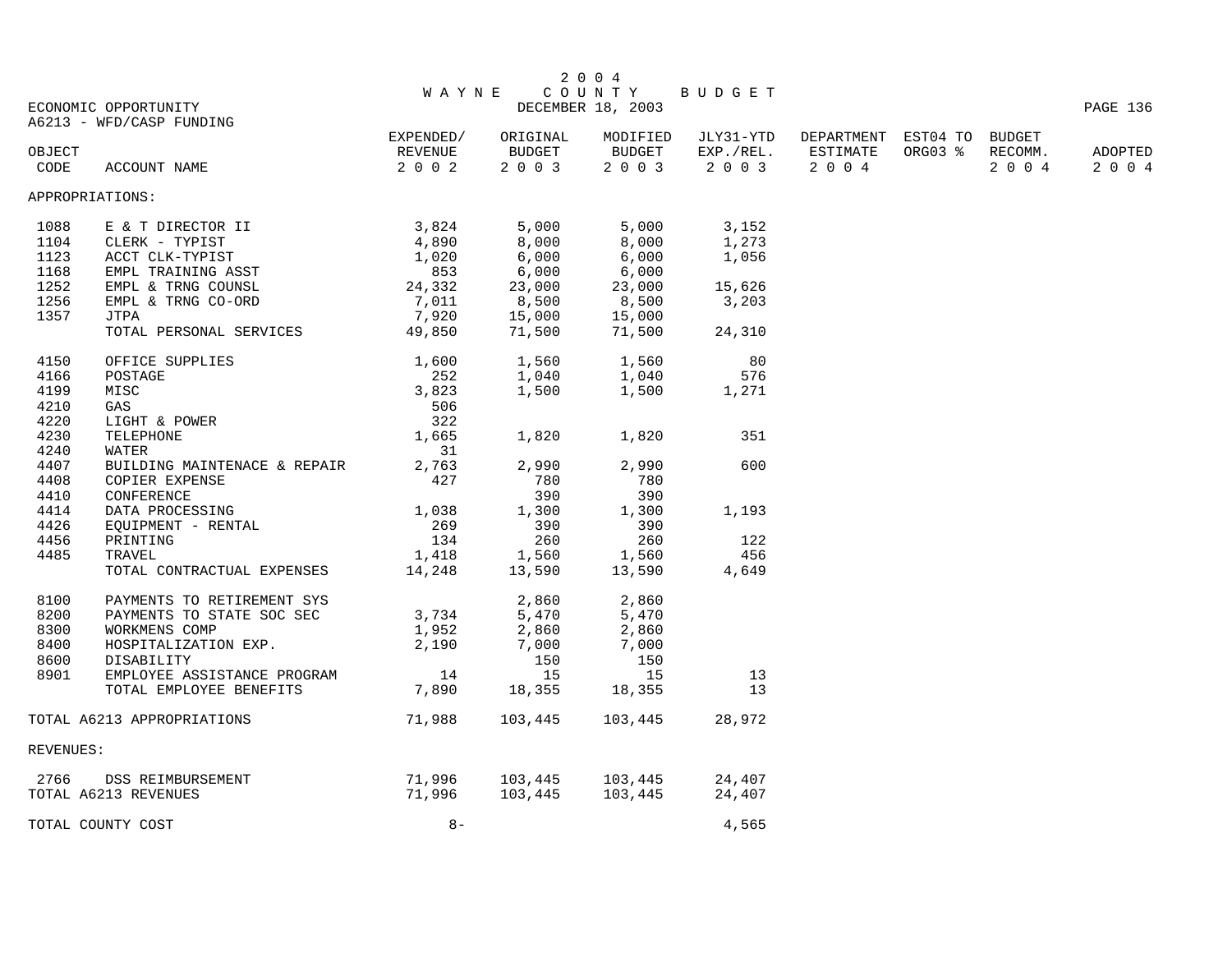|           |                               |              |               | 2004              |           |            |          |               |          |
|-----------|-------------------------------|--------------|---------------|-------------------|-----------|------------|----------|---------------|----------|
|           |                               | <b>WAYNE</b> |               | COUNTY            | BUDGET    |            |          |               |          |
|           | ECONOMIC OPPORTUNITY          |              |               | DECEMBER 18, 2003 |           |            |          |               | PAGE 137 |
|           | A6214 - WFD/3DAY DSS WORKSHOP |              |               |                   |           |            |          |               |          |
|           |                               | EXPENDED/    | ORIGINAL      | MODIFIED          | JLY31-YTD | DEPARTMENT | EST04 TO | <b>BUDGET</b> |          |
| OBJECT    |                               | REVENUE      | <b>BUDGET</b> | <b>BUDGET</b>     | EXP./REL. | ESTIMATE   | ORG03 %  | RECOMM.       | ADOPTED  |
| CODE      | <b>ACCOUNT NAME</b>           | 2 0 0 2      | 2003          | 2003              | 2 0 0 3   | 2 0 0 4    |          | 2 0 0 4       | 2 0 0 4  |
|           | APPROPRIATIONS:               |              |               |                   |           |            |          |               |          |
| 1088      | E & T DIRECTOR II             | 2,998        | 2,000         | 3,000             | 2,223     | 5,000      | 250.0    | 5,000         | 5,000    |
| 1104      | CLERK - TYPIST                | 5,158        | 6,000         | 5,000             | 1,941     | 3,500      | 58.3     | 3,500         | 3,500    |
| 1252      | EMPL & TRNG COUNSL            | 16,187       | 19,000        | 19,000            | 12,146    | 16,000     | 84.2     | 16,000        | 16,000   |
| 1256      | EMPL & TRNG CO-ORD            | 7,857        | 8,900         | 8,900             | 4,538     | 7,000      | 78.7     | 7,000         | 7,000    |
| 1300      | SR EMP/TRNG CONSLR            | 2,023        |               |                   |           |            |          |               |          |
|           | TOTAL PERSONAL SERVICES       | 34,223       | 35,900        | 35,900            | 20,848    | 31,500     | 87.7     | 31,500        | 31,500   |
| 4150      | OFFICE SUPPLIES               | 817          | 960           | 960               | 538       | 500        | 52.1     | 500           | 500      |
| 4166      | POSTAGE                       | 228          | 640           | 640               | 50        | 300        | 46.9     | 300           | 300      |
| 4199      | MISC                          |              | 37            | 37                |           | 500        | 1351.4   | 500           | 500      |
| 4210      | GAS                           | 229          |               |                   |           | 400        |          | 400           | 400      |
| 4220      | LIGHT & POWER                 | 181          |               |                   |           | 250        |          | 250           | 250      |
| 4230      | TELEPHONE                     | 913          | 1,120         | 1,120             | 289       | 700        | 62.5     | 700           | 700      |
| 4240      | WATER                         | 42           |               |                   |           | 50         |          | 50            | 50       |
| 4407      | BUILDING MAINTENACE & REPAIR  | 3,075        | 1,840         | 1,840             | 526       | 1,250      | 67.9     | 1,250         | 1,250    |
| 4408      | <b>COPIER EXPENSE</b>         | 511          | 480           | 480               | 263       |            |          |               |          |
| 4410      | <b>CONFERENCE</b>             | 104          | 240           | 240               |           |            |          |               |          |
| 4414      | DATA PROCESSING               | 819          | 800           | 800               | 650       | 500        | 62.5     | 500           | 500      |
| 4426      | EOUIPMENT - RENTAL            | 247          | 240           | 240               |           | 300        | 125.0    | 300           | 300      |
| 4456      | PRINTING                      | 118          | 160           | 160               | 123       | 150        | 93.8     | 150           | 150      |
| 4485      | <b>TRAVEL</b>                 | 373          | 960           | 960               | 2         | 800        | 83.3     | 800           | 800      |
|           | TOTAL CONTRACTUAL EXPENSES    | 7,657        | 7,477         | 7,477             | 2,441     | 5,700      | 76.2     | 5,700         | 5,700    |
|           |                               |              |               |                   |           |            |          |               |          |
| 8100      | PAYMENTS TO RETIREMENT SYS    |              | 1,436         | 1,436             |           | 3,465      | 241.3    | 3,591         | 3,591    |
| 8200      | PAYMENTS TO STATE SOC SEC     | 2,562        | 2,746         | 2,746             |           | 2,410      | 87.8     | 2,410         | 2,410    |
| 8300      | WORKMENS COMP                 | 1,353        | 1,436         | 1,436             |           | 1,260      | 87.7     | 1,260         | 1,260    |
|           | TOTAL EMPLOYEE BENEFITS       | 3,915        | 5,618         | 5,618             |           | 7,135      | 127.0    | 7,261         | 7,261    |
|           | TOTAL A6214 APPROPRIATIONS    | 45,795       | 48,995        | 48,995            | 23,289    | 44,335     | 90.5     | 44,461        | 44,461   |
| REVENUES: |                               |              |               |                   |           |            |          |               |          |
| 2766      | DSS REIMBURSEMENT             | 45,801       | 48,995        | 48,995            | 18,357    | 44,335     | 90.5     | 44,461        | 44,461   |
|           | TOTAL A6214 REVENUES          | 45,801       | 48,995        | 48,995            | 18,357    | 44,335     | 90.5     | 44,461        | 44,461   |
|           | TOTAL COUNTY COST             | $6-$         |               |                   | 4,932     |            |          |               |          |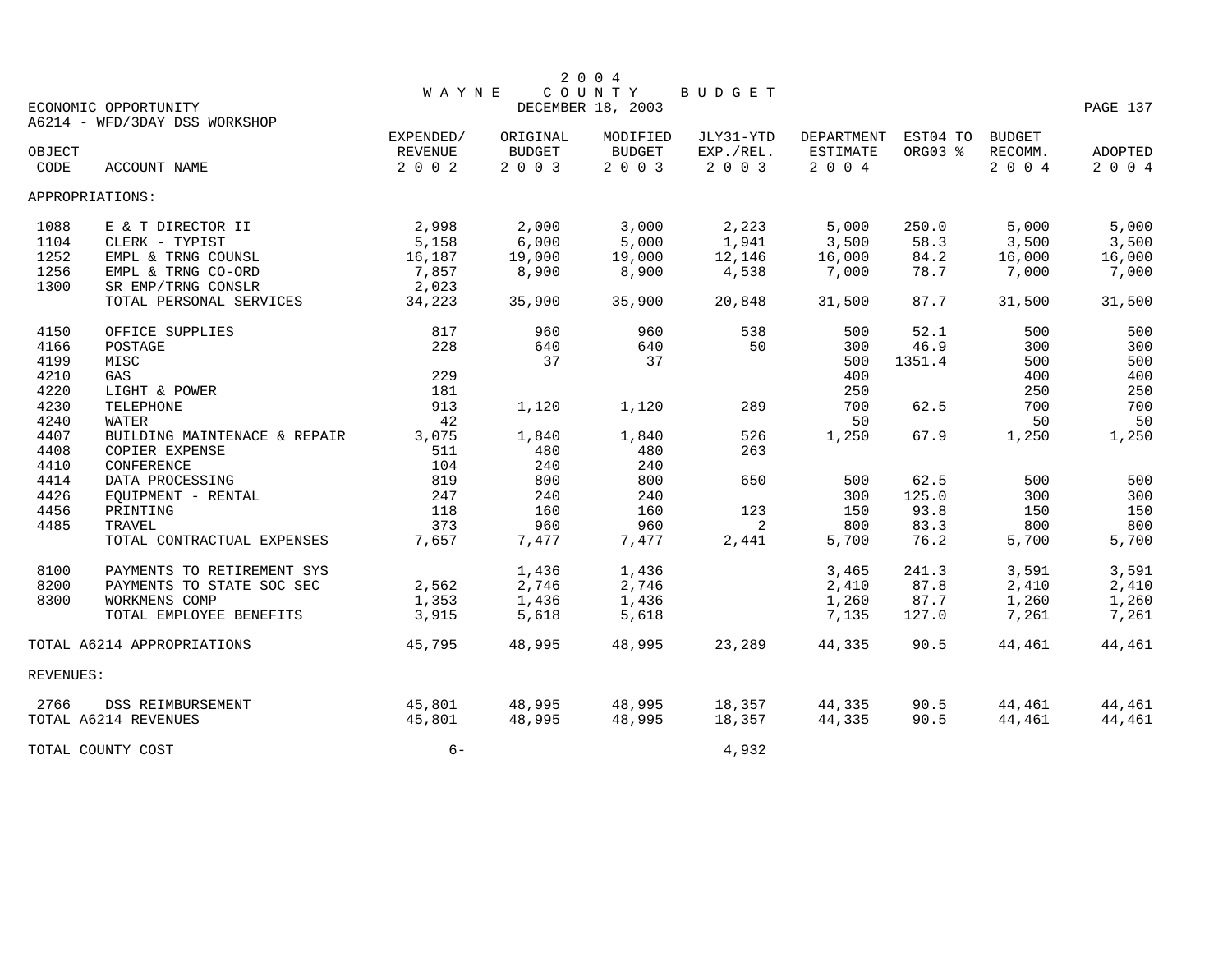|        |                                    |              |          | 2 0 0 4           |           |            |          |               |          |
|--------|------------------------------------|--------------|----------|-------------------|-----------|------------|----------|---------------|----------|
|        |                                    | <b>WAYNE</b> |          | COUNTY            | BUDGET    |            |          |               |          |
|        | ECONOMIC OPPORTUNITY               |              |          | DECEMBER 18, 2003 |           |            |          |               | PAGE 138 |
|        | A6215 - DEPT WORKFORCE DEVELOPMENT |              |          |                   |           |            |          |               |          |
|        |                                    | EXPENDED/    | ORIGINAL | MODIFIED          | JLY31-YTD | DEPARTMENT | EST04 TO | <b>BUDGET</b> |          |
| OBJECT |                                    | REVENUE      | BUDGET   | BUDGET            | EXP./REL. | ESTIMATE   | ORG03 %  | RECOMM.       | ADOPTED  |
| CODE   | ACCOUNT NAME                       | 2 0 0 2      | 2 0 0 3  | 2 0 0 3           | 2 0 0 3   | 2 0 0 4    |          | 2 0 0 4       | 2 0 0 4  |
|        | APPROPRIATIONS:                    |              |          |                   |           |            |          |               |          |
| 2200   | OFFICE EQUIPMENT                   | 1,416        | 1,700    | 1,700             | 299       |            |          |               |          |
|        | TOTAL EQUIPMENT                    | 1,416        | 1,700    | 1,700             | 299       |            |          |               |          |
|        | TOTAL A6215 APPROPRIATIONS         | 1,416        | 1,700    | 1,700             | 299       |            |          |               |          |
|        | TOTAL COUNTY COST                  | 1,416        | 1,700    | 1,700             | 299       |            |          |               |          |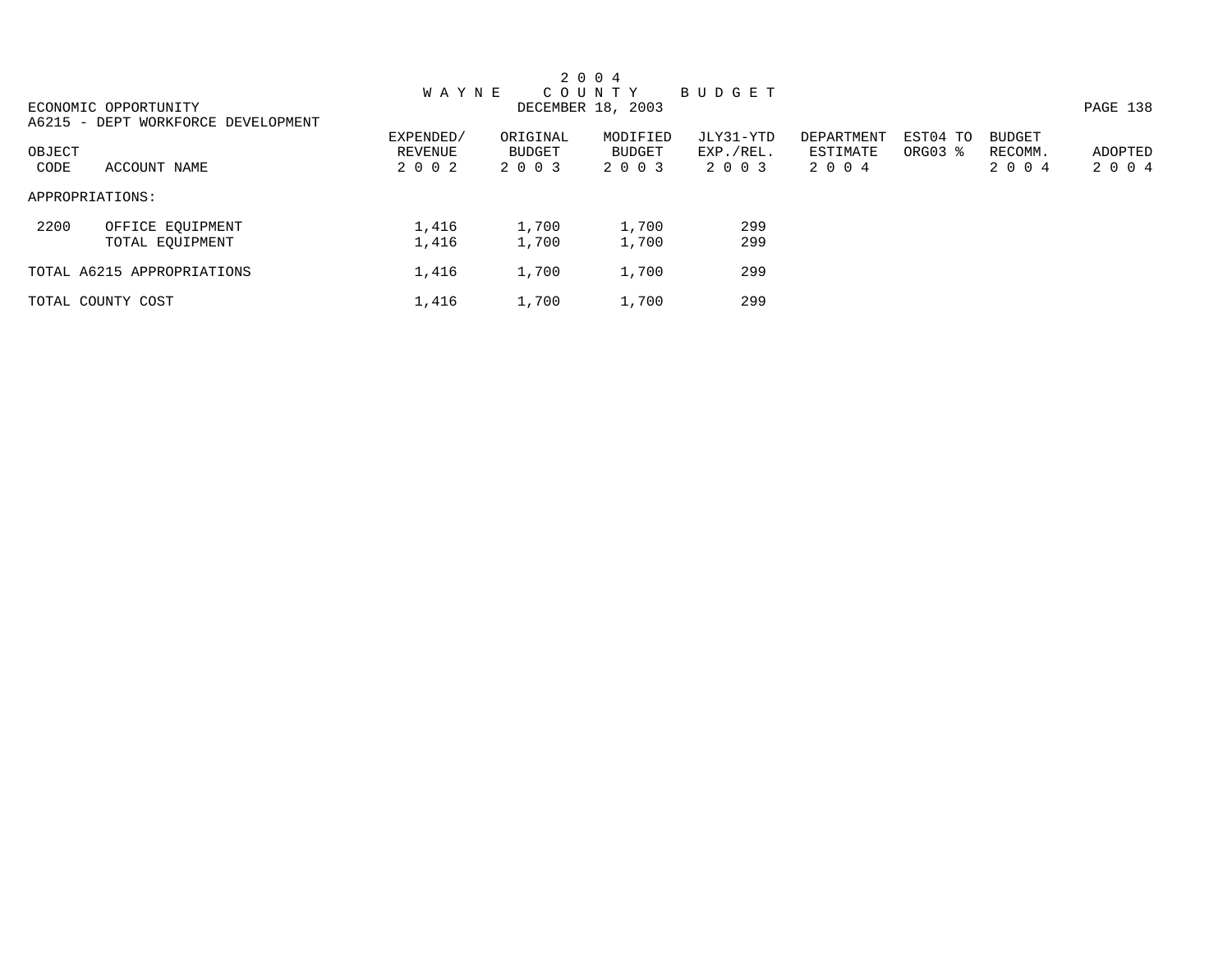|        |                                  |              |               | 2 0 0 4           |           |            |          |               |          |
|--------|----------------------------------|--------------|---------------|-------------------|-----------|------------|----------|---------------|----------|
|        |                                  | <b>WAYNE</b> |               | COUNTY            | BUDGET    |            |          |               |          |
|        | ECONOMIC OPPORTUNITY             |              |               | DECEMBER 18, 2003 |           |            |          |               | PAGE 139 |
|        | A6310 - COMMUNITY ACTION PROGRAM |              |               |                   |           |            |          |               |          |
|        |                                  | EXPENDED/    | ORIGINAL      | MODIFIED          | JLY31-YTD | DEPARTMENT | EST04 TO | <b>BUDGET</b> |          |
| OBJECT |                                  | REVENUE      | <b>BUDGET</b> | <b>BUDGET</b>     | EXP./REL. | ESTIMATE   | ORG03 %  | RECOMM.       | ADOPTED  |
| CODE   | ACCOUNT NAME                     | 2 0 0 2      | 2 0 0 3       | 2 0 0 3           | 2 0 0 3   | 2 0 0 4    |          | 2 0 0 4       | 2 0 0 4  |
|        | APPROPRIATIONS:                  |              |               |                   |           |            |          |               |          |
| 4495   | WAYNE CAP                        | 48,300       | 48,300        | 48,300            | 48,300    | 48,870     | 101.2    | 48,870        | 48,870   |
| 4651   | PARENTS ANONYMOUS                | 6,000        | 6,000         | 6,000             | 6,000     |            |          |               |          |
|        | TOTAL CONTRACTUAL EXPENSES       | 54,300       | 54,300        | 54,300            | 54,300    | 48,870     | 90.0     | 48,870        | 48,870   |
|        | TOTAL A6310 APPROPRIATIONS       | 54,300       | 54,300        | 54,300            | 54,300    | 48,870     | 90.0     | 48,870        | 48,870   |
|        | TOTAL COUNTY COST                | 54,300       | 54,300        | 54,300            | 54,300    | 48,870     | 90.0     | 48,870        | 48,870   |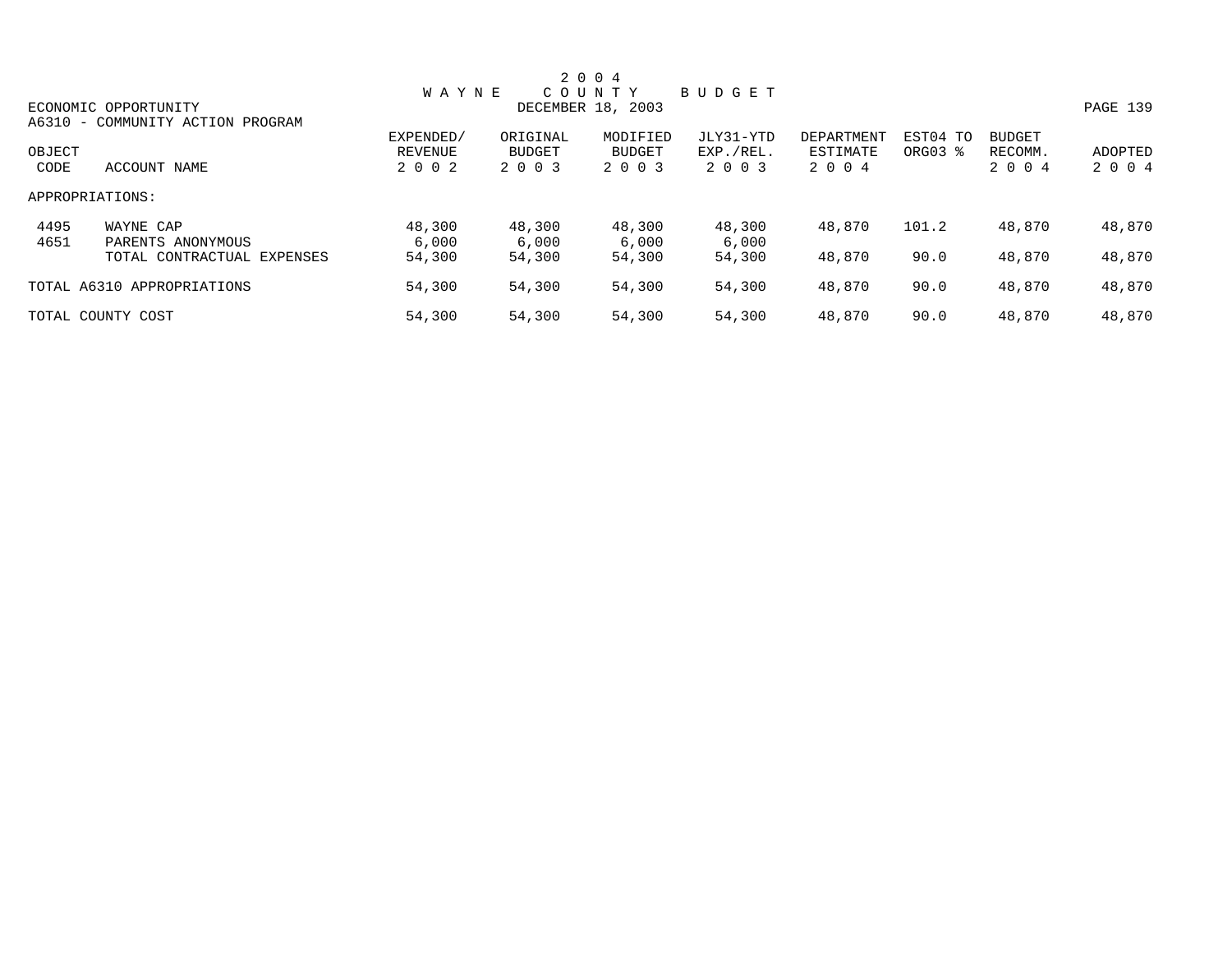|        |                                    |                |          | 2 0 0 4           |               |            |          |               |          |
|--------|------------------------------------|----------------|----------|-------------------|---------------|------------|----------|---------------|----------|
|        |                                    | <b>WAYNE</b>   |          | COUNTY            | <b>BUDGET</b> |            |          |               |          |
|        | ECONOMIC OPPORTUNITY               |                |          | DECEMBER 18, 2003 |               |            |          |               | PAGE 140 |
|        | A6326 - ECONOMIC DEVELOPMENT ADMIN |                |          |                   |               |            |          |               |          |
|        |                                    | EXPENDED/      | ORIGINAL | MODIFIED          | JLY31-YTD     | DEPARTMENT | EST04 TO | <b>BUDGET</b> |          |
| OBJECT |                                    | <b>REVENUE</b> | BUDGET   | <b>BUDGET</b>     | EXP./REL.     | ESTIMATE   | ORG03 %  | RECOMM.       | ADOPTED  |
| CODE   | ACCOUNT NAME                       | 2 0 0 2        | 2 0 0 3  | 2 0 0 3           | 2 0 0 3       | 2 0 0 4    |          | 2 0 0 4       | 2 0 0 4  |
|        | APPROPRIATIONS:                    |                |          |                   |               |            |          |               |          |
| 4000   | CONTRACTUAL EXPENSES               | 230,000        | 230,000  | 230,000           | 172,500       | 207,000    | 90.0     | 207,000       | 207,000  |
|        | TOTAL CONTRACTUAL EXPENSES         | 230,000        | 230,000  | 230,000           | 172,500       | 207,000    | 90.0     | 207,000       | 207,000  |
|        | TOTAL A6326 APPROPRIATIONS         | 230,000        | 230,000  | 230,000           | 172,500       | 207,000    | 90.0     | 207,000       | 207,000  |
|        | TOTAL COUNTY COST                  | 230,000        | 230,000  | 230,000           | 172,500       | 207,000    | 90.0     | 207,000       | 207,000  |
|        | TOTAL ECONOMIC OPPORTUNITY         | 543,033        | 607,050  | 607,050           | 358,279       | 455,534    | 75.0     | 455,966       | 455,966  |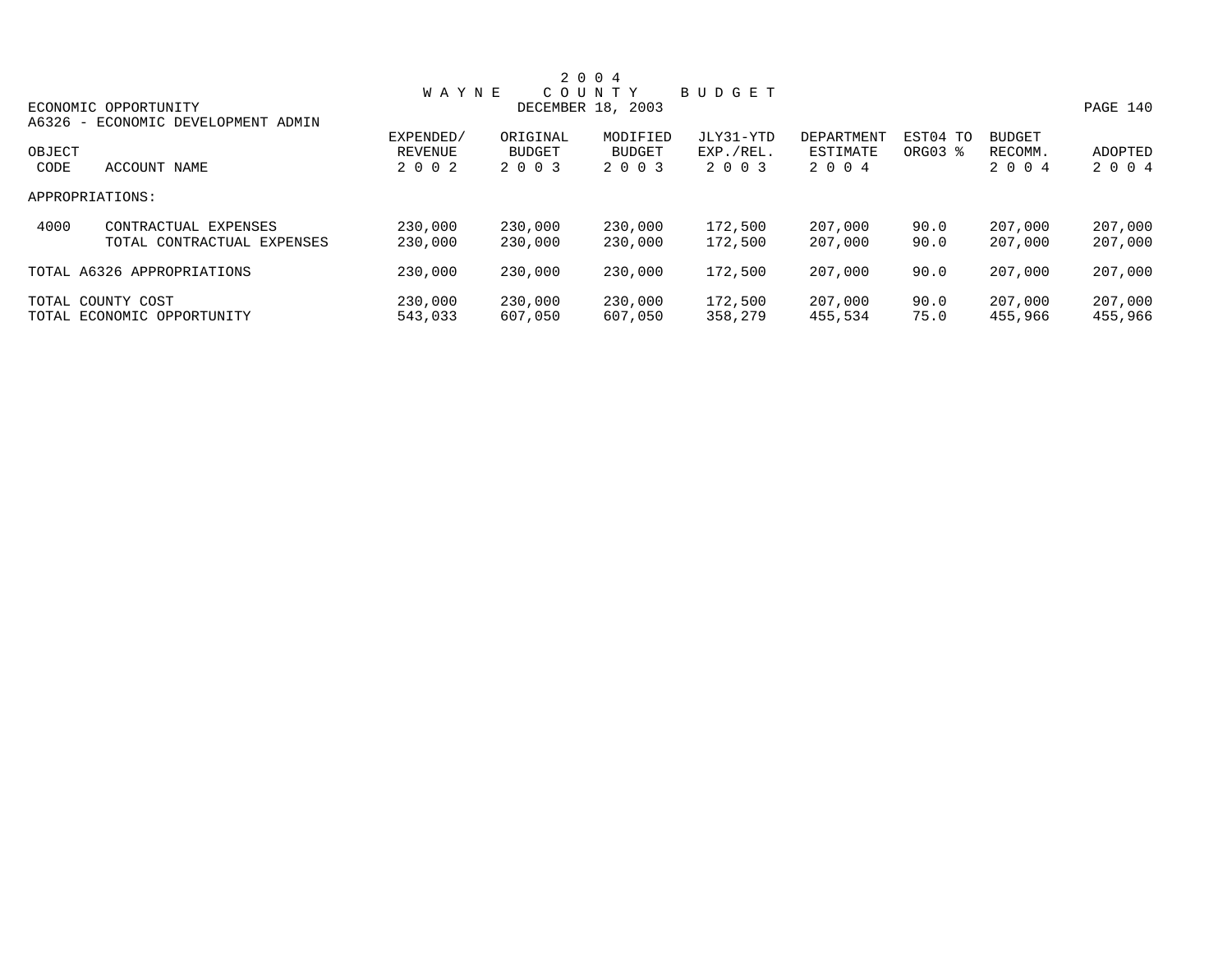|        |                                |              |               | 2 0 0 4           |           |                            |         |         |          |
|--------|--------------------------------|--------------|---------------|-------------------|-----------|----------------------------|---------|---------|----------|
|        |                                | <b>WAYNE</b> |               | COUNTY            | BUDGET    |                            |         |         |          |
|        | ECONOMIC DEVELOPMENT           |              |               | DECEMBER 18, 2003 |           |                            |         |         | PAGE 141 |
|        | A6410 - PUBLICITY              |              |               |                   |           |                            |         |         |          |
|        |                                | EXPENDED/    | ORIGINAL      | MODIFIED          | JLY31-YTD | DEPARTMENT EST04 TO BUDGET |         |         |          |
| OBJECT |                                | REVENUE      | <b>BUDGET</b> | BUDGET            | EXP./REL. | ESTIMATE                   | ORG03 % | RECOMM. | ADOPTED  |
| CODE   | ACCOUNT NAME                   | 2 0 0 2      | 2 0 0 3       | 2 0 0 3           | 2 0 0 3   | 2 0 0 4                    |         | 2 0 0 4 | 2 0 0 4  |
|        | APPROPRIATIONS:                |              |               |                   |           |                            |         |         |          |
| 1104   | 23,924<br>CLERK - TYPIST       |              | 24,749        | 24,749            | 13,302    | 25,193                     | 101.8   | 25,193  | 25,193   |
| 1105   | CLERK TYPIST PT                |              |               | 9,143             |           |                            |         |         |          |
| 1416   | DIR TOURISM & PROM             | 41,717       | 42,849        | 42,849            | 23,312    | 42,849                     | 100.0   | 42,849  | 42,849   |
| 1432   | OUTDOOR REC COORD              | 15,091       | 14,186        | 15,550            | 9,054     | 14,186                     | 100.0   | 14,186  | 14,186   |
| 1536   | TOURISM ASSISTANT              | 16,834       | 17,722        | 17,722            | 9,151     | 17,722                     | 100.0   | 17,722  | 17,722   |
| 1541   | GROUP TOUR COORD               | 16,822       | 15,069        | 5,536             | 5,785     | 10,065                     | 66.8    |         |          |
|        | TOTAL PERSONAL SERVICES        | 114,388      | 114,575       | 115,549           | 60,604    | 110,015                    | 96.0    | 99,950  | 99,950   |
| 2500   | OTHER EQUIPMENT                | 546          | 500           | 890               | 639       |                            |         |         |          |
|        | TOTAL EQUIPMENT                | 546          | 500           | 890               | 639       |                            |         |         |          |
| 4120   | COUNTY INFO PACKETS            | 1,000        | 1,000         | 1,000             | 1,000     | 1,000                      | 100.0   | 1,000   | 1,000    |
| 4150   | OFFICE SUPPLIES                | 1,600        | 1,200         | 1,200             | 387       | 1,200                      | 100.0   | 1,200   | 1,200    |
| 4166   | POSTAGE                        | 4,000        | 3,375         | 3,375             | 1,655     | 2,000                      | 59.3    | 2,000   | 2,000    |
| 4210   | GAS                            | 395          | 433           | 516               | 354       | 725                        | 167.4   | 725     | 725      |
| 4220   | LIGHT & POWER                  | 607          | 473           | 473               | 265       | 560                        | 118.4   | 560     | 560      |
| 4230   | TELEPHONE                      | 3,200        | 2,800         | 2,800             | 1,132     | 2,500                      | 89.3    | 2,500   | 2,500    |
| 4240   | WATER                          | 49           | 71            | 71                | 42        | 90                         | 126.8   | 90      | 90       |
| 4402   | ADVERTISING                    | 21,550       | 15,000        | 15,000            | 3,967     | 6,000                      | 40.0    | 10,601  | 10,601   |
| 4410   | CONFERENCE                     | 610          | 1,500         | 1,500             | 695       | 1,000                      | 66.7    | 1,000   | 1,000    |
| 4414   | DATA PROCESSING                | 2,103        | 2,103         | 2,103             | 2,103     | 2,964                      | 140.9   | 2,964   | 2,964    |
| 4424   | EQUIPMENT - MAINT CONTRACT     | 800          | 800           | 800               | 800       | 800                        | 100.0   | 800     | 800      |
| 4434   | INFORMATION CENTERS            | 2,412        | 1,000         | 1,000             | 515       | 1,000                      | 100.0   | 1,000   | 1,000    |
| 4438   | MAINTENANCE/REPAIRS            | 3,085        | 3,085         | 3,085             | 3,085     | 3,085                      | 100.0   | 3,085   | 3,085    |
| 4457   | PRINTING LITERATURE & BROCHURE | 16,097       | 17,000        | 17,000            | 4,502     | 9,349                      | 55.0    | 9,349   | 9,349    |
| 4460   | PROMOTION                      | 20,000       | 19,199        | 19,199            | 14,272    | 17,000                     | 88.5    | 17,000  | 17,000   |
| 4483   | TRAINING, SEMINARS, & SCHOOLS  | 750          | 500           | 500               |           | 300                        | 60.0    | 300     | 300      |
| 4485   | TRAVEL                         | 4,500        | 4,500         | 4,500             | 2,543     | 4,500                      | 100.0   | 4,500   | 4,500    |
| 4539   | BROCHURE/AD DEVELOPMENT        |              | 5,000         | 5,000             |           | 3,000                      | 60.0    | 3,000   | 3,000    |
| 4603   | FISHING DERBY                  | 3,727        | 5,000         | 3,636             | 807       | 5,000                      | 100.0   | 5,000   | 5,000    |
|        | TOTAL CONTRACTUAL EXPENSES     | 86,485       | 84,039        | 82,758            | 38,124    | 62,073                     | 73.9    | 66,674  | 66,674   |
| 8100   | PAYMENTS TO RETIREMENT SYS     | 1,566        | 4,583         | 4,582             |           | 10,541                     | 230.0   | 9,434   | 9,434    |
| 8200   | PAYMENTS TO STATE SOC SEC      | 8,714        | 8,765         | 8,765             | 4,607     | 8,417                      | 96.0    | 7,615   | 7,615    |
| 8400   | HOSPITALIZATION EXP.           | 6,989        | 8,038         | 8,038             | 4,688     | 9,645                      | 120.0   | 9,645   | 9,645    |
| 8600   | DISABILITY                     | 318          | 264           | 264               | 222       | 288                        | 109.1   | 288     | 288      |
| 8901   | EMPLOYEE ASSISTANCE PROGRAM    | 47           | 48            | 49                | 48        | 51                         | 106.3   | 51      | 51       |
|        | TOTAL EMPLOYEE BENEFITS        | 17,634       | 21,698        | 21,698            | 9,565     | 28,942                     | 133.4   | 27,033  | 27,033   |
|        | TOTAL A6410 APPROPRIATIONS     | 219,053      | 220,812       | 220,895           | 108,932   | 201,030                    | 91.0    | 193,657 | 193,657  |

REVENUES: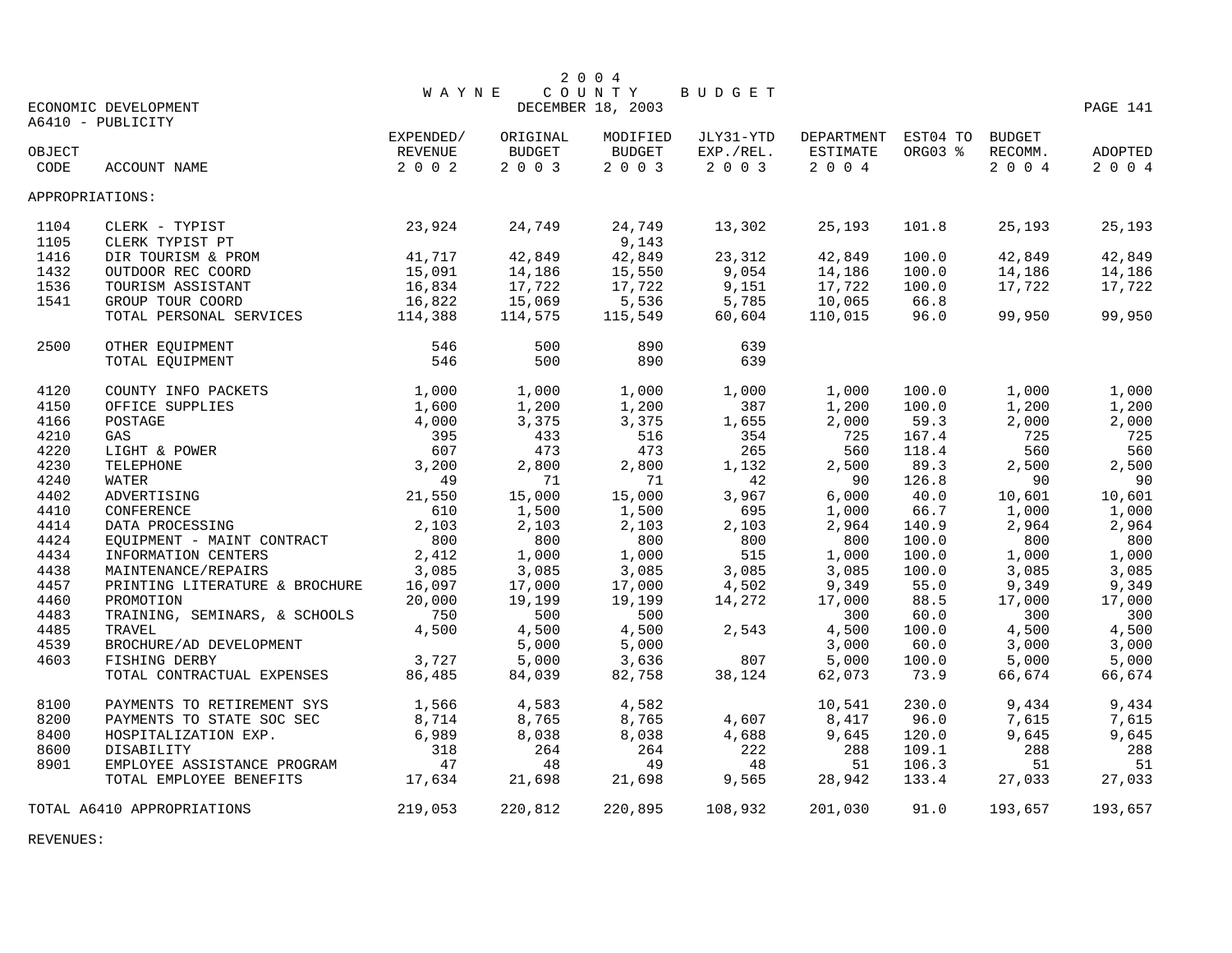|        |                      |              |          | 2 0 0 4           |           |            |          |               |          |
|--------|----------------------|--------------|----------|-------------------|-----------|------------|----------|---------------|----------|
|        |                      | <b>WAYNE</b> |          | COUNTY            | BUDGET    |            |          |               |          |
|        | ECONOMIC DEVELOPMENT |              |          | DECEMBER 18, 2003 |           |            |          |               | PAGE 142 |
|        | A6410 - PUBLICITY    |              |          |                   |           |            |          |               |          |
|        |                      | EXPENDED/    | ORIGINAL | MODIFIED          | JLY31-YTD | DEPARTMENT | EST04 TO | <b>BUDGET</b> |          |
| OBJECT |                      | REVENUE      | BUDGET   | BUDGET            | EXP./REL. | ESTIMATE   | ORG03 %  | RECOMM.       | ADOPTED  |
| CODE   | ACCOUNT NAME         | 2 0 0 2      | 2 0 0 3  | 2 0 0 3           | 2 0 0 3   | 2004       |          | 2 0 0 4       | 2 0 0 4  |
| 2089   | DEPT INCOME          | 13,397       | 13,000   | 13,000            | 3,825     | 14,000     | 107.7    | 14,000        | 14,000   |
|        | TOTAL A6410 REVENUES | 13,397       | 13,000   | 13,000            | 3,825     | 14,000     | 107.7    | 14,000        | 14,000   |
|        | TOTAL COUNTY COST    | 205,656      | 207,812  | 207,895           | 105,107   | 187,030    | 90.0     | 179,657       | 179,657  |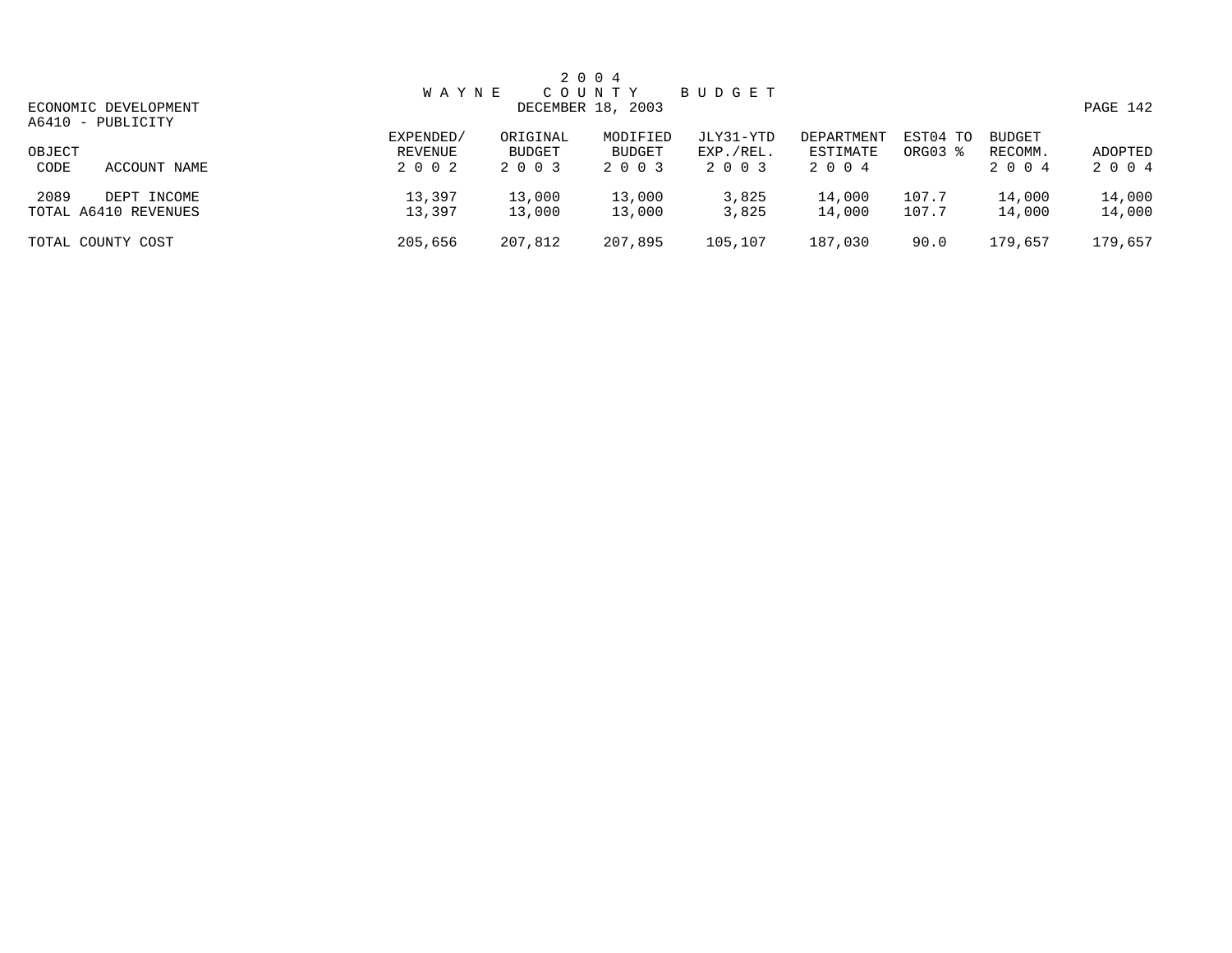|                |                                        |                           |                          | 2 0 0 4                     |                      |                     |          |                    |                           |
|----------------|----------------------------------------|---------------------------|--------------------------|-----------------------------|----------------------|---------------------|----------|--------------------|---------------------------|
|                | ECONOMIC DEVELOPMENT                   | <b>WAYNE</b>              |                          | COUNTY<br>DECEMBER 18, 2003 | <b>BUDGET</b>        |                     |          |                    | PAGE 143                  |
|                | A6411 - TOURISM MATCHING FUNDS PROGRAM |                           |                          |                             |                      |                     |          |                    |                           |
|                |                                        | EXPENDED/                 | ORIGINAL                 | MODIFIED                    | JLY31-YTD            | DEPARTMENT          | EST04 TO | <b>BUDGET</b>      |                           |
| OBJECT<br>CODE | ACCOUNT NAME                           | <b>REVENUE</b><br>2 0 0 2 | <b>BUDGET</b><br>2 0 0 3 | <b>BUDGET</b><br>2 0 0 3    | EXP./REL.<br>2 0 0 3 | ESTIMATE<br>2 0 0 4 | ORG03 %  | RECOMM.<br>2 0 0 4 | <b>ADOPTED</b><br>2 0 0 4 |
|                | APPROPRIATIONS:                        |                           |                          |                             |                      |                     |          |                    |                           |
| 4166           | POSTAGE                                | 7,000                     | 7,000                    | 7,000                       | 4,398                | 7,000               | 100.0    | 7,000              | 7,000                     |
| 4230           | TELEPHONE                              | 1,600                     | 1,400                    | 1,400                       | 658                  | 1,600               | 114.3    | 1,600              | 1,600                     |
| 4397           | TOURISM DIRECT MAIL                    | 4,000                     | 3,000                    | 3,000                       | 2,000                | 4,000               | 133.3    | 4,000              | 4,000                     |
| 4398           | TOURISM RESEARCH                       | 2,000                     | 2,000                    | 2,000                       |                      | 2,000               | 100.0    | 2,000              | 2,000                     |
| 4399           | VIDEO PRODUCTION                       | 4,500                     | 4,000                    | 4,000                       | 4,000                | 3,000               | 75.0     | 3,000              | 3,000                     |
| 4402           | ADVERTISING                            | 96,249                    | 82,300                   | 82,300                      | 46,300               | 73,050              | 88.8     | 80,820             | 80,820                    |
| 4434           | INFORMATION CENTERS                    | 16,000                    | 14,000                   | 14,000                      | 7,608                | 10,000              | 71.4     | 14,000             | 14,000                    |
| 4457           | PRINTING LITERATURE & BROCHURE         | 35,000                    | 35,000                   | 35,000                      | 30,591               | 34,000              | 97.1     | 35,000             | 35,000                    |
| 4460           | PROMOTION                              | 8,000                     | 8,000                    | 8,000                       | 1,158                | 8,000               | 100.0    | 9,000              | 9,000                     |
| 4539           | BROCHURE/AD DEVELOPMENT                |                           | 10,000                   | 10,000                      | 4,757                | 9,000               | 90.0     | 10,000             | 10,000                    |
|                | TOTAL CONTRACTUAL EXPENSES             | 174,349                   | 166,700                  | 166,700                     | 101,470              | 151,650             | 91.0     | 166,420            | 166,420                   |
|                | TOTAL A6411 APPROPRIATIONS             | 174,349                   | 166,700                  | 166,700                     | 101,470              | 151,650             | 91.0     | 166,420            | 166,420                   |
| REVENUES:      |                                        |                           |                          |                             |                      |                     |          |                    |                           |
| 2089           | DEPT INCOME                            | 20,320                    | 8,000                    | 8,000                       | 7,603                | 8,000               | 100.0    | 8,000              | 8,000                     |
| 3716           | STATE AID                              | 83,316                    | 83,350                   | 83,350                      | 83,210               | 75,813              | 91.0     | 83,210             | 83,210                    |
|                | TOTAL A6411 REVENUES                   | 103,636                   | 91,350                   | 91,350                      | 90,813               | 83,813              | 91.7     | 91,210             | 91,210                    |
|                | TOTAL COUNTY COST                      | 70,713                    | 75,350                   | 75,350                      | 10,657               | 67,837              | 90.0     | 75,210             | 75,210                    |
|                | TOTAL ECONOMIC DEVELOPMENT             | 393,402                   | 387,512                  | 387,595                     | 210,402              | 352,680             | 91.0     | 360,077            | 360,077                   |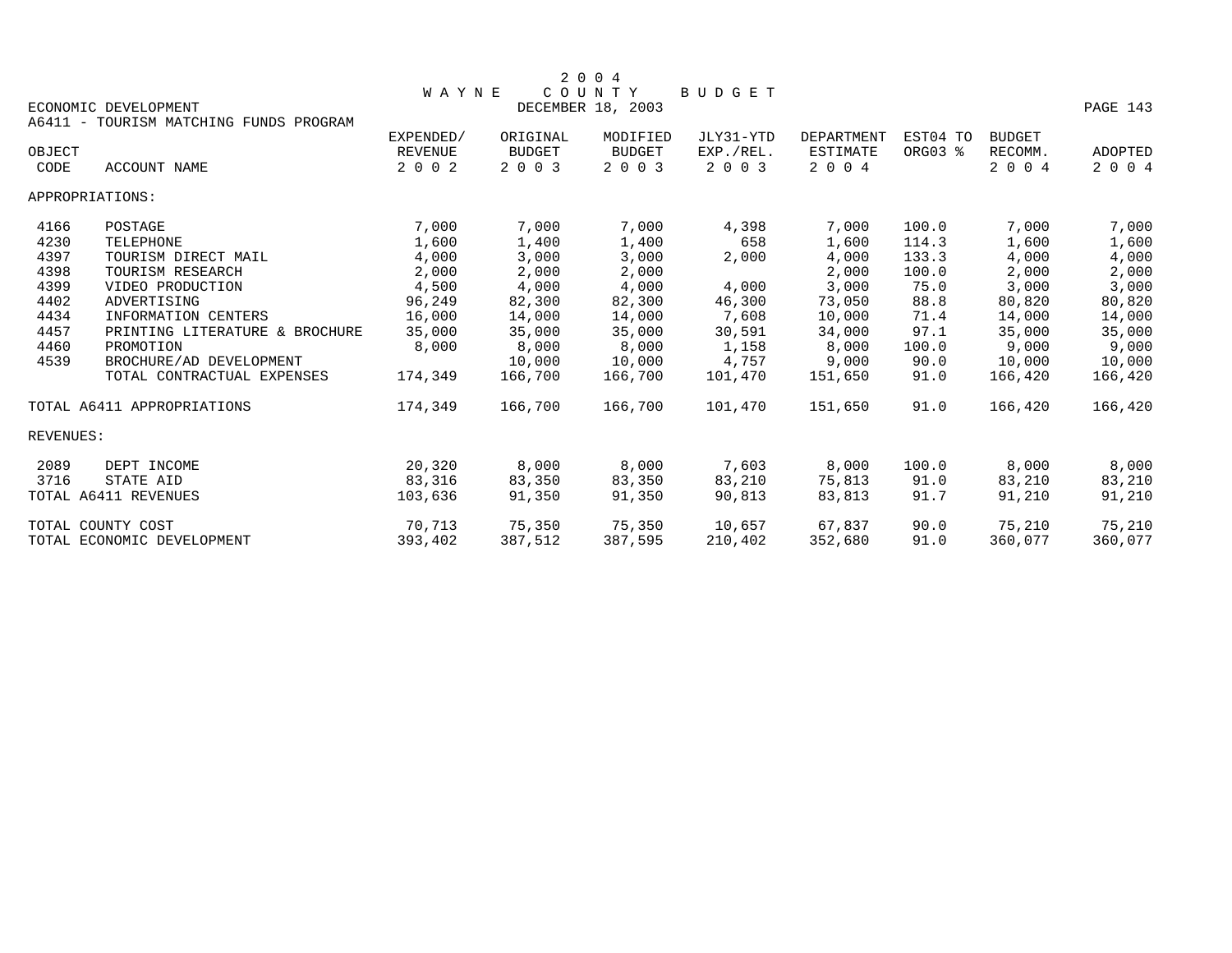|        |                               |              |          | 2 0 0 4           |               |                     |         |               |          |
|--------|-------------------------------|--------------|----------|-------------------|---------------|---------------------|---------|---------------|----------|
|        |                               | <b>WAYNE</b> |          | COUNTY            | <b>BUDGET</b> |                     |         |               |          |
|        | VETERANS SERVICES             |              |          | DECEMBER 18, 2003 |               |                     |         |               | PAGE 144 |
|        | A6510 - VETERANS SERVICE      |              |          |                   |               |                     |         |               |          |
|        |                               | EXPENDED/    | ORIGINAL | MODIFIED          | JLY31-YTD     | DEPARTMENT EST04 TO | ORG03 % | <b>BUDGET</b> |          |
| OBJECT |                               | REVENUE      | BUDGET   | BUDGET            | EXP./REL.     | ESTIMATE            |         | RECOMM.       | ADOPTED  |
| CODE   | ACCOUNT NAME                  | 2 0 0 2      | 2 0 0 3  | 2 0 0 3           | 2 0 0 3       | 2 0 0 4             |         | 2 0 0 4       | 2 0 0 4  |
|        | APPROPRIATIONS:               |              |          |                   |               |                     |         |               |          |
| 1089   | DIR VETERAN SERV              | 11,264       | 12,420   | 12,420            | 6,757         | 12,420              | 100.0   | 12,420        | 12,420   |
| 1100   | VEHICLE OPERATOR              | 27,558       | 28,528   | 28,528            | 15,392        | 28,600              | 100.3   | 28,600        | 28,600   |
| 1117   | MOTOR VEH OPR PT              | 7,618        | 8,267    | 8,267             | 4,455         | 8,267               | 100.0   | 8,267         | 8,267    |
| 1206   | VET SERV OFFICER              | 19,352       | 27,685   | 27,685            | 14,375        | 27,685              | 100.0   | 27,685        | 27,685   |
|        | TOTAL PERSONAL SERVICES       | 65,792       | 76,900   | 76,900            | 40,979        | 76,972              | 100.1   | 76,972        | 76,972   |
| 2100   | FURNITURE AND FURNISHINGS     | 2,583        |          |                   |               |                     |         |               |          |
| 2200   | OFFICE EQUIPMENT              | 1,860        |          | 2,084             | 2,083         | 500                 |         |               |          |
| 2300   | MOTOR VEHICLES                | 17,912       |          |                   |               |                     |         |               |          |
|        | TOTAL EQUIPMENT               | 22,355       |          | 2,084             | 2,083         | 500                 |         |               |          |
| 4114   | CAR EXP                       | 6,773        | 6,500    | 6,500             | 3,160         | 6,500               | 100.0   | 6,500         | 6,500    |
| 4150   | OFFICE SUPPLIES               | 654          | 400      | 400               | 193           | 400                 | 100.0   | 400           | 400      |
| 4166   | POSTAGE                       | 484          | 800      | 800               | 199           | 800                 | 100.0   | 800           | 800      |
| 4210   | GAS                           | 217          | 210      | 930               | 171           | 350                 | 166.7   | 350           | 350      |
| 4220   | LIGHT & POWER                 | 786          | 750      | 750               | 463           | 850                 | 113.3   | 850           | 850      |
| 4230   | TELEPHONE                     | 3,150        | 3,600    | 3,600             | 1,298         | 3,600               | 100.0   | 3,600         | 3,600    |
| 4240   | WATER                         | 120          | 170      | 170               | 71            | 170                 | 100.0   | 170           | 170      |
| 4408   | COPIER EXPENSE                | 10           | 70       | 70                |               | 70                  | 100.0   | 570           | 570      |
| 4410   | CONFERENCE                    |              | 2,450    | 2,017             | 317           | 1,500               | 61.2    | 1,500         | 1,500    |
| 4414   | DATA PROCESSING               | 896          | 896      | 896               | 896           | 2,594               | 289.5   | 2,594         | 2,594    |
| 4424   | EQUIPMENT - MAINT CONTRACT    | 1,026        | 850      | 850               | 255           | 850                 | 100.0   | 850           | 850      |
| 4438   | MAINTENANCE/REPAIRS           | 2,700        | 2,700    | 2,700             | 2,700         | 2,700               | 100.0   | 2,700         | 2,700    |
| 4456   | PRINTING                      | 242          | 350      | 350               | 20            | 350                 | 100.0   | 350           | 350      |
| 4475   | SOFTWARE                      | 280          |          | 210               | 210           |                     |         |               |          |
| 4483   | TRAINING, SEMINARS, & SCHOOLS | 979          | 2,300    | 1,580             | 503           | 1,000               | 43.5    | 1,000         | 1,000    |
| 4485   | TRAVEL                        | 734          | 1,900    | 1,900             | 499           | 1,500               | 78.9    | 1,500         | 1,500    |
| 4500   | FEES FOR SERVICES, NON EMPLOY |              | 12,849   | 12,849            | 4,611         | 12,849              | 100.0   | 12,849        | 12,849   |
| 4510   | <b>BURIALS</b>                | 21,626       | 25,000   | 25,000            | 13,970        | 25,000              | 100.0   | 25,000        | 25,000   |
| 4600   | MISC                          | 30           | 300      | 300               | 195           | 300                 | 100.0   | 300           | 300      |
|        | TOTAL CONTRACTUAL EXPENSES    | 40,707       | 62,095   | 61,872            | 29,731        | 61,383              | 98.9    | 61,883        | 61,883   |
| 8100   | PAYMENTS TO RETIREMENT SYS    | 472          | 3,077    | 3,077             |               | 6,192               | 201.2   | 8,075         | 8,075    |
| 8200   | PAYMENTS TO STATE SOC SEC     | 4,976        | 5,884    | 5,884             | 3,095         | 5,888               | 100.1   | 5,888         | 5,888    |
| 8400   | HOSPITALIZATION EXP.          | 8,913        | 11,443   | 11,443            | 6,470         | 13,311              | 116.3   | 13,311        | 13,311   |
| 8600   | DISABILITY                    | 204          | 264      | 264               | 148           | 288                 | 109.1   | 288           | 288      |
| 8901   | EMPLOYEE ASSISTANCE PROGRAM   | 33           | 49       | 49                | 41            | 44                  | 89.8    | 44            | 44       |
|        | TOTAL EMPLOYEE BENEFITS       | 14,598       | 20,717   | 20,717            | 9,754         | 25,723              | 124.2   | 27,606        | 27,606   |
|        | TOTAL A6510 APPROPRIATIONS    | 143,452      | 159,712  | 161,573           | 82,547        | 164,578             | 103.0   | 166,461       | 166,461  |

REVENUES: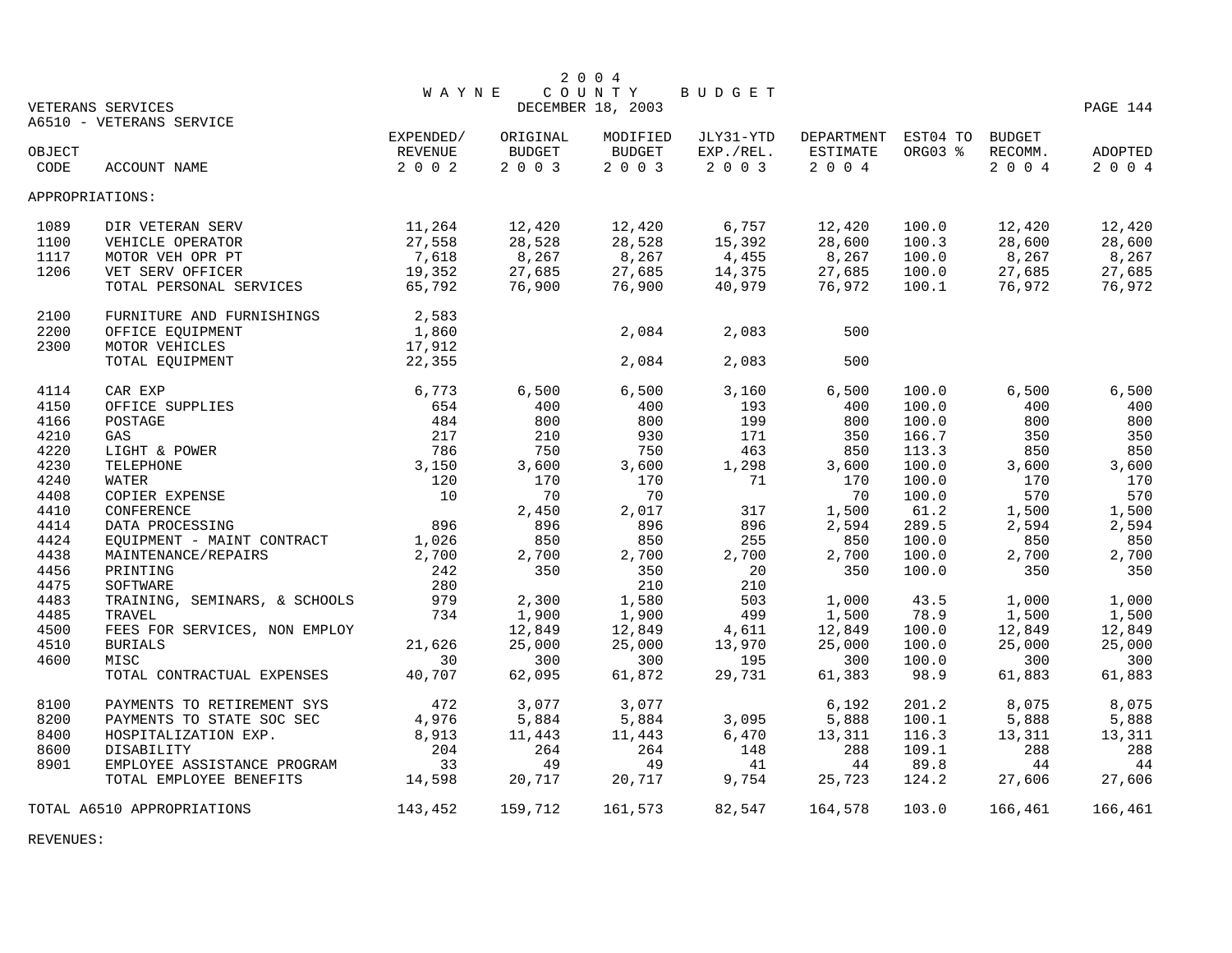|        |                          |              |               | 2 0 0 4           |           |            |          |               |          |
|--------|--------------------------|--------------|---------------|-------------------|-----------|------------|----------|---------------|----------|
|        |                          | <b>WAYNE</b> |               | COUNTY            | BUDGET    |            |          |               |          |
|        | VETERANS SERVICES        |              |               | DECEMBER 18, 2003 |           |            |          |               | PAGE 145 |
|        | A6510 - VETERANS SERVICE |              |               |                   |           |            |          |               |          |
|        |                          | EXPENDED/    | ORIGINAL      | MODIFIED          | JLY31-YTD | DEPARTMENT | EST04 TO | <b>BUDGET</b> |          |
| OBJECT |                          | REVENUE      | <b>BUDGET</b> | <b>BUDGET</b>     | EXP./REL. | ESTIMATE   | ORG03 %  | RECOMM.       | ADOPTED  |
| CODE   | ACCOUNT NAME             | 2 0 0 2      | 2 0 0 3       | 2 0 0 3           | 2 0 0 3   | 2 0 0 4    |          | 2 0 0 4       | 2 0 0 4  |
| 1848   | REPAYMENT OF BURIALS     |              |               |                   | 600       |            |          |               |          |
| 2766   | DSS REIMBURSEMENT        |              |               |                   |           |            |          |               |          |
| 3648   | SOC. SERV. BURIALS       | 1,800        | 5,000         | 5,000             |           | 5,000      | 100.0    | 5,000         | 5,000    |
| 3710   | VETERANS SERVICE         | 6,860        | 5,000         | 6,861             | 1,860     | 5,000      | 100.0    | 5,000         | 5,000    |
|        | TOTAL A6510 REVENUES     | 8,660        | 10,000        | 11,861            | 2,460     | 10,000     | 100.0    | 10,000        | 10,000   |
|        | TOTAL COUNTY COST        | 134,792      | 149,712       | 149,712           | 80,087    | 154,578    | 103.3    | 156,461       | 156,461  |
|        | TOTAL VETERANS SERVICES  | 143,452      | 159,712       | 161,573           | 82,547    | 164,578    | 103.0    | 166,461       | 166,461  |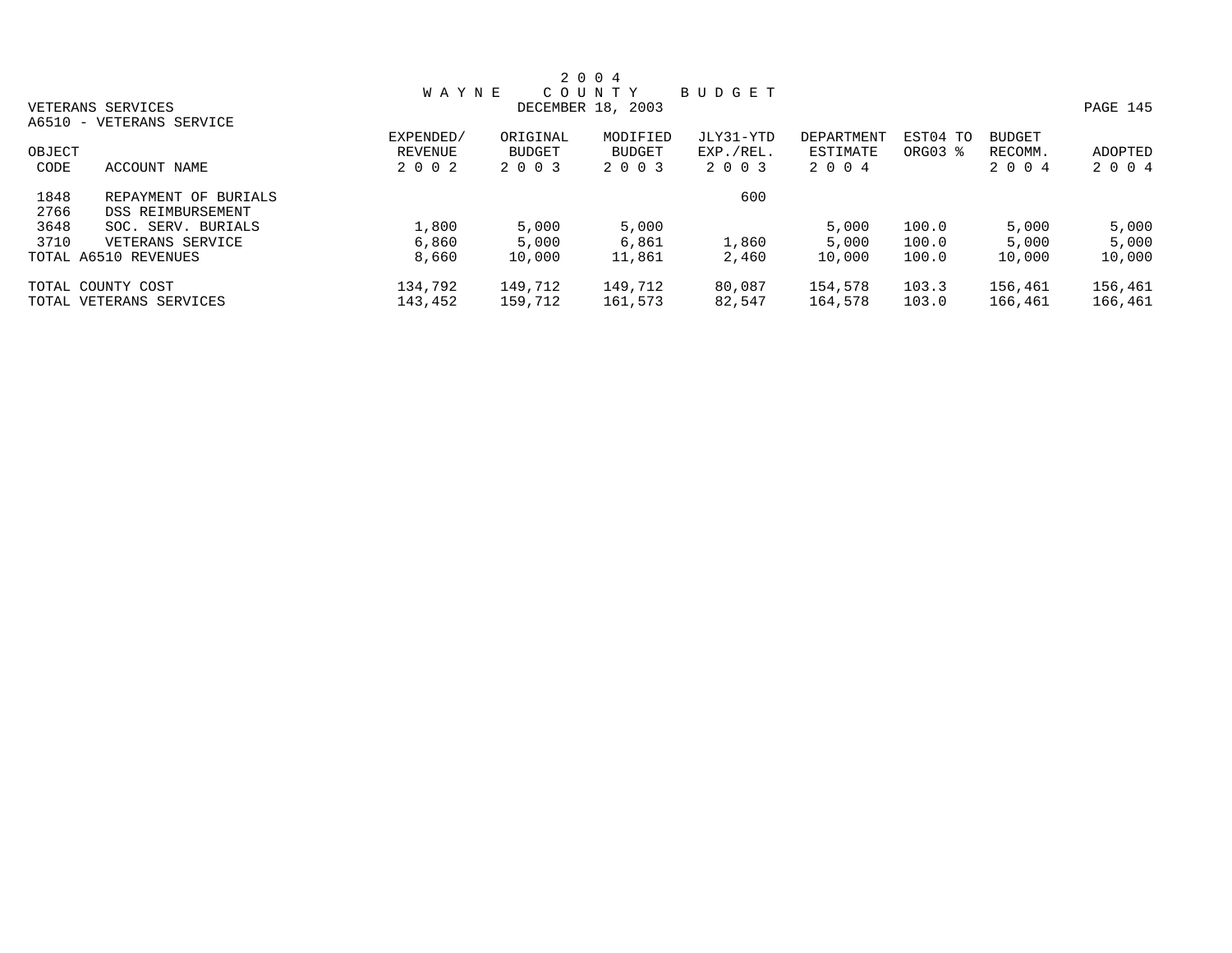|           |                             |              |          | 2 0 0 4                     |           |            |          |         |          |
|-----------|-----------------------------|--------------|----------|-----------------------------|-----------|------------|----------|---------|----------|
|           | <b>CONSUMER AFFAIRS</b>     | <b>WAYNE</b> |          | COUNTY<br>DECEMBER 18, 2003 | BUDGET    |            |          |         | PAGE 146 |
|           | A6610 - CONSUMER AFFAIRS    |              |          |                             |           |            |          |         |          |
|           |                             | EXPENDED/    | ORIGINAL | MODIFIED                    | JLY31-YTD | DEPARTMENT | EST04 TO | BUDGET  |          |
| OBJECT    |                             | REVENUE      | BUDGET   | <b>BUDGET</b>               | EXP./REL. | ESTIMATE   | ORG03 %  | RECOMM. | ADOPTED  |
| CODE      | ACCOUNT NAME                | 2 0 0 2      | 2 0 0 3  | 2 0 0 3                     | 2 0 0 3   | 2 0 0 4    |          | 2004    | 2 0 0 4  |
|           | APPROPRIATIONS:             |              |          |                             |           |            |          |         |          |
| 1090      | DIR WEIGHTS/MEAS            | 40,180       | 41,597   | 41,597                      | 22,427    | 41,753     | 100.4    | 41,753  | 41,753   |
| 1228      | DEPUTY DIR W/M              | 30,543       | 31,680   | 31,680                      | 16,789    | 31,699     | 100.1    | 31,699  | 31,699   |
|           | TOTAL PERSONAL SERVICES     | 70,723       | 73,277   | 73,277                      | 39,216    | 73,452     | 100.2    | 73,452  | 73,452   |
| 2200      | OFFICE EQUIPMENT            | 265          |          |                             |           |            |          |         |          |
| 2300      | MOTOR VEHICLES              | 16,549       |          |                             |           |            |          |         |          |
|           | TOTAL EQUIPMENT             | 16,814       |          |                             |           |            |          |         |          |
| 4150      | OFFICE SUPPLIES             | 213          | 400      | 400                         |           | 400        | 100.0    | 400     | 400      |
| 4166      | POSTAGE                     | 106          | 250      | 250                         | 101       | 250        | 100.0    | 250     | 250      |
| 4210      | GAS                         | 901          | 1,000    | 1,220                       | 963       | 1,250      | 125.0    | 1,250   | 1,250    |
| 4220      | LIGHT & POWER               | 1,423        | 1,550    | 1,550                       | 932       | 1,550      | 100.0    | 1,550   | 1,550    |
| 4230      | TELEPHONE                   | 301          | 400      | 400                         | 149       | 400        | 100.0    | 400     | 400      |
| 4240      | WATER                       | 135          | 200      | 200                         | 94        | 245        | 122.5    | 245     | 245      |
| 4410      | CONFERENCE                  | 631          | 520      | 520                         |           | 530        | 101.9    | 530     | 530      |
| 4414      | DATA PROCESSING             | 543          | 543      | 543                         | 543       | 512        | 94.3     | 512     | 512      |
| 4438      | MAINTENANCE/REPAIRS         | 57           | 200      | 200                         | 13        | 200        | 100.0    | 200     | 200      |
| 4485      | TRAVEL                      | 126          | 100      | 100                         |           | 100        | 100.0    | 100     | 100      |
| 4487      | VEHICLE MAINT & REPAIR      | 2,423        | 3,000    | 3,000                       | 742       | 3,000      | 100.0    | 3,000   | 3,000    |
| 4511      | OTHER PURCHASED SERVICES    | 1,202        | 580      | 580                         | 187       |            |          |         |          |
| 4600      | MISC                        | 294          | 300      | 300                         | 70        | 300        | 100.0    | 300     | 300      |
|           | TOTAL CONTRACTUAL EXPENSES  | 8,355        | 9,043    | 9,263                       | 3,794     | 8,737      | 96.6     | 8,737   | 8,737    |
| 8100      | PAYMENTS TO RETIREMENT SYS  | 1,104        | 2,931    | 2,931                       |           | 8,080      | 275.7    | 9,653   | 9,653    |
| 8200      | PAYMENTS TO STATE SOC SEC   | 5,410        | 5,606    | 5,606                       | 3,000     | 5,620      | 100.2    | 5,620   | 5,620    |
| 8400      | HOSPITALIZATION EXP.        | 7,999        | 9,200    | 9,200                       | 5,366     | 11,039     | 120.0    | 11,039  | 11,039   |
| 8600      | DISABILITY                  | 212          | 264      | 264                         | 148       | 288        | 109.1    | 288     | 288      |
| 8901      | EMPLOYEE ASSISTANCE PROGRAM | 27           | 28       | 28                          | 27        | 29         | 103.6    | 29      | 29       |
|           | TOTAL EMPLOYEE BENEFITS     | 14,752       | 18,029   | 18,029                      | 8,541     | 25,056     | 139.0    | 26,629  | 26,629   |
|           | TOTAL A6610 APPROPRIATIONS  | 110,644      | 100,349  | 100,569                     | 51,551    | 107,245    | 106.9    | 108,818 | 108,818  |
| REVENUES: |                             |              |          |                             |           |            |          |         |          |
| 3717      | WEIGHTS AND MEASURES        | 3,872        | 3,000    | 3,000                       | 2,471     | 3,000      | 100.0    | 3,000   | 3,000    |
|           | TOTAL A6610 REVENUES        | 3,872        | 3,000    | 3,000                       | 2,471     | 3,000      | 100.0    | 3,000   | 3,000    |
|           | TOTAL COUNTY COST           | 106,772      | 97,349   | 97,569                      | 49,080    | 104,245    | 107.1    | 105,818 | 105,818  |
|           | TOTAL CONSUMER AFFAIRS      | 110,644      | 100,349  | 100,569                     | 51,551    | 107,245    | 106.9    | 108,818 | 108,818  |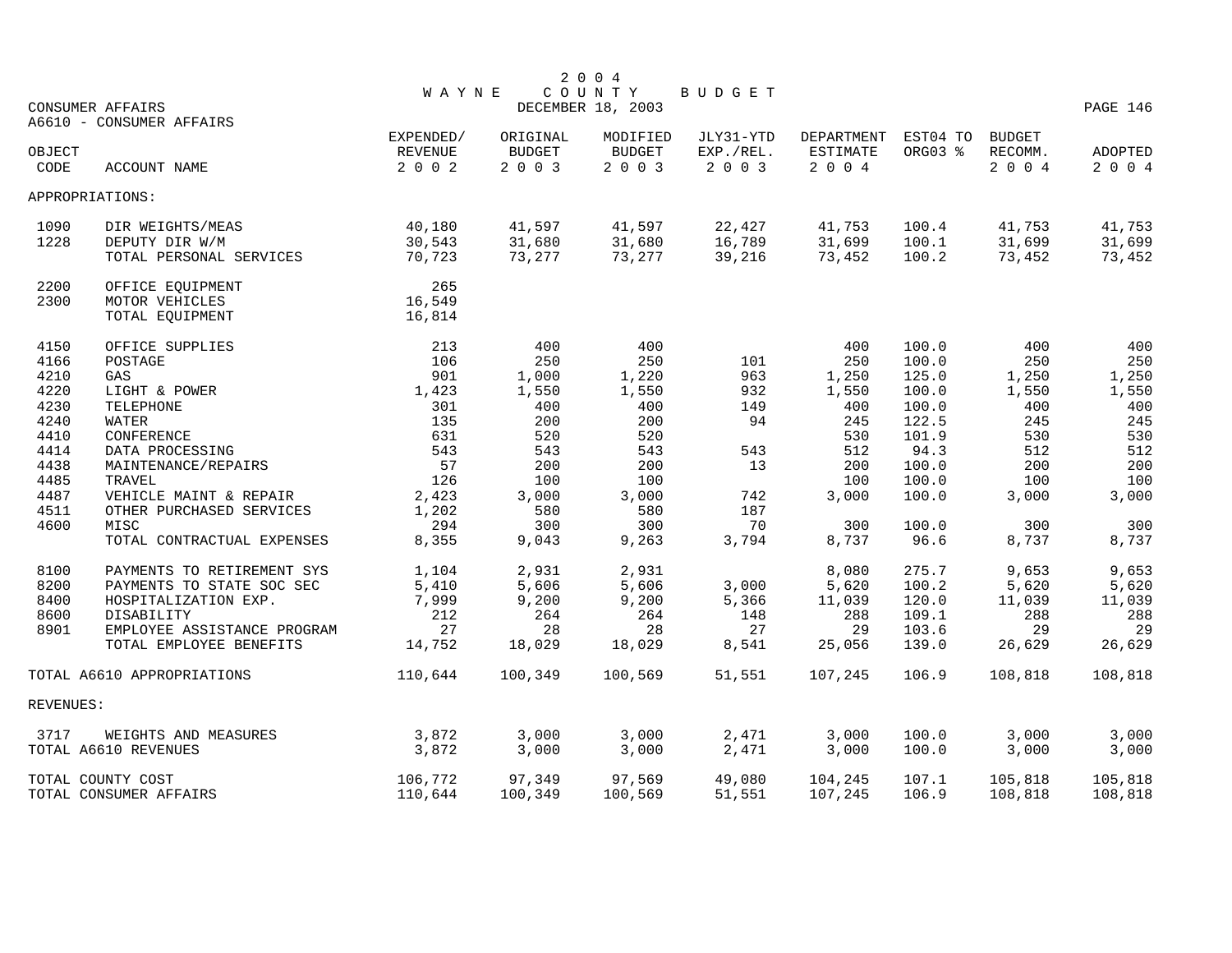|                                  |                                                                                                |                      |               | 2004              |           |                            |         |         |          |
|----------------------------------|------------------------------------------------------------------------------------------------|----------------------|---------------|-------------------|-----------|----------------------------|---------|---------|----------|
| COUNTY<br>BUDGET<br><b>WAYNE</b> |                                                                                                |                      |               |                   |           |                            |         |         |          |
|                                  | PROGRAM FOR THE AGING                                                                          |                      |               | DECEMBER 18, 2003 |           |                            |         |         | PAGE 147 |
|                                  | A6772 - AREA AGENCY ON AGING                                                                   | EXPENDED/            | ORIGINAL      | MODIFIED          | JLY31-YTD | DEPARTMENT EST04 TO BUDGET |         |         |          |
| OBJECT                           |                                                                                                | REVENUE              | <b>BUDGET</b> | BUDGET            | EXP./REL. | ESTIMATE                   | ORG03 % | RECOMM. | ADOPTED  |
| CODE                             | ACCOUNT NAME                                                                                   | 2 0 0 2              | 2003          | 2003              | 2003      | 2004                       |         | 2004    | 2 0 0 4  |
|                                  |                                                                                                |                      |               |                   |           |                            |         |         |          |
| APPROPRIATIONS:                  |                                                                                                |                      |               |                   |           |                            |         |         |          |
| 1092                             | 45, 115<br>DIR OFFICE AGING                                                                    |                      | 46,339        | 46,339            | 25,211    | 46,341                     | 100.0   | 46,341  | 46,341   |
| 1100                             |                                                                                                | 23,624               | 24,991        | 24,991            | 13,423    | 24,894                     | 99.6    | 24,894  | 24,894   |
| 1110                             |                                                                                                | 16,834               | 21,158        | 21,158            | 11,396    | 22,964                     | 108.5   | 22,964  | 22,964   |
| 1122                             | VEHICLE OPERATOR<br>RECEPTIONIST<br>ACCOUNT CLERK<br>SR CLERK - TYPIST                         | 16,364               | 21,396        | 21,396            | 11,487    | 23,049                     | 107.7   | 23,049  | 23,049   |
| 1142                             |                                                                                                | $\frac{1}{25}$ , 448 | 26,638        | 26,638            | 14,369    | 26,531                     | 99.6    | 26,531  | 26,531   |
| 1149                             | AGING SERV WORKER                                                                              | 24,931               | 25,785        | 25,785            | 14,028    | 25,881                     | 100.4   | 25,881  | 25,881   |
| 1222                             | AGING SERV ASST (3)                                                                            | 95,159               | 99,321        | 99,321            | 53,523    | 98,924                     | 99.6    | 98,924  | 98,924   |
| 1232                             | PRIN ACCT CLERK                                                                                | 31,864               | 32,995        | 32,995            | 17,815    | 32,865                     | 99.6    | 32,865  | 32,865   |
| 1253                             | CASEWORKER AGING (2)                                                                           | 60,161               | 65,577        | 65,577            | 34,330    | 64,073                     | 97.7    | 64,073  | 64,073   |
| 1276                             | AGING SERV SPEC                                                                                | 34,373               | 35,595        | 35,595            | 19,365    | 35,975                     | 101.1   | 35,975  | 35,975   |
| 1278                             | NUTRN SERV CO-ORD                                                                              | 33,665               | 35,009        | 35,009            | 18,739    | 34,574                     | 98.8    | 34,574  | 34,574   |
| 1282                             | R P N                                                                                          |                      | 37,101        | 37,101            | 20,185    | 37,243                     | 100.4   | 37,243  | 37,243   |
| 1297                             | DEP DIR OF AGING                                                                               |                      | 37,460        | 37,460            | 20,202    | 37,215                     | 99.3    | 37,215  | 37,215   |
| 1362                             | $\begin{array}{r} 33,661 \\ 28,581 \\ 35,465 \\ 33,872 \\ 26,539 \end{array}$<br>SR CASEWORKER |                      | 35,345        | 35,345            | 19,179    | 35,474                     | 100.4   | 35,474  | 35,474   |
| 1385                             | AGING SERV AIDE (4)                                                                            |                      | 30,200        | 30,200            | 14,113    | 25,969                     | 86.0    | 25,969  | 25,969   |
| 1904                             | OVERTIME                                                                                       |                      |               |                   |           |                            |         |         |          |
|                                  | OVERTIME<br>TOTAL PERSONAL SERVICES                                                            | 532,107              | 574,910       | 574,910           | 307,365   | 571,972                    | 99.5    | 571,972 | 571,972  |
| 2200                             | OFFICE EQUIPMENT                                                                               | 3,103                |               | 5,432             |           |                            |         |         |          |
|                                  | TOTAL EQUIPMENT                                                                                | 3,103                |               | 5,432             |           |                            |         |         |          |
|                                  |                                                                                                |                      |               |                   |           |                            |         |         |          |
| 4100                             |                                                                                                |                      |               |                   |           |                            |         |         |          |
| 4166                             |                                                                                                |                      | 8,000         | 8,000             | 2,550     | 6,000                      | 75.0    | 6,000   | 6,000    |
| 4210                             |                                                                                                |                      | 1,020         | 1,320             | 925       | 1,804                      | 176.9   | 1,804   | 1,804    |
| 4220                             |                                                                                                |                      | 13,350        | 13,350            | 7,363     | 14,012                     | 105.0   | 14,012  | 14,012   |
| 4230                             |                                                                                                |                      | 13,500        | 13,500            | 6,209     | 13,500                     | 100.0   | 13,500  | 13,500   |
| 4240                             |                                                                                                |                      | 558           | 558               | 371       | 486                        | 87.1    | 486     | 486      |
| 4400                             |                                                                                                |                      |               |                   |           |                            |         |         |          |
| 4410                             | CONFERENCE                                                                                     | 1,005                | 625           | 625               |           | 625                        | 100.0   | 625     | 625      |
| 4414                             | DATA PROCESSING                                                                                | 10,917               | 10,917        | 13,917            | 7,180     | 12,159                     | 111.4   | 12,159  | 12,159   |
| 4418                             | <b>DUES</b>                                                                                    | 1,150                | 625           | 625               | 625       | 625                        | 100.0   | 625     | 625      |
| 4424                             | EQUIPMENT - MAINT CONTRACT                                                                     | 4,075                | 4,100         | 4,100             | 3,243     | 2,300                      | 56.1    | 2,300   | 2,300    |
| 4437                             | LEASE                                                                                          |                      | 92,050        | 92,050            | 55,341    | 96,558                     | 104.9   | 96,558  | 96,558   |
| 4438                             | MAINTENANCE/REPAIRS 138,881                                                                    |                      | 12,156        | 22,913            | 12,156    | 12,478                     | 102.6   | 12,478  | 12,478   |
| 4456                             | PRINTING                                                                                       | 12,009               | 11,200        | 11,200            | 3,408     | 8,200                      | 73.2    | 8,200   | 8,200    |
| 4465                             | RENTAL - OFFICE SPACE                                                                          | 6,540                | 7,000         | 7,000             | 2,730     | 7,000                      | 100.0   | 7,000   | 7,000    |
| 4466                             | HOME DELIVERED MEALS                                                                           | 129,500              | 143,000       | 161,000           | 63,463    | 128,000                    | 89.5    | 128,000 | 128,000  |
| 4472                             | SUBSCRIPTIONS                                                                                  | 1,033                | 700           | 700               | 331       | 700                        | 100.0   | 700     | 700      |
| 4475                             | SOFTWARE                                                                                       | 325                  |               |                   |           |                            |         |         |          |
| 4483                             | TRAINING, SEMINARS, & SCHOOLS 1,230                                                            |                      | 1,000         | 1,000             | 1,000     | 1,250                      | 125.0   | 1,250   | 1,250    |
| 4485                             | TRAVEL                                                                                         | 24,811               | 20,000        | 20,000            | 9,702     | 14,000                     | 70.0    | 14,000  | 14,000   |
| 4487                             | VEHICLE MAINT & REPAIR                                                                         | 1,569                | 1,850         | 1,850             | 1,732     | 2,000                      | 108.1   | 2,000   | 2,000    |
| 4520                             | CONSULTANTS                                                                                    | 16,665               | 18,673        | 18,673            | 7,903     | 17,673                     | 94.6    | 17,673  | 17,673   |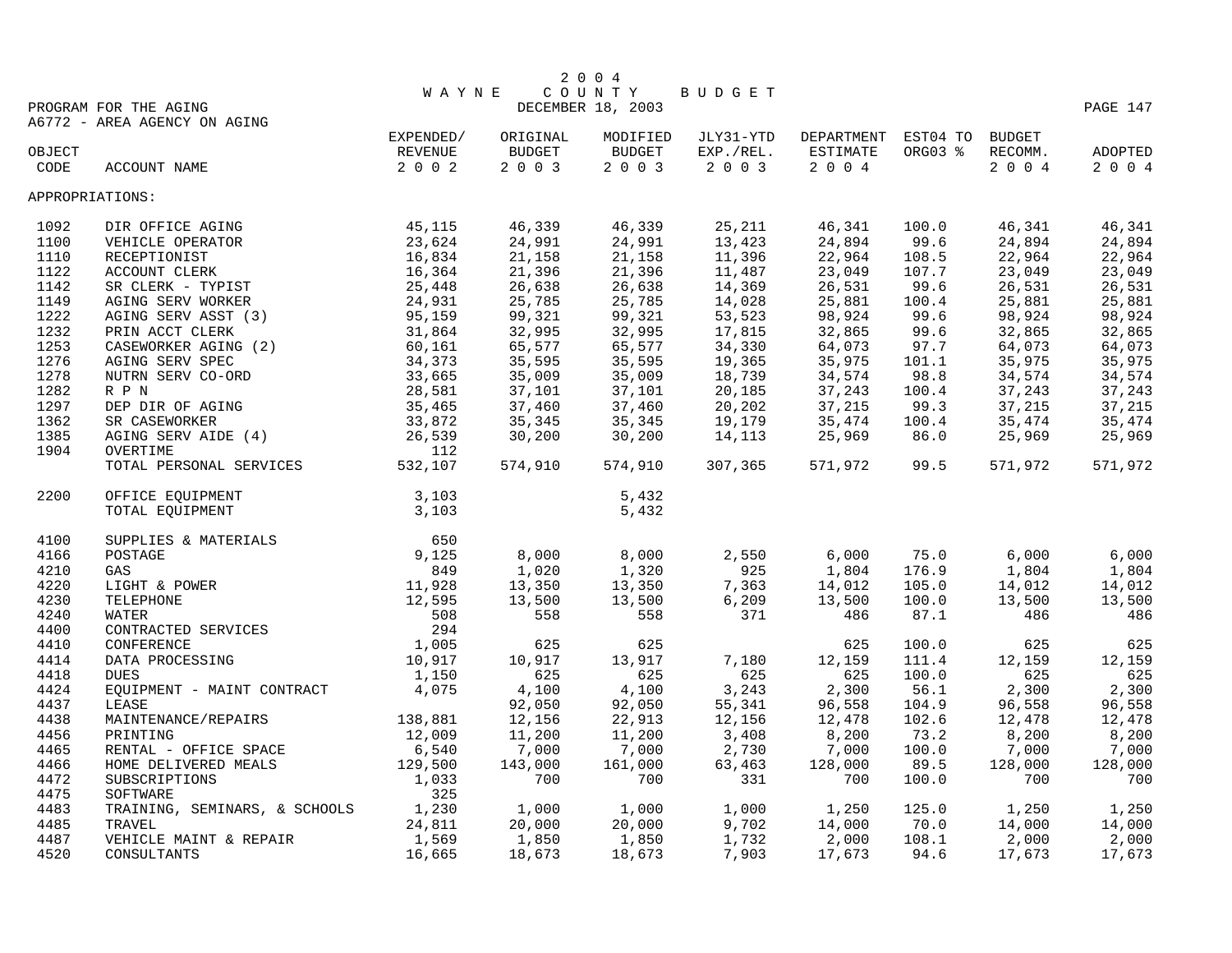|           |                                                       |              |           | 2 0 0 4             |           |                   |          |               |           |
|-----------|-------------------------------------------------------|--------------|-----------|---------------------|-----------|-------------------|----------|---------------|-----------|
|           |                                                       | <b>WAYNE</b> |           | COUNTY              | BUDGET    |                   |          |               |           |
|           | PROGRAM FOR THE AGING<br>A6772 - AREA AGENCY ON AGING |              |           | DECEMBER 18, 2003   |           |                   |          |               | PAGE 148  |
|           |                                                       | EXPENDED/    | ORIGINAL  | MODIFIED            | JLY31-YTD | <b>DEPARTMENT</b> | EST04 TO | <b>BUDGET</b> |           |
| OBJECT    |                                                       | REVENUE      | BUDGET    | BUDGET              | EXP./REL. | ESTIMATE          | ORG03 %  | RECOMM.       | ADOPTED   |
| CODE      | ACCOUNT NAME                                          | 2 0 0 2      | 2 0 0 3   | 2 0 0 3             | 2 0 0 3   | 2 0 0 4           |          | 2 0 0 4       | 2 0 0 4   |
| 4576      | LYONS                                                 | 4,174        | 4,500     | 4,500               | 1,866     | 4,000             | 88.9     | 4,000         | 4,000     |
| 4600      | MISC                                                  | 3,039        | 4,000     | 4,000               | 183       | 1,000             | 25.0     | 1,000         | 1,000     |
| 4657      | <b>JTPA</b>                                           | 42,755       | 35,776    | 35,776              | 11,960    | 35,776            | 100.0    | 35,776        | 35,776    |
| 4658      | GENESEE REGIONAL                                      | 116,500      | 116,500   | 116,500             | 51,638    | 116,500           | 100.0    | 116,500       | 116,500   |
| 4659      | LEGAL AID AGENCY                                      | 6,000        | 6,000     | 6,000               | 2,730     | 6,000             | 100.0    | 6,000         | 6,000     |
| 4660      | KEY INDUSTRIES                                        | 85,261       | 78,100    | 78,100              | 32,760    | 67,095            | 85.9     | 67,095        | 67,095    |
| 4661      | V/O NEWARK                                            | 3,875        | 4,200     | 4,200               |           | 3,975             | 94.6     | 3,975         | 3,975     |
| 4662      | T/O ONTARIO                                           | 6,200        | 6,200     | 6,200               | 3,490     | 6,200             | 100.0    | 6,200         | 6,200     |
| 4668      | SODUS SITE                                            | 8,000        | 8,000     | 8,000               | 2,947     | 8,000             | 100.0    | 8,000         | 8,000     |
| 4891      | OTHER DIRECT EXPENSES                                 | 6,369        | 10,000    | 10,000              | 4,027     | 8,000             | 80.0     | 8,000         | 8,000     |
|           | TOTAL CONTRACTUAL EXPENSES                            | 667,832      | 633,600   | 665,657             | 297,833   | 595,916           | 94.1     | 595,916       | 595,916   |
| 8100      | PAYMENTS TO RETIREMENT SYS                            | 7,590        | 21,788    | 21,788              |           | 60,769            | 278.9    | 64,949        | 64,949    |
| 8200      | PAYMENTS TO STATE SOC SEC                             | 39,909       | 43,980    | 43,980              | 23,087    | 43,756            | 99.5     | 43,756        | 43,756    |
| 8400      | HOSPITALIZATION EXP.                                  | 60,376       | 85,614    | 85,614              | 43,482    | 89,449            | 104.5    | 89,449        | 89,449    |
| 8600      | DISABILITY                                            | 1,750        | 2,244     | 2,244               | 1,258     | 2,448             | 109.1    | 2,448         | 2,448     |
| 8901      | EMPLOYEE ASSISTANCE PROGRAM                           | 256          | 262       | 262                 | 261       | 275               | 105.0    | 275           | 275       |
|           | TOTAL EMPLOYEE BENEFITS                               | 109,881      | 153,888   | 153,888             | 68,088    | 196,697           | 127.8    | 200,877       | 200,877   |
|           | TOTAL A6772 APPROPRIATIONS                            | 1,312,923    |           | 1,362,398 1,399,887 | 673,286   | 1,364,585         | 100.2    | 1,368,765     | 1,368,765 |
| REVENUES: |                                                       |              |           |                     |           |                   |          |               |           |
| 1281      | AGING - REIM.                                         | 43,445       | 71,050    | 71,050              | 40,516    | 87,649            | 123.4    | 87,649        | 87,649    |
| 2772      | OFFICE OF THE AGING                                   | 27,208       | 29,000    | 29,000              | 17,559    | 31,000            | 106.9    | 31,000        | 31,000    |
| 3716      | STATE AID                                             |              |           |                     | 1,917     |                   |          |               |           |
| 3772      | STATE AID/OFFICE OF THE AGING                         | 305,431      | 347,610   | 347,610             | 113,273   | 347,783           | 100.0    | 347,783       | 347,783   |
| 4772      | OFFICE OF AGING                                       | 453,842      | 414,651   | 451,840             | 132,130   | 427,622           | 103.1    | 427,622       | 427,622   |
|           | TOTAL A6772 REVENUES                                  | 829,926      | 862,311   | 899,500             | 305,395   | 894,054           | 103.7    | 894,054       | 894,054   |
|           | TOTAL COUNTY COST                                     | 482,997      | 500,087   | 500,387             | 367,891   | 470,531           | 94.1     | 474,711       | 474,711   |
|           | TOTAL PROGRAM FOR THE AGING                           | 1,312,923    | 1,362,398 | 1,399,887           | 673,286   | 1,364,585         | 100.2    | 1,368,765     | 1,368,765 |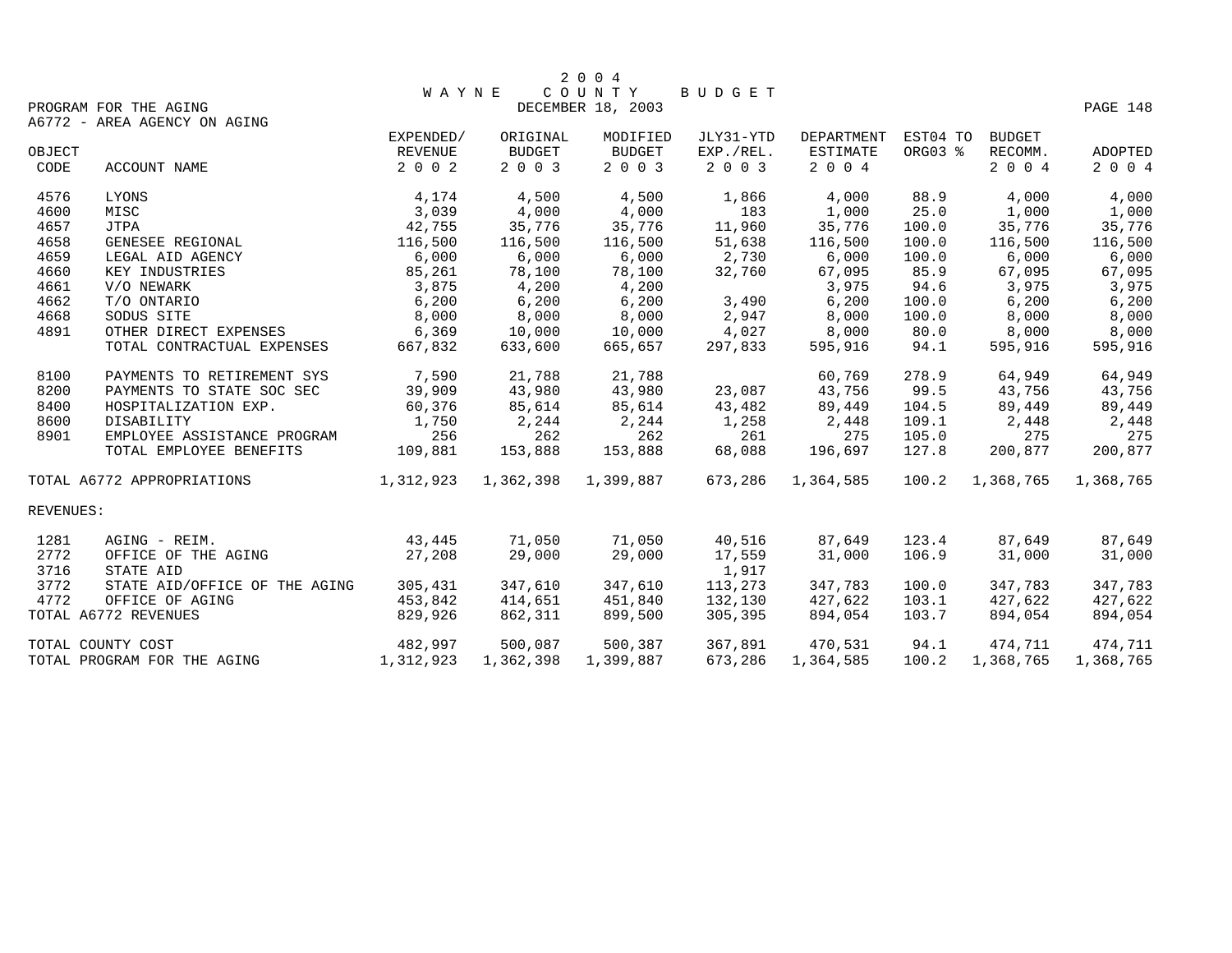|           |                                |              |               | 2 0 0 4           |           |            |          |               |          |
|-----------|--------------------------------|--------------|---------------|-------------------|-----------|------------|----------|---------------|----------|
|           |                                | <b>WAYNE</b> |               | COUNTY            | BUDGET    |            |          |               |          |
|           | RECREATION AND CULTURE         |              |               | DECEMBER 18, 2003 |           |            |          |               | PAGE 149 |
|           | A7310 - YOUTH BUREAU           |              |               |                   |           |            |          |               |          |
|           |                                | EXPENDED/    | ORIGINAL      | MODIFIED          | JLY31-YTD | DEPARTMENT | EST04 TO | <b>BUDGET</b> |          |
| OBJECT    |                                | REVENUE      | <b>BUDGET</b> | <b>BUDGET</b>     | EXP./REL. | ESTIMATE   | ORG03 %  | RECOMM.       | ADOPTED  |
| CODE      | ACCOUNT NAME                   | 2002         | 2 0 0 3       | 2 0 0 3           | 2 0 0 3   | 2004       |          | 2004          | 2004     |
|           | APPROPRIATIONS:                |              |               |                   |           |            |          |               |          |
| 1203      | YOUTH SERV ASSIST              | 27,788       | 60,544        | 30,106            | 16,094    | 29,894     | 49.4     | 29,894        | 29,894   |
| 1253      | CASEWORKER AGING               | 36,303       | 36,503        | 60,544            | 32,631    | 62,134     | 170.2    | 62,134        | 62,134   |
| 1540      | DEP DIR FOR YOUTH              | 34,951       |               | 36,503            | 19,708    | 36,225     |          | 36,225        | 36,225   |
|           | TOTAL PERSONAL SERVICES        | 99,042       | 97,047        | 127,153           | 68,433    | 128,253    | 132.2    | 128,253       | 128,253  |
| 2200      | OFFICE EQUIPMENT               | 1,870        |               |                   |           |            |          |               |          |
|           | TOTAL EQUIPMENT                | 1,870        |               |                   |           |            |          |               |          |
|           |                                |              |               |                   |           |            |          |               |          |
| 4000      | CONTRACTUAL EXPENSES           | 84,558       | 87,730        | 87,730            | 58,520    | 83,230     | 94.9     | 80,439        | 80,439   |
| 4150      | OFFICE SUPPLIES                | 4,699        | 4,500         | 4,500             | 2,023     | 4,500      | 100.0    | 4,500         | 4,500    |
| 4166      | POSTAGE                        | 1,000        | 1,400         | 1,400             |           | 1,400      | 100.0    | 1,400         | 1,400    |
| 4230      | TELEPHONE                      | 1,300        | 1,800         | 1,800             | 326       | 1,800      | 100.0    | 1,800         | 1,800    |
| 4400      | CONTRACTED SERVICES            | 40,967       | 52,421        | 97,585            | 40,385    | 47,533     | 90.7     | 43,229        | 43,229   |
| 4410      | CONFERENCE                     | 5,381        | 2,500         | 3,400             | 534       | 2,000      | 80.0     | 1,500         | 1,500    |
| 4414      | DATA PROCESSING                | 448          | 483           | 483               | 237       | 836        | 173.1    | 836           | 836      |
| 4438      | MAINTENANCE/REPAIRS            | 11,640       | 12,000        | 12,000            | 5,820     | 12,000     | 100.0    | 12,000        | 12,000   |
| 4485      | <b>TRAVEL</b>                  | 2,513        | 3,600         | 3,600             | 1,833     | 3,600      | 100.0    | 3,600         | 3,600    |
| 4493      | CLERICAL SERV CONTRACTS        | 25,998       | 27,300        | 27,300            | 19,048    | 41,955     | 153.7    | 41,955        | 41,955   |
| 4608      | ARC MR                         | 1,838        | 1,838         | 1,838             |           | 1,838      | 100.0    | 1,655         | 1,655    |
| 4623      | PRE-TRIAL DIVERSION            | 108,588      | 110,352       | 110,352           | 73,568    | 103,352    | 93.7     | 99,377        | 99,377   |
| 4654      | WRAP-AROUND FUNDS              | 1,378        | 4,000         | 4,000             | 117       | 3,000      | 75.0     | 2,530         | 2,530    |
| 4671      | RUNAWAY/HOMELESS YOUTH         | 22,785       | 47,743        | 34,167            | 27,918    | 34,167     | 71.6     | 34,043        | 34,043   |
| 4672      | RUNAWAY/HOMELESS YOUTH II      | 46,543       | 41,500        | 41,500            | 27,680    | 41,500     | 100.0    | 41,249        | 41,249   |
| 4791      | CAREER IN LAW ENFORCEMNT       | 4,000        | 4,000         | 4,000             | 1,607     |            |          |               |          |
|           | TOTAL CONTRACTUAL EXPENSES     | 363,636      | 403,167       | 435,655           | 259,616   | 382,711    | 94.9     | 370,113       | 370,113  |
| 8100      | PAYMENTS TO RETIREMENT SYS     | 1,181        | 5,086         | 5,086             |           | 14,108     | 277.4    | 14,621        | 14,621   |
| 8200      | PAYMENTS TO STATE SOC SEC      | 7,545        | 9,728         | 9,728             | 5,205     | 9,811      | 100.9    | 9,811         | 9,811    |
| 8400      | HOSPITALIZATION EXP.           | 3,280        | 9,196         | 9,196             | 3,767     | 7,750      | 84.3     | 7,750         | 7,750    |
| 8600      | DISABILITY                     | 355          | 528           | 528               | 296       | 576        | 109.1    | 576           | 576      |
| 8901      | EMPLOYEE ASSISTANCE PROGRAM    | 40           | 55            | 55                | 55        | 58         | 105.5    | 58            | 58       |
|           | TOTAL EMPLOYEE BENEFITS        | 12,401       | 24,593        | 24,593            | 9,323     | 32,303     | 131.4    | 32,816        | 32,816   |
|           | TOTAL A7310 APPROPRIATIONS     | 476,949      | 524,807       | 587,401           | 337,372   | 543,267    | 103.5    | 531,182       | 531,182  |
| REVENUES: |                                |              |               |                   |           |            |          |               |          |
| 2760      | FACT PROGRAM                   | 13,000       | 41,600        | 39,100            | 30,600    | 14,100     | 33.9     | 18,500        | 18,500   |
| 2770      | MISC REVENUES                  | 4,030        |               | 900               |           |            |          |               |          |
| 3278      | STATE AID PRE-TRIAL DIVERSION  | 26,314       | 18,409        | 18,409            | 11,294    | 18,409     | 100.0    | 19,393        | 19,393   |
| 3283      | PRE-TRIAL DIVERSION SDPP       | 25,938       | 21,338        | 21,338            |           | 21,338     | 100.0    | 16,379        | 16,379   |
| 3435      | FAMILY COUNSELING              | 41,926       | 42,175        | 42,175            | 12,862    | 42,175     | 100.0    | 39,384        | 39,384   |
| 3531      | CAREERS IN LAW ENFORCEMTN GRAN |              | 4,000         | 4,000             |           |            |          |               |          |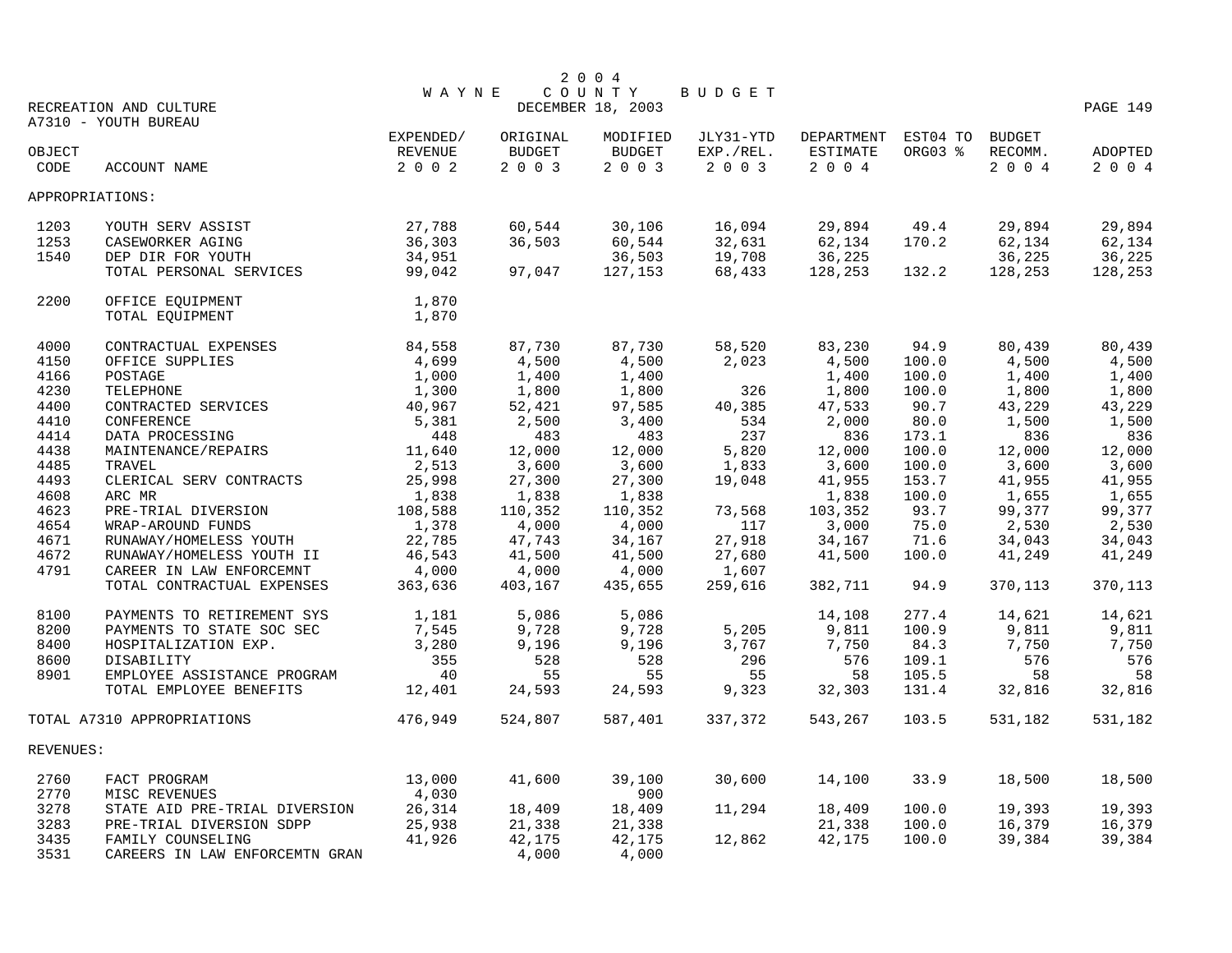|        |                           |              |               | 2 0 0 4           |           |            |          |               |          |
|--------|---------------------------|--------------|---------------|-------------------|-----------|------------|----------|---------------|----------|
|        |                           | <b>WAYNE</b> |               | COUNTY            | BUDGET    |            |          |               |          |
|        | RECREATION AND CULTURE    |              |               | DECEMBER 18, 2003 |           |            |          |               | PAGE 150 |
|        | A7310 - YOUTH BUREAU      |              |               |                   |           |            |          |               |          |
|        |                           | EXPENDED/    | ORIGINAL      | MODIFIED          | JLY31-YTD | DEPARTMENT | EST04 TO | <b>BUDGET</b> |          |
| OBJECT |                           | REVENUE      | <b>BUDGET</b> | <b>BUDGET</b>     | EXP./REL. | ESTIMATE   | ORG03 %  | RECOMM.       | ADOPTED  |
| CODE   | ACCOUNT NAME              | 2 0 0 2      | 2 0 0 3       | 2 0 0 3           | 2 0 0 3   | 2 0 0 4    |          | 2 0 0 4       | 2 0 0 4  |
| 3584   | OMH                       |              | 39,000        | 52,500            | 36,876    | 52,500     | 134.6    | 52,500        | 52,500   |
| 3818   | STATE AID-FACT            |              |               | 20,000            | 8,974     | 20,000     |          | 20,000        | 20,000   |
| 3819   | YOUTH BUREAU/YI           | 7,057        | 7,632         | 8,208             | 2,607     | 8,208      | 107.5    | 5,904         | 5,904    |
| 3820   | YOUTH BUREAU              | 18,848       | 8,000         | 21,588            | $1,051-$  | 21,588     | 269.9    | 21,457        | 21,457   |
| 3823   | ARC                       | 1,838        | 1,838         | 1,838             |           | 1,838      | 100.0    | 1,655         | 1,655    |
| 3831   | HISPANIC YOUTH            | 1,692-       |               |                   |           |            |          |               |          |
| 3836   | YOUTH BUREAU/YDDP         | 45,064       | 40,672        | 40,672            | $19-$     | 40,672     | 100.0    | 38,672        | 38,672   |
| 3837   | YOUTH BUREAU/SDPP         | 34,908       | 34,295        | 34,295            | 1,493     | 34,295     | 100.0    | 33,687        | 33,687   |
| 3838   | RUNAWAY/HOMELESS YOUTH    | 15,516       | 34,076        | 20,500            | 14,477    | 20,500     | 60.2     | 20,376        | 20,376   |
| 3839   | RUNAWAY/HOMELESS YOUTH II | 37,481       | 41,500        | 41,500            | 8,911     | 41,500     | 100.0    | 41,249        | 41,249   |
|        | TOTAL A7310 REVENUES      | 270,227      | 334,535       | 367,023           | 127,022   | 337,123    | 100.8    | 329,156       | 329,156  |
|        | TOTAL COUNTY COST         | 206,722      | 190,272       | 220,378           | 210,350   | 206,144    | 108.3    | 202,026       | 202,026  |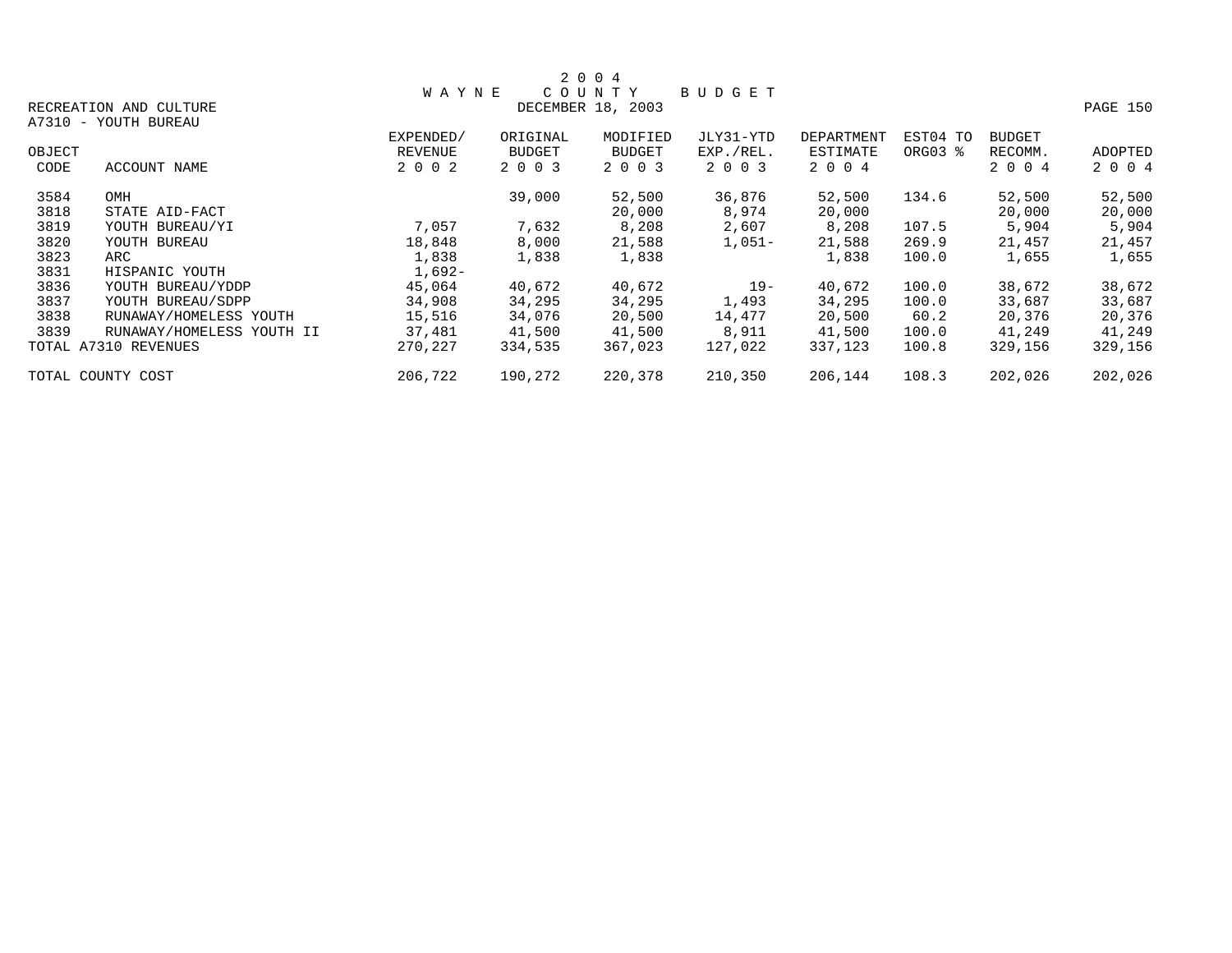|           |                                                              |                |               | 2 0 0 4           |           |                 |          |               |          |
|-----------|--------------------------------------------------------------|----------------|---------------|-------------------|-----------|-----------------|----------|---------------|----------|
|           |                                                              | <b>WAYNE</b>   |               | COUNTY            | BUDGET    |                 |          |               |          |
|           | RECREATION AND CULTURE<br>A7311 - YOUTH PROGRAM - RECREATION |                |               | DECEMBER 18, 2003 |           |                 |          |               | PAGE 151 |
|           |                                                              | EXPENDED/      | ORIGINAL      | MODIFIED          | JLY31-YTD | DEPARTMENT      | EST04 TO | <b>BUDGET</b> |          |
| OBJECT    |                                                              | <b>REVENUE</b> | <b>BUDGET</b> | <b>BUDGET</b>     | EXP./REL. | <b>ESTIMATE</b> | ORG03 %  | RECOMM.       | ADOPTED  |
| CODE      | <b>ACCOUNT NAME</b>                                          | 2 0 0 2        | 2 0 0 3       | 2 0 0 3           | 2 0 0 3   | 2004            |          | 2 0 0 4       | 2 0 0 4  |
|           | APPROPRIATIONS:                                              |                |               |                   |           |                 |          |               |          |
| 1459      | RECREATION DIR                                               | 4,082          | 4,825         | 6,000             | 1,700     | 6,000           | 124.4    | 5,122         | 5,122    |
| 1461      | LIFEGUARD (15)                                               | 25,784         | 30,900        | 34,572            | 15,529    | 34,572          | 111.9    | 30,167        | 30,167   |
| 1467      | LIFEGUARD IN CHG/S                                           | 99             | 300           | 300               | 161       | 300             | 100.0    | 300           | 300      |
| 1906      | SHIFT DIFFERENTIAL                                           | 274            | 960           | 960               | 171       | 960             | 100.0    | 490           | 490      |
|           | TOTAL PERSONAL SERVICES                                      | 30,239         | 36,985        | 41,832            | 17,561    | 41,832          | 113.1    | 36,079        | 36,079   |
| 2000      | EQUIP & OTHER CAPITAL OUTLAY                                 | 18,497         |               |                   |           |                 |          |               |          |
|           | TOTAL EOUIPMENT                                              | 18,497         |               |                   |           |                 |          |               |          |
| 4100      | SUPPLIES & MATERIALS                                         | 5,542          | 4,870         | 4,870             | 3,286     | 4,870           | 100.0    | 4,870         | 4,870    |
| 4166      | POSTAGE                                                      |                | 68            | 68                |           | 68              | 100.0    | 68            | 68       |
| 4230      | TELEPHONE                                                    | 401            | 987           | 987               |           | 987             | 100.0    | 987           | 987      |
| 4485      | TRAVEL                                                       | 64             | 113           | 113               | 46        | 113             | 100.0    | 113           | 113      |
| 4500      | FEES FOR SERVICES, NON EMPLOY                                | 2,000          | 4,000         | 4,000             |           | 1,012           | 25.3     | 1,012         | 1,012    |
|           | TOTAL CONTRACTUAL EXPENSES                                   | 8,007          | 10,038        | 10,038            | 3,332     | 7,050           | 70.2     | 7,050         | 7,050    |
| 8100      | PAYMENTS TO RETIREMENT SYS                                   | 70             |               |                   |           |                 |          |               |          |
| 8200      | PAYMENTS TO STATE SOC SEC                                    | 2,313          | 2,829         | 3,200             | 1,343     | 3,200           | 113.1    | 2,760         | 2,760    |
| 8600      | DISABILITY                                                   | 105            |               |                   |           |                 |          |               |          |
|           | TOTAL EMPLOYEE BENEFITS                                      | 2,488          | 2,829         | 3,200             | 1,343     | 3,200           | 113.1    | 2,760         | 2,760    |
|           | TOTAL A7311 APPROPRIATIONS                                   | 59,231         | 49,852        | 55,070            | 22,236    | 52,082          | 104.5    | 45,889        | 45,889   |
| REVENUES: |                                                              |                |               |                   |           |                 |          |               |          |
| 3716      | STATE AID                                                    |                |               | 5,218             | 25,083    | 25,193          |          | 19,000        | 19,000   |
| 3821      | YOUTH RECREATION                                             | 21,197         | 19,975        | 19,975            | $250 -$   |                 |          |               |          |
|           | TOTAL A7311 REVENUES                                         | 21,197         | 19,975        | 25,193            | 24,833    | 25,193          | 126.1    | 19,000        | 19,000   |
|           | TOTAL COUNTY COST                                            | 38,034         | 29,877        | 29,877            | $2,597-$  | 26,889          | 90.0     | 26,889        | 26,889   |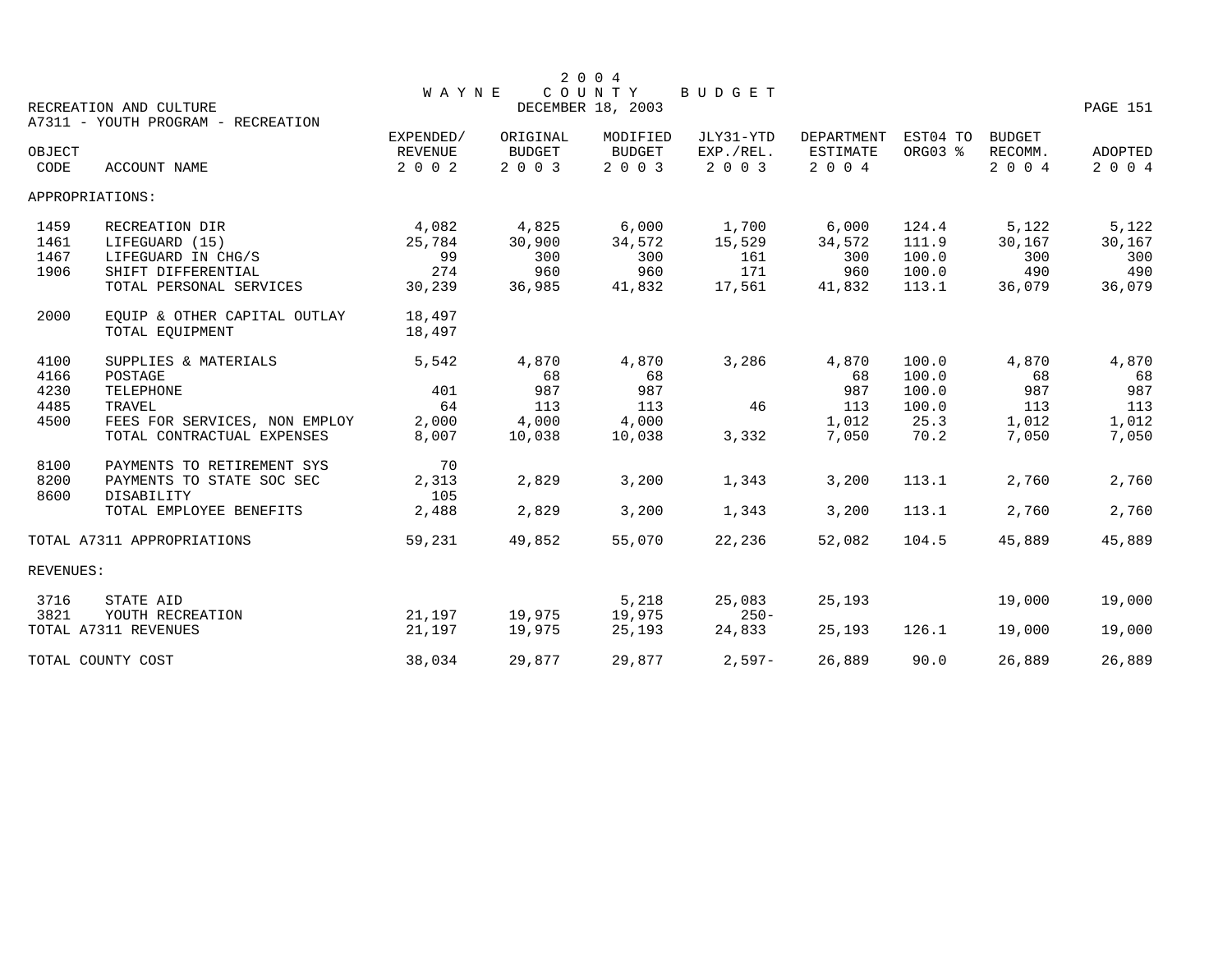|        |                            |              |               | 2 0 0 4           |           |            |          |               |          |
|--------|----------------------------|--------------|---------------|-------------------|-----------|------------|----------|---------------|----------|
|        |                            | <b>WAYNE</b> |               | COUNTY            | BUDGET    |            |          |               |          |
|        | RECREATION AND CULTURE     |              |               | DECEMBER 18, 2003 |           |            |          |               | PAGE 152 |
|        | A7410 - LIBRARY            |              |               |                   |           |            |          |               |          |
|        |                            | EXPENDED/    | ORIGINAL      | MODIFIED          | JLY31-YTD | DEPARTMENT | EST04 TO | <b>BUDGET</b> |          |
| OBJECT |                            | REVENUE      | <b>BUDGET</b> | <b>BUDGET</b>     | EXP./REL. | ESTIMATE   | ORG03 %  | RECOMM.       | ADOPTED  |
| CODE   | ACCOUNT NAME               | 2 0 0 2      | 2 0 0 3       | 2 0 0 3           | 2 0 0 3   | 2 0 0 4    |          | 2 0 0 4       | 2 0 0 4  |
|        | APPROPRIATIONS:            |              |               |                   |           |            |          |               |          |
| 4000   | CONTRACTUAL EXPENSES       | 116,500      | 116,500       | 116,500           | 116,500   | 116,500    | 100.0    | 104,850       | 104,850  |
|        | TOTAL CONTRACTUAL EXPENSES | 116,500      | 116,500       | 116,500           | 116,500   | 116,500    | 100.0    | 104,850       | 104,850  |
|        | TOTAL A7410 APPROPRIATIONS | 116,500      | 116,500       | 116,500           | 116,500   | 116,500    | 100.0    | 104,850       | 104,850  |
|        | TOTAL COUNTY COST          | 116,500      | 116,500       | 116,500           | 116,500   | 116,500    | 100.0    | 104,850       | 104,850  |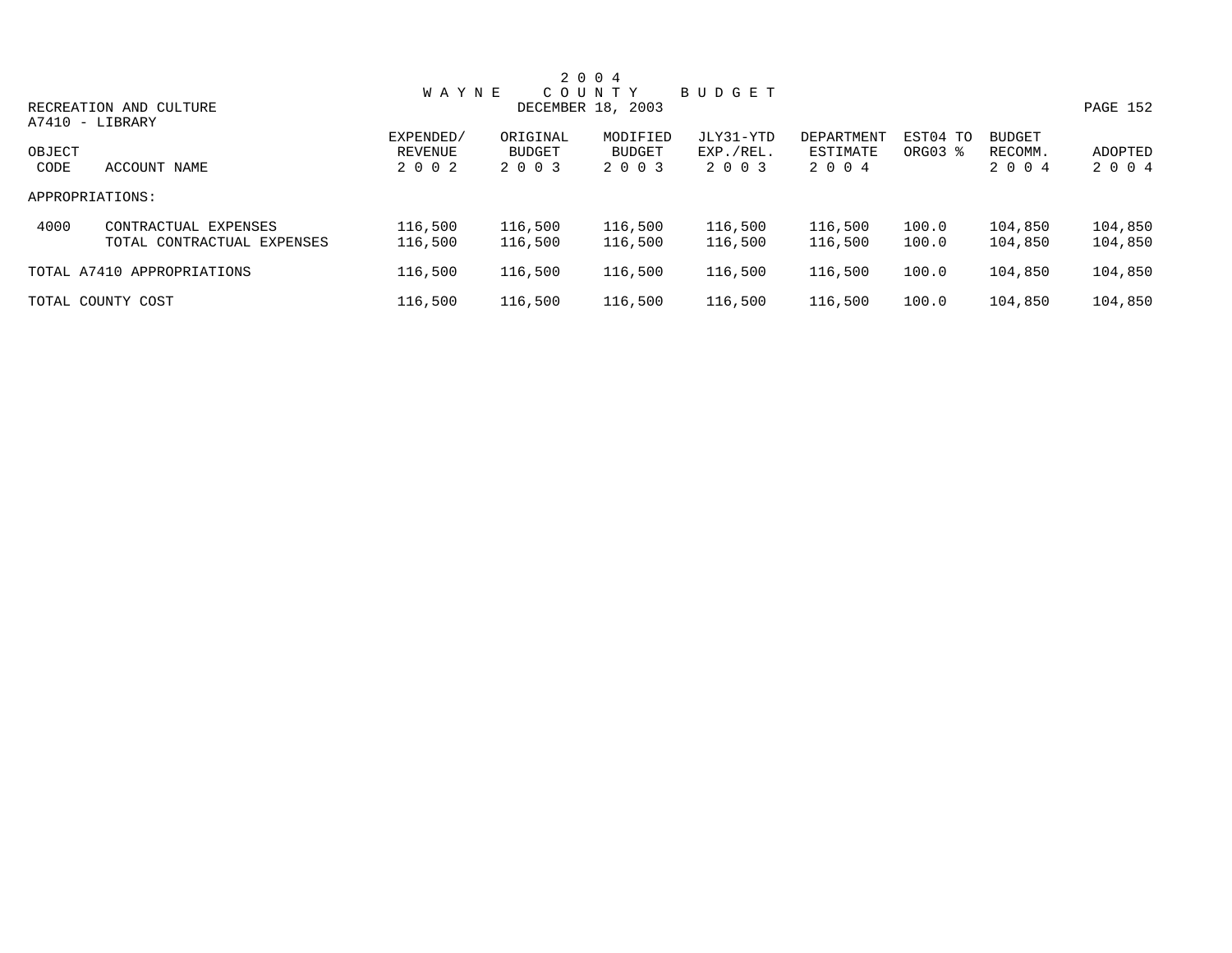|           |                               |              |               | 2 0 0 4           |           |            |          |               |          |
|-----------|-------------------------------|--------------|---------------|-------------------|-----------|------------|----------|---------------|----------|
|           |                               | <b>WAYNE</b> |               | COUNTY            | BUDGET    |            |          |               |          |
|           | RECREATION AND CULTURE        |              |               | DECEMBER 18, 2003 |           |            |          |               | PAGE 153 |
|           | A7510 - COUNTY HISTORIAN      |              |               |                   |           |            |          |               |          |
|           |                               | EXPENDED/    | ORIGINAL      | MODIFIED          | JLY31-YTD | DEPARTMENT | EST04 TO | <b>BUDGET</b> |          |
| OBJECT    |                               | REVENUE      | <b>BUDGET</b> | <b>BUDGET</b>     | EXP./REL. | ESTIMATE   | ORG03 %  | RECOMM.       | ADOPTED  |
| CODE      | ACCOUNT NAME                  | 2 0 0 2      | 2 0 0 3       | 2003              | 2 0 0 3   | 2004       |          | 2004          | 2 0 0 4  |
|           | APPROPRIATIONS:               |              |               |                   |           |            |          |               |          |
| 1075      | COUNTY HISTORIAN              | 32,017       | 33,171        | 33,171            | 18,018    | 33,341     | 100.5    | 33,341        | 33,341   |
| 1104      | CLERK - TYPIST                | 23,624       | 24,750        | 24,750            | 13,449    | 10,070     | 40.7     | 10,070        | 10,070   |
|           | TOTAL PERSONAL SERVICES       | 55,641       | 57,921        | 57,921            | 31,467    | 43,411     | 74.9     | 43,411        | 43,411   |
| 2500      | OTHER EQUIPMENT               | 8,620        |               |                   |           | 1,900      |          |               |          |
|           | TOTAL EQUIPMENT               | 8,620        |               |                   |           | 1,900      |          |               |          |
| 4150      | OFFICE SUPPLIES               | 1,499        | 1,500         | 1,500             | 907       | 1,500      | 100.0    | 1,500         | 1,500    |
| 4166      | POSTAGE                       | 1,019        | 800           | 800               | 451       | 800        | 100.0    | 800           | 800      |
| 4210      | GAS                           | 861          | 1,050         | 1,176             | 772       | 1,600      | 152.4    | 1,600         | 1,600    |
| 4220      | LIGHT & POWER                 | 1,322        | 1,200         | 1,200             | 579       | 1,200      | 100.0    | 1,200         | 1,200    |
| 4230      | TELEPHONE                     | 864          | 850           | 850               | 259       | 700        | 82.4     | 700           | 700      |
| 4240      | WATER                         | 108          | 240           | 240               | 93        | 240        | 100.0    | 240           | 240      |
| 4410      | CONFERENCE                    | 175          | 200           | 200               | 30        | 200        | 100.0    | 200           | 200      |
| 4414      | DATA PROCESSING               | 2,094        | 2,094         | 2,094             | 2,094     | 2,098      | 100.2    | 2,098         | 2,098    |
| 4424      | EQUIPMENT - MAINT CONTRACT    | 1,477        | 1,800         | 1,800             | 1,626     | 2,000      | 111.1    | 2,000         | 2,000    |
| 4438      | MAINTENANCE/REPAIRS           | 6,710        | 6,710         | 6,710             | 6,710     | 6,710      | 100.0    | 6,710         | 6,710    |
| 4442      | MICRO RECORDS                 | 324          | 300           | 300               |           | 300        | 100.0    | 300           | 300      |
| 4460      | PROMOTION                     | 604          | 1,900         | 1,900             | 1,495     | 2,500      | 131.6    | 2,200         | 2,200    |
| 4475      | SOFTWARE                      | 35           | 100           | 100               | 14        | 100        | 100.0    | 100           | 100      |
| 4478      | STUDENT HISTORY               | 1,014        | 1,100         | 1,100             |           | 600        | 54.5     |               |          |
| 4483      | TRAINING, SEMINARS, & SCHOOLS | 211          | 410           | 410               |           | 100        | 24.4     | 100           | 100      |
| 4485      | TRAVEL                        | 364          | 400           | 400               | 29        | 300        | 75.0     | 300           | 300      |
| 4521      | RECORD STORAGE                | 875          | 1,200         | 1,200             |           | 1,200      | 100.0    | 1,200         | 1,200    |
| 4600      | MISC                          | 236          | 300           | 300               | 188       | 300        | 100.0    | 300           | 300      |
|           | TOTAL CONTRACTUAL EXPENSES    | 19,792       | 22,154        | 22,280            | 15,247    | 22,448     | 101.3    | 21,548        | 21,548   |
| 8100      | PAYMENTS TO RETIREMENT SYS    | 889          | 2,317         | 2,317             |           | 4,776      | 206.1    | 4,948         | 4,948    |
| 8200      | PAYMENTS TO STATE SOC SEC     | 4,167        | 4,431         | 4,431             | 2,381     | 3,321      | 74.9     | 3,321         | 3,321    |
| 8400      | HOSPITALIZATION EXP.          | 5,896        | 7,122         | 7,122             | 4,012     | 4,845      | 68.0     | 4,845         | 4,845    |
| 8600      | DISABILITY                    | 212          | 264           | 264               | 148       | 144        | 54.5     | 144           | 144      |
| 8901      | EMPLOYEE ASSISTANCE PROGRAM   | 27           | 28            | 28                | 27        | 29         | 103.6    | 29            | 29       |
|           | TOTAL EMPLOYEE BENEFITS       | 11,191       | 14,162        | 14,162            | 6,568     | 13,115     | 92.6     | 13,287        | 13,287   |
|           |                               |              |               |                   |           |            |          |               |          |
|           | TOTAL A7510 APPROPRIATIONS    | 95,244       | 94,237        | 94,363            | 53,282    | 80,874     | 85.8     | 78,246        | 78,246   |
| REVENUES: |                               |              |               |                   |           |            |          |               |          |
| 2089      | DEPT INCOME                   | 3,647        | 5,300         | 5,300             | 3,552     | 2,900      | 54.7     | 2,900         | 2,900    |
|           | TOTAL A7510 REVENUES          | 3,647        | 5,300         | 5,300             | 3,552     | 2,900      | 54.7     | 2,900         | 2,900    |
|           | TOTAL COUNTY COST             | 91,597       | 88,937        | 89,063            | 49,730    | 77,974     | 87.7     | 75,346        | 75,346   |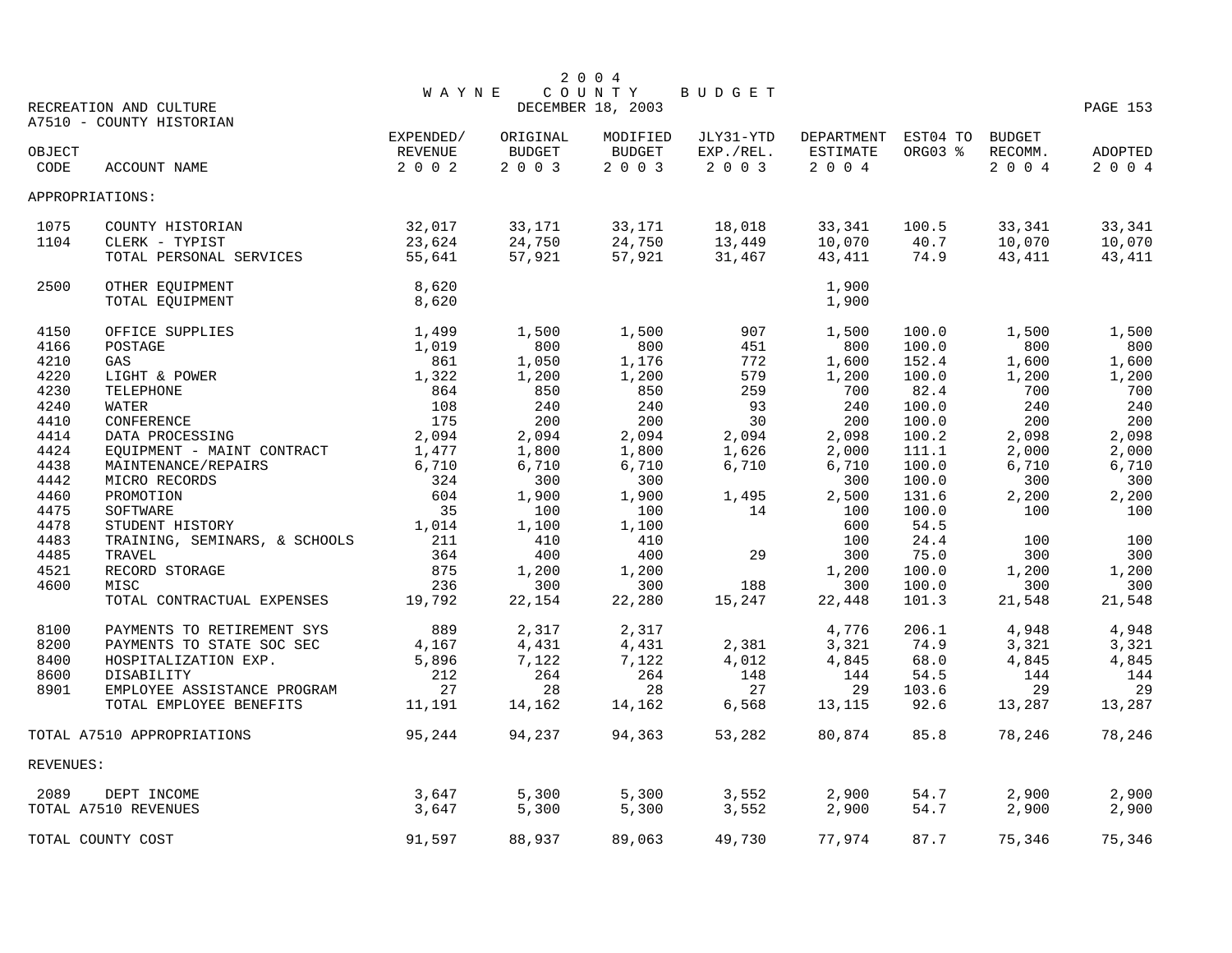| 2 0 0 4 |                            |              |               |                   |           |            |          |               |          |  |
|---------|----------------------------|--------------|---------------|-------------------|-----------|------------|----------|---------------|----------|--|
|         |                            | <b>WAYNE</b> |               | COUNTY            | BUDGET    |            |          |               |          |  |
|         | RECREATION AND CULTURE     |              |               | DECEMBER 18, 2003 |           |            |          |               | PAGE 154 |  |
|         | A7520 - HISTORIAL SOCIETY  |              |               |                   |           |            |          |               |          |  |
|         |                            | EXPENDED/    | ORIGINAL      | MODIFIED          | JLY31-YTD | DEPARTMENT | EST04 TO | <b>BUDGET</b> |          |  |
| OBJECT  |                            | REVENUE      | <b>BUDGET</b> | <b>BUDGET</b>     | EXP./REL. | ESTIMATE   | ORG03 %  | RECOMM.       | ADOPTED  |  |
| CODE    | ACCOUNT NAME               | 2 0 0 2      | 2 0 0 3       | 2 0 0 3           | 2 0 0 3   | 2 0 0 4    |          | 2 0 0 4       | 2 0 0 4  |  |
|         | APPROPRIATIONS:            |              |               |                   |           |            |          |               |          |  |
| 4000    | CONTRACTUAL EXPENSES       | 20,000       | 20,000        | 20,000            | 20,000    | 20,000     | 100.0    | 18,000        | 18,000   |  |
|         | TOTAL CONTRACTUAL EXPENSES | 20,000       | 20,000        | 20,000            | 20,000    | 20,000     | 100.0    | 18,000        | 18,000   |  |
|         | TOTAL A7520 APPROPRIATIONS | 20,000       | 20,000        | 20,000            | 20,000    | 20,000     | 100.0    | 18,000        | 18,000   |  |
|         | TOTAL COUNTY COST          | 20,000       | 20,000        | 20,000            | 20,000    | 20,000     | 100.0    | 18,000        | 18,000   |  |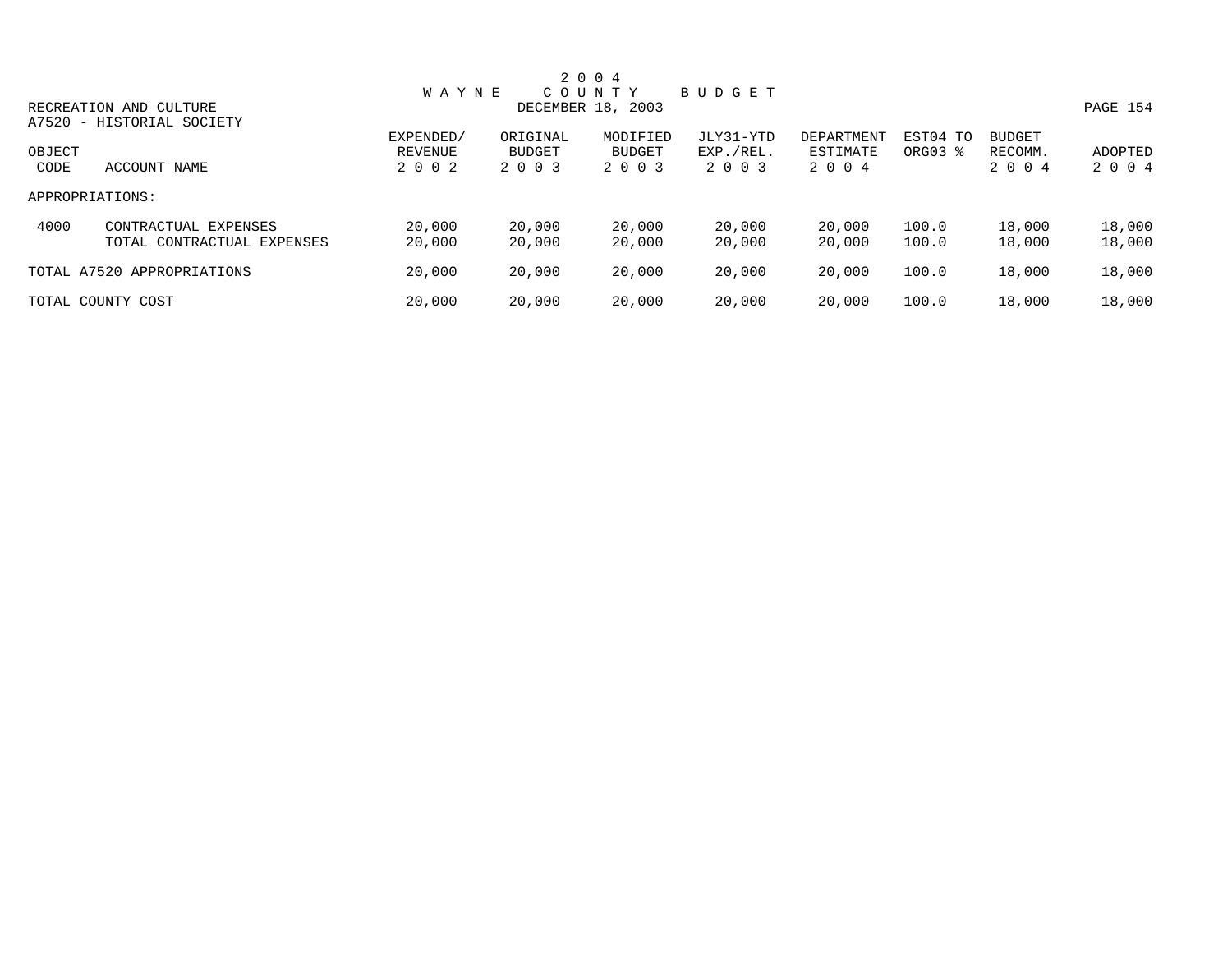|        |                              |              |          | 2 0 0 4           |           |            |          |               |          |
|--------|------------------------------|--------------|----------|-------------------|-----------|------------|----------|---------------|----------|
|        |                              | <b>WAYNE</b> |          | COUNTY            | BUDGET    |            |          |               |          |
|        | RECREATION AND CULTURE       |              |          | DECEMBER 18, 2003 |           |            |          |               | PAGE 155 |
|        | A7560 - COUNCIL FOR THE ARTS |              |          |                   |           |            |          |               |          |
|        |                              | EXPENDED/    | ORIGINAL | MODIFIED          | JLY31-YTD | DEPARTMENT | EST04 TO | <b>BUDGET</b> |          |
| OBJECT |                              | REVENUE      | BUDGET   | BUDGET            | EXP./REL. | ESTIMATE   | ORG03 %  | RECOMM.       | ADOPTED  |
| CODE   | ACCOUNT NAME                 | 2 0 0 2      | 2 0 0 3  | 2 0 0 3           | 2 0 0 3   | 2 0 0 4    |          | 2 0 0 4       | 2 0 0 4  |
|        | APPROPRIATIONS:              |              |          |                   |           |            |          |               |          |
| 4000   | CONTRACTUAL EXPENSES         | 10,000       |          |                   |           |            |          |               |          |
|        | TOTAL CONTRACTUAL EXPENSES   | 10,000       |          |                   |           |            |          |               |          |
|        | TOTAL A7560 APPROPRIATIONS   | 10,000       |          |                   |           |            |          |               |          |
|        | TOTAL COUNTY COST            | 10,000       |          |                   |           |            |          |               |          |
|        | TOTAL RECREATION AND CULTURE | 777,924      | 805,396  | 873,334           | 549,390   | 812,723    | 100.9    | 778,167       | 778,167  |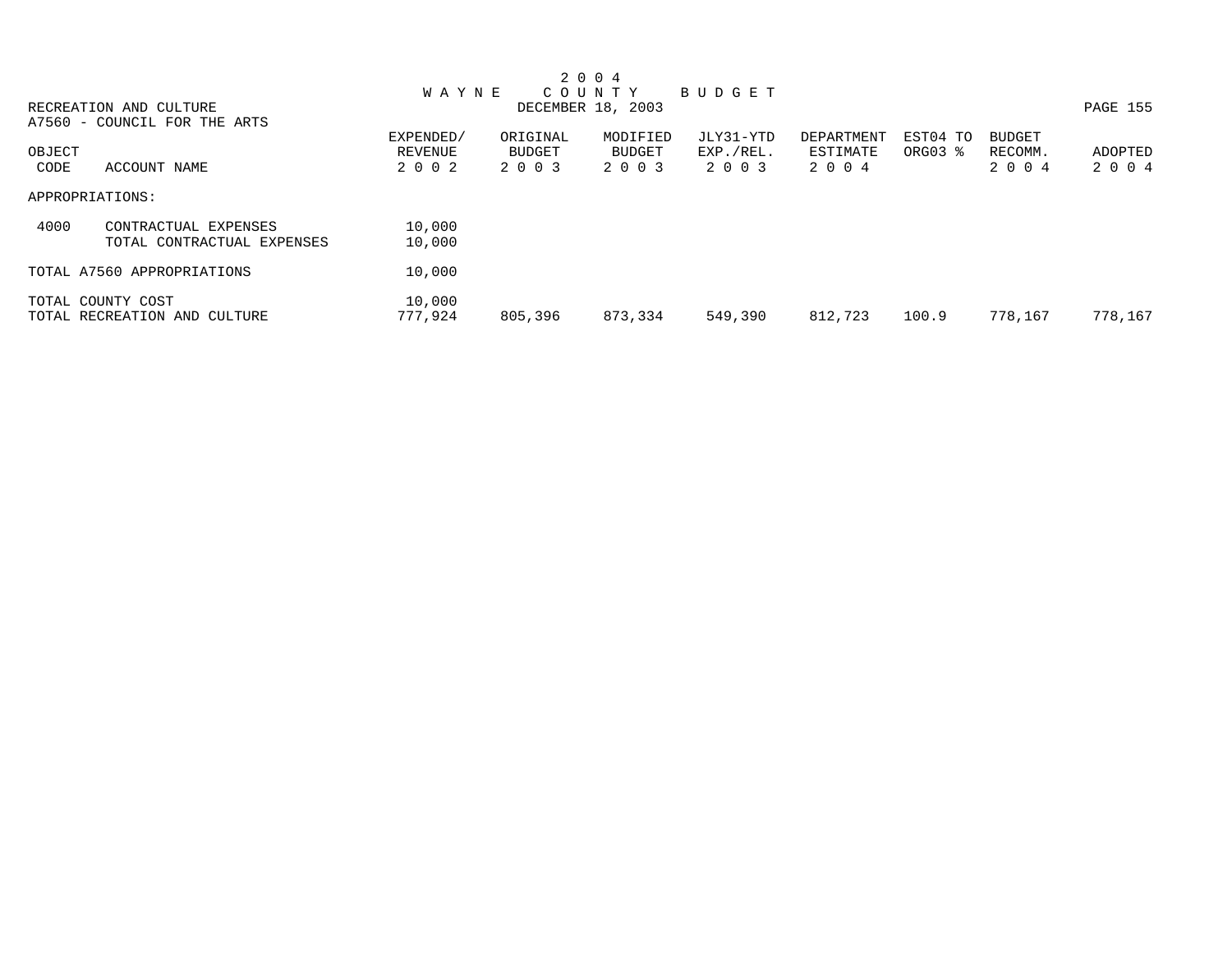|           |                                |                 |               | 2 0 0 4           |                   |                  |          |                 |          |
|-----------|--------------------------------|-----------------|---------------|-------------------|-------------------|------------------|----------|-----------------|----------|
|           |                                | <b>WAYNE</b>    |               | COUNTY            | BUDGET            |                  |          |                 |          |
|           | GENERAL ENVIRONMENT            |                 |               | DECEMBER 18, 2003 |                   |                  |          |                 | PAGE 156 |
|           | A8020 - PLANNING BOARD         |                 |               |                   |                   |                  |          |                 |          |
|           |                                | EXPENDED/       | ORIGINAL      | MODIFIED          | JLY31-YTD         | DEPARTMENT       | EST04 TO | <b>BUDGET</b>   |          |
| OBJECT    |                                | REVENUE<br>2002 | <b>BUDGET</b> | <b>BUDGET</b>     | EXP./REL.<br>2003 | ESTIMATE<br>2004 | ORG03 %  | RECOMM.<br>2004 | ADOPTED  |
| CODE      | ACCOUNT NAME                   |                 | 2 0 0 3       | 2 0 0 3           |                   |                  |          |                 | 2004     |
|           | APPROPRIATIONS:                |                 |               |                   |                   |                  |          |                 |          |
| 1099      | PLANNING DIRECTOR              | 52,767          | 54,643        | 54,643            | 33,297            | 54,227           | 99.2     | 54,227          | 54,227   |
| 1142      | SR CLERK - TYPIST              | 26,506          | 27,444        | 27,444            | 14,816            | 27,332           | 99.6     | 27,332          | 27,332   |
| 1342      | SR PLANNER (2)                 | 86,818          | 84,928        | 84,928            | 45,709            | 86,380           | 101.7    | 86,380          | 86,380   |
| 1532      | AGRI DEV SPECLIST              | 40,230          | 41,330        | 41,330            | 22,259            | 41,160           | 99.6     | 41,160          | 41,160   |
| 1901      | PERSONAL SERVICES              | 24,934          | 24,934        | 24,934            | 9,590             | 24,934           | 100.0    | 24,934          | 24,934   |
|           | TOTAL PERSONAL SERVICES        | 231,255         | 233,279       | 233,279           | 125,671           | 234,033          | 100.3    | 234,033         | 234,033  |
| 2200      | OFFICE EQUIPMENT               | 5,385           |               |                   |                   | 500              |          |                 |          |
| 2500      | OTHER EQUIPMENT                | 311             |               |                   |                   |                  |          |                 |          |
|           | TOTAL EQUIPMENT                | 5,696           |               |                   |                   | 500              |          |                 |          |
| 4150      | OFFICE SUPPLIES                | 3,001           | 2,067         | 2,067             | 1,114             | 1,800            | 87.1     | 2,300           | 2,300    |
| 4166      | POSTAGE                        | 2,135           | 2,300         | 2,300             | 522               | 2,300            | 100.0    | 2,300           | 2,300    |
| 4210      | GAS                            | 862             | 1,040         | 1,176             | 773               | 1,600            | 153.8    | 1,600           | 1,600    |
| 4220      | LIGHT & POWER                  | 1,086           | 1,180         | 1,180             | 579               | 1,180            | 100.0    | 1,180           | 1,180    |
| 4230      | TELEPHONE                      | 3,845           | 5,600         | 5,600             | 1,416             | 3,500            | 62.5     | 3,500           | 3,500    |
| 4240      | WATER                          | 108             | 140           | 140               | 93                | 190              | 135.7    | 190             | 190      |
| 4403      | AG DIST REVIEWS                | 218             | 3,500         |                   |                   | 2,000            | 57.1     | 2,000           | 2,000    |
| 4410      | CONFERENCE                     | 2,693           | 3,655         | 3,655             | 1,282             | 1,145            | 31.3     | 1,145           | 1,145    |
| 4414      | DATA PROCESSING                | 5,132           | 4,798         | 4,798             | 4,798             | 5,779            | 120.4    | 5,779           | 5,779    |
| 4418      | <b>DUES</b>                    | 1,238           | 1,178         | 1,178             | 1,040             | 1,087            | 92.3     | 1,087           | 1,087    |
| 4438      | MAINTENANCE/REPAIRS            | 6,720           | 6,720         | 6,720             | 6,720             | 6,720            | 100.0    | 6,720           | 6,720    |
| 4456      | PRINTING                       | 4,794           | 4,700         | 4,700             | 1,687             | 3,200            | 68.1     | 3,200           | 3,200    |
| 4472      | SUBSCRIPTIONS                  | 622             | 1,152         | 1,152             | 331               | 756              | 65.6     | 756             | 756      |
| 4475      | SOFTWARE                       | 4,650           |               |                   |                   |                  |          |                 |          |
| 4485      | TRAVEL                         | 7,670           | 9,000         | 9.000             | 3,194             | 9,000            | 100.0    | 9,000           | 9,000    |
| 4520      | CONSULTANTS                    | 11,008          | 22,000        | 22,000            | 13,326            | 15,000           | 68.2     |                 |          |
| 4600      | MISC                           | 588             | 400           | 400               | 49                | 400              | 100.0    | 400             | 400      |
|           | TOTAL CONTRACTUAL EXPENSES     | 56,370          | 69,430        | 66,066            | 36,924            | 55,657           | 80.2     | 41,157          | 41,157   |
| 8100      | PAYMENTS TO RETIREMENT SYS     | 3,670           | 9,332         | 9,332             |                   | 25,744           | 275.9    | 24,739          | 24,739   |
| 8200      | PAYMENTS TO STATE SOC SEC      | 17,504          | 17,847        | 17,847            | 9,476             | 17,904           | 100.3    | 17,904          | 17,904   |
| 8400      | HOSPITALIZATION EXP.           | 25,105          | 30,777        | 30,777            | 16,827            | 34,617           | 112.5    | 34,617          | 34,617   |
| 8600      | DISABILITY                     | 530             | 660           | 660               | 370               | 720              | 109.1    | 720             | 720      |
| 8901      | EMPLOYEE ASSISTANCE PROGRAM    | 67              | 76            | 76                | 68                | 73               | 96.1     | 73              | 73       |
|           | TOTAL EMPLOYEE BENEFITS        | 46,876          | 58,692        | 58,692            | 26,741            | 79,058           | 134.7    | 78,053          | 78,053   |
|           | TOTAL A8020 APPROPRIATIONS     | 340,197         | 361,401       | 358,037           | 189,336           | 369,248          | 102.2    | 353,243         | 353,243  |
| REVENUES: |                                |                 |               |                   |                   |                  |          |                 |          |
| 1277      | PLANNING                       | 725             | 1,000         | 1,000             | 1,225             | 1,200            | 120.0    | 11,200          | 11,200   |
| 1294      | PLANNING-SOLID WASTE AUTHORITY | 29,249          | 27,000        | 27,000            | 15,749            | 27,000           | 100.0    | 27,000          | 27,000   |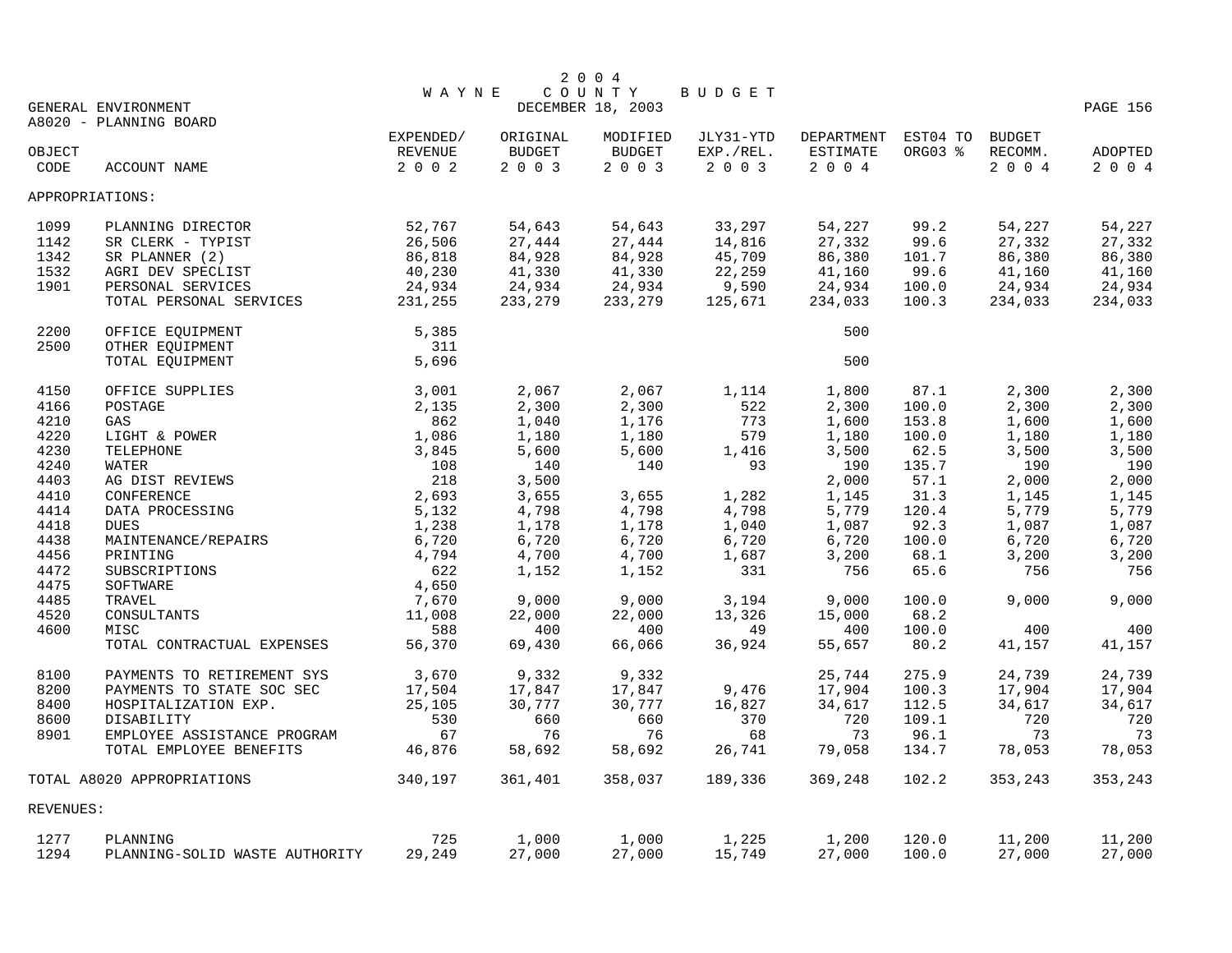|        |                        |              |          | 2 0 0 4           |           |            |          |               |          |
|--------|------------------------|--------------|----------|-------------------|-----------|------------|----------|---------------|----------|
|        |                        | <b>WAYNE</b> |          | C O U N T Y       | BUDGET    |            |          |               |          |
|        | GENERAL ENVIRONMENT    |              |          | DECEMBER 18, 2003 |           |            |          |               | PAGE 157 |
|        | A8020 - PLANNING BOARD |              |          |                   |           |            |          |               |          |
|        |                        | EXPENDED/    | ORIGINAL | MODIFIED          | JLY31-YTD | DEPARTMENT | EST04 TO | <b>BUDGET</b> |          |
| OBJECT |                        | REVENUE      | BUDGET   | BUDGET            | EXP./REL. | ESTIMATE   | ORG03 %  | RECOMM.       | ADOPTED  |
| CODE   | ACCOUNT NAME           | 2 0 0 2      | 2 0 0 3  | 2 0 0 3           | 2 0 0 3   | 2004       |          | 2 0 0 4       | 2 0 0 4  |
| 4091   | CDBG                   | 3,799        |          |                   | $3,799-$  |            |          |               |          |
|        | TOTAL A8020 REVENUES   | 33,773       | 28,000   | 28,000            | 13,175    | 28,200     | 100.7    | 38,200        | 38,200   |
|        | TOTAL COUNTY COST      | 306,424      | 333,401  | 330,037           | 176,161   | 341,048    | 102.3    | 315,043       | 315,043  |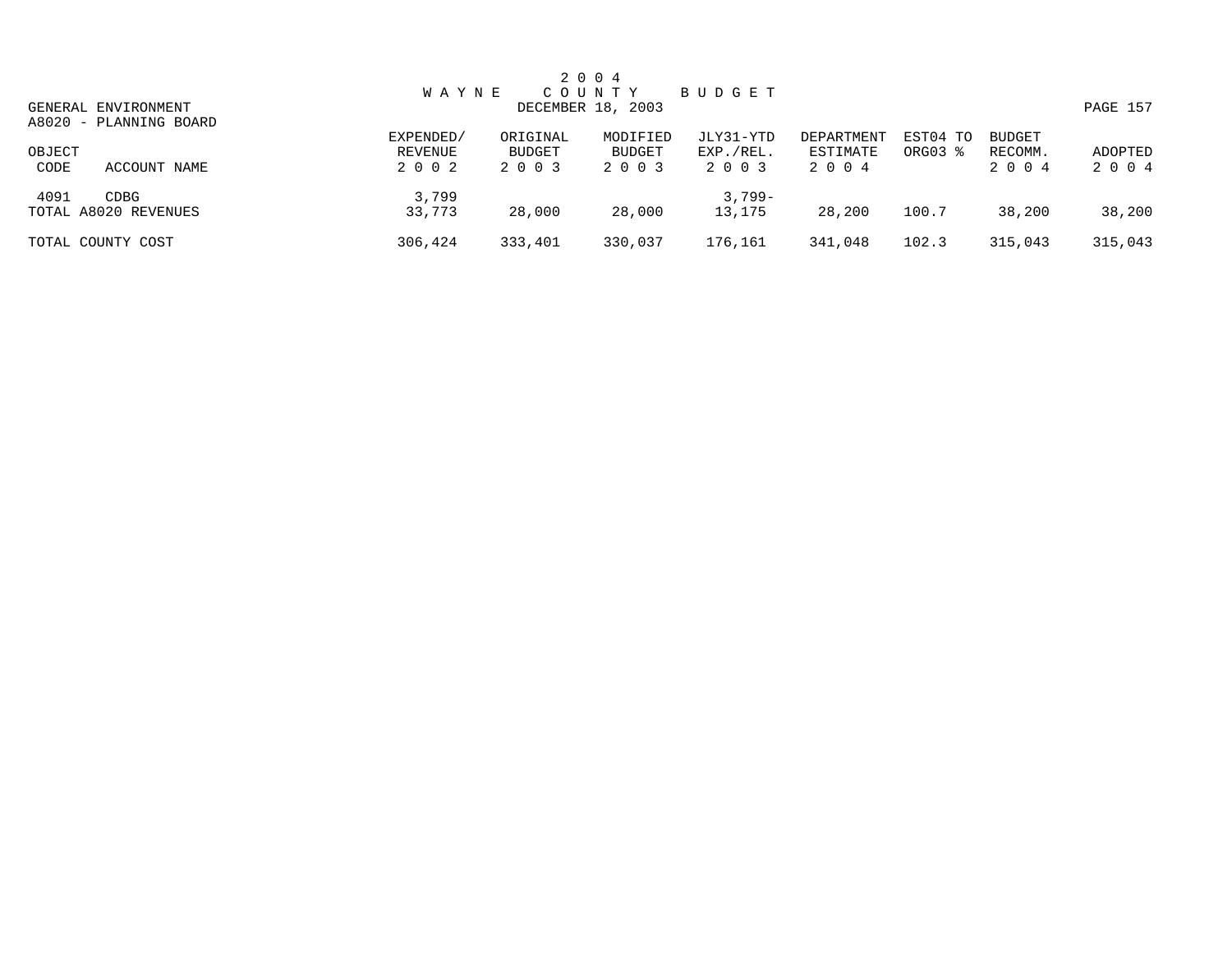|        |                                 |              |               | 2 0 0 4           |           |            |          |               |          |
|--------|---------------------------------|--------------|---------------|-------------------|-----------|------------|----------|---------------|----------|
|        |                                 | <b>WAYNE</b> |               | COUNTY            | BUDGET    |            |          |               |          |
|        | GENERAL ENVIRONMENT             |              |               | DECEMBER 18, 2003 |           |            |          |               | PAGE 158 |
|        | A8025 - REGIONAL PLANNING BOARD |              |               |                   |           |            |          |               |          |
|        |                                 | EXPENDED/    | ORIGINAL      | MODIFIED          | JLY31-YTD | DEPARTMENT | EST04 TO | <b>BUDGET</b> |          |
| OBJECT |                                 | REVENUE      | <b>BUDGET</b> | <b>BUDGET</b>     | EXP./REL. | ESTIMATE   | ORG03 %  | RECOMM.       | ADOPTED  |
| CODE   | ACCOUNT NAME                    | 2 0 0 2      | 2 0 0 3       | 2 0 0 3           | 2 0 0 3   | 2 0 0 4    |          | 2 0 0 4       | 2 0 0 4  |
|        | APPROPRIATIONS:                 |              |               |                   |           |            |          |               |          |
| 4400   | CONTRACTED SERVICES             | 9,970        | 9,970         | 9,970             | 9,970     | 9,970      | 100.0    | 9,970         | 9,970    |
|        | TOTAL CONTRACTUAL EXPENSES      | 9,970        | 9,970         | 9,970             | 9,970     | 9,970      | 100.0    | 9,970         | 9,970    |
|        | TOTAL A8025 APPROPRIATIONS      | 9,970        | 9,970         | 9,970             | 9,970     | 9,970      | 100.0    | 9,970         | 9,970    |
|        | TOTAL COUNTY COST               | 9,970        | 9,970         | 9,970             | 9,970     | 9,970      | 100.0    | 9,970         | 9,970    |
|        | TOTAL GENERAL ENVIRONMENT       | 350,167      | 371,371       | 368,007           | 199,306   | 379,218    | 102.1    | 363,213       | 363,213  |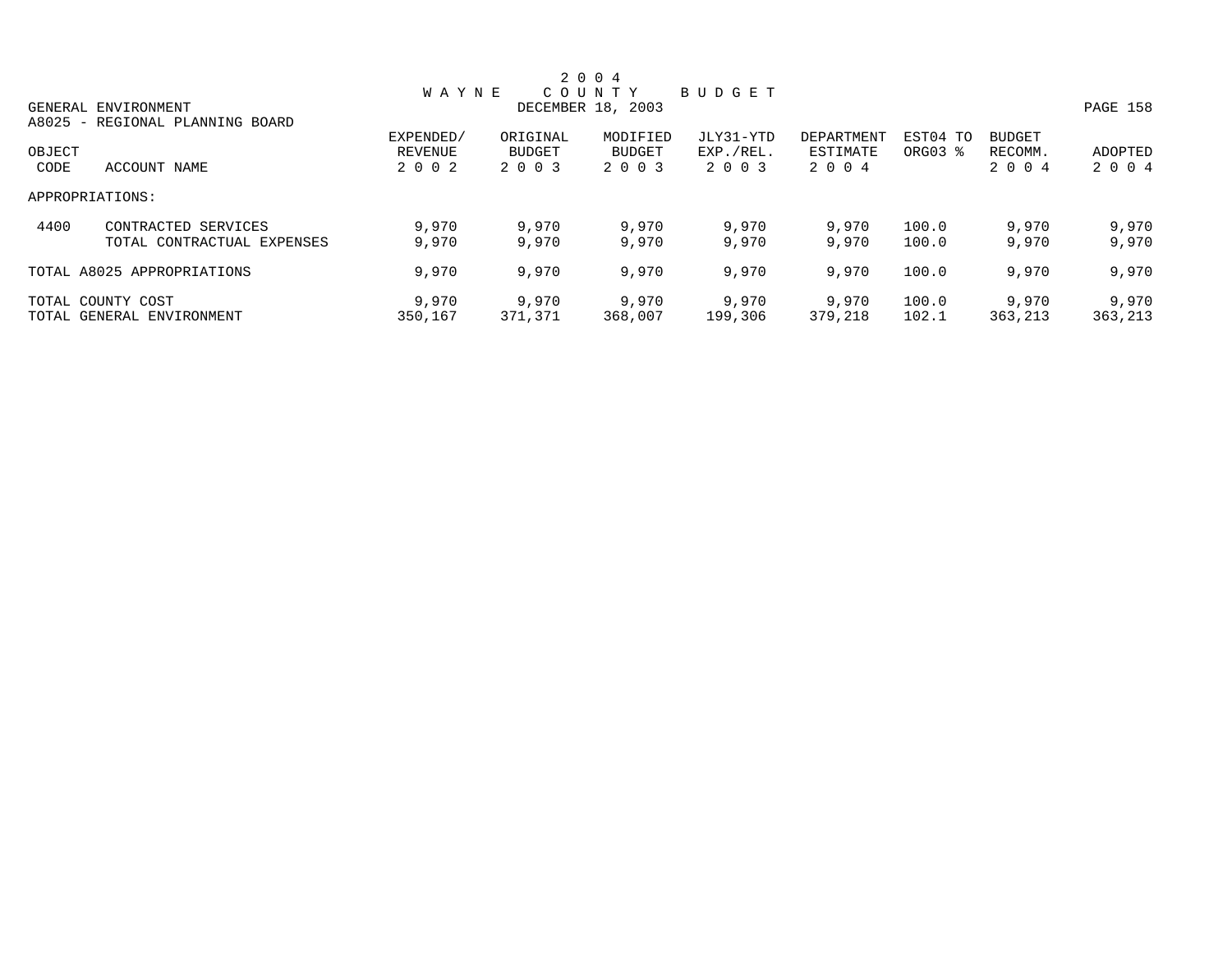|              |                                 | <b>WAYNE</b> |               | COUNTY<br>DECEMBER 18, 2003 | BUDGET          |                     |         |               | PAGE 159       |
|--------------|---------------------------------|--------------|---------------|-----------------------------|-----------------|---------------------|---------|---------------|----------------|
|              | A8687 - ECONOMIC DEV ZONE ADMIN | EXPENDED/    | ORIGINAL      | MODIFIED                    | JLY31-YTD       | DEPARTMENT EST04 TO |         | <b>BUDGET</b> |                |
| OBJECT       |                                 | REVENUE      | <b>BUDGET</b> | <b>BUDGET</b>               | EXP./REL.       | ESTIMATE            | ORG03 % | RECOMM.       | ADOPTED        |
| CODE         | ACCOUNT NAME                    | 2 0 0 2      | 2 0 0 3       | 2 0 0 3                     | 2003            | 2004                |         | 2004          | 2 0 0 4        |
|              | APPROPRIATIONS:                 |              |               |                             |                 |                     |         |               |                |
| 1551         | EDZ COORDINATOR                 |              |               | 40,000                      | 19,616          | 40,000              |         | 40,000        | 40,000         |
|              | TOTAL PERSONAL SERVICES         |              |               | 40,000                      | 19,616          | 40,000              |         | 40,000        | 40,000         |
| 2100         | FURNITURE AND FURNISHINGS       |              | 1,070         | 1,070                       | 880             | 250                 | 23.4    | 250           | 250            |
| 2200         | OFFICE EQUIPMENT                |              | 4,000         | 4,000                       | 3,999           | 125                 | 3.1     | 125           | 125            |
|              | TOTAL EQUIPMENT                 |              | 5,070         | 5,070                       | 4,879           | 375                 | 7.4     | 375           | 375            |
| 4150         | OFFICE SUPPLIES                 |              | 400           | 400                         | 217             | 600                 | 150.0   | 600           | 600            |
| 4166         | POSTAGE                         |              | 250           | 250                         |                 | 300                 | 120.0   | 300           | 300            |
| 4210         | GAS                             |              |               | 160                         | 33              | 160                 |         | 160           | 160            |
| 4220         | LIGHT & POWER                   |              |               | 528                         | 95              | 300                 |         | 300           | 300            |
| 4230         | TELEPHONE                       |              | 750           | 750<br>112                  | 314             | 960                 | 128.0   | 960           | 960            |
| 4240<br>4410 | WATER<br>CONFERENCE             |              |               | 2,250                       | 10 <sup>°</sup> | 30<br>3,800         | 168.9   | 30<br>3,800   | 30             |
| 4414         | DATA PROCESSING                 |              | 2,250<br>750  | 750                         | 1,526<br>750    | 1,121               | 149.5   | 1,121         | 3,800<br>1,121 |
| 4438         | MAINTENANCE/REPAIRS             |              | 600           |                             |                 | 810                 | 135.0   | 810           | 810            |
| 4456         | PRINTING                        |              | 350           | 350                         | 125             | 350                 | 100.0   | 350           | 350            |
| 4485         | TRAVEL                          |              | 1,500         | 1,500                       |                 | 1,400               | 93.3    | 1,400         | 1,400          |
| 4493         | CLERICAL SERV CONTRACTS         |              | 15,000        | 12,000                      |                 | 8,000               | 53.3    | 8,000         | 8,000          |
| 4520         | CONSULTANTS                     | 11,451       | 5,000         | 4,500                       |                 | 3,000               | 60.0    | 3,000         | 3,000          |
| 4541         | MARKETING                       |              | 16,000        | 15,180                      | 1,410           | 10,000              | 62.5    | 10,000        | 10,000         |
|              | TOTAL CONTRACTUAL EXPENSES      | 11,451       | 42,850        | 38,730                      | 4,480           | 30,831              | 72.0    | 30,831        | 30,831         |
| 8100         | PAYMENTS TO RETIREMENT SYS      |              | 1,600         | 1,800                       |                 | 4,400               | 275.0   | 4,560         | 4,560          |
| 8200         | PAYMENTS TO STATE SOC SEC       |              | 3,060         | 3,060                       | 1,486           | 3,060               | 100.0   | 3,060         | 3,060          |
| 8400         | HOSPITALIZATION EXP.            |              | 11,184        | 3,624                       | 1,338           | 4,345               | 38.9    | 4,345         | 4,345          |
| 8600         | DISABILITY                      |              | 132           | 132                         | 65              | 144                 | 109.1   | 144           | 144            |
| 8901         | EMPLOYEE ASSISTANCE PROGRAM     |              | 14            | 14                          | 13              | 15                  | 107.1   | 15            | 15             |
|              | TOTAL EMPLOYEE BENEFITS         |              | 15,990        | 8,630                       | 2,902           | 11,964              | 74.8    | 12,124        | 12,124         |
|              | TOTAL A8687 APPROPRIATIONS      | 11,451       | 63,910        | 92,430                      | 31,877          | 83,170              | 130.1   | 83,330        | 83,330         |
| REVENUES:    |                                 |              |               |                             |                 |                     |         |               |                |
| 3720         | EMPIRE ZONE                     | 5,725        | 46,000        | 33,720                      | 11,582          | 24,729              | 53.8    | 24,729        | 24,729         |
|              | TOTAL A8687 REVENUES            | 5,725        | 46,000        | 33,720                      | 11,582          | 24,729              | 53.8    | 24,729        | 24,729         |
|              | TOTAL COUNTY COST               | 5,726        | 17,910        | 58,710                      | 20,295          | 58,441              | 326.3   | 58,601        | 58,601         |

2 0 0 4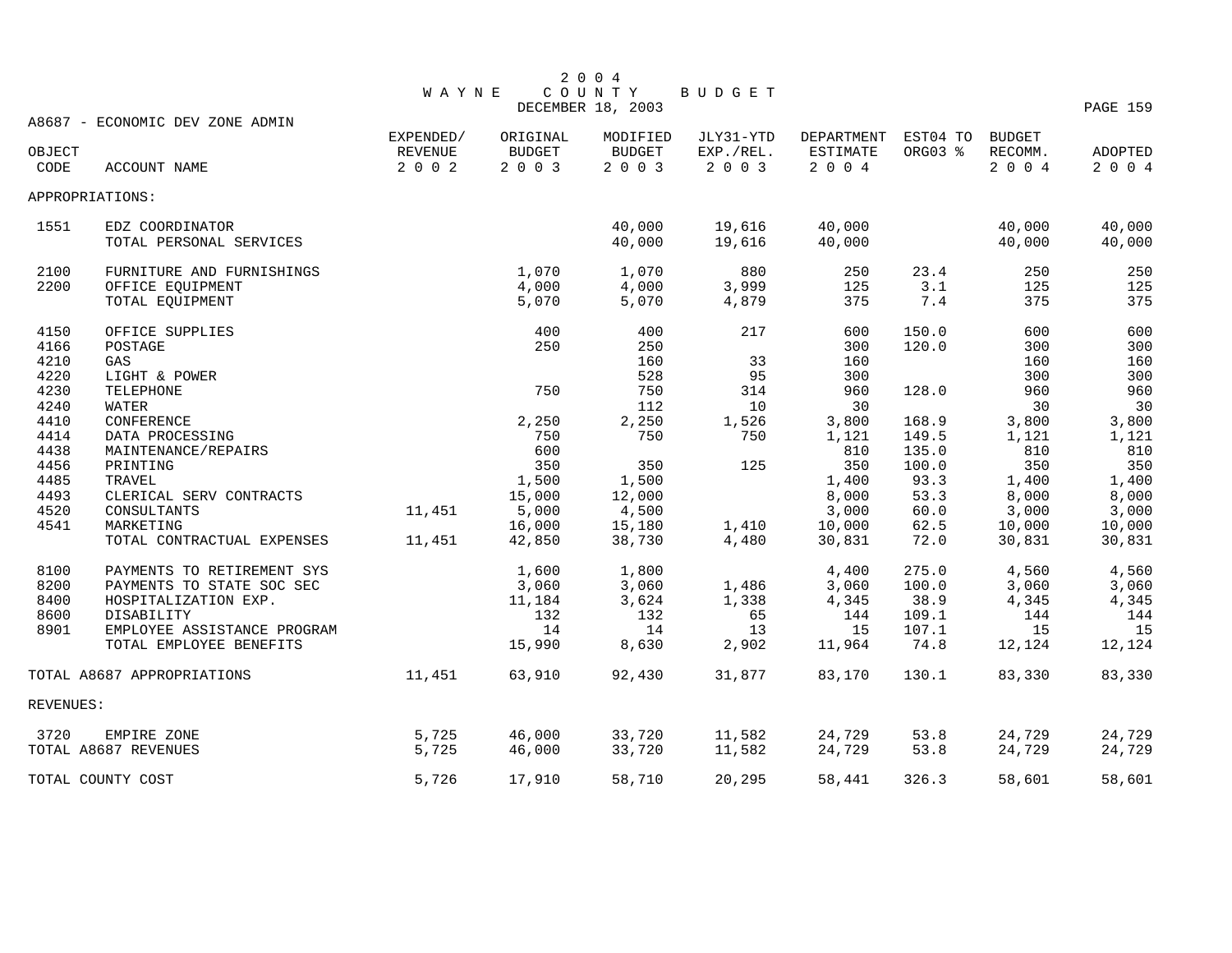| 2 0 0 4         |                                |              |               |                   |           |            |          |               |          |  |  |
|-----------------|--------------------------------|--------------|---------------|-------------------|-----------|------------|----------|---------------|----------|--|--|
|                 |                                | <b>WAYNE</b> |               | COUNTY            | BUDGET    |            |          |               |          |  |  |
|                 | NATURAL RESOURCES              |              |               | DECEMBER 18, 2003 |           |            |          |               | PAGE 160 |  |  |
|                 | A8720 - FISH & GAME DEPARTMENT | EXPENDED/    | ORIGINAL      | MODIFIED          | JLY31-YTD | DEPARTMENT | EST04 TO | <b>BUDGET</b> |          |  |  |
| OBJECT          |                                | REVENUE      | <b>BUDGET</b> | BUDGET            | EXP./REL. | ESTIMATE   | ORG03 %  | RECOMM.       | ADOPTED  |  |  |
| CODE            | ACCOUNT NAME                   | 2 0 0 2      | 2 0 0 3       | 2 0 0 3           | 2 0 0 3   | 2 0 0 4    |          | 2 0 0 4       | 2 0 0 4  |  |  |
| APPROPRIATIONS: |                                |              |               |                   |           |            |          |               |          |  |  |
| 4000            | CONTRACTUAL EXPENSES           | 1,700        | 1,700         | 1,700             |           | 1,530      | 90.0     | 1,530         | 1,530    |  |  |
|                 | TOTAL CONTRACTUAL EXPENSES     | 1,700        | 1,700         | 1,700             |           | 1,530      | 90.0     | 1,530         | 1,530    |  |  |
|                 | TOTAL A8720 APPROPRIATIONS     | 1,700        | 1,700         | 1,700             |           | 1,530      | 90.0     | 1,530         | 1,530    |  |  |
|                 | TOTAL COUNTY COST              | 1,700        | 1,700         | 1,700             |           | 1,530      | 90.0     | 1,530         | 1,530    |  |  |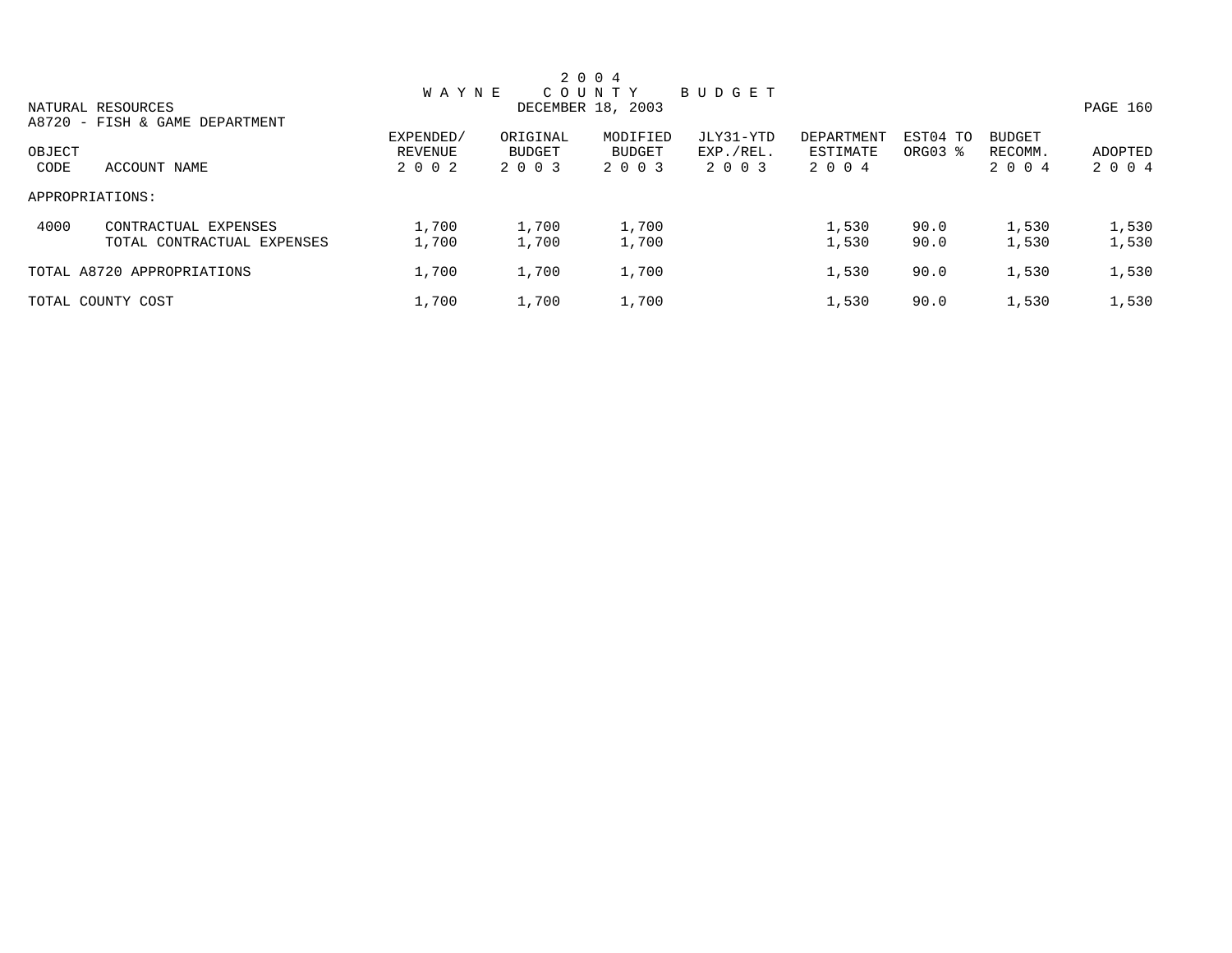|                 |                            |              |               | 2 0 0 4           |           |            |          |               |          |
|-----------------|----------------------------|--------------|---------------|-------------------|-----------|------------|----------|---------------|----------|
|                 |                            | <b>WAYNE</b> |               | COUNTY            | BUDGET    |            |          |               |          |
|                 | NATURAL RESOURCES          |              |               | DECEMBER 18, 2003 |           |            |          |               | PAGE 161 |
|                 | A8730 - SOIL CONSERVATION  |              |               |                   |           |            |          |               |          |
|                 |                            | EXPENDED/    | ORIGINAL      | MODIFIED          | JLY31-YTD | DEPARTMENT | EST04 TO | <b>BUDGET</b> |          |
| OBJECT          |                            | REVENUE      | <b>BUDGET</b> | <b>BUDGET</b>     | EXP./REL. | ESTIMATE   | ORG03 %  | RECOMM.       | ADOPTED  |
| CODE            | ACCOUNT NAME               | 2 0 0 2      | 2 0 0 3       | 2 0 0 3           | 2 0 0 3   | 2 0 0 4    |          | 2 0 0 4       | 2 0 0 4  |
| APPROPRIATIONS: |                            |              |               |                   |           |            |          |               |          |
| 4000            | CONTRACTUAL EXPENSES       | 174,847      | 179,475       | 179,475           | 179,475   | 191,525    | 106.7    | 179,475       | 179,475  |
| 4400            | CONTRACTED SERVICES        | 97,000       | 55,000        | 55,000            | 12,233    | 70,000     | 127.3    | 55,000        | 55,000   |
|                 | TOTAL CONTRACTUAL EXPENSES | 271,847      | 234,475       | 234,475           | 191,708   | 261,525    | 111.5    | 234,475       | 234,475  |
|                 | TOTAL A8730 APPROPRIATIONS | 271,847      | 234,475       | 234,475           | 191,708   | 261,525    | 111.5    | 234,475       | 234,475  |
|                 | TOTAL COUNTY COST          | 271,847      | 234,475       | 234,475           | 191,708   | 261,525    | 111.5    | 234,475       | 234,475  |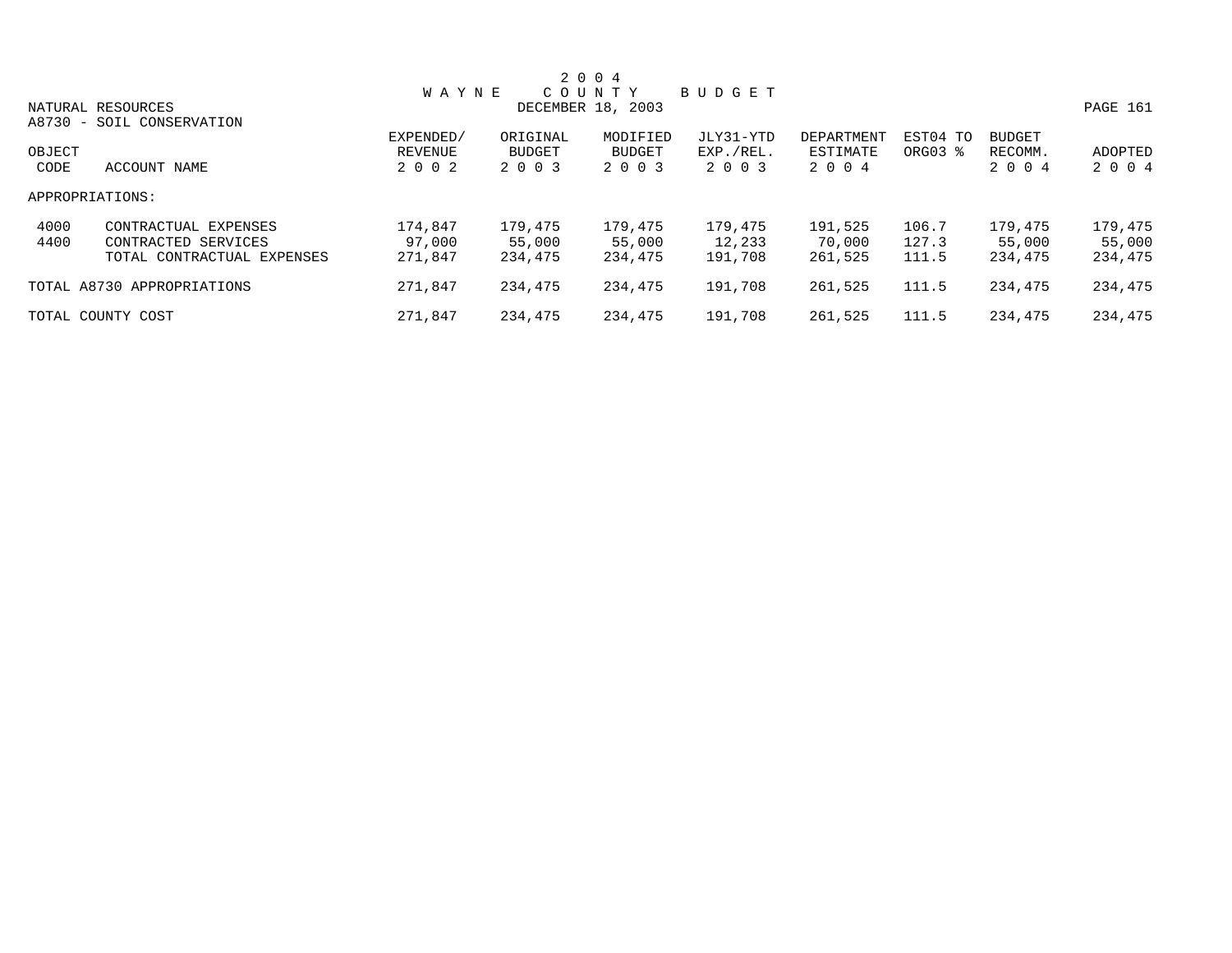|        |                                  |              |               | 2 0 0 4           |           |            |          |               |          |
|--------|----------------------------------|--------------|---------------|-------------------|-----------|------------|----------|---------------|----------|
|        |                                  | <b>WAYNE</b> |               | COUNTY            | BUDGET    |            |          |               |          |
|        | NATURAL RESOURCES                |              |               | DECEMBER 18, 2003 |           |            |          |               | PAGE 162 |
|        | A8752 - PALMYRA UNION AG SOCIETY |              |               |                   |           |            |          |               |          |
|        |                                  | EXPENDED/    | ORIGINAL      | MODIFIED          | JLY31-YTD | DEPARTMENT | EST04 TO | <b>BUDGET</b> |          |
| OBJECT |                                  | REVENUE      | <b>BUDGET</b> | <b>BUDGET</b>     | EXP./REL. | ESTIMATE   | ORG03 %  | RECOMM.       | ADOPTED  |
| CODE   | ACCOUNT NAME                     | 2 0 0 2      | 2 0 0 3       | 2 0 0 3           | 2 0 0 3   | 2 0 0 4    |          | 2 0 0 4       | 2 0 0 4  |
|        | APPROPRIATIONS:                  |              |               |                   |           |            |          |               |          |
| 4000   | CONTRACTUAL EXPENSES             | 6,500        | 6,500         | 6,500             | 6,500     | 6,500      | 100.0    | 5,850         | 5,850    |
|        | TOTAL CONTRACTUAL EXPENSES       | 6,500        | 6,500         | 6,500             | 6,500     | 6,500      | 100.0    | 5,850         | 5,850    |
|        | TOTAL A8752 APPROPRIATIONS       | 6,500        | 6,500         | 6,500             | 6,500     | 6,500      | 100.0    | 5,850         | 5,850    |
|        | TOTAL COUNTY COST                | 6,500        | 6,500         | 6,500             | 6,500     | 6,500      | 100.0    | 5,850         | 5,850    |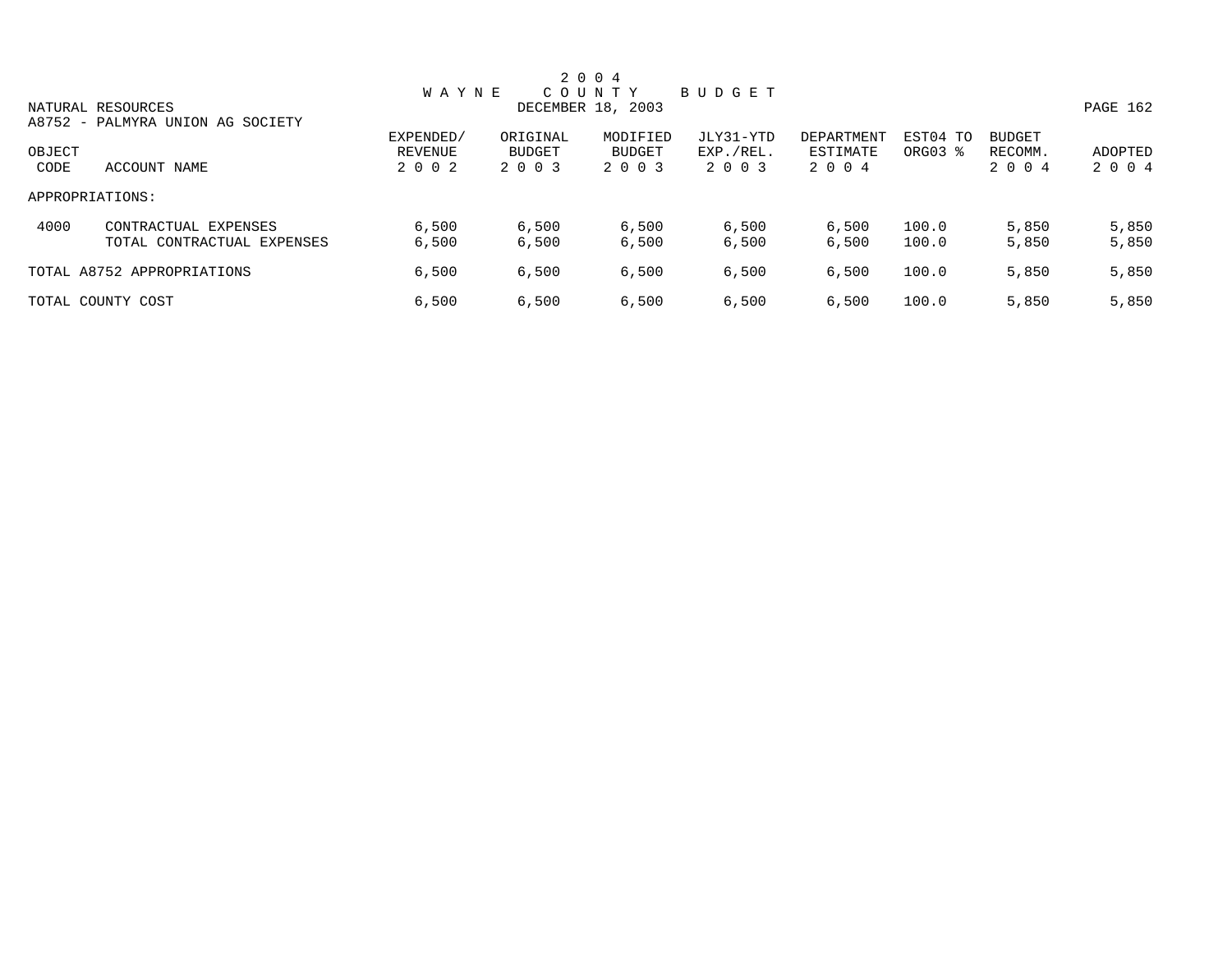|        |                               |              |               | 2 0 0 4           |           |            |          |               |          |
|--------|-------------------------------|--------------|---------------|-------------------|-----------|------------|----------|---------------|----------|
|        |                               | <b>WAYNE</b> |               | COUNTY            | BUDGET    |            |          |               |          |
|        | NATURAL RESOURCES             |              |               | DECEMBER 18, 2003 |           |            |          |               | PAGE 163 |
|        | A8754 - COUNTY EXTENSION SERV |              |               |                   |           |            |          |               |          |
|        |                               | EXPENDED/    | ORIGINAL      | MODIFIED          | JLY31-YTD | DEPARTMENT | EST04 TO | <b>BUDGET</b> |          |
| OBJECT |                               | REVENUE      | <b>BUDGET</b> | <b>BUDGET</b>     | EXP./REL. | ESTIMATE   | ORG03 %  | RECOMM.       | ADOPTED  |
| CODE   | ACCOUNT NAME                  | 2 0 0 2      | 2 0 0 3       | 2 0 0 3           | 2 0 0 3   | 2 0 0 4    |          | 2 0 0 4       | 2 0 0 4  |
|        | APPROPRIATIONS:               |              |               |                   |           |            |          |               |          |
| 4000   | CONTRACTUAL EXPENSES          | 425,677      | 433,978       | 433,978           | 325,483   | 390,580    | 90.0     | 412,279       | 412,279  |
|        | TOTAL CONTRACTUAL EXPENSES    | 425,677      | 433,978       | 433,978           | 325,483   | 390,580    | 90.0     | 412,279       | 412,279  |
|        | TOTAL A8754 APPROPRIATIONS    | 425,677      | 433,978       | 433,978           | 325,483   | 390,580    | 90.0     | 412,279       | 412,279  |
|        | TOTAL COUNTY COST             | 425,677      | 433,978       | 433,978           | 325,483   | 390,580    | 90.0     | 412,279       | 412,279  |
|        | TOTAL NATURAL RESOURCES       | 717,175      | 740,563       | 769,083           | 555,568   | 743,305    | 100.4    | 737.464       | 737,464  |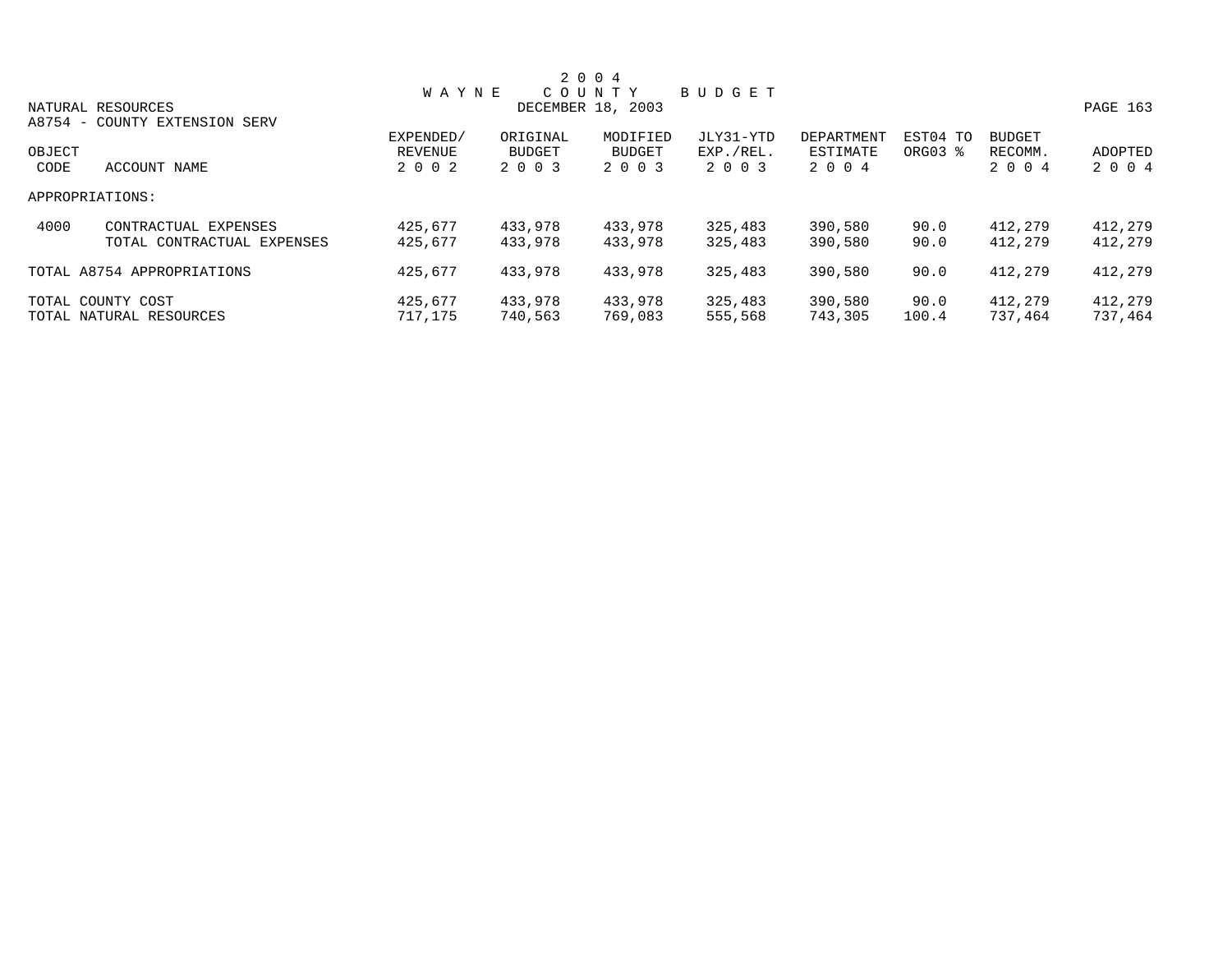|                                                            | W A Y N E            | 2004               |                    | COUNTY BUDGET          |                        |                     |                   |          |
|------------------------------------------------------------|----------------------|--------------------|--------------------|------------------------|------------------------|---------------------|-------------------|----------|
| UNDISTRIBUTED EMPLOYEE BENEFITS<br>A9030 - SOCIAL SECURITY |                      | DECEMBER 18, 2003  |                    |                        |                        |                     |                   | PAGE 164 |
| OBJECT                                                     | EXPENDED/<br>REVENUE | ORIGINAL<br>BUDGET | MODIFIED<br>BUDGET | JLY31-YTD<br>EXP./REL. | DEPARTMENT<br>ESTIMATE | EST04 TO<br>ORG03 % | BUDGET<br>RECOMM. | ADOPTED  |
| CODE<br>ACCOUNT NAME                                       | 2 0 0 2              | 2 0 0 3            | 2 0 0 3            | 2 0 0 3                | 2004                   |                     | 2 0 0 4           | 2 0 0 4  |

APPROPRIATIONS:

 8200 PAYMENTS TO STATE SOC SEC TOTAL EMPLOYEE BENEFITS

## TOTAL A9030 APPROPRIATIONS

TOTAL COUNTY COST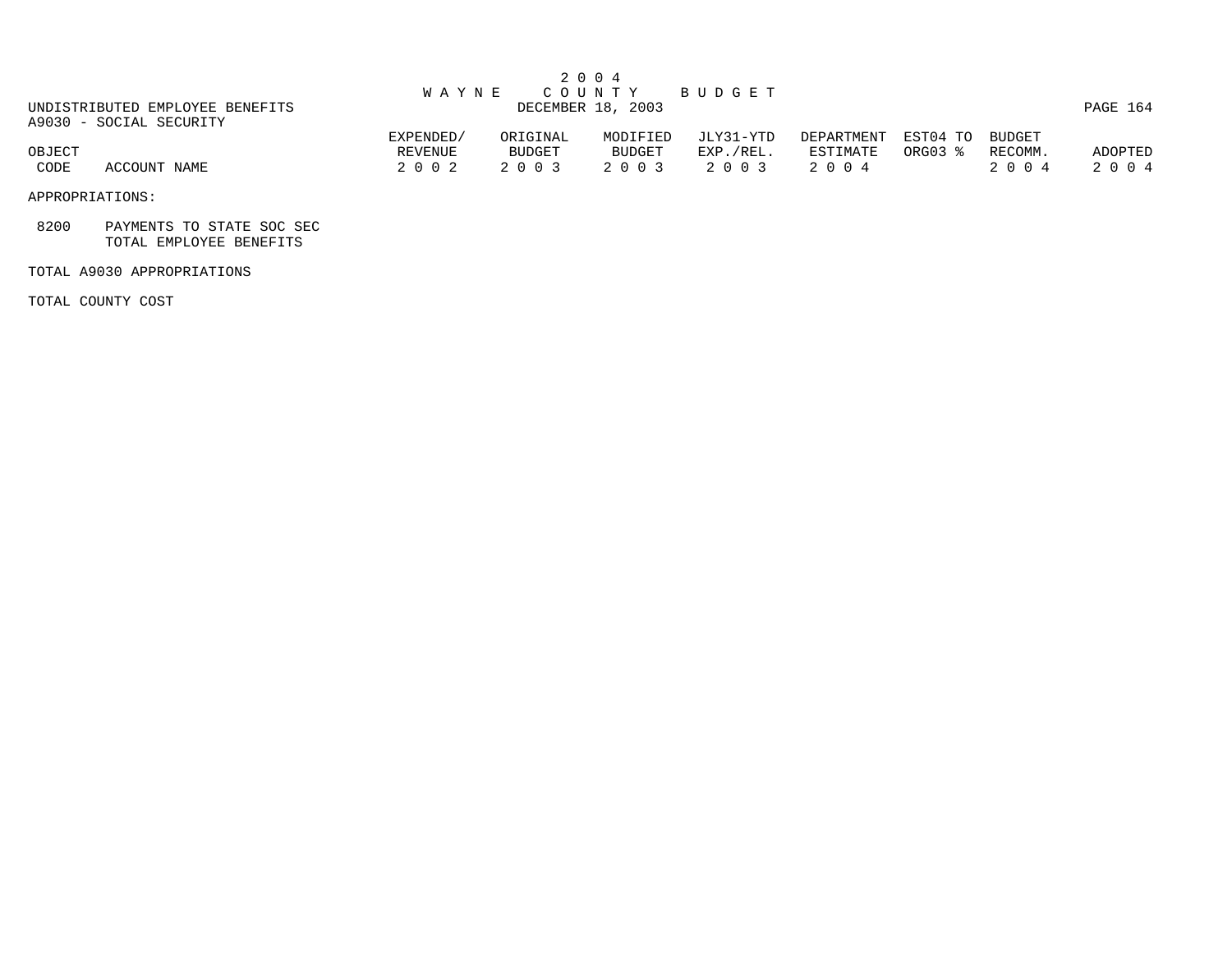|        |                                        |              |          | 2 0 0 4           |             |            |          |               |          |
|--------|----------------------------------------|--------------|----------|-------------------|-------------|------------|----------|---------------|----------|
|        |                                        | <b>WAYNE</b> |          | COUNTY            | B U D G E T |            |          |               |          |
|        | UNDISTRIBUTED EMPLOYEE BENEFITS        |              |          | DECEMBER 18, 2003 |             |            |          |               | PAGE 165 |
|        | A9040 - WORKMENS COMPENSATION PAYMENTS |              |          |                   |             |            |          |               |          |
|        |                                        | EXPENDED/    | ORIGINAL | MODIFIED          | JLY31-YTD   | DEPARTMENT | EST04 TO | <b>BUDGET</b> |          |
| OBJECT |                                        | REVENUE      | BUDGET   | BUDGET            | EXP./REL.   | ESTIMATE   | ORG03 %  | RECOMM.       | ADOPTED  |
| CODE   | ACCOUNT NAME                           | 2 0 0 2      | 2 0 0 3  | 2 0 0 3           | 2 0 0 3     | 2 0 0 4    |          | 2 0 0 4       | 2 0 0 4  |
|        | APPROPRIATIONS:                        |              |          |                   |             |            |          |               |          |
| 8300   | WORKMENS COMP                          | 147,208      |          |                   |             |            |          |               |          |
|        | TOTAL EMPLOYEE BENEFITS                | 147,208      |          |                   |             |            |          |               |          |
|        | TOTAL A9040 APPROPRIATIONS             | 147,208      |          |                   |             |            |          |               |          |
|        | TOTAL COUNTY COST                      | 147,208      |          |                   |             |            |          |               |          |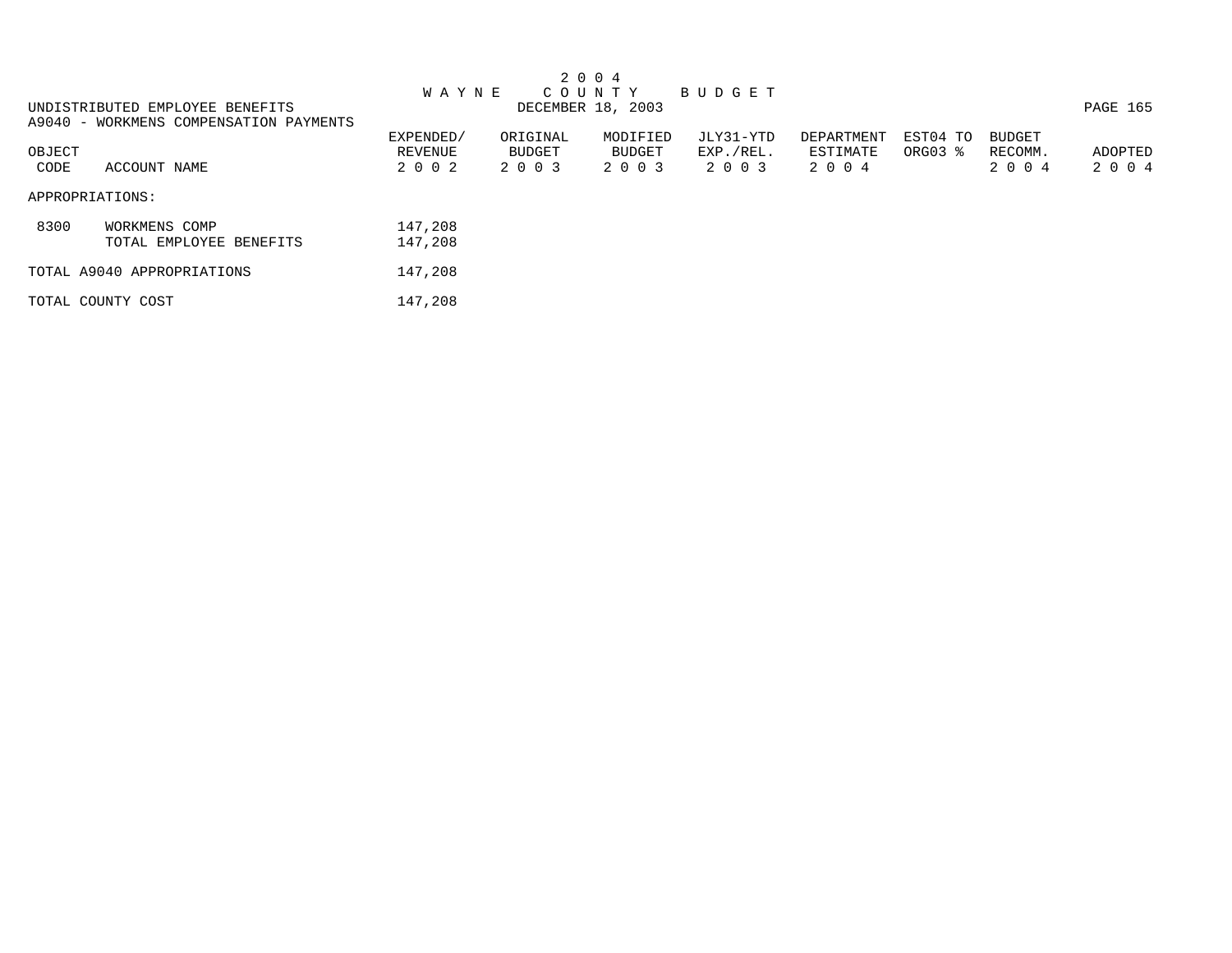|           |                                 |              |          | 2 0 0 4           |           |            |          |         |          |
|-----------|---------------------------------|--------------|----------|-------------------|-----------|------------|----------|---------|----------|
|           |                                 | <b>WAYNE</b> |          | COUNTY            | BUDGET    |            |          |         |          |
|           | UNDISTRIBUTED EMPLOYEE BENEFITS |              |          | DECEMBER 18, 2003 |           |            |          |         | PAGE 166 |
|           | A9050 - UNEMPLOYMENT RESERVE    |              |          |                   |           |            |          |         |          |
|           |                                 | EXPENDED/    | ORIGINAL | MODIFIED          | JLY31-YTD | DEPARTMENT | EST04 TO | BUDGET  |          |
| OBJECT    |                                 | REVENUE      | BUDGET   | <b>BUDGET</b>     | EXP./REL. | ESTIMATE   | ORG03 %  | RECOMM. | ADOPTED  |
| CODE      | ACCOUNT NAME                    | 2 0 0 2      | 2 0 0 3  | 2 0 0 3           | 2 0 0 3   | 2 0 0 4    |          | 2 0 0 4 | 2 0 0 4  |
|           | APPROPRIATIONS:                 |              |          |                   |           |            |          |         |          |
| 8000      | EMPLOYEE BENEFITS               | 43,063       |          |                   | 40,863    |            |          |         |          |
|           | TOTAL EMPLOYEE BENEFITS         | 43,063       |          |                   | 40,863    |            |          |         |          |
|           | TOTAL A9050 APPROPRIATIONS      | 43,063       |          |                   | 40,863    |            |          |         |          |
| REVENUES: |                                 |              |          |                   |           |            |          |         |          |
| 2402      | INTEREST ON RESERVE ACCOUNTS    |              |          |                   |           |            |          |         |          |
| 2801      | INTERFUND REIMB. OF EXPENSES    | 16,708       |          |                   | 5,220     |            |          |         |          |
|           | TOTAL A9050 REVENUES            | 16,708       |          |                   | 5,220     |            |          |         |          |
|           | TOTAL COUNTY COST               | 26,355       |          |                   | 35,643    |            |          |         |          |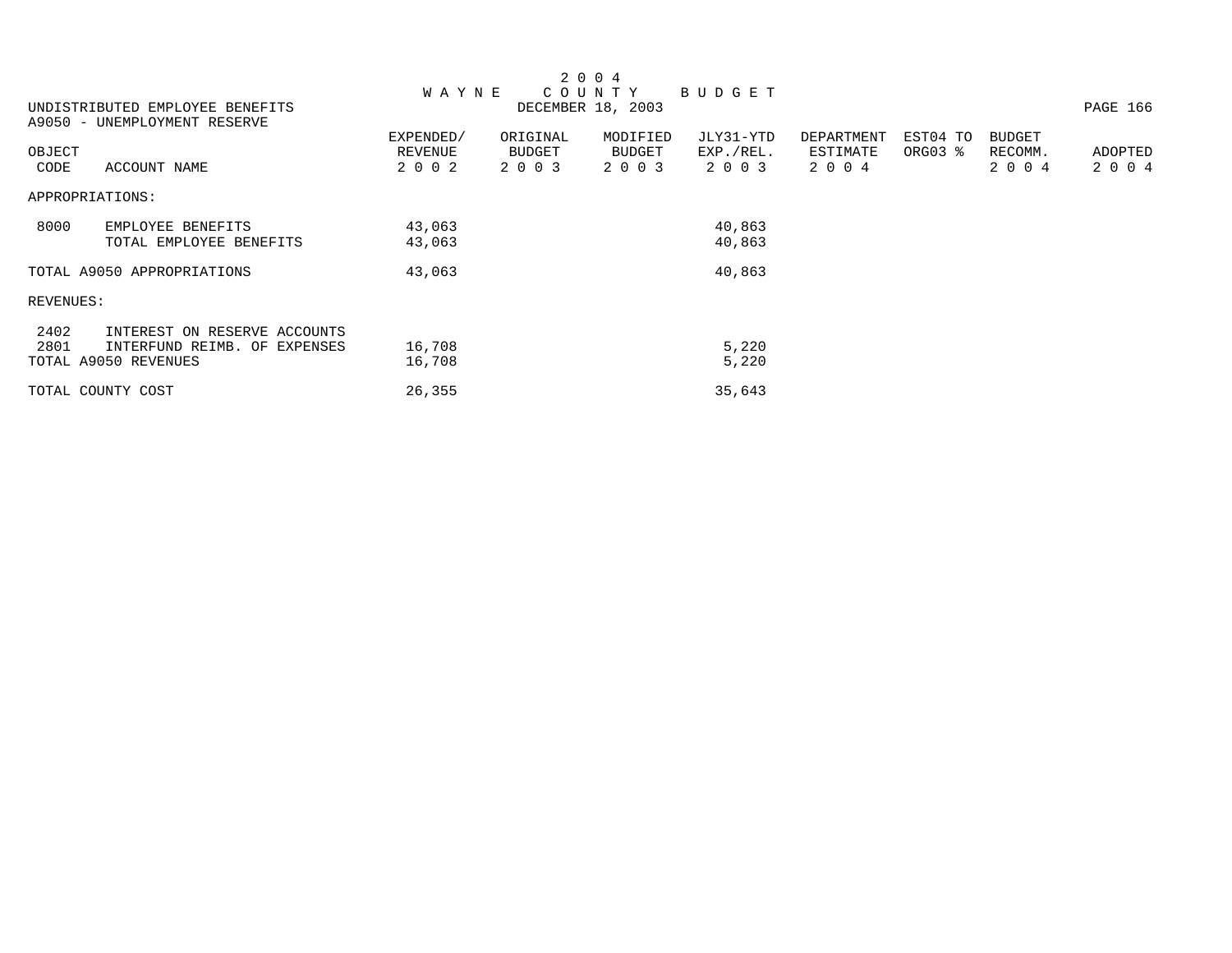|                                                       | <b>WAYNE</b>      |                | 2 0 0 4<br>COUNTY | BUDGET               |                  |          |                 |                    |
|-------------------------------------------------------|-------------------|----------------|-------------------|----------------------|------------------|----------|-----------------|--------------------|
| UNDISTRIBUTED EMPLOYEE BENEFITS<br>A9055 - DISABILITY | DECEMBER 18, 2003 |                |                   |                      |                  |          |                 |                    |
|                                                       | EXPENDED/         | ORIGINAL       | MODIFIED          | JLY31-YTD            | DEPARTMENT       | ESTO4 TO | BUDGET          |                    |
| OBJECT<br>CODE<br>ACCOUNT NAME                        | REVENUE<br>2002   | BUDGET<br>2003 | BUDGET<br>2 0 0 3 | EXP./REL.<br>2 0 0 3 | ESTIMATE<br>2004 | ORG03 %  | RECOMM.<br>2004 | ADOPTED<br>2 0 0 4 |

APPROPRIATIONS:

 8600 DISABILITY TOTAL EMPLOYEE BENEFITS

## TOTAL A9055 APPROPRIATIONS

TOTAL COUNTY COST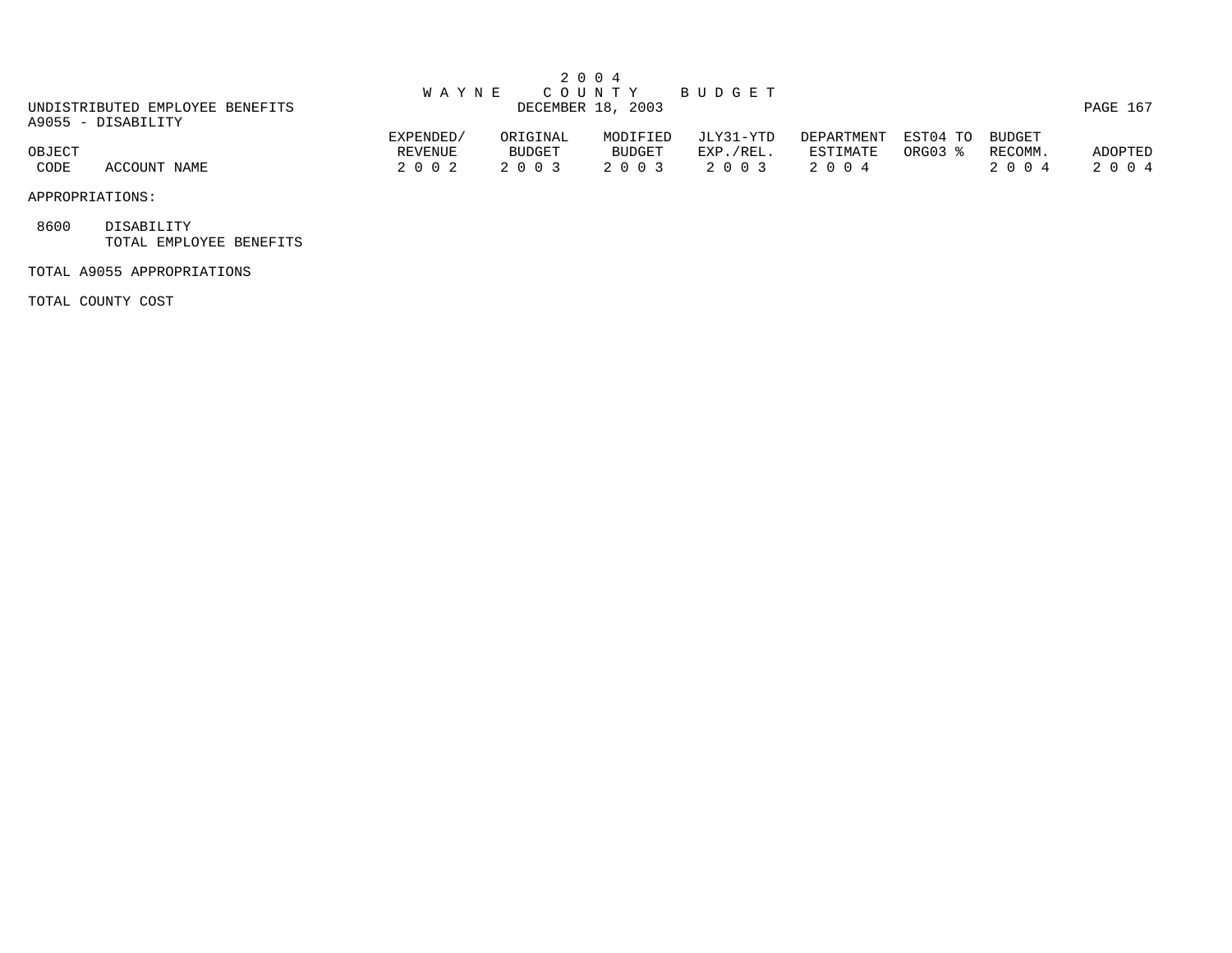|                 |                                      |              |          | 2 0 0 4           |           |            |                     |               |          |
|-----------------|--------------------------------------|--------------|----------|-------------------|-----------|------------|---------------------|---------------|----------|
|                 |                                      | <b>WAYNE</b> |          | COUNTY            | BUDGET    |            |                     |               |          |
|                 | UNDISTRIBUTED EMPLOYEE BENEFITS      |              |          | DECEMBER 18, 2003 |           |            |                     |               | PAGE 168 |
|                 | A9060 - HOSPITAL & MEDICAL INSURANCE |              |          |                   |           |            |                     |               |          |
|                 |                                      | EXPENDED/    | ORIGINAL | MODIFIED          | JLY31-YTD | DEPARTMENT | EST04 TO            | <b>BUDGET</b> |          |
| OBJECT          |                                      | REVENUE      | BUDGET   | BUDGET            | EXP./REL. | ESTIMATE   | ORG03 $\frac{1}{6}$ | RECOMM.       | ADOPTED  |
| CODE            | ACCOUNT NAME                         | 2 0 0 2      | 2 0 0 3  | 2 0 0 3           | 2 0 0 3   | 2 0 0 4    |                     | 2 0 0 4       | 2 0 0 4  |
| APPROPRIATIONS: |                                      |              |          |                   |           |            |                     |               |          |
| 8400            | HOSPITALIZATION EXP.                 | 411,496      | 482,744  | 482,744           | 273,461   | 579,292    | 120.0               | 579,292       | 579,292  |
|                 | TOTAL EMPLOYEE BENEFITS              | 411,496      | 482,744  | 482,744           | 273,461   | 579,292    | 120.0               | 579,292       | 579,292  |
|                 | TOTAL A9060 APPROPRIATIONS           | 411,496      | 482,744  | 482,744           | 273,461   | 579,292    | 120.0               | 579,292       | 579,292  |
|                 | TOTAL COUNTY COST                    | 411,496      | 482,744  | 482,744           | 273,461   | 579,292    | 120.0               | 579,292       | 579,292  |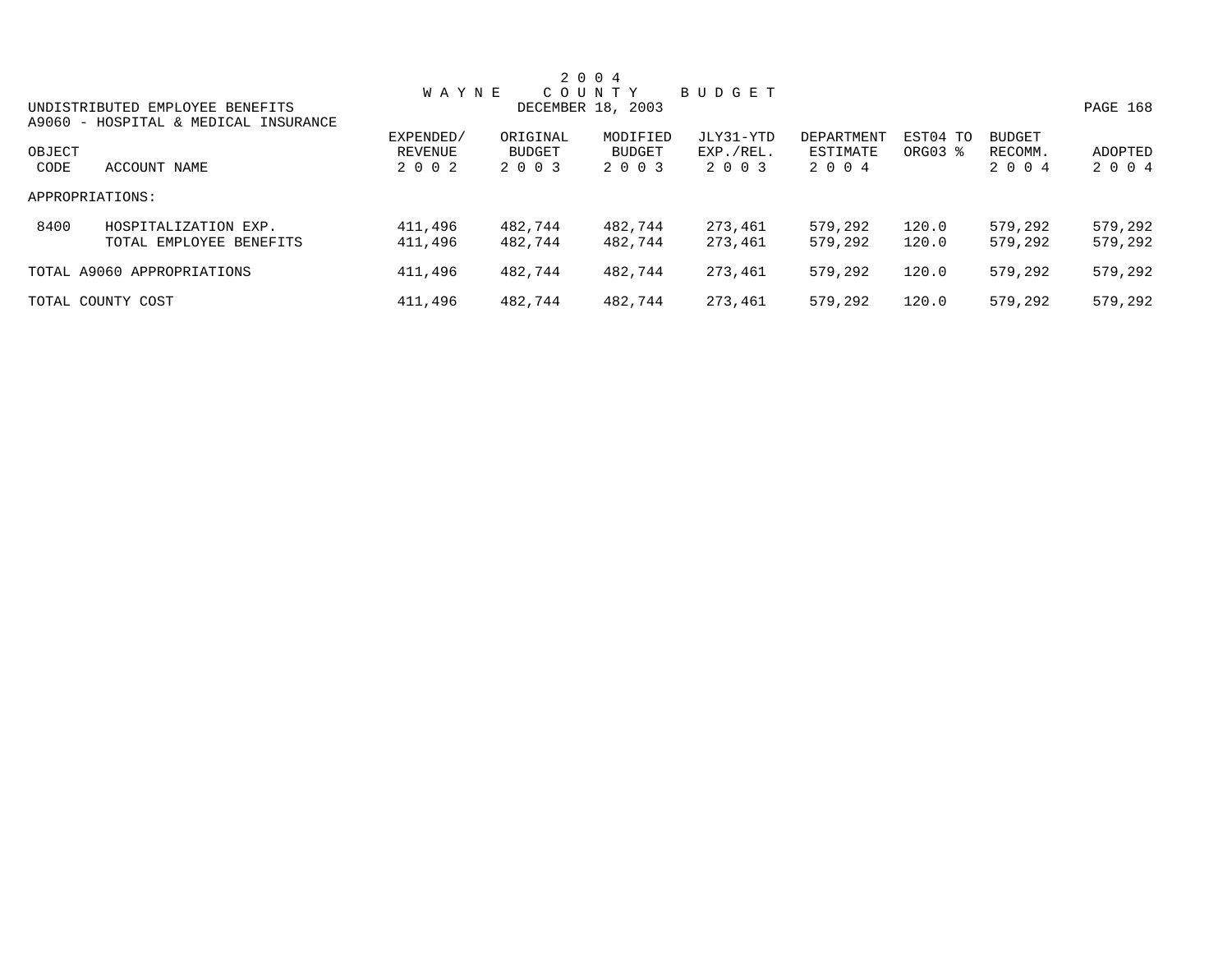|        |                                 |           |          | 2 0 0 4           |           |            |          |               |          |
|--------|---------------------------------|-----------|----------|-------------------|-----------|------------|----------|---------------|----------|
|        |                                 | W A Y N E |          | C O U N T Y       | BUDGET    |            |          |               |          |
|        | UNDISTRIBUTED EMPLOYEE BENEFITS |           |          | DECEMBER 18, 2003 |           |            |          |               | PAGE 169 |
|        | A9080 - VACATION                |           |          |                   |           |            |          |               |          |
|        |                                 | EXPENDED/ | ORIGINAL | MODIFIED          | JLY31-YTD | DEPARTMENT | EST04 TO | <b>BUDGET</b> |          |
| OBJECT |                                 | REVENUE   | BUDGET   | BUDGET            | EXP./REL. | ESTIMATE   | ORG03 %  | RECOMM.       | ADOPTED  |
| CODE   | ACCOUNT NAME                    | 2 0 0 2   | 2 0 0 3  | 2 0 0 3           | 2 0 0 3   | 2 0 0 4    |          | 2 0 0 4       | 2 0 0 4  |
|        | APPROPRIATIONS:                 |           |          |                   |           |            |          |               |          |
| 8800   | VACATION                        | 63,986    |          |                   |           |            |          |               |          |
|        | TOTAL EMPLOYEE BENEFITS         | 63,986    |          |                   |           |            |          |               |          |
|        | TOTAL A9080 APPROPRIATIONS      | 63,986    |          |                   |           |            |          |               |          |
|        | TOTAL COUNTY COST               | 63,986    |          |                   |           |            |          |               |          |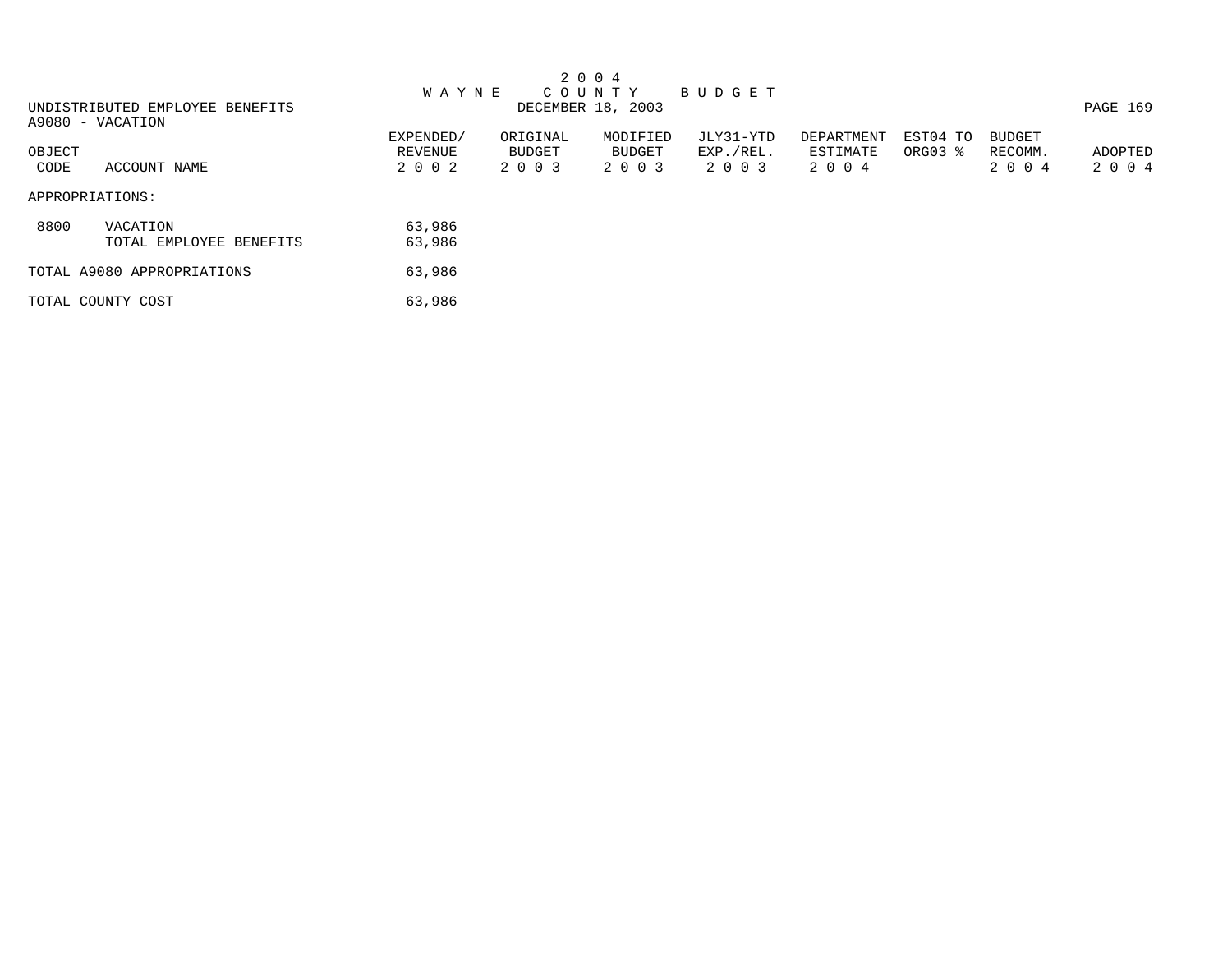|        |                                       |              |          | 2 0 0 4           |           |            |          |               |          |
|--------|---------------------------------------|--------------|----------|-------------------|-----------|------------|----------|---------------|----------|
|        |                                       | <b>WAYNE</b> |          | C O U N T Y       | BUDGET    |            |          |               |          |
|        | UNDISTRIBUTED EMPLOYEE BENEFITS       |              |          | DECEMBER 18, 2003 |           |            |          |               | PAGE 170 |
|        | A9081 - SICK TIME / HOSP.             |              |          |                   |           |            |          |               |          |
|        |                                       | EXPENDED/    | ORIGINAL | MODIFIED          | JLY31-YTD | DEPARTMENT | EST04 TO | <b>BUDGET</b> |          |
| OBJECT |                                       | REVENUE      | BUDGET   | BUDGET            | EXP./REL. | ESTIMATE   | ORG03 %  | RECOMM.       | ADOPTED  |
| CODE   | ACCOUNT NAME                          | 2002         | 2 0 0 3  | 2 0 0 3           | 2 0 0 3   | 2 0 0 4    |          | 2 0 0 4       | 2 0 0 4  |
|        | APPROPRIATIONS:                       |              |          |                   |           |            |          |               |          |
| 8802   | SICK TIME / HOSP.                     | 152,229      |          |                   |           |            |          |               |          |
|        | TOTAL EMPLOYEE BENEFITS               | 152,229      |          |                   |           |            |          |               |          |
|        | TOTAL A9081 APPROPRIATIONS            | 152,229      |          |                   |           |            |          |               |          |
|        | TOTAL COUNTY COST                     | 152,229      |          |                   |           |            |          |               |          |
|        | TOTAL UNDISTRIBUTED EMPLOYEE BENEFITS | 817,982      | 482.744  | 482.744           | 314,324   | 579,292    | 120.0    | 579,292       | 579,292  |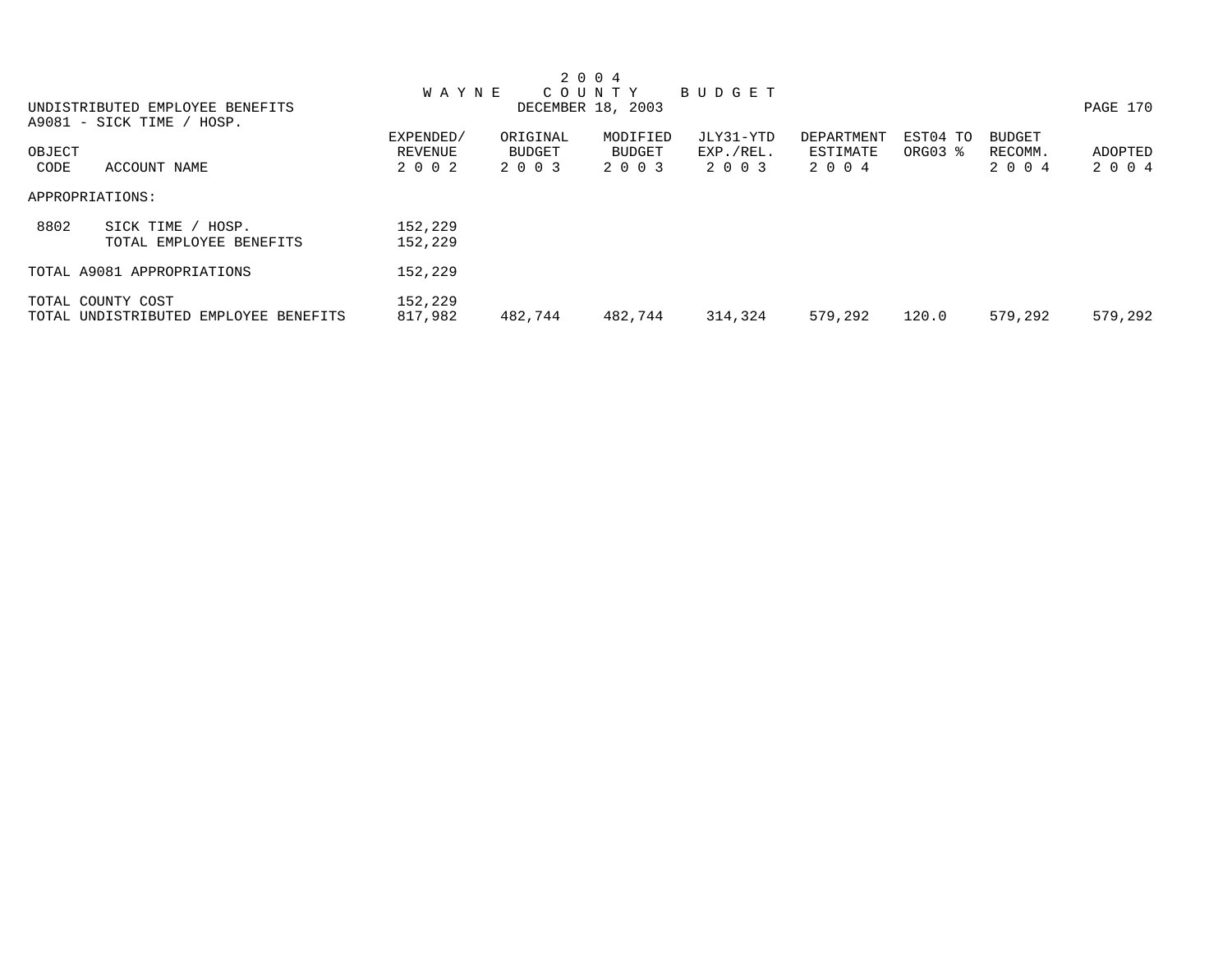|                |                                                             |                                 |                                      | 2 0 0 4                              |                                   |                                   |                     |                                     |                    |
|----------------|-------------------------------------------------------------|---------------------------------|--------------------------------------|--------------------------------------|-----------------------------------|-----------------------------------|---------------------|-------------------------------------|--------------------|
|                |                                                             | <b>WAYNE</b>                    |                                      | COUNTY                               | BUDGET                            |                                   |                     |                                     |                    |
|                | INTER-FUND TRANSFERS & DEBT SERVICE<br>A9710 - SERIAL BONDS |                                 |                                      | DECEMBER 18, 2003                    |                                   |                                   |                     |                                     | PAGE 171           |
| OBJECT<br>CODE | ACCOUNT NAME                                                | EXPENDED/<br>REVENUE<br>2 0 0 2 | ORIGINAL<br><b>BUDGET</b><br>2 0 0 3 | MODIFIED<br><b>BUDGET</b><br>2 0 0 3 | JLY31-YTD<br>EXP./REL.<br>2 0 0 3 | DEPARTMENT<br>ESTIMATE<br>2 0 0 4 | EST04 TO<br>ORG03 % | <b>BUDGET</b><br>RECOMM.<br>2 0 0 4 | ADOPTED<br>2 0 0 4 |
|                | APPROPRIATIONS:                                             |                                 |                                      |                                      |                                   |                                   |                     |                                     |                    |
| 6000           | PRINICPAL ON INDEBTEDNESS<br>TOTAL                          | 700,000<br>700,000              | 700,000<br>700,000                   | 700,000<br>700,000                   | 400,000<br>400,000                | 725,000<br>725,000                | 103.6<br>103.6      | 725,000<br>725,000                  | 725,000<br>725,000 |
| 7000           | INTEREST<br>ON<br>INDEBTEDNESS<br>TOTAL                     | 196,350<br>196,350              | 150,450<br>150,450                   | 150,450<br>150,450                   | 81,600<br>81,600                  | 104,550<br>104,550                | 69.5<br>69.5        | 104,550<br>104,550                  | 104,550<br>104,550 |
|                | TOTAL A9710 APPROPRIATIONS                                  | 896,350                         | 850,450                              | 850,450                              | 481,600                           | 829,550                           | 97.5                | 829,550                             | 829,550            |
|                | TOTAL COUNTY COST                                           | 896,350                         | 850,450                              | 850,450                              | 481,600                           | 829,550                           | 97.5                | 829,550                             | 829,550            |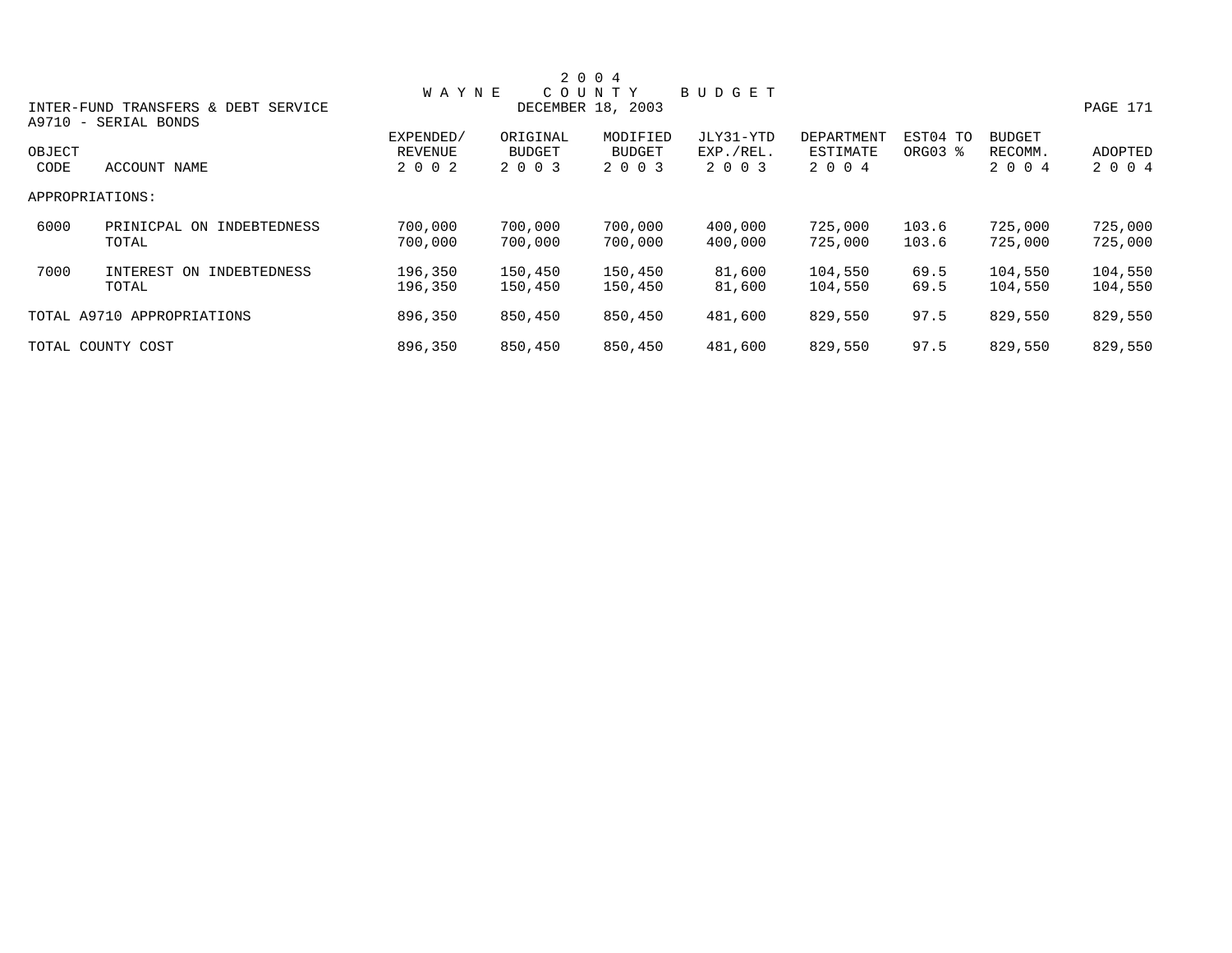|        |                                     |              |               | 2 0 0 4           |               |            |          |               |           |
|--------|-------------------------------------|--------------|---------------|-------------------|---------------|------------|----------|---------------|-----------|
|        |                                     | <b>WAYNE</b> |               | COUNTY            | <b>BUDGET</b> |            |          |               |           |
|        | INTER-FUND TRANSFERS & DEBT SERVICE |              |               | DECEMBER 18, 2003 |               |            |          |               | PAGE 172  |
|        | A9901 - INTERFUND TRANSFERS         |              |               |                   |               |            |          |               |           |
|        |                                     | EXPENDED/    | ORIGINAL      | MODIFIED          | JLY31-YTD     | DEPARTMENT | EST04 TO | <b>BUDGET</b> |           |
| OBJECT |                                     | REVENUE      | <b>BUDGET</b> | <b>BUDGET</b>     | EXP./REL.     | ESTIMATE   | ORG03 %  | RECOMM.       | ADOPTED   |
| CODE   | ACCOUNT NAME                        | 2 0 0 2      | 2 0 0 3       | 2 0 0 3           | 2 0 0 3       | 2 0 0 4    |          | 2 0 0 4       | 2 0 0 4   |
|        | APPROPRIATIONS:                     |              |               |                   |               |            |          |               |           |
| 9300   | TRANSFER - COUNTY ROAD              | 3,958,153    | 4,943,021     | 5,038,396         | 2,935,375     | 4,800,166  | 97.1     | 4,591,290     | 4,591,290 |
| 9400   | TRANSFER - MACHINERY                | 309,296      | 135,387       | 135,387           |               | 880,738    | 650.5    | 416,624       | 416,624   |
| 9500   | TRANSFER - NURSING HOME             |              |               |                   |               |            |          | 715,530       | 715,530   |
| 9700   | TRANSFER - WORKMEN'S COMP.          | 900,109      | 995,266       | 995,266           | 995,266       | 1,001,744  | 100.7    | 1,001,744     | 1,001,744 |
| 9800   | TRANSFER-MS FUND                    |              |               |                   |               |            |          |               |           |
| 9900   | TRANSFER-COMM DEV                   | 15,656       | 20,873        | 20,873            |               | 20,373     | 97.6     | 20,373        | 20,373    |
|        | TOTAL TRANSFERS                     | 5, 183, 214  | 6,094,547     | 6,189,922         | 3,930,641     | 6,703,021  | 110.0    | 6,745,561     | 6,745,561 |
|        | TOTAL A9901 APPROPRIATIONS          | 5, 183, 214  | 6,094,547     | 6,189,922         | 3,930,641     | 6,703,021  | 110.0    | 6,745,561     | 6,745,561 |
|        | TOTAL COUNTY COST                   | 5, 183, 214  | 6,094,547     | 6,189,922         | 3,930,641     | 6,703,021  | 110.0    | 6,745,561     | 6,745,561 |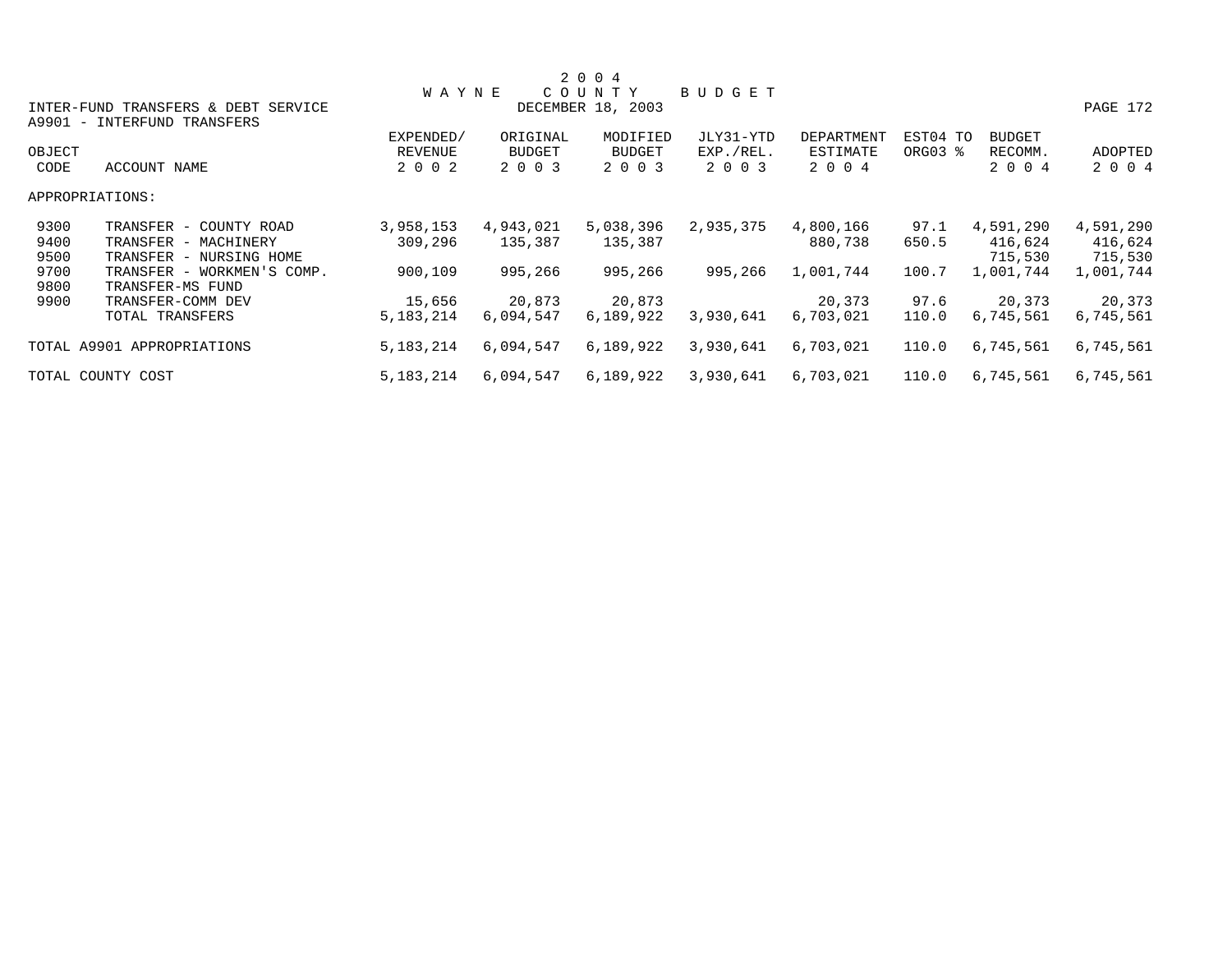|              |                                                                              |                   |               | 2 0 0 4           |               |                   |          |               |           |
|--------------|------------------------------------------------------------------------------|-------------------|---------------|-------------------|---------------|-------------------|----------|---------------|-----------|
|              |                                                                              | WAYNE             |               | COUNTY            | <b>BUDGET</b> |                   |          |               |           |
|              | INTER-FUND TRANSFERS & DEBT SERVICE<br>A9950 - TRANSFER TO CAPITAL FUND PROJ |                   |               | DECEMBER 18, 2003 |               |                   |          |               | PAGE 173  |
|              |                                                                              | EXPENDED/         | ORIGINAL      | MODIFIED          | JLY31-YTD     | <b>DEPARTMENT</b> | EST04 TO | <b>BUDGET</b> |           |
| OBJECT       |                                                                              | <b>REVENUE</b>    | <b>BUDGET</b> | <b>BUDGET</b>     | EXP./REL.     | <b>ESTIMATE</b>   | ORG03 %  | RECOMM.       | ADOPTED   |
| CODE         | <b>ACCOUNT NAME</b>                                                          | 2 0 0 2           | 2 0 0 3       | 2 0 0 3           | 2 0 0 3       | 2 0 0 4           |          | 2 0 0 4       | 2 0 0 4   |
|              | APPROPRIATIONS:                                                              |                   |               |                   |               |                   |          |               |           |
| 2711         | INDUSTRIAL DEVELOPMENT SITES                                                 | 100,000           |               |                   |               | 100,000           |          | 100,000       | 100,000   |
| 2713         | <b>JAIL EXPANSION</b>                                                        | 17,960            |               |                   |               |                   |          |               |           |
| 2715         | JOINT MUNICIPAL IMPROVEMENT                                                  |                   | 50,000        | 50,000            |               | 45,000            | 90.0     | 45,000        | 45,000    |
| 2719         | PARKS                                                                        | 165,000           |               |                   |               |                   |          |               |           |
| 2731         | SOLID WASTE PROJECT                                                          | 1,200,000         | 1,170,711     | 1,170,711         |               | 1,145,949         | 97.9     | 1,130,417     | 1,130,417 |
| 2737         | COUNTY MASTER PLAN                                                           | 83,281            |               | 3,500             |               |                   |          |               |           |
| 2739<br>2740 | COMPUTER EQUIPMENT PROJECT<br>TELEPHONE PROJECT                              | 42,700            |               |                   |               |                   |          |               |           |
| 2760         |                                                                              | 170,000           |               |                   |               |                   |          |               |           |
| 2763         | FIRE TRAINING CENTER<br><b>ROOFS</b>                                         | 120,000<br>55,000 |               |                   |               |                   |          |               |           |
| 2765         |                                                                              | 34,353            |               |                   |               |                   |          |               |           |
| 2771         | EMERGENCY MANAGEMT EQUIP/RENOV<br>WAYNE CAP PROJECT                          | 400,000           |               |                   |               |                   |          |               |           |
| 2774         | BUILDING RENOVATION CAP. PROJ.                                               | 33,000            |               |                   |               |                   |          |               |           |
| 2778         | ENHANCED911EMERGENCY TELEPHONE                                               | 42,000            |               |                   |               |                   |          |               |           |
| 2781         | BOARD OF ELECTIONS PROJECT                                                   | 45,000            |               |                   |               |                   |          |               |           |
| 2787         | REAL PROPERTY TAX-CONSULTANTS                                                | 1,312             |               |                   |               |                   |          |               |           |
| 2792         | COUNTY CLERK'S STORAGE PROJECT                                               | 100,000           |               |                   |               |                   |          |               |           |
| 2793         | ENVIRONMENTAL RESTORATION                                                    | 25,959            |               |                   |               |                   |          |               |           |
| 2798         | FMS UPDATE PROGRAM                                                           | 500,000           |               |                   |               |                   |          |               |           |
|              | TOTAL EQUIPMENT                                                              | 3, 135, 565       | 1,220,711     | 1,224,211         |               | 1,290,949         | 105.8    | 1,275,417     | 1,275,417 |
|              | TOTAL A9950 APPROPRIATIONS                                                   | 3, 135, 565       | 1,220,711     | 1,224,211         |               | 1,290,949         | 105.8    | 1,275,417     | 1,275,417 |
|              | TOTAL COUNTY COST                                                            | 3, 135, 565       | 1,220,711     | 1,224,211         |               | 1,290,949         | 105.8    | 1,275,417     | 1,275,417 |
|              | TOTAL INTER-FUND TRANSFERS & DEBT SERVI                                      | 9,215,129         | 8,165,708     | 8,264,583         | 4,412,241     | 8,823,520         | 108.1    | 8,850,528     | 8,850,528 |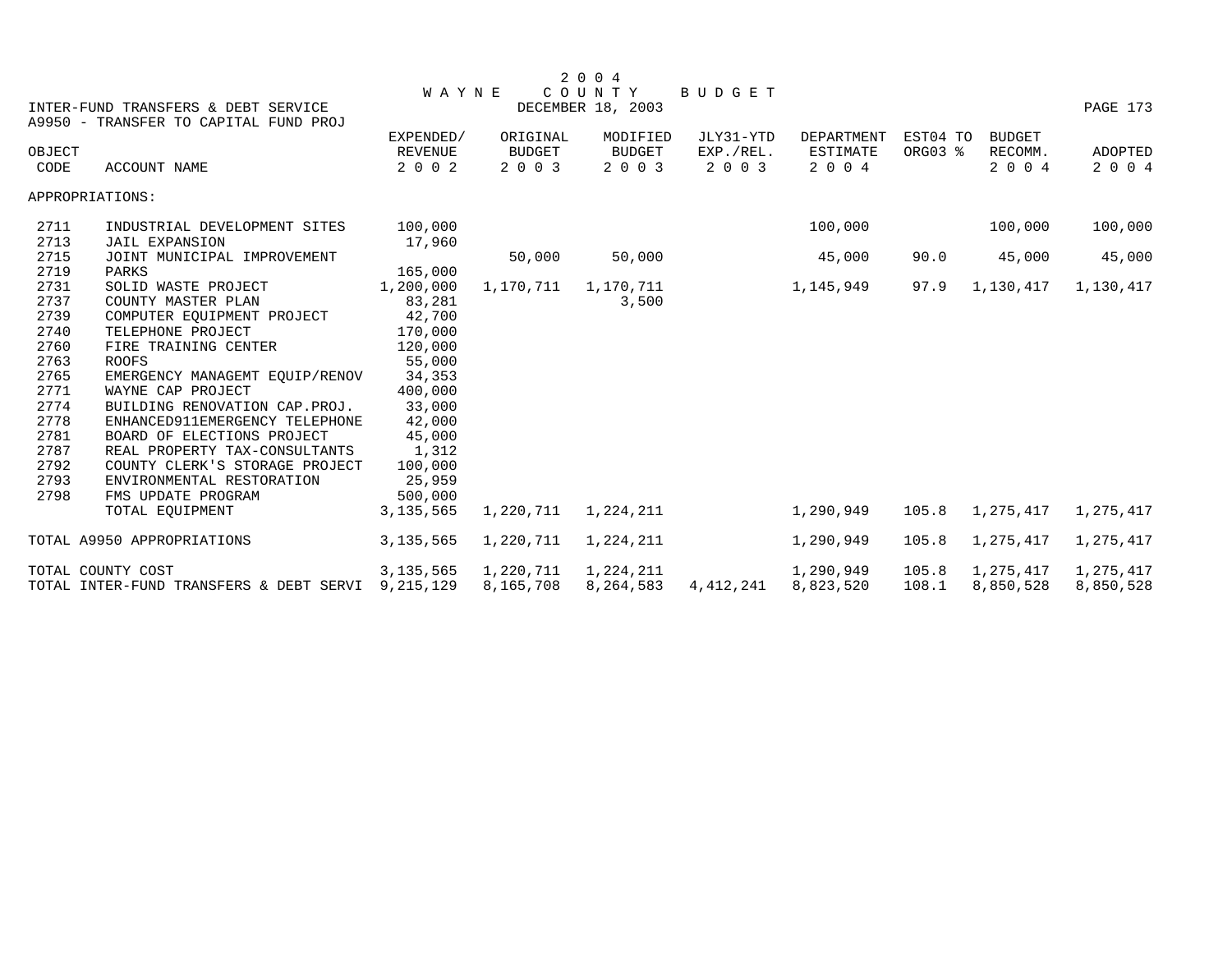|             |                                |                |               | 2 0 0 4           |                                                             |                 |          |                                    |                |
|-------------|--------------------------------|----------------|---------------|-------------------|-------------------------------------------------------------|-----------------|----------|------------------------------------|----------------|
|             |                                | <b>WAYNE</b>   |               | COUNTY            | <b>BUDGET</b>                                               |                 |          |                                    |                |
| OTHER       |                                |                |               | DECEMBER 18, 2003 |                                                             |                 |          |                                    | PAGE 174       |
|             | A9999 - OTHER                  |                |               |                   |                                                             |                 |          |                                    |                |
|             |                                | EXPENDED/      | ORIGINAL      | MODIFIED          | JLY31-YTD                                                   | DEPARTMENT      | EST04 TO | <b>BUDGET</b>                      |                |
| OBJECT      |                                | <b>REVENUE</b> | <b>BUDGET</b> | <b>BUDGET</b>     | EXP./REL.                                                   | <b>ESTIMATE</b> | ORG03 %  | RECOMM.                            | <b>ADOPTED</b> |
| CODE        | ACCOUNT NAME                   | 2 0 0 2        | 2003          | 2 0 0 3           | 2 0 0 3                                                     | 2 0 0 4         |          | 2 0 0 4                            | 2 0 0 4        |
|             | APPROPRIATIONS:                |                |               |                   |                                                             |                 |          |                                    |                |
| 4796        | NURSING HOME MONIES            |                |               | 750,000           | 750,000                                                     |                 |          |                                    |                |
|             | TOTAL CONTRACTUAL EXPENSES     |                |               | 750,000           | 750,000                                                     |                 |          |                                    |                |
|             | TOTAL A9999 APPROPRIATIONS     |                |               | 750,000           | 750,000                                                     |                 |          |                                    |                |
| REVENUES:   |                                |                |               |                   |                                                             |                 |          |                                    |                |
| 1001        | REAL PROPERTY TAXES            | 26, 416, 620   |               | 30, 114, 328      | 29,550,479                                                  |                 |          |                                    |                |
| 1081        | PAYMENT IN LIEU OF TAXES       | 275,738        | 265,000       | 265,000           | 268,071                                                     | 265,000         | 100.0    | 265,000                            | 265,000        |
| 1090        | INT & PEN ON REAL PROP TAXES   | 1,190,521      | 1,075,000     | 1,075,000         | 917,734                                                     | 1,075,000       | 100.0    | 1,150,000                          | 1,150,000      |
| 1092        | INTEREST & PENALTIES-CONTRACTS | 170,442        | 160,000       | 160,000           | 105,544                                                     | 160,000         | 100.0    | 160,000                            | 160,000        |
| 1110        | SALES AND USE TAX              | 13, 259, 529   | 13,000,000    | 13,000,000        | 5,500,678                                                   | 13,000,000      | 100.0    | 18,000,000                         | 18,000,000     |
| 1115        | TOWN PYMNTS TO REDUCE TAX LEVY | 594,414        | 585,000       | 585,000           | 594,819                                                     |                 |          | 288,828                            | 288,828        |
| 2401        | INTEREST EARNINGS              | 1,050,307      | 875,000       | 875,000           | 435,853                                                     | 750,000         | 85.7     | 650,000                            | 650,000        |
| 2402        | INTEREST ON RESERVE ACCOUNTS   | 109,705        |               |                   | 50,270                                                      | 50,000          |          | 60,000                             | 60,000         |
| 2410        | RENTAL OF REAL PROPERTY        | 7,128          | 6,000         | 6,000             | 7,351                                                       | 6,000           | 100.0    | 7,000                              | 7,000          |
| 2540        | LICENSE FOR GAMES OF CHANCE    | 276            |               |                   | 306                                                         |                 |          |                                    |                |
| 2610        | FORFEITURE OF CASH BAIL        | 1,017          |               |                   |                                                             |                 |          |                                    |                |
| 2660        | SALE OF REAL PROPERTY          | 100            |               |                   | 269                                                         |                 |          |                                    |                |
| 2665        | SALE ON SURPLUS EQUIPMENT      | 17,102         | 8,000         | 8,000             | 14,895                                                      | 8,000           | 100.0    | 8,000                              | 8,000          |
| 2680        | INSURANCE RECOVERIES           | 216,975        | 100,000       | 100,000           | 32,670                                                      | 75,000          | 75.0     | 75,000                             | 75,000         |
| 2690        | COMPENSATION FOR LOSS-TOBACCO  | 1,514,241      | 1,300,000     | 1,300,000         | 1,256,634                                                   | 1,100,000       | 84.6     | 1,200,000                          | 1,200,000      |
| 2701        | PRIOR YEARS                    | 5,950          |               |                   | 349                                                         |                 |          |                                    |                |
| 2720        | <b>OTB</b>                     | 88,986         | 100,000       | 100,000           | 44,622                                                      | 80,000          | 80.0     | 80,000                             | 80,000         |
| 2770        | MISC REVENUES                  | 130,126        |               |                   | 1,566                                                       |                 |          |                                    |                |
| 2776        | UNDISTRIBUTED CLAIM REVENUE    | 43,887         |               |                   |                                                             |                 |          |                                    |                |
| 2777        | UNDIST SOC SER REV             |                |               |                   | $313 -$                                                     |                 |          |                                    |                |
| 2801        | INTERFUND REIMB. OF EXPENSES   | 423,998        | 300,000       | 300,000           | 243,664                                                     | 400,000         | 133.3    | 400,000                            | 400,000        |
| 3003        | UNRESTRICTED STATE AID         | 183,788        |               |                   |                                                             |                 |          |                                    |                |
|             | TOTAL A9999 REVENUES           |                |               |                   | 45,700,850 17,774,000 47,888,328 39,025,460 16,969,000      |                 |          | 95.5 22, 343, 828                  | 22,343,828     |
|             | TOTAL COUNTY COST              |                |               |                   | 45,700,850- 17,774,000- 47,138,328- 38,275,460- 16,969,000- |                 |          | 95.5 22, 343, 828 - 22, 343, 828 - |                |
| TOTAL OTHER |                                |                |               | 750,000           | 750,000                                                     |                 |          |                                    |                |
|             |                                |                |               |                   |                                                             |                 |          |                                    |                |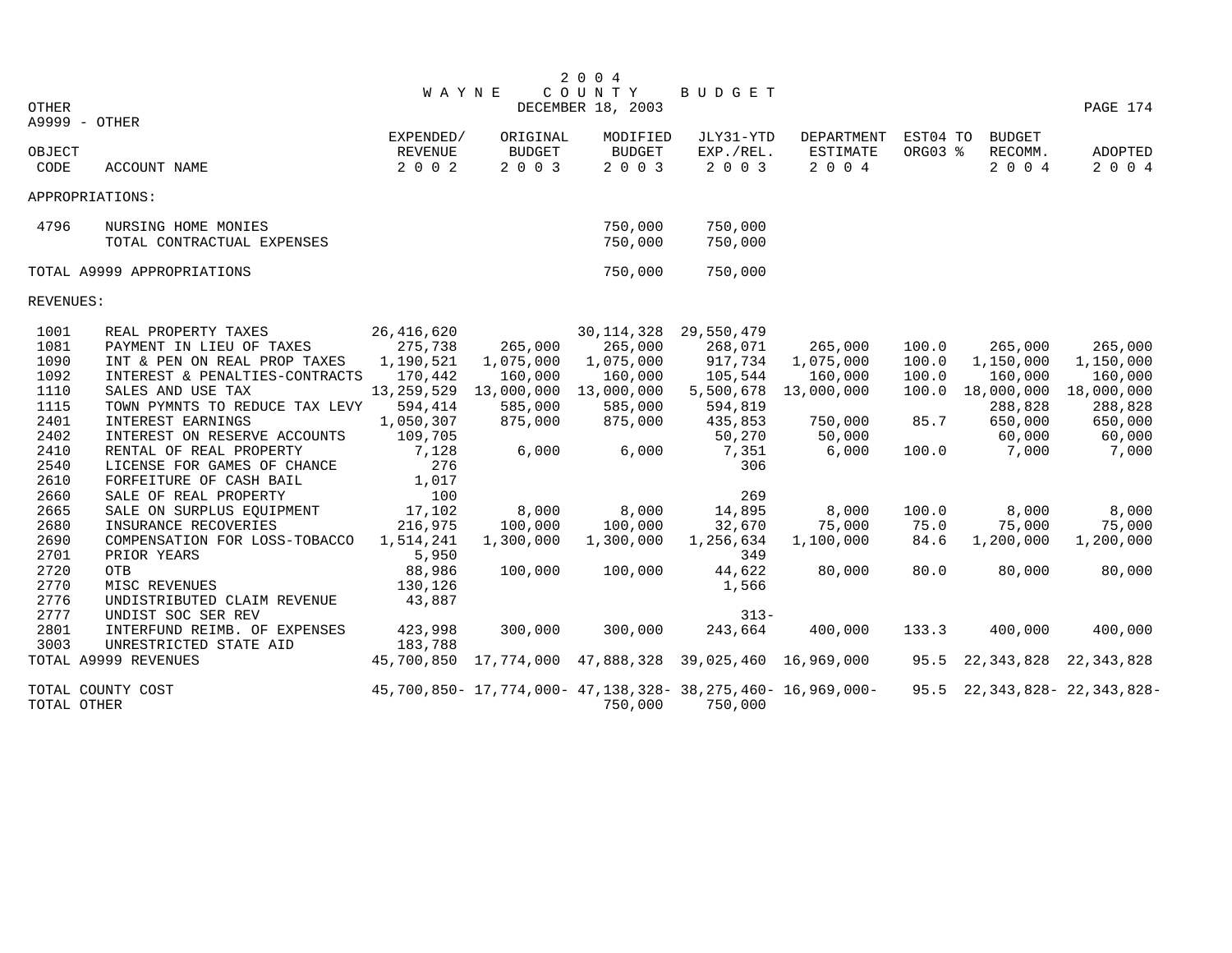|                                                |                                 |                               | 2 0 0 4                       |                                   |                                   |                     |                                     |                    |
|------------------------------------------------|---------------------------------|-------------------------------|-------------------------------|-----------------------------------|-----------------------------------|---------------------|-------------------------------------|--------------------|
|                                                | <b>WAYNE</b>                    |                               | C O U N T Y                   | BUDGET                            |                                   |                     |                                     |                    |
| COMMUNITY DEVELOPMENT                          |                                 |                               | DECEMBER 18, 2003             |                                   |                                   |                     |                                     | PAGE 175           |
| CD6273 - EDWAA-MOBIL READJUSTMENT              |                                 |                               |                               |                                   |                                   |                     |                                     |                    |
| OBJECT<br>ACCOUNT NAME<br>CODE                 | EXPENDED/<br>REVENUE<br>2 0 0 2 | ORIGINAL<br>BUDGET<br>2 0 0 3 | MODIFIED<br>BUDGET<br>2 0 0 3 | JLY31-YTD<br>EXP./REL.<br>2 0 0 3 | DEPARTMENT<br>ESTIMATE<br>2 0 0 4 | EST04 TO<br>ORG03 % | <b>BUDGET</b><br>RECOMM.<br>2 0 0 4 | ADOPTED<br>2 0 0 4 |
| REVENUES:                                      |                                 |                               |                               |                                   |                                   |                     |                                     |                    |
| 2770<br>MISC. REVENUE<br>TOTAL CD6273 REVENUES | 4,017<br>4,017                  |                               |                               |                                   |                                   |                     |                                     |                    |
| TOTAL COUNTY COST                              | $4,017-$                        |                               |                               |                                   |                                   |                     |                                     |                    |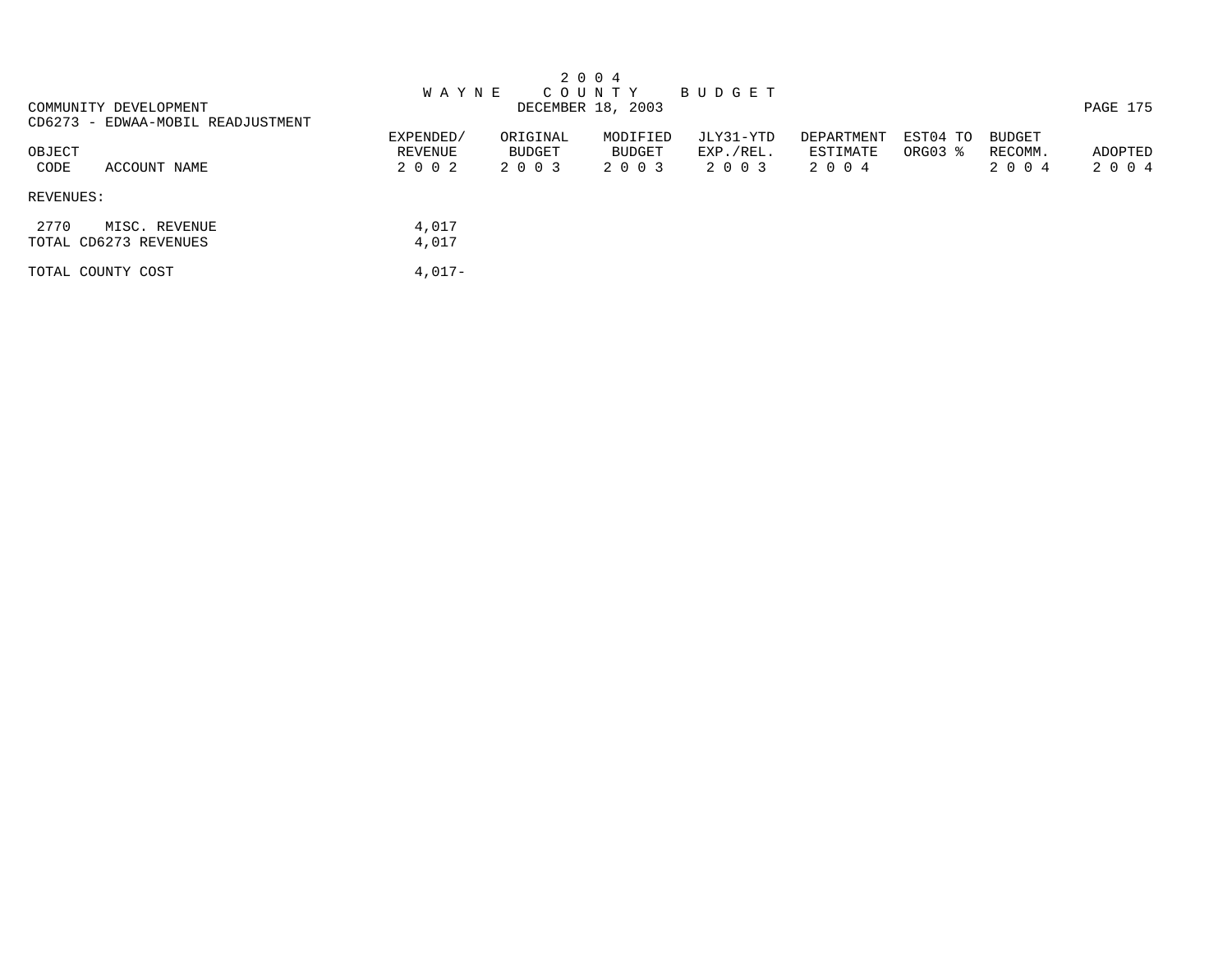|              |                                 |           |               | 2 0 0 4           |             |            |          |               |          |
|--------------|---------------------------------|-----------|---------------|-------------------|-------------|------------|----------|---------------|----------|
|              |                                 | W A Y N E |               | COUNTY            | B U D G E T |            |          |               |          |
|              | COMMUNITY DEVELOPMENT           |           |               | DECEMBER 18, 2003 |             |            |          |               | PAGE 176 |
|              | CD6274 - EDWAA-MOBIL RETRAINING |           |               |                   |             |            |          |               |          |
|              |                                 | EXPENDED/ | ORIGINAL      | MODIFIED          | JLY31-YTD   | DEPARTMENT | EST04 TO | <b>BUDGET</b> |          |
| OBJECT       |                                 | REVENUE   | <b>BUDGET</b> | BUDGET            | EXP./REL.   | ESTIMATE   | ORG03 %  | RECOMM.       | ADOPTED  |
| CODE         | ACCOUNT NAME                    | 2 0 0 2   | 2 0 0 3       | 2 0 0 3           | 2 0 0 3     | 2 0 0 4    |          | 2 0 0 4       | 2004     |
| REVENUES:    |                                 |           |               |                   |             |            |          |               |          |
| 2770<br>4790 | MISC. REVENUE<br>JTPA REVENUE   | 8,428     |               |                   |             |            |          |               |          |
|              | TOTAL CD6274 REVENUES           | 8,428     |               |                   |             |            |          |               |          |
|              | TOTAL COUNTY COST               | $8,428-$  |               |                   |             |            |          |               |          |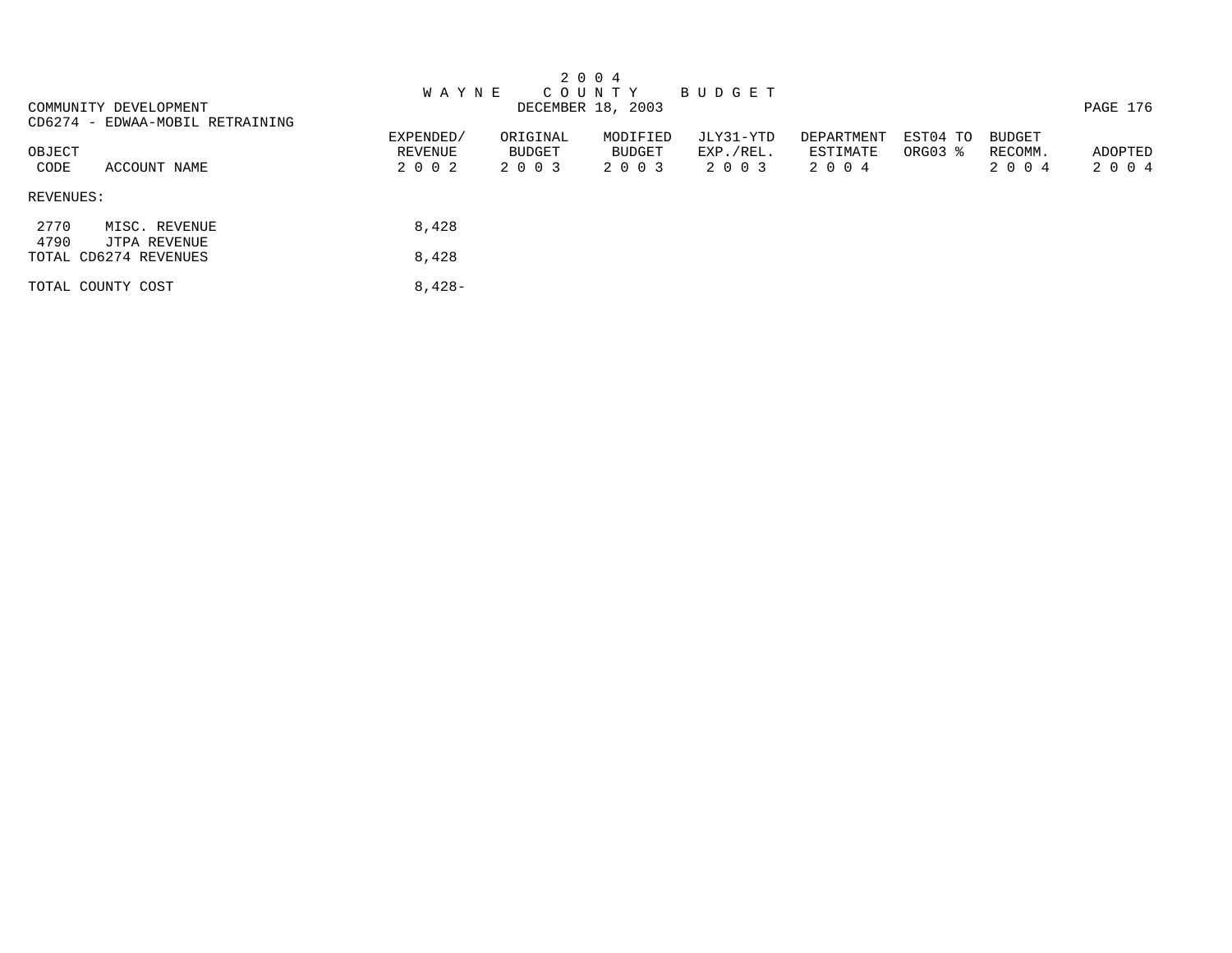|                          |              |          | 2 0 0 4           |           |            |          |               |          |
|--------------------------|--------------|----------|-------------------|-----------|------------|----------|---------------|----------|
|                          | <b>WAYNE</b> |          | C O U N T Y       | BUDGET    |            |          |               |          |
| COMMUNITY DEVELOPMENT    |              |          | DECEMBER 18, 2003 |           |            |          |               | PAGE 177 |
| CD6275 - WELFARE TO WORK |              |          |                   |           |            |          |               |          |
|                          | EXPENDED/    | ORIGINAL | MODIFIED          | JLY31-YTD | DEPARTMENT | EST04 TO | <b>BUDGET</b> |          |
| OBJECT                   | REVENUE      | BUDGET   | BUDGET            | EXP./REL. | ESTIMATE   | ORG03 %  | RECOMM.       | ADOPTED  |
| ACCOUNT NAME<br>CODE     | 2 0 0 2      | 2 0 0 3  | 2 0 0 3           | 2 0 0 3   | 2004       |          | 2004          | 2004     |
| REVENUES:                |              |          |                   |           |            |          |               |          |
| 2770<br>MISC. REVENUE    | 8,243        |          |                   |           |            |          |               |          |
| TOTAL CD6275 REVENUES    | 8,243        |          |                   |           |            |          |               |          |
| TOTAL COUNTY COST        | $8,243-$     |          |                   |           |            |          |               |          |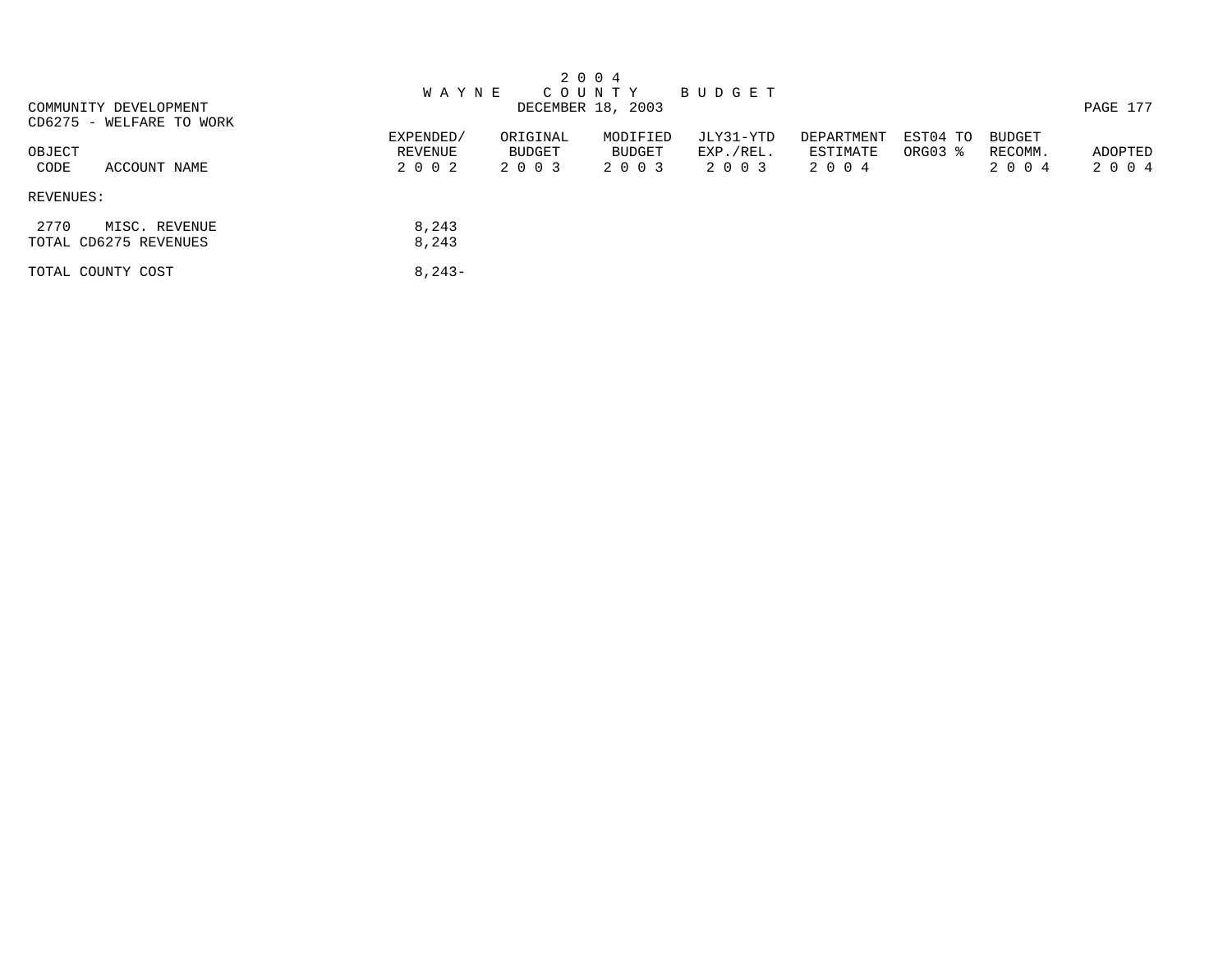|           | COMMUNITY DEVELOPMENT        | <b>WAYNE</b>         |                           | 2 0 0 4<br>COUNTY<br>DECEMBER 18, 2003 | BUDGET                 |                               |                     |                          | PAGE 178 |
|-----------|------------------------------|----------------------|---------------------------|----------------------------------------|------------------------|-------------------------------|---------------------|--------------------------|----------|
| OBJECT    | CD6293 - WIA ADULT           | EXPENDED/<br>REVENUE | ORIGINAL<br><b>BUDGET</b> | MODIFIED<br><b>BUDGET</b>              | JLY31-YTD<br>EXP./REL. | DEPARTMENT<br><b>ESTIMATE</b> | EST04 TO<br>ORG03 % | <b>BUDGET</b><br>RECOMM. | ADOPTED  |
| CODE      | <b>ACCOUNT NAME</b>          | 2 0 0 2              | 2 0 0 3                   | 2 0 0 3                                | 2 0 0 3                | 2 0 0 4                       |                     | 2004                     | 2 0 0 4  |
|           | APPROPRIATIONS:              |                      |                           |                                        |                        |                               |                     |                          |          |
| 1088      | E & T DIRECTOR II            | 6,823                | 7,000                     | 7,000                                  | 2,296                  | 7,000                         | 100.0               | 7,000                    | 7,000    |
| 1104      | CLERK - TYPIST               | 279                  |                           |                                        |                        | 1,000                         |                     | 1,000                    | 1,000    |
| 1123      | ACCT CLK-TYPIST              | 5,246                | 5,000                     | 5,000                                  | 3,174                  | 5,000                         | 100.0               | 5,000                    | 5,000    |
| 1168      | EMPL TRAINING ASST           | 1,359                | 2,000                     |                                        |                        |                               |                     |                          |          |
| 1252      | EMPL & TRNG COUNSL           | 37,673               | 23,000                    | 25,000                                 | 18,269                 | 32,000                        | 139.1               | 32,000                   | 32,000   |
| 1256      | EMPL & TRNG CO-ORD           | 3,588                | 2,000                     |                                        |                        | 3,000                         | 150.0               | 3,000                    | 3,000    |
| 1300      | SR EMP/TRNG CONSLR           | 8,912                | 9,000                     | 11,000                                 | 6,051                  | 7,000                         | 77.8                | 7,000                    | 7,000    |
|           | TOTAL PERSONAL SERVICES      | 63,880               | 48,000                    | 48,000                                 | 29,790                 | 55,000                        | 114.6               | 55,000                   | 55,000   |
| 2200      | OFFICE EQUIPMENT             | 267                  |                           |                                        |                        |                               |                     |                          |          |
|           | TOTAL EQUIPMENT              | 267                  |                           |                                        |                        |                               |                     |                          |          |
| 4150      | OFFICE SUPPLIES              | 367                  | 3,320                     | 2,820                                  | $\overline{3}$         | 1,500                         | 45.2                | 1,500                    | 1,500    |
| 4166      | POSTAGE                      | 141                  | 880                       | 880                                    | 91                     | 750                           | 85.2                | 750                      | 750      |
| 4210      | GAS                          | 506                  | 712                       | 1,212                                  | 543                    | 600                           | 84.3                | 600                      | 600      |
| 4220      | LIGHT & POWER                | 322                  | 770                       | 770                                    | 362                    | 500                           | 64.9                | 500                      | 500      |
| 4230      | TELEPHONE                    | 1,698                | 1,840                     | 1,840                                  | 473                    | 1,500                         | 81.5                | 1,500                    | 1,500    |
| 4240      | WATER                        | 31                   | 102                       | 102                                    | 55                     | 90                            | 88.2                | 90                       | 90       |
| 4407      | BUILDING MAINTENACE & REPAIR | 4,078                | 2,530                     | 2,530                                  | 1,701                  | 3,000                         | 118.6               | 3,000                    | 3,000    |
| 4408      | COPIER EXPENSE               | 355                  | 660                       | 660                                    | 94                     | 500                           | 75.8                | 500                      | 500      |
| 4410      | CONFERENCE                   |                      | 730                       | 730                                    |                        | 500                           | 68.5                | 500                      | 500      |
| 4414      | DATA PROCESSING              | 1,016                | 1,100                     | 1,100                                  | 992                    | 1,400                         | 127.3               | 1,400                    | 1,400    |
| 4426      | EQUIPMENT - RENTAL           | 348                  | 330                       | 330                                    |                        |                               |                     |                          |          |
| 4456      | PRINTING                     | 235                  | 220                       | 220                                    | 113                    | 300                           | 136.4               | 300                      | 300      |
| 4485      | TRAVEL                       | 1,200                | 1,820                     | 1,820                                  | 512                    | 2,500                         | 137.4<br>87.5       | 2,500                    | 2,500    |
|           | TOTAL CONTRACTUAL EXPENSES   | 10,297               | 15,014                    | 15,014                                 | 4,939                  | 13,140                        |                     | 13,140                   | 13,140   |
| 8100      | PAYMENTS TO RETIREMENT SYS   | 1,145                | 1,920                     | 1,920                                  |                        | 6,050                         | 315.1               | 6,270                    | 6,270    |
| 8200      | PAYMENTS TO STATE SOC SEC    | 4,215                | 3,672                     | 3,672                                  |                        | 4,208                         | 114.6               | 4,208                    | 4,208    |
| 8300      | WORKMENS COMP                | 2,451                | 1,920                     | 1,920                                  |                        | 2,200                         | 114.6               | 2,200                    | 2,200    |
| 8400      | HOSPITALIZATION EXP.         | 6,802                | 8,000                     | 8,000                                  |                        | 7,000                         | 87.5                | 7,000                    | 7,000    |
| 8600      | DISABILITY                   |                      | 237                       | 237                                    |                        |                               |                     |                          |          |
| 8901      | EMPLOYEE ASSISTANCE PROGRAM  | 13                   | 15                        | 15                                     | 13                     |                               |                     |                          |          |
|           | TOTAL EMPLOYEE BENEFITS      | 14,626               | 15,764                    | 15,764                                 | 13                     | 19,458                        | 123.4               | 19,678                   | 19,678   |
|           | TOTAL CD6293 APPROPRIATIONS  | 89,070               | 78,778                    | 78,778                                 | 34,742                 | 87,598                        | 111.2               | 87,818                   | 87,818   |
| REVENUES: |                              |                      |                           |                                        |                        |                               |                     |                          |          |
| 4712      | WFD REVENUE                  | 95,273               | 77,778                    | 77,778                                 | 35,062                 | 86,848                        | 111.7               | 87,068                   | 87,068   |
| 4790      | JTPA REVENUE                 | $6,717-$             |                           |                                        |                        |                               |                     |                          |          |
| 5031      | INTERFUNDTRANSFER            | 2,000                | 1,000                     | 1,000                                  |                        | 750                           | 75.0                | 750                      | 750      |
|           | TOTAL CD6293 REVENUES        | 90,555               | 78,778                    | 78,778                                 | 35,062                 | 87,598                        | 111.2               | 87,818                   | 87,818   |
|           | TOTAL COUNTY COST            | $1,485-$             |                           |                                        | $320 -$                |                               |                     |                          |          |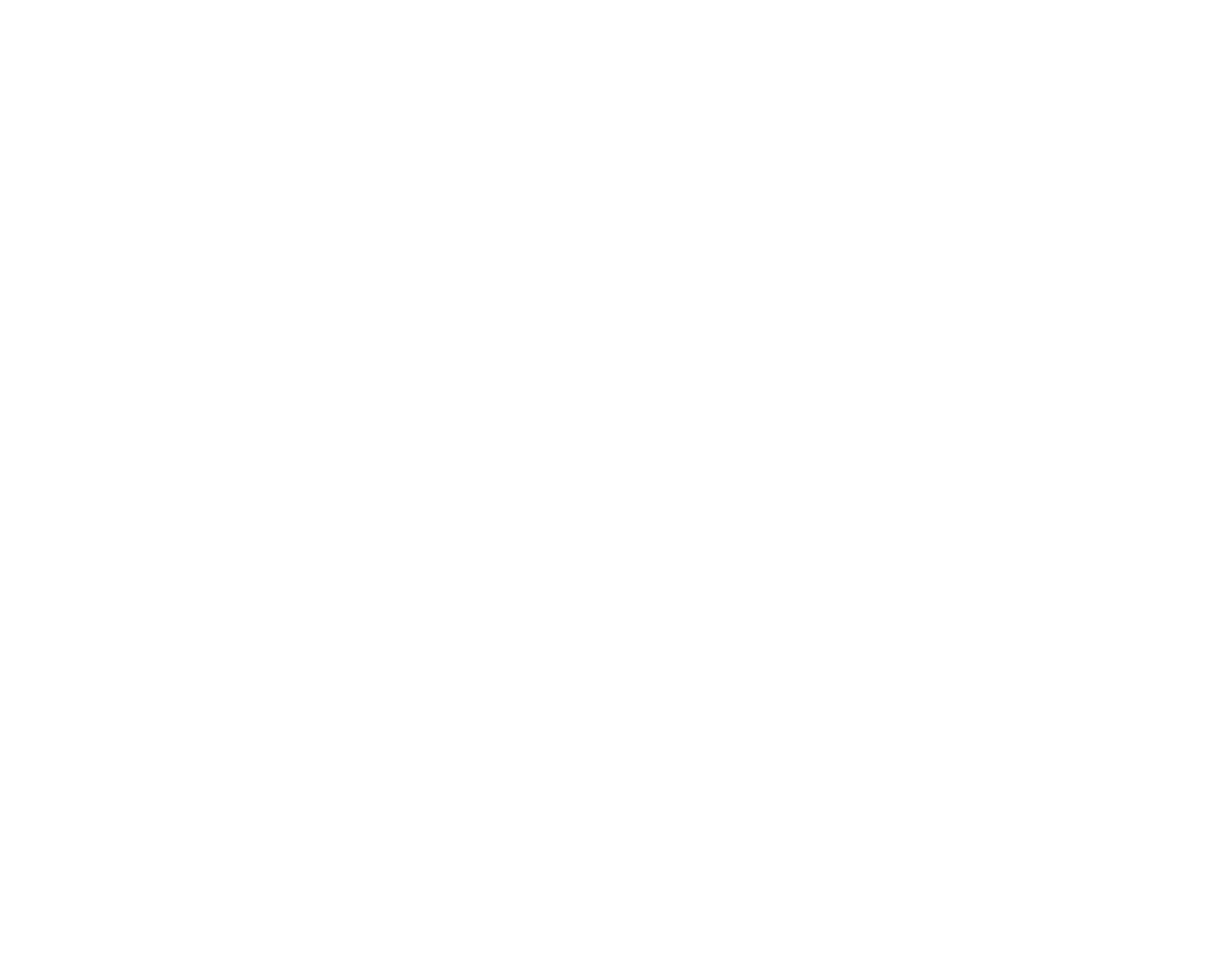| COUNTY<br><b>WAYNE</b><br>DECEMBER 18, 2003<br>COMMUNITY DEVELOPMENT<br>PAGE 179<br>CD6294 - WIA DISLOCATED<br>EST04 TO<br>EXPENDED/<br>ORIGINAL<br>MODIFIED<br>JLY31-YTD<br>DEPARTMENT<br><b>BUDGET</b><br>ORG03 %<br><b>REVENUE</b><br><b>BUDGET</b><br><b>BUDGET</b><br>EXP./REL.<br><b>ESTIMATE</b><br>RECOMM.<br>OBJECT<br>ADOPTED<br>2 0 0 2<br>2003<br>2003<br>2 0 0 3<br>2004<br>2004<br>CODE<br>ACCOUNT NAME<br>2 0 0 4<br>APPROPRIATIONS:<br>20,388<br>14,000<br>14,000<br>18,000<br>18,000<br>18,000<br>1088<br>E & T DIRECTOR II<br>8,688<br>128.6<br>1,544<br>1,000<br>1,000<br>1,000<br>1,000<br>1104<br>CLERK - TYPIST<br>1,000<br>100.0<br>8,000<br>8,000<br>9,000<br>1123<br>12,846<br>5,296<br>9,000<br>112.5<br>9,000<br>ACCT CLK-TYPIST<br>4,440<br>1168<br>EMPL TRAINING ASST<br>5,000<br>209<br>68,000<br>36,218<br>73,000<br>1252<br>EMPL & TRNG COUNSL<br>107,861<br>73,000<br>73,000<br>1300<br>SR EMP/TRNG CONSLR<br>22,618<br>19,000<br>12,235<br>24,000<br>24,000<br>24,000<br>19,000<br>126.3<br>297.6<br>125,000<br>TOTAL PERSONAL SERVICES<br>169,697<br>42,000<br>115,000<br>62,646<br>125,000<br>125,000<br>2200<br>OFFICE EQUIPMENT<br>5,344<br>TOTAL EQUIPMENT<br>5,344<br>4150<br>3,120<br>3,120<br>465<br>2,000<br>64.1<br>2,000<br>2,000<br>OFFICE SUPPLIES<br>4,353<br>207<br>2,080<br>2,080<br>1,500<br>72.1<br>1,500<br>1,500<br>4166<br>POSTAGE<br>152<br>1,682<br>1,200<br>71.3<br>1,200<br>4210<br>1,141<br>1,682<br>947<br>1,200<br>GAS<br>726<br>4220<br>1,820<br>1,820<br>632<br>1,150<br>63.2<br>1,150<br>1,150<br>LIGHT & POWER<br>4230<br>3,873<br>3,640<br>759<br>3,500<br>96.2<br>3,500<br>3,500<br><b>TELEPHONE</b><br>3,640<br>4240<br>70<br>242<br>242<br>101<br>180<br>74.4<br>180<br>180<br>WATER<br>4407<br>8,928<br>5,980<br>5,980<br>2,562<br>5,000<br>83.6<br>5,000<br>5,000<br>BUILDING MAINTENACE & REPAIR<br>4408<br>276<br>64.1<br>1,000<br><b>COPIER EXPENSE</b><br>461<br>1,560<br>1,560<br>1,000<br>1,000<br>4410<br>CONFERENCE<br>780<br>780<br>500<br>64.1<br>500<br>500<br>2,600<br>4414<br>2,231<br>2,600<br>2,124<br>2,400<br>92.3<br>2,400<br>2,400<br>DATA PROCESSING<br>895<br>780<br>780<br>4426<br>EQUIPMENT - RENTAL<br>531<br>520<br>520<br>4456<br>PRINTING<br>171<br>300<br>57.7<br>300<br>300<br>3,120<br>96.2<br>3,000<br>4485<br>TRAVEL<br>3,147<br>3,120<br>833<br>3,000<br>3,000<br>26,563<br>27,924<br>9,022<br>21,730<br>77.8<br>21,730<br>21,730<br>TOTAL CONTRACTUAL EXPENSES<br>27,924<br>8100<br>3,452<br>4,600<br>13,750<br>298.9<br>14,250<br>PAYMENTS TO RETIREMENT SYS<br>4,600<br>14,250<br>8200<br>PAYMENTS TO STATE SOC SEC<br>12,789<br>8,798<br>8,798<br>9,563<br>9,563<br>108.7<br>9,563<br>9,563<br>6,626<br>4,600<br>4,300<br>5,000<br>108.7<br>5,000<br>5,000<br>8300<br>WORKMENS COMP<br>8400<br>19,641<br>15,000<br>15,000<br>25,000<br>166.7<br>25,000<br>25,000<br>HOSPITALIZATION EXP.<br>15,704<br>848<br>700<br>846<br>846<br>8600<br>DISABILITY<br>400<br>496<br>846<br>211.5<br>8901<br>81<br>131.3<br>105<br>EMPLOYEE ASSISTANCE PROGRAM<br>80<br>80<br>68<br>105<br>105<br>43,437<br>25,831<br>54,264<br>162.1<br>54,764<br>54,764<br>TOTAL EMPLOYEE BENEFITS<br>33,478<br>33,478<br>245,041<br>103,402<br>97,499<br>200,994<br>194.4<br>201,494<br>201,494<br>TOTAL CD6294 APPROPRIATIONS<br>176,402<br>REVENUES:<br>252,057<br>175,402<br>175,402<br>79,172<br>200,244<br>114.2<br>200,744<br>200,744<br>4712<br>WFD REVENUE<br>$17,089-$<br>4790<br>JTPA REVENUE<br>4,000<br>1,000<br>1,000<br>75.0<br>5031<br>INTERFUNDTRANSFER<br>750<br>750<br>750<br>201,494<br>TOTAL CD6294 REVENUES<br>238,967<br>176,402<br>79,172<br>200,994<br>113.9<br>201,494<br>176,402 |  |  | 2004 |        |  |  |
|---------------------------------------------------------------------------------------------------------------------------------------------------------------------------------------------------------------------------------------------------------------------------------------------------------------------------------------------------------------------------------------------------------------------------------------------------------------------------------------------------------------------------------------------------------------------------------------------------------------------------------------------------------------------------------------------------------------------------------------------------------------------------------------------------------------------------------------------------------------------------------------------------------------------------------------------------------------------------------------------------------------------------------------------------------------------------------------------------------------------------------------------------------------------------------------------------------------------------------------------------------------------------------------------------------------------------------------------------------------------------------------------------------------------------------------------------------------------------------------------------------------------------------------------------------------------------------------------------------------------------------------------------------------------------------------------------------------------------------------------------------------------------------------------------------------------------------------------------------------------------------------------------------------------------------------------------------------------------------------------------------------------------------------------------------------------------------------------------------------------------------------------------------------------------------------------------------------------------------------------------------------------------------------------------------------------------------------------------------------------------------------------------------------------------------------------------------------------------------------------------------------------------------------------------------------------------------------------------------------------------------------------------------------------------------------------------------------------------------------------------------------------------------------------------------------------------------------------------------------------------------------------------------------------------------------------------------------------------------------------------------------------------------------------------------------------------------------------------------------------------------------------------------------------------------------------------------------------------------------------------------------------------------------------------------------------------------------------------------------------------------------------------------------------------------------------------------------------------------------------------------------------------------------------------------------------------------------------------------------------------------------------------------------------------------------------|--|--|------|--------|--|--|
|                                                                                                                                                                                                                                                                                                                                                                                                                                                                                                                                                                                                                                                                                                                                                                                                                                                                                                                                                                                                                                                                                                                                                                                                                                                                                                                                                                                                                                                                                                                                                                                                                                                                                                                                                                                                                                                                                                                                                                                                                                                                                                                                                                                                                                                                                                                                                                                                                                                                                                                                                                                                                                                                                                                                                                                                                                                                                                                                                                                                                                                                                                                                                                                                                                                                                                                                                                                                                                                                                                                                                                                                                                                                                             |  |  |      | BUDGET |  |  |
|                                                                                                                                                                                                                                                                                                                                                                                                                                                                                                                                                                                                                                                                                                                                                                                                                                                                                                                                                                                                                                                                                                                                                                                                                                                                                                                                                                                                                                                                                                                                                                                                                                                                                                                                                                                                                                                                                                                                                                                                                                                                                                                                                                                                                                                                                                                                                                                                                                                                                                                                                                                                                                                                                                                                                                                                                                                                                                                                                                                                                                                                                                                                                                                                                                                                                                                                                                                                                                                                                                                                                                                                                                                                                             |  |  |      |        |  |  |
|                                                                                                                                                                                                                                                                                                                                                                                                                                                                                                                                                                                                                                                                                                                                                                                                                                                                                                                                                                                                                                                                                                                                                                                                                                                                                                                                                                                                                                                                                                                                                                                                                                                                                                                                                                                                                                                                                                                                                                                                                                                                                                                                                                                                                                                                                                                                                                                                                                                                                                                                                                                                                                                                                                                                                                                                                                                                                                                                                                                                                                                                                                                                                                                                                                                                                                                                                                                                                                                                                                                                                                                                                                                                                             |  |  |      |        |  |  |
|                                                                                                                                                                                                                                                                                                                                                                                                                                                                                                                                                                                                                                                                                                                                                                                                                                                                                                                                                                                                                                                                                                                                                                                                                                                                                                                                                                                                                                                                                                                                                                                                                                                                                                                                                                                                                                                                                                                                                                                                                                                                                                                                                                                                                                                                                                                                                                                                                                                                                                                                                                                                                                                                                                                                                                                                                                                                                                                                                                                                                                                                                                                                                                                                                                                                                                                                                                                                                                                                                                                                                                                                                                                                                             |  |  |      |        |  |  |
|                                                                                                                                                                                                                                                                                                                                                                                                                                                                                                                                                                                                                                                                                                                                                                                                                                                                                                                                                                                                                                                                                                                                                                                                                                                                                                                                                                                                                                                                                                                                                                                                                                                                                                                                                                                                                                                                                                                                                                                                                                                                                                                                                                                                                                                                                                                                                                                                                                                                                                                                                                                                                                                                                                                                                                                                                                                                                                                                                                                                                                                                                                                                                                                                                                                                                                                                                                                                                                                                                                                                                                                                                                                                                             |  |  |      |        |  |  |
|                                                                                                                                                                                                                                                                                                                                                                                                                                                                                                                                                                                                                                                                                                                                                                                                                                                                                                                                                                                                                                                                                                                                                                                                                                                                                                                                                                                                                                                                                                                                                                                                                                                                                                                                                                                                                                                                                                                                                                                                                                                                                                                                                                                                                                                                                                                                                                                                                                                                                                                                                                                                                                                                                                                                                                                                                                                                                                                                                                                                                                                                                                                                                                                                                                                                                                                                                                                                                                                                                                                                                                                                                                                                                             |  |  |      |        |  |  |
|                                                                                                                                                                                                                                                                                                                                                                                                                                                                                                                                                                                                                                                                                                                                                                                                                                                                                                                                                                                                                                                                                                                                                                                                                                                                                                                                                                                                                                                                                                                                                                                                                                                                                                                                                                                                                                                                                                                                                                                                                                                                                                                                                                                                                                                                                                                                                                                                                                                                                                                                                                                                                                                                                                                                                                                                                                                                                                                                                                                                                                                                                                                                                                                                                                                                                                                                                                                                                                                                                                                                                                                                                                                                                             |  |  |      |        |  |  |
|                                                                                                                                                                                                                                                                                                                                                                                                                                                                                                                                                                                                                                                                                                                                                                                                                                                                                                                                                                                                                                                                                                                                                                                                                                                                                                                                                                                                                                                                                                                                                                                                                                                                                                                                                                                                                                                                                                                                                                                                                                                                                                                                                                                                                                                                                                                                                                                                                                                                                                                                                                                                                                                                                                                                                                                                                                                                                                                                                                                                                                                                                                                                                                                                                                                                                                                                                                                                                                                                                                                                                                                                                                                                                             |  |  |      |        |  |  |
|                                                                                                                                                                                                                                                                                                                                                                                                                                                                                                                                                                                                                                                                                                                                                                                                                                                                                                                                                                                                                                                                                                                                                                                                                                                                                                                                                                                                                                                                                                                                                                                                                                                                                                                                                                                                                                                                                                                                                                                                                                                                                                                                                                                                                                                                                                                                                                                                                                                                                                                                                                                                                                                                                                                                                                                                                                                                                                                                                                                                                                                                                                                                                                                                                                                                                                                                                                                                                                                                                                                                                                                                                                                                                             |  |  |      |        |  |  |
|                                                                                                                                                                                                                                                                                                                                                                                                                                                                                                                                                                                                                                                                                                                                                                                                                                                                                                                                                                                                                                                                                                                                                                                                                                                                                                                                                                                                                                                                                                                                                                                                                                                                                                                                                                                                                                                                                                                                                                                                                                                                                                                                                                                                                                                                                                                                                                                                                                                                                                                                                                                                                                                                                                                                                                                                                                                                                                                                                                                                                                                                                                                                                                                                                                                                                                                                                                                                                                                                                                                                                                                                                                                                                             |  |  |      |        |  |  |
|                                                                                                                                                                                                                                                                                                                                                                                                                                                                                                                                                                                                                                                                                                                                                                                                                                                                                                                                                                                                                                                                                                                                                                                                                                                                                                                                                                                                                                                                                                                                                                                                                                                                                                                                                                                                                                                                                                                                                                                                                                                                                                                                                                                                                                                                                                                                                                                                                                                                                                                                                                                                                                                                                                                                                                                                                                                                                                                                                                                                                                                                                                                                                                                                                                                                                                                                                                                                                                                                                                                                                                                                                                                                                             |  |  |      |        |  |  |
|                                                                                                                                                                                                                                                                                                                                                                                                                                                                                                                                                                                                                                                                                                                                                                                                                                                                                                                                                                                                                                                                                                                                                                                                                                                                                                                                                                                                                                                                                                                                                                                                                                                                                                                                                                                                                                                                                                                                                                                                                                                                                                                                                                                                                                                                                                                                                                                                                                                                                                                                                                                                                                                                                                                                                                                                                                                                                                                                                                                                                                                                                                                                                                                                                                                                                                                                                                                                                                                                                                                                                                                                                                                                                             |  |  |      |        |  |  |
|                                                                                                                                                                                                                                                                                                                                                                                                                                                                                                                                                                                                                                                                                                                                                                                                                                                                                                                                                                                                                                                                                                                                                                                                                                                                                                                                                                                                                                                                                                                                                                                                                                                                                                                                                                                                                                                                                                                                                                                                                                                                                                                                                                                                                                                                                                                                                                                                                                                                                                                                                                                                                                                                                                                                                                                                                                                                                                                                                                                                                                                                                                                                                                                                                                                                                                                                                                                                                                                                                                                                                                                                                                                                                             |  |  |      |        |  |  |
|                                                                                                                                                                                                                                                                                                                                                                                                                                                                                                                                                                                                                                                                                                                                                                                                                                                                                                                                                                                                                                                                                                                                                                                                                                                                                                                                                                                                                                                                                                                                                                                                                                                                                                                                                                                                                                                                                                                                                                                                                                                                                                                                                                                                                                                                                                                                                                                                                                                                                                                                                                                                                                                                                                                                                                                                                                                                                                                                                                                                                                                                                                                                                                                                                                                                                                                                                                                                                                                                                                                                                                                                                                                                                             |  |  |      |        |  |  |
|                                                                                                                                                                                                                                                                                                                                                                                                                                                                                                                                                                                                                                                                                                                                                                                                                                                                                                                                                                                                                                                                                                                                                                                                                                                                                                                                                                                                                                                                                                                                                                                                                                                                                                                                                                                                                                                                                                                                                                                                                                                                                                                                                                                                                                                                                                                                                                                                                                                                                                                                                                                                                                                                                                                                                                                                                                                                                                                                                                                                                                                                                                                                                                                                                                                                                                                                                                                                                                                                                                                                                                                                                                                                                             |  |  |      |        |  |  |
|                                                                                                                                                                                                                                                                                                                                                                                                                                                                                                                                                                                                                                                                                                                                                                                                                                                                                                                                                                                                                                                                                                                                                                                                                                                                                                                                                                                                                                                                                                                                                                                                                                                                                                                                                                                                                                                                                                                                                                                                                                                                                                                                                                                                                                                                                                                                                                                                                                                                                                                                                                                                                                                                                                                                                                                                                                                                                                                                                                                                                                                                                                                                                                                                                                                                                                                                                                                                                                                                                                                                                                                                                                                                                             |  |  |      |        |  |  |
|                                                                                                                                                                                                                                                                                                                                                                                                                                                                                                                                                                                                                                                                                                                                                                                                                                                                                                                                                                                                                                                                                                                                                                                                                                                                                                                                                                                                                                                                                                                                                                                                                                                                                                                                                                                                                                                                                                                                                                                                                                                                                                                                                                                                                                                                                                                                                                                                                                                                                                                                                                                                                                                                                                                                                                                                                                                                                                                                                                                                                                                                                                                                                                                                                                                                                                                                                                                                                                                                                                                                                                                                                                                                                             |  |  |      |        |  |  |
|                                                                                                                                                                                                                                                                                                                                                                                                                                                                                                                                                                                                                                                                                                                                                                                                                                                                                                                                                                                                                                                                                                                                                                                                                                                                                                                                                                                                                                                                                                                                                                                                                                                                                                                                                                                                                                                                                                                                                                                                                                                                                                                                                                                                                                                                                                                                                                                                                                                                                                                                                                                                                                                                                                                                                                                                                                                                                                                                                                                                                                                                                                                                                                                                                                                                                                                                                                                                                                                                                                                                                                                                                                                                                             |  |  |      |        |  |  |
|                                                                                                                                                                                                                                                                                                                                                                                                                                                                                                                                                                                                                                                                                                                                                                                                                                                                                                                                                                                                                                                                                                                                                                                                                                                                                                                                                                                                                                                                                                                                                                                                                                                                                                                                                                                                                                                                                                                                                                                                                                                                                                                                                                                                                                                                                                                                                                                                                                                                                                                                                                                                                                                                                                                                                                                                                                                                                                                                                                                                                                                                                                                                                                                                                                                                                                                                                                                                                                                                                                                                                                                                                                                                                             |  |  |      |        |  |  |
|                                                                                                                                                                                                                                                                                                                                                                                                                                                                                                                                                                                                                                                                                                                                                                                                                                                                                                                                                                                                                                                                                                                                                                                                                                                                                                                                                                                                                                                                                                                                                                                                                                                                                                                                                                                                                                                                                                                                                                                                                                                                                                                                                                                                                                                                                                                                                                                                                                                                                                                                                                                                                                                                                                                                                                                                                                                                                                                                                                                                                                                                                                                                                                                                                                                                                                                                                                                                                                                                                                                                                                                                                                                                                             |  |  |      |        |  |  |
|                                                                                                                                                                                                                                                                                                                                                                                                                                                                                                                                                                                                                                                                                                                                                                                                                                                                                                                                                                                                                                                                                                                                                                                                                                                                                                                                                                                                                                                                                                                                                                                                                                                                                                                                                                                                                                                                                                                                                                                                                                                                                                                                                                                                                                                                                                                                                                                                                                                                                                                                                                                                                                                                                                                                                                                                                                                                                                                                                                                                                                                                                                                                                                                                                                                                                                                                                                                                                                                                                                                                                                                                                                                                                             |  |  |      |        |  |  |
|                                                                                                                                                                                                                                                                                                                                                                                                                                                                                                                                                                                                                                                                                                                                                                                                                                                                                                                                                                                                                                                                                                                                                                                                                                                                                                                                                                                                                                                                                                                                                                                                                                                                                                                                                                                                                                                                                                                                                                                                                                                                                                                                                                                                                                                                                                                                                                                                                                                                                                                                                                                                                                                                                                                                                                                                                                                                                                                                                                                                                                                                                                                                                                                                                                                                                                                                                                                                                                                                                                                                                                                                                                                                                             |  |  |      |        |  |  |
|                                                                                                                                                                                                                                                                                                                                                                                                                                                                                                                                                                                                                                                                                                                                                                                                                                                                                                                                                                                                                                                                                                                                                                                                                                                                                                                                                                                                                                                                                                                                                                                                                                                                                                                                                                                                                                                                                                                                                                                                                                                                                                                                                                                                                                                                                                                                                                                                                                                                                                                                                                                                                                                                                                                                                                                                                                                                                                                                                                                                                                                                                                                                                                                                                                                                                                                                                                                                                                                                                                                                                                                                                                                                                             |  |  |      |        |  |  |
|                                                                                                                                                                                                                                                                                                                                                                                                                                                                                                                                                                                                                                                                                                                                                                                                                                                                                                                                                                                                                                                                                                                                                                                                                                                                                                                                                                                                                                                                                                                                                                                                                                                                                                                                                                                                                                                                                                                                                                                                                                                                                                                                                                                                                                                                                                                                                                                                                                                                                                                                                                                                                                                                                                                                                                                                                                                                                                                                                                                                                                                                                                                                                                                                                                                                                                                                                                                                                                                                                                                                                                                                                                                                                             |  |  |      |        |  |  |
|                                                                                                                                                                                                                                                                                                                                                                                                                                                                                                                                                                                                                                                                                                                                                                                                                                                                                                                                                                                                                                                                                                                                                                                                                                                                                                                                                                                                                                                                                                                                                                                                                                                                                                                                                                                                                                                                                                                                                                                                                                                                                                                                                                                                                                                                                                                                                                                                                                                                                                                                                                                                                                                                                                                                                                                                                                                                                                                                                                                                                                                                                                                                                                                                                                                                                                                                                                                                                                                                                                                                                                                                                                                                                             |  |  |      |        |  |  |
|                                                                                                                                                                                                                                                                                                                                                                                                                                                                                                                                                                                                                                                                                                                                                                                                                                                                                                                                                                                                                                                                                                                                                                                                                                                                                                                                                                                                                                                                                                                                                                                                                                                                                                                                                                                                                                                                                                                                                                                                                                                                                                                                                                                                                                                                                                                                                                                                                                                                                                                                                                                                                                                                                                                                                                                                                                                                                                                                                                                                                                                                                                                                                                                                                                                                                                                                                                                                                                                                                                                                                                                                                                                                                             |  |  |      |        |  |  |
|                                                                                                                                                                                                                                                                                                                                                                                                                                                                                                                                                                                                                                                                                                                                                                                                                                                                                                                                                                                                                                                                                                                                                                                                                                                                                                                                                                                                                                                                                                                                                                                                                                                                                                                                                                                                                                                                                                                                                                                                                                                                                                                                                                                                                                                                                                                                                                                                                                                                                                                                                                                                                                                                                                                                                                                                                                                                                                                                                                                                                                                                                                                                                                                                                                                                                                                                                                                                                                                                                                                                                                                                                                                                                             |  |  |      |        |  |  |
|                                                                                                                                                                                                                                                                                                                                                                                                                                                                                                                                                                                                                                                                                                                                                                                                                                                                                                                                                                                                                                                                                                                                                                                                                                                                                                                                                                                                                                                                                                                                                                                                                                                                                                                                                                                                                                                                                                                                                                                                                                                                                                                                                                                                                                                                                                                                                                                                                                                                                                                                                                                                                                                                                                                                                                                                                                                                                                                                                                                                                                                                                                                                                                                                                                                                                                                                                                                                                                                                                                                                                                                                                                                                                             |  |  |      |        |  |  |
|                                                                                                                                                                                                                                                                                                                                                                                                                                                                                                                                                                                                                                                                                                                                                                                                                                                                                                                                                                                                                                                                                                                                                                                                                                                                                                                                                                                                                                                                                                                                                                                                                                                                                                                                                                                                                                                                                                                                                                                                                                                                                                                                                                                                                                                                                                                                                                                                                                                                                                                                                                                                                                                                                                                                                                                                                                                                                                                                                                                                                                                                                                                                                                                                                                                                                                                                                                                                                                                                                                                                                                                                                                                                                             |  |  |      |        |  |  |
|                                                                                                                                                                                                                                                                                                                                                                                                                                                                                                                                                                                                                                                                                                                                                                                                                                                                                                                                                                                                                                                                                                                                                                                                                                                                                                                                                                                                                                                                                                                                                                                                                                                                                                                                                                                                                                                                                                                                                                                                                                                                                                                                                                                                                                                                                                                                                                                                                                                                                                                                                                                                                                                                                                                                                                                                                                                                                                                                                                                                                                                                                                                                                                                                                                                                                                                                                                                                                                                                                                                                                                                                                                                                                             |  |  |      |        |  |  |
|                                                                                                                                                                                                                                                                                                                                                                                                                                                                                                                                                                                                                                                                                                                                                                                                                                                                                                                                                                                                                                                                                                                                                                                                                                                                                                                                                                                                                                                                                                                                                                                                                                                                                                                                                                                                                                                                                                                                                                                                                                                                                                                                                                                                                                                                                                                                                                                                                                                                                                                                                                                                                                                                                                                                                                                                                                                                                                                                                                                                                                                                                                                                                                                                                                                                                                                                                                                                                                                                                                                                                                                                                                                                                             |  |  |      |        |  |  |
|                                                                                                                                                                                                                                                                                                                                                                                                                                                                                                                                                                                                                                                                                                                                                                                                                                                                                                                                                                                                                                                                                                                                                                                                                                                                                                                                                                                                                                                                                                                                                                                                                                                                                                                                                                                                                                                                                                                                                                                                                                                                                                                                                                                                                                                                                                                                                                                                                                                                                                                                                                                                                                                                                                                                                                                                                                                                                                                                                                                                                                                                                                                                                                                                                                                                                                                                                                                                                                                                                                                                                                                                                                                                                             |  |  |      |        |  |  |
|                                                                                                                                                                                                                                                                                                                                                                                                                                                                                                                                                                                                                                                                                                                                                                                                                                                                                                                                                                                                                                                                                                                                                                                                                                                                                                                                                                                                                                                                                                                                                                                                                                                                                                                                                                                                                                                                                                                                                                                                                                                                                                                                                                                                                                                                                                                                                                                                                                                                                                                                                                                                                                                                                                                                                                                                                                                                                                                                                                                                                                                                                                                                                                                                                                                                                                                                                                                                                                                                                                                                                                                                                                                                                             |  |  |      |        |  |  |
|                                                                                                                                                                                                                                                                                                                                                                                                                                                                                                                                                                                                                                                                                                                                                                                                                                                                                                                                                                                                                                                                                                                                                                                                                                                                                                                                                                                                                                                                                                                                                                                                                                                                                                                                                                                                                                                                                                                                                                                                                                                                                                                                                                                                                                                                                                                                                                                                                                                                                                                                                                                                                                                                                                                                                                                                                                                                                                                                                                                                                                                                                                                                                                                                                                                                                                                                                                                                                                                                                                                                                                                                                                                                                             |  |  |      |        |  |  |
|                                                                                                                                                                                                                                                                                                                                                                                                                                                                                                                                                                                                                                                                                                                                                                                                                                                                                                                                                                                                                                                                                                                                                                                                                                                                                                                                                                                                                                                                                                                                                                                                                                                                                                                                                                                                                                                                                                                                                                                                                                                                                                                                                                                                                                                                                                                                                                                                                                                                                                                                                                                                                                                                                                                                                                                                                                                                                                                                                                                                                                                                                                                                                                                                                                                                                                                                                                                                                                                                                                                                                                                                                                                                                             |  |  |      |        |  |  |
|                                                                                                                                                                                                                                                                                                                                                                                                                                                                                                                                                                                                                                                                                                                                                                                                                                                                                                                                                                                                                                                                                                                                                                                                                                                                                                                                                                                                                                                                                                                                                                                                                                                                                                                                                                                                                                                                                                                                                                                                                                                                                                                                                                                                                                                                                                                                                                                                                                                                                                                                                                                                                                                                                                                                                                                                                                                                                                                                                                                                                                                                                                                                                                                                                                                                                                                                                                                                                                                                                                                                                                                                                                                                                             |  |  |      |        |  |  |
|                                                                                                                                                                                                                                                                                                                                                                                                                                                                                                                                                                                                                                                                                                                                                                                                                                                                                                                                                                                                                                                                                                                                                                                                                                                                                                                                                                                                                                                                                                                                                                                                                                                                                                                                                                                                                                                                                                                                                                                                                                                                                                                                                                                                                                                                                                                                                                                                                                                                                                                                                                                                                                                                                                                                                                                                                                                                                                                                                                                                                                                                                                                                                                                                                                                                                                                                                                                                                                                                                                                                                                                                                                                                                             |  |  |      |        |  |  |
|                                                                                                                                                                                                                                                                                                                                                                                                                                                                                                                                                                                                                                                                                                                                                                                                                                                                                                                                                                                                                                                                                                                                                                                                                                                                                                                                                                                                                                                                                                                                                                                                                                                                                                                                                                                                                                                                                                                                                                                                                                                                                                                                                                                                                                                                                                                                                                                                                                                                                                                                                                                                                                                                                                                                                                                                                                                                                                                                                                                                                                                                                                                                                                                                                                                                                                                                                                                                                                                                                                                                                                                                                                                                                             |  |  |      |        |  |  |
|                                                                                                                                                                                                                                                                                                                                                                                                                                                                                                                                                                                                                                                                                                                                                                                                                                                                                                                                                                                                                                                                                                                                                                                                                                                                                                                                                                                                                                                                                                                                                                                                                                                                                                                                                                                                                                                                                                                                                                                                                                                                                                                                                                                                                                                                                                                                                                                                                                                                                                                                                                                                                                                                                                                                                                                                                                                                                                                                                                                                                                                                                                                                                                                                                                                                                                                                                                                                                                                                                                                                                                                                                                                                                             |  |  |      |        |  |  |
|                                                                                                                                                                                                                                                                                                                                                                                                                                                                                                                                                                                                                                                                                                                                                                                                                                                                                                                                                                                                                                                                                                                                                                                                                                                                                                                                                                                                                                                                                                                                                                                                                                                                                                                                                                                                                                                                                                                                                                                                                                                                                                                                                                                                                                                                                                                                                                                                                                                                                                                                                                                                                                                                                                                                                                                                                                                                                                                                                                                                                                                                                                                                                                                                                                                                                                                                                                                                                                                                                                                                                                                                                                                                                             |  |  |      |        |  |  |
|                                                                                                                                                                                                                                                                                                                                                                                                                                                                                                                                                                                                                                                                                                                                                                                                                                                                                                                                                                                                                                                                                                                                                                                                                                                                                                                                                                                                                                                                                                                                                                                                                                                                                                                                                                                                                                                                                                                                                                                                                                                                                                                                                                                                                                                                                                                                                                                                                                                                                                                                                                                                                                                                                                                                                                                                                                                                                                                                                                                                                                                                                                                                                                                                                                                                                                                                                                                                                                                                                                                                                                                                                                                                                             |  |  |      |        |  |  |
|                                                                                                                                                                                                                                                                                                                                                                                                                                                                                                                                                                                                                                                                                                                                                                                                                                                                                                                                                                                                                                                                                                                                                                                                                                                                                                                                                                                                                                                                                                                                                                                                                                                                                                                                                                                                                                                                                                                                                                                                                                                                                                                                                                                                                                                                                                                                                                                                                                                                                                                                                                                                                                                                                                                                                                                                                                                                                                                                                                                                                                                                                                                                                                                                                                                                                                                                                                                                                                                                                                                                                                                                                                                                                             |  |  |      |        |  |  |
|                                                                                                                                                                                                                                                                                                                                                                                                                                                                                                                                                                                                                                                                                                                                                                                                                                                                                                                                                                                                                                                                                                                                                                                                                                                                                                                                                                                                                                                                                                                                                                                                                                                                                                                                                                                                                                                                                                                                                                                                                                                                                                                                                                                                                                                                                                                                                                                                                                                                                                                                                                                                                                                                                                                                                                                                                                                                                                                                                                                                                                                                                                                                                                                                                                                                                                                                                                                                                                                                                                                                                                                                                                                                                             |  |  |      |        |  |  |
| 6,074<br>$73,000-$<br>18,327<br>TOTAL COUNTY COST                                                                                                                                                                                                                                                                                                                                                                                                                                                                                                                                                                                                                                                                                                                                                                                                                                                                                                                                                                                                                                                                                                                                                                                                                                                                                                                                                                                                                                                                                                                                                                                                                                                                                                                                                                                                                                                                                                                                                                                                                                                                                                                                                                                                                                                                                                                                                                                                                                                                                                                                                                                                                                                                                                                                                                                                                                                                                                                                                                                                                                                                                                                                                                                                                                                                                                                                                                                                                                                                                                                                                                                                                                           |  |  |      |        |  |  |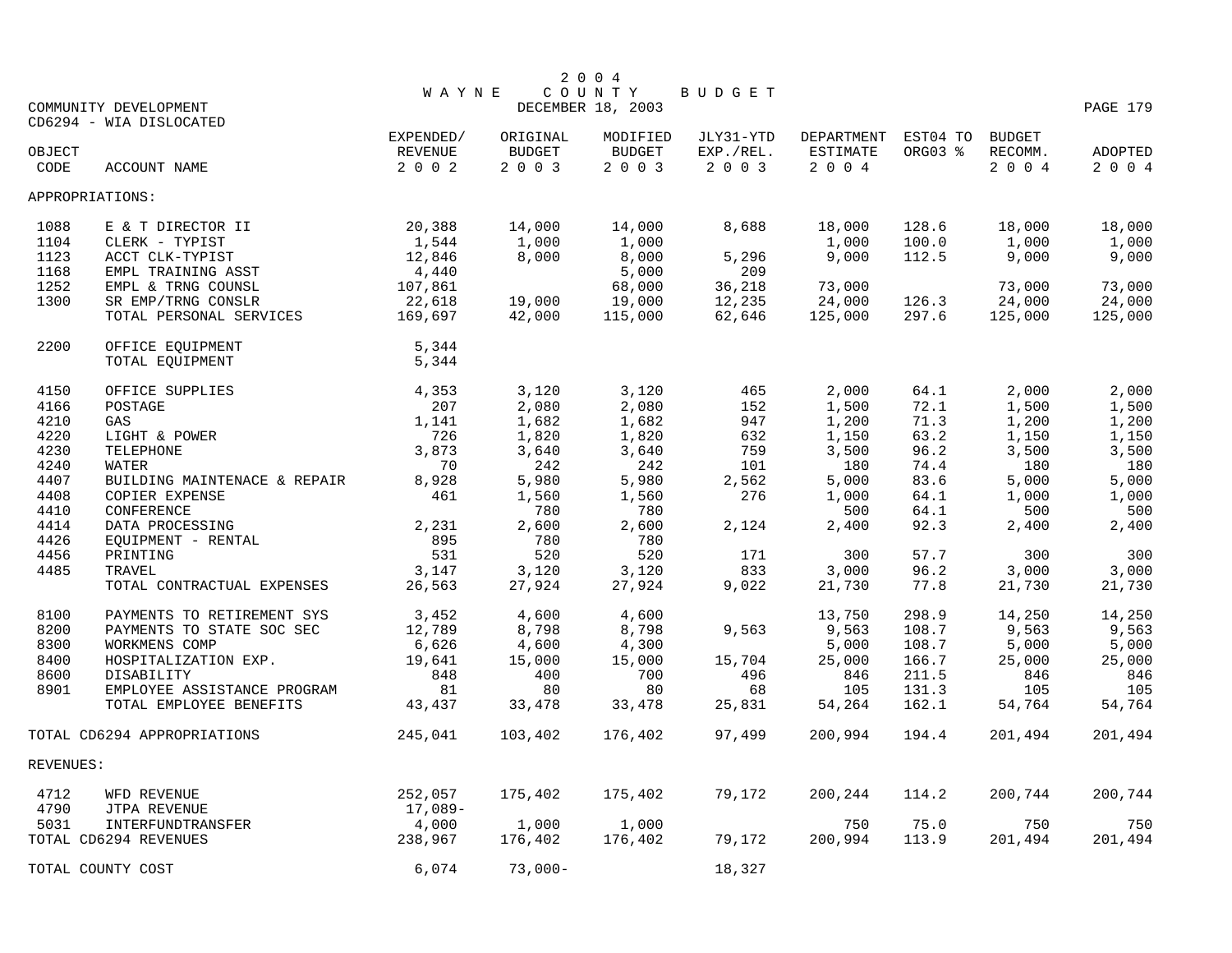|                 |                              |           |               | 2 0 0 4           |           |            |          |               |          |
|-----------------|------------------------------|-----------|---------------|-------------------|-----------|------------|----------|---------------|----------|
|                 |                              | W A Y N E |               | COUNTY            | BUDGET    |            |          |               |          |
|                 | COMMUNITY DEVELOPMENT        |           |               | DECEMBER 18, 2003 |           |            |          |               | PAGE 180 |
|                 | CD6295 - WIA YOUTH           |           |               |                   |           |            |          |               |          |
|                 |                              | EXPENDED/ | ORIGINAL      | MODIFIED          | JLY31-YTD | DEPARTMENT | EST04 TO | <b>BUDGET</b> |          |
| OBJECT          |                              | REVENUE   | <b>BUDGET</b> | <b>BUDGET</b>     | EXP./REL. | ESTIMATE   | ORG03 %  | RECOMM.       | ADOPTED  |
| CODE            | ACCOUNT NAME                 | 2 0 0 2   | 2 0 0 3       | 2 0 0 3           | 2 0 0 3   | 2 0 0 4    |          | 2 0 0 4       | 2 0 0 4  |
| APPROPRIATIONS: |                              |           |               |                   |           |            |          |               |          |
| 1088            | E & T DIRECTOR II            | 8,215     | 9,000         | 9,000             | 4,520     | 5,500      | 61.1     | 5,500         | 5,500    |
| 1104            | CLERK - TYPIST               |           |               |                   |           | 5,000      |          | 5,000         | 5,000    |
| 1123            | ACCT CLK-TYPIST              | 4,332     | 4,000         | 8,000             | 3,560     | 7,800      | 195.0    | 7,800         | 7,800    |
| 1168            | EMPL TRAINING ASST           | 3,427     | 11,000        | 1,000             |           |            |          |               |          |
| 1252            | EMPL & TRNG COUNSL           | 37,302    | 25,200        | 31,200            | 22,626    | 39,000     | 154.8    | 39,000        | 39,000   |
| 1256            | EMPL & TRNG CO-ORD           | 2,742     | 1,000         | 1,000             |           | 4,500      | 450.0    | 4,500         | 4,500    |
| 1300            | SR EMP/TRNG CONSLR           |           | 1,000         | 1,000             | 666       |            |          |               |          |
| 1357            | <b>JTPA</b>                  | 62,995    | 70,000        | 70,000            | 23,027    | 70,000     | 100.0    | 70,000        | 70,000   |
|                 | TOTAL PERSONAL SERVICES      | 119,013   | 121,200       | 121,200           | 54,399    | 131,800    | 108.7    | 131,800       | 131,800  |
| 2200            | OFFICE EQUIPMENT             | 117       |               |                   |           |            |          |               |          |
|                 | TOTAL EQUIPMENT              | 117       |               |                   |           |            |          |               |          |
| 4150            | OFFICE SUPPLIES              | 1,317     | 2,940         | 2,940             | 258       | 3,900      | 132.7    | 3,900         | 3,900    |
| 4166            | POSTAGE                      | 455       | 960           | 960               | 80        | 1,000      | 104.2    | 1,000         | 1,000    |
| 4210            | GAS                          | 419       | 712           | 712               | 488       | 600        | 84.3     | 600           | 600      |
| 4220            | LIGHT & POWER                | 267       | 770           | 770               | 326       | 500        | 64.9     | 500           | 500      |
| 4230            | TELEPHONE                    | 1,863     | 1,680         | 1,680             | 479       | 1,500      | 89.3     | 1,500         | 1,500    |
| 4240            | <b>WATER</b>                 | 25        | 102           | 102               | 48        | 90         | 88.2     | 90            | 90       |
| 4407            | BUILDING MAINTENACE & REPAIR | 3,341     | 2,760         | 2,760             | 1,974     | 3,000      | 108.7    | 3,000         | 3,000    |
| 4408            | COPIER EXPENSE               | 406       | 720           | 720               | 501       | 750        | 104.2    | 750           | 750      |
| 4410            | CONFERENCE                   | 200       | 860           | 860               | 499       | 750        | 87.2     | 750           | 750      |
| 4414            | DATA PROCESSING              | 820       | 1,200         | 1,200             | 1,151     | 1,800      | 150.0    | 1,800         | 1,800    |
| 4426            | EQUIPMENT - RENTAL           | 171       | 360           | 360               | 80        |            |          |               |          |
| 4456            | PRINTING                     | 118       | 240           | 240               | 16        | 400        | 166.7    | 400           | 400      |
| 4485            | TRAVEL                       | 2,432     | 3,440         | 3,440             | 631       | 2,500      | 72.7     | 2,500         | 2,500    |
|                 | TOTAL CONTRACTUAL EXPENSES   | 11,834    | 16,744        | 16,744            | 6,531     | 16,790     | 100.3    | 16,790        | 16,790   |
| 8100            | PAYMENTS TO RETIREMENT SYS   | 575       | 4,848         | 4,848             |           | 6,798      | 140.2    | 7,045         | 7,045    |
| 8200            | PAYMENTS TO STATE SOC SEC    | 9,088     | 9,272         | 9,272             | 3,549     | 10,083     | 108.7    | 10,083        | 10,083   |
| 8300            | WORKMENS COMP                | 4,696     | 4,848         | 4,798             |           | 5,272      | 108.7    | 5,272         | 5,272    |
| 8400            | HOSPITALIZATION EXP.         | 3,369     | 5,000         | 5,000             | 2,112     | 5,000      | 100.0    | 5,000         | 5,000    |
| 8600            | DISABILITY                   | 106       | 300           | 300               | 74        | 144        | 48.0     | 144           | 144      |
| 8901            | EMPLOYEE ASSISTANCE PROGRAM  | 27        | 30            | 80                | 27        | 15         | 50.0     | 15            | 15       |
|                 | TOTAL EMPLOYEE BENEFITS      | 17,861    | 24,298        | 24,298            | 5,762     | 27,312     | 112.4    | 27,559        | 27,559   |
|                 | TOTAL CD6295 APPROPRIATIONS  | 148,825   | 162,242       | 162,242           | 66,692    | 175,902    | 108.4    | 176,149       | 176,149  |
| REVENUES:       |                              |           |               |                   |           |            |          |               |          |
| 4712            | WFD REVENUE                  | 168,059   | 162,242       | 162,242           | 54,034    | 175,902    | 108.4    | 176,149       | 176,149  |
| 4790            | JTPA REVENUE                 | 19,048-   |               |                   |           |            |          |               |          |
| 5031            | INTERFUNDTRANSFER            | 1,000     |               |                   |           |            |          |               |          |
|                 | TOTAL CD6295 REVENUES        | 150,010   | 162,242       | 162,242           | 54,034    | 175,902    | 108.4    | 176,149       | 176,149  |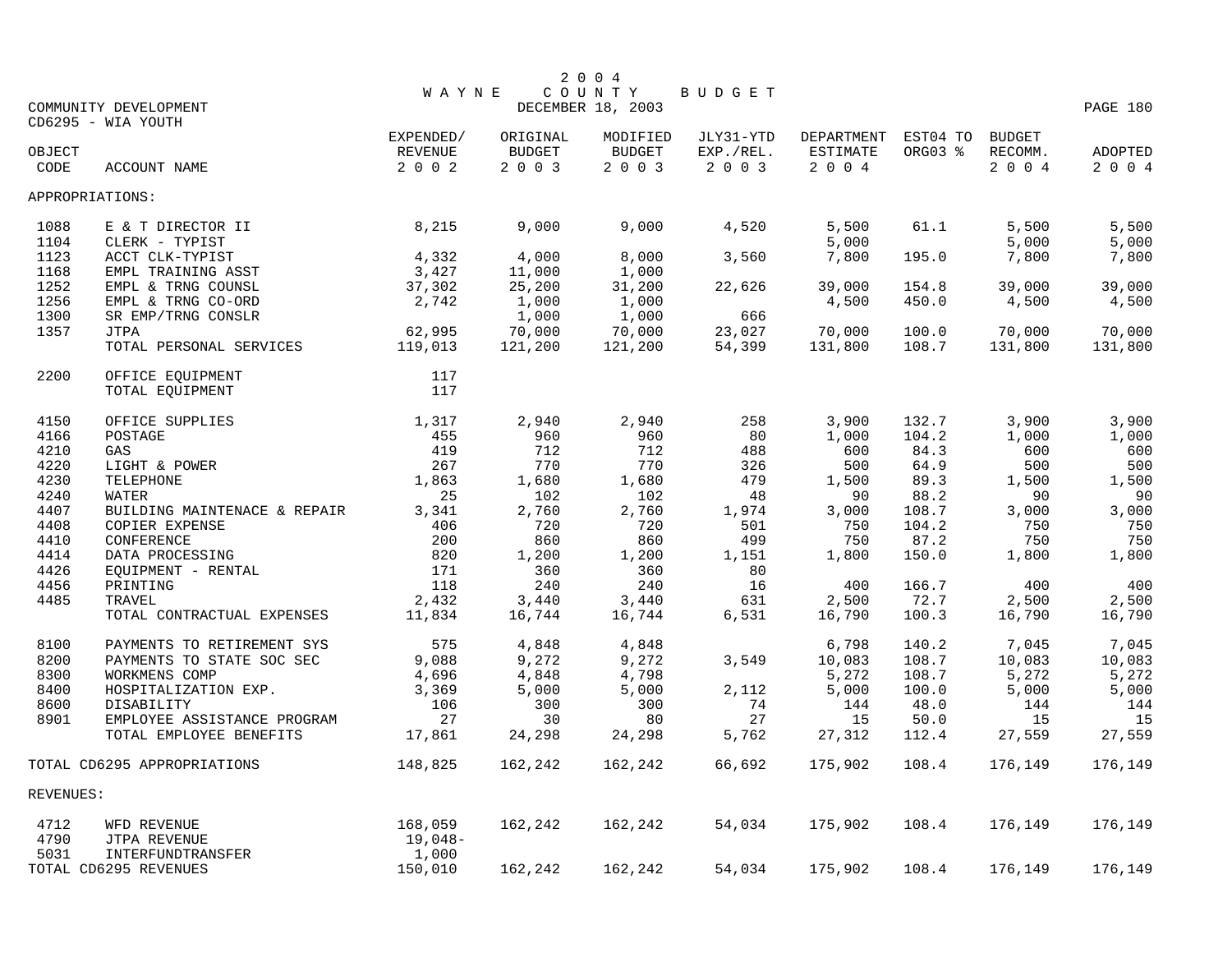TOTAL COUNTY COST 1,185-<br>12,658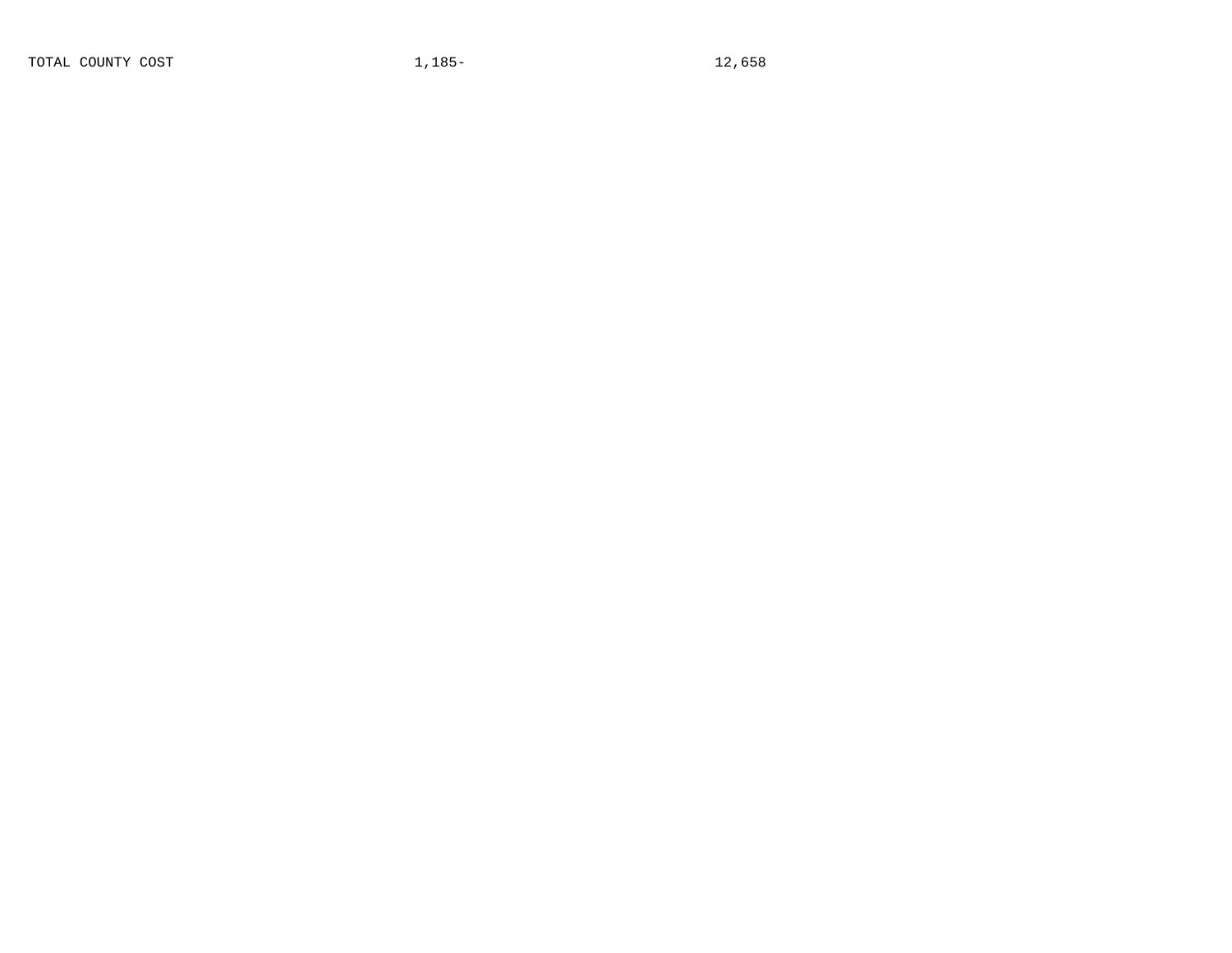|           |                              |              |               | 2 0 0 4           |           |            |          |               |          |
|-----------|------------------------------|--------------|---------------|-------------------|-----------|------------|----------|---------------|----------|
|           |                              | <b>WAYNE</b> |               | COUNTY            | BUDGET    |            |          |               |          |
|           | COMMUNITY DEVELOPMENT        |              |               | DECEMBER 18, 2003 |           |            |          |               | PAGE 181 |
|           | CD6296 - TANF SUMMER         |              |               |                   |           |            |          |               |          |
|           |                              | EXPENDED/    | ORIGINAL      | MODIFIED          | JLY31-YTD | DEPARTMENT | EST04 TO | <b>BUDGET</b> |          |
| OBJECT    |                              | REVENUE      | <b>BUDGET</b> | <b>BUDGET</b>     | EXP./REL. | ESTIMATE   | ORG03 %  | RECOMM.       | ADOPTED  |
| CODE      | ACCOUNT NAME                 | 2 0 0 2      | 2 0 0 3       | 2003              | 2 0 0 3   | 2 0 0 4    |          | 2 0 0 4       | 2 0 0 4  |
|           | APPROPRIATIONS:              |              |               |                   |           |            |          |               |          |
| 1088      | E & T DIRECTOR II            | 1,794        | 2,000         | 2,800             | 1,197     | 2,500      | 125.0    | 2,500         | 2,500    |
| 1123      | ACCT CLK-TYPIST              | 1,059        | 1,000         | 2,200             | 580       | 1,800      | 180.0    | 1,800         | 1,800    |
| 1168      | EMPL TRAINING ASST           | 983          | 1,500         |                   |           |            |          |               |          |
| 1252      | EMPL & TRNG COUNSL           | 5,738        | 4,100         | 11,500            | 3,663     | 10,200     | 248.8    | 10,200        | 10,200   |
| 1357      | <b>JTPA</b>                  | 36,960       | 40,000        | 65,000            | 12,685    | 45,000     | 112.5    | 45,000        | 45,000   |
|           | TOTAL PERSONAL SERVICES      | 46,534       | 48,600        | 81,500            | 18,125    | 59,500     | 122.4    | 59,500        | 59,500   |
| 4150      | OFFICE SUPPLIES              | 254          | 1,240         | 2,240             | 381       | 1,500      | 121.0    | 1,500         | 1,500    |
| 4166      | POSTAGE                      | 159          | 160           | 260               |           | 500        | 312.5    | 500           | 500      |
| 4210      | GAS                          | 84           | 129           | 429               | 275       | 300        | 232.6    | 300           | 300      |
| 4220      | LIGHT & POWER                | 53           | 140           | 340               | 183       | 300        | 214.3    | 300           | 300      |
| 4230      | TELEPHONE                    | 152          | 280           | 500               |           | 400        | 142.9    | 400           | 400      |
| 4240      | WATER                        | 5            | 32            | 132               | 23        | 50         | 156.3    | 50            | 50       |
| 4407      | BUILDING MAINTENACE & REPAIR |              | 460           | 700               |           | 500        | 108.7    | 500           | 500      |
| 4408      | COPIER EXPENSE               | 45           | 120           | 160               |           | 300        | 250.0    | 300           | 300      |
| 4410      | CONFERENCE                   |              | 60            |                   |           |            |          |               |          |
| 4414      | DATA PROCESSING              |              | 700           | 600               |           | 600        | 85.7     | 600           | 600      |
| 4426      | EQUIPMENT - RENTAL           |              | 100           | 100               | 80        |            |          |               |          |
| 4456      | PRINTING                     |              | 100           | 100               |           | 300        | 300.0    | 300           | 300      |
| 4485      | TRAVEL                       | 298          | 240           | 740               |           | 800        | 333.3    | 800           | 800      |
|           | TOTAL CONTRACTUAL EXPENSES   | 1,050        | 3,761         | 6,301             | 942       | 5,550      | 147.6    | 5,550         | 5,550    |
| 8100      | PAYMENTS TO RETIREMENT SYS   | 58           | 1,944         | 3,260             |           | 1,595      | 82.0     | 1,653         | 1,653    |
| 8200      | PAYMENTS TO STATE SOC SEC    | 3,560        | 3,718         | 6,234             | 970       | 4,552      | 122.4    | 4,552         | 4,552    |
| 8300      | WORKMENS COMP                | 1,861        | 1,944         | 3,260             |           | 2,380      | 122.4    | 2,380         | 2,380    |
| 8400      | HOSPITALIZATION EXP.         |              | 400           | 700               |           |            |          |               |          |
| 8600      | DISABILITY                   |              |               | 25                |           |            |          |               |          |
|           | TOTAL EMPLOYEE BENEFITS      | 5,479        | 8,006         | 13,479            | 970       | 8,527      | 106.5    | 8,585         | 8,585    |
|           | TOTAL CD6296 APPROPRIATIONS  | 53,063       | 60,367        | 101,280           | 20,037    | 73,577     | 121.9    | 73,635        | 73,635   |
| REVENUES: |                              |              |               |                   |           |            |          |               |          |
| 4712      | WFD REVENUE                  | 53,589       | 60,367        | 101,280           |           | 73,577     | 121.9    | 73,635        | 73,635   |
|           | TOTAL CD6296 REVENUES        | 53,589       | 60,367        | 101,280           |           | 73,577     | 121.9    | 73,635        | 73,635   |
|           | TOTAL COUNTY COST            | $526 -$      |               |                   | 20,037    |            |          |               |          |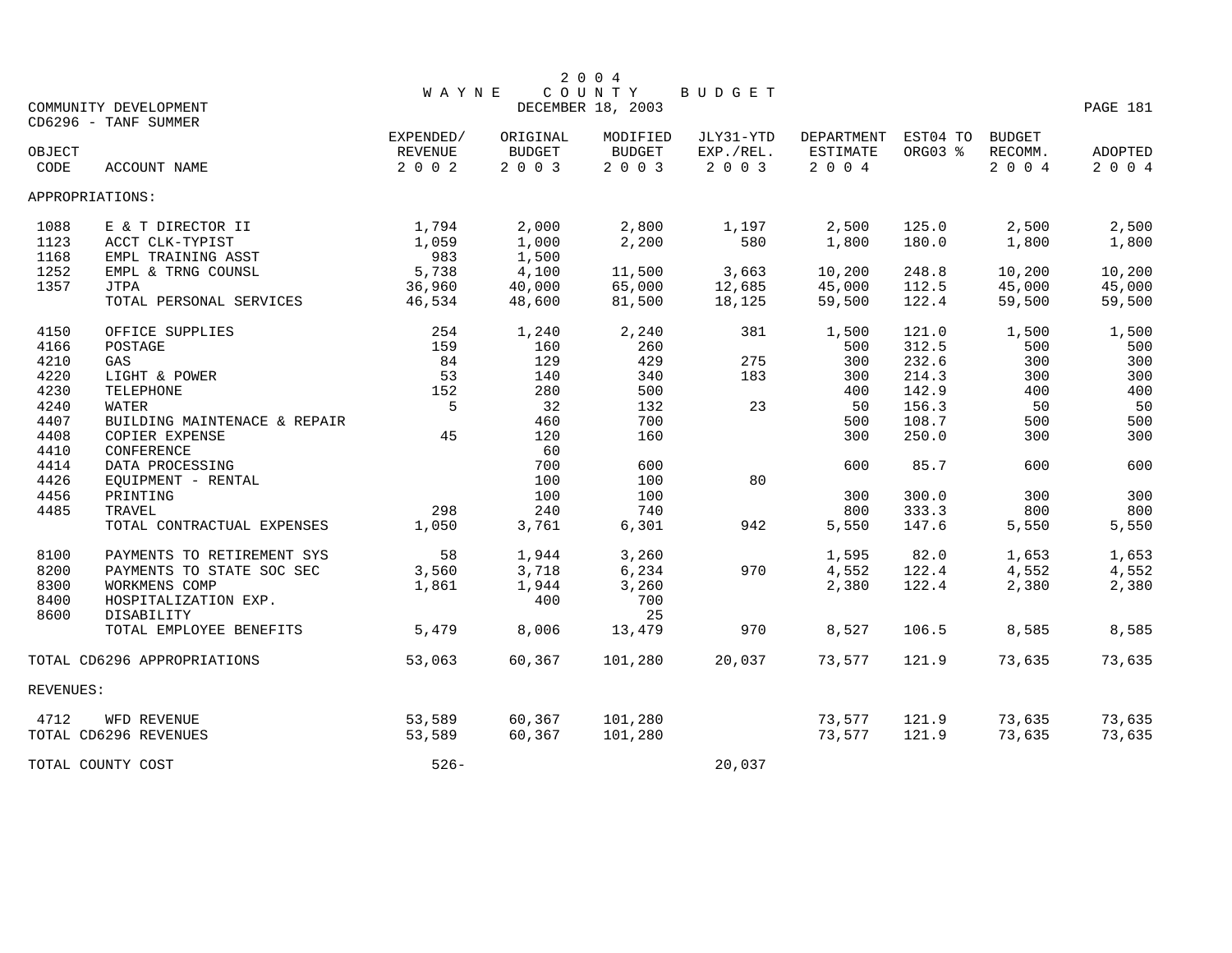|           |                              |                           |                       | 2 0 0 4                  |                      |                    |              |                    |          |
|-----------|------------------------------|---------------------------|-----------------------|--------------------------|----------------------|--------------------|--------------|--------------------|----------|
|           |                              | <b>WAYNE</b>              |                       | COUNTY                   | BUDGET               |                    |              |                    |          |
|           | COMMUNITY DEVELOPMENT        |                           |                       | DECEMBER 18, 2003        |                      |                    |              |                    | PAGE 182 |
|           | CD6297 - FEDERAL W-T-W       |                           |                       |                          |                      |                    |              |                    |          |
|           |                              | EXPENDED/                 | ORIGINAL              | MODIFIED                 | JLY31-YTD            | DEPARTMENT         | EST04 TO     | <b>BUDGET</b>      |          |
| OBJECT    |                              | <b>REVENUE</b><br>2 0 0 2 | <b>BUDGET</b><br>2003 | <b>BUDGET</b><br>2 0 0 3 | EXP./REL.<br>2 0 0 3 | ESTIMATE<br>$2004$ | ORG03 %      | RECOMM.<br>2 0 0 4 | ADOPTED  |
| CODE      | ACCOUNT NAME                 |                           |                       |                          |                      |                    |              |                    | 2 0 0 4  |
|           | APPROPRIATIONS:              |                           |                       |                          |                      |                    |              |                    |          |
| 1088      | E & T DIRECTOR II            | 1,274                     | 6,000                 | 6,000                    | 3,249                | 6,000              | 100.0        | 6,000              | 6,000    |
| 1104      | CLERK - TYPIST               | 8,602                     | 8,000                 | 8,000                    | 4,695                | 8,000              | 100.0        | 8,000              | 8,000    |
| 1252      | EMPL & TRNG COUNSL           | 14,886                    | 18,000                | 23,000                   | 16,086               | 24,000             | 133.3        | 24,000             | 24,000   |
| 1256      | EMPL & TRNG CO-ORD           | 11,115                    | 14,000                | 14,000                   | 9,116                | 17,000             | 121.4        | 17,000             | 17,000   |
| 1357      | <b>JTPA</b>                  | 4,198                     | 5,000                 | 1,000                    |                      |                    |              |                    |          |
|           | TOTAL PERSONAL SERVICES      | 40,075                    | 51,000                | 52,000                   | 33,146               | 55,000             | 107.8        | 55,000             | 55,000   |
| 2200      | OFFICE EQUIPMENT             | 1,487                     |                       | 3,249                    |                      |                    |              |                    |          |
|           | TOTAL EQUIPMENT              | 1,487                     |                       | 3,249                    |                      |                    |              |                    |          |
|           |                              |                           |                       |                          |                      |                    |              |                    |          |
| 4150      | OFFICE SUPPLIES              | 342<br>307                | 2,200                 | 1,200<br>800             | 589                  | 1,000              | 45.5<br>62.5 | 1,000              | 1,000    |
| 4166      | POSTAGE                      |                           | 800                   |                          | 58                   | 500                |              | 500                | 500      |
| 4199      | MISC                         | 252                       | 2,500                 | 1,000                    | 312                  | 500                | 20.0         | 500                | 500      |
| 4210      | GAS                          | 506                       |                       |                          |                      | 500                |              | 500                | 500      |
| 4220      | LIGHT & POWER                | 322                       |                       |                          |                      | 500                |              | 500                | 500      |
| 4230      | TELEPHONE                    | 928                       | 1,400                 | 1,400                    | 343                  | 1,500              | 107.1        | 1,500              | 1,500    |
| 4240      | WATER                        | 31                        | 47                    | 107                      | 31                   | 90                 | 191.5        | 90                 | 90       |
| 4407      | BUILDING MAINTENACE & REPAIR | 2,155                     | 2,300                 | 5,300                    | 1,023                | 2,000              | 87.0         | 2,000              | 2,000    |
| 4408      | <b>COPIER EXPENSE</b>        | 580                       | 600                   | 600                      | 282                  |                    |              |                    |          |
| 4410      | CONFERENCE                   | 260                       | 300                   | 300                      |                      | 500                | 166.7        | 500                | 500      |
| 4414      | DATA PROCESSING              | 614                       | 1,000                 | 1,100                    | 1,031                | 900                | 90.0         | 900                | 900      |
| 4426      | EQUIPMENT - RENTAL           | 179                       | 300                   | 300                      |                      | 500                | 166.7        | 500                | 500      |
| 4456      | PRINTING                     | 25                        | 200                   | 200                      |                      | 300                | 150.0        | 300                | 300      |
| 4485      | TRAVEL                       | 1,303                     | 2,200                 | 1,800                    | 538                  | 1,500              | 68.2         | 1,500              | 1,500    |
|           | TOTAL CONTRACTUAL EXPENSES   | 7,804                     | 13,847                | 14,107                   | 4,207                | 10,290             | 74.3         | 10,290             | 10,290   |
| 8100      | PAYMENTS TO RETIREMENT SYS   | 1,566                     | 2,040                 | 2,080                    |                      | 6,050              | 296.6        | 6,270              | 6,270    |
| 8200      | PAYMENTS TO STATE SOC SEC    | 3,120                     | 3,902                 | 3,979                    | 3,261                | 4,208              | 107.8        | 4,208              | 4,208    |
| 8300      | WORKMENS COMP                | 1,532                     | 2,040                 | 2,080                    |                      | 2,200              | 107.8        | 2,200              | 2,200    |
| 8400      | HOSPITALIZATION EXP.         | 16,137                    | 10,000                | 12,000                   | 10,801               | 22,220             | 222.2        | 22,220             | 22,220   |
| 8600      | DISABILITY                   | 318                       | 400                   | 434                      | 214                  | 425                | 106.3        | 425                | 425      |
| 8901      | EMPLOYEE ASSISTANCE PROGRAM  | 40                        | 40                    | 40                       | 20                   | 50                 | 125.0        | 50                 | 50       |
|           | TOTAL EMPLOYEE BENEFITS      | 22,713                    | 18,422                | 20,613                   | 14,296               | 35,153             | 190.8        | 35,373             | 35,373   |
|           | TOTAL CD6297 APPROPRIATIONS  | 72,079                    | 83,269                | 89,969                   | 51,649               | 100,443            | 120.6        | 100,663            | 100,663  |
| REVENUES: |                              |                           |                       |                          |                      |                    |              |                    |          |
|           |                              |                           |                       |                          |                      |                    |              |                    |          |
| 4712      | WFD REVENUE                  | 62,646                    | 64,396                | 71,096                   | 35,901               | 81,570             | 126.7        | 81,790             | 81,790   |
| 4790      | JTPA REVENUE                 | $4,062-$                  |                       |                          |                      |                    |              |                    |          |
| 5031      | INTERFUNDTRANSFER            | 8,656                     | 18,873                | 18,873                   |                      | 18,873             | 100.0        | 18,873             | 18,873   |
|           | TOTAL CD6297 REVENUES        | 67,239                    | 83,269                | 89,969                   | 35,901               | 100,443            | 120.6        | 100,663            | 100,663  |
|           | TOTAL COUNTY COST            | 4,840                     |                       |                          | 15,748               |                    |              |                    |          |
|           | TOTAL COMMUNITY DEVELOPMENT  | 608,078                   | 488,058               | 608,671                  | 270,619              | 638,514            | 130.8        | 639,759            | 639,759  |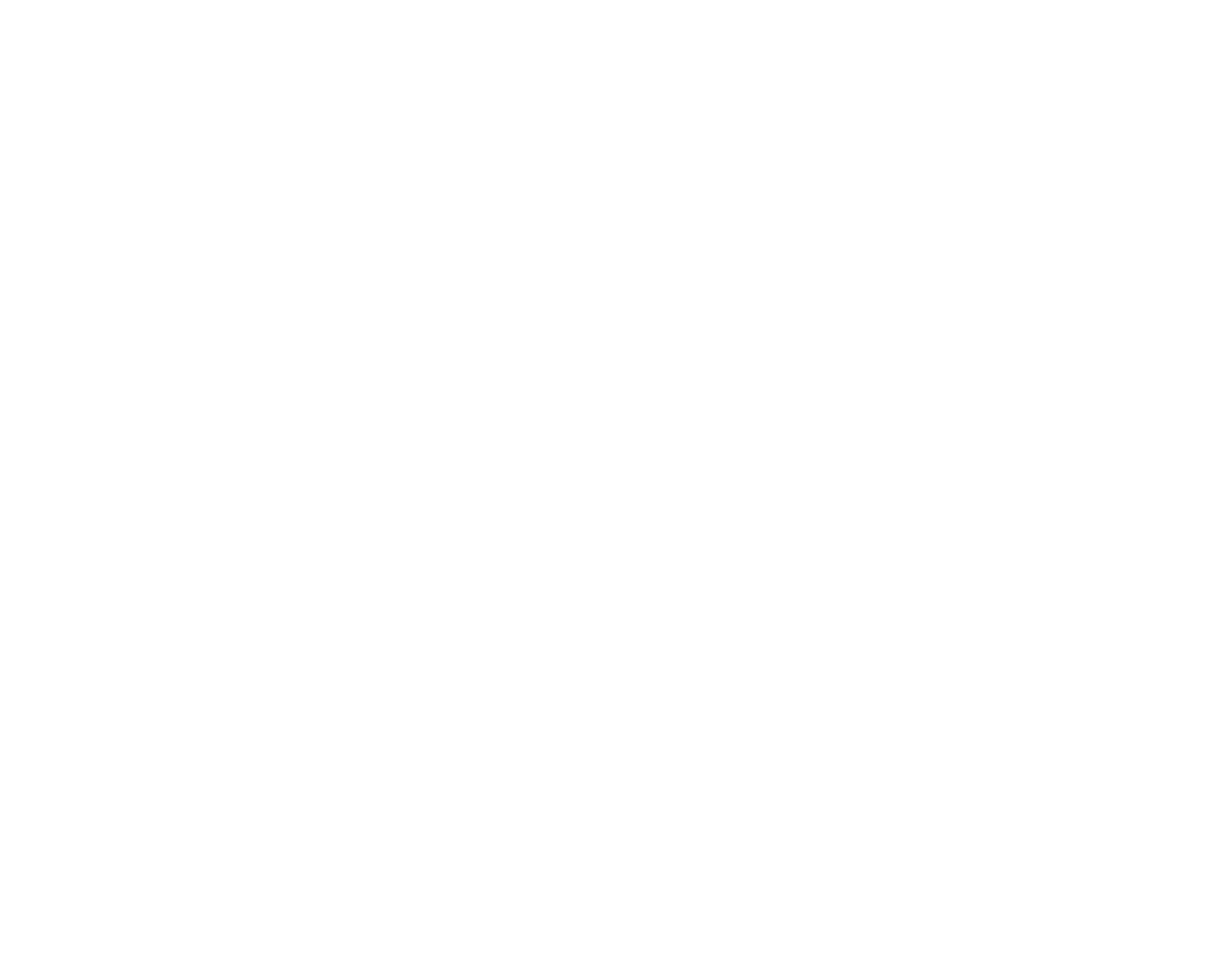|                |                                |                           |                       | 2 0 0 4                  |                      |                         |                     |                 |                    |
|----------------|--------------------------------|---------------------------|-----------------------|--------------------------|----------------------|-------------------------|---------------------|-----------------|--------------------|
|                |                                | <b>WAYNE</b>              |                       | COUNTY                   | BUDGET               |                         |                     |                 |                    |
| HIGHWAY        |                                |                           |                       | DECEMBER 18, 2003        |                      |                         |                     |                 | PAGE 183           |
|                | D5010 - HIGHWAY ADMINISTRATION |                           |                       |                          |                      |                         |                     |                 |                    |
|                |                                | EXPENDED/                 | ORIGINAL              | MODIFIED                 | JLY31-YTD            | DEPARTMENT              | EST04 TO<br>ORG03 % | <b>BUDGET</b>   |                    |
| OBJECT<br>CODE | <b>ACCOUNT NAME</b>            | <b>REVENUE</b><br>2 0 0 2 | <b>BUDGET</b><br>2003 | <b>BUDGET</b><br>2 0 0 3 | EXP./REL.<br>2 0 0 3 | <b>ESTIMATE</b><br>2004 |                     | RECOMM.<br>2004 | ADOPTED<br>2 0 0 4 |
|                |                                |                           |                       |                          |                      |                         |                     |                 |                    |
|                | APPROPRIATIONS:                |                           |                       |                          |                      |                         |                     |                 |                    |
| 1094           | ASST HWY SUPT                  | 57,359                    | 59,369                | 59,369                   | 32,053               | 59,369                  | 100.0               | 59,369          | 59,369             |
| 1095           | SUPT HIGHWAY                   | 62,649                    | 65,723                | 65,723                   | 35,446               | 65,723                  | 100.0               | 65,723          | 65,723             |
| 1123           | ACCT CLK-TYPIST                | 28,603                    | 29,641                | 29,641                   | 16,002               | 29,850                  | 100.7               | 29,850          | 29,850             |
| 1156           | SR ACCT CLK/TYPIST             | 29,761                    | 31,083                | 31,083                   | 16,645               | 31,195                  | 100.4               | 31,195          | 31,195             |
|                | TOTAL PERSONAL SERVICES        | 178,372                   | 185,816               | 185,816                  | 100,146              | 186,137                 | 100.2               | 186,137         | 186,137            |
| 2200           | OFFICE EQUIPMENT               | 1,922                     | 1,568                 | 1,568                    | 125                  | 7,470                   | 476.4               | 2,490           | 2,490              |
|                | TOTAL EQUIPMENT                | 1,922                     | 1,568                 | 1,568                    | 125                  | 7,470                   | 476.4               | 2,490           | 2,490              |
| 4150           | OFFICE SUPPLIES                | 1,800                     | 1,900                 | 1,900                    | 1,266                | 2,000                   | 105.3               | 2,000           | 2,000              |
| 4166           | POSTAGE                        | 1,100                     | 850                   | 850                      | 850                  | 850                     | 100.0               | 850             | 850                |
| 4230           | TELEPHONE                      | 5,000                     | 5,500                 | 5,500                    | 2,821                | 6,000                   | 109.1               | 6,000           | 6,000              |
| 4300           | INSURANCE                      | 346                       | 671                   | 671                      |                      | 806                     | 120.1               | 806             | 806                |
| 4402           |                                | 300                       | 300                   | 300                      |                      |                         |                     |                 |                    |
|                | ADVERTISING                    |                           |                       |                          | 72                   | 300                     | 100.0               | 300             | 300                |
| 4410           | CONFERENCE                     | 1,610                     | 1,610                 | 1,610                    | 724                  | 1,995                   | 123.9               | 1,610           | 1,610              |
| 4414           | DATA PROCESSING                | 31,852                    | 29,852                | 29,852                   | 29,852               | 29,227                  | 97.9                | 29,227          | 29,227             |
| 4418           | <b>DUES</b>                    | 290                       | 290                   | 290                      | 250                  | 470                     | 162.1               | 290             | 290                |
| 4424           | EQUIPMENT - MAINT CONTRACT     | 900                       | 1,000                 | 1,000                    | 595                  | 1,265                   | 126.5               | 1,265           | 1,265              |
| 4425           | EQUIPMENT - MAINT / REPAIRS    | 600                       | 600                   | 600                      |                      | 300                     | 50.0                | 300             | 300                |
| 4426           | EQUIPMENT - RENTAL             | 525                       | 550                   | 550                      | 239                  | 500                     | 90.9                | 500             | 500                |
| 4483           | TRAINING, SEMINARS, & SCHOOLS  | 280                       | 340                   | 340                      | 210                  | 280                     | 82.4                | 280             | 280                |
| 4485           | TRAVEL                         | 28                        | 30                    | 30                       | 29                   | 30                      | 100.0               | 30              | 30                 |
| 4600           | MISC                           | 150                       | 350                   | 350                      | 250                  | 350                     | 100.0               | 350             | 350                |
|                | TOTAL CONTRACTUAL EXPENSES     | 44,781                    | 43,843                | 43,843                   | 37,158               | 44,373                  | 101.2               | 43,808          | 43,808             |
| 8100           | PAYMENTS TO RETIREMENT SYS     | 4,003                     | 7,433                 | 7,433                    |                      | 20,476                  | 275.5               | 21,056          | 21,056             |
| 8200           | PAYMENTS TO STATE SOC SEC      | 13,394                    | 14,215                | 14,215                   | 7,529                | 14,240                  | 100.2               | 14,240          | 14,240             |
| 8400           | HOSPITALIZATION EXP.           | 28,189                    | 32,430                | 32,430                   | 18,910               | 35,540                  | 109.6               | 35,540          | 35,540             |
| 8600           | DISABILITY                     | 424                       | 528                   | 528                      | 296                  | 576                     | 109.1               | 576             | 576                |
| 8901           | EMPLOYEE ASSISTANCE PROGRAM    | 54                        | 55                    | 55                       | 55                   | 58                      | 105.5               | 58              | 58                 |
|                | TOTAL EMPLOYEE BENEFITS        | 46,064                    | 54,661                | 54,661                   | 26,790               | 70,890                  | 129.7               | 71,470          | 71,470             |
|                | TOTAL D5010 APPROPRIATIONS     | 271,139                   | 285,888               | 285,888                  | 164,219              | 308,870                 | 108.0               | 303,905         | 303,905            |
| REVENUES:      |                                |                           |                       |                          |                      |                         |                     |                 |                    |
| 2770           | MISC. REVENUES                 | 866                       | 13,400                | 13,400                   | 429                  | 5,500                   | 41.0                | 1,000           | 1,000              |
| 2801           | INTERFUND REVENUE              | 7,151                     | 7,410                 | 7,410                    |                      | 7,463                   | 100.7               | 7,463           | 7,463              |
|                | TOTAL D5010 REVENUES           | 8,017                     | 20,810                | 20,810                   | 429                  | 12,963                  | 62.3                | 8,463           | 8,463              |
|                | TOTAL COUNTY COST              | 263,122                   | 265,078               | 265,078                  | 163,790              | 295,907                 | 111.6               | 295,442         | 295,442            |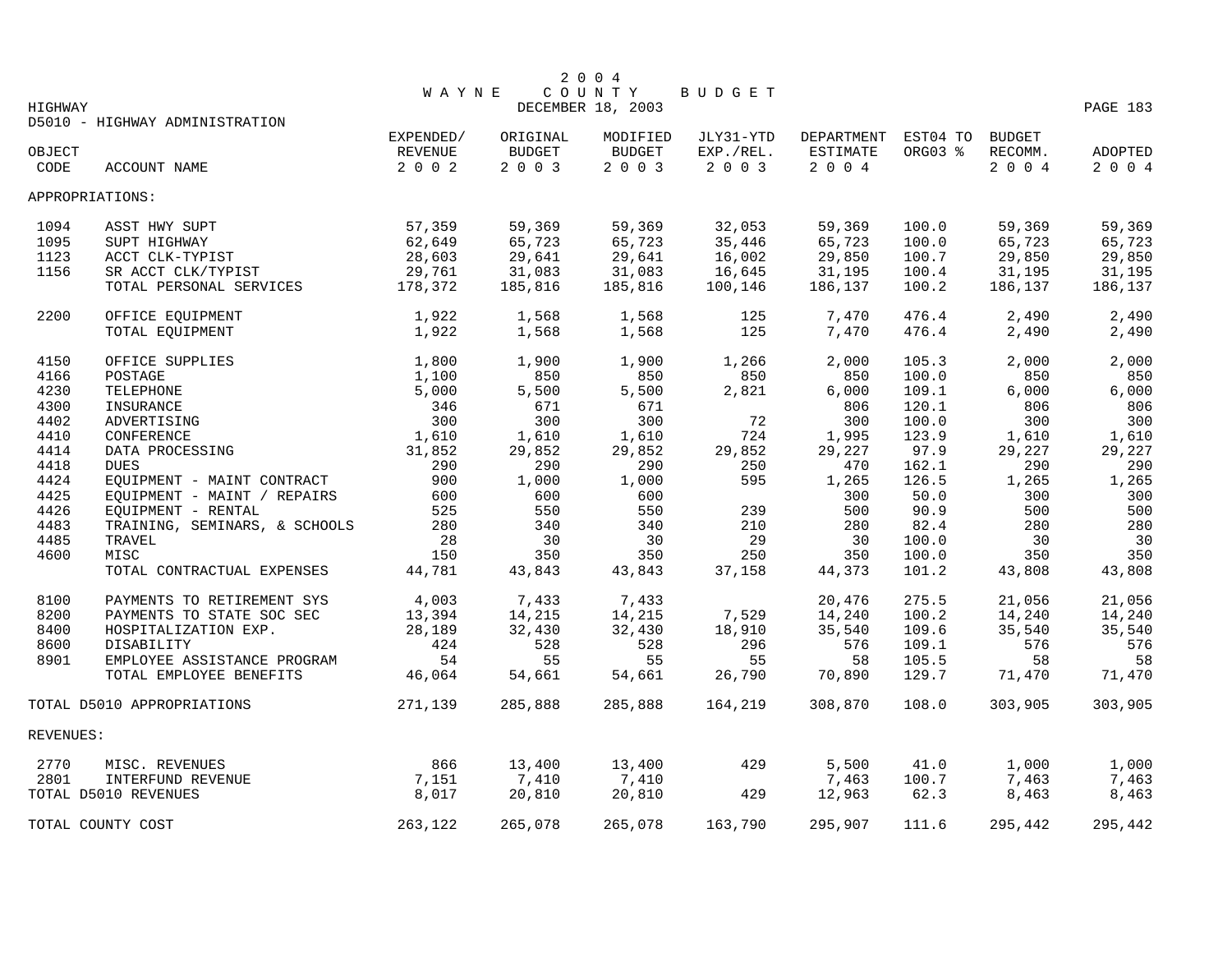|                |                               | WAYNE                     |                          | 2 0 0 4<br>$C$ $0$ $U$ $N$ $T$ $Y$ | BUDGET               |                            |          |                    |                    |
|----------------|-------------------------------|---------------------------|--------------------------|------------------------------------|----------------------|----------------------------|----------|--------------------|--------------------|
| <b>HIGHWAY</b> |                               |                           |                          | DECEMBER 18, 2003                  |                      |                            |          |                    | PAGE 184           |
|                | D5020 - ENGINEERING           |                           |                          |                                    |                      |                            |          |                    |                    |
|                |                               | EXPENDED/                 | ORIGINAL                 | MODIFIED                           | JLY31-YTD            | DEPARTMENT                 | EST04 TO | <b>BUDGET</b>      |                    |
| OBJECT<br>CODE | <b>ACCOUNT NAME</b>           | <b>REVENUE</b><br>2 0 0 2 | <b>BUDGET</b><br>2 0 0 3 | <b>BUDGET</b><br>2 0 0 3           | EXP./REL.<br>2 0 0 3 | <b>ESTIMATE</b><br>2 0 0 4 | ORG03 %  | RECOMM.<br>2 0 0 4 | ADOPTED<br>2 0 0 4 |
|                |                               |                           |                          |                                    |                      |                            |          |                    |                    |
|                | APPROPRIATIONS:               |                           |                          |                                    |                      |                            |          |                    |                    |
| 1096           | HIGHWAY ENGINEER              | 49,518                    | 51,687                   | 51,687                             | 27,884               | 51,939                     | 100.5    | 51,939             | 51,939             |
| 1230           | ENG TECH, SEASONAL            |                           |                          | 11,765                             | 8,543                | 11,765                     |          | 11,765             | 11,765             |
| 1254           | JR ENGINEER (2)               | 55,344                    | 69,665                   | 69,665                             | 35,920               | 69,923                     | 100.4    | 69,923             | 69,923             |
|                | TOTAL PERSONAL SERVICES       | 104,862                   | 121,352                  | 133,117                            | 72,347               | 133,627                    | 110.1    | 133,627            | 133,627            |
| 2400           | HIGHWAY & STREET EQUIPMENT    | 15,752                    | 10,000                   | 10,000                             | 9,710                | 7,500                      | 75.0     | 3,750              | 3,750              |
|                | TOTAL EOUIPMENT               | 15,752                    | 10,000                   | 10,000                             | 9,710                | 7,500                      | 75.0     | 3,750              | 3,750              |
| 4150           | OFFICE SUPPLIES               | 997                       | 1,200                    | 1,200                              | 1,116                | 1,400                      | 116.7    | 1,400              | 1,400              |
| 4300           | INSURANCE                     | 345                       | 517                      | 517                                |                      | 621                        | 120.1    | 621                | 621                |
| 4425           | EQUIPMENT - MAINT / REPAIRS   | 147                       | 400                      | 400                                | 200                  | 450                        | 112.5    | 450                | 450                |
| 4483           | TRAINING, SEMINARS, & SCHOOLS | 4,060                     | 7,370                    | 7,370                              | 955                  | 3,015                      | 40.9     | 3,015              | 3,015              |
| 4485           | TRAVEL                        | 16                        | 110                      | 110                                | 110                  | 50                         | 45.5     | 50                 | 50                 |
| 4600           | MISC                          | 41                        | 100                      | 100                                | 9                    | 100                        | 100.0    | 100                | 100                |
|                | TOTAL CONTRACTUAL EXPENSES    | 5,606                     | 9,697                    | 9,697                              | 2,390                | 5,636                      | 58.1     | 5,636              | 5,636              |
| 8100           | PAYMENTS TO RETIREMENT SYS    | 1,325                     | 4,855                    | 4,855                              |                      | 13,405                     | 276.1    | 16,561             | 16,561             |
| 8200           | PAYMENTS TO STATE SOC SEC     | 8,002                     | 9,284                    | 10,185                             | 5,519                | 9,323                      | 100.4    | 10,222             | 10,222             |
| 8400           | HOSPITALIZATION EXP.          | 10,292                    | 12,500                   | 12,500                             | 7,261                | 14,939                     | 119.5    | 14,939             | 14,939             |
| 8600           | DISABILITY                    | 292                       | 396                      | 396                                | 222                  | 432                        | 109.1    | 432                | 432                |
| 8901           | EMPLOYEE ASSISTANCE PROGRAM   | 40                        | 42                       | 42                                 | 41                   | 44                         | 104.8    | 44                 | 44                 |
|                | TOTAL EMPLOYEE BENEFITS       | 19,951                    | 27,077                   | 27,978                             | 13,043               | 38,143                     | 140.9    | 42,198             | 42,198             |
|                | TOTAL D5020 APPROPRIATIONS    | 146,171                   | 168,126                  | 180,792                            | 97,490               | 184,906                    | 110.0    | 185,211            | 185,211            |
| REVENUES:      |                               |                           |                          |                                    |                      |                            |          |                    |                    |
| 2770           | MISC. REVENUES                | 5,342                     |                          |                                    | 2,327                | 3,000                      |          | 3,000              | 3,000              |
|                | TOTAL D5020 REVENUES          | 5,342                     |                          |                                    | 2,327                | 3,000                      |          | 3,000              | 3,000              |
|                | TOTAL COUNTY COST             | 140,829                   | 168,126                  | 180,792                            | 95,163               | 181,906                    | 108.2    | 182,211            | 182,211            |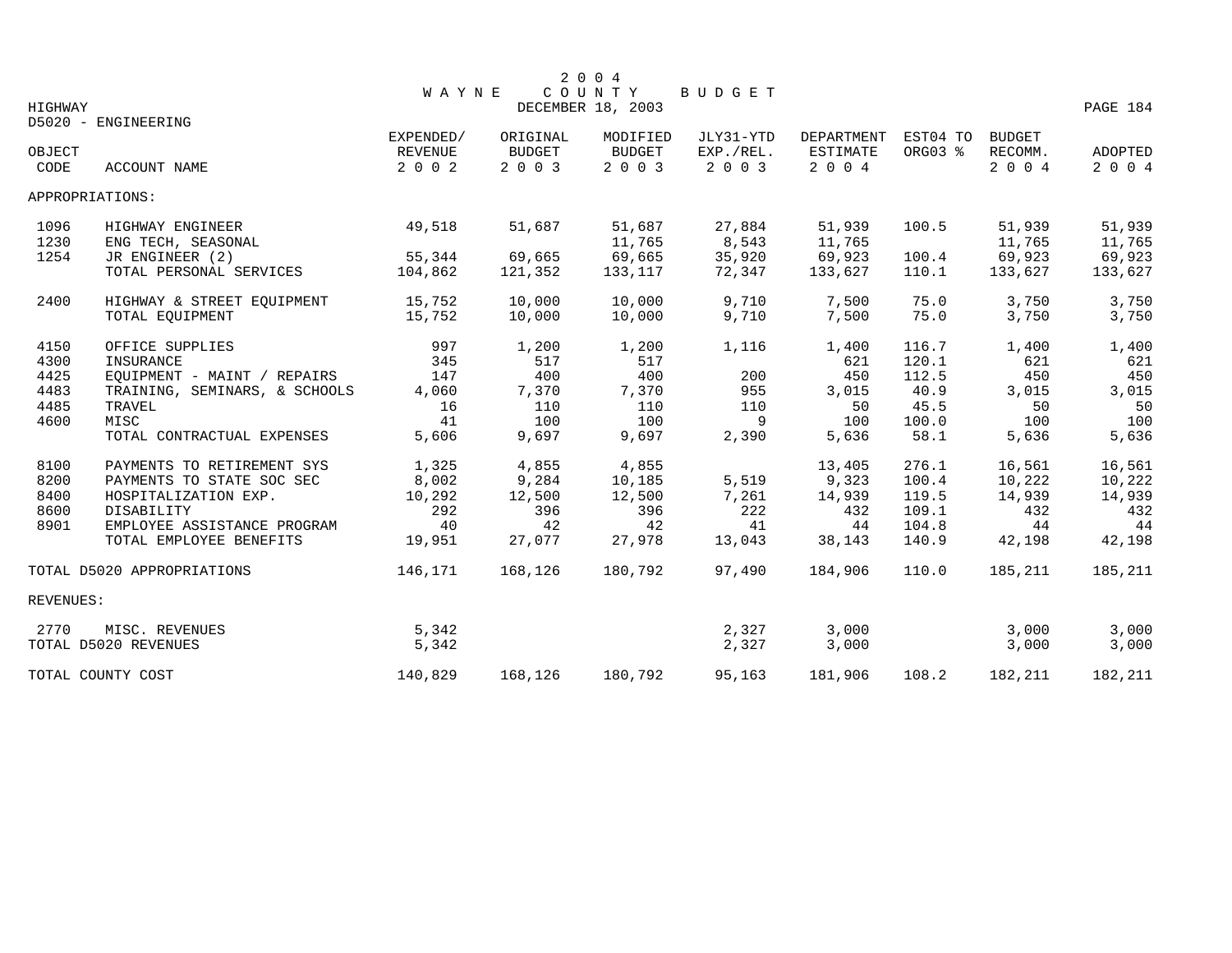|                 |                                        |                |           | 2 0 0 4           |           |                            |         |           |           |
|-----------------|----------------------------------------|----------------|-----------|-------------------|-----------|----------------------------|---------|-----------|-----------|
|                 |                                        | <b>WAYNE</b>   |           | COUNTY            | BUDGET    |                            |         |           |           |
| HIGHWAY         | D5110 - MAINTENANCE OF ROADS & BRIDGES |                |           | DECEMBER 18, 2003 |           |                            |         |           | PAGE 185  |
|                 |                                        | EXPENDED/      | ORIGINAL  | MODIFIED          | JLY31-YTD | DEPARTMENT EST04 TO BUDGET |         |           |           |
| OBJECT          |                                        | <b>REVENUE</b> | BUDGET    | BUDGET            | EXP./REL. | ESTIMATE                   | ORG03 % | RECOMM.   | ADOPTED   |
| CODE            | ACCOUNT NAME                           | 2 0 0 2        | 2 0 0 3   | 2003              | 2003      | 2 0 0 4                    |         | 2 0 0 4   | 2 0 0 4   |
|                 |                                        |                |           |                   |           |                            |         |           |           |
| APPROPRIATIONS: |                                        |                |           |                   |           |                            |         |           |           |
| 1181            | LABORER, SEASONAL (5)                  | 5,508          | 13,000    | 13,000            | 7,210     | 13,000                     | 100.0   | 13,000    | 13,000    |
| 1212            | M E O #2 (11)                          | 212,495        | 292,835   | 282,835           | 149,989   | 293,785                    | 100.3   | 269,203   | 269,203   |
| 1213            | M E O #2 SEASONAL (8)                  | 76,180         | 90,000    | 78,235            | 50,424    | 90,000                     | 100.0   | 78,235    | 78,235    |
| 1244            | M E O #1 (9)                           | 196,070        | 236,973   | 236,973           | 136,357   | 236,066                    | 99.6    | 236,066   | 236,066   |
| 1268            | H E O (14)                             | 298,163        | 383,362   | 383,362           | 213,901   | 386,546                    | 100.8   | 386,546   | 386,546   |
| 1270            | WORKING FOREMAN (3)                    | 95,403         | 106,835   | 106,835           | 54,471    | 107,630                    | 100.7   | 107,630   | 107,630   |
| 1315            | HWY CONST FOREMAN (2)                  | 49,022         | 80,171    | 80,171            | 35,202    | 80,460                     | 100.4   | 70,150    | 70,150    |
| 1544            | HGHW BRIDGE CONST                      | 23,612         | 40,086    | 40,086            | 19,070    | 40,230                     | 100.4   | 40,230    | 40,230    |
| 1904            | OVERTIME                               | 56,430         | 52,000    | 109,000           | 63,259    | 52,000                     | 100.0   | 46,800    | 46,800    |
|                 | TOTAL PERSONAL SERVICES                | 1,012,883      | 1,295,262 | 1,330,497         | 729,883   | 1,299,717                  | 100.3   | 1,247,860 | 1,247,860 |
| 4100            | SUPPLIES & MATERIALS                   | 20,997         | 21,000    | 21,000            | 10,634    | 21,000                     | 100.0   | 21,000    | 21,000    |
| 4107            | BITUMINOUS LIQUID                      | 574,962        | 575,000   | 575,000           | 57,308    | 650,000                    | 113.0   | 580,000   | 580,000   |
| 4108            | BITUMINOUS STOCKPILE                   | 12,189         | 15,000    | 15,000            | 1,094     | 5,000                      | 33.3    | 5,000     | 5,000     |
| 4109            | BITUMINOUS HOT MIX                     | 129,784        | 115,000   | 115,000           | 31,372    | 160,000                    | 139.1   | 135,000   | 135,000   |
| 4127            | GABIONS                                | 4,830          | 5,000     | 5,000             |           | 5,000                      | 100.0   | 5,000     | 5,000     |
| 4130            | <b>GRAVEL</b>                          | 20,000         | 20,000    | 20,000            | 5,302     | 20,000                     | 100.0   | 15,000    | 15,000    |
| 4132            | GUIDE RAIL & POSTS                     | 10,376         | 20,000    | 20,000            |           | 20,000                     | 100.0   | 15,000    | 15,000    |
| 4164            | PIPE & PIPE ARCHES                     | 49,145         | 75,000    | 75,000            | 23,828    | 75,000                     | 100.0   | 55,000    | 55,000    |
| 4175            | STONE                                  | 111,443        | 130,000   | 130,000           | 129,685   | 145,000                    | 111.5   | 130,000   | 130,000   |
| 4186            | TREES                                  | 10,000         | 12,500    | 12,500            |           | 12,500                     | 100.0   | 12,500    | 12,500    |
| 4300            | INSURANCE                              | 6,694          | 6,694     | 6,694             |           | 8,033                      | 120.0   | 8,033     | 8,033     |
| 4407            | BUILDING MAINTENACE & REPAIR           | 24,999         | 25,000    | 25,000            | 2,944     | 35,000                     | 140.0   | 25,000    | 25,000    |
| 4426            | EQUIPMENT - RENTAL                     | 355,000        | 355,000   | 355,000           | 355,000   | 355,000                    | 100.0   | 355,000   | 355,000   |
| 4429            | FIRE EXTINGUSHER INSPECTION            | 325            | 350       | 350               | 350       | 350                        | 100.0   | 350       | 350       |
| 4483            | TRAINING, SEMINARS, & SCHOOLS          |                |           |                   |           | 210                        |         | 210       | 210       |
| 4485            | TRAVEL                                 | 34             | 100       | 100               | 30        | 100                        | 100.0   | 100       | 100       |
| 4490            | WEED SPRAYING                          | 5,981          | 6,000     | 6,000             |           | 6,000                      | 100.0   | 6,000     | 6,000     |
| 4600            | MISC                                   | 3,998          | 4,000     | 4,000             | 3,618     | 4,000                      | 100.0   | 4,000     | 4,000     |
| 4689            | MACHINERY LEASING                      | 6,000          | 6,000     | 6,000             |           | 6,000                      | 100.0   | 6,000     | 6,000     |
| 4783            | HAZARD MATERIALS                       | 1,953          | 2,000     | 2,000             |           |                            |         |           |           |
| 4784            | DRUG TESTING                           | 2,249          | 3,500     | 3,500             | 1,518     | 3,500                      | 100.0   | 3,500     | 3,500     |
| 4795            | EMERGENCY CLEAN UP                     |                |           | 716,000           | 118,208   |                            |         |           |           |
|                 | TOTAL CONTRACTUAL EXPENSES             | 1,350,959      | 1,397,144 | 2, 113, 144       | 740,891   | 1,531,693                  | 109.6   | 1,381,693 | 1,381,693 |
|                 |                                        |                |           |                   |           |                            |         |           |           |
| 8100            | PAYMENTS TO RETIREMENT SYS             | 19,987         | 53,351    | 53,351            |           | 161,240                    | 302.2   | 167,159   | 167,159   |
| 8200            | PAYMENTS TO STATE SOC SEC              | 108,773        | 102,033   | 101,132           | 61,467    | 120,015                    | 117.6   | 116,149   | 116,149   |
| 8400            | HOSPITALIZATION EXP.                   | 220,874        | 276,600   | 276,600           | 150,921   | 317,892                    | 114.9   | 317,720   | 317,720   |
| 8600            | DISABILITY                             | 4,140          | 5,412     | 5,412             | 2,856     | 5,904                      | 109.1   | 5,904     | 5,904     |
| 8901            | EMPLOYEE ASSISTANCE PROGRAM            | 533            | 564       | 564               | 563       | 595                        | 105.5   | 595       | 595       |
|                 | TOTAL EMPLOYEE BENEFITS                | 354,307        | 437,960   | 437,059           | 215,807   | 605,646                    | 138.3   | 607,527   | 607,527   |
|                 | TOTAL D5110 APPROPRIATIONS             | 2,718,149      | 3,130,366 | 3,880,700         | 1,686,581 | 3,437,056                  | 109.8   | 3,237,080 | 3,237,080 |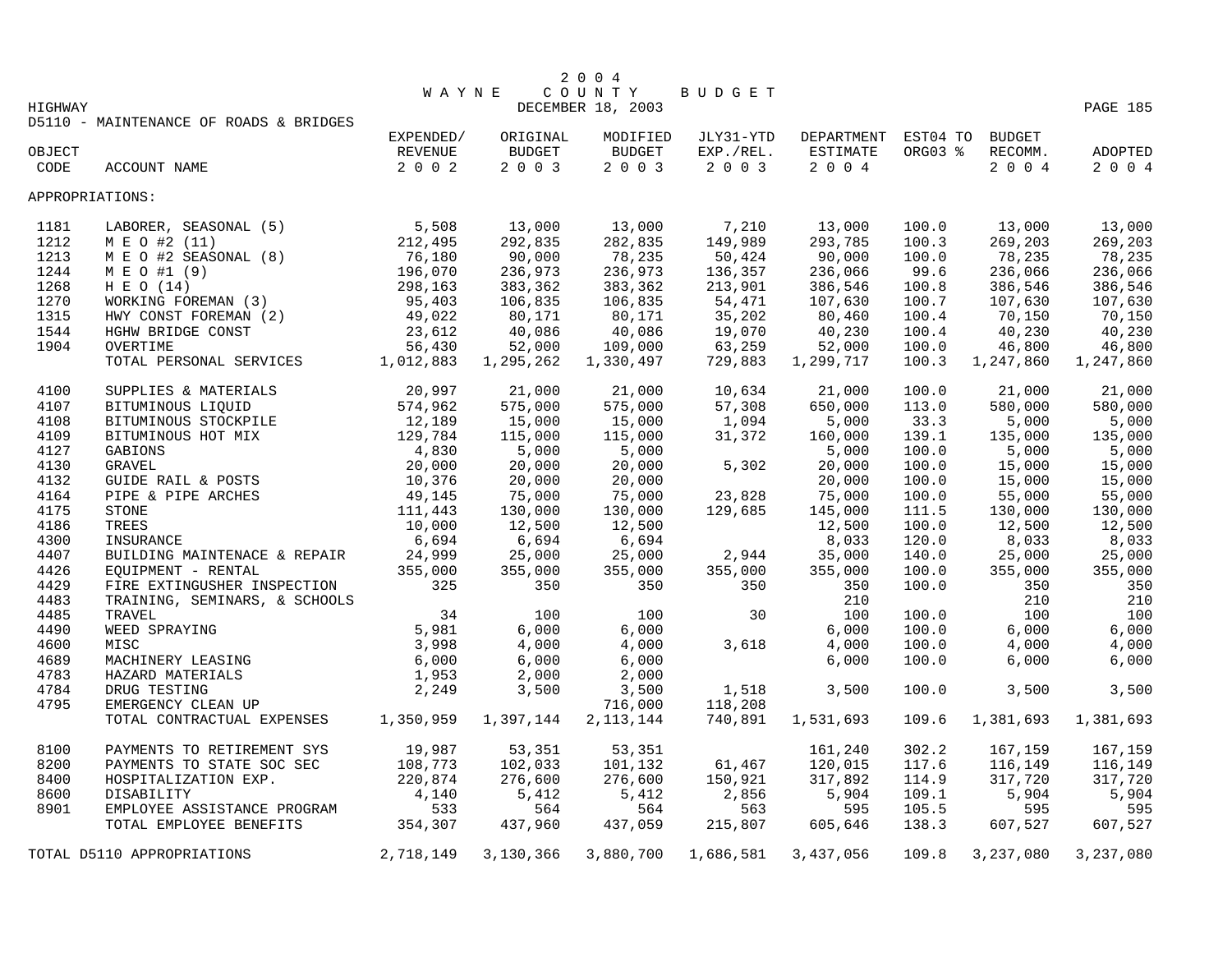|           |                                                            |                |               | 2 0 0 4           |           |            |          |               |           |
|-----------|------------------------------------------------------------|----------------|---------------|-------------------|-----------|------------|----------|---------------|-----------|
|           |                                                            | <b>WAYNE</b>   |               | COUNTY            | BUDGET    |            |          |               |           |
| HIGHWAY   |                                                            |                |               | DECEMBER 18, 2003 |           |            |          |               | PAGE 186  |
| D5110     | MAINTENANCE OF ROADS & BRIDGES<br>$\overline{\phantom{0}}$ |                |               |                   |           |            |          |               |           |
|           |                                                            | EXPENDED/      | ORIGINAL      | MODIFIED          | JLY31-YTD | DEPARTMENT | EST04 TO | <b>BUDGET</b> |           |
| OBJECT    |                                                            | <b>REVENUE</b> | <b>BUDGET</b> | <b>BUDGET</b>     | EXP./REL. | ESTIMATE   | ORG03 %  | RECOMM.       | ADOPTED   |
| CODE      | ACCOUNT NAME                                               | 2 0 0 2        | 2 0 0 3       | 2 0 0 3           | 2 0 0 3   | 2 0 0 4    |          | 2 0 0 4       | 2 0 0 4   |
| REVENUES: |                                                            |                |               |                   |           |            |          |               |           |
| 2303      | LABOR REIMBURSEMENT                                        | 8,987          | 10,000        | 10,000            | 7,063     | 11,000     | 110.0    | 11,000        | 11,000    |
| 2304      | MATERIAL REIMBURSEMENT                                     | 14,192         | 17,000        | 17,000            | 13,169    | 19,000     | 111.8    | 19,000        | 19,000    |
| 2307      | STONE                                                      | 3,894          | 3,000         | 3,000             |           |            |          |               |           |
| 2416      | RENTAL OF EOUIPMENT, OTHER GOVT                            | 9,567          | 15,000        | 15,000            | 9,733     | 15,000     | 100.0    | 15,000        | 15,000    |
| 2770      | MISC. REVENUES                                             |                |               |                   | 200       |            |          |               |           |
| 3960      | EMERGENCY DISASTER ASSIST.ST                               |                |               | 95,375            |           |            |          |               |           |
| 4960      | EMERGENCY DISASTER ASSIST.-FED                             |                |               | 572,250           |           |            |          |               |           |
|           | TOTAL D5110 REVENUES                                       | 36,640         | 45,000        | 712,625           | 30,165    | 45,000     | 100.0    | 45,000        | 45,000    |
|           | TOTAL COUNTY COST                                          | 2,681,509      | 3,085,366     | 3,168,075         | 1,656,416 | 3,392,056  | 109.9    | 3,192,080     | 3,192,080 |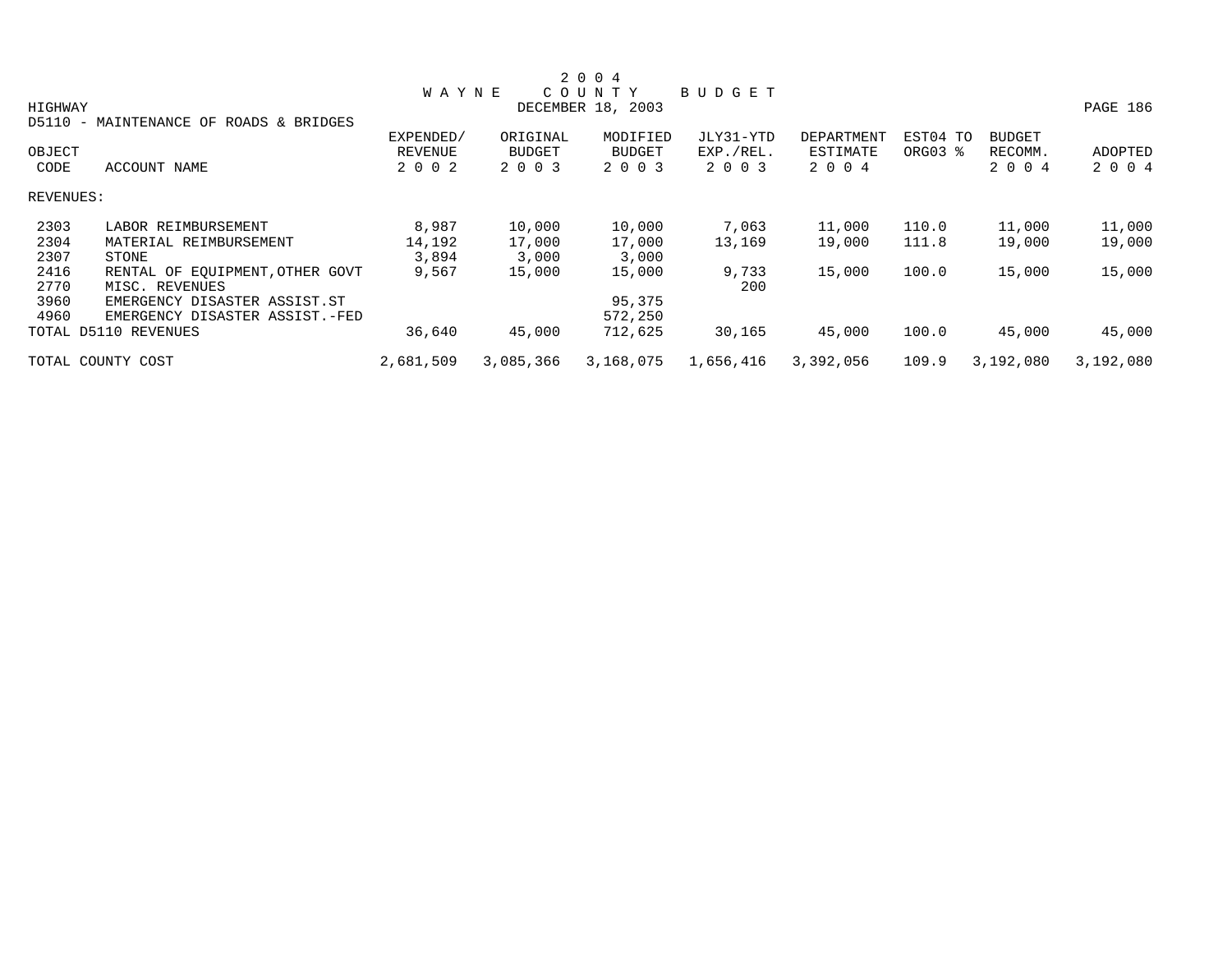|           |                                        |              |               | 2 0 0 4           |           |            |          |               |          |
|-----------|----------------------------------------|--------------|---------------|-------------------|-----------|------------|----------|---------------|----------|
|           |                                        | <b>WAYNE</b> |               | COUNTY            | BUDGET    |            |          |               |          |
| HIGHWAY   |                                        |              |               | DECEMBER 18, 2003 |           |            |          |               | PAGE 187 |
|           | D5111 - ROAD STRIPING & SIGN MAINTENCE |              |               |                   |           |            |          |               |          |
|           |                                        | EXPENDED/    | ORIGINAL      | MODIFIED          | JLY31-YTD | DEPARTMENT | EST04 TO | <b>BUDGET</b> |          |
| OBJECT    |                                        | REVENUE      | <b>BUDGET</b> | <b>BUDGET</b>     | EXP./REL. | ESTIMATE   | ORG03 %  | RECOMM.       | ADOPTED  |
| CODE      | ACCOUNT NAME                           | 2002         | 2003          | 2003              | 2 0 0 3   | $2 0 0 4$  |          | 2004          | 2 0 0 4  |
|           | APPROPRIATIONS:                        |              |               |                   |           |            |          |               |          |
| 1212      | M E O #2                               | 27,326       | 30,429        | 30,429            | 4,630     |            |          |               |          |
| 1214      | SIGN MAINT WORKER (4)                  | 59,408       | 65,890        | 65,890            | 46,798    | 130,090    | 197.4    | 121,960       | 121,960  |
| 1244      | M E O #1                               | 31,476       | 33,675        | 33,675            | 17,604    |            |          |               |          |
| 1272      | SR SIGN MAINT WKR                      | 1,536        |               |                   |           |            |          |               |          |
| 1547      | SIGN MAIN FOREMAN                      | 40,505       | 40,086        | 40,086            | 26,730    | 40,230     | 100.4    | 40,230        | 40,230   |
| 1904      | OVERTIME                               | 10,620       | 12,000        | 12,000            | 8,891     | 12,000     | 100.0    | 10,800        | 10,800   |
|           | TOTAL PERSONAL SERVICES                | 170,871      | 182,080       | 182,080           | 104,653   | 182,320    | 100.1    | 172,990       | 172,990  |
| 2200      | OFFICE EQUIPMENT                       |              |               |                   |           | 300        |          | 300           | 300      |
|           | TOTAL EQUIPMENT                        |              |               |                   |           | 300        |          | 300           | 300      |
| 4100      | SUPPLIES & MATERIALS                   | 7,499        | 7,500         | 7,500             | 1,667     | 7,500      | 100.0    | 7,500         | 7,500    |
| 4129      | <b>GLASS BEADS</b>                     | 37,000       | 50,000        | 40,000            | 26,928    | 40,000     | 80.0     | 40,000        | 40,000   |
| 4160      | PAINT - ROAD STRIPING                  | 102,977      | 90,000        | 100,000           | 96,955    | 100,000    | 111.1    | 100,000       | 100,000  |
| 4171      | SIGN POSTS                             | 10,000       | 15,000        | 15,000            | 14,894    | 15,000     | 100.0    | 15,000        | 15,000   |
| 4172      | SIGN BLANKS & FACES                    | 35,000       | 35,000        | 35,000            | 21,213    | 35,000     | 100.0    | 35,000        | 35,000   |
| 4300      | INSURANCE                              |              | 654           | 654               |           | 785        | 120.0    | 785           | 785      |
| 4425      | EQUIPMENT - MAINT / REPAIRS            | 465          | 800           | 800               |           | 800        | 100.0    | 800           | 800      |
| 4783      | HAZARD MATERIALS                       | 2,000        | 2,000         | 2,000             |           | 5,350      | 267.5    | 5,350         | 5,350    |
|           | TOTAL CONTRACTUAL EXPENSES             | 194,941      | 200,954       | 200,954           | 161,657   | 204,435    | 101.7    | 204,435       | 204,435  |
| 8100      | PAYMENTS TO RETIREMENT SYS             | 2,788        | 7,284         | 7,284             |           | 20,056     | 275.3    | 21,733        | 21,733   |
| 8200      | PAYMENTS TO STATE SOC SEC              | 13,281       | 13,930        | 13,930            | 8,101     | 13,950     | 100.1    | 13,233        | 13,233   |
| 8400      | HOSPITALIZATION EXP.                   | 21,837       | 25,120        | 25,120            | 15,275    | 29,880     | 118.9    | 29,880        | 29,880   |
| 8600      | DISABILITY                             | 521          | 660           | 660               | 384       | 720        | 109.1    | 720           | 720      |
| 8901      | EMPLOYEE ASSISTANCE PROGRAM            | 67           | 69            | 69                | 68        | 73         | 105.8    | 73            | 73       |
|           | TOTAL EMPLOYEE BENEFITS                | 38,494       | 47,063        | 47,063            | 23,828    | 64,679     | 137.4    | 65,639        | 65,639   |
|           | TOTAL D5111 APPROPRIATIONS             | 404,306      | 430,097       | 430,097           | 290,138   | 451,734    | 105.0    | 443,364       | 443,364  |
| REVENUES: |                                        |              |               |                   |           |            |          |               |          |
| 2303      | LABOR REIMBURSEMENT                    | 13,032       | 18,000        | 18,000            | 4,098     | 18,000     | 100.0    | 18,000        | 18,000   |
| 2304      | MATERIAL REIMBURSEMENT                 | 76,674       | 70,000        | 70,000            | 25,518    | 70,000     | 100.0    | 70,000        | 70,000   |
| 2416      | RENTAL OF EQUIPMENT, OTHER GOVT        | 6,014        | 15,000        | 15,000            | 1,955     | 15,000     | 100.0    | 15,000        | 15,000   |
|           | TOTAL D5111 REVENUES                   | 95,720       | 103,000       | 103,000           | 31,571    | 103,000    | 100.0    | 103,000       | 103,000  |
|           | TOTAL COUNTY COST                      | 308,586      | 327,097       | 327,097           | 258,567   | 348,734    | 106.6    | 340,364       | 340,364  |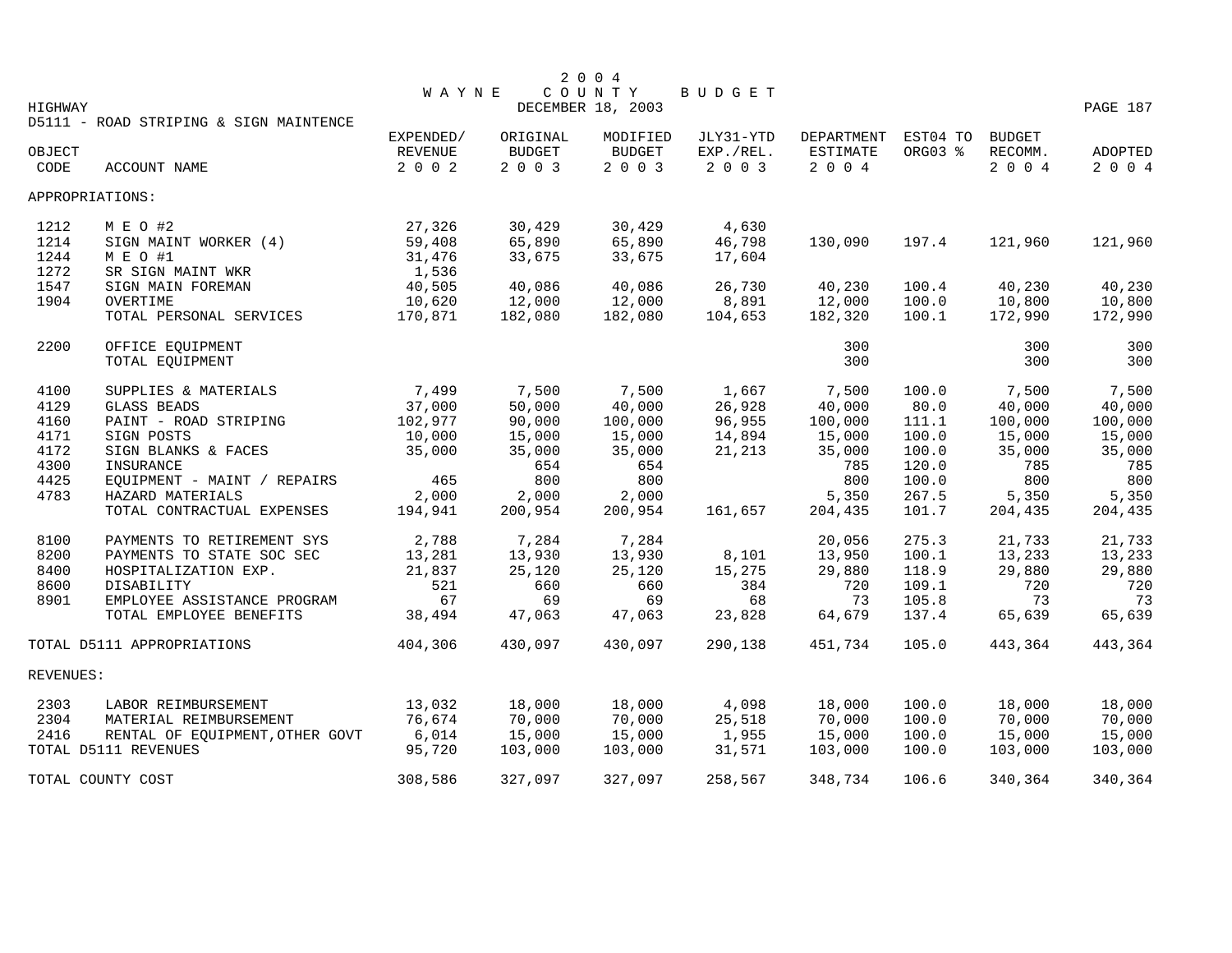| HIGHWAY                      |                                                                                                                                                                                                                                                      |                                                                                           |                                                                  |                                                                                                                                                    |                                                                                          |                                         |                | PAGE 188                                                          |
|------------------------------|------------------------------------------------------------------------------------------------------------------------------------------------------------------------------------------------------------------------------------------------------|-------------------------------------------------------------------------------------------|------------------------------------------------------------------|----------------------------------------------------------------------------------------------------------------------------------------------------|------------------------------------------------------------------------------------------|-----------------------------------------|----------------|-------------------------------------------------------------------|
| D5112 - ROAD CONSTRUCTION    |                                                                                                                                                                                                                                                      |                                                                                           |                                                                  |                                                                                                                                                    |                                                                                          |                                         |                |                                                                   |
|                              | EXPENDED/                                                                                                                                                                                                                                            | ORIGINAL                                                                                  | MODIFIED                                                         | JLY31-YTD                                                                                                                                          | DEPARTMENT                                                                               |                                         | <b>BUDGET</b>  |                                                                   |
|                              |                                                                                                                                                                                                                                                      |                                                                                           |                                                                  |                                                                                                                                                    |                                                                                          |                                         |                | ADOPTED                                                           |
|                              |                                                                                                                                                                                                                                                      |                                                                                           |                                                                  |                                                                                                                                                    |                                                                                          |                                         |                | 2 0 0 4                                                           |
| APPROPRIATIONS:              |                                                                                                                                                                                                                                                      |                                                                                           |                                                                  |                                                                                                                                                    |                                                                                          |                                         |                |                                                                   |
| HIGHWAY CONSTRUCTION         |                                                                                                                                                                                                                                                      | 1,000,000                                                                                 | 155,000                                                          |                                                                                                                                                    | 1,000,000                                                                                | 100.0                                   | 1,000,000      | 1,000,000                                                         |
| RIGHT OF WAY                 |                                                                                                                                                                                                                                                      |                                                                                           | 10,481                                                           | 500                                                                                                                                                |                                                                                          |                                         |                |                                                                   |
| VALLEY DRIVE                 | 9,543                                                                                                                                                                                                                                                |                                                                                           | 5,660                                                            |                                                                                                                                                    |                                                                                          |                                         |                |                                                                   |
| LAKE BLUFF ROAD PROJECT      | 127,083                                                                                                                                                                                                                                              |                                                                                           |                                                                  |                                                                                                                                                    |                                                                                          |                                         |                |                                                                   |
| NORTH MAIN STREET            | 3,989                                                                                                                                                                                                                                                |                                                                                           | 331,010                                                          | 118,845                                                                                                                                            |                                                                                          |                                         |                |                                                                   |
| WALWORTH MARION ROAD         | 1,342                                                                                                                                                                                                                                                |                                                                                           | 5,863                                                            | 435                                                                                                                                                |                                                                                          |                                         |                |                                                                   |
| S. GENEVA RD. T/O SODUS      | 703,469                                                                                                                                                                                                                                              |                                                                                           |                                                                  |                                                                                                                                                    |                                                                                          |                                         |                |                                                                   |
| MAPLE STREET ROAD PROJECT    | 214,340                                                                                                                                                                                                                                              |                                                                                           |                                                                  |                                                                                                                                                    |                                                                                          |                                         |                |                                                                   |
| MISC. CULVERT PROJECT        | 159,120                                                                                                                                                                                                                                              |                                                                                           | 879                                                              |                                                                                                                                                    |                                                                                          |                                         |                |                                                                   |
| WALWORTH ROAD PROJECT        | 10,000                                                                                                                                                                                                                                               |                                                                                           | 5,000                                                            |                                                                                                                                                    |                                                                                          |                                         |                |                                                                   |
| LAKE ROAD OVER MAXWELL CREEK |                                                                                                                                                                                                                                                      |                                                                                           | 50,000                                                           | 5,626                                                                                                                                              |                                                                                          |                                         |                |                                                                   |
| RESURFACE TREATMENT PROJECT  |                                                                                                                                                                                                                                                      |                                                                                           | 425,000                                                          |                                                                                                                                                    |                                                                                          |                                         |                |                                                                   |
| EAST PORT BAY PROJECT        |                                                                                                                                                                                                                                                      |                                                                                           | 50,000                                                           |                                                                                                                                                    |                                                                                          |                                         |                |                                                                   |
|                              |                                                                                                                                                                                                                                                      |                                                                                           |                                                                  |                                                                                                                                                    | 200,000                                                                                  |                                         |                | 200,000                                                           |
|                              |                                                                                                                                                                                                                                                      |                                                                                           |                                                                  |                                                                                                                                                    |                                                                                          |                                         |                |                                                                   |
|                              |                                                                                                                                                                                                                                                      |                                                                                           |                                                                  |                                                                                                                                                    |                                                                                          |                                         |                |                                                                   |
|                              |                                                                                                                                                                                                                                                      |                                                                                           |                                                                  |                                                                                                                                                    |                                                                                          |                                         |                |                                                                   |
|                              |                                                                                                                                                                                                                                                      |                                                                                           |                                                                  |                                                                                                                                                    |                                                                                          |                                         |                |                                                                   |
|                              |                                                                                                                                                                                                                                                      |                                                                                           |                                                                  |                                                                                                                                                    |                                                                                          |                                         |                |                                                                   |
|                              |                                                                                                                                                                                                                                                      |                                                                                           |                                                                  |                                                                                                                                                    |                                                                                          |                                         |                |                                                                   |
|                              |                                                                                                                                                                                                                                                      |                                                                                           |                                                                  |                                                                                                                                                    |                                                                                          |                                         |                | 1,200,000                                                         |
| TOTAL D5112 APPROPRIATIONS   | 2,363,669                                                                                                                                                                                                                                            | 1,200,000                                                                                 | 1,810,566                                                        | 396,949                                                                                                                                            | 1,200,000                                                                                | 100.0                                   | 1,200,000      | 1,200,000                                                         |
| TOTAL COUNTY COST            | 2,363,669                                                                                                                                                                                                                                            | 1,200,000                                                                                 | 1,810,566                                                        | 396,949                                                                                                                                            | 1,200,000                                                                                | 100.0                                   | 1,200,000      | 1,200,000                                                         |
|                              | OBJECT<br>ACCOUNT NAME<br>BRIDGE CONSTRUCTION<br>MISC. BRIDGE REPAIR PROJECT<br>MAPLE AVENUE BRIDGE, T/O PAL<br>LAKE RD OVER BEAR CK, T/O ONT<br>LEROY ISLAND BRIDGE<br>S. CENTENARY BRIDGE T/O SODUS<br>SODUS BAY BRIDGE PROJECT<br>TOTAL EOUIPMENT | <b>REVENUE</b><br>2 0 0 2<br>4,283<br>467,182<br>500,433<br>3,464<br>159,421<br>2,363,669 | <b>WAYNE</b><br><b>BUDGET</b><br>2 0 0 3<br>200,000<br>1,200,000 | 2 0 0 4<br>COUNTY<br>DECEMBER 18, 2003<br><b>BUDGET</b><br>2 0 0 3<br>72,924<br>76<br>101,230<br>169,565<br>300<br>167,578<br>260,000<br>1,810,566 | BUDGET<br>EXP./REL.<br>2 0 0 3<br>40,193<br>76<br>41,764<br>158,754<br>30,756<br>396,949 | <b>ESTIMATE</b><br>2 0 0 4<br>1,200,000 | 100.0<br>100.0 | EST04 TO<br>ORG03 %<br>RECOMM.<br>2 0 0 4<br>200,000<br>1,200,000 |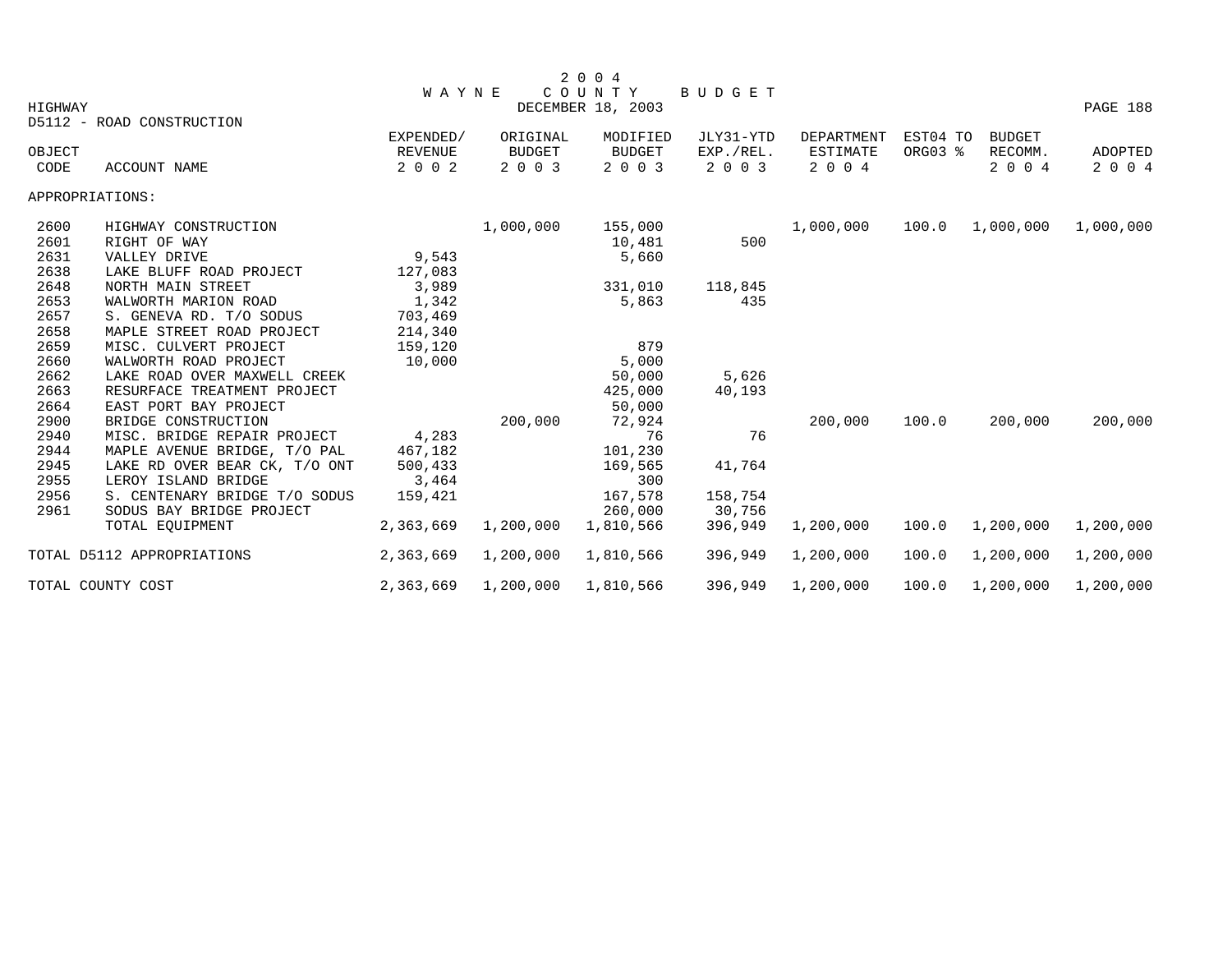|           |                               |                |               | 2 0 0 4             |                     |                 |          |               |           |
|-----------|-------------------------------|----------------|---------------|---------------------|---------------------|-----------------|----------|---------------|-----------|
|           |                               | WAYNE          |               | COUNTY              | <b>BUDGET</b>       |                 |          |               |           |
| HIGHWAY   | D5142 - SNOW REMOVAL - COUNTY |                |               | DECEMBER 18, 2003   |                     |                 |          |               | PAGE 189  |
|           |                               | EXPENDED/      | ORIGINAL      | MODIFIED            | JLY31-YTD           | DEPARTMENT      | EST04 TO | <b>BUDGET</b> |           |
| OBJECT    |                               | <b>REVENUE</b> | <b>BUDGET</b> | <b>BUDGET</b>       | EXP./REL.           | <b>ESTIMATE</b> | ORG03 %  | RECOMM.       | ADOPTED   |
| CODE      | ACCOUNT NAME                  | 2 0 0 2        | 2003          | 2 0 0 3             | 2 0 0 3             | 2 0 0 4         |          | 2 0 0 4       | 2 0 0 4   |
|           | APPROPRIATIONS:               |                |               |                     |                     |                 |          |               |           |
| 1212      | M E O #2                      | 5,174          | 7,000         | 5,500               | 3,831               | 5,500           | 78.6     | 5,500         | 5,500     |
| 1214      | SIGN MAINT WORKER (2)         | 710            | 1,500         | 1,500               | 183                 | 1,500           | 100.0    | 1,500         | 1,500     |
| 1244      | M E O #1                      | 14,201         | 7,500         | 9,000               | 8,613               | 9,000           | 120.0    | 9,000         | 9,000     |
| 1268      | H E O                         | 12,700         | 17,000        | 5,425               | 3,209               | 5,425           | 31.9     | 5,425         | 5,425     |
| 1270      | WORKING FOREMAN               | 1,771          | 1,500         | 1,500               | 1,020               | 1,500           | 100.0    | 1,500         | 1,500     |
| 1272      | SR SIGN MAINT WKR             | 200            |               |                     |                     |                 |          |               |           |
| 1298      | AUTOMOTIVE MECH               | 2,979          | 750           | 11,225              | 10,647              | 11,225          | 1496.7   | 11,225        | 11,225    |
| 1315      | HWY CONST FOREMAN             | 441            | 750           | 750                 | 742                 | 750             | 100.0    | 750           | 750       |
| 1318      | AUTO MECH FOREMAN             | 90             | 400           | 400                 |                     | 400             | 100.0    | 400           | 400       |
| 1543      | AUTO BODY TECH                | 919            | 1,000         | 1,000               | 671                 | 1,000           | 100.0    | 1,000         | 1,000     |
| 1547      | SIGN MAIN FOREMAN             | 781            | 1,100         | 1,100               | 655                 | 3,700           | 336.4    | 1,100         | 1,100     |
| 1904      | OVERTIME                      | 166            |               | 1,100               | 936                 | 1,100           |          | 3,330         | 3,330     |
|           | TOTAL PERSONAL SERVICES       | 40,132         | 38,500        | 38,500              | 30,507              | 41,100          | 106.8    | 40,730        | 40,730    |
| 4300      | INSURANCE                     | 130            | 164           | 164                 |                     | 197             | 120.1    | 197           | 197       |
| 4400      | CONTRACTED SERVICES           | 866,503        | 1,300,000     | 1,842,452           | 1,733,007           | 1,300,000       | 100.0    | 1,300,000     | 1,300,000 |
|           | TOTAL CONTRACTUAL EXPENSES    | 866,633        | 1,300,164     | 1,842,616           | 1,733,007           | 1,300,197       | 100.0    | 1,300,197     | 1,300,197 |
|           | TOTAL D5142 APPROPRIATIONS    | 906,765        | 1,338,664     | 1,881,116           | 1,763,514           | 1,341,297       | 100.2    | 1,340,927     | 1,340,927 |
| REVENUES: |                               |                |               |                     |                     |                 |          |               |           |
| 5031      | INTER FUND TRANSFER           |                |               | 542,452             |                     |                 |          |               |           |
|           | TOTAL D5142 REVENUES          |                |               | 542,452             |                     |                 |          |               |           |
|           | TOTAL COUNTY COST             | 906,765        |               | 1,338,664 1,338,664 | 1,763,514 1,341,297 |                 | 100.2    | 1,340,927     | 1,340,927 |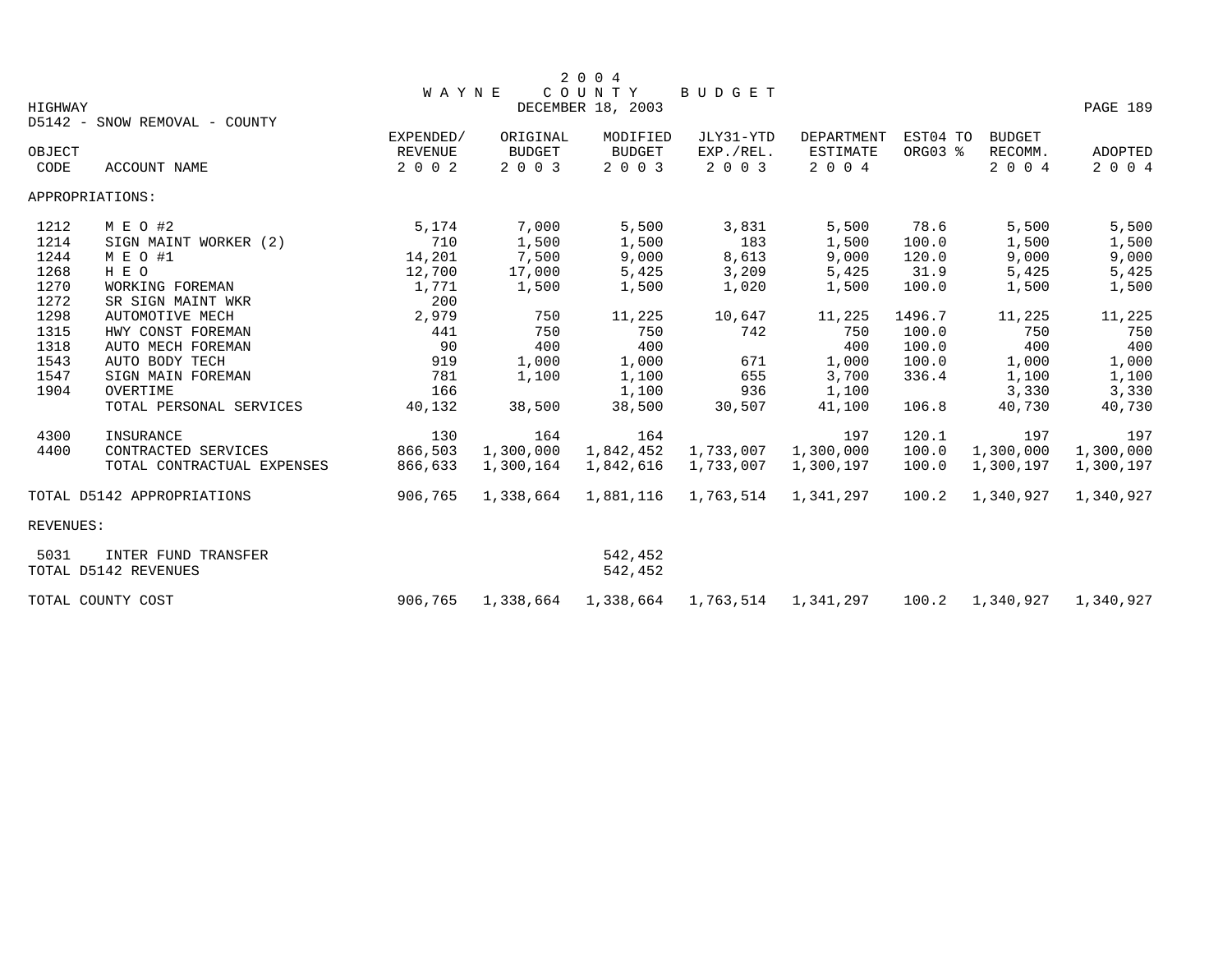| 2 0 0 4                       |           |               |                   |               |            |          |               |          |  |  |  |  |
|-------------------------------|-----------|---------------|-------------------|---------------|------------|----------|---------------|----------|--|--|--|--|
|                               | W A Y N E |               | C O U N T Y       | <b>BUDGET</b> |            |          |               |          |  |  |  |  |
| HIGHWAY                       |           |               | DECEMBER 18, 2003 |               |            |          |               | PAGE 190 |  |  |  |  |
| D9040 - WORKMANS COMPENSATION |           |               |                   |               |            |          |               |          |  |  |  |  |
|                               | EXPENDED/ | ORIGINAL      | MODIFIED          | JLY31-YTD     | DEPARTMENT | EST04 TO | <b>BUDGET</b> |          |  |  |  |  |
| OBJECT                        | REVENUE   | <b>BUDGET</b> | BUDGET            | EXP./REL.     | ESTIMATE   | ORG03 %  | RECOMM.       | ADOPTED  |  |  |  |  |
| ACCOUNT NAME<br>CODE          | 2 0 0 2   | 2 0 0 3       | 2 0 0 3           | 2 0 0 3       | 2 0 0 4    |          | 2 0 0 4       | 2 0 0 4  |  |  |  |  |
| APPROPRIATIONS:               |           |               |                   |               |            |          |               |          |  |  |  |  |
| 8300<br>WORKMENS COMP         | 9,160     |               |                   |               |            |          |               |          |  |  |  |  |
| TOTAL EMPLOYEE BENEFITS       | 9,160     |               |                   |               |            |          |               |          |  |  |  |  |
| TOTAL D9040 APPROPRIATIONS    | 9,160     |               |                   |               |            |          |               |          |  |  |  |  |
| TOTAL COUNTY COST             | 9,160     |               |                   |               |            |          |               |          |  |  |  |  |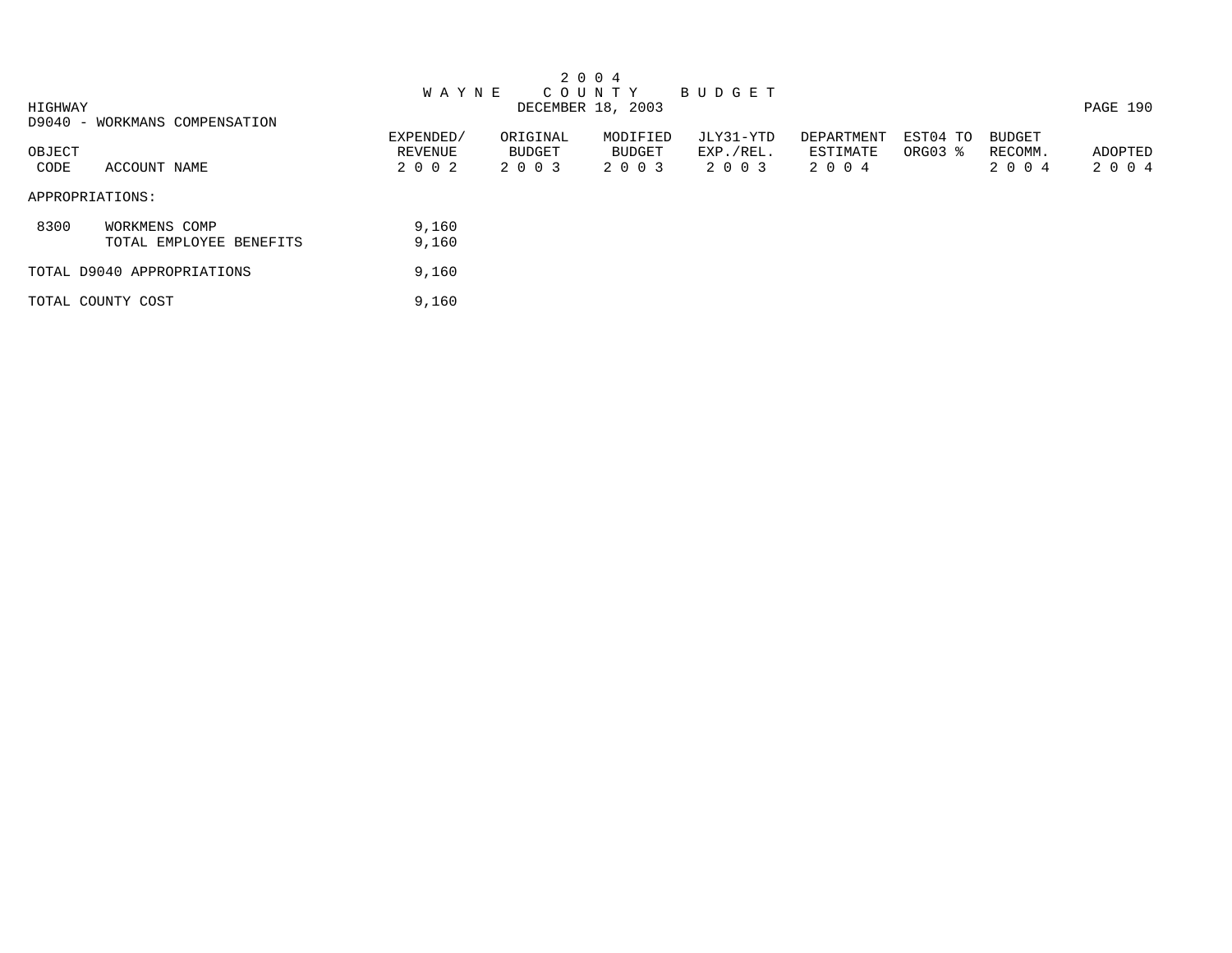|         |                              |              |               | 2 0 0 4           |           |            |          |               |          |
|---------|------------------------------|--------------|---------------|-------------------|-----------|------------|----------|---------------|----------|
|         |                              | <b>WAYNE</b> |               | C O U N T Y       | BUDGET    |            |          |               |          |
| HIGHWAY |                              |              |               | DECEMBER 18, 2003 |           |            |          |               | PAGE 191 |
|         | D9060 - HOSP & MED INSURANCE |              |               |                   |           |            |          |               |          |
|         |                              | EXPENDED/    | ORIGINAL      | MODIFIED          | JLY31-YTD | DEPARTMENT | EST04 TO | <b>BUDGET</b> |          |
| OBJECT  |                              | REVENUE      | <b>BUDGET</b> | <b>BUDGET</b>     | EXP./REL. | ESTIMATE   | ORG03 %  | RECOMM.       | ADOPTED  |
| CODE    | ACCOUNT NAME                 | 2 0 0 2      | 2 0 0 3       | 2 0 0 3           | 2 0 0 3   | 2 0 0 4    |          | 2 0 0 4       | 2 0 0 4  |
|         | APPROPRIATIONS:              |              |               |                   |           |            |          |               |          |
| 8400    | HOSPITALIZATION EXP.         | 206,714      | 252,890       | 252,890           | 136,796   | 287,740    | 113.8    | 287,740       | 287,740  |
|         | TOTAL EMPLOYEE BENEFITS      | 206,714      | 252,890       | 252,890           | 136,796   | 287,740    | 113.8    | 287,740       | 287,740  |
|         | TOTAL D9060 APPROPRIATIONS   | 206,714      | 252,890       | 252,890           | 136,796   | 287,740    | 113.8    | 287,740       | 287,740  |
|         | TOTAL COUNTY COST            | 206,714      | 252,890       | 252,890           | 136,796   | 287,740    | 113.8    | 287,740       | 287,740  |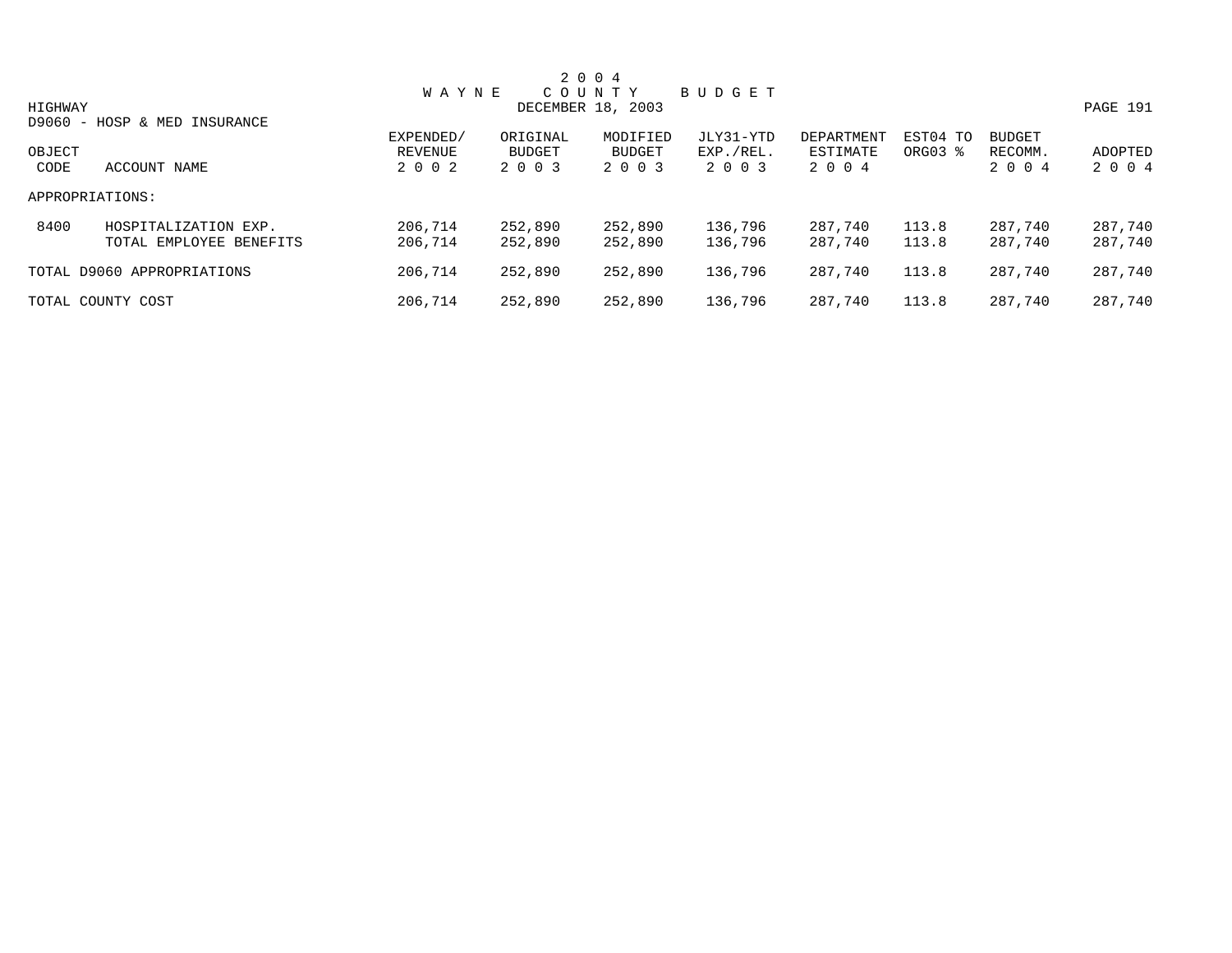|         |                            |              |          | 2 0 0 4           |           |            |          |               |          |
|---------|----------------------------|--------------|----------|-------------------|-----------|------------|----------|---------------|----------|
|         |                            | <b>WAYNE</b> |          | C O U N T Y       | BUDGET    |            |          |               |          |
| HIGHWAY |                            |              |          | DECEMBER 18, 2003 |           |            |          |               | PAGE 192 |
|         | D9080 - VACATION           |              |          |                   |           |            |          |               |          |
|         |                            | EXPENDED/    | ORIGINAL | MODIFIED          | JLY31-YTD | DEPARTMENT | EST04 TO | <b>BUDGET</b> |          |
| OBJECT  |                            | REVENUE      | BUDGET   | BUDGET            | EXP./REL. | ESTIMATE   | ORG03 %  | RECOMM.       | ADOPTED  |
| CODE    | ACCOUNT NAME               | 2 0 0 2      | 2 0 0 3  | 2 0 0 3           | 2 0 0 3   | 2 0 0 4    |          | 2 0 0 4       | 2 0 0 4  |
|         | APPROPRIATIONS:            |              |          |                   |           |            |          |               |          |
| 8800    | VACATION                   | $6,842-$     |          |                   |           |            |          |               |          |
|         | TOTAL EMPLOYEE BENEFITS    | $6,842-$     |          |                   |           |            |          |               |          |
|         | TOTAL D9080 APPROPRIATIONS | $6,842-$     |          |                   |           |            |          |               |          |
|         | TOTAL COUNTY COST          | $6,842-$     |          |                   |           |            |          |               |          |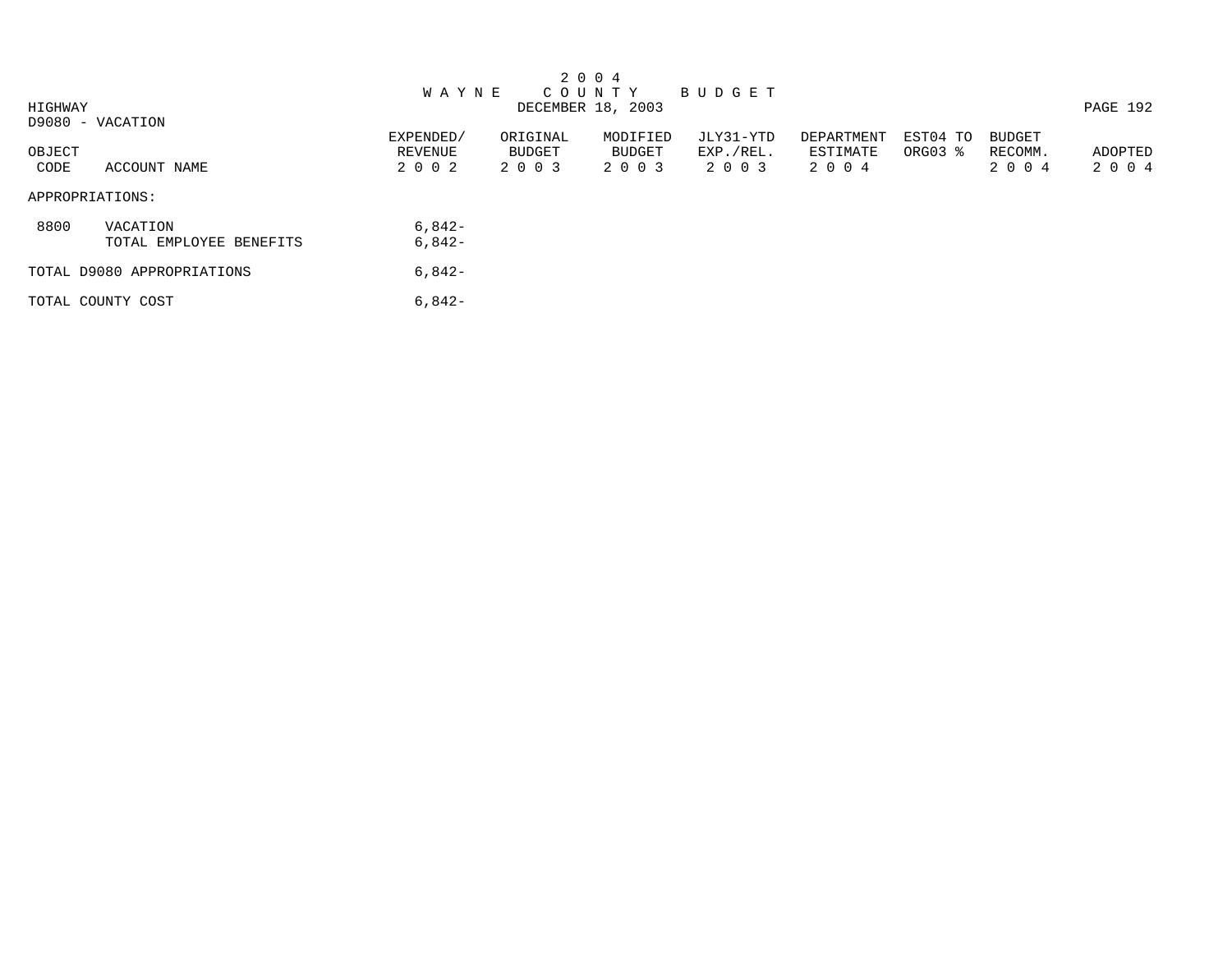|                 |                            |              |          | 2 0 0 4           |               |            |          |               |          |
|-----------------|----------------------------|--------------|----------|-------------------|---------------|------------|----------|---------------|----------|
|                 |                            | <b>WAYNE</b> |          | C O U N T Y       | <b>BUDGET</b> |            |          |               |          |
| HIGHWAY         |                            |              |          | DECEMBER 18, 2003 |               |            |          |               | PAGE 193 |
|                 | D9081 - SICK TIME /HOSP.   |              |          |                   |               |            |          |               |          |
|                 |                            | EXPENDED/    | ORIGINAL | MODIFIED          | JLY31-YTD     | DEPARTMENT | EST04 TO | <b>BUDGET</b> |          |
| OBJECT          |                            | REVENUE      | BUDGET   | BUDGET            | EXP./REL.     | ESTIMATE   | ORG03 %  | RECOMM.       | ADOPTED  |
| CODE            | ACCOUNT NAME               | 2 0 0 2      | 2 0 0 3  | 2 0 0 3           | 2 0 0 3       | 2 0 0 4    |          | 2 0 0 4       | 2 0 0 4  |
| APPROPRIATIONS: |                            |              |          |                   |               |            |          |               |          |
| 8802            | SICK TIME<br>HOSP.         | 17,061       |          |                   |               |            |          |               |          |
|                 | TOTAL EMPLOYEE BENEFITS    | 17,061       |          |                   |               |            |          |               |          |
|                 | TOTAL D9081 APPROPRIATIONS | 17,061       |          |                   |               |            |          |               |          |
|                 | TOTAL COUNTY COST          | 17,061       |          |                   |               |            |          |               |          |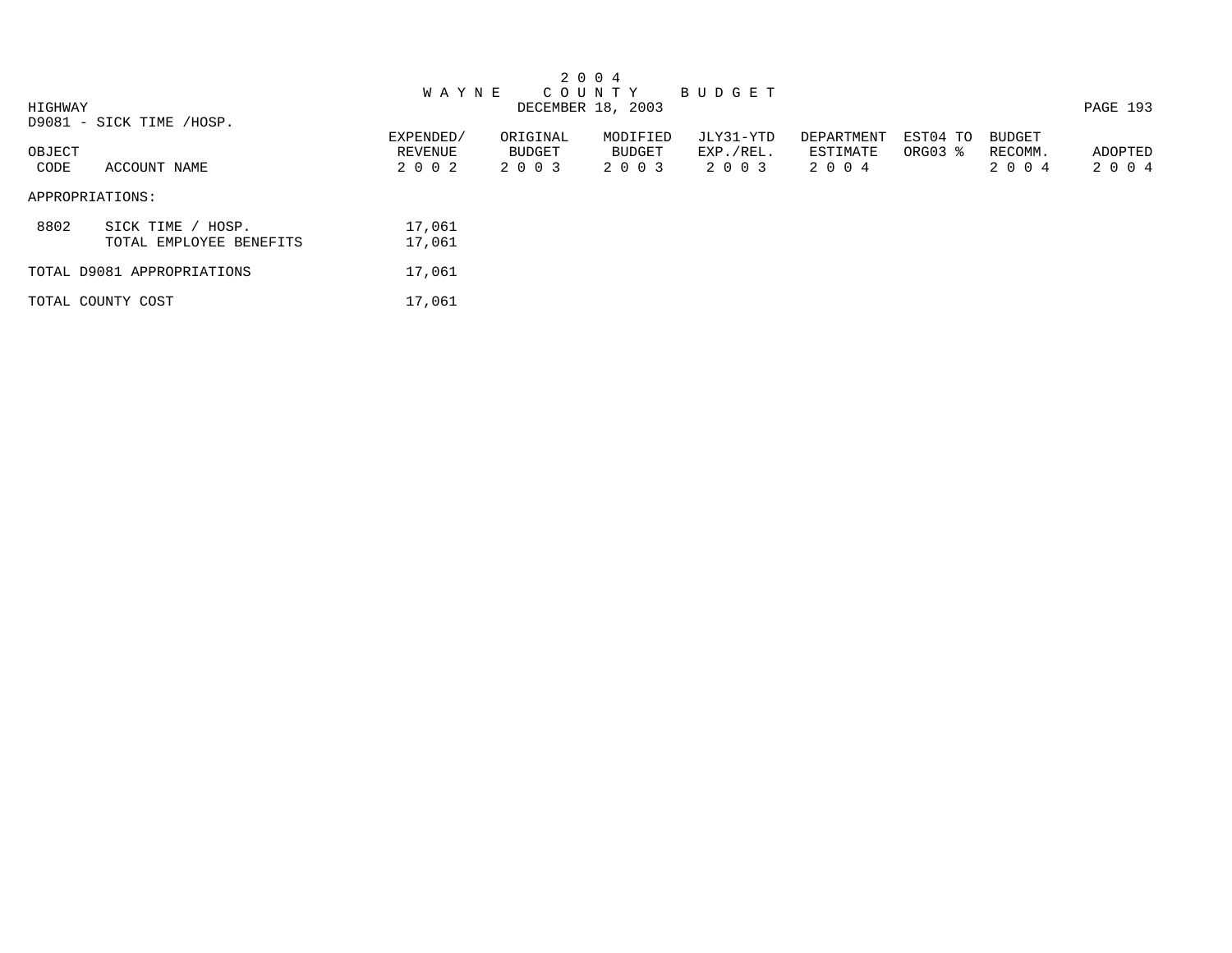|             |                             |              |          | 2 0 0 4           |           |            |          |         |          |
|-------------|-----------------------------|--------------|----------|-------------------|-----------|------------|----------|---------|----------|
|             |                             | <b>WAYNE</b> |          | COUNTY            | BUDGET    |            |          |         |          |
| HIGHWAY     |                             |              |          | DECEMBER 18, 2003 |           |            |          |         | PAGE 194 |
|             | D9901 - INTERFUND TRANSFERS |              |          |                   |           |            |          |         |          |
|             |                             | EXPENDED/    | ORIGINAL | MODIFIED          | JLY31-YTD | DEPARTMENT | EST04 TO | BUDGET  |          |
| OBJECT      |                             | REVENUE      | BUDGET   | BUDGET            | EXP./REL. | ESTIMATE   | ORG03 %  | RECOMM. | ADOPTED  |
| <b>CODE</b> | ACCOUNT NAME                | 2 0 0 2      | 2 0 0 3  | 2 0 0 3           | 2 0 0 3   | 2 0 0 4    |          | 2 0 0 4 | 2 0 0 4  |
|             |                             |              |          |                   |           |            |          |         |          |

APPROPRIATIONS:

 9400 TRANSFER - MACHINERY TOTAL TRANSFERS

## TOTAL D9901 APPROPRIATIONS

TOTAL COUNTY COST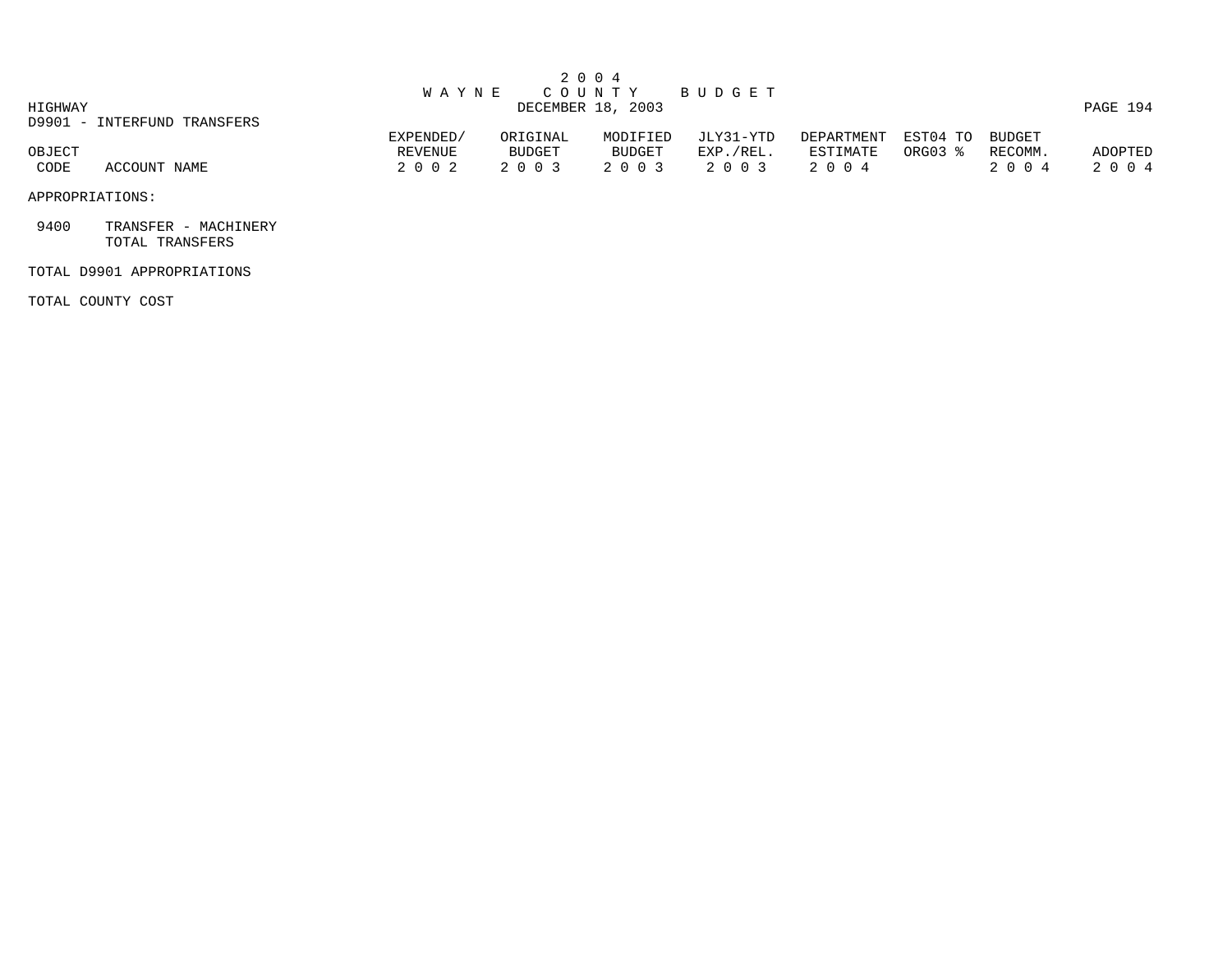|         |                                        |              |          | 2 0 0 4           |           |            |          |               |          |
|---------|----------------------------------------|--------------|----------|-------------------|-----------|------------|----------|---------------|----------|
|         |                                        | <b>WAYNE</b> |          | C O U N T Y       | BUDGET    |            |          |               |          |
| HIGHWAY |                                        |              |          | DECEMBER 18, 2003 |           |            |          |               | PAGE 195 |
|         | D9950 - TRANSFER TO CAPITAL FUND PROJ. |              |          |                   |           |            |          |               |          |
|         |                                        | EXPENDED/    | ORIGINAL | MODIFIED          | JLY31-YTD | DEPARTMENT | EST04 TO | <b>BUDGET</b> |          |
| OBJECT  |                                        | REVENUE      | BUDGET   | BUDGET            | EXP./REL. | ESTIMATE   | ORG03 %  | RECOMM.       | ADOPTED  |
| CODE    | ACCOUNT NAME                           | 2 0 0 2      | 2 0 0 3  | 2 0 0 3           | 2 0 0 3   | 2 0 0 4    |          | 2 0 0 4       | 2 0 0 4  |
|         |                                        |              |          |                   |           |            |          |               |          |
|         | APPROPRIATIONS:                        |              |          |                   |           |            |          |               |          |
|         |                                        |              |          |                   |           |            |          |               |          |
| 2785    | COUNTY ROAD SNOW REMOVAL               | 433,496      |          |                   |           |            |          |               |          |
|         | TOTAL EQUIPMENT                        | 433,496      |          |                   |           |            |          |               |          |
|         |                                        |              |          |                   |           |            |          |               |          |
|         | TOTAL D9950 APPROPRIATIONS             | 433,496      |          |                   |           |            |          |               |          |
|         | TOTAL COUNTY COST                      | 433,496      |          |                   |           |            |          |               |          |
|         |                                        |              |          |                   |           |            |          |               |          |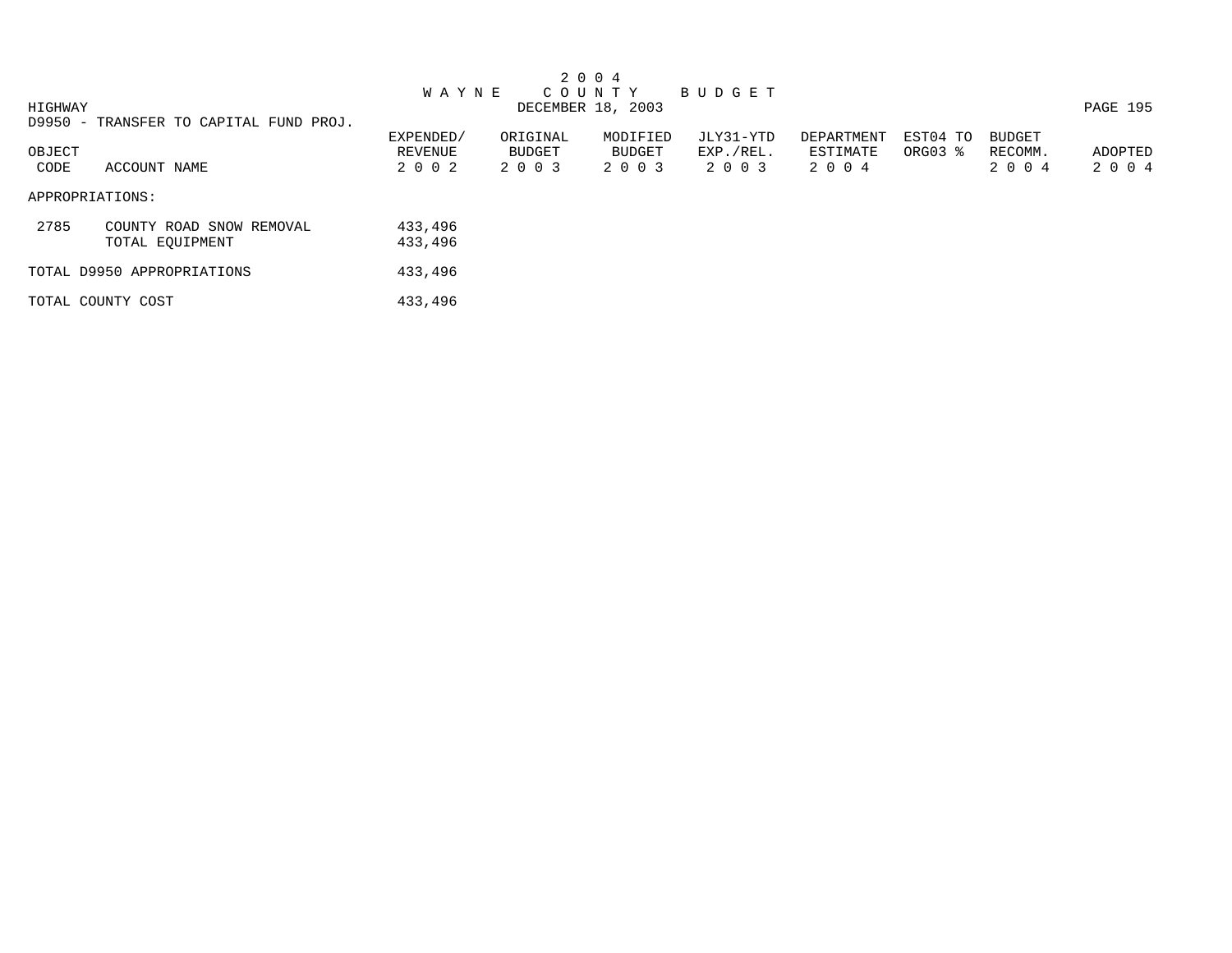|           |                             |              |               | 2 0 0 4           |           |                           |          |               |            |
|-----------|-----------------------------|--------------|---------------|-------------------|-----------|---------------------------|----------|---------------|------------|
|           |                             | <b>WAYNE</b> |               | COUNTY            | BUDGET    |                           |          |               |            |
| HIGHWAY   |                             |              |               | DECEMBER 18, 2003 |           |                           |          |               | PAGE 196   |
|           | D9999 - OTHER               |              |               |                   |           |                           |          |               |            |
|           |                             | EXPENDED/    | ORIGINAL      | MODIFIED          | JLY31-YTD | <b>DEPARTMENT</b>         | EST04 TO | <b>BUDGET</b> |            |
| OBJECT    |                             | REVENUE      | <b>BUDGET</b> | <b>BUDGET</b>     | EXP./REL. | ESTIMATE                  | ORG03 %  | RECOMM.       | ADOPTED    |
| CODE      | ACCOUNT NAME                | 2 0 0 2      | 2 0 0 3       | 2 0 0 3           | 2 0 0 3   | 2 0 0 4                   |          | 2 0 0 4       | 2 0 0 4    |
| REVENUES: |                             |              |               |                   |           |                           |          |               |            |
| 2401      | INTEREST EARNINGS           | 10,406       |               |                   | 700       |                           |          |               |            |
| 2655      | MINOR SALES                 | 901          | 1,000         | 1,000             | 955       | 1,000                     | 100.0    | 1,000         | 1,000      |
| 2680      | INSURANCE RECOVERIES        | 14,162       | 5,000         | 5,000             | 3,607     | 5,000                     | 100.0    | 5,000         | 5,000      |
| 2770      | MISC. REVENUES              | 1,046        | 2,000         | 2,000             | 232       | 2,000                     | 100.0    | 2,000         | 2,000      |
| 3501      | CONSOLIDATED HIGHWAY AID    | 1,363,923    | 1,353,700     | 1,353,700         | 278,216   | 1,742,700                 | 128.7    | 1,742,700     | 1,742,700  |
| 3511      | MARCHISELLI FUNDS - STATE   | 221,107      | 52,500        | 52,500            | 21,344    | 52,500                    | 100.0    | 52,500        | 52,500     |
| 4511      | MARCHISELLI FUNDS - FEDERAL | 761,181      | 280,000       | 444,274           | 26,164    | 444,274                   | 158.7    | 444,274       | 444,274    |
| 5031      | INTER FUND TRANSFER         | 3,958,153    | 4,943,021     | 5,038,396         | 3,477,827 | 4,800,166                 | 97.1     | 4,591,290     | 4,591,290  |
|           | TOTAL D9999 REVENUES        | 6,330,879    | 6,637,221     | 6,896,870         | 3,809,045 | 7,047,640                 | 106.2    | 6,838,764     | 6,838,764  |
|           | TOTAL COUNTY COST           | $6,330,879-$ | 6,637,221-    | 6,896,870-        |           | $3,809,045 - 7,047,640 -$ | 106.2    | 6,838,764-    | 6,838,764- |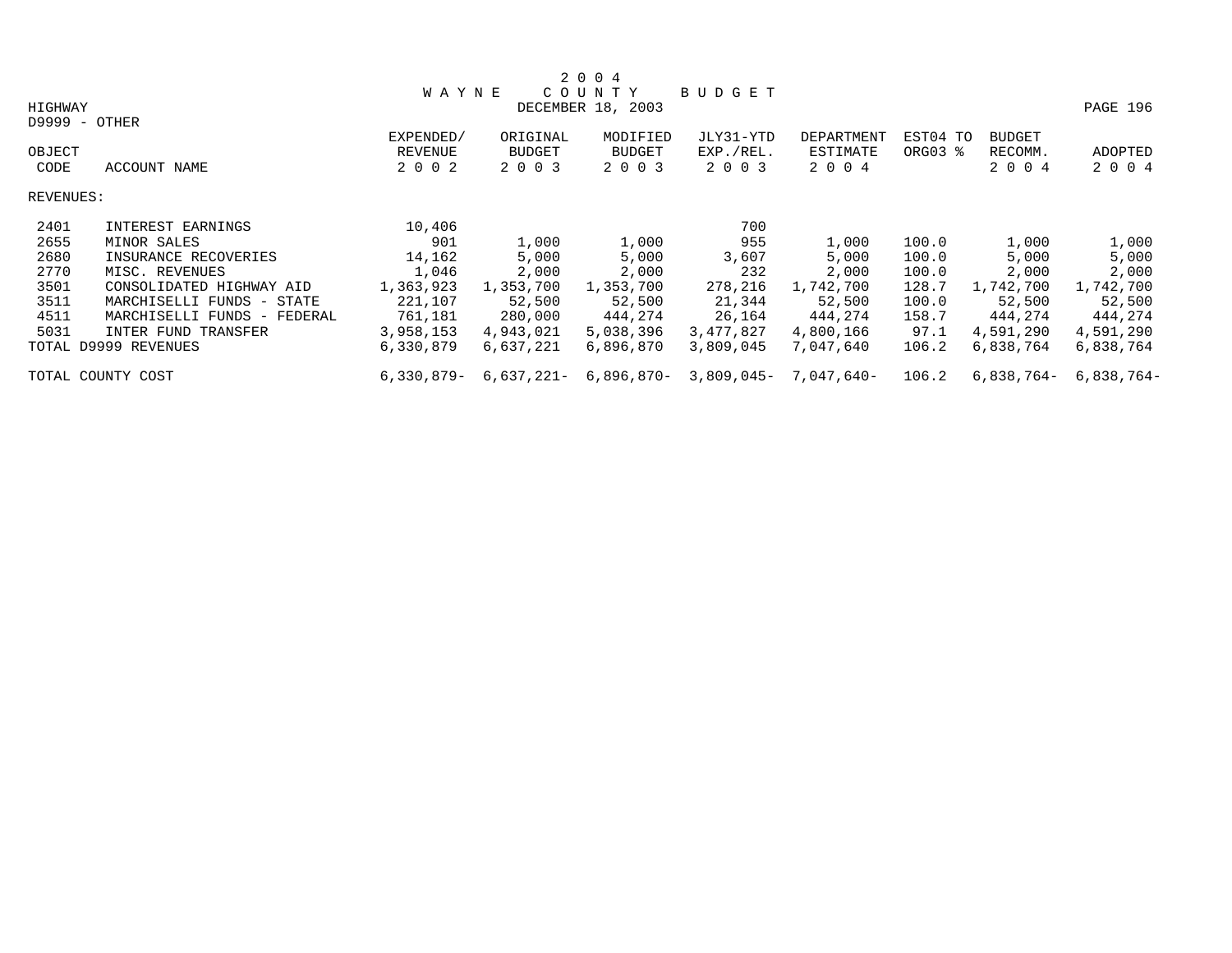|                 |                                                                                                                                                      |              |               | 2 0 0 4           |           |                            |         |           |           |
|-----------------|------------------------------------------------------------------------------------------------------------------------------------------------------|--------------|---------------|-------------------|-----------|----------------------------|---------|-----------|-----------|
|                 |                                                                                                                                                      | <b>WAYNE</b> |               | COUNTY            | BUDGET    |                            |         |           |           |
| HIGHWAY         |                                                                                                                                                      |              |               | DECEMBER 18, 2003 |           |                            |         |           | PAGE 197  |
|                 | DM5130 - ROAD MACHINERY                                                                                                                              |              |               |                   |           |                            |         |           |           |
|                 |                                                                                                                                                      | EXPENDED/    | ORIGINAL      | MODIFIED          | JLY31-YTD | DEPARTMENT EST04 TO BUDGET |         |           |           |
| OBJECT          |                                                                                                                                                      | REVENUE      | <b>BUDGET</b> | <b>BUDGET</b>     | EXP./REL. | ESTIMATE                   | ORG03 % | RECOMM.   | ADOPTED   |
| CODE            | ACCOUNT NAME                                                                                                                                         | 2 0 0 2      | 2 0 0 3       | 2 0 0 3           | 2 0 0 3   | 2 0 0 4                    |         | 2004      | 2 0 0 4   |
| APPROPRIATIONS: |                                                                                                                                                      |              |               |                   |           |                            |         |           |           |
| 1298            | AUTOMOTIVE MECH (3)                                                                                                                                  | 90,814       | 106,030       | 106,030           | 52,995    | 106,673                    | 100.6   | 106,673   | 106,673   |
| 1318            | AUTO MECH FOREMAN (1)                                                                                                                                | 38,077       | 39,381        | 39,381            | 21,343    | 39,676                     | 100.7   | 39,676    | 39,676    |
| 1543            | AUTO BODY TECH (2)                                                                                                                                   | 63,585       | 68,020        | 68,020            | 35,566    | 68,523                     | 100.7   | 68,523    | 68,523    |
| 1904            | OVERTIME                                                                                                                                             | 12,798       | 15,000        | 15,000            | 9,399     | 15,000                     | 100.0   | 13,500    | 13,500    |
|                 | TOTAL PERSONAL SERVICES                                                                                                                              | 205, 274     | 228,431       | 228,431           | 119,303   | 229,872                    | 100.6   | 228,372   | 228,372   |
|                 |                                                                                                                                                      |              |               |                   |           |                            |         |           |           |
| 2400            | HIGHWAY & STREET EQUIPMENT                                                                                                                           | 236,568      | 146,000       | 146,000           | 91,921    | 685,000                    | 469.2   | 262,500   | 262,500   |
|                 | TOTAL EQUIPMENT                                                                                                                                      | 236,568      | 146,000       | 146,000           | 91,921    | 685,000                    | 469.2   | 262,500   | 262,500   |
| 4100            | SUPPLIES & MATERIALS                                                                                                                                 | 37,999       | 40,000        | 40,000            | 28,001    | 40,000                     | 100.0   | 40,000    | 40,000    |
| 4121            | DIESEL FUEL                                                                                                                                          | 160,800      | 165,000       | 165,000           | 115,640   | 165,000                    | 100.0   | 165,000   | 165,000   |
| 4128            |                                                                                                                                                      | 130,200      | 135,000       | 135,000           | 86,838    | 135,000                    | 100.0   | 135,000   | 135,000   |
| 4140            |                                                                                                                                                      | 793          | 500           | 500               | 288       | 500                        | 100.0   | 500       | 500       |
| 4167            |                                                                                                                                                      | 6,500        | 6,500         | 6,500             | 5,383     | 6,500                      | 100.0   | 6,500     | 6,500     |
| 4180            |                                                                                                                                                      | 30,000       | 30,000        | 30,000            | 8,764     | 30,000                     | 100.0   | 30,000    | 30,000    |
| 4187            |                                                                                                                                                      | 4,500        | 4,500         | 4,500             | 3,009     | 4,500                      | 100.0   | 4,500     | 4,500     |
| 4210            |                                                                                                                                                      | 20,289       | 22,000        | 22,000            | 16,579    | 22,000                     | 100.0   | 22,000    | 22,000    |
| 4220            | DIESEL FUEL<br>CASOLINE, OIL, LUBE<br>KEROSENE<br>PROPANE GAS<br>TIRES<br>UNIFORMS<br>GAS<br>LIGHT & POWER<br>TELEPHONE<br>WATER<br>REFUSE<br>RETUSE | 22,515       | 27,000        | 27,000            | 16,771    | 27,000                     | 100.0   | 27,000    | 27,000    |
| 4230            |                                                                                                                                                      | 4,700        | 5,000         | 5,000             | 3,366     | 5,000                      | 100.0   | 5,000     | 5,000     |
| 4240            |                                                                                                                                                      | 2,743        | 4,650         | 4,650             | 1,833     | 4,650                      | 100.0   | 4,650     | 4,650     |
| 4250            |                                                                                                                                                      | 1,800        | 1,800         | 1,800             | 1,148     | 1,800                      | 100.0   | 1,800     | 1,800     |
| 4300            | INSURANCE                                                                                                                                            | 658          | 843           | 843               |           | 1,012                      | 120.0   | 1,012     | 1,012     |
| 4400            | CONTRACTED SERVICES                                                                                                                                  | 1,959        | 1,960         | 1,960             | 734       | 1,960                      | 100.0   | 1,960     | 1,960     |
| 4407            | BUILDING MAINTENACE & REPAIR                                                                                                                         | 15,000       | 15,000        | 15,000            | 12,606    | 13,000                     | 86.7    | 13,000    | 13,000    |
| 4424            | EQUIPMENT - MAINT CONTRACT                                                                                                                           | 1,850        | 1,850         | 1,850             | 1,786     | 3,865                      | 208.9   | 3,865     | 3,865     |
| 4425            | EOUIPMENT - MAINT / REPAIRS                                                                                                                          | 115,998      | 115,000       | 115,000           | 56,992    | 130,000                    | 113.0   | 120,000   | 120,000   |
| 4600            | MISC                                                                                                                                                 | 998          | 1,000         | 1,000             | 554       | 1,000                      | 100.0   | 843       | 843       |
| 4783            | HAZARD MATERIALS                                                                                                                                     |              |               |                   |           | 2,000                      |         | 2,000     | 2,000     |
|                 | TOTAL CONTRACTUAL EXPENSES                                                                                                                           | 559,302      | 577,603       | 577,603           | 360,292   | 594,787                    | 103.0   | 584,630   | 584,630   |
| 8100            | PAYMENTS TO RETIREMENT SYS                                                                                                                           | 3,459        | 9,138         | 9,138             |           | 25,286                     | 276.7   | 25,443    | 25,443    |
| 8200            | PAYMENTS TO STATE SOC SEC                                                                                                                            | 15,883       | 17,475        | 17,475            | 9,781     | 17,586                     | 100.6   | 17,472    | 17,472    |
| 8400            | HOSPITALIZATION EXP.                                                                                                                                 | 28,341       | 29,500        | 29,500            | 17,123    | 31,386                     | 106.4   | 31,386    | 31,386    |
| 8600            | DISABILITY                                                                                                                                           | 612          | 792           | 792               | 435       | 864                        | 109.1   | 864       | 864       |
| 8901            | EMPLOYEE ASSISTANCE PROGRAM                                                                                                                          | 81           | 83            | 83                | 82        | 87                         | 104.8   | 87        | 87        |
|                 | TOTAL EMPLOYEE BENEFITS                                                                                                                              | 48,376       | 56,988        | 56,988            | 27,421    | 75,209                     | 132.0   | 75,252    | 75,252    |
|                 | TOTAL DM5130 APPROPRIATIONS                                                                                                                          | 1,049,520    | 1,009,022     | 1,009,022         | 598,937   | 1,584,868                  | 157.1   | 1,150,754 | 1,150,754 |
| REVENUES:       |                                                                                                                                                      |              |               |                   |           |                            |         |           |           |
| 2305            | MATERIALS REIMBURSEMENTS                                                                                                                             | 196,119      | 165,000       | 165,000           | 144,593   | 165,000                    | 100.0   | 195,000   | 195,000   |
| 2307            | LABOR REIMBURSEMENTS                                                                                                                                 | 691          | 100           | 100               | 205       | 100                        | 100.0   | 100       | 100       |
|                 | TOTAL DM5130 REVENUES                                                                                                                                | 196,810      | 165,100       | 165,100           | 144,798   | 165,100                    | 100.0   | 195,100   | 195,100   |
|                 |                                                                                                                                                      |              |               |                   |           |                            |         |           |           |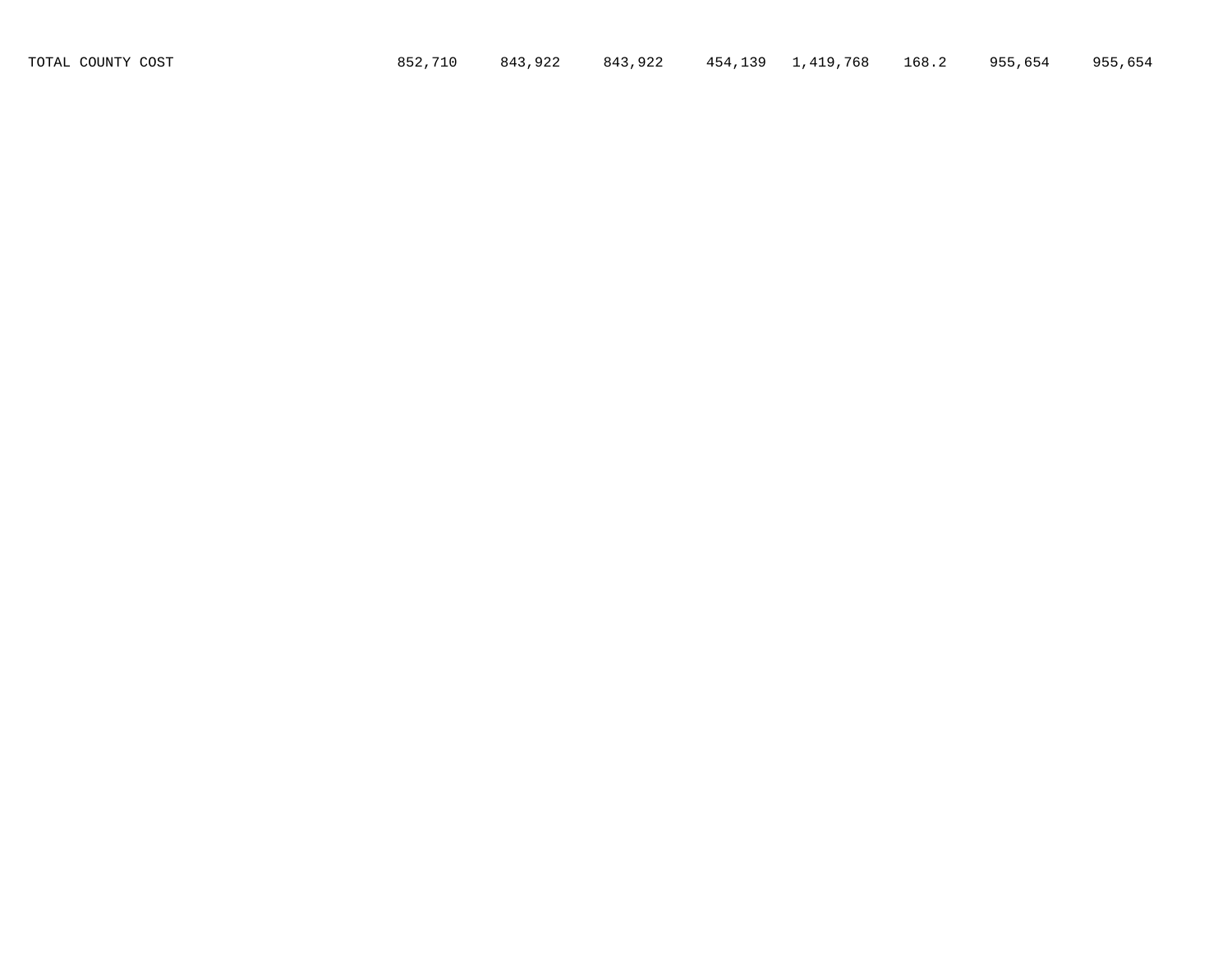|         |                                |              |          | 2 0 0 4           |             |            |          |               |          |
|---------|--------------------------------|--------------|----------|-------------------|-------------|------------|----------|---------------|----------|
|         |                                | <b>WAYNE</b> |          | C O U N T Y       | B U D G E T |            |          |               |          |
| HIGHWAY |                                |              |          | DECEMBER 18, 2003 |             |            |          |               | PAGE 198 |
|         | DM9040 - WORKMANS COMPENSATION |              |          |                   |             |            |          |               |          |
|         |                                | EXPENDED/    | ORIGINAL | MODIFIED          | JLY31-YTD   | DEPARTMENT | EST04 TO | <b>BUDGET</b> |          |
| OBJECT  |                                | REVENUE      | BUDGET   | BUDGET            | EXP./REL.   | ESTIMATE   | ORG03 %  | RECOMM.       | ADOPTED  |
| CODE    | ACCOUNT NAME                   | 2 0 0 2      | 2 0 0 3  | 2 0 0 3           | 2 0 0 3     | 2 0 0 4    |          | 2 0 0 4       | 2 0 0 4  |
|         | APPROPRIATIONS:                |              |          |                   |             |            |          |               |          |
| 8300    | WORKMENS COMP                  | 1,257        |          |                   |             |            |          |               |          |
|         | TOTAL EMPLOYEE BENEFITS        | 1,257        |          |                   |             |            |          |               |          |
|         | TOTAL DM9040 APPROPRIATIONS    | 1,257        |          |                   |             |            |          |               |          |
|         | TOTAL COUNTY COST              | 1,257        |          |                   |             |            |          |               |          |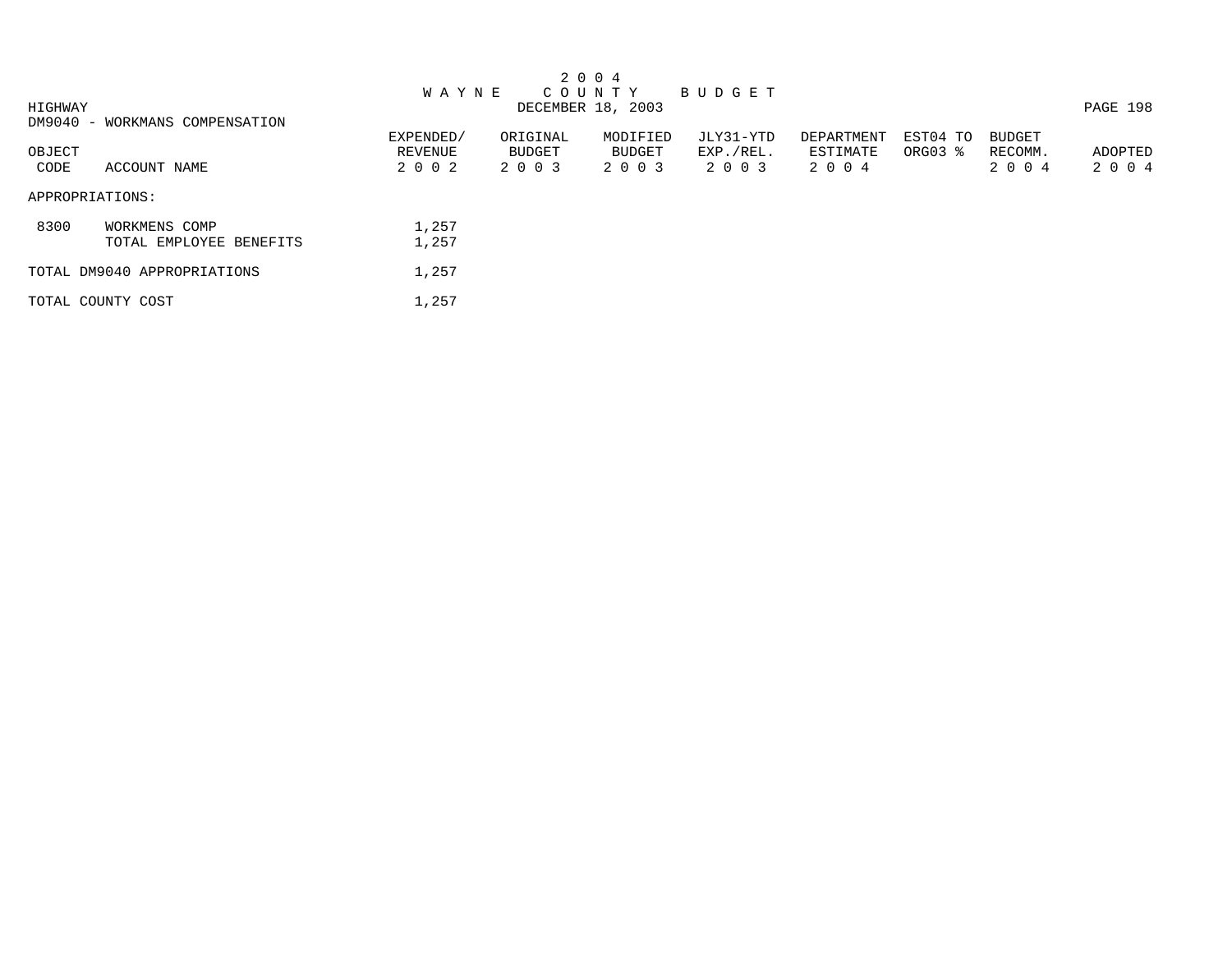|                 |                                       |              |          | 2 0 0 4           |           |            |          |               |          |
|-----------------|---------------------------------------|--------------|----------|-------------------|-----------|------------|----------|---------------|----------|
|                 |                                       | <b>WAYNE</b> |          | COUNTY            | BUDGET    |            |          |               |          |
| HIGHWAY         |                                       |              |          | DECEMBER 18, 2003 |           |            |          |               | PAGE 199 |
|                 | DM9060 - HOSPITAL & MEDICAL INSURANCE |              |          |                   |           |            |          |               |          |
|                 |                                       | EXPENDED/    | ORIGINAL | MODIFIED          | JLY31-YTD | DEPARTMENT | EST04 TO | <b>BUDGET</b> |          |
| OBJECT          |                                       | REVENUE      | BUDGET   | BUDGET            | EXP./REL. | ESTIMATE   | ORG03 %  | RECOMM.       | ADOPTED  |
| CODE            | ACCOUNT NAME                          | 2 0 0 2      | 2 0 0 3  | 2 0 0 3           | 2 0 0 3   | 2 0 0 4    |          | 2 0 0 4       | 2 0 0 4  |
| APPROPRIATIONS: |                                       |              |          |                   |           |            |          |               |          |
| 8400            | HOSPITALIZATION EXP.                  | 11,565       | 14,365   | 14,365            | 7,758     | 15,970     | 111.2    | 15,970        | 15,970   |
|                 | TOTAL EMPLOYEE BENEFITS               | 11,565       | 14,365   | 14,365            | 7,758     | 15,970     | 111.2    | 15,970        | 15,970   |
|                 | TOTAL DM9060 APPROPRIATIONS           | 11,565       | 14,365   | 14,365            | 7,758     | 15,970     | 111.2    | 15,970        | 15,970   |
|                 | TOTAL COUNTY COST                     | 11,565       | 14,365   | 14,365            | 7,758     | 15,970     | 111.2    | 15,970        | 15,970   |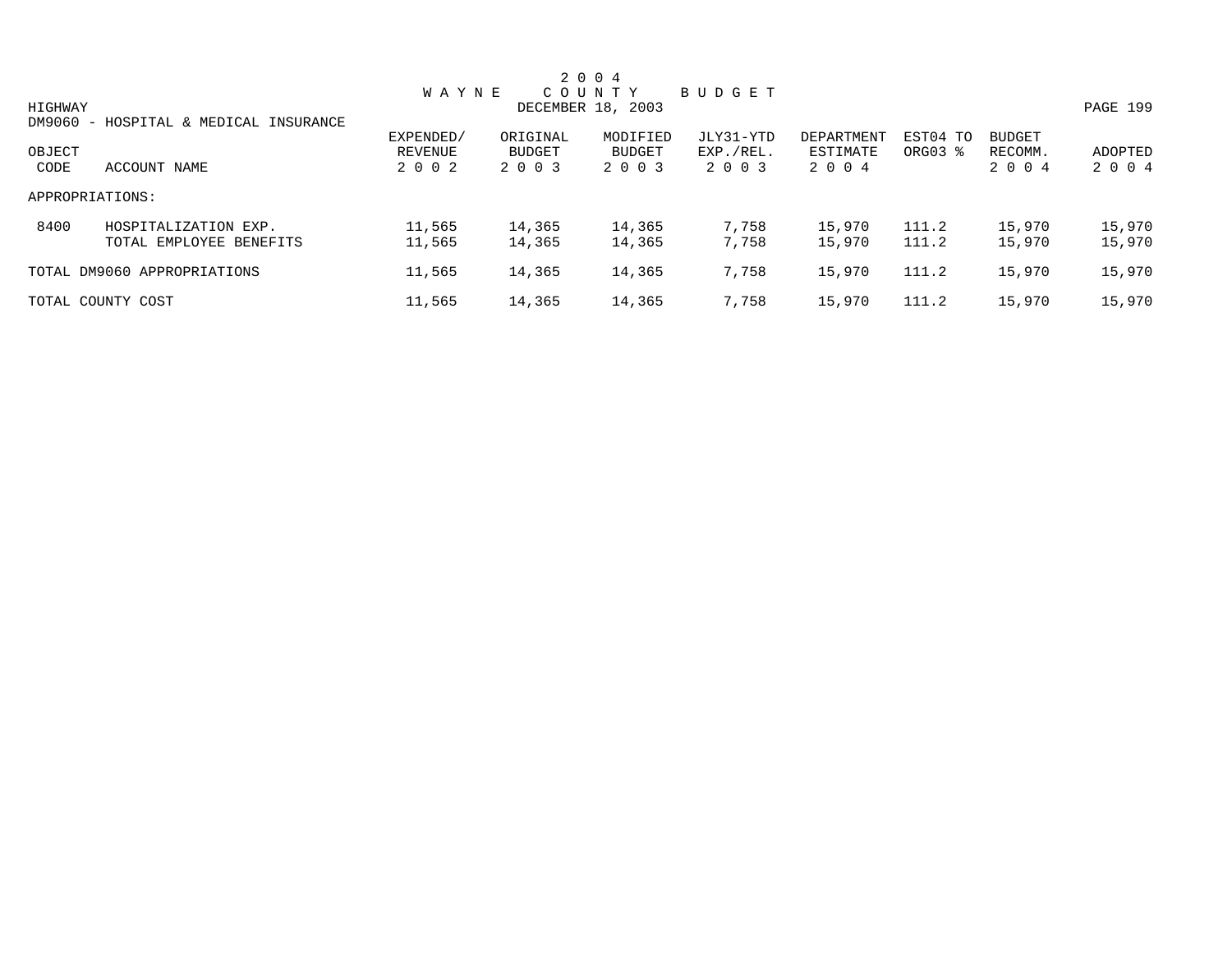|         |                             |              |          | 2 0 0 4           |           |            |          |               |          |
|---------|-----------------------------|--------------|----------|-------------------|-----------|------------|----------|---------------|----------|
|         |                             | <b>WAYNE</b> |          | COUNTY            | BUDGET    |            |          |               |          |
| HIGHWAY |                             |              |          | DECEMBER 18, 2003 |           |            |          |               | PAGE 200 |
|         | DM9080 - VACATION           |              |          |                   |           |            |          |               |          |
|         |                             | EXPENDED/    | ORIGINAL | MODIFIED          | JLY31-YTD | DEPARTMENT | EST04 TO | <b>BUDGET</b> |          |
| OBJECT  |                             | REVENUE      | BUDGET   | BUDGET            | EXP./REL. | ESTIMATE   | ORG03 %  | RECOMM.       | ADOPTED  |
| CODE    | ACCOUNT NAME                | 2 0 0 2      | 2 0 0 3  | 2 0 0 3           | 2 0 0 3   | 2004       |          | 2 0 0 4       | 2 0 0 4  |
|         | APPROPRIATIONS:             |              |          |                   |           |            |          |               |          |
| 8800    | VACATION                    | 1,100        |          |                   |           |            |          |               |          |
|         | TOTAL EMPLOYEE BENEFITS     | 1,100        |          |                   |           |            |          |               |          |
|         | TOTAL DM9080 APPROPRIATIONS | 1,100        |          |                   |           |            |          |               |          |
|         | TOTAL COUNTY COST           | 1,100        |          |                   |           |            |          |               |          |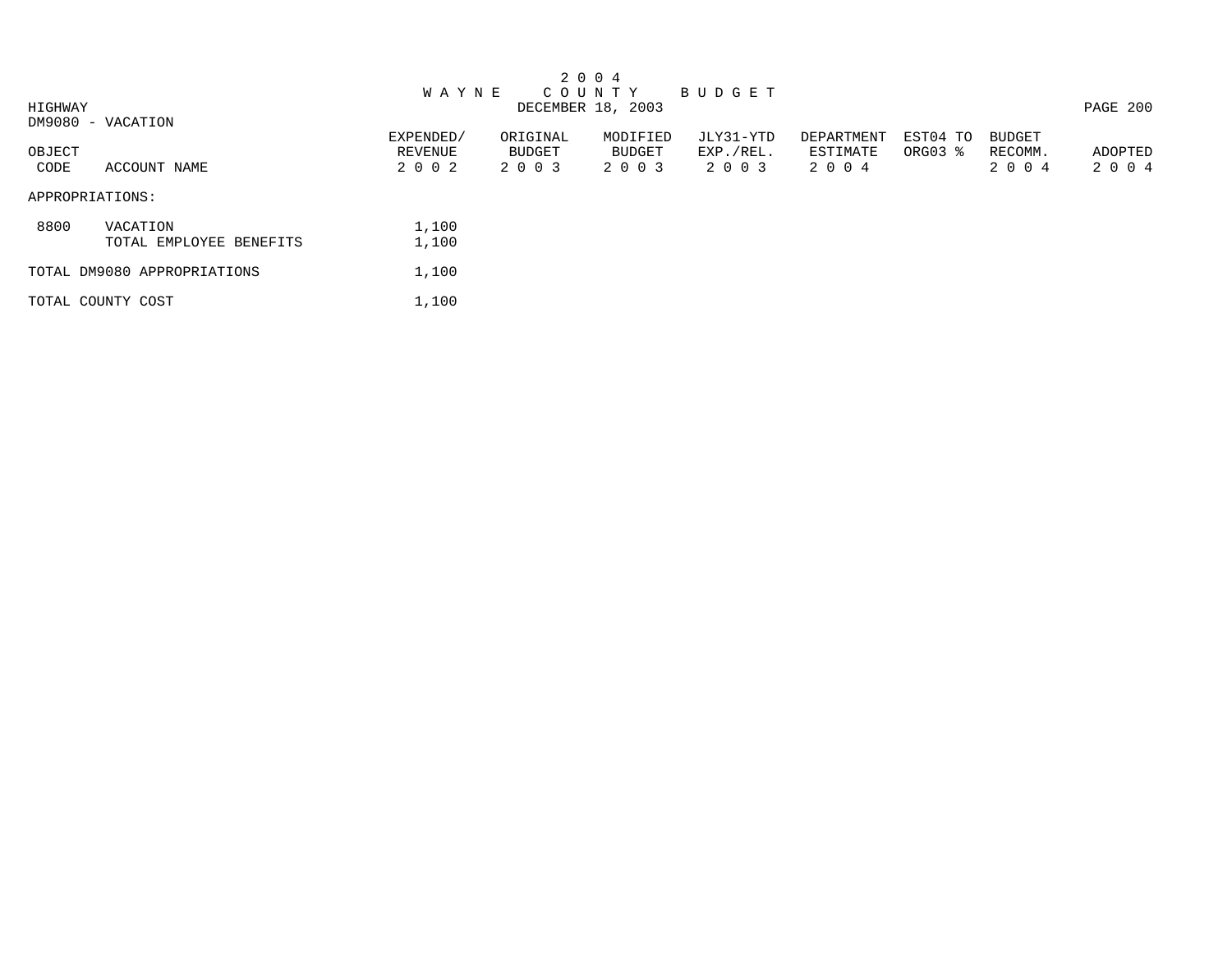|         |                                       |              | 2004              |               |           |            |                 |         |          |
|---------|---------------------------------------|--------------|-------------------|---------------|-----------|------------|-----------------|---------|----------|
|         |                                       | <b>WAYNE</b> |                   | C O U N T Y   | BUDGET    |            |                 |         |          |
| HIGHWAY |                                       |              | DECEMBER 18, 2003 |               |           |            |                 |         | PAGE 201 |
|         | DM9950 - TRANSFER TO CAPITAL PROJECTS |              |                   |               |           |            |                 |         |          |
|         |                                       | EXPENDED/    | ORIGINAL          | MODIFIED      | JLY31-YTD | DEPARTMENT | EST04 TO BUDGET |         |          |
| OBJECT  |                                       | REVENUE      | BUDGET            | <b>BUDGET</b> | EXP./REL. | ESTIMATE   | ORG03 %         | RECOMM. | ADOPTED  |
| CODE    | ACCOUNT NAME                          | 2002         | 2 0 0 3           | 2 0 0 3       | 2 0 0 3   | 2004       |                 | 2004    | 2004     |

APPROPRIATIONS:

2785 COUNTY ROAD SNOW REMOVAL

 2790 HIGHWAY EXPANSION TOTAL EQUIPMENT

TOTAL DM9950 APPROPRIATIONS

TOTAL COUNTY COST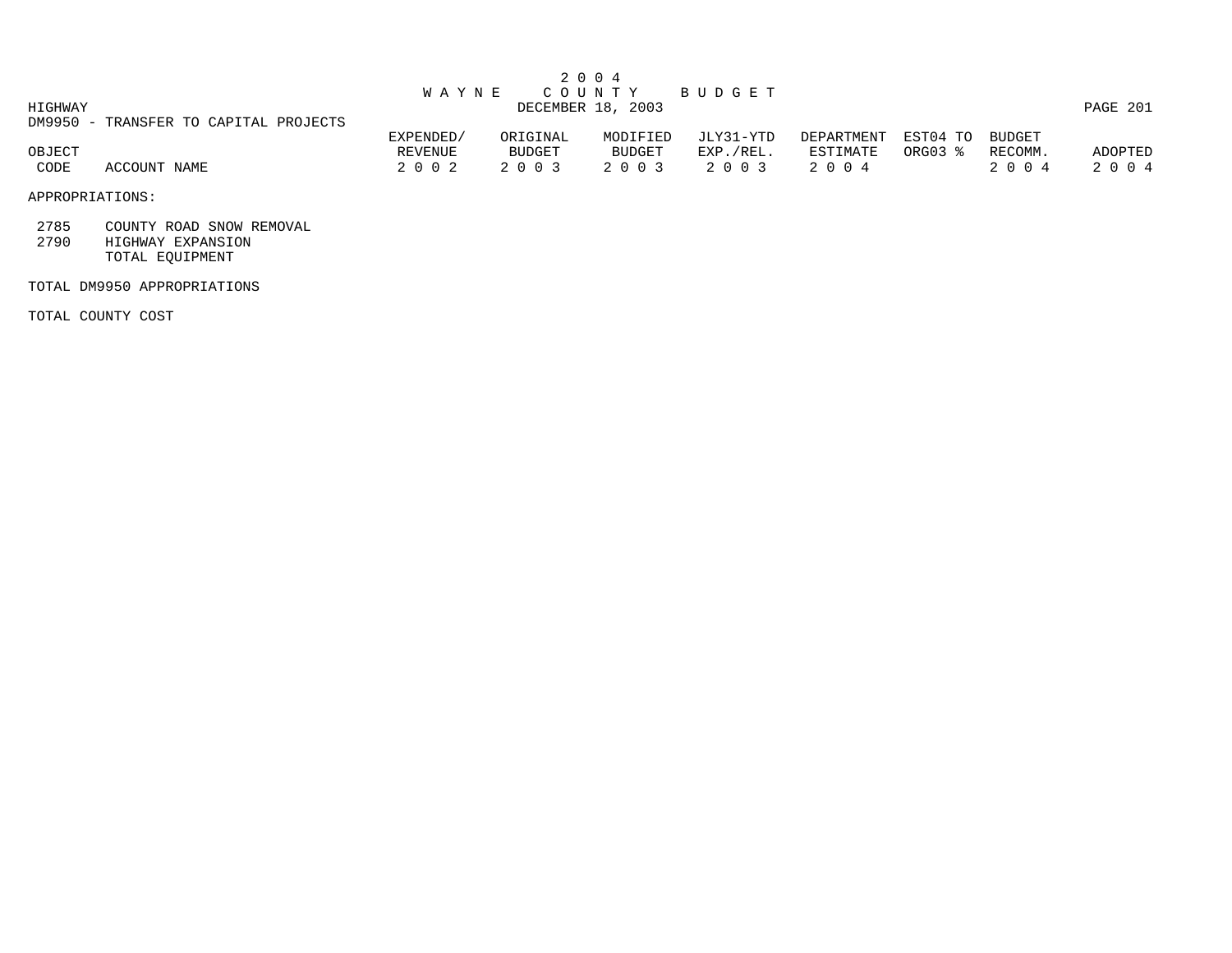|           |                                |                |               | 2 0 0 4           |               |            |          |               |            |
|-----------|--------------------------------|----------------|---------------|-------------------|---------------|------------|----------|---------------|------------|
|           |                                | <b>WAYNE</b>   |               | COUNTY            | <b>BUDGET</b> |            |          |               |            |
| HIGHWAY   |                                |                |               | DECEMBER 18, 2003 |               |            |          |               | PAGE 202   |
|           | $DM9999 - OTHER$               |                |               |                   |               |            |          |               |            |
|           |                                | EXPENDED/      | ORIGINAL      | MODIFIED          | JLY31-YTD     | DEPARTMENT | EST04 TO | <b>BUDGET</b> |            |
| OBJECT    |                                | <b>REVENUE</b> | <b>BUDGET</b> | <b>BUDGET</b>     | EXP./REL.     | ESTIMATE   | ORG03 %  | RECOMM.       | ADOPTED    |
| CODE      | ACCOUNT NAME                   | 2 0 0 2        | 2 0 0 3       | 2 0 0 3           | 2 0 0 3       | 2 0 0 4    |          | 2 0 0 4       | 2 0 0 4    |
| REVENUES: |                                |                |               |                   |               |            |          |               |            |
| 2401      | INTEREST EARNINGS              | 21,728         | 21,900        | 21,900            | 8,320         |            |          |               |            |
| 2402      | INTEREST ON RESERVE            |                |               |                   |               |            |          |               |            |
| 2665      | SALE OF SURPLUS EQUIPMENT      | 63,306         |               |                   |               |            |          |               |            |
| 2701      | PRIOR YEARS                    | 25             |               |                   |               |            |          |               |            |
| 2822      | CO ROAD FUND- MACHINERY RENTAL | 569,450        | 555,000       | 555,000           | 390,510       | 555,000    | 100.0    | 555,000       | 555,000    |
| 5031      | INTERFUND TRANSFERS            | 309,296        | 135,387       | 135,387           | 833           | 880,738    | 650.5    | 416,624       | 416,624    |
|           | TOTAL DM9999 REVENUES          | 963,805        | 712,287       | 712,287           | 399,663       | 1,435,738  | 201.6    | 971,624       | 971,624    |
|           | TOTAL COUNTY COST              | $963,805 -$    | 712,287-      | 712,287-          | 399,663-      | 1,435,738- | 201.6    | 971,624-      | $971,624-$ |
|           | TOTAL HIGHWAY                  | 8,533,230      | 7,829,418     | 9,745,436         | 5,142,382     | 8,812,441  | 112.6    | 8,164,951     | 8,164,951  |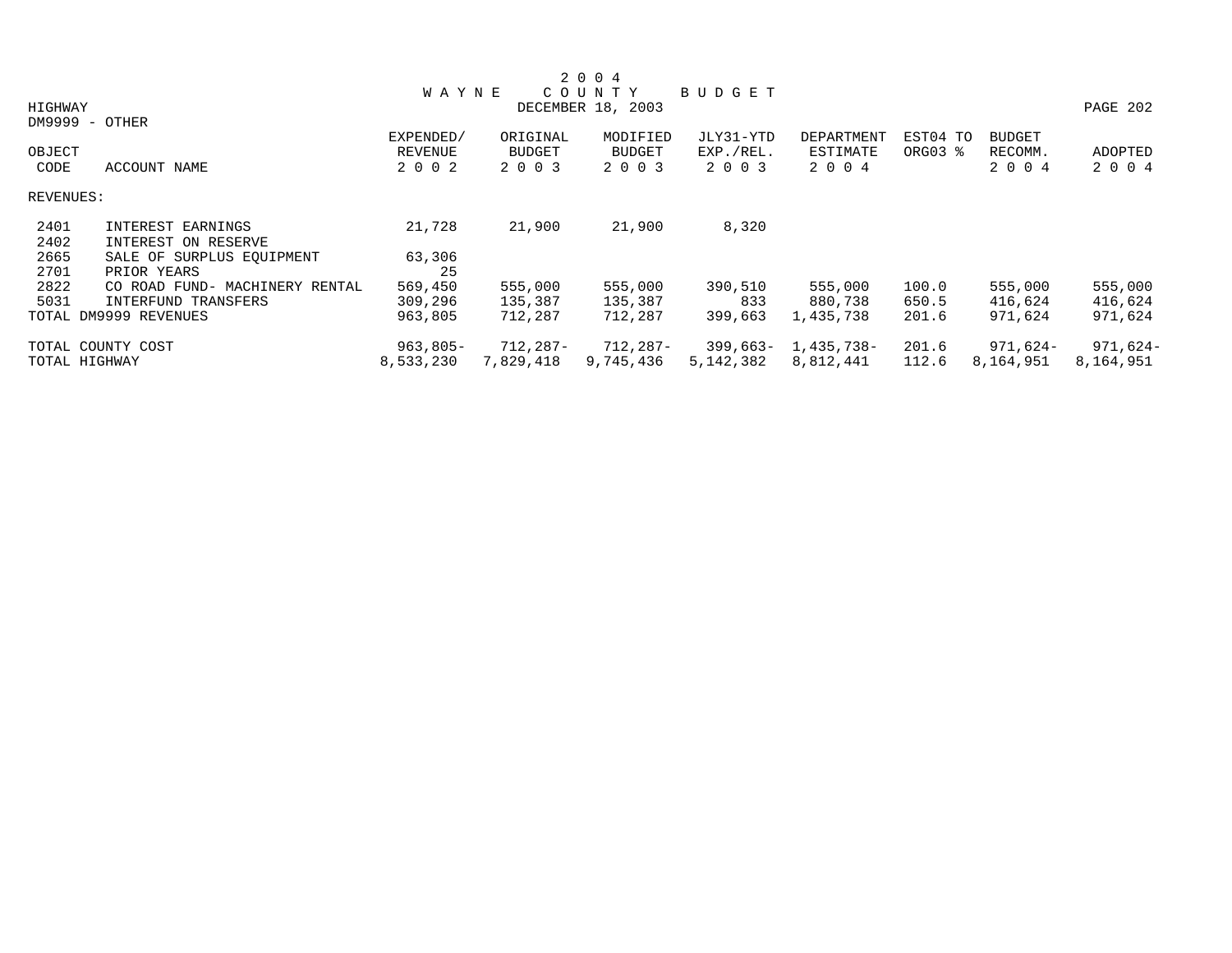|                   |                                  |                                    |           | 2 0 0 4                                                           |           |            |          |                                     |           |
|-------------------|----------------------------------|------------------------------------|-----------|-------------------------------------------------------------------|-----------|------------|----------|-------------------------------------|-----------|
|                   |                                  | <b>WAYNE</b>                       |           | COUNTY                                                            | BUDGET    |            |          |                                     |           |
| <b>ENTERPRISE</b> |                                  |                                    |           | DECEMBER 18, 2003                                                 |           |            |          |                                     | PAGE 203  |
|                   | E3020 - SKILLED NURSING FACILITY |                                    |           |                                                                   |           |            |          |                                     |           |
|                   |                                  | EXPENDED/                          | ORIGINAL  | MODIFIED                                                          | JLY31-YTD | DEPARTMENT | EST04 TO | <b>BUDGET</b>                       |           |
| OBJECT            |                                  | REVENUE                            | BUDGET    | BUDGET                                                            | EXP./REL. | ESTIMATE   | ORG03 %  | RECOMM.                             | ADOPTED   |
| CODE              | ACCOUNT NAME                     | 2 0 0 2                            | 2 0 0 3   | 2 0 0 3                                                           | 2 0 0 3   | 2 0 0 4    |          | 2 0 0 4                             | 2 0 0 4   |
| REVENUES:         |                                  |                                    |           |                                                                   |           |            |          |                                     |           |
| 3002              | MEDICAID                         | 7,620,146                          | 6,012,767 | 6,012,767                                                         | 4,988,655 | 6,044,454  | 100.5    | 5,729,733                           | 5,729,733 |
| 3003              | SELF PAY                         | 1,724,185                          | 1,739,225 | 1,897,910                                                         | 965,360   | 2,104,500  | 121.0    | 2,668,140                           | 2,668,140 |
| 3007              | MEDICARE A                       | 255,925                            | 925,000   | 925,000                                                           | 106,360   | 950,000    | 102.7    | 1,000,000                           | 1,000,000 |
| 3008              | MEDICARE B                       | 90,284                             | 300,000   | 300,000                                                           | 19,772    | 300,000    | 100.0    | 300,000                             | 300,000   |
| 3009              | PATIENT SHARE - NAMI             | 1,349,259                          | 1,358,070 | 1,358,070                                                         |           | 1,378,500  | 101.5    | 1,378,500                           | 1,378,500 |
| 3010              | CO-INSURANCE-MEDICAID REVENUE    | 44,625                             |           |                                                                   | 4,800     |            |          |                                     |           |
| 3011              | CP-INSURANCE-PRIVATE PAY REV.    | 159,895                            |           |                                                                   | 68,725    |            |          |                                     |           |
| 3012              | HOSPICE REVENUE                  | 296,725                            |           |                                                                   | 270,480   |            |          |                                     |           |
| 3013              | VA REVENUE                       | 18,190                             |           |                                                                   | 8,740     |            |          |                                     |           |
| 3015              | COMMERICIAL INSURANCE REV.       | 152,244                            |           | 50,000                                                            | 52,865    | 150,000    |          | 185,000                             | 185,000   |
| 3017              | PPS REVENUE                      | 327,018                            |           |                                                                   | 73,944    |            |          |                                     |           |
| 3018              | <b>HCRA GRANTS</b>               |                                    |           |                                                                   |           |            |          |                                     |           |
|                   | TOTAL E3020 REVENUES             | 12,038,496  10,335,062  10,543,747 |           |                                                                   | 6,559,701 | 10,927,454 |          | 105.7 11, 261, 373 11, 261, 373     |           |
|                   | TOTAL COUNTY COST                |                                    |           | $12,038,496 - 10,335,062 - 10,543,747 - 6,559,701 - 10,927,454 -$ |           |            |          | 105.7 11, 261, 373 - 11, 261, 373 - |           |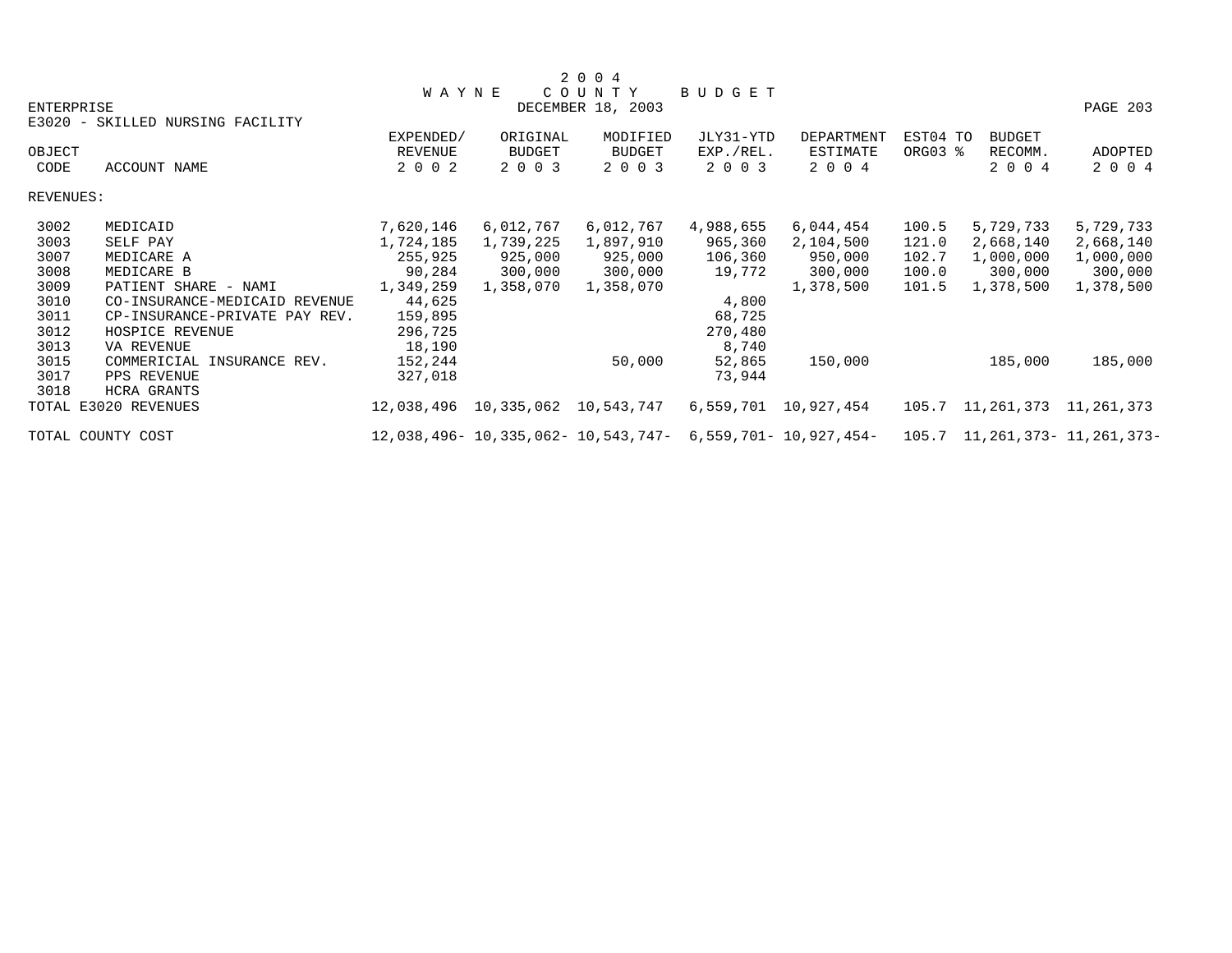|                              |                                                                                                | <b>WAYNE</b>                           |                               | 2 0 0 4<br>COUNTY                    | BUDGET                                         |                                          |                         |                                     |                           |
|------------------------------|------------------------------------------------------------------------------------------------|----------------------------------------|-------------------------------|--------------------------------------|------------------------------------------------|------------------------------------------|-------------------------|-------------------------------------|---------------------------|
| <b>ENTERPRISE</b>            |                                                                                                |                                        |                               | DECEMBER 18, 2003                    |                                                |                                          |                         |                                     | PAGE 204                  |
|                              | E3050 - OTHER REVENUE                                                                          |                                        |                               |                                      |                                                |                                          |                         |                                     |                           |
| OBJECT<br>CODE               | <b>ACCOUNT NAME</b>                                                                            | EXPENDED/<br><b>REVENUE</b><br>2 0 0 2 | ORIGINAL<br>BUDGET<br>2 0 0 3 | MODIFIED<br><b>BUDGET</b><br>2 0 0 3 | JLY31-YTD<br>EXP./REL.<br>2 0 0 3              | DEPARTMENT<br><b>ESTIMATE</b><br>2 0 0 4 | EST04 TO<br>ORG03 %     | <b>BUDGET</b><br>RECOMM.<br>2 0 0 4 | ADOPTED<br>2 0 0 4        |
|                              | APPROPRIATIONS:                                                                                |                                        |                               |                                      |                                                |                                          |                         |                                     |                           |
| 5520<br>5525<br>5526<br>5527 | PRIVATE PAY<br>MEDICAID - PRIOR YEARS<br>MEDICARE A - PRIOR YEARS<br>CO-INSURANCE-MEDICAID C/A | 1,198,575<br>122,391                   |                               |                                      | 292,367                                        |                                          |                         |                                     |                           |
| 5529<br>5530                 | HOSPICE CONTRACTUAL ALLOW.<br>VA CONTRACTUAL ALLOWANCE<br>TOTAL                                | 86,538<br>2,470<br>1,409,974           |                               |                                      | 94,020<br>1,380<br>387,767                     |                                          |                         |                                     |                           |
|                              | TOTAL E3050 APPROPRIATIONS                                                                     | 1,409,974                              |                               |                                      | 387,767                                        |                                          |                         |                                     |                           |
| REVENUES:                    |                                                                                                |                                        |                               |                                      |                                                |                                          |                         |                                     |                           |
| 1898<br>2770                 | CASH REC-ASSESSMENT TAX REV<br>MISC REVENUES                                                   | 394,264                                | 566,000                       | 566,000                              | 217,779<br>13,256                              | 450,000                                  | 79.5                    | 450,000                             | 450,000                   |
| 3018<br>3130<br>4260         | <b>HCRA GRANTS</b><br>MEALS ON WHEELS<br>ACTIVITIES                                            | 83,445<br>35,025                       | 283,000<br>42,500<br>500      | 283,000<br>42,500<br>500             | 44,669<br>15,928                               | 360,215<br>42,500<br>500                 | 127.3<br>100.0<br>100.0 | 360,215<br>42,500<br>500            | 360,215<br>42,500<br>500  |
| 5061<br>5095                 | CAFETERIA<br>VENDING MACHINE COMMISSION NET                                                    | 35,994<br>2,257                        | 36,000<br>6,000               | 36,000<br>6,000                      | 21,361<br>1,201                                | 36,000<br>6,000                          | 100.0<br>100.0          | 37,000<br>6,000                     | 37,000<br>6,000           |
| 5096<br>5155<br>5175         | MISC. INCOME - IGT<br>OFFICE RENT<br>REBATES & REFUNDS FROM VENDORS                            | 1,239,854<br>660                       | 872,000                       | 872,000                              | 298,797<br>330                                 | 711,750                                  | 81.6                    | 768,000                             | 768,000                   |
| 5176<br>5520                 | DONATED COMMODITIES<br>CONTRACTUAL ADJUSTMENT<br>TOTAL E3050 REVENUES                          | 1,709<br>$1,369,155-$<br>424,053       | 1,806,000 1,806,000           |                                      | 1,424,384-<br>811,063- 1,606,965               |                                          | 89.0                    | 1,664,215                           | 1,664,215                 |
|                              | TOTAL COUNTY COST                                                                              | 985,921                                |                               |                                      | $1,806,000 - 1,806,000 - 1,198,830$ 1,606,965- |                                          | 89.0                    |                                     | $1,664,215 - 1,664,215 -$ |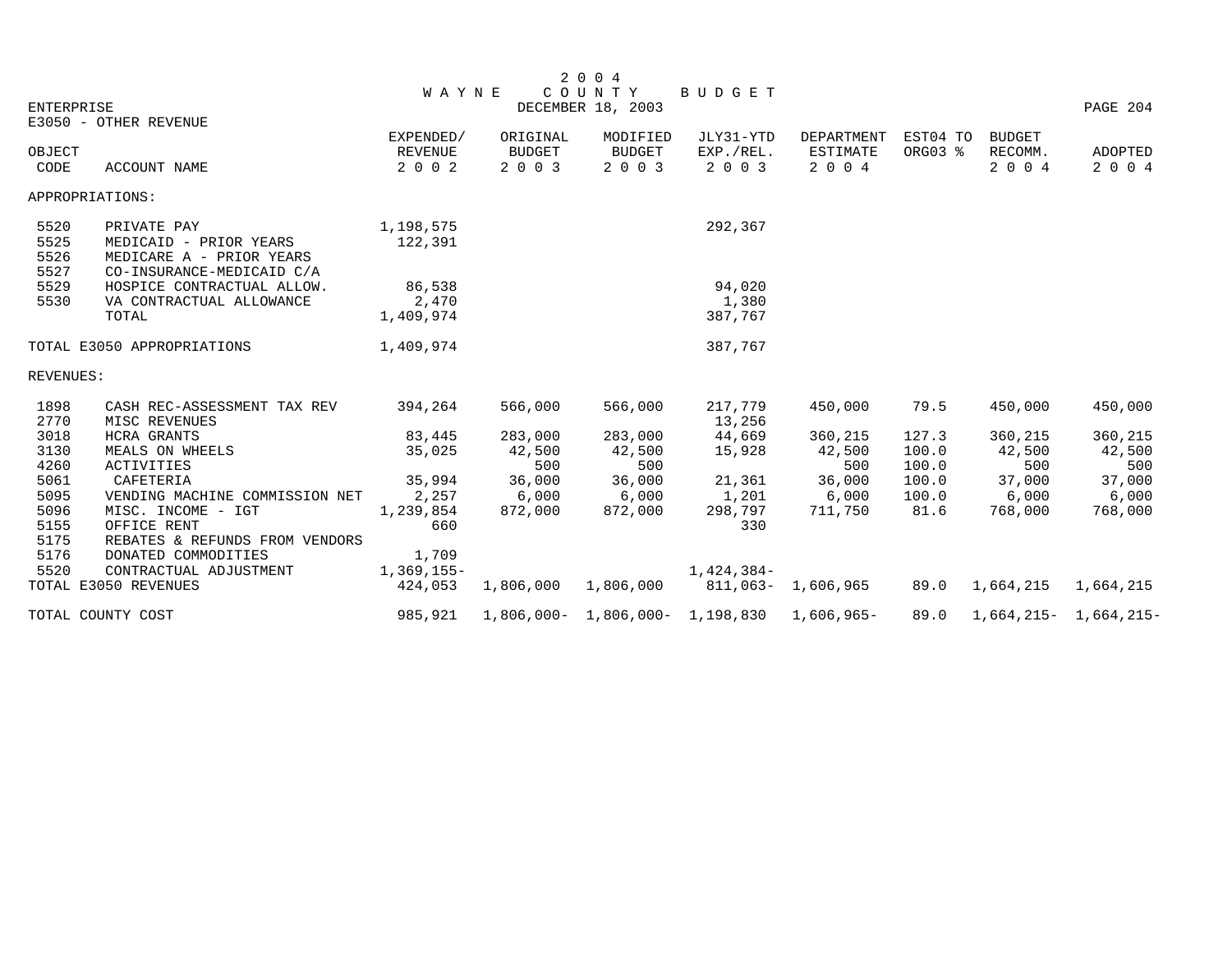| 2 0 0 4                  |              |          |                   |           |            |          |               |          |
|--------------------------|--------------|----------|-------------------|-----------|------------|----------|---------------|----------|
|                          | <b>WAYNE</b> |          | C O U N T Y       | BUDGET    |            |          |               |          |
| ENTERPRISE               |              |          | DECEMBER 18, 2003 |           |            |          |               | PAGE 205 |
| E4270 - PHARMACY REVENUE |              |          |                   |           |            |          |               |          |
|                          | EXPENDED/    | ORIGINAL | MODIFIED          | JLY31-YTD | DEPARTMENT | EST04 TO | <b>BUDGET</b> |          |
| OBJECT                   | REVENUE      | BUDGET   | <b>BUDGET</b>     | EXP./REL. | ESTIMATE   | ORG03 %  | RECOMM.       | ADOPTED  |
| CODE<br>ACCOUNT NAME     | 2 0 0 2      | 2 0 0 3  | 2 0 0 3           | 2 0 0 3   | 2 0 0 4    |          | 2 0 0 4       | 2 0 0 4  |
| REVENUES:                |              |          |                   |           |            |          |               |          |
| 3003<br>SELF PAY         | 46,182       |          |                   |           |            |          |               |          |
| TOTAL E4270 REVENUES     | 46,182       |          |                   |           |            |          |               |          |
| TOTAL COUNTY COST        | 46,182-      |          |                   |           |            |          |               |          |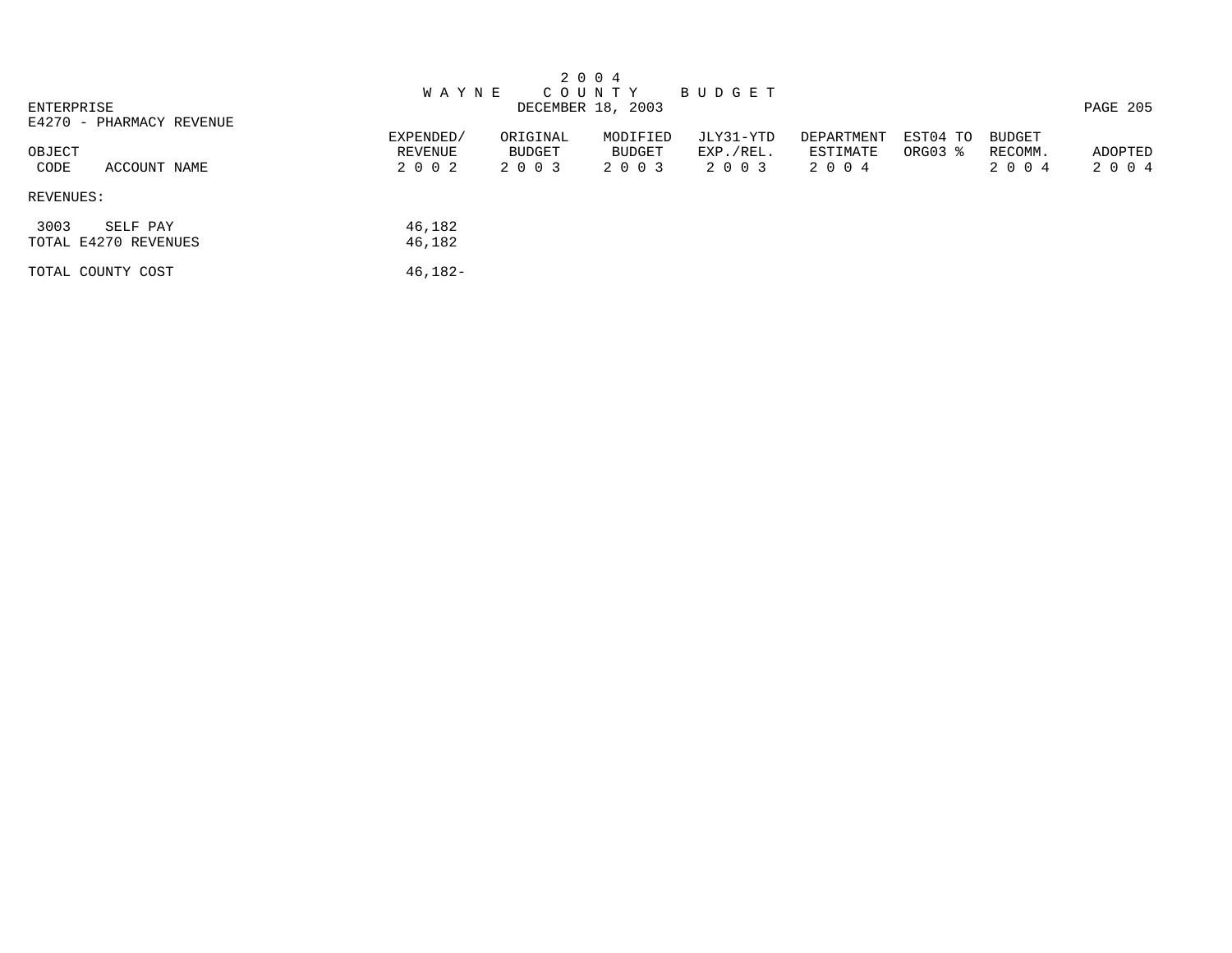|            |                                  |              |               | 2 0 0 4           |           |            |          |               |          |
|------------|----------------------------------|--------------|---------------|-------------------|-----------|------------|----------|---------------|----------|
|            |                                  | <b>WAYNE</b> |               | COUNTY            | BUDGET    |            |          |               |          |
| ENTERPRISE |                                  |              |               | DECEMBER 18, 2003 |           |            |          |               | PAGE 206 |
|            | E4330 - PHYSICAL THERAPY REVENUE |              |               |                   |           |            |          |               |          |
|            |                                  | EXPENDED/    | ORIGINAL      | MODIFIED          | JLY31-YTD | DEPARTMENT | EST04 TO | <b>BUDGET</b> |          |
| OBJECT     |                                  | REVENUE      | <b>BUDGET</b> | BUDGET            | EXP./REL. | ESTIMATE   | ORG03 %  | RECOMM.       | ADOPTED  |
| CODE       | ACCOUNT NAME                     | 2 0 0 2      | 2 0 0 3       | 2 0 0 3           | 2 0 0 3   | 2 0 0 4    |          | 2 0 0 4       | 2004     |
| REVENUES:  |                                  |              |               |                   |           |            |          |               |          |
| 3004       | OTHER INSURANCE                  | 2,450        |               |                   | 163       |            |          |               |          |
| 3008       | MEDICARE B                       | 25,299       |               |                   | 6,447     |            |          |               |          |
|            | TOTAL E4330 REVENUES             | 27,749       |               |                   | 6,610     |            |          |               |          |
|            | TOTAL COUNTY COST                | $27.749-$    |               |                   | $6.610-$  |            |          |               |          |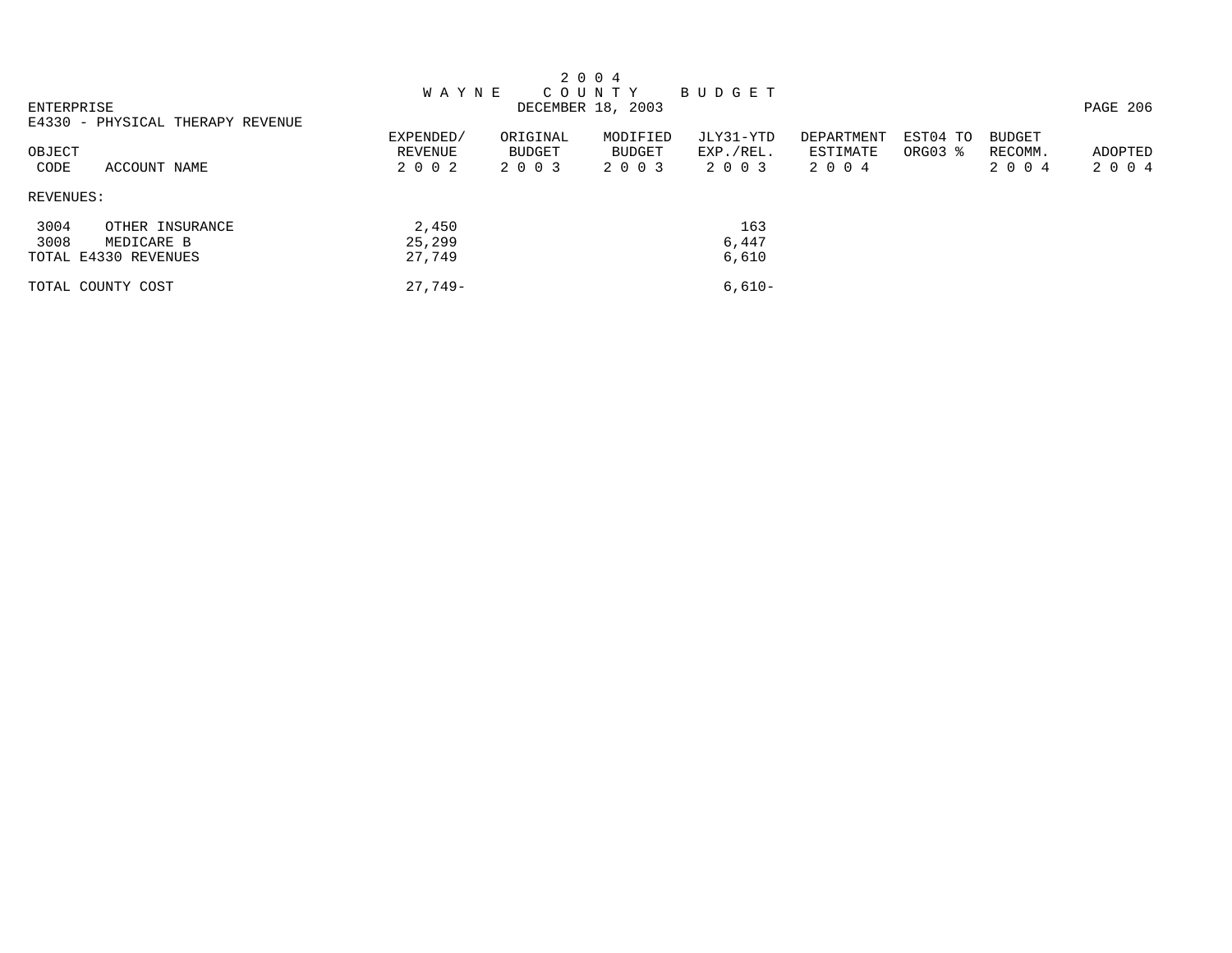|                                     |              |               | 2 0 0 4           |           |             |          |               |            |
|-------------------------------------|--------------|---------------|-------------------|-----------|-------------|----------|---------------|------------|
|                                     | <b>WAYNE</b> |               | COUNTY            | BUDGET    |             |          |               |            |
| ENTERPRISE                          |              |               | DECEMBER 18, 2003 |           |             |          |               | PAGE 207   |
| E4331 - OUTPATIENT PHYSICAL THERAPY |              |               |                   |           |             |          |               |            |
|                                     | EXPENDED/    | ORIGINAL      | MODIFIED          | JLY31-YTD | DEPARTMENT  | EST04 TO | <b>BUDGET</b> |            |
| OBJECT                              | REVENUE      | <b>BUDGET</b> | <b>BUDGET</b>     | EXP./REL. | ESTIMATE    | ORG03 %  | RECOMM.       | ADOPTED    |
| CODE<br>ACCOUNT NAME                | 2 0 0 2      | 2 0 0 3       | 2 0 0 3           | 2 0 0 3   | 2004        |          | 2 0 0 4       | 2 0 0 4    |
| REVENUES:                           |              |               |                   |           |             |          |               |            |
| 3016<br>OUTPATIENT PT REVENUE       | 46,114       | 200,000       | 200,000           | 8,474     | 200,000     | 100.0    | 35,000        | 35,000     |
| TOTAL E4331 REVENUES                | 46,114       | 200,000       | 200,000           | 8,474     | 200,000     | 100.0    | 35,000        | 35,000     |
| TOTAL COUNTY COST                   | $46, 114 -$  | $200.000 -$   | $200,000 -$       | $8,474-$  | $200.000 -$ | 100.0    | $35,000-$     | $35.000 -$ |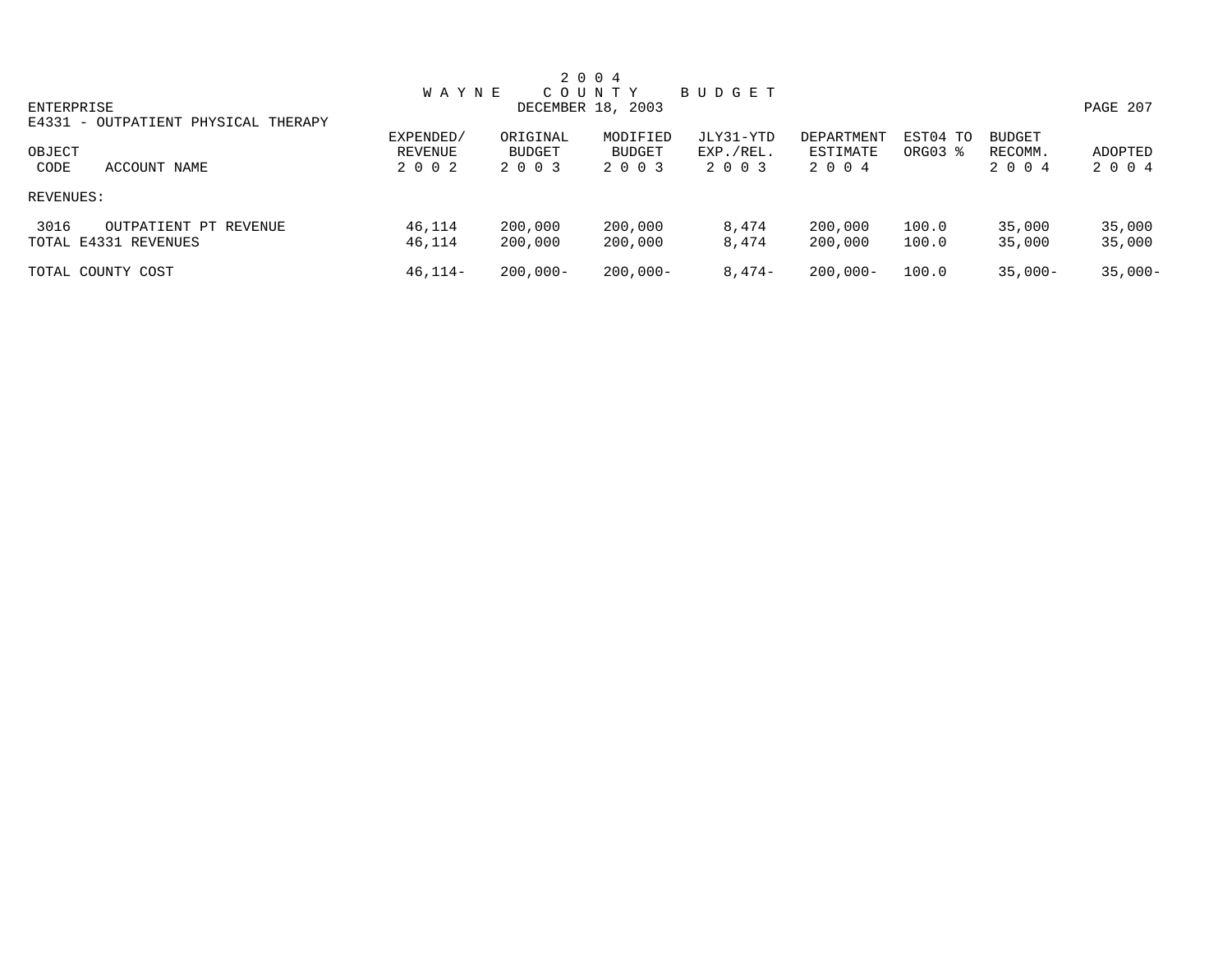|            |                                      |              |          | 2 0 0 4           |           |            |          |               |          |
|------------|--------------------------------------|--------------|----------|-------------------|-----------|------------|----------|---------------|----------|
|            |                                      | <b>WAYNE</b> |          | COUNTY            | BUDGET    |            |          |               |          |
| ENTERPRISE |                                      |              |          | DECEMBER 18, 2003 |           |            |          |               | PAGE 208 |
|            | E4340 - OCCUPATIONAL THERAPY REVENUE |              |          |                   |           |            |          |               |          |
|            |                                      | EXPENDED/    | ORIGINAL | MODIFIED          | JLY31-YTD | DEPARTMENT | EST04 TO | <b>BUDGET</b> |          |
| OBJECT     |                                      | REVENUE      | BUDGET   | BUDGET            | EXP./REL. | ESTIMATE   | ORG03 %  | RECOMM.       | ADOPTED  |
| CODE       | ACCOUNT NAME                         | 2 0 0 2      | 2 0 0 3  | 2 0 0 3           | 2 0 0 3   | 2004       |          | 2 0 0 4       | 2004     |
| REVENUES:  |                                      |              |          |                   |           |            |          |               |          |
| 3004       | OTHER INSURANCE                      | 1,629        |          |                   | 194       |            |          |               |          |
| 3008       | MEDICARE B                           | 21,355       |          |                   | 5,978     |            |          |               |          |
|            | TOTAL E4340 REVENUES                 | 22,984       |          |                   | 6,172     |            |          |               |          |
|            | TOTAL COUNTY COST                    | $22.984-$    |          |                   | $6.172 -$ |            |          |               |          |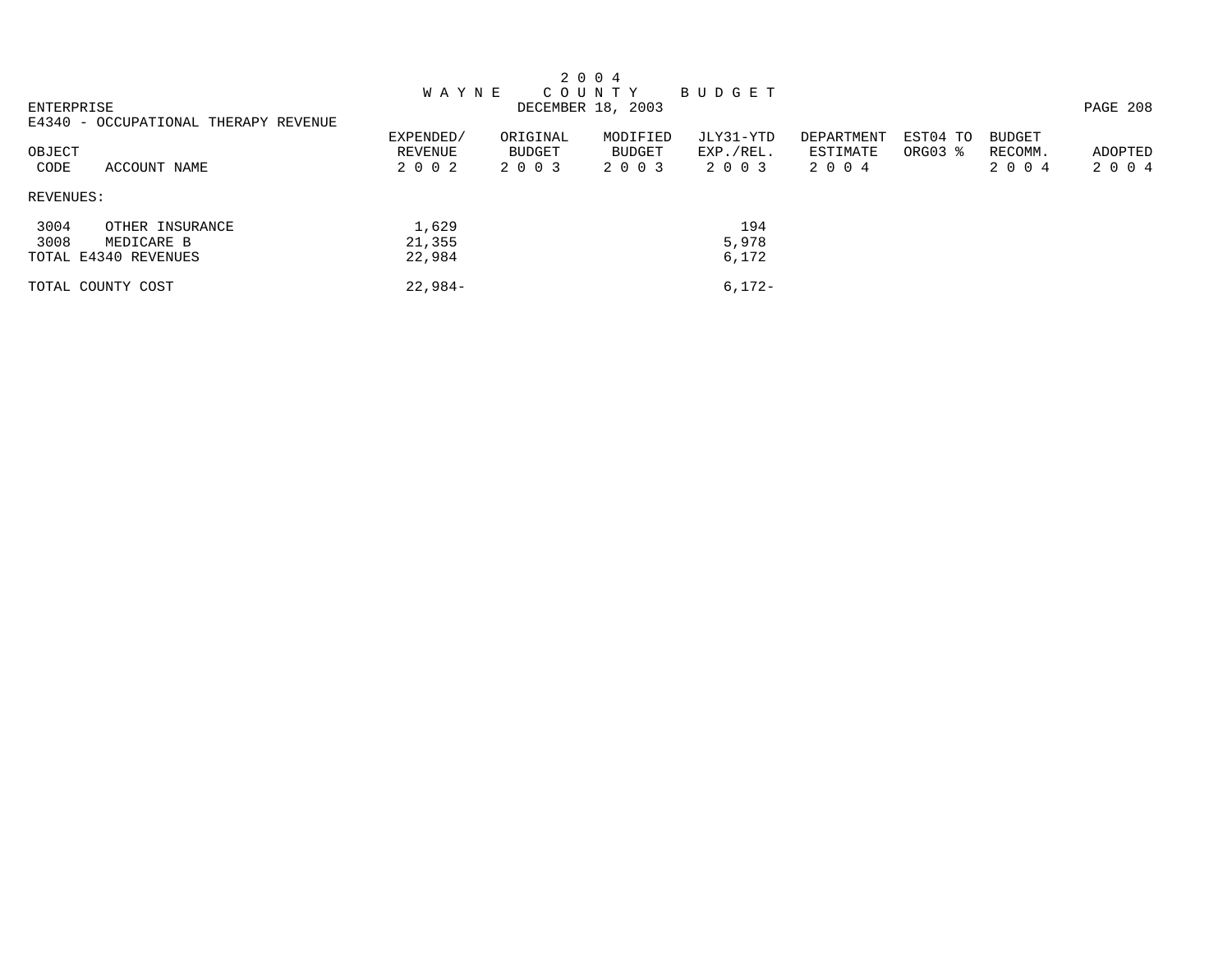|            |                                |              |               | 2 0 0 4           |           |            |          |               |          |
|------------|--------------------------------|--------------|---------------|-------------------|-----------|------------|----------|---------------|----------|
|            |                                | <b>WAYNE</b> |               | C O U N T Y       | BUDGET    |            |          |               |          |
| ENTERPRISE |                                |              |               | DECEMBER 18, 2003 |           |            |          |               | PAGE 209 |
|            | E4350 - SPEECH THERAPY REVENUE |              |               |                   |           |            |          |               |          |
|            |                                | EXPENDED/    | ORIGINAL      | MODIFIED          | JLY31-YTD | DEPARTMENT | EST04 TO | <b>BUDGET</b> |          |
| OBJECT     |                                | REVENUE      | <b>BUDGET</b> | BUDGET            | EXP./REL. | ESTIMATE   | ORG03 %  | RECOMM.       | ADOPTED  |
| CODE       | ACCOUNT NAME                   | 2002         | 2 0 0 3       | 2 0 0 3           | 2003      | 2004       |          | 2 0 0 4       | 2 0 0 4  |
| REVENUES:  |                                |              |               |                   |           |            |          |               |          |
| 3004       | OTHER INSURANCE                |              |               |                   | 158       |            |          |               |          |
| 3008       | MEDICARE B                     | 10,474       |               |                   | 1,012     |            |          |               |          |
|            | TOTAL E4350 REVENUES           | 10,474       |               |                   | 1,170     |            |          |               |          |
|            | TOTAL COUNTY COST              | $10,474-$    |               |                   | $1,170-$  |            |          |               |          |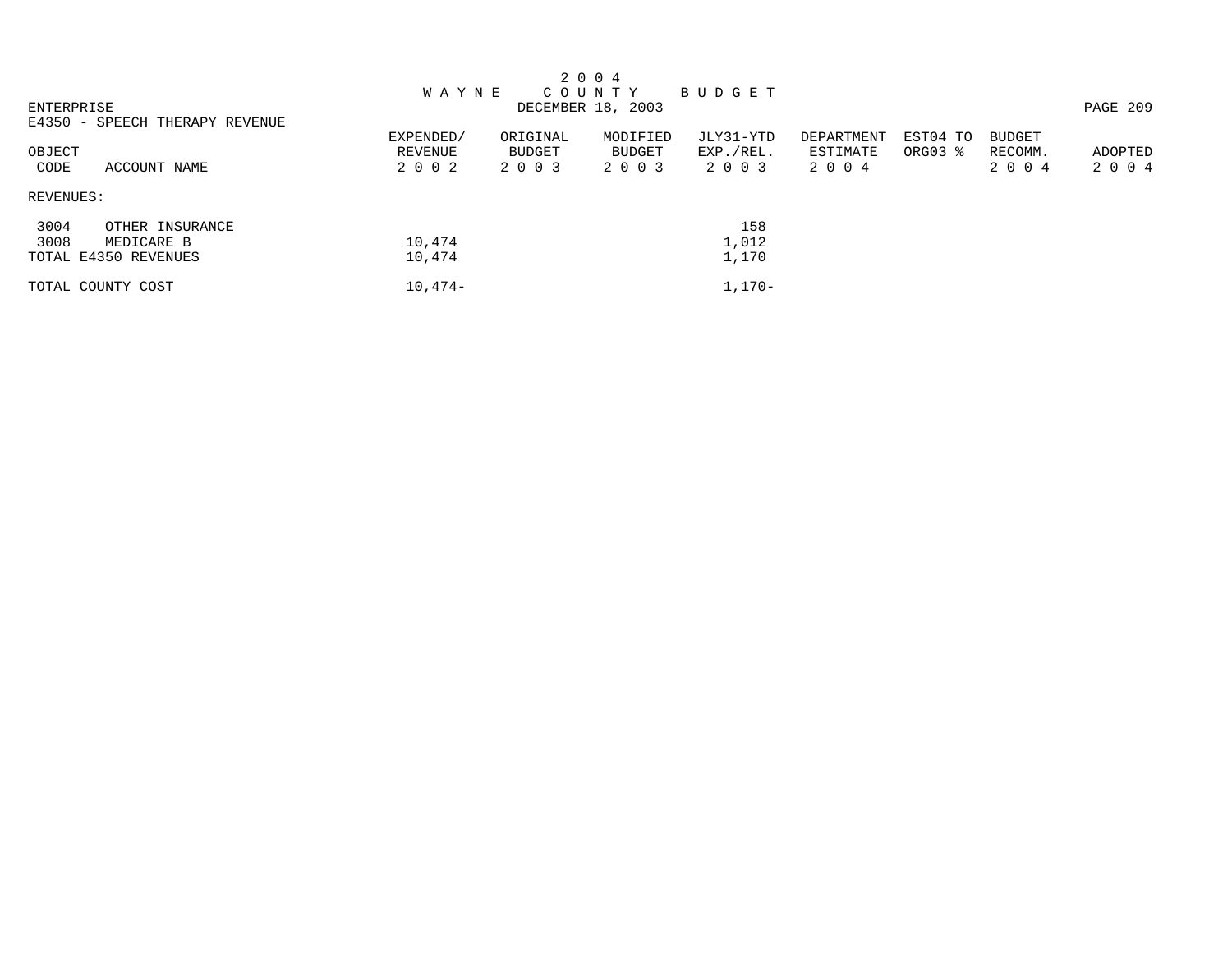|                   |                                 |                |          | 2 0 0 4           |               |            |          |               |          |
|-------------------|---------------------------------|----------------|----------|-------------------|---------------|------------|----------|---------------|----------|
|                   |                                 | <b>WAYNE</b>   |          | COUNTY            | <b>BUDGET</b> |            |          |               |          |
| <b>ENTERPRISE</b> |                                 |                |          | DECEMBER 18, 2003 |               |            |          |               | PAGE 210 |
|                   | E6010 - NURSING ADMININSTRATION |                |          |                   |               |            |          |               |          |
|                   |                                 | EXPENDED/      | ORIGINAL | MODIFIED          | JLY31-YTD     | DEPARTMENT | EST04 TO | <b>BUDGET</b> |          |
| OBJECT            |                                 | <b>REVENUE</b> | BUDGET   | <b>BUDGET</b>     | EXP./REL.     | ESTIMATE   | ORG03 %  | RECOMM.       | ADOPTED  |
| CODE              | ACCOUNT NAME                    | 2 0 0 2        | 2 0 0 3  | 2 0 0 3           | 2 0 0 3       | 2 0 0 4    |          | 2 0 0 4       | 2 0 0 4  |
|                   | APPROPRIATIONS:                 |                |          |                   |               |            |          |               |          |
| 1110              | DIR OF NURSING                  | 55,422         | 58,457   | 58,457            | 31,763        | 58,459     | 100.0    | 58,459        | 58,459   |
| 1150              | ASST DIR NURSE SRV              | 51,069         | 49,787   | 49,787            | 22,311        | 50,039     | 100.5    | 50,039        | 50,039   |
| 1155              | COORD NURSE TRAIN               | 42,510         | 45,069   | 45,069            | 24,037        | 44,530     | 98.8     | 44,530        | 44,530   |
| 1160              | SUPERVISING RN (2)              | 98,438         | 92,881   | 92,881            | 60,241        | 96,168     | 103.5    | 96,168        | 96,168   |
| 1161              | SUPVR RN PT                     | 22,468         | 21,574   | 21,574            | 14,214        | 21,668     | 100.4    | 21,668        | 21,668   |
| 1162              | SUPVR RN SUB                    | 117            |          |                   |               |            |          |               |          |
| 1660              | COMPLIANCE OFFICER              | 40,637         | 42,313   | 42,313            | 13,926        | 47,000     | 111.1    | 47,000        | 47,000   |
| 1904              | OVERTIME                        |                | 212,255  | 212,255           |               | 50,000     | 23.6     | 191,029       | 191,029  |
|                   | TOTAL PERSONAL SERVICES         | 310,661        | 522,336  | 522,336           | 166,492       | 367,864    | 70.4     | 508,893       | 508,893  |
| 4857              | 5512 OFFICE SUPPLIES            | 3,068          | 2,500    | 2,850             | 1,606         | 3,000      | 120.0    | 3,000         | 3,000    |
| 4874              | 8900 BOOKS & PERIODICALS        | 4,663          | 4,000    | 4,000             | 3,113         | 3,650      | 91.3     | 3,650         | 3,650    |
| 4880              | 5951 INSERVICE                  | 9,258          | 8,000    | 8,000             | 2,827         | 8,000      | 100.0    | 8,000         | 8,000    |
| 4919              | 8800 MILEAGE/TRAVEL             | 398            | 500      | 500               | 58            | 500        | 100.0    | 500           | 500      |
| 4943              | 2910 PRI CONSULTANTS            | 4,700          |          |                   |               |            |          |               |          |
|                   | TOTAL CONTRACTUAL EXPENSES      | 22,087         | 15,000   | 15,350            | 7,604         | 15,150     | 101.0    | 15,150        | 15,150   |
|                   | TOTAL E6010 APPROPRIATIONS      | 332,748        | 537,336  | 537,686           | 174,096       | 383,014    | 71.3     | 524,043       | 524,043  |
|                   | TOTAL COUNTY COST               | 332,748        | 537,336  | 537,686           | 174,096       | 383,014    | 71.3     | 524,043       | 524,043  |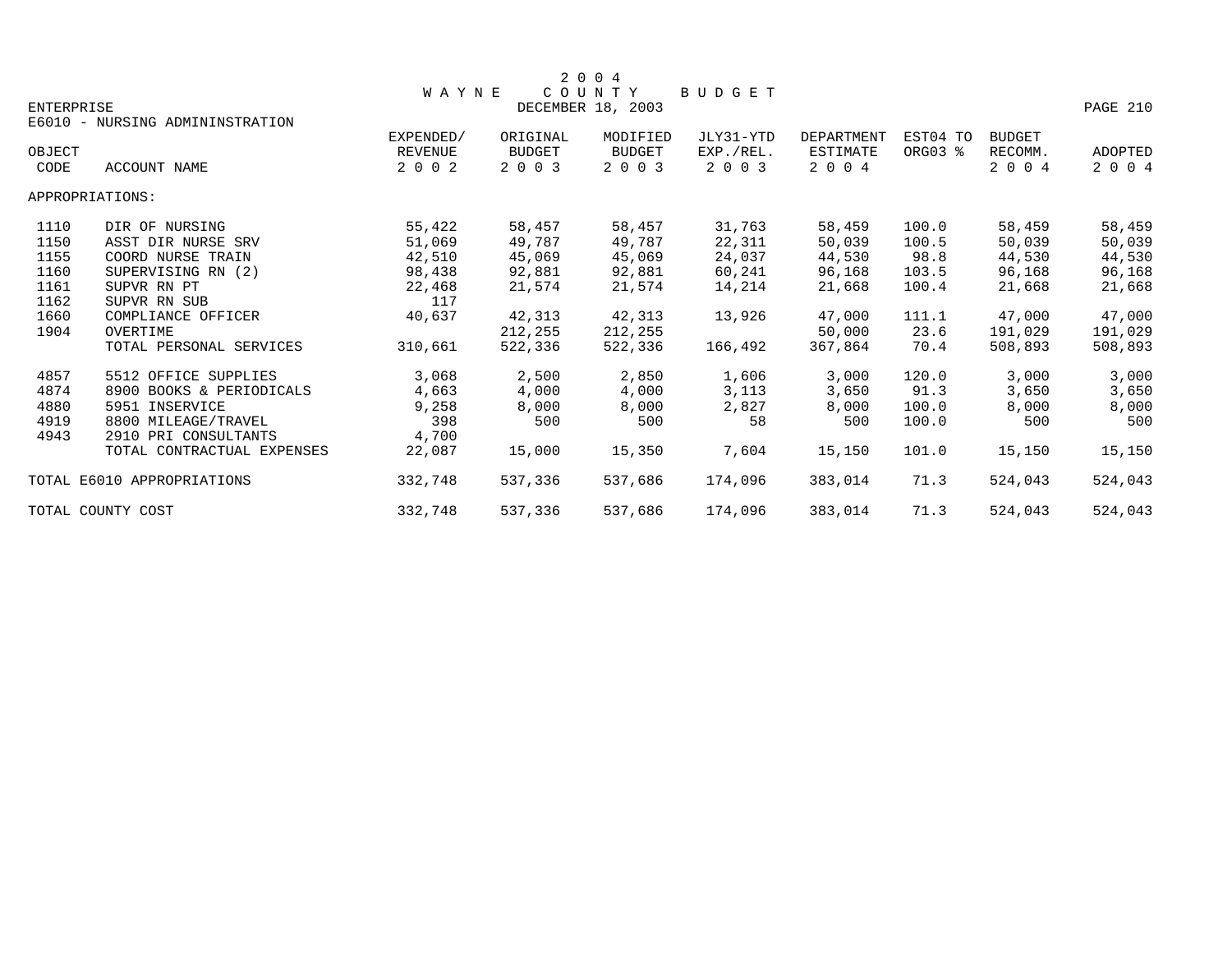|                   |                                  |                |           | 2 0 0 4           |               |                   |          |               |           |
|-------------------|----------------------------------|----------------|-----------|-------------------|---------------|-------------------|----------|---------------|-----------|
|                   |                                  | <b>WAYNE</b>   |           | COUNTY            | <b>BUDGET</b> |                   |          |               |           |
| <b>ENTERPRISE</b> |                                  |                |           | DECEMBER 18, 2003 |               |                   |          |               | PAGE 211  |
|                   | E6020 - SKILLED NURSING FACILITY |                |           |                   |               |                   |          |               |           |
|                   |                                  | EXPENDED/      | ORIGINAL  | MODIFIED          | JLY31-YTD     | <b>DEPARTMENT</b> | EST04 TO | <b>BUDGET</b> |           |
| OBJECT            |                                  | <b>REVENUE</b> | BUDGET    | <b>BUDGET</b>     | EXP./REL.     | ESTIMATE          | ORG03 %  | RECOMM.       | ADOPTED   |
| CODE              | <b>ACCOUNT NAME</b>              | 2 0 0 2        | 2 0 0 3   | 2 0 0 3           | 2 0 0 3       | 2 0 0 4           |          | 2 0 0 4       | 2 0 0 4   |
|                   | APPROPRIATIONS:                  |                |           |                   |               |                   |          |               |           |
| 1160              | SUPERVISING RN (4)               | 198,825        | 184,024   | 184,024           | 108,929       | 186,972           | 101.6    | 186,972       | 186,972   |
| 1300              | R P N (14)                       | 436,771        | 509,395   | 509,395           | 249,765       | 535,349           | 105.1    | 501,117       | 501,117   |
| 1301              | REG PROF NURSE PT (2)            | 38,552         | 36,503    | 36,503            | 21,970        | 37,726            | 103.4    | 37,726        | 37,726    |
| 1400              | L P N (33)                       | 960,139        | 1,012,054 | 1,012,054         | 574,285       | 1,164,058         | 115.0    | 1,049,046     | 1,049,046 |
| 1401              | L P N PT                         |                |           |                   | 2,233         |                   |          |               |           |
| 1402              | $L$ P N SUB $(2)$                | 23,737         | 30,371    | 30,371            | 11,167        | 30,479            | 100.4    | 30,479        | 30,479    |
| 1403              | LPN TEMPORARY                    | 1,279          |           |                   | 22,403        |                   |          |               |           |
| 1500              | NURSING ASST (98)                | 2, 243, 251    | 2,314,267 | 2,309,267         | 1,263,026     | 2,736,363         | 118.2    | 2,514,530     | 2,514,530 |
| 1501              | NURSING ASST PT (9)              | 66,786         | 33,090    | 33,090            | 30,051        | 33,806            | 102.2    | 33,806        | 33,806    |
| 1502              | NURSING ASST SUB (8)             | 43,544         | 73,014    | 73,014            | 14,270        | 73,283            | 100.4    | 73,283        | 73,283    |
| 1505              | UNIT AIDE (8)                    | 125,409        | 145,492   | 145,492           | 73,380        | 150,224           | 103.3    | 150,224       | 150,224   |
| 1506              | UNIT AIDE, P.T. (8)              | 63,640         | 64,640    | 64,640            | 36,612        | 64,886            | 100.4    | 64,886        | 64,886    |
|                   | TOTAL PERSONAL SERVICES          | 4,201,933      | 4,402,850 | 4,397,850         | 2,408,091     | 5,013,146         | 113.9    | 4,642,069     | 4,642,069 |
| 4947              | 3500 LPN NURSING FEES            | 13,310         |           |                   |               |                   |          |               |           |
|                   | TOTAL CONTRACTUAL EXPENSES       | 13,310         |           |                   |               |                   |          |               |           |
|                   | TOTAL E6020 APPROPRIATIONS       | 4, 215, 243    | 4,402,850 | 4,397,850         | 2,408,091     | 5,013,146         | 113.9    | 4,642,069     | 4,642,069 |
|                   | TOTAL COUNTY COST                | 4, 215, 243    | 4,402,850 | 4,397,850         | 2,408,091     | 5,013,146         | 113.9    | 4,642,069     | 4,642,069 |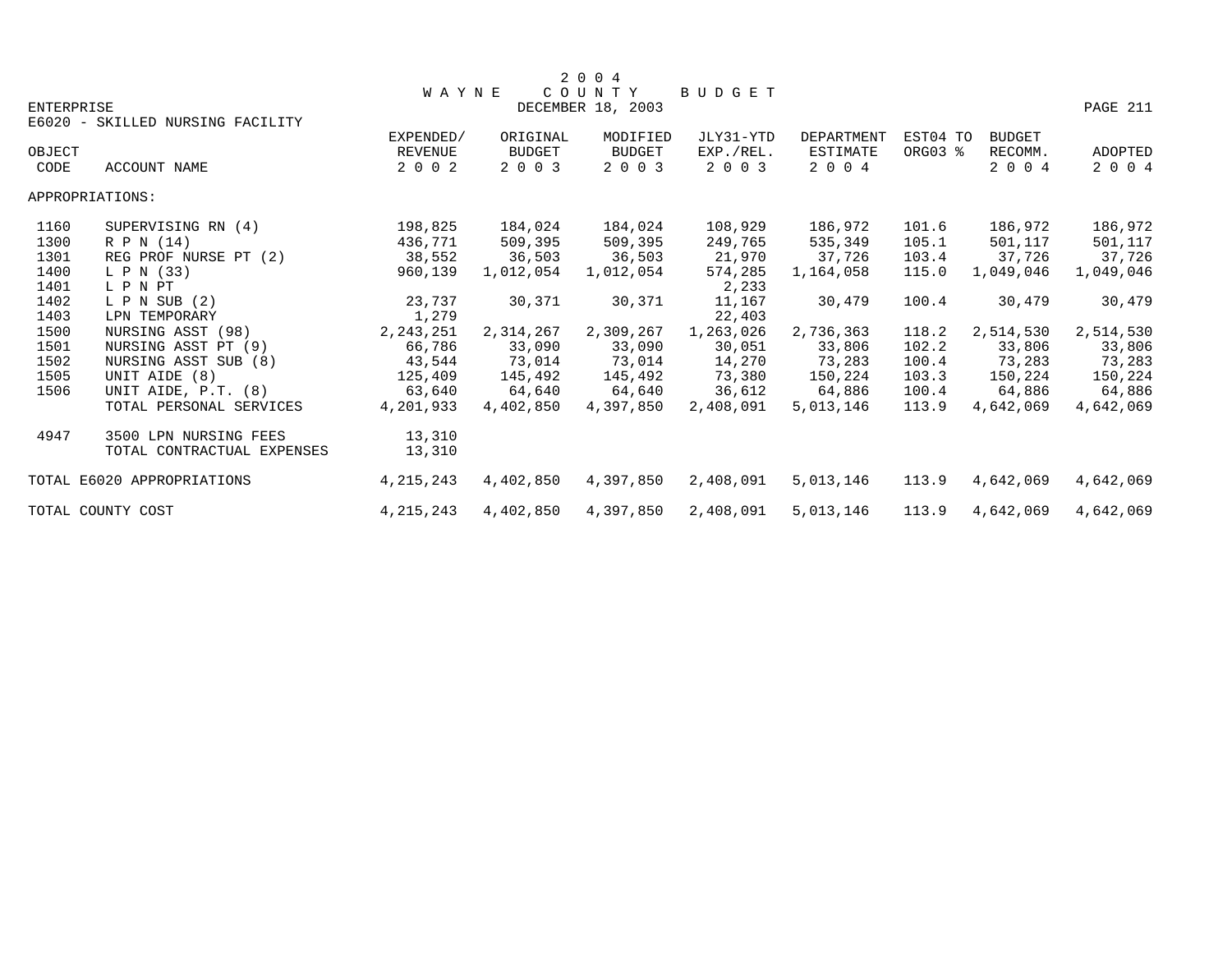|                   |                                |                |               | 2 0 0 4           |           |                 |          |               |                |
|-------------------|--------------------------------|----------------|---------------|-------------------|-----------|-----------------|----------|---------------|----------------|
|                   |                                | <b>WAYNE</b>   |               | COUNTY            | BUDGET    |                 |          |               |                |
| <b>ENTERPRISE</b> |                                |                |               | DECEMBER 18, 2003 |           |                 |          |               | PAGE 212       |
|                   | E7200 - CENTRAL MEDICAL SUPPLY |                |               |                   |           |                 |          |               |                |
|                   |                                | EXPENDED/      | ORIGINAL      | MODIFIED          | JLY31-YTD | DEPARTMENT      | EST04 TO | <b>BUDGET</b> |                |
| OBJECT            |                                | <b>REVENUE</b> | <b>BUDGET</b> | <b>BUDGET</b>     | EXP./REL. | <b>ESTIMATE</b> | ORG03 %  | RECOMM.       | <b>ADOPTED</b> |
| CODE              | ACCOUNT NAME                   | 2 0 0 2        | 2 0 0 3       | 2 0 0 3           | 2 0 0 3   | 2004            |          | 2 0 0 4       | 2 0 0 4        |
|                   | APPROPRIATIONS:                |                |               |                   |           |                 |          |               |                |
| 1140              | HOUSEKEEPER                    | 2,930          |               |                   | 1,614     |                 |          |               |                |
| 1730              | ASST HOUSEKEEPER               | 2,240          |               |                   | 1,955     |                 |          |               |                |
| 1760              | CLEANER                        | 2,903          |               |                   | 459       |                 |          |               |                |
| 1761              | CLEANER PT                     |                |               |                   | 95        |                 |          |               |                |
| 1780              | STOCK ATTENDANT                | 17,771         | 26,841        | 26,841            | 10,565    | 26,936          | 100.4    | 26,936        | 26,936         |
|                   | TOTAL PERSONAL SERVICES        | 25,844         | 26,841        | 26,841            | 14,688    | 26,936          | 100.4    | 26,936        | 26,936         |
| 4816              | 4000 CATHETERS                 | 189            |               |                   |           |                 |          |               |                |
| 4822              | 4901 MEDICAL & NURSING SUPPLIE | 144,406        | 143,000       | 143,000           | 82,517    | 160,000         | 111.9    | 160,000       | 160,000        |
| 4823              | 4902 MEDICAL SUPPLIES - LIOUID | 2,326          |               |                   |           |                 |          |               |                |
| 4824              | 4903 PERS HYGIENE PRODUCTS     | 9,887          |               |                   | 124       |                 |          |               |                |
| 4826              | 4905 INCONTINENT SUPPLIES      | 102,608        | 100,000       | 100,000           | 61,367    | 105,000         | 105.0    | 102,000       | 102,000        |
| 4868              | 5917 EOUIP REPAIR & MAINT.     | 1,737          | 2,000         | 2,000             | 219       | 2,000           | 100.0    | 2,000         | 2,000          |
| 4873              | 5940 DISPOSABLE PAPER          | 29,831         | 28,000        | 30,000            | 18,681    | 30,000          | 107.1    | 30,000        | 30,000         |
| 4875              | 4906 CENTRAL SUPPLY ADJ.       | 7,886-         |               |                   |           |                 |          |               |                |
| 4938              | 7300 MEDICAL EQUIPMENT RENTAL  | 32,769         | 3,000         | 25,000            | 11,484    | 15,000          | 500.0    | 10,000        | 10,000         |
| 4940              | 4908 OXYGEN                    | 47,639         | 52,000        | 52,000            | 32,255    | 52,000          | 100.0    | 52,000        | 52,000         |
| 4942              | 4909 SKIN CARE PROGRAM         | 48,627         | 25,000        | 50,000            | 34,870    | 50,000          | 200.0    | 50,000        | 50,000         |
|                   | TOTAL CONTRACTUAL EXPENSES     | 412,132        | 353,000       | 402,000           | 241,517   | 414,000         | 117.3    | 406,000       | 406,000        |
|                   | TOTAL E7200 APPROPRIATIONS     | 437,976        | 379,841       | 428,841           | 256,205   | 440,936         | 116.1    | 432,936       | 432,936        |
|                   | TOTAL COUNTY COST              | 437,976        | 379,841       | 428,841           | 256,205   | 440,936         | 116.1    | 432,936       | 432,936        |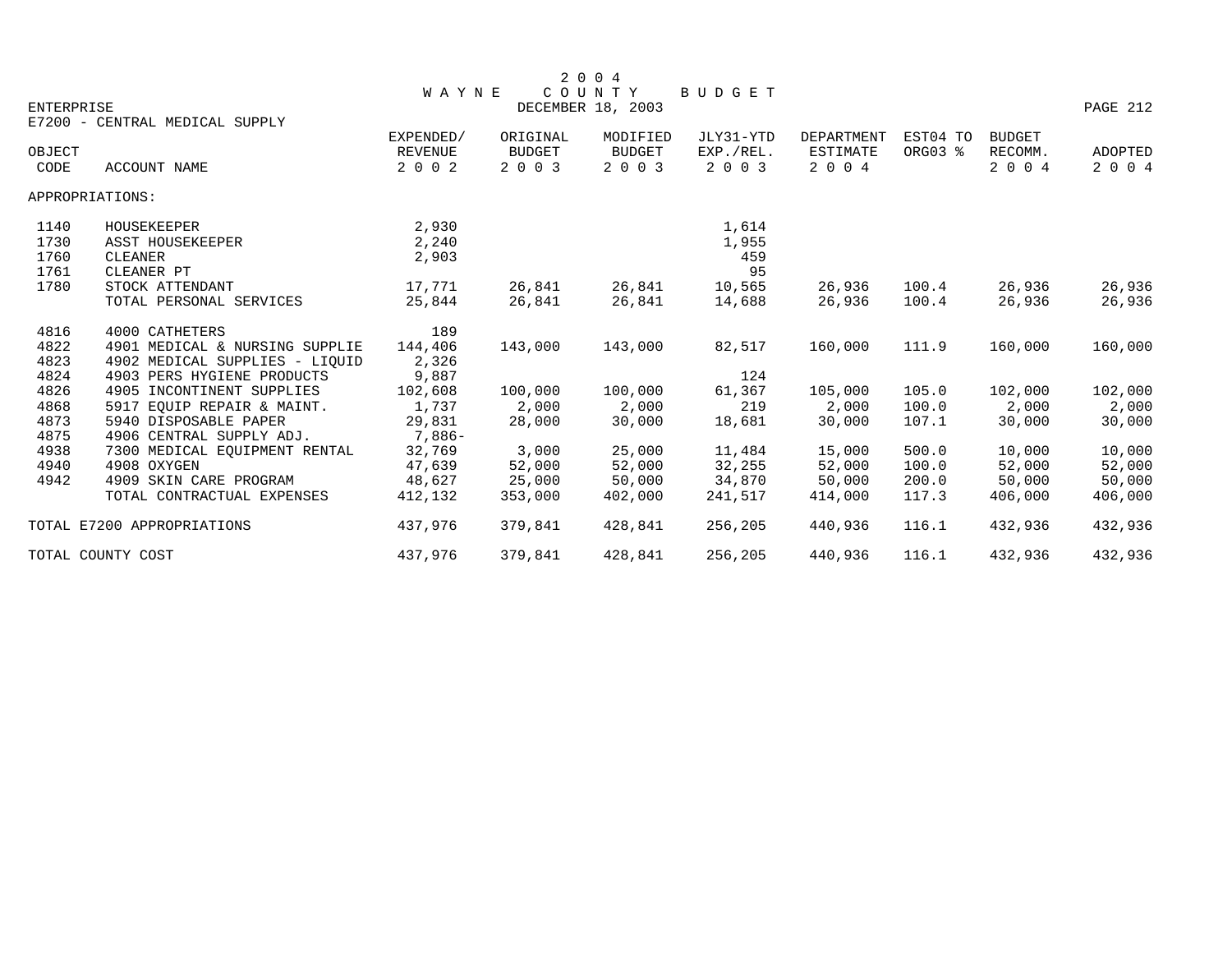|                |                                                              |                                 |                               | 2 0 0 4                              |                                   |                                   |                     |                                     |                    |
|----------------|--------------------------------------------------------------|---------------------------------|-------------------------------|--------------------------------------|-----------------------------------|-----------------------------------|---------------------|-------------------------------------|--------------------|
| ENTERPRISE     | $E7210 - LAB$ SERVICE                                        | <b>WAYNE</b>                    |                               | COUNTY<br>DECEMBER 18, 2003          | BUDGET                            |                                   |                     |                                     | PAGE 213           |
| OBJECT<br>CODE | ACCOUNT NAME                                                 | EXPENDED/<br>REVENUE<br>2 0 0 2 | ORIGINAL<br>BUDGET<br>2 0 0 3 | MODIFIED<br><b>BUDGET</b><br>2 0 0 3 | JLY31-YTD<br>EXP./REL.<br>2 0 0 3 | DEPARTMENT<br>ESTIMATE<br>2 0 0 4 | EST04 TO<br>ORG03 % | <b>BUDGET</b><br>RECOMM.<br>2 0 0 4 | ADOPTED<br>2 0 0 4 |
|                | APPROPRIATIONS:                                              |                                 |                               |                                      |                                   |                                   |                     |                                     |                    |
| 4930           | 6201 MEDICAL PURCHASED SERVICE<br>TOTAL CONTRACTUAL EXPENSES | 4,447<br>4,447                  | 2,000<br>2,000                | 2,000<br>2,000                       |                                   | 2,000<br>2,000                    | 100.0<br>100.0      | 2,000<br>2,000                      | 2,000<br>2,000     |
|                | TOTAL E7210 APPROPRIATIONS                                   | 4,447                           | 2,000                         | 2,000                                |                                   | 2,000                             | 100.0               | 2,000                               | 2,000              |
|                | TOTAL COUNTY COST                                            | 4,447                           | 2,000                         | 2,000                                |                                   | 2,000                             | 100.0               | 2,000                               | 2,000              |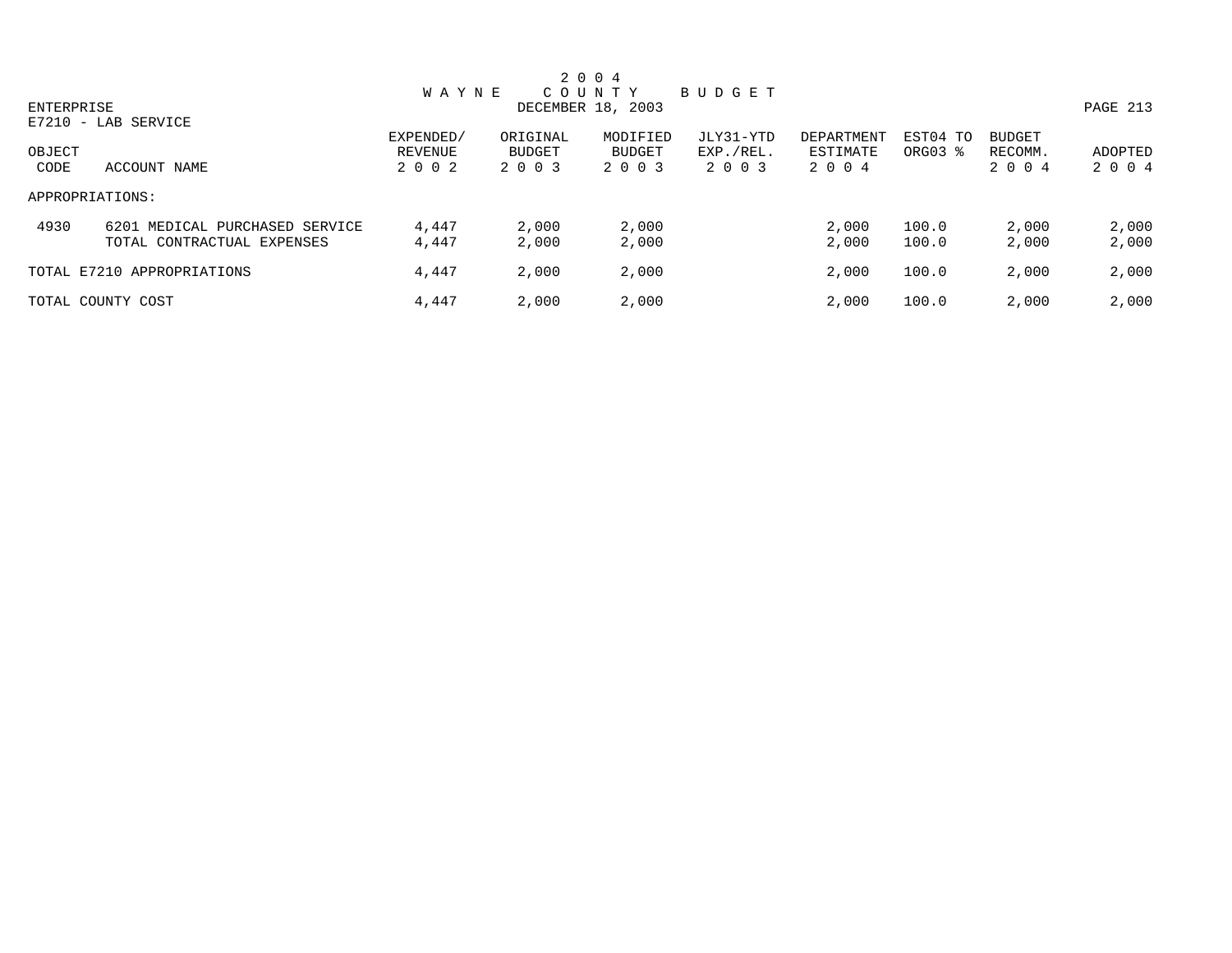|                 |                                |              |          | 2 0 0 4           |           |            |                     |               |          |
|-----------------|--------------------------------|--------------|----------|-------------------|-----------|------------|---------------------|---------------|----------|
|                 |                                | <b>WAYNE</b> |          | COUNTY            | BUDGET    |            |                     |               |          |
| ENTERPRISE      |                                |              |          | DECEMBER 18, 2003 |           |            |                     |               | PAGE 214 |
|                 | E7220 - ELECTROCARDIOLOGY      |              |          |                   |           |            |                     |               |          |
|                 |                                | EXPENDED/    | ORIGINAL | MODIFIED          | JLY31-YTD | DEPARTMENT | EST04 TO            | <b>BUDGET</b> |          |
| OBJECT          |                                | REVENUE      | BUDGET   | BUDGET            | EXP./REL. | ESTIMATE   | ORG03 $\frac{1}{6}$ | RECOMM.       | ADOPTED  |
| CODE            | ACCOUNT NAME                   | 2 0 0 2      | 2 0 0 3  | 2 0 0 3           | 2 0 0 3   | 2004       |                     | 2 0 0 4       | 2 0 0 4  |
| APPROPRIATIONS: |                                |              |          |                   |           |            |                     |               |          |
| 4930            | 6201 MEDICAL PURCHASED SERVICE |              | 100      | 100               |           | 100        | 100.0               | 100           | 100      |
|                 | TOTAL CONTRACTUAL EXPENSES     |              | 100      | 100               |           | 100        | 100.0               | 100           | 100      |
|                 | TOTAL E7220 APPROPRIATIONS     |              | 100      | 100               |           | 100        | 100.0               | 100           | 100      |
|                 | TOTAL COUNTY COST              |              | 100      | 100               |           | 100        | 100.0               | 100           | 100      |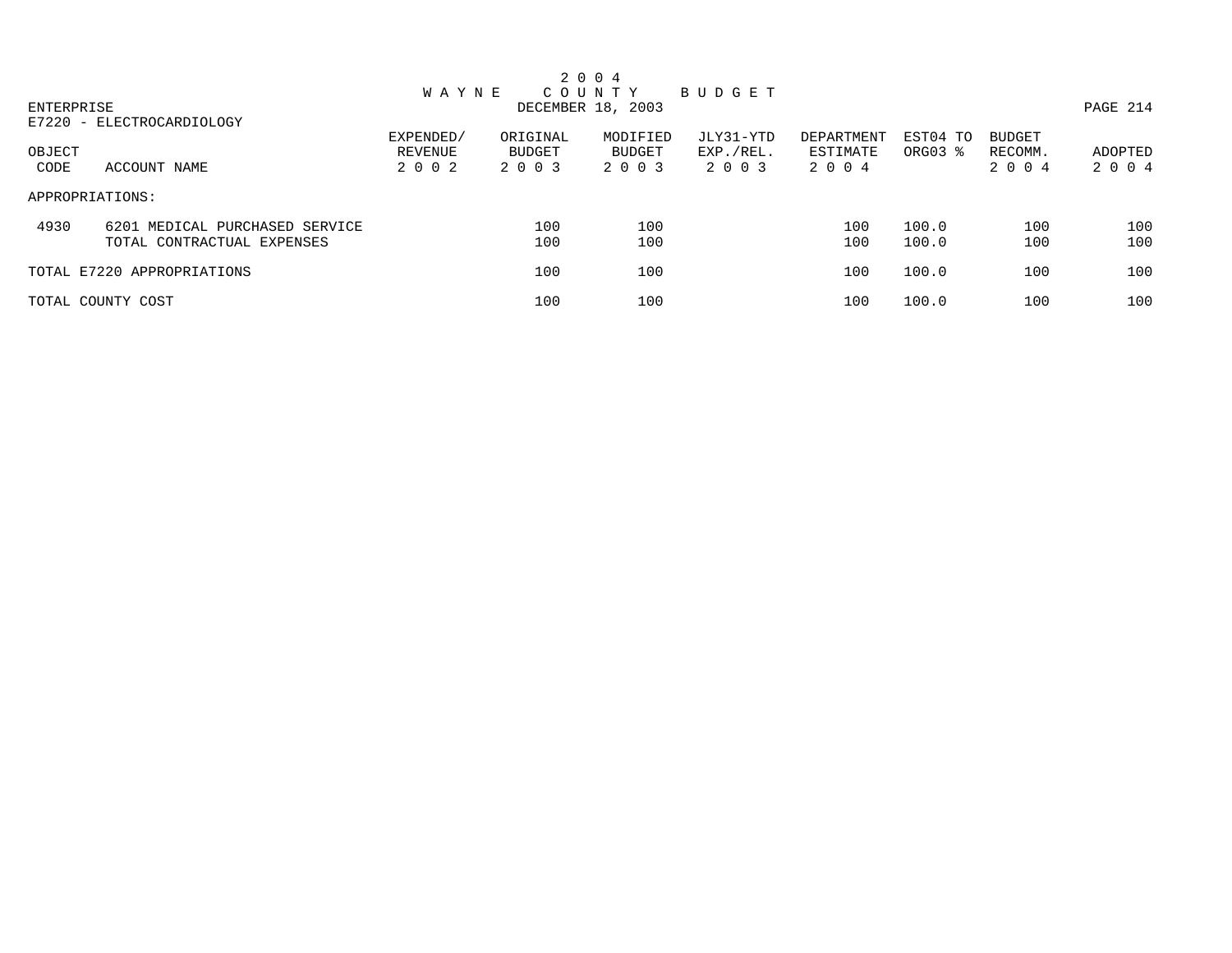|            |                                |              |               | 2 0 0 4           |           |            |          |               |          |
|------------|--------------------------------|--------------|---------------|-------------------|-----------|------------|----------|---------------|----------|
|            |                                | <b>WAYNE</b> |               | COUNTY            | BUDGET    |            |          |               |          |
| ENTERPRISE |                                |              |               | DECEMBER 18, 2003 |           |            |          |               | PAGE 215 |
|            | $E7240 - RADIOLOGY$            |              |               |                   |           |            |          |               |          |
|            |                                | EXPENDED/    | ORIGINAL      | MODIFIED          | JLY31-YTD | DEPARTMENT | EST04 TO | <b>BUDGET</b> |          |
| OBJECT     |                                | REVENUE      | <b>BUDGET</b> | BUDGET            | EXP./REL. | ESTIMATE   | ORG03 %  | RECOMM.       | ADOPTED  |
| CODE       | ACCOUNT NAME                   | 2 0 0 2      | 2 0 0 3       | 2 0 0 3           | 2 0 0 3   | 2 0 0 4    |          | 2 0 0 4       | 2 0 0 4  |
|            | APPROPRIATIONS:                |              |               |                   |           |            |          |               |          |
| 4930       | 6201 MEDICAL PURCHASED SERVICE | 3,529        | 3,000         | 4,500             | 2,762     | 4,500      | 150.0    | 4,500         | 4,500    |
|            | TOTAL CONTRACTUAL EXPENSES     | 3,529        | 3,000         | 4,500             | 2,762     | 4,500      | 150.0    | 4,500         | 4,500    |
|            | TOTAL E7240 APPROPRIATIONS     | 3,529        | 3,000         | 4,500             | 2,762     | 4,500      | 150.0    | 4,500         | 4,500    |
|            | TOTAL COUNTY COST              | 3,529        | 3,000         | 4,500             | 2,762     | 4,500      | 150.0    | 4,500         | 4,500    |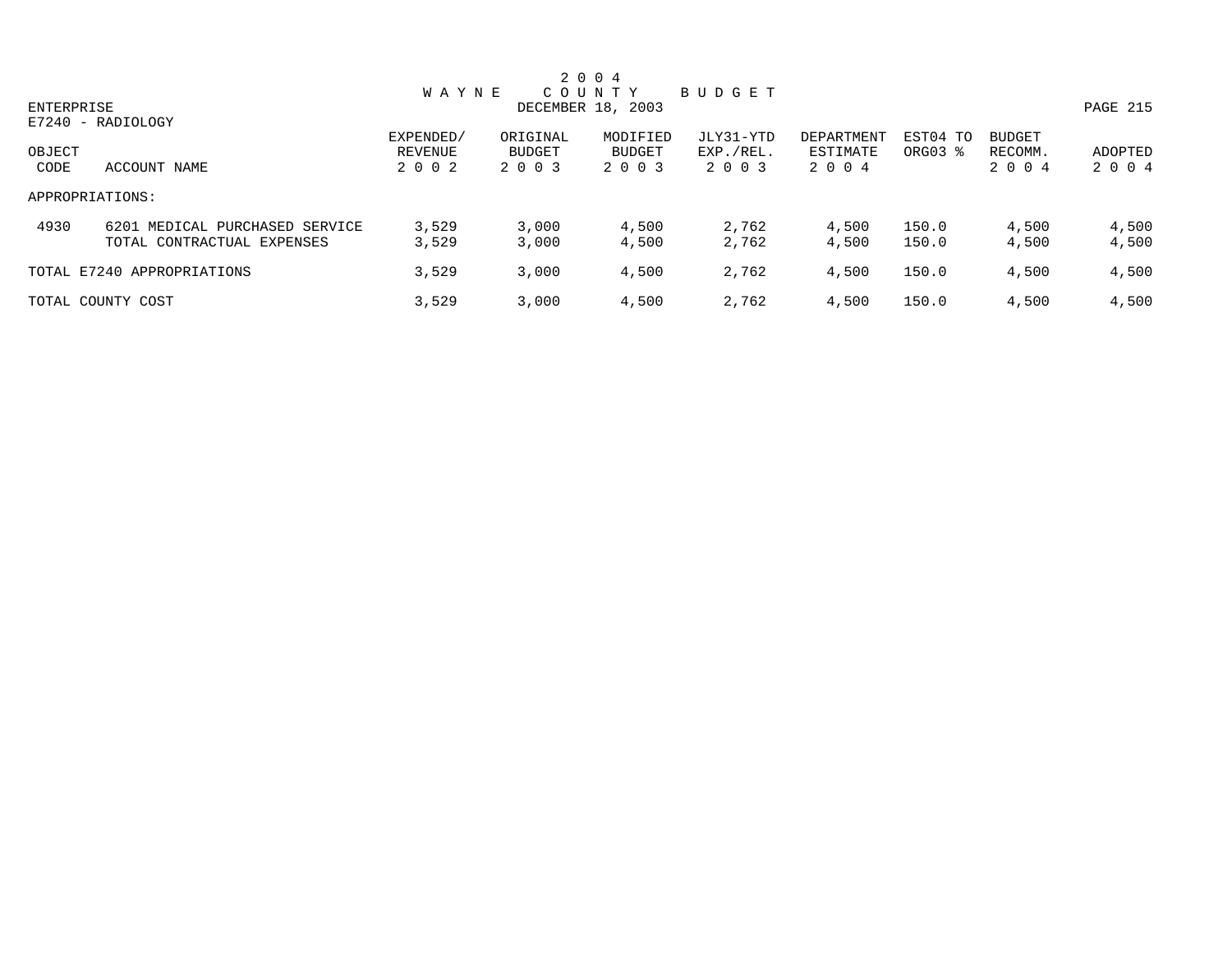|                |                            |                                 |                               | 2 0 0 4                              |                                   |                                   |                     |                                     |                    |
|----------------|----------------------------|---------------------------------|-------------------------------|--------------------------------------|-----------------------------------|-----------------------------------|---------------------|-------------------------------------|--------------------|
|                |                            | <b>WAYNE</b>                    |                               | COUNTY                               | BUDGET                            |                                   |                     |                                     |                    |
| ENTERPRISE     |                            |                                 |                               | DECEMBER 18, 2003                    |                                   |                                   |                     |                                     | PAGE 216           |
|                | E7270 - PHARMACY           |                                 |                               |                                      |                                   |                                   |                     |                                     |                    |
| OBJECT<br>CODE | ACCOUNT NAME               | EXPENDED/<br>REVENUE<br>2 0 0 2 | ORIGINAL<br>BUDGET<br>2 0 0 3 | MODIFIED<br><b>BUDGET</b><br>2 0 0 3 | JLY31-YTD<br>EXP./REL.<br>2 0 0 3 | DEPARTMENT<br>ESTIMATE<br>2 0 0 4 | EST04 TO<br>ORG03 % | <b>BUDGET</b><br>RECOMM.<br>2 0 0 4 | ADOPTED<br>2 0 0 4 |
|                | APPROPRIATIONS:            |                                 |                               |                                      |                                   |                                   |                     |                                     |                    |
| 1630           | CLERK PART TIME            | 21,672                          | 20,221                        | 20,221                               | 11,375                            | 20,298                            | 100.4               | 20,298                              | 20,298             |
|                | TOTAL PERSONAL SERVICES    | 21,672                          | 20,221                        | 20,221                               | 11,375                            | 20,298                            | 100.4               | 20,298                              | 20,298             |
| 4811           | 2902 PHARMACIST            | 124,918                         | 120,900                       | 120,900                              | 64,309                            | 123,500                           | 102.2               | 123,500                             | 123,500            |
| 4818           | 4400 DRUGS                 | 659,450                         | 440,000                       | 650,000                              | 417,492                           | 750,000                           | 170.5               | 750,000                             | 750,000            |
| 4820           | 4444 DRUG RECOVERY         | $109, 265 -$                    | $97,000-$                     | $97,000-$                            | 71,793-                           | $175,000-$                        | 180.4               | $175,000-$                          | $175,000-$         |
| 4825           | 4904 SYRINGES              | 3,226                           | 3,500                         | 4,000                                | 2,224                             | 4,000                             | 114.3               | 4,000                               | 4,000              |
| 4857           | 5512 OFFICE SUPPLIES       | 989                             | 500                           | 1,300                                | 790                               | 1,500                             | 300.0               | 1,500                               | 1,500              |
| 4874           | 8900 BOOKS & PERIODICALS   | 1,091                           | 1,300                         | 1,000                                | 694                               | 1,100                             | 84.6                | 1,100                               | 1,100              |
| 4900           | 6315 SERVICE CONTRACTS     | 1,290                           | 1,300                         | 1,300                                |                                   | 1,300                             | 100.0               | 1,300                               | 1,300              |
|                | TOTAL CONTRACTUAL EXPENSES | 681,698                         | 470,500                       | 681,500                              | 413,715                           | 706,400                           | 150.1               | 706,400                             | 706,400            |
|                | TOTAL E7270 APPROPRIATIONS | 703,370                         | 490,721                       | 701,721                              | 425,090                           | 726,698                           | 148.1               | 726,698                             | 726,698            |
|                | TOTAL COUNTY COST          | 703,370                         | 490,721                       | 701,721                              | 425,090                           | 726,698                           | 148.1               | 726,698                             | 726,698            |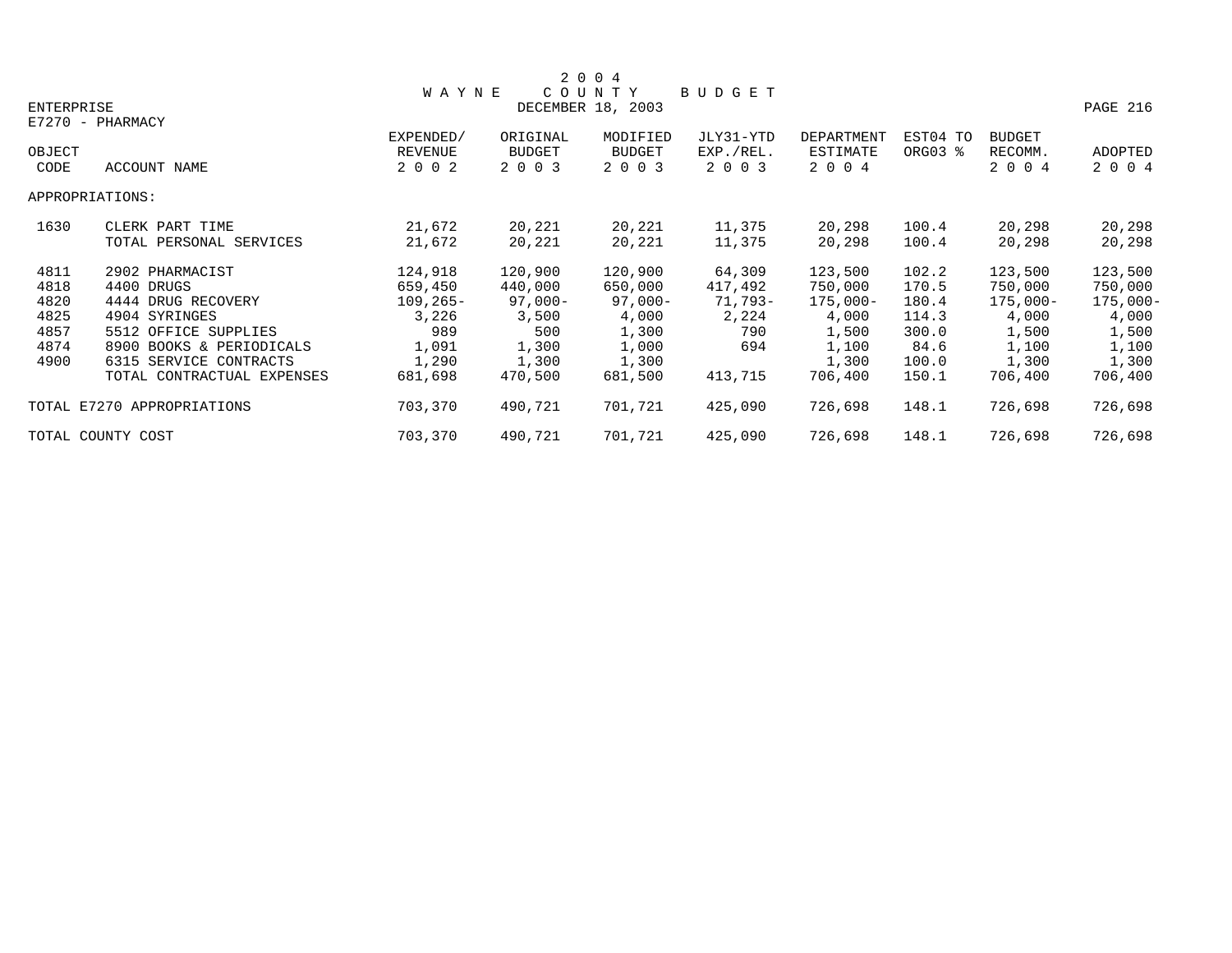|            |                            |              |               | 2 0 0 4           |           |            |          |               |          |
|------------|----------------------------|--------------|---------------|-------------------|-----------|------------|----------|---------------|----------|
|            |                            | <b>WAYNE</b> |               | COUNTY            | BUDGET    |            |          |               |          |
| ENTERPRISE |                            |              |               | DECEMBER 18, 2003 |           |            |          |               | PAGE 217 |
|            | E7280 - PODIATRY           |              |               |                   |           |            |          |               |          |
|            |                            | EXPENDED/    | ORIGINAL      | MODIFIED          | JLY31-YTD | DEPARTMENT | EST04 TO | <b>BUDGET</b> |          |
| OBJECT     |                            | REVENUE      | <b>BUDGET</b> | <b>BUDGET</b>     | EXP./REL. | ESTIMATE   | ORG03 %  | RECOMM.       | ADOPTED  |
| CODE       | ACCOUNT NAME               | 2 0 0 2      | 2 0 0 3       | 2 0 0 3           | 2 0 0 3   | 2 0 0 4    |          | 2 0 0 4       | 2 0 0 4  |
|            | APPROPRIATIONS:            |              |               |                   |           |            |          |               |          |
| 4807       | 2808 PODIATRIST            | 7,612        | 8,000         | 8,000             | 2,596     | 8,000      | 100.0    | 8,000         | 8,000    |
|            | TOTAL CONTRACTUAL EXPENSES | 7,612        | 8,000         | 8,000             | 2,596     | 8,000      | 100.0    | 8,000         | 8,000    |
|            | TOTAL E7280 APPROPRIATIONS | 7,612        | 8,000         | 8,000             | 2,596     | 8,000      | 100.0    | 8,000         | 8,000    |
|            | TOTAL COUNTY COST          | 7,612        | 8,000         | 8,000             | 2,596     | 8,000      | 100.0    | 8,000         | 8,000    |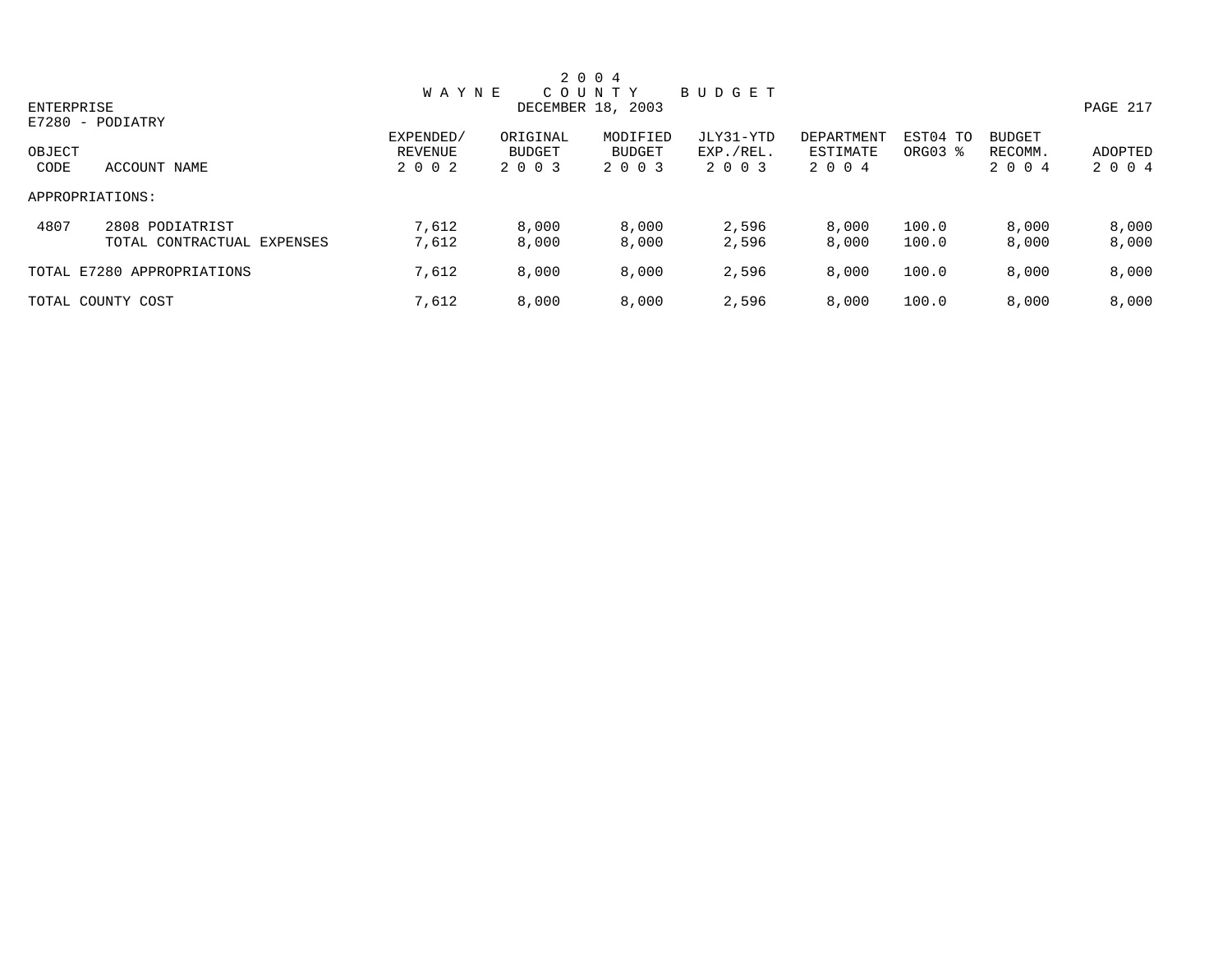|            |                             |              |               | 2 0 0 4           |           |            |          |               |          |
|------------|-----------------------------|--------------|---------------|-------------------|-----------|------------|----------|---------------|----------|
|            |                             | <b>WAYNE</b> |               | COUNTY            | BUDGET    |            |          |               |          |
| ENTERPRISE |                             |              |               | DECEMBER 18, 2003 |           |            |          |               | PAGE 218 |
|            | $E7290 - DENTAL$            |              |               |                   |           |            |          |               |          |
|            |                             | EXPENDED/    | ORIGINAL      | MODIFIED          | JLY31-YTD | DEPARTMENT | EST04 TO | <b>BUDGET</b> |          |
| OBJECT     |                             | REVENUE      | <b>BUDGET</b> | <b>BUDGET</b>     | EXP./REL. | ESTIMATE   | ORG03 %  | RECOMM.       | ADOPTED  |
| CODE       | ACCOUNT NAME                | 2 0 0 2      | 2 0 0 3       | 2 0 0 3           | 2 0 0 3   | 2 0 0 4    |          | 2 0 0 4       | 2 0 0 4  |
|            | APPROPRIATIONS:             |              |               |                   |           |            |          |               |          |
| 4803       | 2803 DENTAL CONSULTANT FEES | 35,718       | 35,250        | 35,250            | 20,118    | 36,000     | 102.1    | 36,000        | 36,000   |
|            | TOTAL CONTRACTUAL EXPENSES  | 35,718       | 35,250        | 35,250            | 20,118    | 36,000     | 102.1    | 36,000        | 36,000   |
|            | TOTAL E7290 APPROPRIATIONS  | 35,718       | 35,250        | 35,250            | 20,118    | 36,000     | 102.1    | 36,000        | 36,000   |
|            | TOTAL COUNTY COST           | 35,718       | 35,250        | 35,250            | 20,118    | 36,000     | 102.1    | 36,000        | 36,000   |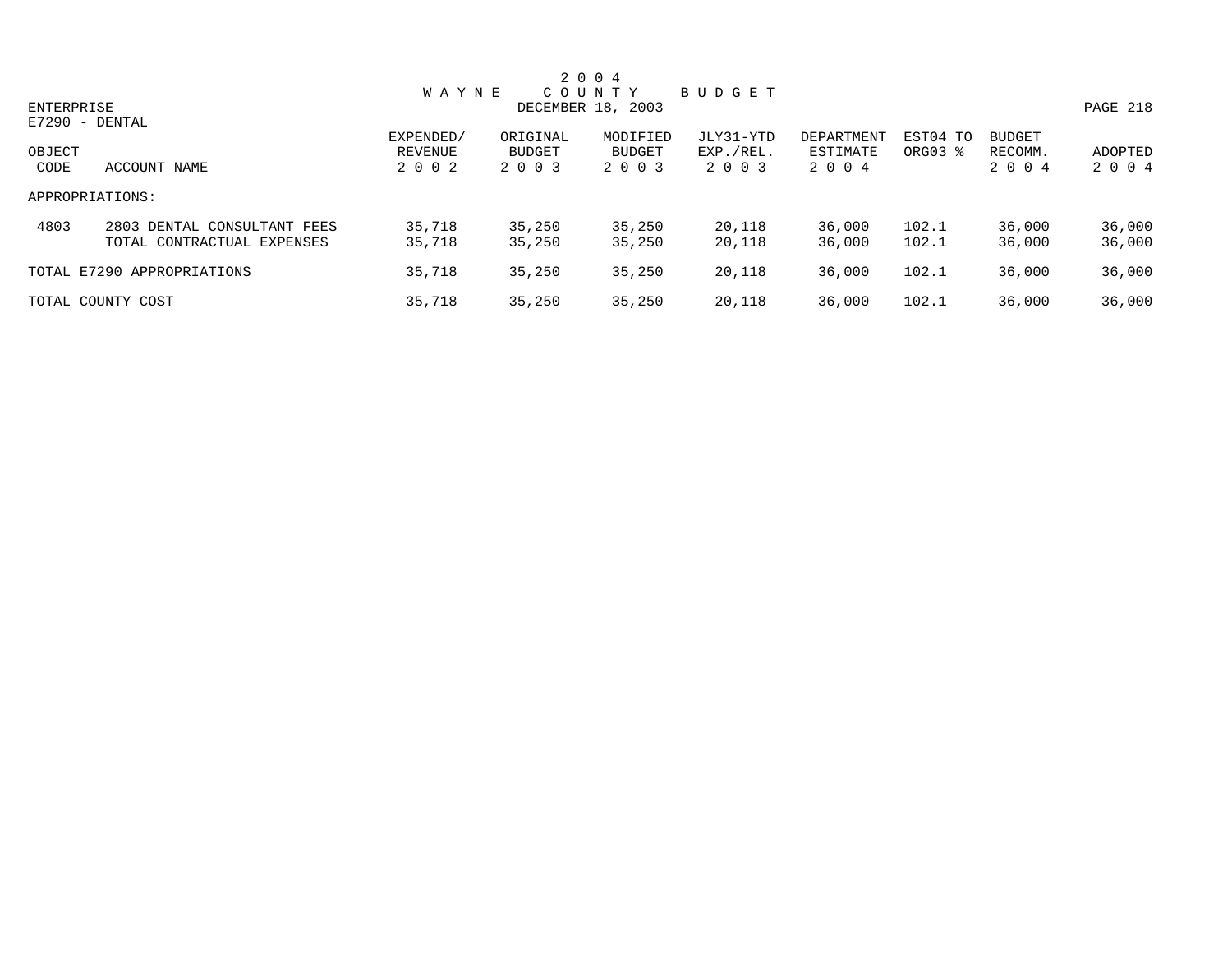|            |                            |              |               | 2 0 0 4           |           |            |          |               |          |
|------------|----------------------------|--------------|---------------|-------------------|-----------|------------|----------|---------------|----------|
|            |                            | <b>WAYNE</b> |               | COUNTY            | BUDGET    |            |          |               |          |
| ENTERPRISE |                            |              |               | DECEMBER 18, 2003 |           |            |          |               | PAGE 219 |
|            | E7310 - PSYCHIATRIC        |              |               |                   |           |            |          |               |          |
|            |                            | EXPENDED/    | ORIGINAL      | MODIFIED          | JLY31-YTD | DEPARTMENT | EST04 TO | <b>BUDGET</b> |          |
| OBJECT     |                            | REVENUE      | <b>BUDGET</b> | BUDGET            | EXP./REL. | ESTIMATE   | ORG03 %  | RECOMM.       | ADOPTED  |
| CODE       | ACCOUNT NAME               | 2 0 0 2      | 2 0 0 3       | 2 0 0 3           | 2 0 0 3   | 2 0 0 4    |          | 2 0 0 4       | 2 0 0 4  |
|            | APPROPRIATIONS:            |              |               |                   |           |            |          |               |          |
| 4932       | 2906 PSYCHIATRIST          | 7,700        | 9,600         | 9,600             | 2,200     | 9,000      | 93.8     | 7,500         | 7,500    |
|            | TOTAL CONTRACTUAL EXPENSES | 7,700        | 9,600         | 9,600             | 2,200     | 9,000      | 93.8     | 7,500         | 7,500    |
|            | TOTAL E7310 APPROPRIATIONS | 7,700        | 9,600         | 9,600             | 2,200     | 9,000      | 93.8     | 7,500         | 7,500    |
|            | TOTAL COUNTY COST          | 7,700        | 9,600         | 9,600             | 2,200     | 9,000      | 93.8     | 7,500         | 7,500    |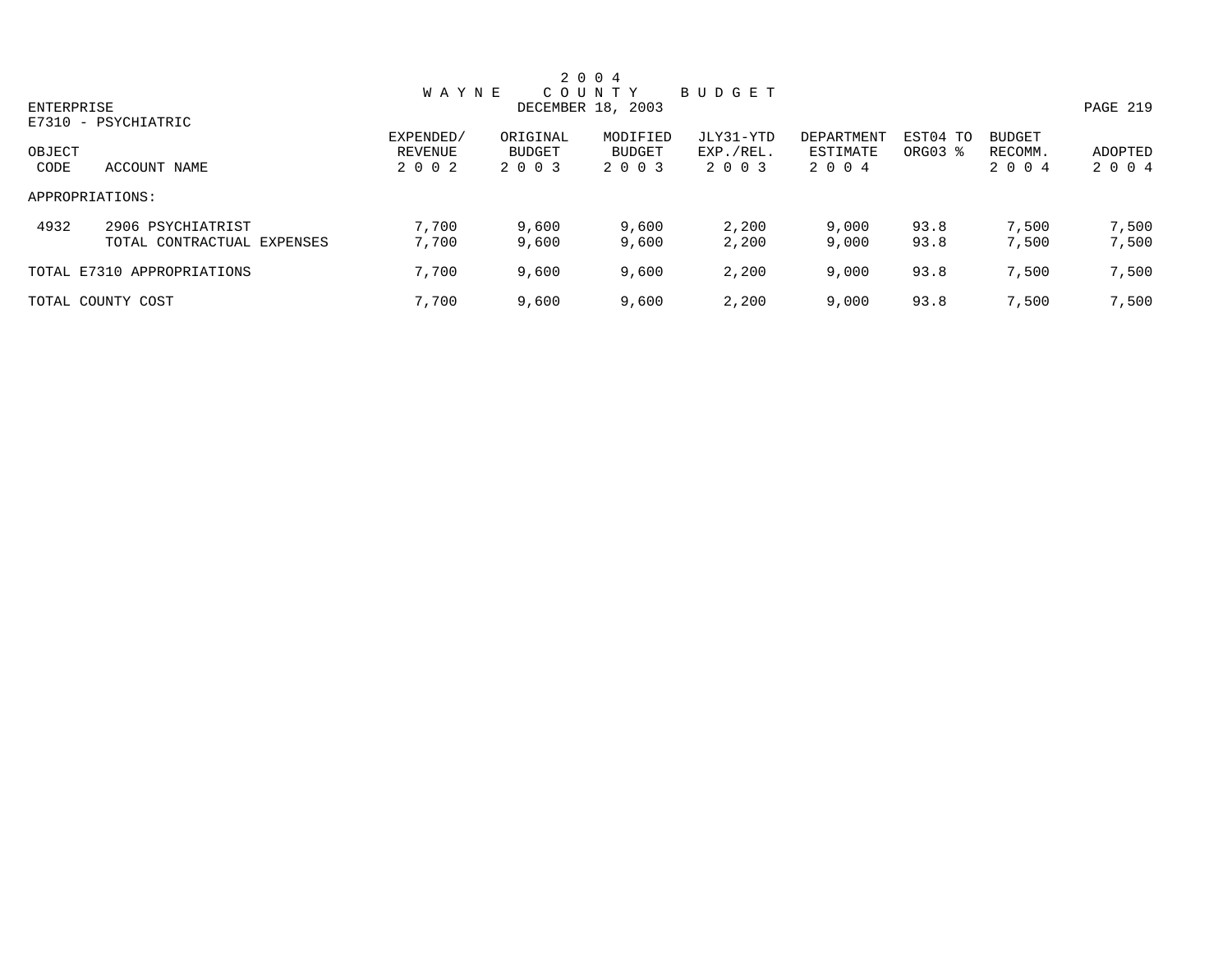|            |                              |              |               | 2 0 0 4           |           |            |          |               |          |
|------------|------------------------------|--------------|---------------|-------------------|-----------|------------|----------|---------------|----------|
|            |                              | <b>WAYNE</b> |               | COUNTY            | BUDGET    |            |          |               |          |
| ENTERPRISE |                              |              |               | DECEMBER 18, 2003 |           |            |          |               | PAGE 220 |
|            | E7330 - PHYSICAL THERAPY     |              |               |                   |           |            |          |               |          |
|            |                              | EXPENDED/    | ORIGINAL      | MODIFIED          | JLY31-YTD | DEPARTMENT | EST04 TO | <b>BUDGET</b> |          |
| OBJECT     |                              | REVENUE      | <b>BUDGET</b> | <b>BUDGET</b>     | EXP./REL. | ESTIMATE   | ORG03 %  | RECOMM.       | ADOPTED  |
| CODE       | ACCOUNT NAME                 | 2 0 0 2      | 2 0 0 3       | 2 0 0 3           | 2 0 0 3   | 2 0 0 4    |          | 2 0 0 4       | 2 0 0 4  |
|            | APPROPRIATIONS:              |              |               |                   |           |            |          |               |          |
| 1270       | PHY THERAPY ASST             | 35,604       | 41,954        | 41,954            | 22,723    | 42,112     | 100.4    | 42,112        | 42,112   |
| 1504       | REHAB THERAPY AIDE           | 19,428       | 26,549        | 26,549            | 18,070    | 26,649     | 100.4    | 26,649        | 26,649   |
|            | TOTAL PERSONAL SERVICES      | 55,032       | 68,503        | 68,503            | 40,793    | 68,761     | 100.4    | 68,761        | 68,761   |
| 4804       | 2803 PHYSICAL THERAPIST      | 99,737       | 107,200       | 107,200           | 32,975    | 100,000    | 93.3     | 100,000       | 100,000  |
| 4821       | 4900 PT SUPPLIES & MATERIALS | 7,093        | 6,000         | 6,000             | 115       | 6,000      | 100.0    | 6,000         | 6,000    |
| 4880       | 5951 INSERVICE               | 213          | 500           | 500               | 261       | 500        | 100.0    | 500           | 500      |
| 4919       | 8800 MILEAGE/TRAVEL          |              | 200           | 200               |           | 200        | 100.0    | 200           | 200      |
|            | TOTAL CONTRACTUAL EXPENSES   | 107,043      | 113,900       | 113,900           | 33,351    | 106,700    | 93.7     | 106,700       | 106,700  |
|            | TOTAL E7330 APPROPRIATIONS   | 162,075      | 182,403       | 182,403           | 74,144    | 175,461    | 96.2     | 175,461       | 175,461  |
|            | TOTAL COUNTY COST            | 162,075      | 182,403       | 182,403           | 74,144    | 175,461    | 96.2     | 175,461       | 175,461  |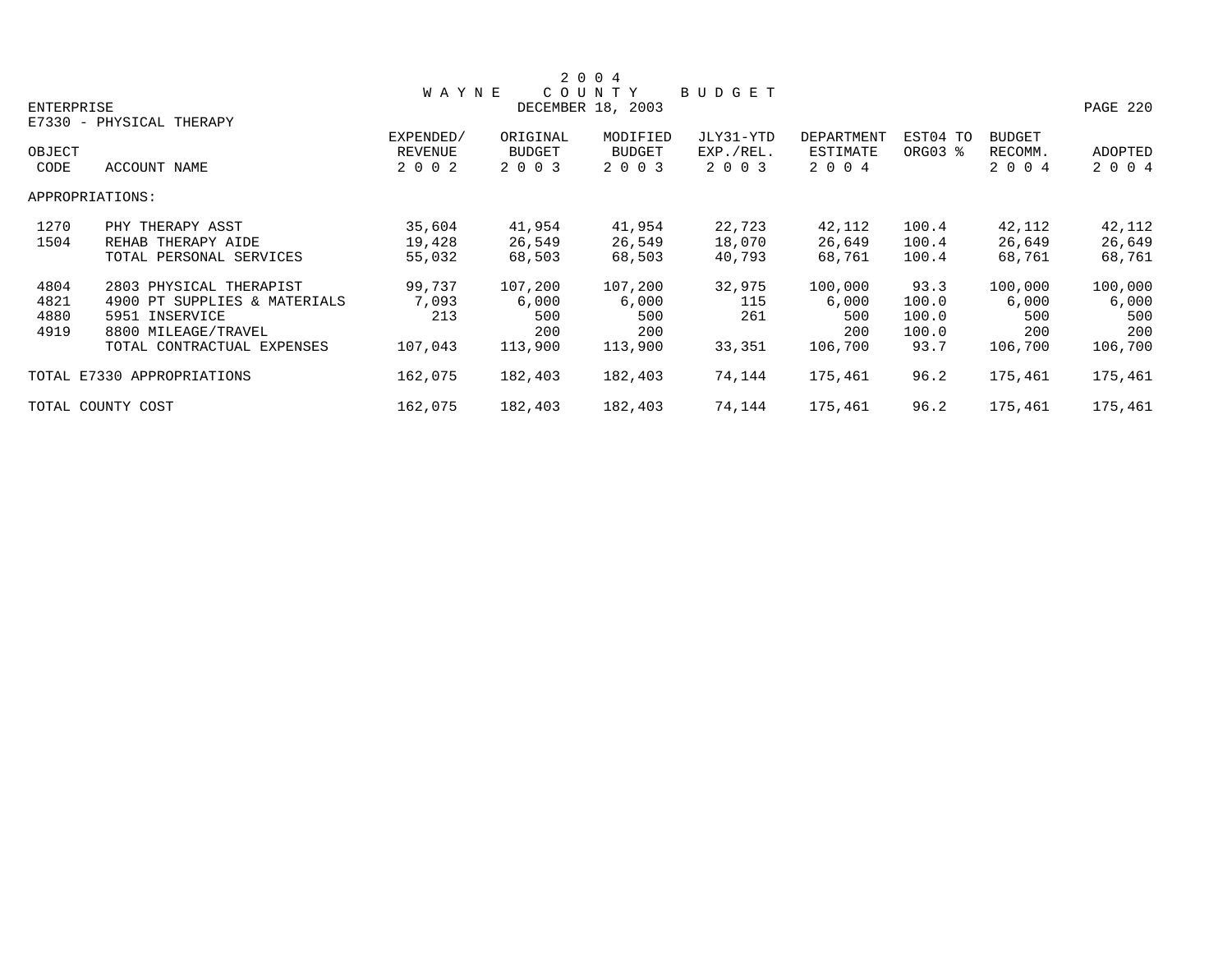|            |                              |              |          | 2 0 0 4           |           |            |          |               |          |
|------------|------------------------------|--------------|----------|-------------------|-----------|------------|----------|---------------|----------|
|            |                              | <b>WAYNE</b> |          | COUNTY            | BUDGET    |            |          |               |          |
| ENTERPRISE |                              |              |          | DECEMBER 18, 2003 |           |            |          |               | PAGE 221 |
| $E7340 -$  | OCCUPATIONAL THERAPY         |              |          |                   |           |            |          |               |          |
|            |                              | EXPENDED/    | ORIGINAL | MODIFIED          | JLY31-YTD | DEPARTMENT | EST04 TO | <b>BUDGET</b> |          |
| OBJECT     |                              | REVENUE      | BUDGET   | <b>BUDGET</b>     | EXP./REL. | ESTIMATE   | ORG03 %  | RECOMM.       | ADOPTED  |
| CODE       | ACCOUNT NAME                 | 2 0 0 2      | 2 0 0 3  | 2 0 0 3           | 2 0 0 3   | 2 0 0 4    |          | 2 0 0 4       | 2 0 0 4  |
|            | APPROPRIATIONS:              |              |          |                   |           |            |          |               |          |
| 4805       | 2804 OCCUPATIONAL THERAPIST  | 84,020       | 72,657   | 107,163           | 65,705    | 140,400    | 193.2    | 140,400       | 140,400  |
| 4859       | 2903 THERAPY ASSISTANT       | 44,407       | 51,476   | 16,970            | 11,970    | 5,000      | 9.7      | 5,000         | 5,000    |
| 4880       | 5951 INSERVICE               |              | 200      | 200               |           | 200        | 100.0    | 200           | 200      |
| 4919       | 8800 MILEAGE/TRAVEL          |              | 200      | 200               |           | 200        | 100.0    | 200           | 200      |
| 4935       | 4907 OT SUPPLIES & MATERIALS | 1,696        | 2,000    | 2,000             | 197       | 2,000      | 100.0    | 2,000         | 2,000    |
|            | TOTAL CONTRACTUAL EXPENSES   | 130,123      | 126,533  | 126,533           | 77,872    | 147,800    | 116.8    | 147,800       | 147,800  |
|            | TOTAL E7340 APPROPRIATIONS   | 130,123      | 126,533  | 126,533           | 77,872    | 147,800    | 116.8    | 147,800       | 147,800  |
|            | TOTAL COUNTY COST            | 130,123      | 126,533  | 126,533           | 77,872    | 147,800    | 116.8    | 147,800       | 147,800  |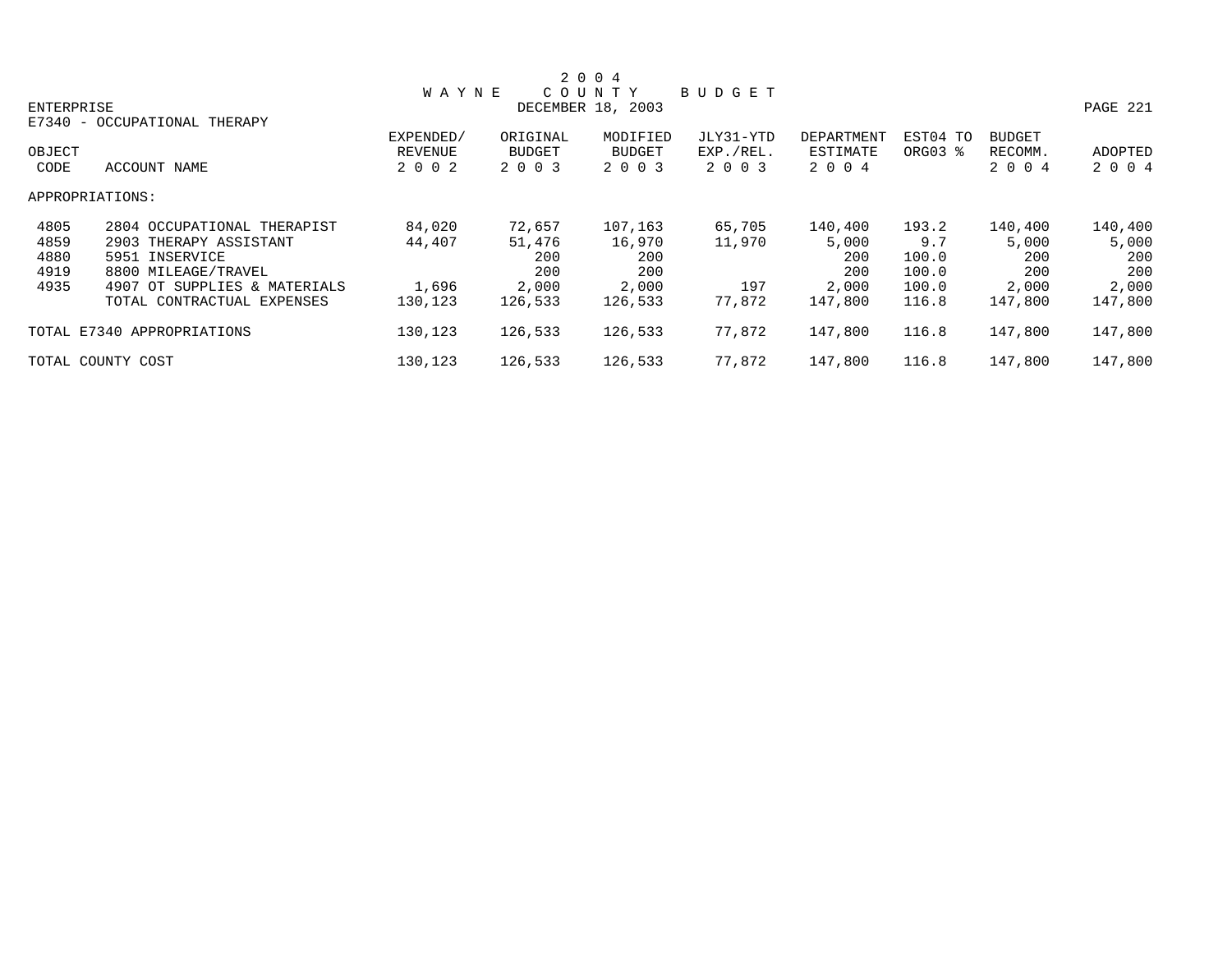|            |                            |              |               | 2 0 0 4           |           |            |          |               |          |
|------------|----------------------------|--------------|---------------|-------------------|-----------|------------|----------|---------------|----------|
|            |                            | <b>WAYNE</b> |               | COUNTY            | BUDGET    |            |          |               |          |
| ENTERPRISE |                            |              |               | DECEMBER 18, 2003 |           |            |          |               | PAGE 222 |
|            | E7350 - SPEECH THERAPY     |              |               |                   |           |            |          |               |          |
|            |                            | EXPENDED/    | ORIGINAL      | MODIFIED          | JLY31-YTD | DEPARTMENT | EST04 TO | <b>BUDGET</b> |          |
| OBJECT     |                            | REVENUE      | <b>BUDGET</b> | BUDGET            | EXP./REL. | ESTIMATE   | ORG03 %  | RECOMM.       | ADOPTED  |
| CODE       | ACCOUNT NAME               | 2 0 0 2      | 2 0 0 3       | 2 0 0 3           | 2 0 0 3   | 2 0 0 4    |          | 2 0 0 4       | 2 0 0 4  |
|            | APPROPRIATIONS:            |              |               |                   |           |            |          |               |          |
| 4806       | 2805 SPEECH THERAPIST      | 21,187       | 23,500        | 22,000            | 4,375     | 20,000     | 85.1     | 16,000        | 16,000   |
| 4858       | 2806 AUDIOLOGIST           | 2,937        | 3,000         | 3,000             | 861       | 3,000      | 100.0    | 3,000         | 3,000    |
|            | TOTAL CONTRACTUAL EXPENSES | 24,124       | 26,500        | 25,000            | 5,236     | 23,000     | 86.8     | 19,000        | 19,000   |
|            | TOTAL E7350 APPROPRIATIONS | 24,124       | 26,500        | 25,000            | 5,236     | 23,000     | 86.8     | 19,000        | 19,000   |
|            | TOTAL COUNTY COST          | 24,124       | 26,500        | 25,000            | 5,236     | 23,000     | 86.8     | 19,000        | 19,000   |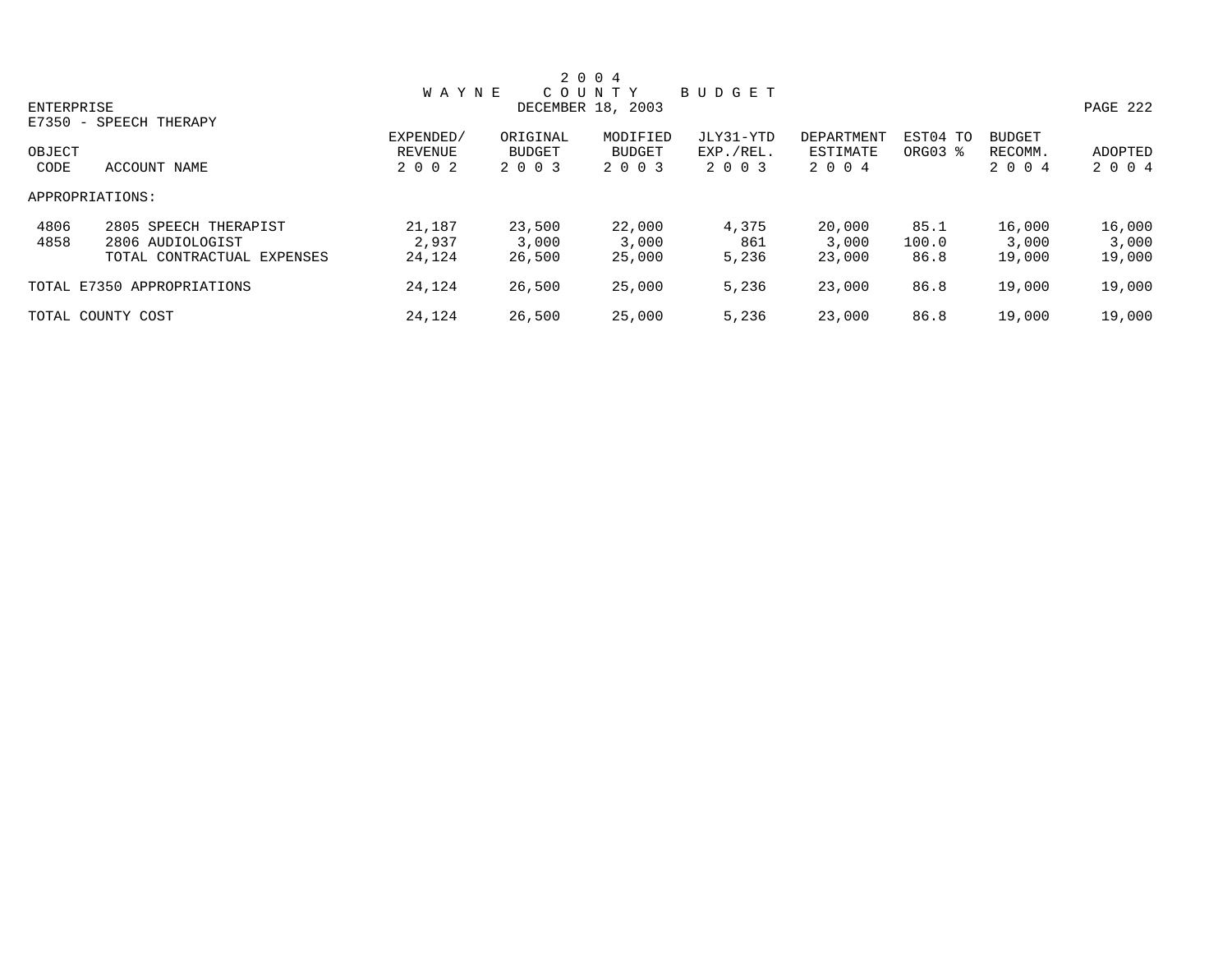|            |                                |                |               | 2 0 0 4           |           |            |          |               |                |
|------------|--------------------------------|----------------|---------------|-------------------|-----------|------------|----------|---------------|----------------|
|            |                                | <b>WAYNE</b>   |               | COUNTY            | BUDGET    |            |          |               |                |
| ENTERPRISE |                                |                |               | DECEMBER 18, 2003 |           |            |          |               | PAGE 223       |
|            | E7380 - SOCIAL SERVICES        |                |               |                   |           |            |          |               |                |
|            |                                | EXPENDED/      | ORIGINAL      | MODIFIED          | JLY31-YTD | DEPARTMENT | EST04 TO | <b>BUDGET</b> |                |
| OBJECT     |                                | <b>REVENUE</b> | <b>BUDGET</b> | BUDGET            | EXP./REL. | ESTIMATE   | ORG03 %  | RECOMM.       | <b>ADOPTED</b> |
| CODE       | ACCOUNT NAME                   | 2 0 0 2        | 2 0 0 3       | 2 0 0 3           | 2 0 0 3   | 2 0 0 4    |          | 2 0 0 4       | 2 0 0 4        |
|            | APPROPRIATIONS:                |                |               |                   |           |            |          |               |                |
| 1263       | SR. SOC WORK ASST.             | 42,426         | 35,346        | 35,346            | 22,720    | 35,736     | 101.1    | 35,736        | 35,736         |
| 1264       | SOCIAL WORK ASST               | 27,538         | 30,356        | 30,356            | 16,596    | 31,257     | 103.0    | 31,257        | 31,257         |
| 1265       | SOCIAL WRK ASST PT (2)         | 25,711         | 29,110        | 29,110            | 16,720    | 35,066     | 120.5    | 29,222        | 29,222         |
|            | TOTAL PERSONAL SERVICES        | 95,675         | 94,812        | 94,812            | 56,036    | 102,059    | 107.6    | 96,215        | 96,215         |
| 4813       | 2904 SOCIAL WORK CONSULTANT FE | 1,950          | 3,000         | 2,250             | 675       | 2,000      | 66.7     | 2,000         | 2,000          |
| 4814       | 2905 CLERGY                    | 620            | 3,000         | 3,000             | 280       | 3,500      | 116.7    | 2,500         | 2,500          |
| 4857       | 5512 OFFICE SUPPLIES           | 670            | 500           | 750               | 437       | 750        | 150.0    | 750           | 750            |
| 4880       | 5951 INSERVICE                 |                | 500           | 500               | 367       | 500        | 100.0    | 500           | 500            |
| 4919       | 8800 MILEAGE/TRAVEL            | 85             | 300           | 300               |           | 100        | 33.3     | 100           | 100            |
|            | TOTAL CONTRACTUAL EXPENSES     | 3,325          | 7,300         | 6,800             | 1,759     | 6,850      | 93.8     | 5,850         | 5,850          |
|            | TOTAL E7380 APPROPRIATIONS     | 99,000         | 102,112       | 101,612           | 57,795    | 108,909    | 106.7    | 102,065       | 102,065        |
|            | TOTAL COUNTY COST              | 99,000         | 102,112       | 101,612           | 57,795    | 108,909    | 106.7    | 102,065       | 102,065        |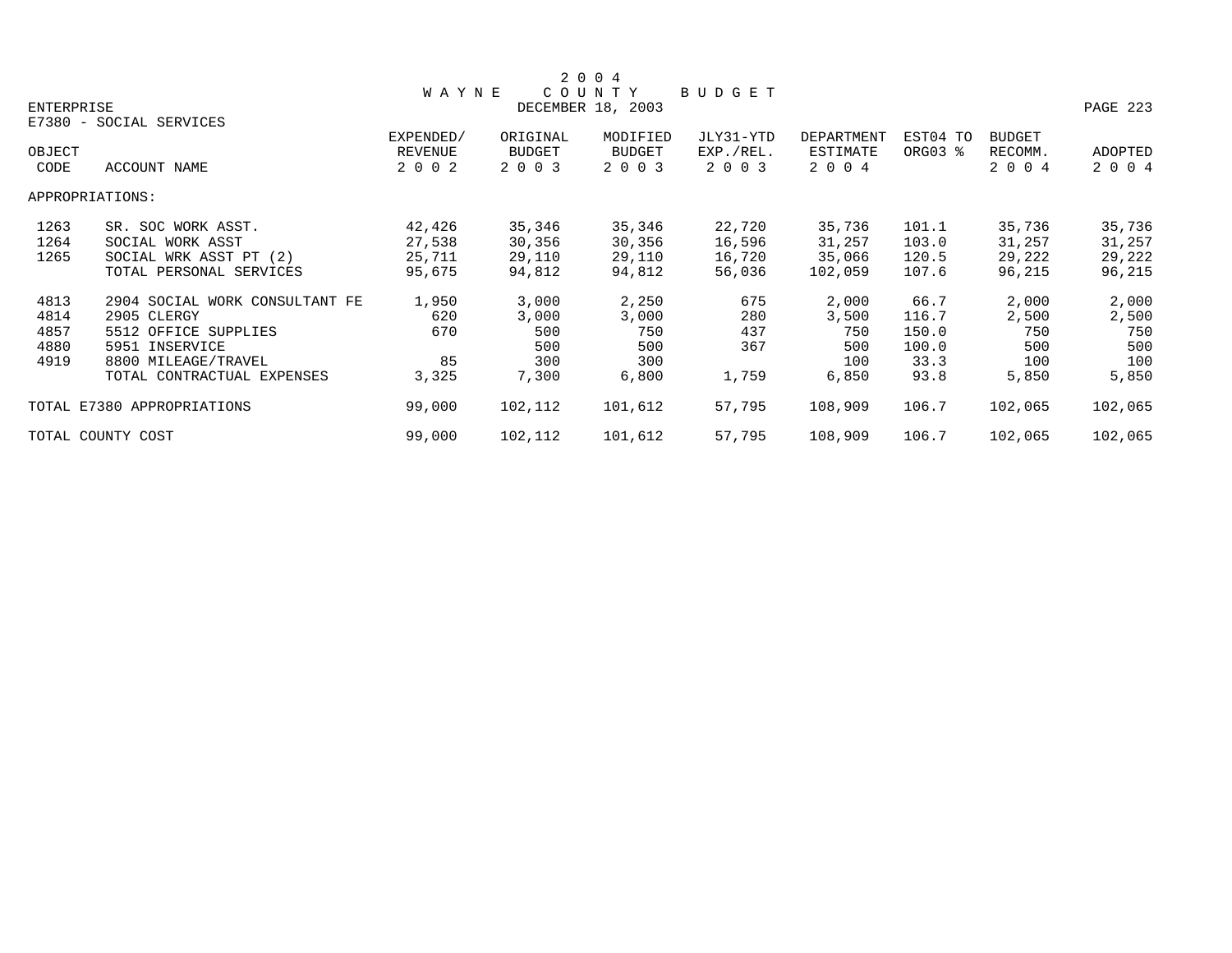|            |                                |                |          | 2 0 0 4           |           |                   |          |               |          |
|------------|--------------------------------|----------------|----------|-------------------|-----------|-------------------|----------|---------------|----------|
|            |                                | <b>WAYNE</b>   |          | COUNTY            | BUDGET    |                   |          |               |          |
| ENTERPRISE |                                |                |          | DECEMBER 18, 2003 |           |                   |          |               | PAGE 224 |
|            | E7390 - MEDICAL RECORDS        |                |          |                   |           |                   |          |               |          |
|            |                                | EXPENDED/      | ORIGINAL | MODIFIED          | JLY31-YTD | <b>DEPARTMENT</b> | EST04 TO | <b>BUDGET</b> |          |
| OBJECT     |                                | <b>REVENUE</b> | BUDGET   | <b>BUDGET</b>     | EXP./REL. | ESTIMATE          | ORG03 %  | RECOMM.       | ADOPTED  |
| CODE       | ACCOUNT NAME                   | 2 0 0 2        | 2 0 0 3  | 2 0 0 3           | 2 0 0 3   | 2 0 0 4           |          | 2 0 0 4       | 2 0 0 4  |
|            | APPROPRIATIONS:                |                |          |                   |           |                   |          |               |          |
| 1650       | MEDICAL RECORD CLK             | 27,362         | 28,537   | 28,537            | 15,524    | 28,640            | 100.4    | 28,640        | 28,640   |
|            | TOTAL PERSONAL SERVICES        | 27,362         | 28,537   | 28,537            | 15,524    | 28,640            | 100.4    | 28,640        | 28,640   |
| 4812       | 2904 MEDICAL RECORDS CONSULTAN |                | 250      | 250               |           | 250               | 100.0    | 250           | 250      |
| 4856       | 5502 PRINTING                  | 427            | 300      | 600               | 391       | 750               | 250.0    | 750           | 750      |
| 4857       | 5512 OFFICE SUPPLIES           | 3,785          | 3,000    | 2,700             | 1,528     | 3,100             | 103.3    | 3,100         | 3,100    |
| 4880       | 5951 INSERVICE                 | 6              | 250      | 250               |           | 150               | 60.0     | 150           | 150      |
| 4898       | 6312 SERVICE CONTRACT          | 99             | 100      | 100               |           | 100               | 100.0    | 100           | 100      |
|            | TOTAL CONTRACTUAL EXPENSES     | 4,317          | 3,900    | 3,900             | 1,919     | 4,350             | 111.5    | 4,350         | 4,350    |
|            | TOTAL E7390 APPROPRIATIONS     | 31,679         | 32,437   | 32,437            | 17,443    | 32,990            | 101.7    | 32,990        | 32,990   |
|            | TOTAL COUNTY COST              | 31,679         | 32,437   | 32,437            | 17,443    | 32,990            | 101.7    | 32,990        | 32,990   |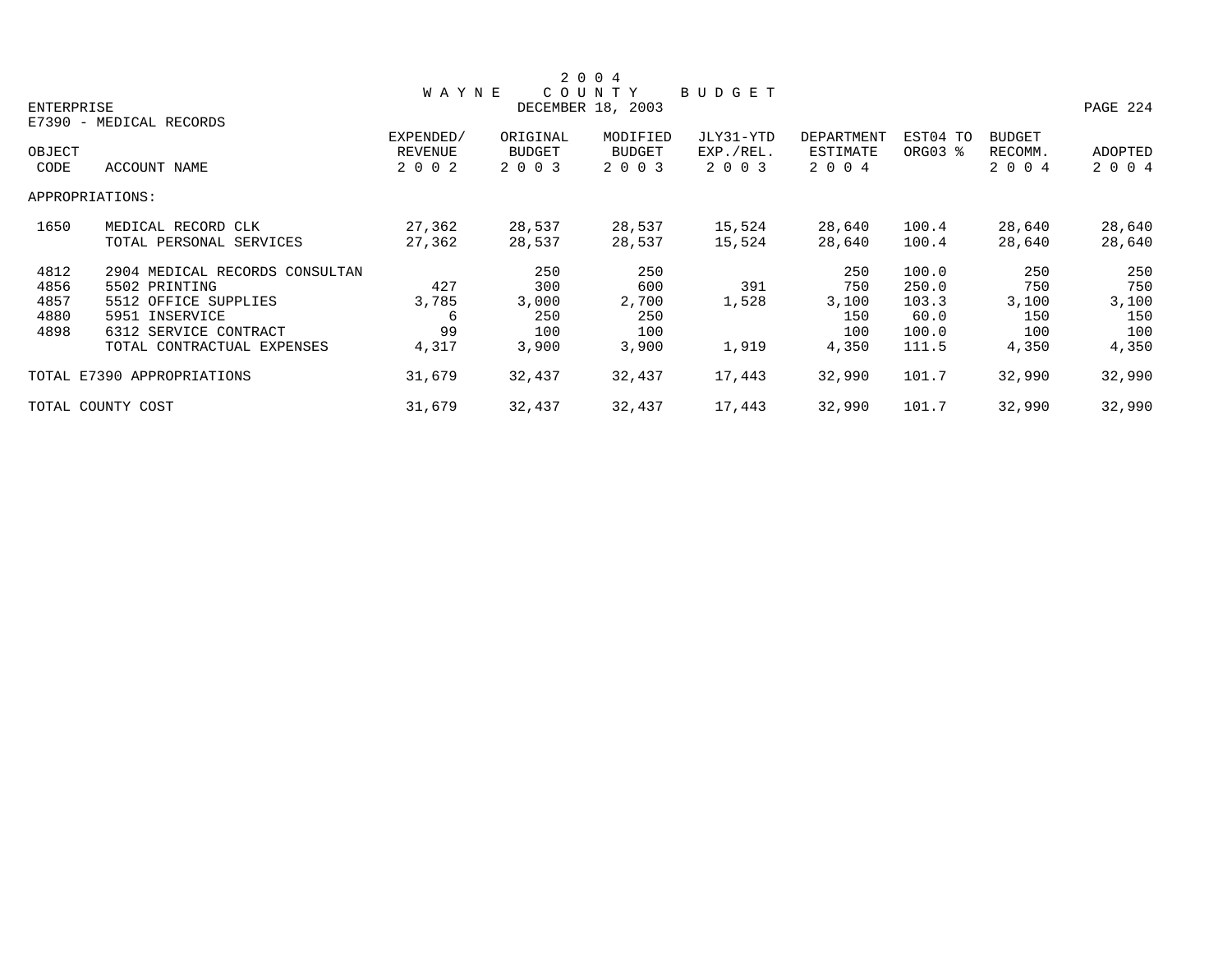|            |                            |              |          | 2 0 0 4           |           |            |          |               |          |
|------------|----------------------------|--------------|----------|-------------------|-----------|------------|----------|---------------|----------|
|            |                            | <b>WAYNE</b> |          | COUNTY            | BUDGET    |            |          |               |          |
| ENTERPRISE |                            |              |          | DECEMBER 18, 2003 |           |            |          |               | PAGE 225 |
|            | E7410 - MEDICAL STAFF      |              |          |                   |           |            |          |               |          |
|            |                            | EXPENDED/    | ORIGINAL | MODIFIED          | JLY31-YTD | DEPARTMENT | EST04 TO | <b>BUDGET</b> |          |
| OBJECT     |                            | REVENUE      | BUDGET   | <b>BUDGET</b>     | EXP./REL. | ESTIMATE   | ORG03 %  | RECOMM.       | ADOPTED  |
| CODE       | ACCOUNT NAME               | 2 0 0 2      | 2 0 0 3  | 2 0 0 3           | 2 0 0 3   | 2 0 0 4    |          | 2 0 0 4       | 2 0 0 4  |
|            | APPROPRIATIONS:            |              |          |                   |           |            |          |               |          |
| 4802       | 2703 PHYSICIAN CARE        | 75,285       | 77,928   | 77,928            | 43,400    | 77,928     | 100.0    | 77,928        | 77,928   |
|            | TOTAL CONTRACTUAL EXPENSES | 75,285       | 77.928   | 77,928            | 43,400    | 77.928     | 100.0    | 77,928        | 77,928   |
|            | TOTAL E7410 APPROPRIATIONS | 75,285       | 77,928   | 77,928            | 43,400    | 77.928     | 100.0    | 77,928        | 77,928   |
|            | TOTAL COUNTY COST          | 75,285       | 77,928   | 77,928            | 43,400    | 77.928     | 100.0    | 77,928        | 77,928   |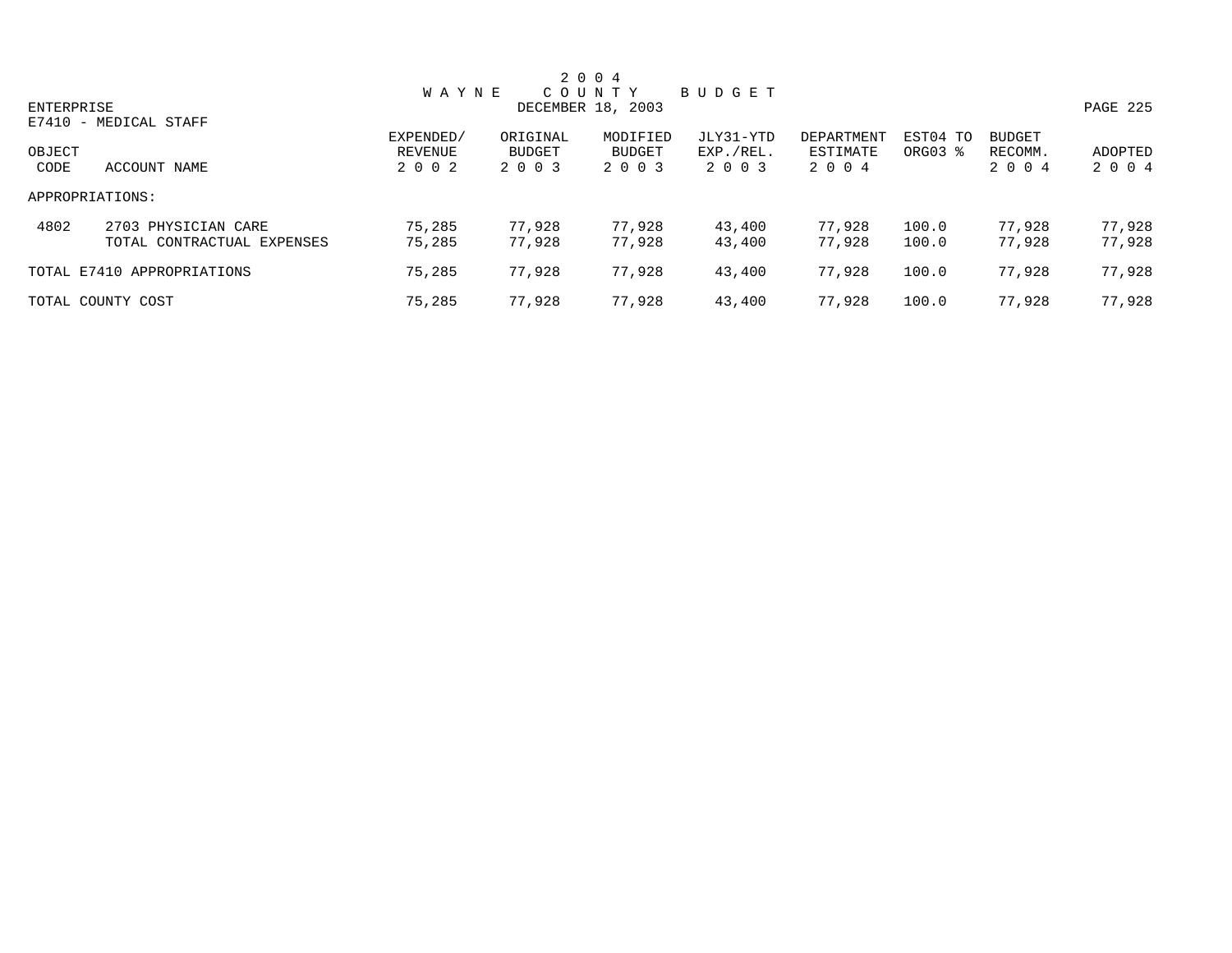|            |                            |              |          | 2 0 0 4           |           |            |          |               |          |
|------------|----------------------------|--------------|----------|-------------------|-----------|------------|----------|---------------|----------|
|            |                            | <b>WAYNE</b> |          | COUNTY            | BUDGET    |            |          |               |          |
| ENTERPRISE |                            |              |          | DECEMBER 18, 2003 |           |            |          |               | PAGE 226 |
|            | E7420 - MEDICAL DIRECTOR   |              |          |                   |           |            |          |               |          |
|            |                            | EXPENDED/    | ORIGINAL | MODIFIED          | JLY31-YTD | DEPARTMENT | EST04 TO | <b>BUDGET</b> |          |
| OBJECT     |                            | REVENUE      | BUDGET   | <b>BUDGET</b>     | EXP./REL. | ESTIMATE   | ORG03 %  | RECOMM.       | ADOPTED  |
| CODE       | ACCOUNT NAME               | 2 0 0 2      | 2 0 0 3  | 2 0 0 3           | 2 0 0 3   | 2 0 0 4    |          | 2 0 0 4       | 2 0 0 4  |
|            | APPROPRIATIONS:            |              |          |                   |           |            |          |               |          |
| 4801       | 2702 MEDICAL DIRECTOR FEE  | 12,000       | 12,420   | 12,420            | 7,245     | 12,672     | 102.0    | 12,672        | 12,672   |
|            | TOTAL CONTRACTUAL EXPENSES | 12,000       | 12,420   | 12,420            | 7,245     | 12,672     | 102.0    | 12,672        | 12,672   |
|            | TOTAL E7420 APPROPRIATIONS | 12,000       | 12,420   | 12,420            | 7,245     | 12,672     | 102.0    | 12,672        | 12,672   |
|            | TOTAL COUNTY COST          | 12,000       | 12,420   | 12,420            | 7,245     | 12,672     | 102.0    | 12,672        | 12,672   |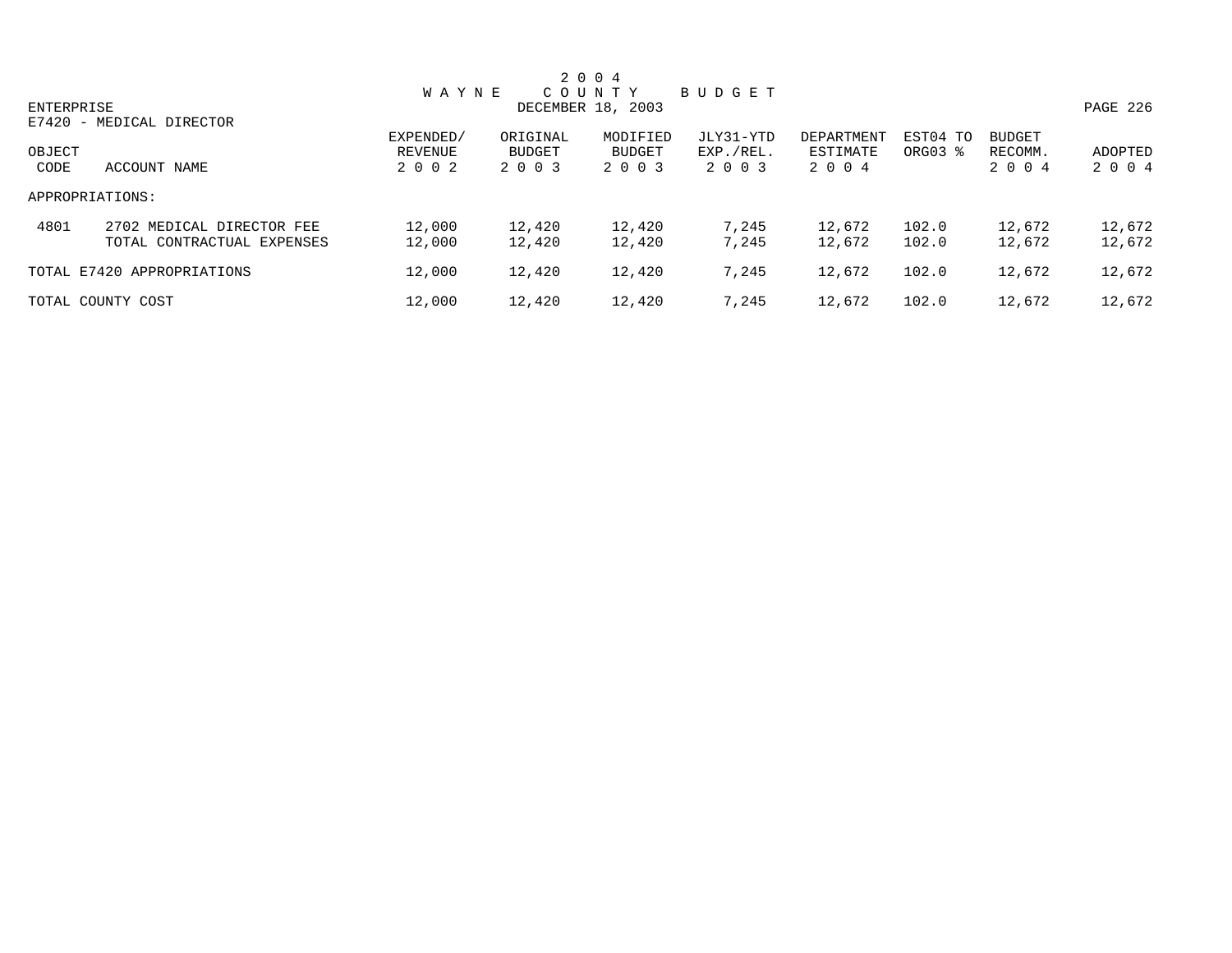|                   |                              |                |               | 2 0 0 4           |           |                   |          |               |                |
|-------------------|------------------------------|----------------|---------------|-------------------|-----------|-------------------|----------|---------------|----------------|
|                   |                              | <b>WAYNE</b>   |               | COUNTY            | BUDGET    |                   |          |               |                |
| <b>ENTERPRISE</b> |                              |                |               | DECEMBER 18, 2003 |           |                   |          |               | PAGE 227       |
|                   | E8210 - DIETARY SERVICE      |                |               |                   |           |                   |          |               |                |
|                   |                              | EXPENDED/      | ORIGINAL      | MODIFIED          | JLY31-YTD | <b>DEPARTMENT</b> | EST04 TO | <b>BUDGET</b> |                |
| OBJECT            |                              | <b>REVENUE</b> | <b>BUDGET</b> | <b>BUDGET</b>     | EXP./REL. | <b>ESTIMATE</b>   | ORG03 %  | RECOMM.       | <b>ADOPTED</b> |
| CODE              | <b>ACCOUNT NAME</b>          | 2 0 0 2        | 2 0 0 3       | 2 0 0 3           | 2 0 0 3   | 2 0 0 4           |          | 2 0 0 4       | 2004           |
|                   | APPROPRIATIONS:              |                |               |                   |           |                   |          |               |                |
| 1210              | $COOK$ (6)                   | 164,986        | 162,092       | 162,092           | 92,672    | 164,817           | 101.7    | 164,817       | 164,817        |
| 1211              | COOK SUB                     | 16,530         | 12,017        | 12,017            | 11,076    | 15,521            | 129.2    | 12,061        | 12,061         |
| 1790              | FOOD SERV HELPER (13)        | 324,438        | 319,546       | 319,546           | 184,985   | 327,505           | 102.5    | 327,505       | 327,505        |
| 1791              | FOOD SERV HLPR PT (18)       | 122,403        | 130,291       | 130,291           | 63,032    | 137,512           | 105.5    | 137,512       | 137,512        |
| 1792              | FOOD SERV HLPR SUB (2)       | 17,967         | 18,246        | 18,246            | 6,963     | 20,878            | 114.4    | 20,878        | 20,878         |
|                   | TOTAL PERSONAL SERVICES      | 646,324        | 642,192       | 642,192           | 358,728   | 666,233           | 103.7    | 662,773       | 662,773        |
| 4800              | 0000 RECOVERY-MOW            | $35,053-$      | 31,000-       | $31,000-$         | 15,928-   | $31,000-$         | 100.0    | $31,000-$     | $31,000-$      |
| 4810              | 2901 DIETARY CONSULTANT      | 256,590        | 247,805       | 247,805           | 107,618   | 255,197           | 103.0    | 255,197       | 255,197        |
| 4838              | 5110 DIETARY RECOVERY - JAIL | $390,089-$     | $405,000 -$   | $405,000 -$       | 182,523-  | $405,000-$        | 100.0    | $405,000 -$   | $405,000 -$    |
| 4863              | 5900 NON-FOOD                | 79,791         | 76,744        | 76,744            | 30,913    | 91,000            | 118.6    | 91,000        | 91,000         |
| 4869              | 5109 MISC. FOOD              | 721,245        | 595,283       | 595,283           | 299,739   | 595,283           | 100.0    | 595,283       | 595,283        |
| 4870              | 5111 DIETARY INVENTORY ADJ.  | 139            |               |                   |           |                   |          |               |                |
| 4949              | DIETARY RECOVERY-OTHER       |                |               |                   | $534 -$   |                   |          |               |                |
|                   | TOTAL CONTRACTUAL EXPENSES   | 632,624        | 483,832       | 483,832           | 239,285   | 505,480           | 104.5    | 505,480       | 505,480        |
|                   | TOTAL E8210 APPROPRIATIONS   | 1,278,948      | 1,126,024     | 1,126,024         | 598,013   | 1,171,713         | 104.1    | 1,168,253     | 1,168,253      |
|                   | TOTAL COUNTY COST            | 1,278,948      | 1,126,024     | 1,126,024         | 598,013   | 1,171,713         | 104.1    | 1,168,253     | 1,168,253      |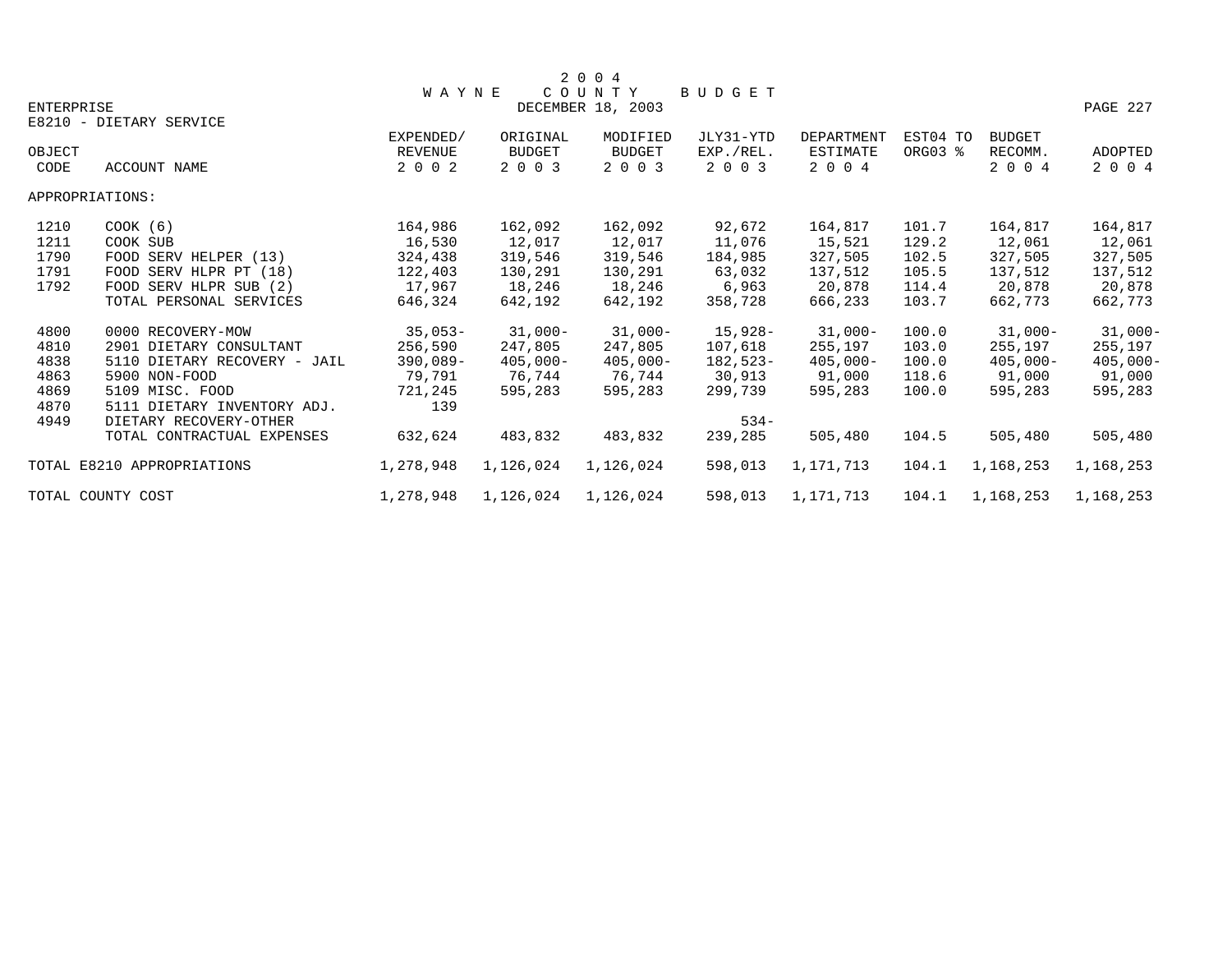|            |                                       |                |          | 2004              |               |            |          |               |          |
|------------|---------------------------------------|----------------|----------|-------------------|---------------|------------|----------|---------------|----------|
|            |                                       | <b>WAYNE</b>   |          | COUNTY            | <b>BUDGET</b> |            |          |               |          |
| ENTERPRISE |                                       |                |          | DECEMBER 18, 2003 |               |            |          |               | PAGE 228 |
|            | E8220 - PLANT OPERATION & MAINTENANCE |                |          |                   |               |            |          |               |          |
|            |                                       | EXPENDED/      | ORIGINAL | MODIFIED          | JLY31-YTD     | DEPARTMENT | EST04 TO | <b>BUDGET</b> |          |
| OBJECT     |                                       | <b>REVENUE</b> | BUDGET   | <b>BUDGET</b>     | EXP./REL.     | ESTIMATE   | ORG03 %  | RECOMM.       | ADOPTED  |
| CODE       | ACCOUNT NAME                          | 2 0 0 2        | 2 0 0 3  | 2 0 0 3           | 2 0 0 3       | 2 0 0 4    |          | 2 0 0 4       | 2 0 0 4  |
|            | APPROPRIATIONS:                       |                |          |                   |               |            |          |               |          |
| 1750       | <b>BLDG MAIN HELPER</b>               | 1,315          | 50,360   | 50,360            |               |            |          |               |          |
| 1751       | BLDG MAIN WORKER (2)                  | 45,468         |          |                   | 25,632        | 47,067     |          | 47,067        | 47,067   |
|            | TOTAL PERSONAL SERVICES               | 46,783         | 50,360   | 50,360            | 25,632        | 47,067     | 93.5     | 47,067        | 47,067   |
| 4866       | 5916 BLDG REPAIR & MAINTENANCE        | 30,637         | 15,000   | 13,000            | 8,879         | 13,000     | 86.7     | 13,000        | 13,000   |
| 4868       | 5917 EOUIP REPAIR & MAINT.            | 86,219         | 73,000   | 73,000            | 53,932        | 73,000     | 100.0    | 65,000        | 65,000   |
| 4892       | 6302 ELEVATOR SERVICE CONTRACT        | 3,223          | 3,500    | 3,500             | 1,660         | 3,500      | 100.0    | 3,500         | 3,500    |
| 4894       | 6304 REFUSE REMOVAL                   | 11,104         | 10,000   | 12,500            | 7,018         | 15,000     | 150.0    | 15,000        | 15,000   |
| 4897       | 6305 CONTRACTED LABOR                 | 201,888        | 186,000  | 186,000           | 67,840        | 176,000    | 94.6     | 176,000       | 176,000  |
| 4911       | 7401 ELECTRICITY - NH                 | 173,316        | 175,000  | 175,000           | 93,073        | 175,000    | 100.0    | 175,000       | 175,000  |
| 4913       | 7501 GAS - NH                         | 117,074        | 125,000  | 125,000           | 94,765        | 125,000    | 100.0    | 125,000       | 125,000  |
| 4915       | 7601 WATER - NH                       | 29,570         | 34,000   | 34,000            | 12,275        | 34,000     | 100.0    | 34,000        | 34,000   |
| 4917       | 7701 OIL - NH                         |                | 1,500    | 1,500             | 767           | 1,500      | 100.0    | 1,500         | 1,500    |
|            | TOTAL CONTRACTUAL EXPENSES            | 653,031        | 623,000  | 623,500           | 340,209       | 616,000    | 98.9     | 608,000       | 608,000  |
|            | TOTAL E8220 APPROPRIATIONS            | 699,814        | 673,360  | 673,860           | 365,841       | 663,067    | 98.5     | 655,067       | 655,067  |
|            | TOTAL COUNTY COST                     | 699,814        | 673,360  | 673,860           | 365,841       | 663,067    | 98.5     | 655,067       | 655,067  |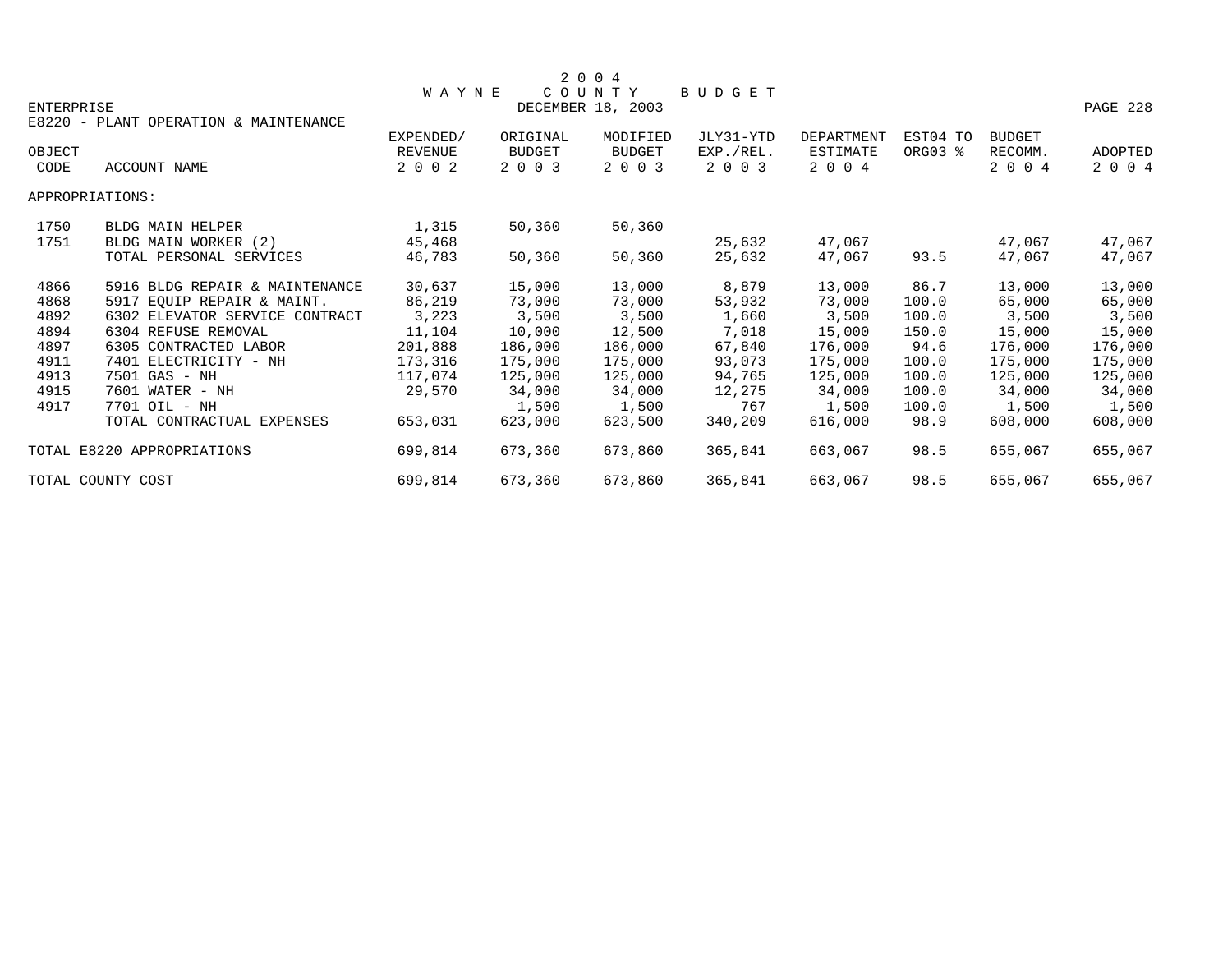|                |                                                     |                                 |                                      | 2 0 0 4                       |                                   |                                   |                     |                                     |                    |
|----------------|-----------------------------------------------------|---------------------------------|--------------------------------------|-------------------------------|-----------------------------------|-----------------------------------|---------------------|-------------------------------------|--------------------|
|                |                                                     | <b>WAYNE</b>                    |                                      | COUNTY                        | BUDGET                            |                                   |                     |                                     |                    |
| ENTERPRISE     | $E8225 - GROUNDS$                                   |                                 |                                      | DECEMBER 18, 2003             |                                   |                                   |                     |                                     | PAGE 229           |
| OBJECT<br>CODE | ACCOUNT NAME                                        | EXPENDED/<br>REVENUE<br>2 0 0 2 | ORIGINAL<br><b>BUDGET</b><br>2 0 0 3 | MODIFIED<br>BUDGET<br>2 0 0 3 | JLY31-YTD<br>EXP./REL.<br>2 0 0 3 | DEPARTMENT<br>ESTIMATE<br>2 0 0 4 | EST04 TO<br>ORG03 % | <b>BUDGET</b><br>RECOMM.<br>2 0 0 4 | ADOPTED<br>2 0 0 4 |
|                | APPROPRIATIONS:                                     |                                 |                                      |                               |                                   |                                   |                     |                                     |                    |
| 4944           | 5925 GROUNDS SUPPLIES<br>TOTAL CONTRACTUAL EXPENSES | 1,249<br>1,249                  | 1,000<br>1,000                       | 1,000<br>1,000                | 502<br>502                        | 1,000<br>1,000                    | 100.0<br>100.0      | 1,000<br>1,000                      | 1,000<br>1,000     |
|                | TOTAL E8225 APPROPRIATIONS                          | 1,249                           | 1,000                                | 1,000                         | 502                               | 1,000                             | 100.0               | 1,000                               | 1,000              |
|                | TOTAL COUNTY COST                                   | 1,249                           | 1,000                                | 1,000                         | 502                               | 1,000                             | 100.0               | 1,000                               | 1,000              |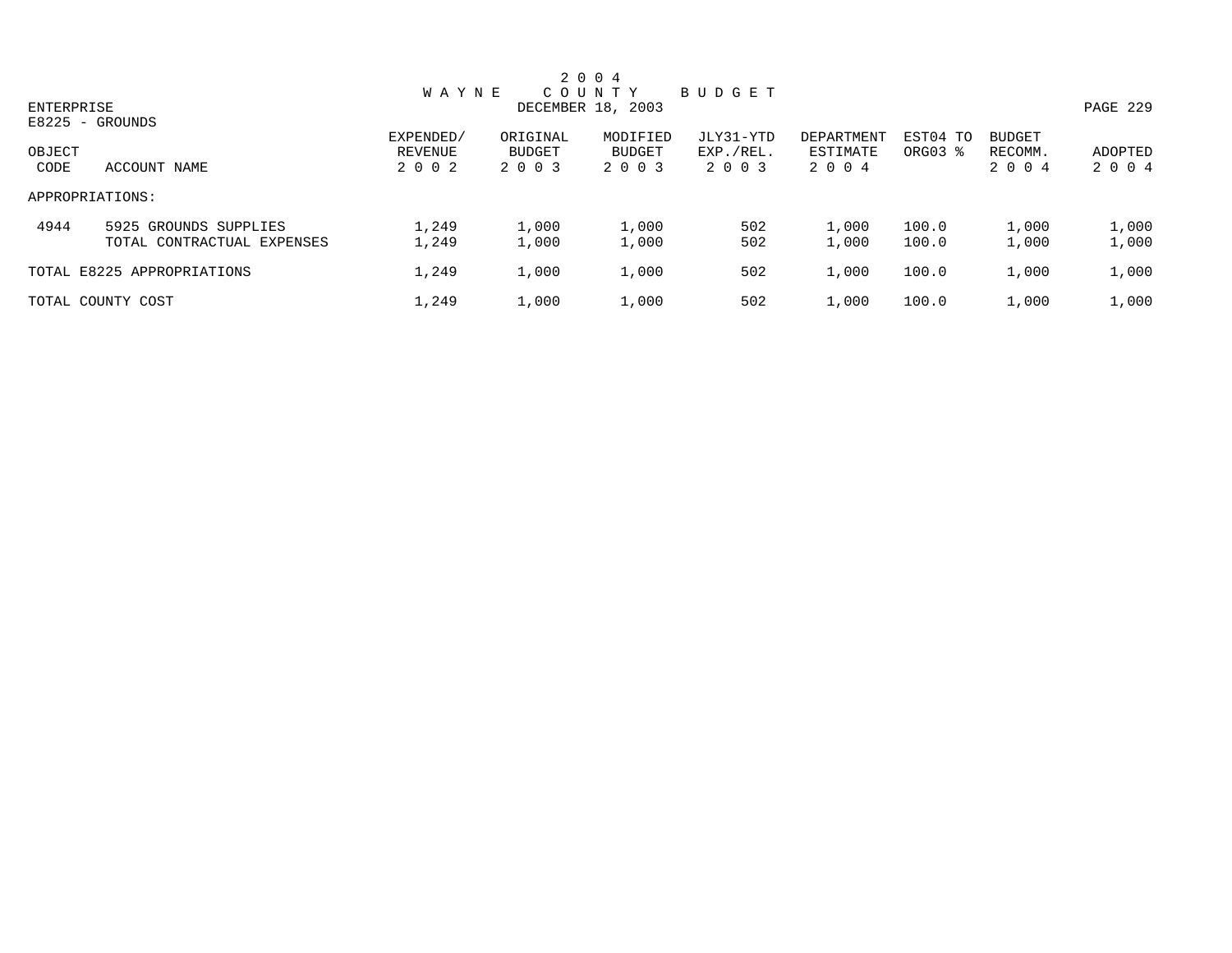|            |                                |              |               | 2 0 0 4           |           |            |          |               |          |
|------------|--------------------------------|--------------|---------------|-------------------|-----------|------------|----------|---------------|----------|
|            |                                | <b>WAYNE</b> |               | COUNTY            | BUDGET    |            |          |               |          |
| ENTERPRISE |                                |              |               | DECEMBER 18, 2003 |           |            |          |               | PAGE 230 |
|            | E8232 - SEWAGE TREATMENT       |              |               |                   |           |            |          |               |          |
|            |                                | EXPENDED/    | ORIGINAL      | MODIFIED          | JLY31-YTD | DEPARTMENT | EST04 TO | <b>BUDGET</b> |          |
| OBJECT     |                                | REVENUE      | <b>BUDGET</b> | <b>BUDGET</b>     | EXP./REL. | ESTIMATE   | ORG03 %  | RECOMM.       | ADOPTED  |
| CODE       | ACCOUNT NAME                   | 2 0 0 2      | 2 0 0 3       | 2 0 0 3           | 2 0 0 3   | 2 0 0 4    |          | 2 0 0 4       | 2 0 0 4  |
|            | APPROPRIATIONS:                |              |               |                   |           |            |          |               |          |
| 4890       | MAIN PURCHASE SERVICES<br>6300 | 37,399       | 55,177        | 55,177            | 22,709    | 49,000     | 88.8     | 49,000        | 49,000   |
|            | TOTAL CONTRACTUAL EXPENSES     | 37,399       | 55,177        | 55,177            | 22,709    | 49,000     | 88.8     | 49,000        | 49,000   |
|            | TOTAL E8232 APPROPRIATIONS     | 37,399       | 55,177        | 55,177            | 22,709    | 49,000     | 88.8     | 49,000        | 49,000   |
|            | TOTAL COUNTY COST              | 37,399       | 55,177        | 55,177            | 22,709    | 49,000     | 88.8     | 49,000        | 49,000   |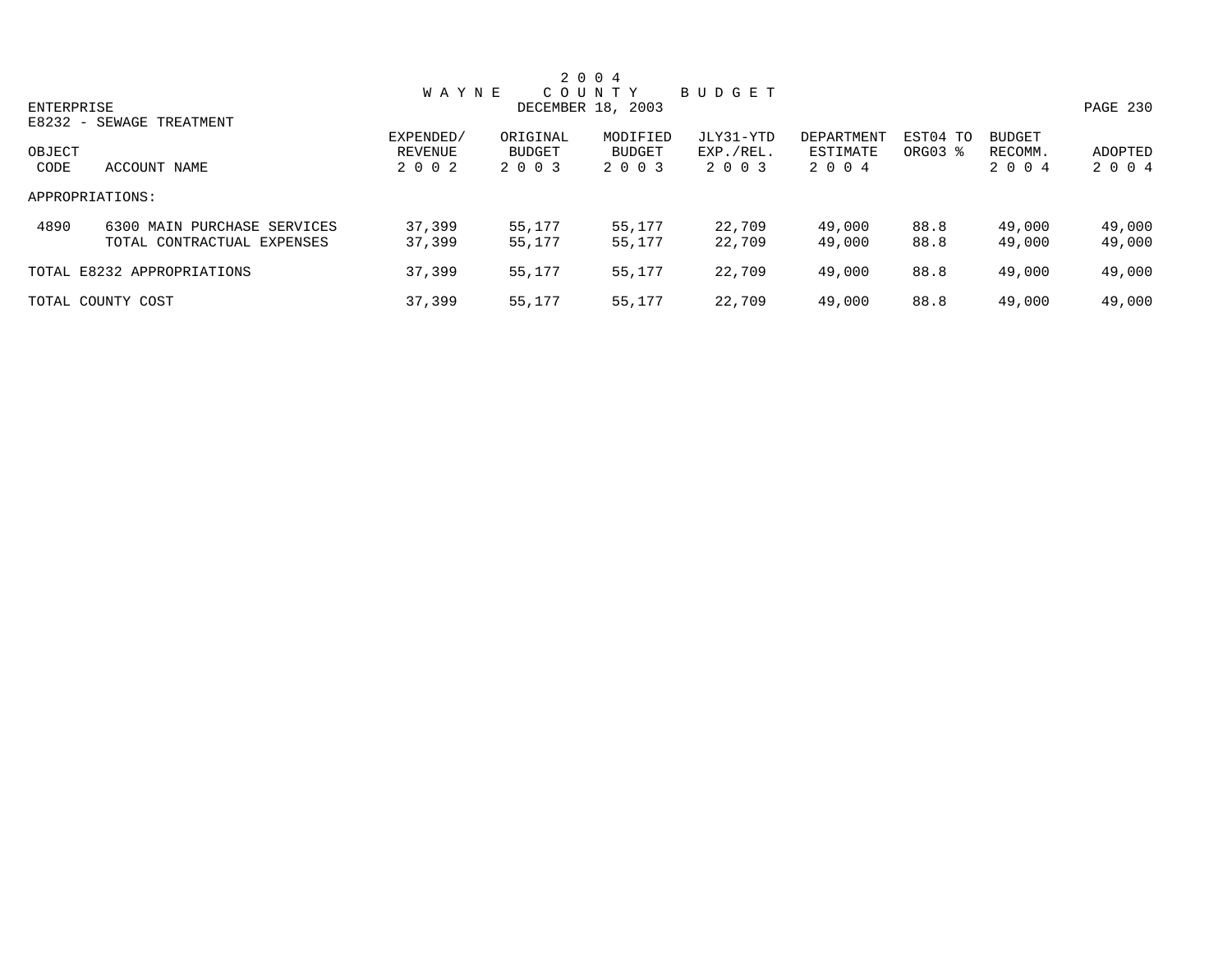|            |                             |              |               | 2 0 0 4<br>COUNTY |           |                 |          |               |           |
|------------|-----------------------------|--------------|---------------|-------------------|-----------|-----------------|----------|---------------|-----------|
| ENTERPRISE |                             | <b>WAYNE</b> |               | DECEMBER 18, 2003 | BUDGET    |                 |          |               | PAGE 231  |
|            | E8240 - HOUSEKEEPING        |              |               |                   |           |                 |          |               |           |
|            |                             | EXPENDED/    | ORIGINAL      | MODIFIED          | JLY31-YTD | DEPARTMENT      | EST04 TO | <b>BUDGET</b> |           |
| OBJECT     |                             | REVENUE      | <b>BUDGET</b> | <b>BUDGET</b>     | EXP./REL. | <b>ESTIMATE</b> | ORG03 %  | RECOMM.       | ADOPTED   |
| CODE       | ACCOUNT NAME                | 2 0 0 2      | 2 0 0 3       | 2 0 0 3           | 2 0 0 3   | 2 0 0 4         |          | 2 0 0 4       | 2 0 0 4   |
|            | APPROPRIATIONS:             |              |               |                   |           |                 |          |               |           |
| 1140       | HOUSEKEEPER                 | 24,081       | 37,747        | 37,747            | 13,520    | 37,472          | 99.3     | 37,472        | 37,472    |
| 1730       | ASST HOUSEKEEPER            | 17,239       | 31,869        | 31,869            | 6,759     | 31,755          | 99.6     | 31,755        | 31,755    |
| 1740       | SR CLEANER (2)              | 59,906       | 54,803        | 54,803            | 31,555    | 55,249          | 100.8    | 55,249        | 55,249    |
| 1760       | CLEANER (13)                | 304,187      | 310,031       | 310,031           | 164,859   | 317,761         | 102.5    | 317,761       | 317,761   |
| 1761       | CLEANER PT (3)              | 20,169       | 23,462        | 23,462            | 10,055    | 38,379          | 163.6    | 25,266        | 25,266    |
| 1762       | CLEANER SUB                 | 5,371        | 6,506         | 6,506             | 3,263     | 6,506           | 100.0    | 6,506         | 6,506     |
| 1770       | LAUNDRY WORKER              | 1,745        |               |                   | 813       |                 |          |               |           |
|            | TOTAL PERSONAL SERVICES     | 432,698      | 464,418       | 464,418           | 230,824   | 487,122         | 104.9    | 474,009       | 474,009   |
| 4846       | 5401 AEROSAL COMPOUNDS      | 404          |               |                   |           |                 |          |               |           |
| 4847       | 5402 BATHROOM COMPOUNDS     | 1,273        |               |                   |           |                 |          |               |           |
| 4849       | 5404 JANITORIAL SUPPLIES    | 25,124       | 25,000        | 25,000            | 13,498    | 27,000          | 108.0    | 26,000        | 26,000    |
| 4850       | 5405 HSKG SUPPLIES RECOVERY | $16, 283 -$  | $28,000-$     | $28,000-$         | $9,202-$  | $28,000-$       | 100.0    | $28,000-$     | $28,000-$ |
| 4857       | 5512 OFFICE SUPPLIES        | 936          | 750           | 1,000             | 430       | 750             | 100.0    | 750           | 750       |
| 4862       | 5902 HOUSEHOLD FURNISHINGS  | 6,346        | 5,000         | 5,000             | 1,499     | 5,000           | 100.0    | 5,000         | 5,000     |
| 4864       | 5904 POLY BAGS              | 5,771        | 8,000         | 8,000             | 3,278     | 8,000           | 100.0    | 7,000         | 7,000     |
| 4868       | 5917 EQUIP REPAIR & MAINT.  | 260          | 500           | 1,150             | 178       | 500             | 100.0    | 500           | 500       |
| 4873       | 5940 DISPOSABLE PAPER       | 26,899       | 26,000        | 26,000            | 12,241    | 26,000          | 100.0    | 26,000        | 26,000    |
| 4880       | 5951 INSERVICE              | 84           | 250           | 250               | 113       | 250             | 100.0    | 250           | 250       |
| 4900       | 6315 SERVICE CONTRACTS      | 4,791        | 5,000         | 5,000             | 360       | 5,000           | 100.0    | 5,000         | 5,000     |
|            | TOTAL CONTRACTUAL EXPENSES  | 55,604       | 42,500        | 43,400            | 22,394    | 44,500          | 104.7    | 42,500        | 42,500    |
|            | TOTAL E8240 APPROPRIATIONS  | 488,302      | 506,918       | 507,818           | 253,218   | 531,622         | 104.9    | 516,509       | 516,509   |
|            | TOTAL COUNTY COST           | 488,302      | 506,918       | 507,818           | 253,218   | 531,622         | 104.9    | 516,509       | 516,509   |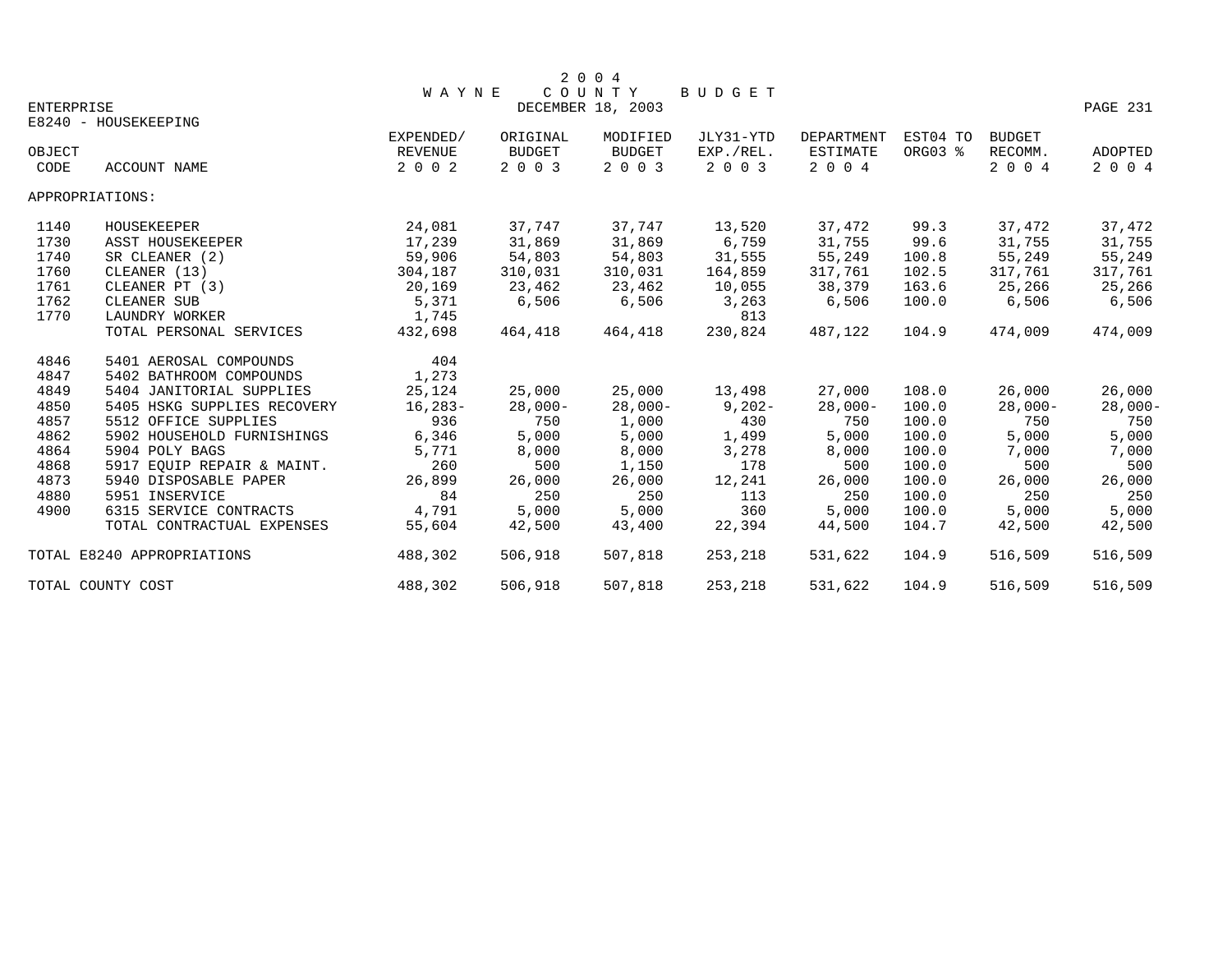|            |                             |                      |                           | 2 0 0 4                   |                        |                               |                     |                          |          |
|------------|-----------------------------|----------------------|---------------------------|---------------------------|------------------------|-------------------------------|---------------------|--------------------------|----------|
|            |                             | <b>WAYNE</b>         |                           | COUNTY                    | BUDGET                 |                               |                     |                          |          |
| ENTERPRISE |                             |                      |                           | DECEMBER 18, 2003         |                        |                               |                     |                          | PAGE 232 |
|            | E8250 - LAUNDRY SERVICE     |                      |                           |                           |                        |                               |                     |                          |          |
| OBJECT     |                             | EXPENDED/<br>REVENUE | ORIGINAL<br><b>BUDGET</b> | MODIFIED<br><b>BUDGET</b> | JLY31-YTD<br>EXP./REL. | <b>DEPARTMENT</b><br>ESTIMATE | EST04 TO<br>ORG03 % | <b>BUDGET</b><br>RECOMM. | ADOPTED  |
| CODE       | ACCOUNT NAME                | 2 0 0 2              | 2 0 0 3                   | 2 0 0 3                   | 2 0 0 3                | 2 0 0 4                       |                     | 2 0 0 4                  | 2 0 0 4  |
|            | APPROPRIATIONS:             |                      |                           |                           |                        |                               |                     |                          |          |
| 1140       | HOUSEKEEPER                 | 1,935                |                           |                           | 1,278                  |                               |                     |                          |          |
| 1730       | ASST HOUSEKEEPER            | 5,854                |                           |                           | 3,676                  |                               |                     |                          |          |
| 1760       | CLEANER                     | 3,085                |                           |                           | 2,166                  |                               |                     |                          |          |
| 1761       | CLEANER PT                  | 1,782                |                           |                           |                        |                               |                     |                          |          |
| 1770       | LAUNDRY WORKER (3)          | 74,981               | 79,735                    | 79,735                    | 39,133                 | 80,129                        | 100.5               | 80,129                   | 80,129   |
|            | TOTAL PERSONAL SERVICES     | 87,637               | 79,735                    | 79,735                    | 46,253                 | 80,129                        | 100.5               | 80,129                   | 80,129   |
| 4865       | 5910 LAUNDRY SUPPLIES       | 6,067                | 5,000                     | 6,500                     | 3,845                  | 6,000                         | 120.0               | 6,000                    | 6,000    |
| 4890       | 6300 MAIN PURCHASE SERVICES | 182,213              | 175,000                   | 175,000                   | 88,695                 | 178,000                       | 101.7               | 178,000                  | 178,000  |
| 4907       | 6399 SPECIAL PROJECTS       |                      | 250                       | 250                       |                        | 250                           | 100.0               | 250                      | 250      |
|            | TOTAL CONTRACTUAL EXPENSES  | 188,280              | 180,250                   | 181,750                   | 92,540                 | 184,250                       | 102.2               | 184,250                  | 184,250  |
|            | TOTAL E8250 APPROPRIATIONS  | 275,917              | 259,985                   | 261,485                   | 138,793                | 264,379                       | 101.7               | 264,379                  | 264,379  |
|            | TOTAL COUNTY COST           | 275,917              | 259,985                   | 261,485                   | 138,793                | 264,379                       | 101.7               | 264,379                  | 264,379  |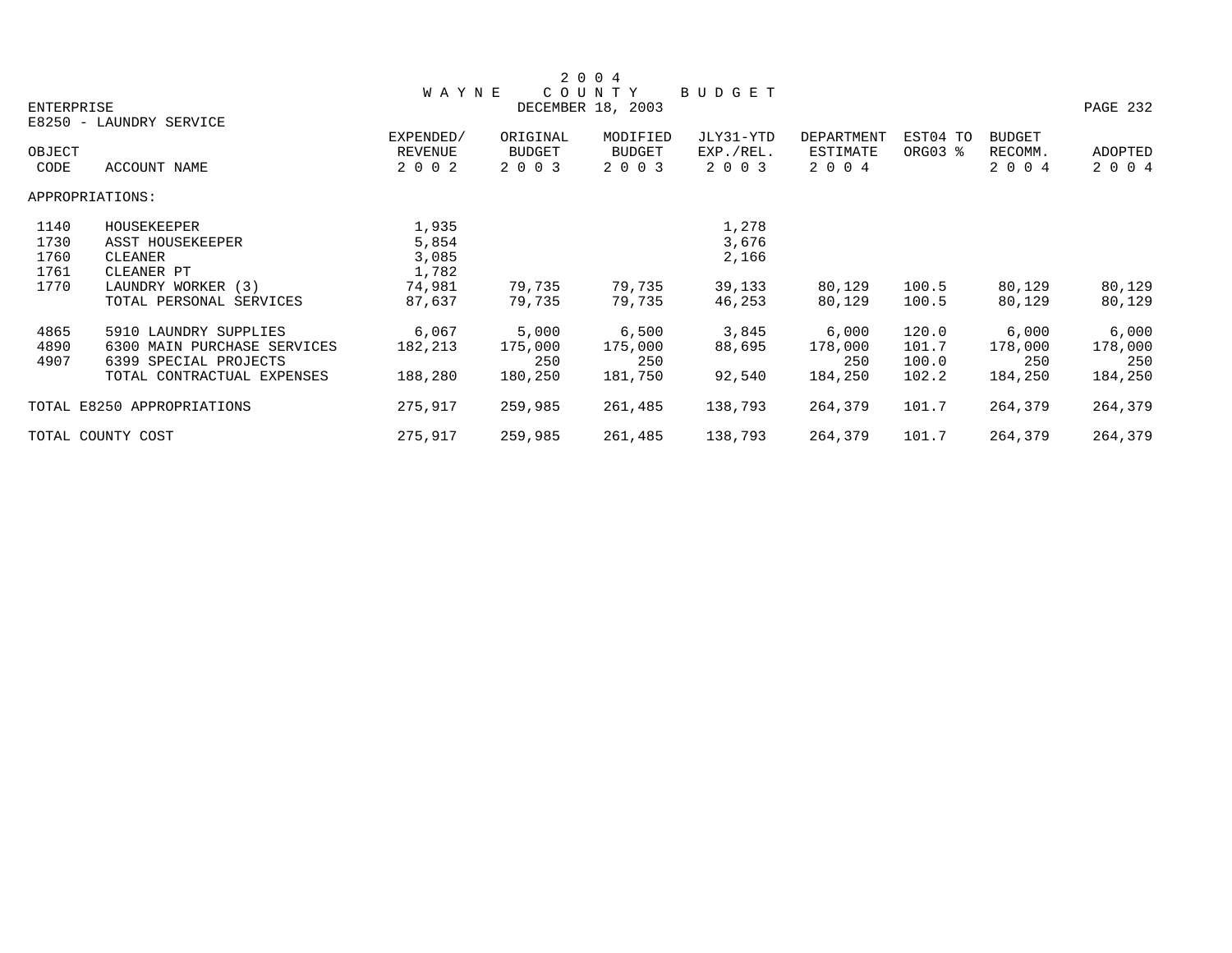|            |                               |              |               | 2 0 0 4           |           |            |          |               |          |
|------------|-------------------------------|--------------|---------------|-------------------|-----------|------------|----------|---------------|----------|
|            |                               | <b>WAYNE</b> |               | COUNTY            | BUDGET    |            |          |               |          |
| ENTERPRISE |                               |              |               | DECEMBER 18, 2003 |           |            |          |               | PAGE 233 |
|            | E8260 - ACTIVITIES            |              |               |                   |           |            |          |               |          |
|            |                               | EXPENDED/    | ORIGINAL      | MODIFIED          | JLY31-YTD | DEPARTMENT | EST04 TO | <b>BUDGET</b> |          |
| OBJECT     |                               | REVENUE      | <b>BUDGET</b> | BUDGET            | EXP./REL. | ESTIMATE   | ORG03 %  | RECOMM.       | ADOPTED  |
| CODE       | ACCOUNT NAME                  | 2 0 0 2      | 2 0 0 3       | 2 0 0 3           | 2 0 0 3   | 2 0 0 4    |          | 2 0 0 4       | 2 0 0 4  |
|            | APPROPRIATIONS:               |              |               |                   |           |            |          |               |          |
| 1120       | LEISURE TIME DIR              | 30,578       | 31,069        | 31,069            | 16,971    | 31,182     | 100.4    | 31,182        | 31,182   |
| 1510       | ACTIVITY AIDE (3)             | 79,178       | 78,603        | 78,603            | 43,345    | 79,730     | 101.4    | 79,730        | 79,730   |
| 1511       | ACTIVITY AIDE PT (2)          | 19,856       | 20,553        | 20,553            | 11,415    | 20,632     | 100.4    | 20,632        | 20,632   |
|            | TOTAL PERSONAL SERVICES       | 129,612      | 130,225       | 130,225           | 71,731    | 131,544    | 101.0    | 131,544       | 131,544  |
| 4856       | 5502 PRINTING                 | 92           | 150           | 150               |           | 150        | 100.0    | 150           | 150      |
| 4857       | 5512 OFFICE SUPPLIES          | 177          |               | 500               | 397       | 500        |          | 500           | 500      |
| 4880       | 5951 INSERVICE                | 895          | 700           | 700               | 166       | 700        | 100.0    | 700           | 700      |
| 4883       | 5965 ACTIVITY SUPPLIES        | 5,427        | 6,000         | 5,260             | 1,961     | 5,260      | 87.7     | 5,260         | 5,260    |
| 4884       | 5967 NEWSPAPERS               | 938          | 700           | 940               | 342       | 940        | 134.3    | 940           | 940      |
| 4886       | 5969 RECREATIONAL TRIP-RESID. | 270          | 150           | 150               | 22        | 150        | 100.0    | 150           | 150      |
| 4896       | 6306 MUSIC SERVICES           | 610          | 700           | 700               | 60        | 700        | 100.0    | 700           | 700      |
|            | TOTAL CONTRACTUAL EXPENSES    | 8,409        | 8,400         | 8,400             | 2,948     | 8,400      | 100.0    | 8,400         | 8,400    |
|            | TOTAL E8260 APPROPRIATIONS    | 138,021      | 138,625       | 138,625           | 74,679    | 139,944    | 101.0    | 139,944       | 139,944  |
|            | TOTAL COUNTY COST             | 138,021      | 138,625       | 138,625           | 74,679    | 139,944    | 101.0    | 139,944       | 139,944  |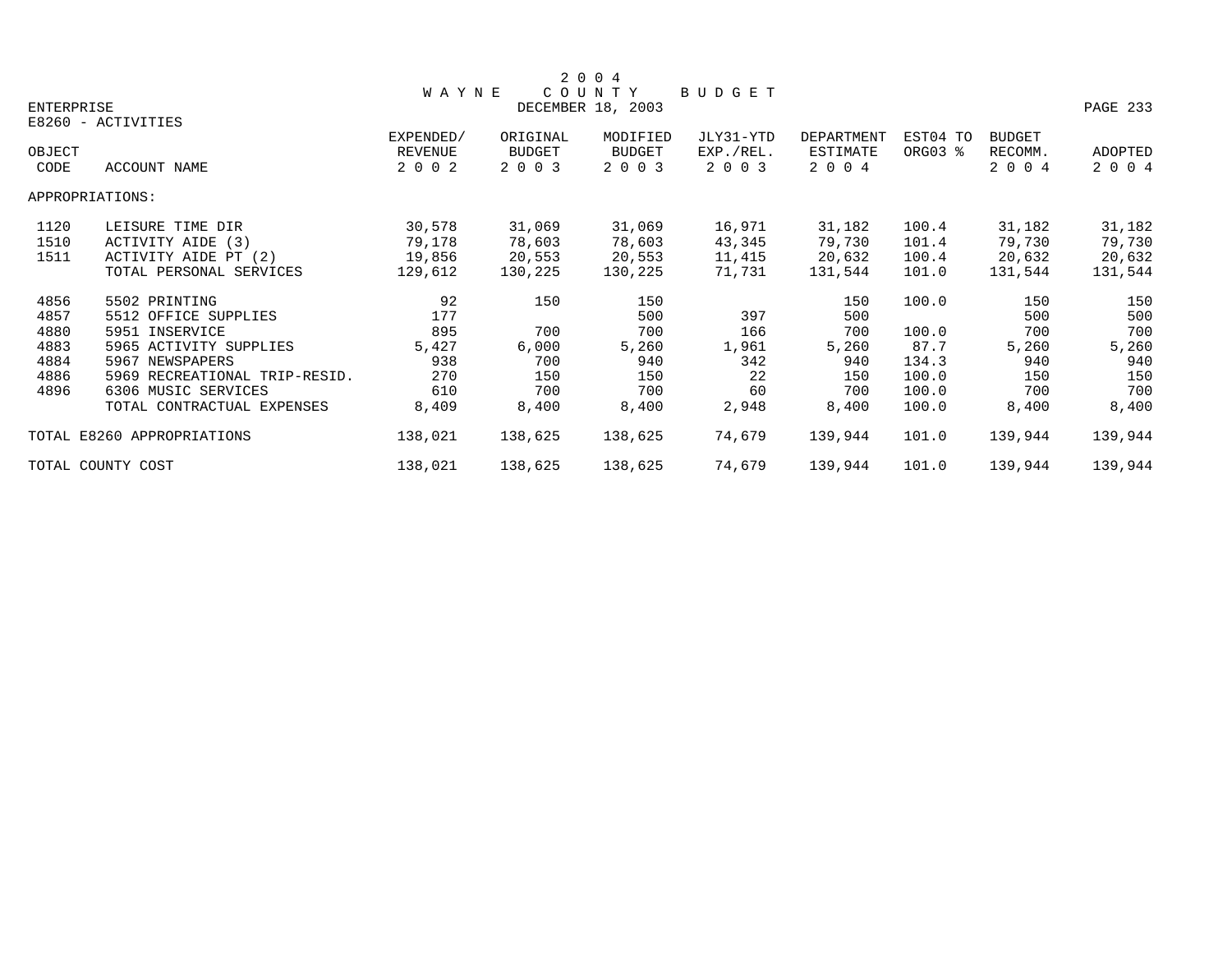|            |                            |              |               | 2 0 0 4           |               |            |          |               |          |
|------------|----------------------------|--------------|---------------|-------------------|---------------|------------|----------|---------------|----------|
|            |                            | <b>WAYNE</b> |               | COUNTY            | <b>BUDGET</b> |            |          |               |          |
| ENTERPRISE |                            |              |               | DECEMBER 18, 2003 |               |            |          |               | PAGE 234 |
|            | E8270 - TRANSPORTATION     |              |               |                   |               |            |          |               |          |
|            |                            | EXPENDED/    | ORIGINAL      | MODIFIED          | JLY31-YTD     | DEPARTMENT | EST04 TO | <b>BUDGET</b> |          |
| OBJECT     |                            | REVENUE      | <b>BUDGET</b> | <b>BUDGET</b>     | EXP./REL.     | ESTIMATE   | ORG03 %  | RECOMM.       | ADOPTED  |
| CODE       | ACCOUNT NAME               | 2 0 0 2      | 2 0 0 3       | 2 0 0 3           | 2 0 0 3       | 2 0 0 4    |          | 2 0 0 4       | 2 0 0 4  |
|            | APPROPRIATIONS:            |              |               |                   |               |            |          |               |          |
| 1730       | ASST HOUSEKEEPER           | 296          |               |                   | 1,248         |            |          |               |          |
| 1740       | SR CLEANER                 | 697          |               |                   | 427           |            |          |               |          |
| 1760       | CLEANER                    | 1,531        |               |                   | 2,000         |            |          |               |          |
| 1761       | CLEANER PT                 |              |               |                   | 25            |            |          |               |          |
| 1780       | STOCK ATTENDANT            | 14,530       |               |                   | 7,053         |            |          |               |          |
|            | TOTAL PERSONAL SERVICES    | 17,054       |               |                   | 10,753        |            |          |               |          |
| 4893       | 6303 VEHICLE MAINTENANCE   | 4,162        | 3,000         | 4,000             | 1,687         | 3,000      | 100.0    | 3,000         | 3,000    |
|            | TOTAL CONTRACTUAL EXPENSES | 4,162        | 3,000         | 4,000             | 1,687         | 3,000      | 100.0    | 3,000         | 3,000    |
|            | TOTAL E8270 APPROPRIATIONS | 21,216       | 3,000         | 4,000             | 12,440        | 3,000      | 100.0    | 3,000         | 3,000    |
|            | TOTAL COUNTY COST          | 21,216       | 3,000         | 4,000             | 12,440        | 3,000      | 100.0    | 3,000         | 3,000    |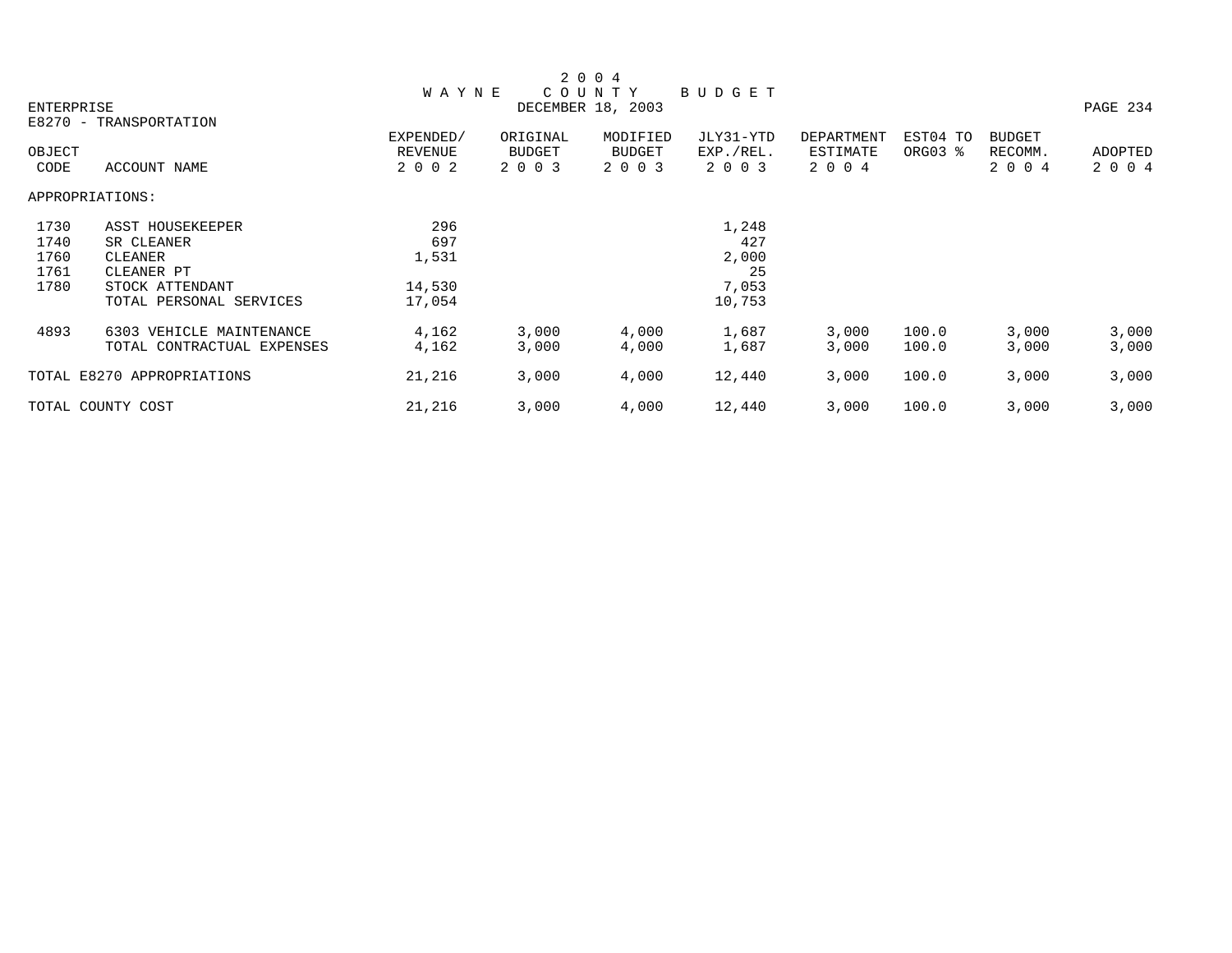|            |                            |              |               | 2 0 0 4           |               |            |          |               |          |
|------------|----------------------------|--------------|---------------|-------------------|---------------|------------|----------|---------------|----------|
|            |                            | <b>WAYNE</b> |               | COUNTY            | <b>BUDGET</b> |            |          |               |          |
| ENTERPRISE |                            |              |               | DECEMBER 18, 2003 |               |            |          |               | PAGE 235 |
|            | E8310 - FISCAL SERVICE     |              |               |                   |               |            |          |               |          |
|            |                            | EXPENDED/    | ORIGINAL      | MODIFIED          | JLY31-YTD     | DEPARTMENT | EST04 TO | <b>BUDGET</b> |          |
| OBJECT     |                            | REVENUE      | <b>BUDGET</b> | BUDGET            | EXP./REL.     | ESTIMATE   | ORG03 %  | RECOMM.       | ADOPTED  |
| CODE       | ACCOUNT NAME               | 2 0 0 2      | 2 0 0 3       | 2 0 0 3           | 2 0 0 3       | 2 0 0 4    |          | 2 0 0 4       | 2 0 0 4  |
|            | APPROPRIATIONS:            |              |               |                   |               |            |          |               |          |
| 1181       | COMPTROLLER                | 47,964       | 49,832        | 49,832            | 26,885        | 49,832     | 100.0    | 49,832        | 49,832   |
| 1610       | ACCOUNT CLERK (4)          | 100,063      | 101,646       | 101,646           | 55,009        | 102,436    | 100.8    | 102,436       | 102,436  |
| 1615       | PRIN ACCT CLERK            | 32,152       | 32,986        | 32,986            | 17,860        | 33,405     | 101.3    | 33,405        | 33,405   |
|            | TOTAL PERSONAL SERVICES    | 180,179      | 184,464       | 184,464           | 99,754        | 185,673    | 100.7    | 185,673       | 185,673  |
| 4815       | 3100 AUDIT                 | 15,300       | 16,300        | 16,300            | 16,300        | 15,500     | 95.1     | 15,500        | 15,500   |
| 4856       | 5502 PRINTING              | 92           | 200           | 200               | 120           | 200        | 100.0    | 200           | 200      |
| 4857       | 5512 OFFICE SUPPLIES       | 1,277        | 2,000         | 2,000             | 831           | 1,800      | 90.0     | 1,800         | 1,800    |
| 4880       | 5951 INSERVICE             | 534          | 1,200         | 1,200             | 142           | 1,200      | 100.0    | 1,200         | 1,200    |
| 4898       | 6312 SERVICE CONTRACT      | 99           | 100           | 100               |               | 100        | 100.0    | 100           | 100      |
| 4908       | 6703 DATA PROCESSING       | 39,371       | 30,400        | 30,400            | 10,547        | 40,000     | 131.6    | 40,000        | 40,000   |
| 4919       | 8800 MILEAGE/TRAVEL        | 421          | 600           | 600               | 283           | 600        | 100.0    | 600           | 600      |
| 4933       | 2908 ACCOUNT CONSULTANT    | 578          | 15,000        | 15,000            | 2,838         | 10,000     | 66.7     | 10,000        | 10,000   |
|            | TOTAL CONTRACTUAL EXPENSES | 57,672       | 65,800        | 65,800            | 31,061        | 69,400     | 105.5    | 69,400        | 69,400   |
|            | TOTAL E8310 APPROPRIATIONS | 237,851      | 250,264       | 250,264           | 130,815       | 255,073    | 101.9    | 255,073       | 255,073  |
|            | TOTAL COUNTY COST          | 237,851      | 250,264       | 250,264           | 130,815       | 255,073    | 101.9    | 255,073       | 255,073  |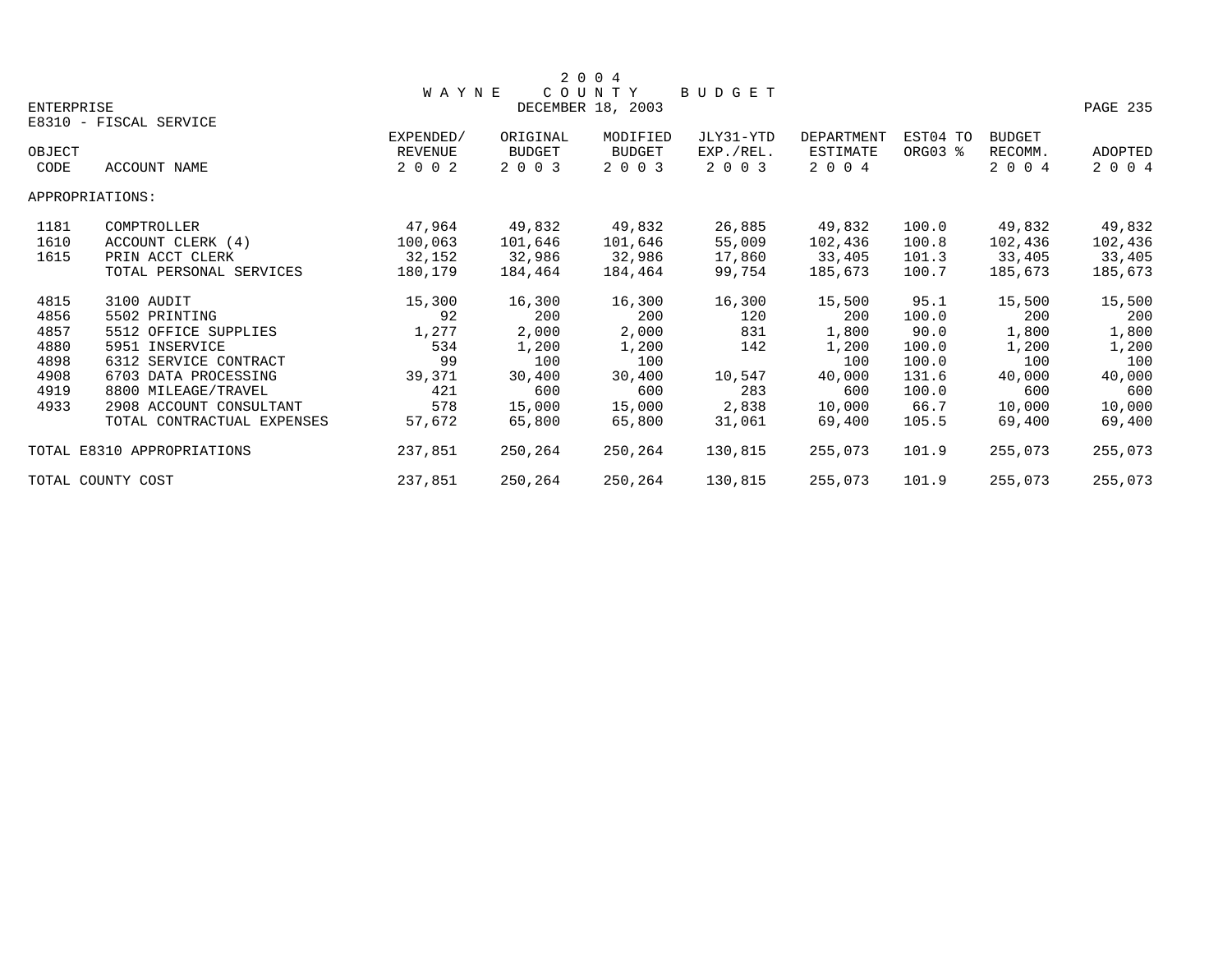|            |                            |              |               | 2 0 0 4           |           |            |          |               |          |
|------------|----------------------------|--------------|---------------|-------------------|-----------|------------|----------|---------------|----------|
|            |                            | <b>WAYNE</b> |               | COUNTY            | BUDGET    |            |          |               |          |
| ENTERPRISE |                            |              |               | DECEMBER 18, 2003 |           |            |          |               | PAGE 236 |
|            | E8321 - ADMISSIONS         |              |               |                   |           |            |          |               |          |
|            |                            | EXPENDED/    | ORIGINAL      | MODIFIED          | JLY31-YTD | DEPARTMENT | EST04 TO | <b>BUDGET</b> |          |
| OBJECT     |                            | REVENUE      | <b>BUDGET</b> | BUDGET            | EXP./REL. | ESTIMATE   | ORG03 %  | RECOMM.       | ADOPTED  |
| CODE       | ACCOUNT NAME               | 2 0 0 2      | 2 0 0 3       | 2 0 0 3           | 2 0 0 3   | 2 0 0 4    |          | 2 0 0 4       | 2 0 0 4  |
|            | APPROPRIATIONS:            |              |               |                   |           |            |          |               |          |
| 1280       | ADMISSIONS COORD           | 38,067       | 39,985        | 39,985            | 21,786    | 41,603     | 104.0    | 41,603        | 41,603   |
|            | TOTAL PERSONAL SERVICES    | 38,067       | 39,985        | 39,985            | 21,786    | 41,603     | 104.0    | 41,603        | 41,603   |
| 4857       | 5512 OFFICE SUPPLIES       |              | 200           | 200               | 38        | 200        | 100.0    | 200           | 200      |
| 4880       | 5951 INSERVICE             | 230          | 250           | 250               | 50        | 250        | 100.0    | 250           | 250      |
| 4919       | 8800 MILEAGE/TRAVEL        | 241          | 700           | 700               | 184       | 700        | 100.0    | 700           | 700      |
|            | TOTAL CONTRACTUAL EXPENSES | 478          | 1,150         | 1,150             | 272       | 1,150      | 100.0    | 1,150         | 1,150    |
|            | TOTAL E8321 APPROPRIATIONS | 38,545       | 41,135        | 41,135            | 22,058    | 42,753     | 103.9    | 42,753        | 42,753   |
|            | TOTAL COUNTY COST          | 38,545       | 41,135        | 41,135            | 22,058    | 42,753     | 103.9    | 42,753        | 42,753   |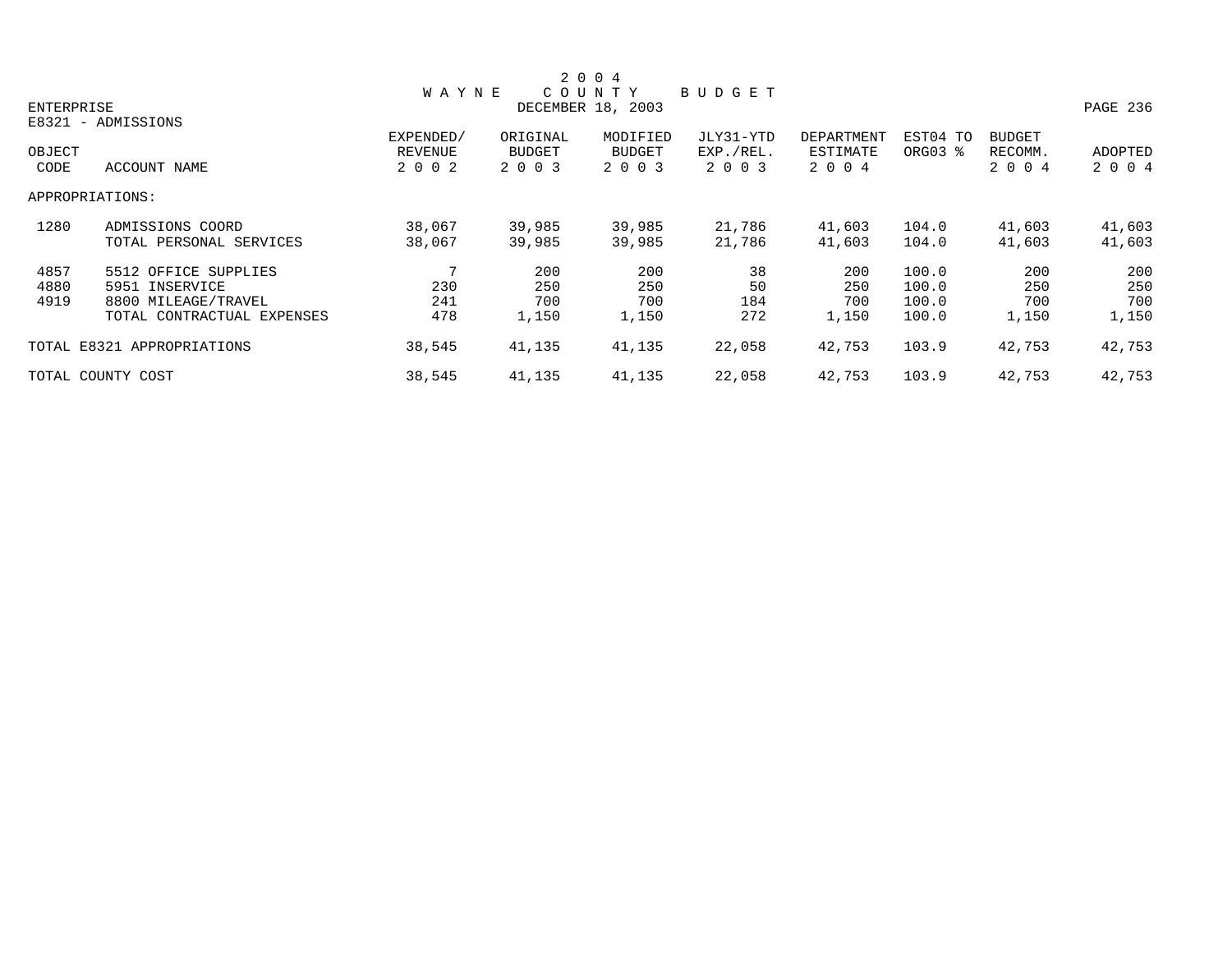|            |                                 |              |           | 2004              |           |            |          |               |          |
|------------|---------------------------------|--------------|-----------|-------------------|-----------|------------|----------|---------------|----------|
|            |                                 | <b>WAYNE</b> |           | COUNTY            | BUDGET    |            |          |               |          |
| ENTERPRISE |                                 |              |           | DECEMBER 18, 2003 |           |            |          |               | PAGE 237 |
|            | E8350 - ADMINISTRATIVE SERVICES |              |           |                   |           |            |          |               |          |
|            |                                 | EXPENDED/    | ORIGINAL  | MODIFIED          | JLY31-YTD | DEPARTMENT | EST04 TO | <b>BUDGET</b> |          |
| OBJECT     |                                 | REVENUE      | BUDGET    | <b>BUDGET</b>     | EXP./REL. | ESTIMATE   | ORG03 %  | RECOMM.       | ADOPTED  |
| CODE       | ACCOUNT NAME                    | 2 0 0 2      | 2 0 0 3   | 2 0 0 3           | 2 0 0 3   | 2 0 0 4    |          | 2 0 0 4       | 2 0 0 4  |
|            | APPROPRIATIONS:                 |              |           |                   |           |            |          |               |          |
| 1100       | ADMINISTRATOR                   | 72,592       | 73,109    | 73,109            | 39,574    | 73,111     | 100.0    | 73,111        | 73,111   |
| 1600       | ADMIN SECRETARY                 | 27,918       | 29,133    | 29,133            | 15,721    | 29,135     | 100.0    | 29,135        | 29,135   |
| 1605       | SR CLERK-TYPIST                 | 12,537       | 26,185    | 26,185            | 14,281    | 26,281     | 100.4    | 26,281        | 26,281   |
| 1620       | TELEPHONE OPR                   | 25,422       | 25,404    | 25,404            | 13,922    | 25,748     | 101.4    | 25,748        | 25,748   |
| 1621       | RECEPTIONIST PT (2)             | 16,531       | 20,221    | 20,221            | 7,784     | 20,298     | 100.4    | 20,298        | 20,298   |
| 1622       | CLERK-TYPIST (5)                | 90,930       | 110,563   | 110,563           | 58,637    | 117,503    | 106.3    | 117,503       | 117,503  |
| 1623       | RECEPTIONIST                    | 18,383       | 21,158    | 21,158            | 11,747    | 23,121     | 109.3    | 23,121        | 23,121   |
|            | TOTAL PERSONAL SERVICES         | 264,313      | 305,773   | 305,773           | 161,666   | 315,197    | 103.1    | 315,197       | 315,197  |
| 4856       | 5502 PRINTING                   | 2,280        | 2,000     | 2,000             | 681       | 2,000      | 100.0    | 2,000         | 2,000    |
| 4857       | 5512 OFFICE SUPPLIES            | 6,656        | 4,000     | 6,000             | 3,371     | 4,000      | 100.0    | 4,000         | 4,000    |
| 4874       | 8900 BOOKS & PERIODICALS        | 1,430        | 1,000     | 1,000             | 457       | 1,000      | 100.0    | 1,000         | 1,000    |
| 4876       | 5501 XEROX SUPPLIES             | 1,791        | 1,500     | 2,500             | 1,597     | 2,500      | 166.7    | 2,500         | 2,500    |
| 4877       | 5952 FIRE INSERVICE             | 1,823        | 2,500     | 2,512             |           | 2,500      | 100.0    | 2,500         | 2,500    |
| 4880       | 5951 INSERVICE                  | 465          | 1,500     | 1,500             | 790       | 1,500      | 100.0    | 1,500         | 1,500    |
| 4887       | 5980 MISC. EXPENSE              | 14,981       | 8,000     | 8,000             | 5,509     | 8,000      | 100.0    | 8,000         | 8,000    |
| 4898       | 6312 SERVICE CONTRACT           | 3,772        | 7,000     | 3,000             | 2,441     | 3,000      | 42.9     | 3,000         | 3,000    |
| 4918       | 8400 TELEPHONE                  | 29,047       | 26,000    | 26,000            | 15,168    | 26,000     | 100.0    | 26,000        | 26,000   |
| 4919       | 8800 MILEAGE/TRAVEL             | 483          | 1,000     | 988               | 76        | 1,000      | 100.0    | 1,000         | 1,000    |
| 4920       | 9000 POSTAGE                    | 4,546        | 5,000     | 5,000             | 2,964     | 5,000      | 100.0    | 5,000         | 5,000    |
| 4921       | 9101 ADVERTISING - BIDS         | 32           | 150       | 150               | 19        | 150        | 100.0    | 150           | 150      |
| 4922       | 9102 ADVERTISING - HELP WANTED  | 8,344        | 15,000    | 14,000            | 3,507     | 12,000     | 80.0     | 9,500         | 9,500    |
| 4923       | 9103 ADVERTISING - PUBLIC RELA  | 2,946        | 5,000     | 5,000             | 510       | 5,000      | 100.0    | 3,000         | 3,000    |
| 4924       | 9104 EMPLOYEES PHYSICALS        |              | 500       | 500               |           | 500        | 100.0    | 500           | 500      |
| 4925       | 9105 NOTARY FEES                |              | 60        | 60                |           | 60         | 100.0    | 60            | 60       |
| 4934       | DUES AND ASSESSMENTS            |              | 10,500    | 10,500            | 8,455     |            |          |               |          |
| 4937       | 9200 NYS ASSESSMENT             | 411,077      | 566,000   | 495,250           | 218,454   | 325,000    | 57.4     | 325,000       | 325,000  |
| 4939       | 7300 OFFICE EQUIPMENT RENTAL    | 8,024        | 3,000     | 7,000             | 3,894     | 7,000      | 233.3    | 7,000         | 7,000    |
| 4945       | 9201 DUES & ASSESSMENTS         | 13,332       |           |                   |           | 12,000     |          | 12,000        | 12,000   |
| 4948       | <b>HCR EXPENSE</b>              |              | 63,390    | 63,390            |           | 63,390     | 100.0    | 63,390        | 63,390   |
| 4950       | 8300 SETTLEMENTS                |              |           | 5,000             | 5,000     |            |          |               |          |
|            | TOTAL CONTRACTUAL EXPENSES      | 511,029      | 723,100   | 659,350           | 272,893   | 481,600    | 66.6     | 477,100       | 477,100  |
|            | TOTAL E8350 APPROPRIATIONS      | 775,342      | 1,028,873 | 965,123           | 434,559   | 796,797    | 77.4     | 792,297       | 792,297  |
|            | TOTAL COUNTY COST               | 775,342      | 1,028,873 | 965,123           | 434,559   | 796,797    | 77.4     | 792,297       | 792,297  |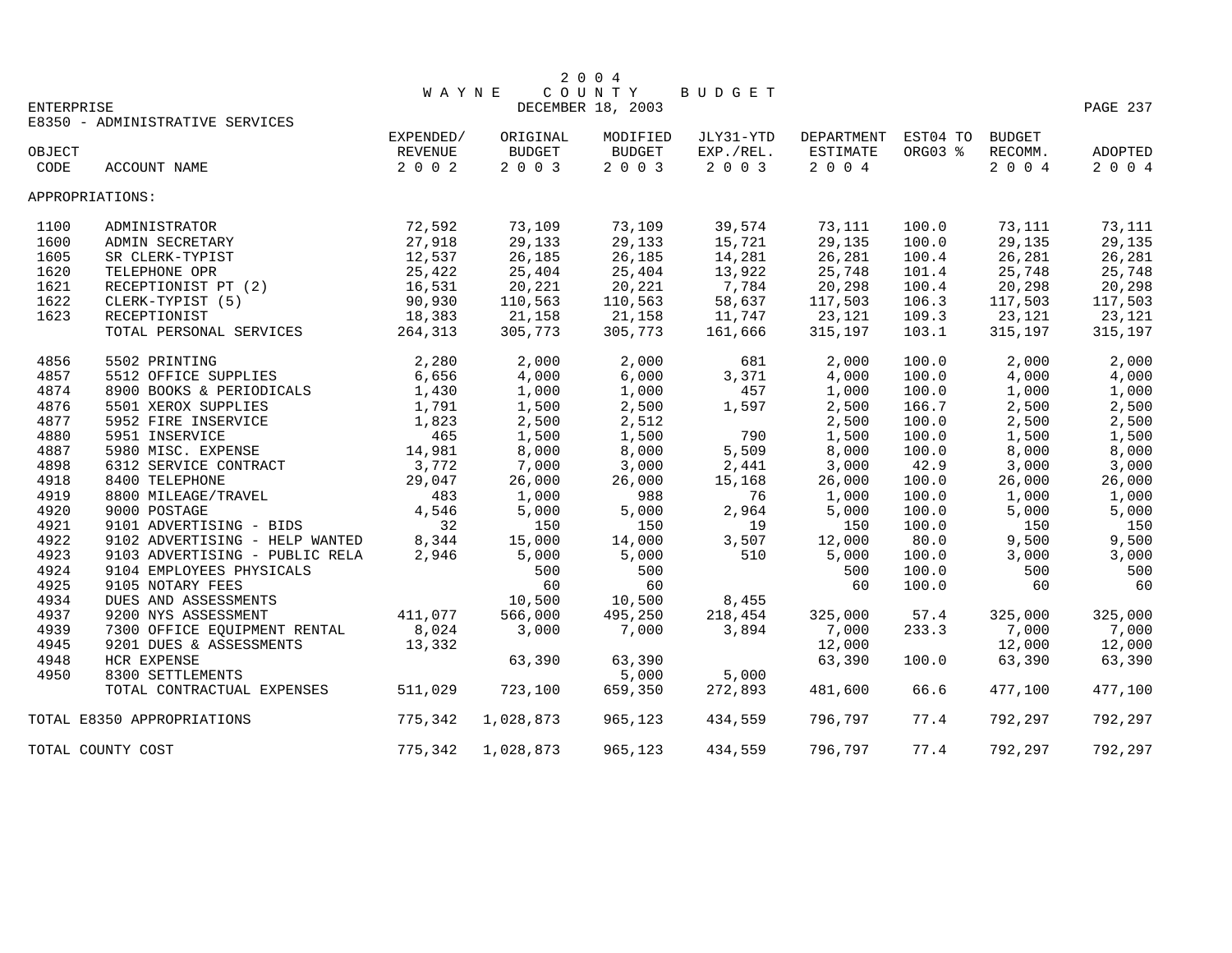|            |                               |              |          | 2 0 0 4           |           |            |          |               |          |
|------------|-------------------------------|--------------|----------|-------------------|-----------|------------|----------|---------------|----------|
|            |                               | <b>WAYNE</b> |          | COUNTY            | BUDGET    |            |          |               |          |
| ENTERPRISE |                               |              |          | DECEMBER 18, 2003 |           |            |          |               | PAGE 238 |
|            | E8354 - VOLUNTEER COORDINATOR |              |          |                   |           |            |          |               |          |
|            |                               | EXPENDED/    | ORIGINAL | MODIFIED          | JLY31-YTD | DEPARTMENT | EST04 TO | <b>BUDGET</b> |          |
| OBJECT     |                               | REVENUE      | BUDGET   | <b>BUDGET</b>     | EXP./REL. | ESTIMATE   | ORG03 %  | RECOMM.       | ADOPTED  |
| CODE       | ACCOUNT NAME                  | 2 0 0 2      | 2 0 0 3  | 2 0 0 3           | 2 0 0 3   | 2 0 0 4    |          | 2 0 0 4       | 2 0 0 4  |
|            | APPROPRIATIONS:               |              |          |                   |           |            |          |               |          |
| 1281       | COORD OF VOL SERV             | 14,000       | 25,647   | 25,647            | 14,068    | 27,760     | 108.2    | 27,760        | 27,760   |
|            | TOTAL PERSONAL SERVICES       | 14,000       | 25,647   | 25,647            | 14,068    | 27,760     | 108.2    | 27,760        | 27,760   |
|            | TOTAL E8354 APPROPRIATIONS    | 14,000       | 25,647   | 25,647            | 14,068    | 27,760     | 108.2    | 27,760        | 27,760   |
|            | TOTAL COUNTY COST             | 14,000       | 25,647   | 25,647            | 14,068    | 27,760     | 108.2    | 27,760        | 27,760   |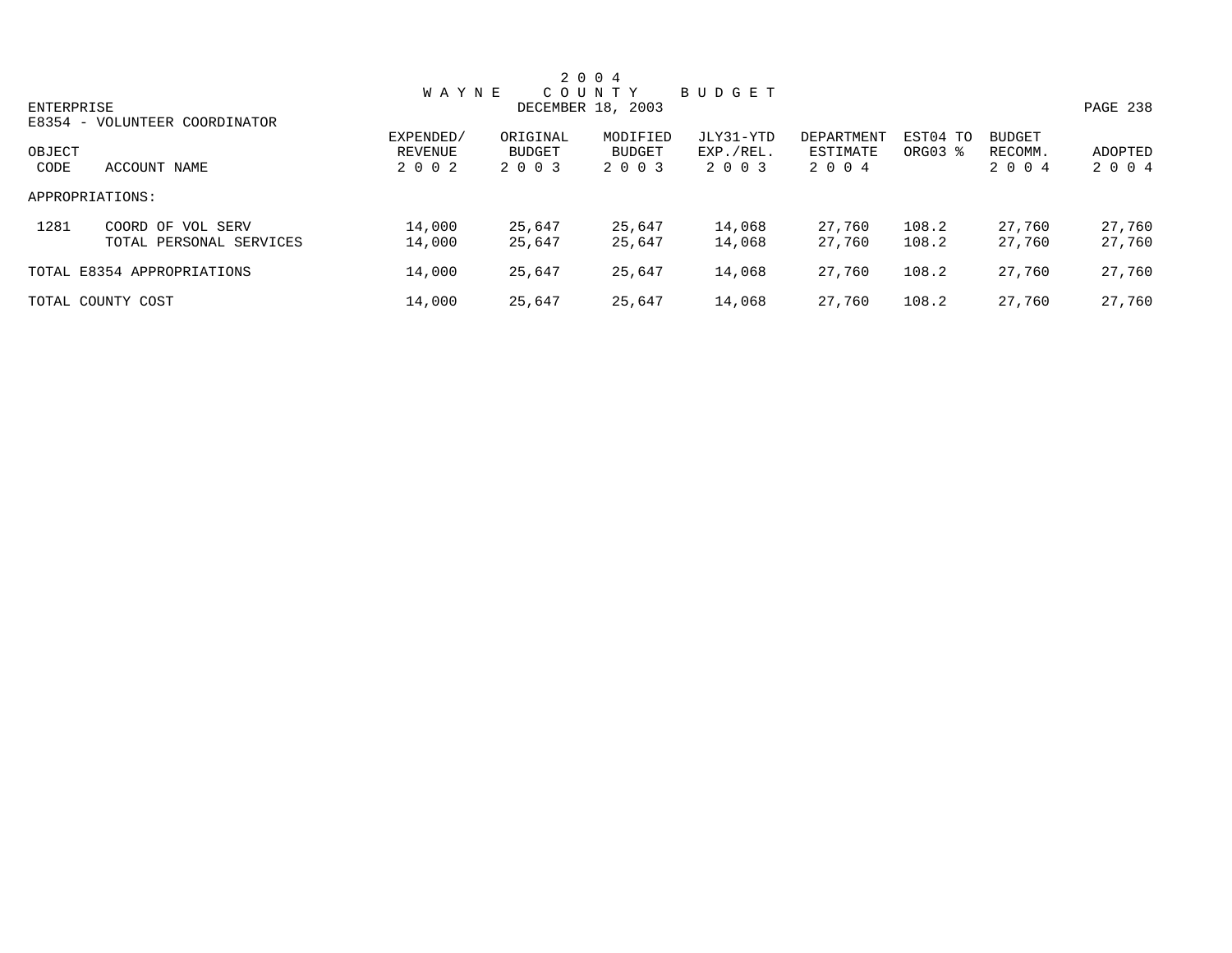|            |                            |              |          | 2 0 0 4           |           |            |          |               |          |
|------------|----------------------------|--------------|----------|-------------------|-----------|------------|----------|---------------|----------|
|            |                            | <b>WAYNE</b> |          | C O U N T Y       | BUDGET    |            |          |               |          |
| ENTERPRISE |                            |              |          | DECEMBER 18, 2003 |           |            |          |               | PAGE 239 |
|            | E8371 - PURCHASING         |              |          |                   |           |            |          |               |          |
|            |                            | EXPENDED/    | ORIGINAL | MODIFIED          | JLY31-YTD | DEPARTMENT | EST04 TO | <b>BUDGET</b> |          |
| OBJECT     |                            | REVENUE      | BUDGET   | <b>BUDGET</b>     | EXP./REL. | ESTIMATE   | ORG03 %  | RECOMM.       | ADOPTED  |
| CODE       | ACCOUNT NAME               | 2 0 0 2      | 2 0 0 3  | 2 0 0 3           | 2 0 0 3   | 2 0 0 4    |          | 2 0 0 4       | 2 0 0 4  |
|            | APPROPRIATIONS:            |              |          |                   |           |            |          |               |          |
| 1140       | HOUSEKEEPER                | 6,215        |          |                   | 3,938     |            |          |               |          |
| 1730       | ASST HOUSEKEEPER           | 4,652        |          |                   | 3,587     |            |          |               |          |
| 1740       | SR CLEANER                 | 353          |          |                   | 80        |            |          |               |          |
|            | TOTAL PERSONAL SERVICES    | 11,220       |          |                   | 7,605     |            |          |               |          |
|            | TOTAL E8371 APPROPRIATIONS | 11,220       |          |                   | 7,605     |            |          |               |          |
|            | TOTAL COUNTY COST          | 11,220       |          |                   | 7,605     |            |          |               |          |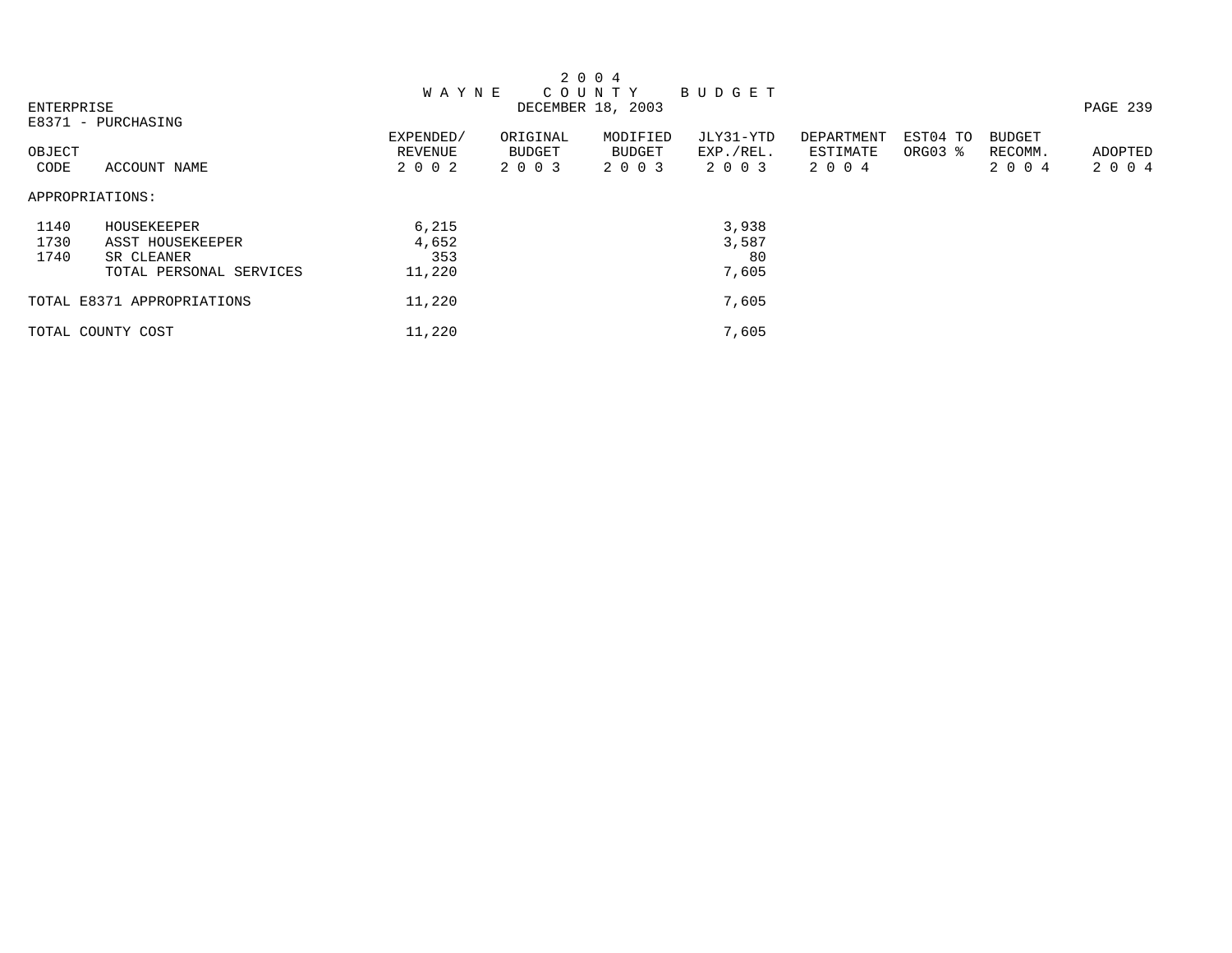|            |                              |              |               | 2 0 0 4           |           |            |          |               |          |
|------------|------------------------------|--------------|---------------|-------------------|-----------|------------|----------|---------------|----------|
|            |                              | <b>WAYNE</b> |               | COUNTY            | BUDGET    |            |          |               |          |
| ENTERPRISE |                              |              |               | DECEMBER 18, 2003 |           |            |          |               | PAGE 240 |
|            | E8410 - DEPRECIATION         |              |               |                   |           |            |          |               |          |
|            |                              | EXPENDED/    | ORIGINAL      | MODIFIED          | JLY31-YTD | DEPARTMENT | EST04 TO | <b>BUDGET</b> |          |
| OBJECT     |                              | REVENUE      | <b>BUDGET</b> | <b>BUDGET</b>     | EXP./REL. | ESTIMATE   | ORG03 %  | RECOMM.       | ADOPTED  |
| CODE       | ACCOUNT NAME                 | 2 0 0 2      | 2 0 0 3       | 2 0 0 3           | 2 0 0 3   | 2 0 0 4    |          | 2 0 0 4       | 2 0 0 4  |
|            | APPROPRIATIONS:              |              |               |                   |           |            |          |               |          |
| 2000       | EOUIP & OTHER CAPITAL OUTLAY |              |               | 304,980           | 69,568    | 383,470    |          | 252,230       | 252,230  |
|            | TOTAL EOUIPMENT              |              |               | 304,980           | 69,568    | 383,470    |          | 252,230       | 252,230  |
| 4909       | 0000 DEPRECIATION            | 370,798      |               |                   |           |            |          |               |          |
|            | TOTAL CONTRACTUAL EXPENSES   | 370,798      |               |                   |           |            |          |               |          |
|            | TOTAL E8410 APPROPRIATIONS   | 370,798      |               | 304,980           | 69,568    | 383,470    |          | 252,230       | 252,230  |
|            |                              |              |               |                   |           |            |          |               |          |
|            | TOTAL COUNTY COST            | 370,798      |               | 304,980           | 69,568    | 383,470    |          | 252,230       | 252,230  |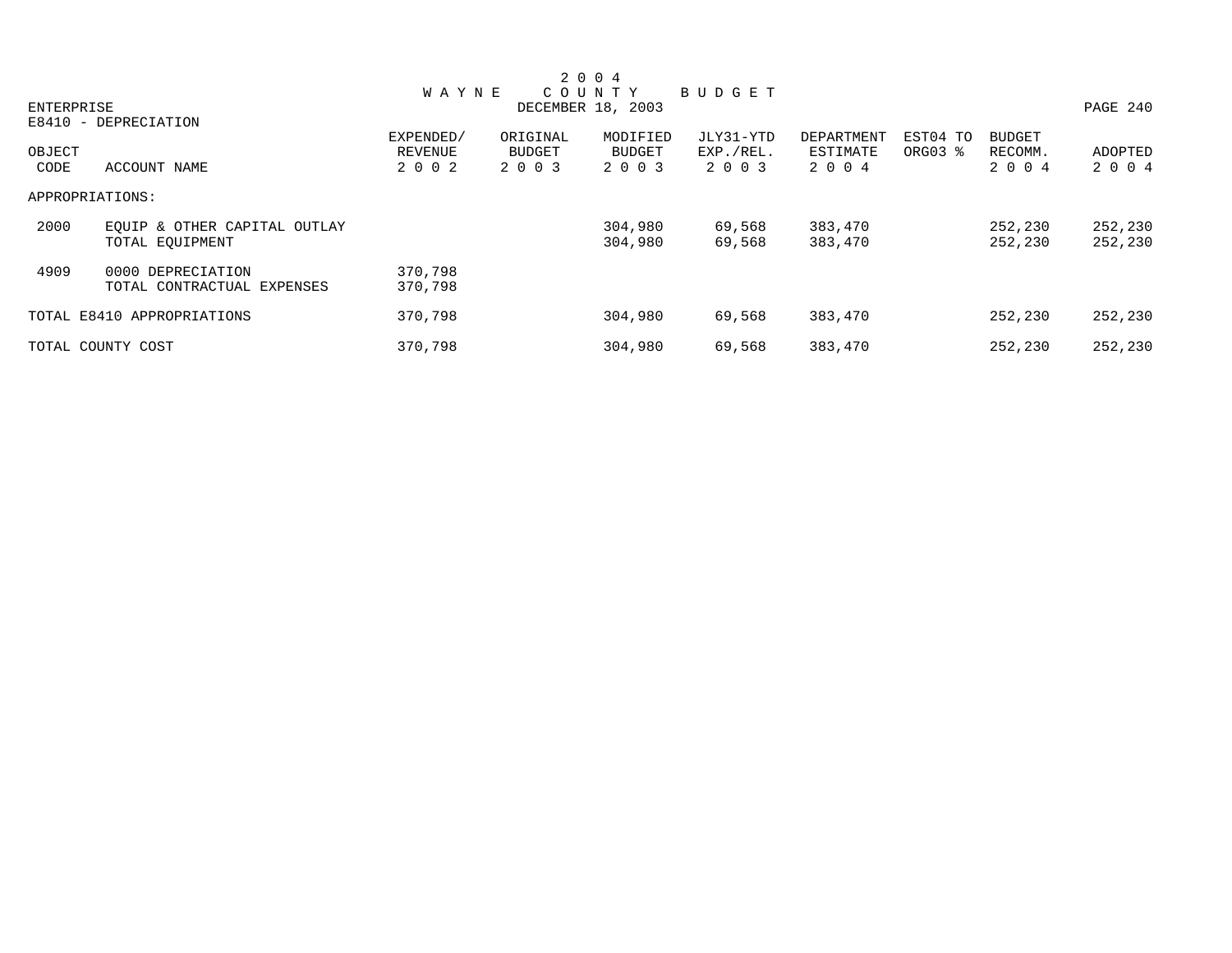|            |                            |              |          | 2 0 0 4           |           |            |          |               |          |
|------------|----------------------------|--------------|----------|-------------------|-----------|------------|----------|---------------|----------|
|            |                            | <b>WAYNE</b> |          | C O U N T Y       | BUDGET    |            |          |               |          |
| ENTERPRISE |                            |              |          | DECEMBER 18, 2003 |           |            |          |               | PAGE 241 |
|            | E8430 - VENDING            |              |          |                   |           |            |          |               |          |
|            |                            | EXPENDED/    | ORIGINAL | MODIFIED          | JLY31-YTD | DEPARTMENT | EST04 TO | <b>BUDGET</b> |          |
| OBJECT     |                            | REVENUE      | BUDGET   | BUDGET            | EXP./REL. | ESTIMATE   | ORG03 %  | RECOMM.       | ADOPTED  |
| CODE       | ACCOUNT NAME               | 2 0 0 2      | 2 0 0 3  | 2 0 0 3           | 2003      | 2004       |          | 2 0 0 4       | 2004     |
|            | APPROPRIATIONS:            |              |          |                   |           |            |          |               |          |
| 4929       | 0000 VENDING               | $698-$       |          |                   | $632 -$   |            |          |               |          |
|            | TOTAL CONTRACTUAL EXPENSES | $698-$       |          |                   | $632 -$   |            |          |               |          |
|            | TOTAL E8430 APPROPRIATIONS | $698-$       |          |                   | $632 -$   |            |          |               |          |
|            | TOTAL COUNTY COST          | $698-$       |          |                   | $632 -$   |            |          |               |          |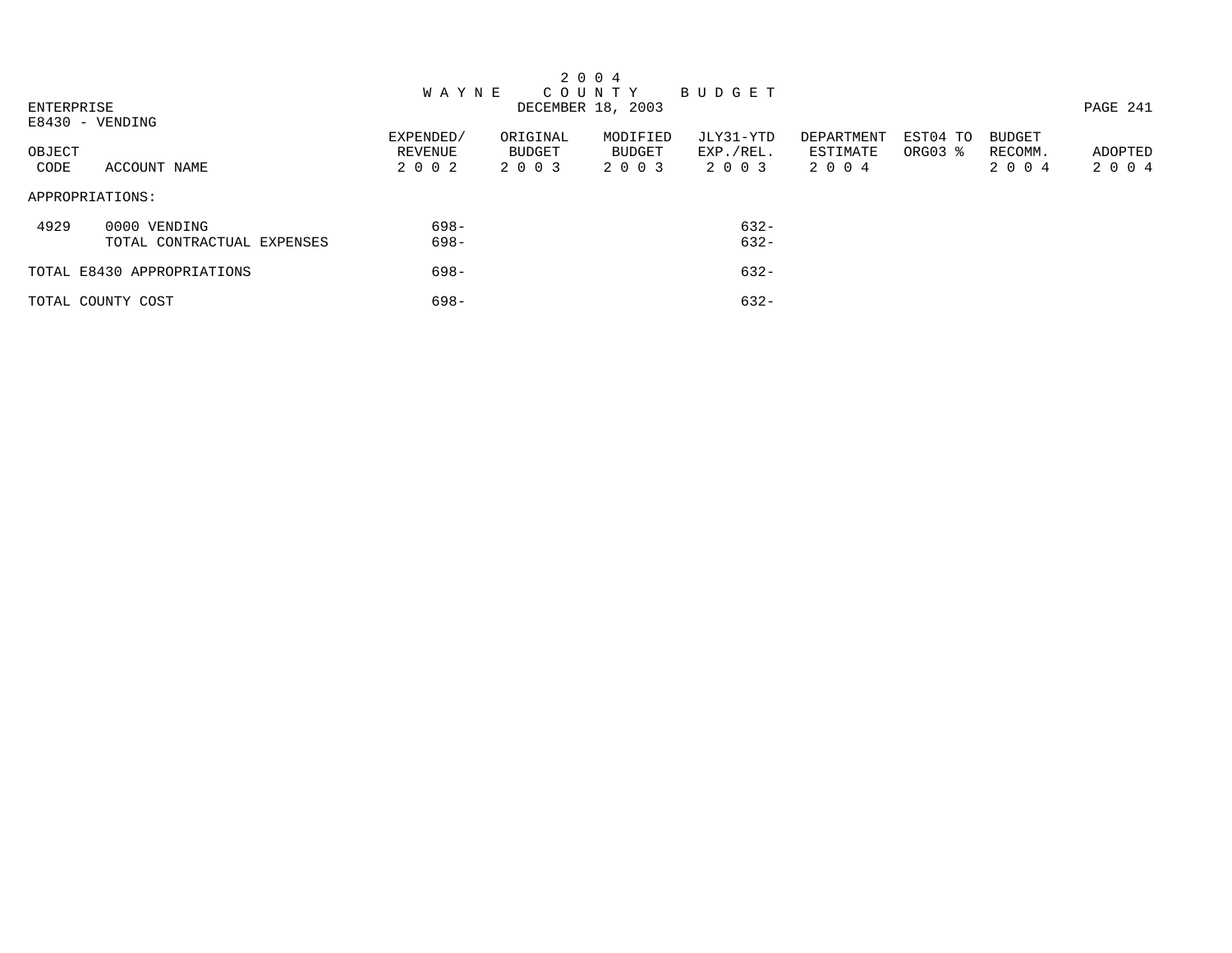|            |                             |              |           | 2 0 0 4           |               |             |          |               |             |
|------------|-----------------------------|--------------|-----------|-------------------|---------------|-------------|----------|---------------|-------------|
|            |                             | <b>WAYNE</b> |           | COUNTY            | <b>BUDGET</b> |             |          |               |             |
| ENTERPRISE |                             |              |           | DECEMBER 18, 2003 |               |             |          |               | PAGE 242    |
|            | E8460 - EMPLOYEE BENEFITS   |              |           |                   |               |             |          |               |             |
|            |                             | EXPENDED/    | ORIGINAL  | MODIFIED          | JLY31-YTD     | DEPARTMENT  | EST04 TO | <b>BUDGET</b> |             |
| OBJECT     |                             | REVENUE      | BUDGET    | <b>BUDGET</b>     | EXP./REL.     | ESTIMATE    | ORG03 %  | RECOMM.       | ADOPTED     |
| CODE       | ACCOUNT NAME                | 2 0 0 2      | 2 0 0 3   | 2 0 0 3           | 2 0 0 3       | 2 0 0 4     |          | 2 0 0 4       | 2 0 0 4     |
|            | APPROPRIATIONS:             |              |           |                   |               |             |          |               |             |
| 8100       | PAYMENTS TO RETIREMENT SYS  | 91,452       | 253,650   | 253,650           |               |             |          |               |             |
| 8201       | 1600 FICA                   | 490,924      | 541,481   | 541,481           | 281,602       | 582,168     | 107.5    | 562,554       | 562,554     |
| 8301       | 9204 WORKMEN'S COMP         | 344,930      | 250,000   | 250,000           | 150,417       | 225,000     | 90.0     | 225,000       | 225,000     |
| 8401       | 1800 BS/BC                  | 1,097,576    | 1,226,445 | 1,226,445         | 720,209       | 1,512,618   | 123.3    | 1,512,618     | 1,512,618   |
| 8500       | UNEMPLOYMENT                | 13,708       | 10,000    | 10,000            |               | 7,500       | 75.0     | 7,500         | 7,500       |
| 8601       | 9206 DISABILITY             | 22,191       | 29,304    | 29,304            | 16,048        | 33,264      | 113.5    | 33,264        | 33,264      |
| 8801       | 1900 RETIREMENT             |              |           |                   | 126,900       | 772,007     |          | 773,050       | 773,050     |
| 8901       | EMPLOYEE ASSISTANCE PROGRAM | 3,078        | 3,575     | 3,575             | 3,300         | 3,700       | 103.5    | 3,685         | 3,685       |
|            | TOTAL EMPLOYEE BENEFITS     | 2,063,859    | 2,314,455 | 2,314,455         | 1,298,476     | 3,136,257   | 135.5    | 3,117,671     | 3,117,671   |
|            | TOTAL E8460 APPROPRIATIONS  | 2,063,859    | 2,314,455 | 2,314,455         | 1,298,476     | 3, 136, 257 | 135.5    | 3,117,671     | 3, 117, 671 |
|            | TOTAL COUNTY COST           | 2,063,859    | 2,314,455 | 2,314,455         | 1,298,476     | 3,136,257   | 135.5    | 3,117,671     | 3,117,671   |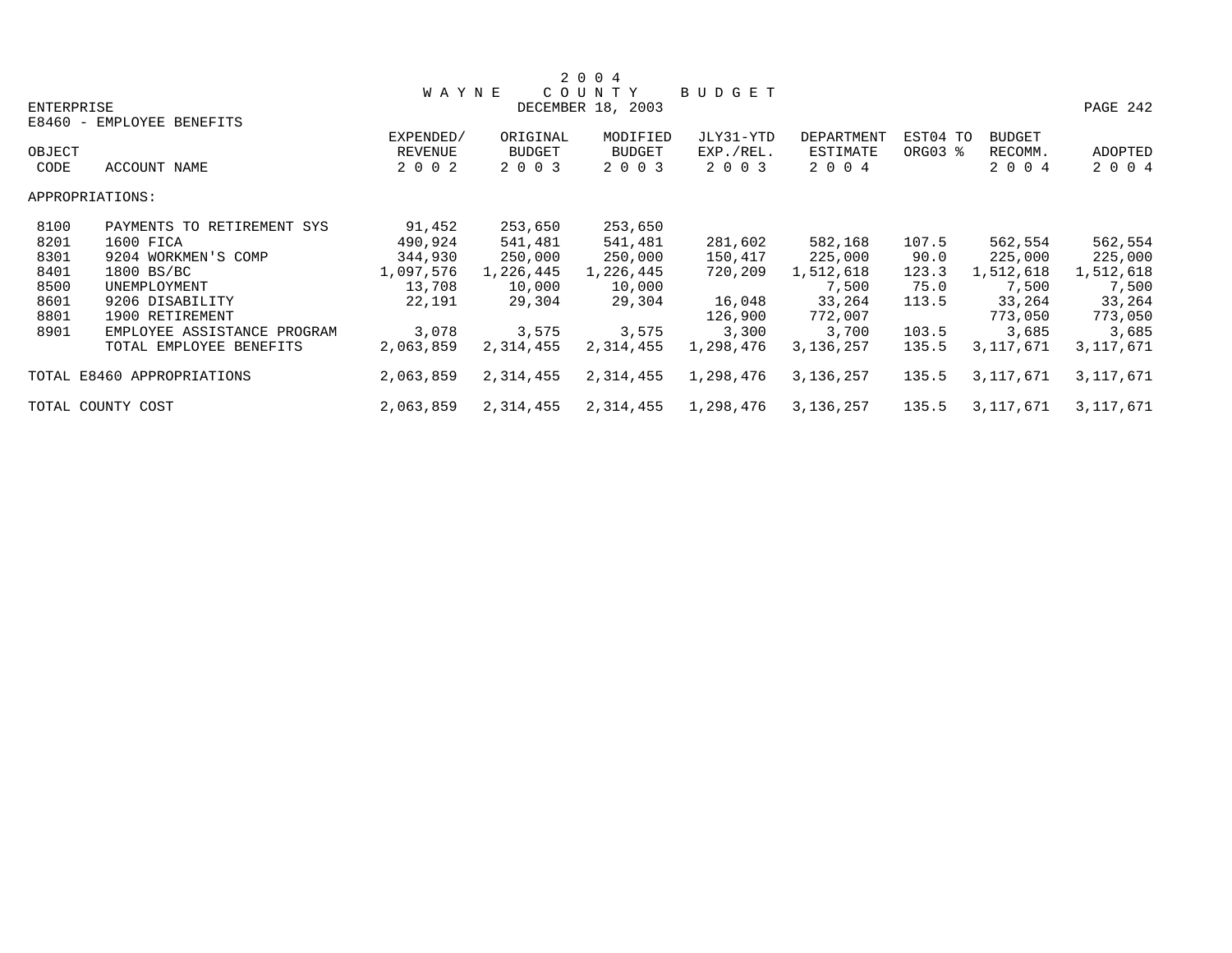|                 |                                  |                |               | 2 0 0 4           |           |                   |          |               |          |
|-----------------|----------------------------------|----------------|---------------|-------------------|-----------|-------------------|----------|---------------|----------|
|                 |                                  | <b>WAYNE</b>   |               | COUNTY            | BUDGET    |                   |          |               |          |
| ENTERPRISE      |                                  |                |               | DECEMBER 18, 2003 |           |                   |          |               | PAGE 243 |
|                 | E8470 - OTHER OPERATING EXPENSES |                |               |                   |           |                   |          |               |          |
|                 |                                  | EXPENDED/      | ORIGINAL      | MODIFIED          | JLY31-YTD | <b>DEPARTMENT</b> | EST04 TO | <b>BUDGET</b> |          |
| OBJECT          |                                  | <b>REVENUE</b> | <b>BUDGET</b> | <b>BUDGET</b>     | EXP./REL. | ESTIMATE          | ORG03 %  | RECOMM.       | ADOPTED  |
| CODE            | ACCOUNT NAME                     | 2 0 0 2        | 2 0 0 3       | 2 0 0 3           | 2 0 0 3   | 2 0 0 4           |          | 2 0 0 4       | 2 0 0 4  |
| APPROPRIATIONS: |                                  |                |               |                   |           |                   |          |               |          |
| 4926            | 9201 F-30                        | 7,168          |               |                   |           |                   |          |               |          |
| 4927            | 9202 COUNTY COST ALLOCATION      | 159,081        |               |                   | 75,000    |                   |          |               |          |
| 4928            | 9203 INSURANCE                   | 38,180         | 40,000        | 53,685            | 19,500    | 64,420            | 161.1    | 64,420        | 64,420   |
|                 | TOTAL CONTRACTUAL EXPENSES       | 204,429        | 40,000        | 53,685            | 94,500    | 64,420            | 161.1    | 64,420        | 64,420   |
|                 | TOTAL E8470 APPROPRIATIONS       | 204,429        | 40,000        | 53,685            | 94,500    | 64,420            | 161.1    | 64,420        | 64,420   |
|                 | TOTAL COUNTY COST                | 204,429        | 40,000        | 53,685            | 94,500    | 64,420            | 161.1    | 64,420        | 64,420   |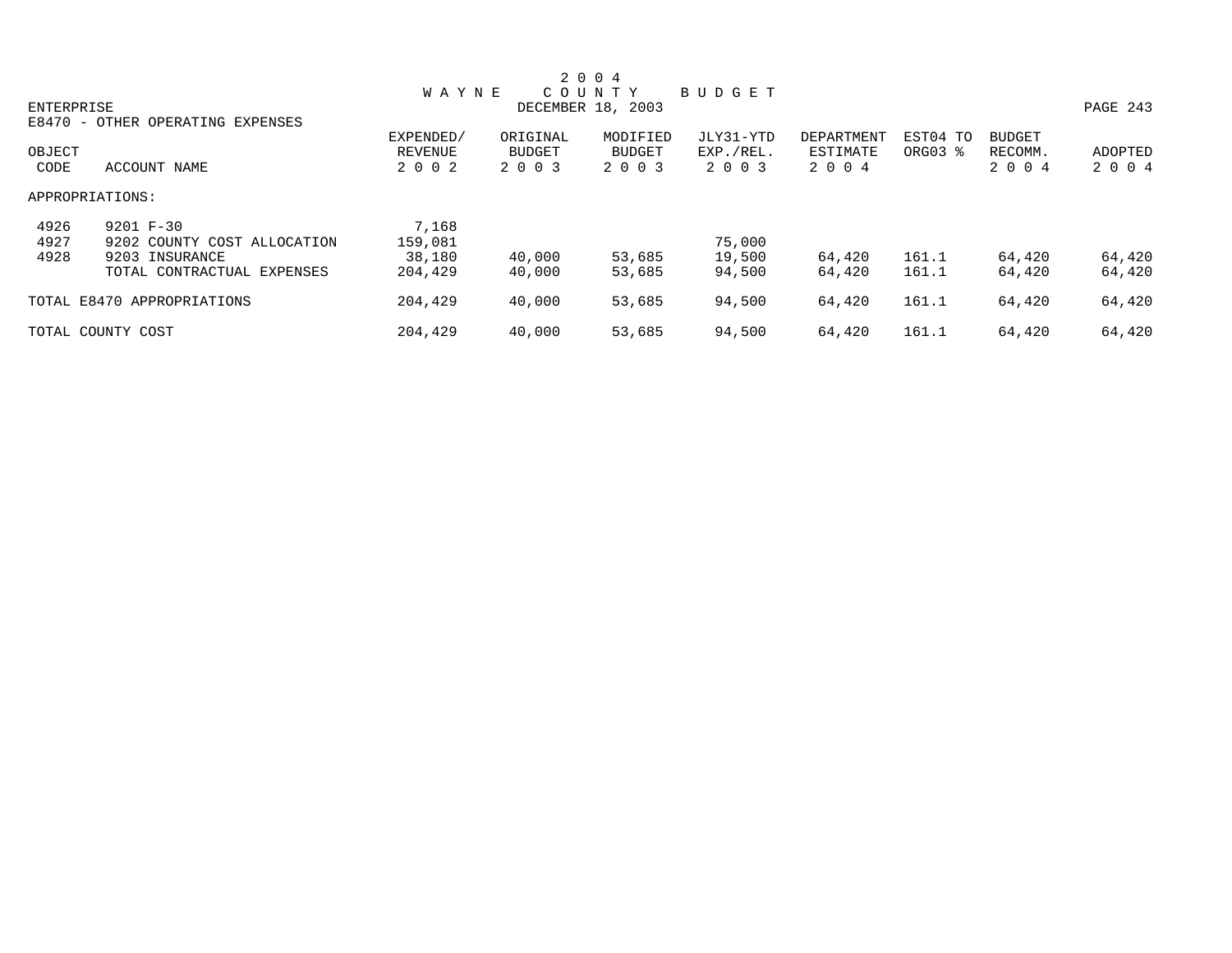|            |                              |                |               | 2 0 0 4           |               |                   |          |               |          |
|------------|------------------------------|----------------|---------------|-------------------|---------------|-------------------|----------|---------------|----------|
|            |                              | <b>WAYNE</b>   |               | COUNTY            | <b>BUDGET</b> |                   |          |               |          |
| ENTERPRISE |                              |                |               | DECEMBER 18, 2003 |               |                   |          |               | PAGE 244 |
|            | E9010 - NON-OP EXPENSE       |                |               |                   |               |                   |          |               |          |
|            |                              | EXPENDED/      | ORIGINAL      | MODIFIED          | JLY31-YTD     | <b>DEPARTMENT</b> | EST04 TO | <b>BUDGET</b> |          |
| OBJECT     |                              | <b>REVENUE</b> | <b>BUDGET</b> | <b>BUDGET</b>     | EXP./REL.     | ESTIMATE          | ORG03 %  | RECOMM.       | ADOPTED  |
| CODE       | ACCOUNT NAME                 | 2 0 0 2        | 2 0 0 3       | 2 0 0 3           | 2 0 0 3       | 2 0 0 4           |          | 2 0 0 4       | 2 0 0 4  |
|            | APPROPRIATIONS:              |                |               |                   |               |                   |          |               |          |
| 4818       | 4400 DRUGS                   |                | 97,000        | 97,000            |               | 175,000           | 180.4    | 175,000       | 175,000  |
| 4839       | 5110 MEALS ON WHEELS EXPENSE | 35,025         |               |                   | 15,928        |                   |          |               |          |
| 4869       | 5109 MISC. FOOD              |                | 436,000       | 436,000           |               | 436,000           | 100.0    | 436,000       | 436,000  |
| 4873       | 5940 DISPOSABLE PAPER        |                | 28,000        | 28,000            |               | 28,000            | 100.0    | 28,000        | 28,000   |
| 4888       | OPER. EXPENSE<br>0000 NON    | 3,186          |               |                   | 1,938         | 100,000           |          |               |          |
|            | TOTAL CONTRACTUAL EXPENSES   | 38,211         | 561,000       | 561,000           | 17,866        | 739,000           | 131.7    | 639,000       | 639,000  |
|            | TOTAL E9010 APPROPRIATIONS   | 38,211         | 561,000       | 561,000           | 17,866        | 739,000           | 131.7    | 639,000       | 639,000  |
|            | TOTAL COUNTY COST            | 38,211         | 561,000       | 561,000           | 17,866        | 739,000           | 131.7    | 639,000       | 639,000  |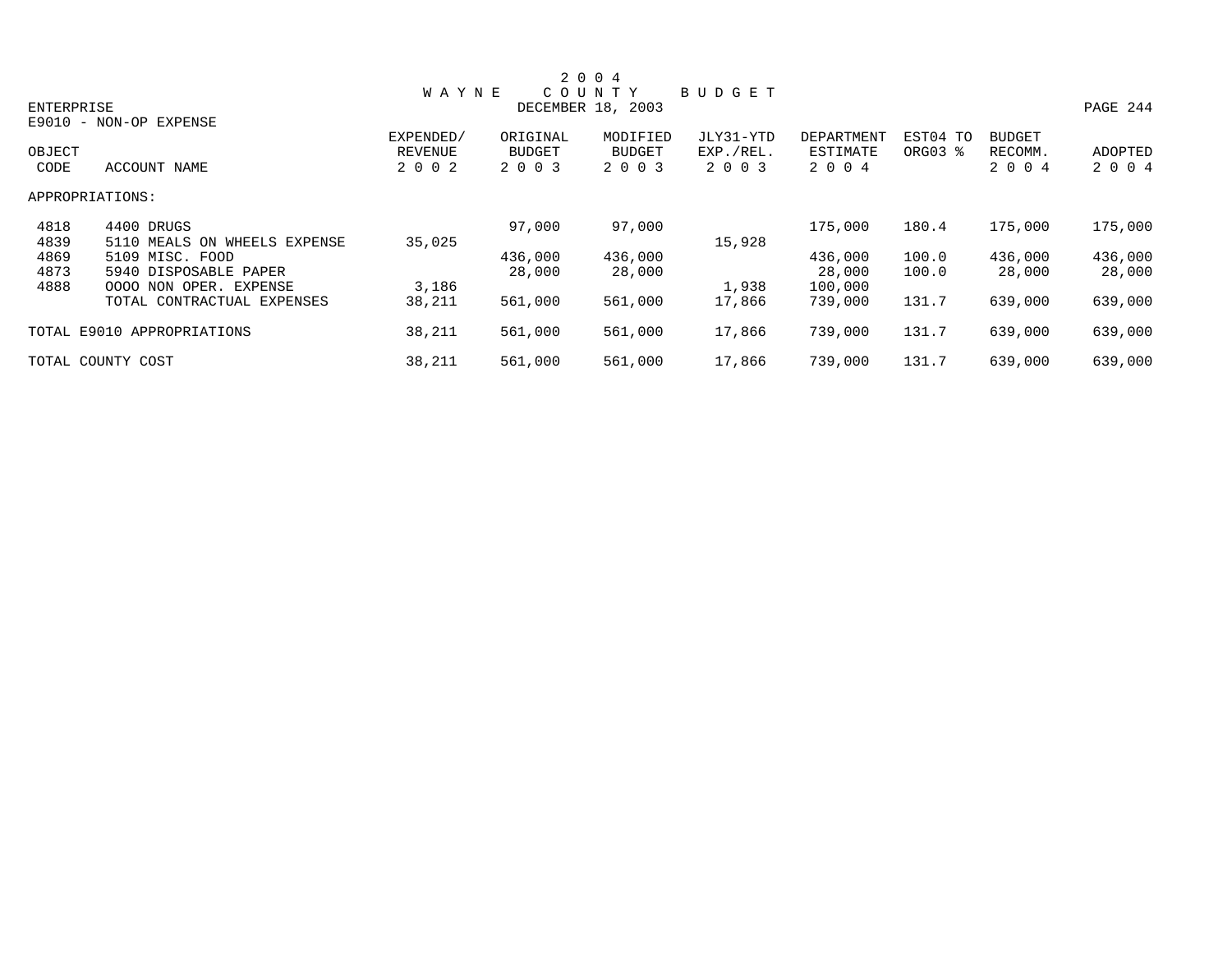|                |                                |              |               | 2 0 0 4           |           |            |          |               |          |
|----------------|--------------------------------|--------------|---------------|-------------------|-----------|------------|----------|---------------|----------|
|                |                                | <b>WAYNE</b> |               | COUNTY            | BUDGET    |            |          |               |          |
| ENTERPRISE     |                                |              |               | DECEMBER 18, 2003 |           |            |          |               | PAGE 245 |
| $E9100 - JAIL$ |                                |              |               |                   |           |            |          |               |          |
|                |                                | EXPENDED/    | ORIGINAL      | MODIFIED          | JLY31-YTD | DEPARTMENT | EST04 TO | <b>BUDGET</b> |          |
| OBJECT         |                                | REVENUE      | <b>BUDGET</b> | BUDGET            | EXP./REL. | ESTIMATE   | ORG03 %  | RECOMM.       | ADOPTED  |
| CODE           | ACCOUNT NAME                   | 2 0 0 2      | 2 0 0 3       | 2 0 0 3           | 2 0 0 3   | 2 0 0 4    |          | 2 0 0 4       | 2 0 0 4  |
|                | APPROPRIATIONS:                |              |               |                   |           |            |          |               |          |
| 4819           | 4401 JAIL DRUGS                | 75,313       |               |                   | 63,451    |            |          |               |          |
| 4828           | 5001 JAIL MEALS                | 390,089      |               |                   | 182,523   |            |          |               |          |
| 4852           | 5410 JAIL HSE KEEPING SUPPLIES | 12,917       |               |                   | 7,750     |            |          |               |          |
|                | TOTAL CONTRACTUAL EXPENSES     | 478,319      |               |                   | 253,724   |            |          |               |          |
|                | TOTAL E9100 APPROPRIATIONS     | 478,319      |               |                   | 253,724   |            |          |               |          |
|                | TOTAL COUNTY COST              | 478,319      |               |                   | 253,724   |            |          |               |          |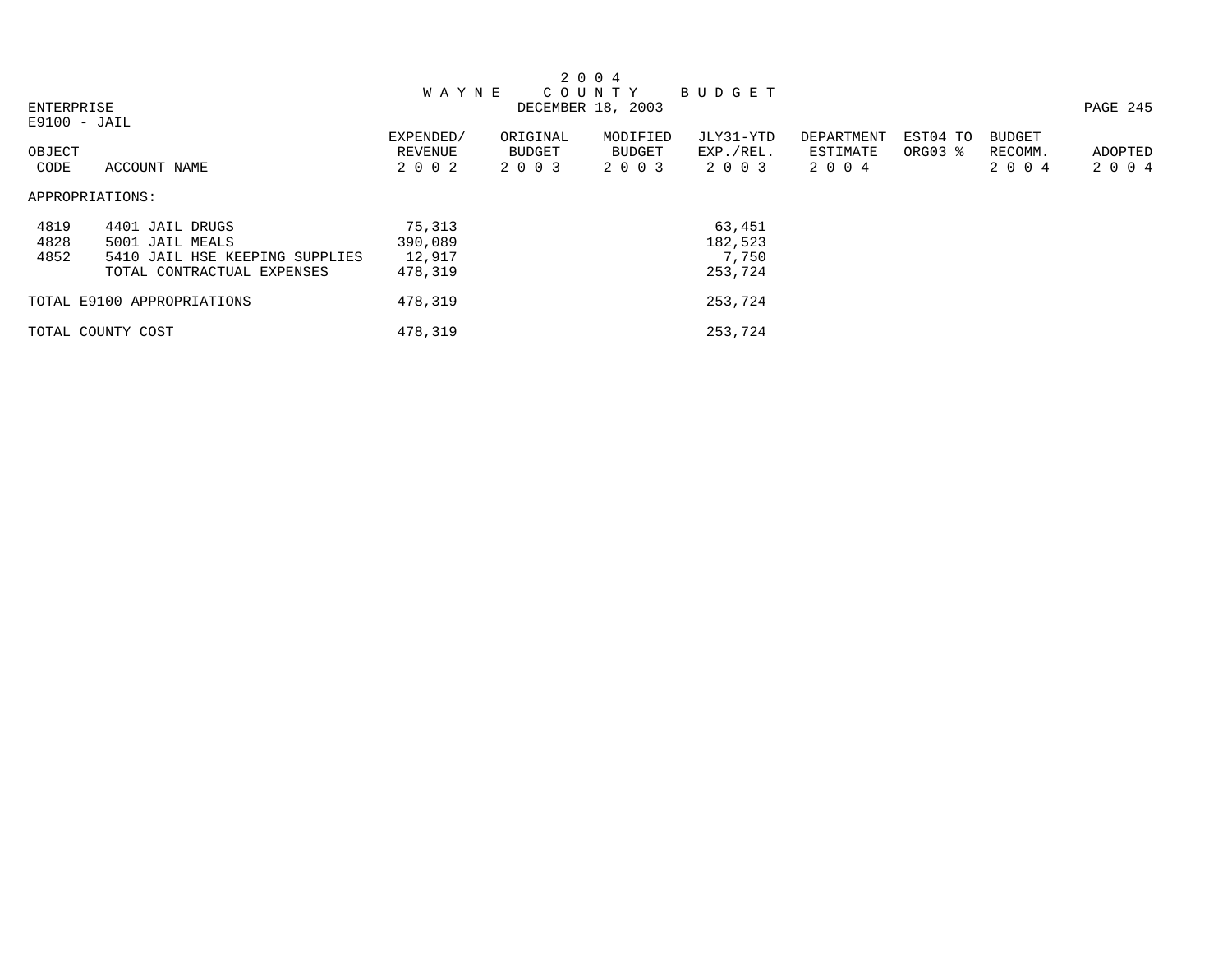|            |                            |              |          | 2 0 0 4           |           |            |          |               |          |
|------------|----------------------------|--------------|----------|-------------------|-----------|------------|----------|---------------|----------|
|            |                            | <b>WAYNE</b> |          | C O U N T Y       | BUDGET    |            |          |               |          |
| ENTERPRISE |                            |              |          | DECEMBER 18, 2003 |           |            |          |               | PAGE 246 |
|            | E9120 - MENTAL HEALTH      |              |          |                   |           |            |          |               |          |
|            |                            | EXPENDED/    | ORIGINAL | MODIFIED          | JLY31-YTD | DEPARTMENT | EST04 TO | <b>BUDGET</b> |          |
| OBJECT     |                            | REVENUE      | BUDGET   | BUDGET            | EXP./REL. | ESTIMATE   | ORG03 %  | RECOMM.       | ADOPTED  |
| CODE       | ACCOUNT NAME               | 2 0 0 2      | 2 0 0 3  | 2 0 0 3           | 2 0 0 3   | 2004       |          | 2 0 0 4       | 2004     |
|            | APPROPRIATIONS:            |              |          |                   |           |            |          |               |          |
| 4941       | 4400 MH DRUGS              | 502          |          |                   | 44        |            |          |               |          |
|            | TOTAL CONTRACTUAL EXPENSES | 502          |          |                   | 44        |            |          |               |          |
|            | TOTAL E9120 APPROPRIATIONS | 502          |          |                   | 44        |            |          |               |          |
|            | TOTAL COUNTY COST          | 502          |          |                   | 44        |            |          |               |          |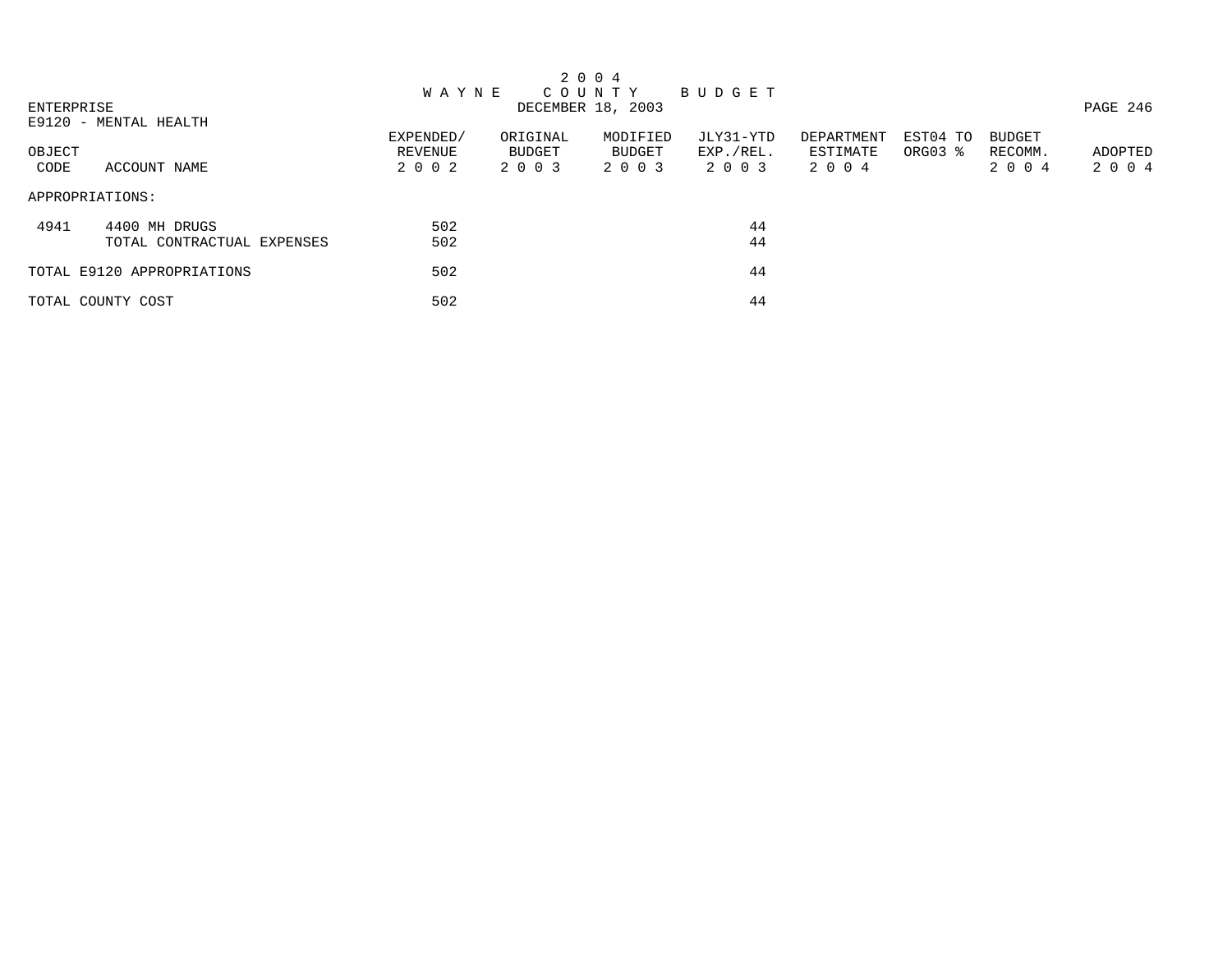|            |                            |              |               | 2 0 0 4           |           |            |          |               |          |
|------------|----------------------------|--------------|---------------|-------------------|-----------|------------|----------|---------------|----------|
|            |                            | <b>WAYNE</b> |               | C O U N T Y       | BUDGET    |            |          |               |          |
| ENTERPRISE |                            |              |               | DECEMBER 18, 2003 |           |            |          |               | PAGE 247 |
|            | E9130 - PUBLIC HEALTH      |              |               |                   |           |            |          |               |          |
|            |                            | EXPENDED/    | ORIGINAL      | MODIFIED          | JLY31-YTD | DEPARTMENT | EST04 TO | <b>BUDGET</b> |          |
| OBJECT     |                            | REVENUE      | <b>BUDGET</b> | <b>BUDGET</b>     | EXP./REL. | ESTIMATE   | ORG03 %  | RECOMM.       | ADOPTED  |
| CODE       | ACCOUNT NAME               | 2002         | 2 0 0 3       | 2 0 0 3           | 2 0 0 3   | 2004       |          | 2 0 0 4       | 2004     |
|            | APPROPRIATIONS:            |              |               |                   |           |            |          |               |          |
| 4817       | 4400 PH DRUGS              | 33,449       |               |                   | 8,297     |            |          |               |          |
|            | TOTAL CONTRACTUAL EXPENSES | 33,449       |               |                   | 8,297     |            |          |               |          |
|            | TOTAL E9130 APPROPRIATIONS | 33,449       |               |                   | 8,297     |            |          |               |          |
|            | TOTAL COUNTY COST          | 33,449       |               |                   | 8,297     |            |          |               |          |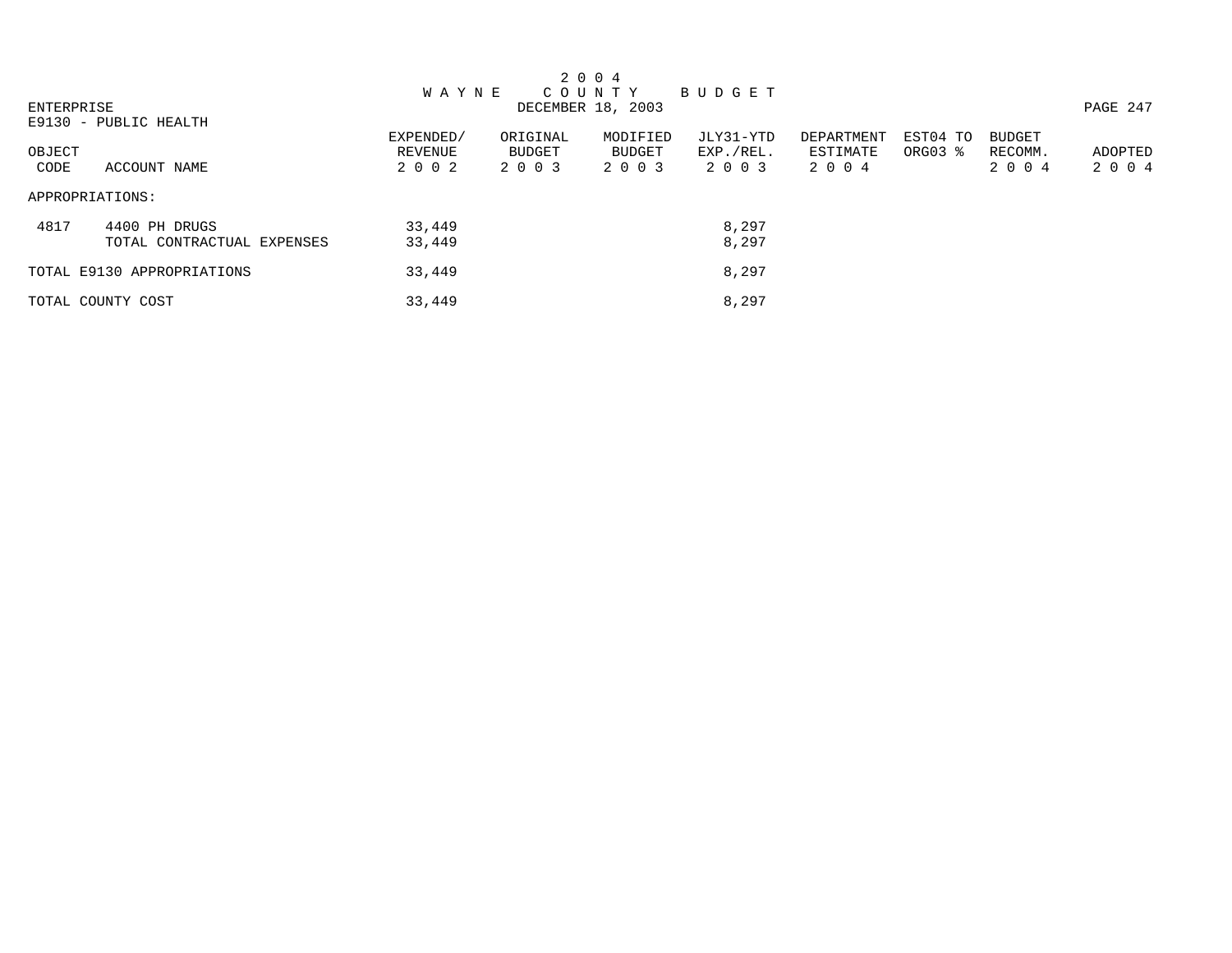|        | 2 0 0 4                            |              |               |                   |           |            |          |               |          |
|--------|------------------------------------|--------------|---------------|-------------------|-----------|------------|----------|---------------|----------|
|        |                                    | <b>WAYNE</b> |               | C O U N T Y       | BUDGET    |            |          |               |          |
|        | ENTERPRISE                         |              |               | DECEMBER 18, 2003 |           |            |          |               | PAGE 248 |
|        | E9550 - BUILDING & GROUND EXPENSES |              |               |                   |           |            |          |               |          |
|        |                                    | EXPENDED/    | ORIGINAL      | MODIFIED          | JLY31-YTD | DEPARTMENT | EST04 TO | <b>BUDGET</b> |          |
| OBJECT |                                    | REVENUE      | <b>BUDGET</b> | <b>BUDGET</b>     | EXP./REL. | ESTIMATE   | ORG03 %  | RECOMM.       | ADOPTED  |
| CODE   | ACCOUNT NAME                       | 2 0 0 2      | 2 0 0 3       | 2 0 0 3           | 2 0 0 3   | 2004       |          | 2 0 0 4       | 2004     |
|        | APPROPRIATIONS:                    |              |               |                   |           |            |          |               |          |
| 4853   | 5410 HOUSE KEEPING SUPPLIES        | 2,050        |               |                   | 48        |            |          |               |          |
|        | TOTAL CONTRACTUAL EXPENSES         | 2,050        |               |                   | 48        |            |          |               |          |
|        | TOTAL E9550 APPROPRIATIONS         | 2,050        |               |                   | 48        |            |          |               |          |
|        | TOTAL COUNTY COST                  | 2,050        |               |                   | 48        |            |          |               |          |